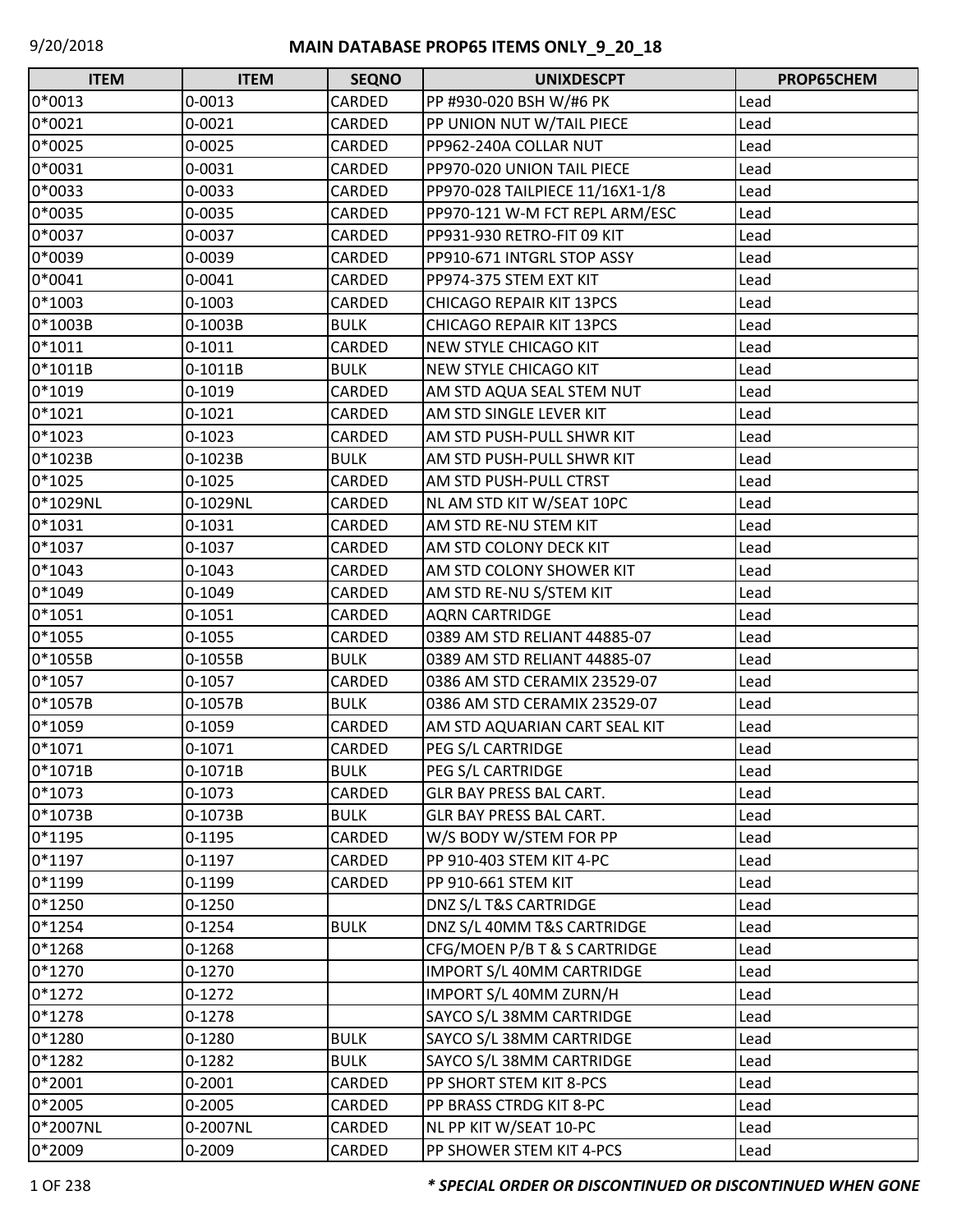| <b>ITEM</b> | <b>ITEM</b> | <b>SEQNO</b>  | <b>UNIXDESCPT</b>                  | PROP65CHEM |
|-------------|-------------|---------------|------------------------------------|------------|
| 0*2011      | $0 - 2011$  | CARDED        | PP SHOWER STEM KIT W/SEAT          | Lead       |
| 0*2013      | $0 - 2013$  | CARDED        | PP DIV STEM KIT 7-PCS              | Lead       |
| 0*2015      | $0 - 2015$  | CARDED        | PP CONCEALED KIT 10-PCS            | Lead       |
| 0*2021      | $0 - 2021$  | CARDED        | PP FLEX #971-062 1PC               | Lead/DEHP  |
| 0*2021G     | 0-2021G     | CARDED        | PP GENUINE #971-062 FLEX           | Lead       |
| $0*2022$    | $0 - 2022$  | <b>BULK</b>   | PP FLEX #971-062 1PC               | Lead/DEHP  |
| 0*2024      | 0-2024      | <b>BULK</b>   | PP FLEX #971-062 1PC               | Lead/DEHP  |
| 0*2033      | 0-2033      | CARDED        | * DISC NLA 12/2/16                 | Lead       |
| 0*2037      | 0-2037      | CARDED        | PP #920-242 SPOUT                  | Lead       |
| 0*2037CWM   | 0-2037CWM   | <b>CARDED</b> | 6" CAST W/M SPOUT                  | Lead       |
| 0*2037CWMB  | 0-2037CWMB  | <b>BULK</b>   | 6" CAST W/M SPOUT                  | Lead       |
| 0*2037LWM   | 0-2037LWM   | CARDED        | 12" WALL MT. SPOUT ONLY            | Lead       |
| 0*2037LWMB  | 0-2037LWMB  | <b>BULK</b>   | 12" WALL MT. SPOUT ONLY            | Lead       |
| $0*2041$    | $0 - 2041$  | CARDED        | <b>IMPORT GOOSENECK SPOUT ONLY</b> | Lead       |
| 0*2045      | $0 - 2045$  | CARDED        | CP POP-UP FLANGE ONLY              | Lead       |
| 0*2045N     | 0-2045N     | CARDED        | AB POP-UP FLANGE ONLY              | Lead       |
| 0*2045P     | 0-2045P     | CARDED        | PB POP-UP FLANGE ONLY              | Lead       |
| 0*2047      | 0-2047      | CARDED        | 972-691P PP PB P/U STOPPER         | Lead       |
| 0*2049      | 0-2049      | CARDED        | 972-691N PP AB P/U STOPPER         | Lead       |
| 0*2049L     | 0-2049L     | CARDED        | PP PB BIG HEAD STOPPER             | Lead       |
| 0*2053      | $0 - 2053$  | CARDED        | PP972-691 POP-UP STOPPER           | Lead       |
| 0*2053L     | 0-2053L     | CARDED        | PP CP BIG HEAD STOPPER             | Lead       |
| 0*2053LB    | 0-2053LB    | <b>BULK</b>   | PP CP BIG HEAD STOPPER             | Lead       |
| 0*2053OB    | 0-2053OB    |               | PP OIL RUB POP-UP STOPPER          | Lead       |
| 0*2053SN    | 0-2053SN    |               | PP SAT NICK POP-UP STOPPER         | Lead       |
| 0*2059      | 0-2059      | CARDED        | PP/HAR WIDE SPREAD FLEX            | Lead       |
| $0*2061$    | 0-2061      | CARDED        | 900-022 PP S/L CARTRIDGE           | Lead       |
| 0*2063      | 0-2063      | CARDED        | CD PP 25MM CARTRIDGE               | Lead       |
| 0*2069WN    | 0-2069WN    | CARDED        | SM AVANTE CART SEAL KIT N/S        | Lead       |
| 0*2069WNB   | 0-2069WNB   | <b>BULK</b>   | SM AVANTE CART SEAL KIT N/S        | Lead       |
| 0*2079      | 0-2079      | CARDED        | U/R SINGLE LEVER CART              | Lead       |
| 0*2079B     | 0-2079B     | <b>BULK</b>   | U/R SINGLE LEVER CART              | Lead       |
| 0*2091      | 0-2091      | CARDED        | 0361 971-150 PRES BALL CART        | Lead       |
| 0*2093      | 0-2093      | CARDED        | DELEX STEM EXT 1PC                 | Lead       |
| 0*2095      | 0-2095      | CARDED        | PP 0X8 VALVE CARTRIDGE             | Lead       |
| 0*2099      | 0-2099      | CARDED        | DELTA SCALD GUARD CARTRIDGE        | Lead       |
| 0*2099B     | 0-2099B     | <b>BULK</b>   | DELTA SCALD GUARD CARTRIDGE        | Lead       |
| 0*2099T     | 0-2099T     |               | DANZE GLACIER BAY CART             | Lead       |
| 0*2099TB    | 0-2099TB    | <b>BULK</b>   | DANZE GLACIER BAY CART             | Lead       |
| 0*2099TT    | 0-2099TT    | CARDED        | H/C T&S GLACIER/DANZE STEM         | Lead       |
| 0*2099TTB   | 0-2099TTB   | <b>BULK</b>   | H/C T&S GLACIER/DANZA STEM         | Lead       |
| $0*2101$    | $0 - 2101$  | CARDED        | TEMP LIMIT STOP 0-2099T & TT       | Lead       |
| 0*2101B     | $0 - 2101B$ | <b>BULK</b>   | TEMP LIMIT STOP 0-2099T & TT       | Lead       |
| 0*2989      | 0-2989      | CARDED        | DELTA TUBE & FLANGE 2-HDL SHWR     | Lead       |
| 0*2989B     | 0-2989B     | <b>BULK</b>   | AQUA/HOMETEK SHWR FLG/SLVE         | Lead       |
| 0*2995      | 0-2995      | CARDED        | CP BONNET NUT KIT/LAV              | Lead       |
| 0*2997      | 0-2997      | CARDED        | DELTA BATHKIT W/212 BALL           | Lead       |
| 0*3001B     | 0-3001B     |               | BG DELTA TRIANGLE CAM KIT          | Lead       |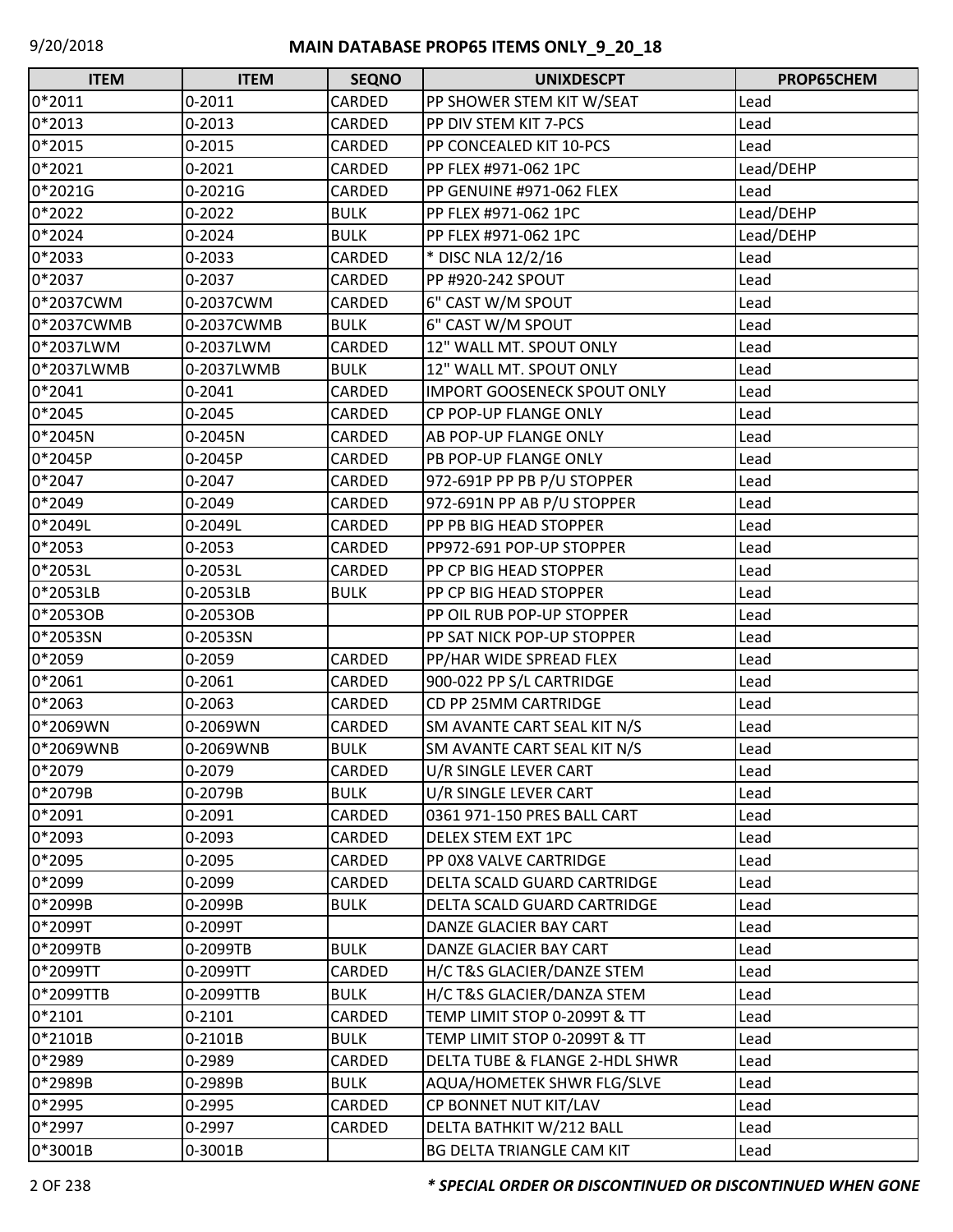| <b>ITEM</b> | <b>ITEM</b> | <b>SEQNO</b> | <b>UNIXDESCPT</b>                     | PROP65CHEM |
|-------------|-------------|--------------|---------------------------------------|------------|
| 0*3015      | 0-3015      | CARDED       | #50 DELTA CAP                         | Lead       |
| 0*3023      | 0-3023      | CARDED       | #152 DELTA SET SCREW                  | Lead       |
| 0*3033      | 0-3033      | CARDED       | #320 DELTA DIVERTER                   | Lead       |
| 0*3033B     | 0-3033B     | <b>BULK</b>  | <b>DELTA #320 DIVERTER</b>            | Lead       |
| 0*3033DX    | 0-3033DX    | CARDED       | <b>6073 DELEX DIVERTER</b>            | Lead       |
| 0*3039      | 0-3039      | CARDED       | DELTA POP-UP STOPPER                  | Lead       |
| 0*3039B     | 0-3039B     | <b>BULK</b>  | DELTA POP-UP STOPPER                  | Lead       |
| 0*3041      | 0-3041      | CARDED       | FITS MOST POP-UP STOPPERS             | Lead       |
| 0*3041B     | 0-3041B     | <b>BULK</b>  | FITS MOST POP-UP STOPPERS             | Lead       |
| 0*3041L     | 0-3041L     | CARDED       | <b>OVERSIZE FITS MOST P/U STOPPER</b> | Lead       |
| 0*3041LB    | 0-3041LB    | <b>BULK</b>  | <b>OVERSIZE FITS MOST P/U STOPPER</b> | Lead       |
| 0*3041LP    | 0-3041LP    | CARDED       | FIT-ALL PB BIG HEAD STOPPER           | Lead       |
| 0*3041LPB   | 0-3041LPB   | <b>BULK</b>  | FIT-ALL PB BIG HEAD STOPP             | Lead       |
| 0*3041P     | 0-3041P     |              | PB FIT-ALL POP-UP STOPPER             | Lead       |
| 0*3041PB    | 0-3041PB    | <b>BULK</b>  | PB FIT-ALL STOPPER                    | Lead       |
| 0*3047      | 0-3047      | CARDED       | 10" DELTA SPOUT                       | Lead       |
| 0*3049      | 0-3049      | CARDED       | 12" DELTA SPOUT                       | Lead       |
| 0*3055      | 0-3055      | CARDED       | REP KIT - MOEN PLASTIC CARTRGE        | Lead       |
| 0*3055B     | 0-3055B     | <b>BULK</b>  | REP KIT - MOEN PLASTIC CARTRGE        | Lead       |
| 0*3057      | 0-3057      | CARDED       | MOEN 883 & 1883 CLIPS 2PCS            | Lead       |
| 0*3057P     | 0-3057P     | CARDED       | MOEN POSI-TEMP RET CLIP ONLY          | Lead       |
| 0*3059      | 0-3059      | CARDED       | <b>MOEN HANDLE CAP</b>                | Lead       |
| 0*3061      | 0-3061      | CARDED       | MIXET REPAIR KIT 6PC                  | Lead       |
| 0*3061B     | 0-3061B     | <b>BULK</b>  | MIXET REPAIR KIT                      | Lead       |
| 0*3067      | 0-3067      | CARDED       | MOEN LOOP HANDLE CLIP                 | Lead       |
| 0*3081      | 0-3081      | CARDED       | <b>VALLEY CARTRIDGE</b>               | Lead       |
| 0*3095      | 0-3095      | CARDED       | N/S VALLEY CARTRIDGE                  | Lead       |
| 0*3097      | 0-3097      | CARDED       | N/S VALLEY CART W/DIVERTER            | Lead       |
| 0*3099      | 0-3099      | CARDED       | VALLEY V6005 CARTRIDGE                | Lead       |
| 0*3101      | 0-3101      | CARDED       | VALLEY PULL/OUT CART ASSY 0374        | Lead       |
| 0*3121      | 0-3121      | CARDED       | MOEN S/L HDLE REBUILD KIT             | Lead       |
| $0*3127$    | 0-3127      | CARDED       | MOEN MOENTROL HDLE KIT                | Lead       |
| 0*3129      | 0-3129      | CARDED       | MOEN POSITEMP HDLE KIT                | Lead       |
| $0*3151$    | 0-3151      | CARDED       | MIXET #5 STEM W/CLR RD HANDLE         | Lead       |
| 0*3201      | 0-3201      | CARDED       | 0310 SGL LEV A 35MM CER CART          | Lead       |
| 0*3201B     | 0-3201B     | <b>BULK</b>  | A 35MM CERAMIC CARTRIDGE              | Lead       |
| 0*3203      | 0-3203      | CARDED       | 0311 SGL LEV B 35MM CER CART          | Lead       |
| 0*3203B     | 0-3203B     | <b>BULK</b>  | <b>B 35MM CERAMIC CARTRIDGE</b>       | Lead       |
| $0*3213$    | 0-3213      | CARDED       | 0315 SGL LEV A 40MM CER CART          | Lead       |
| 0*3213B     | 0-3213B     | <b>BULK</b>  | A 40MM CERAMIC CARTRIDGE              | Lead       |
| 0*3215      | 0-3215      | CARDED       | 0316 SGL LEV B 40MM CER CART          | Lead       |
| 0*3215B     | 0-3215B     | <b>BULK</b>  | <b>B 40MM CERAMIC CARTRIDGE</b>       | Lead       |
| 0*3801      | 0-3801      | CARDED       | STEM & NIPPLE EXT KIT                 | Lead       |
| 0*3810      | 0-3810      | <b>BULK</b>  | 20PT X 16PT X 41/2 STEM EXT           | Lead       |
| 0*3811      | 0-3811      | CARDED       | 20PT X 16PT STEM EXTENSION            | Lead       |
| 0*3812      | 0-3812      | <b>BULK</b>  | 20PT X 20PT X 41/2 STEM EXT           | Lead       |
| 0*3813      | 0-3813      | CARDED       | 20PT X 20PT STEM EXT                  | Lead       |
| 0*3814      | 0-3814      | <b>BULK</b>  | 20PT X 12PT X 41/2 STEM EXT           | Lead       |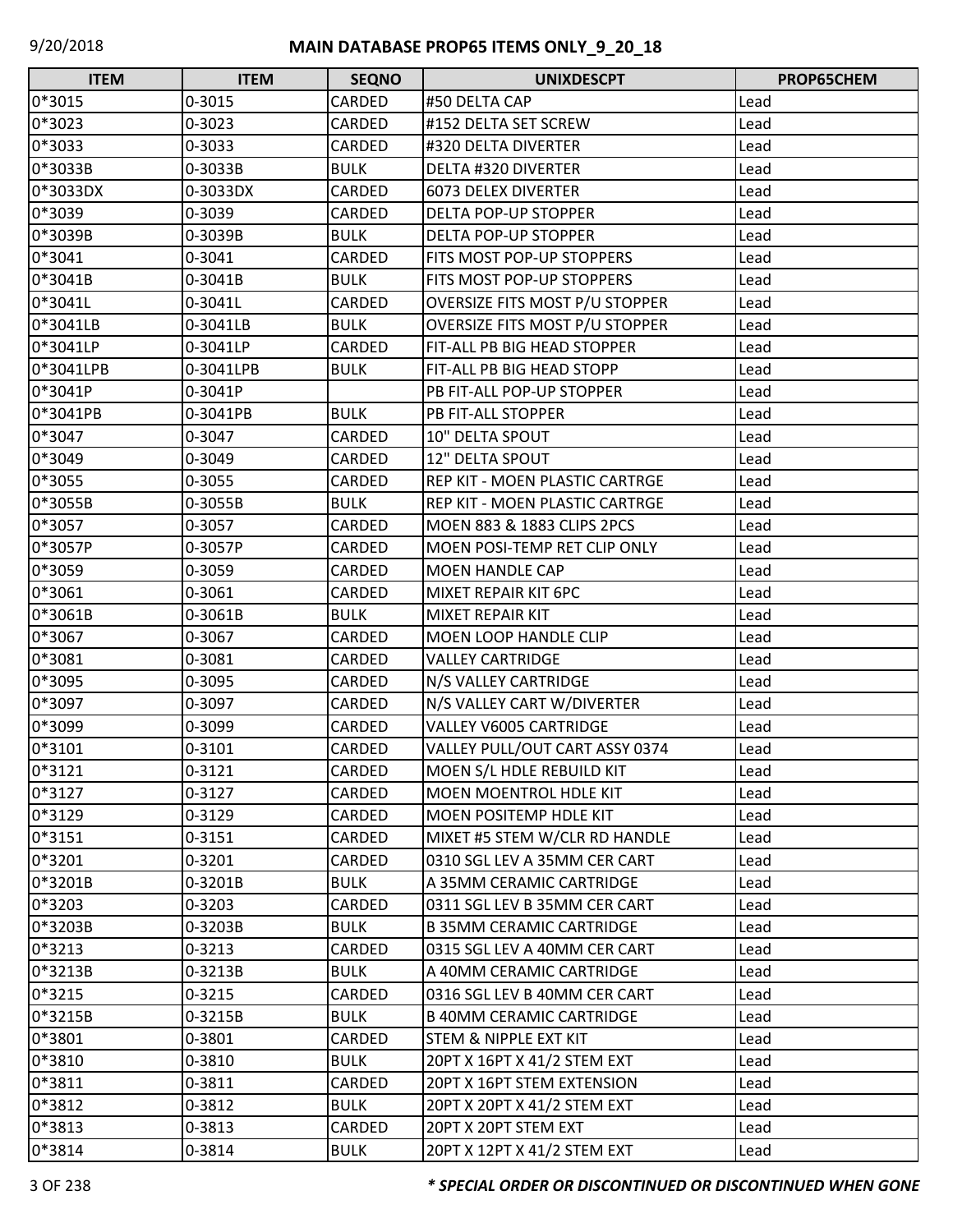| <b>ITEM</b> | <b>ITEM</b> | <b>SEQNO</b> | <b>UNIXDESCPT</b>                    | PROP65CHEM |
|-------------|-------------|--------------|--------------------------------------|------------|
| 0*3815      | 0-3815      | CARDED       | 20PT X 12PT STEM EXTENSION           | Lead       |
| 0*3816      | 0-3816      | <b>BULK</b>  | 20PT X SAYCO X 41/2 STEM EXT         | Lead       |
| 0*3817      | 0-3817      | CARDED       | 20PT X SAYCO STEM EXTENSION          | Lead       |
| 0*3818      | 0-3818      | <b>BULK</b>  | 20PT X BROADWAY X41/2 STEM EXT       | Lead       |
| 0*3819      | 0-3819      | CARDED       | 20PT X SPEAKMAN STEM EXTENSION       | Lead       |
| 0*3824      | 0-3824      | <b>BULK</b>  | 16PT X 1/4-20T ADD-ON-BROACH         | Lead       |
| 0*3825      | 0-3825      | CARDED       | 16PT ADD-ON STEM EXTENSION           | Lead       |
| 0*3831      | 0-3831      | CARDED       | 20PT X 16PT CONVERTER 2PC            | Lead       |
| 0*3836      | 0-3836      | <b>BULK</b>  | 15/16-27X5/8-24 NIP ADAPTER          | Lead       |
| 0*3838      | 0-3838      | <b>BULK</b>  | 5/8-24T LOCK NUT                     | Lead       |
| 0*3840      | 0-3840      | <b>BULK</b>  | ADAPT-A-SCREW                        | Lead       |
| 0*3841      | 0-3841      | CARDED       | ADAPT-A-SCREW                        | Lead       |
| 0*3850      | 0-3850      | <b>BULK</b>  | 5/8-24X1/2-24T STEP NIPPLE           | Lead       |
| 0*3851      | 0-3851      | CARDED       | 1/2-24T NIPPLE EXTENSION             | Lead       |
| 0*3852      | 0-3852      | <b>BULK</b>  | 5/8-24 X 9/16-20T STEP NIP ADP       | Lead       |
| 0*3853      | 0-3853      | CARDED       | 9/16 X 20T NIPPLE EXTENSION          | Lead       |
| 0*3854      | 0-3854      | <b>BULK</b>  | 5/8-24T X 5/8-18T STEP NIP ADP       | Lead       |
| 0*3855      | 0-3855      | CARDED       | 5/8 X 18T NIPPLE EXTENSION           | Lead       |
| 0*3856      | 0-3856      | <b>BULK</b>  | 5/8-24T X 11/16-24T STEP NIP         | Lead       |
| 0*3857      | 0-3857      | CARDED       | 11/16 X 24T NIPPLE EXTENSION         | Lead       |
| 0*3860      | 0-3860      | <b>BULK</b>  | 9/16 X 20T MALEXFE ADD-ON NIP        | Lead       |
| 0*3861      | 0-3861      | CARDED       | 9/16-20T X 4" ADD-ON NIPPLE          | Lead       |
| 0*4009      | 0-4009      | CARDED       | TEMPRESS II PRES BAL CARTRIDGE       | Lead       |
| 0*4021      | $0 - 4021$  | CARDED       | 0340 GERBER/STANDYNE CARTRIDGE       | Lead       |
| 0*4021B     | 0-4021B     | <b>BULK</b>  | <b>GERBER/STANDYNE CARTRIDGE</b>     | Lead       |
| 0*4025      | 0-4025      | CARDED       | <b>GERBER SGL LEV CARTRIDGE ASSY</b> | Lead       |
| 0*4025B     | 0-4025B     | <b>BULK</b>  | <b>GERBER SGL LEV CART ASSY</b>      | Lead       |
| 0*4029      | 0-4029      | CARDED       | 0459 ELKAY CARTRIDGE                 | Lead       |
| 0*4029B     | 0-4029B     | <b>BULK</b>  | ELKAY A52399 CARTRIDGE               | Lead       |
| 0*4031      | 0-4031      | CARDED       | 0556 HOT STERLING A-3269             | Lead       |
| 0*4033      | 0-4033      | CARDED       | 0557 COLD STERLING A-3270            | Lead       |
| 0*4035      | 0-4035      | CARDED       | 0330 KOHLER 500520 PREBAL            | Lead       |
| 0*4035B     | 0-4035B     | <b>BULK</b>  | S/C KOHLER PRES BAL CART             | Lead       |
| 0*4037      | 0-4037      | CARDED       | 0419 STERLING MIXER A5200            | Lead       |
| 0*4047      | 0-4047      | CARDED       | STERLING 05020 KIT                   | Lead       |
| 0*4047B     | 0-4047B     | <b>BULK</b>  | STERLING 05020 KIT                   | Lead       |
| 0*4051      | 0-4051      | CARDED       | STERLING STEM KIT 8-PCS              | Lead       |
| 0*4053NL    | 0-4053NL    | CARDED       | NL STERLING KIT W/SEAT 10-PC         | Lead       |
| 0*4055      | 0-4055      | CARDED       | STERLING SHOWER KIT W/ST             | Lead       |
| 0*4057      | 0-4057      | CARDED       | STERLING 05030 KIT                   | Lead       |
| 0*4057B     | 0-4057B     | <b>BULK</b>  | STERLING 05030 KI                    | Lead       |
| 0*4057S     | 0-4057S     | CARDED       | STERLING SHORT STEM KIT              | Lead       |
| 0*4057SB    | 0-4057SB    | <b>BULK</b>  | <b>STERLING SHORT STEM KIT</b>       | Lead       |
| 0*4059      | 0-4059      | CARDED       | STERLING 05050 KIT                   | Lead       |
| 0*4059B     | 0-4059B     | <b>BULK</b>  | STERLING 05050 KIT                   | Lead       |
| 0*4061      | 0-4061      | CARDED       | STREAMWAY STEM REPAIR KIT            | Lead       |
| 0*4063      | 0-4063      | CARDED       | ARROWHEAD-REPCAL STEM KIT            | Lead       |
| 0*4065      | 0-4065      | CARDED       | REPCAL SHOWER STEM KIT               | Lead       |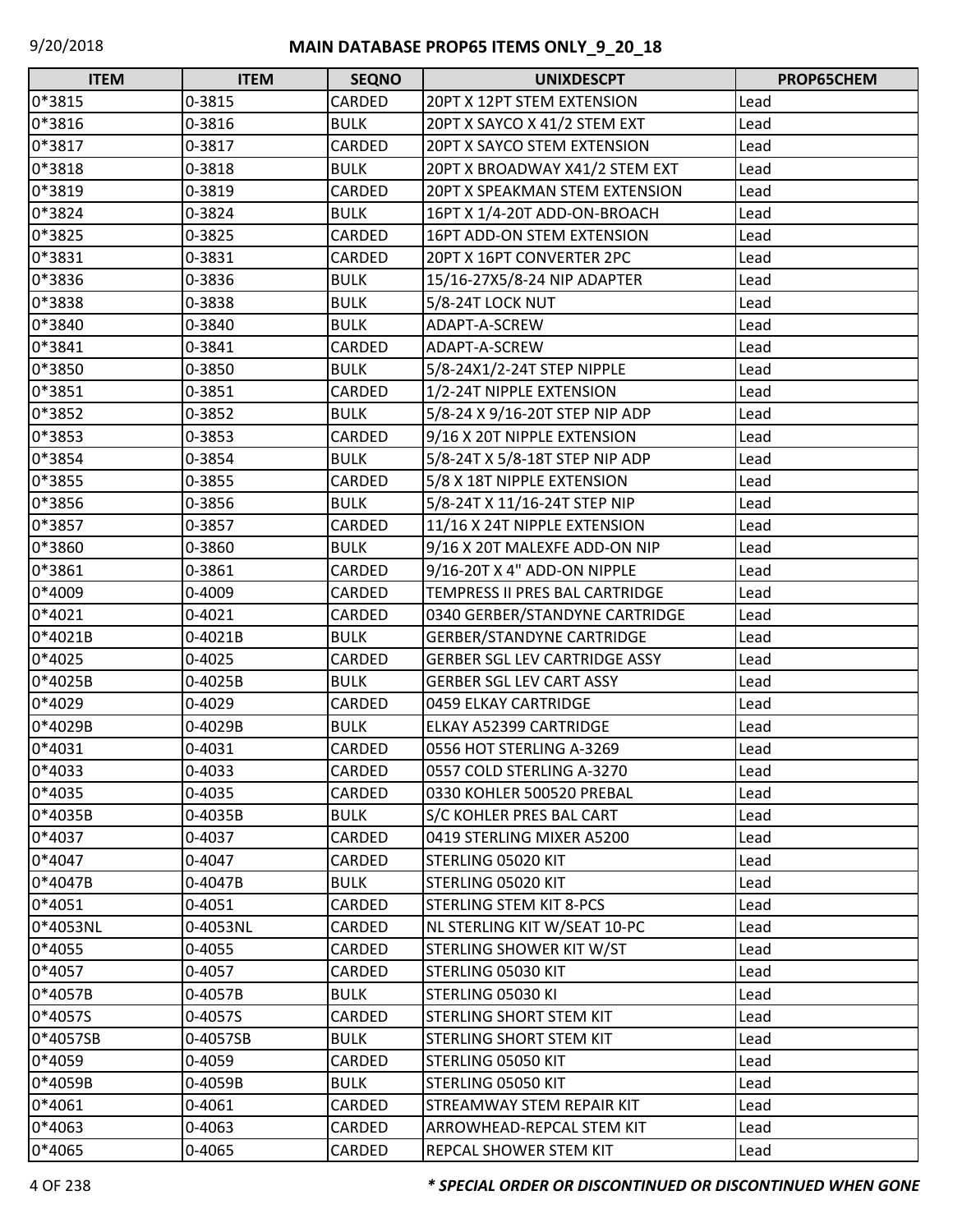| <b>ITEM</b> | <b>ITEM</b> | <b>SEQNO</b>  | <b>UNIXDESCPT</b>                  | <b>PROP65CHEM</b> |
|-------------|-------------|---------------|------------------------------------|-------------------|
| 0*4067      | 0-4067      | CARDED        | REPCAL SHOWER STEM KIT             | Lead              |
| 0*4069      | 0-4069      | CARDED        | ELJER STEM REPAIR KIT              | Lead              |
| 0*4071      | 0-4071      | CARDED        | KOHLER STEM REPAIR KIT             | Lead              |
| 0*4073      | 0-4073      | CARDED        | KOHLER VALVET REPAIR KIT           | Lead              |
| 0*4073B     | 0-4073B     | <b>BULK</b>   | KOHLER VALVET KIT                  | Lead              |
| 0*4075      | 0-4075      | CARDED        | SAYCO N/S SHWR.STEM KIT            | Lead              |
| 0*4079      | 0-4079      | CARDED        | <b>GERBER SHWR STEM KIT W/SEAT</b> | Lead              |
| 0*4081      | 0-4081      | CARDED        | GERBER SHWR DIV STEM W/SEAT        | Lead              |
| 0*4083      | 0-4083      | CARDED        | KOHLER SHOREHAM REPAIR KIT         | Lead              |
| 0*4085      | 0-4085      | CARDED        | SAYCO LAV REPAKIT                  | Lead              |
| 0*4087      | 0-4087      | CARDED        | <b>GERBER LAV REPAKIT</b>          | Lead              |
| 0*4089      | 0-4089      | CARDED        | STERLING/GERBER DIV REPAIRKIT      | Lead              |
| 0*4091      | 0-4091      | CARDED        | SAYCO DIV STEM REPAIR KIT          | Lead              |
| 0*4093      | 0-4093      | CARDED        | SAYCO DIV STEM REPAIR KIT          | Lead              |
| 0*4095      | 0-4095      | CARDED        | HARCRAFT/ELJER SHOWER REPAKIT      | Lead              |
| 0*4097      | 0-4097      | CARDED        | UNIVERSAL BRASS REPAKIT            | Lead              |
| 0*4099      | 0-4099      | CARDED        | AM STD TRACLINE REPAIR KIT         | Lead              |
| $0*4101$    | 0-4101      | CARDED        | A/S TRACLINE DIV REPAIR KIT        | Lead              |
| 0*4103      | 0-4103      | CARDED        | REPCAL DIV REPAKIT                 | Lead              |
| 0*4105      | 0-4105      | CARDED        | <b>GERBER WASHERLESS REPAKIT</b>   | Lead              |
| $0*4107$    | 0-4107      | CARDED        | <b>INDIANA BRASS SHWR REPAKIT</b>  | Lead              |
| 0*4109      | 0-4109      | CARDED        | <b>CENTRAL SHOWER REPAKIT</b>      | Lead              |
| 0*4111      | 0-4111      | CARDED        | <b>BRIGGS SHOWER REPAKIT</b>       | Lead              |
| 0*4203      | 0-4203      | CARDED        | HOT FISHER STEM/HDLE REP. KIT      | Lead              |
| 0*4205      | 0-4205      | CARDED        | COLD FISHER STEM/HDLE REP. KIT     | Lead              |
| $0*4251$    | $0 - 4251$  | CARDED        | DISHMASTER 1086 STEM BUSH          | Lead              |
| 0*4257      | 0-4257      | CARDED        | * DISC NLA 04/09/15                | Lead              |
| 0*4501      | 0-4501      | CARDED        | * DISC NLA 8/22/17                 | Lead              |
| 0*5000      | 0-5000      | <b>BULK</b>   | AM STD RE-NU STEM PKG NUT          | Lead              |
| 0*5002      | 0-5002      | <b>BULK</b>   | AM STD TRACT-LN STEM PKG NUT       | Lead              |
| 0*5004      | 0-5004      | <b>BULK</b>   | AM STD AQUASEAL STEM NUT           | Lead              |
| 0*5010      | 0-5010      | <b>BULK</b>   | <b>BRIGGS STEM PKG NUT</b>         | Lead              |
| 0*5020      | 0-5020      | <b>BULK</b>   | <b>CENTRAL STEM PKG NUT</b>        | Lead              |
| 0*5030      | 0-5030      | <b>BULK</b>   | ELJER STEM PKG NUT                 | Lead              |
| 0*5040      | 0-5040      | <b>BULK</b>   | <b>GERBER/SAYCO STEM PKG NUT</b>   | Lead              |
| 0*5046      | 0-5046      | <b>BULK</b>   | KOHLER STEM PACKING NUT            | Lead              |
| 0*5050      | 0-5050      | <b>BULK</b>   | PRICE PFISTER STEM PKG NUT         | Lead              |
| 0*5060      | 0-5060      | <b>BULK</b>   | SAYCO SMALL STEM PKG NUT           | Lead              |
| 0*5070      | 0-5070      | <b>BULK</b>   | STERLING STEM PKG NUT              | Lead              |
| 0*5100      | 0-5100      | <b>BULK</b>   | KOHLER 20475 BONNET NUT            | Lead              |
| 0*5104      | 0-5104      | <b>BULK</b>   | KOHLER 34253 N/S BONNET NUT        | Lead              |
| 0*5106      | 0-5106      | <b>BULK</b>   | KOHLER 34365 BONNET NUT            | Lead              |
| 0*6009      | 0-6009      | CARDED        | PP 941-060&070 BUTTONS             | Lead              |
| $0*6011$    | 0-6011      | CARDED        | PP 941-080 DIV BUTTON              | Lead              |
| 01*4000H    | 01-4000H    | <b>NOSALE</b> | HOT SM FIT-ALL CP LEVER HANDLE     | Lead              |
| 01*4001     | 01-4001     | CARDED        | SM FIT-ALL CP LEV HDLE W/ADPT      | Lead              |
| 01*4002     | 01-4002     | CARDED        | * DISC USE 01-4003                 | Lead              |
| 01*4002C    | 01-4002C    | <b>NOSALE</b> | COLD LG FIT-ALL CP LEVER HANDL     | Lead              |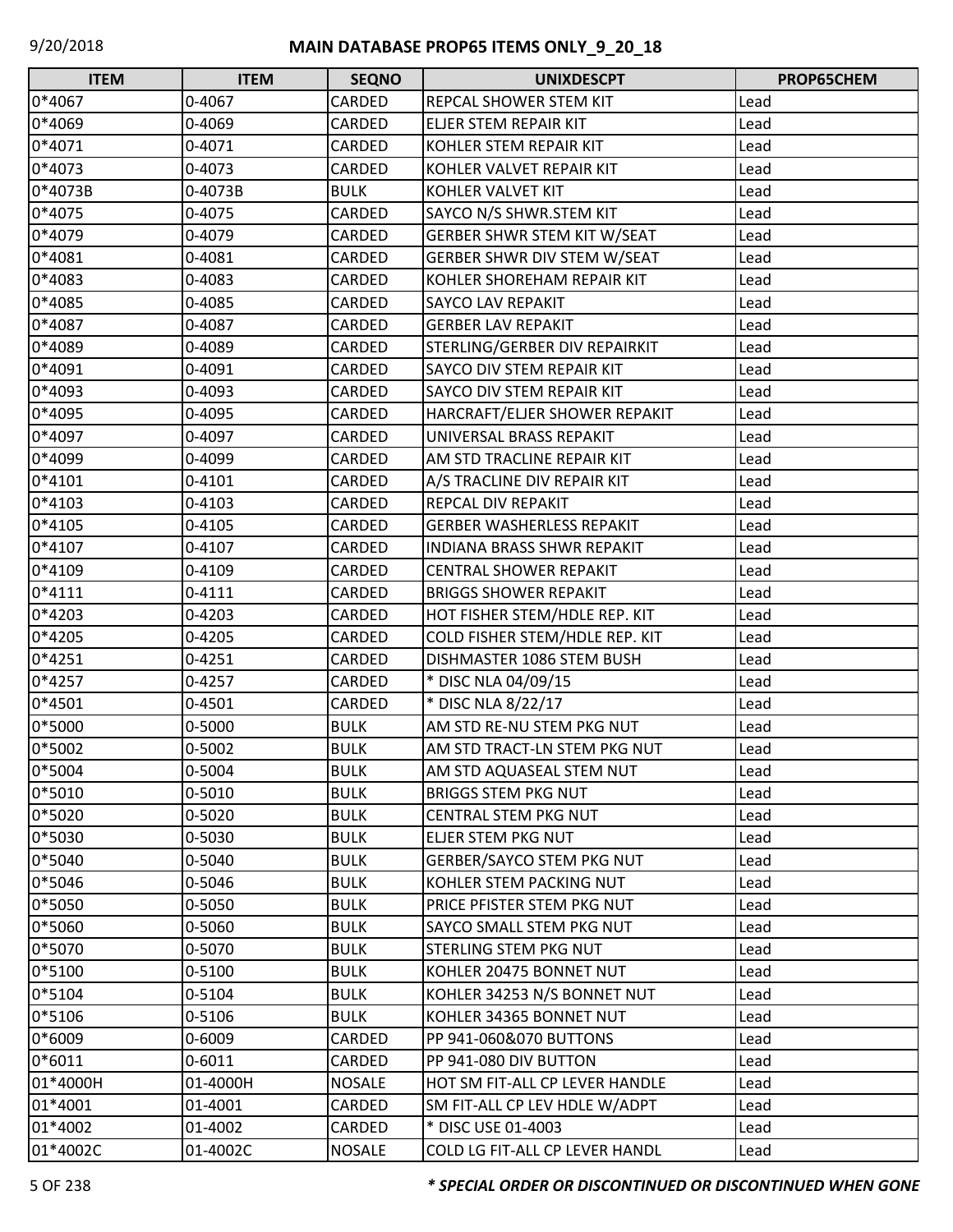| <b>ITEM</b> | <b>ITEM</b> | <b>SEQNO</b>  | <b>UNIXDESCPT</b>                   | PROP65CHEM |
|-------------|-------------|---------------|-------------------------------------|------------|
| 01*4002H    | 01-4002H    | <b>NOSALE</b> | HOT LG FIT-ALL CP LEVER HANDLE      | Lead       |
| 01*4003     | 01-4003     | CARDED        | LG FIT-ALL LEVER HDLE W/ADPT        | Lead       |
| 01*4004*1   | 01-4004-1   | <b>NOSALE</b> | <b>SM FIT-ALL CP CANOPY HANDLE</b>  | Lead       |
| 01*4005     | 01-4005     | CARDED        | SM FIT-ALL CP CANOPY W/ADPT         | Lead       |
| 01*4008*1   | 01-4008-1   | <b>NOSALE</b> | LG FIT-ALL CP CANOPY HANDLE         | Lead       |
| 01*4009     | 01-4009     | CARDED        | LG FIT-ALL CP CANOPY W/ADPT         | Lead       |
| 01*4012     | 01-4012     | CARDED        | * DISC USE 01-4013                  | Lead       |
| 01*4012B    | 01-4012B    | <b>NOSALE</b> | SM CLR LUCITE ADPT-A-HANDLE         | Lead       |
| 01*4013     | 01-4013     | CARDED        | SM FIT-ALL LUCITE W/ADPT            | Lead       |
| 01*4019     | 01-4019     | CARDED        | LG FIT-ALL H & C CLR W/ADAPT        | Lead       |
| 01*4020     | 01-4020     | CARDED        | LG FIT-ALL SMK H/C HDL W/ADPT       | Lead       |
| 01*4025     | 01-4025     | CARDED        | LG FIT-ALL DIV PLST W/ADPT          | Lead       |
| 01*4025B    | 01-4025B    | <b>BULK</b>   | <b>BULK LUCITE DIV FIT ALL HDLE</b> | Lead       |
| 01*4026     | 01-4026     | CARDED        | LG FIT-ALL SMK D LUCITE L/ADPT      | Lead       |
| 01*4038*1   | 01-4038-1   | <b>NOSALE</b> | <b>ELBOW HANDLE</b>                 | Lead       |
| 01*4039     | 01-4039     | CARDED        | FIT-ALL HOSPITAL LEVER W/ADPTR      | Lead       |
| 01*4041     | 01-4041     | CARDED        | FIT-ALL CROSS H&C W/ADAPTER         | Lead       |
| 01*4041B    | 01-4041B    | <b>BULK</b>   | H&C CROSS ADAPT-A-HANDLE            | Lead       |
| 01*4043     | 01-4043     | CARDED        | FIT-ALL H&C LEVER HANDLE            | Lead       |
| 01*4043B    | 01-4043B    | <b>BULK</b>   | <b>H&amp;C LEV ADAPT-A-HANDLE</b>   | Lead       |
| 01*4044C    | 01-4044C    | <b>NOSALE</b> | <b>CLONG BR LUCITE</b>              | Lead       |
| 01*4044D    | 01-4044D    | <b>NOSALE</b> | DIV BLONG BR LUCITE                 | Lead       |
| 01*4044H    | 01-4044H    | <b>NOSALE</b> | <b>HOT LONG BR LUCITE</b>           | Lead       |
| 01*4045     | 01-4045     | CARDED        | LG FIT-ALL LONG BR W/ADAPTERS       | Lead       |
| 01*4047     | 01-4047     | CARDED        | LG FIT-ALL D LG BR W/ADAPTOR        | Lead       |
| 01*4050     | 01-4050     | CARDED        | 1-1 HANDLE ADAPTORS                 | Lead       |
| 01*4050*1   | 01-4050-1   | <b>NOSALE</b> | <b>1-1 BULK ADAPTOR</b>             | Lead       |
| 01*4052     | 01-4052     | CARDED        | 1-2 HANDLE ADAPTORS B               | Lead       |
| 01*4052*1   | 01-4052-1   | <b>NOSALE</b> | <b>1-2 BULK ADAPTER</b>             | Lead       |
| 01*4056     | 01-4056     | CARDED        | 1-5 HANDLE ADAPTERS D               | Lead       |
| 01*4056*1   | 01-4056-1   | <b>NOSALE</b> | 1-5 BULK ADAPTER                    | Lead       |
| 01*4060     | 01-4060     | CARDED        | 1-7 HANDLE ADAPTERS                 | Lead       |
| 01*4060*1   | 01-4060-1   | <b>NOSALE</b> | 1-7 BULK ADAPTER                    | Lead       |
| 01*4062     | 01-4062     | CARDED        | 1-8 HANDLE ADAPTERS J               | Lead       |
| 01*4062*1   | 01-4062-1   | <b>NOSALE</b> | 1-8 BULK ADAPTER                    | Lead       |
| 01*4064     | 01-4064     | CARDED        | 2-5 HARCRAFT ADAPTER                | Lead       |
| 01*4064*1   | 01-4064-1   | <b>NOSALE</b> | 2-5 BULK ADAPTER                    | Lead       |
| 01*4066     | 01-4066     | CARDED        | 1-13 HANDLE ADAPTERS K              | Lead       |
| 01*4066*1   | 01-4066-1   | <b>NOSALE</b> | 1-13 BULK ADAPTER                   | Lead       |
| 01*4067     | 01-4067     | CARDED        | 1-4 HANDLE ADAPTERS C               | Lead       |
| 01*4067*1   | 01-4067-1   | <b>NOSALE</b> | 1-4 BULK ADAPTER                    | Lead       |
| 01*4068     | 01-4068     | CARDED        | 2-2 HANDLE ADAPTERS L               | Lead       |
| 01*4068*1   | 01-4068-1   | <b>NOSALE</b> | 2-2 BULK ADAPTER                    | Lead       |
| 01*4072     | 01-4072     | CARDED        | 2-4 HANDLE ADAPTERS<br>M            | Lead       |
| 01*4072*1   | 01-4072-1   | <b>NOSALE</b> | 2-4 BULK ADAPTER                    | Lead       |
| 01*4074     | 01-4074     | CARDED        | 3-1 HANDLE ADAPTERS A               | Lead       |
| 01*4074*1   | 01-4074-1   | <b>NOSALE</b> | 3-1 BULK ADAPTER                    | Lead       |
| 01*4075     | 01-4075     | CARDED        | 3-2 HANDLE ADAPTERS F               | Lead       |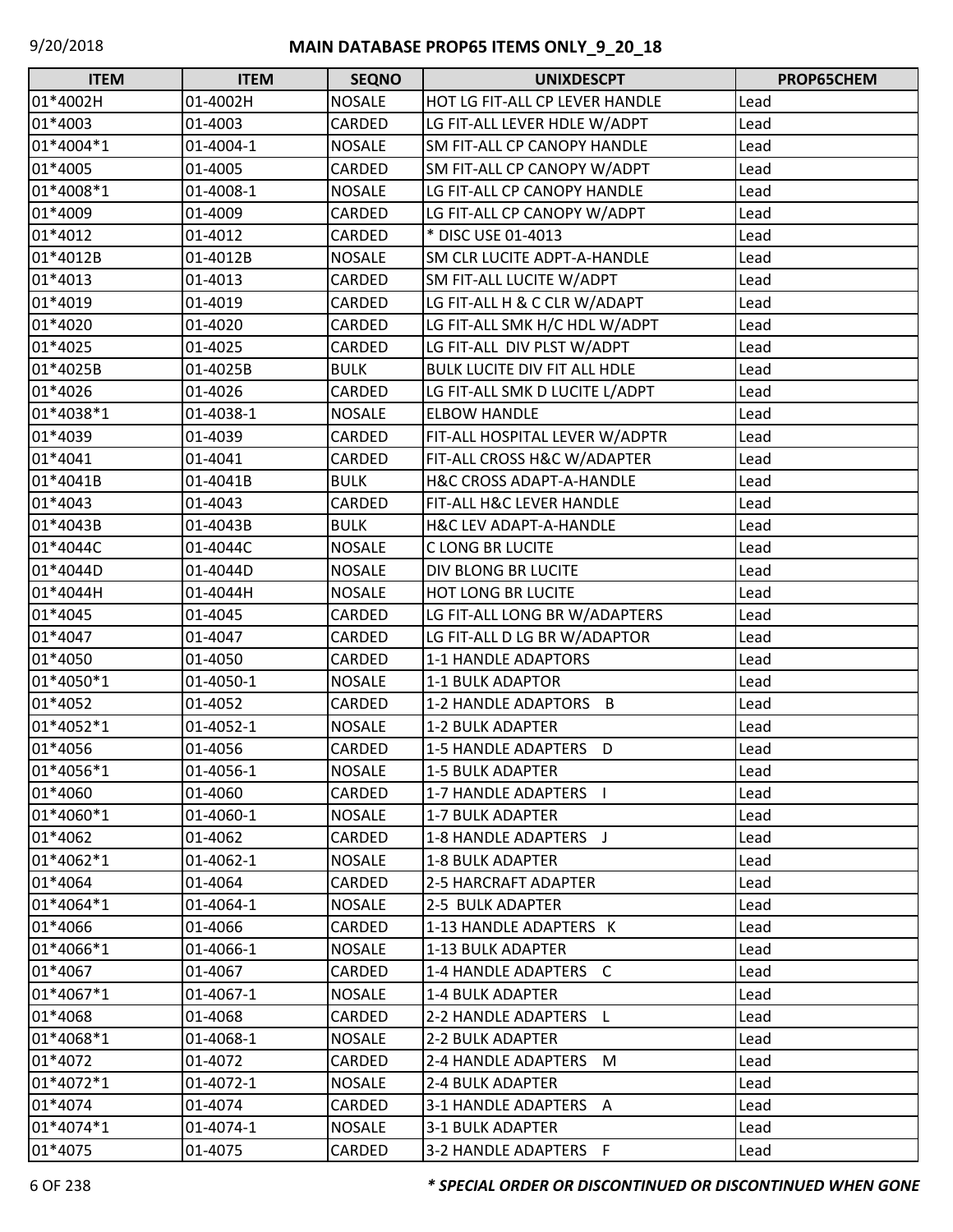| <b>ITEM</b> | <b>ITEM</b> | <b>SEQNO</b>  | <b>UNIXDESCPT</b>                      | PROP65CHEM |
|-------------|-------------|---------------|----------------------------------------|------------|
| 01*4075*1   | 01-4075-1   | <b>NOSALE</b> | <b>3-2 BULK ADAPTER</b>                | Lead       |
| 01*4076     | 01-4076     | CARDED        | 3-3 HANDLE ADAPTERS O                  | Lead       |
| 01*4076*1   | 01-4076-1   | <b>NOSALE</b> | <b>3-3 BULK ADAPTER</b>                | Lead       |
| 01*4080     | 01-4080     | CARDED        | 3-7 HANDLE ADAPTERS G                  | Lead       |
| 01*4080*1   | 01-4080-1   | <b>NOSALE</b> | <b>3-7 BULK ADAPTER</b>                | Lead       |
| 01*4082     | 01-4082     | CARDED        | 3-10 HANDLE ADAPTERS Q                 | Lead       |
| 01*4082*1   | 01-4082-1   | <b>NOSALE</b> | <b>3-10 BULK ADAPTER</b>               | Lead       |
| 01*4084     | 01-4084     | CARDED        | 3-11 HANDLE ADAPTERS R                 | Lead       |
| 01*4084*1   | 01-4084-1   | <b>NOSALE</b> | 3-11 BULK ADAPTER                      | Lead       |
| 01*4085     | 01-4085     | CARDED        | 3-12 HANDLE ADAPTERS N                 | Lead       |
| 01*4085*1   | 01-4085-1   | <b>NOSALE</b> | 3-12 BULK ADAPTER                      | Lead       |
| 01*4086     | 01-4086     | CARDED        | 3-17 STERLING HANDLE ADAPTER           | Lead       |
| 01*4086*1   | 01-4086-1   | <b>NOSALE</b> | 3-17 BULK ADAPTER                      | Lead       |
| 01*4087     | 01-4087     | CARDED        | 3-4 HANDLE ADAPTER H                   | Lead       |
| 01*4087*1   | 01-4087-1   | <b>NOSALE</b> | <b>3-4 BULK ADAPTER</b>                | Lead       |
| 01*4088     | 01-4088     | CARDED        | <b>BRASS FIT-ALL ADAPTER Z</b>         | Lead       |
| 01*4088*1   | 01-4088-1   | <b>NOSALE</b> | <b>BRASS ADAPTER FIT-ALL</b>           | Lead       |
| 01*4089     | 01-4089     | CARDED        | ZINC FIT-ALL ADAPTER Z                 | Lead       |
| 01*4089*1   | 01-4089-1   | <b>NOSALE</b> | ZINC ADAPTER FIT-ALL                   | Lead       |
| 01*4092     | 01-4092     | CARDED        | 5-1 AM STD HOSPITAL                    | Lead       |
| 01*4092B    | 01-4092B    | <b>BULK</b>   | * DISC 08/18/17 X                      | Lead       |
| 01*4094     | 01-4094     | CARDED        | 5-2 CRANE HOSPITAL ADAPTER             | Lead       |
| 01*4094B    | 01-4094B    | <b>BULK</b>   | 5-2 HANDLE ADAPTORS                    | Lead       |
| 01*4095     | 01-4095     | CARDED        | 6-5 GROHE HLDE ADAPTER U               | Lead       |
| 01*4095*1   | 01-4095-1   | <b>NOSALE</b> | 6-5 GROHE HDL ADAPTER U                | Lead       |
| 01*4096     | 01-4096     | CARDED        | 6-6 MIL/UR HDLE ADAPTOR V              | Lead       |
| 01*4096*1   | 01-4096-1   | <b>NOSALE</b> | 6-6 MIL/UR ADAPTER V                   | Lead       |
| 01*4097     | 01-4097     | CARDED        | 6-7 MIL/UR HDLE ADAPTOR W              | Lead       |
| 01*4097*1   | 01-4097-1   | <b>NOSALE</b> | 6-7 MIL/UR HDLE ADAPTOR W              | Lead       |
| 01*5001     | 01-5001     | CARDED        | VP-100 FIT-ALL VISE GRP XH H&C         | Lead       |
| 01*5001B    | 01-5001B    | <b>BULK</b>   | <b>VISE GRIP HANDLE</b>                | Lead       |
| 01*5003     | 01-5003     | CARDED        | VP-200 FIT-ALL VISE GRP LH H&C         | Lead       |
| 01*5003B    | 01-5003B    | <b>BULK</b>   | <b>LEVER VISE GRIPS</b>                | Lead       |
| 01*5005     | 01-5005     | CARDED        | FIT-ALL VISE GRIP LUCITE H&C           | Lead       |
| 01*5005B    | 01-5005B    | <b>BULK</b>   | <b>VISE GRIP LUCITE H&amp;C HANDLE</b> | Lead       |
| 01*5135     | 01-5135     | CARDED        | * DISC NLA 3/26/15                     | Lead       |
| 01*5212     | 01-5212     |               | COMBO 1/4-5/16 9" KEY                  | Lead       |
| 01*5213     | 01-5213     | CARDED        | COMBO 1/4-5/16 9" KEY                  | Lead       |
| 01*5216     | 01-5216     | <b>BULK</b>   | #7 LOG LIGHTER KEY                     | Lead       |
| 01*5217     | 01-5217     | CARDED        | #7 LOG LIGHTER KEY                     | Lead       |
| 01*6001     | 01-6001     | CARDED        | * DISC USE 01-6001MB 12/29/15          | Lead       |
| 01*6001MB   | 01-6001MB   | CARDED        | LG FIT-ALL METAL W/ADP&3 BUTNS         | Lead       |
| 01*6003     | 01-6003     | CARDED        | FIT-ALL COLD HANDLE W/ADAPTER          | Lead       |
| 01*6005     | 01-6005     | CARDED        | * DISC NLA 03/19/15                    | Lead       |
| 01*6011     | 01-6011     | CARDED        | SM FIT-ALL H&C METAL W/ADAPTER         | Lead       |
| 01*6021     | 01-6021     | CARDED        | SM FIT-ALL CP H&C CANOPY W/ADP         | Lead       |
| 01*7000     | 01-7000     | CARDED        | SM FIT-ALL HOT PORC CROSS L/AT         | Lead       |
| 01*7000B    | 01-7000B    | <b>BULK</b>   | SMALL PORCELAIN H CROSS                | Lead       |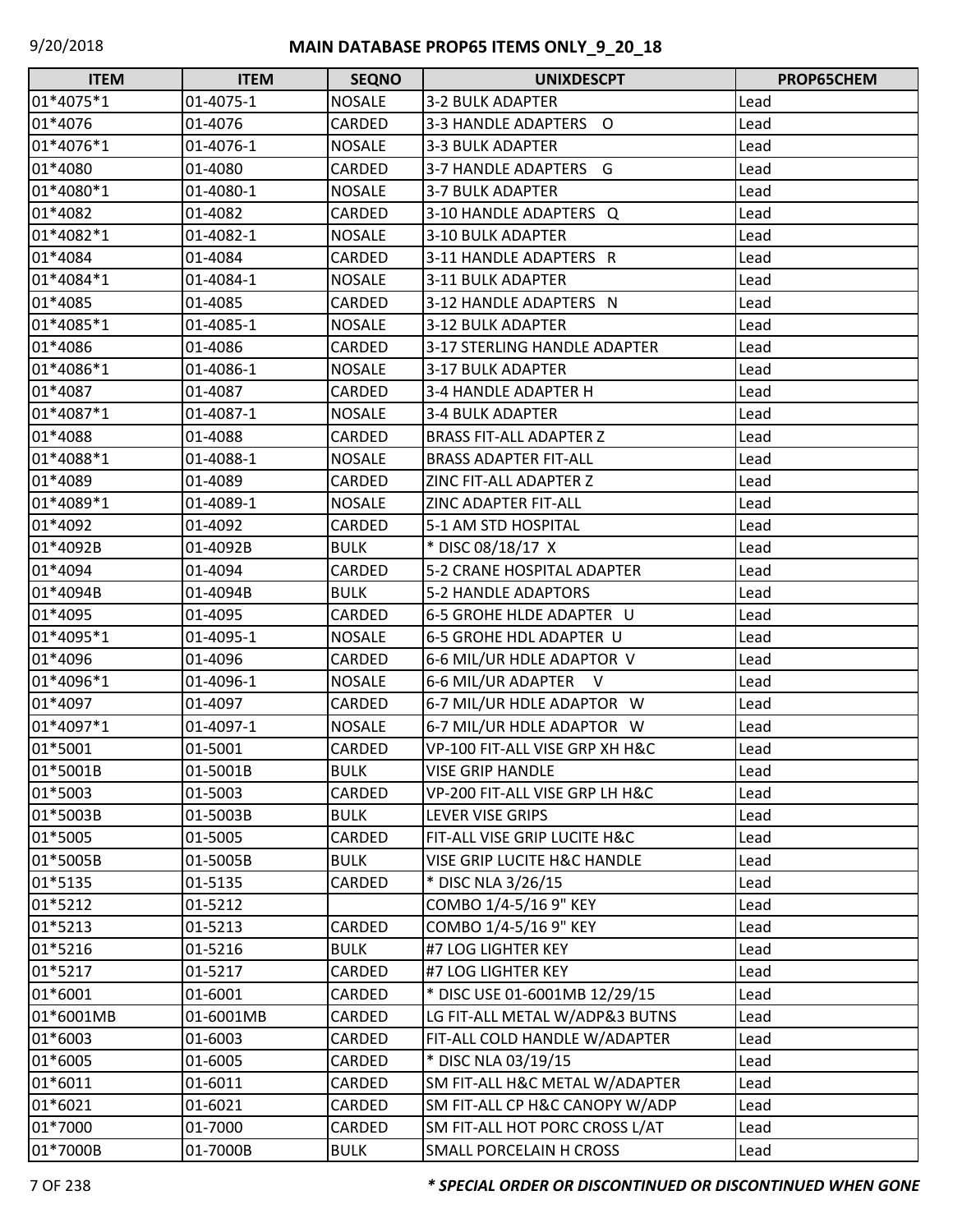| <b>ITEM</b> | <b>ITEM</b> | <b>SEQNO</b>  | <b>UNIXDESCPT</b>                    | PROP65CHEM |
|-------------|-------------|---------------|--------------------------------------|------------|
| 01*7002     | 01-7002     | CARDED        | SM FIT-ALL C PORC CROSS L/ADPT       | Lead       |
| 01*7002B    | 01-7002B    | <b>BULK</b>   | <b>SMALL PORCELAIN C CROSS</b>       | Lead       |
| 01*7060     | 01-7060     | CARDED        | CP/PORC FIT-ALL LEVER HANDLE         | Lead       |
| 01*7060B    | 01-7060B    | <b>BULK</b>   | CP/PORC FIT-ALL LEVER HANDLE         | Lead       |
| 01*7070     | 01-7070     | CARDED        | CP/CLR FIT-ALL LEVER HANDLE          | Lead       |
| 01*7070B    | 01-7070B    | <b>BULK</b>   | CP/CLR FIT-ALL LEVER HANDLE          | Lead       |
| 01*7080     | 01-7080     | <b>BULK</b>   | 1 PR FIT-ALL CP LEVER HANDLE         | Lead       |
| 01*7081     | 01-7081     | CARDED        | 1 PR CP FIT-ALL LEVER HANDLE         | Lead       |
| 01*7090     | 01-7090     | <b>BULK</b>   | 1 PR H&C FIT-ALL LEVER HANDLE        | Lead       |
| 01*7091     | 01-7091     | CARDED        | 1 PR H&C FIT-ALL LEVER HANDLE        | Lead       |
| 01*9041     | 01-9041     | CARDED        | HOT PP WINDSOR HNDL & FLG SET        | Lead       |
| 01*9041MB   | 01-9041MB   | CARDED        | PP WINDSOR 3-BUT HDL & FLG SET       | Lead       |
| 01*9041OB   | 01-9041OB   | CARDED        | OB PP WINDSOR HNDL 3-BUT W/ FLG      | Lead       |
| 01*9041SN   | 01-9041SN   | CARDED        | SN PP WINDSOR HNDL 3-BUT W/ FLG      | Lead       |
| 01*9043     | 01-9043     | CARDED        | COLD PP WINDSOR HNDL & FLG SET       | Lead       |
| 01*9045     | 01-9045     | CARDED        | DIV PP WINDSOR HNDL & FLG SET        | Lead       |
| 01*9049MB   | 01-9049MB   | CARDED        | PB WINDSOR 3-BUT HDL & FLG SET       | Lead       |
| 01*9051     | 01-9051     | CARDED        | PP 2-VLV WINDSOR TRIM SET            | Lead       |
| 01*9051P    | 01-9051P    | <b>POWPAK</b> | PB PP 2-VLV WINDSOR TRIM SET         | Lead       |
| 01*9051SN   | 01-9051SN   | CARDED        | SN PP 2-VLV WINDSOR TRIM SET         | Lead       |
| 01*9061     | 01-9061     | CARDED        | PP 3-VLV WINDSOR TRIM SET            | Lead       |
| 01*9061OB   | 01-9061OB   | CARDED        | ORB PP 3-VLV WINDSOR TRIM SET        | Lead       |
| 01*9061P    | 01-9061P    | <b>POWPAK</b> | PB PP 3-VLV WINDSOR TRIM SET         | Lead       |
| 01*9061SN   | 01-9061SN   | CARDED        | SN PP 3-VLV WINDSOR TRIM SET         | Lead       |
| 01*9070     | 01-9070     | <b>POWPAK</b> | BOX PP 2-VLV WINDSOR TRIM/STEM       | Lead       |
| 01*9071     | 01-9071     | CARDED        | PP 2-VLV WINDSOR TRIM W/STEM         | Lead       |
| 01*9075     | 01-9075     | CARDED        | * DISC USE 01-9075NL 08/08/12        | Lead       |
| 01*9075NL   | 01-9075NL   | CARDED        | NL PP LAV WNDSR TRIM W/STM KIT       | Lead       |
| 01*9077     | 01-9077     | CARDED        | PP WIDESPREAD TRIM                   | Lead       |
| 01*9079     | 01-9079     | CARDED        | PP 2 VLV MOBILE HOME TRIM SET        | Lead       |
| 01*9141     | 01-9141     | <b>CARDED</b> | HOT PP VERVE W/FLANGE SET            | Lead       |
| 01*9141MB   | 01-9141MB   | CARDED        | PP VERVE 3-BUT HNDL & FLNG SET       | Lead       |
| 01*9141OB   | 01-9141OB   | CARDED        | OB PP VERVE 3-BUT HNDL & FLNG SET    | Lead       |
| 01*9141SN   | 01-9141SN   | CARDED        | SN PP VERVE 3-BUT HNDL & FLNG SET    | Lead       |
| 01*9143     | 01-9143     | CARDED        | COLD PP VERVE W/FLANGE SET           | Lead       |
| 01*9145     | 01-9145     | CARDED        | DIV PP VERVE W/FLANGE SET            | Lead       |
| 01*9147MB   | 01-9147MB   | CARDED        | SN 3-BUTTON HANDLE W/FLANGE          | Lead       |
| 01*9151     | 01-9151     | CARDED        | PP 2-VLV VERVE TRIM SET              | Lead       |
| 01*9151OB   | 01-9151OB   | CARDED        | ORB PP 2-VLV VERVE TRIM SET          | Lead       |
| 01*9151P    | 01-9151P    | CARDED        | PB PP 2-VLV VERVE TRIM SET           | Lead       |
| 01*9151SN   | 01-9151SN   | CARDED        | SN PP 2-VLV VERVE TRIM SET           | Lead       |
| 01*9153     | 01-9153     | CARDED        | <b>GERBER NEW STYLE 2-VALVE TRIM</b> | Lead       |
| 01*9153B    | 01-9153B    | <b>BULK</b>   | GERBER N/S 2-VLV TRIM ONLY           | Lead       |
| 01*9161     | 01-9161     | CARDED        | PP 3-VLV VERVE TRIM SET              | Lead       |
| 01*9161OB   | 01-9161OB   | CARDED        | ORB PP 3-VLV VERVE TRIM SET          | Lead       |
| 01*9161P    | 01-9161P    | CARDED        | PVD PP 3-VLV VERVE TRIM SET          | Lead       |
| 01*9161SN   | 01-9161SN   | CARDED        | SN PP 3-VLV VERVE TRIM SET           | Lead       |
| 01*9163     | 01-9163     | CARDED        | <b>GERBER NEW STYLE 3-VALVE TRIM</b> | Lead       |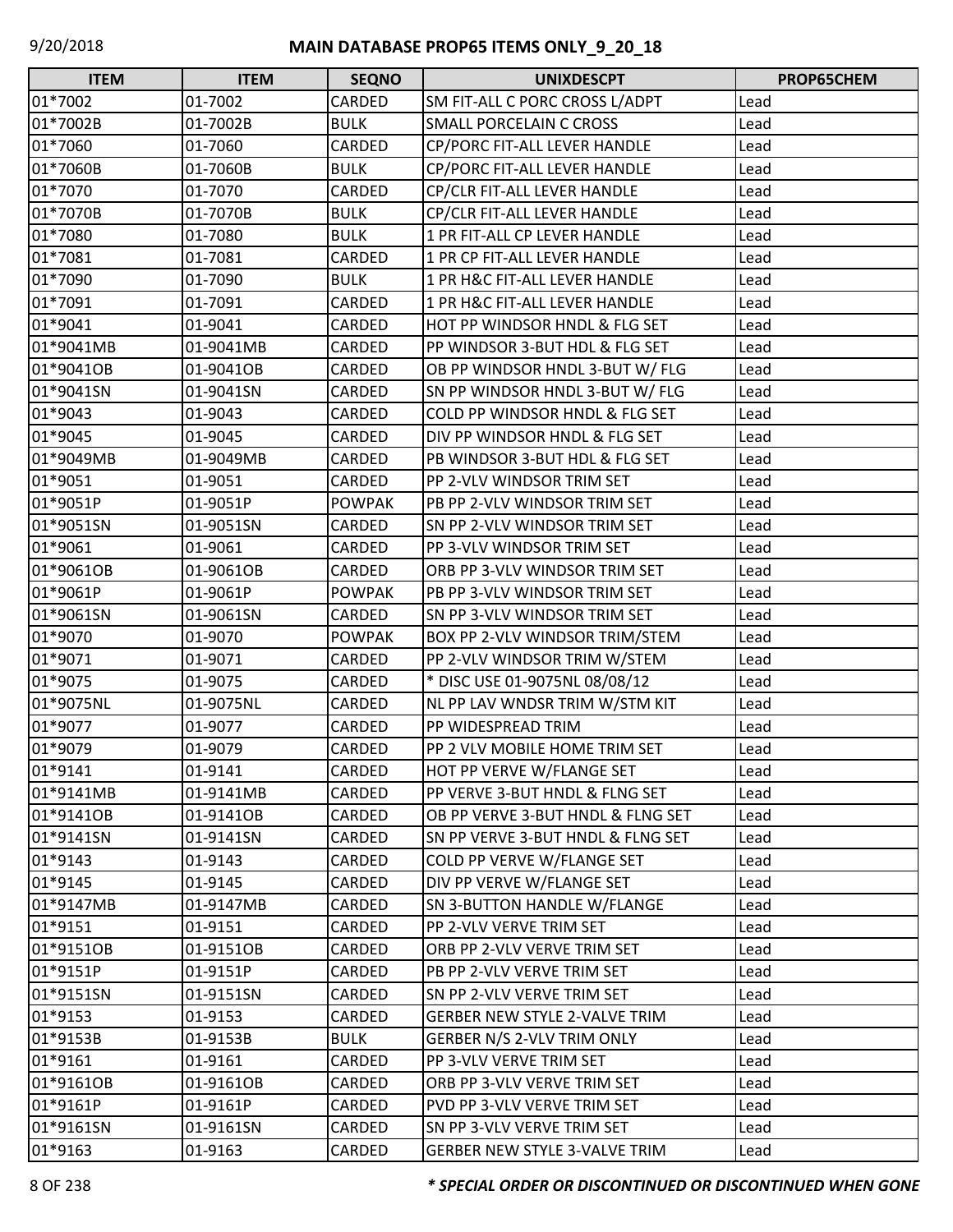| <b>ITEM</b> | <b>ITEM</b> | <b>SEQNO</b>  | <b>UNIXDESCPT</b>              | PROP65CHEM |
|-------------|-------------|---------------|--------------------------------|------------|
| 01*9163B    | 01-9163B    | <b>BULK</b>   | GERBER N/S 3-VLV TRIM ONLY     | Lead       |
| 01*9170     | 01-9170     | <b>POWPAK</b> | BOX PP 2-VLV VERVE TRIM/STEMS  | Lead       |
| 01*9171     | 01-9171     | CARDED        | PP 2-VLV VERVE TRIM W/STEM     | Lead       |
| 01*9175     | 01-9175     | CARDED        | * DISC USE 01-9175NL 06/18/12  | Lead       |
| 01*9175NL   | 01-9175NL   | CARDED        | NL PP LAV VERVE TRIM W/STM KIT | Lead       |
| 01*9241     | 01-9241     | CARDED        | DELTA LAV TRIM SET             | Lead       |
| 01*9243     | 01-9243     | CARDED        | DELTA 2 HDLE TRIM SET W/STEMS  | Lead       |
| 01*9341     | 01-9341     | CARDED        | DELTA SHOWER TRIM SET          | Lead       |
| 01*9351     | 01-9351     | CARDED        | FISHER 2 HANDLE TRIM W/STEMS   | Lead       |
| 01*9351B    | 01-9351B    | <b>BULK</b>   | PR FISHER STEM UNITS           | Lead       |
| 01*9355     | 01-9355     | CARDED        | T & S 2 HANDLE TRIM W/STEMS    | Lead       |
| 01*9355B    | 01-9355B    | <b>BULK</b>   | T & S TRIM SET                 | Lead       |
| 01*9381     | 01-9381     | CARDED        | VALLEY 2-HDLE TRIM SET W/STEMS | Lead       |
| 01*9401     | 01-9401     | CARDED        | AM STD 3-VLV RENU TRIM W/STEMS | Lead       |
| 01*9401B    | 01-9401B    | <b>BULK</b>   | AM STD 3-VLV TRIM              | Lead       |
| 01*9403     | 01-9403     | CARDED        | AM STD 2-VLV RENU TRIM W/STEMS | Lead       |
| 01*9403B    | 01-9403B    | <b>BULK</b>   | AM STD 2-VLV TRI               | Lead       |
| 01*9405     | 01-9405     | CARDED        | AM STD 3-VLV HERT TRIM W/STEMS | Lead       |
| 01*9405B    | 01-9405B    | <b>BULK</b>   | AM STD HERTAGE 3-VLV TRIM      | Lead       |
| 01*9407     | 01-9407     | CARDED        | AM STD 2-VLV HERT TRIM W/STEMS | Lead       |
| 01*9407B    | 01-9407B    | <b>BULK</b>   | AM STD HERTAGE 2-VLV TRIM      | Lead       |
| 01*9409     | 01-9409     | CARDED        | AM STD 3-VLV TRACT TRIM W/STEM | Lead       |
| 01*9409B    | 01-9409B    | <b>BULK</b>   | A/S TRACTLINE 3-VLV TRIM       | Lead       |
| 01*9411     | 01-9411     | CARDED        | AM STD 2-VLV TRACT TRIM W/STEM | Lead       |
| 01*9411B    | 01-9411B    | <b>BULK</b>   | A/S TRACTLINE 2-VLV TRIM       | Lead       |
| 01*9413     | 01-9413     | CARDED        | AM STD 3-VLV COLONY TRIM       | Lead       |
| 01*9413B    | 01-9413B    | <b>BULK</b>   | A/S COLONY 3-VLV TRIM          | Lead       |
| 01*9415     | 01-9415     | CARDED        | AM STD 2-VLV COLONY TRIM       | Lead       |
| 01*9415B    | 01-9415B    | <b>BULK</b>   | A/S COLONY 2-VLV TRIM          | Lead       |
| 01*9421     | 01-9421     | CARDED        | CENTRAL 3-VLV TRIM W/STEMS     | Lead       |
| 01*9421B    | 01-9421B    | <b>BULK</b>   | CENTRAL 3-VLV TRIM SET         | Lead       |
| 01*9423     | 01-9423     | CARDED        | CENTRAL 2-VLV TRIM W/STEMS     | Lead       |
| 01*9423B    | 01-9423B    | <b>BULK</b>   | <b>CENTRAL 2-VLV TRIM</b>      | Lead       |
| 01*9425     | 01-9425     | CARDED        | CENTRAL 3-VLV N/S TRIM W/STEMS | Lead       |
| 01*9425B    | 01-9425B    | <b>BULK</b>   | CENTRAL 3-VLV N/S TRIM KIT     | Lead       |
| 01*9427     | 01-9427     | CARDED        | CENTRAL 2-VLV N/S TRIM W/STEMS | Lead       |
| 01*9427B    | 01-9427B    | <b>BULK</b>   | * DISC 08/14/2018 X            | Lead       |
| 01*9429     | 01-9429     | CARDED        | <b>GERBER 3-VLV TRIM SET</b>   | Lead       |
| 01*9431     | 01-9431     | CARDED        | GERBER O/S 3-VLV TRIM W/STEMS  | Lead       |
| 01*9431B    | 01-9431B    | <b>BULK</b>   | <b>GERBER 3-VLV TRIM SET</b>   | Lead       |
| 01*9433     | 01-9433     | CARDED        | GERBER O/S 2-VLV TRIM W/STEMS  | Lead       |
| 01*9433B    | 01-9433B    | <b>BULK</b>   | <b>GERBER 2-VLV TRIM SET</b>   | Lead       |
| 01*9435     | 01-9435     | CARDED        | GERBER N/S 3-VLV TRIM W/STEMS  | Lead       |
| 01*9435B    | 01-9435B    | <b>BULK</b>   | <b>GERBER 3-VLV TRIM SET</b>   | Lead       |
| 01*9437     | 01-9437     | CARDED        | GERBER N/S 2-VLV TRIM W/STEMS  | Lead       |
| 01*9437B    | 01-9437B    | <b>BULK</b>   | <b>GERBER 2-VLV TRIM SET</b>   | Lead       |
| 01*9441     | 01-9441     | CARDED        | KOHLER 3-VLV TRIM W/STEMS      | Lead       |
| 01*9443     | 01-9443     | <b>CARDED</b> | KOHLER 2-VLV TRIM W/STEMS      | Lead       |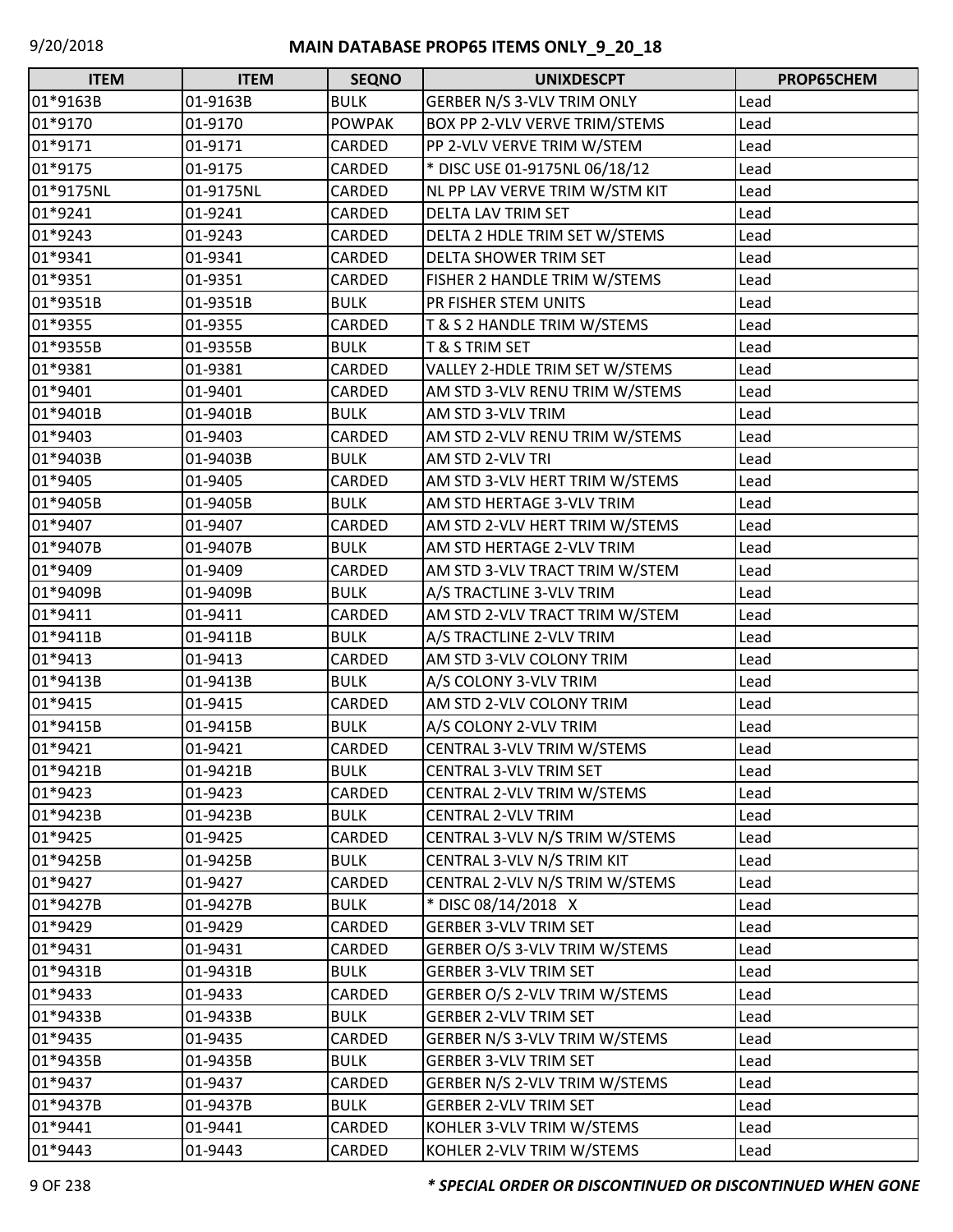| <b>ITEM</b> | <b>ITEM</b> | <b>SEQNO</b>  | <b>UNIXDESCPT</b>                 | PROP65CHEM  |
|-------------|-------------|---------------|-----------------------------------|-------------|
| 01*9443B    | 01-9443B    | <b>BULK</b>   | KOHLER 2-VLV TRIM SET             | Lead        |
| 01*9450     | 01-9450     | CARDED        | BOX PP 3-VLV VERVE TRIM W/STEM    | Lead        |
| 01*9451     | 01-9451     | CARDED        | PP 3-VLV VERVE TRIM W/STEMS       | Lead        |
| 01*9454     | 01-9454     | CARDED        | BOX PP 3-VLV WINDSOR TRIM/STEM    | Lead        |
| 01*9455     | 01-9455     | CARDED        | PP 3-VLV WINDSOR TRIM W/STEMS     | Lead        |
| 01*9459     | 01-9459     | CARDED        | PP 3-VLV PVD WINDSOR TRIM         | Lead        |
| 01*9461     | 01-9461     | CARDED        | PP 2-VLV PVD WINDSOR TRIM         | Lead        |
| 01*9465     | 01-9465     | CARDED        | PP 3-VLV TEAR DROP TRIM W/STEM    | Lead        |
| 01*9469     | 01-9469     | CARDED        | SAYCO 3-VLV TRIM SET              | Lead        |
| 01*9471     | 01-9471     | CARDED        | SAYCO 3-VLV TRIM W/STEMS          | Lead        |
| 01*9471B    | 01-9471B    | <b>BULK</b>   | SAYCO 3-VLV TRIM SET              | Lead        |
| 01*9473     | 01-9473     | <b>CARDED</b> | SAYCO 2-VLV TRIM W/STEMS          | Lead        |
| 01*9473B    | 01-9473B    | <b>BULK</b>   | SAYCO 2-VLV TRIM SET              | Lead        |
| 01*9481     | 01-9481     | CARDED        | STERLING O/S 3-VLV TRIM W/STEM    | Lead        |
| 01*9481B    | 01-9481B    | <b>BULK</b>   | STERLING 3-VLV TRIM SET           | Lead        |
| 01*9483     | 01-9483     | CARDED        | STERLING O/S 2-VLV TRIM W/STEM    | Lead        |
| 01*9483B    | 01-9483B    | <b>BULK</b>   | STERLING 2-VLV TRIM SET           | Lead        |
| 01*9485     | 01-9485     | CARDED        | STERLING N/S 3-VLV TRIM W/STEM    | Lead        |
| 01*9485B    | 01-9485B    | <b>BULK</b>   | STERLING 3-VLV TRIM SET           | Lead        |
| 01*9487     | 01-9487     | CARDED        | STERLING N/S 2-VLV TRIM W/STEM    | Lead        |
| 01*9487B    | 01-9487B    | <b>BULK</b>   | STERLING 2-VLV TRIM SET           | Lead        |
| 02*1030     | 02-1030     | <b>BULK</b>   | 12 X 12 SHEET RUBBER (EACH)       | <b>DEHP</b> |
| 02*1030E    | 02-1030E    | <b>BULK</b>   | 12 X 12 X 1/8 SHEET RUBBER (1pc)  | <b>DEHP</b> |
| 02*1030P    | 02-1030P    | <b>BULK</b>   | 12 X 12 X 1/8 SHEET RUBBER (12pk) | <b>DEHP</b> |
| 02*1040     | 02-1040     | <b>BULK</b>   | 6 X 6 ASST SHEET PKG (CTN)        | <b>DEHP</b> |
| 02*1044     | 02-1044     | <b>BULK</b>   | 6 X 6 CORK SHEET PKG (CTN)        | <b>DEHP</b> |
| 02*1048     | 02-1048     | <b>BULK</b>   | 6 X 6 RUBBER SHT PKG (12PC)       | <b>DEHP</b> |
| 02*1048B    | 02-1048B    | <b>BULK</b>   | 1/16 X 6 X 6 RUBBER SHEET BULK    | <b>DEHP</b> |
| 02*1048E    | 02-1048E    | <b>BULK</b>   | 1/16X6X6 RUBBER SHEET (1-PC)      | <b>DEHP</b> |
| 02*1050B    | 02-1050B    | <b>BULK</b>   | 1/8 X 6 X 6 RUBBER SHEET BULK     | <b>DEHP</b> |
| 02*1050E    | 02-1050E    | <b>BULK</b>   | 1/8X6X6 RUBBER SHEET (1-PC)       | <b>DEHP</b> |
| 02*1261     | 02-1261     | CARDED        | W-193 FIRST AID KIT               | Lead        |
| 02*1263     | 02-1263     | CARDED        | W-192F FLAT HOME PAK WSHR         | Lead        |
| 02*1265     | 02-1265     | CARDED        | W-192B BEV HOME PAK WSHR          | Lead        |
| 02*1338     | 02-1338     | <b>BULK</b>   | <b>0 BRASS RETAINER CUP</b>       | Lead        |
| 02*1338P    | 02-1338P    | <b>BULK</b>   | <b>BG O BRASS RETAINER CUP</b>    | Lead        |
| 02*1340     | 02-1340     | <b>BULK</b>   | 1/4 BRASS RETAINER CUP            | Lead        |
| 02*1340P    | 02-1340P    | <b>BULK</b>   | <b>BG 1/4 BRASS RETAINER CUP</b>  | Lead        |
| 02*1342     | 02-1342     | <b>BULK</b>   | 1/4L BRASS RETAINER CUP           | Lead        |
| 02*1342P    | 02-1342P    | <b>BULK</b>   | BG 1/4L BRASS RETAINER CUP        | Lead        |
| 02*1344     | 02-1344     | <b>BULK</b>   | 3/8 BRASS RETAINER CUP            | Lead        |
| 02*1344P    | 02-1344P    | <b>BULK</b>   | <b>BG 3/8 BRASS RETAINER CUP</b>  | Lead        |
| 02*1346     | 02-1346     | <b>BULK</b>   | 3/8L BRASS RETAINER CUP           | Lead        |
| 02*1346P    | 02-1346P    | <b>BULK</b>   | <b>BG 3/8L BRASS RETAINER CUP</b> | Lead        |
| 02*1348     | 02-1348     | <b>BULK</b>   | 1/2 BRASS RETAINER CUP            | Lead        |
| 02*1348P    | 02-1348P    | <b>BULK</b>   | <b>BG 1/2 BRASS RETAINER CUP</b>  | Lead        |
| 02*1350     | 02-1350     | <b>BULK</b>   | 1/2L BRASS RETAINER CUP           | Lead        |
| 02*1350P    | 02-1350P    | <b>BULK</b>   | <b>BG 1/2L BRASS RETAINER CUP</b> | Lead        |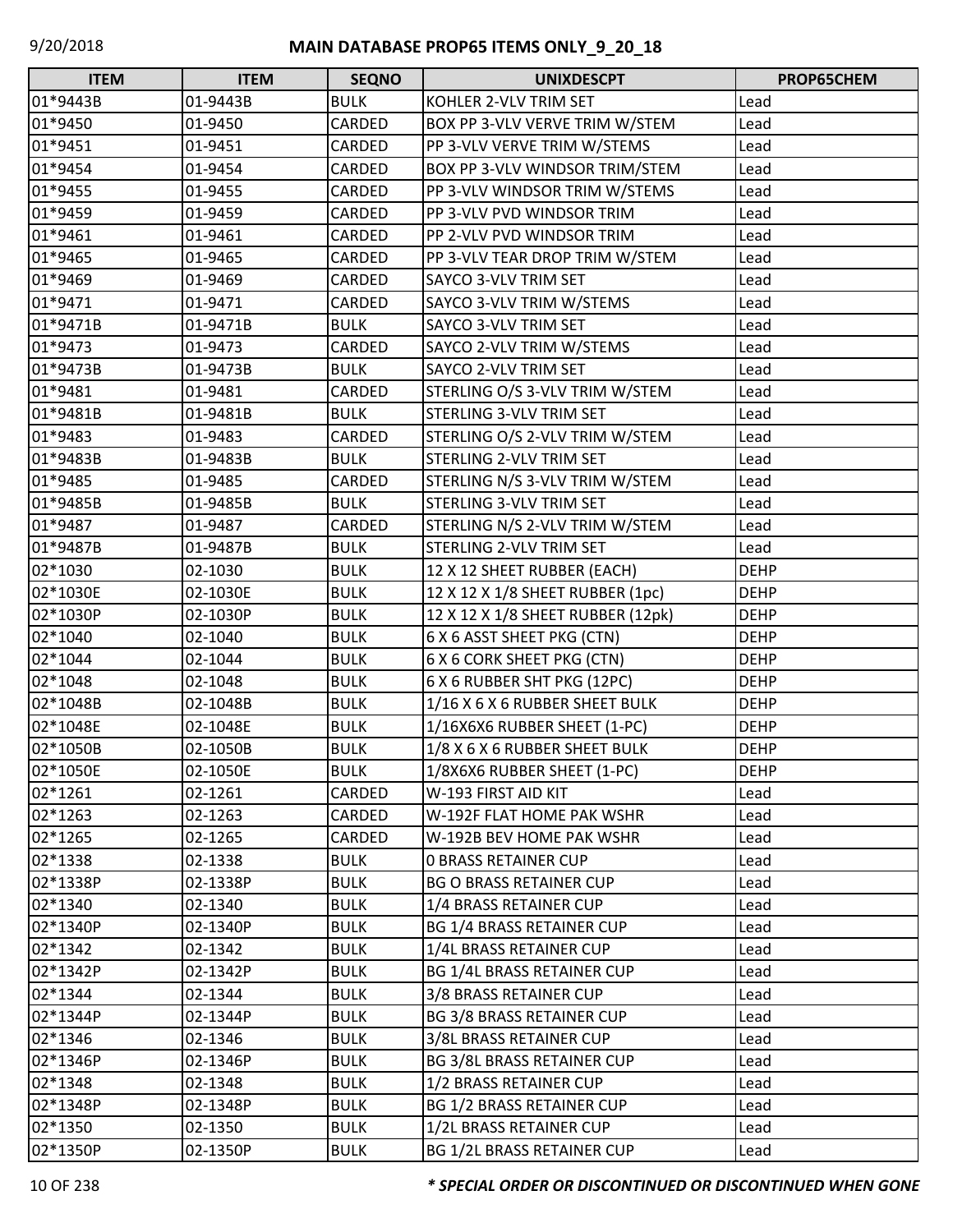| <b>ITEM</b> | <b>ITEM</b> | <b>SEQNO</b> | <b>UNIXDESCPT</b>                     | PROP65CHEM  |
|-------------|-------------|--------------|---------------------------------------|-------------|
| 02*1654P    | 02-1654P    | <b>BULK</b>  | #7 BRASS RING (BG)                    | <b>DEHP</b> |
| 02*1656     | 02-1656     | <b>BULK</b>  | P-98-9 RUBBER WASHER                  | <b>DEHP</b> |
| 02*1656P    | 02-1656P    | <b>BULK</b>  | <b>BG P-98-9 RUBBER WASHER</b>        | <b>DEHP</b> |
| 02*1658     | 02-1658     | <b>BULK</b>  | #8 BRASS RING (BULK)                  | Lead        |
| 02*1658P    | 02-1658P    | <b>BULK</b>  | #8 BRASS RING (BG)                    | Lead        |
| 02*1660     | 02-1660     | <b>BULK</b>  | #4 BRASS RING (BULK)                  | Lead        |
| 02*1660P    | 02-1660P    | <b>BULK</b>  | #4 BRASS RING (BG)                    | Lead        |
| 02*1661     | 02-1661     | CARDED       | #4 15/32 X 3/4 BRASS RING(2PC)        | Lead        |
| 02*1662     | 02-1662     | <b>BULK</b>  | #6 BRASS RING (BULK)                  | Lead        |
| 02*1662P    | 02-1662P    | <b>BULK</b>  | #6 BRASS RING (BG)                    | Lead        |
| 02*1663     | 02-1663     | CARDED       | #6 1/2 X 7/8 BRASS RING (2-PC)        | Lead        |
| 02*1664     | 02-1664     | <b>BULK</b>  | #1 BRASS RING (BULK)                  | Lead        |
| 02*1664P    | 02-1664P    | <b>BULK</b>  | #1 BRASS RINGS (BG)                   | Lead        |
| 02*1672     | 02-1672     | <b>BULK</b>  | #3 BRASS RING (BULK)                  | Lead        |
| 02*1672P    | 02-1672P    | <b>BULK</b>  | #3 BRASS RING (BG)                    | Lead        |
| 02*1673     | 02-1673     | CARDED       | #3 13/32 X 25/32 BRASS RING           | Lead        |
| 02*1906     | 02-1906     | <b>BULK</b>  | MIXIT STEM BRASS WASHER               | Lead        |
| 02*2050     | 02-2050     | <b>BULK</b>  | W-251 SINK CONNECTOR WASHER           | Phthalate   |
| 02*2050D    | 02-2050D    | <b>BULK</b>  | 1-1/2 SINK CONN WASHER 100 BG         | Phthalate   |
| 02*2050P    | 02-2050P    | <b>BULK</b>  | <b>BG W-251 SINK CONNECTOR WASHER</b> | Phthalate   |
| 02*2051     | 02-2051     | CARDED       | W-251 SINK CONNECTR WASHER 2PC        | Phthalate   |
| 02*2067     | 02-2067     | CARDED       | 4" RUBBER & FIBER WASHER SET          | Phthalate   |
| 02*2233     | 02-2233     | CARDED       | R-2 RING W-277A WASHER 6PC            | Lead        |
| 02*2235     | 02-2235     | CARDED       | R-2 R-4 W-277A W-281 4PC              | Lead        |
| 02*2237     | 02-2237     | CARDED       | W276 & R14 KIT 2EA                    | Lead        |
| 02*2250     | 02-2250     | <b>BULK</b>  | 11/4 STD RUBBER SJ WASHER             | Phthalate   |
| 02*2250D    | 02-2250D    | <b>BULK</b>  | 11/4 STD RUB SJ WASHER 100 BA         | Phthalate   |
| 02*2250P    | 02-2250P    | <b>BULK</b>  | BG 1 1/4 STD RUBBER SJ WASHER         | Phthalate   |
| 02*2251     | 02-2251     | CARDED       | 11/4 STD RUBBER SJ WASHER             | Phthalate   |
| 02*2252     | 02-2252     | <b>BULK</b>  | 11/4 MED RUBBER SJ WASHER             | Phthalate   |
| 02*2253     | 02-2253     | CARDED       | 11/4 MED RUBBER SJ WASHER             | Phthalate   |
| 02*2254     | 02-2254     | <b>BULK</b>  | 11/2 STD RUBBER SJ WASHER             | Phthalate   |
| 02*2254D    | 02-2254D    | <b>BULK</b>  | 1 1/2 STD RUB SJ WASHER 100 BA        | Phthalate   |
| 02*2254P    | 02-2254P    | <b>BULK</b>  | BG 1 1/2 STD SJ WASHER                | Phthalate   |
| 02*2255     | 02-2255     | CARDED       | 11/2 STD RUBBER SJ WASHER             | Phthalate   |
| 02*2255D    | 02-2255D    | <b>BULK</b>  | W-305A WASHER 12PK                    | Phthalate   |
| 02*2256     | 02-2256     | <b>BULK</b>  | * DISC USE 02-2254                    | Phthalate   |
| 02*2258     | 02-2258     | <b>BULK</b>  | 2" STD RUBBER SJ WASHER               | Phthalate   |
| 02*2258P    | 02-2258P    | <b>BULK</b>  | <b>BG 2" STD RUBBER SJ WASHER</b>     | Phthalate   |
| 02*2259     | 02-2259     | CARDED       | 2" STD RUBBER SJ WASHER               | Phthalate   |
| 02*2260     | 02-2260     | <b>BULK</b>  | 2" HEAVY RUBBER SJ WASHER             | Phthalate   |
| 02*2262     | 02-2262     | <b>BULK</b>  | 2X1 1/2 RUBBER SJ WASHER              | Phthalate   |
| 02*2263     | 02-2263     | CARDED       | 2 X 1 1/2 RUBBER SJ WASHER            | Phthalate   |
| 02*2264     | 02-2264     | <b>BULK</b>  | 11/4 SHALLOW RUBBER SJ WASHER         | Phthalate   |
| 02*2265     | 02-2265     | CARDED       | 11/4 SHALLOW RUBBER SJ WASHER         | Phthalate   |
| 02*2266     | 02-2266     | <b>BULK</b>  | 1 1/2 X 1 1/4 RUBBER SJ WASHER        | Phthalate   |
| 02*2266D    | 02-2266D    | <b>BULK</b>  | 1-1/4 X1-1/2 RUB SJ WASHR 10          | Phthalate   |
| 02*2266P    | 02-2266P    | BULK         | BG 1 1/2X1 1/4 RUBBER SJ WASHR        | Phthalate   |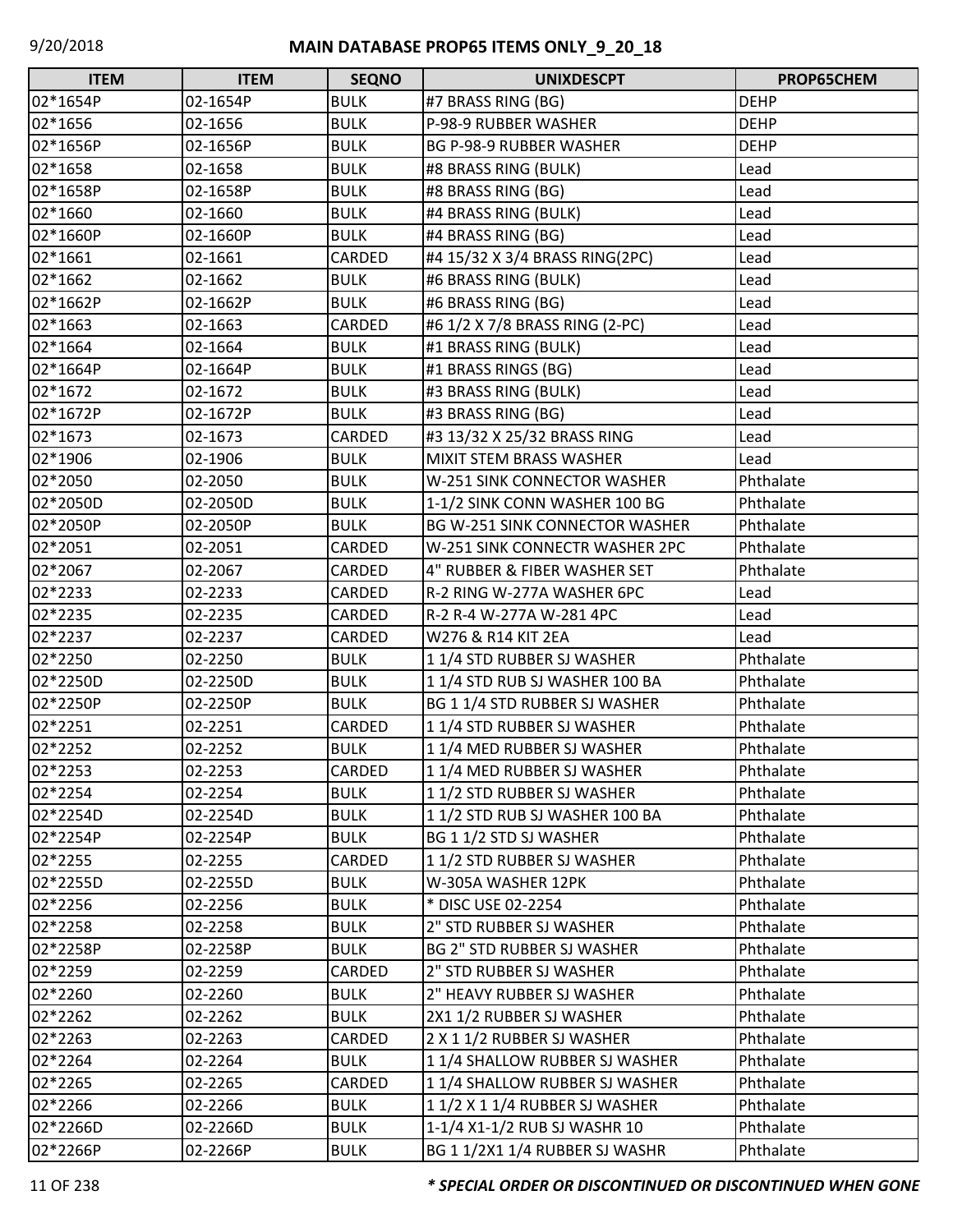| <b>ITEM</b> | <b>ITEM</b> | <b>SEQNO</b> | <b>UNIXDESCPT</b>                | PROP65CHEM |
|-------------|-------------|--------------|----------------------------------|------------|
| 02*2267     | 02-2267     | CARDED       | 11/2X11/4 RUBBER SJ WASHER       | Phthalate  |
| 02*2268     | 02-2268     | <b>BULK</b>  | 1 3/8 X 1 1/2 RUBBER SJ WASHER   | Phthalate  |
| 02*2269     | 02-2269     | CARDED       | 13/8 X 1 1/2 RUBBER SJ WASHER    | Phthalate  |
| 02*2280     | 02-2280     | <b>BULK</b>  | 1 1/4 PLASTIC SJ WASHER          | Phthalate  |
| 02*2280D    | 02-2280D    | <b>BULK</b>  | 11/4 PLASTIC SJ WASHER 100 BG    | Phthalate  |
| 02*2280P    | 02-2280P    | <b>BULK</b>  | BG 1 1/4 PLASTIC SJ WASHER       | Phthalate  |
| 02*2281     | 02-2281     | CARDED       | 11/4 PLASTIC SJ WASHER 2PK       | Phthalate  |
| 02*2282     | 02-2282     | <b>BULK</b>  | 11/2 PLASTIC SJ WASHER           | Phthalate  |
| 02*2282D    | 02-2282D    | <b>BULK</b>  | 11/2 PLASTIC SJ WASHER 100 BA    | Phthalate  |
| 02*2282P    | 02-2282P    | <b>BULK</b>  | BG 1 1/2 PLASTIC SJ WASHER       | Phthalate  |
| 02*2283     | 02-2283     | CARDED       | 11/2 PLASTIC SJ WASHER 2PK       | Phthalate  |
| 02*2283D    | 02-2283D    | <b>BULK</b>  | 11/2 PLASTIC SJ WASHER 10 PC     | Phthalate  |
| 02*2284     | 02-2284     | <b>BULK</b>  | 2" PLASTIC SJ WASHER             | Phthalate  |
| 02*2287     | 02-2287     | CARDED       | 11/2X11/4 PLASTIC SJ WASHER      | Phthalate  |
| 02*2289     | 02-2289     | CARDED       | <b>ASSORTED SJ WASHER 8PK</b>    | Phthalate  |
| 02*2302     | 02-2302     | <b>BULK</b>  | #C BRASS FRICTION RING (BULK)    | Lead       |
| 02*2302P    | 02-2302P    | <b>BULK</b>  | #C BRASS FRICTION RING (BG)      | Lead       |
| 02*2303     | 02-2303     | CARDED       | #C BRASS FRICTION RING 2PC       | Lead       |
| 02*2304     | 02-2304     | <b>BULK</b>  | #D BRASS FRICTION RING (BULK)    | Lead       |
| 02*2304P    | 02-2304P    | <b>BULK</b>  | #D BRASS FRICTION RING (BG)      | Lead       |
| 02*2305     | 02-2305     | CARDED       | #D BRASS FRICTION RING 2PC       | Lead       |
| 02*2306     | 02-2306     | <b>BULK</b>  | #F BRASS FRICTION RING (BULK)    | Lead       |
| 02*2306P    | 02-2306P    | <b>BULK</b>  | #F BRASS FRICTION RING (BG)      | Lead       |
| 02*2307     | 02-2307     | CARDED       | #F BRASS FRICTION RING 2PC       | Lead       |
| 02*2308     | 02-2308     | <b>BULK</b>  | #G BRASS FRICTION RING (BULK)    | Lead       |
| 02*2308P    | 02-2308P    | <b>BULK</b>  | #G BRASS FRICTION RING (BG)      | Lead       |
| 02*2309     | 02-2309     | CARDED       | #G BRASS FRICTION RING 2PC       | Lead       |
| 02*2310     | 02-2310     | <b>BULK</b>  | #11 BRASS RING (BULK)            | Lead       |
| 02*2310P    | 02-2310P    | <b>BULK</b>  | #11 BRASS RING (BG)              | Lead       |
| 02*2311     | 02-2311     | CARDED       | #11 BRASS RING 2PC               | Lead       |
| 02*2314     | 02-2314     | <b>BULK</b>  | #14 BRASS RING (BULK)            | Lead       |
| 02*2315     | 02-2315     | CARDED       | #14 1 1/2X1 3/4 BRASS RING 2PC   | Lead       |
| 02*2318     | 02-2318     | <b>BULK</b>  | #15 BRASS RING (BULK)            | Lead       |
| 02*2322     | 02-2322     | <b>BULK</b>  | #H BRASS FRICTION RING (BULK)    | Lead       |
| 02*2326     | 02-2326     | <b>BULK</b>  | #A BRASS FRICTION RING (BULK)    | Lead       |
| 02*2326P    | 02-2326P    | <b>BULK</b>  | #A BRASS FRICTION RING (BG)      | Lead       |
| 02*2327     | 02-2327     | CARDED       | #A BRASS FRICTION RING 2PC       | Lead       |
| 02*2328     | 02-2328     | <b>BULK</b>  | #E BRASS FRICTION RING (BULK)    | Lead       |
| 02*2328P    | 02-2328P    | <b>BULK</b>  | #E BRASS FRICTION RING (BG)      | Lead       |
| 02*2329     | 02-2329     | CARDED       | #E BRASS FRICTION RING 2PC       | Lead       |
| 02*2333     | 02-2333     | CARDED       | R-19 ASSORTED FRICTION RINGS     | Lead       |
| 02*3027     | 02-3027     | CARDED       | W-503 W&O WASHER                 | Phthalate  |
| 02*3032     | 02-3032     | <b>BULK</b>  | W-506 REG BATH SHOE WASHER       | Phthalate  |
| 02*3032P    | 02-3032P    | <b>BULK</b>  | <b>BG W-506 BATH SHOE WASHER</b> | Phthalate  |
| 02*3033     | 02-3033     | CARDED       | W-506 BATH SHOE WASHER           | Phthalate  |
| 02*3042     | 02-3042     | <b>BULK</b>  | 4-EAR W&O GASKET                 | Phthalate  |
| 02*3042P    | 02-3042P    | <b>BULK</b>  | 4-EAR W&O GASKET                 | Phthalate  |
| 02*3121     | 02-3121     | CARDED       | W-208 CC GASKET                  | Phthalate  |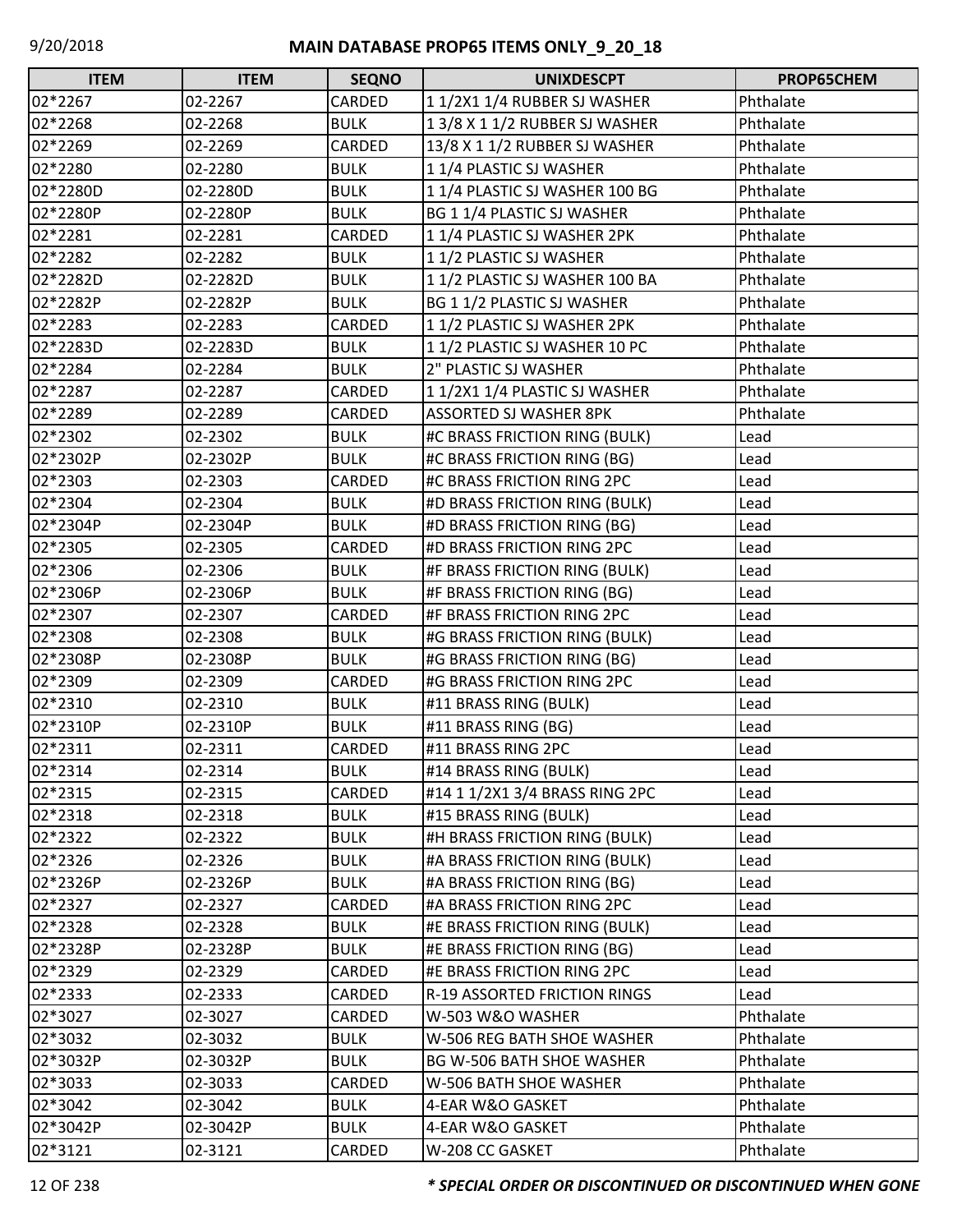| <b>ITEM</b> | <b>ITEM</b> | <b>SEQNO</b>  | <b>UNIXDESCPT</b>              | PROP65CHEM  |
|-------------|-------------|---------------|--------------------------------|-------------|
| 02*3133     | 02-3133     | CARDED        | W-210 AM STD CC GASKET         | Phthalate   |
| 02*3231     | 02-3231     | CARDED        | S-61 1X1 3/8 FIT-ALL STOPPER   | Phthalate   |
| 02*3233     | 02-3233     | CARDED        | S-62 1 1/2X2 FIT-ALL STOPPER   | Phthalate   |
| 02*3311     | 02-3311     | CARDED        | 4 3/4" FLAT STOPPER            | Phthalate   |
| 02*3360     | 02-3360     | <b>BULK</b>   | #3-6 A-TYPE BRASS COUPLING     | Lead        |
| 02*3361     | 02-3361     | CARDED        | #3-6 A-TYPE BRASS COUPLING 5PC | Lead        |
| 02*3362     | 02-3362     | <b>BULK</b>   | #3-6 A-TYPE NP BRASS COUPLING  | Lead        |
| 02*3363     | 02-3363     | <b>CARDED</b> | #3-6 A-TYPE NP BRASS CPLG 5PC  | Lead        |
| 02*3364     | 02-3364     | <b>BULK</b>   | #8-10 A-TYPE BRASS COUPLING    | Lead        |
| 02*3365     | 02-3365     | CARDED        | #8-10 A-TYPE BRASS CPLG 5PC    | Lead        |
| 02*3366     | 02-3366     | <b>BULK</b>   | #8-10 A-TYPE NP BRASS COUPLING | Lead        |
| 02*3367     | 02-3367     | CARDED        | #8-10 A-TYPE NP BRASS CPLG 5PC | Lead        |
| 02*3380     | 02-3380     | <b>BULK</b>   | #3 B-TYPE BRASS COUPLING       | Lead        |
| 02*3381     | 02-3381     | CARDED        | #3 B-TYPE BRASS COUPLING 5PC   | Lead        |
| 02*3382     | 02-3382     | <b>BULK</b>   | #3 B-TYPE NP BRASS COUPLING    | Lead        |
| 02*3383     | 02-3383     | <b>CARDED</b> | #3 B-TYPE NP BRASS CPLG 5PC    | Lead        |
| 02*3384     | 02-3384     | <b>BULK</b>   | #6 B-TYPE BRASS COUPLING       | Lead        |
| 02*3385     | 02-3385     | CARDED        | #6 B-TYPE BRASS COUPLING 5PC   | Lead        |
| 02*3386     | 02-3386     | <b>BULK</b>   | #6 B-TYPE NP BRASS COUPLING    | Lead        |
| 02*3387     | 02-3387     | <b>CARDED</b> | #6 B-TYPE NP BRASS CPLG 5PC    | Lead        |
| 02*3392     | 02-3392     | <b>BULK</b>   | #10 B-TYPE BRASS COUPLING      | Lead        |
| 02*3393     | 02-3393     | CARDED        | #10 B-TYPE BRASS CPLG 5PC      | Lead        |
| 02*3394     | 02-3394     | <b>BULK</b>   | #10 B-TYPE NP BRASS COUPLING   | Lead        |
| 02*3395     | 02-3395     | CARDED        | #10 B-TYPE NP BRASS CPLG 5PC   | Lead        |
| 02*3400     | 02-3400     | <b>BULK</b>   | #3 BRASS BEADED CHAIN 100 FT   | Lead        |
| 02*3402     | 02-3402     | <b>BULK</b>   | #3 BRASS BEADED CHAIN 500 FT   | Lead        |
| 02*3404     | 02-3404     | <b>BULK</b>   | #3 NP BRASS BEADED CHAIN 100FT | Lead        |
| 02*3406     | 02-3406     | <b>BULK</b>   | #3 NP BRASS BEADED CHAIN 500FT | Lead        |
| 02*3408     | 02-3408     | <b>BULK</b>   | #6 BRASS BEADED CHAIN 100 FT   | Lead        |
| 02*3410     | 02-3410     | <b>BULK</b>   | #6 BRASS BEADED CHAIN 500 FT   | Lead        |
| 02*3412     | 02-3412     | <b>BULK</b>   | #6 NP BRASS BEADED CHAIN 100FT | Lead        |
| 02*3414     | 02-3414     | <b>BULK</b>   | #6 NP BRASS BEADED CHAIN 500FT | Lead        |
| 02*3422     | 02-3422     | <b>BULK</b>   | #10 BRASS BEADED CHAIN 100 FT  | Lead        |
| 02*3424     | 02-3424     | <b>BULK</b>   | #10 BRASS BEADED CHAIN 500 FT  | Lead        |
| 02*3426     | 02-3426     | <b>BULK</b>   | #10 NP BRASS BEADED CHAIN100FT | Lead        |
| 02*3428     | 02-3428     | <b>BULK</b>   | #10 NP BRASS BEADED CHAIN500FT | Lead        |
| 02*3432     | 02-3432     | <b>BULK</b>   | R-21 KEY RING                  | Lead        |
| 02*3452     | 02-3452     | <b>BULK</b>   | C-31 15" BEADED CHAIN          | Lead        |
| 02*3453     | 02-3453     | CARDED        | C-31 15" BEADED CHAIN          | Lead        |
| 02*3470     | 02-3470     | <b>BULK</b>   | #8 100 FT NP BEADED CHAIN      | Lead        |
| 02*3472     | 02-3472     | <b>BULK</b>   | C-32A 250 FT BEADED CHAIN      | Lead        |
| 02*3474     | 02-3474     | <b>BULK</b>   | #8 500 FT NP BEADED CHAIN      | Lead        |
| 02*3751     | 02-3751     | CARDED        | <b>DISH/DISP CONNECTOR</b>     | Phthalate   |
| 02*4012     | 02-4012     | <b>NOSALE</b> | <b>BULK FIT-ALL STOPPER</b>    | Lead        |
| 02*4013     | 02-4013     | CARDED        | FIT-ALL DISPOSAL STOPPER       | Lead        |
| 02*4021     | 02-4021     | CARDED        | FIT-ALL DISPOSER STRAINER      | Phthalate   |
| 02*4150     | 02-4150     | <b>BULK</b>   | 17/16 HD SHOWER DOOR SEAL 100' | <b>DEHP</b> |
| 02*4151     | 02-4151     | CARDED        | 17/16X37" HD SHOWER DOOR SEAL  | <b>DEHP</b> |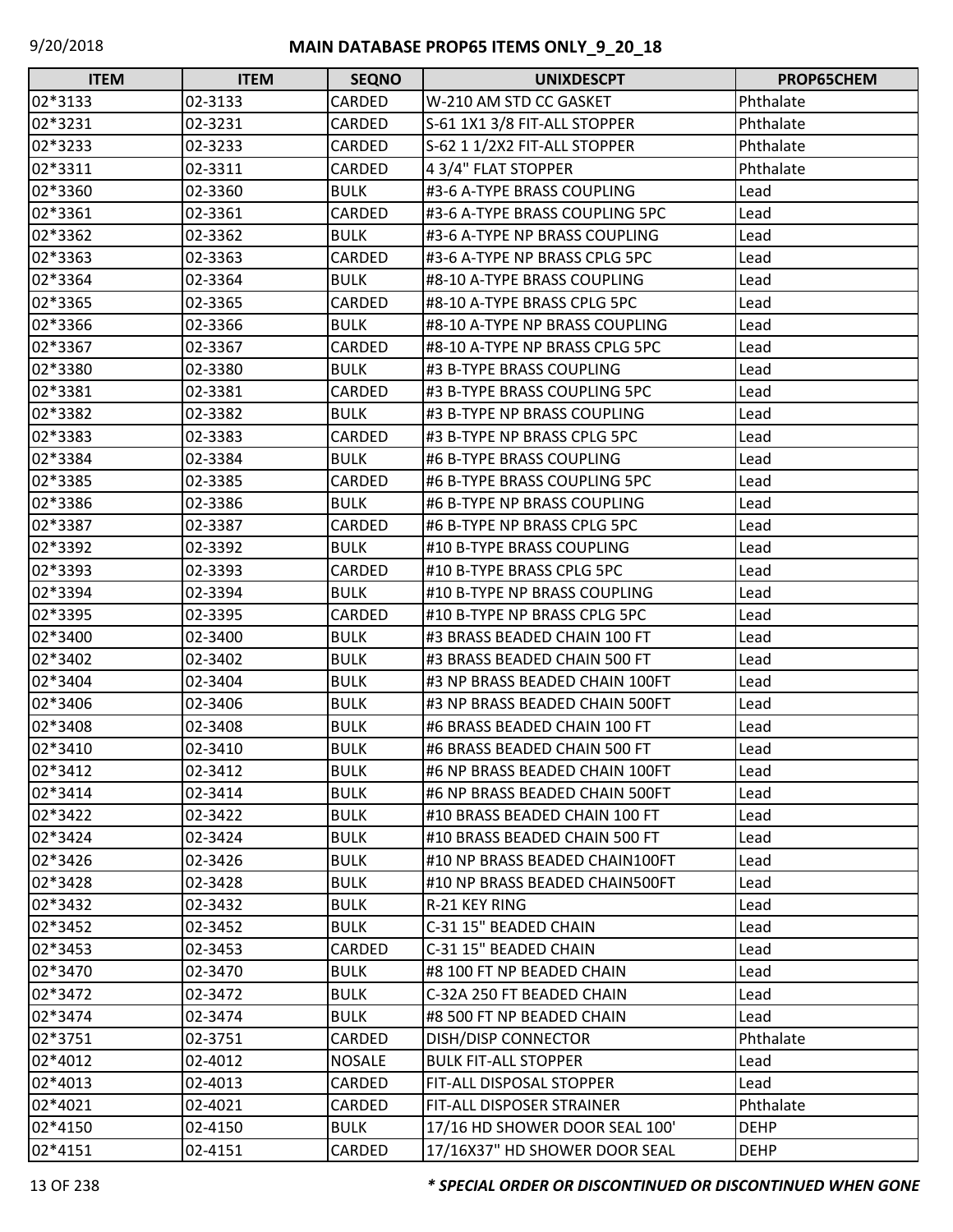| <b>ITEM</b> | <b>ITEM</b> | <b>SEQNO</b>  | <b>UNIXDESCPT</b>                    | <b>PROP65CHEM</b>   |
|-------------|-------------|---------------|--------------------------------------|---------------------|
| 02*4152     | 02-4152     | <b>BULK</b>   | 3/4-"T" SHOWER DOOR SEAL 100'        | <b>DEHP</b>         |
| 02*4153     | 02-4153     | CARDED        | 3/4X37" "T" SHOWER DOOR SEAL         | <b>DEHP</b>         |
| 02*4154     | 02-4154     | <b>BULK</b>   | 15/16 STAR TOP DOOR SEAL 100'        | <b>DEHP</b>         |
| 02*4155     | 02-4155     | CARDED        | 15/16X37" STAR TOP DOOR SEAL         | <b>DEHP</b>         |
| 02*4156     | 02-4156     | <b>BULK</b>   | 11/2 FLAT SHWR DOOR SEAL 100'        | <b>DEHP</b>         |
| 02*4157     | 02-4157     | CARDED        | 11/2X37" FLAT SHWR DOOR SEAL         | <b>DEHP</b>         |
| 03*1024     | 03-1024     | <b>DISC</b>   | * DISC USE 03-1028 02/29/12          | Chromium-Hexavalent |
| 03*1026     | 03-1026     | <b>BULK</b>   | #2 FLAT TOP STRAINER                 | Chromium-Hexavalent |
| 03*1027     | 03-1027     | CARDED        | #2 FLAT TOP STRAINER                 | Chromium-Hexavalent |
| 03*1028     | 03-1028     | <b>BULK</b>   | #2 LAUNDRY TRAY PLUG                 | Chromium-Hexavalent |
| 03*1030     | 03-1030     | <b>BULK</b>   | <b>EZ-ON DUO SINK STRAINER</b>       | Chromium-Hexavalent |
| 03*1031     | 03-1031     | CARDED        | <b>EZ-ON DUO SINK STRAINER</b>       | Chromium-Hexavalent |
| 03*1038     | 03-1038     | <b>BULK</b>   | HD CP BR DUO STRNR KOHLER TYPE       | Lead                |
| 03*1039     | 03-1039     | CARDED        | HD CP BR DUO STRNR KOHLER TYPE       | Lead                |
| 03*1040     | 03-1040     | <b>BULK</b>   | 4" EZ CUP SS KITCH STRAINER          | Chromium-Hexavalent |
| 03*1041     | 03-1041     | CARDED        | 4" EZ CUP SS KITCH STRAINER          | Chromium-Hexavalent |
| 03*1042     | 03-1042     | <b>BULK</b>   | 60-523 BASKET ONLY                   | Chromium-Hexavalent |
| 03*1043     | 03-1043     | CARDED        | 60-523 BASKET ONLY                   | Chromium-Hexavalent |
| 03*1044     | 03-1044     | <b>BULK</b>   | CP BRASS CODE DUO KITCH STRNR        | Lead                |
| 03*1045     | 03-1045     | CARDED        | CP BRASS CODE DUO KITCH STRNR        | Lead                |
| 03*1050     | 03-1050     | <b>BULK</b>   | #2 DUO BASKET STRAINER               | Chromium-Hexavalent |
| 03*1050P    | 03-1050P    | <b>POWPAK</b> | #2 DUO BASKET STRAINER               | Chromium-Hexavalent |
| 03*1051     | 03-1051     | CARDED        | #2 DUO BASKET STRAINER               | Chromium-Hexavalent |
| 03*1052     | 03-1052     | <b>BULK</b>   | #201X BASKET ONLY                    | Chromium-Hexavalent |
| 03*1053     | 03-1053     | CARDED        | #201X BASKET ONLY                    | Chromium-Hexavalent |
| 03*1054     | 03-1054     | <b>BULK</b>   | LONG POST BASKET ONLY                | Chromium-Hexavalent |
| 03*1055     | 03-1055     | CARDED        | LONG POST BASKET ONLY                | Chromium-Hexavalent |
| 03*1059     | 03-1059     | CARDED        | CP HD PVC KITCHEN STRAINER           | Lead                |
| 03*1059AL   | 03-1059AL   | CARDED        | AL HD PVC KITCHEN STRAINER           | Lead                |
| 03*1059OB   | 03-1059OB   | CARDED        | OB HD PVC KITCHEN STRAINER           | Lead                |
| 03*1059SN   | 03-1059SN   | CARDED        | <b>SN HD PVC KITCHEN STRAINER</b>    | Lead                |
| 03*1059W    | 03-1059W    | CARDED        | WH HD PVC KITCHEN STRAINER           | Lead                |
| 03*1060     | 03-1060     | <b>BULK</b>   | #2 PLASTIC DUO STRAINER              | Chromium-Hexavalent |
| 03*1060P    | 03-1060P    | <b>POWPAK</b> | 24/CS #2 PLASTIC DUO STRAINER        | Chromium-Hexavalent |
| 03*1061     | 03-1061     | CARDED        | #2 PLASTIC DUO STRAINER              | Chromium-Hexavalent |
| 03*1062     | 03-1062     | <b>BULK</b>   | <b>BASKET ONLY FOR PLST STRAINER</b> | Chromium-Hexavalent |
| 03*1063     | 03-1063     | <b>CARDED</b> | <b>BASKET ONLY FOR PLST STRAINER</b> | Chromium-Hexavalent |
| 03*1064     | 03-1064     | <b>BULK</b>   | ORB POST TYPE BASKET STRAINER        | Chromium-Hexavalent |
| 03*1065     | 03-1065     | CARDED        | ORB POST TYPE BASKET STRAINER        | Chromium-Hexavalent |
| 03*1066     | 03-1066     | <b>BULK</b>   | SN POST TYPE BASKET STRAINER         | Chromium-Hexavalent |
| 03*1067     | 03-1067     | CARDED        | <b>SN POST TYPE BASKET STRAINER</b>  | Chromium-Hexavalent |
| 03*1068     | 03-1068     | <b>BULK</b>   | WH POST TYPE BASKET STRAINER         | Chromium-Hexavalent |
| 03*1069     | 03-1069     | CARDED        | WH POST TYPE BASKET STRAINER         | Chromium-Hexavalent |
| 03*1070OB   | 03-1070OB   | <b>BULK</b>   | OB BASKET ONLY FOR 03-1065           | Chromium-Hexavalent |
| 03*1070SN   | 03-1070SN   | <b>BULK</b>   | SN BASKET ONLY FOR 03-1067           | Nickel              |
| 03*1070WH   | 03-1070WH   | <b>BULK</b>   | WH BASKET ONLY FOR 03-1069           | Chromium-Hexavalent |
| 03*1071OB   | 03-1071OB   | CARDED        | OB BASKET ONLY FOR 03-1065           | Chromium-Hexavalent |
| 03*1071SN   | 03-1071SN   | CARDED        | SN BASKET ONLY FOR 03-1067           | Nickel              |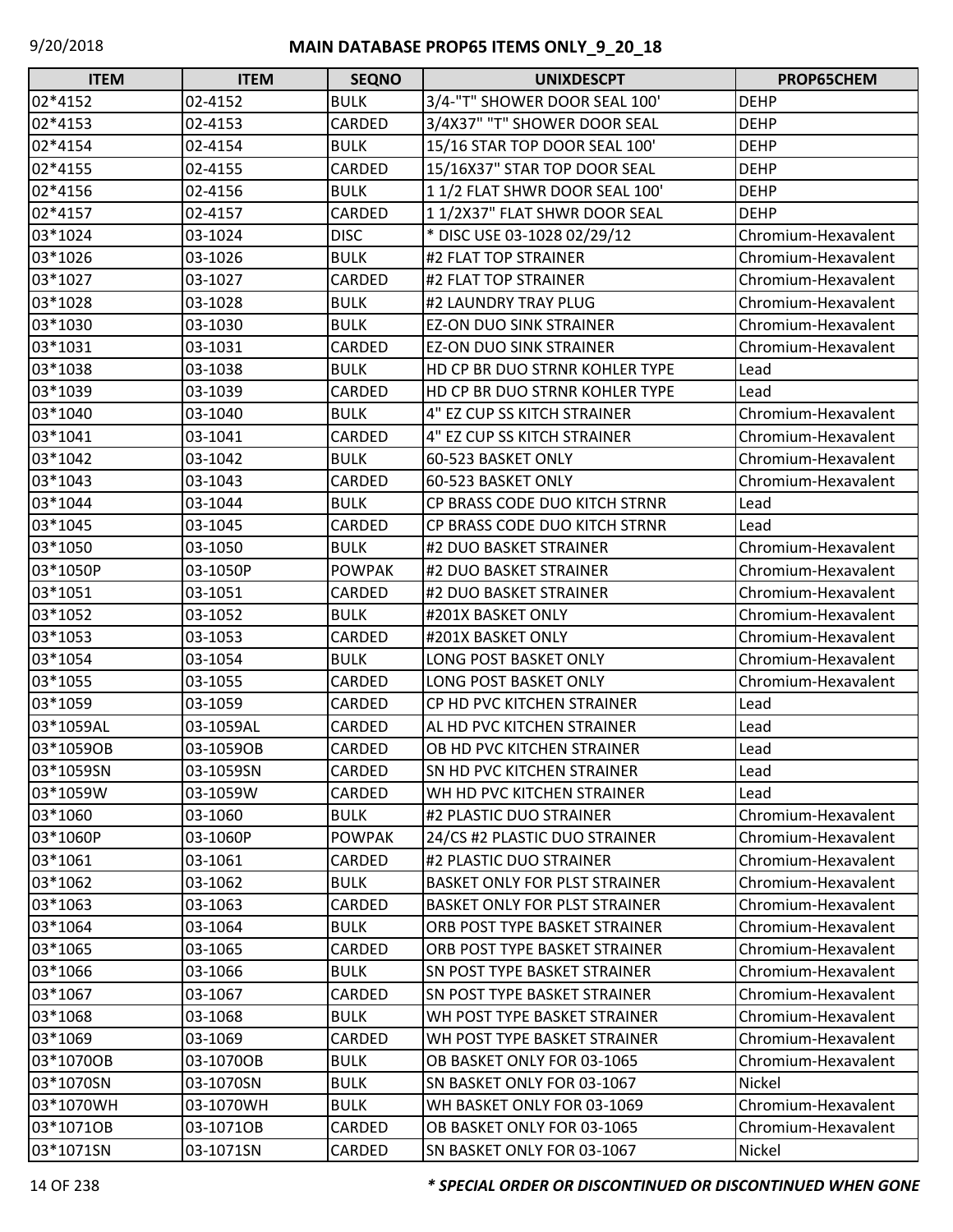| <b>ITEM</b> | <b>ITEM</b> | <b>SEQNO</b>  | <b>UNIXDESCPT</b>               | PROP65CHEM          |
|-------------|-------------|---------------|---------------------------------|---------------------|
| 03*1071WH   | 03-1071WH   | CARDED        | WH BASKET ONLY FOR 03-1068      | Chromium-Hexavalent |
| 03*1072     | 03-1072     | <b>BULK</b>   | #2 4" FLAT TOP STRAINER         | Chromium-Hexavalent |
| 03*1073     | 03-1073     | CARDED        | #2 4" FLAT TOP STRAINER         | Chromium-Hexavalent |
| 03*1075     | 03-1075     | CARDED        | CP HD PVC UNIV DISP STOP&FLNGE  | Lead                |
| 03*1075AL   | 03-1075AL   | CARDED        | AL HD PVC UNIV DISP STOP&FLNGE  | Lead                |
| 03*1075OB   | 03-1075OB   | CARDED        | OB HD PVC UNIV DISP STOP&FLNGE  | Lead                |
| 03*1075SN   | 03-1075SN   | CARDED        | SN HD PVC UNIV DISP STOP&FLNGE  | Lead                |
| 03*1075W    | 03-1075W    | CARDED        | WH HD PVC UNIV DISP STOP&FLNGE  | Lead                |
| 03*1100     | 03-1100     | <b>BULK</b>   | <b>204 JUNIOR DUO STRAINER</b>  | Chromium-Hexavalent |
| 03*1101     | 03-1101     | CARDED        | <b>204 JUNIOR DUO STRAINER</b>  | Chromium-Hexavalent |
| 03*1102     | 03-1102     | <b>BULK</b>   | JUNIOR DUO BASKET REPLACEMENT   | Chromium-Hexavalent |
| 03*1103     | 03-1103     | CARDED        | JUNIOR DUO BASKET REPLACEMENT   | Chromium-Hexavalent |
| 03*1104     | 03-1104     | <b>BULK</b>   | RB 1 NPSX3" WASTE SOCKET        | Lead                |
| 03*1110     | 03-1110     | <b>BULK</b>   | <b>BAIL BASKET BAR STRAINER</b> | Chromium-Hexavalent |
| 03*1111     | 03-1111     | CARDED        | <b>BAIL BAR BASKET STRAINER</b> | Chromium-Hexavalent |
| 03*1112     | 03-1112     | <b>BULK</b>   | <b>BAIL BAR BASKET ONLY</b>     | Chromium-Hexavalent |
| 03*1113     | 03-1113     | CARDED        | <b>BAIL BAR BASKET ONLY</b>     | Chromium-Hexavalent |
| 03*1122     | 03-1122     | <b>BULK</b>   | STAINLESS PRONGED BASKET ONLY   | Chromium-Hexavalent |
| 03*1123     | 03-1123     | CARDED        | STAINLESS PRONGED BASKET ONLY   | Chromium-Hexavalent |
| 03*1128     | 03-1128     | <b>BULK</b>   | SPIN TYPE BASKET STRAINER       | Chromium-Hexavalent |
| 03*1128P    | 03-1128P    | <b>POWPAK</b> | 12/CS SPIN TYPE BASKET STRAINR  | Chromium-Hexavalent |
| 03*1129     | 03-1129     | CARDED        | #2 SPIN TYPE BASKET STRAINER    | Chromium-Hexavalent |
| 03*1132     | 03-1132     | <b>BULK</b>   | 03-1129 BASKET W/SMALL THREADS  | Chromium-Hexavalent |
| 03*1133     | 03-1133     | CARDED        | 03-1129 BASKET W/SMALL THREADS  | Chromium-Hexavalent |
| 03*1135     | 03-1135     | CARDED        | 03-1129 BASKET W/BIG THREADS    | Chromium-Hexavalent |
| 03*1135B    | 03-1135B    | <b>BULK</b>   | 03-1129 BASKET W/BIG THREADS    | Chromium-Hexavalent |
| 03*1140     | 03-1140     | <b>BULK</b>   | 1" SINK STAND PIPE ASSEMBLY     | Lead                |
| 03*1142     | 03-1142     | <b>BULK</b>   | 11/2 SINK STAND PIPE ASSEMBLY   | Lead                |
| 03*1144     | 03-1144     | <b>BULK</b>   | 1" SINK DRAIN ASSEMBLY          | Lead                |
| 03*1146     | 03-1146     | <b>BULK</b>   | 11/2 SINK DRAIN ASSEMBLY        | Lead                |
| 03*1150     | 03-1150     | <b>BULK</b>   | 4" SINK STRAINER LONG SHANK     | Chromium-Hexavalent |
| 03*1151     | 03-1151     | CARDED        | 4" SINK STRAINER LONG SHANK     | Chromium-Hexavalent |
| 03*1153     | 03-1153     | CARDED        | BASKET ONLY FOR 03-1151         | Chromium-Hexavalent |
| 03*1153B    | 03-1153B    | <b>BULK</b>   | BASKET ONLY FOR 03-1151         | Chromium-Hexavalent |
| 03*1200     | 03-1200     | <b>BULK</b>   | #2 1 1/2 EZ TEST DRAIN IPS      | Lead                |
| 03*1202     | 03-1202     | <b>BULK</b>   | #4 2" EZ TEST DRAIN IPS         | Lead                |
| 03*1208     | 03-1208     | <b>BULK</b>   | #5 EZ TEST DRAIN CAULK-IN       | Lead                |
| 03*1212     | 03-1212     | <b>BULK</b>   | 2" PLASTIC E-Z TEST SHWR DRAIN  | Styrene             |
| 03*1222     | 03-1222     | <b>BULK</b>   | 2" BRASS KWIK CAULK SHWR DRAIN  | Lead                |
| 03*1223     | 03-1223     | CARDED        | 2"BRASS FIBRGLASS SHOWER DRAIN  | Lead                |
| 03*1230     | 03-1230     | <b>BULK</b>   | 11/2 IPS SHOWER DRAIN           | Lead                |
| 03*1231     | 03-1231     | CARDED        | 11/2 IPS SHOWER DRAIN           | Lead                |
| 03*1232     | 03-1232     | <b>BULK</b>   | 2" IPS SHOWER DRAIN             | Lead                |
| 03*1233     | 03-1233     | CARDED        | 2" IPS SHOWER DRAIN             | Lead                |
| 03*1245     | 03-1245     | CARDED        | 3 1/2 SHOWER DRAIN KIT          | Lead                |
| 03*1246     | 03-1246     | <b>BULK</b>   | 2" OR 3" ABS SHOWER DRAIN       | Styrene             |
| 03*1248     | 03-1248     | <b>BULK</b>   | 3" OR 4" ABS SHOWER DRAIN       | Styrene             |
| 03*1250     | 03-1250     | <b>BULK</b>   | 2" NO-CAULK PLASTIC SHWR DRAIN  | Styrene             |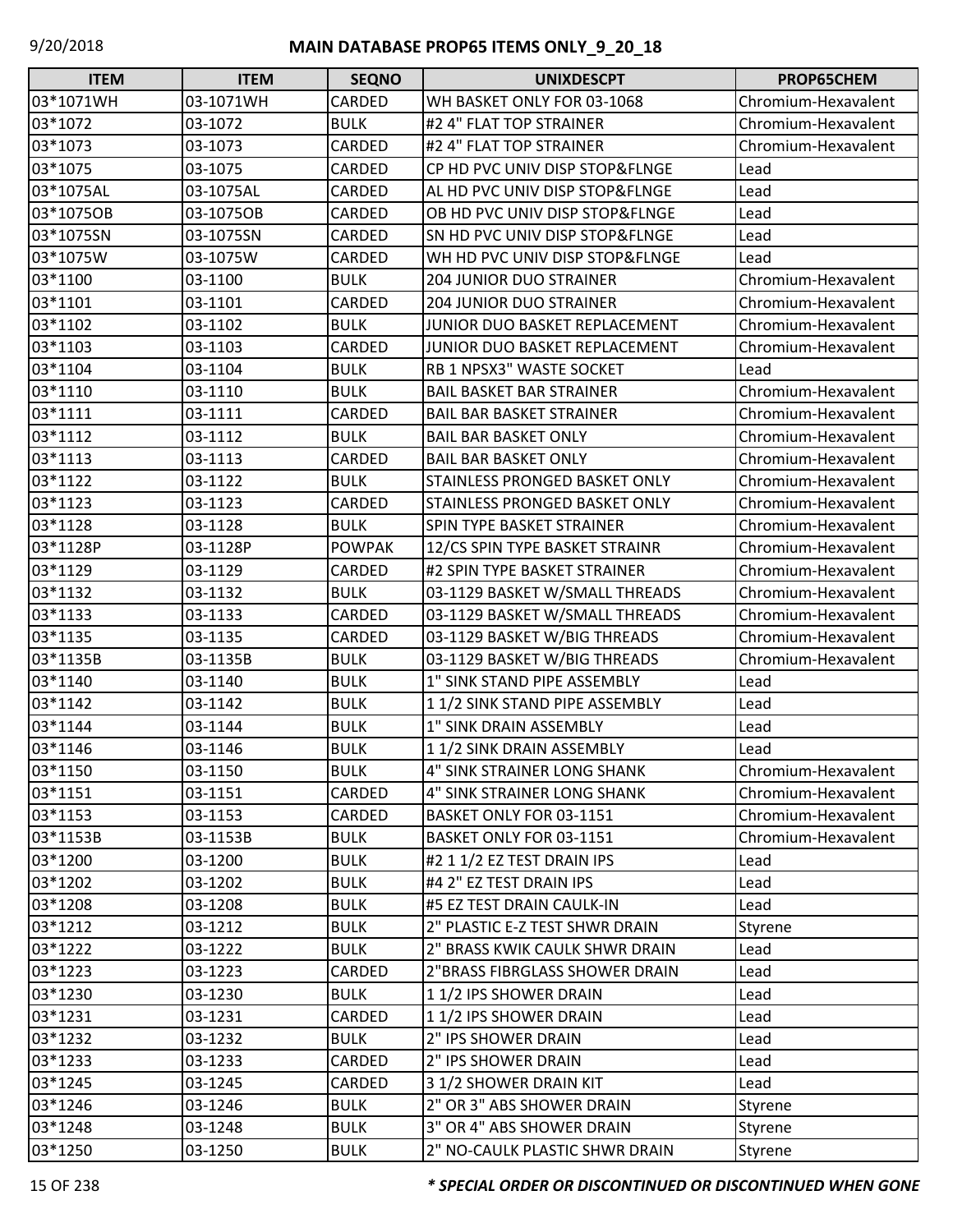| <b>ITEM</b> | <b>ITEM</b> | <b>SEQNO</b>  | <b>UNIXDESCPT</b>               | PROP65CHEM          |
|-------------|-------------|---------------|---------------------------------|---------------------|
| 03*1251     | 03-1251     | CARDED        | 2" NO-CAULK PLASTIC SHWR DRAIN  | Styrene             |
| 03*1254     | 03-1254     | <b>BULK</b>   | 2" PVC PLASTIC SHOWER DRAIN     | Phthalate           |
| 03*1260     | 03-1260     | <b>BULK</b>   | 2" SNAP-IN ABS DRAIN            | Lead                |
| 03*1262     | 03-1262     | <b>BULK</b>   | 3" SNAP-IN ABS DRAIN            | Lead                |
| 03*1264     | 03-1264     | <b>BULK</b>   | 4" SNAP-IN ABS DRAIN            | Lead                |
| 03*1271     | 03-1271     | CARDED        | AB DRAIN TRIM SET               | Lead                |
| 03*1273     | 03-1273     | CARDED        | PB DRAIN TRIM SET               | Lead                |
| 03*1300     | 03-1300     | <b>BULK</b>   | PLASTIC DUO BASKET ONLY         | Phthalate           |
| 03*1301     | 03-1301     | CARDED        | PLASTIC DUO BASKET ONLY         | Phthalate           |
| 03*1302     | 03-1302     | <b>BULK</b>   | <b>SS DUO BASKET ONLY</b>       | Chromium-Hexavalent |
| 03*1302P    | 03-1302P    | <b>POWPAK</b> | 24/CS SS DUO BASKET ONLY        | Chromium-Hexavalent |
| 03*1303     | 03-1303     | CARDED        | <b>SS DUO BASKET ONLY</b>       | Chromium-Hexavalent |
| 03*1304     | 03-1304     | <b>BULK</b>   | <b>FOUR PRONG BASKET ONLY</b>   | Chromium-Hexavalent |
| 03*1305     | 03-1305     | CARDED        | <b>FOUR PRONG BASKET ONLY</b>   | Chromium-Hexavalent |
| 03*1306     | 03-1306     | <b>BULK</b>   | <b>KOHLER BASKET ONLY</b>       | Chromium-Hexavalent |
| 03*1307     | 03-1307     | CARDED        | <b>KOHLER BASKET ONLY</b>       | Chromium-Hexavalent |
| 03*1312     | 03-1312     | <b>BULK</b>   | 1" CUP STRAINER                 | Chromium-Hexavalent |
| 03*1313     | 03-1313     | CARDED        | 1" CUP STRAINER                 | Chromium-Hexavalent |
| 03*1314     | 03-1314     | <b>BULK</b>   | 11/2 STRAINER LESS POST         | Chromium-Hexavalent |
| 03*1315     | 03-1315     | CARDED        | 11/2 STRAINER LESS POST         | Chromium-Hexavalent |
| 03*1316     | 03-1316     | <b>BULK</b>   | 11/2 STRAINER WITH POST         | Chromium-Hexavalent |
| 03*1317     | 03-1317     | CARDED        | 11/2 STRAINER WITH POST         | Chromium-Hexavalent |
| 03*1318     | 03-1318     | <b>BULK</b>   | 11/2 LAUNDRY TRAY STRAINER      | Chromium-Hexavalent |
| 03*1319     | 03-1319     | CARDED        | 11/2 LAUNDRY TRAY STRAINER      | Chromium-Hexavalent |
| 03*1330     | 03-1330     | <b>BULK</b>   | 15/8" THREE PRONG STRAINER      | Chromium-Hexavalent |
| 03*1331     | 03-1331     | CARDED        | 15/8" THREE PRONG STRAINER      | Chromium-Hexavalent |
| 03*1332     | 03-1332     | <b>BULK</b>   | 17/8" THREE PRONG STRAINER      | Chromium-Hexavalent |
| 03*1333     | 03-1333     | CARDED        | 17/8" THREE PRONG STRAINER      | Chromium-Hexavalent |
| 03*1348     | 03-1348     | <b>BULK</b>   | <b>EVERBRIGHT STRAINER</b>      | Chromium-Hexavalent |
| 03*1349     | 03-1349     | CARDED        | <b>EVERBRIGHT STRAINER</b>      | Chromium-Hexavalent |
| 03*1355     | 03-1355     | CARDED        | 4 1/4 CP SNAP-IN STRAINER       | Chromium-Hexavalent |
| 03*1355B    | 03-1355B    | <b>BULK</b>   | 4-1/4 CP SNAP-IN STRAINER       | Chromium-Hexavalent |
| 03*1357     | 03-1357     | CARDED        | 3 1/4 CASPER SNAP-IN STRAINER   | Lead                |
| 03*1357B    | 03-1357B    | <b>BULK</b>   | 3 1/4" CASPER SNAP-IN STRAINER  | Lead                |
| 03*1360     | 03-1360     | <b>BULK</b>   | CP GERBER STYLE STRAINER        | Lead                |
| 03*1361     | 03-1361     | CARDED        | CP GERBER STYLE STRAINER        | Lead                |
| 03*1362     | 03-1362     | <b>BULK</b>   | AB STRAINER W/SCREW (GERBER)    | Lead                |
| 03*1363     | 03-1363     | CARDED        | AB STRAINER W/SCREW (GERBER)    | Lead                |
| 03*1364     | 03-1364     | <b>BULK</b>   | PB STRAINER W/SCREW (GERBER)    | Lead                |
| 03*1365     | 03-1365     | CARDED        | PB STRAINER W/SCREW (GERBER)    | Lead                |
| 03*1371     | 03-1371     | CARDED        | 4" SS SHOWER GRATE W/SCREWS     | Lead                |
| 03*1371B    | 03-1371B    | <b>BULK</b>   | 4" SS GRATE W/SCREW             | Lead                |
| 03*1380     | 03-1380     | CARDED        | SS MESH KITCHEN STRAINER        | Chromium-Hexavalent |
| 03*1382     | 03-1382     | CARDED        | SS MESH SHOWER STRAINER         | Chromium-Hexavalent |
| 03*1384     | 03-1384     | CARDED        | <b>SS MESH BATHTUB STRAINER</b> | Chromium-Hexavalent |
| 03*1386     | 03-1386     | CARDED        | SS MESH LAVATORY STRAINER       | Chromium-Hexavalent |
| 03*1388     | 03-1388     | CARDED        | <b>3-PACK SS MESH STRAINER</b>  | Chromium-Hexavalent |
| 03*1390     | 03-1390     | CARDED        | CP WATCO NUFIT TUB STRN KIT     | Lead                |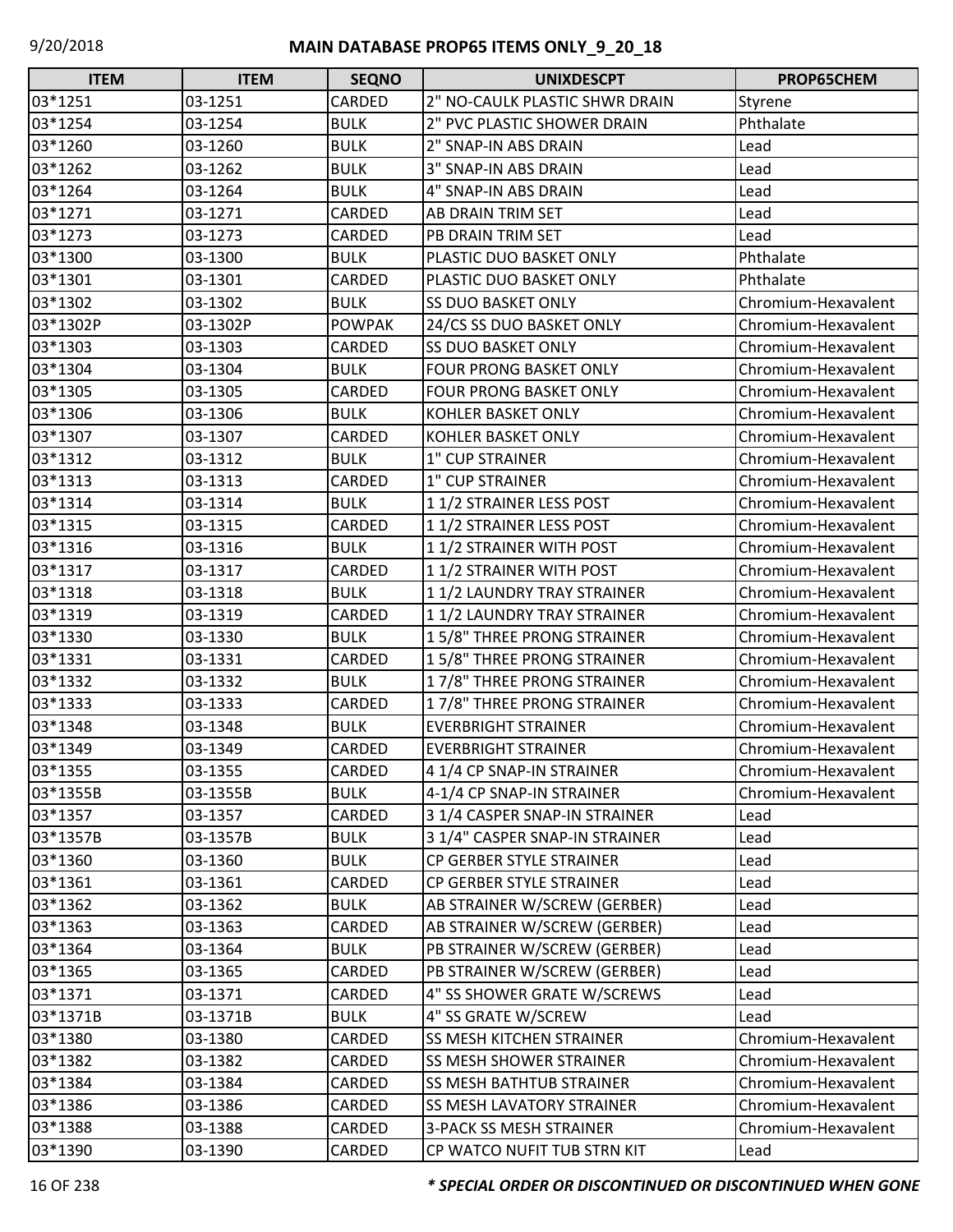| <b>ITEM</b> | <b>ITEM</b> | <b>SEQNO</b> | <b>UNIXDESCPT</b>                  | PROP65CHEM          |
|-------------|-------------|--------------|------------------------------------|---------------------|
| 03*1391     | 03-1391     | <b>BULK</b>  | CP WATCO NUFIT TUB STRN KIT        | Lead                |
| 03*1392     | 03-1392     | <b>BULK</b>  | <b>SN WATCO NUFIT TUB STRN KIT</b> | Lead                |
| 03*1403     | 03-1403     | CARDED       | CP TRIP PLATE ASSEMBLY             | Lead                |
| 03*1404     | 03-1404     | <b>BULK</b>  | <b>BULK AB W&amp;O PLATE</b>       | Lead                |
| 03*1405     | 03-1405     | CARDED       | <b>AB TRIP PLATE ASSEMBLY</b>      | Lead                |
| 03*1407     | 03-1407     | CARDED       | PB TRIP PLATE ASSEMBLY             | Lead                |
| 03*1409     | 03-1409     | CARDED       | PP CP TRIP PLATE W/SCREWS          | Lead                |
| 03*1411     | 03-1411     | CARDED       | <b>SN TRIP PLATE ASSEMBLY</b>      | Lead                |
| 03*1411B    | 03-1411B    | <b>BULK</b>  | <b>SN TRIP PLATE ASSEMBLY</b>      | Lead                |
| 03*1412     | 03-1412     | <b>BULK</b>  | <b>AB W&amp;O SCREW</b>            | Lead                |
| 03*1414     | 03-1414     | <b>BULK</b>  | CP W&O SCREW                       | Lead                |
| 03*1417     | 03-1417     | CARDED       | CP W&O SCREWS                      | Lead                |
| 03*1418     | 03-1418     | <b>BULK</b>  | <b>PB W&amp;O SCREW</b>            | Lead                |
| 03*1419     | 03-1419     | CARDED       | PB W&O SCREWS                      | Lead                |
| 03*1423     | 03-1423     | CARDED       | WH TRIP LEVER ASSEMBLY             | Lead                |
| 03*1425     | 03-1425     | CARDED       | 2-HOLE CP W&O PLATE W/SCREWS       | Lead                |
| 03*1428     | 03-1428     | <b>BULK</b>  | 1-HOLE W&O PLATE                   | Lead                |
| 03*1429     | 03-1429     | CARDED       | 1-HOLE W&O PLATE W/SCREW           | Lead                |
| 03*1431     | 03-1431     | CARDED       | 2-HOLE PB W&O PLATE                | Lead                |
| 03*1433     | 03-1433     | CARDED       | 2-HOLE AB W&O PLATE                | Lead                |
| 03*1435     | 03-1435     | CARDED       | 1-HOLE PB W&O PLATE                | Lead                |
| 03*1435B    | 03-1435B    | <b>BULK</b>  | 1-HOLE PB W&O PLATE                | Lead                |
| 03*1437     | 03-1437     | CARDED       | 1-HOLE AB W&O PLATE                | Lead                |
| 03*1437B    | 03-1437B    | <b>BULK</b>  | 1 HOLE W&O PLATE A.B.              | Lead                |
| 03*1439     | 03-1439     | CARDED       | 1-HOLE SN PLATE W/SCREW            | Lead                |
| 03*1439B    | 03-1439B    | <b>BULK</b>  | <b>SN ONE-HOLE PLATE W/BOLT</b>    | Lead                |
| 03*1440     | 03-1440     | <b>BULK</b>  | 1-HOLE TO 2-HOLE BRACKET           | Lead                |
| 03*1441     | 03-1441     | CARDED       | 1-HOLE ORB PLATE W/SCREW           | Lead                |
| 03*1441B    | 03-1441B    | <b>BULK</b>  | ORB HOLE PLATE W/BOLT              | Lead                |
| 03*1444     | 03-1444     | <b>BULK</b>  | 2" FAUCET HOLE COVER               | Chromium-Hexavalent |
| 03*1445     | 03-1445     | CARDED       | 2" FAUCET HOLE COVER               | Chromium-Hexavalent |
| 03*1446     | 03-1446     | <b>BULK</b>  | 1 3/4" FAUCET HOLE COVER           | Chromium-Hexavalent |
| 03*1447     | 03-1447     | CARDED       | 1 3/4" FAUCET HOLE COVER           | Chromium-Hexavalent |
| 03*1452     | 03-1452     | <b>BULK</b>  | 15/8x1 1/2 SNAP-IN HOLE COVER      | Chromium-Hexavalent |
| 03*1453     | 03-1453     | CARDED       | <b>SNAP-IN FAUCET HOLE COVER</b>   | Chromium-Hexavalent |
| 03*1481     | 03-1481     | CARDED       | CP 1/2 SHANK FCT HOLE COVER        | Styrene             |
| 03*1483     | 03-1483     | CARDED       | <b>SN 1/2 SHANK FCT HOLE COVER</b> | Styrene             |
| 03*1485     | 03-1485     | CARDED       | WH 1/2 SHANK FCT HOLE COVER        | Styrene             |
| 03*1520     | 03-1520     | <b>BULK</b>  | CP 1/2 FLANGE W/SET SCREW          | Lead                |
| 03*1521     | 03-1521     | CARDED       | CP 1/2 FLANGE W/SET SCREW          | Lead                |
| 03*1532     | 03-1532     | <b>BULK</b>  | 1/2 IPS SURE GRIP FLANGE           | Chromium-Hexavalent |
| 03*1533     | 03-1533     | CARDED       | 1/2 IPS SURE GRIP FLANGE           | Chromium-Hexavalent |
| 03*1600     | 03-1600     | <b>BULK</b>  | 1/2 L COPPER TUBE FLANGE           | Chromium-Hexavalent |
| 03*1601     | 03-1601     | CARDED       | 1/2 L COPPER TUBE FLANGE           | Chromium-Hexavalent |
| 03*1602     | 03-1602     | <b>BULK</b>  | 3/4 L COPPER TUBE FLANGE           | Chromium-Hexavalent |
| 03*1603     | 03-1603     | CARDED       | 3/4 L COPPER TUBE FLANGE           | Chromium-Hexavalent |
| 03*1609     | 03-1609     | CARDED       | 2PC ADJUSTABLE 5/8-24 CP ESC       | Lead                |
| 03*1609*1   | 03-1609-1   | <b>BULK</b>  | 5/8-24T 2PC ADAPTER                | Lead                |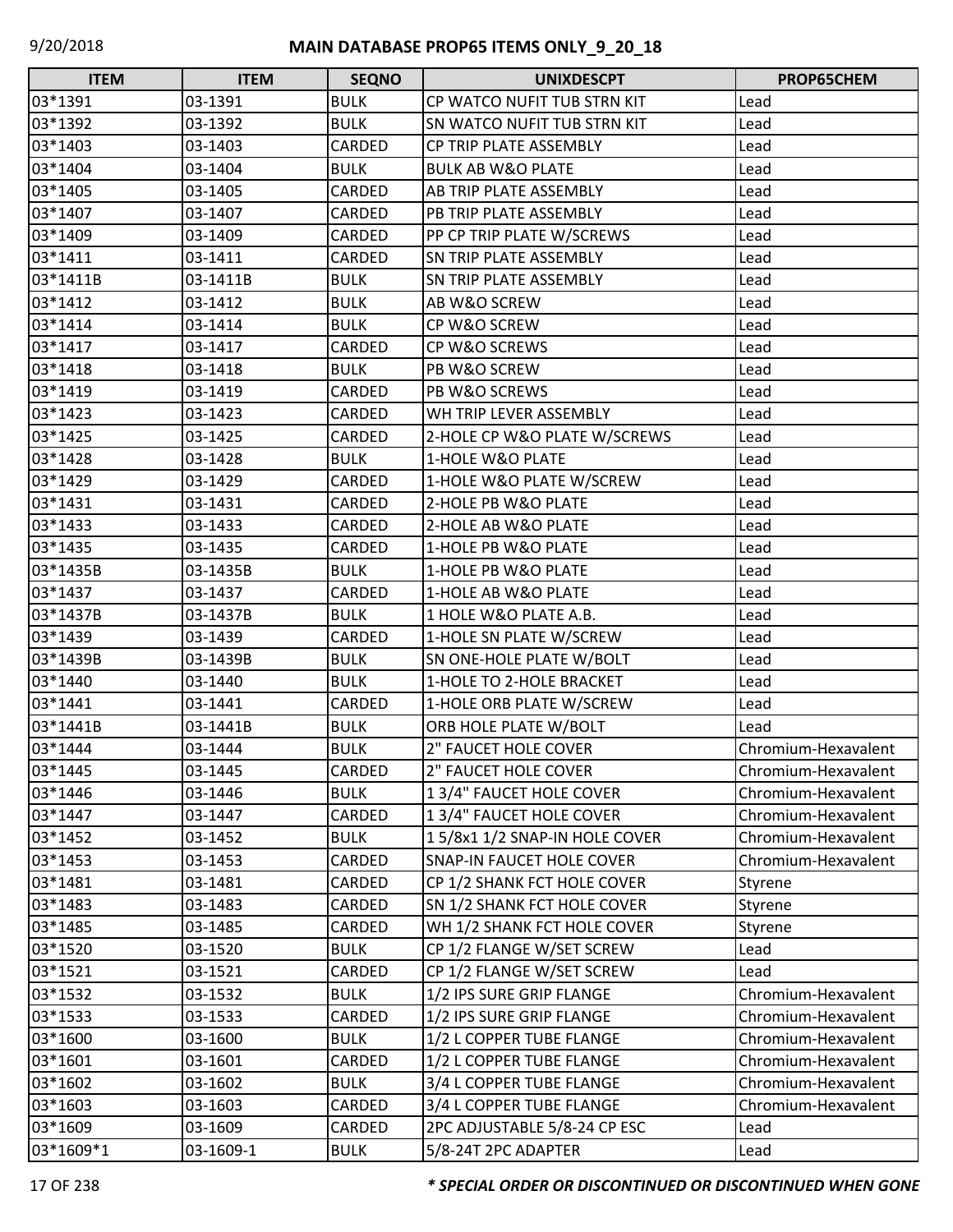| <b>ITEM</b> | <b>ITEM</b> | <b>SEQNO</b>  | <b>UNIXDESCPT</b>                     | PROP65CHEM |
|-------------|-------------|---------------|---------------------------------------|------------|
| 03*1617     | 03-1617     | CARDED        | PP CROWN IMPERIAL FLANGE              | Lead       |
| 03*1619     | 03-1619     | CARDED        | PP CROWN IMPERIAL TUBE                | Lead       |
| 03*1629     | 03-1629     | CARDED        | STERLING ESC 5/8-24 THREAD            | Phthalate  |
| 03*1629B    | 03-1629B    | CARDED        | STERLING ESC 5/8-24 THREAD            | Phthalate  |
| 03*1635     | 03-1635     | CARDED        | PP N/S SLEEVE & FLANGE SET            | Lead       |
| 03*1635T    | 03-1635T    |               | PP972-201A CP N/S SLEEVE              | Lead       |
| 03*1639     | 03-1639     | CARDED        | AQUA SEAL HOLDER & FLANGE T&S         | Lead       |
| 03*1641     | 03-1641     | CARDED        | AM STD 890-22 ESC HOLDER              | Lead       |
| 03*1645     | 03-1645     | CARDED        | <b>SAYCO ESC &amp; SLEEVE</b>         | Lead       |
| 03*1646     | 03-1646     | <b>BULK</b>   | 1-HOLE 3 1/2 SMITTY PLATE             | Lead       |
| 03*1647     | 03-1647     | CARDED        | SAYCO N/S 1PC SHOWER FLANGE           | Lead       |
| 03*1648     | 03-1648     | <b>BULK</b>   | 1-HOLE 4 1/2 SMITTY PLATE             | Lead       |
| 03*1649     | 03-1649     | CARDED        | 3/4 SHOREHAM ESCUTCHEON               | Lead       |
| 03*1649B    | 03-1649B    | <b>BULK</b>   | F-5 3/4 LINCOLN FLANGE                | Lead       |
| 03*1650     | 03-1650     | <b>BULK</b>   | #1 SMITTY REPAIR PLATE                | Lead       |
| 03*1651     | 03-1651     | CARDED        | PP SLEEVE & FLANGE SET                | Lead       |
| 03*1652     | 03-1652     | <b>BULK</b>   | #2 SMITTY REPAIR PLATE                | Lead       |
| 03*1653     | 03-1653     | CARDED        | STERLING DIV TUBE & FLANGE SET        | Lead       |
| 03*1654     | 03-1654     | <b>BULK</b>   | #3 SMITTY REPAIR PLATE                | Lead       |
| 03*1655     | 03-1655     | CARDED        | STERLING SHOWER TUBE W/ESCUTCH        | Lead       |
| 03*1657     | 03-1657     | CARDED        | <b>BRIGGS/GERBER TUBE W/ESCUTCHEO</b> | Lead       |
| 03*1659     | 03-1659     | CARDED        | N/S STERLING/ELJER TUBE/ESC           | Lead       |
| 03*1659*1   | 03-1659-1   | <b>NOSALE</b> | TUBE FOR STERLING/ELJER               | Lead       |
| 03*1660     | 03-1660     | <b>BULK</b>   | 1920 MOEN REPAIR PLATE                | Lead       |
| 03*1663     | 03-1663     | CARDED        | A/S COLONY TUBE & ESCUTCHEON          | Lead       |
| 03*1669     | 03-1669     | CARDED        | <b>STERLING HOT OR COLD TUBE</b>      | Lead       |
| 03*1671     | 03-1671     | CARDED        | STERLING DIVERTER TUBE                | Lead       |
| 03*1677     | 03-1677     | CARDED        | AM STD COLONY ESCUTCHEON              | Lead       |
| 03*1677B    | 03-1677B    | <b>BULK</b>   | AM STD COLONY ESCUTCHEON              | Lead       |
| 03*1679     | 03-1679     | CARDED        | AM STD COLONY SHORT TUBE              | Lead       |
| 03*1679B    | 03-1679B    | <b>BULK</b>   | AM STD COLONY SHORT TUBE              | Lead       |
| 03*1681     | 03-1681     | CARDED        | AM STD TRACT LINE FLANGE              | Lead       |
| 03*1681B    | 03-1681B    | <b>BULK</b>   | AM STD TRACT LINE FLANGE              | Lead       |
| 03*1682     | 03-1682     | <b>BULK</b>   | 5" CP CLEAN-OUT COVER                 | Lead       |
| 03*1684     | 03-1684     | <b>BULK</b>   | 6" CP CLEAN-OUT COVER                 | Lead       |
| 03*1685     | 03-1685     | CARDED        | AM STD 680-32 ESCUTCHEON              | Lead       |
| 03*1685B    | 03-1685B    | <b>BULK</b>   | AM STD 680-32 ESCUTCHEON              | Lead       |
| 03*1691     | 03-1691     | CARDED        | MOEN 10066 ADJUSTBLE STOP TUBE        | Lead       |
| 03*1691B    | 03-1691B    | <b>BULK</b>   | MOEN 912 TUBE                         | Lead       |
| 03*1693     | 03-1693     | CARDED        | MOEN 1207 TUBE                        | Lead       |
| 03*1693B    | 03-1693B    | <b>BULK</b>   | MOEN 1207 TUBE                        | Lead       |
| 03*1695     | 03-1695     | CARDED        | <b>MOEN 10089 TUBE</b>                | Lead       |
| 03*1697     | 03-1697     | CARDED        | <b>MIXET FLANGE</b>                   | Lead       |
| 03*1697B    | 03-1697B    | <b>BULK</b>   | MIXET FLANGE                          | Lead       |
| 03*1699CP   | 03-1699CP   | CARDED        | CP MIXET TRIM KIT                     | Lead       |
| 03*1699CPB  | 03-1699CPB  | <b>BULK</b>   | C.P. MIXET TRIM KIT                   | Lead       |
| 03*1702     | 03-1702     | <b>BULK</b>   | #3 BRASS SHOWER NIPPLE                | Lead       |
| 03*1703     | 03-1703     | CARDED        | #3 BRASS SHOWER NIPPLE                | Lead       |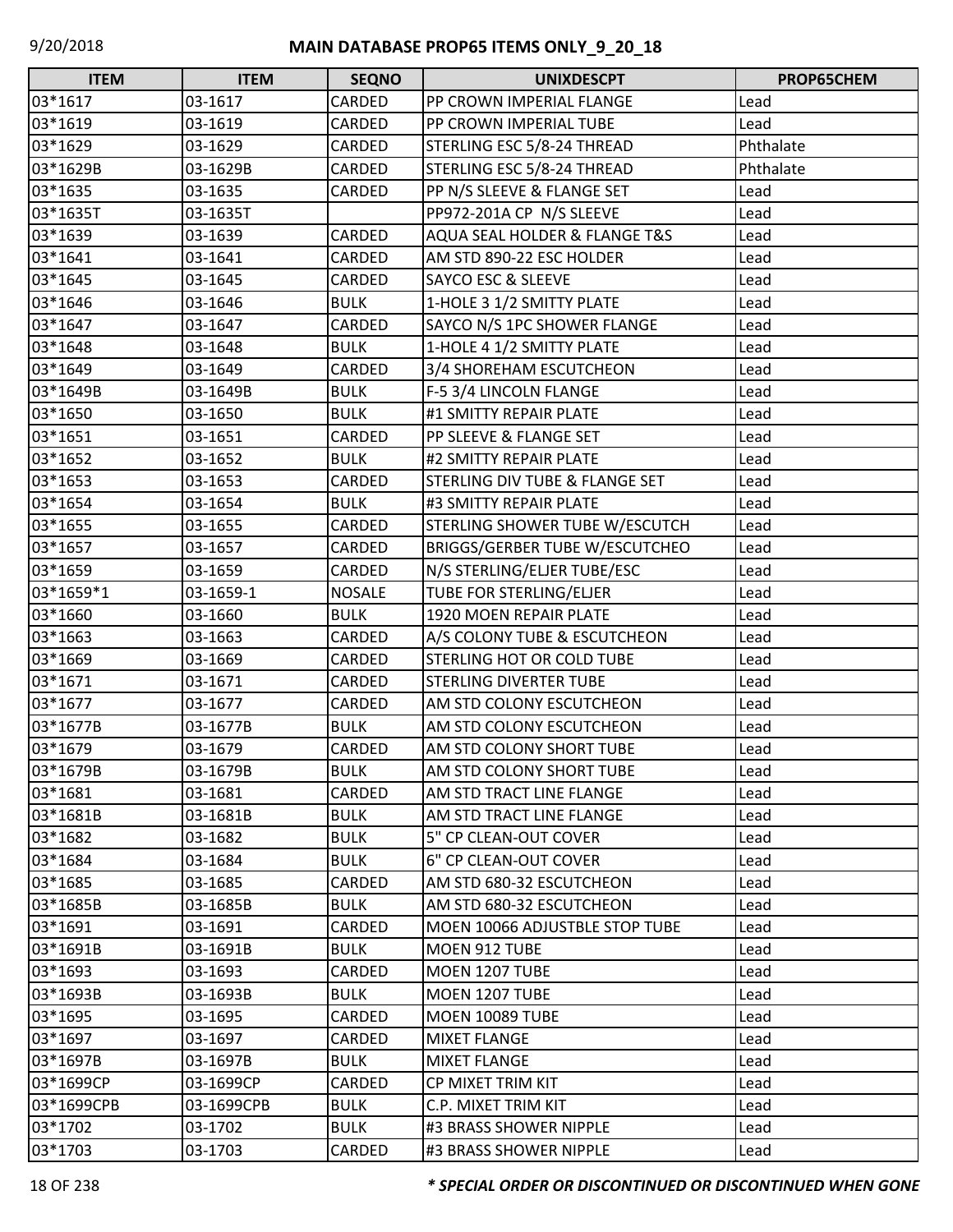| <b>ITEM</b> | <b>ITEM</b> | <b>SEQNO</b>  | <b>UNIXDESCPT</b>                         | PROP65CHEM |
|-------------|-------------|---------------|-------------------------------------------|------------|
| 03*1705     | 03-1705     | CARDED        | AM STD BRASS NIPPLE                       | Lead       |
| 03*1707     | 03-1707     | CARDED        | <b>SAYCO NIPPLE</b>                       | Lead       |
| 03*1710     | 03-1710     | <b>BULK</b>   | #6 BRASS TAPERED NIPPLE                   | Lead       |
| 03*1711     | 03-1711     | CARDED        | #6 BRASS TAPERED NIPPLE                   | Lead       |
| 03*1713     | 03-1713     | CARDED        | PP/AM STD SHOWER NIPPLE                   | Lead       |
| 03*1713B    | 03-1713B    | <b>BULK</b>   | PP/AM STD SHOWER NIPPLE                   | Lead       |
| 03*1715     | 03-1715     | CARDED        | PP/SAYCO SHOWER NIPPLE                    | Lead       |
| 03*1715B    | 03-1715B    | <b>BULK</b>   | PP/SAYCO SHOWER NIPPLE                    | Lead       |
| 03*1717     | 03-1717     | CARDED        | PP/KOHLER SHOWER NIPPLE                   | Lead       |
| 03*1717B    | 03-1717B    | <b>BULK</b>   | PP/KOHLER SHOWER NIPPLE                   | Lead       |
| 03*1719     | 03-1719     | CARDED        | PP/CRANE SHOWER NIPPLE                    | Lead       |
| 03*1719B    | 03-1719B    | <b>BULK</b>   | PP/CRANE SHOWER NIPPLE                    | Lead       |
| 03*1733     | 03-1733     | CARDED        | 5/8-24 2 1/4" BRASS NIPPLE                | Lead       |
| 03*1733B    | 03-1733B    | <b>BULK</b>   | 5/8-24 2-1/4" BRASS NIPPLE                | Lead       |
| 03*1736     | 03-1736     | <b>BULK</b>   | PP T&S 1 1/4OD TEARDROP ESC               | Lead       |
| 03*1737     | 03-1737     | CARDED        | PP T&S 1 1/4OD TEARDROP ESC               | Lead       |
| 03*1739     | 03-1739     | CARDED        | STERLING/KOHLER ESCUTCHEON                | Lead       |
| 03*1740     | 03-1740     | <b>BULK</b>   | #4 SPLIT ESCUTCHEON NUT                   | Lead       |
| 03*1741     | 03-1741     | CARDED        | #4 SPLIT ESCUTCHEON NUT                   | Lead       |
| 03*1744     | 03-1744     | <b>BULK</b>   | #5 TAPERED ESCUTCHEON NUT                 | Lead       |
| 03*1745     | 03-1745     | CARDED        | #5 TAPERED ESCUTCHEON NUT                 | Lead       |
| 03*1746     | 03-1746     | <b>BULK</b>   | SAYCO ESCUTCHEON BUSHING                  | Lead       |
| 03*1748     | 03-1748     | <b>BULK</b>   | SAYCO/PP ESCUTCHEON BUSHING               | Lead       |
| 03*1749     | 03-1749     | CARDED        | STERLING SHOWER STALL FLANGE              | Lead       |
| 03*1751     | 03-1751     | CARDED        | PP SHOWER STALL FLANGE                    | Lead       |
| 03*1753     | 03-1753     | <b>CARDED</b> | <b>GERBER 1PC TUB &amp; SHOWER FLANGE</b> | Lead       |
| 03*1753PB   | 03-1753PB   | CARDED        | PB GERBER TUB & SHOWER FLANGE             | Lead       |
| 03*1755     | 03-1755     | CARDED        | <b>GERBER WIDE SPREAD FLANGE</b>          | Lead       |
| 03*1755PB   | 03-1755PB   | CARDED        | PB GERBER WIDE SPREAD FLANGE              | Lead       |
| 03*1757     | 03-1757     | CARDED        | UNION GOPHER SHWR ESC W/NIPPLE            | Lead       |
| 03*1759     | 03-1759     | <b>CARDED</b> | 9/16-20 CENTRAL BRASS FLANGE              | Lead       |
| 03*1759B    | 03-1759B    | <b>BULK</b>   | 9/16-20 CENTRAL BRASS FLANGE              | Lead       |
| 03*1761     | 03-1761     | CARDED        | PP STEM EXTENSION                         | Lead       |
| 03*1762P    | 03-1762P    | <b>POWPAK</b> | 1/BG PP STEM EXTENSION ONLY               | Lead       |
| 03*1763     | 03-1763     | CARDED        | PP STEM EXTENSION ONLY                    | Lead       |
| 03*1765     | 03-1765     | CARDED        | PP NEW WAY NUTS & BOLTS                   | Lead       |
| 03*1765B    | 03-1765B    | <b>BULK</b>   | PP NEW WAY NUTS & BOLTS                   | Lead       |
| 03*1767     | 03-1767     | CARDED        | HYDRO-SEAL STEM EXTENSION                 | Lead       |
| 03*1769     | 03-1769     | CARDED        | PP NEW SHOWER STEM EXTENSION              | Lead       |
| 03*1769C    | 03-1769C    | <b>CARDED</b> | PP CERAMIC STEM EXTENSION                 | Lead       |
| 03*1769CB   | 03-1769CB   | <b>BULK</b>   | PP CERAMIC STEM EXTENSION                 | Lead       |
| 03*1771     | 03-1771     | CARDED        | PP STEM EXTENSION B                       | Lead       |
| 03*1771B    | 03-1771B    | <b>BULK</b>   | PP STEM EXTENSION B                       | Lead       |
| 03*1773     | 03-1773     | <b>CARDED</b> | AM STD STEM EXTENSION C                   | Lead       |
| 03*1773B    | 03-1773B    | <b>BULK</b>   | AM STD.STEM EXTENSION C                   | Lead       |
| 03*1775     | 03-1775     | CARDED        | STERLING STEM EXTENSION D                 | Lead       |
| 03*1775B    | 03-1775B    | <b>BULK</b>   | STERLING STEM EXTENSION D                 | Lead       |
| 03*1777     | 03-1777     |               | PP 974-375 STEM EXT KIT                   | Lead       |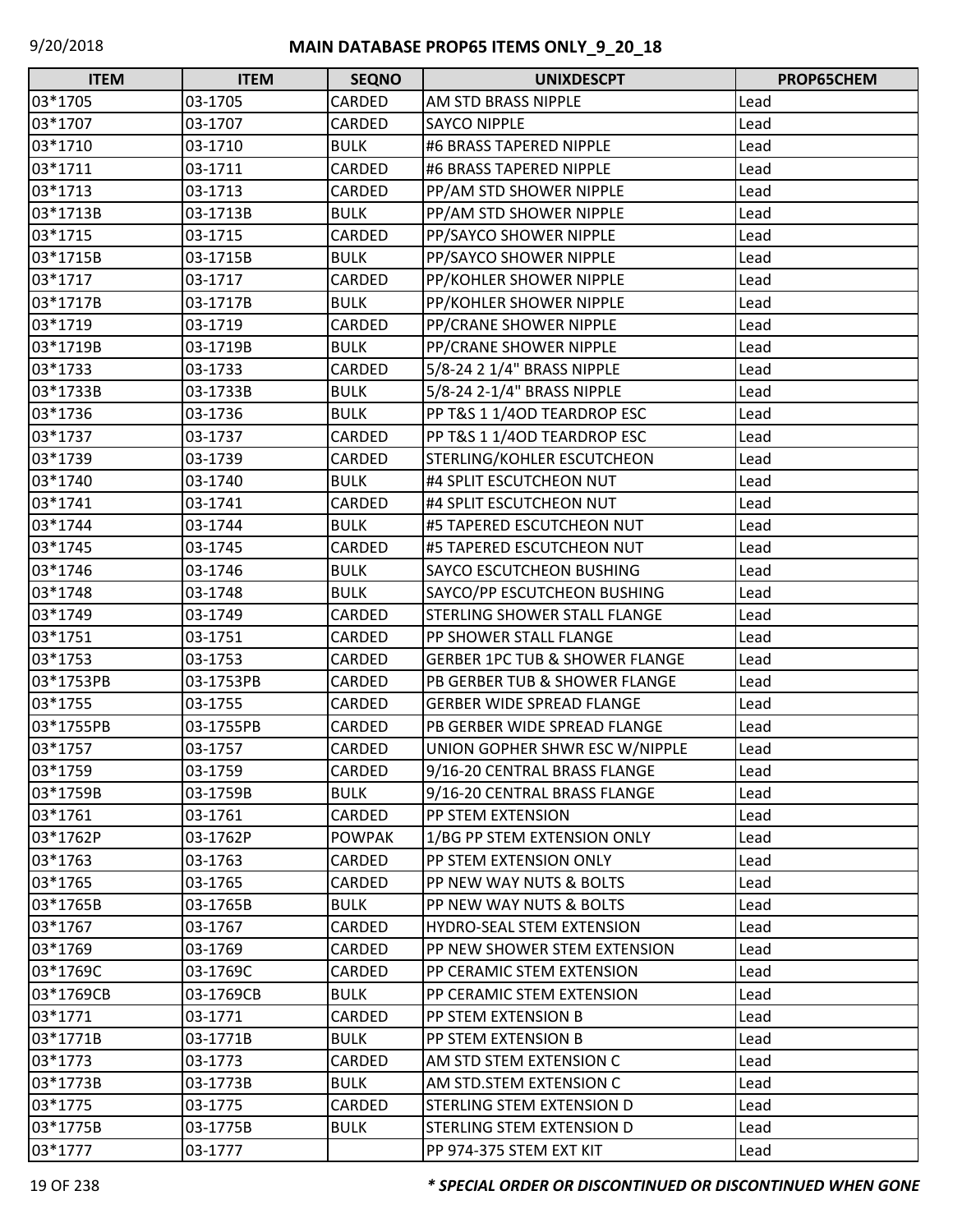| <b>ITEM</b> | <b>ITEM</b> | <b>SEQNO</b>  | <b>UNIXDESCPT</b>               | PROP65CHEM |
|-------------|-------------|---------------|---------------------------------|------------|
| 03*1779     | 03-1779     | CARDED        | SAYCO/GERBER STEM EXTENSION F   | Lead       |
| 03*1779B    | 03-1779B    | <b>BULK</b>   | SAYCO/GERBER ST. EXT. F         | Lead       |
| 03*1781     | 03-1781     | CARDED        | STREAMWAY STEM EXTENSION G      | Lead       |
| 03*1781B    | 03-1781B    | <b>BULK</b>   | STREAMWAY STEM EXT. G           | Lead       |
| 03*1783     | 03-1783     | CARDED        | AM STD/U-R STEM EXTENSION H     | Lead       |
| 03*1783B    | 03-1783B    | <b>BULK</b>   | A.S./U.R.STEM EXT. H            | Lead       |
| 03*1785     | 03-1785     | CARDED        | KOHLER STEM EXTENSION I         | Lead       |
| 03*1785B    | 03-1785B    | <b>BULK</b>   | KOHLER STEM EXTENSION I         | Lead       |
| 03*1793     | 03-1793     | CARDED        | <b>INDIANA STEM EXTENSION O</b> | Lead       |
| 03*1793B    | 03-1793B    | <b>BULK</b>   | INDIANA STEM EXTENSION O        | Lead       |
| 03*1795     | 03-1795     | CARDED        | UNIVERSAL RUNDLE STEM EXT       | Lead       |
| 03*1795B    | 03-1795B    | <b>BULK</b>   | UNIVERSAL RUNDLE STEM EXTENSIO  | Lead       |
| 03*1840     | 03-1840     | <b>BULK</b>   | 5/8X1/2 PLASTIC SJ NUT          | Phthalate  |
| 03*1840P    | 03-1840P    | <b>POWPAK</b> | BG 5/8X1/2 PLASTIC SJ NUT       | Phthalate  |
| 03*1841     | 03-1841     | CARDED        | 11/2X11/4 ABS SJ NUT KIT        | Phthalate  |
| 03*1842     | 03-1842     | <b>BULK</b>   | 1 1/4X1 1/4 PLASTIC SJ NUT      | Phthalate  |
| 03*1842P    | 03-1842P    | <b>POWPAK</b> | BG 1 1/4X1 1/4 PLASTIC SJ NUT   | Phthalate  |
| 03*1843     | 03-1843     | CARDED        | 5/8X1/2 PLASTIC SJ NUT KIT      | Phthalate  |
| 03*1844     | 03-1844     | <b>BULK</b>   | 1-1/2X1 1/2 PLASTIC SJ NUT      | Phthalate  |
| 03*1844P    | 03-1844P    | <b>POWPAK</b> | BG 1 1/2X1 1/2 PLASTIC SJ NUT   | Phthalate  |
| 03*1845     | 03-1845     | CARDED        | 1-1/2X1 1/4 PVC SJ NUT KIT      | Phthalate  |
| 03*1845A    | 03-1845A    | CARDED        | 1-1/2 PLST SJ NUT W/SINK WASHR  | Phthalate  |
| 03*1846     | 03-1846     | <b>BULK</b>   | 1/2 PLASTIC NUT W/WING TIP      | Phthalate  |
| 03*1847     | 03-1847     | CARDED        | 1/2X1/2 WING NUT W/WASHER       | Phthalate  |
| 03*1849     | 03-1849     | CARDED        | 1-1/4X1 1/4 PVC SJ NUT KIT      | Phthalate  |
| 03*1850     | 03-1850     | <b>BULK</b>   | 1/2X7/16 CP BRASS SJ NUT        | Lead       |
| 03*1853     | 03-1853     | CARDED        | 1/2X7/16 CP BRASS SJ NUT KIT    | Lead       |
| 03*1857     | 03-1857     | CARDED        | * DISC NLA 05/21/15             | Lead       |
| 03*1858     | 03-1858     | <b>BULK</b>   | 11/4X11/4 CP BRASS SJ NUT       | Lead       |
| 03*1861     | 03-1861     | CARDED        | 11/4X11/4 CP BRASS SJ KIT       | Lead       |
| 03*1862     | 03-1862     | <b>BULK</b>   | 1 1/2X1 1/4 CP BRASS SJ KIT     | Lead       |
| 03*1865     | 03-1865     | CARDED        | 11/2X11/4 CP BRASS SJ KIT       | Lead       |
| 03*1870     | 03-1870     | <b>BULK</b>   | 1 1/2X1 1/2 CP BRASS SJ NUT     | Lead       |
| 03*1873     | 03-1873     | CARDED        | 1 1/2X1 1/2 CP BRASS SJ KIT     | Lead       |
| 03*1874     | 03-1874     | <b>BULK</b>   | 2X2 CP BRASS SJ NUT             | Lead       |
| 03*1877     | 03-1877     | CARDED        | 2X2 CP BRASS SJ NUT KIT         | Lead       |
| 03*1882     | 03-1882     | <b>BULK</b>   | 11/2 PVC SPLIT SJ NUT           | Phthalate  |
| 03*1883     | 03-1883     | CARDED        | 11/2 PVC SPLIT SJ NUT           | Phthalate  |
| 03*1884     | 03-1884     | <b>BULK</b>   | 1 1/2X1 1/4 BRASS SJ NUT        | Lead       |
| 03*1888     | 03-1888     | <b>BULK</b>   | 11/2X11/2 BRASS SJ NUT          | Lead       |
| 03*1889     | 03-1889     | CARDED        | 1 1/2X1 1/2 BRASS SJ NUT KIT    | Lead       |
| 03*1954     | 03-1954     | <b>BULK</b>   | 4" BRASS JAM NUT                | Lead       |
| 03*1961     | 03-1961     | CARDED        | POP-UP JAM NUT & WASHER KIT     | Lead       |
| 03*1961B    | 03-1961B    | <b>BULK</b>   | POP UP NUT SET                  | Lead       |
| 03*1964     | 03-1964     | <b>BULK</b>   | PP WIDESPREAD LOCKNUT           | Lead       |
| 03*1965     | 03-1965     | CARDED        | PP WIDESPREAD NUT KIT           | Lead       |
| 03*2020     | 03-2020     | <b>BULK</b>   | 1-1/4 P/U BRASS JAM NUT         | Lead       |
| 03*2022     | 03-2022     | <b>BULK</b>   | 11/4 IPS BRASS JAM NUT          | Lead       |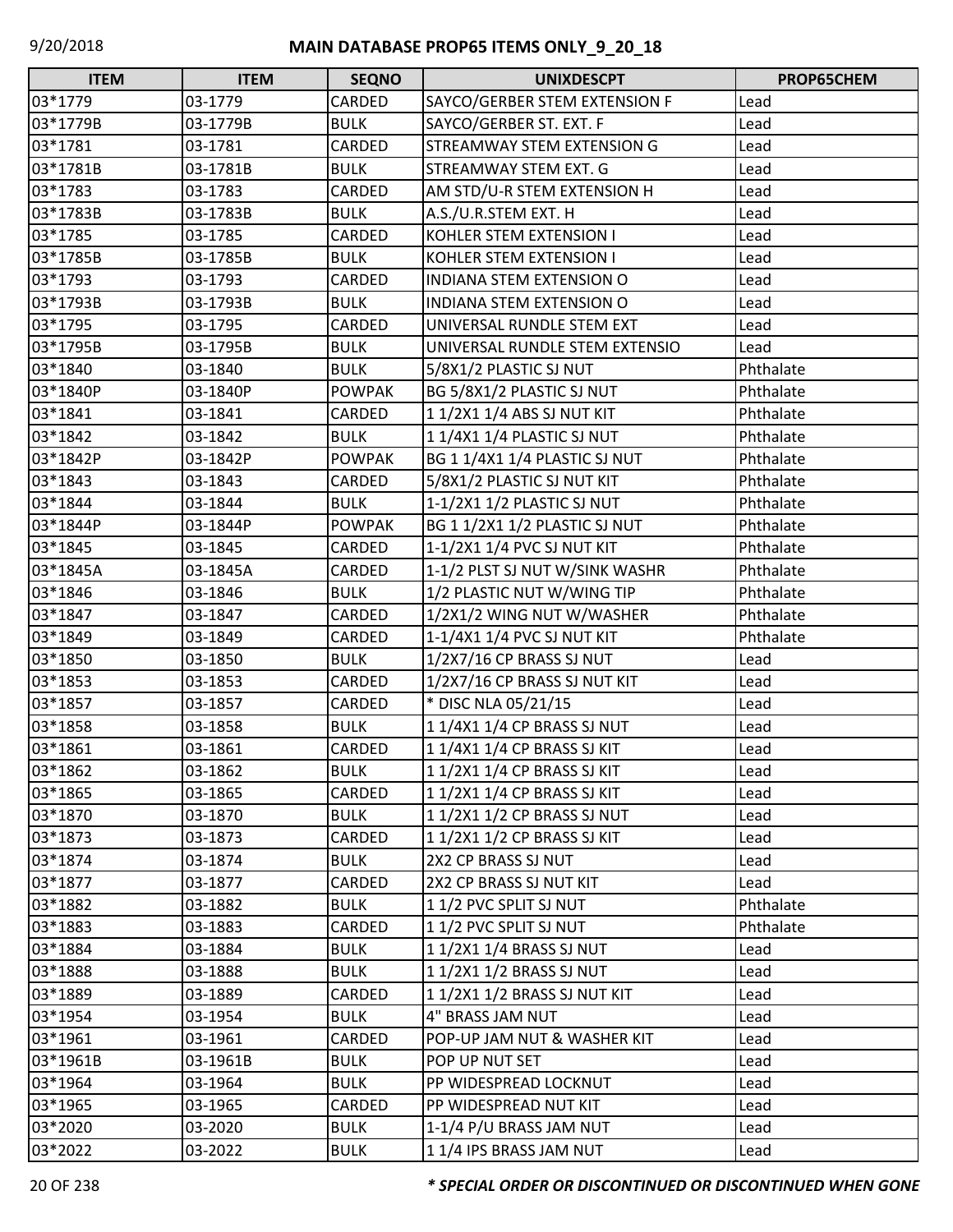| Г<br><b>ITEM</b> | <b>ITEM</b> | <b>SEQNO</b> | <b>UNIXDESCPT</b>           | PROP65CHEM |
|------------------|-------------|--------------|-----------------------------|------------|
| 03*2024          | 03-2024     | <b>BULK</b>  | 11/2 IPS BRASS JAM NUT      | Lead       |
| 03*2025          | 03-2025     | CARDED       | 11/2 IPS BRASS JAM NUT      | Lead       |
| 03*2028          | 03-2028     | <b>BULK</b>  | * DISC NLA 10/01/15         | Lead       |
| 03*2029          | 03-2029     | CARDED       | * DISC NLA 12/17/15         | Lead       |
| 03*2040          | 03-2040     | <b>BULK</b>  | * DISC NLA                  | Lead       |
| 03*2043          | 03-2043     | CARDED       | * DISC NLA                  | Lead       |
| 03*2044          | 03-2044     | <b>BULK</b>  | <b>RB UNION NUT</b>         | Lead       |
| 03*2047          | 03-2047     | CARDED       | * DISC NLA                  | Lead       |
| 03*2530          | 03-2530     | <b>BULK</b>  | 11/4X6 20GA CP SOLDER EXT   | Lead       |
| 03*2536          | 03-2536     | <b>BULK</b>  | 1 1/4X12 20GA CP SOLDER EXT | Lead       |
| 03*2540          | 03-2540     | <b>BULK</b>  | 11/2X6 20GA CP SOLDER EXT   | Lead       |
| 03*2546          | 03-2546     | <b>BULK</b>  | 11/2X12 20GA CP SOLDER EXT  | Lead       |
| 03*2560          | 03-2560     | <b>BULK</b>  | 11/4X6 22GA SATIN SJ EXT    | Lead       |
| 03*2561          | 03-2561     | CARDED       | 11/4X6 22GA SATIN SJ EXT    | Lead       |
| 03*2562          | 03-2562     | <b>BULK</b>  | 11/4X8 22GA SATIN SJ EXT    | Lead       |
| 03*2563          | 03-2563     | CARDED       | 1 1/4X8 22GA SATIN SJ EXT   | Lead       |
| 03*2566          | 03-2566     | <b>BULK</b>  | 11/4X12 22GA SATIN SJ EXT   | Lead       |
| 03*2567          | 03-2567     | CARDED       | 1 1/4X12 22GA SATIN SJ EXT  | Lead       |
| 03*2570          | 03-2570     | <b>BULK</b>  | 11/2X6 22GA SATIN SJ EXT    | Lead       |
| 03*2571          | 03-2571     | CARDED       | 11/2X6 22GA SATIN SJ EXT    | Lead       |
| 03*2572          | 03-2572     | <b>BULK</b>  | 11/2X8 22GA SATIN SJ EXT    | Lead       |
| 03*2573          | 03-2573     | CARDED       | 11/2X8 22GA SATIN SJ EXT    | Lead       |
| 03*2574          | 03-2574     | <b>BULK</b>  | 1 1/2X10 22GA SATIN SJ EXT  | Lead       |
| 03*2575          | 03-2575     | CARDED       | 11/2X10 22GA SATIN SJ EXT   | Lead       |
| 03*2576          | 03-2576     | <b>BULK</b>  | 11/2X12 22GA SATIN SJ EXT   | Lead       |
| 03*2577          | 03-2577     | CARDED       | 11/2X12 22GA SATIN SJ EXT   | Lead       |
| 03*2590          | 03-2590     | <b>BULK</b>  | 11/4X6 20GA CP SJ EXT       | Lead       |
| 03*2592          | 03-2592     | <b>BULK</b>  | 11/4X8 20GA CP SJ EXT       | Lead       |
| 03*2596          | 03-2596     | <b>BULK</b>  | 11/4X12 20GA CP SJ EXT      | Lead       |
| 03*2600          | 03-2600     | <b>BULK</b>  | 11/2X6 20GA CP SJ EXT       | Lead       |
| 03*2602          | 03-2602     | <b>BULK</b>  | 11/2X8 20GA CP SJ EXT       | Lead       |
| 03*2606          | 03-2606     | <b>BULK</b>  | 11/2X12 20GA CP SJ EXT      | Lead       |
| 03*2610          | 03-2610     | <b>BULK</b>  | 11/2X6 RB SJ EXTENSION      | Lead       |
| 03*2612          | 03-2612     | <b>BULK</b>  | 11/2X12 RB SJ EXTENSION     | Lead       |
| 03*2620          | 03-2620     | <b>BULK</b>  | 11/4X16 20GA CP SJ EXT      | Lead       |
| 03*2622          | 03-2622     | <b>BULK</b>  | 11/2X16 20GA CP SJ EXT      | Lead       |
| 03*2632          | 03-2632     | <b>BULK</b>  | 11/4X6 17GA SJ EXT          | Lead       |
| 03*2633          | 03-2633     | CARDED       | 11/4X6 17GA SJ EXT          | Lead       |
| 03*2638          | 03-2638     | <b>BULK</b>  | 11/4X12 17GA SJ EXT         | Lead       |
| 03*2639          | 03-2639     | CARDED       | 11/4X12 17GA SJ EXT         | Lead       |
| 03*2642          | 03-2642     | <b>BULK</b>  | 11/2X6 17GA SJ EXT          | Lead       |
| 03*2643          | 03-2643     | CARDED       | 11/2X6 17GA SJ EXT          | Lead       |
| 03*2648          | 03-2648     | <b>BULK</b>  | 11/2X12 17GA SJ EXT         | Lead       |
| 03*2649          | 03-2649     | CARDED       | 1 1/2X12 17GA SJ EXT        | Lead       |
| 03*2700          | 03-2700     | <b>BULK</b>  | 11/4X4 22GA SAT TP          | Lead       |
| 03*2701          | 03-2701     | CARDED       | 11/4X4 22GA SAT TP          | Lead       |
| 03*2702          | 03-2702     | <b>BULK</b>  | 11/4X6 22GA SAT TP          | Lead       |
| 03*2703          | 03-2703     | CARDED       | 11/4X6 22GA SAT TP          | Lead       |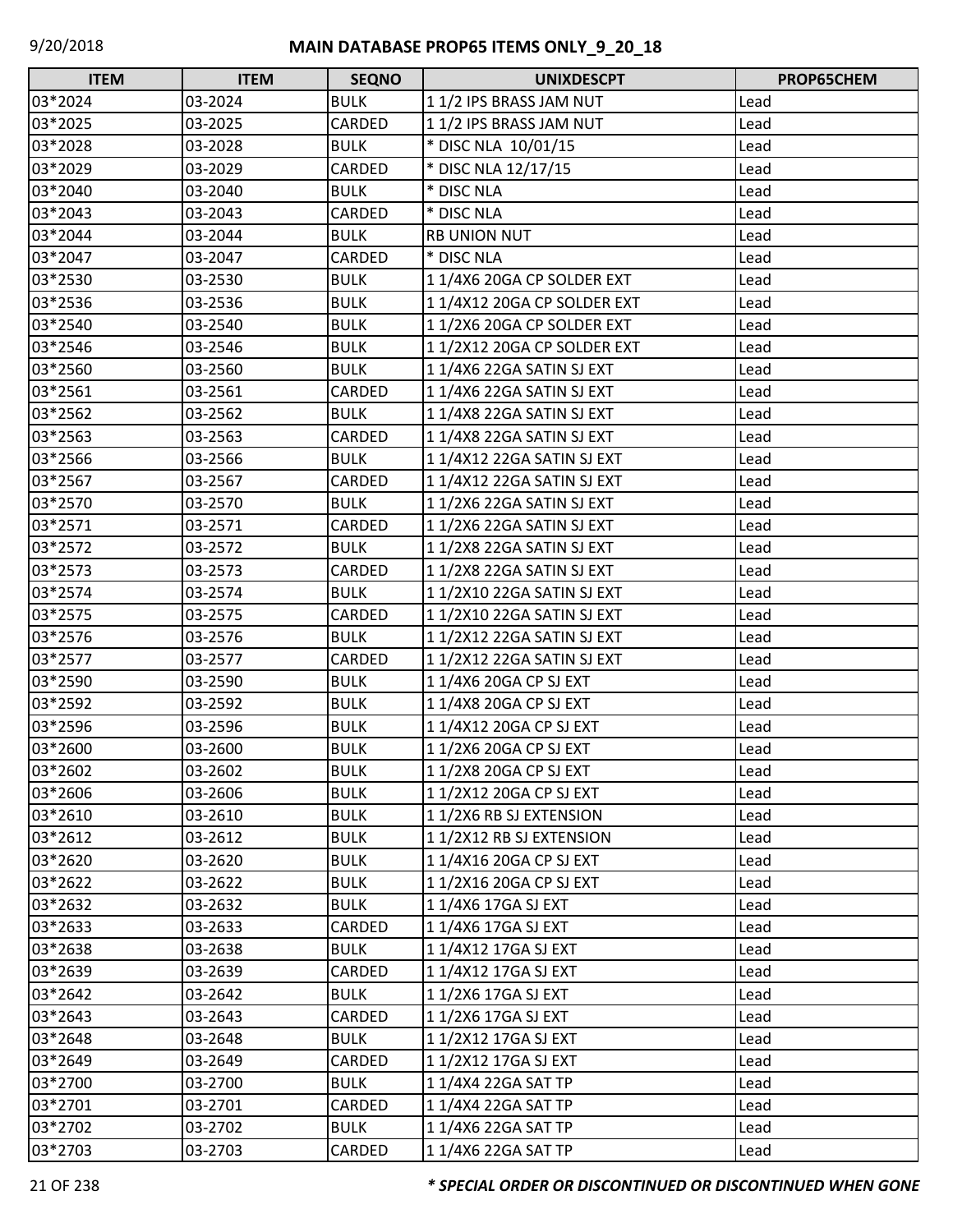| $\Box$<br><b>ITEM</b> | <b>ITEM</b> | <b>SEQNO</b> | <b>UNIXDESCPT</b>             | PROP65CHEM |
|-----------------------|-------------|--------------|-------------------------------|------------|
| 03*2704               | 03-2704     | <b>BULK</b>  | 11/4X8 22GA SAT TP            | Lead       |
| 03*2705               | 03-2705     | CARDED       | 11/4X8 22GA SAT TP            | Lead       |
| 03*2706               | 03-2706     | <b>BULK</b>  | 11/4X10 22GA SAT TP           | Lead       |
| 03*2708               | 03-2708     | <b>BULK</b>  | 11/4X12 22GA SAT TP           | Lead       |
| 03*2709               | 03-2709     | CARDED       | 11/4X12 22GA SAT TP           | Lead       |
| 03*2720               | 03-2720     | <b>BULK</b>  | 11/2X4 22GA SAT TP            | Lead       |
| 03*2721               | 03-2721     | CARDED       | 11/2X4 22GA SAT TP            | Lead       |
| 03*2722               | 03-2722     | <b>BULK</b>  | 11/2X6 22GA SAT TP            | Lead       |
| 03*2723               | 03-2723     | CARDED       | 11/2X6 22GA SAT TP            | Lead       |
| 03*2724               | 03-2724     | <b>BULK</b>  | 11/2X8 22GA SAT TP            | Lead       |
| 03*2725               | 03-2725     | CARDED       | 11/2X8 22GA SAT TP            | Lead       |
| 03*2726               | 03-2726     | <b>BULK</b>  | 11/2X10 22GA SAT TP           | Lead       |
| 03*2728               | 03-2728     | <b>BULK</b>  | 11/2X12 22GA SAT TP           | Lead       |
| 03*2729               | 03-2729     | CARDED       | 11/2X12 22GA SAT TP           | Lead       |
| 03*2740               | 03-2740     | <b>BULK</b>  | 1 1/4X4 20GA SAT TP           | Lead       |
| 03*2742               | 03-2742     | <b>BULK</b>  | 11/4X6 20GA SAT TP            | Lead       |
| 03*2744               | 03-2744     | <b>BULK</b>  | 11/4X8 20GA SAT TP            | Lead       |
| 03*2748               | 03-2748     | <b>BULK</b>  | 11/4X12 20GA SAT TP           | Lead       |
| 03*2752               | 03-2752     | <b>BULK</b>  | 11/4X6 17GA CP TAILPIECE      | Lead       |
| 03*2753               | 03-2753     | CARDED       | 1 1/4X6 17GA CP TAILPIECE     | Lead       |
| 03*2758               | 03-2758     | <b>BULK</b>  | 1 1/4X12 17GA CP TAILPIECE    | Lead       |
| 03*2759               | 03-2759     | CARDED       | 11/4X12 17GA CP TAILPIECE     | Lead       |
| 03*2760               | 03-2760     | <b>BULK</b>  | 11/2X4 20GA SAT TP            | Lead       |
| 03*2762               | 03-2762     | <b>BULK</b>  | 11/2X6 20GA SAT TP            | Lead       |
| 03*2764               | 03-2764     | <b>BULK</b>  | 11/2X8 20GA SAT TP            | Lead       |
| 03*2766               | 03-2766     | <b>BULK</b>  | 11/2X10 20GA SAT TP           | Lead       |
| 03*2768               | 03-2768     | <b>BULK</b>  | 11/2X12 20GA SAT TP           | Lead       |
| 03*2772               | 03-2772     | <b>BULK</b>  | 11/2X6 17GA CP TAILPIECE      | Lead       |
| 03*2773               | 03-2773     | CARDED       | 11/2X6 17GA CP TAILPIECE      | Lead       |
| 03*2778               | 03-2778     | <b>BULK</b>  | 1 1/2X12 17GA CP TAILPIECE    | Lead       |
| 03*2779               | 03-2779     | CARDED       | 11/2X12 17GA CP TAILPIECE     | Lead       |
| 03*2800               | 03-2800     | <b>BULK</b>  | 11/2X4 20GA RB TP             | Lead       |
| 03*2802               | 03-2802     | <b>BULK</b>  | 11/2X6 20GA RB TP             | Lead       |
| 03*2804               | 03-2804     | <b>BULK</b>  | 11/2X8 20GA RB TP             | Lead       |
| 03*2806               | 03-2806     | <b>BULK</b>  | 11/2X10 20GA RB TP            | Lead       |
| 03*2808               | 03-2808     | <b>BULK</b>  | 11/2X12 20GA RB TP            | Lead       |
| 03*2820               | 03-2820     | <b>BULK</b>  | 11/2X16 20GA DBL END TP       | Lead       |
| 03*2830               | 03-2830     | <b>BULK</b>  | 11/2X16 22GA SAT TP           | Lead       |
| 03*2832               | 03-2832     | <b>BULK</b>  | 11/4X8 TOE 7/8 OUT            | Lead       |
| 03*2834               | 03-2834     | <b>BULK</b>  | BR EXT TP W/HOSE END          | Lead       |
| 03*2836               | 03-2836     | <b>BULK</b>  | BR EXT TP W/1/2 COP           | Lead       |
| 03*2837               | 03-2837     | CARDED       | BR EXT TP WITH 1/2 COP        | Lead       |
| 03*2838               | 03-2838     | <b>BULK</b>  | BR DC TP W/HOSE END           | Lead       |
| 03*2840               | 03-2840     | <b>BULK</b>  | 11/4X8 DISPOSAL BRANCH        | Lead       |
| 03*2841               | 03-2841     | CARDED       | 11/4X8 DISPOSAL BRANCH        | Lead       |
| 03*2842               | 03-2842     | <b>BULK</b>  | 11/2X8 DISPOSAL BRANCH 5/8OUT | Lead       |
| 03*2843               | 03-2843     | CARDED       | 11/2X8 DISPOSAL BRANCH 5/8OUT | Lead       |
| 03*2844               | 03-2844     | <b>BULK</b>  | TOE 1 1/4X8 BR TAILPIECE      | Lead       |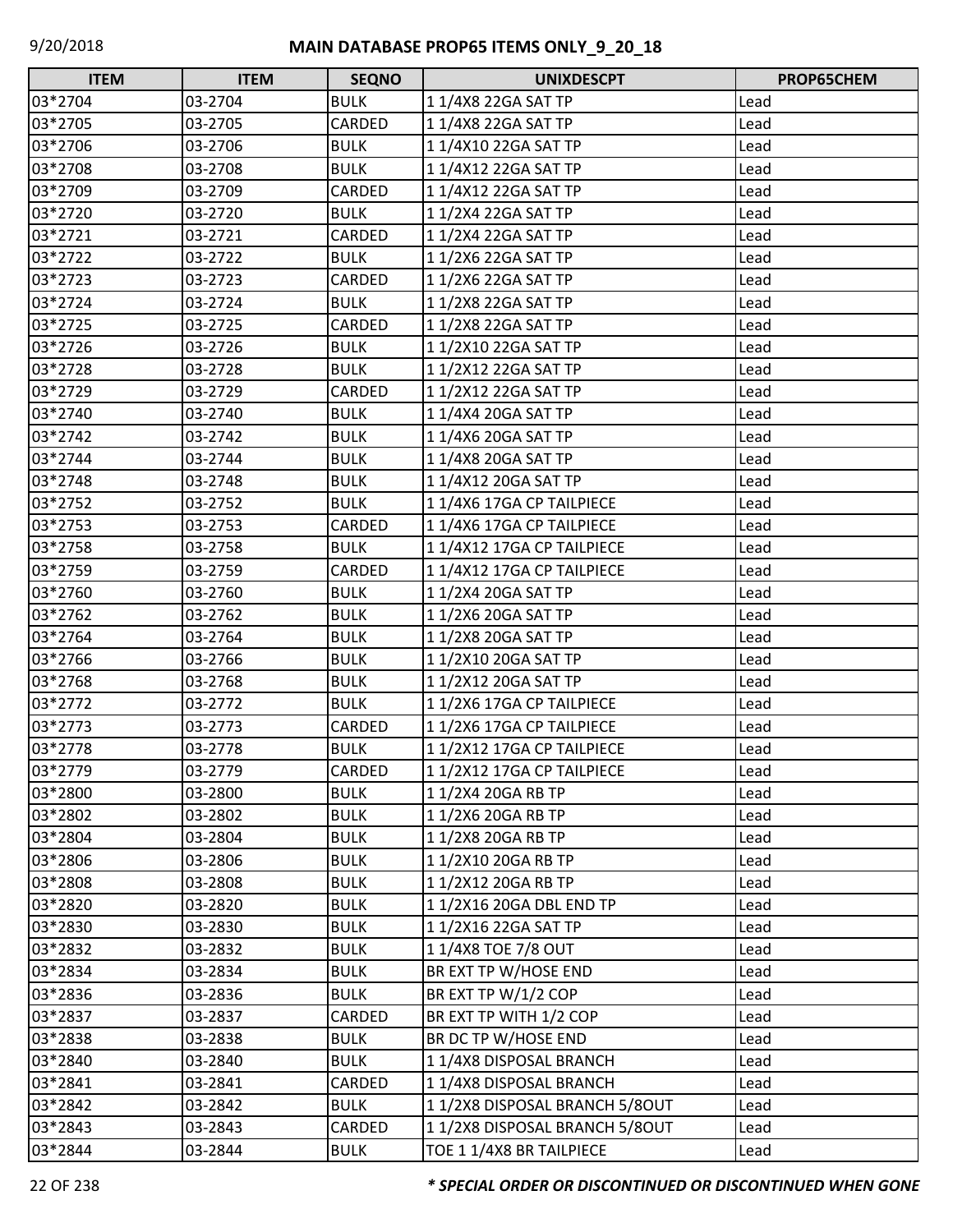| Г<br><b>ITEM</b> | <b>ITEM</b> | <b>SEQNO</b> | <b>UNIXDESCPT</b>              | PROP65CHEM |
|------------------|-------------|--------------|--------------------------------|------------|
| 03*2846          | 03-2846     | <b>BULK</b>  | 11/2X8 DIS BRANCH 7/8 OUTLET   | Lead       |
| 03*2847          | 03-2847     | CARDED       | 11/2X8 DIS BRANCH 7/8 OUTLET   | Lead       |
| 03*2848          | 03-2848     | <b>BULK</b>  | 11/2X8 SJ BRANCH TP 3/4 OUT    | Lead       |
| 03*2849          | 03-2849     | CARDED       | 11/2X8 SJ BRANCH TP 3/4 OUT    | Lead       |
| 03*2850          | 03-2850     | <b>BULK</b>  | 11/2X8 TOE 7/8 OUTLET          | Lead       |
| 03*2852          | 03-2852     | <b>BULK</b>  | 11/2X8 SINK FUNNEL             | Lead       |
| 03*2854          | 03-2854     | <b>BULK</b>  | 1 1/4 SJ X 3/4 OUT EXTENSION   | Lead       |
| 03*2880          | 03-2880     | <b>BULK</b>  | SATIN CO WASTE 16" DC          | Lead       |
| 03*2900          | 03-2900     | <b>BULK</b>  | 1 1/2X16 2 PRT W/DISP TEE      | Lead       |
| 03*2901          | 03-2901     | CARDED       | 11/2X16 2 PRT W/DISP TEE       | Lead       |
| 03*2903          | 03-2903     | CARDED       | 16 EO WASTE PROJECT GAUGE      | Lead       |
| 03*2910          | 03-2910     | <b>BULK</b>  | 11/2X16CO W/DISP TEE 20GA      | Lead       |
| 03*2911          | 03-2911     | CARDED       | 11/2X16 CO W/DISP TEE          | Lead       |
| 03*2913          | 03-2913     | CARDED       | 16 CO WASTE PROJECT GAUGE      | Lead       |
| 03*2920          | 03-2920     | <b>BULK</b>  | 7" 20GA RB WASTE ELL W/NUT     | Lead       |
| 03*2922          | 03-2922     | <b>BULK</b>  | 91/220GA RB WASTE ELL W/NUT    | Lead       |
| 03*2924          | 03-2924     | <b>BULK</b>  | 11 1/2 20GA RB WASTE ELL W/NUT | Lead       |
| 03*2926          | 03-2926     | <b>BULK</b>  | 14" 20GA RB WASTE ELL W/NUT    | Lead       |
| 03*2928          | 03-2928     | <b>BULK</b>  | 19" 20GA RB WASTE ELL W/NUT    | Lead       |
| 03*2930          | 03-2930     | <b>BULK</b>  | 23" 20GA RB WASTE ELL W/NUT    | Lead       |
| 03*2940          | 03-2940     | <b>BULK</b>  | 7" 22GA SAT WASTE ELL W/NUT    | Lead       |
| 03*2941          | 03-2941     | CARDED       | 7" 22GA SAT WASTE ELL W/NUT    | Lead       |
| 03*2942          | 03-2942     | <b>BULK</b>  | 91/222GA SAT WASTE ELL W/NUT   | Lead       |
| 03*2943          | 03-2943     | CARDED       | 91/222GA SAT WASTE ELL W/NUT   | Lead       |
| 03*2944          | 03-2944     | <b>BULK</b>  | 11 1/2 22GA ST WASTE ELL W/NUT | Lead       |
| 03*2945          | 03-2945     | CARDED       | 11 1/2 22GA ST WASTE ELL W/NUT | Lead       |
| 03*2946          | 03-2946     | <b>BULK</b>  | 14" 22GA SAT WASTE ELL W/NUT   | Lead       |
| 03*2947          | 03-2947     | CARDED       | 14" 22GA SAT WASTE ELL W/NUT   | Lead       |
| 03*2948          | 03-2948     | <b>BULK</b>  | 19" 22GA SAT WASTE ELL W/NUT   | Lead       |
| 03*2949          | 03-2949     | CARDED       | 19" 22GA SAT WASTE ELL W/NUT   | Lead       |
| 03*2950          | 03-2950     | <b>BULK</b>  | 23" 22GA SAT WASTE ELL W/NUT   | Lead       |
| 03*2951          | 03-2951     | CARDED       | 23" 22GA SAT WASTE ELL W/NUT   | Lead       |
| 03*2970          | 03-2970     | <b>BULK</b>  | 7" 20GA RB FLANGED WASTE ELL   | Lead       |
| 03*2972          | 03-2972     | <b>BULK</b>  | 91/220GA RB FLANGD WASTE ELL   | Lead       |
| 03*2974          | 03-2974     | <b>BULK</b>  | 11 1/2 20GA RB FLNG WASTE ELL  | Lead       |
| 03*2976          | 03-2976     | <b>BULK</b>  | 14" 20GA RB FLANGED WASTE ELL  | Lead       |
| 03*2978          | 03-2978     | <b>BULK</b>  | 19" 20GA RB FLANGED WASTE ELL  | Lead       |
| 03*2980          | 03-2980     | <b>BULK</b>  | 23" 20GA RB FLANGED WASTE ELL  | Lead       |
| 03*2988          | 03-2988     | <b>BULK</b>  | 7" 22GA SAT FLANGED WASTE ELL  | Lead       |
| 03*2989          | 03-2989     | CARDED       | 7" 22GA SAT FLANGED WASTE ELL  | Lead       |
| 03*2990          | 03-2990     | <b>BULK</b>  | 91/222GA SAT FLNG WASTE ELL    | Lead       |
| 03*2991          | 03-2991     | CARDED       | 91/222GA SAT FLNG WASTE ELL    | Lead       |
| 03*2992          | 03-2992     | <b>BULK</b>  | 11 1/2 22GA SAT FLNG WASTE ELL | Lead       |
| 03*2993          | 03-2993     | CARDED       | 11 1/2 22GA SAT FLNG WASTE ELL | Lead       |
| 03*2994          | 03-2994     | <b>BULK</b>  | 14" 22GA SAT FLANGED WASTE ELL | Lead       |
| 03*2995          | 03-2995     | CARDED       | 14" 22GA SAT FLANGED WASTE ELL | Lead       |
| 03*2996          | 03-2996     | <b>BULK</b>  | 19" 22GA SAT FLANGED WASTE ELL | Lead       |
| 03*2997          | 03-2997     | CARDED       | 19" 22GA SAT FLANGED WASTE ELL | Lead       |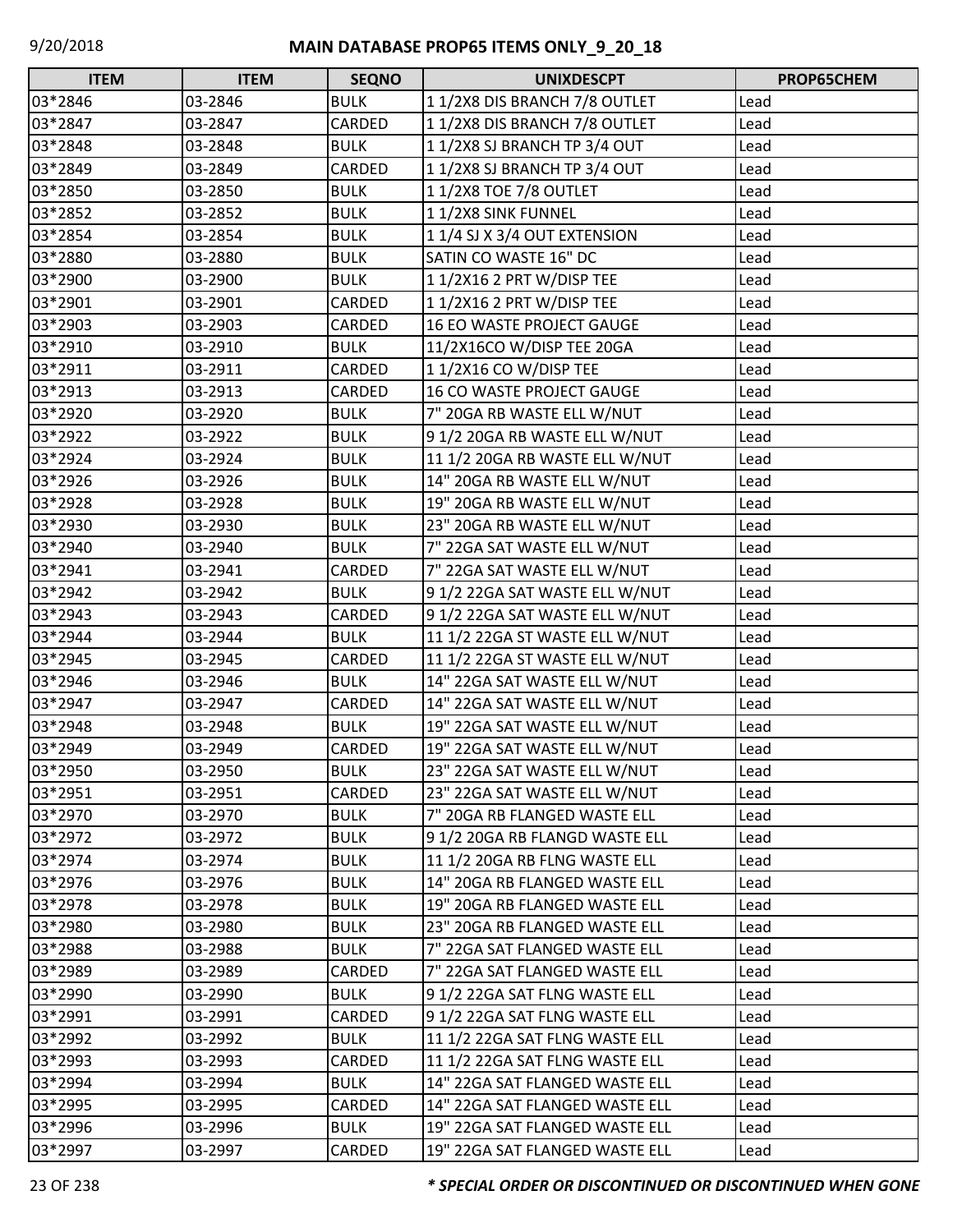| <b>ITEM</b> | <b>ITEM</b> | <b>SEQNO</b> | <b>UNIXDESCPT</b>               | PROP65CHEM |
|-------------|-------------|--------------|---------------------------------|------------|
| 03*2998     | 03-2998     | <b>BULK</b>  | 23" 22GA SAT FLANGED WASTE ELL  | Lead       |
| 03*2999     | 03-2999     | CARDED       | 23" 22GA SAT FLANGED WASTE ELL  | Lead       |
| 03*3100     | 03-3100     | <b>BULK</b>  | 11/4X4 20GA THD TP SATIN        | Lead       |
| 03*3101     | 03-3101     | CARDED       | 11/4X4 20GA THD TP SATIN        | Lead       |
| 03*3102     | 03-3102     | <b>BULK</b>  | 11/4X6 20GA THD TP SATIN        | Lead       |
| 03*3103     | 03-3103     | CARDED       | 11/4X6 20GA THD TP SATIN        | Lead       |
| 03*3104     | 03-3104     | <b>BULK</b>  | 1 1/4X8 20GA THD TP SATIN       | Lead       |
| 03*3105     | 03-3105     | CARDED       | 11/4X8 20GA THS TP SATIN        | Lead       |
| 03*3106     | 03-3106     | <b>BULK</b>  | 11/4X12 20GA THD TP SATIN       | Lead       |
| 03*3107     | 03-3107     | CARDED       | 11/4X12 20GA THD TP SATIN       | Lead       |
| 03*3112     | 03-3112     | <b>BULK</b>  | 11/4X6 17GA CP THD TAILPIECE    | Lead       |
| 03*3113     | 03-3113     | CARDED       | 1 1/4X6 17GA CP THD TAILPIECE   | Lead       |
| 03*3118     | 03-3118     | <b>BULK</b>  | 1 1/4X12 17GA CP THD TAILPIECE  | Lead       |
| 03*3119     | 03-3119     | CARDED       | 11/4X12 17GA CP THD TAILPIECE   | Lead       |
| 03*3120     | 03-3120     | <b>BULK</b>  | 13/8X4 20GA THD TP SATIN        | Lead       |
| 03*3126     | 03-3126     | <b>BULK</b>  | 13/8X12 20GA THD TP SATIN       | Lead       |
| 03*3127     | 03-3127     | CARDED       | 13/8X12 20GA THD TP SATIN       | Lead       |
| 03*3130     | 03-3130     | <b>BULK</b>  | 11/2X4 20GA THD TP SATIN        | Lead       |
| 03*3131     | 03-3131     | CARDED       | 11/2X4 20GA THD TP SATIN        | Lead       |
| 03*3132     | 03-3132     | <b>BULK</b>  | 11/2X6 20GA THD TP SATIN        | Lead       |
| 03*3133     | 03-3133     | CARDED       | 11/2X6 20GA THD TP SATIN        | Lead       |
| 03*3134     | 03-3134     | <b>BULK</b>  | 11/2X8 20GA THD TP SATIN        | Lead       |
| 03*3135     | 03-3135     | CARDED       | 11/2X8 20GA THD TP SATIN        | Lead       |
| 03*3136     | 03-3136     | <b>BULK</b>  | 11/2X12 20GA THD TP SATIN       | Lead       |
| 03*3137     | 03-3137     | CARDED       | 11/2X12 20GA THD TP SATIN       | Lead       |
| 03*3142     | 03-3142     | <b>BULK</b>  | 11/2X6 17GA CP THD TAILPIECE    | Lead       |
| 03*3143     | 03-3143     | CARDED       | 11/2X6 17GA CP THD TAILPIECE    | Lead       |
| 03*3148     | 03-3148     | <b>BULK</b>  | 11/2X12 17GA CP THD TAILPIECE   | Lead       |
| 03*3149     | 03-3149     | CARDED       | 11/2X12 17GA CP THD TAILPIECE   | Lead       |
| 03*3150     | 03-3150     | <b>BULK</b>  | 11/4X4 20GA THD TP ROUGHBRASS   | Lead       |
| 03*3152     | 03-3152     | <b>BULK</b>  | 11/4X6 20GA THD TP ROUGHBRASS   | Lead       |
| 03*3154     | 03-3154     | <b>BULK</b>  | 11/4X8 20GA THD TP ROUGHBRASS   | Lead       |
| 03*3156     | 03-3156     | <b>BULK</b>  | 11/4X12 20GA THD TP ROUGHBRAS   | Lead       |
| 03*3170     | 03-3170     | <b>BULK</b>  | 13/8X4 20GA THD TP ROUGHBRASS   | Lead       |
| 03*3171     | 03-3171     | CARDED       | 13/8X4 20GA THD TP ROUGHBRASS   | Lead       |
| 03*3176     | 03-3176     | <b>BULK</b>  | 13/8X12 20GA THD TP ROUGHBRAS   | Lead       |
| 03*3177     | 03-3177     | CARDED       | 13/8X12 20GA THD TP ROUGHBRAS   | Lead       |
| 03*3190     | 03-3190     | <b>BULK</b>  | 11/2X4 20GA THD TP ROUGHBRASS   | Lead       |
| 03*3192     | 03-3192     | <b>BULK</b>  | 11/2X6 20GA THD TP ROUGHBRASS   | Lead       |
| 03*3194     | 03-3194     | <b>BULK</b>  | 11/2X8 20GA THD TP ROUGHBRASS   | Lead       |
| 03*3196     | 03-3196     | <b>BULK</b>  | 11/2X12 20GA THD TP ROUGHBRAS   | Lead       |
| 03*3220     | 03-3220     | <b>BULK</b>  | HI LINE FLANGED TAILPIECE       | Lead       |
| 03*3250     | 03-3250     | <b>BULK</b>  | 1 1/4 "S" TRAP 22GA             | Lead       |
| 03*3251     | 03-3251     | CARDED       | 1 1/4 "S" TRAP 22GA             | Lead       |
| 03*3252     | 03-3252     | <b>BULK</b>  | 1 1/2 "S" TRAP 22GA             | Lead       |
| 03*3253     | 03-3253     | CARDED       | 1 1/2 "S" TRAP 22GA             | Lead       |
| 03*3260     | 03-3260     | <b>BULK</b>  | 11/2 WASHING MACHINE TRAP COM   | Lead       |
| 03*3290     | 03-3290     | <b>BULK</b>  | * DISC USE 03-3293 KIT 04/28/14 | Lead       |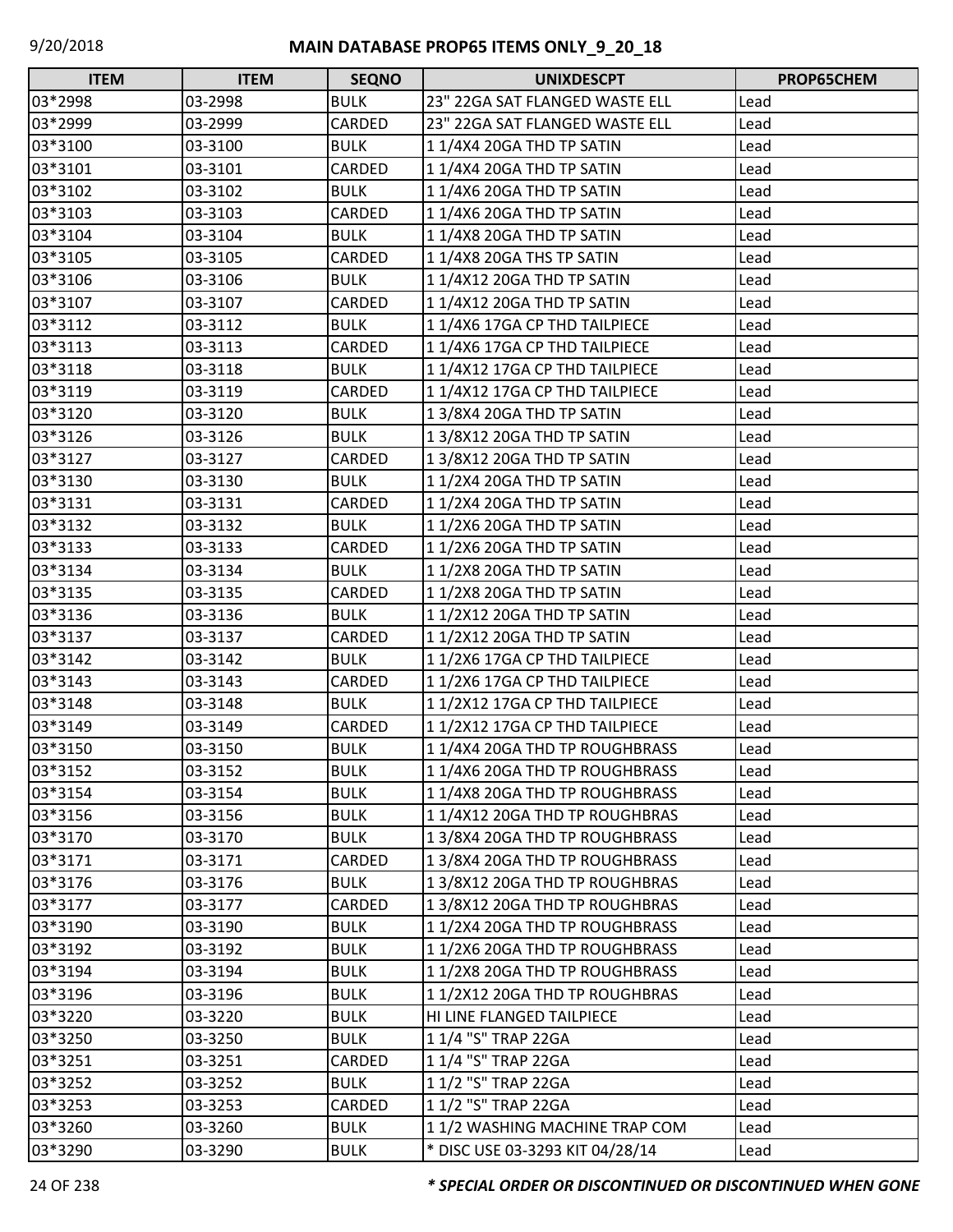| <b>ITEM</b> | <b>ITEM</b> | <b>SEQNO</b>  | <b>UNIXDESCPT</b>              | <b>PROP65CHEM</b> |
|-------------|-------------|---------------|--------------------------------|-------------------|
| 03*3293     | 03-3293     | CARDED        | ABS STAND PIPE KIT             | Lead              |
| 03*3400     | 03-3400     | <b>BULK</b>   | 11/217GA RB PTRAP W/CAST ELL   | Lead              |
| 03*3401     | 03-3401     | CARDED        | 11/217GA LA PATTERN TRAP RB    | Lead              |
| 03*3401B    | 03-3401B    | <b>BULK</b>   | 11/217GA LA PATTERN TRAP RB    | Lead              |
| 03*3402     | 03-3402     | <b>BULK</b>   | 11/2X11/2 OR 11/4 17GA LA TRAP | Lead              |
| 03*3403     | 03-3403     | CARDED        | 11/2X11/2 OR 11/4 17GA LA TRAP | Lead              |
| 03*3412     | 03-3412     | <b>BULK</b>   | 11/2 CP LA TRAP ELBOW ONLY     | Lead              |
| 03*3414     | 03-3414     | <b>BULK</b>   | 11/2 RB LA TRAP ELBOW ONLY     | Lead              |
| 03*3416     | 03-3416     | <b>BULK</b>   | 11/217GA J-BEND ONLY RB        | Lead              |
| 03*3417     | 03-3417     | CARDED        | 11/217GA J-BEND ONLY RB        | Lead              |
| 03*3417B    | 03-3417B    | <b>BULK</b>   | 11/217GA J-BEND ONLY RB        | Lead              |
| 03*3418     | 03-3418     | <b>BULK</b>   | 1 1/2X1 1/4 17GA J-BEND CP     | Lead              |
| 03*3419     | 03-3419     | CARDED        | 1 1/2X1 1/4 17GA J-BEND CP     | Lead              |
| 03*3430     | 03-3430     | <b>BULK</b>   | 11/217GA CP P-TRAP             | Lead              |
| 03*3431     | 03-3431     | CARDED        | 11/217GA CP P-TRAP             | Lead              |
| 03*3432     | 03-3432     | <b>BULK</b>   | 1 1/2X1 1/4 17GA CP P-TRAP     | Lead              |
| 03*3433     | 03-3433     | CARDED        | 1 1/2X1 1/4 17GA CP P-TRAP     | Lead              |
| 03*3434     | 03-3434     | <b>BULK</b>   | 11/417GA CP P-TRAP             | Lead              |
| 03*3435     | 03-3435     | CARDED        | 1 1/4 17GA CP P-TRAP           | Lead              |
| 03*3436     | 03-3436     | <b>BULK</b>   | 11/217GA CP WALL BEND          | Lead              |
| 03*3437     | 03-3437     | CARDED        | 11/217GA CP WALL BEND          | Lead              |
| 03*3438     | 03-3438     | <b>BULK</b>   | 11/217GA CP J-BEND             | Lead              |
| 03*3439     | 03-3439     | CARDED        | 11/217GA CP J-BEND             | Lead              |
| 03*3440     | 03-3440     | <b>BULK</b>   | 1 1/2X1 1/4 17GA CP J-BEND     | Lead              |
| 03*3441     | 03-3441     | CARDED        | 1 1/2X1 1/4 17GA CP J-BEND     | Lead              |
| 03*3442     | 03-3442     | <b>BULK</b>   | 11/417GA CP J-BEND             | Lead              |
| 03*3443     | 03-3443     | CARDED        | 11/417GA CP J-BEND             | Lead              |
| 03*3444     | 03-3444     | <b>BULK</b>   | 11/2 20GA LOW INLET J-BEND     | Lead              |
| 03*3445     | 03-3445     | CARDED        | 11/2 20GA LOW INLET J-BEND     | Lead              |
| 03*3450     | 03-3450     | <b>BULK</b>   | 11/2 20GA CP P-TRAP            | Lead              |
| 03*3452     | 03-3452     | <b>BULK</b>   | 1 1/2X1 1/4 20GA P-TRAP        | Lead              |
| 03*3454     | 03-3454     | <b>BULK</b>   | 1 1/4 20GA CP P-TRAP           | Lead              |
| 03*3458     | 03-3458     | <b>BULK</b>   | 11/4 22GA WALL BEND SATIN      | Lead              |
| 03*3459     | 03-3459     | CARDED        | 11/4 22GA WALL BEND SATIN      | Lead              |
| 03*3460     | 03-3460     | <b>BULK</b>   | 11/2 20GA CP WALL BEND         | Lead              |
| 03*3462     | 03-3462     | <b>BULK</b>   | 11/2 20GA CP J-BEND            | Lead              |
| 03*3464     | 03-3464     | <b>BULK</b>   | 1 1/2X1 1/4 20GA CP J-BEND     | Lead              |
| 03*3466     | 03-3466     | <b>BULK</b>   | 11/4 20GA CP J-BEND            | Lead              |
| 03*3470     | 03-3470     | <b>BULK</b>   | 11/2 20GA CP GJ J-BEND         | Lead              |
| 03*3471     | 03-3471     | CARDED        | 11/220GA CP GJ J-BEND          | Lead              |
| 03*3500     | 03-3500     | <b>BULK</b>   | 11/222GA P-TRAP SATIN          | Lead              |
| 03*3500P    | 03-3500P    | <b>POWPAK</b> | 24/CS 1 1/2 22GA P-TRAP SATIN  | Lead              |
| 03*3501     | 03-3501     | CARDED        | 11/222GA P-TRAP SATIN          | Lead              |
| 03*3502     | 03-3502     | <b>BULK</b>   | 1 1/2X1 1/4 22GA P-TRAP SATIN  | Lead              |
| 03*3502P    | 03-3502P    | <b>POWPAK</b> | * DISC USE 03-3503             | Lead              |
| 03*3503     | 03-3503     | CARDED        | 1 1/2X1 1/4 22GA P-TRAP SATIN  | Lead              |
| 03*3504     | 03-3504     | <b>BULK</b>   | 11/4 22GA P-TRAP SATIN         | Lead              |
| 03*3504P    | 03-3504P    | <b>POWPAK</b> | 24/CS 1 1/4 22GA P-TRAP SATIN  | Lead              |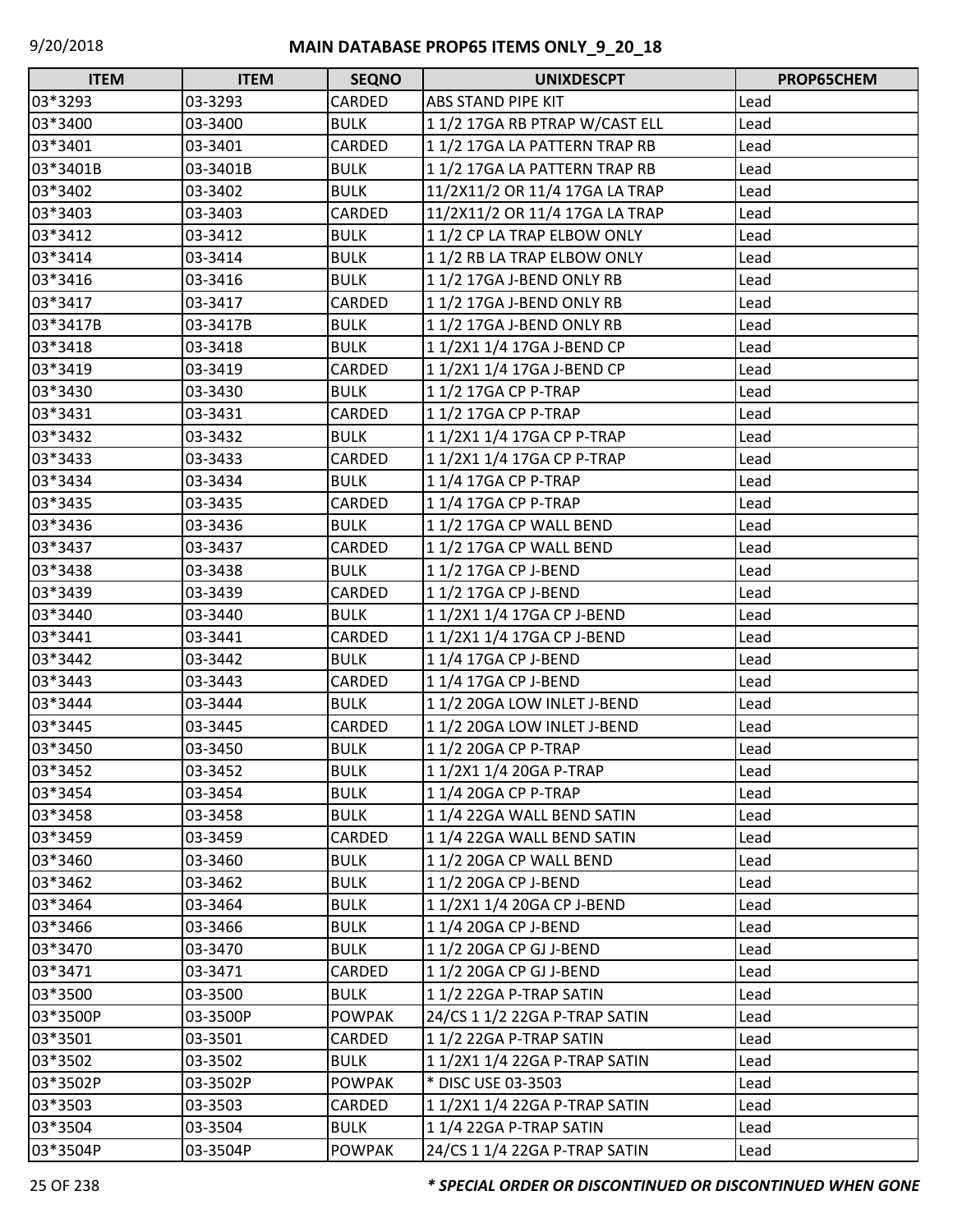| $\Box$<br><b>ITEM</b> | <b>ITEM</b> | <b>SEQNO</b>  | <b>UNIXDESCPT</b>              | PROP65CHEM |
|-----------------------|-------------|---------------|--------------------------------|------------|
| 03*3505               | 03-3505     | CARDED        | 11/4 22GA P-TRAP SATIN         | Lead       |
| 03*3506               | 03-3506     | <b>BULK</b>   | 11/2 22GA CAPTIVE NUT J-BEND   | Lead       |
| 03*3507               | 03-3507     | CARDED        | 11/2 22GA CAPTIVE NUT J-BEND   | Lead       |
| 03*3508               | 03-3508     | <b>BULK</b>   | 11/2 CP J-BEND HI INLET 22G    | Lead       |
| 03*3509               | 03-3509     | CARDED        | 11/2 CP J-BEND HI INLET 22G    | Lead       |
| 03*3510               | 03-3510     | <b>BULK</b>   | 1 1/2 22 GA SAT ELL ONLY       | Lead       |
| 03*3511               | 03-3511     | CARDED        | 11/2 22 GA SAT ELL ONLY        | Lead       |
| 03*3512               | 03-3512     | <b>BULK</b>   | 11/2 22GA SAT J-BEND           | Lead       |
| 03*3512P              | 03-3512P    | <b>POWPAK</b> | 12/CS 1 1/2 22GA CP J-BEND     | Lead       |
| 03*3513               | 03-3513     | CARDED        | 11/2 22 GA SAT J-BEND          | Lead       |
| 03*3514               | 03-3514     | <b>BULK</b>   | 1 1/2 X 1 1/4 22GA J-BEND      | Lead       |
| 03*3514P              | 03-3514P    | <b>DISC</b>   | * DISC USE 03-3514 02/23/12    | Lead       |
| 03*3515               | 03-3515     | CARDED        | 1 1/2 X 1 1/4 22GA J-BEND      | Lead       |
| 03*3516               | 03-3516     | <b>BULK</b>   | 11/4 22GA SAT J-BEND           | Lead       |
| 03*3516P              | 03-3516P    | <b>POWPAK</b> | 12/CS 1 1/4 22GA CP J-BEND     | Lead       |
| 03*3517               | 03-3517     | CARDED        | 11/4 22GA SAT J-BEND           | Lead       |
| 03*3520               | 03-3520     | <b>BULK</b>   | 11/2 CP 20GA P-TRAP W/CL OUT   | Lead       |
| 03*3522               | 03-3522     | <b>BULK</b>   | 11/4 CAPTIVE NUT J-BEND 22GA   | Lead       |
| 03*3523               | 03-3523     | CARDED        | 11/4 CAPTIVE NUT J-BEND 22GA   | Lead       |
| 03*3528               | 03-3528     | <b>BULK</b>   | 1 1/2X1 1/4 22GA HI-IN J-BEND  | Lead       |
| 03*3529               | 03-3529     | CARDED        | 1 1/2X1 1/4 22GA HI-IN J-BEND  | Lead       |
| 03*3530               | 03-3530     | <b>BULK</b>   | 11/2 SAT QUICK REPLACE P-TRAP  | Lead       |
| 03*3540               | 03-3540     | <b>BULK</b>   | 2X4X6 CP FLUSH ELL             | Lead       |
| 03*3542               | 03-3542     | <b>BULK</b>   | 2X5X7 CP FLUSH ELL             | Lead       |
| 03*3543               | 03-3543     | CARDED        | 2X5X7 CP FLUSH ELL             | Lead       |
| 03*3544               | 03-3544     | <b>BULK</b>   | 2X6X8 CP FLUSH ELL             | Lead       |
| 03*3550               | 03-3550     | <b>BULK</b>   | 11/2X12 WALL BEND 22GA SAT     | Lead       |
| 03*3551               | 03-3551     | CARDED        | 11/2X12 WALL BEND 22GA SAT     | Lead       |
| 03*3552               | 03-3552     | <b>BULK</b>   | 11/2X15 WALL BEND 22GA SAT     | Lead       |
| 03*3553               | 03-3553     | CARDED        | 11/2X15 WALL BEND 22GA SAT     | Lead       |
| 03*3554               | 03-3554     | <b>BULK</b>   | 11/2X18 WALL BEND 22GA SAT     | Lead       |
| 03*3555               | 03-3555     | CARDED        | 11/2X18 WALL BEND 22GA SAT     | Lead       |
| 03*3560               | 03-3560     | <b>BULK</b>   | 1-1/2 QUICK REPAIR ELL 20GA SA | Lead       |
| 03*3561               | 03-3561     | CARDED        | 1-1/2 QUICK REPAIR ELL 20GA SA | Lead       |
| 03*3600               | 03-3600     | <b>BULK</b>   | 1 1/2 RB CAST PTRAP W/CAST ELL | Lead       |
| 03*3602               | 03-3602     | <b>BULK</b>   | #11 1 1/2 CP REGULAR TRAP      | Lead       |
| 03*3614               | 03-3614     | <b>BULK</b>   | * DISC USE 03-3462 6/27/14     | Lead       |
| 03*3650               | 03-3650     | <b>BULK</b>   | #12 1 1/2 LOW RB TRAP          | Lead       |
| 03*3660               | 03-3660     | <b>BULK</b>   | #13 1 1/2 EXTRA LOW RB TRAP    | Lead       |
| 03*3800               | 03-3800     | <b>BULK</b>   | 1 1/4X1 1/4 MALE WASTE CONN RB | Lead       |
| 03*3802               | 03-3802     | <b>BULK</b>   | 11/2X11/2 MALE WASTE CONN RB   | Lead       |
| 03*3804               | 03-3804     | <b>BULK</b>   | 11/2X11/4 MALE WASTE CONN RB   | Lead       |
| 03*3810               | 03-3810     | <b>BULK</b>   | 1 1/4X1 1/4 FEM WASTE CONN RB  | Lead       |
| 03*3812               | 03-3812     | <b>BULK</b>   | 1 1/2X1 1/2 FEM WASTE CONN RB  | Lead       |
| 03*3814               | 03-3814     | <b>BULK</b>   | 11/2X11/4 FEM WASTE CONN RB    | Lead       |
| 03*3830               | 03-3830     | <b>BULK</b>   | * DISC NLA 9/22/2015           | Lead       |
| 03*3834               | 03-3834     | <b>BULK</b>   | * DISC NLA 05/22/15            | Lead       |
| 03*3840               | 03-3840     | <b>BULK</b>   | 11/4 OD BR COMPR RING          | Lead       |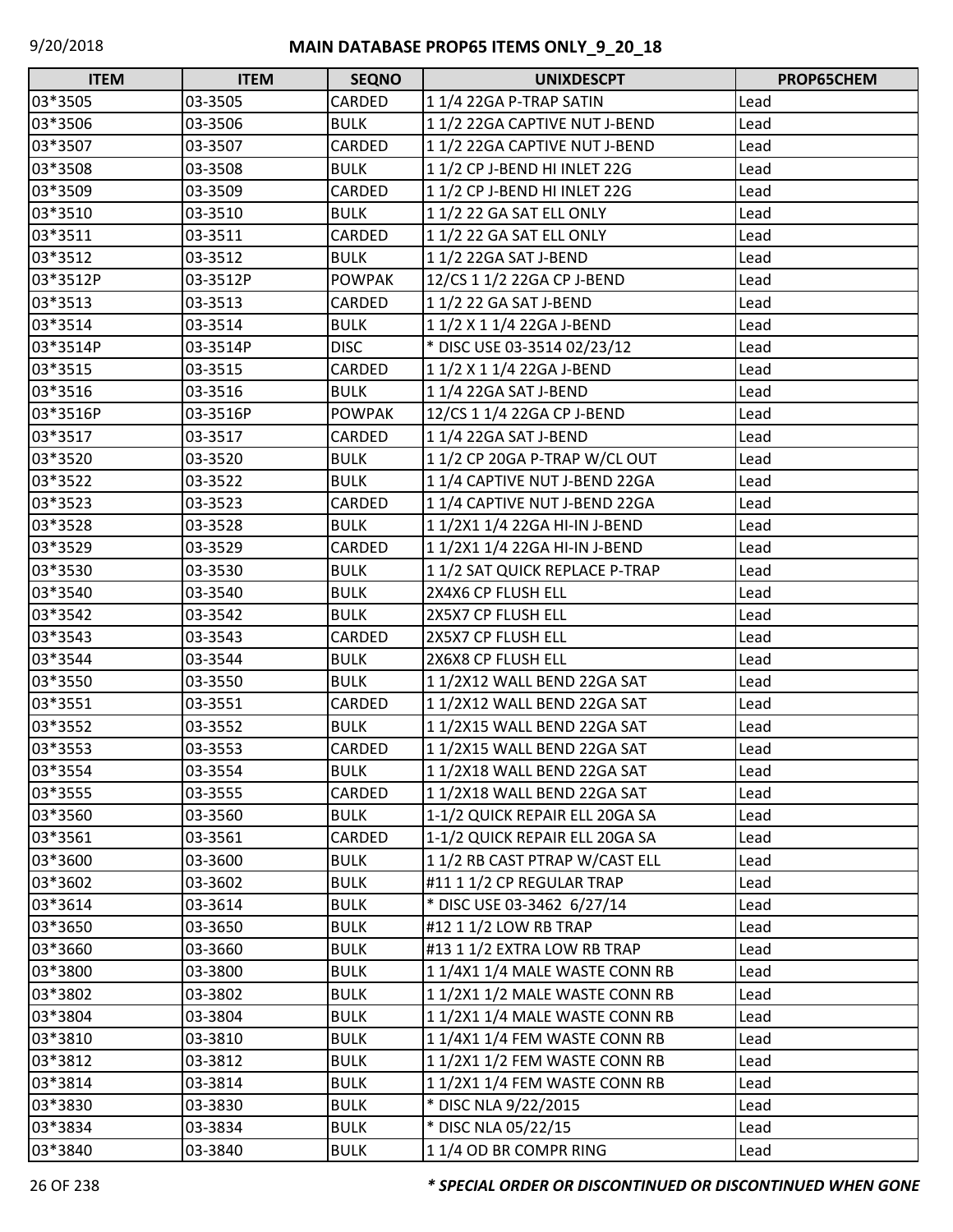| <b>ITEM</b> | <b>ITEM</b> | <b>SEQNO</b>  | <b>UNIXDESCPT</b>              | PROP65CHEM |
|-------------|-------------|---------------|--------------------------------|------------|
| 03*3842     | 03-3842     | <b>BULK</b>   | 11/2 OD BR COMPR RING          | Lead       |
| 03*3850     | 03-3850     | <b>BULK</b>   | 1 1/4 CP SJ 90 ELL             | Lead       |
| 03*3851     | 03-3851     | CARDED        | 11/4 CP SJ 90 ELL              | Lead       |
| 03*3852     | 03-3852     | <b>BULK</b>   | 1 1/2 CP SJ 90 ELL             | Lead       |
| 03*3853     | 03-3853     | CARDED        | 11/2 CP SJ 90 ELL              | Lead       |
| 03*3860     | 03-3860     | <b>BULK</b>   | 1 1/4 CP SJ 45 ELL             | Lead       |
| 03*3861     | 03-3861     | CARDED        | 11/4 CP SJ 45 ELL              | Lead       |
| 03*3862     | 03-3862     | <b>BULK</b>   | 11/2 CP SJ 45 ELL              | Lead       |
| 03*3863     | 03-3863     | CARDED        | 11/2 CP SJ 45 ELL              | Lead       |
| 03*3870     | 03-3870     | <b>BULK</b>   | 11/4 CP SJ COUPLING            | Lead       |
| 03*3871     | 03-3871     | CARDED        | 11/4 CP SJ COUPLING            | Lead       |
| 03*3872     | 03-3872     | <b>BULK</b>   | 11/2 CP SJ COUPLING            | Lead       |
| 03*3873     | 03-3873     | CARDED        | 11/2 CP SJ COUPLING            | Lead       |
| 03*4010     | 03-4010     | <b>BULK</b>   | $11/2$ CP SJ TEE               | Lead       |
| 03*4011     | 03-4011     | CARDED        | $11/2$ CP SJ TEE               | Lead       |
| 03*4020     | 03-4020     | <b>BULK</b>   | 11/2 RB DISP TEE W/BAF         | Lead       |
| 03*4021     | 03-4021     | CARDED        | 11/2 RB DISP TEE W/BAFFLE      | Lead       |
| 03*4040     | 03-4040     | <b>BULK</b>   | 1 1/2 RB WASTE TEE             | Lead       |
| 03*4041     | 03-4041     | CARDED        | 11/2 RB WASTE TEE              | Lead       |
| 03*4050     | 03-4050     | <b>BULK</b>   | 11/2 CP DISPOSAL SJ TEE        | Lead       |
| 03*4051     | 03-4051     | CARDED        | 11/2 CP DISPOSAL SJ TEE        | Lead       |
| 03*4060     | 03-4060     | <b>BULK</b>   | 1 1/2 RB CO WASTE TEE          | Lead       |
| 03*4062     | 03-4062     | <b>BULK</b>   | 1 1/2 RB DISP TEE W/CO         | Lead       |
| 03*4063     | 03-4063     | CARDED        | 11/2 CO TEE W/BAFFLE           | Lead       |
| 03*4107     | 03-4107     | CARDED        | 11/2 TELESCOPIC DISPOSER KIT   | Phthalate  |
| 03*4107B    | 03-4107B    | <b>BULK</b>   | 11/2 TELESCOPIC DISPOSER KIT   | Phthalate  |
| 03*4200P    | 03-4200P    | <b>POWPAK</b> | 24/CS PVC E/O WASTE ASSY       | Phthalate  |
| 03*4201     | 03-4201     | CARDED        | PVC 16" EO WASTE W/BAFFLE      | Phthalate  |
| 03*4202     | 03-4202     | <b>BULK</b>   | 1 1/2X1 1/2 ABS P-TRAP         | Phthalate  |
| 03*4202*1   | 03-4202-1   | <b>NOSALE</b> | 11/2 BLK J-BEND L/NUTS-WASHER  | Phthalate  |
| 03*4202*2   | 03-4202-2   | <b>NOSALE</b> | 1 1/2 BLK WALL BEND ONLY       | Phthalate  |
| 03*4202P    | 03-4202P    | <b>POWPAK</b> | 24/CS 1 1/2X1 1/4 ABS P-TRAP   | Phthalate  |
| 03*4203     | 03-4203     | CARDED        | 1 1/2 ABS P-TRAP               | Phthalate  |
| 03*4204P    | 03-4204P    | <b>POWPAK</b> | 12/CS ABS E/O WASTE ASSY       | Phthalate  |
| 03*4205     | 03-4205     | CARDED        | ABS 16" EO TRAY WASTE W/BAFFLE | Phthalate  |
| 03*4206     | 03-4206     | <b>BULK</b>   | ABS 16" CO TRAY WASTE          | Phthalate  |
| 03*4206*1   | 03-4206-1   | <b>NOSALE</b> | ABS 7" WASTE ARM L/N&W         | Phthalate  |
| 03*4207     | 03-4207     | CARDED        | PVC DISPOSAL CONN ASSY         | Phthalate  |
| 03*4207A    | 03-4207A    | CARDED        | ABS 16" CO TRAY WASTE          | Phthalate  |
| 03*4208P    | 03-4208P    | <b>POWPAK</b> | 12/CS 1 1/2 PVC CO WASTE ASSY  | Phthalate  |
| 03*4209     | 03-4209     | CARDED        | PVC 16" CO TRAY WASTE          | Phthalate  |
| 03*4210*1   | 03-4210-1   | <b>NOSALE</b> | 11/4 POLY J-BEND BULK          | Phthalate  |
| 03*4210*2   | 03-4210-2   | <b>BULK</b>   | 11/4 WALL BEND FOR P-TRAP      | Phthalate  |
| 03*4210C    | 03-4210C    | <b>BULK</b>   | CP 1 1/4 PLASTIC P-TRAP        | Phthalate  |
| 03*4210P    | 03-4210P    | <b>POWPAK</b> | 24/CS 1 1/4 PVC P-TRAP ASSY    | Phthalate  |
| 03*4211     | 03-4211     | CARDED        | 1 1/4X1 1/4 PVC P-TRAP         | Phthalate  |
| 03*4212     | 03-4212     | <b>BULK</b>   | 11/2 PVC P-TRAP W/MARVEL ADPT  | Phthalate  |
| 03*4212C    | 03-4212C    | <b>BULK</b>   | CP 1 1/2 PLASTIC P-TRAP        | Phthalate  |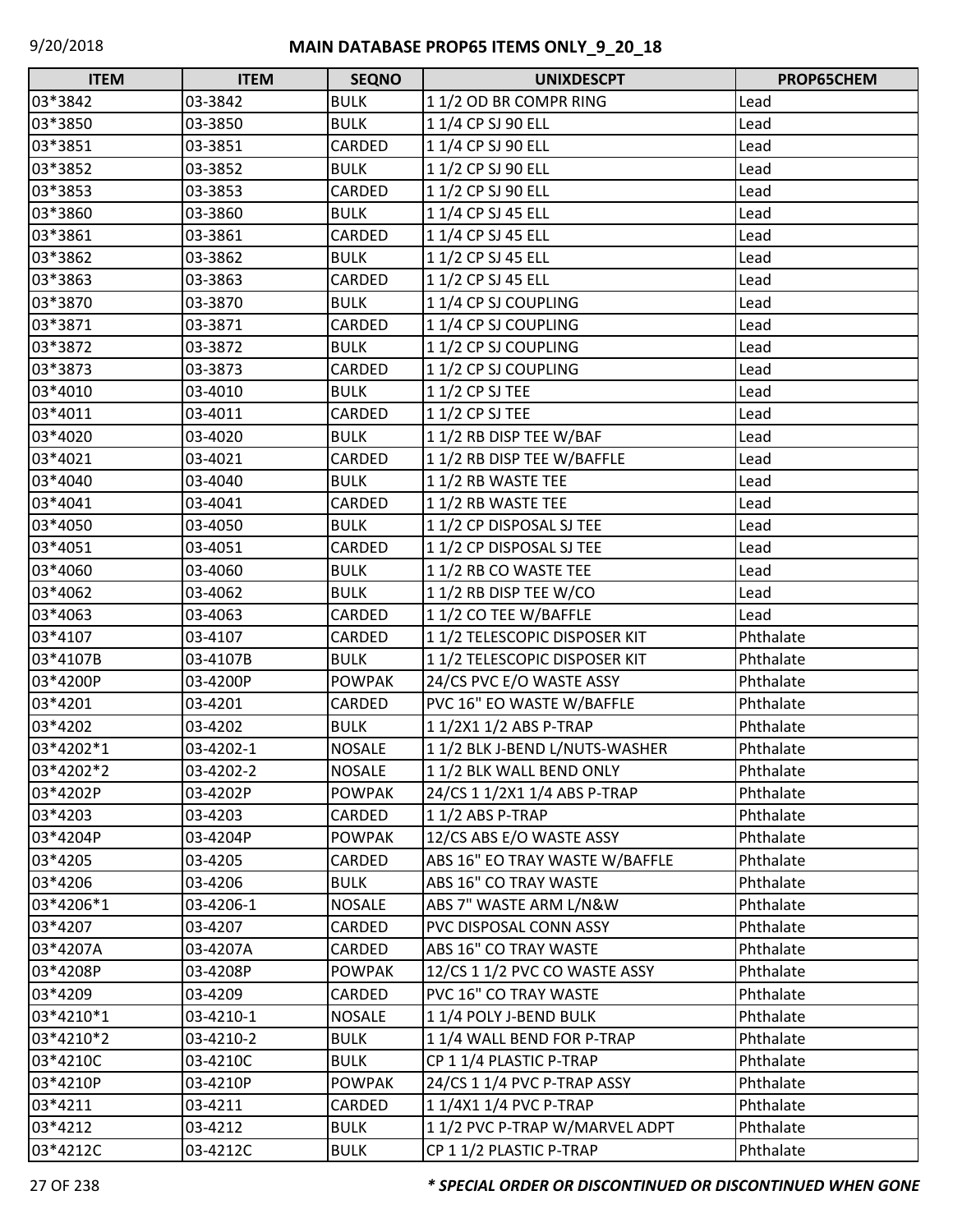| <b>ITEM</b> | <b>ITEM</b> | <b>SEQNO</b>  | <b>UNIXDESCPT</b>                | PROP65CHEM |
|-------------|-------------|---------------|----------------------------------|------------|
| 03*4212P    | 03-4212P    | <b>POWPAK</b> | 24/CS 1 1/2X1 1/4 PVC P-TRAP     | Phthalate  |
| 03*4213     | 03-4213     | CARDED        | 1 1/2 PVC P-TRAP                 | Phthalate  |
| 03*4215     | 03-4215     | CARDED        | 11/2X16 TELESCOPIC EO WASTE      | Phthalate  |
| 03*4215B    | 03-4215B    | <b>BULK</b>   | 1 1/2 x 16 END OUTLET WASTE      | Phthalate  |
| 03*4217     | 03-4217     | CARDED        | 11/4 TRAP WALL BEND ONLY         | Phthalate  |
| 03*4219     | 03-4219     | CARDED        | 11/2 PVC TRAP WALL BEND          | Phthalate  |
| 03*4219A    | 03-4219A    | CARDED        | 11/2 ABS TRAP WALL BEND          | Phthalate  |
| 03*4220     | 03-4220     | <b>BULK</b>   | 11/2 PVC J BEND                  | Phthalate  |
| 03*4220*1   | 03-4220-1   | <b>BULK</b>   | 11/2 POLY J BEND                 | Phthalate  |
| 03*4220*2   | 03-4220-2   | <b>NOSALE</b> | 11/2 WALL BEND FOR P-TRAP        | Phthalate  |
| 03*4220P    | 03-4220P    | <b>POWPAK</b> | 24/CS 1 1/2X1 1/4 PVC J-BEND     | Phthalate  |
| 03*4221     | 03-4221     | CARDED        | 11/2 PVC J-BEND                  | Phthalate  |
| 03*4222     | 03-4222     | <b>BULK</b>   | 11/4 PVC J-BEND ASSY             | Phthalate  |
| 03*4223     | 03-4223     | CARDED        | 11/4 J-BEND ONLY                 | Phthalate  |
| 03*4224     | 03-4224     | <b>BULK</b>   | 11/2 FLEXI J-BEND                | Phthalate  |
| 03*4225     | 03-4225     | CARDED        | 11/2 FLEXI J-BEND                | Phthalate  |
| 03*4227     | 03-4227     | CARDED        | 11/2 PVC LA PATT J-BEND          | Phthalate  |
| 03*4227*1   | 03-4227-1   | <b>NOSALE</b> | 11/2 PVC LA PATT J-BEND          | Phthalate  |
| 03*4228     | 03-4228     | <b>BULK</b>   | 1 1/2-1 1/4 PVC LA TRAP          | Phthalate  |
| 03*4228P    | 03-4228P    | <b>POWPAK</b> | 12/CS 11/2X11/4 PVC LA P-TRAP    | Phthalate  |
| 03*4229     | 03-4229     | CARDED        | 1 1/2X1 1/4 PVC LA TRAP          | Phthalate  |
| 03*4230     | 03-4230     | <b>BULK</b>   | 11/2 PVC REPAIR TRAP             | Phthalate  |
| 03*4230*1   | 03-4230-1   | <b>BULK</b>   | 11/2 TRAP ADAPTER ELL            | Phthalate  |
| 03*4230P    | 03-4230P    | <b>POWPAK</b> | 12/CS 1 1/2 PVC REPAIR P-TRAP    | Phthalate  |
| 03*4231     | 03-4231     | CARDED        | 11/2 PVC REPAIR TRAP             | Phthalate  |
| 03*4233     | 03-4233     | CARDED        | 11/2 ABS SJXHUB TRAP W/IPS AD    | Phthalate  |
| 03*4235     | 03-4235     | CARDED        | FLEXI P-TRAP 1 1/2 OR 1 1/4      | Phthalate  |
| 03*4238     | 03-4238     | <b>BULK</b>   | 11/2X11/4 SJ XSW ADAPT           | Phthalate  |
| 03*4239     | 03-4239     | CARDED        | CD 1 1/2 X 1 1/4 SJ X SW ADAPT   | Phthalate  |
| 03*4240     | 03-4240     | <b>BULK</b>   | PVC 7" WASTE ELL W/NUT           | Phthalate  |
| 03*4240*1   | 03-4240-1   | <b>BULK</b>   | <b>SUB-COMP 7IN WASTE ARM</b>    | Phthalate  |
| 03*4241     | 03-4241     | CARDED        | PVC 7" WASTE ELL W/NUT           | Phthalate  |
| 03*4242     | 03-4242     | <b>BULK</b>   | PVC 9" WASTE ELL W/NUT           | Phthalate  |
| 03*4242*1   | 03-4242-1   | <b>BULK</b>   | SUB-COMP 9 1/2 WASTE ARM         | Phthalate  |
| 03*4243     | 03-4243     | CARDED        | PVC 9" WASTE ELL W/NUT           | Phthalate  |
| 03*4244     | 03-4244     | <b>BULK</b>   | PVC 15" WASTE ELL W/NUT          | Phthalate  |
| 03*4244*1   | 03-4244-1   | <b>BULK</b>   | <b>SUB-COMP 15IN WASTE ARM</b>   | Phthalate  |
| 03*4245     | 03-4245     | CARDED        | PVC 15" WASTE ELL W/NUT          | Phthalate  |
| 03*4246     | 03-4246     | <b>BULK</b>   | ABS 11/2X15WAST ELL W/NUT        | Phthalate  |
| 03*4246*1   | 03-4246-1   | <b>BULK</b>   | SUB-COMP ABS 11/2X15 WASTE ELL   | Phthalate  |
| 03*4247     | 03-4247     | CARDED        | 11/2X15 ABS S.J.WASTE ARM        | Phthalate  |
| 03*4248     | 03-4248     | <b>BULK</b>   | 11/2X7 PVC FLANGED ELL           | Phthalate  |
| 03*4249     | 03-4249     | CARDED        | 11/2 X 7 PVC FLANGED ELL         | Phthalate  |
| 03*4251     | 03-4251     | CARDED        | 1 1/2X1 1/4 PVC RED.COUP.        | Phthalate  |
| 03*4251B    | 03-4251B    | <b>BULK</b>   | 1-1/2X1-1/4 PVC REP CPLG SW X SW | Phthalate  |
| 03*4252     | 03-4252     | <b>BULK</b>   | 1 1/2 PVC MARVEL ADAPTER         | Phthalate  |
| 03*4253     | 03-4253     | CARDED        | 1 1/2 PVC MARVEL ADAPTER         | Phthalate  |
| 03*4254     | 03-4254     | <b>BULK</b>   | 15" ABS FLANGE WASTE ELL         | Phthalate  |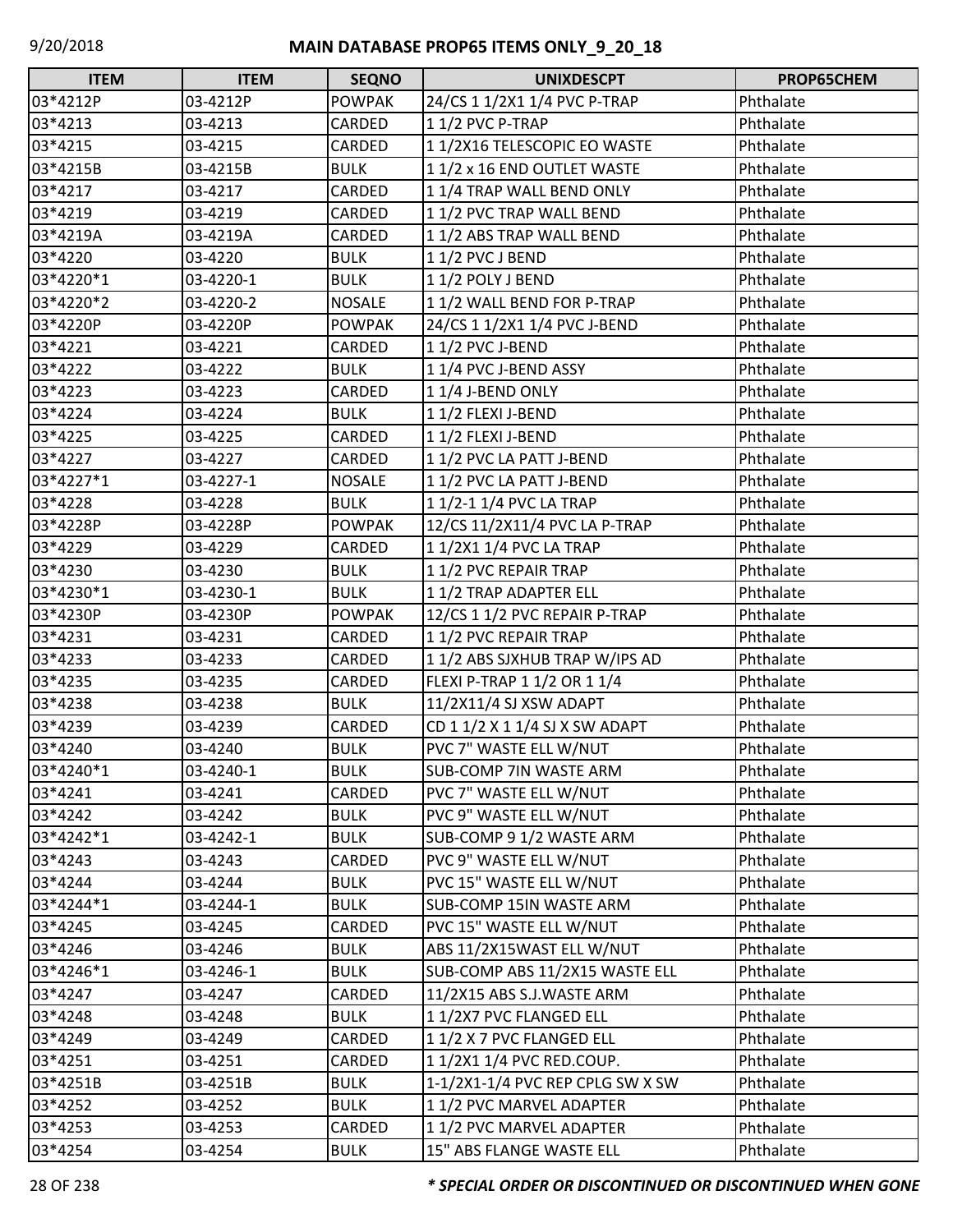| <b>ITEM</b> | <b>ITEM</b> | <b>SEQNO</b>  | <b>UNIXDESCPT</b>               | PROP65CHEM |
|-------------|-------------|---------------|---------------------------------|------------|
| 03*4255     | 03-4255     | CARDED        | 15" ABS FLANGE WASTE ELL        | Phthalate  |
| 03*4256     | 03-4256     | <b>BULK</b>   | ABS 1 1/2 X 20 WASTE ELL        | Phthalate  |
| 03*4257     | 03-4257     | CARDED        | CD ABS 11/2 X 20 WASTE ELL      | Phthalate  |
| 03*4258     | 03-4258     | <b>BULK</b>   | 11/2X15 PVC FLANGED ELL         | Phthalate  |
| 03*4259     | 03-4259     | CARDED        | CD 11/2X15 PVC FLANGED ELL      | Phthalate  |
| 03*4260     | 03-4260     | <b>BULK</b>   | PVC 1 1/2 SJ 90 ELL             | Phthalate  |
| 03*4260*1   | 03-4260-1   | <b>BULK</b>   | <b>SUB-COMP 90 DEGREE ELL</b>   | Phthalate  |
| 03*4261     | 03-4261     | CARDED        | PVC 1 1/2 SJ 90 ELL             | Phthalate  |
| 03*4263     | 03-4263     | CARDED        | 11/2 PVC REPAIR ELL             | Phthalate  |
| 03*4266     | 03-4266     | <b>BULK</b>   | PVC 1 1/2 SJ 45 ELL             | Phthalate  |
| 03*4266*1   | 03-4266-1   | <b>BULK</b>   | <b>SUB-COMP 45 DEGREE ELL</b>   | Phthalate  |
| 03*4267     | 03-4267     | CARDED        | PVC 1 1/2 SJ 45 ELL             | Phthalate  |
| 03*4270     | 03-4270     | <b>BULK</b>   | PVC 1 1/2 SJ COUPLING           | Phthalate  |
| 03*4271     | 03-4271     | CARDED        | PVC 1 1/2 SJ COUPLING           | Phthalate  |
| 03*4276     | 03-4276     | <b>BULK</b>   | <b>PVC 1 1/2 SJ TEE</b>         | Phthalate  |
| 03*4277     | 03-4277     | CARDED        | PVC 1 1/2 SJ TEE                | Phthalate  |
| 03*4280     | 03-4280     | <b>BULK</b>   | PVC 1 1/2 DISP TEE W/TAIL       | Phthalate  |
| 03*4280*1   | 03-4280-1   | <b>BULK</b>   | SUB-COMP END OUTLET S/J         | Phthalate  |
| 03*4281     | 03-4281     | CARDED        | PVC 1 1/2 DISP TEE W/TAIL       | Phthalate  |
| 03*4282     | 03-4282     | <b>BULK</b>   | ABS 11/2 DISP.TEE W/TAIL        | Phthalate  |
| 03*4282*1   | 03-4282-1   | <b>NOSALE</b> | ABS 1 1/2 DISP TEE W/TL L/N     | Phthalate  |
| 03*4283     | 03-4283     | CARDED        | ABS 11/2 DIS. TEE W/TAIL        | Phthalate  |
| 03*4290     | 03-4290     | <b>BULK</b>   | PVC 1 1/2 DISP TEE W/CO         | Phthalate  |
| 03*4290*1   | 03-4290-1   | <b>BULK</b>   | SUB-COMP CTR OUTLET S/J         | Phthalate  |
| 03*4291     | 03-4291     | CARDED        | PVC 1 1/2 DISP TEE W/CO         | Phthalate  |
| 03*4292     | 03-4292     | <b>BULK</b>   | ABS 1 1/2 C/O TEE               | Phthalate  |
| 03*4292*1   | 03-4292-1   | <b>BULK</b>   | SUB-COMP ABS 11/2 C/O TEE       | Phthalate  |
| 03*4293     | 03-4293     | CARDED        | CD ABS 1 1/2 C/O TEE            | Phthalate  |
| 03*4300     | 03-4300     | <b>BULK</b>   | 1 1/2 X 4 PVC TAIL PIECE        | Phthalate  |
| 03*4300A    | 03-4300A    | <b>BULK</b>   | ABS 1 1/2 X 4 FLANGE TAIL PIECE | Phthalate  |
| 03*4301     | 03-4301     | CARDED        | 11/2 X 4 PVC TAIL PIECE         | Phthalate  |
| 03*4301A    | 03-4301A    | CARDED        | ABS 1 1/2 X 4 FLANGED T.P.      | Phthalate  |
| 03*4302     | 03-4302     | <b>BULK</b>   | 1 1/2 X 6 PVC TAIL PIECE        | Phthalate  |
| 03*4302C    | 03-4302C    | <b>BULK</b>   | CP 1 1/2 X 6" TAILPIECE         | Phthalate  |
| 03*4303     | 03-4303     | CARDED        | 1 1/2 X 6 PVC TAIL PIECE        | Phthalate  |
| 03*4303C    | 03-4303C    | CARDED        | CP 1 1/2 X 6 TAILPIECE          | Phthalate  |
| 03*4304     | 03-4304     | <b>BULK</b>   | 1 1/2 X 8 PVC TAIL PIECE        | Phthalate  |
| 03*4304A    | 03-4304A    | <b>BULK</b>   | ABS 11/2X8 FLANGE T.P.          | Phthalate  |
| 03*4305     | 03-4305     | CARDED        | 11/2 X 8 PVC TAIL PIECE         | Phthalate  |
| 03*4305A    | 03-4305A    | CARDED        | ABS 1 1/2 X 8 FLANGED T. P.     | Phthalate  |
| 03*4306     | 03-4306     | <b>BULK</b>   | 1 1/2 X 12 PVC TAIL PIECE       | Phthalate  |
| 03*4306C    | 03-4306C    | <b>BULK</b>   | CP 1 1/2 X 12 TAILPIECE         | Phthalate  |
| 03*4307     | 03-4307     | CARDED        | 1 1/2 X 12 PVC TAIL PIECE       | Phthalate  |
| 03*4307C    | 03-4307C    | CARDED        | CP 1 1/2 X 12 TAILPIECE         | Phthalate  |
| 03*4310     | 03-4310     | <b>BULK</b>   | 1 1/2 X 16 PVC TAIL PIECE       | Phthalate  |
| 03*4311     | 03-4311     | CARDED        | 1 1/2 X 16 PVC TAIL PIECE       | Phthalate  |
| 03*4312     | 03-4312     | <b>BULK</b>   | ABS 1 1/2X6 FLG TAIL PC         | Phthalate  |
| 03*4313     | 03-4313     | CARDED        | ABS 11/2 X 6 FLG T.P.           | Phthalate  |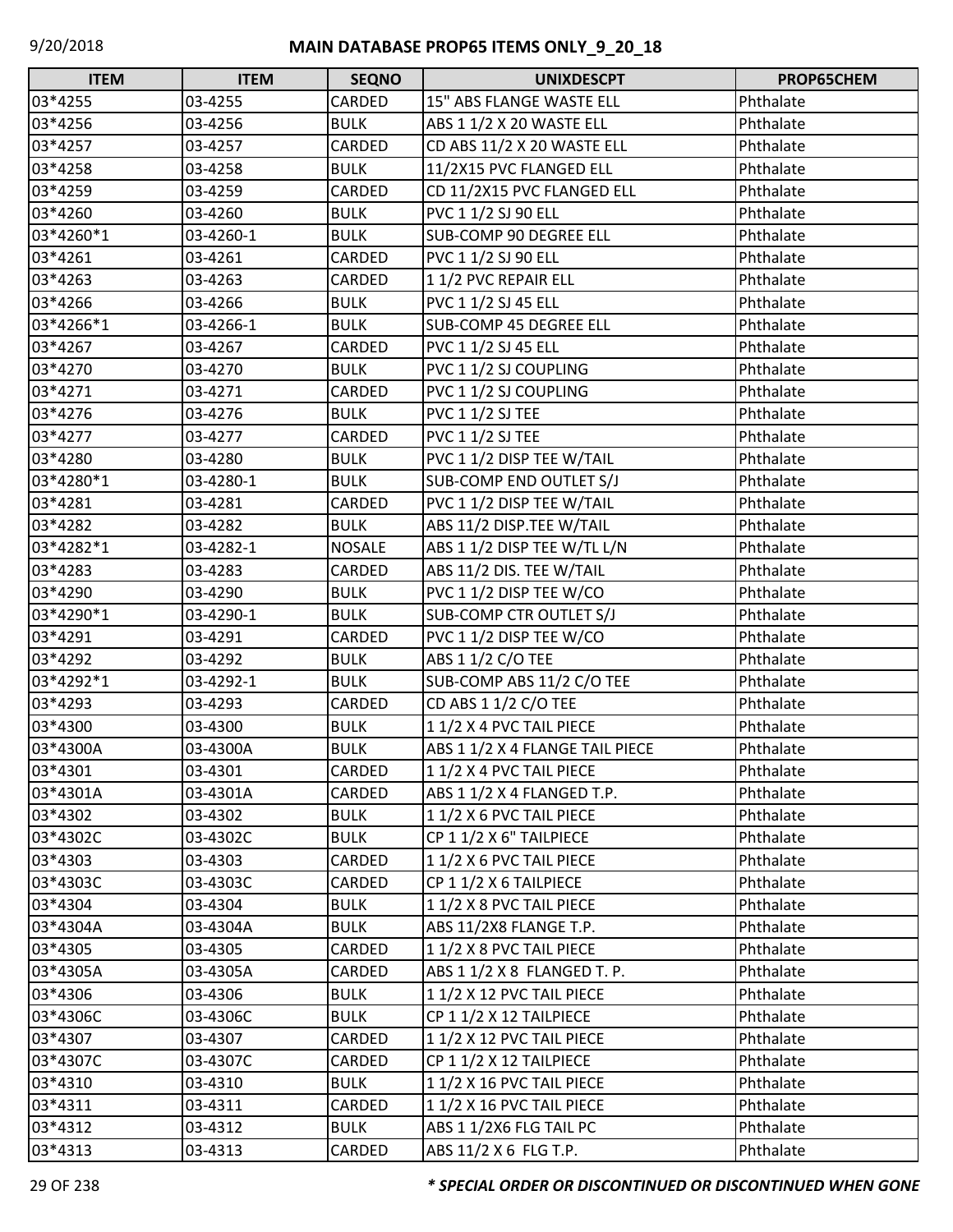| <b>ITEM</b> | <b>ITEM</b> | <b>SEQNO</b>  | <b>UNIXDESCPT</b>            | PROP65CHEM |
|-------------|-------------|---------------|------------------------------|------------|
| 03*4315     | 03-4315     | CARDED        | 11/4 PLASTIC FLEXI-DRAIN     | Phthalate  |
| 03*4316     | 03-4316     | <b>BULK</b>   | ABS 11/2X16DBLE FLGE T.P.    | Phthalate  |
| 03*4317     | 03-4317     | CARDED        | 11/2 PLASTIC FLEXI-DRAIN     | Phthalate  |
| 03*4317A    | 03-4317A    | CARDED        | ABS 11/2 X 16 DBL FLG T P    | Phthalate  |
| 03*4317B*1  | 03-4317B-1  | <b>BULK</b>   | SUB COMP 11/2 DC FLEX TP     | Phthalate  |
| 03*4318     | 03-4318     | <b>BULK</b>   | * DISC USE 03-4319 3/12/13   | Phthalate  |
| 03*4318*1   | 03-4318-1   | <b>NOSALE</b> | 11/2 FLEX DRAIN SJ L/NUTS    | Phthalate  |
| 03*4319     | 03-4319     | CARDED        | 11/2 S.J. FLEXIDRAIN         | Phthalate  |
| 03*4320     | 03-4320     | <b>BULK</b>   | 11/2 X 6 PVC EXT W/NUT       | Phthalate  |
| 03*4320*1   | 03-4320-1   | <b>BULK</b>   | SUB-COMP 6 EXT. TUBE SLIP    | Phthalate  |
| 03*4320C    | 03-4320C    | <b>BULK</b>   | CP 1 1/2 X 6 SJ EXTENSION    | Phthalate  |
| 03*4321     | 03-4321     | CARDED        | 1 1/2 X 6 PVC EXT W/NUT      | Phthalate  |
| 03*4321C    | 03-4321C    | CARDED        | CP 1 1/2 X 6 SJ EXTENSION    | Phthalate  |
| 03*4322     | 03-4322     | <b>BULK</b>   | 11/2 X 8 PVC EXT W/NUT       | Phthalate  |
| 03*4322*1   | 03-4322-1   | <b>BULK</b>   | SUB-COMP 8 EXT. TUBE SLIP    | Phthalate  |
| 03*4322A*1  | 03-4322A-1  | <b>BULK</b>   | ABS 11/2X8 S.J. EXT T.P.     | Phthalate  |
| 03*4323     | 03-4323     | CARDED        | 1 1/2 X 8 PVC EXT W/NUT      | Phthalate  |
| 03*4323A    | 03-4323A    | CARDED        | ABS 1 1/2 X 8 S.J. EXT T.P.  | Phthalate  |
| 03*4324     | 03-4324     | <b>BULK</b>   | 11/2X12 PVC EXT.PC.W/NUT     | Phthalate  |
| 03*4324*1   | 03-4324-1   | <b>BULK</b>   | SUB-COMP 12 EXT.TUBE SLIP    | Phthalate  |
| 03*4324C    | 03-4324C    | <b>BULK</b>   | CP 1 1/2 X 12 SJ EXTENSION   | Phthalate  |
| 03*4325     | 03-4325     | CARDED        | 11/2X12 PVC EXT.PC.W/NUT     | Phthalate  |
| 03*4325C    | 03-4325C    | CARDED        | CP 1 1/2 X 12 SJ EXTENSION   | Phthalate  |
| 03*4326     | 03-4326     | <b>BULK</b>   | 16 INCH PVC DBL EXT W/NUT    | Phthalate  |
| 03*4326*1   | 03-4326-1   | <b>BULK</b>   | SUB-COMP 16 DBLE CONNECT     | Phthalate  |
| 03*4327     | 03-4327     | CARDED        | 16 INCH PVC DBL EXT W/NUT    | Phthalate  |
| 03*4329     | 03-4329     | CARDED        | ABS BRANCH TP W/ 7/8 OUTLET  | Phthalate  |
| 03*4330     | 03-4330     | <b>BULK</b>   | 11/2X8 D.C. BRANCH T.P.      | Phthalate  |
| 03*4331     | 03-4331     | CARDED        | 11/2X8 D.C. BRANCH T.P.      | Phthalate  |
| 03*4332     | 03-4332     | <b>BULK</b>   | 11/2X8 S.J. BRANCH T.P.      | Phthalate  |
| 03*4332*1   | 03-4332-1   | <b>BULK</b>   | SUB-COMP S.J. BRANCH T.P.    | Phthalate  |
| 03*4333     | 03-4333     | CARDED        | 11/2X8 S.J. BRANCH T.P.      | Phthalate  |
| 03*4335     | 03-4335     | CARDED        | 11/2 PVC S-TRAP              | Phthalate  |
| 03*4337     | 03-4337     | CARDED        | CD 1 1/2 PVC WASH MACH TRAP  | Phthalate  |
| 03*4339     | 03-4339     | CARDED        | CD 11/4 OD PVC S-TRAP        | Phthalate  |
| 03*4340     | 03-4340     | <b>BULK</b>   | 1 1/4 X 6 PVC EXT W/NUT      | Phthalate  |
| 03*4340*1   | 03-4340-1   | <b>BULK</b>   | SUB COMP 1-1/4 X 6 SJ TP     | Phthalate  |
| 03*4341     | 03-4341     | CARDED        | CD 11/4 X 6 PVC EXT W/NUT    | Phthalate  |
| 03*4342     | 03-4342     | <b>BULK</b>   | 11/4 X 8 PVC EXT W/NUT       | Phthalate  |
| 03*4342*1   | 03-4342-1   | <b>BULK</b>   | SUB-COMP 1-1/4 X 8 SJ TP     | Phthalate  |
| 03*4343     | 03-4343     | CARDED        | CD 11/4 X 8 PVC EXT W/NUT    | Phthalate  |
| 03*4344     | 03-4344     | <b>BULK</b>   | 1 1/4 X 12 PVC EXT W/NUT     | Phthalate  |
| 03*4344*1   | 03-4344-1   | <b>BULK</b>   | SUB-COMP 1-1/4X12 SJ TP      | Phthalate  |
| 03*4345     | 03-4345     | CARDED        | CD 11/4 X 12 PVC EX W/NUT    | Phthalate  |
| 03*4347     | 03-4347     | CARDED        | CD 11/4X16 PVC EXT W/NUT     | Phthalate  |
| 03*4348     | 03-4348     | <b>BULK</b>   | ABS 1 1/2 X 12 FLG TAILPIECE | Phthalate  |
| 03*4349     | 03-4349     | CARDED        | ABS 1 1/2 X 12 FLG TAILPIECE | Phthalate  |
| 03*4350     | 03-4350     | <b>BULK</b>   | 11/2 X 8 DC BTP 5/8 OUT PVC  | Phthalate  |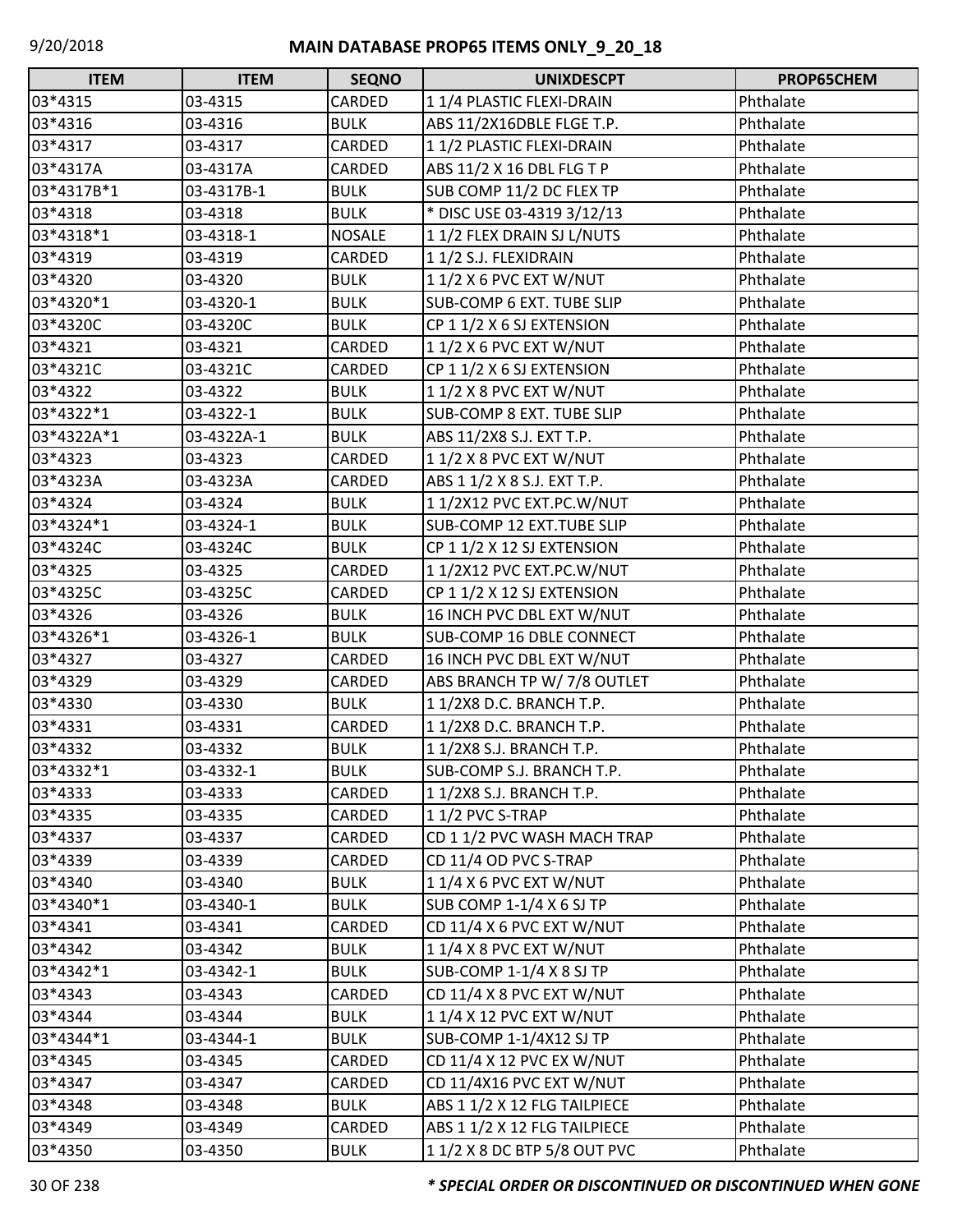| <b>ITEM</b> | <b>ITEM</b> | <b>SEQNO</b>  | <b>UNIXDESCPT</b>               | PROP65CHEM |
|-------------|-------------|---------------|---------------------------------|------------|
| 03*4351     | 03-4351     | CARDED        | CD 1 1/2 X 8 DC BTP 5/8 OUT PV  | Phthalate  |
| 03*4352     | 03-4352     | <b>BULK</b>   | ABS 1-1/2 X 8 DC BRANCH 5/8 OUT | Phthalate  |
| 03*4353     | 03-4353     | CARDED        | ABS 1-1/2 X 8 DC BRANCH 5/8 OUT | Phthalate  |
| 03*4355     | 03-4355     | CARDED        | <b>FLEXI-CONNECTOR</b>          | Phthalate  |
| 03*4360     | 03-4360     | <b>BULK</b>   | ABS 11/2X6 EXT.PCS W/NUT        | Phthalate  |
| 03*4360*1   | 03-4360-1   | <b>BULK</b>   | <b>6 ABS EXT TUBE SLIP</b>      | Phthalate  |
| 03*4361     | 03-4361     | CARDED        | ABS 11/2 X 6 SJ EXT.            | Phthalate  |
| 03*4362     | 03-4362     | <b>BULK</b>   | ABS 11/2X16DBLE EXT.W/NUT       | Phthalate  |
| 03*4362*1   | 03-4362-1   | <b>BULK</b>   | SUBCOMP16 ABS EXT.TUBESLP       | Phthalate  |
| 03*4363     | 03-4363     | CARDED        | ABS 11/2 X16 SJ DBL T.P.        | Phthalate  |
| 03*4364     | 03-4364     | <b>BULK</b>   | BLACK 1 1/2 X 12 EXT W/NUT      | Phthalate  |
| 03*4364*1   | 03-4364-1   | <b>NOSALE</b> | 11/2 X 12 ABS SJ EXT L/N&W      | Phthalate  |
| 03*4365     | 03-4365     | CARDED        | ABS 11/2X12 EXT. PCS W/NUT      | Phthalate  |
| 03*4400P    | 03-4400P    | <b>POWPAK</b> | KITCHEN INSTALLATION KIT(12CS)  | Lead       |
| 03*4402P    | 03-4402P    | <b>POWPAK</b> | VANITY INSTALLATION KIT (24CS)  | Lead       |
| 03*4410P    | 03-4410P    |               | DISPOSAL INSTALL KIT (12 CS)    | Phthalate  |
| 03*4500     | 03-4500     | <b>BULK</b>   | 5 22GA 2-PIECE PO PLUG          | Lead       |
| 03*4501     | 03-4501     | CARDED        | 5 22 GA. 2-PIECE PO PLUG        | Lead       |
| 03*4502     | 03-4502     | <b>BULK</b>   | 6 22GA 2-PIECE PO PLUG          | Lead       |
| 03*4503     | 03-4503     | CARDED        | 6 22 GA. 2-PIECE PO PLUG        | Lead       |
| 03*4504     | 03-4504     | <b>BULK</b>   | 8 22GA 2-PIECE PO PLUG          | Lead       |
| 03*4505     | 03-4505     | CARDED        | 8 22 GA. 2-PIECE PO PLUG        | Lead       |
| 03*4508     | 03-4508     | <b>BULK</b>   | 12 22GA 2-PIECE PO PLUG         | Lead       |
| 03*4509     | 03-4509     | CARDED        | 12 22 GA. 2-PIECE PO PLUG       | Lead       |
| 03*4520     | 03-4520     | <b>BULK</b>   | 5 22GA 1-PIECE PO PLUG          | Lead       |
| 03*4521     | 03-4521     | CARDED        | 5 22 GA. 1-PIECE PO PLUG        | Lead       |
| 03*4522     | 03-4522     | <b>BULK</b>   | 8 22GA 1-PIECE PO PLUG          | Lead       |
| 03*4523     | 03-4523     | CARDED        | 8 22 GA. 1-PIECE PO PLUG        | Lead       |
| 03*4570     | 03-4570     | <b>BULK</b>   | 5" CP 22GA 1-PC CO PLUG         | Lead       |
| 03*4571     | 03-4571     | CARDED        | 5" CP 22GA 1-PC CO PLUG         | Lead       |
| 03*4580     | 03-4580     | <b>BULK</b>   | <b>5" PLASTIC CO PLUG</b>       | Phthalate  |
| 03*4581     | 03-4581     | CARDED        | 5" PLASTIC CO PLUG              | Phthalate  |
| 03*4582     | 03-4582     | <b>BULK</b>   | TIP TOE POP-UP L/PORT CH        | Lead       |
| 03*4583     | 03-4583     | CARDED        | TIP TOE POP-UP L/PORT CH        | Lead       |
| 03*4584     | 03-4584     | <b>BULK</b>   | TIP TOE POP-UP L/PORT OB        | Lead       |
| 03*4585     | 03-4585     | CARDED        | TIP TOE POP-UP L/PORT OB        | Lead       |
| 03*4586     | 03-4586     | <b>BULK</b>   | TIP TOE POP-UP L/PORT SN        | Lead       |
| 03*4587     | 03-4587     | CARDED        | TIP TOE POP-UP L/PORT SN        | Lead       |
| 03*4600     | 03-4600     | <b>BULK</b>   | CP BR P.O. PLUG W/GRID STRN     | Lead       |
| 03*4601     | 03-4601     | CARDED        | 6IN. CP BR PO PLUG W/GRID STRN  | Lead       |
| 03*4602     | 03-4602     | <b>BULK</b>   | TIP TOE POP-UP L/PORT           | Lead       |
| 03*4603     | 03-4603     | CARDED        | TIP TOE POP-UP L/PORT           | Lead       |
| 03*4607     | 03-4607     | CARDED        | POP-UP PLASTIC FLEX-DRAIN       | Phthalate  |
| 03*4607B    | 03-4607B    | <b>BULK</b>   | POP-UP PLASTIC FLEX-DRAIN       | Phthalate  |
| 03*4608     | 03-4608     | <b>BULK</b>   | TIP TOE POP-UP W/PORT           | Lead       |
| 03*4609     | 03-4609     | CARDED        | TIP TOE POP-UP W/PORT           | Lead       |
| 03*4610     | 03-4610     | <b>BULK</b>   | PLST POP-UP L/PORTS             | Lead       |
| 03*4612     | 03-4612     | <b>BULK</b>   | MOEN TYPE 1/2-1/2 POP-UP        | Lead       |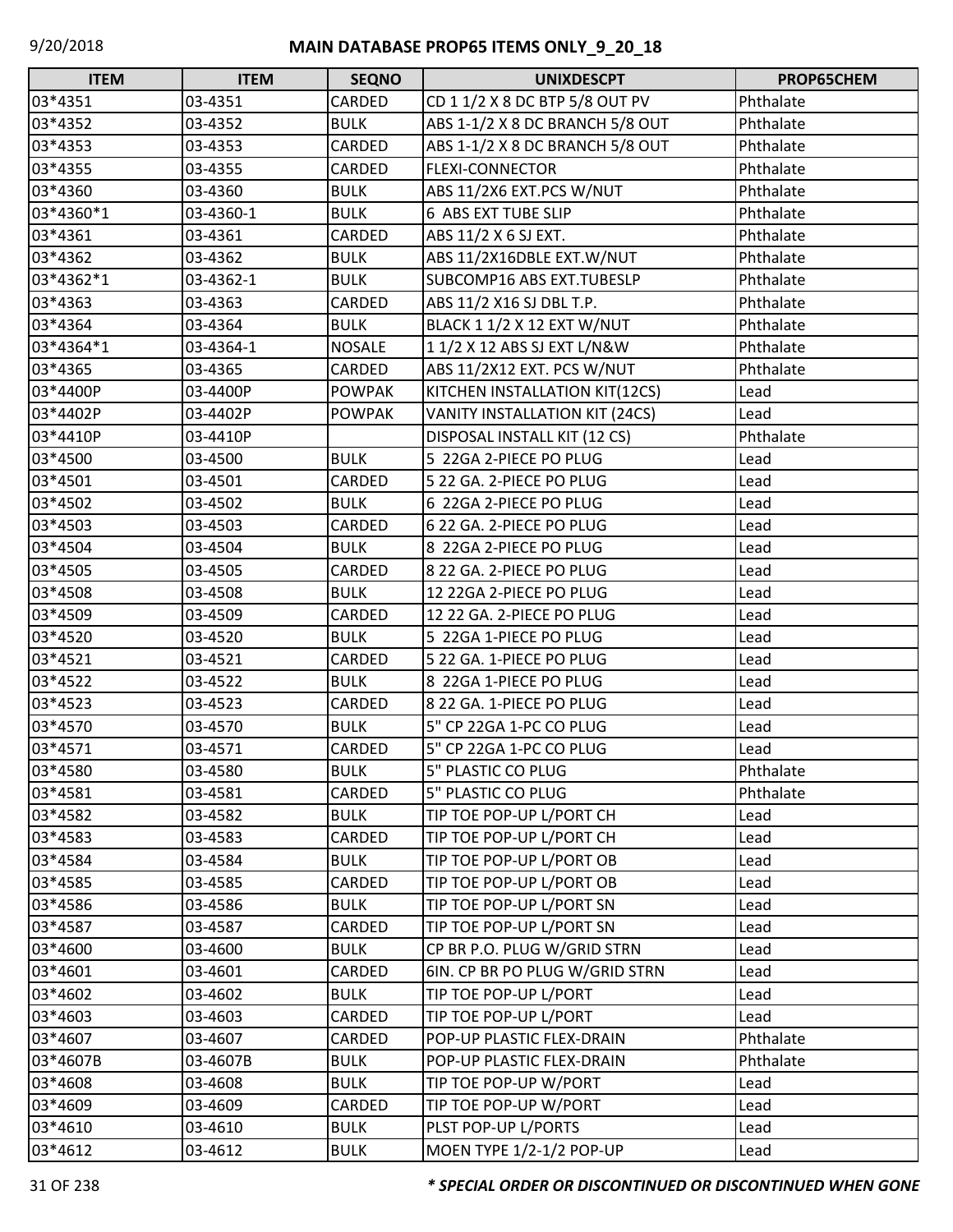| <b>ITEM</b> | <b>ITEM</b> | <b>SEQNO</b>  | <b>UNIXDESCPT</b>                | <b>PROP65CHEM</b> |
|-------------|-------------|---------------|----------------------------------|-------------------|
| 03*4613     | 03-4613     | CARDED        | CD MOEN TYPE 1/2-1/2 POP-UP      | Lead              |
| 03*4614     | 03-4614     | <b>BULK</b>   | TIP TOE VESSEL POP-UP            | Lead              |
| 03*4615     | 03-4615     | CARDED        | TIP TOE VESSEL POP-UP            | Lead              |
| 03*4616     | 03-4616     | <b>BULK</b>   | TIP TOE POP-UP W/PORT SN         | Lead              |
| 03*4617     | 03-4617     | CARDED        | TIP TOE POP-UP W/PORT SN         | Lead              |
| 03*4618     | 03-4618     | <b>BULK</b>   | TIP TOE POP-UP W/PORT OB         | Lead              |
| 03*4619     | 03-4619     | CARDED        | TIP TOE POP-UP W/PORT OB         | Lead              |
| 03*4620     | 03-4620     | <b>BULK</b>   | <b>C.P.BRASS POP-UP DRAIN</b>    | Lead              |
| 03*4620P    | 03-4620P    | <b>POWPAK</b> | 24/CS IMP CP BRASS POP-UP ASSY   | Lead              |
| 03*4621     | 03-4621     | CARDED        | C.P.BRASS POP-UP DRAIN           | Lead              |
| 03*4622     | 03-4622     | <b>BULK</b>   | A.B.BRASS POP-UP DRAIN           | Lead              |
| 03*4623     | 03-4623     | CARDED        | CD ANTIQUE BRASS POP-UP          | Lead              |
| 03*4624     | 03-4624     | <b>BULK</b>   | POLISH BRASS POP-UP              | Lead              |
| 03*4625     | 03-4625     | CARDED        | CD POL BRASS POP-UP ASSY         | Lead              |
| 03*4626     | 03-4626     | <b>BULK</b>   | SN BRASS POP-UP ASSY             | Lead              |
| 03*4627     | 03-4627     | CARDED        | S/N POP-UP ASSEMBLY              | Lead              |
| 03*4628     | 03-4628     | <b>BULK</b>   | ORB BRASS POP-UP                 | Lead              |
| 03*4629     | 03-4629     | CARDED        | CD ORB BRASS POP-UP ASSY         | Lead              |
| 03*4630     | 03-4630     | <b>BULK</b>   | <b>SUB PLST POP-UP</b>           | Phthalate         |
| 03*4630P    | 03-4630P    | <b>POWPAK</b> | 24/CS IMP CP PLST POP-UP ASSY    | Phthalate         |
| 03*4631     | 03-4631     | CARDED        | CP PLASTICS POP-UP ASSY.         | Phthalate         |
| 03*4633     | 03-4633     | CARDED        | AB PLASTIC POP-UP ASSY.          | Phthalate         |
| 03*4633B    | 03-4633B    | <b>BULK</b>   | SUB COMP A.B. POP-UP             | Phthalate         |
| 03*4635     | 03-4635     | CARDED        | PB PLASTIC POP-UP ASSY.          | Phthalate         |
| 03*4635B    | 03-4635B    | <b>BULK</b>   | SUB COMP P.B. POP-UP             | Phthalate         |
| 03*4639     | 03-4639     | CARDED        | STREAMWAY/UNION/GROHE STOPPER    | Lead              |
| 03*4639B    | 03-4639B    | <b>BULK</b>   | S/C STRAMWAY STOPPER             | Lead              |
| 03*4641     | 03-4641     | CARDED        | STERLING POP-UP STOPPER          | Lead              |
| 03*4641B    | 03-4641B    | <b>BULK</b>   | <b>S/C STERLING STOPPER</b>      | Lead              |
| 03*4643     | 03-4643     | CARDED        | AS 70460-06 PLASTIC STP          | Lead              |
| 03*4643B    | 03-4643B    | <b>BULK</b>   | AS 70460-06 PLASTIC STP.         | Lead              |
| 03*4645     | 03-4645     | CARDED        | <b>GERBER POP-UP STOPPER</b>     | Lead              |
| 03*4645B    | 03-4645B    | <b>BULK</b>   | S/C GERBER STOPPER               | Lead              |
| 03*4647     | 03-4647     | CARDED        | <b>MOEN SHORT POP-UP STOPPER</b> | Lead              |
| 03*4647B    | 03-4647B    | <b>BULK</b>   | <b>MOEN SHORT POP-UP STOPPER</b> | Lead              |
| 03*4647L    | 03-4647L    | CARDED        | <b>MOEN LONG POP-UP STOPPER</b>  | Lead              |
| 03*4647LB   | 03-4647LB   | <b>BULK</b>   | <b>MOEN LONG POP-UP STOPPER</b>  | Lead              |
| 03*4647N    | 03-4647N    | CARDED        | N/S MOEN STOPPER                 | Lead              |
| 03*4647NB   | 03-4647NB   | <b>BULK</b>   | CP STOPPER N/S                   | Lead              |
| 03*4649     | 03-4649     | CARDED        | KOHLER POP-UP STOPPER            | Lead              |
| 03*4649B    | 03-4649B    | <b>BULK</b>   | KOHLER POP-UP STOPPER            | Lead              |
| 03*4651     | 03-4651     | CARDED        | <b>VALLEY POP-UP STOPPER</b>     | Lead              |
| 03*4651B    | 03-4651B    | <b>BULK</b>   | <b>VALLEY POP-UP STOPPER</b>     | Lead              |
| 03*4653     | 03-4653     | CARDED        | SAYCO POP-UP STOPPER             | Lead              |
| 03*4653B    | 03-4653B    | <b>BULK</b>   | <b>SAYCO POP-UP STOPPER</b>      | Lead              |
| 03*4654     | 03-4654     | <b>BULK</b>   | CP UNIV P/U STOPPER W/STRNR      | Chromium/Nickel   |
| 03*4655     | 03-4655     | CARDED        | PP CP P/U TRIM KIT               | Lead              |
| 03*4656     | 03-4656     | <b>BULK</b>   | SN UNIV P/U STOPPER W/STRNR      | Nickel            |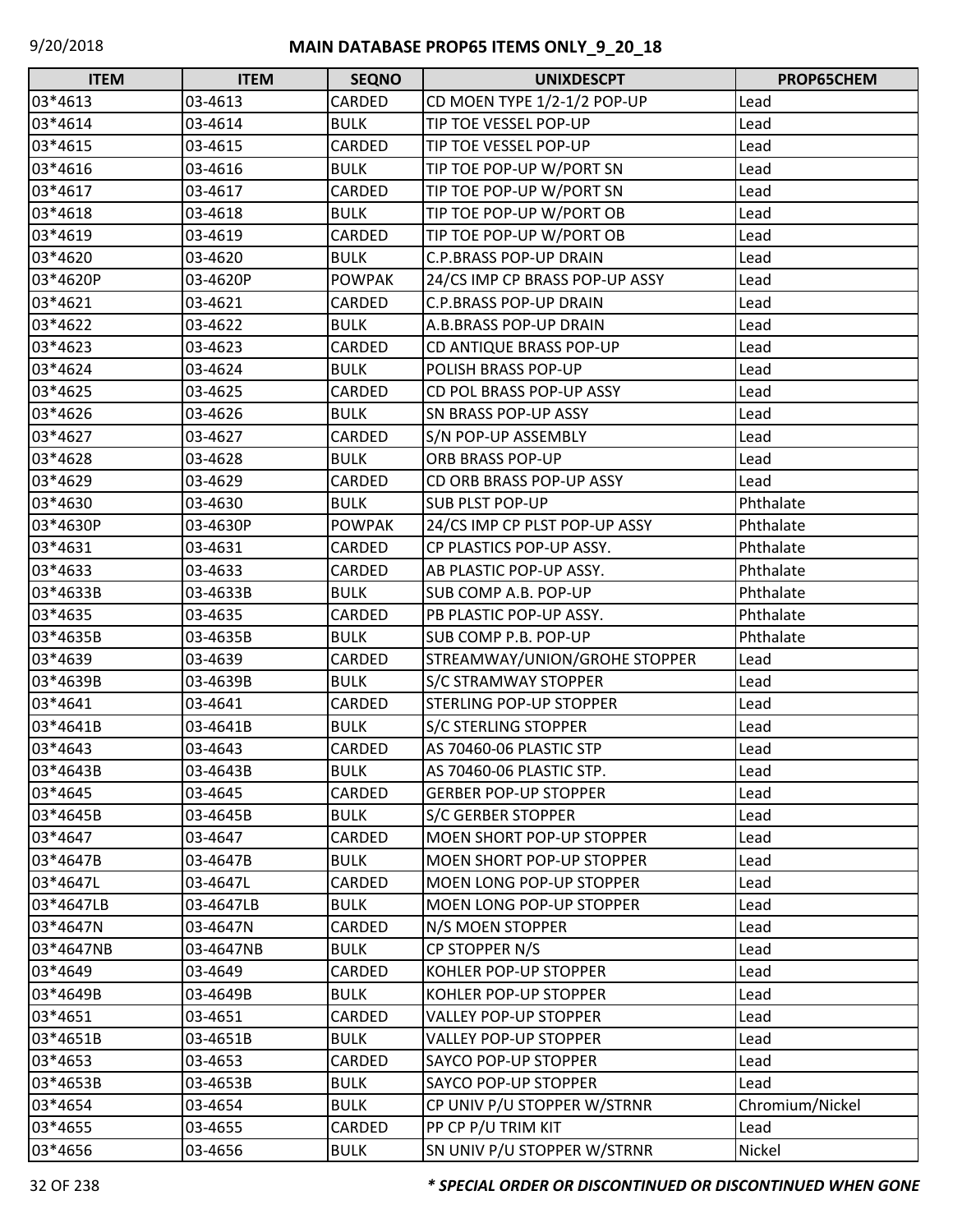| <b>ITEM</b> | <b>ITEM</b> | <b>SEQNO</b>  | <b>UNIXDESCPT</b>                 | PROP65CHEM |
|-------------|-------------|---------------|-----------------------------------|------------|
| 03*4659     | 03-4659     | CARDED        | POL BRASS P/U TRIM KIT            | Lead       |
| 03*4662P    | 03-4662P    | <b>POWPAK</b> | 1/BG PP POP-UP KNOB               | Lead       |
| 03*4663     | 03-4663     | CARDED        | PRICE PFISTER POP-UP KNOB         | Lead       |
| 03*4664P    | 03-4664P    | <b>POWPAK</b> | 1/BG PP WIDESPREAD JAM NUT        | Lead       |
| 03*4669     | 03-4669     | CARDED        | PRICE PFISTER POP UP ROD          | Lead       |
| 03*4669*1   | 03-4669-1   | <b>BULK</b>   | <b>SUB COMPONET LIFT ROD</b>      | Lead       |
| 03*4669*2   | 03-4669-2   | <b>BULK</b>   | SUB COMP-PU STRAP W/SCREW         | Lead       |
| 03*4671     | 03-4671     | CARDED        | PP WIDE SPREAD POP UP RD          | Lead       |
| 03*4676     | 03-4676     | <b>BULK</b>   | <b>EXTENSION FOR POP UP ROD</b>   | Lead       |
| 03*4677     | 03-4677     | CARDED        | CD 6" EXTENSION POP UP ROD        | Lead       |
| 03*4681     | 03-4681     | CARDED        | PLST HORZ ROD ASSY FOR 03-4631    | Phthalate  |
| 03*4681B    | 03-4681B    | <b>BULK</b>   | PLST HORZ ROD ASSY 03-4631        | Phthalate  |
| 03*4683     | 03-4683     | CARDED        | MOEN 50/50 HORZ ROD ASSY          | Lead       |
| 03*4685     | 03-4685     | CARDED        | MOEN HORZ. ROD POP UP 12689       | Lead       |
| 03*4687     | 03-4687     | <b>CARDED</b> | VALLEY P.U. HORZ. ROD             | Lead       |
| 03*4689     | 03-4689     | CARDED        | DELTA HORZ ROD POP UP             | Lead       |
| 03*4691     | 03-4691     | CARDED        | PLASTIC HORIZONAL POP-UP ROD      | Styrene    |
| 03*4691B    | 03-4691B    | <b>BULK</b>   | HORZ POP UP ROD W/NUT             | Styrene    |
| 03*4693     | 03-4693     | CARDED        | <b>GERBER P/U HORZ ROD ASSY</b>   | Lead       |
| 03*4695     | 03-4695     | <b>CARDED</b> | <b>SAYCO HORIZONTAL ROD</b>       | Lead       |
| 03*4697     | 03-4697     | CARDED        | P.P. HORZ POP UP ROD              | Lead       |
| 03*4697L    | 03-4697L    | CARDED        | PP 10" PU HORZ ROD ASSY           | Lead       |
| 03*4699     | 03-4699     | CARDED        | CD FIT-MOST P.U. HORZ ROD ASSY    | Lead       |
| 03*4699B    | 03-4699B    | <b>BULK</b>   | <b>SUB-COMP HORZ ROD KIT</b>      | Lead       |
| 03*4700     | 03-4700     | <b>NOSALE</b> | S/C BRASS W&O BUCKET/WIRE ASSY    | Lead       |
| 03*4701     | 03-4701     | CARDED        | UNIV. W&O BUCKET & WIRES          | Lead       |
| 03*4703     | 03-4703     | CARDED        | N/S HORZ. ROD REPAKIT             | Lead       |
| 03*4703L    | 03-4703L    | CARDED        | <b>DEEP NUT ROD REPAKIT</b>       | Lead       |
| 03*4703N    | 03-4703N    | CARDED        | <b>BRASS NUT ROD REPAIR KIT</b>   | Lead       |
| 03*4703NB   | 03-4703NB   | <b>BULK</b>   | <b>BRASS NUT ROD REPAIR KIT</b>   | Lead       |
| 03*4705     | 03-4705     | CARDED        | P.P. BUCKET & WIRE ASSY.          | Lead       |
| 03*4707     | 03-4707     | CARDED        | CD PLST ASSY W/BUCKET             | Lead       |
| 03*4751     | 03-4751     | CARDED        | AM STD TRIP PLT. ASSY             | Lead       |
| 03*4751B    | 03-4751B    | <b>BULK</b>   | AM STD TRIP PLT. ASSY             | Lead       |
| 03*4753     | 03-4753     | CARDED        | AM STD TRIP PLT. W/STRIKEN        | Lead       |
| 03*4753B    | 03-4753B    | <b>BULK</b>   | AM STD TRIP PLT. W/STRIKEN        | Lead       |
| 03*4755     | 03-4755     | CARDED        | AM STD ROCKER ARM W/STP.          | Lead       |
| 03*4755B    | 03-4755B    | <b>BULK</b>   | AM STD ROCKER ARM W/STP.          | Lead       |
| 03*4757     | 03-4757     | CARDED        | GERBER TRIP PLATE W/PLG. ASSY     | Lead       |
| 03*4757B    | 03-4757B    | <b>BULK</b>   | GERBER TRIP PLATE W/PLG. ASSY     | Lead       |
| 03*4759     | 03-4759     | CARDED        | <b>GERBER ROCKER ASSY W/STPR.</b> | Lead       |
| 03*4759B    | 03-4759B    | <b>BULK</b>   | <b>GERBER ROCKER ASSY W/STPR.</b> | Lead       |
| 03*4763     | 03-4763     | CARDED        | SAYCO ROCKER ARM W/STP.           | Lead       |
| 03*4763B    | 03-4763B    | <b>BULK</b>   | SAYCO ROCKER ARM W/STP.           | Lead       |
| 03*4765     | 03-4765     | CARDED        | SAYCO LFT/SPIN STP.1 1/4          | Lead       |
| 03*4804     | 03-4804     | <b>BULK</b>   | 1 1/4" ZINC LIFT & LOCK           | Lead       |
| 03*4805     | 03-4805     | CARDED        | 1 1/4" ZINC LIFT & LOCK           | Lead       |
| 03*4806     | 03-4806     | <b>BULK</b>   | 11/2 ZINC LIFT & LOCK             | Lead       |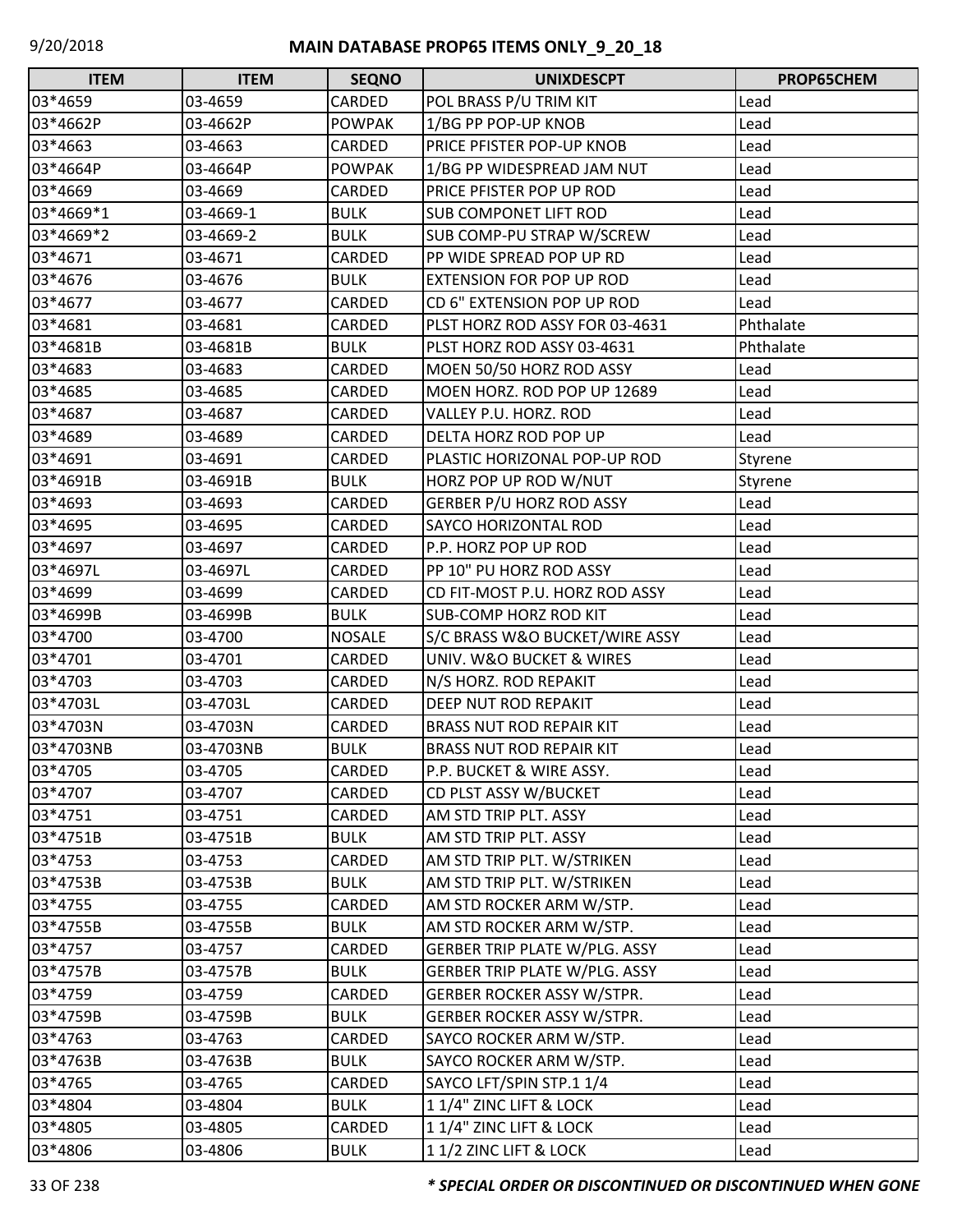| <b>ITEM</b> | <b>ITEM</b> | <b>SEQNO</b> | <b>UNIXDESCPT</b>               | PROP65CHEM          |
|-------------|-------------|--------------|---------------------------------|---------------------|
| 03*4807     | 03-4807     | CARDED       | 11/2 ZINC LIFT & LOCK           | Lead                |
| 03*4809     | 03-4809     | CARDED       | 11/2-11/4 CP TIP TOE STNR ONLY  | Lead                |
| 03*4809OB   | 03-4809OB   | CARDED       | ORB 11/2-11/4 TIP TOE STNR ONLY | Lead                |
| 03*4809PB   | 03-4809PB   | CARDED       | PB 11/2-11/4 TIP TOE STNR ONLY  | Lead                |
| 03*4809SN   | 03-4809SN   | CARDED       | SN 11/2-11/4 TIP TOE STNR ONLY  | Lead                |
| 03*4812     | 03-4812     | <b>BULK</b>  | 11/2 CP TIP-TOE STRAINER        | Lead                |
| 03*4813     | 03-4813     | CARDED       | 11/2 CP TIP-TOE STRAINER        | Lead                |
| 03*4820     | 03-4820     | <b>BULK</b>  | 1 1/2X1 1/4 BR STRNR BUSH       | Lead                |
| 03*4821     | 03-4821     | CARDED       | LEAKPRF STOP 5/16-2 RAPFT       | Lead                |
| 03*4821B    | 03-4821B    | <b>BULK</b>  | <b>BULK STP 5/16 RAPFT</b>      | Lead                |
| 03*4823     | 03-4823     | CARDED       | LEAKPRF STP 3/8-1 3/4 RPF       | Lead                |
| 03*4823B    | 03-4823B    | <b>BULK</b>  | <b>BULK STP 3/8-1 RAPFT</b>     | Lead                |
| 03*4825     | 03-4825     | CARDED       | LEAKPRF STP 3/8-2 RAP FIT       | Lead                |
| 03*4825B    | 03-4825B    | <b>BULK</b>  | <b>BULK STP 3/8-2</b>           | Lead                |
| 03*4878     | 03-4878     | <b>BULK</b>  | <b>SN PUSH-PULL STOPPER</b>     | Lead                |
| 03*4879     | 03-4879     | CARDED       | <b>SN PUSH-PULL STOPPER</b>     | Lead                |
| 03*4880     | 03-4880     | <b>BULK</b>  | <b>CP PUSH-PULL STOPPER</b>     | Lead                |
| 03*4881     | 03-4881     | CARDED       | CP PUSH-PULL STOPPER            | Lead                |
| 03*4882     | 03-4882     | <b>BULK</b>  | AB PUSH-PULL STOPPER            | Lead                |
| 03*4883     | 03-4883     | CARDED       | <b>AB PUSH-PULL STOPPER</b>     | Lead                |
| 03*4884     | 03-4884     | <b>BULK</b>  | <b>PB PUSH-PULL STOPPER</b>     | Lead                |
| 03*4885     | 03-4885     | CARDED       | <b>PB PUSH-PULL STOPPER</b>     | Lead                |
| 03*4886     | 03-4886     | <b>BULK</b>  | <b>PUSH-PULL GASKET</b>         | Phthalate           |
| 03*4888     | 03-4888     | <b>BULK</b>  | WHITE PUSH-PULL STOPPER         | Lead                |
| 03*4889     | 03-4889     | CARDED       | WHITE PUSH-PULL STOPPER         | Lead                |
| 03*4890     | 03-4890     | <b>BULK</b>  | CP BRASS LIFT & LOCK STNR ONLY  | Chromium-Hexavalent |
| 03*4891     | 03-4891     | CARDED       | 11/2-11/4 CP LIFT STNR W/PLATE  | Chromium-Hexavalent |
| 03*4891B    | 03-4891B    | <b>BULK</b>  | 1-1/4-1-1/2 CP LIFT W/PLATE     | Chromium-Hexavalent |
| 03*4893     | 03-4893     | CARDED       | 11/4-11/2 AB LIFT STNR W/PLATE  | Lead                |
| 03*4893B    | 03-4893B    | <b>BULK</b>  | 1-1/4-1-1/2 AB LIFT W/PLATE     | Lead                |
| 03*4894     | 03-4894     | <b>BULK</b>  | PB BRASS LIFT & LOCK STNR ONLY  | Lead                |
| 03*4895B    | 03-4895B    | CARDED       | 11/4-11/2 PB LIFT STNR W/PL     | Lead                |
| 03*4897     | 03-4897     | CARDED       | 11/4-11/2 CP LIFT STNR ONLY     | Lead                |
| 03*4897B    | 03-4897B    | CARDED       | 11/4-11/2 CP LIFT STNR ONLY     | Lead                |
| 03*4899     | 03-4899     | CARDED       | 11/4-11/2 CP PULLnDRAIN KIT     | Chromium-Hexavalent |
| 03*4899B    | 03-4899B    | <b>BULK</b>  | 1-1/4-1-1/2 CP LIFT STNR W/PL   | Chromium-Hexavalent |
| 03*4901     | 03-4901     | CARDED       | TIP-TOE 2 CARTRIDGE 5/16        | Styrene             |
| 03*4901AB   | 03-4901AB   | CARDED       | AB TIP-TOE CARTRIDGE 5/16       | Lead                |
| 03*4901PB   | 03-4901PB   | CARDED       | PB TIP-TOE CARTRIDGE 5/16       | Lead                |
| 03*4903     | 03-4903     | CARDED       | CP TIP-TOE CARTRIDGE 3/8        | Styrene             |
| 03*4903AB   | 03-4903AB   | CARDED       | AB TIP-TOE CARTRIDGE 3/8        | Styrene             |
| 03*4903B    | 03-4903B    | <b>BULK</b>  | CP TIP-TOE CARTRIDGE 3/8        | Styrene             |
| 03*4903PB   | 03-4903PB   | CARDED       | PB TIP-TOE CARTRIDGE 3/8        | Styrene             |
| 03*4907     | 03-4907     | CARDED       | TIP-TOE SEAL WSHR ONLY          | Lead                |
| 03*4920     | 03-4920     | <b>BULK</b>  | 11/2 20GA W&O CP TIP-TOE TRIM   | Lead                |
| 03*4922     | 03-4922     | <b>BULK</b>  | 1-1/2 20GA W&O CP TRIP LEV      | Lead                |
| 03*4923     | 03-4923     | CARDED       | 11/2 20GA W&O TRIP LEVER        | Lead                |
| 03*4924     | 03-4924     | <b>BULK</b>  | 1-3/8 20GA W&O CP W/STOPPER     | Lead                |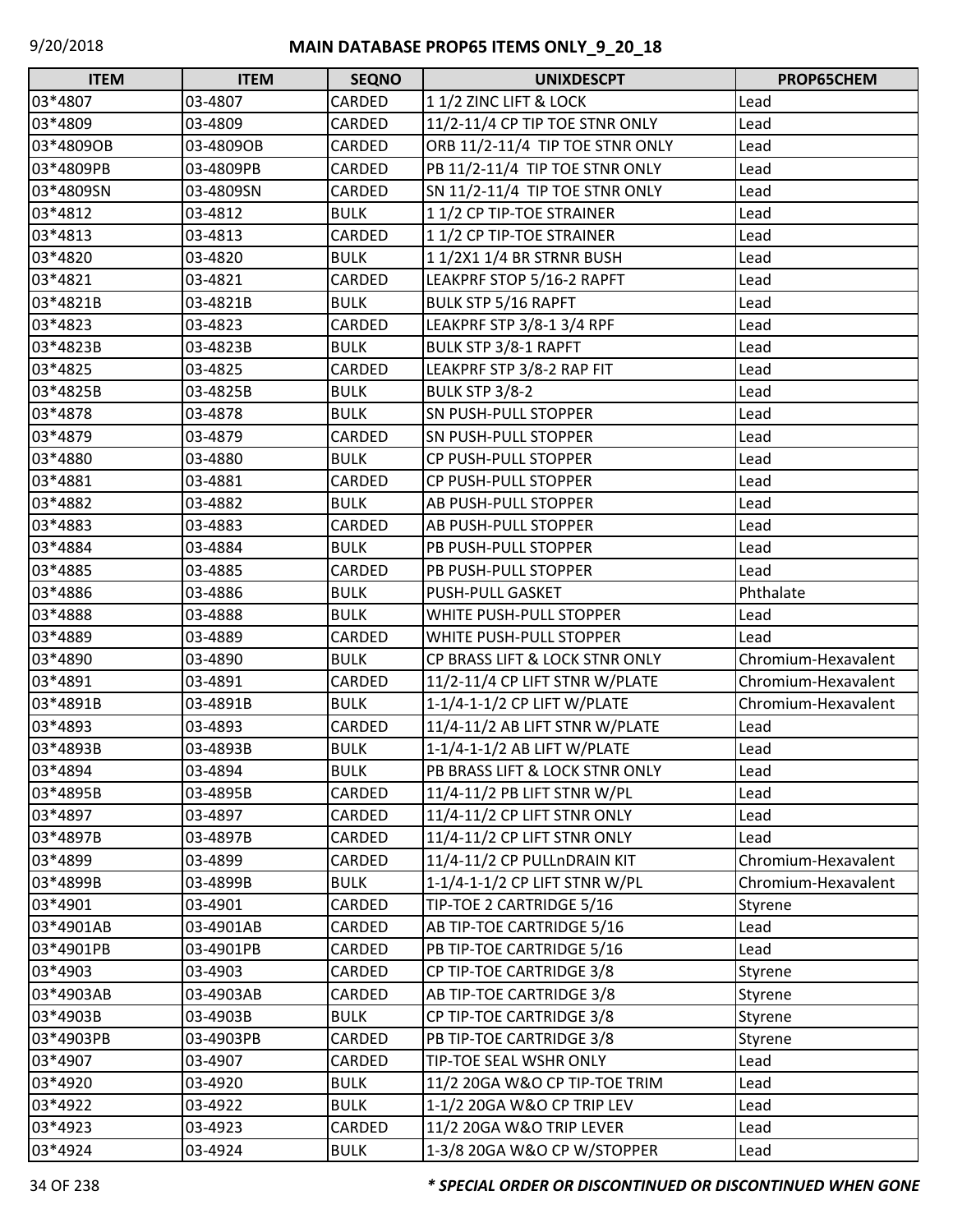| <b>ITEM</b> | <b>ITEM</b> | <b>SEQNO</b>  | <b>UNIXDESCPT</b>               | PROP65CHEM          |
|-------------|-------------|---------------|---------------------------------|---------------------|
| 03*4928     | 03-4928     | <b>BULK</b>   | 1-1/2 17GA W&O CP TRIP LEV TRIM | Lead                |
| 03*4940     | 03-4940     | <b>BULK</b>   | CP 1-1/2 ABS TIP-TOE PLBR PAK   | Styrene             |
| 03*4941     | 03-4941     | CARDED        | CP 11/2 ABS TIP-TOE PLBG PK     | Styrene             |
| 03*4943     | 03-4943     | CARDED        | SN 1 1/2 ABS PLMB PACK          | Lead                |
| 03*4945     | 03-4945     | CARDED        | PB 11/2 ABS TIP-TOE PLBG PK     | Lead                |
| 03*4946     | 03-4946     | <b>BULK</b>   | CP 1-1/2" PVC TIP-TOE PLBG PAK  | Phthalate           |
| 03*4946*1   | 03-4946-1   | <b>BULK</b>   | CP 11/2" PVC TIP-TOE PLBG PAK   | Lead                |
| 03*4947     | 03-4947     | CARDED        | CP 11/2" PVC TIP-TOE PLBG PAK   | Lead                |
| 03*4948     | 03-4948     | <b>BULK</b>   | CP 11/2 PVC ELL ADPT W/TIP-TOE  | Phthalate           |
| 03*4950     | 03-4950     | <b>BULK</b>   | CP 11/2 ABS ELL ADPT W/TIP-TOE  | Styrene             |
| 03*4952     | 03-4952     | <b>BULK</b>   | CP 11/2 ABS STR ADPT W/TIP-TOE  | Lead                |
| 03*4954     | 03-4954     | <b>BULK</b>   | CP 11/2 PVC W&O W/TIP-TOE       | Phthalate           |
| 03*4954P    | 03-4954P    | <b>POWPAK</b> | 12/CS 11/2 PVC TIPTOE W&O ASSY  | Phthalate           |
| 03*4955     | 03-4955     | CARDED        | CP 11/2 PVC W&O TIP-TOE         | Phthalate           |
| 03*4956     | 03-4956     | <b>BULK</b>   | CP 1-1/2 PVC W&O TRIP LEV TRIM  | Phthalate           |
| 03*4956P    | 03-4956P    | <b>BULK</b>   | 11/2 PVC TRIM WASTE & OVERFLO   | Lead                |
| 03*4957     | 03-4957     | CARDED        | CP 11/2 PVC W&O TRIP LEVER      | Phthalate           |
| 03*4957P    | 03-4957P    | CARDED        | PB PVC TRIP W & O ASSY          | Lead                |
| 03*4958     | 03-4958     | <b>BULK</b>   | CP 1-1/2 ABS W&O TRIP LEVER     | Chromium-Hexavalent |
| 03*4958P    | 03-4958P    | <b>POWPAK</b> | 12/CS 11/2 ABS TRIP W/O ASSY    | Chromium-Hexavalent |
| 03*4959     | 03-4959     | CARDED        | CP 11/2 ABS TRIP W/O            | Lead                |
| 03*4959P    | 03-4959P    | CARDED        | PB ABS TRIP W & O ASSY          | Lead                |
| 03*4960     | 03-4960     | <b>BULK</b>   | AB 11/2 ABS W&O TRIP LEV-BOX    | Lead                |
| 03*4962     | 03-4962     | <b>BULK</b>   | PB 11/2 ABS W&O TRIP LEV-BOX    | Lead                |
| 03*4964     | 03-4964     | <b>BULK</b>   | AB WASTE & OVERFLOW PVC         | Lead                |
| 03*4966     | 03-4966     | <b>BULK</b>   | PB TRIP WASTE & OVERFLOW PVC    | Lead                |
| 03*4968P    | 03-4968P    | <b>BULK</b>   | 11/2 ABS W&O KIT L/TRIM         | Lead                |
| 03*4969     | 03-4969     | <b>CARDED</b> | 11/2 ABS W&O KIT L/TRIM         | Lead                |
| 03*4970     | 03-4970     | <b>BULK</b>   | CP 1-1/2 PVC W&O LIFT LOCK      | Phthalate           |
| 03*4971     | 03-4971     | CARDED        | CP 11/2 PVC W&O LIFT&TURN       | Lead                |
| 03*4990     | 03-4990     | <b>BULK</b>   | 11/2CP TIP-TOE STRN W/5/16TAP   | Lead                |
| 03*4991     | 03-4991     | CARDED        | 11/2 STRAINER WITH 5/16 TAP     | Lead                |
| 03*4992     | 03-4992     | <b>BULK</b>   | 11/2CP TIP-TOE STRN W/3/8 TAP   | Lead                |
| 03*4993     | 03-4993     | CARDED        | 11/2 STRAINER WITH 3/8 TAP      | Lead                |
| 03*4996     | 03-4996     | <b>BULK</b>   | 11/4CP TIP-TOE STRN W/3/8 TAP   | Lead                |
| 03*4997     | 03-4997     | CARDED        | 11/4 STRAINER WITH 3/8 TAP      | Lead                |
| 03*4998     | 03-4998     | <b>BULK</b>   | 11/4 CP TIP-TOE STR W/5/16TAP   | Lead                |
| 03*4999     | 03-4999     | CARDED        | 11/4 STRAINER WITH 5/16 TAP     | Lead                |
| 03*5000     | 03-5000     | <b>BULK</b>   | <b>IPS BATH SHOE STRAINER</b>   | Lead                |
| 03*5001     | 03-5001     | CARDED        | IPS BATH SHOE STRAINER          | Lead                |
| 03*5002     | 03-5002     | <b>BULK</b>   | FINE THRD BATH SHOE STRAINER    | Lead                |
| 03*5003     | 03-5003     | CARDED        | FINE THRD BATH SHOE STRAINER    | Lead                |
| 03*5004     | 03-5004     | <b>BULK</b>   | AB 1 1/4 FINE THRD STRAINER     | Lead                |
| 03*5005     | 03-5005     | CARDED        | AB BATH SHOE W/STRAINER         | Lead                |
| 03*5006     | 03-5006     | <b>BULK</b>   | PB 1 1/4 FINE THRD STRAINER     | Lead                |
| 03*5007     | 03-5007     | CARDED        | PB BATH SHOE W/STRAINER         | Lead                |
| 03*5009     | 03-5009     | CARDED        | SN FINE THRD BATH STRAINER      | Lead                |
| 03*5009B    | 03-5009B    | <b>BULK</b>   | S/C SAT NICKEL STRAINER ASSY    | Lead                |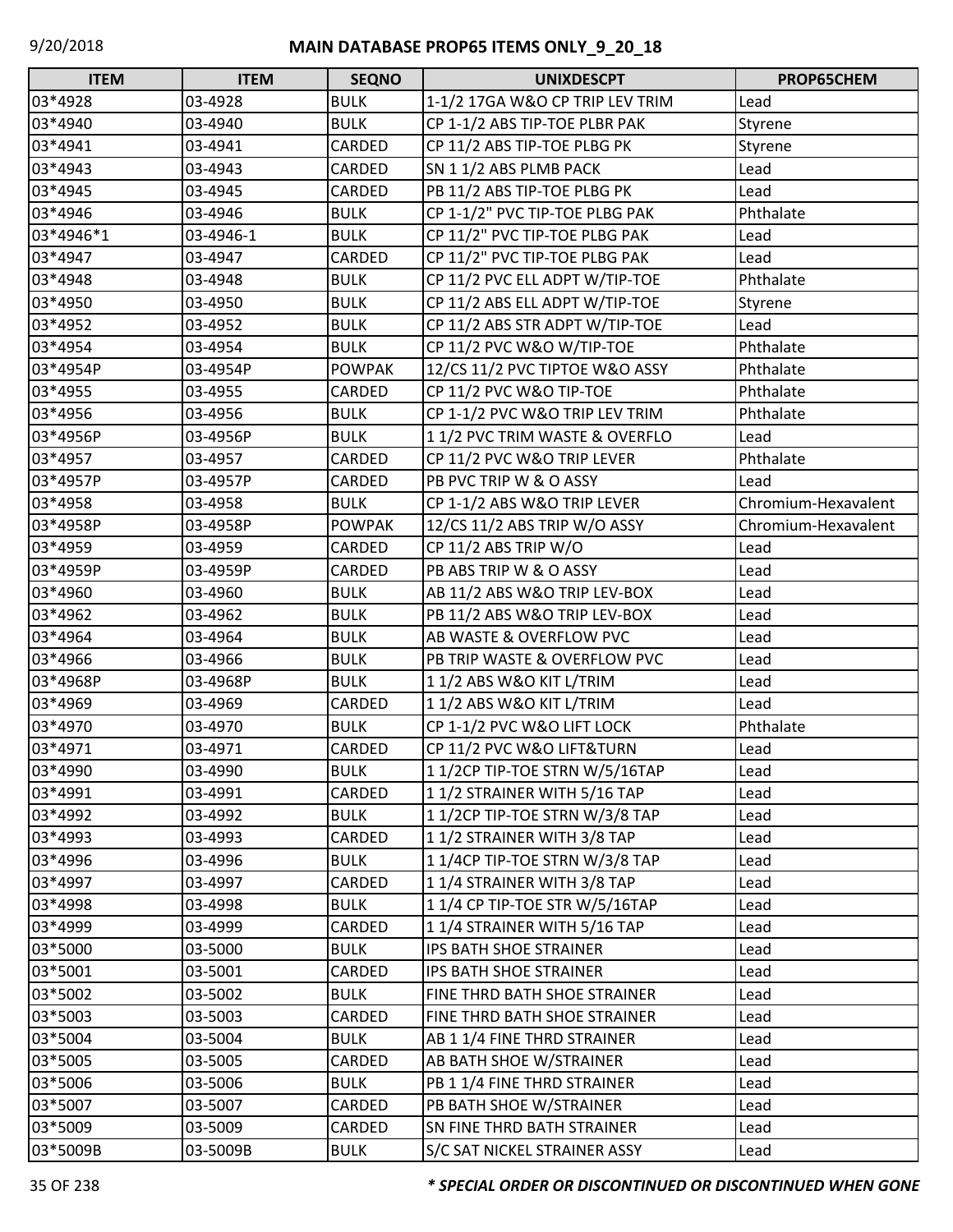| <b>ITEM</b> | <b>ITEM</b> | <b>SEQNO</b> | <b>UNIXDESCPT</b>                    | <b>PROP65CHEM</b> |
|-------------|-------------|--------------|--------------------------------------|-------------------|
| 03*5010     | 03-5010     | <b>BULK</b>  | 13/8 BATH SHOE                       | Lead              |
| 03*5011     | 03-5011     | CARDED       | 13/8 BATH SHOE                       | Lead              |
| 03*5012     | 03-5012     | <b>BULK</b>  | 11/2 BATH SHOE                       | Lead              |
| 03*5013     | 03-5013     | CARDED       | 11/2 BATH SHOE                       | Lead              |
| 03*5014     | 03-5014     | <b>BULK</b>  | 11/2 PVC BATH SHOE                   | Lead              |
| 03*5015     | 03-5015     | CARDED       | 11/2 PVC BATH SHOE                   | Lead              |
| 03*5020     | 03-5020     | <b>BULK</b>  | 13/8 OVERFLOW HORN                   | Lead              |
| 03*5022     | 03-5022     | <b>BULK</b>  | 11/2 OVERFLOW HORN                   | Lead              |
| 03*5051     | 03-5051     | CARDED       | ADJUSTABLE METAL ROD HOLDER          | Lead              |
| 03*5053     | 03-5053     | CARDED       | <b>ADJUSTABLE PLASTIC ROD HOLDER</b> | <b>DEHP</b>       |
| 03*5053B    | 03-5053B    | <b>BULK</b>  | ADJUSTABLE PLASTIC ROD HOLDER        | <b>DEHP</b>       |
| 03*5054     | 03-5054     | <b>BULK</b>  | PB ADJUSTABLE ROD HOLDER             | Lead              |
| 03*5055     | 03-5055     | CARDED       | PB ADJUSTABLE ROD HOLDER             | Lead              |
| 03*5062     | 03-5062     | <b>BULK</b>  | 1" CONCEALED SCREW ROD HOLDER        | Lead              |
| 03*5063     | 03-5063     | CARDED       | 1" CONCEALED SCREW ROD HOLDER        | Lead              |
| 03*5080     | 03-5080     | <b>BULK</b>  | JUMBO SHOWER ROD HOLDER              | Lead              |
| 03*5081     | 03-5081     | CARDED       | <b>JUMBO SHOWER ROD HOLDER</b>       | Lead              |
| 03*5089     | 03-5089     | CARDED       | 18" CP CEILING SUPPORT               | Lead              |
| 03*5089B    | 03-5089B    | <b>BULK</b>  | 18" CP CEILING SUPPORT               | Lead              |
| 03*5091     | 03-5091     | CARDED       | 6" CP CEILING SUPPORT                | Lead              |
| 03*5091B    | 03-5091B    | <b>BULK</b>  | 6" CP CEILING SUPPORT                | Lead              |
| 03*5093     | 03-5093     | CARDED       | 24" CP CEILING SUPPORT               | Lead              |
| 03*5093B    | 03-5093B    | <b>BULK</b>  | <b>24" CP CEILING SUPPORT</b>        | Lead              |
| 03*5094     | 03-5094     | <b>BULK</b>  | <b>36" ADJ CEILING SUPPORT</b>       | Lead              |
| 03*5096     | 03-5096     | <b>BULK</b>  | <b>CEILING SUPPORT FLANGE ONLY</b>   | Lead              |
| 03*5454     | 03-5454     | <b>BULK</b>  | BOXED CP LAV LEGS W/FLGE             | Lead              |
| 03*5455     | 03-5455     | CARDED       | CP METAL LAV LEGS W/FLG              | Lead              |
| 03*5460     | 03-5460     | <b>BULK</b>  | 1/2" OFFSET BATH SUPPLY              | Lead              |
| 04*1515     | 04-1515     | CARDED       | 2 3/4 TRP. SEAL TANK BALL            | Lead              |
| 04*1515B    | 04-1515B    | <b>BULK</b>  | 2 3/4 TRP. SEAL TANK BALL            | Lead              |
| 04*1516     | 04-1516     | <b>BULK</b>  | 2 1/2 BLACK CONE TANKBALL            | Lead              |
| 04*1517     | 04-1517     | CARDED       | 2 1/2 BLACK CONE TANKBALL            | Lead              |
| 04*1519     | 04-1519     | CARDED       | <b>ALIGN-LIFT TANK BALL</b>          | Lead              |
| 04*1525     | 04-1525     | CARDED       | KOHLER CHAIN W/FOAM FLOAT            | Lead              |
| 04*1525B    | 04-1525B    | <b>BULK</b>  | KOHLER CHAIN W/FOAM FLOAT            | Lead              |
| 04*1527     | 04-1527     | CARDED       | ALERT CHAIN AND HOOK                 | Lead              |
| 04*1531     | 04-1531     | CARDED       | N/S 2PC KOHLER FLAPPER #81096        | Lead              |
| 04*1531B    | 04-1531B    | <b>BULK</b>  | N/S 2PC KOHLER FLAPPER #81096        | Lead              |
| 04*1533     | 04-1533     | CARDED       | N/S 1PC KOHLER FLAPPER #83064        | Lead              |
| 04*1533B    | 04-1533B    | <b>BULK</b>  | N/S 1PC REPL/KOHLER FLAPPER          | Lead              |
| 04*1543     | 04-1543     | CARDED       | VINYL FLAPPER W/WEEP HOLE            | Lead              |
| 04*1543B    | 04-1543B    | <b>BULK</b>  | S/C VINYL FLAPPER W/FLOAT            | Lead              |
| 04*1567     | 04-1567     | CARDED       | <b>KOHLER TANK BALL</b>              | Lead              |
| 04*1567B    | 04-1567B    | <b>BULK</b>  | <b>KOHLER TANK BALL</b>              | Lead              |
| 04*1573     | 04-1573     | CARDED       | <b>ELJER TANK BALL</b>               | Lead              |
| 04*1577     | 04-1577     | CARDED       | <b>CRANE REPLACEMENT FLAPPER</b>     | Lead              |
| 04*1577B    | 04-1577B    | <b>BULK</b>  | CRANE REPLACEMENT FLAPPER            | Lead              |
| 04*1607     | 04-1607     | CARDED       | AMERICAN STD CHEM RESIST FLAPP       | Lead              |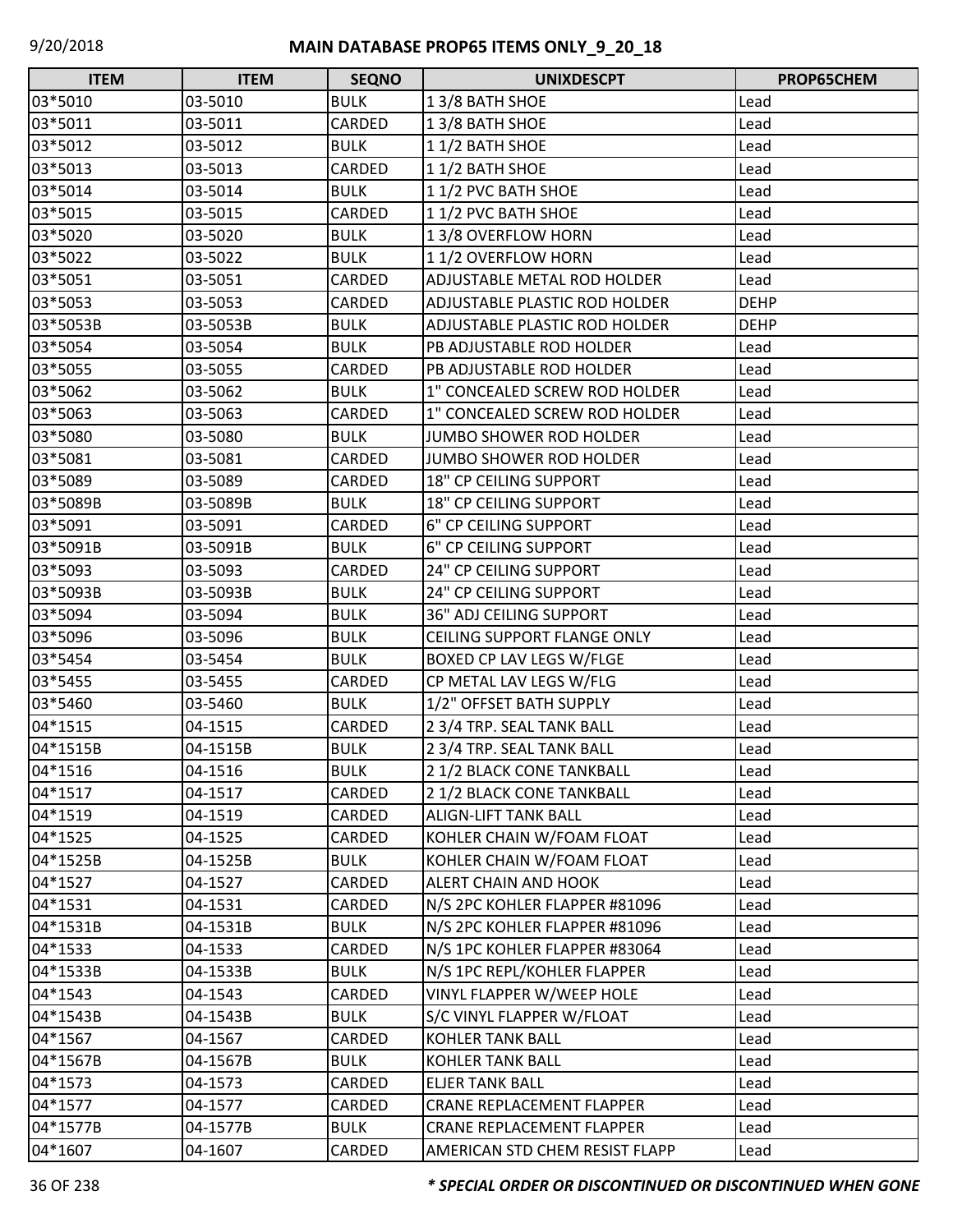| <b>ITEM</b> | <b>ITEM</b> | <b>SEQNO</b>  | <b>UNIXDESCPT</b>                 | PROP65CHEM |
|-------------|-------------|---------------|-----------------------------------|------------|
| 04*1607B    | 04-1607B    | <b>BULK</b>   | AMERICAN STD CHEM. RESIST. FLP    | Lead       |
| 04*1609     | 04-1609     | CARDED        | CADET 3INCH FLAPPER 738920        | Lead       |
| 04*1609B    | 04-1609B    | <b>BULK</b>   | CADET 3 X 3 FLAPPER               | Lead       |
| 04*1631     | 04-1631     | CARDED        | ELJER 6031 PLASTIC FLAPPER        | Lead       |
| 04*1632     | 04-1632     | <b>BULK</b>   | ELJER TITAN FLAPPER 6077          | Lead       |
| 04*1633     | 04-1633     | CARDED        | <b>CD 3" TITAN ELJER FLAPPER</b>  | Lead       |
| 04*1739     | 04-1739     | CARDED        | MANSFIELD 10 INCH TANK LEVER      | Lead       |
| 04*1739B    | 04-1739B    | <b>BULK</b>   | S/C 10 MANSFIELD TANK LEVER       | Lead       |
| 04*1743     | 04-1743     | CARDED        | CD WHITE-FLAT ARM FIT-ALL LEV     | Lead       |
| 04*1743B    | 04-1743B    | <b>BULK</b>   | WHT BR/ARM FIT-ALL LEV            | Lead       |
| 04*1745     | 04-1745     | CARDED        | CD CP FLAT-ARM FIT-ALL LEV        | Lead       |
| 04*1745B    | 04-1745B    | <b>BULK</b>   | CP BR/FLAT ARM FIT-ALL LEV        | Lead       |
| 04*1757     | 04-1757     | CARDED        | CP PUSH BUT SIDE TRIP LEV         | Lead       |
| 04*1757B    | 04-1757B    | <b>BULK</b>   | CP PUSH BUTTON SIDE TRIP LEVER    | Lead       |
| 04*1759     | 04-1759     | CARDED        | CP PUSH BUT FRONT T/L             | Lead       |
| 04*1759B    | 04-1759B    | <b>BULK</b>   | PUSH BUTTON TRIP LEVER            | Lead       |
| 04*1762     | 04-1762     | <b>BULK</b>   | <b>BAGGED DELUXE TOILET LEVER</b> | Lead       |
| 04*1763     | 04-1763     | CARDED        | <b>DELUXE TRIP LEVER</b>          | Lead       |
| 04*1763*1   | 04-1763-1   | <b>NOSALE</b> | <b>BULK TANK LEVER</b>            | Lead       |
| 04*1764P    | 04-1764P    | <b>POWPAK</b> | 24/CS TOILET TRIP LEVER           | Lead       |
| 04*1765     | 04-1765     | CARDED        | <b>ECONOMY TRIP LEVER</b>         | Lead       |
| 04*1765*1   | 04-1765-1   | <b>NOSALE</b> | <b>BULK TANK LEVER</b>            | Lead       |
| 04*1767     | 04-1767     | CARDED        | AM STD 33459-02 TRIP LVR          | Lead       |
| 04*1767B    | 04-1767B    | <b>BULK</b>   | <b>BULK AM STD BR LEV</b>         | Lead       |
| 04*1770     | 04-1770     | <b>BULK</b>   | <b>BULK AB TANK LEV</b>           | Lead       |
| 04*1771     | 04-1771     | CARDED        | ANT BRONZE TANK LEVER             | Lead       |
| 04*1772     | 04-1772     | <b>BULK</b>   | <b>BULK PB TANK LEV</b>           | Lead       |
| 04*1773     | 04-1773     | CARDED        | POLISHED BRASS TANK LEVER         | Lead       |
| 04*1775     | 04-1775     | CARDED        | KOHLER BRASS TRIP LEVER           | Lead       |
| 04*1777     | 04-1777     | CARDED        | CD KOHLER TRIP LEVER PLASTIC      | Lead       |
| 04*1779     | 04-1779     | CARDED        | KOHLER K-9400 TRIP LEV.           | Lead       |
| 04*1781     | 04-1781     | CARDED        | TRIP LEVER W/FLAPPER              | Lead       |
| 04*1783     | 04-1783     | CARDED        | H.D. TRIP LEVER FOR AM STD        | Lead       |
| 04*1783B    | 04-1783B    | <b>BULK</b>   | H.D. TRIP LEVER FOR AM STD        | Lead       |
| 04*1785     | 04-1785     | CARDED        | <b>SN TRIP LEVER</b>              | Lead       |
| 04*1785B    | 04-1785B    | <b>BULK</b>   | <b>S/C SN TRIP LEVER</b>          | Lead       |
| 04*1787     | 04-1787     | CARDED        | ORB TRIP LEVER                    | Lead       |
| 04*1787B    | 04-1787B    | <b>BULK</b>   | S/C ORB TRIP LEVER                | Lead       |
| 04*1795     | 04-1795     | CARDED        | KOHLER RIALTO SIDE MT T/L         | Lead       |
| 04*1795B    | 04-1795B    | <b>BULK</b>   | S/C KOHLER RIALTO SIDE MT T/L     | Lead       |
| 04*1797     | 04-1797     |               | AS47048-02 CP LEX TRIP LEV        | Lead       |
| 04*1800     | 04-1800     | <b>BULK</b>   | #92 SINGLE ACTION TRIP LEVER      | Lead       |
| 04*1801     | 04-1801     | CARDED        | #92 SINGLE ACTION TRIP LEVER      | Lead       |
| 04*1803     | 04-1803     | CARDED        | KOHLER LITE TRIP LEVER            | Lead       |
| 04*1803OB   | 04-1803OB   | <b>BULK</b>   | ORB KOHLER LITE TOILET LEVER      | Lead       |
| 04*1803OBB  | 04-1803OBB  | <b>BULK</b>   | S/C ORB KOHLER LITE TOILET LEVR   | Lead       |
| 04*1803P    | 04-1803P    | CARDED        | PB KOHLER LITE TRIP LEVER         | Lead       |
| 04*1803PB   | 04-1803PB   | <b>BULK</b>   | S/C PB KOHLER TRIP LEVER          | Lead       |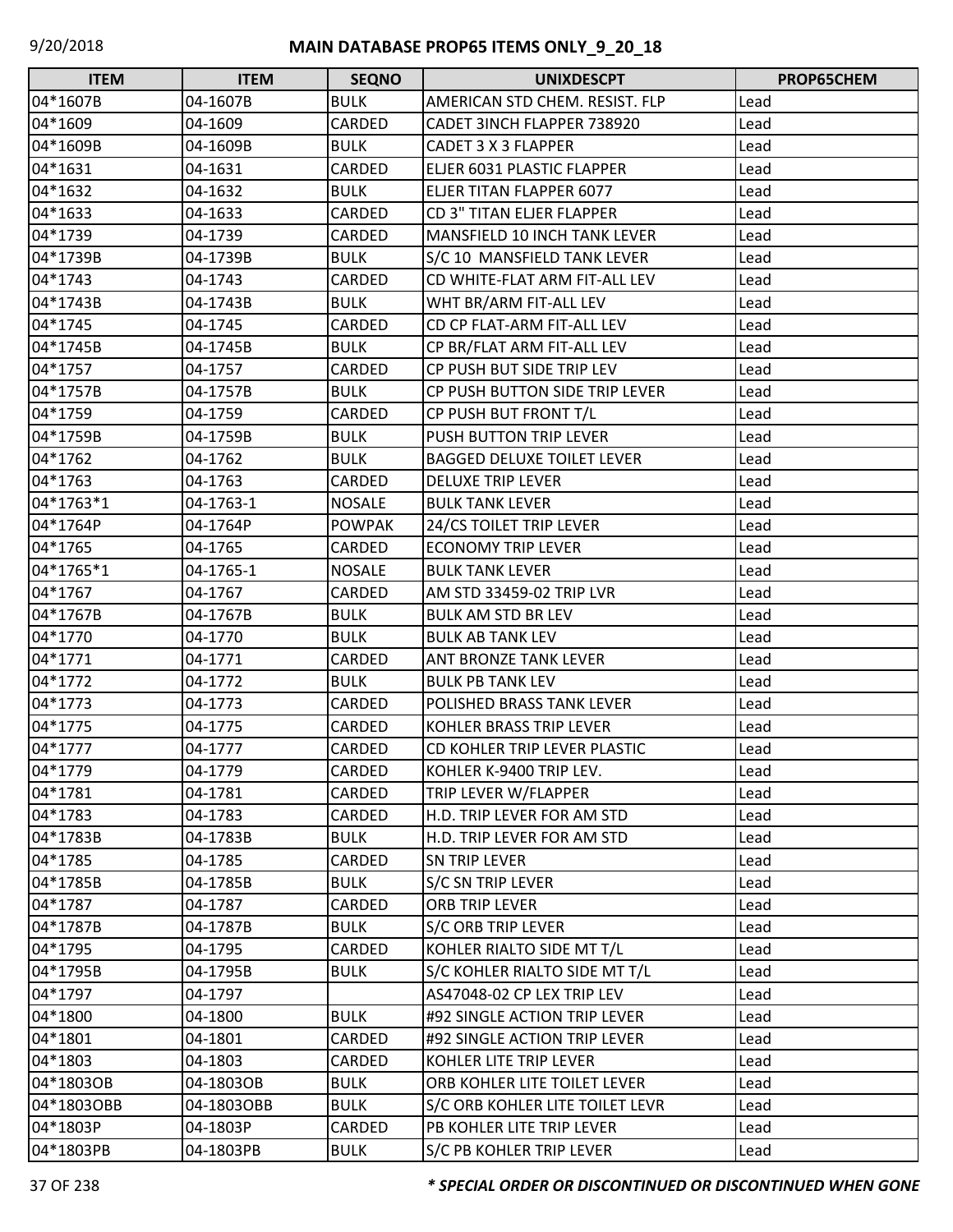| <b>ITEM</b> | <b>ITEM</b> | <b>SEQNO</b> | <b>UNIXDESCPT</b>                  | PROP65CHEM |
|-------------|-------------|--------------|------------------------------------|------------|
| 04*1803SN   | 04-1803SN   | CARDED       | SN KOHLER LITE TRIP LEVER          | Lead       |
| 04*1803SNB  | 04-1803SNB  | <b>BULK</b>  | S/C SN KOHLER TRIP LEVER           | Lead       |
| 04*1805     | 04-1805     | CARDED       | P-311 UR-SEARS TRIP LEVER          | Lead       |
| 04*1805B    | 04-1805B    | <b>BULK</b>  | P-311 UR-SEARS TRIP LEVER          | Lead       |
| 04*1841     | 04-1841     | CARDED       | ELJER SIDE MOUNT TRIP LEVER        | Lead       |
| 04*1841OB   | 04-1841OB   | <b>BULK</b>  | ORB ELJER SIDE MOUNT TOILET LVR    | Lead       |
| 04*1841OBB  | 04-1841OBB  | <b>BULK</b>  | S/C ORB ELJER SIDE MT TOILET LEVR  | Lead       |
| 04*1841P    | 04-1841P    | CARDED       | PB ELJER SIDE MOUNT TRIP/LVR       | Lead       |
| 04*1841PB   | 04-1841PB   | <b>BULK</b>  | S/C PB ELJER TRIP LEVER            | Lead       |
| 04*1841SN   | 04-1841SN   | <b>BULK</b>  | SN ELJER SIDE MOUNT TOILET LVR     | Lead       |
| 04*1841SNB  | 04-1841SNB  | <b>BULK</b>  | S/C SN ELJER SIDE MT TOILET LEVR   | Lead       |
| 04*1860     | 04-1860     | <b>BULK</b>  | WHT T/LVR FLUIDMASTER              | Styrene    |
| 04*1862     | 04-1862     | <b>BULK</b>  | CHROME T/LVR FLUIDMASTER           | Styrene    |
| 04*1864     | 04-1864     | <b>BULK</b>  | P.B.TANK LEVER FLUIDMASTER         | Styrene    |
| 04*1872     | 04-1872     | <b>BULK</b>  | WH PERFECT FIT TANK LEVER          | Styrene    |
| 04*1874     | 04-1874     | <b>BULK</b>  | CP PERFECT FIT TANK LEVER          | Styrene    |
| 04*1876     | 04-1876     | <b>BULK</b>  | <b>SN PERFECT FIT TANK LEVER</b>   | Styrene    |
| 04*1910     | 04-1910     | <b>BULK</b>  | 2 X 2 BRASS CLOSET SPUD            | Lead       |
| 04*1912     | 04-1912     | <b>BULK</b>  | 2X1 1/2 BRASS CLOSET SPUD          | Lead       |
| 04*1914     | 04-1914     | <b>BULK</b>  | 2X1 1/4 BRASS CLOSET SPUD          | Lead       |
| 04*1916     | 04-1916     | <b>BULK</b>  | 1 1/2 X1 1/2 BRASS CLOSET SPUD     | Lead       |
| 04*1918     | 04-1918     | <b>BULK</b>  | 1 1/4 X1 1/4 BRASS CLOSET SPUD     | Lead       |
| 04*1920     | 04-1920     | <b>BULK</b>  | 1 X 3/4 BRASS URINAL SPUD          | Lead       |
| 04*1923     | 04-1923     | <b>BULK</b>  | * DISC NLA 7/12/17                 | Lead       |
| 04*2102     | 04-2102     | <b>BULK</b>  | <b>BRASS DOUGLAS FLUSH VALVE</b>   | Lead       |
| 04*2103     | 04-2103     | CARDED       | <b>BRASS DOUGLAS FLUSH VALVE</b>   | Lead       |
| 04*2149     | 04-2149     | CARDED       | TOTO TOILET TANK LEVER             | Lead       |
| 04*2149B    | 04-2149B    | <b>BULK</b>  | <b>TOTO TOILET TANK LEVER</b>      | Lead       |
| 04*2149OB   | 04-2149OB   | <b>BULK</b>  | OB TOTO THU004 TOILET LEVER        | Lead       |
| 04*2149OBB  | 04-2149OBB  | <b>BULK</b>  | S/C ORB TOTO THU004 TOILET LEVER   | Lead       |
| 04*2149SN   | 04-2149SN   | <b>BULK</b>  | <b>SN TOTO THU004 TOILET LEVER</b> | Lead       |
| 04*2149SNB  | 04-2149SNB  | <b>BULK</b>  | S/C SN TOTO THU004 TOILET LEVER    | Lead       |
| 04*2149W    | 04-2149W    |              | WHT TOTO THU004 TANK LEV           | Lead       |
| 04*2149WB   | 04-2149WB   | <b>BULK</b>  | SC WHT TOTO THU004 LEV             | Lead       |
| 04*2150     | 04-2150     | <b>BULK</b>  | TOTO "BLUE" FLAPPER ASSY           | Lead       |
| 04*2151     | 04-2151     | CARDED       | <b>CD TOTO "BLUE" FLAPPER ASSY</b> | Lead       |
| 04*2158     | 04-2158     |              | 3" FLAPPER ELJER & TOTO            | Lead       |
| 04*2159     | 04-2159     | CARDED       | <b>CD 3" REPLACE FLAPPER</b>       | Lead       |
| 04*2171     | 04-2171     | CARDED       | CP TOTO THU061 TANK LEV            | Lead       |
| 04*2171B    | 04-2171B    | <b>BULK</b>  | <b>SC CP TOTO THU61 LEV</b>        | Lead       |
| 04*2173     | 04-2173     | CARDED       | CP TOTO THU068 TANK LEV            | Lead       |
| 04*2173B    | 04-2173B    | <b>BULK</b>  | SC CP TOTO THU68 LEV               | Lead       |
| 04*2230     | 04-2230     | <b>BULK</b>  | #4 AM STD FLUSH VALVE              | Lead       |
| 04*2231     | 04-2231     | CARDED       | CARDED #4 FLUSH VALVE UNIT         | Lead       |
| 04*2231B    | 04-2231B    | <b>BULK</b>  | <b>BULK #4 FLUSH VALVE UNIT</b>    | Lead       |
| 04*2232     | 04-2232     | <b>BULK</b>  | 47107-07 A.S. FLUSH VLV            | Lead       |
| 04*2247     | 04-2247     | CARDED       | AM STD FLUSH VALVE CHAIN           | Lead       |
| 04*2247B    | 04-2247B    | <b>BULK</b>  | <b>BULK AM STD F/V CHAIN</b>       | Lead       |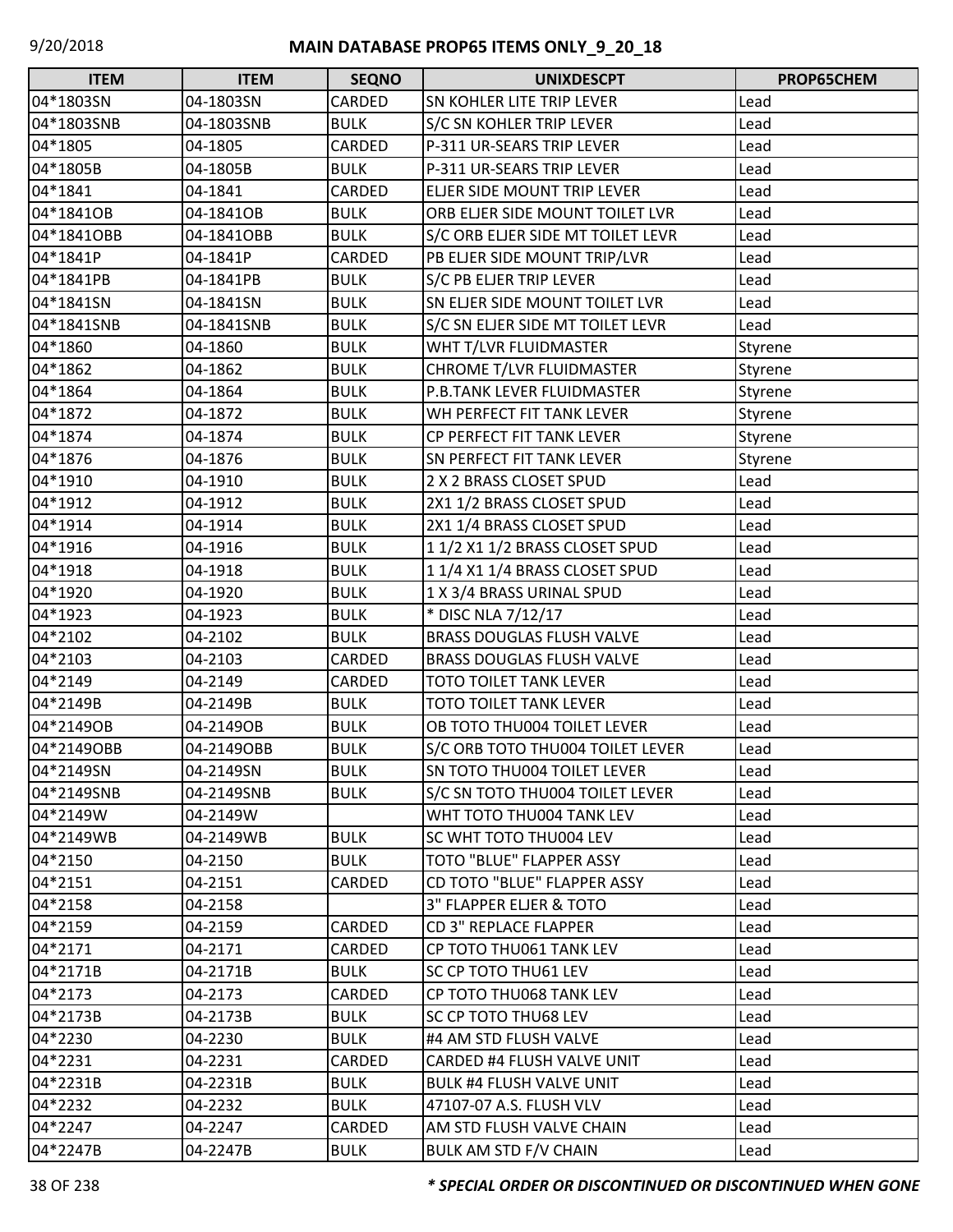| <b>ITEM</b> | <b>ITEM</b> | <b>SEQNO</b>  | <b>UNIXDESCPT</b>                  | PROP65CHEM   |
|-------------|-------------|---------------|------------------------------------|--------------|
| 04*2248     | 04-2248     | <b>BULK</b>   | A.S. N3055 FLUSH VALVE             | Lead         |
| 04*2249     | 04-2249     | <b>CARDED</b> | AM STD LEG KIT                     | Lead         |
| 04*2249B    | 04-2249B    | <b>BULK</b>   | S/C PLASTIC AM STD LEG             | Lead         |
| 04*2250     | 04-2250     | <b>BULK</b>   | #555C FLUSHER FIXER                | Carbon Black |
| 04*2254     | 04-2254     | <b>BULK</b>   | 500 BULL EYE REP FLAPPER           | Carbon Black |
| 04*2256     | 04-2256     | <b>BULK</b>   | 501 BULLSEYE SUPER FLAP            | Carbon Black |
| 04*2353     | 04-2353     |               | 3" FV FOR 1 PC TOILET              | Lead         |
| 04*2353B    | 04-2353B    | <b>BULK</b>   | 3" FV FOR 1 PC TOILET              | Lead         |
| 04*3001     | 04-3001     | CARDED        | * DISC USE 04-3000 12/29/15        | Lead         |
| 04*3004     | 04-3004     | <b>BULK</b>   | <b>DOUBLE EYE BRASS GUIDE</b>      | Lead         |
| 04*3008     | 04-3008     | <b>BULK</b>   | <b>SPLIT BRASS GUIDE</b>           | Lead         |
| 04*3009     | 04-3009     | CARDED        | <b>SPLIT BRASS GUIDE</b>           | Lead         |
| 04*3010     | 04-3010     | <b>BULK</b>   | <b>ADJUSTABLE BRASS GUIDE</b>      | Lead         |
| 04*3011     | 04-3011     | CARDED        | <b>ADJUSTABLE BRASS GUIDE</b>      | Lead         |
| 04*3013     | 04-3013     | CARDED        | * DISC N.L.A. 5/14/14              | Lead         |
| 04*3019     | 04-3019     | <b>CARDED</b> | KOHLER GUIDE ARM                   | Lead         |
| 04*3156     | 04-3156     | <b>BULK</b>   | LIVESTOCK FLOAT ROD                | Lead         |
| 04*3200     | 04-3200     | <b>BULK</b>   | * DISC NLA 05/17/18                | Lead         |
| 04*3306     | 04-3306     | <b>BULK</b>   | #1 NO-SEEP FLG WAX W/BR BOLTS      | Lead         |
| 04*3314     | 04-3314     | <b>BULK</b>   | #35B HD WAX RING EXT W/BOLTS       | Lead         |
| 04*3344     | 04-3344     | <b>BULK</b>   | FM 7530P24 UNIV TOILET SEAL        | Lead         |
| 04*3400     | 04-3400     | <b>BULK</b>   | 1X1 1/8 OVERFLOW TUBE              | Lead         |
| 04*3401     | 04-3401     | CARDED        | 1X1 1/8 OVERFLOW TUBE              | Lead         |
| 04*3420     | 04-3420     | <b>BULK</b>   | <b>1" BRASS OVERFLOW TUBE</b>      | Lead         |
| 04*3421     | 04-3421     | CARDED        | 1 BRASS OVERFLOW TUBE              | Lead         |
| 04*3432     | 04-3432     | <b>BULK</b>   | 11/4 BRASS OVERFLOW TUBE           | Lead         |
| 04*3502     | 04-3502     | <b>BULK</b>   | 4063 8 INCH FLOAT ROD              | Lead         |
| 04*3503     | 04-3503     | CARDED        | <b>8 INCH FLOAT ROD</b>            | Lead         |
| 04*3504     | 04-3504     | <b>BULK</b>   | 4064 9 INCH FLOAT ROD              | Lead         |
| 04*3505     | 04-3505     | CARDED        | 9 INCH FLOAT ROD                   | Lead         |
| 04*3506     | 04-3506     | <b>BULK</b>   | 4065 10 INCH FLOAT ROD             | Lead         |
| 04*3507     | 04-3507     | CARDED        | 10 INCH FLOAT ROD                  | Lead         |
| 04*3508     | 04-3508     | <b>BULK</b>   | 4066 12 INCH FLOAT ROD             | Lead         |
| 04*3509     | 04-3509     | CARDED        | <b>12 INCH FLOAT ROD</b>           | Lead         |
| 04*3520     | 04-3520     | <b>BULK</b>   | 4067 LOWER LIFT WIRE               | Lead         |
| 04*3522     | 04-3522     | <b>BULK</b>   | 4068 UPPER LIFT WIRE               | Lead         |
| 04*3525     | 04-3525     | CARDED        | <b>UPPER &amp; LOWER LIFT WIRE</b> | Lead         |
| 04*3527     | 04-3527     | <b>CARDED</b> | LIFT WIRE WITH CHAIN               | Lead         |
| 04*3527*1   | 04-3527-1   | <b>BULK</b>   | <b>SUB COMP. CHAIN W/HOOK</b>      | Lead         |
| 04*3600*1   | 04-3600-1   | <b>BULK</b>   | S-20 1/4 X 21/2 BRASS SCREW        | Lead         |
| 04*3601     | 04-3601     | CARDED        | REG. BRASS CLOSET SCREWS           | Lead         |
| 04*3602*1   | 04-3602-1   | <b>BULK</b>   | $1/4$ X 3 $1/2$ BRASS SCREW        | Lead         |
| 04*3603     | 04-3603     | <b>CARDED</b> | LONG BRASS CLOSET SCREWS           | Lead         |
| 04*3610*1   | 04-3610-1   | <b>BULK</b>   | $1/4$ X 2 $1/2$ SP SCREW           | Lead         |
| 04*3611     | 04-3611     | CARDED        | REG. BP CLOSET SCREWS              | Lead         |
| 04*3612*1   | 04-3612-1   | <b>BULK</b>   | 1/4 X 3 1/2 SP SCREW               | Lead         |
| 04*3613     | 04-3613     | CARDED        | LONG BP CLOSET SCREWS              | Lead         |
| 04*3630*1   | 04-3630-1   | <b>BULK</b>   | B-20 1/4X 21/4 BRASS BOLT          | Lead         |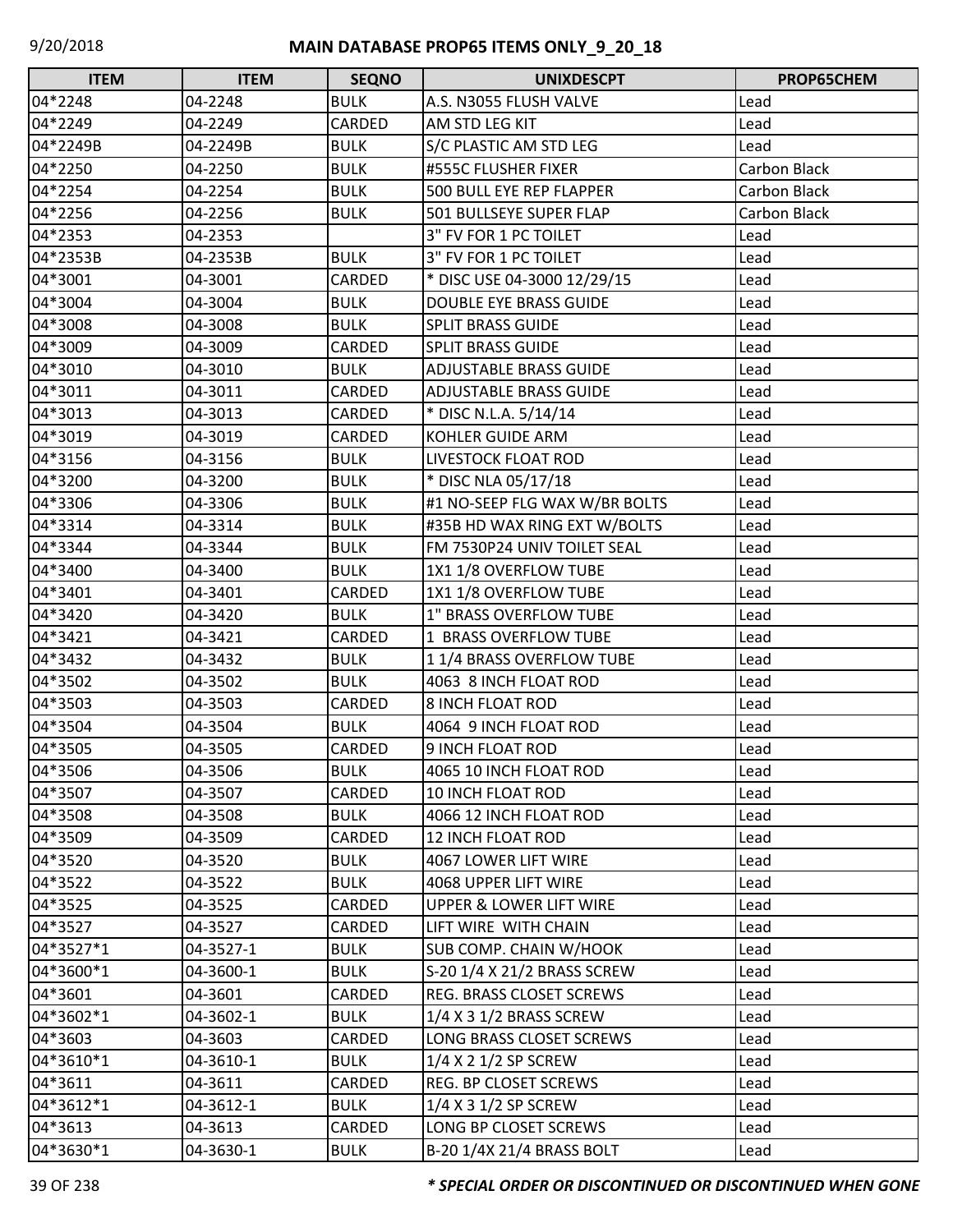| <b>ITEM</b> | <b>ITEM</b> | <b>SEQNO</b>  | <b>UNIXDESCPT</b>                  | PROP65CHEM |
|-------------|-------------|---------------|------------------------------------|------------|
| 04*3630P    | 04-3630P    | <b>POWPAK</b> | 144/CS BRASS CLOSET BOLTS          | Lead       |
| 04*3631     | 04-3631     | CARDED        | <b>REG. BRASS CLOSET BOLTS</b>     | Lead       |
| 04*3632*1   | 04-3632-1   | <b>BULK</b>   | $1/4$ X 3 $1/2$ BRASS BOLT         | Lead       |
| 04*3633     | 04-3633     | CARDED        | LONG BRASS CLOSET BOLTS            | Lead       |
| 04*3634*1   | 04-3634-1   | <b>BULK</b>   | 1/4 X 2 1/2 PORTLAND BOLT          | Lead       |
| 04*3635     | 04-3635     | CARDED        | PORTLAND CLOSET BOLTS              | Lead       |
| 04*3636P    | 04-3636P    | <b>POWPAK</b> | BG CODE BR CLOSET BOLTS 24-CS      | Lead       |
| 04*3637     | 04-3637     | CARDED        | 2 1/4 CODE CLOSET BOLT             | Lead       |
| 04*3639     | 04-3639     | CARDED        | REG BRASS CLOSET BOLTS W/CAPS      | Lead       |
| 04*3640*1   | 04-3640-1   | <b>BULK</b>   | 1/4 X 2 1/4 SP BOLT                | Lead       |
| 04*3640*1P  | 04-3640-1P  | <b>POWPAK</b> | * DISC/USE 04-3640-1               | Lead       |
| 04*3640B    | 04-3640B    | <b>BULK</b>   | $1/4$ X 2-1/4 SP BOLT KIT          | Lead       |
| 04*3641     | 04-3641     | CARDED        | REG. BP CLOSET BOLTS               | Lead       |
| 04*3642*1   | 04-3642-1   | <b>BULK</b>   | 1/4 X 3 1/2 SP BOLT                | Lead       |
| 04*3643     | 04-3643     | CARDED        | LONG BP CLOSET BOLTS               | Lead       |
| 04*3644*1   | 04-3644-1   | <b>BULK</b>   | 5/16X21/4 BRASS CLST BOLT          | Lead       |
| 04*3645     | 04-3645     | CARDED        | 5/16 X 2 1/4 BR TOILET BL          | Lead       |
| 04*3647     | 04-3647     | CARDED        | 1/4X21/4 BR E-Z SNAP BOLTS         | Lead       |
| 04*3647*1   | 04-3647-1   | <b>BULK</b>   | BULK 1/4X21/4 BR E-Z W/PL WSHR     | Lead       |
| 04*3649     | 04-3649     | CARDED        | 5/16X21/4 BR E-Z SNAP BOLTS        | Lead       |
| 04*3649*1   | 04-3649-1   | <b>BULK</b>   | BULK 5/16X21/4 BR E-Z W/PL WHR     | Lead       |
| 04*3651     | 04-3651     | CARDED        | <b>BRASS CLOSET SCREWS/BOLTS</b>   | Lead       |
| 04*3653     | 04-3653     | CARDED        | <b>B.P. CLOSET SCREWS/BOLTS</b>    | Lead       |
| 04*3670*1   | 04-3670-1   | <b>BULK</b>   | 5/16 X 3 BRASS CC BOLT             | Lead       |
| 04*3670B    | 04-3670B    | <b>POWPAK</b> | <b>BAG BOLT KIT FOR TANK</b>       | Lead       |
| 04*3670P    | 04-3670P    | <b>POWPAK</b> | BG BRASS TXB BOLT SET (24 CS)      | Lead       |
| 04*3671     | 04-3671     | CARDED        | <b>BRASS CLOSE COUPLED BOLTS</b>   | Lead       |
| 04*3673     | 04-3673     | CARDED        | <b>NORRIS BRASS CC BOLT KIT</b>    | Lead       |
| 04*3674*1   | 04-3674-1   | <b>BULK</b>   | 3/8 X 31/8 BRASS CC BOLT           | Lead       |
| 04*3675     | 04-3675     | CARDED        | 3/8 BRASS CLOSE COUPLED BOLTS      | Lead       |
| 04*3676*1   | 04-3676-1   | <b>BULK</b>   | 5/16 X 2 1/8 BRASS CC BOLT         | Lead       |
| 04*3677     | 04-3677     | CARDED        | KOHLER CC BOLT KIT                 | Lead       |
| 04*3679     | 04-3679     | CARDED        | AM STD O/S #4 F/V BOLT KIT         | Lead       |
| 04*3791     | 04-3791     | CARDED        | CD KOHLER TRIANGLE TXB KIT         | Lead       |
| 04*3801     | 04-3801     | <b>CARDED</b> | CC BOLTS W/W-208 WASHER            | Lead       |
| 04*3803     | 04-3803     | CARDED        | <b>GERBER CC BOLT KIT W/GASKET</b> | Lead       |
| 04*3805     | 04-3805     | CARDED        | TXB BOLTS W/W-210 WASHER           | Lead       |
| 04*3806P    | 04-3806P    | <b>POWPAK</b> | BG BRASS TXB KIT (24 CASE)         | Lead       |
| 04*3807     | 04-3807     | CARDED        | <b>BRASS T X B BOLT KIT</b>        | Lead       |
| 04*3809     | 04-3809     | CARDED        | NORRIS/MANSFIELD 3-BOLT SET        | Lead       |
| 04*3811     | 04-3811     | CARDED        | ADJUSTABLE C.C. BOLTS              | Lead       |
| 04*3811B    | 04-3811B    | <b>BULK</b>   | <b>ADJUSTABLE C.C. BOLTS</b>       | Lead       |
| 04*3813     | 04-3813     | CARDED        | KOHLER CC BOLT KIT W/GASKET        | Lead       |
| 04*3815     | 04-3815     | CARDED        | ELJER CC BOLT KIT W/GASKET         | Lead       |
| 04*3817     | 04-3817     | CARDED        | CD ELJER GASET W/EAR TXB KIT       | Lead       |
| 04*3818     | 04-3818     | <b>BULK</b>   | 3/8 BRASS CC HEX NUT               | Lead       |
| 04*3820     | 04-3820     | <b>BULK</b>   | 5/16 C.C. WING NUT                 | Lead       |
| 04*3822     | 04-3822     | <b>BULK</b>   | 5/16 C.C. HEX NUT                  | Lead       |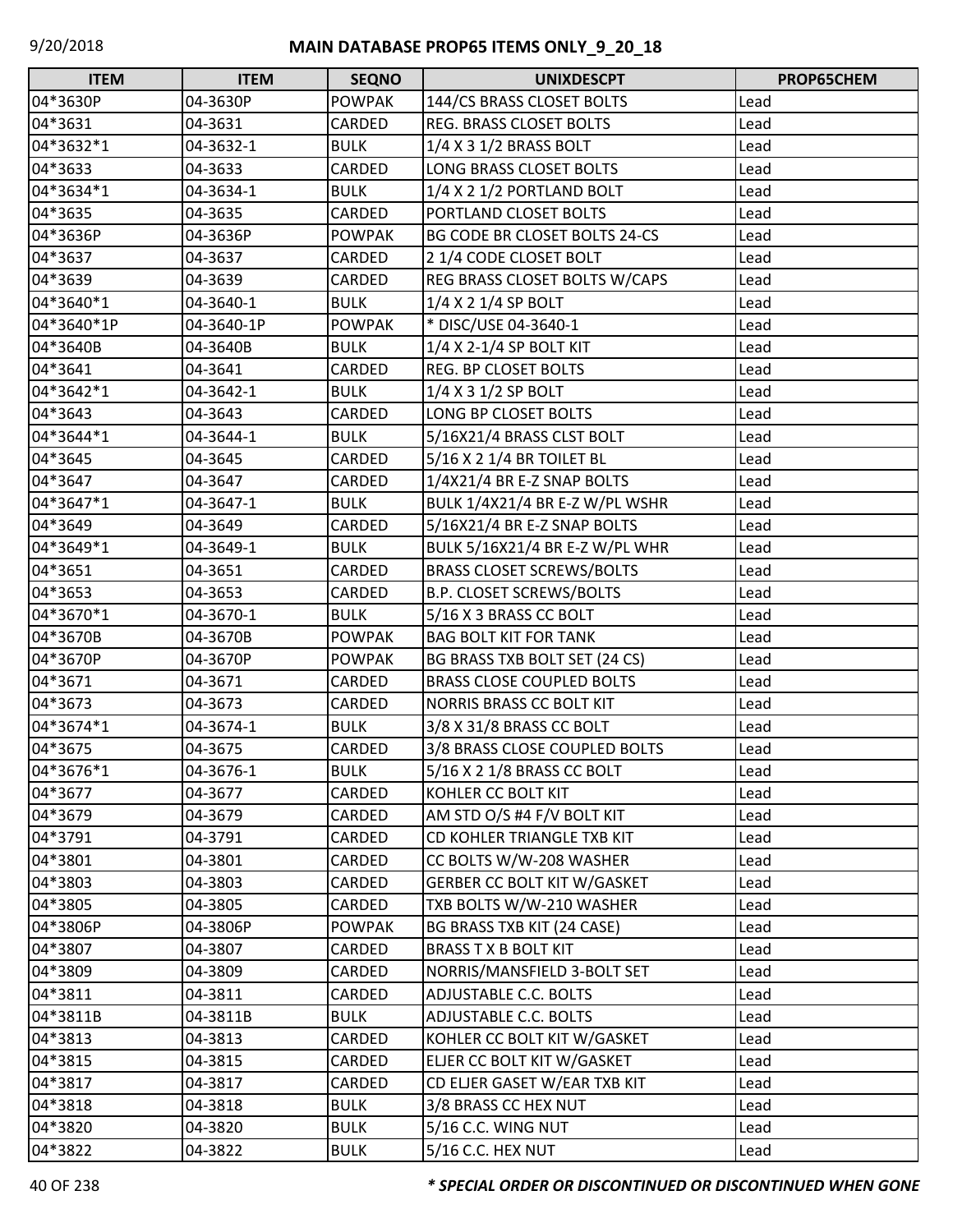| <b>ITEM</b> | <b>ITEM</b> | <b>SEQNO</b>  | <b>UNIXDESCPT</b>                     | PROP65CHEM   |
|-------------|-------------|---------------|---------------------------------------|--------------|
| 04*3822*1   | 04-3822-1   | <b>BULK</b>   | 1/4-20 BRASS HEX NUT                  | Lead         |
| 04*3824     | 04-3824     | <b>BULK</b>   | C.C. BOLT RUBBER WASHER               | Lead         |
| 04*3824*1   | 04-3824-1   | <b>BULK</b>   | 3/8 CC RUBBER WASHER                  | Lead         |
| 04*3824P    | 04-3824P    | <b>POWPAK</b> | 2/BG CC BOLT WASHER                   | Lead         |
| 04*3825     | 04-3825     | CARDED        | C.C. BOLT WASHERS-CARDED              | Lead         |
| 04*3826     | 04-3826     | <b>BULK</b>   | W-603 5/16 METAL WASHER               | Lead         |
| 04*3826*1   | 04-3826-1   | <b>BULK</b>   | 3/8 BRASS CC WASHER                   | Lead         |
| 04*3826P    | 04-3826P    | <b>POWPAK</b> | BG W-603 5/16 METAL WASHER            | Lead         |
| 04*3828     | 04-3828     | <b>BULK</b>   | 5/16 BRASS HEX NUT                    | Lead         |
| 04*3836     | 04-3836     | <b>BULK</b>   | <b>BRASS RD CLOSET BOLT WSHR</b>      | Lead         |
| 04*3838     | 04-3838     | <b>BULK</b>   | 5/16 OPEN END NUT                     | Lead         |
| 04*3840     | 04-3840     | <b>BULK</b>   | N-4 1/4 NUT FOR CLOSET SCREW          | Lead         |
| 04*3842     | 04-3842     | <b>BULK</b>   | N-2 1/4 NUT FOR CLOSET BOLT           | Lead         |
| 04*3842P    | 04-3842P    | <b>POWPAK</b> | BG N-2 1/4 NUT FOR CLOSET BOLT        | Lead         |
| 04*3910     | 04-3910     | <b>BULK</b>   | WHT RD PLST CAP SOLD BY EA            | Phthalate    |
| 04*3910P    | 04-3910P    |               | * DISC USE 04-3910                    | Phthalate    |
| 04*3911     | 04-3911     | CARDED        | ROUND PLASTIC BOLT CAPS               | Phthalate    |
| 04*3912     | 04-3912     | <b>BULK</b>   | <b>OVAL PLASTIC BOLT CAP</b>          | Phthalate    |
| 04*3913     | 04-3913     | CARDED        | <b>OVAL PLASTIC BOLT CAPS</b>         | Phthalate    |
| 04*3915     | 04-3915     | CARDED        | <b>BONE ROUND PLST BOLT CAPS</b>      | Phthalate    |
| 04*4010     | 04-4010     | <b>BULK</b>   | REG 09 MANSFIELD BC                   | Lead         |
| 04*4011     | 04-4011     | CARDED        | * DISC NLA 03/19/15                   | Lead         |
| 04*4011B    | 04-4011B    | <b>BULK</b>   | <b>S/C BRASS BALLCOCK</b>             | Lead         |
| 04*4016     | 04-4016     |               | FILL VALVE FOR GLACIER BAY TOILET     | Formaldehyde |
| 04*4018     | 04-4018     |               | NEW 400C FILL VLV/FLAP                | Formaldehyde |
| 04*4020     | 04-4020     | <b>BULK</b>   | <b>400AK COMBINATION KIT</b>          | Formaldehyde |
| 04*4022     | 04-4022     | <b>BULK</b>   | 400A FLUIDMASTER ADJ BC               | Formaldehyde |
| 04*4022C    | 04-4022C    | <b>BULK</b>   | 400C FLUIDMASTER W/FLAP               | Formaldehyde |
| 04*4022LS   | 04-4022LS   | <b>BULK</b>   | <b>400LS FLUIDMASTER PRO FILL VLV</b> | Formaldehyde |
| 04*4027     | 04-4027     | CARDED        | 12 IN AS BALLCOCK CARDED              | Lead         |
| 04*4027*1   | 04-4027-1   | <b>NOSALE</b> | <b>BULK BALLCOCK</b>                  | Lead         |
| 04*4029     | 04-4029     | CARDED        | 12 IN AS B/C W/FLAPPER                | Lead         |
| 04*4030     | 04-4030     | <b>BULK</b>   | 10"COAST PLST B/C BOX                 | Lead         |
| 04*4031     | 04-4031     | CARDED        | 10 IN AS B/C W/FLAPPER                | Lead         |
| 04*4032     | 04-4032     | <b>BULK</b>   | * DISC USE 04-4027 09/19/13           | Lead         |
| 04*4033     | 04-4033     | CARDED        | 10"PLST. A/S B/C                      | Lead         |
| 04*4036     | 04-4036     | <b>BULK</b>   | ADJ. MASTER BALLCOCK                  | Lead         |
| 04*4039     | 04-4039     | CARDED        | 9 TO 13 ADJ.PLST.BALLCOCK             | Lead         |
| 04*4041     | 04-4041     | CARDED        | TOILET KIT W/ADJ BC W/FLAP            | Lead         |
| 04*4042     | 04-4042     | <b>BULK</b>   | 12" REG MASTER BALLCOCK               | Lead         |
| 04*4045     | 04-4045     | CARDED        | 81/2"PLST AS BALLCOCK                 | Lead         |
| 04*4047     | 04-4047     | CARDED        | 8 1/2 AS B/C W/FLAP-FLOAT             | Lead         |
| 04*4062P    | 04-4062P    | <b>POWPAK</b> | TOILET INSTALLATION KIT (24CS)        | Lead         |
| 04*4154     | 04-4154     | <b>BULK</b>   | <b>CASE 50 GENUINE BALLCOCK</b>       | Lead         |
| 04*4158     | 04-4158     | <b>BULK</b>   | O/S 62-8 CASE BALLCOCK                | Lead         |
| 04*4162     | 04-4162     | <b>BULK</b>   | #62-66 CASE BALLCOCK                  | Lead         |
| 04*4164     | 04-4164     | <b>BULK</b>   | REPLACEMENT IBI-X BALLCOCK            | Lead         |
| 04*4164G    | 04-4164G    | <b>BULK</b>   | <b>GENIUNE IBI-X REPL</b>             | Lead         |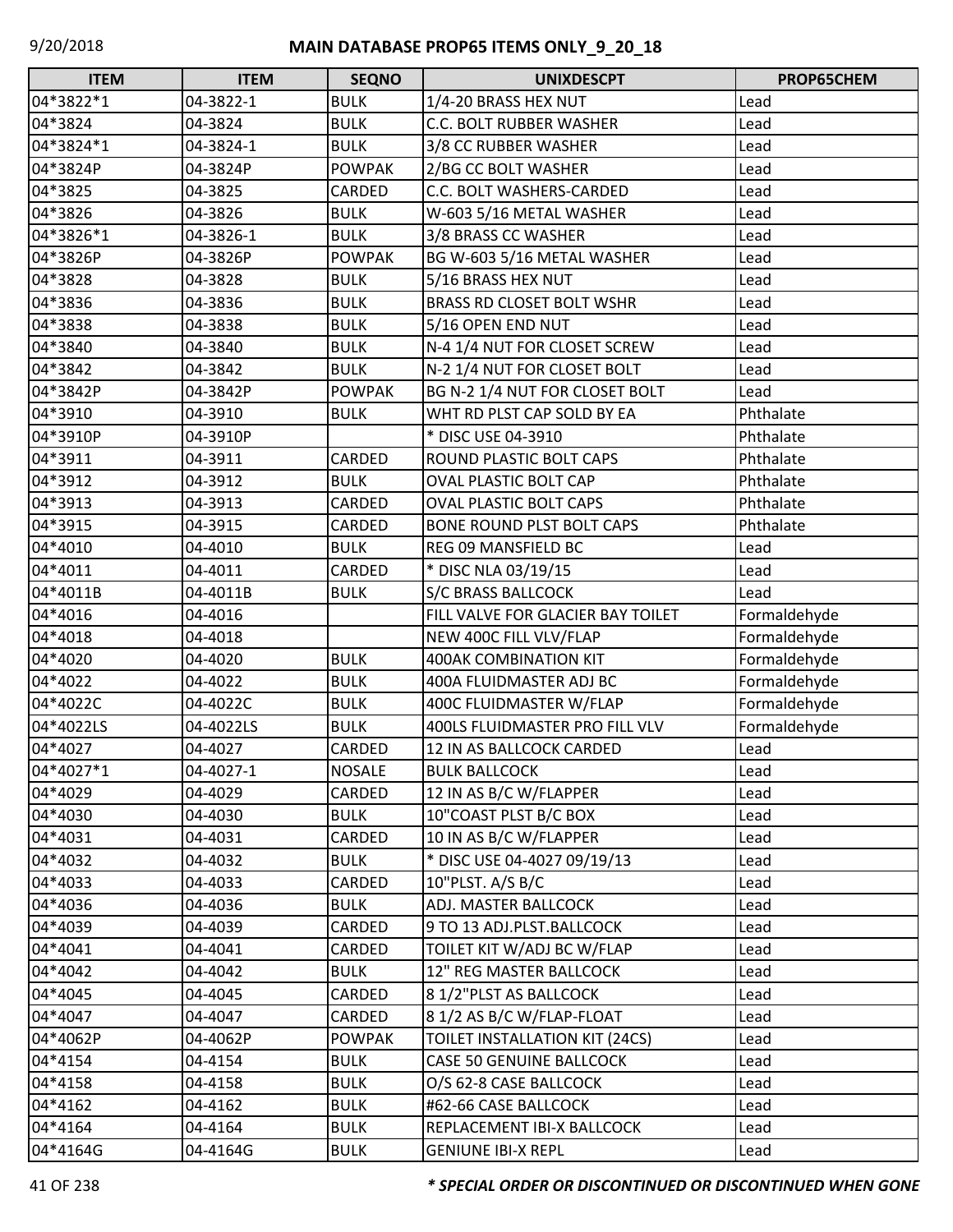| <b>ITEM</b> | <b>ITEM</b> | <b>SEQNO</b>  | <b>UNIXDESCPT</b>                | PROP65CHEM          |
|-------------|-------------|---------------|----------------------------------|---------------------|
| 04*4165     | 04-4165     | CARDED        | REPLACEMENT IBI-X B/C            | Lead                |
| 04*4192     | 04-4192     | CARDED        | AM STD B/C ASSY L/VENT           | Lead                |
| 04*7011     | 04-7011     | CARDED        | WBC-8 MANSFIELD 07 KIT           | Lead                |
| 04*7011B    | 04-7011B    | <b>BULK</b>   | <b>SUB COMP MANSFIELD KIT</b>    | Lead                |
| 04*7075     | 04-7075     | CARDED        | KOHLER K-9255 PLUNGER ASSY       | Lead                |
| 04*7077     | 04-7077     | CARDED        | KOHLER K-9255 REPAIR KIT         | Lead                |
| 04*7079     | 04-7079     | CARDED        | KOHLER K-9252 REPAIR KIT         | Lead                |
| 04*7081     | 04-7081     | CARDED        | KOHLER O/S B/C REPAIR KIT        | Lead                |
| 04*7085     | 04-7085     | CARDED        | <b>COLDWATER BR REP. KIT</b>     | Lead                |
| 04*7087     | 04-7087     | CARDED        | CRANE B/C KIT                    | Lead                |
| 04*7095     | 04-7095     | CARDED        | <b>INDIANA BRASS 79E KIT</b>     | Lead                |
| 04*7161     | 04-7161     | CARDED        | 1B1 MASTER KIT W/TOP             | Lead                |
| 04*7171     | 04-7171     | CARDED        | FLUIDMASTR B/C REPAIR KIT        | <b>Carbon Black</b> |
| 04*7171B    | 04-7171B    | <b>BULK</b>   | <b>SUB-COMP FLUIDMASTER SEAL</b> | Carbon Black        |
| 04*7173N    | 04-7173N    | CARDED        | <b>NEW CAP FOR 400A</b>          | Formaldehyde        |
| 04*7173NB   | 04-7173NB   | <b>BULK</b>   | S/C NEW 400A CAP                 | Formaldehyde        |
| 04*7175     | 04-7175     | <b>CARDED</b> | TOP ASSEMBLY FOR IBIX ONLY       | Lead                |
| 04*7175B    | 04-7175B    | <b>BULK</b>   | <b>SUB COMPONENT IBIX TOP</b>    | Lead                |
| 04*7175N    | 04-7175N    | CARDED        | 1B1-X #2 REPAIR KIT & TOP ASSY   | Lead                |
| 04*7175NB   | 04-7175NB   | <b>BULK</b>   | SC 1B1-X #2 REPAIR KIT TOP ASB   | Lead                |
| 04*7179     | 04-7179     | CARDED        | <b>IBI MARK II TOP ASSY</b>      | Lead                |
| 04*7183     | 04-7183     | CARDED        | <b>1B1X BALLCOCK REPAIR KIT</b>  | Lead                |
| 04*7183B    | 04-7183B    | <b>BULK</b>   | <b>SUB-COMP IBIX B/C KIT</b>     | Lead                |
| 04*7184     | 04-7184     | <b>NOSALE</b> | <b>BULK 1B1 PLUNGER ASSY</b>     | Lead                |
| 04*7185     | 04-7185     | CARDED        | 1B1 MASTER PLUNGER ASSY          | Lead                |
| 04*7187     | 04-7187     | CARDED        | <b>BRASS MASTER PLUNGER</b>      | Lead                |
| 04*7192     | 04-7192     | <b>NOSALE</b> | <b>BULK 1B1 TOP ASSY</b>         | Lead                |
| 04*7193     | 04-7193     | CARDED        | 1B1 MASTER TOP ASSEMBLY          | Lead                |
| 04*7205     | 04-7205     | CARDED        | <b>CASE VENT REPAIR KIT</b>      | Lead                |
| 04*7207     | 04-7207     | CARDED        | CASE #62 COMPLETE KIT            | Lead                |
| 04*7211     | 04-7211     | CARDED        | <b>CASE BALLCOCK PLUNGER</b>     | Lead                |
| 04*7213     | 04-7213     | CARDED        | PLUNGER FOR #62 CASE             | Lead                |
| 04*7213B    | 04-7213B    | <b>BULK</b>   | PLUNGER FOR #62 CASE             | Lead                |
| 04*7215     | 04-7215     | CARDED        | AS12981-07 PLUNGER/SEAT KIT      | Lead                |
| 04*7217     | 04-7217     | CARDED        | <b>HOOVER BC REPAIR KIT</b>      | Lead                |
| 04*7219     | 04-7219     | CARDED        | HOOVER B/C TOP ASSEMBLY          | Lead                |
| 04*7219N    | 04-7219N    | CARDED        | N/S HOOVER BC TOP ASSEMBY        | Lead                |
| 04*7219NB   | 04-7219NB   | <b>BULK</b>   | N/S HOOVER BC TOP ASSEMBY        | Lead                |
| 04*7223     | 04-7223     | CARDED        | AM STD BRASS BC PLUNGER          | Lead                |
| 04*7231     | 04-7231     | CARDED        | AM STD FLUSH VALVE KIT           | Lead                |
| 04*7235     | 04-7235     | CARDED        | AM STD BC PLUNGER ASSY.          | Lead                |
| 04*7237     | 04-7237     | CARDED        | AM STD PLUNGER REPAIR KIT        | Lead                |
| 04*7249     | 04-7249     | CARDED        | <b>U.R. BALLCOCK PLUNGER</b>     | Lead                |
| 04*7253     | 04-7253     | CARDED        | KOHLER BRASS BC PLUNGER          | Lead                |
| 04*7255     | 04-7255     | CARDED        | INDIANA BRASS BC PLUNGER         | Lead                |
| 04*7257     | 04-7257     | CARDED        | <b>SCOVILLE BALLCOCK PLUNGER</b> | Lead                |
| 04*7257B    | 04-7257B    | <b>BULK</b>   | * DISC NLA 09/26/2017 X          | Lead                |
| 04*7305     | 04-7305     | CARDED        | MAGNAFLUSH 3 SCREW TOP ASSY      | Lead                |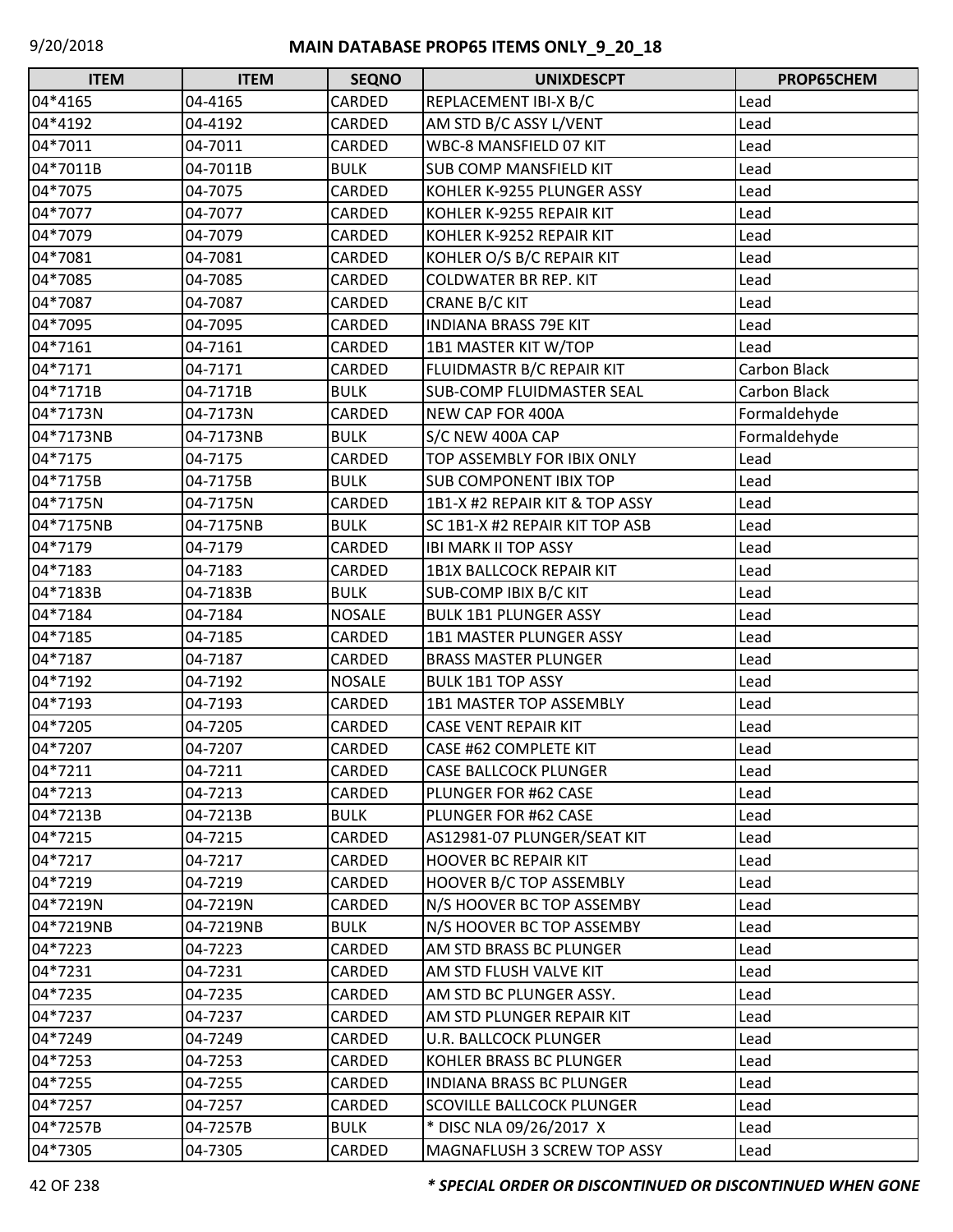| <b>ITEM</b> | <b>ITEM</b> | <b>SEQNO</b>  | <b>UNIXDESCPT</b>                  | PROP65CHEM |
|-------------|-------------|---------------|------------------------------------|------------|
| 04*7305B    | 04-7305B    | <b>BULK</b>   | S/C MAGNAFLUSH 3 SCRW TOP ASSY     | Lead       |
| 04*7307     | 04-7307     | CARDED        | <b>MAGNAFLUSH SNAP-ON TOP ASSY</b> | Lead       |
| 04*7307B    | 04-7307B    | <b>BULK</b>   | S/C MAGNAFLUSH SNAP-ON TOP ASSY    | Lead       |
| 04*7311     | 04-7311     | CARDED        | KOHLER 84499 B/C REPAIR KIT        | Lead       |
| 04*9001     | 04-9001     | CARDED        | FLUSHOMETER URINAL KIT             | Lead       |
| 04*9003     | 04-9003     | CARDED        | <b>FLUSHOMETER TOILET KIT</b>      | Lead       |
| 04*9005     | 04-9005     | <b>CARDED</b> | FLUSHOMETER WATERSAVER KIT         | Lead       |
| 04*9007     | 04-9007     | CARDED        | <b>FLUSHOMETER HANDLE ASSY</b>     | Lead       |
| 04*9009     | 04-9009     | CARDED        | FLUSHOMETER HANDLE KIT             | Lead       |
| 04*9011     | 04-9011     | CARDED        | <b>FLUSHOMETER DIAPHRAGM ASSY</b>  | Lead       |
| 04*9015     | 04-9015     | CARDED        | <b>FLUSHOMETER DIAPHRAGM ONLY</b>  | Lead       |
| 04*9016     | 04-9016     | <b>NOSALE</b> | <b>BULK CLOSET TRIPPER ASSY</b>    | Lead       |
| 04*9021     | 04-9021     | CARDED        | URINAL TAILPIECE W/VAC B           | Lead       |
| 04*9025     | 04-9025     | CARDED        | <b>CLOSET TAILPIECE W/VAC B</b>    | Lead       |
| 04*9027     | 04-9027     | <b>CARDED</b> | VACUUM BREAKER TUBE NUT            | Lead       |
| 04*9027B    | 04-9027B    | <b>BULK</b>   | <b>VACUUM BREAKER TUBE NUT</b>     | Lead       |
| 04*9030     | 04-9030     | <b>NOSALE</b> | BULK 3/4 ANGLE STOP KIT            | Lead       |
| 04*9031     | 04-9031     | CARDED        | <b>ANGLE STOP KIT 3/4</b>          | Lead       |
| 04*9032     | 04-9032     | <b>NOSALE</b> | <b>ANGLE STOP KIT 1"</b>           | Lead       |
| 04*9033     | 04-9033     | <b>CARDED</b> | <b>ANGLE STOP KIT 1"</b>           | Lead       |
| 04*9040     | 04-9040     | <b>BULK</b>   | A-36-A 4.5 CLOSET KIT              | Lead       |
| 04*9041     | 04-9041     | CARDED        | <b>CLOSET REPAIR KIT A-36-A</b>    | Lead       |
| 04*9042     | 04-9042     | <b>BULK</b>   | A-37-A 1.5 URINAL KIT              | Lead       |
| 04*9043     | 04-9043     | CARDED        | URINAL REPAIR KIT A-37-A           | Lead       |
| 04*9044     | 04-9044     | <b>BULK</b>   | A-38-A 3.5 CLOSET/URINAL KIT       | Lead       |
| 04*9050     | 04-9050     | <b>BULK</b>   | ZURN CLOSET FLUSH VLV              | Lead       |
| 04*9052     | 04-9052     | <b>BULK</b>   | ZURN URINAL FLUSH VLV              | Lead       |
| 04*9100     | 04-9100     | <b>BULK</b>   | R110 SLOAN REGAL FLUSH VLV         | Lead       |
| 04*9110     | 04-9110     | <b>BULK</b>   | R186 SLOAN REGAL 3/4 URINAL        | Lead       |
| 04*9130     | 04-9130     | <b>BULK</b>   | #180 SLOAN 1 1/4 URINAL            | Lead       |
| 04*9160     | 04-9160     | <b>BULK</b>   | KOHLER 30668 B/C ASSY              | Lead       |
| 04*9163     | 04-9163     | CARDED        | KOHLER 1B1X STYLE B/C ONLY         | Lead       |
| 04*9163B    | 04-9163B    | <b>BULK</b>   | S/C KOHLER 1B1X STYLE B/C ONLY     | Lead       |
| 04*9164     | 04-9164     | <b>BULK</b>   | KOHLER 84679/1007488 B/C ASSY      | Lead       |
| 04*9168     | 04-9168     | <b>BULK</b>   | <b>COMPLETE 84499 RETROFIT KIT</b> | Lead       |
| 04*9170     | 04-9170     | <b>BULK</b>   | REPLACE RETROFIT TRIANGLE HOLE     | Lead       |
| 04*9413     | 04-9413     | CARDED        | FLUSHMATE UPPER/LOWER SUPPLY       | Lead       |
| 04*9427     | 04-9427     | CARDED        | <b>FLUSHMATE CARTRIDGE ASSY</b>    | Lead       |
| 05*1050     | 05-1050     | <b>BULK</b>   | COOLER FLOAT HD 1/4 COMP           | Lead       |
| 05*1051     | 05-1051     | CARDED        | <b>BRASS COOLER FLOAT VALVE</b>    | Lead       |
| 05*1052     | 05-1052     | <b>BULK</b>   | COOLER FLOAT ECON 1/4 COMP         | Lead       |
| 05*1053     | 05-1053     | CARDED        | ECONOMY COOLER FLOAT VALVE         | Lead       |
| 05*1056     | 05-1056     | <b>BULK</b>   | COOLER FLOAT 3/8MPX1/4FP SHORT     | Lead       |
| 05*1058     | 05-1058     | <b>BULK</b>   | COOLER FLOAT HD 3/8 COMP           | Lead       |
| 05*1161     | 05-1161     | CARDED        | 1/4X20' BLEED OFF KIT              | Lead       |
| 05*1163     | 05-1163     | CARDED        | <b>COOLER PLST INSTALL KIT</b>     | Lead       |
| 05*1251     | 05-1251     | CARDED        | 5/8 BORE LOW PILLOW BLOCK          | Lead       |
| 05*1251B    | 05-1251B    | <b>BULK</b>   | 5/8 BORE LOW PILLOW BLOCK          | Lead       |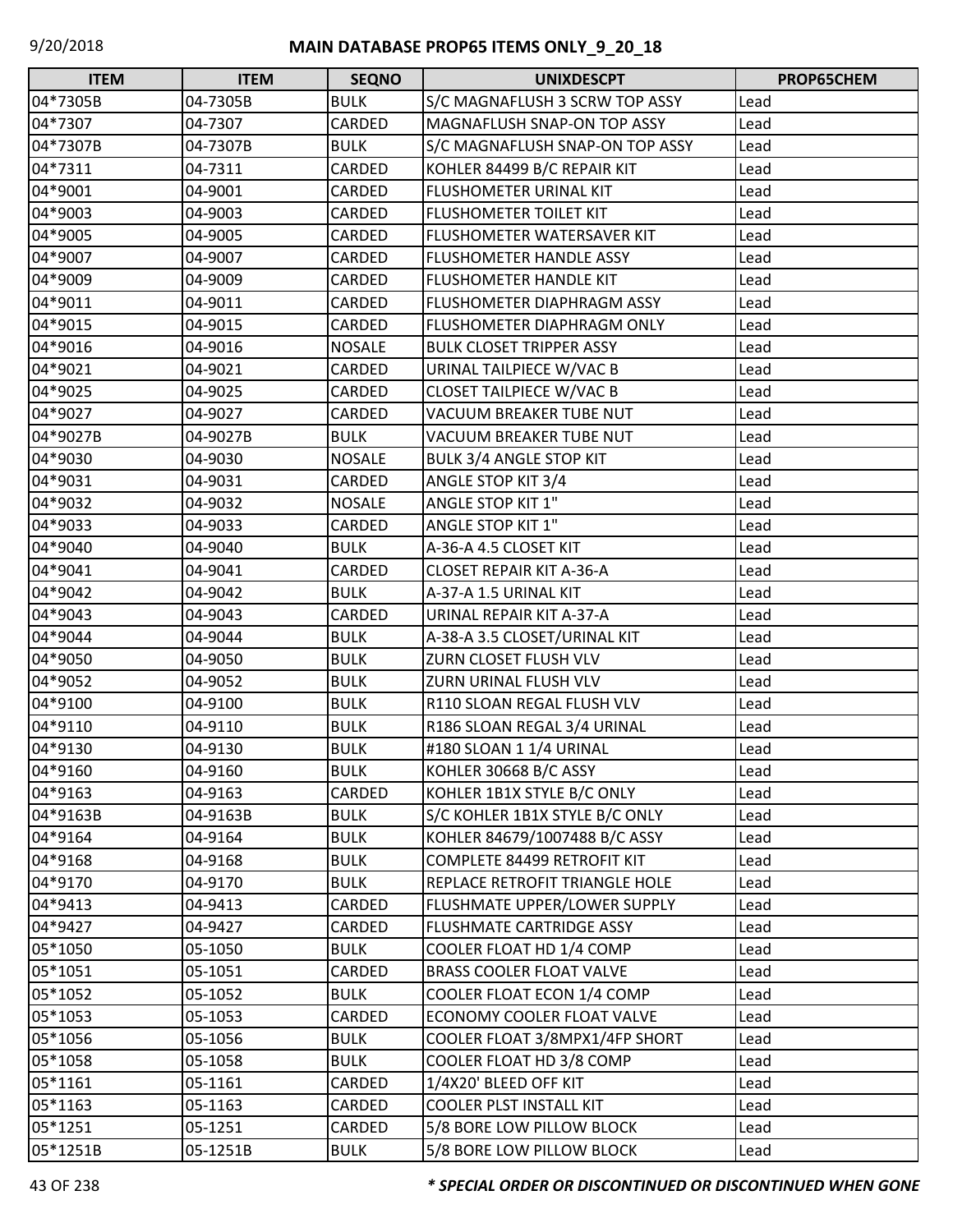| <b>ITEM</b> | <b>ITEM</b> | <b>SEQNO</b>  | <b>UNIXDESCPT</b>                    | PROP65CHEM |
|-------------|-------------|---------------|--------------------------------------|------------|
| 05*1253     | 05-1253     | CARDED        | 3/4 BORE LOW PILLOW BLOCK            | Lead       |
| 05*1253B    | 05-1253B    | <b>BULK</b>   | 3/4 BORE LOW PILLOW BLOCK            | Lead       |
| 05*1255     | 05-1255     | CARDED        | 1"BORE LOW PILLOW BLOCK              | Lead       |
| 05*1255B    | 05-1255B    | <b>BULK</b>   | 1"BORE LOW PILLOW BLOCK              | Lead       |
| 05*1257     | 05-1257     | CARDED        | 3/4 BORE HIGH PILLOW BLK             | Lead       |
| 05*1257B    | 05-1257B    | <b>BULK</b>   | 3/4 BORE HIGH PILLOW BLK             | Lead       |
| 05*1259     | 05-1259     | CARDED        | 1"BORE HIGH PILLOW BLOCK             | Lead       |
| 05*1259B    | 05-1259B    | <b>BULK</b>   | 1"BORE HIGH PILLOW BLOCK             | Lead       |
| 05*1509     | 05-1509     | CARDED        | DRILL PUMP KIT W/HOSE                | Lead       |
| 05*1509*1   | 05-1509-1   | <b>NOSALE</b> | <b>BULK 3FT PUMP HOSE</b>            | Lead       |
| 05*1509*2   | 05-1509-2   | <b>NOSALE</b> | <b>DRILL PUMP ONLY (BULK)</b>        | Lead       |
| 05*1598     | 05-1598     | <b>BULK</b>   | 3/4 HOSE THD WATER PRESS             | Lead       |
| 05*1600     | 05-1600     | <b>BULK</b>   | <b>H560 WATER REGULATOR</b>          | Lead       |
| 05*1602     | 05-1602     | <b>BULK</b>   | <b>H560-G W/GAUGE REGULATOR</b>      | Lead       |
| 05*1606     | 05-1606     | <b>BULK</b>   | 3/4 25 AUB REPAIR KIT                | Lead       |
| 05*1608     | 05-1608     | <b>BULK</b>   | 1" 25 AUB REPAIR KIT                 | Lead       |
| 05*1610     | 05-1610     | <b>BULK</b>   | 1/2 PRESSURE REGULATOR               | Lead       |
| 05*1612     | 05-1612     | <b>BULK</b>   | 3/4 PRESSURE REGULATOR               | Lead       |
| 05*1614     | 05-1614     | <b>BULK</b>   | <b>1" PRESSURE REGULATOR</b>         | Lead       |
| 05*1616     | 05-1616     |               | WATTS 3/4LFN55BM-DU PRESS            | Lead       |
| 05*1618     | 05-1618     | <b>BULK</b>   | WATTS 1FLN55BM-DU PRESS              | Lead       |
| 05*1620     | 05-1620     | <b>BULK</b>   | 1/2 600 PRESSURE REG.                | Lead       |
| 05*1622     | 05-1622     | <b>BULK</b>   | 3/4 600 PRESSURE REG.                | Lead       |
| 05*1624     | 05-1624     | <b>BULK</b>   | 1" 600 PRESSURE REG.                 | Lead       |
| 05*1626     | 05-1626     |               | WILKINS 70XDLDUC-3/4 PRESS           | Lead       |
| 05*1628     | 05-1628     |               | <b>WILKINS 70XLDUC-1 PRESS</b>       | Lead       |
| 05*1630     | 05-1630     | <b>BULK</b>   | 3/4 #70 WILKINS P.R. VALVE           | Lead       |
| 05*1632     | 05-1632     | <b>BULK</b>   | 1" #70 WILKINS P.R. VALVE            | Lead       |
| 05*1634     | 05-1634     | <b>BULK</b>   | 3/4 #70DU WILKINS P.R. VALVE         | Lead       |
| 05*1636     | 05-1636     | <b>BULK</b>   | 1" #70DU WILKINS P.R. VALVE          | Lead       |
| 05*1640     | 05-1640     | <b>BULK</b>   | 1/2 WILKINS REPAIR KIT               | Lead       |
| 05*1642     | 05-1642     | <b>BULK</b>   | 3/4 WILKINS REPAIR KIT               | Lead       |
| 05*1644     | 05-1644     | <b>BULK</b>   | 1" WILKINS REPAIR KIT                | Lead       |
| 05*1646     | 05-1646     | <b>BULK</b>   | 3/4 COPPER TAILPIECE WILKINS         | Lead       |
| 05*1648     | 05-1648     | <b>BULK</b>   | 1" COPPER TAILPIECE WILKINS          | Lead       |
| 05*1656     | 05-1656     | <b>BULK</b>   | * DISC USE 05-1690                   | Lead       |
| 05*1658     | 05-1658     | <b>BULK</b>   | WATTS 1" LFX65B LF PRESSUE REGULATOR | Lead       |
| 05*1690     | 05-1690     | <b>BULK</b>   | WATTS 3/4" LFN55BM1-U PRES REG       | Lead       |
| 05*1692     | 05-1692     | <b>BULK</b>   | WATTS 1" LFN55BM1-U PRES REG         | Lead       |
| 05*1704     | 05-1704     | <b>BULK</b>   | 3/4 150# T&P VALVE COATED            | Lead       |
| 05*1705     | 05-1705     | CARDED        | 3/4 150# T & P VALVE CTD.            | Lead       |
| 05*1708     | 05-1708     | <b>BULK</b>   | 3/4 100XL-8 T&P VALVE                | Lead       |
| 05*1710     | 05-1710     | <b>BULK</b>   | LONG BODY T & P VALVE                | Lead       |
| 05*1711     | 05-1711     | CARDED        | LONG BODY T & P VALVE                | Lead       |
| 05*1712     | 05-1712     | <b>BULK</b>   | 3/4 150# 3L PRESS. VALVE             | Lead       |
| 05*1713     | 05-1713     | <b>CARDED</b> | 3/4 150# 3L PRESSURE VLV             | Lead       |
| 05*1720     | 05-1720     | <b>BULK</b>   | <b>210 TEMP GAS SHUT OFF</b>         | Lead       |
| 05*1740     | 05-1740     | <b>BULK</b>   | 1/2 75PSI-ADJ-150 PRESS REL VL       | Lead       |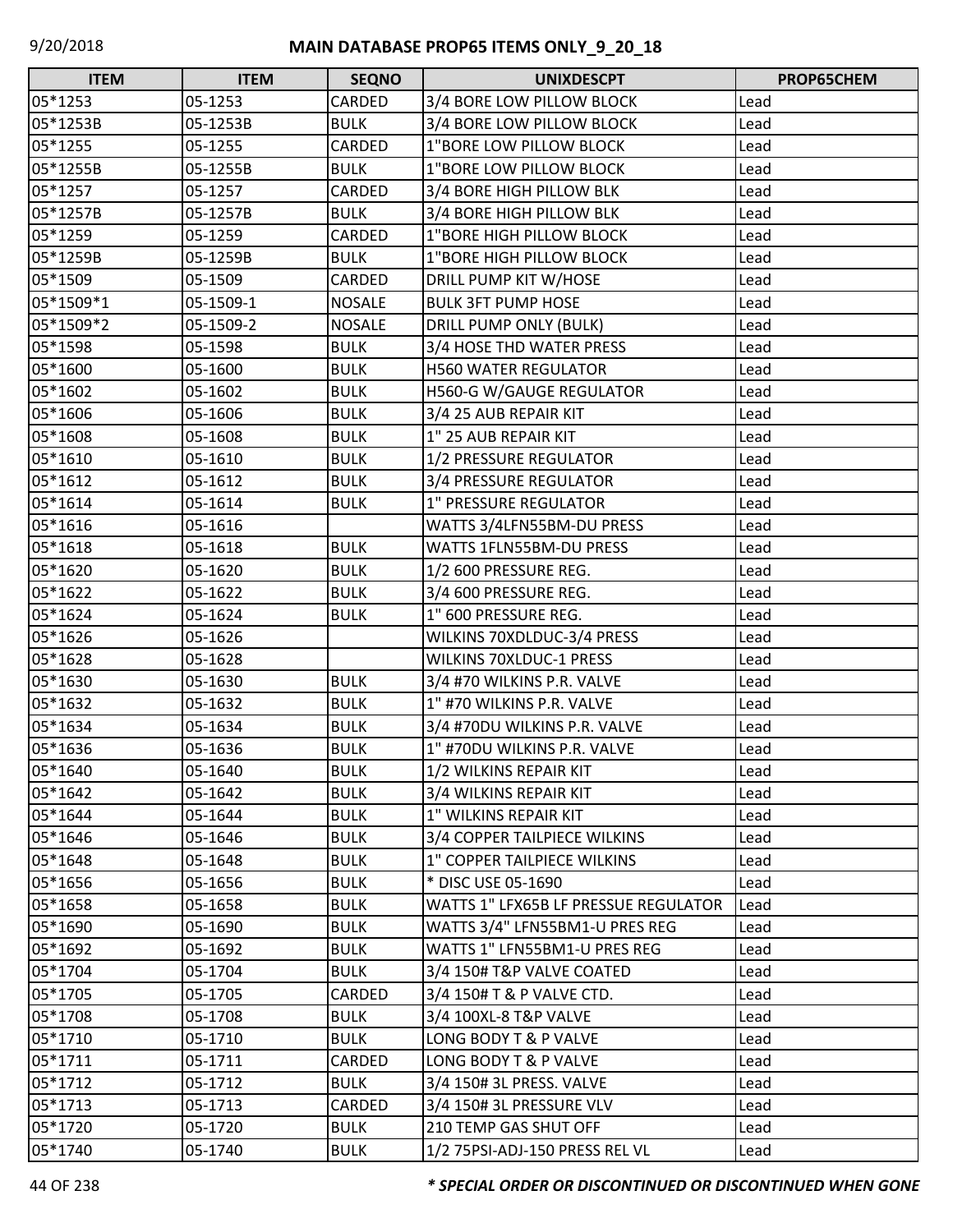| <b>ITEM</b> | <b>ITEM</b> | <b>SEQNO</b>  | <b>UNIXDESCPT</b>                | PROP65CHEM |
|-------------|-------------|---------------|----------------------------------|------------|
| 05*1741     | 05-1741     | CARDED        | 1/2 75PSI-ADJ-150 PRESS REL VL   | Lead       |
| 05*1750     | 05-1750     | <b>BULK</b>   | 3/4 150# 10L T & P VALVE         | Lead       |
| 05*1751     | 05-1751     | CARDED        | 3/4 150# 10L T & P VALVE         | Lead       |
| 05*1762     | 05-1762     | <b>BULK</b>   | <b>ECONO BACK FLOW PREV.</b>     | Lead       |
| 05*1763     | 05-1763     | CARDED        | <b>BACK FLOW PREVENTER</b>       | Lead       |
| 05*1764     | 05-1764     | <b>BULK</b>   | <b>8B WATTS BACKFLO PREVENTE</b> | Lead       |
| 05*1768     | 05-1768     | <b>BULK</b>   | FINE THREAD BACKFLO PREVENTOR    | Lead       |
| 05*1769     | 05-1769     | CARDED        | CD ARROWHEAD FINE BACKFLO PREV   | Lead       |
| 05*1770     | 05-1770     | <b>BULK</b>   | FINE THD BACK FLOW PREVENTER     | Lead       |
| 05*1771     | 05-1771     | CARDED        | CD FINE THD/SELF DRAIN BACKFLO   | Lead       |
| 05*1800     | 05-1800     | <b>BULK</b>   | R-810 3/8 CASA FLT VALVE         | Lead       |
| 05*1802     | 05-1802     | <b>BULK</b>   | R-810 1/2 CASA FLT VALVE         | Lead       |
| 05*1804     | 05-1804     | <b>BULK</b>   | R-810 3/4 CASA FLT VALVE         | Lead       |
| 05*1806     | 05-1806     | <b>BULK</b>   | R-810 1" CASA FLT VALVE          | Lead       |
| 05*2000     | 05-2000     | <b>BULK</b>   | R-400 3/8 BOB FLT VALVE          | Lead       |
| 05*2002     | 05-2002     | <b>BULK</b>   | 1/2 BRASS MIP FLOAT VALVE        | Lead       |
| 05*2004     | 05-2004     | <b>BULK</b>   | 3/4 BRASS MIP FLOAT VALVE        | Lead       |
| 05*2006     | 05-2006     | <b>BULK</b>   | R-400 1" BOB FLT VALVE           | Lead       |
| 05*2103     | 05-2103     | CARDED        | COPPER DECK TYPE AIR GAP         | Lead       |
| 05*2103B    | 05-2103B    | <b>BULK</b>   | COPPER DECK TYPE AIR GAP         | Lead       |
| 05*2104     | 05-2104     | <b>BULK</b>   | <b>BULK AIR GAP</b>              | Styrene    |
| 05*2104P    | 05-2104P    | <b>POWPAK</b> | 24/CS PLST AIR GAP ASSY          | Styrene    |
| 05*2105     | 05-2105     | CARDED        | PLASTIC DECK TYPE AIR GAP        | Styrene    |
| 05*2106     | 05-2106     | <b>BULK</b>   | CP PLST AIR GAP W/BRASS CAP      | Lead       |
| 05*2107     | 05-2107     | CARDED        | CP PLST AIR GAP W/BRASS CAP      | Lead       |
| 05*2150     | 05-2150     | <b>BULK</b>   | C.P. OUTER CAP AIR GAP           | Lead       |
| 05*2151     | 05-2151     | CARDED        | CP OUTER CAP FOR AIR GAP         | Lead       |
| 05*2170     | 05-2170     | <b>BULK</b>   | TALL C.P.AIR GAP CAP             | Styrene    |
| 05*2171     | 05-2171     | CARDED        | <b>TALL AIR GAP CAP</b>          | Lead       |
| 05*2200     | 05-2200     | <b>BULK</b>   | 150A 1/2 SHOCK ARRESTER          | Lead       |
| 05*2204     | 05-2204     | <b>BULK</b>   | 288A 1/2 ANGLE VAC BREAK         | Lead       |
| 05*2250     | 05-2250     | <b>BULK</b>   | HAMMER ARRESTER 1/2 MIP          | Lead       |
| 05*2252     | 05-2252     | <b>BULK</b>   | HAMMER ARRESTER 1/2 C/S          | Lead       |
| 05*2254     | 05-2254     | <b>BULK</b>   | HAMMER ARRESTER 5/8 COMP         | Lead       |
| 05*2256     | 05-2256     | <b>BULK</b>   | HAMMER ARRESTER WASH MASH        | Lead       |
| 06*1010     | 06-1010     | <b>BULK</b>   | 1/2 RB MIP NO KINK               | Lead       |
| 06*1011     | 06-1011     | CARDED        | 1/2 RB MIP NO KINK               | Lead       |
| 06*1012     | 06-1012     | <b>BULK</b>   | 3/4 RB MIP NO KINK               | Lead       |
| 06*1013     | 06-1013     | CARDED        | 3/4 RB MIP NO KINK               | Lead       |
| 06*1014     | 06-1014     | <b>BULK</b>   | 1/2 RB MIP NO KINK HOSE BIBB     | Lead       |
| 06*1015     | 06-1015     | CARDED        | 1/2 R.B.MIP NO KINK#2            | Lead       |
| 06*1016     | 06-1016     | <b>BULK</b>   | 3/4 RB MIP NO KINK HOSE BIBB     | Lead       |
| 06*1017     | 06-1017     | CARDED        | 3/4 R.B. MIP NO KINK             | Lead       |
| 06*1020     | 06-1020     | <b>BULK</b>   | 1/2 RB FIP NO KINK               | Lead       |
| 06*1021     | 06-1021     | CARDED        | 1/2 RB FIP NO KINK               | Lead       |
| 06*1022     | 06-1022     | <b>BULK</b>   | 3/4 RB FIP NO KINK               | Lead       |
| 06*1023     | 06-1023     | CARDED        | 3/4 RB FIP NO KINK               | Lead       |
| 06*1024     | 06-1024     | <b>BULK</b>   | 1/2 RB FIP NO KINK HOSE BIBB     | Lead       |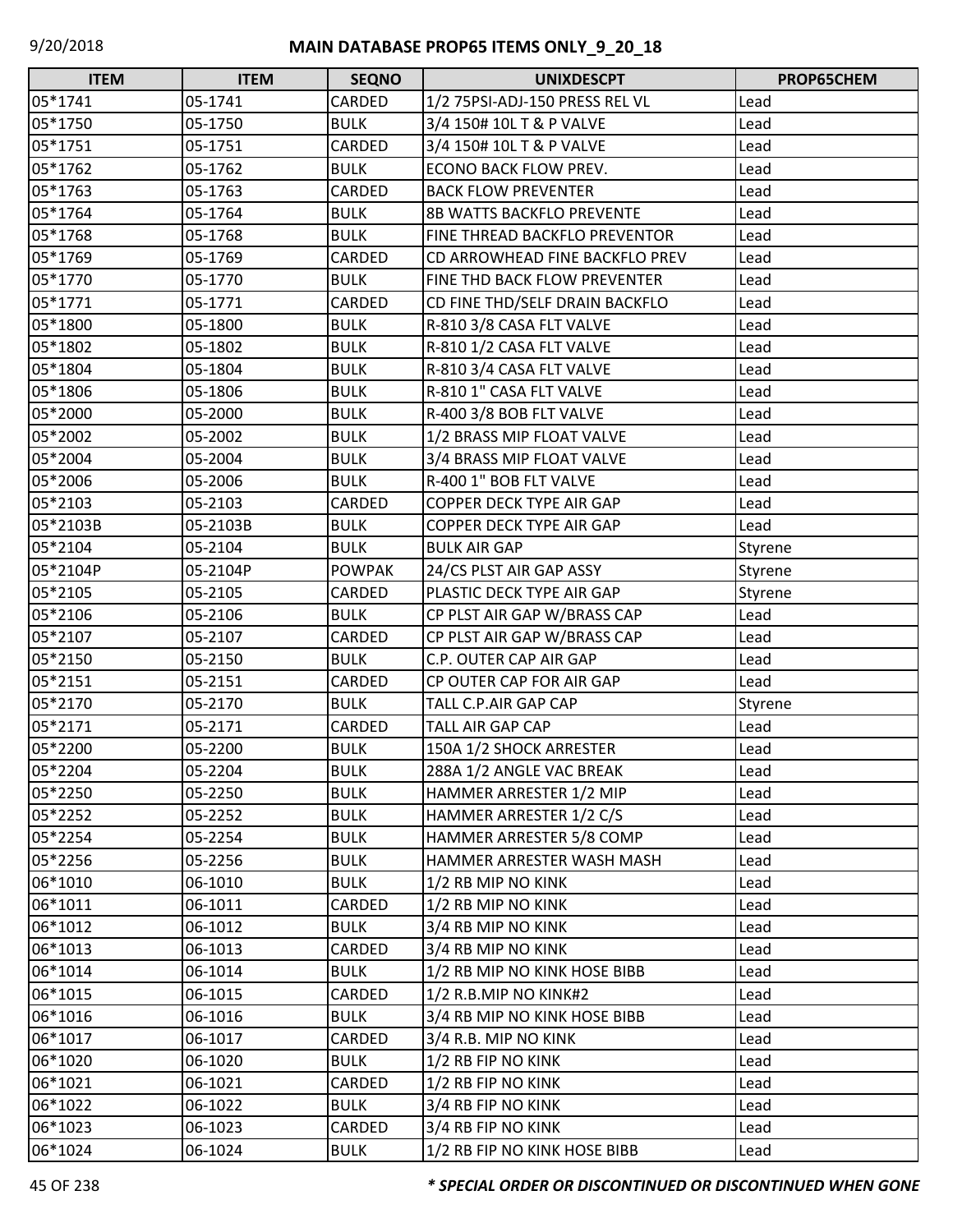| <b>ITEM</b> | <b>ITEM</b> | <b>SEQNO</b> | <b>UNIXDESCPT</b>                  | PROP65CHEM |
|-------------|-------------|--------------|------------------------------------|------------|
| 06*1025     | 06-1025     | CARDED       | 1/2 R.B FIP NO KINK #2             | Lead       |
| 06*1026     | 06-1026     | <b>BULK</b>  | 3/4 RB FIP NO KINK HOSE BIBB       | Lead       |
| 06*1027     | 06-1027     | CARDED       | 3/4 R.B. FIP NO KINK#              | Lead       |
| 06*1028     | 06-1028     | <b>BULK</b>  | * DISC USE 06-1032                 | Lead       |
| 06*1030     | 06-1030     | <b>BULK</b>  | 1/2X3/4 CXRB NO KINK               | Lead       |
| 06*1032     | 06-1032     | <b>BULK</b>  | <b>BULK 1/2C SWEATLESS NO-KINK</b> | Lead       |
| 06*1033     | 06-1033     | CARDED       | 1/2 C SWEATLESS NO-KINK            | Lead       |
| 06*1033B    | 06-1033B    | <b>BULK</b>  | 1/2 C SWEATLESS NO KINK            | Lead       |
| 06*1036     | 06-1036     | <b>BULK</b>  | 1/2 MIP 1/4 TURN NO-KINK           | Lead       |
| 06*1038     | 06-1038     | <b>BULK</b>  | 3/4 MIP 1/4 TURN NO-KINK           | Lead       |
| 06*1040     | 06-1040     | <b>BULK</b>  | 1/2RB M. NO-KINK W/BKFLO           | Lead       |
| 06*1042     | 06-1042     | <b>BULK</b>  | 3/4RB M. NO-KINK W/BKFLO           | Lead       |
| 06*1046     | 06-1046     | <b>BULK</b>  | 1/2 FIP 1/4 TURN NO-KINK           | Lead       |
| 06*1048     | 06-1048     | <b>BULK</b>  | 3/4 FIP 1/4 TURN NO-KINK           | Lead       |
| 06*1050     | 06-1050     | <b>BULK</b>  | 1/2RB FE NOKINK W/BKFLOW           | Lead       |
| 06*1052     | 06-1052     | <b>BULK</b>  | 3/4RB FE NOKINK W/BKFLOW           | Lead       |
| 06*1054     | 06-1054     | <b>BULK</b>  | 1/2 MIP NO KINK HOSE BIBB          | Lead       |
| 06*1056     | 06-1056     | <b>BULK</b>  | 3/4 MIP NO KINK HOSE BIBB          | Lead       |
| 06*1058     | 06-1058     | <b>BULK</b>  | 1/2 FIP NO KINK HOSE BIBB          | Lead       |
| 06*1060     | 06-1060     | <b>BULK</b>  | 3/4 HD FIP NO KINK HOSE BIBB       | Lead       |
| 06*1062     | 06-1062     | <b>BULK</b>  | 1/2X3/4 CXRB NO KINK               | Lead       |
| 06*1064     | 06-1064     | <b>BULK</b>  | <b>FLOW-LOCK HOSE BIBB LOCK</b>    | Lead       |
| 06*1067     | 06-1067     | CARDED       | <b>CD HOSE BIBB LOCK</b>           | Lead       |
| 06*1067B    | 06-1067B    | <b>BULK</b>  | <b>S-C HOSE BIBB LOCK</b>          | Lead       |
| 06*1070     | 06-1070     | <b>BULK</b>  | 4" 3/4MPX1/2FP FROSTPROOF VALV     | Lead       |
| 06*1070C    | 06-1070C    | <b>BULK</b>  | 4" 1/2MPX1/2C FROSTPROOF VALVE     | Lead       |
| 06*1072     | 06-1072     | <b>BULK</b>  | 6" 3/4MPX1/2FP FROSTPROOF VALV     | Lead       |
| 06*1072C    | 06-1072C    | <b>BULK</b>  | 6" 1/2MPX1/2C FROSTPROOF VALVE     | Lead       |
| 06*1074     | 06-1074     | <b>BULK</b>  | 8" 3/4MPX1/2FP FROSTPROOF VALV     | Lead       |
| 06*1074C    | 06-1074C    | <b>BULK</b>  | 8" 1/2MPX1/2C FROSTPROOF VALVE     | Lead       |
| 06*1076     | 06-1076     | <b>BULK</b>  | 10" 3/4MPX1/2FP FROSTPROOF VLV     | Lead       |
| 06*1076C    | 06-1076C    | <b>BULK</b>  | 10" 1/2MPX1/2C FROSTPROOF VALV     | Lead       |
| 06*1078     | 06-1078     | <b>BULK</b>  | 12" 3/4MPX1/2FP FROSTPROOF VLV     | Lead       |
| 06*1078C    | 06-1078C    | <b>BULK</b>  | 12" 1/2MPX1/2C FROSTPROOF VALV     | Lead       |
| 06*1079     | 06-1079     | CARDED       | 455 4IN F/P 3/4MIP X 1/2FIP        | Lead       |
| 06*1080     | 06-1080     | <b>BULK</b>  | 455 6IN F/P 3/4MIPX1/2FIP          | Lead       |
| 06*1082     | 06-1082     | <b>BULK</b>  | 455 8IN F/P 3/4MIP X 1/2 FIP       | Lead       |
| 06*1084     | 06-1084     | <b>BULK</b>  | 455 10IN F/P 3/4MIP X 1/2 FIP      | Lead       |
| 06*1086     | 06-1086     | <b>BULK</b>  | 455 12IN F/P 3/4MIPX1/2FIP         | Lead       |
| 06*1088     | 06-1088     | <b>BULK</b>  | 6" AS FROST-PROOF FCT              | Lead       |
| 06*1090     | 06-1090     | <b>BULK</b>  | 8" AS FROST-PROOF FCT              | Lead       |
| 06*1092     | 06-1092     | <b>BULK</b>  | 10" AS FROST-PROOF FCT             | Lead       |
| 06*1094     | 06-1094     | <b>BULK</b>  | 12" AS FROST-PROOF FCT             | Lead       |
| 06*1100     | 06-1100     | <b>BULK</b>  | 1/2 CP MALE NO KINK                | Lead       |
| 06*1102     | 06-1102     | <b>BULK</b>  | 3/4 CP MALE NO KINK                | Lead       |
| 06*1112     | 06-1112     | <b>BULK</b>  | 3/4 CP FEMALE NO KINK              | Lead       |
| 06*1130     | 06-1130     | <b>BULK</b>  | 1/2 CP SOT HOSE BIBB               | Lead       |
| 06*1132     | 06-1132     | <b>BULK</b>  | 3/4 CP SOT HOSE BIBB               | Lead       |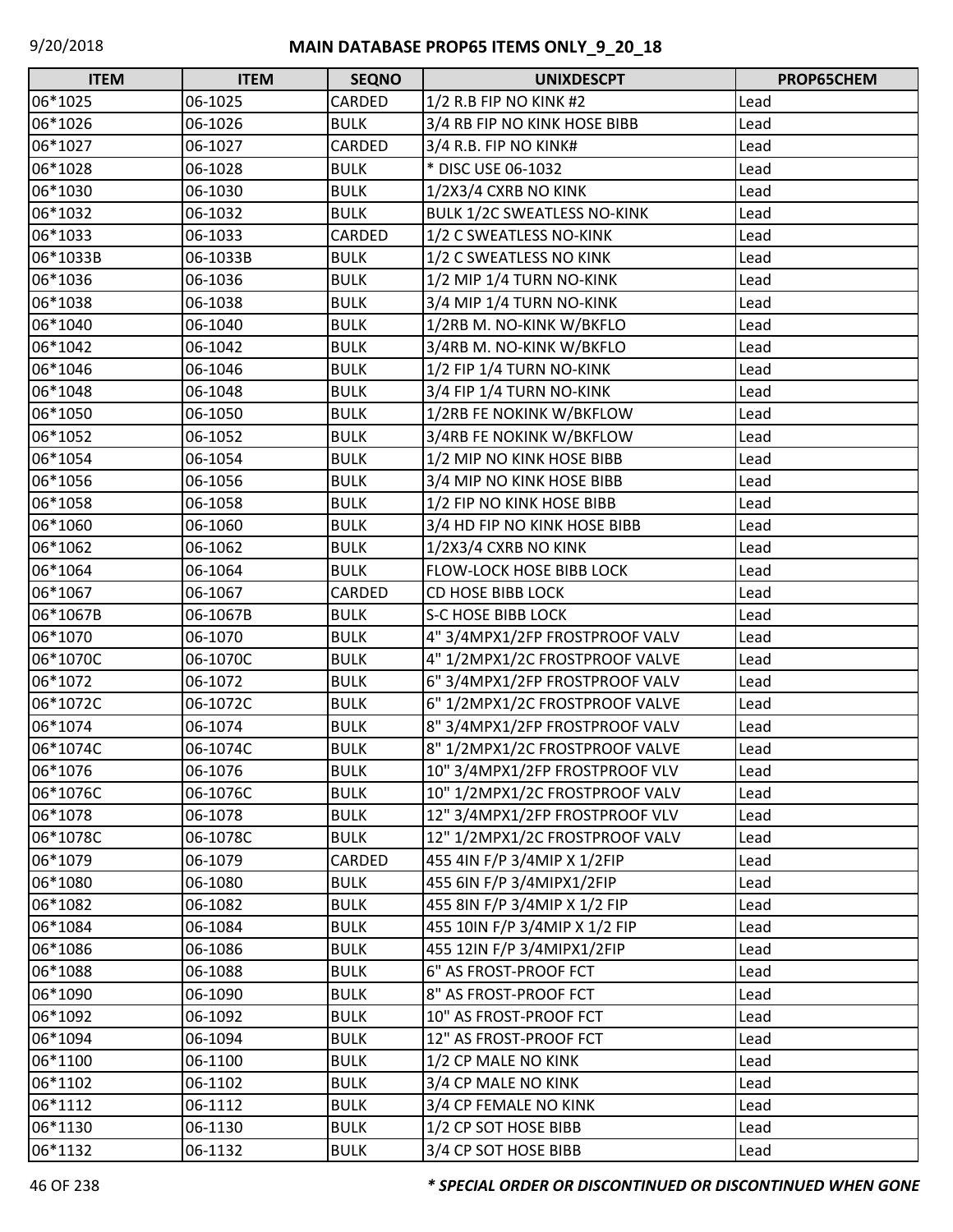| <b>ITEM</b> | <b>ITEM</b> | <b>SEQNO</b> | <b>UNIXDESCPT</b>              | PROP65CHEM |
|-------------|-------------|--------------|--------------------------------|------------|
| 06*1140     | 06-1140     | <b>BULK</b>  | 1/2 CP SSS SINK BIBB           | Lead       |
| 06*1142     | 06-1142     | <b>BULK</b>  | 3/4 CP SSS SINK BIBB           | Lead       |
| 06*1150     | 06-1150     | <b>BULK</b>  | 1/2 CP SSS HOSE BIBB           | Lead       |
| 06*1152     | 06-1152     | <b>BULK</b>  | 3/4 CP SSS HOSE BIBB           | Lead       |
| 06*1160     | 06-1160     | <b>BULK</b>  | 1/2 C.P.FLG.SSS HOSE BIBB      | Lead       |
| 06*1170     | 06-1170     | <b>BULK</b>  | 4"A/S FROST PROOF #2           | Lead       |
| 06*1172     | 06-1172     | <b>BULK</b>  | 6"A/S FROST PROOF #2           | Lead       |
| 06*1174     | 06-1174     | <b>BULK</b>  | 8"A/S FROST PROOF #2           | Lead       |
| 06*1176     | 06-1176     | <b>BULK</b>  | 10"A/S FROST PROOF #2          | Lead       |
| 06*1178     | 06-1178     | <b>BULK</b>  | 12"A/S FROST PROOF #2          | Lead       |
| 06*1200     | 06-1200     | <b>BULK</b>  | 1/2 L.K. GLOBE VALVE           | Lead       |
| 06*1202     | 06-1202     | <b>BULK</b>  | 3/4 L.K. GLOBE VALVE           | Lead       |
| 06*1210     | 06-1210     | <b>BULK</b>  | 1/2 L.K. FEMALE NO KINK        | Lead       |
| 06*1210B    | 06-1210B    | <b>BULK</b>  | <b>SUB COMPONENT VALVE</b>     | Lead       |
| 06*1211     | 06-1211     | CARDED       | 1/2 L.K FEMALE NO KINK         | Lead       |
| 06*1212     | 06-1212     | <b>BULK</b>  | 3/4 L.K. FEMALE NO KINK        | Lead       |
| 06*1212B    | 06-1212B    | <b>BULK</b>  | <b>SUB COMPONENT VALVE</b>     | Lead       |
| 06*1213     | 06-1213     | CARDED       | 3/4 L.K. FEMALE NO KINK        | Lead       |
| 06*1214     | 06-1214     | CARDED       | #2 1/2FIP LK NO KINK           | Lead       |
| 06*1214B    | 06-1214B    | <b>BULK</b>  | S/C 1/2FIP LK NO KINK          | Lead       |
| 06*1216     | 06-1216     | CARDED       | #2 3/4FIP LK NO KINK           | Lead       |
| 06*1216B    | 06-1216B    | <b>BULK</b>  | 3/4 FIP L.K. NO KINK HOSE BIBB | Lead       |
| 06*1220     | 06-1220     | <b>BULK</b>  | 1/2 L.K. MALE NO KINK          | Lead       |
| 06*1220B    | 06-1220B    | <b>BULK</b>  | 1/2 MIP L.K. NO KINK HOSE BIBB | Lead       |
| 06*1221     | 06-1221     | CARDED       | 1/2 L.K. MALE NO KINK          | Lead       |
| 06*1222     | 06-1222     | <b>BULK</b>  | 3/4 L.K. MALE NO KINK          | Lead       |
| 06*1222B    | 06-1222B    | <b>BULK</b>  | 3/4 MIP L.K. NO KINK HOSE BIBB | Lead       |
| 06*1223     | 06-1223     | CARDED       | 3/4 L.K MALE NO KINK           | Lead       |
| 06*1224     | 06-1224     | CARDED       | #2 1/2MIP LK NO KINK           | Lead       |
| 06*1224B    | 06-1224B    | <b>BULK</b>  | 1/2 MIP NO KINK HOSE BIBB      | Lead       |
| 06*1226     | 06-1226     | CARDED       | #2 3/4MIP LK NO KINK           | Lead       |
| 06*1226B    | 06-1226B    | <b>BULK</b>  | S/C 3/4MIP LK NO KINK          | Lead       |
| 06*1230     | 06-1230     | <b>BULK</b>  | 1/2 L.K. FLNG SILL FAUCET      | Lead       |
| 06*1230B    | 06-1230B    | <b>BULK</b>  | 1/2 FIP L.K. FLANGED SILLCOCK  | Lead       |
| 06*1232     | 06-1232     | <b>BULK</b>  | 3/4 L.K. FLNG SILL FAUCET      | Lead       |
| 06*1232B    | 06-1232B    | <b>BULK</b>  | 3/4 FIP L.K. FLANGED SILLCOCK  | Lead       |
| 06*1270     | 06-1270     | <b>BULK</b>  | 1/2 MIP SSS HOSE BIBB          | Lead       |
| 06*1272     | 06-1272     | <b>BULK</b>  | 3/4 MIP SSS HOSE BIBB          | Lead       |
| 06*1274     | 06-1274     | <b>BULK</b>  | 1/2 MIP RB SOT HOSE BIBB       | Lead       |
| 06*1276     | 06-1276     | <b>BULK</b>  | 3/4 MIP RB SOT HOSE BIBB       | Lead       |
| 06*1280     | 06-1280     | <b>BULK</b>  | 1/2 RB SOT HOSE BIBB           | Lead       |
| 06*1281     | 06-1281     | CARDED       | 1/2 SOT HOSE BIBB #1           | Lead       |
| 06*1282     | 06-1282     | <b>BULK</b>  | 3/4 RB SOT HOSE BIBB           | Lead       |
| 06*1283     | 06-1283     | CARDED       | 3/4 SOT HOSE BIBB #1           | Lead       |
| 06*1284     | 06-1284     | <b>BULK</b>  | 1/2MIP BALL VLV HOSE BIBB#2    | Lead       |
| 06*1285     | 06-1285     | CARDED       | 1/2 HOSE BIBB BALL VALVE       | Lead       |
| 06*1286     | 06-1286     | <b>BULK</b>  | 3/4MIP BALL VLV HOSE BIBB#2    | Lead       |
| 06*1287     | 06-1287     | CARDED       | 3/4 HOSE BIBB BALL VALVE       | Lead       |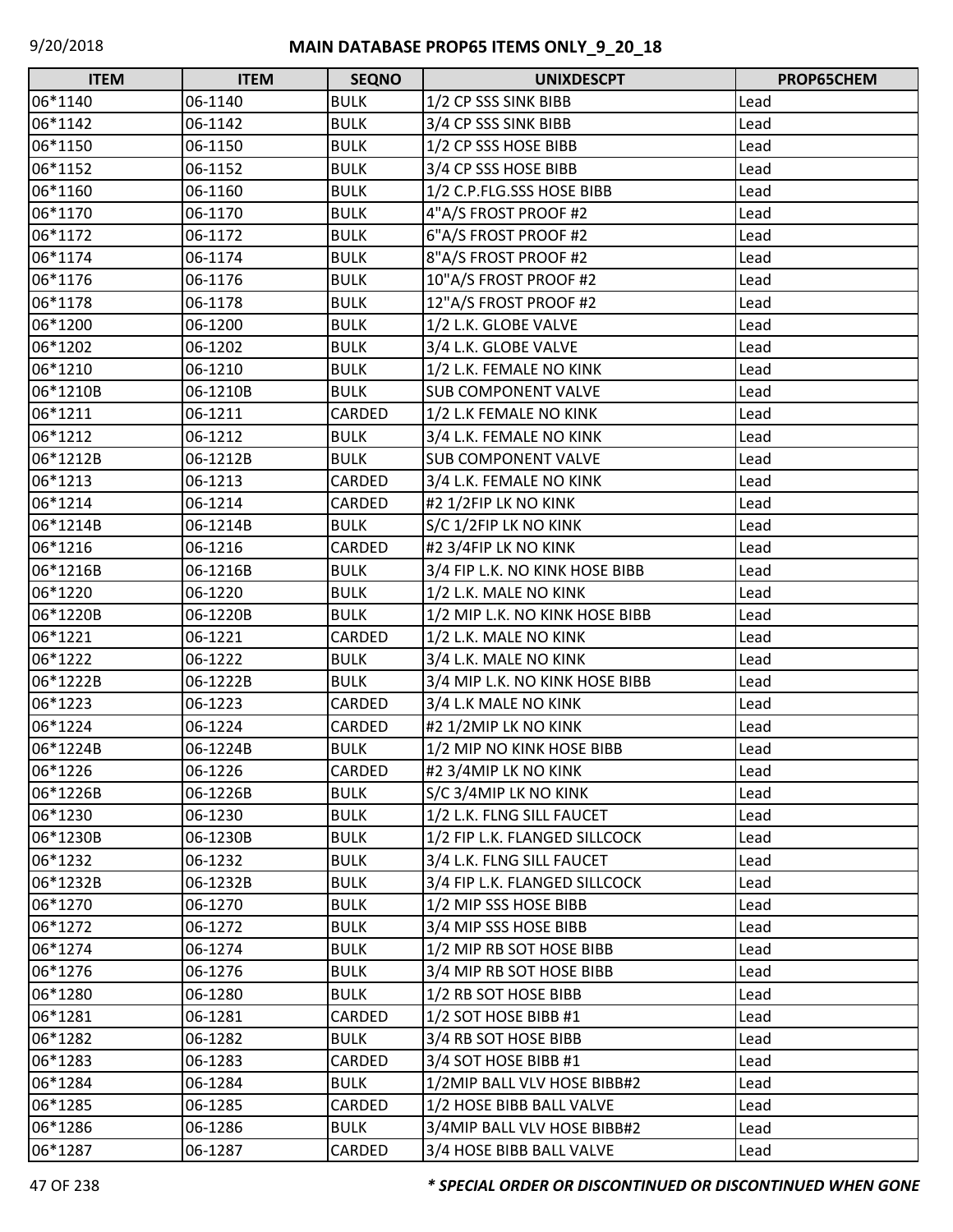| <b>ITEM</b> | <b>ITEM</b> | <b>SEQNO</b> | <b>UNIXDESCPT</b>              | PROP65CHEM |
|-------------|-------------|--------------|--------------------------------|------------|
| 06*1290     | 06-1290     | <b>BULK</b>  | 1/2 RB SSS HOSE BIBB           | Lead       |
| 06*1292     | 06-1292     | <b>BULK</b>  | 3/4 RB SSS HOSE BIBB           | Lead       |
| 06*1296     | 06-1296     | <b>BULK</b>  | 1/2 MIP RB SSS HOSE BIBB       | Lead       |
| 06*1298     | 06-1298     | <b>BULK</b>  | 3/4 MIP RB SSS HOSE BIBB       | Lead       |
| 06*1302     | 06-1302     | <b>BULK</b>  | 1/2 OR 3/4 BN GARDEN VALVE     | Lead       |
| 06*1303     | 06-1303     | CARDED       | 1/2 & 3/4 BN GARDEN VALVE      | Lead       |
| 06*1304     | 06-1304     | <b>BULK</b>  | 1X3/4 B/N GARDEN VALVE         | Lead       |
| 06*1305     | 06-1305     | <b>BULK</b>  | 1 X 3/4 B/N GARDEN VALVE       | Lead       |
| 06*1310     | 06-1310     | <b>BULK</b>  | 1/2 FIP BENT NOSE GARDEN VALVE | Lead       |
| 06*1311     | 06-1311     | CARDED       | 1/2 B/N GARDEN VALVE           | Lead       |
| 06*1312     | 06-1312     | <b>BULK</b>  | 3/4 FIP BENT NOSE GARDEN VALVE | Lead       |
| 06*1313     | 06-1313     | CARDED       | 3/4 B/N GARDEN VALVE           | Lead       |
| 06*1314     | 06-1314     | <b>BULK</b>  | 1IN FIP BENT NOSE GARDEN VLV   | Lead       |
| 06*1316     | 06-1316     | <b>BULK</b>  | 1/2 OR 3/4 HD BN GARDEN VALVE  | Lead       |
| 06*1318     | 06-1318     | <b>BULK</b>  | 1 X 3/4 B/N GARDEN VALVE       | Lead       |
| 06*1342     | 06-1342     | <b>BULK</b>  | 3/4 INV NOSE GARDEN VALVE      | Lead       |
| 06*1350     | 06-1350     | <b>BULK</b>  | 1/2 LOOSE KEY GARDEN VALV      | Lead       |
| 06*1352     | 06-1352     | <b>BULK</b>  | 3/4 LOOSE KEY GARDEN VALV      | Lead       |
| 06*1352B    | 06-1352B    | <b>BULK</b>  | 1/2 OR 3/4 FIP L.K. GARDEN VLV | Lead       |
| 06*1354     | 06-1354     | <b>BULK</b>  | 1 X 3/4 L/K GARDEN VALVE       | Lead       |
| 06*1354B    | 06-1354B    | <b>BULK</b>  | 1 X 3/4 L/K GARDEN VALVE       | Lead       |
| 06*1500     | 06-1500     | <b>BULK</b>  | 1/2 MIP BOILER DRAIN           | Lead       |
| 06*1502     | 06-1502     | <b>BULK</b>  | 3/4 MIP BOILER DRAIN           | Lead       |
| 06*1504     | 06-1504     | <b>BULK</b>  | 5/8 COMP BOILER DRAIN RB#2     | Lead       |
| 06*1506     | 06-1506     | <b>BULK</b>  | 1/2 MIP BOILER DRAIN VALVE     | Lead       |
| 06*1508     | 06-1508     | <b>BULK</b>  | 3/4 MIP BOILER DRAIN VALVE     | Lead       |
| 06*1510     | 06-1510     | <b>BULK</b>  | 1/2 FIP BOILER DRAIN           | Lead       |
| 06*1512     | 06-1512     | <b>BULK</b>  | 3/4 FIP BOILER DRAIN           | Lead       |
| 06*1516     | 06-1516     | <b>BULK</b>  | 1/2 FIP BOILER DRAIN VALVE     | Lead       |
| 06*1518     | 06-1518     | <b>BULK</b>  | 3/4 FIP BOILER DRAIN VALVE     | Lead       |
| 06*1520     | 06-1520     | <b>BULK</b>  | COOLER VLV 3/4FHTX3/4MHT       | Lead       |
| 06*1521     | 06-1521     | CARDED       | COOLER VLV BR 3/4FHTXMHT       | Lead       |
| 06*1522     | 06-1522     | <b>BULK</b>  | COOLER VLV 3/4 FIPX3/4MHT      | Lead       |
| 06*1524     | 06-1524     | <b>BULK</b>  | 3/4 FHT COOLER DRAIN VALVE     | Lead       |
| 06*1526     | 06-1526     | <b>BULK</b>  | 3/4 FIP COOLER DRAIN VALVE     | Lead       |
| 06*1550     | 06-1550     | <b>BULK</b>  | 1/2 FLANGED SILLCOCK           | Lead       |
| 06*1552     | 06-1552     | <b>BULK</b>  | 3/4 FLANGED SILLCOCK           | Lead       |
| 06*1554     | 06-1554     | <b>BULK</b>  | 1/2 FLANGED SILCOCK            | Lead       |
| 06*1556     | 06-1556     | <b>BULK</b>  | 3/4 FLANGED SILCOCK            | Lead       |
| 06*1560     | 06-1560     | <b>BULK</b>  | 5/8 COMP NO KINK HOSE BIBB     | Lead       |
| 06*1600     | 06-1600     | <b>BULK</b>  | 3/8 HD GATE VALVE              | Lead       |
| 06*1602     | 06-1602     | <b>BULK</b>  | 1/2 HD GATE VALVE              | Lead       |
| 06*1604     | 06-1604     | <b>BULK</b>  | 3/4 HD GATE VALVE              | Lead       |
| 06*1606     | 06-1606     | <b>BULK</b>  | 1" HD GATE VALVE               | Lead       |
| 06*1608     | 06-1608     | <b>BULK</b>  | 1 1/4 HD GATE VALVE            | Lead       |
| 06*1610     | 06-1610     | <b>BULK</b>  | 1 1/2 HD GATE VALVE            | Lead       |
| 06*1612     | 06-1612     | <b>BULK</b>  | 2" HD GATE VALVE               | Lead       |
| 06*1630     | 06-1630     | <b>BULK</b>  | 1/4 GATE VALVE                 | Lead       |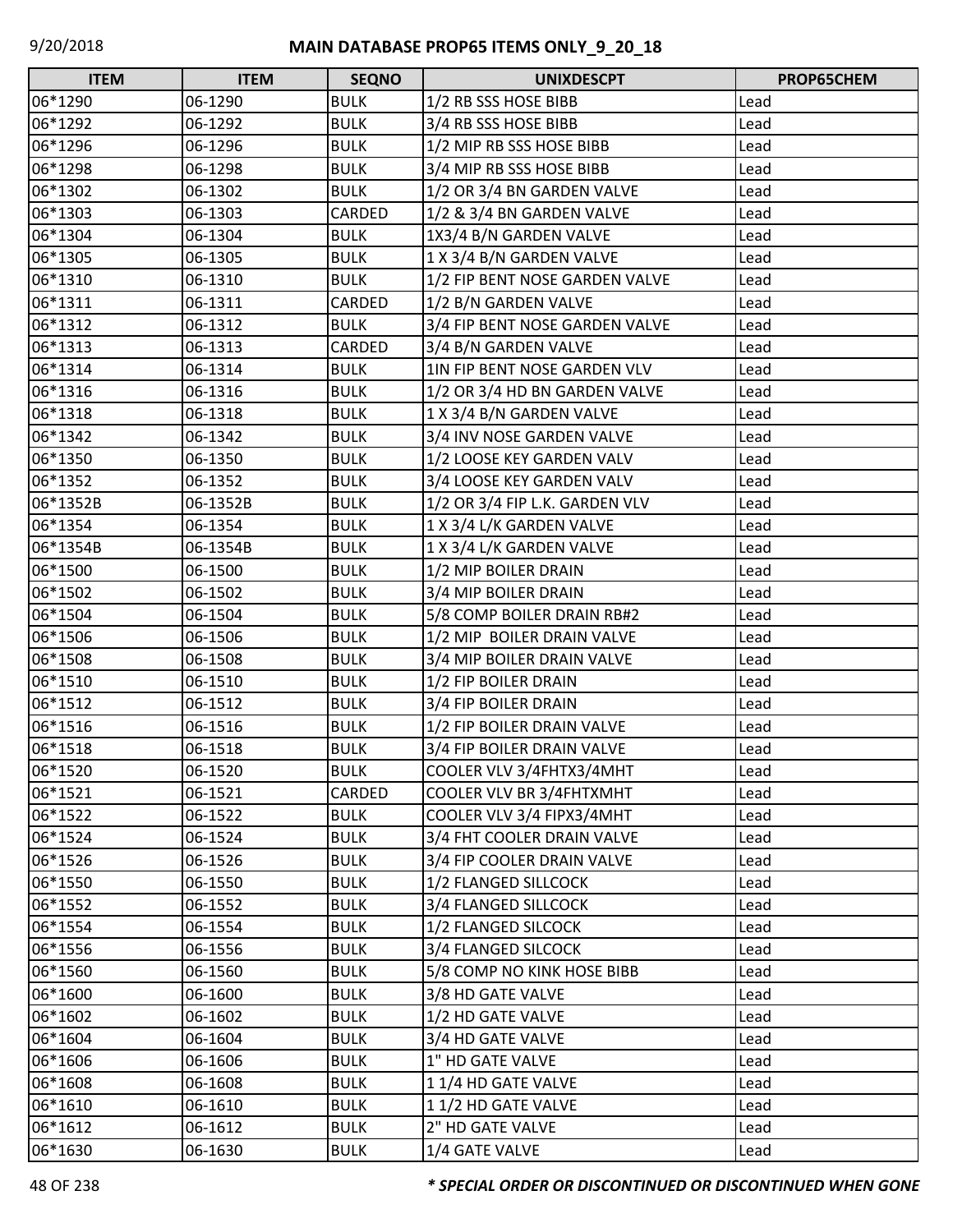| <b>ITEM</b> | <b>ITEM</b> | <b>SEQNO</b> | <b>UNIXDESCPT</b>              | PROP65CHEM |
|-------------|-------------|--------------|--------------------------------|------------|
| 06*1632     | 06-1632     | <b>BULK</b>  | 3/8 BRNZ GATE VALVE            | Lead       |
| 06*1634     | 06-1634     | <b>BULK</b>  | 1/2 BRONZE GATE VALVE          | Lead       |
| 06*1636     | 06-1636     | <b>BULK</b>  | 3/4 BRONZE GATE VALVE          | Lead       |
| 06*1638     | 06-1638     | <b>BULK</b>  | 1" BRONZE GATE VALVE           | Lead       |
| 06*1640     | 06-1640     | <b>BULK</b>  | 11/4 BRONZE GATE VALVE         | Lead       |
| 06*1642     | 06-1642     | <b>BULK</b>  | 11/2 BRONZE GATE VALVE         | Lead       |
| 06*1644     | 06-1644     | <b>BULK</b>  | 2" BRONZE GATE VALVE           | Lead       |
| 06*1660     | 06-1660     | <b>BULK</b>  | 1/2 FIP 200 WOG GATE VALVE     | Lead       |
| 06*1661     | 06-1661     | CARDED       | 1/2 GATE VALVE #2              | Lead       |
| 06*1662     | 06-1662     | <b>BULK</b>  | 3/4 FIP 200 WOG GATE VALVE     | Lead       |
| 06*1663     | 06-1663     | CARDED       | 3/4 GATE VALVE #2              | Lead       |
| 06*1664     | 06-1664     | <b>BULK</b>  | 1" FIP 200 WOG GATE VALVE      | Lead       |
| 06*1666     | 06-1666     | <b>BULK</b>  | 1-1/4 FIP 200 WOG GATE VALVE   | Lead       |
| 06*1668     | 06-1668     | <b>BULK</b>  | 1-1/2 FIP 200 WOG GATE VALVE   | Lead       |
| 06*1670     | 06-1670     | <b>BULK</b>  | 2" FIP 200 WOG GATE VALVE      | Lead       |
| 06*1672     | 06-1672     | <b>BULK</b>  | 2 1/2 FIP 200 WOG GATE VALVE   | Lead       |
| 06*1674     | 06-1674     | <b>BULK</b>  | 3" FIP 200 WOG GATE VALVE"     | Lead       |
| 06*1676     | 06-1676     | <b>BULK</b>  | 4" FIP 200 WOG GATE VALVE"     | Lead       |
| 06*1680     | 06-1680     | <b>BULK</b>  | 1/2 CXC DOMESTIC BALL VALVE    | Lead       |
| 06*1682     | 06-1682     | <b>BULK</b>  | 3/4 CXC DOMESTIC BALL VALVE    | Lead       |
| 06*1684     | 06-1684     | <b>BULK</b>  | 1" CXC DOMESTIC BALL VALVE     | Lead       |
| 06*1686     | 06-1686     | <b>BULK</b>  | 1-1/4" CXC DOMESTIC BALL VALVE | Lead       |
| 06*1688     | 06-1688     | <b>BULK</b>  | 1-1/2" CXC DOMESTIC BALL VALVE | Lead       |
| 06*1689     | 06-1689     | CARDED       | 2" CXC DOMESTIC BALL VALVE     | Lead       |
| 06*1690     | 06-1690     | <b>BULK</b>  | 1/2" COMP. BALL VALVE          | Lead       |
| 06*1692     | 06-1692     | <b>BULK</b>  | 3/4" COMP. BALL VALVE          | Lead       |
| 06*1694     | 06-1694     | <b>BULK</b>  | 1" COMP. BALL VALVE            | Lead       |
| 06*1702     | 06-1702     | <b>BULK</b>  | 3/4" INST-LOC BALL VALVE       | Lead       |
| 06*1704     | 06-1704     | <b>BULK</b>  | * DISC N.L.A 02/07/14          | Lead       |
| 06*1706     | 06-1706     | <b>BULK</b>  | 3/4 INSTA-LOC INSERT           | Lead       |
| 06*1708     | 06-1708     | <b>BULK</b>  | 1/4 TXT DOMESTIC BALL VALVE    | Lead       |
| 06*1710     | 06-1710     | <b>BULK</b>  | 3/8 TXT DOMESTIC BALL VALVE    | Lead       |
| 06*1712     | 06-1712     | <b>BULK</b>  | 1/2 TXT DOMESTIC BALL VALVE    | Lead       |
| 06*17121    | 06-17121    | <b>BULK</b>  | 1/2 FULL PORT 600 BR BALL VLV  | Lead       |
| 06*1714     | 06-1714     | <b>BULK</b>  | 3/4 TXT DOMESTIC BALL VALVE    | Lead       |
| 06*17141    | 06-17141    | <b>BULK</b>  | 3/4 FULL PORT 600 BR BALL VLV  | Lead       |
| 06*1716     | 06-1716     | <b>BULK</b>  | 1" TXT DOMESTIC BALL VALVE     | Lead       |
| 06*1716I    | 06-1716     | <b>BULK</b>  | 1 IN BRASS BALL VALVE #2       | Lead       |
| 06*1718     | 06-1718     | <b>BULK</b>  | 1-1/4 TXT DOMESTIC BALL VALVE  | Lead       |
| 06*1718I    | 06-17181    | <b>BULK</b>  | 1-1/4 FULL PORT 600 BR BALL VL | Lead       |
| 06*1720     | 06-1720     | <b>BULK</b>  | 1-1/2 TXT DOMESTIC BALL VALVE  | Lead       |
| 06*1720I    | 06-17201    | <b>BULK</b>  | 1-1/2 FULL PORT 600 BR BALL VL | Lead       |
| 06*1722     | 06-1722     | <b>BULK</b>  | 2" TXT DOMESTIC BALL VALVE     | Lead       |
| 06*17221    | 06-17221    | <b>BULK</b>  | 2 FULL PORT 600 BR BALL VALVE  | Lead       |
| 06*17241    | 06-17241    | <b>BULK</b>  | 2-1/2 FULL PORT 600 BR BALL VL | Lead       |
| 06*17261    | 06-17261    | <b>BULK</b>  | 3" FULL PORT 600 BR BALL VALVE | Lead       |
| 06*1728I    | 06-17281    | <b>BULK</b>  | 4" FULL PORT 600 BR BALL VALVE | Lead       |
| 06*1730     | 06-1730     | <b>BULK</b>  | 1/2 CXC FULL PORT 600 BALL VLV | Lead       |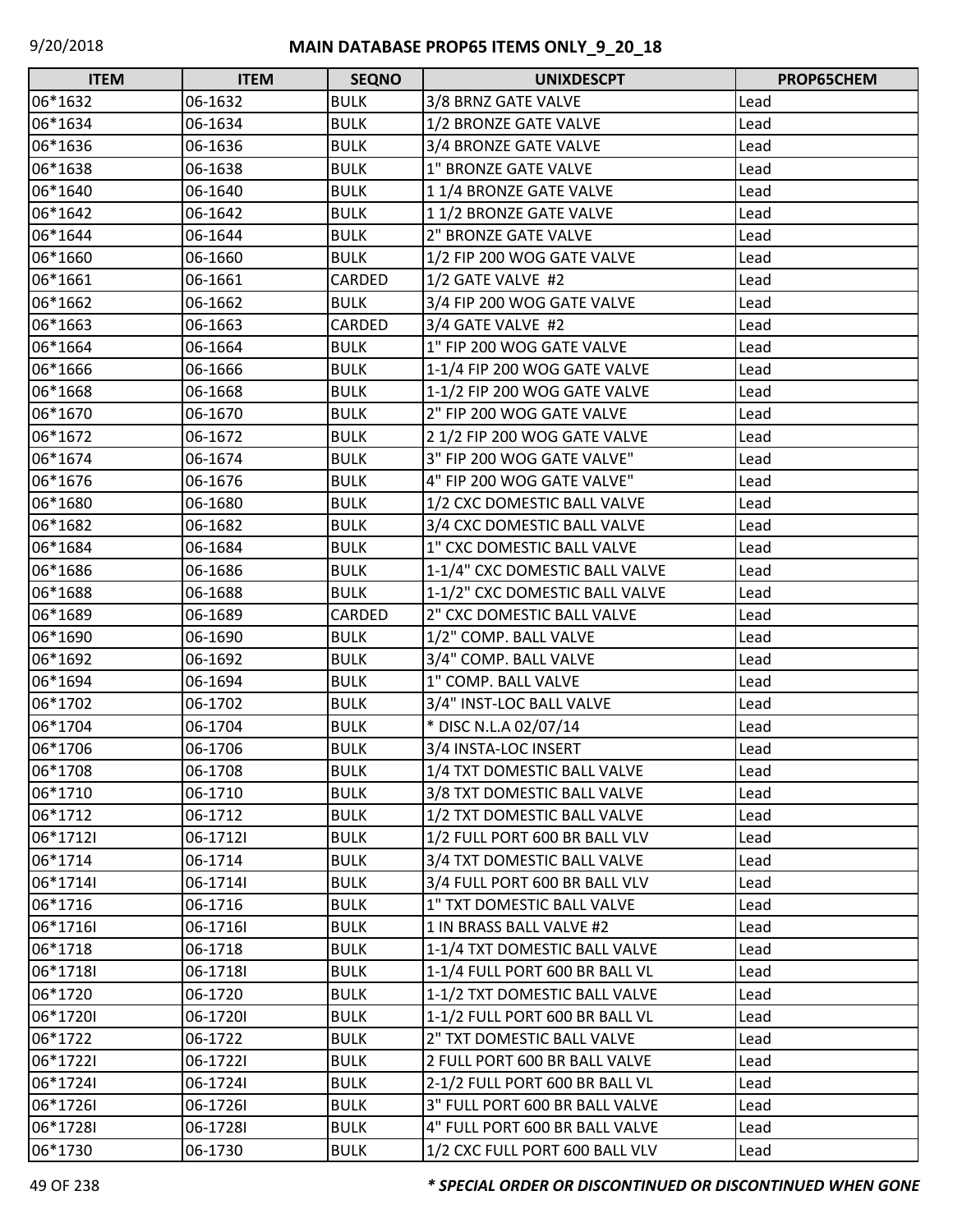| <b>ITEM</b> | <b>ITEM</b> | <b>SEQNO</b> | <b>UNIXDESCPT</b>              | PROP65CHEM |
|-------------|-------------|--------------|--------------------------------|------------|
| 06*1732     | 06-1732     | <b>BULK</b>  | 3/4 CXC FULL PORT 600 BALL VLV | Lead       |
| 06*1734     | 06-1734     | <b>BULK</b>  | 1"CXC FULL PORT 600 BALL VALVE | Lead       |
| 06*1735     | 06-1735     | <b>BULK</b>  | 1-1/4 CXC FULL PORT 600 BALL V | Lead       |
| 06*1736     | 06-1736     | <b>BULK</b>  | 1-1/2 CXC FULL PORT 600 BALL V | Lead       |
| 06*1738     | 06-1738     | <b>BULK</b>  | 2"CXC FULL PORT 600 BALL VALVE | Lead       |
| 06*1740     | 06-1740     |              | 1/2 BRASS BALL VALVE W/DRAIN   | Lead       |
| 06*1742     | 06-1742     |              | 3/4 BRASS BALL VALVE W/DRAIN   | Lead       |
| 06*1744     | 06-1744     |              | 1 BRASS BALL VALVE W/DRAIN     | Lead       |
| 06*1760     | 06-1760     | <b>BULK</b>  | 3/8 CxC BRONZEGATE VALVE       | Lead       |
| 06*1762     | 06-1762     | <b>BULK</b>  | 1/2 CxC BRONZE GATE VALVE      | Lead       |
| 06*1764     | 06-1764     | <b>BULK</b>  | 3/4 CxC BRONZE GATE VALVE      | Lead       |
| 06*1766     | 06-1766     | <b>BULK</b>  | 1" CxC BRONZE GATE VALVE       | Lead       |
| 06*1768     | 06-1768     | <b>BULK</b>  | 1-1/4 CxC BRONZE GATE VALVE    | Lead       |
| 06*1770     | 06-1770     | <b>BULK</b>  | 1-1/2 CxC BRONZE GATE VALVE    | Lead       |
| 06*1772     | 06-1772     | <b>BULK</b>  | 2" CxC BRONZE GATE VALVE       | Lead       |
| 06*1780     | 06-1780     | <b>BULK</b>  | 1/2 CXC 200 BRASS GATE VALVE   | Lead       |
| 06*1782     | 06-1782     | <b>BULK</b>  | 3/4 CXC 200 BRASS GATE VALVE   | Lead       |
| 06*1784     | 06-1784     | <b>BULK</b>  | 1" CXC 200 BRASS GATE VALVE    | Lead       |
| 06*1786     | 06-1786     | <b>BULK</b>  | 1-1/4 CXC 200 BRASS GATE VALVE | Lead       |
| 06*1788     | 06-1788     | <b>BULK</b>  | 1-1/2 CXC 200 BRASS GATE VALVE | Lead       |
| 06*1790     | 06-1790     | <b>BULK</b>  | 2" CXC 200 BRASS GATE VALVE    | Lead       |
| 06*1792     | 06-1792     | <b>BULK</b>  | 1/2 COMP GATE VALVE            | Lead       |
| 06*1794     | 06-1794     | <b>BULK</b>  | 3/4 COMP GATE VALVE            | Lead       |
| 06*1800     | 06-1800     | <b>BULK</b>  | PEX 1/2" BALL VALVE PEX-PEX    | Lead       |
| 06*1802     | 06-1802     | <b>BULK</b>  | PEX 3/4" BALL VALVE PEX-PEX    | Lead       |
| 06*1804     | 06-1804     | <b>BULK</b>  | PEX 1" BALL VALVE PEX-PEX      | Lead       |
| 06*1810     | 06-1810     | <b>BULK</b>  | 1/2 CPVC BALL VALVE S X S      | Lead       |
| 06*1812     | 06-1812     | <b>BULK</b>  | 3/4 CPVC BALL VALVE S X S      | Lead       |
| 06*1814     | 06-1814     | <b>BULK</b>  | 1" CPVC BALL VALVE S X S       | Lead       |
| 06*1820     | 06-1820     | <b>BULK</b>  | 1/2" CPVC TXT BALL VALVE       | Lead       |
| 06*1822     | 06-1822     | <b>BULK</b>  | 3/4" CPVC TXT BALL VALVE       | Lead       |
| 06*1824     | 06-1824     | <b>BULK</b>  | 1" CPVC TXT BALL VALVE         | Lead       |
| 06*1830     | 06-1830     | <b>BULK</b>  | 1/2 CPVC STOP VALVE S X S      | Lead       |
| 06*1832     | 06-1832     | <b>BULK</b>  | 3/4 CPVC STOP VALVE S X S      | Lead       |
| 06*1840     | 06-1840     | <b>BULK</b>  | 1/2 PVC SXS STOP VLV           | Lead       |
| 06*1842     | 06-1842     | <b>BULK</b>  | 3/4 PVC SXS STOP VLV           | Lead       |
| 06*1900     | 06-1900     | <b>BULK</b>  | 1/2 PVC GATE VALVE SXS         | Lead       |
| 06*1902     | 06-1902     | <b>BULK</b>  | * DISC SPECIAL ORDER ONLY      | Lead       |
| 06*1904     | 06-1904     | <b>BULK</b>  | 1" PVC GATE VALVE SXS          | Lead       |
| 06*1906     | 06-1906     | <b>BULK</b>  | 1 1/4 PVC GATE VALVE SXS       | Lead       |
| 06*1908     | 06-1908     | <b>BULK</b>  | 11/2 PVC GATE VALVE SXS        | Lead       |
| 06*1910     | 06-1910     | <b>BULK</b>  | 2" PVC GATE VALVE SXS          | Lead       |
| 06*1920     | 06-1920     | <b>BULK</b>  | 1/2 PLS THR GATEVALVE TXT      | Lead       |
| 06*1926     | 06-1926     | <b>BULK</b>  | 11/4 PLS THR GATEVALVE TT      | Lead       |
| 06*1940     | 06-1940     | <b>BULK</b>  | 1/2 SGL PLST BALL VALVE        | Lead       |
| 06*1942     | 06-1942     | <b>BULK</b>  | 3/4 SGL PLST BALL VALVE        | Lead       |
| 06*1944     | 06-1944     | <b>BULK</b>  | 1" SNGL PLST BALL VALVE        | Lead       |
| 06*1948     | 06-1948     | <b>BULK</b>  | 11/2 SGL PLST BALL VALVE       | Lead       |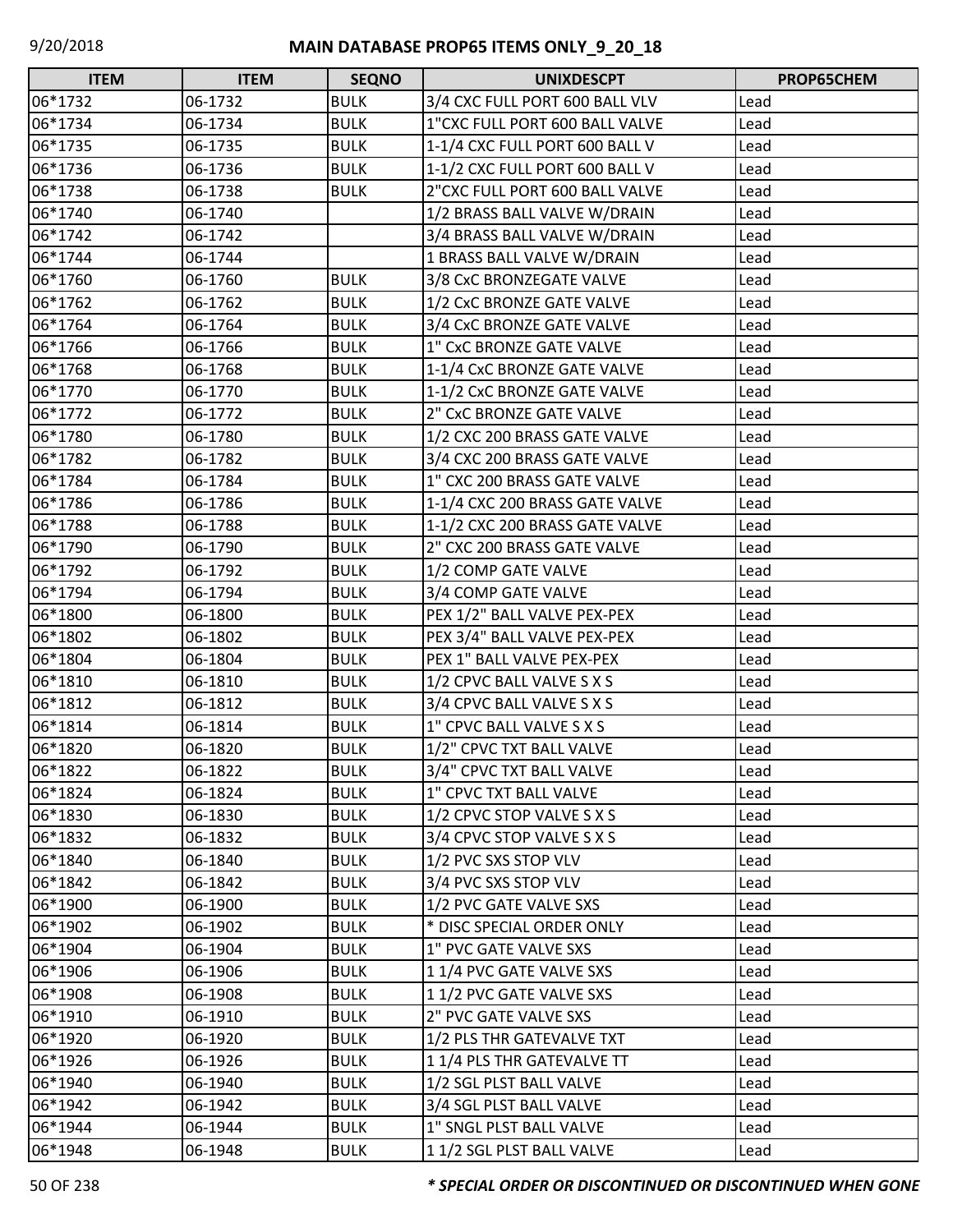| <b>ITEM</b> | <b>ITEM</b> | <b>SEQNO</b> | <b>UNIXDESCPT</b>           | <b>PROP65CHEM</b> |
|-------------|-------------|--------------|-----------------------------|-------------------|
| 06*1950     | 06-1950     | <b>BULK</b>  | 2" SINGLE PLST BALL VALVE   | Lead              |
| 06*1960     | 06-1960     | <b>BULK</b>  | 1/2 SGL SXS PLST BALL VLV   | Lead              |
| 06*1962     | 06-1962     | <b>BULK</b>  | 3/4 SGL SXS PLST BALL VLV   | Lead              |
| 06*1964     | 06-1964     | <b>BULK</b>  | 1"SGL SXS PLST BALL VLV     | Lead              |
| 06*1966     | 06-1966     | <b>BULK</b>  | 11/4 SGL SXS PLST BALL VLV  | Lead              |
| 06*1968     | 06-1968     | <b>BULK</b>  | 11/2 SGL SXS PLST BALL VLV  | Lead              |
| 06*1970     | 06-1970     | <b>BULK</b>  | 2"SGL SXS PLST BALL VLV     | Lead              |
| 06*2100     | 06-2100     | <b>BULK</b>  | 1/2 RB ANGLE VALVE          | Lead              |
| 06*2102     | 06-2102     | <b>BULK</b>  | 3/4 RB ANGLE VALVE          | Lead              |
| 06*2436     | 06-2436     | <b>BULK</b>  | 1/2 GLOBE VALVE BRS SEAT    | Lead              |
| 06*2438     | 06-2438     | <b>BULK</b>  | 3/4 GLOBE VALVE BRS SEAT    | Lead              |
| 06*2440     | 06-2440     | <b>BULK</b>  | 1" GLOBE VALVE BRS SEAT     | Lead              |
| 06*2442     | 06-2442     | <b>BULK</b>  | 11/4 GLOBEVALVE BRS SEAT    | Lead              |
| 06*2444     | 06-2444     | <b>BULK</b>  | 11/2 GLOBEVALVE BRS SEAT    | Lead              |
| 06*2446     | 06-2446     | <b>BULK</b>  | 2" GLOBE VALVE BRS SEAT     | Lead              |
| 06*2481     | 06-2481     | CARDED       | 1/2 COPPER SWEATLESS VLV    | Lead              |
| 06*2482     | 06-2482     | <b>BULK</b>  | * DISC NLA 9/2/2015         | Lead              |
| 06*2483     | 06-2483     | CARDED       | 3/4 COPPER SWEATLESS VLV    | Lead              |
| 06*2520     | 06-2520     | <b>BULK</b>  | 1/2 SXS #1 PVC BALL VALVE   | Lead              |
| 06*2522     | 06-2522     | <b>BULK</b>  | 3/4 SXS #1 PVC BALL VALVE   | Lead              |
| 06*2524     | 06-2524     | <b>BULK</b>  | 1" SXS #1 PVC BALL VALVE    | Lead              |
| 06*2526     | 06-2526     | <b>BULK</b>  | 1 1/4 SXS #1 PVC BALL VALVE | Lead              |
| 06*2528     | 06-2528     | <b>BULK</b>  | 1 1/2 SXS #1 PVC BALL VALVE | Lead              |
| 06*2530     | 06-2530     | <b>BULK</b>  | 2" SXS #1 PVC BALL VALVE    | Lead              |
| 06*2540     | 06-2540     | <b>BULK</b>  | 1/2 TXT #1 PVC BALL VALVE   | Lead              |
| 06*2542     | 06-2542     | <b>BULK</b>  | 3/4 TXT #1 PVC BALL VALVE   | Lead              |
| 06*2544     | 06-2544     | <b>BULK</b>  | 1" TXT #1 PVC BALL VALVE    | Lead              |
| 06*2546     | 06-2546     | <b>BULK</b>  | 1 1/4 TXT #1 PVC BALL VALVE | Lead              |
| 06*2548     | 06-2548     | <b>BULK</b>  | 1 1/2 TXT #1 PVC BALL VALVE | Lead              |
| 06*2550     | 06-2550     | <b>BULK</b>  | 2" TXT #1 PVC BALL VALVE    | Lead              |
| 06*2560     | 06-2560     | <b>BULK</b>  | 1/2 PVC SXS BALL VALVE      | Lead              |
| 06*2562     | 06-2562     | <b>BULK</b>  | 3/4 PVC SXS BALL VALVE      | Lead              |
| 06*2564     | 06-2564     | <b>BULK</b>  | 1 PVC SXS BALL VALVE        | Lead              |
| 06*2566     | 06-2566     | <b>BULK</b>  | 11/4 PVC SXS BALL VALVE     | Lead              |
| 06*2568     | 06-2568     | <b>BULK</b>  | 11/2 PVC SXS BALL VALVE     | Lead              |
| 06*2570     | 06-2570     | <b>BULK</b>  | 2 PVC SXS BALL VALVE        | Lead              |
| 06*2572     | 06-2572     | <b>BULK</b>  | 3 PVC SXS BALL VALVE        | Lead              |
| 06*2574     | 06-2574     | <b>BULK</b>  | 4 PVC SXS BALL VALVE        | Lead              |
| 06*2580     | 06-2580     | <b>BULK</b>  | 1/2 PVC TXT BALL VALVE      | Lead              |
| 06*2582     | 06-2582     | <b>BULK</b>  | 3/4 PVC TXT BALL VALVE      | Lead              |
| 06*2584     | 06-2584     | <b>BULK</b>  | 1 PVC TXT BALL VALVE        | Lead              |
| 06*2586     | 06-2586     | <b>BULK</b>  | 11/4 PVC TXT BALL VALVE     | Lead              |
| 06*2588     | 06-2588     | <b>BULK</b>  | 11/2 PVC TXT BALL VALVE     | Lead              |
| 06*2590     | 06-2590     | <b>BULK</b>  | 2 PVC TXT BALL VALVE        | Lead              |
| 06*2594     | 06-2594     | <b>BULK</b>  | 3 PVC TXT BALL VALVE        | Lead              |
| 06*2596     | 06-2596     | <b>BULK</b>  | <b>4 PVC TXT BALL VALVE</b> | Lead              |
| 06*2600     | 06-2600     | <b>BULK</b>  | 1/2 GREY SXS BALL VALVE     | Lead              |
| 06*2602     | 06-2602     | <b>BULK</b>  | 3/4 GREY SXS BALL VALVE     | Lead              |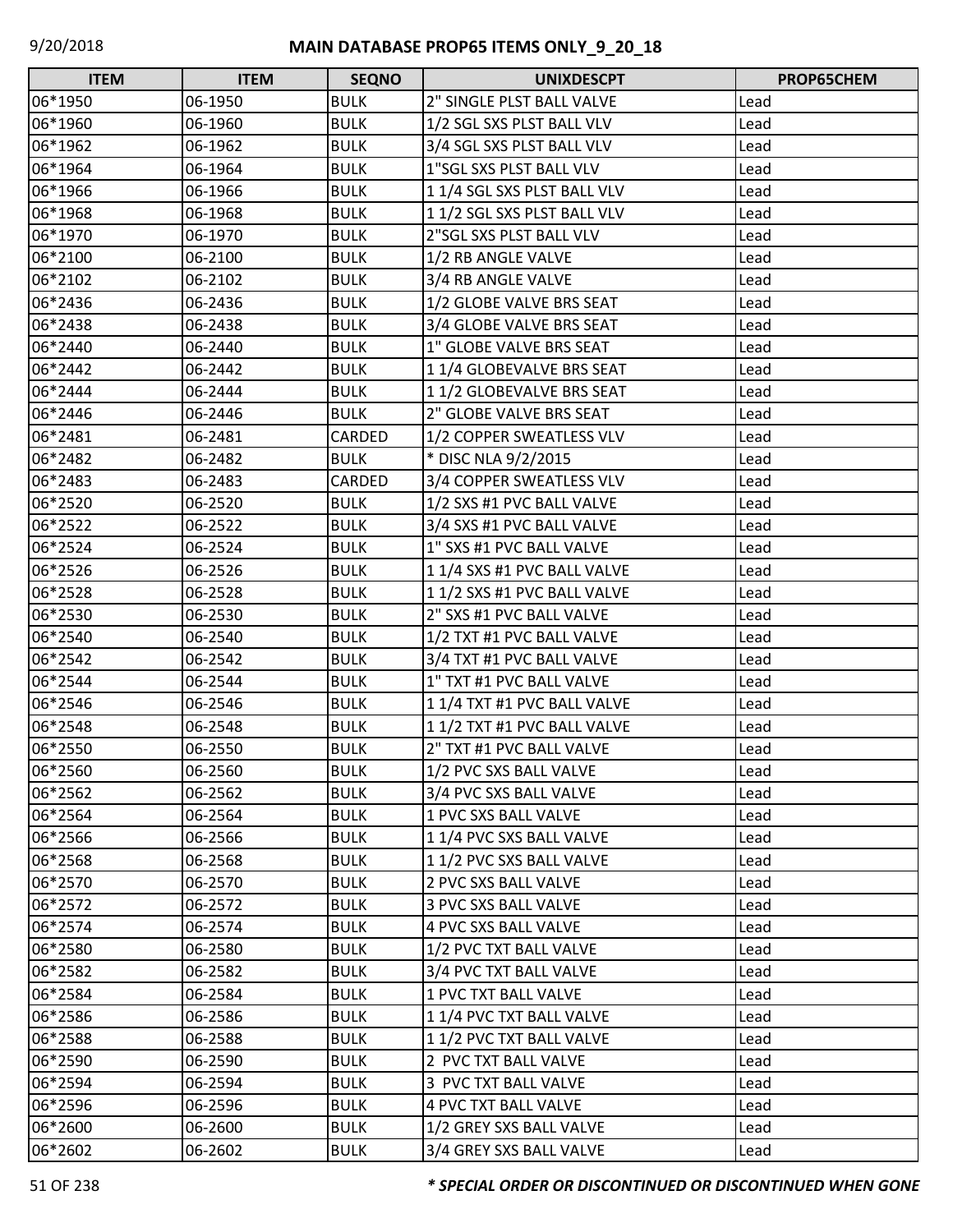| <b>ITEM</b> | <b>ITEM</b> | <b>SEQNO</b> | <b>UNIXDESCPT</b>                | PROP65CHEM |
|-------------|-------------|--------------|----------------------------------|------------|
| 06*2604     | 06-2604     | <b>BULK</b>  | 1" GREY SXS BALL VALVE           | Lead       |
| 06*2606     | 06-2606     | <b>BULK</b>  | 11/4 GREY SXS BALL VALVE         | Lead       |
| 06*2608     | 06-2608     | <b>BULK</b>  | 1 1/2 GREY SXS BALL VALVE        | Lead       |
| 06*2610     | 06-2610     | <b>BULK</b>  | 2" GREY SXS BALL VALVE           | Lead       |
| 06*2620     | 06-2620     | <b>BULK</b>  | 1/2 GREY TXT BALL VALVE          | Lead       |
| 06*2622     | 06-2622     | <b>BULK</b>  | 3/4 GREY TXT BALL VALVE          | Lead       |
| 06*2624     | 06-2624     | <b>BULK</b>  | 1" GREY TXT BALL VALVE           | Lead       |
| 06*2626     | 06-2626     | <b>BULK</b>  | 11/4 GREY TXT BALL VALVE         | Lead       |
| 06*2628     | 06-2628     | <b>BULK</b>  | 11/2 GREY TXT BALL VALVE         | Lead       |
| 06*2630     | 06-2630     | <b>BULK</b>  | 2" GREY TXT BALL VALVE           | Lead       |
| 06*2722     | 06-2722     | <b>BULK</b>  | 1/2 CXC GLOBE VALVE              | Lead       |
| 06*2724     | 06-2724     | <b>BULK</b>  | 3/4 CXC GLOBE VALVE              | Lead       |
| 06*2800     | 06-2800     | <b>BULK</b>  | 1/2 #2 CXC STOP VLV              | Lead       |
| 06*2802     | 06-2802     | <b>BULK</b>  | 3/4 #2 CXC STOP VLV              | Lead       |
| 06*2810     | 06-2810     | <b>BULK</b>  | 1/2 FIP BRASS STOP VALVE         | Lead       |
| 06*2812     | 06-2812     | <b>BULK</b>  | 3/4 FIP BRASS STOP VALVE         | Lead       |
| 06*2820     | 06-2820     | <b>BULK</b>  | 1/2 #2 CXC STOP&DRAIN VLV        | Lead       |
| 06*2822     | 06-2822     | <b>BULK</b>  | 3/4 #2 CXC STOP&DRAIN VLV        | Lead       |
| 06*2830     | 06-2830     | <b>BULK</b>  | 1/2 BRASS STOP & DRAIN VALVE     | Lead       |
| 06*2832     | 06-2832     | <b>BULK</b>  | 3/4 BRASS STOP & DRAIN VALVE     | Lead       |
| 06*2840     | 06-2840     | <b>BULK</b>  | 1/2 FIP FLANGED SILLCOCK VALVE   | Lead       |
| 06*2842     | 06-2842     | <b>BULK</b>  | 3/4 FIP FLANGED SILLCOCK VALVE   | Lead       |
| 06*3042     | 06-3042     | <b>BULK</b>  | 600-D DC BARREL FAUCET           | Lead       |
| 06*3060     | 06-3060     | <b>BULK</b>  | 3/4 POLY BARREL FAUCET           | Lead       |
| 06*3061     | 06-3061     | CARDED       | 3/4 POLY BARREL FAUCET           | Lead       |
| 06*3102     | 06-3102     | <b>BULK</b>  | 3/4 BRONZE RADIATOR VALVE        | Lead       |
| 06*3104     | 06-3104     | <b>BULK</b>  | <b>1IN BRONZE RADIATOR VALVE</b> | Lead       |
| 06*3106     | 06-3106     | <b>BULK</b>  | 11/4 BRONZE RADIATOR VALVE       | Lead       |
| 06*3150     | 06-3150     | <b>BULK</b>  | THE JIMBO #40 STEAM VLV          | Lead       |
| 06*4002     | 06-4002     | <b>BULK</b>  | 3/8 FH SERVICE COCK              | Lead       |
| 06*4004     | 06-4004     | <b>BULK</b>  | * DISC USE 06-4020               | Lead       |
| 06*4005     | 06-4005     | CARDED       | 1/2 F.H. SERVICE COCK            | Lead       |
| 06*4006     | 06-4006     | <b>BULK</b>  | * DISC USE 06-4022 02/07/14      | Lead       |
| 06*4007     | 06-4007     | CARDED       | * DISC NLA 04/03/15              | Lead       |
| 06*4008     | 06-4008     | CARDED       | * DISC USE 06-4044 12/17/13      | Lead       |
| 06*4014     | 06-4014     | <b>BULK</b>  | 2" F.H. SERVICE COCK             | Lead       |
| 06*4020     | 06-4020     | <b>BULK</b>  | 1/2 FLAT HEAD GAS BALL VALVE     | Lead       |
| 06*4021     | 06-4021     | CARDED       | 1/2 #2 FH GAS BALL VALVE         | Lead       |
| 06*4022     | 06-4022     | <b>BULK</b>  | 3/4 FLAT HEAD GAS BALL VALVE     | Lead       |
| 06*4023     | 06-4023     | CARDED       | 3/4 #2 FH GAS BALL VALVE         | Lead       |
| 06*4037     | 06-4037     | CARDED       | * DISC NLA 06/01/2015            | Lead       |
| 06*4040     | 06-4040     | <b>BULK</b>  | 1/2 F PORT CSA BALL VALVE        | Lead       |
| 06*4042     | 06-4042     | <b>BULK</b>  | 3/4 F PORT CSA BALL VALVE        | Lead       |
| 06*4044     | 06-4044     | <b>BULK</b>  | 1" FULL PORT CSA BALL VLV        | Lead       |
| 06*4050     | 06-4050     | <b>BULK</b>  | 1/2 LEVER HANDLE GAS BALL VALV   | Lead       |
| 06*4051     | 06-4051     | CARDED       | CD 1/2 RED LH GAS BALL VL        | Lead       |
| 06*4052     | 06-4052     | <b>BULK</b>  | 3/4 LEVER HANDLE GAS BALL VALV   | Lead       |
| 06*4053     | 06-4053     | CARDED       | CD 3/4 RED LH GAS BALL VL        | Lead       |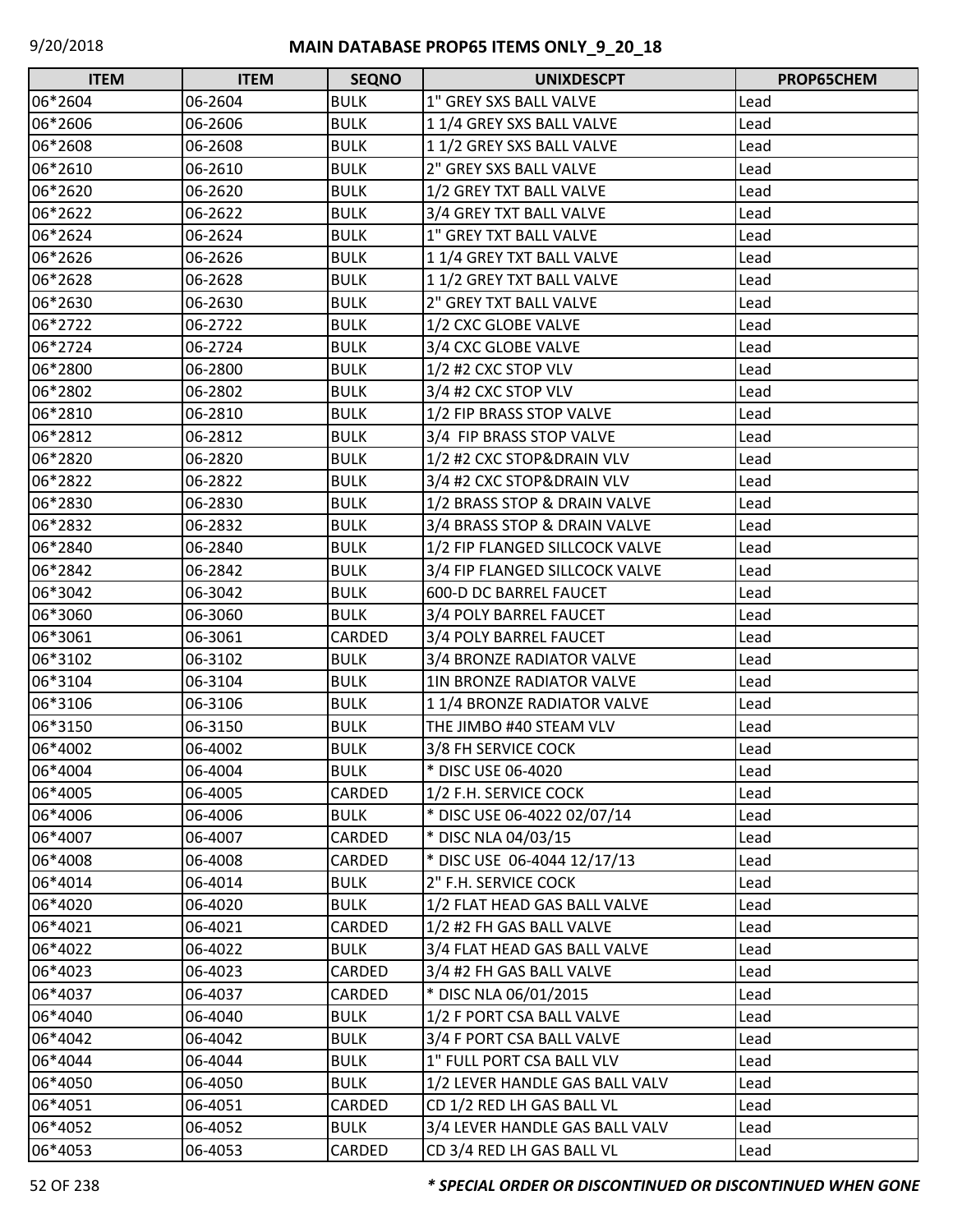| <b>ITEM</b> | <b>ITEM</b> | <b>SEQNO</b> | <b>UNIXDESCPT</b>                | PROP65CHEM |
|-------------|-------------|--------------|----------------------------------|------------|
| 06*4070     | 06-4070     | <b>BULK</b>  | 1/2" IPS JOMAR GAS VLV           | Lead       |
| 06*4072     | 06-4072     | <b>BULK</b>  | 3/4" IPS JOMAR GAS VLV           | Lead       |
| 06*4074     | 06-4074     | <b>BULK</b>  | 1" IPS JOMAR GAS VLV             | Lead       |
| 06*4076     | 06-4076     | <b>BULK</b>  | 11/4 IPS JOMAR BALL VALVE        | Lead       |
| 06*4078     | 06-4078     | <b>BULK</b>  | 11/2 IPS JOMAR BALL VALVE        | Lead       |
| 06*4080     | 06-4080     | <b>BULK</b>  | 2" IPS JOMAR BALL VALVE          | Lead       |
| 06*4090     | 06-4090     | <b>BULK</b>  | 1/2 UNDERGROUND STOP VLV         | Lead       |
| 06*4092     | 06-4092     | <b>BULK</b>  | 3/4 UNDERGROUND STOP VLV         | Lead       |
| 06*4096     | 06-4096     | <b>BULK</b>  | 1"UNDERGROUND STOP VLV           | Lead       |
| 06*4102     | 06-4102     | <b>BULK</b>  | 3/4 MUELLER UNDERGROUND STOP     | Lead       |
| 06*4104     | 06-4104     | <b>BULK</b>  | 1" MUELLER UNDERGROUND STOP      | Lead       |
| 06*4106     | 06-4106     | <b>BULK</b>  | 1-1/4 MUELLER UNDERGROUND STOP   | Lead       |
| 06*4108     | 06-4108     | <b>BULK</b>  | 1-1/2 MUELLER UNDERGROUND STOP   | Lead       |
| 06*4110     | 06-4110     | <b>BULK</b>  | 2" MUELLER UNDERGROUND STOP      | Lead       |
| 06*5106     | 06-5106     | <b>BULK</b>  | 11/4 PVC CHECK FOOT VALVE        | Lead       |
| 06*5108     | 06-5108     | <b>BULK</b>  | 11/2 PVC CHECK FOOT VALVE        | Lead       |
| 06*5110     | 06-5110     | <b>BULK</b>  | 2" PVC CHECK FOOT VALVE          | Lead       |
| 06*5118     | 06-5118     |              | WASH. MACH. SHUT OFF VALVE       | Lead       |
| 06*5130     | 06-5130     | <b>BULK</b>  | 1/2 BRASS FOOT VALVE W/STRAINER  | Lead       |
| 06*5132     | 06-5132     | <b>BULK</b>  | 3/4 BRASS FOOT VLV               | Lead       |
| 06*5134     | 06-5134     | <b>BULK</b>  | 1" BRASS FOOT VLV                | Lead       |
| 06*5136     | 06-5136     | <b>BULK</b>  | 11/4 BRASS FOOT VALVE W/STRAINER | Lead       |
| 06*5138     | 06-5138     | <b>BULK</b>  | 11/2 BRASS FOOT VALVE W/STRAINER | Lead       |
| 06*5140     | 06-5140     | <b>BULK</b>  | 2" BRASS FOOT VLV                | Lead       |
| 06*5152     | 06-5152     | <b>BULK</b>  | 1/2 SWING CHECK VALVE            | Lead       |
| 06*5154     | 06-5154     | <b>BULK</b>  | 3/4 SWING CHECK VALVE            | Lead       |
| 06*5156     | 06-5156     | <b>BULK</b>  | 1" SWING CHECK VALVE             | Lead       |
| 06*5158     | 06-5158     | <b>BULK</b>  | 11/4 SWING CHECK VALVE           | Lead       |
| 06*5160     | 06-5160     | <b>BULK</b>  | 11/2 SWING CHECK VALVE           | Lead       |
| 06*5162     | 06-5162     | <b>BULK</b>  | 2"BRASS SWING CHECK VALVE        | Lead       |
| 06*5194     | 06-5194     | <b>BULK</b>  | 2" FLOAT VALVE SCREEN            | Lead       |
| 06*5196     | 06-5196     | <b>BULK</b>  | 11/4 FLOAT VALVE SCREEN          | Lead       |
| 06*5198     | 06-5198     | <b>BULK</b>  | 11/2 FLOAT VALVE SCREEN          | Lead       |
| 06*5202     | 06-5202     | <b>BULK</b>  | 1/2 SPRING LOAD CHECK VALVE      | Lead       |
| 06*5204     | 06-5204     | <b>BULK</b>  | 3/4 SPRING LOAD CHECK VALVE      | Lead       |
| 06*5206     | 06-5206     | <b>BULK</b>  | 1" SPRING LOAD CHECK VALVE       | Lead       |
| 06*5208     | 06-5208     | <b>BULK</b>  | 11/4 SPRING LOAD CHECK VALVE     | Lead       |
| 06*5210     | 06-5210     | <b>BULK</b>  | 11/2 SPRING LOAD CHECK VALVE     | Lead       |
| 06*5212     | 06-5212     | <b>BULK</b>  | 2" SPRING LOAD CHECK VALVE       | Lead       |
| 06*5218     | 06-5218     | <b>BULK</b>  | 3/4 DUAL CHK BACKFLOW PREVENTR   | Lead       |
| 06*5220     | 06-5220     | <b>BULK</b>  | 1" DUAL CHECK BACKFLOW PREVNTR   | Lead       |
| 06*5226     | 06-5226     | <b>BULK</b>  | 11/4 BACKFLOW VALVE PLASTIC      | Lead       |
| 06*5228     | 06-5228     | <b>BULK</b>  | 11/2 BACKFLOW VALVE PLASTIC      | Lead       |
| 06*5230     | 06-5230     | <b>BULK</b>  | 2" BACKFLOW VALVE PLASTIC        | Lead       |
| 06*5400     | 06-5400     | <b>BULK</b>  | BY-PASS VALVE REVERSIBLE W/M     | Lead       |
| 06*5401     | 06-5401     | CARDED       | REV. BY-PASS W/M VALVE           | Lead       |
| 06*5403     | 06-5403     | CARDED       | * DISC NLA 12/29/15              | Lead       |
| 06*5405     | 06-5405     | CARDED       | WASHING MACHINE VALVE PLUG       | Lead       |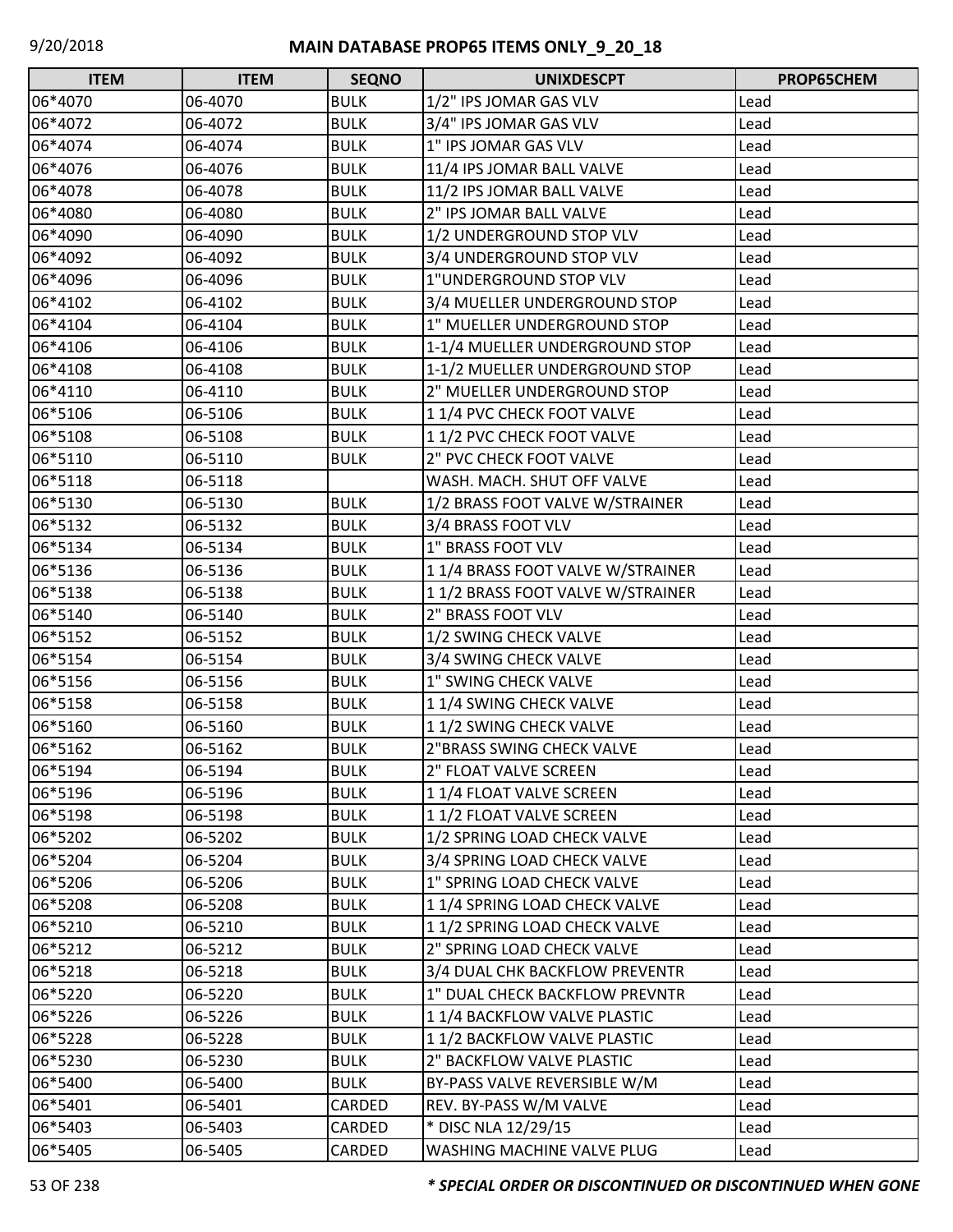| <b>ITEM</b> | <b>ITEM</b> | <b>SEQNO</b>  | <b>UNIXDESCPT</b>                | <b>PROP65CHEM</b> |
|-------------|-------------|---------------|----------------------------------|-------------------|
| 06*5420     | 06-5420     | <b>BULK</b>   | STR B.P. WASH MACH VALVE         | Lead              |
| 06*5421     | 06-5421     | CARDED        | STR B.P WASH MACH VALVE          | Lead              |
| 06*5440     | 06-5440     | <b>BULK</b>   | SPACE SAVER WASH MACH VAL        | Lead              |
| 06*5441     | 06-5441     | <b>CARDED</b> | SPACE SAVER WASH MACH VAL        | Lead              |
| 06*5450     | 06-5450     | <b>BULK</b>   | 1/2 FIP WASHING MACHINE VALVE    | Lead              |
| 06*5451     | 06-5451     | CARDED        | 1/2 FIP WASH MACH VALVE          | Lead              |
| 06*5452     | 06-5452     | <b>BULK</b>   | 1/2 FIP WASH VALVE #1            | Lead              |
| 06*5470     | 06-5470     | <b>BULK</b>   | 1/2 MIP WASH MACH VALVE          | Lead              |
| 06*5471     | 06-5471     | <b>CARDED</b> | 1/2 MIP WASHER VALVE             | Lead              |
| 06*5600     | 06-5600     | <b>BULK</b>   | 5/8 COMP WASHING MACH VALVE      | Lead              |
| 06*5601     | 06-5601     | CARDED        | COP.COMP WASH MACH VALVE         | Lead              |
| 06*5604     | 06-5604     | <b>BULK</b>   | <b>COMP WASH VALVE #1</b>        | Lead              |
| 06*5610     | 06-5610     | <b>BULK</b>   | <b>WASHING MACHINE MIXER</b>     | Lead              |
| 06*5612     | 06-5612     | <b>BULK</b>   | WASH.MACH.SHUT OFF VALVE         | Lead              |
| 06*5613     | 06-5613     | CARDED        | * DISC AS OF 10-30-17            | Lead              |
| 06*5620     | 06-5620     | <b>BULK</b>   | W/M 1/4TURN VLV MHTX1/2MP RED    | Lead              |
| 06*5622     | 06-5622     | <b>BULK</b>   | W/M 1/4TURN VLV MHTX1/2MP BLUE   | Lead              |
| 06*5630     | 06-5630     | <b>BULK</b>   | 2-1/2 FAUCET SHANK EXTENSION     | Lead              |
| 06*5631     | 06-5631     | CARDED        | 2 1/2 FAUCET SHANK EXTENDOR      | Lead              |
| 06*5640     | 06-5640     | <b>BULK</b>   | 1/2MP LONG X 1/4C 1/4TURN VLV    | Lead              |
| 06*6014     | 06-6014     | <b>BULK</b>   | 1/2MIP "POLY" N/K HOSE BIBB      | Lead              |
| 06*6016     | 06-6016     | <b>BULK</b>   | 3/4MIP "POLY" N/K HOSE BIBB      | Lead              |
| 06*6296     | 06-6296     | <b>BULK</b>   | 1/2MIP "POLY" SSS HOSE BIBB      | Lead              |
| 06*6298     | 06-6298     | <b>BULK</b>   | 3/4MIP "POLY" SSS HOSE BIBB      | Lead              |
| 06*6506     | 06-6506     | <b>BULK</b>   | 1/2MIP "POLY" BOILIER VLV        | Lead              |
| 06*6508     | 06-6508     | <b>BULK</b>   | 3/4MIP "POLY" BOILIER VLV        | Lead              |
| 06*6516     | 06-6516     | <b>BULK</b>   | 1/2FIP "POLY" BOILIER VLV        | Lead              |
| 06*6518     | 06-6518     | <b>BULK</b>   | 3/4FIP "POLY" BOILIER VLV        | Lead              |
| 06*6810     | 06-6810     | <b>BULK</b>   | 1/2IPS "POLY" STOP VALVE         | Lead              |
| 06*6812     | 06-6812     | <b>BULK</b>   | 3/4IPS "POLY" STOP VALVE         | Lead              |
| 06*7022     | 06-7022     | <b>BULK</b>   | 1/2FIP X 1/2IP BC 3301 ANGL STP  | Lead              |
| 06*7023     | 06-7023     | CARDED        | CD 3301 BRASSCRAFT STOP          | Lead              |
| 06*7024     | 06-7024     | <b>BULK</b>   | 1/2X7/16 SJ ANGLE STOP CP        | Lead              |
| 06*7024VP   | 06-7024VP   | <b>POWPAK</b> | 5/PAK 1/2FPX7/16SJ CP ANG STOP   | Lead              |
| 06*7025     | 06-7025     | CARDED        | 1/2X7/16 ANGLE STOP CP           | Lead              |
| 06*7200     | 06-7200     | <b>BULK</b>   | 1/2FIPX3/8 BR CRFT R-17 ANG STOP | Lead              |
| 06*7201     | 06-7201     | CARDED        | CD 3/8FIPX3/8C ANGLE STOP        | Lead              |
| 06*7201B    | 06-7201B    | <b>BULK</b>   | 3/8 FIP X 3/8 C ANGLE STOP       | Lead              |
| 06*7202     | 06-7202     | <b>BULK</b>   | 1/2X3/8 COMP ANGLE STOP          | Lead              |
| 06*7202VP   | 06-7202VP   | <b>POWPAK</b> | 5/PAK 1/2IPX3/8OD CP ANG STOP    | Lead              |
| 06*7203     | 06-7203     | CARDED        | 1/2X3/8 COMP ANGLE STOP          | Lead              |
| 06*7204     | 06-7204     | <b>NOSALE</b> | 1/2IP X7/16 OD ANG STOP          | Lead              |
| 06*7205     | 06-7205     | CARDED        | CD 1/2IP X 7/16 ANG STOP         | Lead              |
| 06*7207     | 06-7207     | CARDED        | 1/2IPX1/2COMP ANGLE STOP         | Lead              |
| 06*7209     | 06-7209     | CARDED        | CD R-17 BRASSCRAFT STOP          | Lead              |
| 06*7210     | 06-7210     | <b>BULK</b>   | ANGLE STOP 3/8FIP X 3/8FIP       | Lead              |
| 06*7211     | 06-7211     | CARDED        | CD 3/8IP X 3/8IP ANGLE STOP      | Lead              |
| 06*7217     | 06-7217     | CARDED        | 1/2FIP X 1/2FIP STR STOP         | Lead              |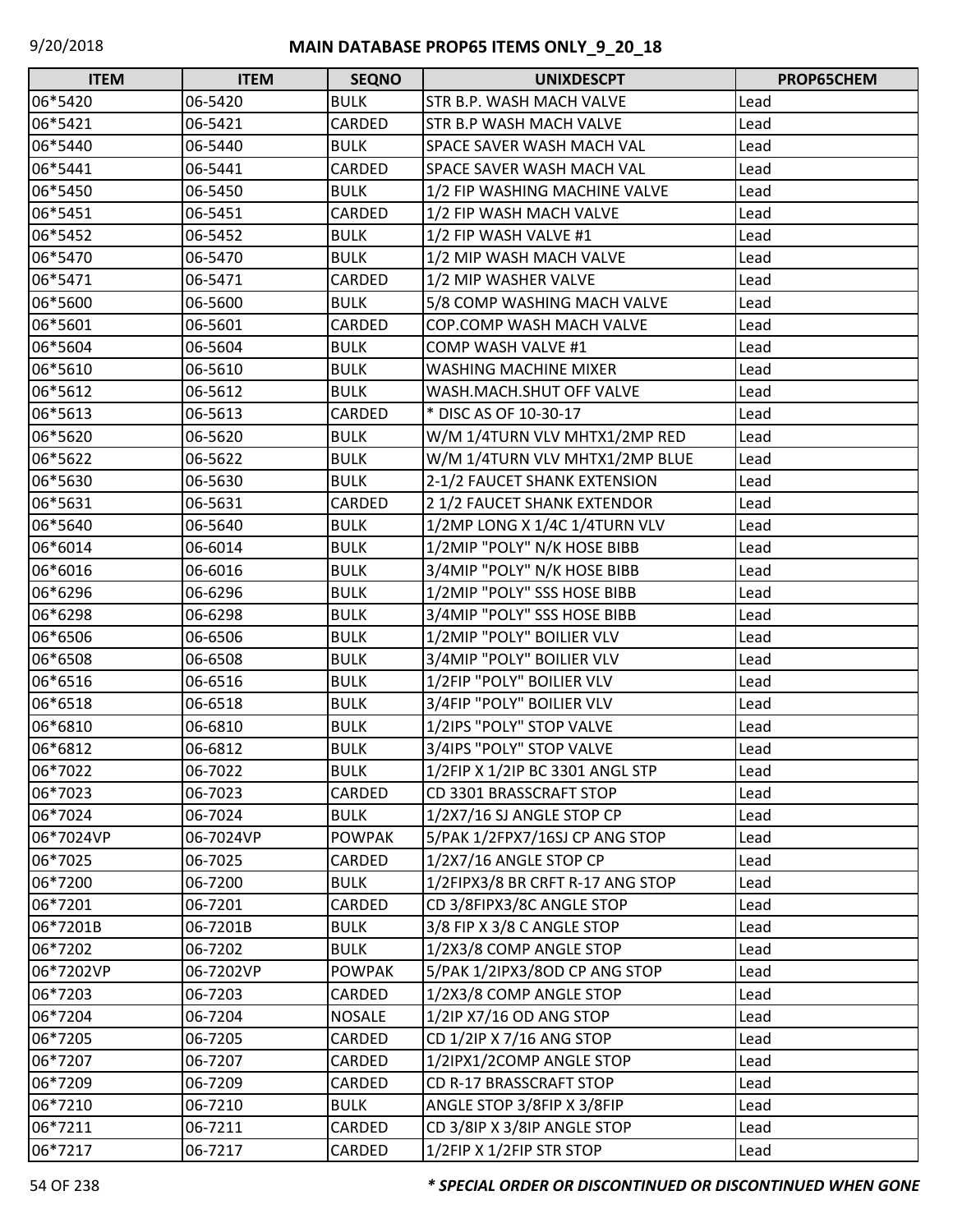| <b>ITEM</b> | <b>ITEM</b> | <b>SEQNO</b>  | <b>UNIXDESCPT</b>               | PROP65CHEM |
|-------------|-------------|---------------|---------------------------------|------------|
| 06*7217B    | 06-7217B    | <b>BULK</b>   | R-82 1/2X1/2 STR STOP           | Lead       |
| 06*7219     | 06-7219     | CARDED        | 1/2 IPX1/2 COMP STR STOP        | Lead       |
| 06*7219B    | 06-7219B    | <b>BULK</b>   | 1/2 IPX1/2 COMP STR STOP        | Lead       |
| 06*7225     | 06-7225     | CARDED        | 1/2 IPS VALVE W/16" FAUCET CON  | Lead       |
| 06*7229     | 06-7229     | CARDED        | 1/2IPS VALVE W12IN TOILET SPLY  | Lead       |
| 06*7235     | 06-7235     | CARDED        | 5/8 COMP VALVE W/12" FAUCET CO  | Lead       |
| 06*7237     | 06-7237     | CARDED        | 5/8 COMP VALVE W/16" FAUCET CO  | Lead       |
| 06*7239     | 06-7239     | CARDED        | 5/8 COMP VALVE W/20" FAUCET CO  | Lead       |
| 06*7241     | 06-7241     | CARDED        | 5/8COM VALVE W/12IN TOILET SPY  | Lead       |
| 06*7243     | 06-7243     | CARDED        | 3/8C X 3/8C STRAIGHT STOP       | Lead       |
| 06*7243B    | 06-7243B    | <b>BULK</b>   | S/C 3/8C X 3/8C STRAIGHT STOP   | Lead       |
| 06*7246     | 06-7246     | <b>NOSALE</b> | BULK 5/8NC X3/8C STR STOP       | Lead       |
| 06*7247     | 06-7247     | CARDED        | 5/8X3/8/COMP STR STOP           | Lead       |
| 06*7249     | 06-7249     | CARDED        | 5/8 X 1/2C STRT STOP            | Lead       |
| 06*7249B    | 06-7249B    | <b>BULK</b>   | 1/2 NOMX1/2 COMP STR COMP       | Lead       |
| 06*7250     | 06-7250     | <b>NOSALE</b> | BULK 5/8 X 1/4 ANGLE STOP       | Lead       |
| 06*7251     | 06-7251     | CARDED        | 5/8 X 1/4 COMP ANG STOP         | Lead       |
| 06*7252     | 06-7252     | <b>BULK</b>   | 5/8 X 3/8 COMP ANG STOP         | Lead       |
| 06*72521    | 06-72521    | <b>BULK</b>   | 5/8COARSE X 3/8 ANG STOP        | Lead       |
| 06*7252VP   | 06-7252VP   | <b>POWPAK</b> | 5/PAK 5/80DX3/80D CP ANG STOP   | Lead       |
| 06*7253     | 06-7253     | CARDED        | 5/8 X 3/8 COMP ANG STOP         | Lead       |
| 06*7254     | 06-7254     | <b>BULK</b>   | 5/8 X 3/8 BR CRFT CR-19         | Lead       |
| 06*7255     | 06-7255     | CARDED        | <b>COARSE THREAD ANGLE STOP</b> | Lead       |
| 06*7261     | 06-7261     | CARDED        | <b>CR-19 BRASSCRAFT STOP</b>    | Lead       |
| 06*7262     | 06-7262     | <b>NOSALE</b> | 5/80D X 7/160D ANG STP          | Lead       |
| 06*7263     | 06-7263     | CARDED        | 5/8 X 7/16 COMP ANG STOP        | Lead       |
| 06*7264     | 06-7264     | <b>NOSALE</b> | <b>BULK 5/8NC X 1/2C VLV</b>    | Lead       |
| 06*7265     | 06-7265     | CARDED        | 5/8 X 1/2 COMP ANGLE STP        | Lead       |
| 06*7270     | 06-7270     | <b>BULK</b>   | 3305 BC STR 1/2X7/16 STOP       | Lead       |
| 06*7271     | 06-7271     | CARDED        | 1/2FIP X 1/4 OD ANG STOP        | Lead       |
| 06*7271B    | 06-7271B    | <b>BULK</b>   | 1/2 FIP X 1/4 C ANGLE STOP      | Lead       |
| 06*7272     | 06-7272     | <b>BULK</b>   | BULK 1/2IPSX3/8C STR VLV        | Lead       |
| 06*7273     | 06-7273     | CARDED        | 1/2IPSX3/8COMP CP STR STP       | Lead       |
| 06*7274     | 06-7274     | <b>BULK</b>   | 1/2X1/2-7/16 SJ STR STOP        | Lead       |
| 06*7275     | 06-7275     | CARDED        | 1/2FIPX1/2-7/16SJ STR STP       | Lead       |
| 06*7277     | 06-7277     | CARDED        | 1/2CSWTX 3/8COMP ANG STOP       | Lead       |
| 06*7277B    | 06-7277B    | <b>BULK</b>   | 1/2CSWTX 3/8COMP ANG STOP       | Lead       |
| 06*7280     | 06-7280     | <b>BULK</b>   | 3341 BRASS CRAFT 5/8 X S.J.     | Lead       |
| 06*7281     | 06-7281     | CARDED        | CD #3341 BRASSCRAFT STOP        | Lead       |
| 06*7282     | 06-7282     | <b>BULK</b>   | 5/8X1/2-7/16 S.J. ANG STP       | Lead       |
| 06*7282VP   | 06-7282VP   | <b>POWPAK</b> | 5/PAK 5/80DX7/16SJ CP ANG STOP  | Lead       |
| 06*7283     | 06-7283     | CARDED        | 5/8X1/2-7/16 ANGLE STOP         | Lead       |
| 06*7287     | 06-7287     | CARDED        | CD 1/2C X 3/8COMP STR STOP      | Lead       |
| 06*7287B    | 06-7287B    | <b>BULK</b>   | 1/2 SWEAT X 3/8 C STRAIT STOP   | Lead       |
| 06*7289     | 06-7289     | CARDED        | 5/8X 1/2-7/16 STR STP           | Lead       |
| 06*7289B    | 06-7289B    | <b>BULK</b>   | 5/8 OD X 1/2 IP STRAIT STOP     | Lead       |
| 06*7291     | 06-7291     | CARDED        | 1/2CS X 1/2COMP STR STOP        | Lead       |
| 06*7291B    | 06-7291B    | <b>BULK</b>   | 1/2 SWEAT X 1/2 C STRAIT STOP   | Lead       |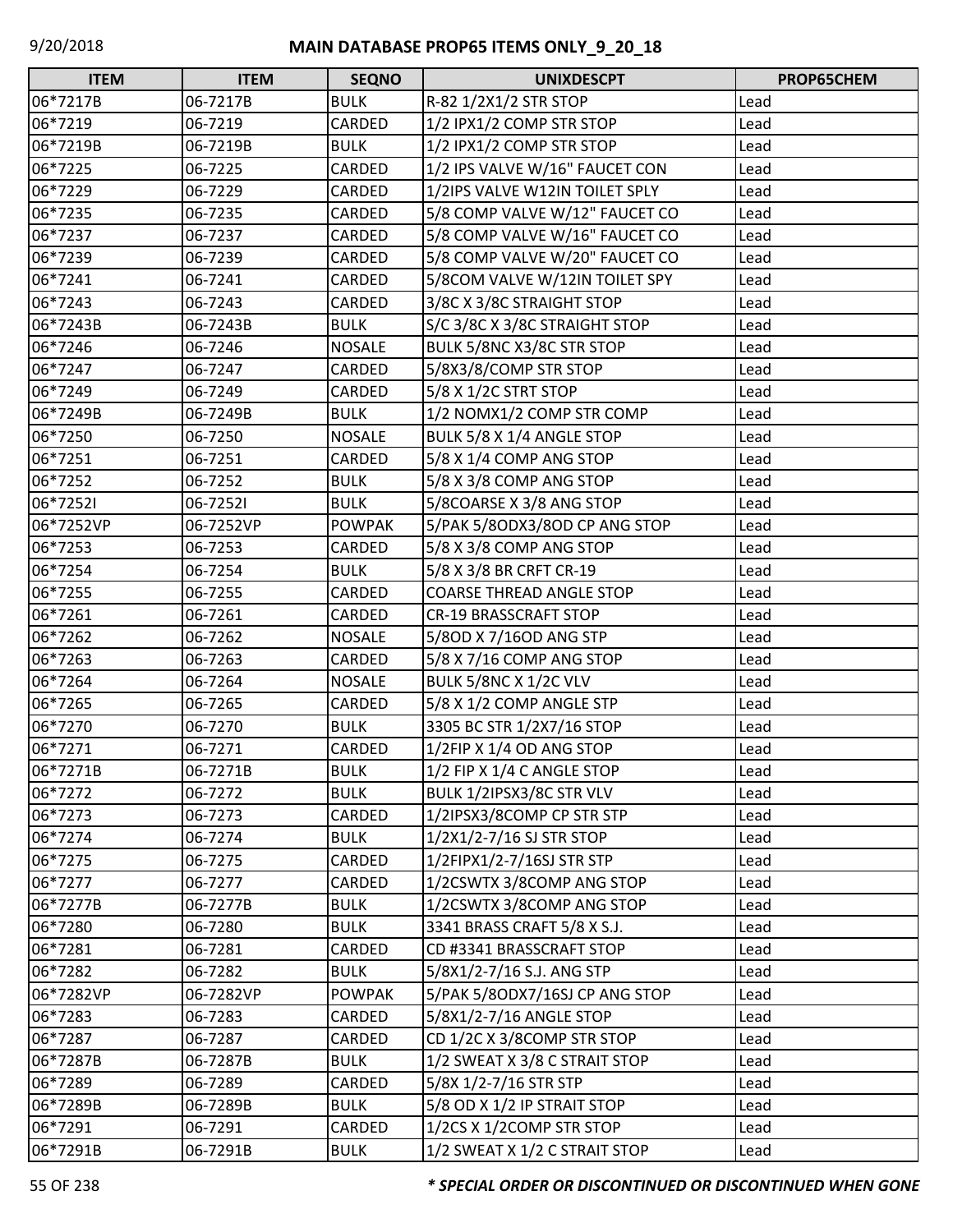| <b>ITEM</b> | <b>ITEM</b> | <b>SEQNO</b>  | <b>UNIXDESCPT</b>                 | PROP65CHEM |
|-------------|-------------|---------------|-----------------------------------|------------|
| 06*7293     | 06-7293     | CARDED        | 1/2CS X 1/2COMP ANGLE STOP        | Lead       |
| 06*7293B    | 06-7293B    | <b>BULK</b>   | 1/2 SWEAT X 1/2 C ANGLE STOP      | Lead       |
| 06*7301     | 06-7301     | CARDED        | 1/2X3/8 CPVC-COMP ST.VLV          | Lead       |
| 06*7301B    | 06-7301B    | <b>BULK</b>   | 1/2 CPVC X 3/8 C STRAIT STOP      | Lead       |
| 06*7302     | 06-7302     | <b>BULK</b>   | * DISC USE 06-7203 08/08/2014     | Lead       |
| 06*7303     | 06-7303     | CARDED        | 1/2-CPVC X 3/8C ANGLE STOP        | Lead       |
| 06*7303B    | 06-7303B    | <b>BULK</b>   | 1/2 CPVC X 3/8 C ANGLE STOP       | Lead       |
| 06*7319     | 06-7319     | CARDED        | 1/2X3/8X1/4 3-WAY VALVE           | Lead       |
| 06*7319B    | 06-7319B    | <b>BULK</b>   | 1/2X3/8X1/4 3-WAY VALVE           | Lead       |
| 06*7321     | 06-7321     | CARDED        | 1/2X3/8X3/8 3-WAY VALVE           | Lead       |
| 06*7321B    | 06-7321B    | <b>BULK</b>   | 1/2IP X 3/8C X 3/8C 3-WAY STOP    | Lead       |
| 06*7329     | 06-7329     | CARDED        | 1/2 X 1/2 X 3/8 3-WAY             | Lead       |
| 06*7329B    | 06-7329B    | <b>BULK</b>   | BULK 1/2FIP X 1/2OD X 3/8         | Lead       |
| 06*7344     | 06-7344     | <b>NOSALE</b> | 1/2X1/2-7/16SJX3/8 3-WAY          | Lead       |
| 06*7345     | 06-7345     | CARDED        | 1/2X1/2-7/16X3/8 3-WAY VL         | Lead       |
| 06*7346     | 06-7346     | <b>NOSALE</b> | 1/2X1/2-716SJX1/4 3-WAY           | Lead       |
| 06*7347     | 06-7347     | CARDED        | 1/2X1/2-7/16SJX1/4 3-WAY          | Lead       |
| 06*7349     | 06-7349     | CARDED        | 1/2IPX1/2-7/16 SJ 3/W VLV         | Lead       |
| 06*7349B    | 06-7349B    | <b>BULK</b>   | SUB-COMP 1/2X 1/2X7/16 ST         | Lead       |
| 06*7353     | 06-7353     | CARDED        | 5/8 X 3/8 X 1/4 3-WAY             | Lead       |
| 06*7353B    | 06-7353B    | <b>BULK</b>   | 5/8" X 3/8" X 1/4" VALVE          | Lead       |
| 06*7354     | 06-7354     | <b>NOSALE</b> | <b>BULK 5/OD X3/8X3/8 VLV</b>     | Lead       |
| 06*7355     | 06-7355     | CARDED        | 5/8 X 3/8 X 3/8 3-WAY             | Lead       |
| 06*7357     | 06-7357     | CARDED        | 5/8 X 7/16 X 3/8 3-WAY            | Lead       |
| 06*7357B    | 06-7357B    | <b>BULK</b>   | SUB-COMP 5/8X7/16X3/8 STO         | Lead       |
| 06*7361     | 06-7361     | CARDED        | 5/8 X 7/16 X 1/2 3-WAY            | Lead       |
| 06*7361B    | 06-7361B    | <b>BULK</b>   | CR-2903R DUAL OUTLET VLV          | Lead       |
| 06*7363     | 06-7363     | CARDED        | 5/8 X 1/2 X 3/8 3-WAY             | Lead       |
| 06*7363B    | 06-7363B    | <b>BULK</b>   | BULK 5/8 OD X 1/2OD X 3/8         | Lead       |
| 06*7365     | 06-7365     | CARDED        | 5/8 X 1/2 X 1/2 3-WAY             | Lead       |
| 06*7365B    | 06-7365B    | <b>BULK</b>   | CR-3903LR DUAL OUTLET VLV         | Lead       |
| 06*7367     | 06-7367     | CARDED        | $5/8$ X 7/16 X 1/4 3-WAY          | Lead       |
| 06*7367B    | 06-7367B    | <b>BULK</b>   | 06-7367 DIRECT                    | Lead       |
| 06*7369     | 06-7369     | CARDED        | 5/8 X 1/2 X 1/4 3-WAY             | Lead       |
| 06*7369B    | 06-7369B    | <b>BULK</b>   | SUB COMP 5/8 X 1/2 X 1/4 3WAY VLV | Lead       |
| 06*7374     | 06-7374     | <b>NOSALE</b> | 5/8 X 1/2-7/16 X 3/8 3-WAY        | Lead       |
| 06*7375     | 06-7375     | CARDED        | 5/8X1/2-7/16X3/8 3-WAY VALVE      | Lead       |
| 06*7376     | 06-7376     | <b>NOSALE</b> | 5/8 X 1/2-7/16 X 1/4 3-WAY        | Lead       |
| 06*7377     | 06-7377     | CARDED        | 5/8X1/2-7/16X1/4 3-WAY VALVE      | Lead       |
| 06*7406     | 06-7406     | <b>BULK</b>   | TEX 1/2IP X 3/8FT FL ANG STOP     | Lead       |
| 06*7407     | 06-7407     | CARDED        | TEX CD 1/2IP X 3/8FT STP          | Lead       |
| 06*7408     | 06-7408     | <b>BULK</b>   | TEX 1/2IP X1/2FT A. STP           | Lead       |
| 06*7409     | 06-7409     | CARDED        | TEX CD 1/2IP X 1/2FT STP          | Lead       |
| 06*7420     | 06-7420     | <b>BULK</b>   | 1/2PEX X 3/8C STR STOP            | Lead       |
| 06*7421     | 06-7421     | CARDED        | CD 1/2PEX X 3/8C STR STOP         | Lead       |
| 06*7422     | 06-7422     | <b>BULK</b>   | 1/2PEX X 3/8C ANGLE STOP          | Lead       |
| 06*7423     | 06-7423     | CARDED        | CD 1/2PEX X 3/8C ANGLE STOP       | Lead       |
| 06*7430     | 06-7430     | <b>BULK</b>   | 3/8IPS X 3/8COMP STR STOP         | Lead       |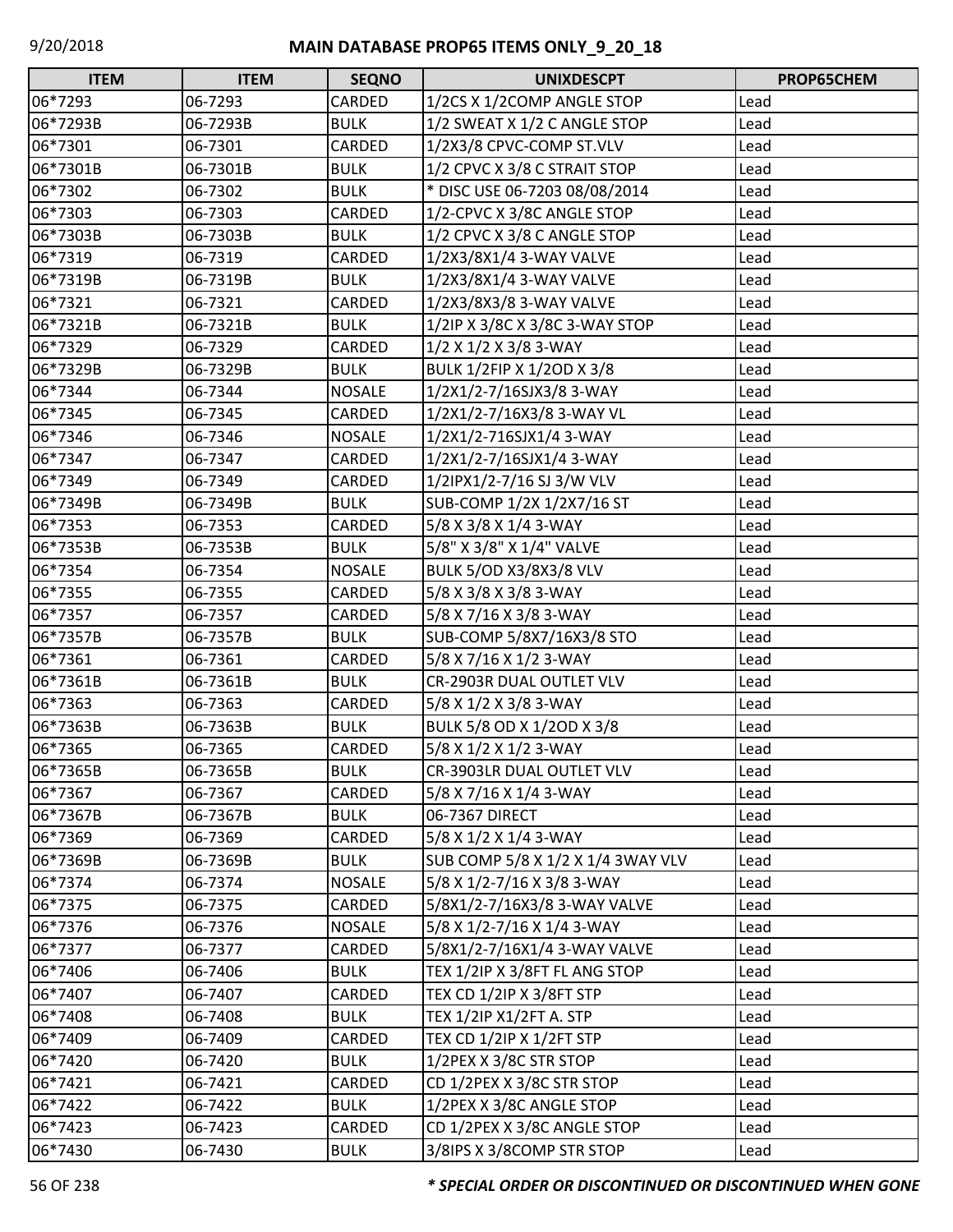| <b>ITEM</b> | <b>ITEM</b> | <b>SEQNO</b>  | <b>UNIXDESCPT</b>                 | PROP65CHEM |
|-------------|-------------|---------------|-----------------------------------|------------|
| 06*7431     | 06-7431     | CARDED        | CD 3/8IPS X 3/8COMP STR STOP      | Lead       |
| 06*7451     | 06-7451     | CARDED        | RB 1/2IPX3/8CX1/4C DUAL VALVE     | Lead       |
| 06*7451B    | 06-7451B    | <b>BULK</b>   | 1/2IP X 3/8C X 1/4C DUAL STOP     | Lead       |
| 06*7453     | 06-7453     | CARDED        | RB 1/2IPX3/8CX3/8C DUAL VALVE     | Lead       |
| 06*7453B    | 06-7453B    | <b>BULK</b>   | 1/2IP X 3/8C X 3/8C DUAL STOP     | Lead       |
| 06*7461     | 06-7461     | CARDED        | RB 5/8CX3/8CX1/4C DUAL VALVE      | Lead       |
| 06*7461B    | 06-7461B    | <b>BULK</b>   | 5/80D X 3/8C X 1/4C DUAL STOP     | Lead       |
| 06*7463     | 06-7463     | CARDED        | RB 5/8CX3/8CX3/8C DUAL VALVE      | Lead       |
| 06*7463B    | 06-7463B    | <b>BULK</b>   | 5/8OD X 3/8C X 3/8C DUAL STOP     | Lead       |
| 06*9053     | 06-9053     | CARDED        | <b>ANGLE STOP REPAIR KIT</b>      | Lead       |
| 06*9056     | 06-9056     | <b>BULK</b>   | BLEEDER CAP 5/16-24               | Lead       |
| 06*9057     | 06-9057     | CARDED        | CD BLEEDER CAPS (2-PC)            | Lead       |
| 06*9058     | 06-9058     | <b>BULK</b>   | BLEEDER CAP 3/8-24 ARROWHEAD      | Lead       |
| 06*9060     | 06-9060     | <b>BULK</b>   | 4 INCH N/S ARROWHEAD FP STEM      | Lead       |
| 06*9062     | 06-9062     | <b>BULK</b>   | 6 INCH N/S ARROWHEAD FP STEM      | Lead       |
| 06*9064     | 06-9064     | <b>BULK</b>   | 8 INCH N/S ARROWHEAD FP STEM      | Lead       |
| 06*9066     | 06-9066     | <b>BULK</b>   | 10 INCH N/S ARROWHEAD FP STEM     | Lead       |
| 06*9068     | 06-9068     | <b>BULK</b>   | 12 N/S ARROWHEAD FP STEM          | Lead       |
| 06*9080     | 06-9080     | <b>BULK</b>   | 4"REG MANSFIELD F.P.STEM          | Lead       |
| 06*9082     | 06-9082     | <b>BULK</b>   | 6"REG MANSFIELD FP STEM           | Lead       |
| 06*9082V    | 06-9082V    | <b>BULK</b>   | 6"A/S MANSFIELD FP STEM           | Lead       |
| 06*9084     | 06-9084     | <b>BULK</b>   | 8"REG MANSFIELD FP STEM           | Lead       |
| 06*9084V    | 06-9084V    | <b>BULK</b>   | 8"A/S MANSFIELD FP STEM           | Lead       |
| 06*9086     | 06-9086     | <b>BULK</b>   | 10"REG MANSFIELD FP STEM          | Lead       |
| 06*9086V    | 06-9086V    | <b>BULK</b>   | 10"A/S MANSFIELD FP STEM          | Lead       |
| 06*9088     | 06-9088     | <b>BULK</b>   | 12"REG MANSFIELD FP STEM          | Lead       |
| 06*9088V    | 06-9088V    | <b>BULK</b>   | 12"A/S MANSFIELD FP STEM          | Lead       |
| 06*9092     | 06-9092     | <b>BULK</b>   | WOODFORD A/S REPAIR KIT           | Lead       |
| 06*9096     | 06-9096     | <b>BULK</b>   | MANSFIELD A/P REPAIR KIT          | Lead       |
| 06*9101     | 06-9101     | CARDED        | 3/8FEX3/8CX1/4C ANG STOP EXT T    | Lead       |
| 06*9101B    | 06-9101B    | <b>BULK</b>   | 3/8FEX3/8CX1/4C ANG STOP EXT T    | Lead       |
| 06*9104     | 06-9104     | <b>BULK</b>   | 1/2COMPX1/2X1/4 ANGLE STOP TEE    | Lead       |
| 06*9105     | 06-9105     | CARDED        | CD 1/2COMPX1/2X1/4 ANGLE STOP TEE | Lead       |
| 06*9106     | 06-9106     | <b>BULK</b>   | 1/2COMPX3/8X3/8 ANGLE STOP TEE    | Lead       |
| 06*9107     | 06-9107     | CARDED        | CD 1/2COMPX1/2X3/8 ANGLE STOP TEE | Lead       |
| 06*9111     | 06-9111     | CARDED        | 3/8CX3/8CX3/8C ANG STP EXT TEE    | Lead       |
| 06*9111B    | 06-9111B    | <b>BULK</b>   | 3/8CX3/8CX3/8C ANG STP EXT TEE    | Lead       |
| 06*9117     | 06-9117     | CARDED        | 1/2SJ-1/2SJ-1/4C ANG STO ADPT     | Lead       |
| 06*9117B    | 06-9117B    | <b>BULK</b>   | 1/2SJ-1/2SJ-1/4C ANG STO ADPT     | Lead       |
| 06*9119     | 06-9119     | CARDED        | 1/2SJX1/2SJX3/8C ANG STP EXT T    | Lead       |
| 06*9119B    | 06-9119B    | <b>BULK</b>   | 1/2SJX1/2SJX3/8C ANG STP EXT T    | Lead       |
| 06*9121     | 06-9121     | CARDED        | 1/2 X 1/2 X 1/2 SJ ANG STP TEE    | Lead       |
| 06*9121B    | 06-9121B    | <b>BULK</b>   | 1/2 X 1/2 X 1/2 SJ ANG STP TEE    | Lead       |
| 06*9123     | 06-9123     | CARDED        | 3/8 X 3/8 X 1/2 CC SJ TEE         | Lead       |
| 06*9123B    | 06-9123B    | <b>BULK</b>   | 3/8 X 3/8 X 1/2 CC SJ TEE         | Lead       |
| 06*9197     | 06-9197     | CARDED        | 3/8FE COMP X 3/8 ST VALUE         | Lead       |
| 06*9197B    | 06-9197B    | <b>BULK</b>   | 3/8FE COMP X 3/8C STRAIT STOP     | Lead       |
| 06*9198     | 06-9198     | <b>NOSALE</b> | 3/8IPX3/8OD 1/4-TURN ANG STOP     | Lead       |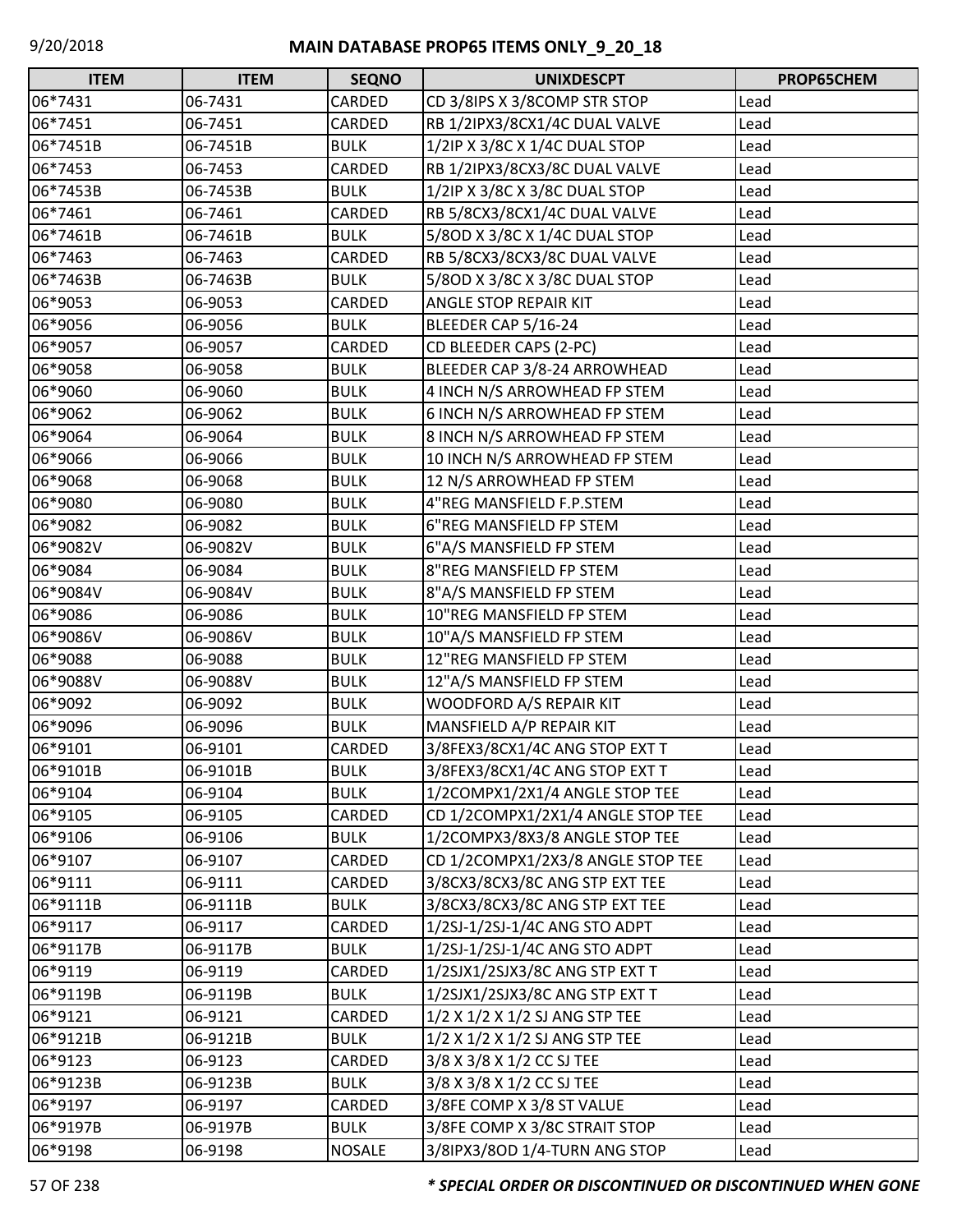| <b>ITEM</b> | <b>ITEM</b> | <b>SEQNO</b>  | <b>UNIXDESCPT</b>              | PROP65CHEM |
|-------------|-------------|---------------|--------------------------------|------------|
| 06*9199     | 06-9199     | CARDED        | CD 3/8IPX3/8OD 1/4TURN ANG STP | Lead       |
| 06*9200     | 06-9200     | <b>BULK</b>   | 1/2IPX3/8OD 1/4-TURN ANG STOP  | Lead       |
| 06*9200ORB  | 06-9200ORB  |               | ORB 1/2FPT X 3/8C ANG 1/4      | Lead       |
| 06*9200PB   | 06-9200PB   |               | PB 1/2FPT X 3/8C ANG 1/4       | Lead       |
| 06*9200SN   | 06-9200SN   | <b>BULK</b>   | SN 1/2FPT X 3/8 ANG 1/4        | Lead       |
| 06*9200VP   | 06-9200VP   |               | * DISC USE 06-9200 08/27/11    | Lead       |
| 06*9201     | 06-9201     | CARDED        | CD 1/2IP X 3/8OD 1/4 TURN STOP | Lead       |
| 06*9201OB   | 06-9201OB   |               | ORB 1/2IP X 3/8 1/4-TURN STOP  | Lead       |
| 06*9201PB   | 06-9201PB   |               | PB 1/2IPX3/8 1/4-TURN STOP     | Lead       |
| 06*9201SN   | 06-9201SN   |               | SN 1/2IPX3/8 1/4-TURN STOP     | Lead       |
| 06*9203     | 06-9203     | CARDED        | CD 1/2IPX1/2OD 1/4-TURN ANG    | Lead       |
| 06*9203B    | 06-9203B    | <b>BULK</b>   | 1/2IP X 1/2C 1/4 TURN ANG STP  | Lead       |
| 06*9204     | 06-9204     | <b>BULK</b>   | BC 1/2IP X 3/8 ANG 1/4 TURN    | Lead       |
| 06*9208     | 06-9208     | CARDED        | 5/8 COARSE X 3/8 1/4 TURN STOP | Lead       |
| 06*9209     | 06-9209     | CARDED        | CD 5/8 COARSE X 3/8 1/4 TURN S | Lead       |
| 06*9210     | 06-9210     | <b>BULK</b>   | 5/80DX3/80D 1/4-TURN ANG STOP  | Lead       |
| 06*9210ORB  | 06-9210ORB  |               | ORB 5/8C X 3/8C ANG 1/4        | Lead       |
| 06*9210PB   | 06-9210PB   |               | PB 5/8C X 3/8C ANG 1/4         | Lead       |
| 06*9210SN   | 06-9210SN   | <b>BULK</b>   | SN 5/8C X 3/8C ANG 1/4         | Lead       |
| 06*9210VP   | 06-9210VP   | <b>POWPAK</b> | 5/PAK 5/80DX3/80D CP 1/4 AN ST | Lead       |
| 06*9211     | 06-9211     | CARDED        | CD 5/8OD X 3/8OD 1/4 TURN STOP | Lead       |
| 06*9211OB   | 06-9211OB   | CARDED        | ORB 5/8OD X 3/8 1/4 TURN STOP  | Lead       |
| 06*9211PB   | 06-9211PB   | CARDED        | PB 5/8OD X 3/8 1/4-TURN STOP   | Lead       |
| 06*9211SN   | 06-9211SN   | CARDED        | SN 5/8OD X 3/8 1/4-TURN STOP   | Lead       |
| 06*9213     | 06-9213     | CARDED        | CD 5/8OD X 1/2OD 1/4 TURN STOP | Lead       |
| 06*9213B    | 06-9213B    | <b>BULK</b>   | 5/80D X 1/2C 1/4 TURN ANG STOP | Lead       |
| 06*9214     | 06-9214     | <b>BULK</b>   | BC 5/8 X 3/8 ANG 1/4 TURN      | Lead       |
| 06*9220     | 06-9220     | <b>BULK</b>   | 1/2IPXSJ 1/4-TURN ANG STOP     | Lead       |
| 06*9220VP   | 06-9220VP   |               | 5/PAK 1/2IPXSJ 1/4 TRN ANG STP | Lead       |
| 06*9221     | 06-9221     | CARDED        | CD 1/2IP X SJ 1/4 TURN STOP    | Lead       |
| 06*9222     | 06-9222     | <b>BULK</b>   | BC 1/2IP X SJ ANG 1/4 TURN     | Lead       |
| 06*9230     | 06-9230     | <b>BULK</b>   | 5/80DXSJ 1/4-TURN ANG STOP     | Lead       |
| 06*9230VP   | 06-9230VP   | <b>POWPAK</b> | 5/PAK 5/80DX7/16SJ CP 1/4 AN S | Lead       |
| 06*9231     | 06-9231     | CARDED        | CD 5/8OD X SJ 1/4 TURN STOP    | Lead       |
| 06*9232     | 06-9232     | <b>BULK</b>   | BC 5/8 X SJ ANGLE 1/4 TURN     | Lead       |
| 06*9245     | 06-9245     | CARDED        | 1/2CS X 3/8C X 1/4 TURN        | Lead       |
| 06*9245B    | 06-9245B    | <b>BULK</b>   | 1/2SWEAT X 3/8C 1/4 T ANG STOP | Lead       |
| 06*9249     | 06-9249     | CARDED        | 1/2 CPVC X3/8C X1/4 TURN ANGLE | Lead       |
| 06*9249B    | 06-9249B    | <b>BULK</b>   | 1/2 CPVC X 3/8C 1/4 T ANG STOP | Lead       |
| 06*9250     | 06-9250     | <b>BULK</b>   | 1/2IPX3/4MHT 1/4 TURN WM VLV   | Lead       |
| 06*9251     | 06-9251     | CARDED        | 1/2IP X 3/4MHT 1/4 TURN WM VLV | Lead       |
| 06*9252     | 06-9252     | <b>BULK</b>   | 5/80DX3/4MHT 1/4 TURN WM VLV   | Lead       |
| 06*9253     | 06-9253     | CARDED        | 5/8OD X 3/4MHT 1/4 TURN WM VLV | Lead       |
| 06*9263     | 06-9263     | CARDED        | CD 5/8OD X 1/4OD 1/4 TURN STOP | Lead       |
| 06*9265     | 06-9265     | CARDED        | CD 1/2IP X 1/4OD 1/4 TURN STOP | Lead       |
| 06*9271     | 06-9271     | CARDED        | CD 3/8IP X 3/8OD 1/4 TURN STR  | Lead       |
| 06*9272     | 06-9272     | <b>NOSALE</b> | 1/2IPX3/8OD 1/4 TURN STR STOP  | Lead       |
| 06*9273     | 06-9273     | CARDED        | CD 1/2IP X 3/8OD 1/4 TURN STR  | Lead       |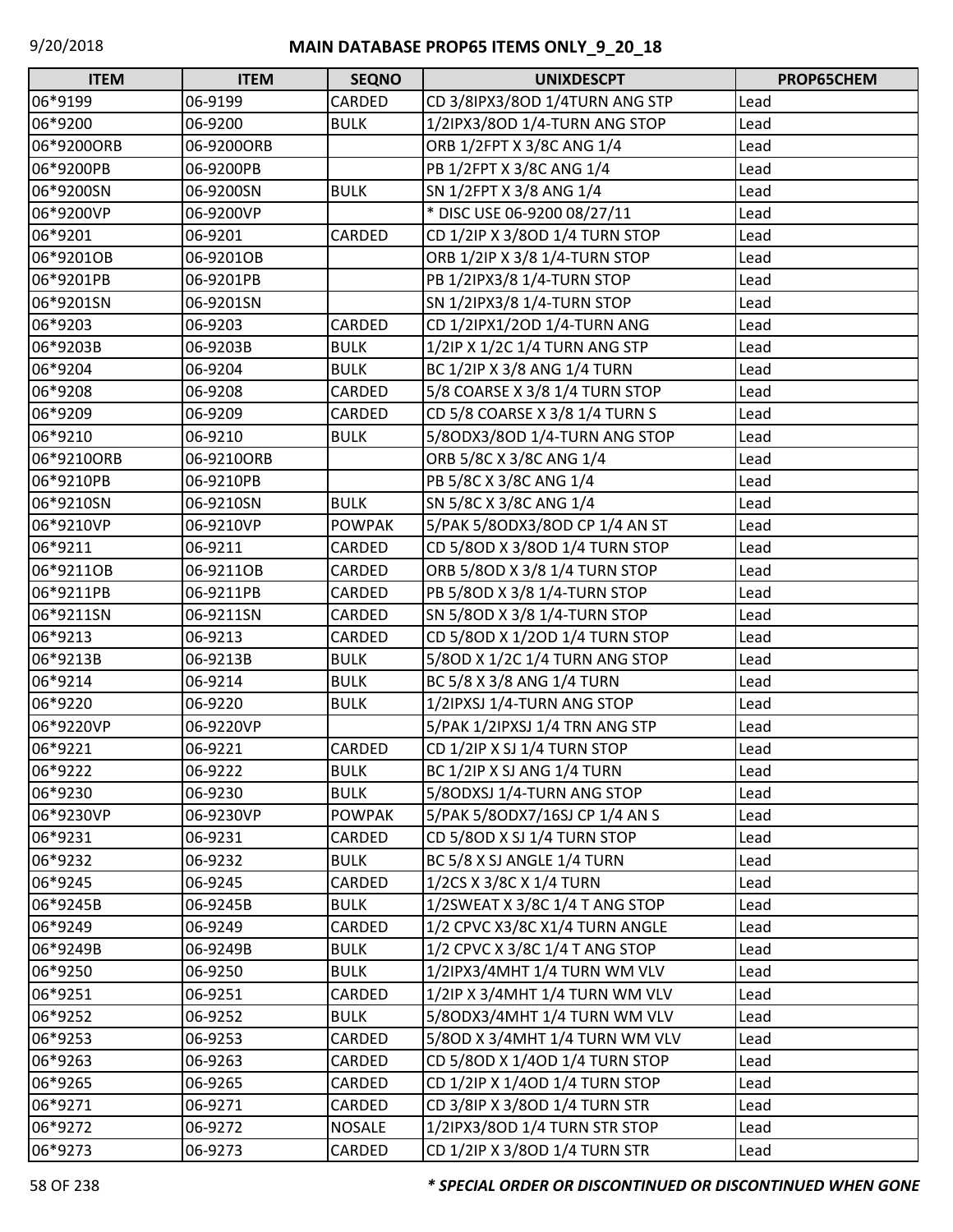| <b>ITEM</b> | <b>ITEM</b> | <b>SEQNO</b>  | <b>UNIXDESCPT</b>               | PROP65CHEM |
|-------------|-------------|---------------|---------------------------------|------------|
| 06*9275     | 06-9275     | CARDED        | CD 1/2FIPX 1/2C 1/4-TURN STRT   | Lead       |
| 06*9275B    | 06-9275B    | <b>BULK</b>   | 1/2FIP X 1/2C 1/4-TURN STRT STP | Lead       |
| 06*9277     | 06-9277     | CARDED        | 1/2 X 7/16SJ STR 1/4 TURN       | Lead       |
| 06*9277B    | 06-9277B    | <b>BULK</b>   | 1/2IPS X 7/16SJ STR 1/4 TURN    | Lead       |
| 06*9279     | 06-9279     | CARDED        | CD 3/8ODX3/8OD 1/4 TURN STRT    | Lead       |
| 06*9279B    | 06-9279B    | <b>BULK</b>   | 3/8C X 3/8C 1/4 TURN STR STOP   | Lead       |
| 06*9280     | 06-9280     | <b>NOSALE</b> | 5/80DX3/80D 1/4 TURN STR STOP   | Lead       |
| 06*9281     | 06-9281     | CARDED        | CD 5/8OD X 3/8OD 1/4 TURN STR   | Lead       |
| 06*9283     | 06-9283     | CARDED        | CD 5/80DX1/20D 1/4 TURN STRT    | Lead       |
| 06*9283B    | 06-9283B    | <b>BULK</b>   | 5/80D X 1/2C 1/4 TURN STR STOP  | Lead       |
| 06*9285     | 06-9285     | CARDED        | 5/8COMPXSJ1/4 TURN STR          | Lead       |
| 06*9285B    | 06-9285B    | <b>BULK</b>   | 5/80D X 1/2IP 1/4 TURN STR STP  | Lead       |
| 06*9287     | 06-9287     | CARDED        | 1/2SWTX3/8CX1/4 TURN STRAIGHT   | Lead       |
| 06*9287B    | 06-9287B    | <b>BULK</b>   | 1/2SWEAT X 3/8C 1/4 T STR STOP  | Lead       |
| 06*9291     | 06-9291     | CARDED        | 1/2CPVC X 3/8C X 1/4 TURN STRA  | Lead       |
| 06*9291B    | 06-9291B    | <b>BULK</b>   | 1/2 CPVC X 3/8C 1/4 T STR STOP  | Lead       |
| 06*9292     | 06-9292     | <b>BULK</b>   | 5/8 QC X 3/8C ANGLE STOP        | Lead       |
| 06*9293     | 06-9293     | CARDED        | 5/8QC X 3/8C ANGLE STOP         | Lead       |
| 06*9294     | 06-9294     | <b>BULK</b>   | 5/8QC X 3/8C STRT STOP          | Lead       |
| 06*9295     | 06-9295     | CARDED        | CD 5/8QC X 3/8C STRT STOP       | Lead       |
| 06*9319     | 06-9319     | CARDED        | 1/2IPX3/8X1/4 1/4 TURN 3WAY     | Lead       |
| 06*9319B    | 06-9319B    | <b>BULK</b>   | 1/2IP X 3/8C X 1/4C 1/4 T 3WAY  | Lead       |
| 06*9321     | 06-9321     | CARDED        | 1/2IPX3/8X3/8 1/4 TURN 3 WAY    | Lead       |
| 06*9321B    | 06-9321B    | <b>BULK</b>   | 1/2IP X 3/8C X 3/8C 1/4 T 3WAY  | Lead       |
| 06*9323     | 06-9323     | CARDED        | CD 1/2IPX1/2ODX3/8OD 1/4-TURN   | Lead       |
| 06*9323B    | 06-9323B    | <b>BULK</b>   | 1/2IP X 1/2C X 3/8C 1/4 T 3WAY  | Lead       |
| 06*9353     | 06-9353     | CARDED        | 5/8X3/8X1/4 1/4 TURN 3-WAY      | Lead       |
| 06*9353B    | 06-9353B    | <b>BULK</b>   | 5/8OD X 3/8C X 1/4C 1/4 T 3WAY  | Lead       |
| 06*9355     | 06-9355     | CARDED        | 5/8X3/8X3/8 1/4 TURN 3-WAY      | Lead       |
| 06*9355B    | 06-9355B    | <b>BULK</b>   | 5/80D X 3/8C X 3/8C 1/4 T 3WAY  | Lead       |
| 06*9357     | 06-9357     | <b>CARDED</b> | CD 5/80DX1/20DX3/80D 1/4-TURN   | Lead       |
| 06*9357B    | 06-9357B    | <b>BULK</b>   | 5/80D X 1/2C X 3/8C 1/4 T 3WAY  | Lead       |
| 06*9398     | 06-9398     | <b>BULK</b>   | 1/8 NP FULL PORT 600 BALL VALV  | Lead       |
| 06*9400     | 06-9400     | <b>BULK</b>   | 1/4 NP FULL PORT 600 BALL VALV  | Lead       |
| 06*9402     | 06-9402     | <b>BULK</b>   | 3/8 NP FULL PORT 600 BALL VALV  | Lead       |
| 06*9404     | 06-9404     | <b>BULK</b>   | 1/2 NP FULL PORT 600 BALL VALV  | Lead       |
| 06*9406     | 06-9406     | <b>BULK</b>   | 3/4 NP FULL PORT 600 BALL VALV  | Lead       |
| 06*9408     | 06-9408     | <b>BULK</b>   | 1"NP FULL PORT 600 BALL VALVE   | Lead       |
| 06*9410     | 06-9410     | <b>BULK</b>   | 1-1/4 NP FULL PORT 600 BALL VL  | Lead       |
| 06*9412     | 06-9412     | <b>BULK</b>   | 1-1/2 NP FULL PORT 600 BALL VL  | Lead       |
| 06*9414     | 06-9414     | <b>BULK</b>   | 2"NP FULL PORT 600 BALL VALVE   | Lead       |
| 06*9700     | 06-9700     | <b>BULK</b>   | 1/4 SS FULL PORT BALL VALVE     | Lead       |
| 06*9702     | 06-9702     | <b>BULK</b>   | 3/8 SS STD PORT BALL VALVE      | Lead       |
| 06*9704     | 06-9704     | <b>BULK</b>   | 1/2 SS STD PORT BALL VALVE      | Lead       |
| 06*9706     | 06-9706     | <b>BULK</b>   | 3/4 SS REG PORT BALL VALVE      | Lead       |
| 06*9708     | 06-9708     | <b>BULK</b>   | 1" SS REG PORT BALL VALVE       | Lead       |
| 06*9710     | 06-9710     | <b>BULK</b>   | 11/4 SS REG PORT BALL VALVE     | Lead       |
| 06*9712     | 06-9712     | <b>BULK</b>   | 11/2 SS REG PORT BALL VALVE     | Lead       |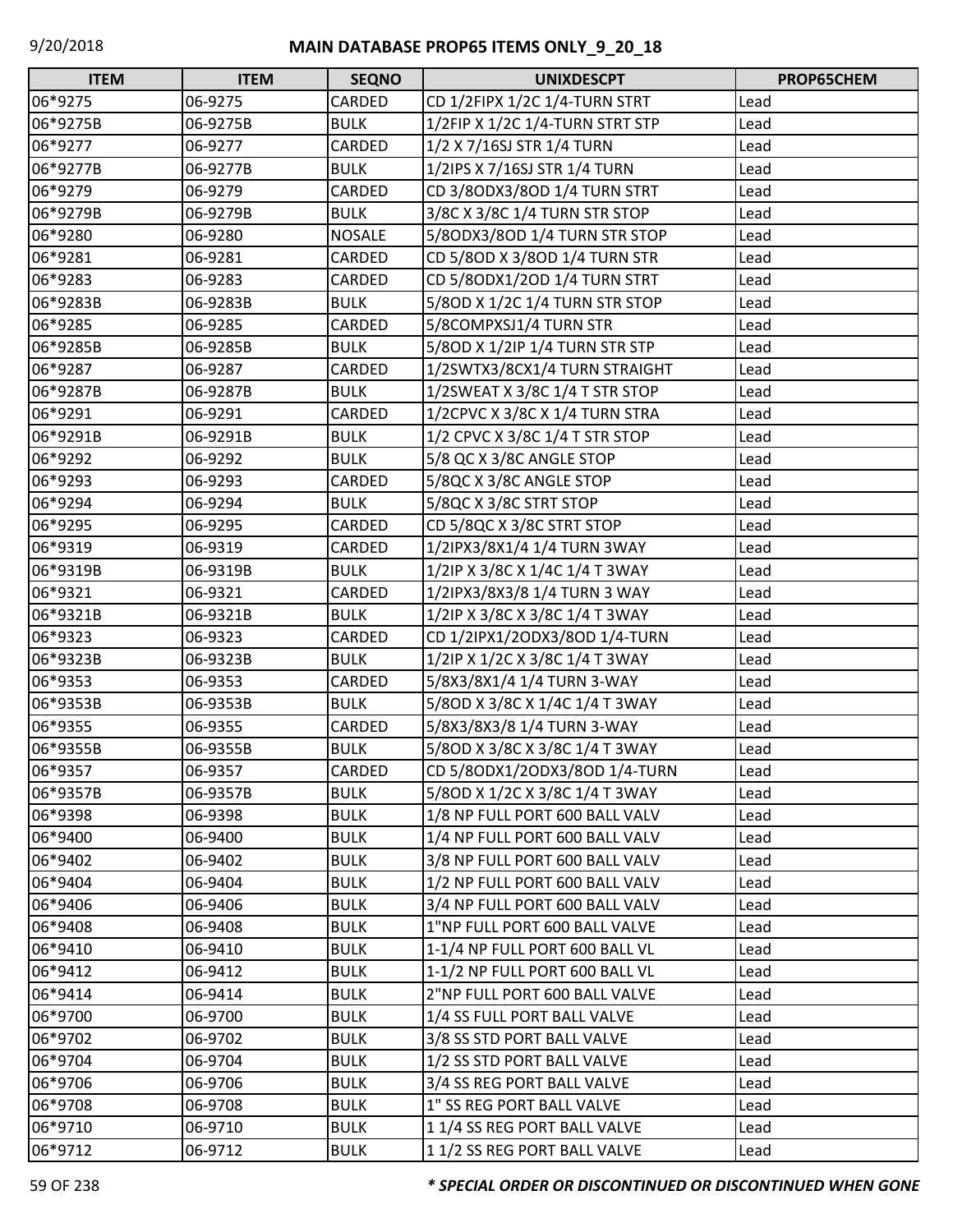| <b>ITEM</b> | <b>ITEM</b> | <b>SEQNO</b> | <b>UNIXDESCPT</b>                     | PROP65CHEM |
|-------------|-------------|--------------|---------------------------------------|------------|
| 06*9714     | 06-9714     | <b>BULK</b>  | 2" SS REG PORT BALL VALVE             | Lead       |
| 06*9982     | 06-9982     | <b>BULK</b>  | ARROWHEAD HOSE BIBB BONNET            | Lead       |
| 06*9986     | 06-9986     | <b>BULK</b>  | ARROWHEAD LOOSE KEY SHIELD            | Lead       |
| 07*0010     | 07-0010     | <b>BULK</b>  | KITCH FAUCET SGLE METAL HDLE          | Lead       |
| 07*0012     | 07-0012     | <b>BULK</b>  | S/L KITCHEN FCT W/SPRAY 4HOLE         | Lead       |
| 07*0014     | 07-0014     | <b>BULK</b>  | <b>SGL LEV KITCHEN FCT 3H W/SPRAY</b> | Lead       |
| 07*0016     | 07-0016     | <b>BULK</b>  | WHITE PULL OUT KITCHEN FCT            | Lead       |
| 07*0020     | 07-0020     | <b>BULK</b>  | KITCHEN FAUCET 2-PLST HDLE            | Lead       |
| 07*0022     | 07-0022     | <b>BULK</b>  | KITCH FCT 2-PLST HDLE W/SPRAY         | Lead       |
| 07*0030     | 07-0030     | <b>BULK</b>  | KITCH FCT 2-HDLE LEV HI-ARCH          | Lead       |
| 07*0032     | 07-0032     | <b>BULK</b>  | KITCH FCT 2-HDL LV HIARCH SPRY        | Lead       |
| 07*0100     | 07-0100     | <b>BULK</b>  | LAV FCT 2-PLST HDLE NO-P/U            | Lead       |
| 07*0102     | 07-0102     | <b>BULK</b>  | LAV FCT 2-PLST HDLE W/POP-UP          | Lead       |
| 07*0412     | 07-0412     | <b>BULK</b>  | LAV FCT SGL MET HDL W/BR-PU           | Lead       |
| 07*0500     | 07-0500     | <b>BULK</b>  | 2 PLST HDLE SHOWER VALVE ONLY         | Lead       |
| 07*0510     | 07-0510     | <b>BULK</b>  | 2 PLST HDLE TUB/SHOWER VALVE          | Lead       |
| 07*0520     | 07-0520     | <b>BULK</b>  | <b>SHWR ONLY PRESSURE BALLANCE</b>    | Lead       |
| 07*0522     | 07-0522     | <b>BULK</b>  | T & S PRESSURE BALANCE VALVE          | Lead       |
| 07*0530     | 07-0530     | <b>BULK</b>  | 69411 PRES BALANCE SHOWER VL          | Lead       |
| 07*0532     | 07-0532     | <b>BULK</b>  | 69410 PRES BALANCE T & S VALVE        | Lead       |
| 07*0602     | 07-0602     | <b>BULK</b>  | CP SGL LEV SHOWER VALVE ONLY          | Lead       |
| 07*0608     | 07-0608     | <b>BULK</b>  | CP SGL LEV TUB & SHOWER VALVE         | Lead       |
| 07*0822     | 07-0822     | <b>BULK</b>  | * DISC NLA 8/8/2014                   | Lead       |
| 07*0856     | 07-0856     | <b>BULK</b>  | CP LF MET LEV WIDESPREAD W/PU         | Lead       |
| 07*0900     | 07-0900     |              | CP SGL LEV KITCH FCT L/SPRAY          | Lead       |
| 07*0902     | 07-0902     |              | CP SGLE LEV PLST FCT W/SPRAY          | Lead       |
| 07*0910     | 07-0910     |              | CP 2-HDLE PLST KITCHEN FAUCET         | Lead       |
| 07*0912     | 07-0912     |              | CP 2-HDL PLST KITCH FCT W/SPRY        | Lead       |
| 07*0914     | 07-0914     |              | CP 2-HDLCLR LEV PLST KITCH FCT        | Lead       |
| 07*0918     | 07-0918     |              | CP 2-HDLCP LEV PLST KITCH FCT         | Lead       |
| 07*0922     | 07-0922     |              | CP HI-RISE 2-HDLE PLST KITCH          | Lead       |
| 07*0930     | 07-0930     |              | CP 2-HDLE PLST LAV FAUCET             | Lead       |
| 07*0932     | 07-0932     |              | CP 2-HDLE PLST LAV W/POP-UP           | Lead       |
| 07*0936     | 07-0936     |              | CP 2-HDLE CP LEV LAV W/POPUP          | Lead       |
| 07*0940     | 07-0940     |              | CP CANOPY 2-HDLE LAV FCT              | Lead       |
| 07*0942     | 07-0942     |              | CP CANOPY-2HDL LAV FCT W/P.U.         | Lead       |
| 07*0952     | 07-0952     |              | CP PLST SGL HDLE LAV FCT W/PU         | Lead       |
| 07*0960     | 07-0960     |              | CP PLST 2-HDLE LAUNDRY FCT            | Lead       |
| 07*0964     | 07-0964     |              | CP PLASTIC BAR FAUCET                 | Lead       |
| 07*0970     | 07-0970     |              | CP PLST SGL HDLE BASIN FAUCET         | Lead       |
| 07*1086     | 07-1086     | <b>BULK</b>  | O/S WALL MT ADJ LAUNDRY FCT           | Lead       |
| 07*1260     | 07-1260     | <b>BULK</b>  | POPULAR TOP HDL WM FCT-6"SPT          | Lead       |
| 07*1262     | 07-1262     | <b>BULK</b>  | <b>WALLMOUNT 12" TUBE SPOUT</b>       | Lead       |
| 07*1364     | 07-1364     | <b>BULK</b>  | CP 4" CTR BAR FAUCET                  | Lead       |
| 07*1365     | 07-1365     | CARDED       | * DISC NLA 10/22/15                   | Lead       |
| 07*1510     | 07-1510     | <b>BULK</b>  | 4"CTR DECK LAUNDRY W/MTL HDLE         | Lead       |
| 07*1520     | 07-1520     | <b>BULK</b>  | * DISC NLA 8/12/2014                  | Lead       |
| 07*2000     | 07-2000     | <b>BULK</b>  | KS881C SGL KIT PO CHR HD LP-CP        | Lead       |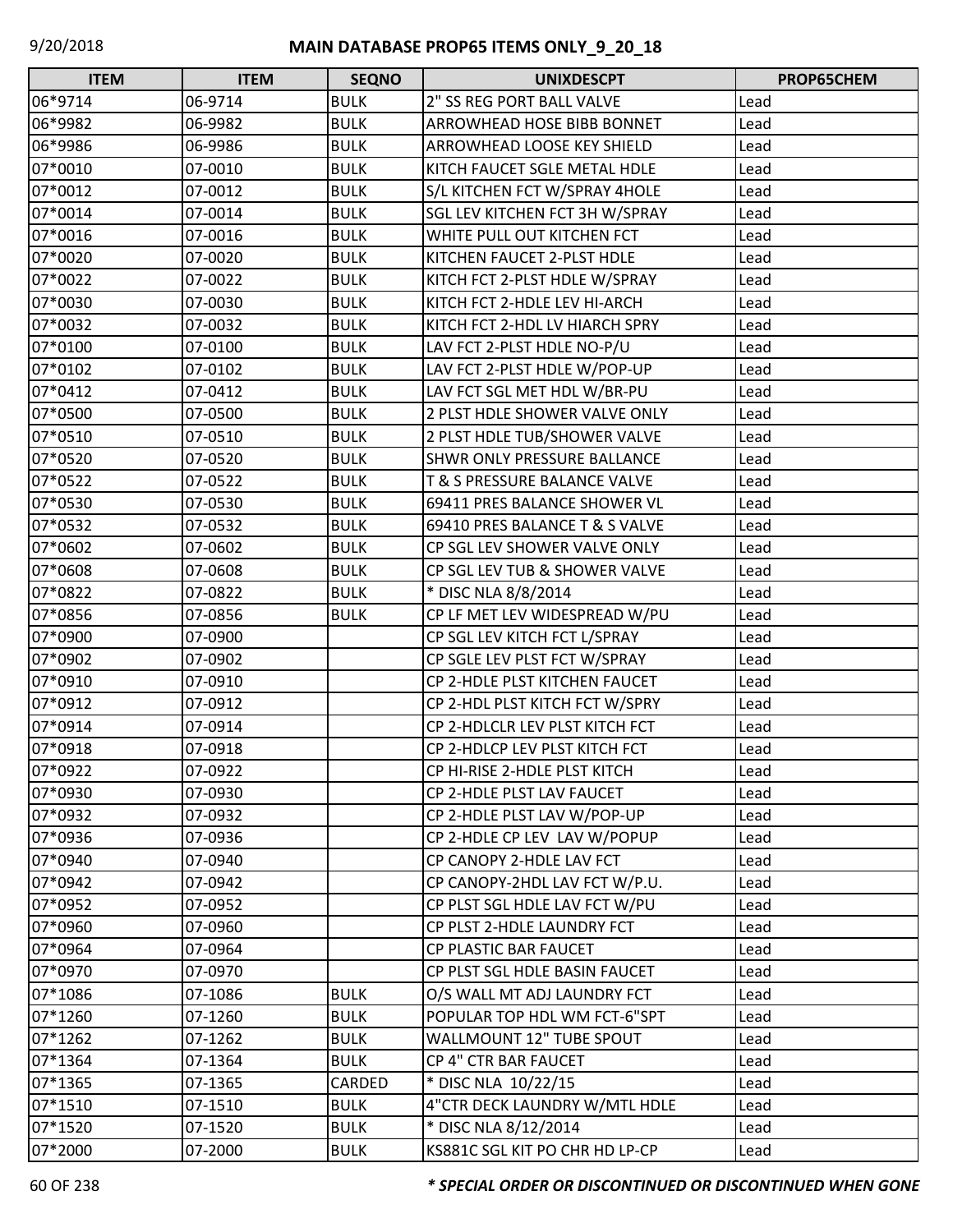| <b>ITEM</b> | <b>ITEM</b> | <b>SEQNO</b> | <b>UNIXDESCPT</b>                 | PROP65CHEM |
|-------------|-------------|--------------|-----------------------------------|------------|
| 07*2002     | 07-2002     | <b>BULK</b>  | KS888SN SGL KIT PO SS HD LP       | Lead       |
| 07*2010     | 07-2010     | <b>BULK</b>  | KB561 SGL KIT LOOP HD CP FCT      | Lead       |
| 07*2012     | 07-2012     | <b>BULK</b>  | KB563 SGL KIT LOOP CP W/SPRAY     | Lead       |
| 07*2020     | 07-2020     | <b>BULK</b>  | KB111 2HD KIT ACRYL CP FCT        | Lead       |
| 07*2024     | 07-2024     |              | KS313C CP LEV W/M KIT FCT         | Lead       |
| 07*2030     | 07-2030     | <b>BULK</b>  | KB791 2HD HI-SPT KIT W/SPY CP     | Lead       |
| 07*2050     | 07-2050     | <b>BULK</b>  | KB511B SGL LAV LOOP HD W/PU CP    | Lead       |
| 07*2054     | 07-2054     | <b>BULK</b>  | KB6548LL SGL LAV W/PU SN FCT      | Lead       |
| 07*2056     | 07-2056     | <b>BULK</b>  | KB161B CP4"LAV FCT 2HDL LVR       | Lead       |
| 07*2058     | 07-2058     | <b>BULK</b>  | KB2621 CP4"LAVFCT 2-HDLPL W/PO    | Lead       |
| 07*2060     | 07-2060     | <b>BULK</b>  | KB601B 2HD LAV POR LVR W/PU CP    | Lead       |
| 07*2064     | 07-2064     |              | KB2628 SN 2HD LV 4" LAV W/PU      | Lead       |
| 07*2066     | 07-2066     |              | KB5615BL OB 2HDL 4"LAV W/PU       | Lead       |
| 07*2070     | 07-2070     |              | KB5611BL CP 2HDL LVR 4" LAV W/PU  | Lead       |
| 07*2072     | 07-2072     |              | KB3975BL ORB 2HNDL LV 8" LAV W/   | Lead       |
| 07*2080     | 07-2080     | <b>BULK</b>  | KB961 2HD LAV W-S LEV CP FCT      | Lead       |
| 07*2082     | 07-2082     |              | KB968 SN LEV W-S W/PU FCT         | Lead       |
| 07*2106     | 07-2106     |              | KB651 CP T/S PRS BAL 1 HDL LVR    | Lead       |
| 07*3090     | 07-3090     | <b>BULK</b>  | CP PLST 4" LAV W/HOSE CONN        | Lead       |
| 07*4045H    | 07-4045H    | <b>BULK</b>  | ECONOMY BASIN COCK-HOT-COLD       | Lead       |
| 07*4047     | 07-4047     | CARDED       | H & C BASIN COCK FAUCET           | Lead       |
| 07*4204     | 07-4204     | <b>BULK</b>  | 3-3/8" BATHCOCK O-TYPE            | Lead       |
| 07*4205     | 07-4205     | CARDED       | <b>BATHCOCK FAUCET ON A CARD</b>  | Lead       |
| 07*4206     | 07-4206     | <b>BULK</b>  | 3-3/8" BATHCOCK GOOSENECK SPOU    | Lead       |
| 07*4207     | 07-4207     | CARDED       | <b>GOOSENECK BATH FCT CARDED</b>  | Lead       |
| 07*4210     | 07-4210     | <b>BULK</b>  | CP PLST 4"CTR TUB W/SHWR OUTLE    | Lead       |
| 07*4220     | 07-4220     | <b>BULK</b>  | CP PLST 4" SHWR VLV W/PER CONN    | Lead       |
| 07*4230     | 07-4230     | <b>BULK</b>  | CP PLST 8" 2-HDLE EXP SHWR VLV    | Lead       |
| 07*4700     | 07-4700     | <b>BULK</b>  | 3 3/8 2-HDLE SHOWER VALVE         | Lead       |
| 07*4710     | 07-4710     | <b>BULK</b>  | 2-VLV SHOWER SET W/MET HANDLES    | Lead       |
| 07*4712     | 07-4712     | <b>BULK</b>  | 2-VLV TUB/SHOWER W/MET HANDLE     | Lead       |
| 07*4714     | 07-4714     | <b>BULK</b>  | 3-VLV TUB/SHWER SET W/MET-HDLE    | Lead       |
| 07*7000     | 07-7000     |              | <b>COMMERCIAL WM FCT BODY</b>     | Lead       |
| 07*7010     | 07-7010     |              | <b>COMMERCIAL ADD-ON FCT BODY</b> | Lead       |
| 07*7012     | 07-7012     |              | COMMERCIAL ADD-ON ADAPT           | Lead       |
| 07*7022     | 07-7022     |              | <b>COMMERCIAL 8 INCH SPOUT</b>    | Lead       |
| 07*7024     | 07-7024     |              | <b>COMMERCIAL 12 INCH SPOUT</b>   | Lead       |
| 07*7026     | 07-7026     |              | <b>COMMERCIAL 14 INCH SPOUT</b>   | Lead       |
| 07*7050     | 07-7050     |              | <b>COMMERCIAL 24 INCH RISER</b>   | Lead       |
| 07*7052     | 07-7052     |              | <b>COMMERCIAL 12 INCH BRACKET</b> | Lead       |
| 07*7054     | 07-7054     |              | <b>COMMERCIAL HOSE HOOK</b>       | Lead       |
| 07*7056     | 07-7056     |              | <b>COMMERCIAL HOSE SPRING</b>     | Lead       |
| 07*8008*1   | 07-8008-1   | <b>BULK</b>  | 8" SPOUT ONLY                     | Lead       |
| 07*8009     | 07-8009     | CARDED       | 8" SPOUT ONLY                     | Lead       |
| 07*8010B    | 07-8010B    | <b>BULK</b>  | COMMERCIAL WALL MT BODY ONLY      | Lead       |
| 07*8011     | 07-8011     | CARDED       | * DISC NLA 12/29/15               | Lead       |
| 07*8012*1   | 07-8012-1   | <b>BULK</b>  | 12" SPOUT ONLY                    | Lead       |
| 07*8013     | 07-8013     | CARDED       | 12" SPOUT ONLY                    | Lead       |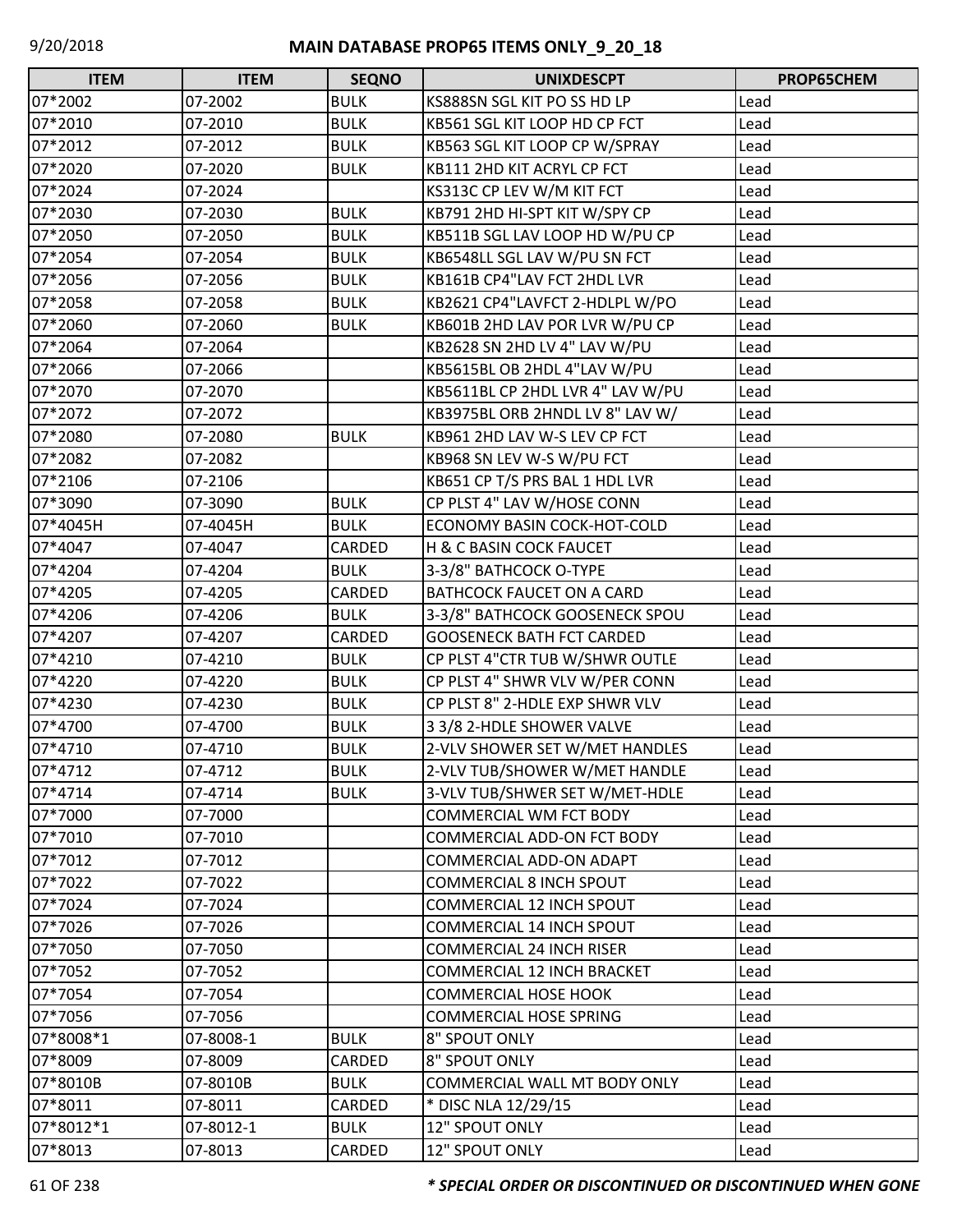| <b>ITEM</b> | <b>ITEM</b> | <b>SEQNO</b>  | <b>UNIXDESCPT</b>                  | PROP65CHEM |
|-------------|-------------|---------------|------------------------------------|------------|
| 07*8014*1   | 07-8014-1   | <b>BULK</b>   | 14" SPOUT ONLY                     | Lead       |
| 07*8015     | 07-8015     | CARDED        | 14" SPOUT ONLY                     | Lead       |
| 07*8018*1   | 07-8018-1   | <b>BULK</b>   | <b>18" DOUBLE JOINTED SPOUT</b>    | Lead       |
| 07*8019     | 07-8019     | <b>CARDED</b> | <b>18" DOUBLE JOINT SPOUT</b>      | Lead       |
| 07*8040     | 07-8040     | <b>BULK</b>   | ADD ON FAUCET                      | Lead       |
| 07*8150     | 07-8150     | <b>BULK</b>   | SERVICE SINK V/B FAUCET 4" SPO     | Lead       |
| 07*9200     | 07-9200     |               | NL AS FIESTA AQUA FCT 3-B          | Lead       |
| 07*9210     | 07-9210     |               | NL AS FIESTA AQUA FCT 2-B          | Lead       |
| 08*1003     | 08-1003     | CARDED        | ORB EXTRA LONG TUB SPOUT           | Lead       |
| 08*1003OB   | 08-1003OB   | CARDED        | ORB EXTRA LONG 4-N-1 REG SPOUT     | Lead       |
| 08*1003OBB  | 08-1003OBB  | <b>BULK</b>   | ORB EXTRA LONG 4-N-1 REG SPOUT     | Lead       |
| 08*1003SN   | 08-1003SN   | <b>CARDED</b> | SN EXTRA LONG 4-N-1 REG SPOUT      | Lead       |
| 08*1003SNB  | 08-1003SNB  | <b>BULK</b>   | SN EXTRA LONG 4-N-1 REG SPOUT      | Lead       |
| 08*1004     | 08-1004     | <b>BULK</b>   | <b>CP EXTRA LONG TUB SPOUT</b>     | Lead       |
| 08*1005     | 08-1005     | CARDED        | CP EXTRA LONG DIV SPOUT            | Lead       |
| 08*1005OB   | 08-1005OB   | <b>CARDED</b> | OB EXTRA LONG 4-N-1 DIV SPOUT      | Lead       |
| 08*1005OBB  | 08-1005OBB  | <b>BULK</b>   | OB EXTRA LONG 4-N-1 DIV SPOUT      | Lead       |
| 08*1005SN   | 08-1005SN   | CARDED        | SN EXTRA LONG 4-N-1 DIV SPOUT      | Lead       |
| 08*1005SNB  | 08-1005SNB  | <b>BULK</b>   | SN EXTRA LONG 4-N-1 DIV SPOUT      | Lead       |
| 08*1008     | 08-1008     | <b>BULK</b>   | CP MIXET SLIP-FIT DIV SPOUT        | Lead       |
| 08*1008L    | 08-1008L    | <b>BULK</b>   | <b>CP 7" MIXET STYLE DIV SPOUT</b> | Lead       |
| 08*1009     | 08-1009     | CARDED        | CP MIXET STYLE DIV SPOUT           | Lead       |
| 08*1009L    | 08-1009L    | CARDED        | CP 7" MIXET STYLE DIV SPOUT        | Lead       |
| 08*1011     | 08-1011     | CARDED        | SLIP-FIT CP REG TUB SPOUT          | Lead       |
| 08*1011AB   | 08-1011AB   | CARDED        | SLIP-FIT AB REG TUB SPOUT          | Lead       |
| 08*1011ABB  | 08-1011ABB  | <b>BULK</b>   | * DISC 7/25/18                     | Lead       |
| 08*1011B    | 08-1011B    | <b>BULK</b>   | SLIP-FIT CP REG TUB SPOUT          | Lead       |
| 08*1011L    | 08-1011L    | CARDED        | SLIP-FIT 7" TUB SPOUT              | Lead       |
| 08*1011PB   | 08-1011PB   | CARDED        | SLIP-FIT PB REG TUB SPOUT          | Lead       |
| 08*1011PBB  | 08-1011PBB  | <b>BULK</b>   | * DISC 7/25/18                     | Lead       |
| 08*1012     | 08-1012     | <b>BULK</b>   | CP SLIP-FIT DIV SPOUT              | Lead       |
| 08*1012L    | 08-1012L    | <b>BULK</b>   | CP 7" SLIP-FIT DIVERTER SPOUT      | Lead       |
| 08*1013     | 08-1013     | CARDED        | CP SLIP-FIT DIV SPOUT              | Lead       |
| 08*1013L    | 08-1013L    | CARDED        | CP SLIP-FIT 7" DIV SPOUT           | Lead       |
| 08*1015     | 08-1015     | CARDED        | AB SLIP-FIT DIV TUB SPOUT          | Lead       |
| 08*1015B    | 08-1015B    | <b>BULK</b>   | AB SLIP-FIT DIV TUB SPOUT          | Lead       |
| 08*1017     | 08-1017     | CARDED        | PB SLIP-FIT DIV TUB SPOUT          | Lead       |
| 08*1017B    | 08-1017B    | <b>BULK</b>   | PB SLIP-FIT DIV TUB SPOUT          | Lead       |
| 08*1019     | 08-1019     | CARDED        | WHITE SLIP-FIT DIV SPOUT           | Lead       |
| 08*1020     | 08-1020     | <b>BULK</b>   | 300 1/2 CP BR LIFT SPOUT           | Lead       |
| 08*1021     | 08-1021     | CARDED        | 300 1/2 CP BR LIFT SPOUT           | Lead       |
| 08*1025     | 08-1025     | CARDED        | SN SLIP-FIT DIV SPOUT              | Lead       |
| 08*1025B    | 08-1025B    | <b>BULK</b>   | SN SLIP-FIT DIV SPOUT              | Lead       |
| 08*1027     | 08-1027     | CARDED        | ORB SLIP-FIT DIV SPOUT             | Lead       |
| 08*1035     | 08-1035     | CARDED        | ORB 1/2 IPS DIV LIFT SPOUT         | Lead       |
| 08*1036     | 08-1036     | <b>BULK</b>   | 1/2 IPS DIV LIFT SPOUT             | Lead       |
| 08*1036P    | 08-1036P    | <b>POWPAK</b> | 12/CS 1/2 IPS DIV LIFT SPOUT       | Lead       |
| 08*1037     | 08-1037     | CARDED        | 1/2 IPS DIV LIFT SPOUT             | Lead       |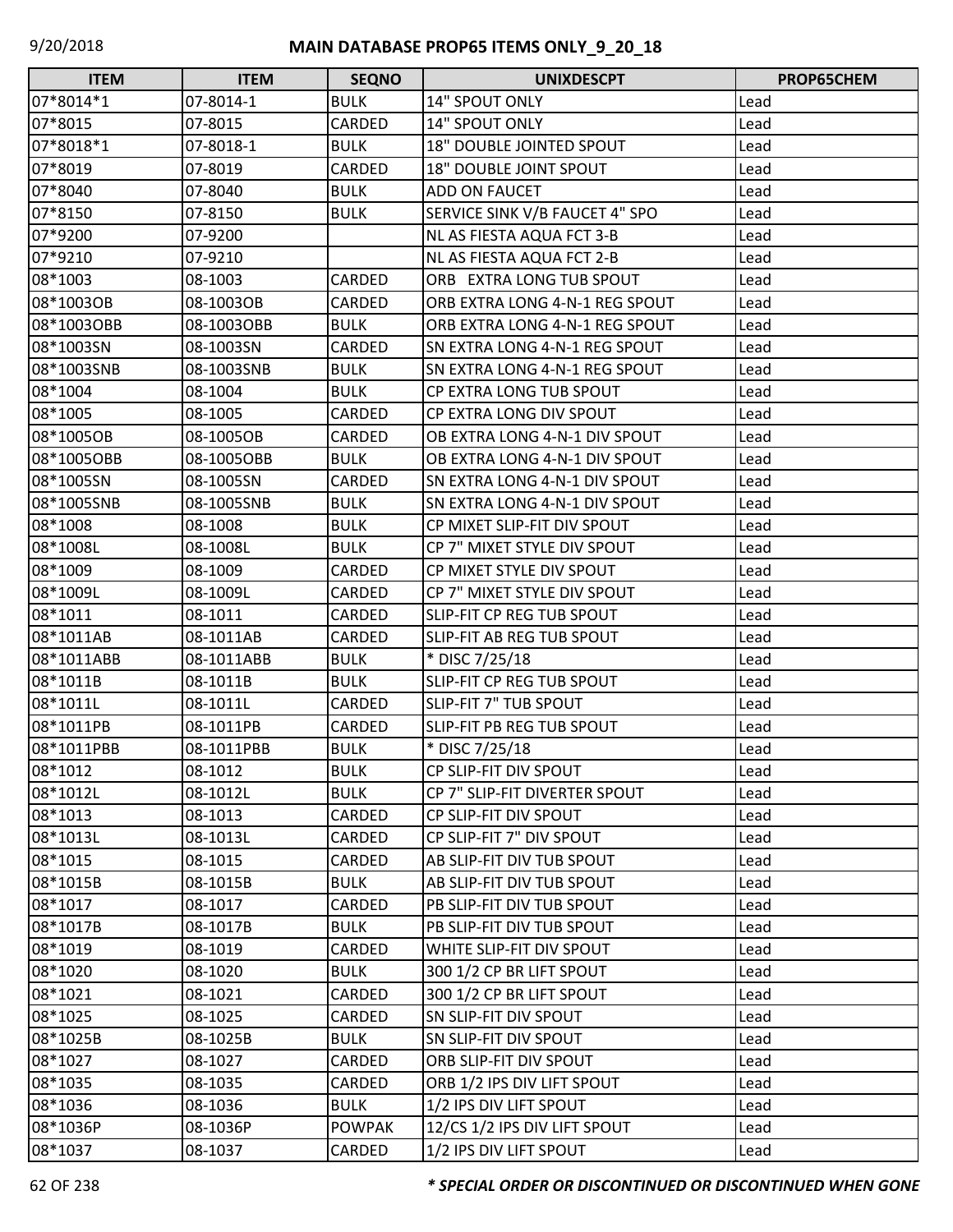| <b>ITEM</b> | <b>ITEM</b> | <b>SEQNO</b>  | <b>UNIXDESCPT</b>               | PROP65CHEM |
|-------------|-------------|---------------|---------------------------------|------------|
| 08*1039     | 08-1039     | CARDED        | AB 1/2 DIV LIFT SPOUT           | Lead       |
| 08*1039B    | 08-1039B    | <b>BULK</b>   | AB 1/2 DIV LIFT SPOUT           | Lead       |
| 08*1041     | 08-1041     | CARDED        | PB 1/2 DIV LIFT SPOUT           | Lead       |
| 08*1041B    | 08-1041B    | <b>BULK</b>   | PB 1/2 DIV LIFT SPOUT           | Lead       |
| 08*1043     | 08-1043     | CARDED        | WHITE DIV LIFT SPOUT            | Lead       |
| 08*1045     | 08-1045     | CARDED        | SN DIV SPOUT                    | Lead       |
| 08*1045B    | 08-1045B    | <b>BULK</b>   | SN DIV SPOUT                    | Lead       |
| 08*1047     | 08-1047     | CARDED        | ORB 4-WAY LIFT DIV TUB SPOUT    | Lead       |
| 08*1049     | 08-1049     | <b>CARDED</b> | <b>GATE W/LIFT KNOB</b>         | Lead       |
| 08*1049B    | 08-1049B    | <b>BULK</b>   | <b>GATE W/LIFT KNOB</b>         | Lead       |
| 08*1051     | 08-1051     | CARDED        | 1/2&3/4 PLASTIC LIFT SPOUT      | Lead       |
| 08*1052     | 08-1052     | <b>BULK</b>   | 1/2-3/4 AB DIV SPOUT            | Lead       |
| 08*1053     | 08-1053     | CARDED        | 1/2-3/4 AB DIV SPOUT            | Lead       |
| 08*1054     | 08-1054     | <b>BULK</b>   | 1/2-3/4 PB DIV SPOUT            | Lead       |
| 08*1055     | 08-1055     | CARDED        | $1/2 - 3/4$ PB DIV SPOUT        | Lead       |
| 08*1056     | 08-1056     | <b>BULK</b>   | CP ADJUST DIV TUB SPOUT         | Lead       |
| 08*1057     | 08-1057     | CARDED        | CP 4-WAY DIV TUB SPOUT          | Lead       |
| 08*1058     | 08-1058     | <b>BULK</b>   | PB ADJUSTABLE DIV TUB SPOUT     | Lead       |
| 08*1059     | 08-1059     | CARDED        | PB 4-WAY DIV TUB SPOUT          | Lead       |
| 08*1061     | 08-1061     | CARDED        | 4-1 ALL TUB SPOUT ADAPTER       | Lead       |
| 08*1061B    | 08-1061B    | <b>BULK</b>   | 4-1 ALL TUB SPOUT ADAPTER       | Lead       |
| 08*1065     | 08-1065     |               | <b>SN 4-WAY LIFT TUB SPOUT</b>  | Lead       |
| 08*1070     | 08-1070     | <b>BULK</b>   | ECONOMY TUB SPOUT               | Lead       |
| 08*1070P    | 08-1070P    | <b>POWPAK</b> | 12/CS 1/2IPS CP REG TUB SPOUT   | Lead       |
| 08*1071     | 08-1071     | CARDED        | <b>ECONOMY TUB SPOUT</b>        | Lead       |
| 08*1072     | 08-1072     | <b>BULK</b>   | 1/2 CP BRASS TUB SPOUT          | Lead       |
| 08*1073     | 08-1073     | CARDED        | 1/2 CP BRASS TUB SPOUT          | Lead       |
| 08*1086     | 08-1086     | <b>BULK</b>   | 400 BR TWIN ELL TUB CONNECTOR   | Lead       |
| 08*1088     | 08-1088     | <b>BULK</b>   | 3/4-1/2 IPS BATHCOCK CP ELL     | Lead       |
| 08*1089     | 08-1089     | CARDED        | 3/4-1/2 IPS BATHCOCK CP ELL     | Lead       |
| 08*1090     | 08-1090     | <b>BULK</b>   | 180 ADD-A-SHOWER SPOUT          | Lead       |
| 08*1091     | 08-1091     | CARDED        | 180 ADD-A-SHOWER SPOUT          | Lead       |
| 08*1092     | 08-1092     | <b>BULK</b>   | 3-3/8 CTR BATH VLV ADD-A-SHOWER | Lead       |
| 08*1094     | 08-1094     | <b>NOSALE</b> | ADD-A-SHWR RISER 2PC W/CPLG     | Lead       |
| 08*1095     | 08-1095     | CARDED        | <b>ADD-A-SHOWER RISER</b>       | Lead       |
| 08*1098     | 08-1098     | <b>BULK</b>   | 6" ADD-A-SHOWER BRACKET         | Lead       |
| 08*1099     | 08-1099     | CARDED        | 6" ADD-A-SHOWER BRACKET         | Lead       |
| 08*1101     | 08-1101     | CARDED        | CP 4-WAY REGULAR TUB SPOUT      | Lead       |
| 08*1103     | 08-1103     | CARDED        | PB 4-WAY REGULAR TUB SPOUT      | Lead       |
| 08*1105     | 08-1105     | CARDED        | SN 4-WAY REGULAR TUB SPOUT      | Lead       |
| 08*1107     | 08-1107     | CARDED        | OB 4-WAY REGULAR TUB SPOUT      | Lead       |
| 08*1224*K   | 08-1224-K   | <b>BULK</b>   | REPAIR KIT FOR 08-1224          | Lead       |
| 08*1224NL   | 08-1224NL   | <b>BULK</b>   | NL CP 1/2 DRINKING FOUNTAIN     | Lead       |
| 08*1269     | 08-1269     | CARDED        | WHITE DISPENSER HANDLE & TIP    | Lead       |
| 08*1280     | 08-1280     | <b>BULK</b>   | DISP FAUCET SHANK EXTENDER      | Lead       |
| 08*1281     | 08-1281     | CARDED        | DISP FAUCET SHANK EXTENDER      | Lead       |
| 08*1301     | 08-1301     | CARDED        | NL CP TOUCH FCT W/COP HOOK-UP   | Lead       |
| 08*1303     | 08-1303     | CARDED        | NL CP LONG REACH TOUCH/BAR FCT  | Lead       |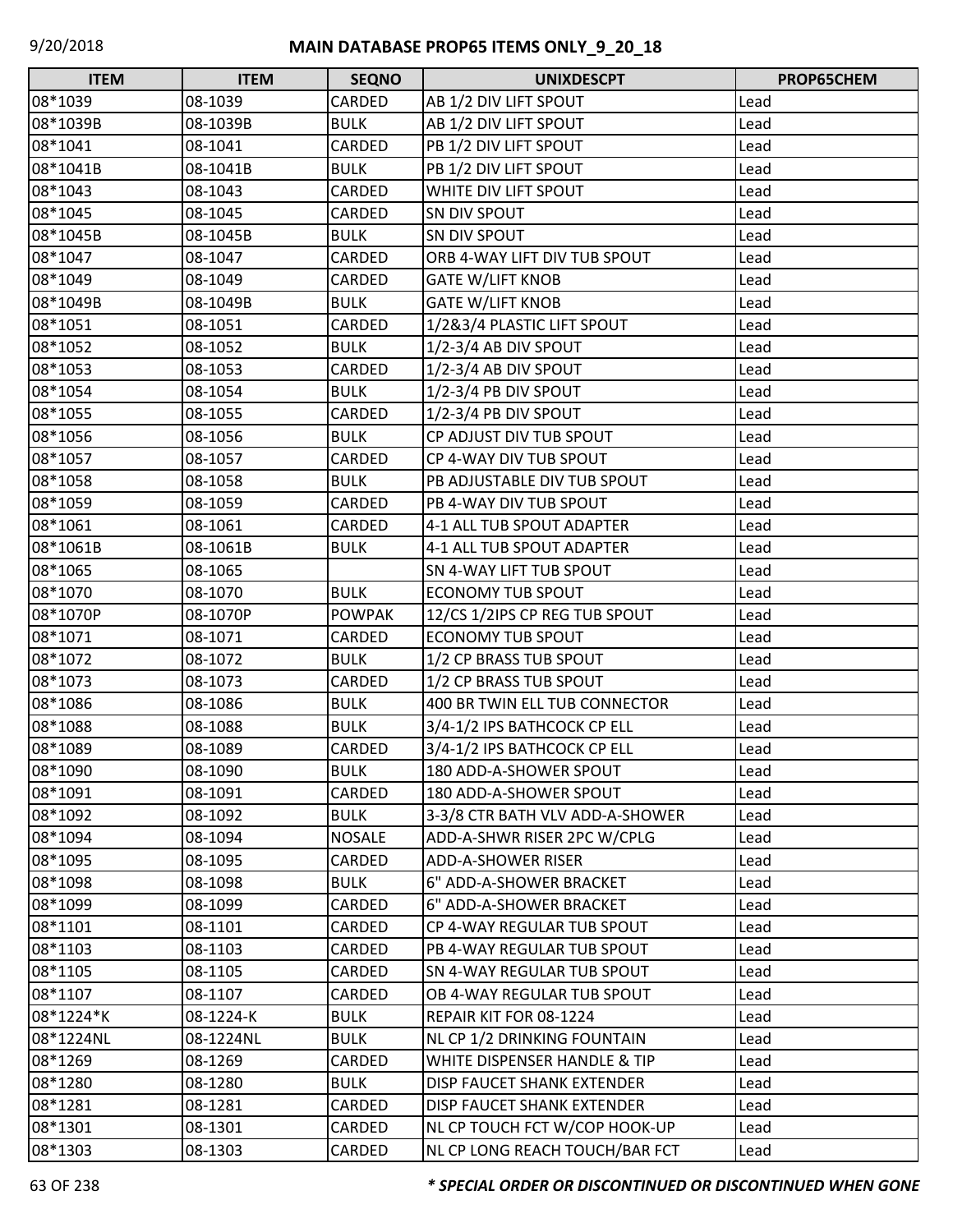| <b>ITEM</b> | <b>ITEM</b> | <b>SEQNO</b>  | <b>UNIXDESCPT</b>                  | PROP65CHEM |
|-------------|-------------|---------------|------------------------------------|------------|
| 08*1306     | 08-1306     | <b>BULK</b>   | SN 1/4 TURN FAUCET                 | Lead       |
| 08*1307     | 08-1307     | CARDED        | SN 1/4 TURN FAUCET                 | Lead       |
| 08*1315     | 08-1315     | CARDED        | ALMOND 6" DISPENSER FAUCET         | Lead       |
| 08*1329     | 08-1329     | CARDED        | WHT FILTER REPLACE SPOUT ONLY      | Lead       |
| 08*1330     | 08-1330     | <b>BULK</b>   | CP L-R H&C BAR FCT W/2" SHANK      | Lead       |
| 08*1331     | 08-1331     | CARDED        | CP LONG-REACH H&C W/2" SHANK       | Lead       |
| 08*1340     | 08-1340     |               | <b>BULK CP DISP FCT W/AIRGAP</b>   | Lead       |
| 08*1341     | 08-1341     | CARDED        | * DISC NLA 12/29/15                | Lead       |
| 08*1342     | 08-1342     |               | BULK CP DISP FCT W/AIRGAP 1/4TURN  | Lead       |
| 08*1343     | 08-1343     |               | CP DISP FCT W/AIRGAP 1/4TURN       | Lead       |
| 08*1344     | 08-1344     |               | BULK ORB DISP FCT W/AIRGAP 1/4TURN | Lead       |
| 08*1345     | 08-1345     |               | ORB DISP FCT W/AIRGAP 1/4TURN      | Lead       |
| 08*1346     | 08-1346     |               | SN DISP FCT W/AIRGAP 1/4TURN       | Lead       |
| 08*1347     | 08-1347     |               | SN DISP FCT W/AIRGAP 1/4TURN       | Lead       |
| 08*1382     | 08-1382     |               | N.P. SHOWER PIN W/BALLS            | Lead       |
| 08*1383     | 08-1383     |               | SHOWER PINS W/BALL 12PK            | Lead       |
| 08*1384     | 08-1384     | <b>BULK</b>   | 1056 N.P. STEEL SHOWER PIN         | Lead       |
| 08*1385     | 08-1385     | CARDED        | N.P. STEEL 12PK SHOWER PIN         | Lead       |
| 08*1491     | 08-1491     | CARDED        | * DISC NLA 8/04/17                 | Lead       |
| 08*1495     | 08-1495     | CARDED        | * DISC NLA 8/18/17                 | Lead       |
| 08*1495H    | 08-1495H    | CARDED        | * DISC USE 08-1495 9/1/16          | Lead       |
| 08*1497     | 08-1497     | CARDED        | * DISC USE 08-1495 NLA 05/06/14    | Lead       |
| 08*1500     | 08-1500     |               | <b>BIG JOHN HYGIENIC BIDET</b>     | Lead       |
| 08*1519     | 08-1519     | CARDED        | <b>CP SPRAY HEAD ONLY</b>          | Lead       |
| 08*1521     | 08-1521     | CARDED        | <b>SN KITCHEN SPRAY HEAD ONLY</b>  | Lead       |
| 08*1523     | 08-1523     | CARDED        | KITCHEN SPRAY HOSE 4FT             | Lead/DEHP  |
| 08*1524     | 08-1524     | <b>BULK</b>   | WHITE SPRAY HEAD ONLY              | Lead       |
| 08*1525     | 08-1525     | CARDED        | WHITE SPRAY HEAD                   | Lead       |
| 08*1526     | 08-1526     | <b>BULK</b>   | WHITE RINSE QK SPRAY & HOSE        | Lead       |
| 08*1527     | 08-1527     | CARDED        | WHITE KITCHEN SPRAY & HOSE         | Lead       |
| 08*15281    | 08-15281    | <b>NOSALE</b> | #2 SPRAY HEAD ONLY                 | Lead       |
| 08*1529     | 08-1529     | CARDED        | KITCHEN SPRAY HEAD ONLY            | Lead       |
| 08*1530     | 08-1530     | <b>BULK</b>   | * DISC NLA 1/11/17                 | Lead       |
| 08*1530l    | 08-15301    | <b>NOSALE</b> | #2 SPRAY W/HOSE ASSEMBLY           | Lead       |
| 08*1531     | 08-1531     | CARDED        | KITCHEN SPRAY HEAD & HOSE          | Lead       |
| 08*1533     | 08-1533     | CARDED        | * DISC USE 08-1531 03-25-10        | Lead       |
| 08*1535     | 08-1535     | CARDED        | CP SPRAY HEAD W/HOSE ASSY          | Lead       |
| 08*1537     | 08-1537     | CARDED        | SN KITCH SPRAY/HOSE/GUIDE ASSY     | Lead       |
| 08*1539     | 08-1539     | CARDED        | ORB KITCH SPRAY/HOSE/GUIDE ASSY    | Lead       |
| 08*2001     | 08-2001     | CARDED        | CP ADAPTER SPOUT                   | Lead       |
| 08*2001B    | 08-2001B    | <b>BULK</b>   | CP ADAPTER SPOUT                   | Lead       |
| 08*2011     | 08-2011     | CARDED        | CP BRASS DUAL FLO DIVERTER         | Lead       |
| 08*2011B    | 08-2011B    | CARDED        | CP BRASS DUAL FLO DIVERTER         | Lead       |
| 08*2011SN   | 08-2011SN   | CARDED        | <b>SN BRASS DUAL FLOW DIVERTER</b> | Lead       |
| 08*2017     | 08-2017     | CARDED        | PB PUSH-PULL DIVERTER              | Lead       |
| 08*2021     | 08-2021     | CARDED        | CP LEVER ACTION DIV VALVE          | Lead       |
| 08*2023     | 08-2023     | CARDED        | <b>59" CHROME HOSE</b>             | Lead       |
| 08*2023B    | 08-2023B    | <b>BULK</b>   | 59 INCH CHROME HOSE                | Lead       |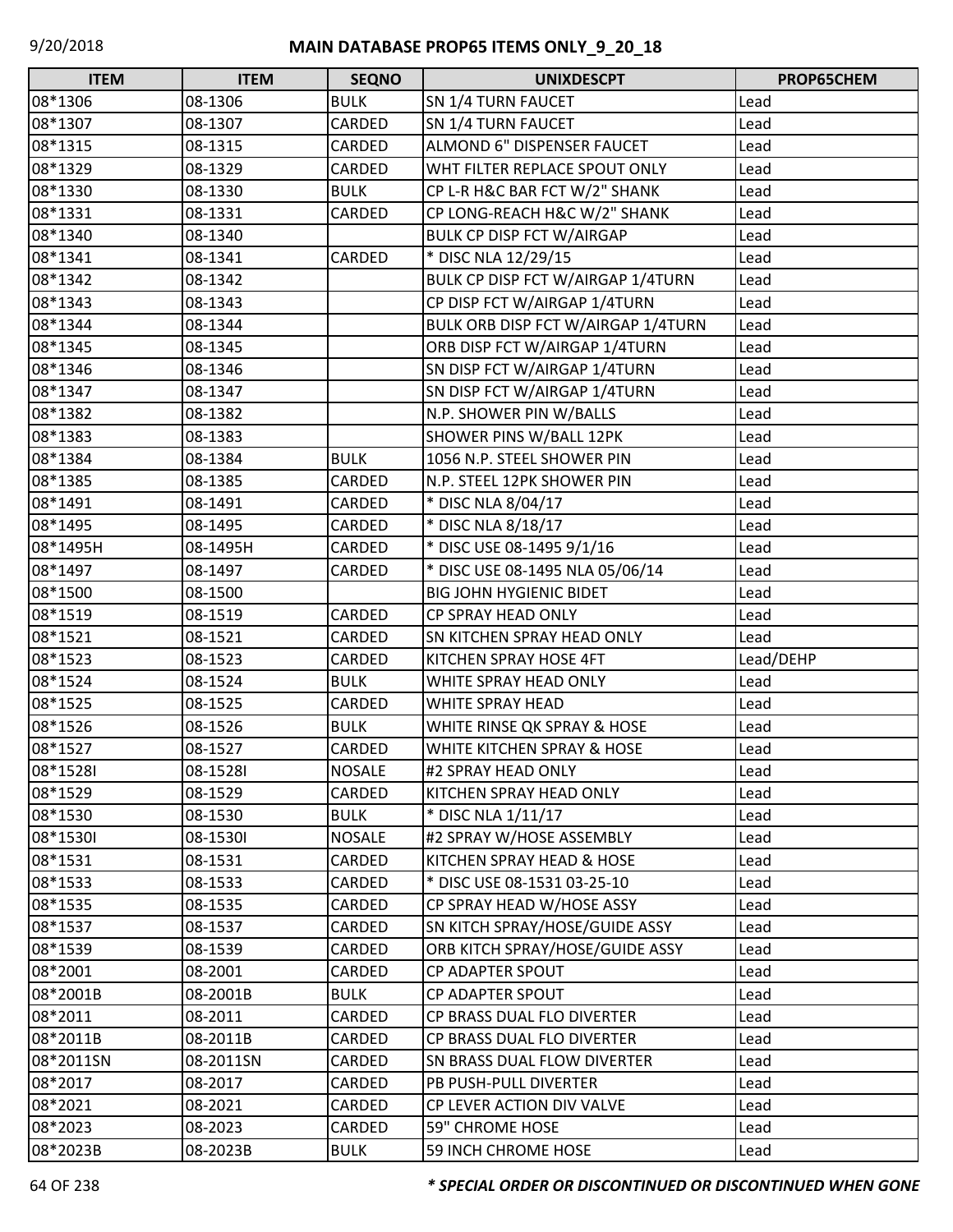| <b>ITEM</b> | <b>ITEM</b> | <b>SEQNO</b>  | <b>UNIXDESCPT</b>                   | <b>PROP65CHEM</b> |
|-------------|-------------|---------------|-------------------------------------|-------------------|
| 08*2025     | 08-2025     | CARDED        | 69" CP HOSE                         | Lead              |
| 08*2025B    | 08-2025B    | <b>BULK</b>   | 69 CHROME PLATED HOSE               | Lead              |
| 08*2027     | 08-2027     | <b>CARDED</b> | 69" CP DELUX DOUBLE SPIRAL          | Lead              |
| 08*2031     | 08-2031     | CARDED        | 59" VINYL HOSE                      | Lead              |
| 08*2031B    | 08-2031B    | <b>BULK</b>   | <b>59 INCH VINYL HOSE</b>           | Lead              |
| 08*2033     | 08-2033     | CARDED        | SN 69" DOUBLE SPIRAL HOSE           | Lead              |
| 08*2035     | 08-2035     | CARDED        | * DISC NLA 9/18/14                  | Lead              |
| 08*2111     | 08-2111     | CARDED        | WHITE HAND SWR ONLY W/OFF-ON        | Lead              |
| 08*2117     | 08-2117     | CARDED        | <b>ADAPTER HOSE TO ADD-A-SHOWER</b> | Lead              |
| 08*2125     | 08-2125     | CARDED        | LIFT&GATE FOR ADD-A-SHOWER          | Lead              |
| 08*2125B    | 08-2125B    | <b>BULK</b>   | LIFT&GATE FOR ADD-A-SHOWER          | Lead              |
| 08*2140     | 08-2140     | <b>BULK</b>   | ADD-A-SHOWER W/SPOUT                | Lead              |
| 08*2141     | 08-2141     | CARDED        | ADD-A-SHOWER W/SPOUT                | Lead              |
| 08*2150     | 08-2150     | <b>BULK</b>   | ADD-A-SHOWER W/FCT                  | Lead              |
| 08*2151     | 08-2151     | CARDED        | ADD-A-SHOWER W/FAUCET               | Lead              |
| 08*2152     | 08-2152     | <b>BULK</b>   | NON SIPHON ADD-A-SHOWER             | Lead              |
| 08*2160     | 08-2160     | <b>BULK</b>   | 12" EXT FOR ADD-A-SHOWER            | Lead              |
| 08*2161     | 08-2161     | CARDED        | 12" EXT FOR ADD-A-SHOWER            | Lead              |
| 08*2212     | 08-2212     | <b>BULK</b>   | CP SHWR HEAD & ALL DIR ARM          | Lead              |
| 08*2248P    | 08-2248P    | CARDED        | SUPER-JET CP                        | Lead              |
| 08*2249     | 08-2249     | CARDED        | <b>SUPER-JET CP</b>                 | Lead              |
| 08*2250P    | 08-2250P    | <b>POWPAK</b> | <b>SUPER-JET WHITE</b>              | Lead              |
| 08*2251     | 08-2251     | CARDED        | <b>SUPER-JET WHITE</b>              | Lead              |
| 08*2253     | 08-2253     | CARDED        | SUPER-JET CP W/PUSH BUTTON          | Lead              |
| 08*2262     | 08-2262     | <b>BULK</b>   | CP MED 6 PLUNGER BRASS              | Lead              |
| 08*2263     | 08-2263     | CARDED        | CP MED 6 PLUNGER BRASS              | Lead              |
| 08*2265     | 08-2265     | CARDED        | PB MED 6 PLUNGER BRASS              | Lead              |
| 08*2266     | 08-2266     | <b>BULK</b>   | CP LRG 8 PLUNGER BRASS              | Lead              |
| 08*2267     | 08-2267     | CARDED        | <b>CP LRG 8 PLUNGER BRASS</b>       | Lead              |
| 08*2269     | 08-2269     | <b>CARDED</b> | PVD 8-PLGER BR SHWR HEAD            | Lead              |
| 08*2280     | 08-2280     | <b>BULK</b>   | S-2253 SPEAKMAN SHWR HEAD           | Lead              |
| 08*2281     | 08-2281     | CARDED        | S-2253 SPEAKMAN SHWR HEAD           | Lead              |
| 08*2282     | 08-2282     | <b>BULK</b>   | S-2252 SPEAKMAN SHWR HEAD           | Lead              |
| 08*2283     | 08-2283     | CARDED        | S-2252 SPEAKMAN SHWR HEAD           | Lead              |
| 08*2292     | 08-2292     | <b>BULK</b>   | CP 4 JET ADJ #2 SHOWERHEAD          | Lead              |
| 08*2293     | 08-2293     | CARDED        | CP 4 JET ADJ #2 SHOWERHEAD          | Lead              |
| 08*2294     | 08-2294     | <b>BULK</b>   | CP 6 JET ADJ #2 SHOWERHEAD          | Lead              |
| 08*2295     | 08-2295     | CARDED        | CP 6 JET ADJ #2 SHOWERHEAD          | Lead              |
| 08*2298P    | 08-2298P    | <b>BULK</b>   | 24/CS SHOWER HEAD W/ARM & FLANGE    | Lead              |
| 08*2299     | 08-2299     | CARDED        | SHOWER HEAD W/ARM & FLANGE          | Lead              |
| 08*2301     | 08-2301     | CARDED        | BRASS ADJ W/S SHOWER HEAD           | Lead              |
| 08*2302     | 08-2302     | <b>BULK</b>   | MED SOLID BRASS ADJ HEAD            | Lead              |
| 08*2302UA   | 08-2302UA   | <b>NOSALE</b> | UNASSEMBLED CP BRASS SHWR HEAD      | Lead              |
| 08*2303     | 08-2303     | CARDED        | MED BRASS ADJ SPRAY HEAD            | Lead              |
| 08*2305     | 08-2305     | CARDED        | <b>SN SHOWER HEAD</b>               | Lead              |
| 08*2305B    | 08-2305B    | <b>BULK</b>   | SN 2.0 SHOWER HEAD                  | Lead              |
| 08*2307     | 08-2307     | CARDED        | ORB MED ADJ 2-1/2 BR SHWR HD        | Lead              |
| 08*2309     | 08-2309     | CARDED        | ALL BRASS PVD SHOWER HEAD           | Lead              |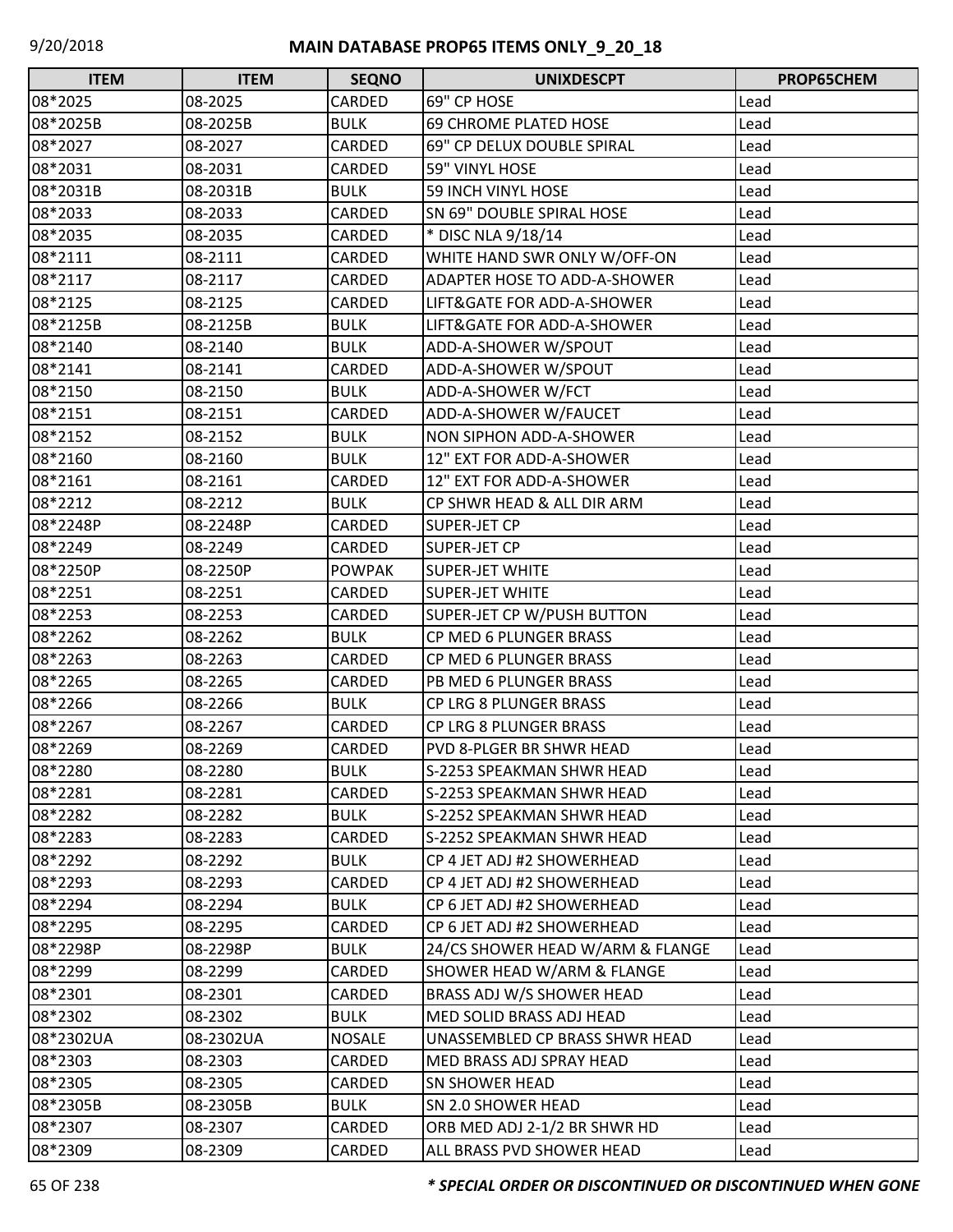| <b>ITEM</b> | <b>ITEM</b> | <b>SEQNO</b>  | <b>UNIXDESCPT</b>                 | PROP65CHEM |
|-------------|-------------|---------------|-----------------------------------|------------|
| 08*2312     | 08-2312     | <b>BULK</b>   | BRASS ADJ AB SHOWER HEAD          | Lead       |
| 08*2313     | 08-2313     | CARDED        | ALL BRASS A/B SHOWER HEAD         | Lead       |
| 08*2319     | 08-2319     | <b>CARDED</b> | CP ADJ SHOWER HEAD                | Lead       |
| 08*2319B    | 08-2319B    | <b>BULK</b>   | CP ADJ SHOWER HEAD                | Lead       |
| 08*2361     | 08-2361     | CARDED        | AB SHOWER HEAD-ARM-FLANGE         | Lead       |
| 08*2363     | 08-2363     | CARDED        | PB SHOWER HEAD-ARM-FLANGE         | Lead       |
| 08*2364     | 08-2364     | <b>BULK</b>   | <b>PB SHOWER HEAD</b>             | Lead       |
| 08*2365     | 08-2365     | CARDED        | <b>PB SHOWER HEAD</b>             | Lead       |
| 08*2366     | 08-2366     | <b>BULK</b>   | AB SHOWER HEAD                    | Lead       |
| 08*2367     | 08-2367     | CARDED        | <b>AB SHOWER HEAD</b>             | Lead       |
| 08*2368     | 08-2368     | <b>BULK</b>   | <b>SN SHOWER HEAD</b>             | Lead       |
| 08*2369     | 08-2369     | CARDED        | <b>SN SHOWER HEAD</b>             | Lead       |
| 08*2377     | 08-2377     | CARDED        | WHITE/GREY PULSATING SHWR HEAD    | Lead       |
| 08*2377B    | 08-2377B    | <b>BULK</b>   | WHITE/3-FUNCTION SHOWER HEAD      | Lead       |
| 08*2387     | 08-2387     | <b>CARDED</b> | DELUXE PULSATING CP SHWR HEAD     | Lead       |
| 08*2387B    | 08-2387B    | <b>BULK</b>   | DELUXE PULSATING CP SHWR HEAD     | Lead       |
| 08*2415C    | 08-2415C    | CARDED        | CP BRASS SWIVEL & POST SET        | Lead       |
| 08*2415P    | 08-2415P    | CARDED        | PB BRASS SWIVEL & POST SET        | Lead       |
| 08*2419     | 08-2419     | CARDED        | CP BRASS SWIVEL CONNECTOR ONLY    | Lead       |
| 08*2419P    | 08-2419P    | CARDED        | PB SWIVEL CONN ONLY BRASS         | Lead       |
| 08*2421     | 08-2421     | CARDED        | CP BRASS SHOWER ARM MOUNT         | Lead       |
| 08*2449     | 08-2449     | CARDED        | 10" CP BRASS SHOWER ARM           | Lead       |
| 08*2450     | 08-2450     | <b>BULK</b>   | 6" CP BRASS SHOWER ARM            | Lead       |
| 08*2451     | 08-2451     | CARDED        | 6" CP BRASS SHWR ARM W/FLANGE     | Lead       |
| 08*2452     | 08-2452     | <b>BULK</b>   | 8" CP BRASS SHOWER ARM            | Lead       |
| 08*2453     | 08-2453     | CARDED        | 8" CP BRASS ARM W/FLANGE          | Lead       |
| 08*2454     | 08-2454     | <b>BULK</b>   | 10" CP BRASS SHOWER ARM           | Lead       |
| 08*2455     | 08-2455     | CARDED        | <b>ALL-DIRECTIONAL SHOWER ARM</b> | Lead       |
| 08*2455SN   | 08-2455SN   | CARDED        | <b>SN ADJ STYLE SHOWER ARM</b>    | Lead       |
| 08*2457     | 08-2457     | CARDED        | ALL-DIR SHOWER HEAD & ARM         | Lead       |
| 08*2458     | 08-2458     | <b>BULK</b>   | 6" PB SHOWER ARM ONLY             | Lead       |
| 08*2459     | 08-2459     | CARDED        | 6" PB SHOWER ARM & FLANGE         | Lead       |
| 08*2460     | 08-2460     | <b>BULK</b>   | CP 10" 'S' SHOWER ARM             | Lead       |
| 08*2460SN   | 08-2460SN   | CARDED        | SN 10" S STYLE SHOWER ARM         | Lead       |
| 08*2461     | 08-2461     | CARDED        | 10" 'S' CP SHWR ARM & FLANGE      | Lead       |
| 08*2461SN   | 08-2461SN   | CARDED        | SN 10" S STYLE SHOWER ARM         | Lead       |
| 08*2462     | 08-2462     | <b>BULK</b>   | 6" BALL ARM CP BRASS              | Lead       |
| 08*2463     | 08-2463     | CARDED        | 6" CP BALL SHOWER ARM             | Lead       |
| 08*2464     | 08-2464     | <b>BULK</b>   | <b>SHOWER ARM BALL</b>            | Lead       |
| 08*2465     | 08-2465     | <b>CARDED</b> | <b>SHOWER ARM BALL</b>            | Lead       |
| 08*2466     | 08-2466     | <b>BULK</b>   | 6" AB SHOWER ARM                  | Lead       |
| 08*2467     | 08-2467     | CARDED        | 6" AB SHOWER ARM & FLANGE         | Lead       |
| 08*2470     | 08-2470     | <b>BULK</b>   | ALL DIRECTION SHOWER ARM          | Lead       |
| 08*2470SN   | 08-2470SN   | <b>BULK</b>   | SN ADJ STYLE SHOWER ARM           | Lead       |
| 08*2471     | 08-2471     | <b>CARDED</b> | <b>SHOWER FLO ADJUSTER BRASS</b>  | Lead       |
| 08*2471B    | 08-2471B    | <b>BULK</b>   | CP BRASS SHOWER VOLUME CONTROL    | Lead       |
| 08*2471P    | 08-2471P    | CARDED        | PB VOLUME CONTROL                 | Lead       |
| 08*2471UA   | 08-2471UA   | <b>NOSALE</b> | UNASSEMBLED BRASS FLO ADJ         | Lead       |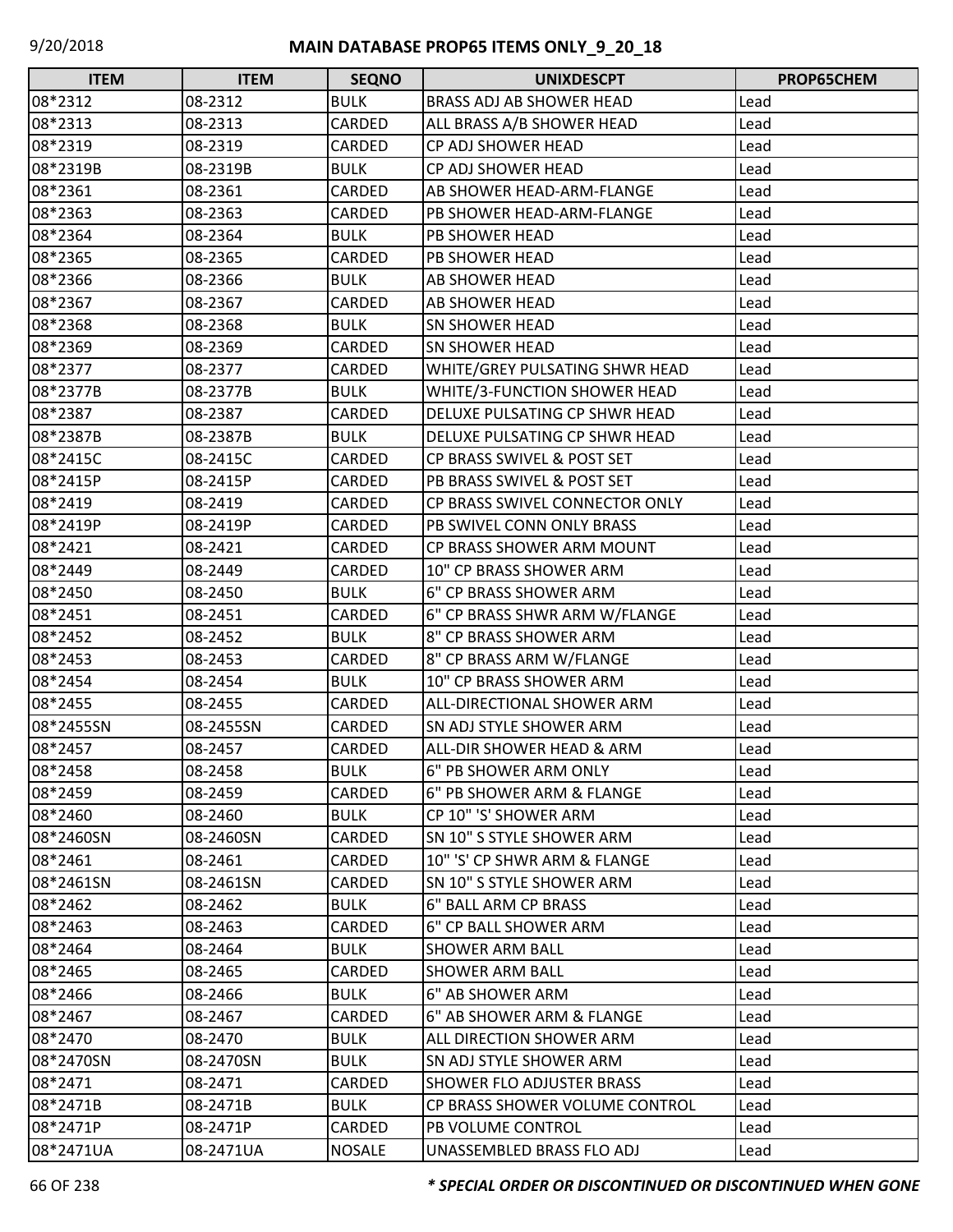| <b>ITEM</b> | <b>ITEM</b> | <b>SEQNO</b>  | <b>UNIXDESCPT</b>                  | PROP65CHEM |
|-------------|-------------|---------------|------------------------------------|------------|
| 08*2471W    | 08-2471W    | CARDED        | WHITE VOLUME CONTROL               | Lead       |
| 08*2474     | 08-2474     | <b>NOSALE</b> | PP BALL JOINT SHWR ARM ADAPTER     | Lead       |
| 08*2475     | 08-2475     | CARDED        | PP BALL JOINT SHWR HEAD ADPTR      | Lead       |
| 08*2479     | 08-2479     | CARDED        | <b>CP BRASS SHOWER SHUT-OFF</b>    | Lead       |
| 08*2479B    | 08-2479B    | <b>BULK</b>   | <b>CP BRASS SHOWER SHUT-OFF</b>    | Lead       |
| 08*2501     | 08-2501     | CARDED        | 1.5 GPM VP REG MALE AERATOR        | Lead       |
| 08*2501B    | 08-2501B    | <b>BULK</b>   | 1.5 GPM VP REG MALE AERATOR        | Lead       |
| 08*2503     | 08-2503     | CARDED        | 1.5 GPM VP REG FEMALE AERATOR      | Lead       |
| 08*2503B    | 08-2503B    | <b>BULK</b>   | 1.5 GPM VP REG FEMALE AERATOR      | Lead       |
| 08*2505     | 08-2505     | CARDED        | .5 GPM VP REG FEMALE AERATOR       | Lead       |
| 08*2505B    | 08-2505B    | <b>BULK</b>   | .5 GPM VP REG FEMALE AERATOR       | Lead       |
| 08*2523     | 08-2523     | <b>CARDED</b> | PCA .35 GPM DUAL THRD AERATOR      | Lead       |
| 08*2523B    | 08-2523B    | <b>BULK</b>   | PCA .35 GPM DUAL THRD AERATOR      | Lead       |
| 08*2525     | 08-2525     | CARDED        | PCA .35 GPM FEMALE THRD AERATR     | Lead       |
| 08*2525B    | 08-2525B    | <b>BULK</b>   | PCA .35 GPM FEMALE THRD AERATR     | Lead       |
| 08*2527     | 08-2527     | <b>CARDED</b> | PCA .35 GPM MALE THRD AERATOR      | Lead       |
| 08*2527B    | 08-2527B    | <b>BULK</b>   | PCA .35 GPM MALE THRD AERATOR      | Lead       |
| 08*2531     | 08-2531     | CARDED        | 1.5 FEMALE THREAD AERATOR          | Lead       |
| 08*2531B    | 08-2531B    | <b>BULK</b>   | <b>1.5 FEMALE THREAD AERATOR</b>   | Lead       |
| 08*2532     | 08-2532     | <b>BULK</b>   | 1.5 DUAL THREAD AERATOR            | Lead       |
| 08*2532P    | 08-2532P    | <b>POWPAK</b> | 1.5 GPM 6 PAK DUAL AERATOR         | Lead       |
| 08*2533     | 08-2533     | CARDED        | 1.5 DUAL THREAD AERATOR            | Lead       |
| 08*2535     | 08-2535     | CARDED        | 1.5 SMALL FEMALE THRD AERATOR      | Lead       |
| 08*2535B    | 08-2535B    | <b>BULK</b>   | 1.5 SMALL FEMALE THRD AERATOR      | Lead       |
| 08*2538     | 08-2538     | <b>NOSALE</b> | .5 GPM DUAL THREAD AERATOR         | Lead       |
| 08*2538P    | 08-2538P    | <b>BULK</b>   | 6PK 0.5 GPM DUAL AERATOR           | Lead       |
| 08*2539     | 08-2539     | CARDED        | .5 GPM DUAL THREAD AERATOR         | Lead       |
| 08*2541     | 08-2541     | CARDED        | W-S SHOWER ARM ADAPTER             | Lead       |
| 08*2544     | 08-2544     | <b>NOSALE</b> | W-S SHOWER HEAD W/SHUT-OFF         | Lead       |
| 08*2545     | 08-2545     | CARDED        | W-S SHOWER HEAD W/SHUT-OFF         | Lead       |
| 08*2546     | 08-2546     | <b>NOSALE</b> | W-S CP SHOWER HEAD 2GPM            | Lead       |
| 08*2547     | 08-2547     | CARDED        | W-S CP SHOWER HEAD1.8GPM           | Lead       |
| 08*2548     | 08-2548     | <b>NOSALE</b> | DELUXE MINI-HEAD W/SHUT-OFF        | Lead       |
| 08*2549     | 08-2549     | CARDED        | DELUXE MINI-HEAD W/SHUT-OFF        | Lead       |
| 08*2571     | 08-2571     | CARDED        | 1.5 GPM CP ABS 1/2MXF ADPT         | Lead       |
| 08*2571B    | 08-2571B    | <b>BULK</b>   | 1.5 GPM CP ABS 1/2MXF ADPT         | Lead       |
| 08*2573     | 08-2573     | CARDED        | 1.5 GPM CP BR 1/2MXF ARM ADPT      | Lead       |
| 08*2573B    | 08-2573B    | <b>BULK</b>   | 1.5 GPM CP BR 1/2MXF ARM ADPT      | Lead       |
| 08*5091     | 08-5091     | CARDED        | <b>CP 3FUNCTION FLAT SHWR HEAD</b> | Lead       |
| 08*5093     | 08-5093     | CARDED        | <b>SN 3FUNCTION FLAT SHWR HEAD</b> | Lead       |
| 08*5095     | 08-5095     | CARDED        | WH 3FUNCTION FLAT SHWR HEAD        | Lead       |
| 08*5101     | 08-5101     | CARDED        | WHITE SINGLE FUNC SHWR HEAD        | Lead       |
| 08*5103     | 08-5103     | CARDED        | CP SINGLE FUNC SHOWER HEAD         | Lead       |
| 08*5111     | 08-5111     | CARDED        | WHT 3-FUNCTION SHOWER HEAD         | Lead       |
| 08*5113     | 08-5113     | CARDED        | CP 3-FUNCTION SHOWER HEAD          | Lead       |
| 08*5121     | 08-5121     | CARDED        | WHT 5-FUNCTION SHOWER HEAD         | Lead       |
| 08*5123     | 08-5123     | CARDED        | CP 5-FUNCTION SHOWER HEAD          | Lead       |
| 08*5125     | 08-5125     | CARDED        | PVD 5-FUNCTION SHOWER HEAD         | Lead       |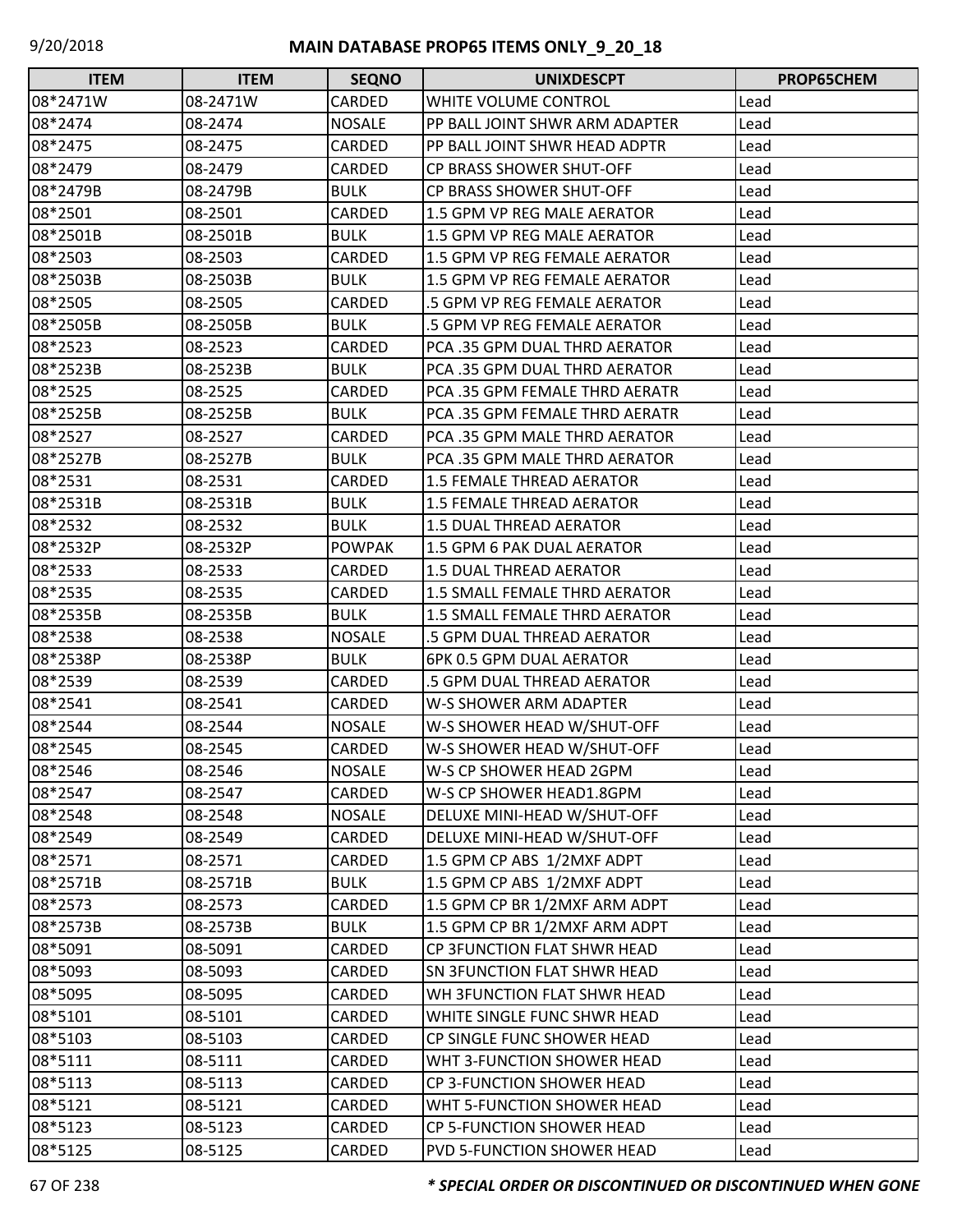| <b>ITEM</b> | <b>ITEM</b> | <b>SEQNO</b>  | <b>UNIXDESCPT</b>                   | <b>PROP65CHEM</b> |
|-------------|-------------|---------------|-------------------------------------|-------------------|
| 08*5127     | 08-5127     | CARDED        | <b>SN 5-FUNCTION SHOWER HEAD</b>    | Lead              |
| 08*5141     | 08-5141     | CARDED        | CP 3 FUNCTION FLAT HAND HELD        | Lead              |
| 08*5143     | 08-5143     | CARDED        | <b>SN 3 FUNCTION FLAT HAND HELD</b> | Lead              |
| 08*5145     | 08-5145     | CARDED        | WH 3 FUNCTION FLAT HAND HELD        | Lead              |
| 08*5151     | 08-5151     | CARDED        | WHT SINGLE FUNCTION HAND HELD       | Lead              |
| 08*5153     | 08-5153     | CARDED        | <b>CP SINGLE FUNCTION HAND HELD</b> | Lead              |
| 08*5161     | 08-5161     | CARDED        | WHITE 3-FUNCTION HAND HELD          | Lead              |
| 08*5163     | 08-5163     | CARDED        | CP 3-FUNCTION HAND HELD             | Lead              |
| 08*5165     | 08-5165     | CARDED        | CP 3 FUNCT SPRAY/MIST HAND SHWR     | Lead              |
| 08*5167     | 08-5167     | CARDED        | CP 3 FUNCTION LG HAND HELD          | Lead              |
| 08*5171     | 08-5171     | CARDED        | WHITE 5-FUNCTION HAND HELD          | Lead              |
| 08*5173     | 08-5173     | CARDED        | CP 5-FUNCTION HAND HELD             | Lead              |
| 08*5175     | 08-5175     | CARDED        | PVD 5-FUNCTION HAND HELD SHWR       | Lead              |
| 08*5177     | 08-5177     | CARDED        | <b>SN 5-FUNCTION HAND HELD</b>      | Lead              |
| 08*5179     | 08-5179     | <b>CARDED</b> | ORB 5 FUNCTION HAND HELD            | Lead              |
| 08*5193     | 08-5193     | CARDED        | CP RAINSHOWER W/ADJ ARM             | Lead              |
| 08*5195     | 08-5195     | CARDED        | 5 SHOWER W/ADJUSTABLE ARM           | Lead              |
| 08*5201     | 08-5201     | CARDED        | 8" RAIN SHOWER                      | Lead              |
| 08*5401     | 08-5401     | CARDED        | CP 59" REPLACEMENT SHWR HOSE        | Lead              |
| 08*5403     | 08-5403     | <b>CARDED</b> | SN 59" REPLACEMENT SHWR HOSE        | Lead              |
| 08*5405     | 08-5405     | CARDED        | PB 59" REPLACEMENT SHWR HOSE        | Lead              |
| 08*5407     | 08-5407     | CARDED        | ORB 59" REPLACEMENT SHWR HOSE       | Lead              |
| 08*5411     | 08-5411     | CARDED        | WH 59" REPLACEMENT SHWR HOSE        | Lead              |
| 08*5415     | 08-5415     | CARDED        | CP 59"-79" STRETCH REPL HOSE        | Lead              |
| 08*5515     | 08-5515     | CARDED        | WHITE SHOWER ARM & FLANGE           | Lead              |
| 08*5517     | 08-5517     | CARDED        | <b>SN SHOWER ARM &amp; FLANGE</b>   | Lead              |
| 08*5517B    | 08-5517B    | <b>BULK</b>   | SN SHOWER ARM & FLANGE              | Lead              |
| 08*5519     | 08-5519     | CARDED        | ORB SHOWER ARM & FLANGE             | Lead              |
| 08*5523     | 08-5523     | CARDED        | PB ADJUSTABLE SHOWER ARM            | Lead              |
| 08*5574     | 08-5574     | <b>BULK</b>   | CP PORCELAIN SUNSHOWER 6 1/4"       | Lead              |
| 08*5576     | 08-5576     | <b>BULK</b>   | PB PORCELAIN SUNSHOWER 6 1/4"       | Lead              |
| 08*5711     | 08-5711     | CARDED        | CP IPS P/S OUT DIVERTER SPOUT       | Lead              |
| 08*5715     | 08-5715     | CARDED        | WHT IPS P/S OUT DIVERTER SPOUT      | Lead              |
| 08*5720     | 08-5720     | <b>BULK</b>   | CP MIXET SLIP-FIT SPOUT W/PER       | Lead              |
| 08*5721     | 08-5721     | CARDED        | CP SLIP-FIT W/OUT DIV SPOUT         | Lead              |
| 08*5723     | 08-5723     | CARDED        | PB SLIP-FIT W/OUT DIV SPOUT         | Lead              |
| 08*6001     | 08-6001     | CARDED        | <b>AQUATUNE SHOWERHEAD</b>          | Lead              |
| 08*7000     | 08-7000     |               | WATERHAWK SHOWER HEAD               | Lead              |
| 09*1000     | 09-1000     | <b>BULK</b>   | <b>CP SOAP DISPENSER</b>            | Lead              |
| 09*1001     | 09-1001     | CARDED        | CP SOAP DISPENSER                   | Lead              |
| 09*1003     | 09-1003     | CARDED        | <b>SN SOAP DISPENSER</b>            | Lead              |
| 09*1005     | 09-1005     | CARDED        | ORB SOAP DISPENSER                  | Lead              |
| 09*1006     | 09-1006     | <b>BULK</b>   | <b>CP GUIDE SUPPORT</b>             | Lead              |
| 09*1007     | 09-1007     | CARDED        | WHITE SOAP DISPENSER                | Lead              |
| 09*1010     | 09-1010     | NOSALE        | 2.2 FEMALE THREAD AERATOR           | Lead              |
| 09*1011     | 09-1011     | CARDED        | 2.2 FEMALE THREAD AERATOR           | Lead              |
| 09*1012     | 09-1012     | <b>NOSALE</b> | DUAL THREAD AERATOR                 | Lead              |
| 09*1013     | 09-1013     | CARDED        | 2.2 DUAL THREAD AERATOR             | Lead              |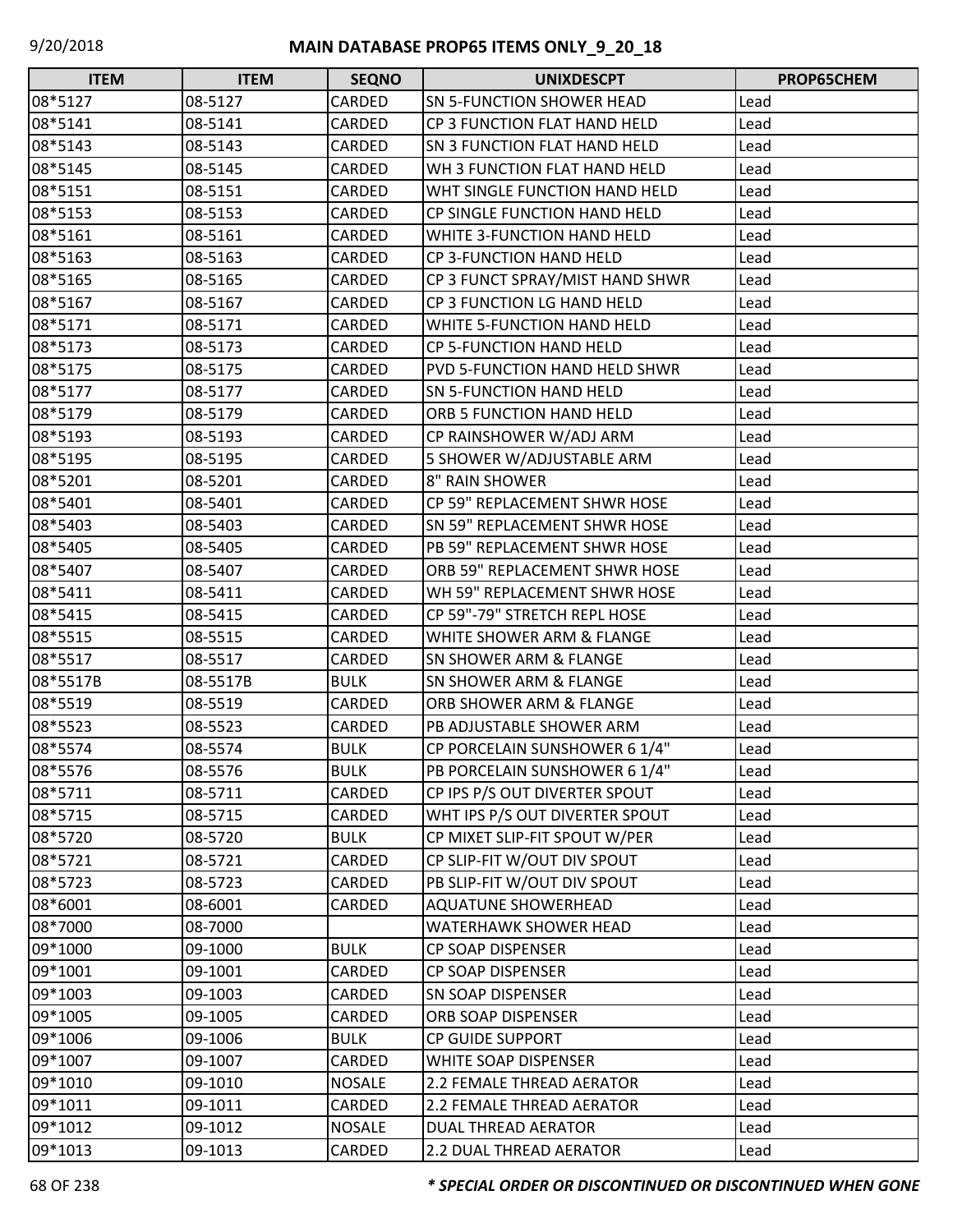| <b>ITEM</b> | <b>ITEM</b> | <b>SEQNO</b>  | <b>UNIXDESCPT</b>                 | PROP65CHEM |
|-------------|-------------|---------------|-----------------------------------|------------|
| 09*1015     | 09-1015     | CARDED        | 2.2 FEM THD AERATOR (5-PK)        | Lead       |
| 09*1017     | 09-1017     | CARDED        | 2.2 DUAL THREAD AERATOR (5-PK)    | Lead       |
| 09*1023     | 09-1023     | CARDED        | 1.8 DUAL/MHT AERATOR              | Lead       |
| 09*1025     | 09-1025     | CARDED        | 1.75 3/4 FHT AERATOR              | Lead       |
| 09*1045     | 09-1045     | CARDED        | 2.2 11/16-27 MALE AERATOR         | Lead       |
| 09*1047     | 09-1047     | CARDED        | 2.2 13/16-24 FE AERATOR           | Lead       |
| 09*1070     | 09-1070     | <b>NOSALE</b> | <b>SMALL FEMALE AERATOR</b>       | Lead       |
| 09*1071     | 09-1071     | CARDED        | 2.2 3/4-27 FEMALE AERATOR         | Lead       |
| 09*1080     | 09-1080     | <b>NOSALE</b> | <b>DELUX DUAL AERATOR</b>         | Lead       |
| 09*1081     | 09-1081     | CARDED        | 2.2 DUAL THD SLOTTED AERATOR      | Lead       |
| 09*1082     | 09-1082     | <b>BULK</b>   | <b>6-PK SLOT DUAL THD AERATOR</b> | Lead       |
| 09*1085     | 09-1085     | CARDED        | 2.2 FE THREAD SLOT AERATOR        | Lead       |
| 09*1085B    | 09-1085B    | <b>BULK</b>   | 2.2 FE THREAD SLOT AERATOR        | Lead       |
| 09*1089     | 09-1089     | CARDED        | 2.2 MALE SLOT AREATOR             | Lead       |
| 09*1089B    | 09-1089B    | <b>BULK</b>   | 2.2 MALE SLOT AREATOR             | Lead       |
| 09*1091     | 09-1091     | <b>CARDED</b> | 2.2 SMALL MALE SLOT AERATOR       | Lead       |
| 09*1091B    | 09-1091B    | <b>BULK</b>   | 2.2 SMALL MALE SLOT AERATOR       | Lead       |
| 09*1101     | 09-1101     | CARDED        | 1.5 FE AER W/LAMINAR FLOW         | Lead       |
| 09*1101B    | 09-1101B    | <b>BULK</b>   | 2.2 FE AERATOR W/LAMIMAR FLOW     | Lead       |
| 09*1103     | 09-1103     | CARDED        | 1.5 DUAL THD AER W/LAM FLOW       | Lead       |
| 09*1103B    | 09-1103B    | <b>BULK</b>   | 2.2 DUAL THRAED AER W/LAMIMAR FLO | Lead       |
| 09*1120     | 09-1120     | <b>NOSALE</b> | <b>MALE AERATOR</b>               | Lead       |
| 09*1121     | 09-1121     | CARDED        | 2.2 STD MALE THD AERATOR          | Lead       |
| 09*1151     | 09-1151     | CARDED        | 2.2 13/16 SM MALE THRD AERATOR    | Lead       |
| 09*1151B    | 09-1151B    | <b>BULK</b>   | 2.2 13/16 SM MALE THRD AERATOR    | Lead       |
| 09*1211     | 09-1211     | CARDED        | 2.2 PLASTIC SWVL SPRY AERATOR     | Lead       |
| 09*1211B    | 09-1211B    | <b>BULK</b>   | 2.2 GPM SWIVEL SPRAY AERATOR      | Lead       |
| 09*1215     | 09-1215     | CARDED        | 2.2 CP SWIVEL SPRAY AERATOR       | Lead       |
| 09*1215B    | 09-1215B    | <b>BULK</b>   | 1.8GPM CP SWIVEL SPRAY AERATOR    | Lead       |
| 09*1219     | 09-1219     | CARDED        | WHITE SWIVEL SPRAY AERATOR        | Lead       |
| 09*1222     | 09-1222     | <b>BULK</b>   | SINGLE CP BRASS BALL              | Lead       |
| 09*1223     | 09-1223     | CARDED        | 2.0 SINGLE BALL SWIVEL SPRAY      | Lead       |
| 09*1225     | 09-1225     | CARDED        | 2.0 SWIVEL SPRAY AERATOR W/ADJ    | Lead       |
| 09*1227     | 09-1227     | CARDED        | 1.5 DUAL THREAD SWIVEL AERATOR    | Lead       |
| 09*1228     | 09-1228     | <b>BULK</b>   | 360 AERATOR (SIROFLEX CARD)       | Lead       |
| 09*1229     | 09-1229     | CARDED        | 360 DEG SWIVEL SPRAY AERATOR      | Lead       |
| 09*1230     | 09-1230     | <b>BULK</b>   | 360 AER BLK (SIROFLEX CARD)       | Lead       |
| 09*1271     | 09-1271     | CARDED        | CP MOEN STYLE LARGE AERATOR       | Lead       |
| 09*1273     | 09-1273     | CARDED        | PB MOEN STYLE LARGE AERATOR       | Lead       |
| 09*1450     | 09-1450     | <b>NOSALE</b> | DUAL THREAD X MHT AERATOR         | Lead       |
| 09*1451NL   | 09-1451NL   | CARDED        | NL DUAL THD X MHT or STD AER      | Lead       |
| 09*1453B    | 09-1453B    | <b>BULK</b>   | AERATOR TO HOSE ADAPTER           | Lead       |
| 09*1453NL   | 09-1453NL   | CARDED        | NL AER ADPT STD FEM THD X MHT     | Lead       |
| 09*1461NL   | 09-1461NL   | CARDED        | NL AER ADT FEM HOSE X M STD TD    | Lead       |
| 09*1471     | 09-1471     | CARDED        | 9/16-24 MALE AERATOR ADAPTER      | Lead       |
| 09*1471B    | 09-1471B    | <b>BULK</b>   | 9/16-24 MALE AERATOR ADAPTER      | Lead       |
| 09*1491     | 09-1491     | CARDED        | 3/8MIP X MALE BR AER ADAP         | Lead       |
| 09*1491B    | 09-1491B    | <b>BULK</b>   | 3/8 MIP X MALE BR AER ADAPT       | Lead       |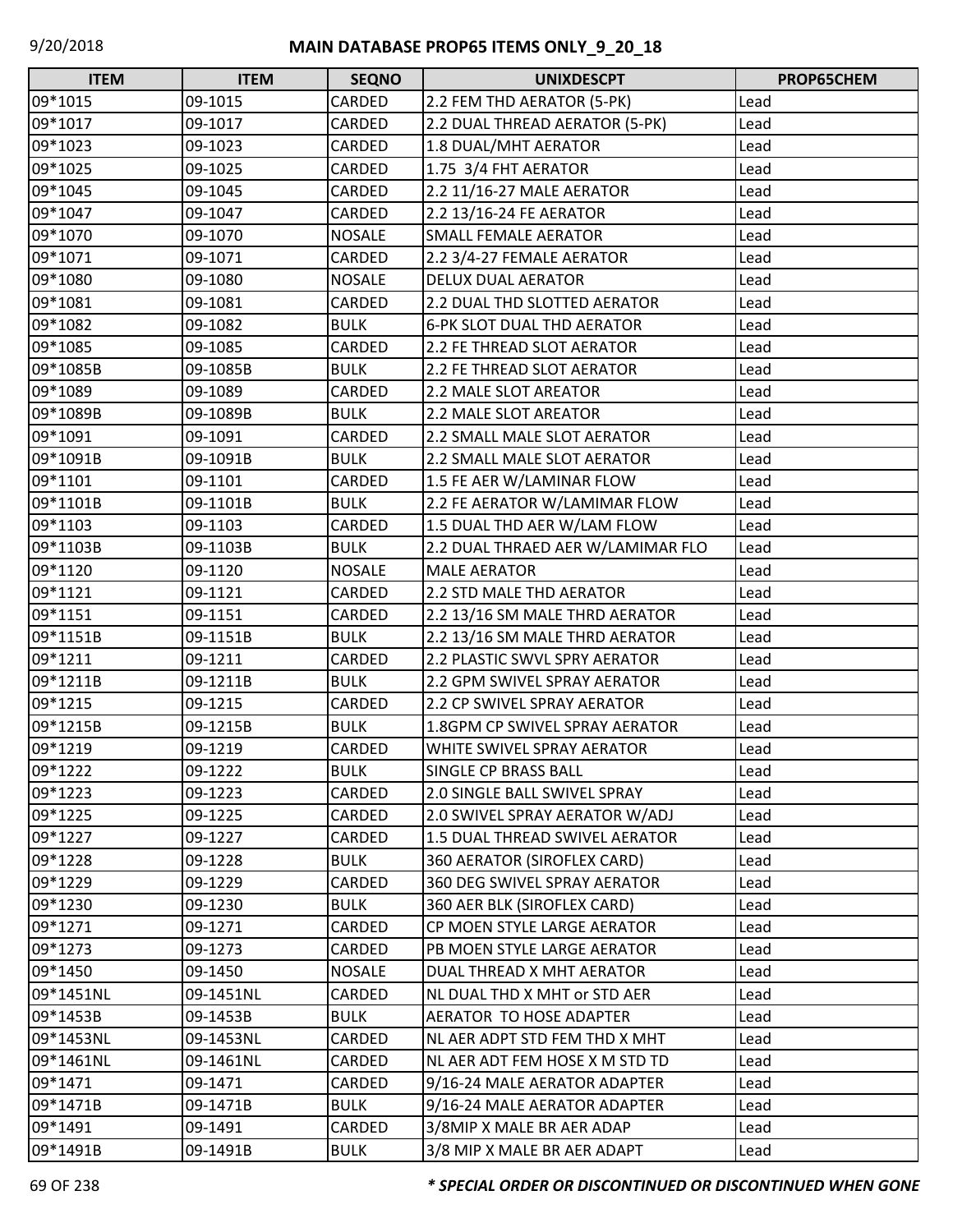| <b>ITEM</b> | <b>ITEM</b> | <b>SEQNO</b>  | <b>UNIXDESCPT</b>                 | PROP65CHEM |
|-------------|-------------|---------------|-----------------------------------|------------|
| 09*1571     | 09-1571     | CARDED        | 5/8-27 MALE THREAD ADAPTER        | Lead       |
| 09*1571B    | 09-1571B    | <b>BULK</b>   | 5/8-27 MALE ADAPTER               | Lead       |
| 09*1573     | 09-1573     | CARDED        | 11/16-24 THREAD MALE ADAPTER      | Lead       |
| 09*1573B    | 09-1573B    | <b>BULK</b>   | 11/16-24 THREAD MALE ADAPTER      | Lead       |
| 09*1577     | 09-1577     | CARDED        | 13/16-27 EXTRA-LONG ADAPTER       | Lead       |
| 09*1577B    | 09-1577B    | <b>BULK</b>   | 13/16-27 EXTRA LONG ADAPTER       | Lead       |
| 09*1601     | 09-1601     | CARDED        | 5/8-24 X MA AERATOR ADAPTER       | Lead       |
| 09*1601B    | 09-1601B    | <b>BULK</b>   | 5/8 X 24 MA AERATOR ADAPTER       | Lead       |
| 09*1602     | 09-1602     | <b>NOSALE</b> | <b>AERATOR ADAPTER</b>            | Lead       |
| 09*1603     | 09-1603     | CARDED        | 11/16-27 X MA AERATOR ADAPTER     | Lead       |
| 09*1604     | 09-1604     | <b>NOSALE</b> | <b>AERATOR ADAPTER</b>            | Lead       |
| 09*1605NL   | 09-1605NL   | CARDED        | NL AERATOR ADPT FEM 13/16-24      | Lead       |
| 09*1607     | 09-1607     | CARDED        | 55/64X15/16 FE X FE ADAPTER       | Lead       |
| 09*1607B    | 09-1607B    | <b>BULK</b>   | <b>AERATOR ADAPTER</b>            | Lead       |
| 09*1609     | 09-1609     | CARDED        | 1/4NPT THREAD MALE ADAPTER        | Lead       |
| 09*1609B    | 09-1609B    | <b>BULK</b>   | 1/4NPT THREAD MALE ADAPTER        | Lead       |
| 09*1614NL   | 09-1614NL   | <b>BULK</b>   | <b>NL BULK AER LONG ASPT MALE</b> | Lead       |
| 09*1615     | 09-1615     | CARDED        | * DISC USE 09-1615NL 08/03/12     | Lead       |
| 09*1615NL   | 09-1615NL   | CARDED        | NL AER LONG ADPT MALE 15/16-27    | Lead       |
| 09*1621     | 09-1621     | CARDED        | 3/8NPT THREAD FEMALE ADAPTER      | Lead       |
| 09*1621B    | 09-1621B    | <b>BULK</b>   | 3/8NPT THRD. FE. ADAPTOR          | Lead       |
| 09*1623     | 09-1623     | CARDED        | 1/4 NPT THREAD FEMALE ADAPTER     | Lead       |
| 09*1625     | 09-1625     | CARDED        | 1/2 NPT THREAD FEMALE ADAPTER     | Lead       |
| 09*1625B    | 09-1625B    | <b>BULK</b>   | 1/2 NPT THRD FE ADPT              | Lead       |
| 09*1630     | 09-1630     | <b>NOSALE</b> | <b>SMALL MALE ADAPTER</b>         | Lead       |
| 09*1631NL   | 09-1631NL   | CARDED        | NL AERATOR ADPT MALE 13/16-27     | Lead       |
| 09*1633     | 09-1633     | CARDED        | 13/16-27 PLASTIC ADAPTER          | Lead       |
| 09*1633B    | 09-1633B    | <b>BULK</b>   | 13/16-27 PLASTIC ADAPTER          | Lead       |
| 09*1640     | 09-1640     | <b>NOSALE</b> | <b>SMALL FEMALE ADAPTER</b>       | Lead       |
| 09*1641     | 09-1641     | CARDED        | * DISC USE 09-1641NL 08/06/12     | Lead       |
| 09*1641NL   | 09-1641NL   | CARDED        | NL AERATOR ADPT FEM 3/4-27        | Lead       |
| 09*1650     | 09-1650     | <b>NOSALE</b> | <b>MALE ADAPTER</b>               | Lead       |
| 09*1651NL   | 09-1651NL   | CARDED        | NL AERATOR ADPT MALE 15/16-27     | Lead       |
| 09*1652     | 09-1652     | <b>NOSALE</b> | PLASTIC ADAPTER                   | Lead       |
| 09*1653     | 09-1653     | CARDED        | 15/16-27 THRD PLASTIC ADAPTER     | Lead       |
| 09*1657     | 09-1657     | CARDED        | RUBBER BOOT X MHT FAUCET ADPTR    | Lead       |
| 09*1657B    | 09-1657B    | <b>BULK</b>   | RUBBER BOOT X MHT FCT ADAPTER     | Lead       |
| 09*1661NL   | 09-1661NL   | CARDED        | <b>NL AERATOR ADPT ASST 3-PC</b>  | Lead       |
| 09*1811     | 09-1811     | CARDED        | FEMALE HOSE SNAP NIPPLE           | Lead       |
| 09*1811B    | 09-1811B    | <b>BULK</b>   | 1/4 HS THRD SNAP NIPPLE           | Lead       |
| 09*1841     | 09-1841     | CARDED        | THRD LESS FCT SNAP NIPPLE         | Lead       |
| 09*1861     | 09-1861     | CARDED        | SM SNAP COUP TO MALE HOSE         | Lead       |
| 09*1861B    | 09-1861B    | <b>BULK</b>   | W/3/4 MA HS THRD SNAP NIPPLE      | Lead       |
| 09*1891     | 09-1891     | CARDED        | LG SNAP COUP TO MALE HOSE         | Lead       |
| 09*1891B    | 09-1891B    | <b>BULK</b>   | LG SNAP COUP TO MALE HOSE         | Lead       |
| 09*1895     | 09-1895     | CARDED        | SNAP COUP/PERSONAL SHOWER         | Lead       |
| 09*1895B    | 09-1895B    | <b>BULK</b>   | SNAP COUP/PERSONAL SHOWER         | Lead       |
| 09*1920     | 09-1920     | <b>NOSALE</b> | AER FOR 700 CPLG SNAP NIPPLE      | Lead       |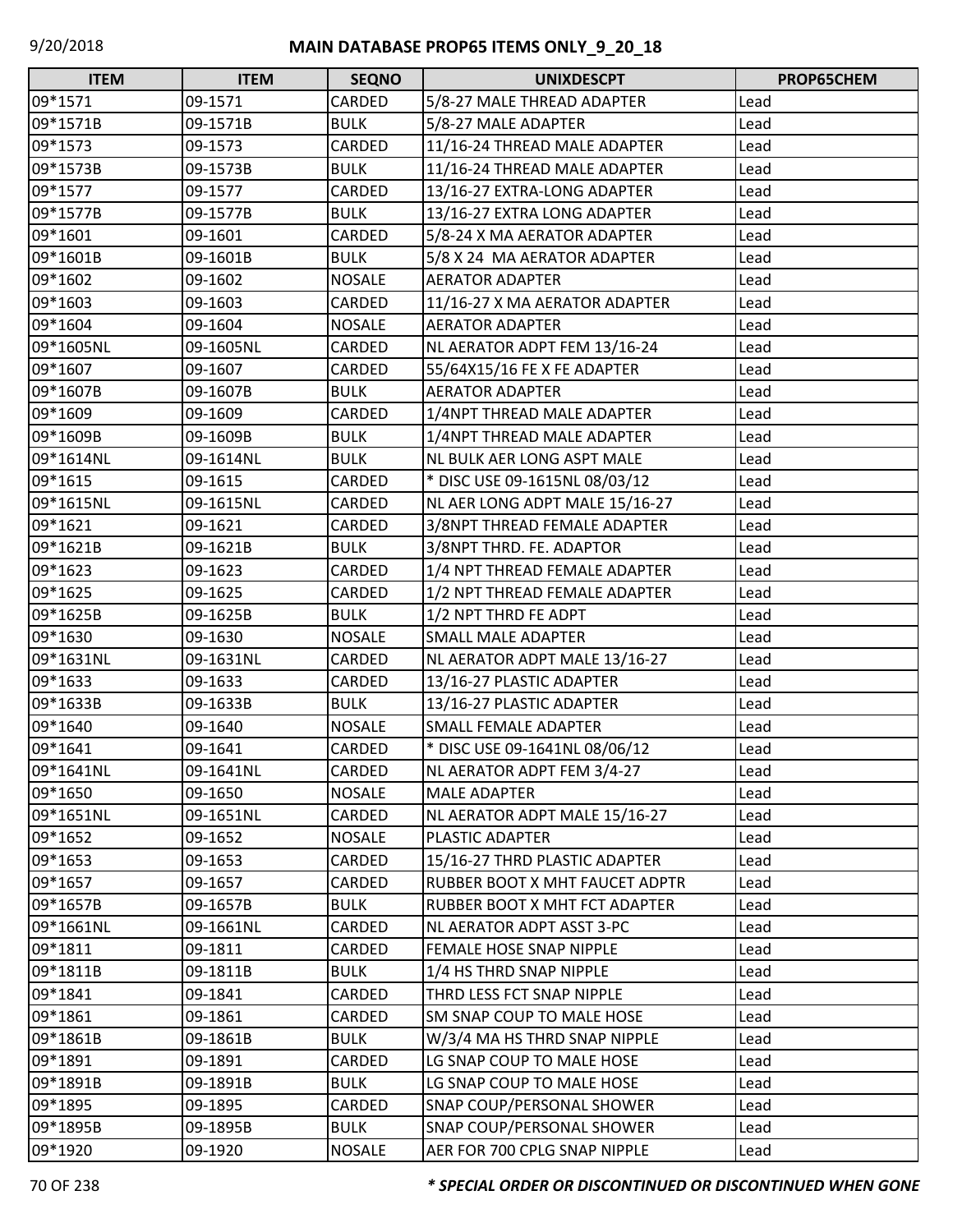| <b>ITEM</b> | <b>ITEM</b> | <b>SEQNO</b>  | <b>UNIXDESCPT</b>                | PROP65CHEM |
|-------------|-------------|---------------|----------------------------------|------------|
| 09*1921NL   | 09-1921NL   | CARDED        | NL SNAP NIP LG SM FE THD W/AER   | Lead       |
| 09*1931NL   | 09-1931NL   | CARDED        | NL SNAP NIP SM DUAL THD W/AER    | Lead       |
| 09*1950     | 09-1950     | <b>NOSALE</b> | <b>DISHWASHER SNAP NIPPLE</b>    | Lead       |
| 09*1951NL   | 09-1951NL   | CARDED        | NL SNAP NIP LGE DUL THD W/AER    | Lead       |
| 09*1970     | 09-1970     | <b>NOSALE</b> | AB DUAL THREAD AERATOR           | Lead       |
| 09*1971     | 09-1971     | CARDED        | AB DUAL THREAD AERATOR           | Lead       |
| 09*1973     | 09-1973     | CARDED        | PB DUAL THREAD AERATOR           | Lead       |
| 09*1973B    | 09-1973B    | <b>BULK</b>   | PB DUAL THREAD AERATOR           | Lead       |
| 09*1975     | 09-1975     | CARDED        | WHT DUAL THRD SLOT AERATOR       | Lead       |
| 09*1977     | 09-1977     | CARDED        | ORB DUAL THREAD AERATOR          | Lead       |
| 09*1979     | 09-1979     | CARDED        | <b>SN DUAL THREAD AERATOR</b>    | Lead       |
| 09*1981     | 09-1981     | CARDED        | AB 13/16 MALE AERATOR            | Lead       |
| 09*1981B    | 09-1981B    | <b>BULK</b>   | AB 2.2 13/16 MALE AERATOR        | Lead       |
| 09*1983     | 09-1983     | CARDED        | PB 13/16 MALE AERATOR            | Lead       |
| 09*1983B    | 09-1983B    | <b>BULK</b>   | PB 2.2 13/16 MALE AERATOR        | Lead       |
| 09*1985     | 09-1985     | CARDED        | AB 3/4X27 FEMALE AERATOR         | Lead       |
| 09*1985B    | 09-1985B    | <b>BULK</b>   | AB 3/4X27 FEMALE AERATOR         | Lead       |
| 09*1987     | 09-1987     | CARDED        | PB 3/4X27 FEMALE AERATOR         | Lead       |
| 09*1987B    | 09-1987B    | <b>BULK</b>   | PB 3/4X27 FEMALE AERATOR         | Lead       |
| 09*1991     | 09-1991     | CARDED        | <b>AB STD FEMALE AERATOR</b>     | Lead       |
| 09*1991B    | 09-1991B    | <b>BULK</b>   | <b>AB STD FEMALE AERATOR</b>     | Lead       |
| 09*1993     | 09-1993     | CARDED        | PB STD FEMALE AERATOR            | Lead       |
| 09*1993B    | 09-1993B    | <b>BULK</b>   | PB STD FEMALE AERATOR            | Lead       |
| 09*2103     | 09-2103     | CARDED        | <b>MODEL S FAUCET QUEEN</b>      | Lead       |
| 09*2103B    | 09-2103B    | <b>BULK</b>   | <b>THREADED RUBBER SPRAY</b>     | Lead       |
| 09*2125     | 09-2125     | CARDED        | DIV AERATOR 1/4 BARB             | Lead       |
| 09*2125B    | 09-2125B    | <b>BULK</b>   | 1.5 DIV 55/64-27F AER 1/4 BARB   | Lead       |
| 09*2135     | 09-2135     | CARDED        | DIV AERATOR 5/16 BARB            | Lead       |
| 09*2135B    | 09-2135B    | <b>BULK</b>   | 1.5 DIV 55/64-27F AER 3/8 BARB   | Lead       |
| 09*2204     | 09-2204     | <b>BULK</b>   | MR-403-1 9/32 AUTO DIV           | Lead       |
| 09*2208     | 09-2208     | <b>BULK</b>   | MR-403-3 13/16 AUTO DIV          | Lead       |
| 09*2209     | 09-2209     | CARDED        | MR-403-3 13/16 AUTO DIVERTER     | Lead       |
| 09*2210     | 09-2210     | <b>BULK</b>   | MR-403-4 31/32 AUTO DIV          | Lead       |
| 09*2212     | 09-2212     | <b>BULK</b>   | MR-403-5 11/16 AUTO DIV          | Lead       |
| 09*2216     | 09-2216     | <b>BULK</b>   | MR-403-7 1 1/8 AUTO DIV          | Lead       |
| 09*2216P    | 09-2216P    | <b>POWPAK</b> | 1/BG DELTA FAUCET DIVERTER       | Lead       |
| 09*2217     | 09-2217     | CARDED        | MR-403-7 1 1/8 AUTO DIVERTER     | Lead       |
| 09*2226     | 09-2226     | <b>BULK</b>   | MR-405-9 3/8 CENTRAL PHOENIX     | Lead       |
| 09*2232     | 09-2232     | <b>BULK</b>   | MR-407 AUTO DIV                  | Lead       |
| 09*2234     | 09-2234     | <b>BULK</b>   | MR-408 AUTO DIV                  | Lead       |
| 09*2240P    | 09-2240P    | <b>POWPAK</b> | 1/BG #320 DELTA DIVERTER         | Lead       |
| 09*2242P    | 09-2242P    | <b>POWPAK</b> | 1/BG DELEX DIVERTER              | Lead       |
| 09*2248     | 09-2248     |               | <b>IMPORT FCT SPRAY DIV ASSY</b> | Lead       |
| 09*2250     | 09-2250     | <b>BULK</b>   | PP951-050 SPRAY DIV 34 SERIS     | Lead       |
| 09*2250P    | 09-2250P    | <b>POWPAK</b> | 1/BG PP KITCHEN DIVERTER         | Lead       |
| 09*2251     | 09-2251     | CARDED        | PP951-050 SPRAY DIV 34 SERIS     | Lead       |
| 09*2253     | 09-2253     | CARDED        | PP951-011 AVANTI KITCH DIVER     | Lead       |
| 09*2270     | 09-2270     | <b>BULK</b>   | 91192 MOEN DIVERTER              | Lead       |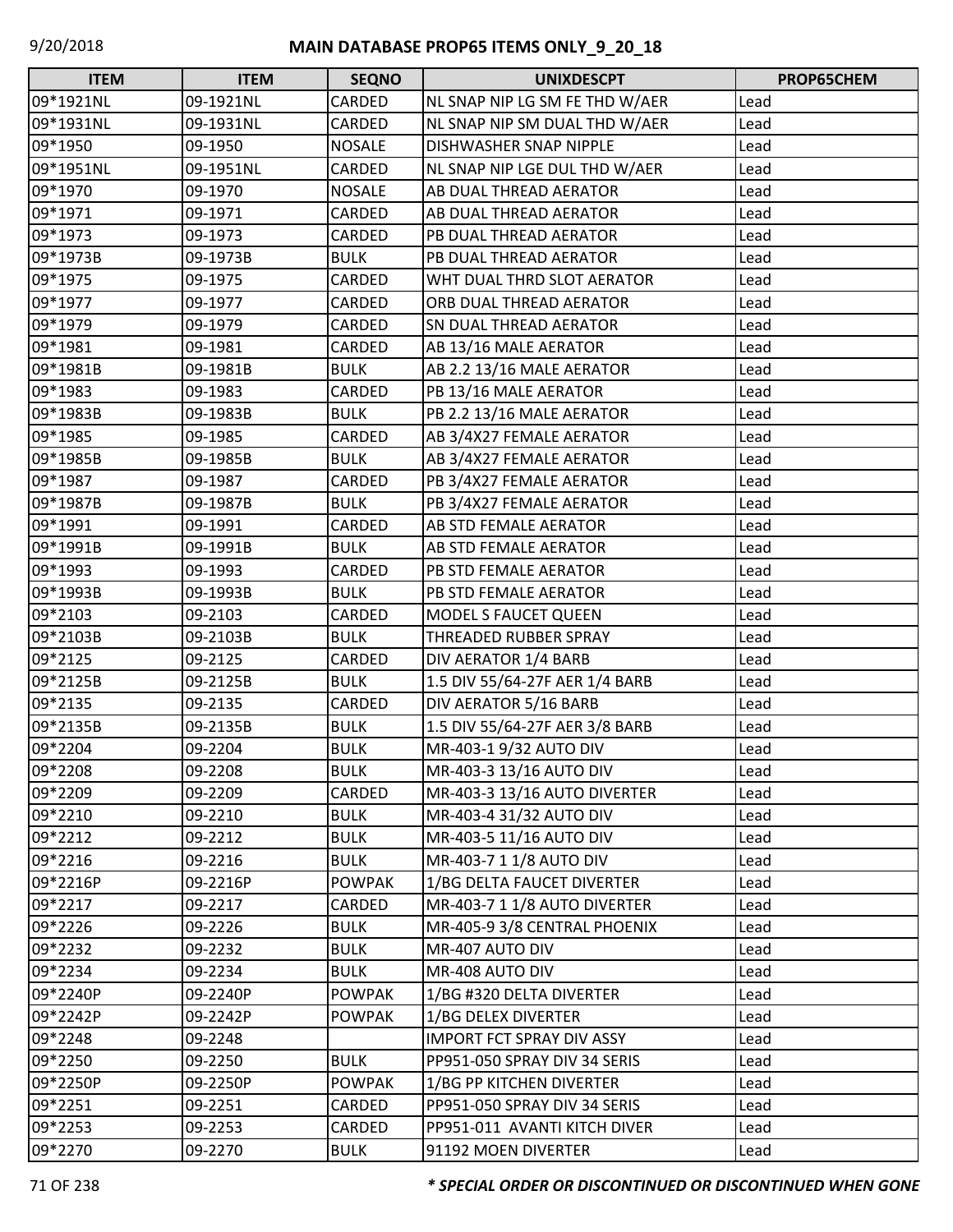| <b>ITEM</b> | <b>ITEM</b> | <b>SEQNO</b>  | <b>UNIXDESCPT</b>                      | PROP65CHEM |
|-------------|-------------|---------------|----------------------------------------|------------|
| 09*2270P    | 09-2270P    | <b>POWPAK</b> | 1/BG MOEN DIVERTER                     | Lead       |
| 09*2271     | 09-2271     | CARDED        | 91192 MOEN DIVERTER                    | Lead       |
| 09*6010     | 09-6010     | <b>BULK</b>   | DELTA PULL OUT HOSE                    | Lead       |
| 09*6011     | 09-6011     | CARDED        | DELTA PULL OUT HOSE                    | Lead       |
| 09*6019     | 09-6019     | CARDED        | #A PULL OUT HOSE KIT                   | Lead       |
| 09*6019B    | 09-6019B    | <b>BULK</b>   | PULL OUT HOSE KIT                      | Lead       |
| 09*6030     | 09-6030     | <b>BULK</b>   | <b>PP HOSE</b>                         | Lead       |
| 09*6031     | 09-6031     | CARDED        | PP PULL OUT HOSE                       | Lead       |
| 09*6100     | 09-6100     | <b>BULK</b>   | WHITE C STYLE SPRAY HEAD               | Lead       |
| 09*6101     | 09-6101     | CARDED        | WHITE C STYLE SPRAY HEAD               | Lead       |
| 09*6102     | 09-6102     | <b>BULK</b>   | CP C STYLE SPRAY HEAD                  | Lead       |
| 09*6103     | 09-6103     | CARDED        | CP C STYLE SPRAY HEAD                  | Lead       |
| 09*6104     | 09-6104     | <b>BULK</b>   | WHITE TECH SPRAY HEAD                  | Lead       |
| 09*6105     | 09-6105     | CARDED        | WHITE PULL OUT SPRAY HEAD ONLY         | Lead       |
| 09*6106     | 09-6106     | <b>BULK</b>   | SN PULL OUT SPRAY HEAD ONLY            | Lead       |
| 09*6107     | 09-6107     | CARDED        | SN PULL OUT SPRAY HEAD ONLY            | Lead       |
| 09*6108     | 09-6108     | <b>BULK</b>   | CP TECH SPRAY HEAD                     | Lead       |
| 09*6109     | 09-6109     | CARDED        | CP PULL OUT SPRAY HEAD ONLY            | Lead       |
| 09*7050     | 09-7050     | <b>BULK</b>   | 44" PRE-RINSE HOSE W/2 CP ADPT         | Lead       |
| 09*7051     | 09-7051     | CARDED        | 44" PRE-RINSE HOSE W/2 CP ADPT         | Lead       |
| 09*7052     | 09-7052     |               | 11/16X7/8 PRE-RINSE HOSE ADPT          | Lead       |
| 09*7053     | 09-7053     | CARDED        | COM FCT TO T & S HOSE                  | Lead       |
| 09*7060     | 09-7060     | <b>BULK</b>   | PRE-RINSE SPRAY VALVE                  | Lead       |
| 09*7061     | 09-7061     | CARDED        | PRE-RINSE SPRAY VALVE                  | Lead       |
| 09*7065     | 09-7065     | CARDED        | PRE-RINSE VALVE W/44" HOSE             | Lead       |
| 09*8010     | 09-8010     | <b>BULK</b>   | 1.2 FEMALE AER 55/64-27 BULK           | Lead       |
| 09*8011     | 09-8011     | CARDED        | 1.2 FEMALE AER 55/64-27                | Lead       |
| 09*8012     | 09-8012     | <b>BULK</b>   | 1.2 DUAL THREAD AERATOR BULK           | Lead       |
| 09*8013     | 09-8013     | CARDED        | 1.2 DUAL THREAD AERATOR                | Lead       |
| 09*8015     | 09-8015     | CARDED        | <b>1.2 5PAK FEMALE AERATOR</b>         | Lead       |
| 09*8017     | 09-8017     | <b>CARDED</b> | 1.2 5PAK DUAL THREAD AERATOR           | Lead       |
| 09*8019     | 09-8019     | CARDED        | DELTA KITCHEN AERATOR KIT 1.5GPM       | Lead       |
| 09*8019B    | 09-8019B    | <b>BULK</b>   | DELTA KITCHEN AERATOR KIT 1.5GPM       | Lead       |
| 09*8021     | 09-8021     | CARDED        | MOEN LAV AERATOR KIT 1.2GPM            | Lead       |
| 09*8021B    | 09-8021B    | <b>BULK</b>   | MOEN LAV AERATOR KIT 1.2GPM            | Lead       |
| 09*8023     | 09-8023     | <b>CARDED</b> | MOEN KITCHEN AERATOR KIT 1.5GPM        | Lead       |
| 09*8023B    | 09-8023B    | <b>BULK</b>   | <b>MOEN KITCHEN AERATOR KIT 1.5GPM</b> | Lead       |
| 09*8025     | 09-8025     | CARDED        | DELTA LAV AERATER KIT 1.2GPM           | Lead       |
| 09*8025B    | 09-8025B    | <b>BULK</b>   | DELTA LAV AERATER KIT 1.2GPM           | Lead       |
| 09*8027     | 09-8027     | CARDED        | AERATER KEY ASSORTMENT                 | Lead       |
| 09*8027B    | 09-8027B    | <b>BULK</b>   | AERATER KEY ASSORTMENT                 | Lead       |
| 09*8047     | 09-8047     | CARDED        | 1.2 13/16-24 CHIC AERATOR              | Lead       |
| 09*8047B    | 09-8047B    | <b>BULK</b>   | 1.2 13/16-24 CHIC AERATOR              | Lead       |
| 09*8071     | 09-8071     | CARDED        | 1.2 3/4-27 SM FEM AERATOR              | Lead       |
| 09*8071B    | 09-8071B    | <b>BULK</b>   | 1.2 3/4-27 SM FEM AERATOR              | Lead       |
| 09*8121     | 09-8121     | CARDED        | 1.2 15/16-27 REG MALE AERATOR          | Lead       |
| 09*8121B    | 09-8121B    | <b>BULK</b>   | 1.2 15/16-27 REG MALE AERATOR          | Lead       |
| 09*8151     | 09-8151     | CARDED        | 1.2 13/16-27 SM MALE AERATOR           | Lead       |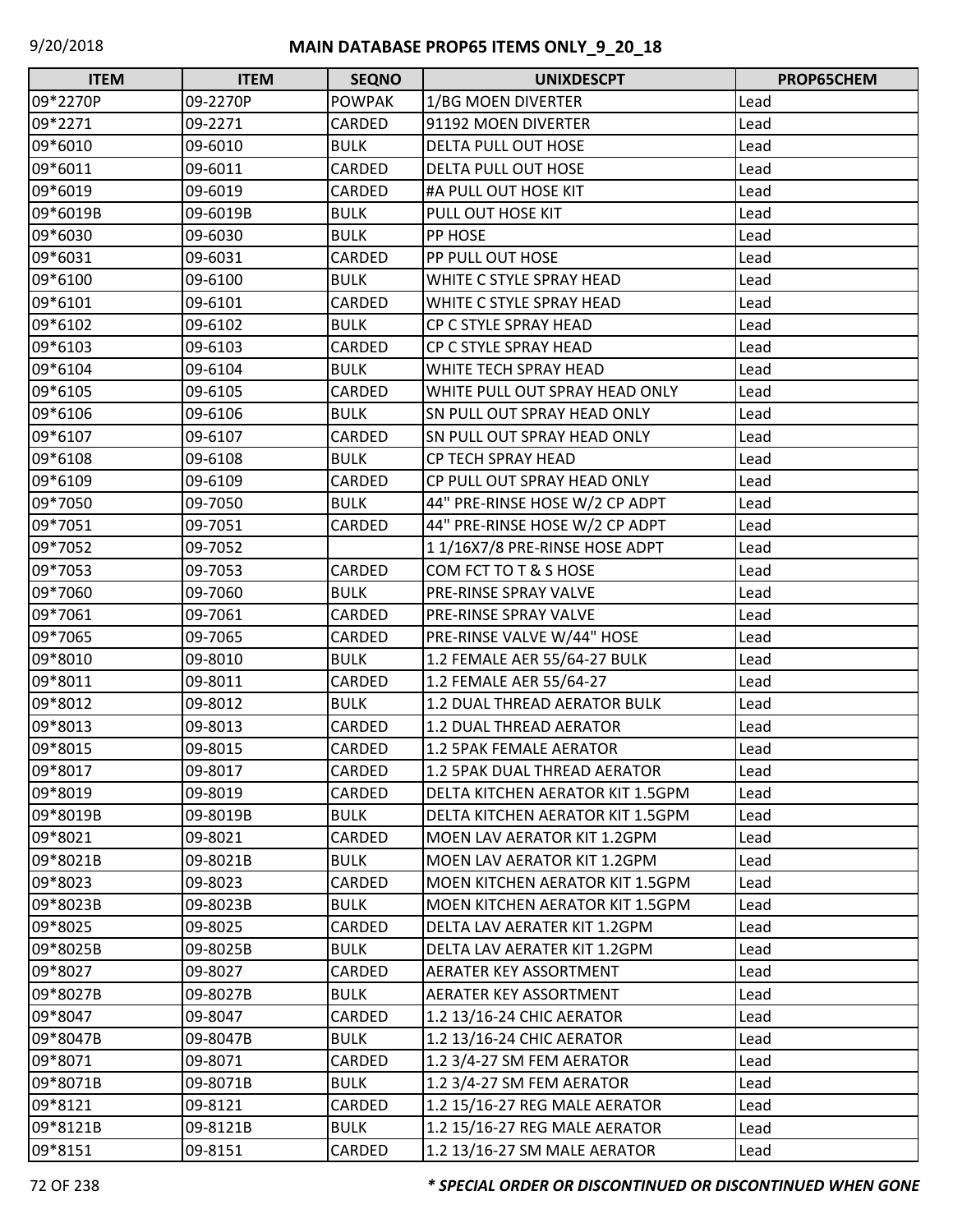| <b>ITEM</b> | <b>ITEM</b> | <b>SEQNO</b>  | <b>UNIXDESCPT</b>                 | PROP65CHEM |
|-------------|-------------|---------------|-----------------------------------|------------|
| 09*8151B    | 09-8151B    | <b>BULK</b>   | 1.2 13/16-27 SM MALE AERATOR      | Lead       |
| 09*8971     | 09-8971     | <b>CARDED</b> | AB 1.2 DUAL THREAD AERATOR        | Lead       |
| 09*8973     | 09-8973     | <b>CARDED</b> | PB 1.2 DUAL THREAD AERATOR        | Lead       |
| 09*8973B    | 09-8973B    | <b>BULK</b>   | PB 1.2 DUAL THREAD AERATOR        | Lead       |
| 09*8975     | 09-8975     | <b>CARDED</b> | WH 1.2 DUAL THREAD AERATOR        | Lead       |
| 09*8977     | 09-8977     | CARDED        | ORB 1.2 DUAL THREAD AERATOR       | Lead       |
| 09*8977B    | 09-8977B    | <b>BULK</b>   | ORB 1.2 DUAL THREAD AERATOR       | Lead       |
| 09*8979     | 09-8979     | CARDED        | SN 1.2 DUAL THREAD AERATOR        | Lead       |
| 09*8979B    | 09-8979B    | <b>BULK</b>   | SN 1.2 DUAL THREAD AERATOR        | Lead       |
| 09*9010     | 09-9010     | <b>BULK</b>   | 1.8 FEMALE AER 55/64-27 BULK      | Lead       |
| 09*9011     | 09-9011     | CARDED        | 1.8 FEMALE AER 55/64-27           | Lead       |
| 09*9012     | 09-9012     | <b>BULK</b>   | 1.8 DUAL THREAD AERATOR BULK      | Lead       |
| 09*9013     | 09-9013     | CARDED        | 1.8 DUAL THREAD AERATOR           | Lead       |
| 09*9015     | 09-9015     | CARDED        | 1.8 5 PAK FEMALE AERATOR          | Lead       |
| 09*9017     | 09-9017     | CARDED        | 1.8 5 PAK DUAL AERATOR            | Lead       |
| 09*9047     | 09-9047     | CARDED        | 1.8 13/16-24 CHIC AERATOR         | Lead       |
| 09*9047B    | 09-9047B    | <b>BULK</b>   | 1.8 13/16-24 FE AERATOR           | Lead       |
| 09*9071     | 09-9071     | CARDED        | 1.8 3/4-27 SM FEM AERATOR         | Lead       |
| 09*9071B    | 09-9071B    | <b>BULK</b>   | 1.8 3/4-24 FE AERATOR             | Lead       |
| 09*9080     | 09-9080     | CARDED        | 1.5 DUAL THD SLOTTED AERATOR      | Lead       |
| 09*9081     | 09-9081     | CARDED        | 1.5 DUAL THD SLOTTED AERATOR      | Lead       |
| 09*9085     | 09-9085     | CARDED        | 1.5 FEM THD SLOTTED AERATOR       | Lead       |
| 09*9085B    | 09-9085B    | CARDED        | 1.5 FEM THD SLOTTED AERATOR       | Lead       |
| 09*9121     | 09-9121     | CARDED        | 1.8 15/16-27 REG MALE AERATOR     | Lead       |
| 09*9121B    | 09-9121B    | <b>BULK</b>   | 1.8 KIT 15/16-27 REG MALE AER     | Lead       |
| 09*9151     | 09-9151     | CARDED        | 1.8 13/16-27 SM MALE AERATOR      | Lead       |
| 09*9151B    | 09-9151B    | <b>BULK</b>   | 1.8 13/16-27 SM MALE AERATOR      | Lead       |
| 09*9221     | 09-9221     | CARDED        | 1.8 NL SNAP NIP LG X SM FE        | Lead       |
| 09*9221B    | 09-9221B    | <b>BULK</b>   | 1.8 NL SNAP NIP LG X SM FE        | Lead       |
| 09*9231     | 09-9231     | CARDED        | 1.8 NL SNAP NIP SM DUAL THD       | Lead       |
| 09*9231B    | 09-9231B    | <b>BULK</b>   | 1.8 NL SNAP NIP SM DUAL THD       | Lead       |
| 09*9251     | 09-9251     | CARDED        | 1.8 NL SNAP NIP LG DUAL THD       | Lead       |
| 09*9251B    | 09-9251B    | <b>BULK</b>   | 1.8 NL SNAP NIP LG DUAL THD       | Lead       |
| 09*9923     | 09-9923     | CARDED        | 1.5 DUAL SGL BALL SWIV AERATOR    | Lead       |
| 09*9925     | 09-9925     | CARDED        | 1.5 DUAL SWIV W/ADJ AERATOR       | Lead       |
| 09*9927     | 09-9927     | CARDED        | 1.5 DUAL THRD SWIV AERATOR        | Lead       |
| 09*9929     | 09-9929     | <b>CARDED</b> | 1.5 DUAL 360 SWIV AERATOR         | Lead       |
| 09*9971     | 09-9971     | CARDED        | AB 1.8 DUAL THREAD AERATOR        | Lead       |
| 09*9973     | 09-9973     | CARDED        | PB 1.8 DUAL THREAD AERATOR        | Lead       |
| 09*9973B    | 09-9973B    | <b>BULK</b>   | PB 1.8 DUAL THREAD AERATOR        | Lead       |
| 09*9975     | 09-9975     | CARDED        | WH 1.8 DUAL THREAD AERATOR        | Lead       |
| 09*9977     | 09-9977     | CARDED        | OR 1.8 DUAL THREAD AERATOR        | Lead       |
| 09*9977B    | 09-9977B    | <b>BULK</b>   | OR 1.8 DUAL THREAD AERATOR        | Lead       |
| 09*9979     | 09-9979     | CARDED        | SN 1.8 DUAL THREAD AERATOR        | Lead       |
| 09*9979B    | 09-9979B    | <b>BULK</b>   | <b>SN 1.8 DUAL THREAD AERATOR</b> | Lead       |
| 10*0010     | 10-0010     | <b>BULK</b>   | 1/2 X 1/4 FLEX CONN ADAPT         | Lead       |
| 10*0011     | 10-0011     | CARDED        | CD 1/2X1/4 FLEX CONN ADPT         | Lead       |
| 10*0012     | 10-0012     | <b>BULK</b>   | $1/2$ X 3/8 FLEX CONN ADAPT       | Lead       |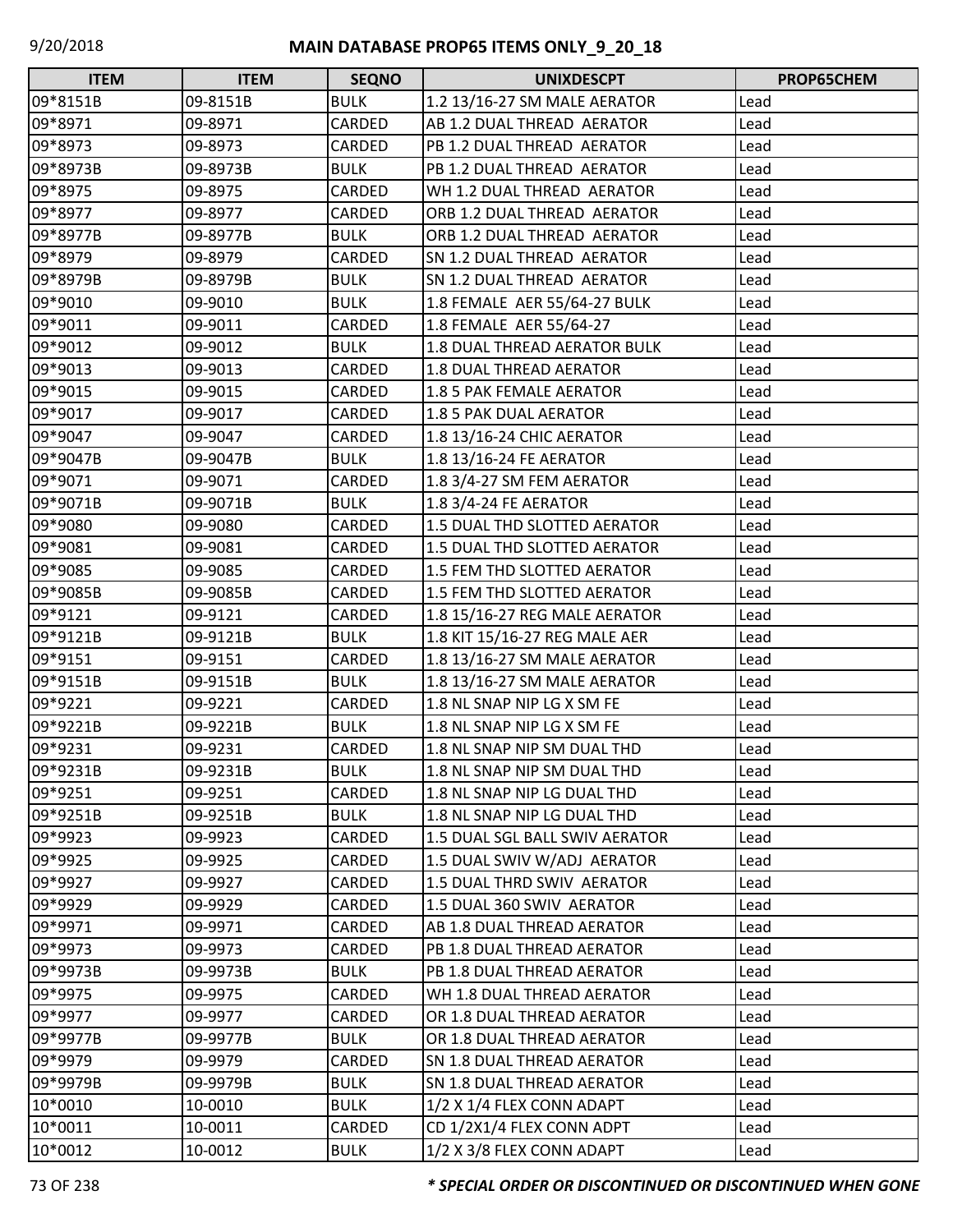| <b>ITEM</b> | <b>ITEM</b> | <b>SEQNO</b> | <b>UNIXDESCPT</b>              | PROP65CHEM |
|-------------|-------------|--------------|--------------------------------|------------|
| 10*0013     | 10-0013     | CARDED       | CD 1/2X3/8 FLEX CONN ADPT      | Lead       |
| 10*0014     | 10-0014     | <b>BULK</b>  | 1/2 X 7/16 FLEX CONN ADAPT     | Lead       |
| 10*0015     | 10-0015     | CARDED       | CD 1/2X7/16 FLEX CONN ADPT     | Lead       |
| 10*0016     | 10-0016     | <b>BULK</b>  | 1/2 X 1/2 FLEX CONN ADAPT      | Lead       |
| 10*0017     | 10-0017     | CARDED       | CD 1/2X1/2 FLEX CONN ADPT      | Lead       |
| 10*0019     | 10-0019     | CARDED       | CD 1/2XFHT FLEX CONN ADPT      | Lead       |
| 10*0023     | 10-0023     | CARDED       | 3/8C & 1/2C FLEX ADAPTERS      | Lead       |
| 10*0050     | 10-0050     | <b>BULK</b>  | 1/2 X BC FLEX CONN ADPT        | Lead       |
| 10*0050PB   | 10-0050PB   | <b>BULK</b>  | PB 1/2XBC FLEX CONN ADPT       | Lead       |
| 10*0051     | 10-0051     | CARDED       | CD 1/2XBC FLEX CONN ADPT       | Lead       |
| 10*0060     | 10-0060     | <b>BULK</b>  | BG DELTA FAUCET ADAPTER (2PC)  | Lead       |
| 10*0061     | 10-0061     | CARDED       | CD DELTA FAUCET ADAPTER (2PC)  | Lead       |
| 10*0109     | 10-0109     | CARDED       | 3/8X1/2X9 SS BRAIDED FLEX      | Lead/DEHP  |
| 10*0109B    | 10-0109B    | <b>BULK</b>  | 3/8X1/2X9 SS BR BULK FLEX      | Lead/DEHP  |
| 10*0113     | 10-0113     | CARDED       | 3/8X1/2X12 SS BRAIDED FLEX     | Lead/DEHP  |
| 10*0113B    | 10-0113B    | <b>BULK</b>  | 3/8X1/2X12 SS BR BULK FLEX     | Lead/DEHP  |
| 10*0117     | 10-0117     | CARDED       | 3/8X1/2X16 SS BRAIDED FLEX     | Lead/DEHP  |
| 10*0117B    | 10-0117B    | <b>BULK</b>  | 3/8X1/2X16 SS BR BULK FLEX     | Lead/DEHP  |
| 10*0121     | 10-0121     | CARDED       | 3/8X1/2X20 SS BRAIDED FLEX     | Lead/DEHP  |
| 10*0121B    | 10-0121B    | <b>BULK</b>  | 3/8X1/2X20 SS BR BULK FLEX     | Lead/DEHP  |
| 10*0121VP   | 10-0121VP   | CARDED       | 10/PK 1/2X3/8X20 SS BRAID FLEX | Lead/DEHP  |
| 10*0125     | 10-0125     | CARDED       | 3/8X1/2X24 SS BRAIDED FLEX     | Lead/DEHP  |
| 10*0125B    | 10-0125B    | <b>BULK</b>  | 3/8X1/2X24 SS BR BULK FLEX     | Lead/DEHP  |
| 10*0131     | 10-0131     | CARDED       | 3/8X1/2X30 SS BRAIDED FLEX     | Lead/DEHP  |
| 10*0131B    | 10-0131B    | <b>BULK</b>  | 3/8X1/2X30 SS BR BULK FLEX     | Lead/DEHP  |
| 10*0137     | 10-0137     | CARDED       | 3/8X1/2X36 SS BRAIDED FLEX     | Lead/DEHP  |
| 10*0137B    | 10-0137B    | <b>BULK</b>  | 3/8X1/2X36 SS BR BULK FLEX     | Lead/DEHP  |
| 10*0149     | 10-0149     | CARDED       | 3/8X1/2X48 SS BRAIDED FLEX     | Lead/DEHP  |
| 10*0149B    | 10-0149B    | <b>BULK</b>  | 3/8X1/2X48 SS BR BULK FLEX     | Lead/DEHP  |
| 10*0161     | 10-0161     | CARDED       | 3/8X1/2X60 SS BRAIDED FLEX     | Lead/DEHP  |
| 10*0161B    | 10-0161B    | <b>BULK</b>  | 3/8X1/2X60 SS BR BULK FLEX     | Lead/DEHP  |
| 10*0173     | 10-0173     | CARDED       | 3/8X1/2X72 SS BRAIDED FLEX     | Lead/DEHP  |
| 10*0173B    | 10-0173B    | <b>BULK</b>  | 3/8X1/2X72 SS BR BULK FLEX     | Lead/DEHP  |
| 10*0197     | 10-0197     | CARDED       | 3/8X1/2X96 SS BRAIDED FLEX     | Lead/DEHP  |
| 10*0197B    | 10-0197B    | <b>BULK</b>  | 3/8X1/2X96 SS BR BULK FLEX     | Lead/DEHP  |
| 10*0213     | 10-0213     | CARDED       | 7/16X1/2X12 SS BRAIDED FLX     | Lead/DEHP  |
| 10*0213B    | 10-0213B    | <b>BULK</b>  | 7/16X1/2X12 SS BR BULK FLEX    | Lead/DEHP  |
| 10*0217     | 10-0217     | CARDED       | 7/16X1/2X16 SS BRAIDEDFLEX     | Lead/DEHP  |
| 10*0217B    | 10-0217B    | <b>BULK</b>  | 7/16X1/2X16 SS BR BULK FLEX    | Lead/DEHP  |
| 10*0221     | 10-0221     | CARDED       | 7/16X1/2X20 SS BRAIDED FLEX    | Lead/DEHP  |
| 10*0221B    | 10-0221B    | <b>BULK</b>  | 7/16X1/2X20 SS BR BULK FLEX    | Lead/DEHP  |
| 10*0313     | 10-0313     | CARDED       | 1/2CX1/2X12 SS BRAIDED FLEX    | Lead/DEHP  |
| 10*0313B    | 10-0313B    | <b>BULK</b>  | 1/2CX1/2X12 SS BR BULK FLEX    | Lead/DEHP  |
| 10*0317     | 10-0317     | CARDED       | 1/2CX1/2X16 SS BRAIDED FLEX    | Lead/DEHP  |
| 10*0317B    | 10-0317B    | <b>BULK</b>  | 1/2CX1/2X16 SS BR BULK FLEX    | Lead/DEHP  |
| 10*0321     | 10-0321     | CARDED       | 1/2CX1/2X20 SS BRAIDED FLEX    | Lead/DEHP  |
| 10*0321B    | 10-0321B    | <b>BULK</b>  | /2CX1/2X20 SS BR BULK FLEX     | Lead/DEHP  |
| 10*0325     | 10-0325     | CARDED       | 1/2CX1/2X24 SS BRAIDED FLEX    | Lead/DEHP  |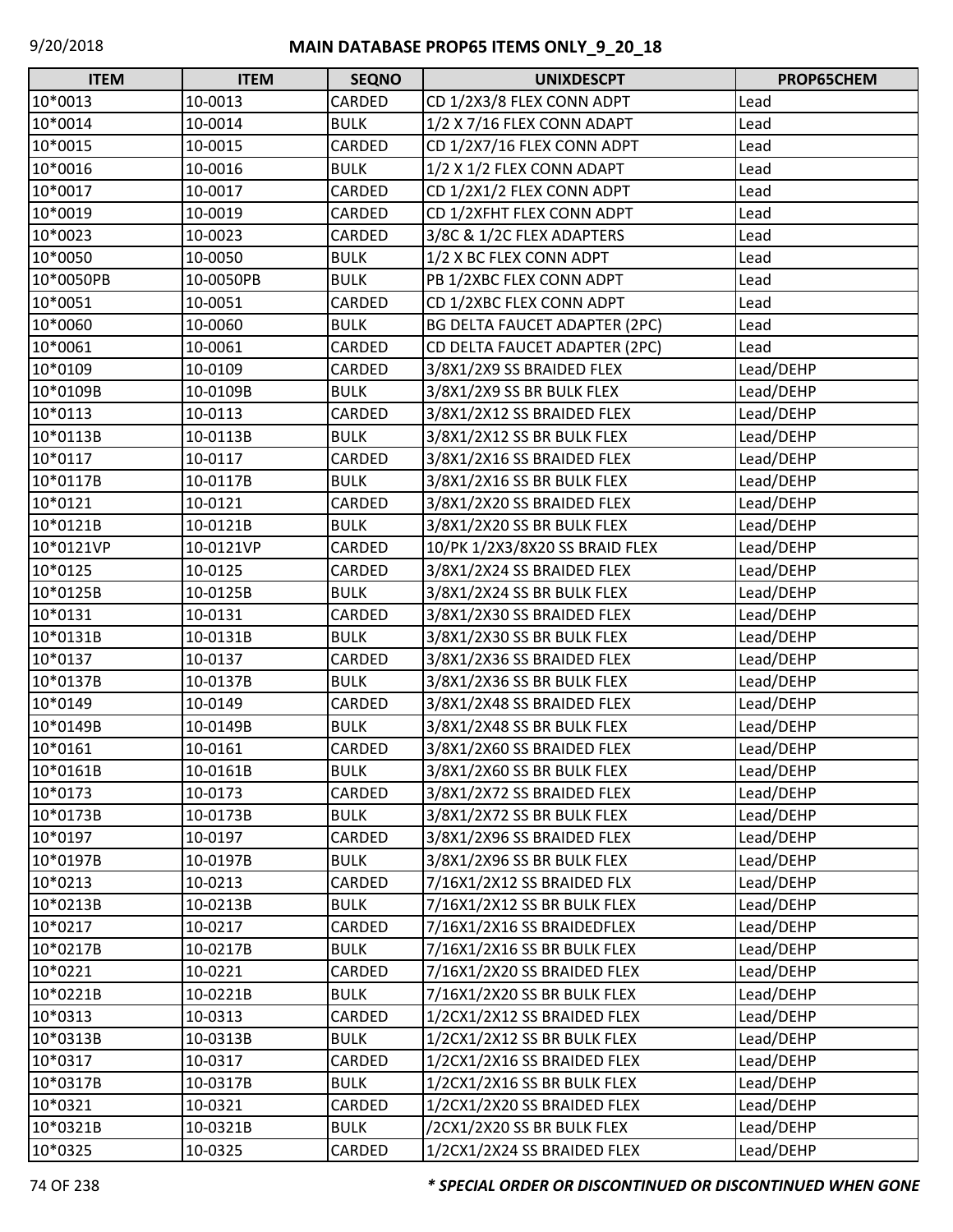| $\Box$<br><b>ITEM</b> | <b>ITEM</b> | <b>SEQNO</b>  | <b>UNIXDESCPT</b>              | PROP65CHEM |
|-----------------------|-------------|---------------|--------------------------------|------------|
| 10*0325B              | 10-0325B    | <b>BULK</b>   | 1/2CX1/2X24 SS BR BULK FLEX    | Lead/DEHP  |
| 10*0337               | 10-0337     | <b>CARDED</b> | 1/2CX1/2X36 SS BRAIDED FLEX    | Lead/DEHP  |
| 10*0337B              | 10-0337B    | <b>BULK</b>   | 1/2CX1/2X36 SS BR BULK FLEX    | Lead/DEHP  |
| 10*0349               | 10-0349     | CARDED        | 1/2C1/2X48 SS BRAIDED FLEX     | Lead/DEHP  |
| 10*0349B              | 10-0349B    | <b>BULK</b>   | 1/2CX1/2X48 SS BR BULK FLEX    | Lead/DEHP  |
| 10*0361               | 10-0361     | CARDED        | 1/2CX1/2X60 SS BRAIDED FLEX    | Lead/DEHP  |
| 10*0373               | 10-0373     | CARDED        | 1/2CX1/2X72 SS BRAIDED FLEX    | Lead/DEHP  |
| 10*0409               | 10-0409     | CARDED        | 1/2X1/2X9 SS BRAIDED FLEX      | Lead/DEHP  |
| 10*0409B              | 10-0409B    | <b>BULK</b>   | 1/2X1/2X9 SS BR BULK FLEX      | Lead/DEHP  |
| 10*0413               | 10-0413     | CARDED        | 1/2X1/2X12 SS BRAIDED FLEX     | Lead/DEHP  |
| 10*0413B              | 10-0413B    | <b>BULK</b>   | 1/2X1/2X12 SS BR BULK FLEX     | Lead/DEHP  |
| 10*0417               | 10-0417     | CARDED        | 1/2X1/2X16 SS BRAIDED FLEX     | Lead/DEHP  |
| 10*0417B              | 10-0417B    | <b>BULK</b>   | 1/2X1/2X16 SS BR BULK FLEX     | Lead/DEHP  |
| 10*0421               | 10-0421     | CARDED        | 1/2X1/2X20 SS BRAIDED FLEX     | Lead/DEHP  |
| 10*0421B              | 10-0421B    | <b>BULK</b>   | 1/2X1/2X20 SS BR BULK FLEX     | Lead/DEHP  |
| 10*0421VP             | 10-0421VP   | CARDED        | 10/PK 1/2X1/2X20 SS BRAID FLEX | Lead/DEHP  |
| 10*0425               | 10-0425     | CARDED        | 1/2X1/2X24 SS BRAIDED FLEX     | Lead/DEHP  |
| 10*0425B              | 10-0425B    | <b>BULK</b>   | 1/2X1/2X24 SS BR BULK FLEX     | Lead/DEHP  |
| 10*0431               | 10-0431     | <b>CARDED</b> | 1/2X1/2X30 SS BRAIDED FLEX     | Lead/DEHP  |
| 10*0431B              | 10-0431B    | <b>BULK</b>   | 1/2X1/2X30 SS BR BULK FLEX     | Lead/DEHP  |
| 10*0437               | 10-0437     | CARDED        | 1/2X1/2X36 SS BRAIDED FLEX     | Lead/DEHP  |
| 10*0437B              | 10-0437B    | <b>BULK</b>   | 1/2X1/2X36 SS BR BULK FLEX     | Lead/DEHP  |
| 10*0449               | 10-0449     | CARDED        | 1/2X1/2X48 SS BRAIDED FLEX     | Lead/DEHP  |
| 10*0449B              | 10-0449B    | <b>BULK</b>   | 1/2X1/2X48 SS BR BULK FLEX     | Lead/DEHP  |
| 10*0461               | 10-0461     | CARDED        | 1/2X1/2X60 SS BRAIDED FLEX     | Lead/DEHP  |
| 10*0461B              | 10-0461B    | <b>BULK</b>   | 1/2X1/2X60 SS BR BULK FLEX     | Lead/DEHP  |
| 10*0473               | 10-0473     | CARDED        | 1/2X1/2X72 SS BRAIDED FLEX     | Lead/DEHP  |
| 10*0473B              | 10-0473B    | <b>BULK</b>   | 1/2X1/2X72 SS BR BULK FLEX     | Lead/DEHP  |
| 10*0512               | 10-0512     | CARDED        | 3/8M/COMP X 3/8 F/COMP X 12    | Lead/DEHP  |
| 10*0512B              | 10-0512B    | <b>BULK</b>   | 3/8M/C X 3/8 F/C X12 BULK FLEX | Lead/DEHP  |
| 10*0520               | 10-0520     | CARDED        | 3/8 M/COMP X 3/8 F/COMP X 20   | Lead/DEHP  |
| 10*0520B              | 10-0520B    | <b>BULK</b>   | 3/8M/C X 3/8 F/C X20 BULK FLEX | Lead/DEHP  |
| 10*0560               | 10-0560     | <b>BULK</b>   | 1/2CX1/2CX60 SS BRAIDED FLEX   | Lead/DEHP  |
| 10*0609               | 10-0609     | CARDED        | 3/8X7/8X9 SS BRAIDED FLEX      | Lead/DEHP  |
| 10*0609B              | 10-0609B    | <b>BULK</b>   | 3/8X7/8X9 SS BR BULK FLEX      | Lead/DEHP  |
| 10*0613               | 10-0613     | CARDED        | 3/8X7/8X12 SS BRAIDED FLEX     | Lead/DEHP  |
| 10*0613B              | 10-0613B    | <b>BULK</b>   | 3/8X7/8X12 SS BR BULK FLEX     | Lead/DEHP  |
| 10*0613VP             | 10-0613VP   | CARDED        | 10/PK 3/8X7/8X12 SS BRAID FLEX | Lead/DEHP  |
| 10*0617               | 10-0617     | CARDED        | 3/8X7/8X16 SS BRAIDED FLEX     | Lead/DEHP  |
| 10*0617B              | 10-0617B    | <b>BULK</b>   | 3/8X7/8X16 SS BR BULK FLEX     | Lead/DEHP  |
| 10*0621               | 10-0621     | CARDED        | 3/8X7/8X20 SS BRAIDED FLEX     | Lead/DEHP  |
| 10*0621B              | 10-0621B    | <b>BULK</b>   | 3/8X7/8X20 SS BR BULK FLEX     | Lead/DEHP  |
| 10*0713               | 10-0713     | CARDED        | 7/16X7/8X12 SS BRAIDED FLEX    | Lead/DEHP  |
| 10*0713B              | 10-0713B    | <b>BULK</b>   | 7/16X7/8X12 SS BR BULK FLEX    | Lead/DEHP  |
| 10*0717               | 10-0717     | CARDED        | 7/16X7/8X16 SS BRAIDED FLEX    | Lead/DEHP  |
| 10*0717B              | 10-0717B    | <b>BULK</b>   | 7/16X7/8X16 SS BR BULK FLEX    | Lead/DEHP  |
| 10*0809               | 10-0809     | CARDED        | 1/2X7/8X9 SS BRAIDED FLEX      | Lead/DEHP  |
| 10*0809B              | 10-0809B    | <b>BULK</b>   | 1/2X7/8X9 SS BR BULK FLEX      | Lead/DEHP  |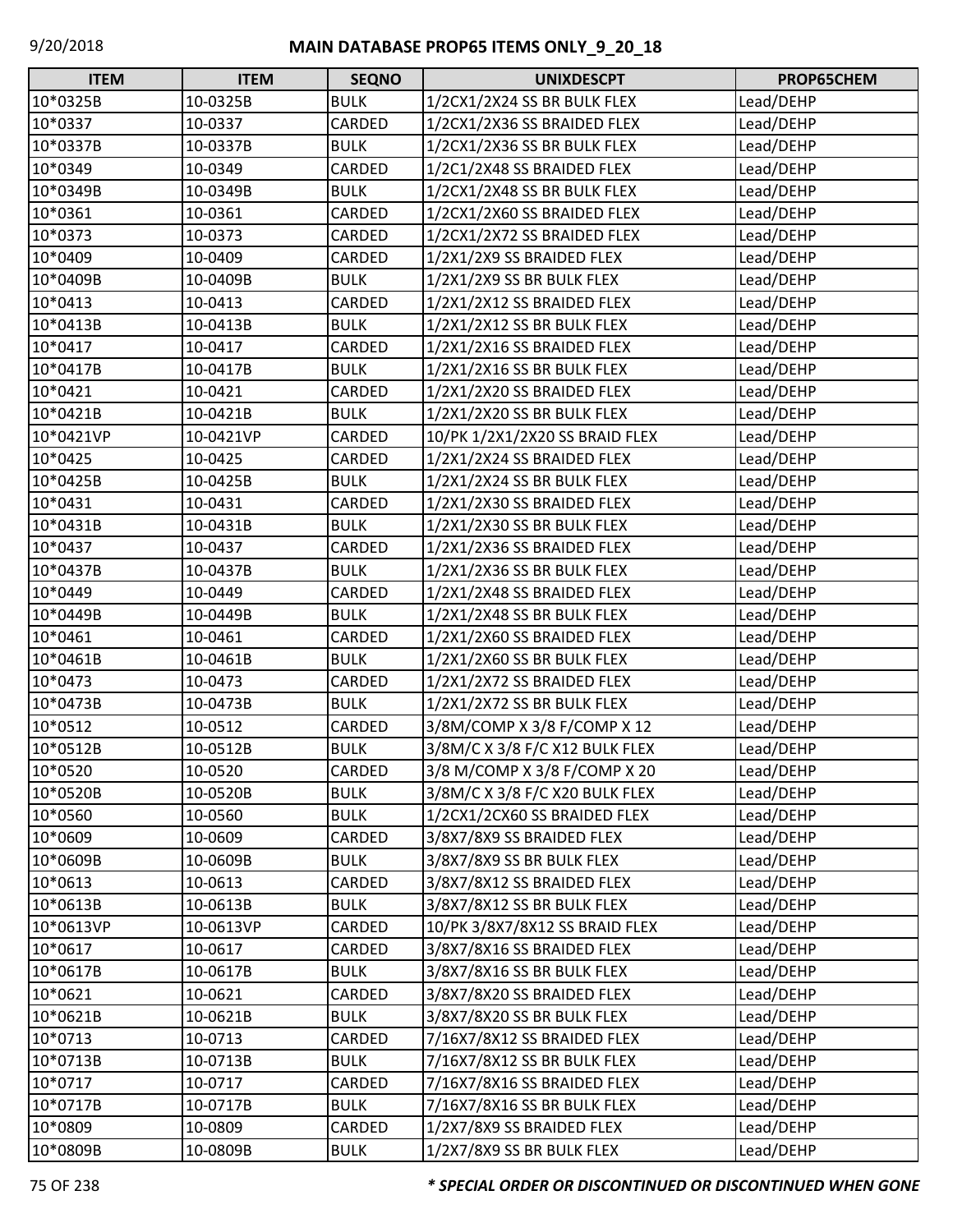| <b>ITEM</b> | <b>ITEM</b> | <b>SEQNO</b> | <b>UNIXDESCPT</b>              | PROP65CHEM |
|-------------|-------------|--------------|--------------------------------|------------|
| 10*0813     | 10-0813     | CARDED       | 1/2X7/8X12 SS BRAIDED FLEX     | Lead/DEHP  |
| 10*0813B    | 10-0813B    | <b>BULK</b>  | 1/2X7/8X12 SS BR BULK FLEX     | Lead/DEHP  |
| 10*0813VP   | 10-0813VP   | CARDED       | 10/PK 1/2X7/8X12 SS BRAID FLEX | Lead/DEHP  |
| 10*0817     | 10-0817     | CARDED       | 1/2X7/8X16 SS BRAIDED FLEX     | Lead/DEHP  |
| 10*0817B    | 10-0817B    | <b>BULK</b>  | 1/2X7/8X16 SS BR BULK FLEX     | Lead/DEHP  |
| 10*0821     | 10-0821     | CARDED       | 1/2X7/8X20 SS BRAIDED FLEX     | Lead/DEHP  |
| 10*0821B    | 10-0821B    | <b>BULK</b>  | 1/2X7/8X20 SS BR BULK FLEX     | Lead/DEHP  |
| 10*0901     | 10-0901     | CARDED       | 1/2IPX3/4X24 SS OFFSET CONN    | Lead/DEHP  |
| 10*0901B    | 10-0901B    | <b>BULK</b>  | 1/2IPX3/4X24 SS BR BULK FLEX   | Lead/DEHP  |
| 10*0913     | 10-0913     | CARDED       | 1/2CX7/8X12 SS BRAIDED FLEX    | Lead/DEHP  |
| 10*0913B    | 10-0913B    | <b>BULK</b>  | 1/2CX7/8X12 SS BR BULK FLEX    | Lead/DEHP  |
| 10*0917     | 10-0917     | CARDED       | 1/2CX7/8X16 SS BRAIDED FLEX    | Lead/DEHP  |
| 10*0917B    | 10-0917B    | <b>BULK</b>  | 1/2CX7/8X16 SS BR BULK FLEX    | Lead/DEHP  |
| 10*0921     | 10-0921     | CARDED       | 1/2CX7/8X20 SS BRAIDED FLEX    | Lead/DEHP  |
| 10*0921B    | 10-0921B    | <b>BULK</b>  | 1/2CX7/8X20 SS BR BULK FLEX    | Lead/DEHP  |
| 10*0944     | 10-0944     | CARDED       | 1/4X1/4X12 ICE MAKER CONN      | Lead/DEHP  |
| 10*0944B    | 10-0944B    | <b>BULK</b>  | 1/4X1/4X12 SS ICE M BULK FLEX  | Lead/DEHP  |
| 10*0946     | 10-0946     | CARDED       | 1/4X1/4X2' ICE MAKER CONN      | Lead/DEHP  |
| 10*0946B    | 10-0946B    | <b>BULK</b>  | 1/4X1/4X2 SS ICE M BULK FLEX   | Lead/DEHP  |
| 10*0950     | 10-0950     | CARDED       | 1/4X1/4X5' ICE MAKER CONN      | Lead/DEHP  |
| 10*0950B    | 10-0950B    | <b>BULK</b>  | 1/4X1/4X5 SS ICE M BULK FLEX   | Lead/DEHP  |
| 10*0954     | 10-0954     | CARDED       | 1/4X1/4X10' ICE MAKER CONN     | Lead/DEHP  |
| 10*0954B    | 10-0954B    | <b>BULK</b>  | 1/4X1/4X10 ICE M BULK FLEX     | Lead/DEHP  |
| 10*0958     | 10-0958     | CARDED       | 1/4X1/4X20' ICE MAKER CONN     | Lead/DEHP  |
| 10*0958B    | 10-0958B    | <b>BULK</b>  | 1/4X1/4X20 ICE M BULK FLEX     | Lead/DEHP  |
| 10*0960     | 10-0960     | CARDED       | 3/8X3/8X24 SS BRAIDED FLEX     | Lead/DEHP  |
| 10*0960B    | 10-0960B    | <b>BULK</b>  | 3/8X3/8X24 SS BR BULK FLEX     | Lead/DEHP  |
| 10*0962     | 10-0962     | CARDED       | 3/8X3/8X36 SS BRAIDED FLEX     | Lead/DEHP  |
| 10*0962B    | 10-0962B    | <b>BULK</b>  | 3/8X3/8X36 SS BR BULK FLEX     | Lead/DEHP  |
| 10*0964     | 10-0964     | CARDED       | 3/8X3/8X48 SS BRAIDED FLEX     | Lead/DEHP  |
| 10*0964B    | 10-0964B    | <b>BULK</b>  | 3/8X3/8X48 SS BR BULK FLEX     | Lead/DEHP  |
| 10*0966     | 10-0966     | CARDED       | 3/8X3/8X60 SS BRAIDED FLEX     | Lead/DEHP  |
| 10*0966B    | 10-0966B    | <b>BULK</b>  | 3/8X3/8X60 SS BR BULK FLEX     | Lead/DEHP  |
| 10*0970     | 10-0970     | CARDED       | 3/8X3/8X12 SS BRAIDED FLEX     | Lead/DEHP  |
| 10*0970B    | 10-0970B    | <b>BULK</b>  | 3/8X3/8X12 SS BR BULK FLEX     | Lead/DEHP  |
| 10*0972     | 10-0972     | CARDED       | 3/8X3/8X72 SS BRAIDED FLEX     | Lead/DEHP  |
| 10*0972B    | 10-0972B    | <b>BULK</b>  | 3/8X3/8X72 SS BR BULK FLEX     | Lead/DEHP  |
| 10*0973     | 10-0973     | CARDED       | 3/8CX3/8MIPX72 SS BRAID FLEX   | Lead/DEHP  |
| 10*0973B    | 10-0973B    | <b>BULK</b>  | 3/8CX3/8IPSX72 SS BR BULK FLEX | Lead/DEHP  |
| 10*0974     | 10-0974     | <b>BULK</b>  | 3/8X3/8X16 SS SS BRAIDED FLEX  | Lead/DEHP  |
| 10*0974B    | 10-0974B    | <b>BULK</b>  | 3/8X3/8X16 SS BR BULK FLEX     | Lead/DEHP  |
| 10*0976     | 10-0976     | <b>BULK</b>  | 3/8X3/8X20 SS BRAIDED FLEX     | Lead/DEHP  |
| 10*0976B    | 10-0976B    | <b>BULK</b>  | 3/8X3/8X20 SS BR BULK FLEX     | Lead/DEHP  |
| 10*0979     | 10-0979     | <b>BULK</b>  | 3/8CX3/4FHTX72 SS BRAID CONN   | Lead/DEHP  |
| 10*0979B    | 10-0979B    | <b>BULK</b>  | S/C 3/8X3/4FHTX72 SS FLEX      | Lead/DEHP  |
| 10*0981     | 10-0981     | <b>BULK</b>  | 3/8CX3/8MIPX3/4FHTX72 SS CONN  | Lead/DEHP  |
| 10*0996     | 10-0996     | CARDED       | 3/8X3/8X96 SS BRAIDED FLEX     | Lead/DEHP  |
| 10*0996B    | 10-0996B    | <b>BULK</b>  | 3/8X3/8X96 SS BR BULK FLEX     | Lead/DEHP  |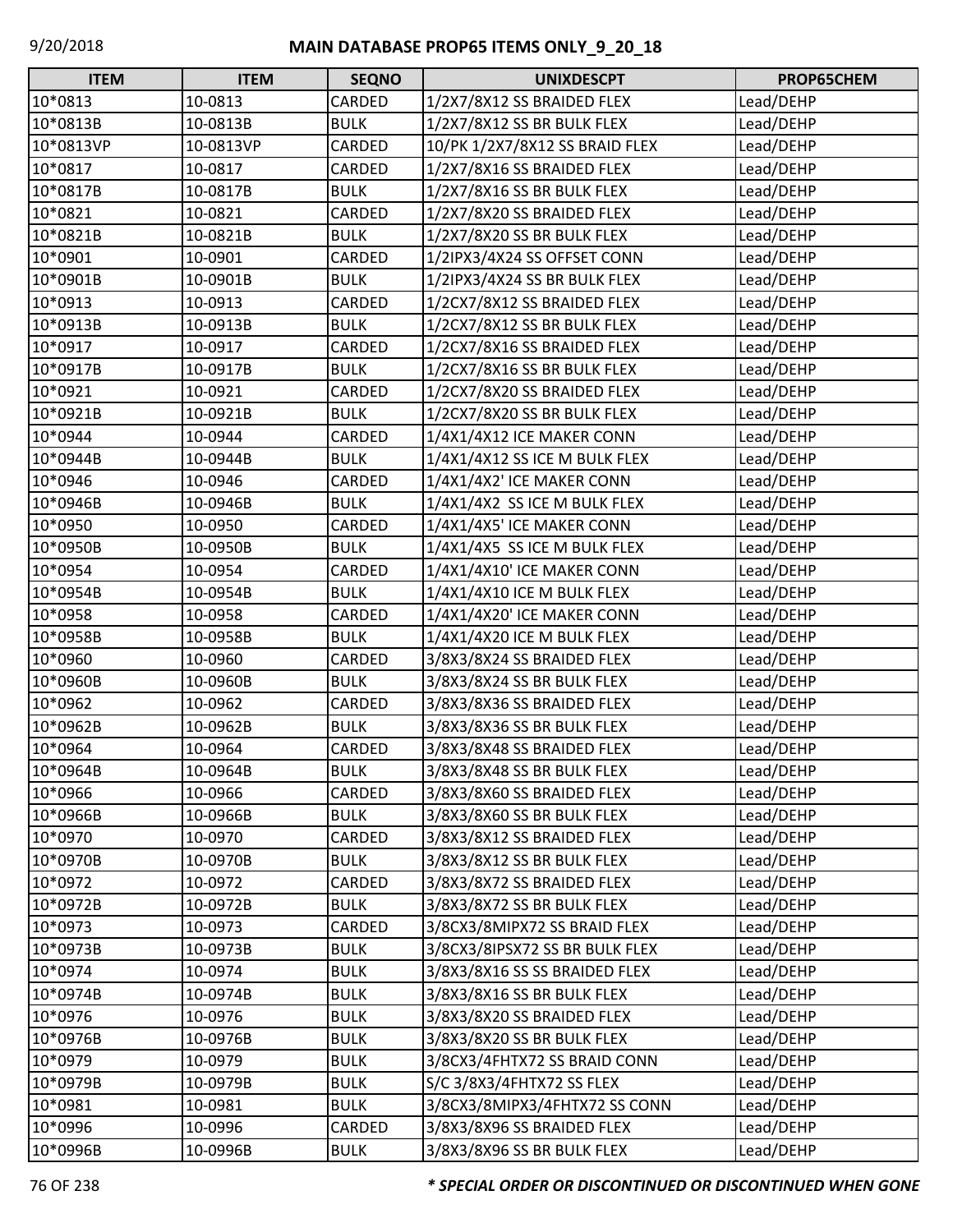| <b>ITEM</b> | <b>ITEM</b> | <b>SEQNO</b> | <b>UNIXDESCPT</b>              | PROP65CHEM |
|-------------|-------------|--------------|--------------------------------|------------|
| 10*1002     | 10-1002     | CARDED       | FM 16" UNIV FAUCET CONN        | Lead/DEHP  |
| 10*1008     | 10-1008     | CARDED       | FM 12" UNIV FAUCET CONN        | Lead/DEHP  |
| 10*1040     | 10-1040     | <b>BULK</b>  | * DISC USE 10-0113 09/28/12    | Lead       |
| 10*1042     | 10-1042     | <b>BULK</b>  | * DISC USE 10-0117 09/28/12    | Lead       |
| 10*1044     | 10-1044     | <b>BULK</b>  | * DISC USE 10-0121 09/28/12    | Lead       |
| 10*1056     | 10-1056     | <b>BULK</b>  | * DISC USE 10-0313 09/28/12    | Lead       |
| 10*1058     | 10-1058     | <b>BULK</b>  | * DISC USE 10-0317 09/28/12    | Lead       |
| 10*1060     | 10-1060     | <b>BULK</b>  | * DISC USE 10-0321 09/28/12    | Lead       |
| 10*1066     | 10-1066     | <b>BULK</b>  | * DISC USE 10-0413 09/28/12    | Lead       |
| 10*1068     | 10-1068     | <b>BULK</b>  | * DISC USE 10-0421 09/28/12    | Lead       |
| 10*1070     | 10-1070     | <b>BULK</b>  | * DISC USE 10-0613 09/28/12    | Lead       |
| 10*1071     | 10-1071     | CARDED       | TEX 3/8FTX1/2X12 SS BRAID FLEX | Lead/DEHP  |
| 10*1073     | 10-1073     | CARDED       | TEX 3/8FTX1/2X16 SS BRAID FLEX | Lead/DEHP  |
| 10*1074     | 10-1074     | <b>BULK</b>  | * DISC USE 10-0913 09/28/12    | Lead       |
| 10*1075     | 10-1075     | CARDED       | TEX 3/8FTX1/2X20 SS BRAID FLEX | Lead/DEHP  |
| 10*1081     | 10-1081     | CARDED       | TEX 3/8FTX7/8X12 SS BRAID FLEX | Lead/DEHP  |
| 10*1083     | 10-1083     | CARDED       | TEX SS 3/8FTX7/8BCX16" FLEX    | Lead/DEHP  |
| 10*1086     | 10-1086     | <b>BULK</b>  | * DISC USE 10-0512 09/28/12    | Lead       |
| 10*1088     | 10-1088     | <b>BULK</b>  | * DISC USE 10-0520 09/28/12    | Lead       |
| 10*1089     | 10-1089     | CARDED       | TEX SS 1/2FT X 7/8BC X 9" FLEX | Lead/DEHP  |
| 10*1091     | 10-1091     | CARDED       | TEX 1/2FTX7/8X12 SS BRAID FLEX | Lead/DEHP  |
| 10*1093     | 10-1093     | CARDED       | TEX SS 1/2FT X 7/8BC X 16"FLEX | Lead/DEHP  |
| 10*1095     | 10-1095     | CARDED       | TEX SS 1/2FT X 7/8BC X 20"FLEX | Lead/DEHP  |
| 10*1171     | 10-1171     | CARDED       | TEX 3/8FTX1/2X12 POLY FLEX     | Lead/DEHP  |
| 10*1173     | 10-1173     | CARDED       | TEX 3/8FTX1/2X16 POLY FLEX     | Lead/DEHP  |
| 10*1175     | 10-1175     | CARDED       | TEX 3/8FTX1/2X20 POLY FLEX     | Lead/DEHP  |
| 10*1177     | 10-1177     | CARDED       | * DISC AS OF 6/19/12           | Lead       |
| 10*1179     | 10-1179     | CARDED       | * DISC AS OF 6/19/12           | Lead       |
| 10*1181     | 10-1181     | CARDED       | TEX 3/8FTX7/8X12 POLY FLEX     | Lead/DEHP  |
| 10*1181B    | 10-1181B    | <b>BULK</b>  | TEX 3/8FTX7/8X12 PL BULK FLEX  | Lead/DEHP  |
| 10*1185     | 10-1185     | CARDED       | TEX 1/2FTX7/8BCX16" POLY FLEX  | Lead/DEHP  |
| 10*1191     | 10-1191     | CARDED       | TEX 1/2FTX7/8X12 POLY FLEX     | Lead/DEHP  |
| 10*1195     | 10-1195     | CARDED       | * DISC AS OF 6/19/12           | Lead       |
| 10*1197     | 10-1197     | CARDED       | * DISC AS OF 6/19/12           | Lead       |
| 10*1200     | 10-1200     | <b>BULK</b>  | 3/8X12 GAS FLEX DRYER          | Lead       |
| 10*1201     | 10-1201     | CARDED       | BG 3/8X12 GAS FLEX DRYER       | Lead       |
| 10*1202     | 10-1202     | <b>BULK</b>  | 3/8X18 GAS FLEX DRYER          | Lead       |
| 10*1203     | 10-1203     | CARDED       | BG 3/8X18 GAS FLEX DRYER       | Lead       |
| 10*1204     | 10-1204     | <b>BULK</b>  | 3/8X24 GAS FLEX DRYER          | Lead       |
| 10*1205     | 10-1205     | CARDED       | BG 3/8X24 GAS FLEX DRYER       | Lead       |
| 10*1206     | 10-1206     | <b>BULK</b>  | 3/8X30 GAS FLEX DRYER          | Lead       |
| 10*1207     | 10-1207     | CARDED       | BG 3/8X30 GAS FLEX DRYER       | Lead       |
| 10*1208     | 10-1208     | <b>BULK</b>  | 3/8X36 GAS FLEX DRYER          | Lead       |
| 10*1209     | 10-1209     | CARDED       | BG 3/8X36 GAS FLEX DRYER       | Lead       |
| 10*1210     | 10-1210     | <b>BULK</b>  | 3/8X48 GAS FLEX DRYER          | Lead       |
| 10*1211     | 10-1211     | CARDED       | BG 3/8X48 GAS FLEX DRYER       | Lead       |
| 10*1212     | 10-1212     | <b>BULK</b>  | 3/8X60 GAS FLEX DRYER          | Lead       |
| 10*1213     | 10-1213     | CARDED       | BG 3/8X60 GAS FLEX DRYER       | Lead       |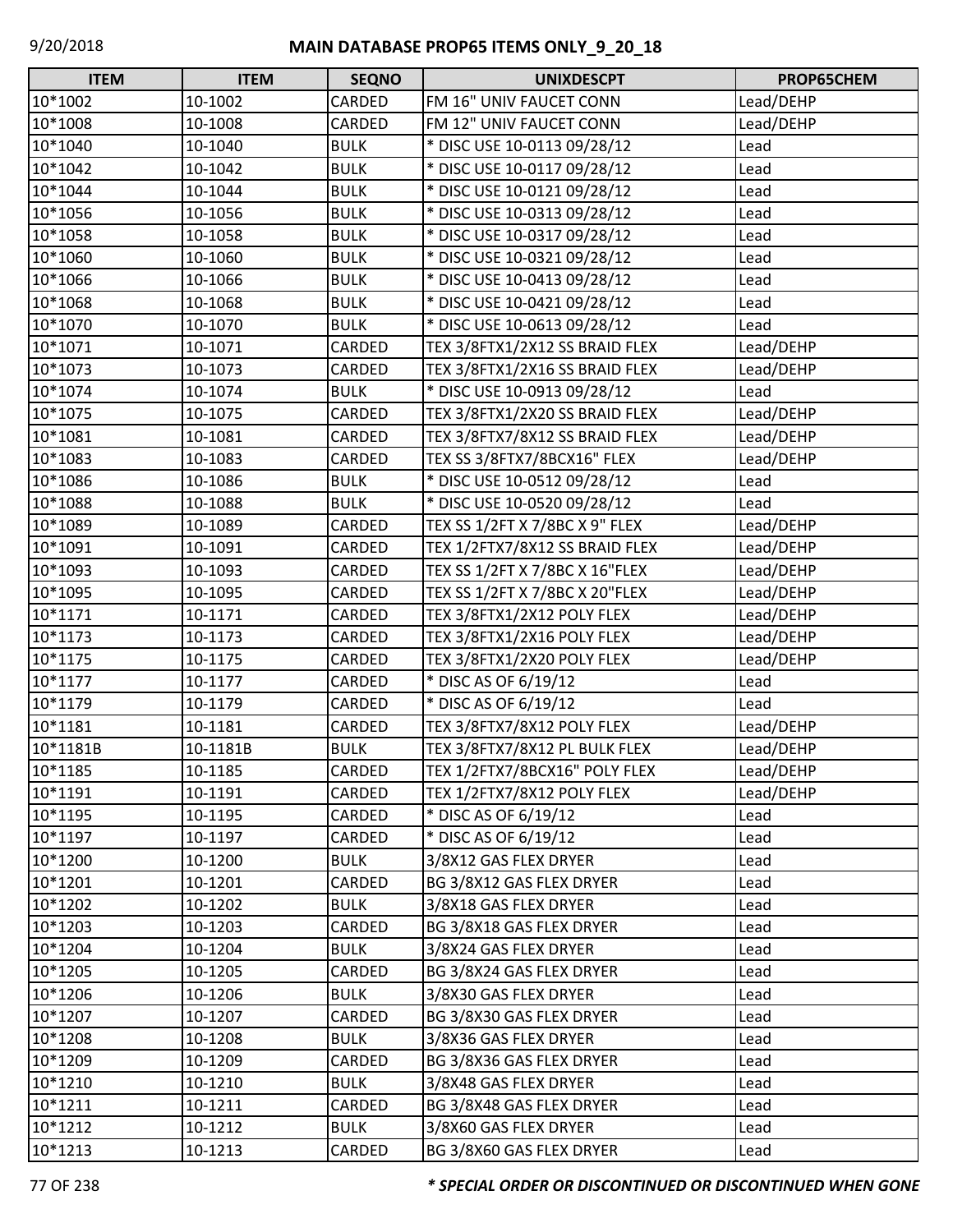| <b>ITEM</b> | <b>ITEM</b> | <b>SEQNO</b>  | <b>UNIXDESCPT</b>               | PROP65CHEM |
|-------------|-------------|---------------|---------------------------------|------------|
| 10*1214     | 10-1214     | <b>BULK</b>   | 3/8X72 GAS FLEX DRYER           | Lead       |
| 10*1215     | 10-1215     | CARDED        | BG 3/8X72 GAS FLEX DRYER        | Lead       |
| 10*1220     | 10-1220     | <b>BULK</b>   | 1/2X12 GAS FLEX WATER HEAT      | Lead       |
| 10*1221     | 10-1221     | CARDED        | BG 1/2X12 GAS FLEX WATER HEAT   | Lead       |
| 10*1222     | 10-1222     | <b>BULK</b>   | 1/2X18 GAS FLEX WATER HEAT      | Lead       |
| 10*1223     | 10-1223     | CARDED        | BG 1/2X18 GAS FLEX WATER HEAT   | Lead       |
| 10*1224     | 10-1224     | <b>BULK</b>   | 1/2X24 GAS FLEX WATER HEAT      | Lead       |
| 10*1225     | 10-1225     | CARDED        | BG 1/2X24 GAS FLEX WATER HEAT   | Lead       |
| 10*1226     | 10-1226     | <b>BULK</b>   | 1/2X30 GAS FLEX WATER HEAT      | Lead       |
| 10*1227     | 10-1227     | CARDED        | BG 1/2X30 GAS FLEX WATER HEAT   | Lead       |
| 10*1228     | 10-1228     | <b>BULK</b>   | 1/2X36 GAS FLEX WATER HEAT      | Lead       |
| 10*1229     | 10-1229     | CARDED        | BG 1/2X36 GAS FLEX WATER HEAT   | Lead       |
| 10*1230     | 10-1230     | <b>BULK</b>   | 1/2X48 GAS FLEX WATER HEAT      | Lead       |
| 10*1231     | 10-1231     | CARDED        | BG 1/2X48 GAS FLEX WATER HEAT   | Lead       |
| 10*1232     | 10-1232     | <b>BULK</b>   | 1/2X60 GAS FLEX WATER HEAT      | Lead       |
| 10*1233     | 10-1233     | CARDED        | BG 1/2X60 GAS FLEX WATER HEAT   | Lead       |
| 10*1234     | 10-1234     | <b>BULK</b>   | 1/2X72 GAS FLEX WATER HEAT      | Lead       |
| 10*1235     | 10-1235     | CARDED        | BG 1/2X72 GAS FLEX WATER HEAT   | Lead       |
| 10*1250     | 10-1250     | <b>BULK</b>   | 5/8X24 GAS FLEX RANGE           | Lead       |
| 10*1251     | 10-1251     | CARDED        | BG 5/8X24 GAS FLEX RANGE        | Lead       |
| 10*1252     | 10-1252     | <b>BULK</b>   | 5/8X36 GAS FLEX RANGE           | Lead       |
| 10*1253     | 10-1253     | <b>CARDED</b> | BG 5/8X36 GAS FLEX RANGE        | Lead       |
| 10*1254     | 10-1254     | <b>BULK</b>   | 5/8X48 GAS FLEX RANGE           | Lead       |
| 10*1255     | 10-1255     | CARDED        | BG 5/8X48 GAS FLEX RANGE        | Lead       |
| 10*1256     | 10-1256     | <b>BULK</b>   | 5/8X60 GAS FLEX RANGE           | Lead       |
| 10*1257     | 10-1257     | CARDED        | BG 5/8X60 GAS FLEX RANGE        | Lead       |
| 10*1258     | 10-1258     | <b>BULK</b>   | 5/8X72 GAS FLEX RANGE           | Lead       |
| 10*1259     | 10-1259     | CARDED        | BG 5/8X72 GAS FLEX RANGE        | Lead       |
| 10*1260     | 10-1260     | <b>BULK</b>   | TEX 3/8 X 12 F/T GAS FLEX       | Lead       |
| 10*1261     | 10-1261     | CARDED        | BG TEX 3/8X12 F/T GAS FLX       | Lead       |
| 10*1262     | 10-1262     | <b>BULK</b>   | TEX 3/8 X 18 F/T GAS FLEX       | Lead       |
| 10*1263     | 10-1263     | CARDED        | BG TEX 3/8X18 F/T GAS FLX       | Lead       |
| 10*1264     | 10-1264     | <b>BULK</b>   | TEX 3/8 X 24 F/T GAS FLEX       | Lead       |
| 10*1265     | 10-1265     | CARDED        | BG TEX 3/8X24 F/T GAS FLX       | Lead       |
| 10*1266     | 10-1266     | <b>BULK</b>   | TEX 3/8 X 30 F/T GAS FLEX       | Lead       |
| 10*1267     | 10-1267     | CARDED        | BG TEX 3/8X30 F/T GAS FLX       | Lead       |
| 10*1268     | 10-1268     | <b>BULK</b>   | TEX 3/8 X 36 F/T GAS FLEX       | Lead       |
| 10*1269     | 10-1269     | CARDED        | BG TEX 3/8X36 F/T GAS FLX       | Lead       |
| 10*1270     | 10-1270     | <b>BULK</b>   | TEX 3/8 X 48 F/T GAS FLEX       | Lead       |
| 10*1271     | 10-1271     | CARDED        | BG TEX 3/8X48 F/T GAS FLX       | Lead       |
| 10*1272     | 10-1272     | <b>BULK</b>   | TEX 3/8 X 60 F/T GAS FLEX       | Lead       |
| 10*1273     | 10-1273     | CARDED        | BG TEX 3/8X60 F/T GAS FLX       | Lead       |
| 10*1274     | 10-1274     | <b>BULK</b>   | TEX 3/8 X 72 F/T GAS FLEX       | Lead       |
| 10*1275     | 10-1275     | CARDED        | BG TEX 3/8X72 F/T GAS FLX       | Lead       |
| 10*1276     | 10-1276     | <b>BULK</b>   | 1X72 GAS FLEX MOBILE HOME       | Lead       |
| 10*1280     | 10-1280     | CARDED        | 3/8X18 NO WHISTLE GAS FLEX      | Lead       |
| 10*1281     | 10-1281     | <b>BULK</b>   | BG 3/8 X 18 NO WHISTLE GAS FLEX | Lead       |
| 10*1282     | 10-1282     | CARDED        | 3/8 X 24 NO WHISTLE GAS FLEX    | Lead       |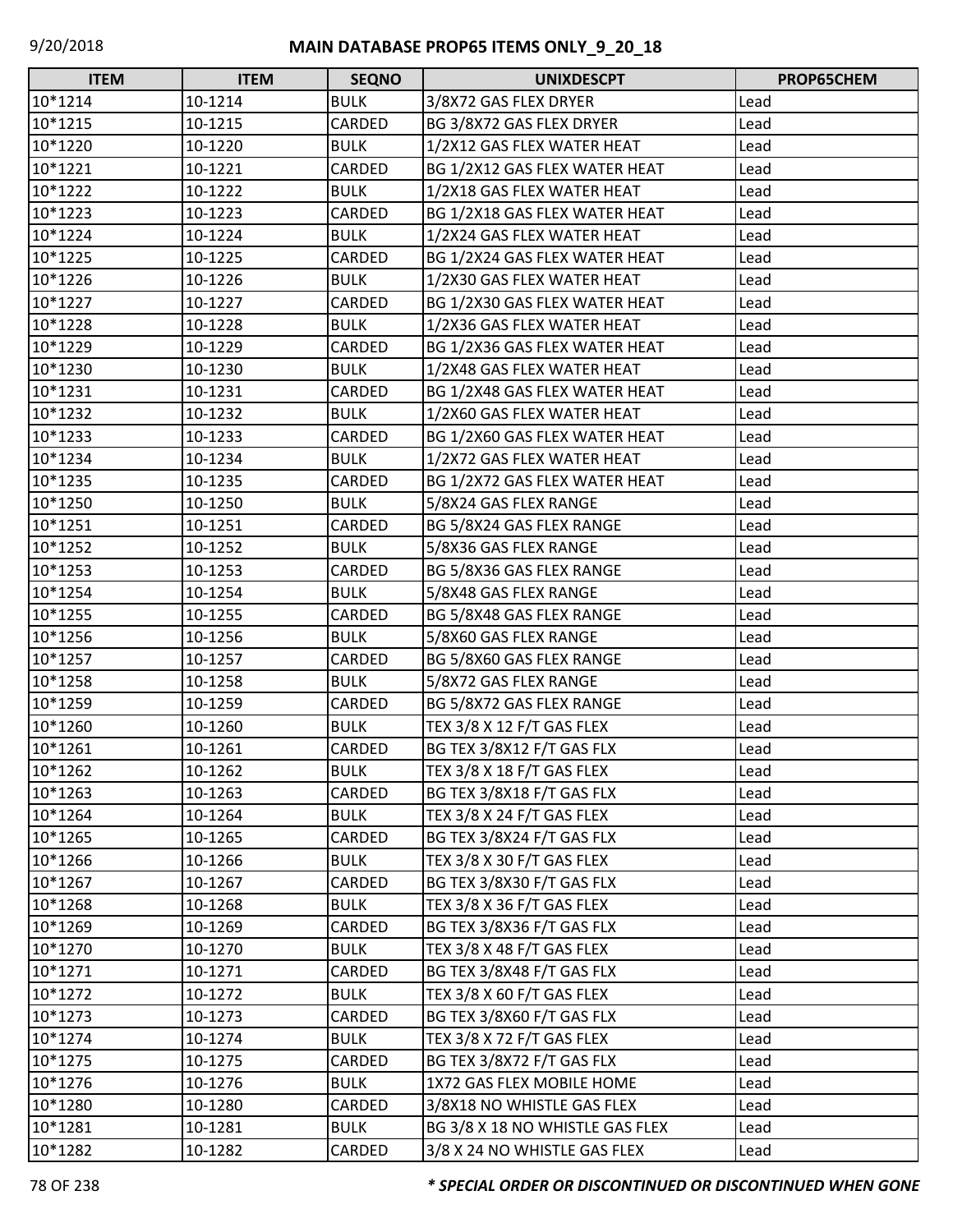| <b>ITEM</b> | <b>ITEM</b> | <b>SEQNO</b>  | <b>UNIXDESCPT</b>                  | <b>PROP65CHEM</b> |
|-------------|-------------|---------------|------------------------------------|-------------------|
| 10*1283     | 10-1283     | <b>BULK</b>   | BG 3/8 X 24 NO WHISTLE GAS FLEX    | Lead              |
| 10*1288     | 10-1288     | <b>BULK</b>   | 1X24 GAS FLEX MOBILE HOME          | Lead              |
| 10*1290     | 10-1290     | <b>BULK</b>   | 1X36 GAS FLEX MOBILE HOME          | Lead              |
| 10*1292     | 10-1292     | <b>BULK</b>   | 1X48 GAS FLEX MOBILE HOME          | Lead              |
| 10*1297P    | 10-1297P    | <b>BULK</b>   | <b>BG ELECT WATER HEATER KIT</b>   | Lead              |
| 10*1299P    | 10-1299P    | <b>BULK</b>   | <b>BG GAS WATER HEATER KIT</b>     | Lead              |
| 10*1300     | 10-1300     | <b>BULK</b>   | 3/8X6' CP SUPPLY TUBING            | Lead              |
| 10*1301     | 10-1301     | CARDED        | <b>WATER HEATER HOOK-UP (6-PC)</b> | Lead              |
| 10*1302     | 10-1302     | <b>BULK</b>   | 7/16X6' CP SUPPLY TUBING           | Lead              |
| 10*1303     | 10-1303     | <b>CARDED</b> | WATER HEATER HOOK-UP (4-PC)        | Lead              |
| 10*1330     | 10-1330     | <b>BULK</b>   | QC-3/4FP X 18 SS BRAID WH FLEX     | Lead              |
| 10*1330B    | 10-1330B    | <b>BULK</b>   | QCX3/4X18 BRAID SS WH FLEX         | Lead              |
| 10*1332     | 10-1332     | <b>BULK</b>   | QC-3/4FP X 24 SS BRAID WH FLEX     | Lead              |
| 10*1332B    | 10-1332B    | <b>BULK</b>   | QCX3/4X24 BRAID SS WH FLEX         | Lead              |
| 10*1334     | 10-1334     | <b>BULK</b>   | 3/4 X 3/4 36 SS BRAID WH FLEX      | Lead              |
| 10*1336     | 10-1336     | <b>BULK</b>   | 3/4 X 3/4 48 SS BRAID WH FLEX      | Lead              |
| 10*1338     | 10-1338     | <b>BULK</b>   | 3/4 X 3/4 60 SS BRAID WH FLEX      | Lead              |
| 10*1340     | 10-1340     | <b>BULK</b>   | NL 3/4X12 SS BRAID WH CONN         | Lead              |
| 10*1340B    | 10-1340B    | <b>BULK</b>   | 3/4X3/4X12 BRAID SS WH FLEX        | Lead              |
| 10*1342     | 10-1342     | <b>BULK</b>   | NL 3/4X18 SS BRAID WH CONN         | Lead              |
| 10*1342B    | 10-1342B    | <b>BULK</b>   | 3/4X3/4X18 BRAID SS WH FLEX        | Lead              |
| 10*1344     | 10-1344     | <b>BULK</b>   | NL 3/4X24 SS BRAID WH CONN         | Lead              |
| 10*1344B    | 10-1344B    | <b>BULK</b>   | 3/4X3/4X24 BRAID SS WH FLEX        | Lead              |
| 10*1346     | 10-1346     | <b>BULK</b>   | NL 3/4X18 MIPXF SS BRAID CONN      | Lead              |
| 10*1346B    | 10-1346B    | <b>BULK</b>   | 3/4 MPXFPX18 BRAID SS WH FLEX      | Lead              |
| 10*1348     | 10-1348     | <b>BULK</b>   | NL 3/4X24 MIPXF SS BRAID CONN      | Lead              |
| 10*1348B    | 10-1348B    | <b>BULK</b>   | 3/4MPXFPX24 BRAID SS WH FLEX       | Lead              |
| 10*1350     | 10-1350     | <b>BULK</b>   | 3/4X12 FEXFE COPPER WATERFLEX      | Lead              |
| 10*1350B    | 10-1350B    | <b>BULK</b>   | S/C 12 FE X FE WATERFLEX           | Lead              |
| 10*1351     | 10-1351     | <b>CARDED</b> | 3/4X12 FEXFE CO.WATER FLX          | Lead              |
| 10*1351T    | 10-1351T    | <b>CARDED</b> | 12" TWIN PAK W/H CONNECTOR         | Lead              |
| 10*1352     | 10-1352     | <b>BULK</b>   | 3/4X15 FEXFE COPPER WATERFLEX      | Lead              |
| 10*1352B    | 10-1352B    | <b>BULK</b>   | S/C 15 FE X FE WATERFLEX           | Lead              |
| 10*1353     | 10-1353     | CARDED        | 3/4X15 FEXFE CO.WATERFLEX          | Lead              |
| 10*1353T    | 10-1353T    | CARDED        | 15 TWIN PAK W/H CONNECTOR          | Lead              |
| 10*1354     | 10-1354     | <b>BULK</b>   | 3/4X18 FEXFE COPPER WATERFLEX      | Lead              |
| 10*1354B    | 10-1354B    | <b>BULK</b>   | S/C 18 FE X FE WATERFLEX           | Lead              |
| 10*1355     | 10-1355     | CARDED        | 3/4X18 FEXFE CO.WATERFLEX          | Lead              |
| 10*1355T    | 10-1355T    | CARDED        | 18 TWIN PAK W/H CONNECTOR          | Lead              |
| 10*1356     | 10-1356     | <b>BULK</b>   | 3/4X24 FEXFE COPPER WATERFLEX      | Lead              |
| 10*1356B    | 10-1356B    | <b>BULK</b>   | S/C 24 FE X FE WATERFLEX           | Lead              |
| 10*1357     | 10-1357     | CARDED        | 3/4X24 FEXFE CO.WATERFLEX          | Lead              |
| 10*1357T    | 10-1357T    | CARDED        | 24" TWIN PAK W/H CONNECTOR         | Lead              |
| 10*1358     | 10-1358     | <b>BULK</b>   | 3/4X36 FEXFE COPPER WATERFLEX      | Lead              |
| 10*1360     | 10-1360     | <b>BULK</b>   | 3/4X12 SWXFE COPPER WATERFLEX      | Lead              |
| 10*1361     | 10-1361     | CARDED        | * DISC NLA                         | Lead              |
| 10*1362     | 10-1362     | <b>BULK</b>   | * DISC NLA                         | Lead              |
| 10*1363     | 10-1363     | CARDED        | * DISC NLA 10/01/15                | Lead              |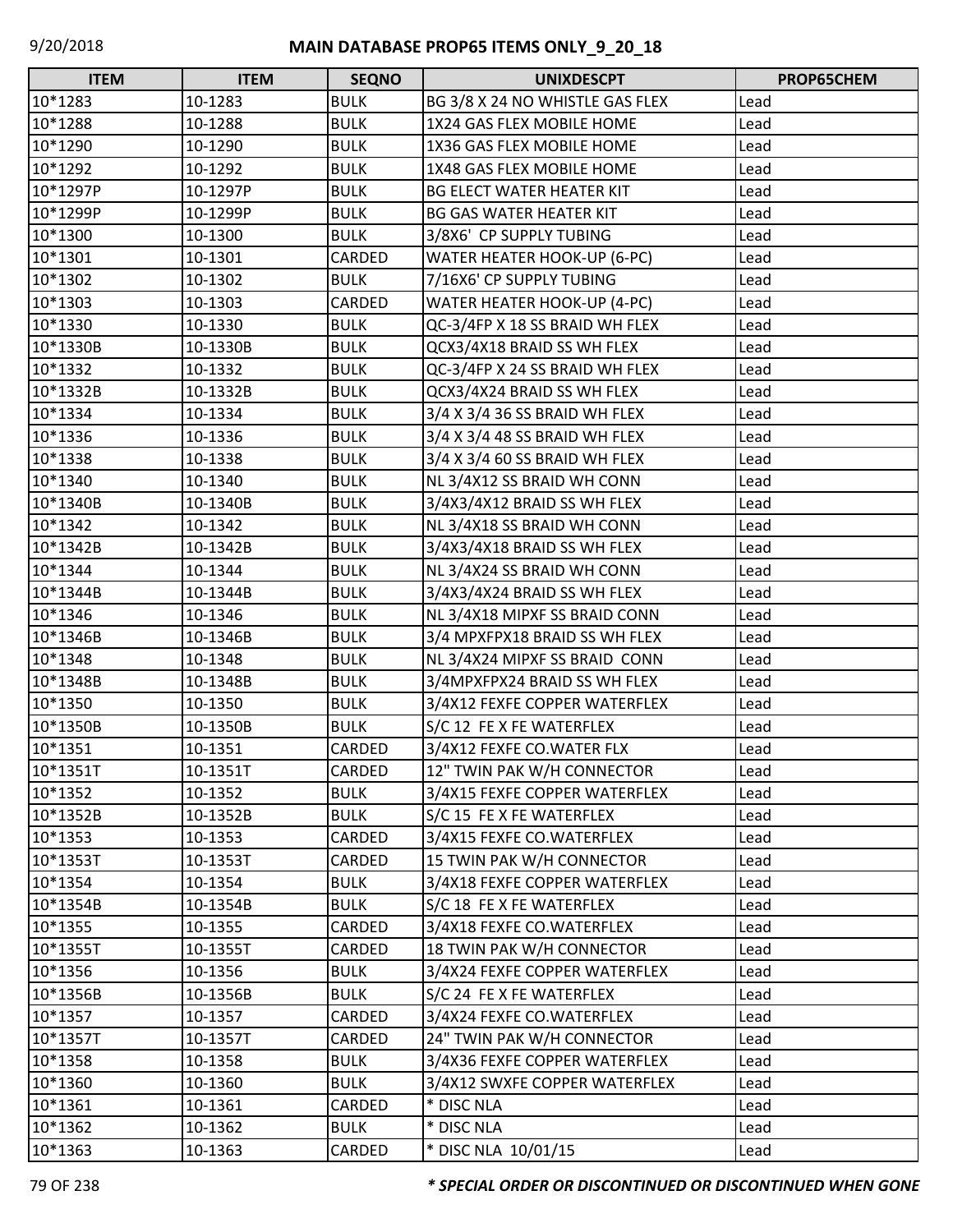| <b>ITEM</b> | <b>ITEM</b> | <b>SEQNO</b> | <b>UNIXDESCPT</b>                | PROP65CHEM |
|-------------|-------------|--------------|----------------------------------|------------|
| 10*1364     | 10-1364     | <b>BULK</b>  | 3/4X18 SWXFE COPPER WATERFLEX    | Lead       |
| 10*1364B    | 10-1364B    | <b>BULK</b>  | S/C 18 SWT X FE WATERFLEX        | Lead       |
| 10*1365     | 10-1365     | CARDED       | 3/4X18 SWEATXFE CO.W/FLEX        | Lead       |
| 10*1366     | 10-1366     | <b>BULK</b>  | 3/4X24 SWXFE COPPER WATERFLEX    | Lead       |
| 10*1366B    | 10-1366B    | <b>BULK</b>  | S/C 24 SWT X FE WATERFLEX        | Lead       |
| 10*1367     | 10-1367     | CARDED       | 3/4X24 SWEATXFE CO.W/FLEX        | Lead       |
| 10*1372     | 10-1372     | <b>BULK</b>  | 3/4X15 S.S. WATER FLEX           | Lead       |
| 10*1372B    | 10-1372B    | <b>BULK</b>  | BULK SS 3/4 X 15 WATER FLEX      | Lead       |
| 10*1374     | 10-1374     | <b>BULK</b>  | 3/4 X 18 FE X FE SS WATER FLEX   | Lead       |
| 10*1374B    | 10-1374B    | <b>BULK</b>  | BULK SS 3/4 X 18 WATER FLEX      | Lead       |
| 10*1376     | 10-1376     | <b>BULK</b>  | 3/4X24 S.S. WATER FLEX           | Lead       |
| 10*1376B    | 10-1376B    | <b>BULK</b>  | BULK SS 3/4 X 24 WATER FLEX      | Lead       |
| 10*1378     | 10-1378     |              | 3/4 X 36" S.S. WATER FLEX        | Lead       |
| 10*1378B    | 10-1378B    | <b>BULK</b>  | 3/4 X 36 S.S. WATER FLEX         | Lead       |
| 10*1380     | 10-1380     | <b>BULK</b>  | 12 FEXMIP S.S. WATER FLEX        | Lead       |
| 10*1383     | 10-1383     | CARDED       | * DISC NLA                       | Lead       |
| 10*1388     | 10-1388     | <b>BULK</b>  | 1X1X18 FE X FE SS WATER FLEX     | Lead       |
| 10*1388B    | 10-1388B    | <b>BULK</b>  | <b>BULK SS 1 X 18 WATER FLEX</b> | Lead       |
| 10*1390     | 10-1390     | <b>BULK</b>  | 1X1X24"FEXFE SS WATER FLEX       | Lead       |
| 10*1390B    | 10-1390B    | <b>BULK</b>  | <b>BULK SS 1 X 24 WATER FLEX</b> | Lead       |
| 10*1392     | 10-1392     | <b>BULK</b>  | 3/4X18 FXMIP COP FLEX            | Lead       |
| 10*1393     | 10-1393     | CARDED       | 3/4X18 FXMIP COPPER FLEX         | Lead       |
| 10*1396     | 10-1396     | <b>BULK</b>  | 1X3/4X18 SS WATER SOFT FLEX      | Lead       |
| 10*1396B    | 10-1396B    | <b>BULK</b>  | BULK 1X3/4X18 SS WATER FLEX      | Lead       |
| 10*1398     | 10-1398     | <b>BULK</b>  | 1X3/4X24 SS WATER SOFT FLEX      | Lead       |
| 10*1398B    | 10-1398B    | <b>BULK</b>  | BULK SS 1X3/4 X24 WATER FLEX     | Lead       |
| 10*1420     | 10-1420     | <b>BULK</b>  | 3/4 FIP X QUICK CON. X 18"       | Lead       |
| 10*1422     | 10-1422     | <b>BULK</b>  | * DISC NLA 05/22/15              | Lead       |
| 10*1430     | 10-1430     | <b>BULK</b>  | DANTE UNIV NG LOG LIGHTER        | Lead       |
| 10*1470     | 10-1470     | <b>BULK</b>  | DANTE CP STR FIREPLACE VALVE     | Lead       |
| 10*1472     | 10-1472     | <b>BULK</b>  | DANTE PB STR FIREPLACE VALVE     | Lead       |
| 10*1474     | 10-1474     | <b>BULK</b>  | DANTE CP ANGLE FIREPLACE VALVE   | Lead       |
| 10*1476     | 10-1476     | <b>BULK</b>  | DANTE PB ANGLE FIREPLACE VALVE   | Lead       |
| 10*1480     | 10-1480     | <b>BULK</b>  | ANGLE FIREPLACE VALVE            | Lead       |
| 10*1481     | 10-1481     | CARDED       | CD 101-010 ANGLE FIREPLC         | Lead       |
| 10*1490     | 10-1490     | <b>BULK</b>  | STRAIGHT FIREPLACE VALVE         | Lead       |
| 10*1491     | 10-1491     | CARDED       | CD 101-110 STR FIREPLACE         | Lead       |
| 10*1495     | 10-1495     | CARDED       | 1/2 FIP LL FLANGE                | Lead       |
| 10*1496     | 10-1496     | <b>BULK</b>  | LOG LIGHTER FLANGE 3/4 FIP       | Lead       |
| 10*1497     | 10-1497     | CARDED       | 3/4 FIP LL FLANGE                | Lead       |
| 10*1511     | 10-1511     | CARDED       | 3/8 FL X 1/2FIP FITTING          | Lead       |
| 10*1513     | 10-1513     | CARDED       | 3/8 FL X 1/2MIP FITTING          | Lead       |
| 10*1517     | 10-1517     | CARDED       | 3/8M FL X 1/2FE FL FITTING       | Lead       |
| 10*1519     | 10-1519     | CARDED       | 3/8 FLARE CAP                    | Lead       |
| 10*1531     | 10-1531     | CARDED       | 1/2 FL X 1/2FIP FITTING          | Lead       |
| 10*1533     | 10-1533     | CARDED       | 1/2 FL X 1/2MIP FITTING          | Lead       |
| 10*1537     | 10-1537     | CARDED       | 1/2M FL X 3/8F FL FITTING        | Lead       |
| 10*1539     | 10-1539     | CARDED       | 1/2 FLARE CAP                    | Lead       |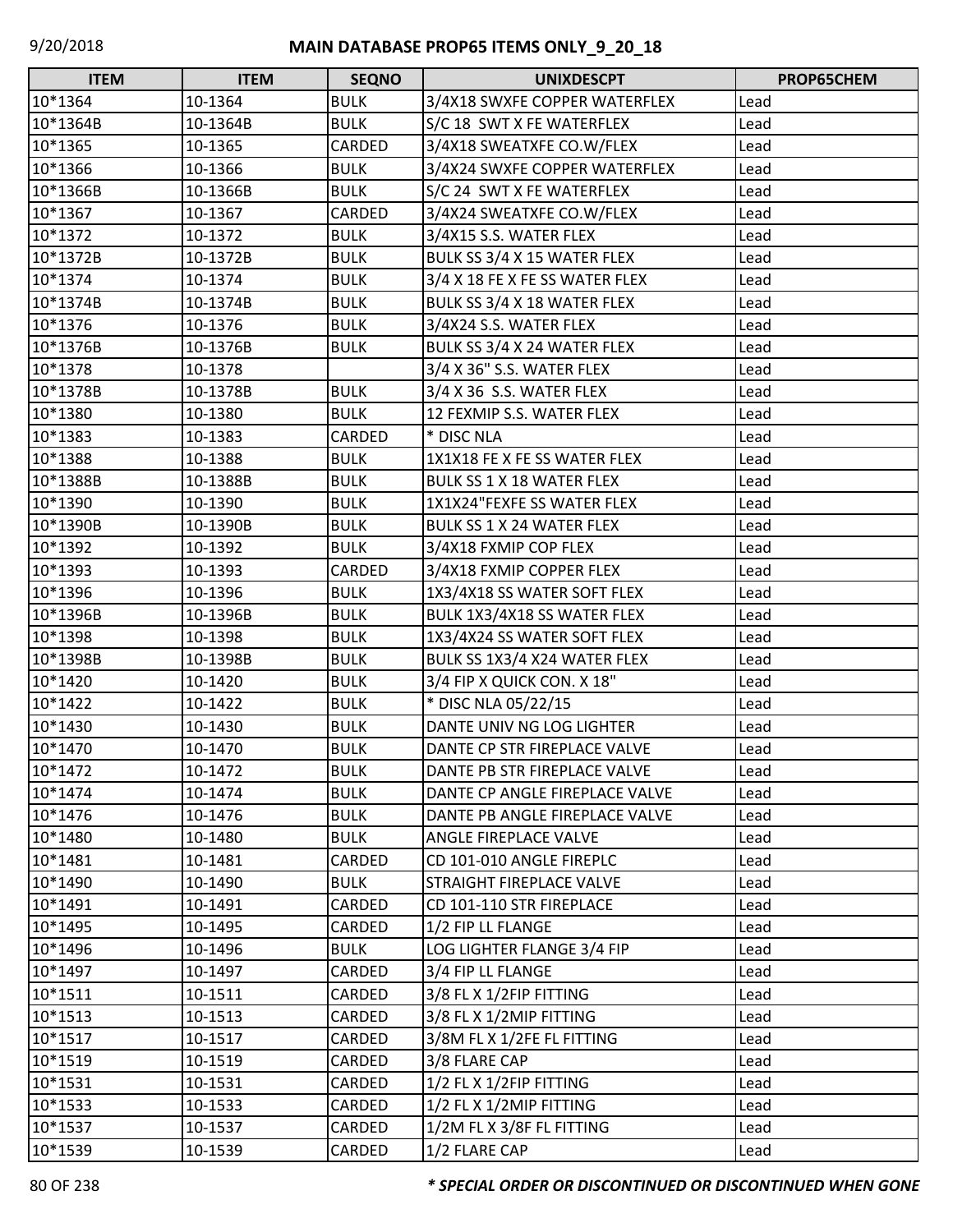| <b>ITEM</b> | <b>ITEM</b> | <b>SEQNO</b> | <b>UNIXDESCPT</b>               | PROP65CHEM |
|-------------|-------------|--------------|---------------------------------|------------|
| 10*1551     | 10-1551     | CARDED       | 15/16 FLARE X 1/2FIP FITTING    | Lead       |
| 10*1553     | 10-1553     | CARDED       | 15/16 FLARE X 3/4FIP FITTING    | Lead       |
| 10*1555     | 10-1555     | CARDED       | 15/16 FLARE X 1/2MIP FITTING    | Lead       |
| 10*1557     | 10-1557     | CARDED       | 15/16 FL X 3/4MIP FITTING       | Lead       |
| 10*1559     | 10-1559     | CARDED       | 15/16M FL X 5/8FE FL FITTING    | Lead       |
| 10*1561     | 10-1561     | CARDED       | 15/16 FLARE CAP                 | Lead       |
| 10*1605     | 10-1605     | CARDED       | TEX CD 3/8FTX1/2ST GAS VL       | Lead       |
| 10*1610     | 10-1610     | <b>BULK</b>  | 1/2FIPX3/8FL STRAIGHT GAS VALVE | Lead       |
| 10*1611     | 10-1611     | CARDED       | CD 1/2FIPX3/8FL STRAIT GAS VLV  | Lead       |
| 10*1612     | 10-1612     | <b>BULK</b>  | 1/2FIPX1/2FL STRAIGHT GAS VALVE | Lead       |
| 10*1613     | 10-1613     | CARDED       | CD 1/2FIPX1/2FL STRAIT GAS VLV  | Lead       |
| 10*1614     | 10-1614     | <b>BULK</b>  | 1/2FIPX3/8FL ANGLE GAS VALVE    | Lead       |
| 10*1615     | 10-1615     | CARDED       | 3/8 X 1/2 ANGLE GAS VALVE       | Lead       |
| 10*1616     | 10-1616     | <b>BULK</b>  | 1/2FIPX1/2FL ANGLE GAS VALVE    | Lead       |
| 10*1617     | 10-1617     | CARDED       | CD 1/2X1/2 ANG RED CAP GAS VLV  | Lead       |
| 10*1618     | 10-1618     | <b>BULK</b>  | 3/4FIPX1/2FL STRAIT GAS VALVE   | Lead       |
| 10*1619     | 10-1619     | CARDED       | 3/4FIPX1/2FL STR GAS BALL VLV   | Lead       |
| 10*1620     | 10-1620     | <b>BULK</b>  | 3/4FIPX15/16FL STR GAS VALVE    | Lead       |
| 10*1621     | 10-1621     | CARDED       | CD 3/4FIPX15/16FL STR GAS VLV   | Lead       |
| 10*1622     | 10-1622     | <b>BULK</b>  | 3/4FIPX5/8FL STRAIT GAS VALVE   | Lead       |
| 10*1623     | 10-1623     | CARDED       | CD 5/8 FLARE X 3/4 FIP ST VLVE  | Lead       |
| 10*1624     | 10-1624     | <b>BULK</b>  | 1/2FIPX15/16FL STR GAS VALVE    | Lead       |
| 10*1625     | 10-1625     | CARDED       | 1/2FIPX15/16FL STR GAS BALL VL  | Lead       |
| 10*1652     | 10-1652     | <b>BULK</b>  | 3/4FIPX15/16FL ANG GAS VALVE    | Lead       |
| 10*1653     | 10-1653     | CARDED       | 15/16X3/4 ANGLE RANGE VLV       | Lead       |
| 10*1684     | 10-1684     | <b>BULK</b>  | TEXAS #91 1/8 X 3/4 VALVE       | Lead       |
| 10*1700     | 10-1700     | <b>BULK</b>  | 3/4" HORZ LIL FF VALVE KIT      | Lead       |
| 10*1704     | 10-1704     | <b>BULK</b>  | 3/4" VERT LIL FF VALVE KIT      | Lead       |
| 10*1845     | 10-1845     | CARDED       | <b>GAS DRYER KIT</b>            | Lead       |
| 10*2109     | 10-2109     | CARDED       | 3/8X1/2X9 POLY WATER FLEX       | Lead/DEHP  |
| 10*2113     | 10-2113     | CARDED       | 3/8X1/2X12 POLY WATER FLEX      | Lead/DEHP  |
| 10*2113B    | 10-2113B    | <b>BULK</b>  | 3/8X1/2X12 PL BULK FLEX         | Lead/DEHP  |
| 10*2117     | 10-2117     | CARDED       | 3/8X1/2X16 POLY WATER FLEX      | Lead/DEHP  |
| 10*2117B    | 10-2117B    | <b>BULK</b>  | 3/8X1/2X16 PL BULK FLEX         | Lead/DEHP  |
| 10*2121     | 10-2121     | CARDED       | 3/8X1/2X20 POLY WATER FLEX      | Lead/DEHP  |
| 10*2121B    | 10-2121B    | <b>BULK</b>  | 3/8X1/2X20 PL BULK FLEX         | Lead/DEHP  |
| 10*2125     | 10-2125     | CARDED       | 3/8X1/2X24 POLY WATER FLEX      | Lead/DEHP  |
| 10*2125B    | 10-2125B    | <b>BULK</b>  | 3/8X1/2X24 PL BULK FLEX         | Lead/DEHP  |
| 10*2131     | 10-2131     | CARDED       | 3/8X1/2X30 POLY WATER FLEX      | Lead/DEHP  |
| 10*2131B    | 10-2131B    | <b>BULK</b>  | 3/8X1/2X30 PL BULK FLEX         | Lead/DEHP  |
| 10*2137     | 10-2137     | CARDED       | 3/8X1/2X36 POLY WATER FLEX      | Lead/DEHP  |
| 10*2137B    | 10-2137B    | <b>BULK</b>  | 3/8X1/2X36 PL BULK FLEX         | Lead/DEHP  |
| 10*2149     | 10-2149     | CARDED       | 3/8X1/2X48 POLY WATER FLEX      | Lead/DEHP  |
| 10*2149B    | 10-2149B    | <b>BULK</b>  | 3/8X1/2X48 PL BULK FLEX         | Lead/DEHP  |
| 10*2161     | 10-2161     | CARDED       | 3/8X1/2X60 POLY WATER FLEX      | Lead/DEHP  |
| 10*2161B    | 10-2161B    | <b>BULK</b>  | 3/8X1/2X60 PL BULK FLEX         | Lead/DEHP  |
| 10*2173     | 10-2173     | CARDED       | 3/8X1/2X72 POLY WATER FLEX      | Lead/DEHP  |
| 10*2173B    | 10-2173B    | <b>BULK</b>  | 3/8X1/2X72 PL BULK FLEX         | Lead/DEHP  |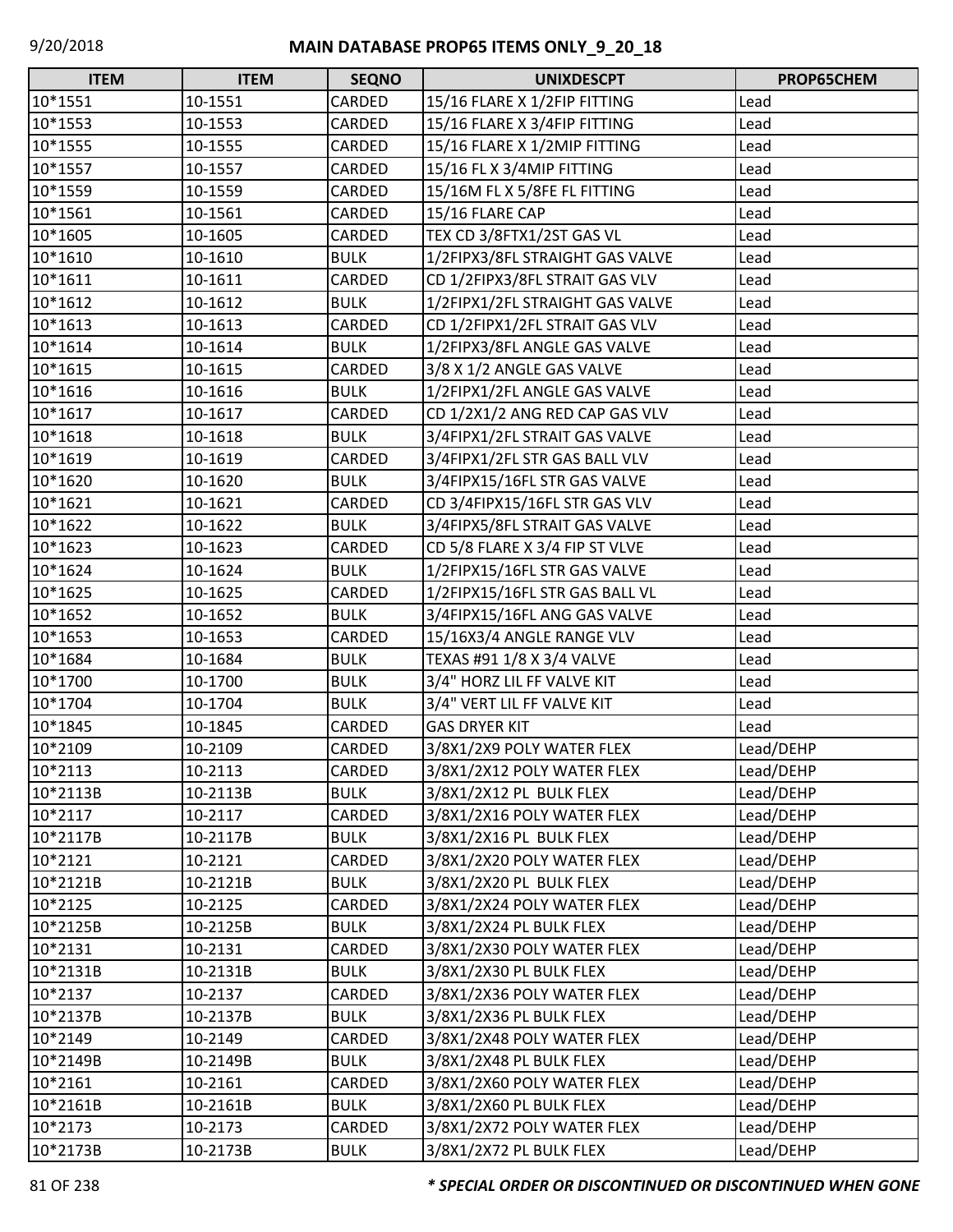| <b>ITEM</b> | <b>ITEM</b> | <b>SEQNO</b> | <b>UNIXDESCPT</b>              | PROP65CHEM |
|-------------|-------------|--------------|--------------------------------|------------|
| 10*2231     | 10-2231     | CARDED       | 7/16X1/2X30PL WATER FLEX       | Lead/DEHP  |
| 10*2313     | 10-2313     | CARDED       | 1/2CX1/2X12 POLY WATER FLEX    | Lead/DEHP  |
| 10*2313B    | 10-2313B    | <b>BULK</b>  | 1/2CX1/2X12 PL BULK FLEX       | Lead/DEHP  |
| 10*2317     | 10-2317     | CARDED       | 1/2CX1/2IPX16 POLY WATER FLEX  | Lead/DEHP  |
| 10*2317B    | 10-2317B    | <b>BULK</b>  | 1/2CX1/2X16 PL BULK FLEX       | Lead/DEHP  |
| 10*2321     | 10-2321     | CARDED       | 1/2CX1/2IPX20 POLY WATER FLEX  | Lead/DEHP  |
| 10*2321B    | 10-2321B    | <b>BULK</b>  | 1/2CX1/2X20 PL BULK FLEX       | Lead/DEHP  |
| 10*2325     | 10-2325     | CARDED       | 1/2CX1/2IPX24 POLY WATER FLEX  | Lead/DEHP  |
| 10*2331     | 10-2331     | CARDED       | 1/2CX1/2IPX30 POLY WATER FLEX  | Lead/DEHP  |
| 10*2349     | 10-2349     | CARDED       | * DISC USE 10-0349 06/29/12    | Lead/DEHP  |
| 10*2361     | 10-2361     | CARDED       | * DISC USE 10-0361 10/23/13    | Lead/DEHP  |
| 10*2373     | 10-2373     | CARDED       | 1/2CX 1/2X72 PL WATER FLX      | Lead/DEHP  |
| 10*2409     | 10-2409     | CARDED       | 1/2X1/2X9 POLY WATER FLEX      | Lead/DEHP  |
| 10*2409B    | 10-2409B    | <b>BULK</b>  | 1/2X1/2X9 PL BULK FLEX         | Lead/DEHP  |
| 10*2413     | 10-2413     | CARDED       | 1/2X1/2X12 POLY WATER FLEX     | Lead/DEHP  |
| 10*2413B    | 10-2413B    | <b>BULK</b>  | 1/2X1/2X12 PL BULK FLEX        | Lead/DEHP  |
| 10*2417     | 10-2417     | CARDED       | 1/2X1/2X16 POLY WATER FLEX     | Lead/DEHP  |
| 10*2417B    | 10-2417B    | <b>BULK</b>  | 1/2X1/2X16 PL BULK FLEX        | Lead/DEHP  |
| 10*2421     | 10-2421     | CARDED       | 1/2X1/2X20 POLY WATER FLEX     | Lead/DEHP  |
| 10*2421B    | 10-2421B    | <b>BULK</b>  | 1/2X1/2X20 PL BULK FLEX        | Lead/DEHP  |
| 10*2425     | 10-2425     | CARDED       | 1/2X1/2X24 POLY WATER FLX      | Lead/DEHP  |
| 10*2425B    | 10-2425B    | <b>BULK</b>  | 1/2X1/2X24 PL BULK FLEX        | Lead/DEHP  |
| 10*2431     | 10-2431     | CARDED       | 1/2X1/2X30 POLY WATER FLEX     | Lead/DEHP  |
| 10*2431B    | 10-2431B    | <b>BULK</b>  | 1/2X1/2X30 PL BULK FLEX        | Lead/DEHP  |
| 10*2437     | 10-2437     | CARDED       | 1/2X1/2X36 POLY WATER FLEX     | Lead/DEHP  |
| 10*2437B    | 10-2437B    | <b>BULK</b>  | 1/2X1/2X36 PL BULK FLEX        | Lead/DEHP  |
| 10*2449     | 10-2449     | CARDED       | 1/2X1/2X48 POLY WATER FLEX     | Lead/DEHP  |
| 10*2449B    | 10-2449B    | <b>BULK</b>  | 1/2X1/2X48 PL BULK FLEX        | Lead/DEHP  |
| 10*2461     | 10-2461     | CARDED       | 1/2X1/2X60 POLY WATER FLEX     | Lead/DEHP  |
| 10*2473     | 10-2473     | CARDED       | 1/2X1/2X72 POLY WATER FLEX     | Lead/DEHP  |
| 10*2512     | 10-2512     | <b>BULK</b>  | 3/8X3/8 X12 POLY WATER FLEX    | Lead/DEHP  |
| 10*2512B    | 10-2512B    | <b>BULK</b>  | 3/8X3/8X12 PL BULK FLEX        | Lead/DEHP  |
| 10*2516     | 10-2516     | <b>BULK</b>  | 3/8X3/8X16 POLY WATER FLEX     | Lead/DEHP  |
| 10*2516B    | 10-2516B    | <b>BULK</b>  | 3/8X3/8X16 PL BULK FLEX        | Lead/DEHP  |
| 10*2524     | 10-2524     | CARDED       | 3/8X3/8X24 POLY WATER FLEX     | Lead/DEHP  |
| 10*2524B    | 10-2524B    | <b>BULK</b>  | 3/8X3/8X24 PL BULK FLEX        | Lead/DEHP  |
| 10*2534     | 10-2534     | CARDED       | 3/8X3/8X36 POLY WATER FLEX     | Lead/DEHP  |
| 10*2534B    | 10-2534B    | <b>BULK</b>  | 3/8X3/8X36 PL BULK FLEX        | Lead/DEHP  |
| 10*2546     | 10-2546     | <b>BULK</b>  | 3/8X3/8X48 POLY WATER FLEX     | Lead/DEHP  |
| 10*2546B    | 10-2546B    | <b>BULK</b>  | 3/8X3/8X48 PL BULK FLEX        | Lead/DEHP  |
| 10*2549     | 10-2549     | CARDED       | 1/2C X 1/2C X48 PL FLEX        | Lead/DEHP  |
| 10*2561     | 10-2561     | CARDED       | * DISC USE 10-0560             | Lead/DEHP  |
| 10*2571     | 10-2571     | CARDED       | * DISC USE 10-0560 10/10/17    | Lead/DEHP  |
| 10*2572     | 10-2572     | <b>BULK</b>  | 3/8CX3/8CX72 POLY WATER FLEX   | Lead/DEHP  |
| 10*2572B    | 10-2572B    | <b>BULK</b>  | 3/8CX3/8CX72 PL BULK FLEX      | Lead/DEHP  |
| 10*2573     | 10-2573     | CARDED       | 3/8CX3/8IPSX72 POLY WATER FLEX | Lead/DEHP  |
| 10*2573B    | 10-2573B    | <b>BULK</b>  | 3/8COMPX3/8IPSX72 PL BULK FLEX | Lead/DEHP  |
| 10*2609     | 10-2609     | CARDED       | 3/8X7/8X9 POLY WATER FLEX      | Lead/DEHP  |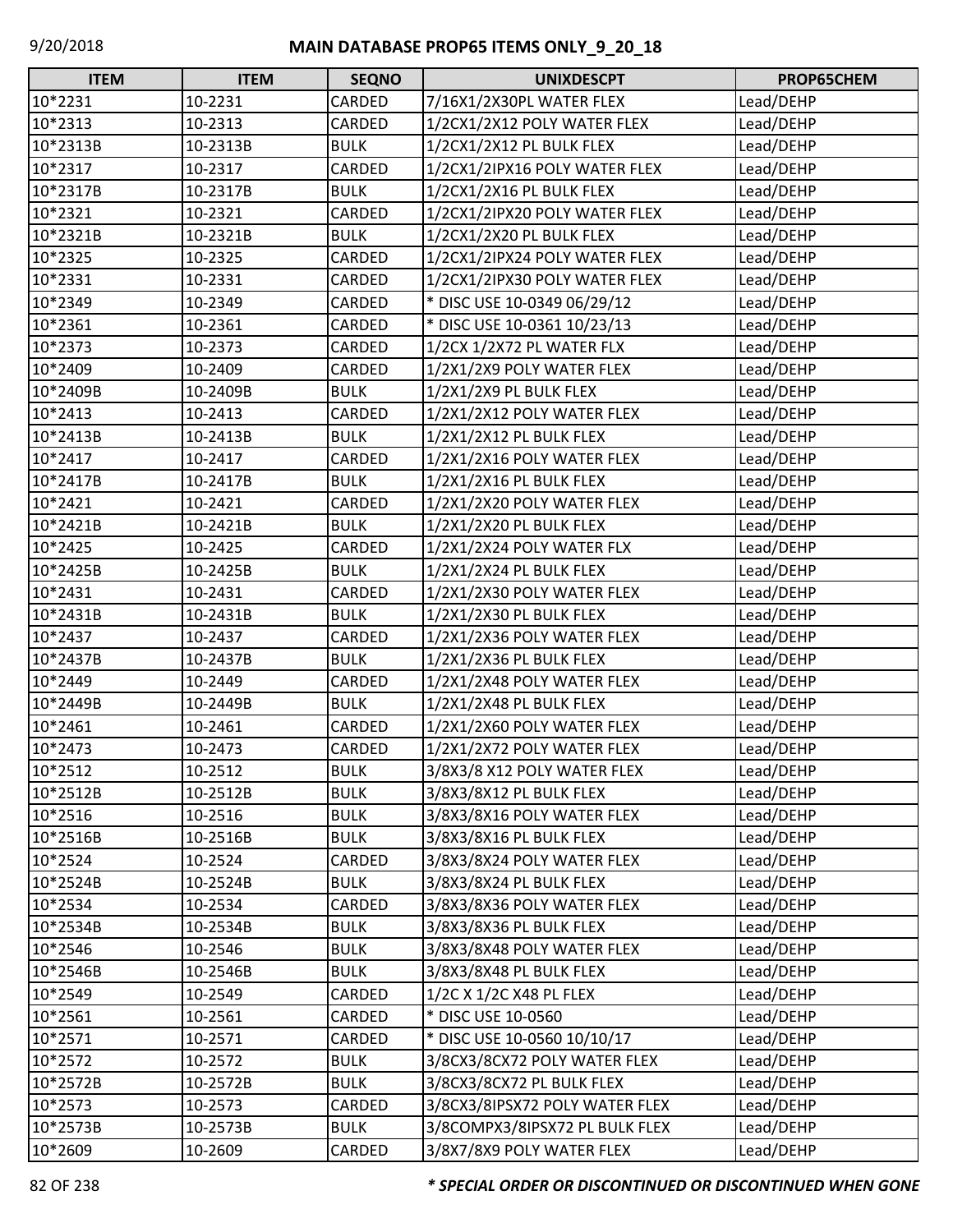| <b>ITEM</b> | <b>ITEM</b> | <b>SEQNO</b>  | <b>UNIXDESCPT</b>                 | PROP65CHEM |
|-------------|-------------|---------------|-----------------------------------|------------|
| 10*2609B    | 10-2609B    | <b>BULK</b>   | 3/8X7/8METX9 PL WATER FLEX        | Lead/DEHP  |
| 10*2609M    | 10-2609M    | CARDED        | * DISC USE 10-0620                | Lead/DEHP  |
| 10*2613     | 10-2613     | CARDED        | 3/8X7/8X12 POLY WATER FLEX        | Lead/DEHP  |
| 10*2613B    | 10-2613B    | <b>BULK</b>   | 3/8X7/8X12 PL WATER FLEX          | Lead/DEHP  |
| 10*2613M    | 10-2613M    | CARDED        | * DISC USE 10-0620                | Lead/DEHP  |
| 10*2617     | 10-2617     | CARDED        | 3/8X7/8X16 POLY WATER FLEX        | Lead/DEHP  |
| 10*2617B    | 10-2617B    | <b>BULK</b>   | 3/8X7/8X16 PL WATER FLEX          | Lead/DEHP  |
| 10*2621     | 10-2621     | CARDED        | 3/8X7/8X20 POLY WATER FLEX        | Lead/DEHP  |
| 10*2621B    | 10-2621B    | <b>BULK</b>   | 3/8X7/8X20 PL WATER FLEX          | Lead/DEHP  |
| 10*2709     | 10-2709     | CARDED        | * DISC USE 10-0713 03/10/11       | Lead/DEHP  |
| 10*2713     | 10-2713     | CARDED        | * DISC USE 10-0713 AS OF 01/04/13 | Lead/DEHP  |
| 10*2763     | 10-2763     | CARDED        | 1/2CX7/8X12 POLY WATER FLEX       | Lead/DEHP  |
| 10*2763B    | 10-2763B    | <b>BULK</b>   | 1/2CX7/8X12 PL WATER FLEX         | Lead/DEHP  |
| 10*2767     | 10-2767     | CARDED        | 1/2CX7/8X16 POLY WATER FLEX       | Lead/DEHP  |
| 10*2767B    | 10-2767B    | <b>BULK</b>   | 1/2CX7/8X16 PL WATER FLEX         | Lead/DEHP  |
| 10*2771     | 10-2771     | CARDED        | 1/2CX7/8X20 POLY WATER FLEX       | Lead/DEHP  |
| 10*2771B    | 10-2771B    | <b>BULK</b>   | 1/2CX7/8X20 PL WATER FLEX         | Lead/DEHP  |
| 10*2809     | 10-2809     | CARDED        | 1/2X7/8X9 POLY WATER FLEX         | Lead/DEHP  |
| 10*2809B    | 10-2809B    | <b>BULK</b>   | 1/2X7/8X9 PL WATER FLEX           | Lead/DEHP  |
| 10*2813     | 10-2813     | CARDED        | 1/2X7/8X12 POLY WATER FLEX        | Lead/DEHP  |
| 10*2813B    | 10-2813B    | <b>BULK</b>   | 1/2X7/8X12 PL WATER FLEX          | Lead/DEHP  |
| 10*2817     | 10-2817     | CARDED        | 1/2X7/8X16 POLY WATER FLEX        | Lead/DEHP  |
| 10*2817B    | 10-2817B    | <b>BULK</b>   | 1/2X7/8X16 PL WATER FLEX          | Lead/DEHP  |
| 10*2821     | 10-2821     | CARDED        | 1/2X7/8X20 POLY WATER FLEX        | Lead/DEHP  |
| 10*2821B    | 10-2821B    | <b>BULK</b>   | 1/2X7/8X20 PL WATER FLEX          | Lead/DEHP  |
| 10*4012     | 10-4012     | <b>NOSALE</b> | 12 IN 1/2 FIP AM STD THREADES     | Lead       |
| 10*4013     | 10-4013     | CARDED        | CD 12 X 1/2 FIP X AM STD THRD     | Lead       |
| 10*4016     | 10-4016     | <b>NOSALE</b> | 16 IN 1/2 FIP X AM STD THREADE    | Lead       |
| 10*4017     | 10-4017     | CARDED        | CD 16 X 1/2 FIP X AM STD THRD     | Lead       |
| 10*4020     | 10-4020     | <b>NOSALE</b> | 20IN 1/2 FIP X AM STD THREADES    | Lead       |
| 10*4021     | 10-4021     | <b>CARDED</b> | CD 20 X 1/2 FIP X AM STD THRD     | Lead       |
| 10*4112     | 10-4112     | <b>BULK</b>   | 12IN BALLCOCK X AM STD THREADE    | Lead       |
| 10*4113     | 10-4113     | CARDED        | CD 12 X BALLCOCK X STD THRD       | Lead       |
| 11*1915     | 11-1915     | CARDED        | * DISC NLA                        | Lead       |
| 11*2102     | 11-2102     | <b>BULK</b>   | 5 LB PLUMBERS LEAD                | Lead       |
| 13*1250     | 13-1250     | <b>BULK</b>   | 1/2" PIPE REPAIR CLAMP            | Lead       |
| 13*1251     | 13-1251     | CARDED        | 1/2 PIPE REPAIR CLAMP             | Lead       |
| 13*1252     | 13-1252     | <b>BULK</b>   | 3/4" PIPE REPAIR CLAMP            | Lead       |
| 13*1253     | 13-1253     | CARDED        | 3/4 PIPE REPAIR CLAMP             | Lead       |
| 13*1254     | 13-1254     | <b>BULK</b>   | 1" PIPE REPAIR CLAMP              | Lead       |
| 13*1255     | 13-1255     | CARDED        | 1 PIPE REPAIR CLAMP               | Lead       |
| 13*1256     | 13-1256     | <b>BULK</b>   | 1-1/4" PIPE REPAIR CLAMP          | Lead       |
| 13*1257     | 13-1257     | CARDED        | 11/4 PIPE REPAIR CLAMP            | Lead       |
| 13*1258     | 13-1258     | <b>BULK</b>   | 1-1/2" PIPE REPAIR CLAMP          | Lead       |
| 13*1259     | 13-1259     | CARDED        | 11/2 PIPE REPAIR CLAMP            | Lead       |
| 13*1260     | 13-1260     | <b>BULK</b>   | 2" PIPE REPAIR CLAMP              | Lead       |
| 13*1261     | 13-1261     | CARDED        | 2 PIPE REPAIR CLAMP               | Lead       |
| 13*1270     | 13-1270     | <b>BULK</b>   | 8206 2" PIPE REPAIR CLAMP         | Lead       |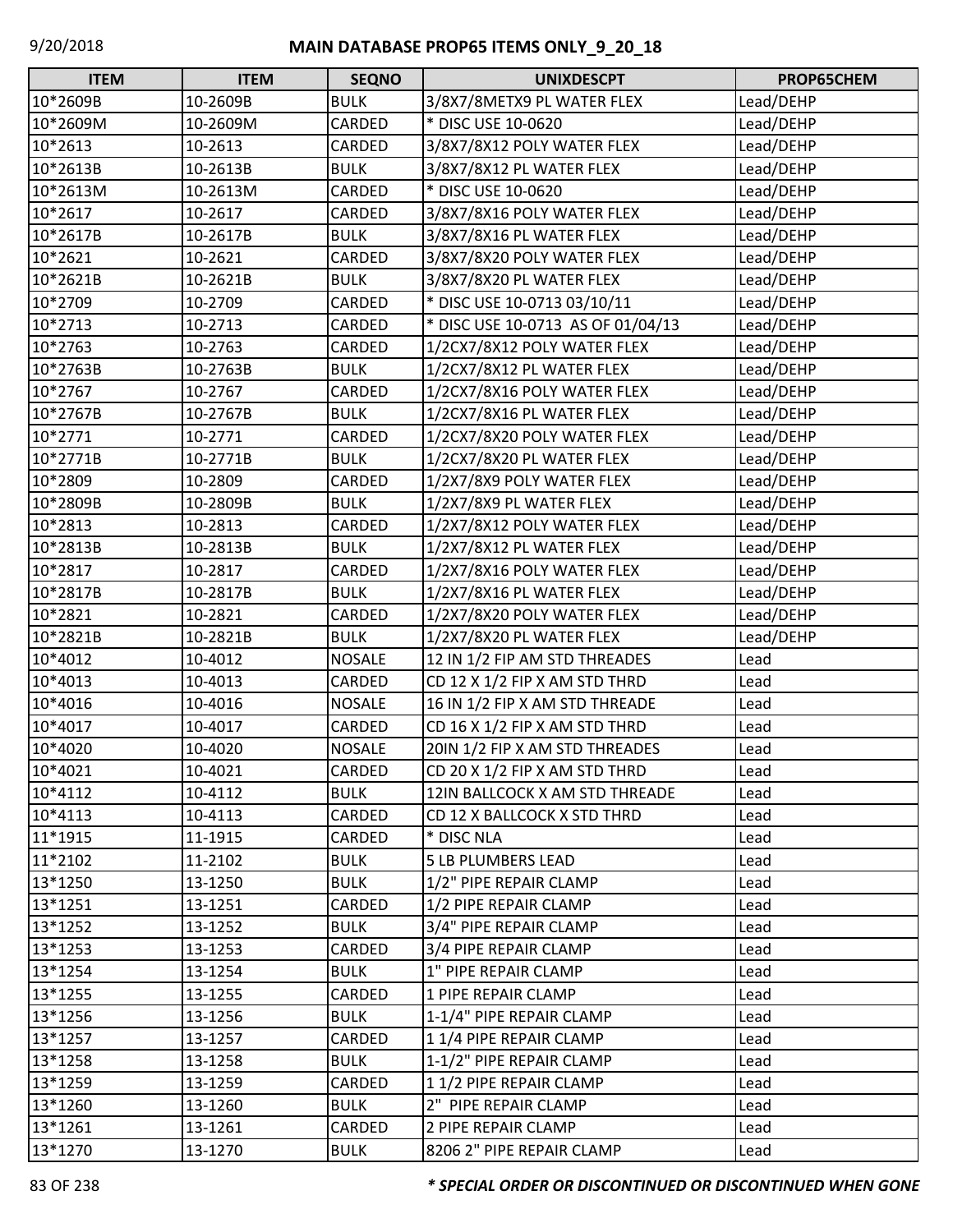| <b>ITEM</b> | <b>ITEM</b> | <b>SEQNO</b> | <b>UNIXDESCPT</b>             | PROP65CHEM |
|-------------|-------------|--------------|-------------------------------|------------|
| 13*1298     | 13-1298     | <b>BULK</b>  | CLAMPETTE 3/8X3"1 BOLT        | Lead       |
| 13*1300     | 13-1300     | <b>BULK</b>  | CLAMPETTE 1/2 X 3 1 BOLT      | Lead       |
| 13*1302     | 13-1302     | <b>BULK</b>  | CLAMPETTE 3/4 X 3 1 BOLT      | Lead       |
| 13*1304     | 13-1304     | <b>BULK</b>  | <b>CLAMPETTE 1 X 3 1 BOLT</b> | Lead       |
| 13*1306     | 13-1306     | <b>BULK</b>  | CLAMPETTE 1-1/4 X 3 1 BOLT    | Lead       |
| 13*1308     | 13-1308     | <b>BULK</b>  | CLAMPETTE 1-1/2 X 3 1 BOLT    | Lead       |
| 13*1310     | 13-1310     | <b>BULK</b>  | CLAMPETTE 2 X 3 1 BOLT        | Lead       |
| 13*1312     | 13-1312     | <b>BULK</b>  | CLAMPETTE 2-1/2 X 3 1 BLT     | Lead       |
| 13*1314     | 13-1314     | <b>BULK</b>  | CLAMPETTE 3 X 3 1 BOLT        | Lead       |
| 13*1318     | 13-1318     | <b>BULK</b>  | CLAMPETTE 4 X 3 1 BOLT        | Lead       |
| 13*1328     | 13-1328     | <b>BULK</b>  | CLAMPETTE 3/8 X 6 2 BOLT      | Lead       |
| 13*1330     | 13-1330     | <b>BULK</b>  | CLAMPETTE 1/2 X 6 2 BOLT      | Lead       |
| 13*1332     | 13-1332     | <b>BULK</b>  | CLAMPETTE 3/4 X 6 2 BOLT      | Lead       |
| 13*1334     | 13-1334     | <b>BULK</b>  | CLAMPETTE 1 X 6 2 BOLT        | Lead       |
| 13*1336     | 13-1336     | <b>BULK</b>  | CLAMPETTE 1-1/4 X 6 2 BOLT    | Lead       |
| 13*1338     | 13-1338     | <b>BULK</b>  | CLAMPETTE 1-1/2 X 6 2 BOLT    | Lead       |
| 13*1340     | 13-1340     | <b>BULK</b>  | CLAMPETTE 2 X 6 2 BOLT        | Lead       |
| 13*1342     | 13-1342     | <b>BULK</b>  | CLAMPETTE 2-1/2 X 6 2 BOLT    | Lead       |
| 13*1344     | 13-1344     | <b>BULK</b>  | CLAMPETTE 3 X 6 2 BOLT        | Lead       |
| 13*1346     | 13-1346     | <b>BULK</b>  | CLAMPETTE 3-1/2 X 6 2 BOLT    | Lead       |
| 13*1348     | 13-1348     | <b>BULK</b>  | CLAMPETTE 4 X 6 2 BOLT        | Lead       |
| 13*1498     | 13-1498     | <b>BULK</b>  | 1/2C X 5" BRASS MOODY UNION   | Lead       |
| 13*1500     | 13-1500     | <b>BULK</b>  | 1/2C X3" BRASS MOODY UNION    | Lead       |
| 13*1502     | 13-1502     | <b>BULK</b>  | 1/2X3 BRASS MOODY UNION       | Lead       |
| 13*1504     | 13-1504     | <b>BULK</b>  | 1/2X5 BRASS MOODY UNION       | Lead       |
| 13*1506     | 13-1506     | <b>BULK</b>  | 3/4X3 BRASS MOODY UNION       | Lead       |
| 13*1508     | 13-1508     | <b>BULK</b>  | 3/4X5 BRASS MOODY UNION       | Lead       |
| 13*1510     | 13-1510     | <b>BULK</b>  | 1X3 BRASS MOODY UNION         | Lead       |
| 13*1510A    | 13-1510A    | <b>BULK</b>  | <b>1X5 BRASS MOODY UNION</b>  | Lead       |
| 13*1512     | 13-1512     | <b>BULK</b>  | 11/4X3 BRASS MOODY UNION      | Lead       |
| 13*1514     | 13-1514     | <b>BULK</b>  | 11/4X5 BRASS MOODY UNION      | Lead       |
| 13*1516     | 13-1516     | <b>BULK</b>  | 11/2X3 BRASS MOODY UNION      | Lead       |
| 13*1518     | 13-1518     | <b>BULK</b>  | 11/2X5 BRASS MOODY UNION      | Lead       |
| 13*1520     | 13-1520     | <b>BULK</b>  | 2"IPS X5 BRASS MOODY UNION    | Lead       |
| 13*1526     | 13-1526     | <b>BULK</b>  | 1/2C BRASS MOODY TEE          | Lead       |
| 13*1528     | 13-1528     | <b>BULK</b>  | 3/4IPS OR 1C X 1 IPS TEE      | Lead       |
| 13*1530     | 13-1530     | <b>BULK</b>  | 1/2X3/4 BRASS MOODY TEE       | Lead       |
| 13*1532     | 13-1532     | <b>BULK</b>  | 1/2 BRASS MOODY TEE           | Lead       |
| 13*1534     | 13-1534     | <b>BULK</b>  | 3/4X1/2 BRASS MOODY TEE       | Lead       |
| 13*1536     | 13-1536     | <b>BULK</b>  | 3/4 BRASS MOODY TEE           | Lead       |
| 13*1600     | 13-1600     | <b>BULK</b>  | 28GA LIGHT PLUMBERS TAPE      | Lead       |
| 13*1601     | 13-1601     | CARDED       | 28GA LIGHT PLUMBERS TAPE      | Lead       |
| 13*1602     | 13-1602     | <b>BULK</b>  | 22GA HEAVY PLUMBERS TAPE      | Lead       |
| 13*1603     | 13-1603     | CARDED       | 22GA HEAVY PLUMBERS TAPE      | Lead       |
| 13*1604     | 13-1604     | <b>BULK</b>  | HYCO STRAP 5/8X18"            | Lead       |
| 13*1604L    | 13-1604L    | <b>BULK</b>  | HYCO STRAP 5/8X26"            | Lead       |
| 13*1606     | 13-1606     | <b>BULK</b>  | 100' LIGHT PLUMBERS TAPE      | Lead       |
| 13*1614     | 13-1614     | <b>BULK</b>  | PLST. PLUMBERS TAPE-100'      | Phthalate  |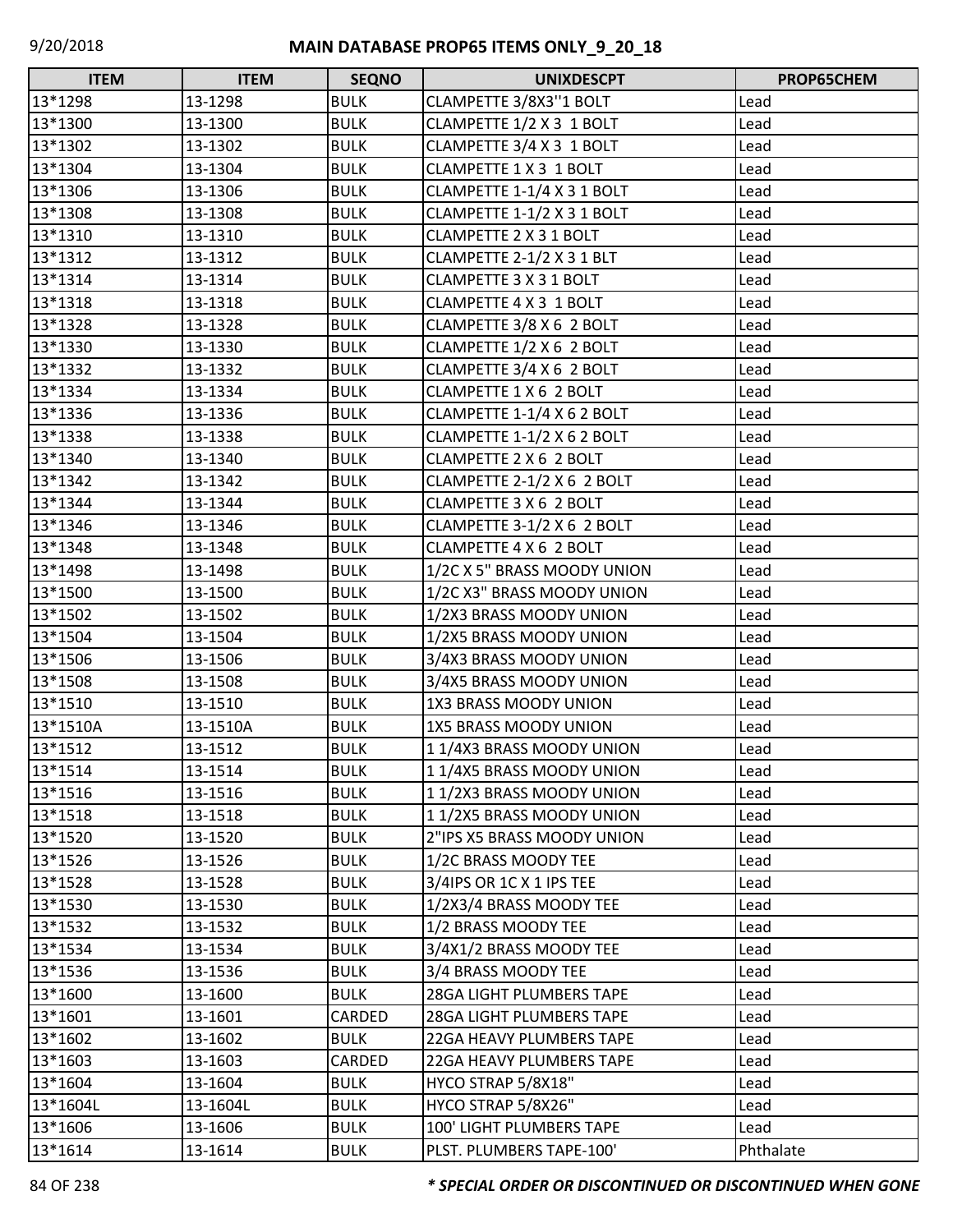| <b>ITEM</b> | <b>ITEM</b> | <b>SEQNO</b> | <b>UNIXDESCPT</b>                | PROP65CHEM  |
|-------------|-------------|--------------|----------------------------------|-------------|
| 13*1615     | 13-1615     | CARDED       | PLST PLBG TAPE-10 FT             | Phthalate   |
| 13*1624     | 13-1624     | <b>BULK</b>  | 1/2 CTS PLST 2-HOLE CLAMP        | Phthalate   |
| 13*1625     | 13-1625     | CARDED       | CD 1/2 PLASTIC 2-HOLE CLAMP      | Phthalate   |
| 13*1626     | 13-1626     | <b>BULK</b>  | 3/4 CTS PLST 2-HOLE CLAMP        | Phthalate   |
| 13*1627     | 13-1627     | CARDED       | CD 3/4 PLASTIC 2-HOLE CLAMP      | Phthalate   |
| 13*1634     | 13-1634     | <b>BULK</b>  | 1/2" GALV PIPE STRAPS            | Lead        |
| 13*1635     | 13-1635     | CARDED       | 1/2 GALV PIPE STRAP (6-PIECES)   | Lead        |
| 13*1636     | 13-1636     | <b>BULK</b>  | 3/4" GALV PIPE STRAPS            | Lead        |
| 13*1637     | 13-1637     | CARDED       | 3/4 GALV PIPE STRAP (6-PIECES)   | Lead        |
| 13*1638     | 13-1638     | <b>BULK</b>  | 1" GALV PIPE STRAPS              | Lead        |
| 13*1640     | 13-1640     | <b>BULK</b>  | 11/4" GALV PIPE STRAPS           | Lead        |
| 13*1642     | 13-1642     | <b>BULK</b>  | 11/2" GALV PIPE STRAPS           | Lead        |
| 13*1644     | 13-1644     | <b>BULK</b>  | 2" GALV PIPE STRAPS              | Lead        |
| 13*1646P    | 13-1646P    | <b>BULK</b>  | 50PK 1/2 X 6 PLST COAT PIPE HOOK | <b>DEHP</b> |
| 13*1646P*5  | 13-1646P-5  | <b>BULK</b>  | 5PK 1/2X6"PLST COATED PIPE HOO   | <b>DEHP</b> |
| 13*1646PB   | 13-1646PB   | <b>BULK</b>  | 50PK 1/2 X 6 PLST COAT PIPE HOOK | <b>DEHP</b> |
| 13*1647     | 13-1647     | CARDED       | 1/2 X 6 PIPE HOOK PLASTIC        | <b>DEHP</b> |
| 13*1648P    | 13-1648P    | <b>BULK</b>  | 50PK 3/4X6 PLST COAT PIPE HOOK   | <b>DEHP</b> |
| 13*1648P*5  | 13-1648P-5  | <b>BULK</b>  | 5PK 3/4X6"PLST COATED PIPE HOO   | <b>DEHP</b> |
| 13*1648PB   | 13-1648PB   | <b>BULK</b>  | 50PK 3/4X6 PLST COAT PIPE HOOK   | <b>DEHP</b> |
| 13*1649     | 13-1649     | CARDED       | 3/4X6 PIPE HOOK PLASTIC          | <b>DEHP</b> |
| 13*1650P    | 13-1650P    | <b>BULK</b>  | 5PK 1/2X4" PLST COATED PIPE HO   | <b>DEHP</b> |
| 13*1650PB   | 13-1650PB   | <b>BULK</b>  | 5PK 1/2X4" PLST COATED PIPE HO   | <b>DEHP</b> |
| 13*1652P    | 13-1652P    | <b>BULK</b>  | 5PK 3/4X4"PLST COATED PIPE HOO   | <b>DEHP</b> |
| 13*1652PB   | 13-1652PB   | <b>BULK</b>  | 5PK 3/4X4"PLST COATED PIPE HOO   | <b>DEHP</b> |
| 13*1656P    | 13-1656P    | <b>BULK</b>  | 10PK 1/2 COATED NAIL HOOK        | <b>DEHP</b> |
| 13*1656PB   | 13-1656PB   | <b>BULK</b>  | 10PK 1/2 COATED NAIL HOOK        | <b>DEHP</b> |
| 13*1657     | 13-1657     | CARDED       | 1/2 NAYLON PIPE STRAP (4 EA)     | <b>DEHP</b> |
| 13*1658P    | 13-1658P    | <b>BULK</b>  | 10PK 3/4 COATED NAIL HOOK        | <b>DEHP</b> |
| 13*1658PB   | 13-1658PB   | <b>BULK</b>  | 10PK 3/4 COATED NAIL HOOK        | <b>DEHP</b> |
| 13*1659     | 13-1659     | CARDED       | 3/4 NAYLON PIPE STRAP (4 EA)     | <b>DEHP</b> |
| 13*1660     | 13-1660     | <b>BULK</b>  | 8341 3/8 COPPER TUBING STRAP     | Lead        |
| 13*1661     | 13-1661     | CARDED       | 3/8 COPPER TUBING STRAP (4EA)    | Lead        |
| 13*1662     | 13-1662     | <b>BULK</b>  | 8342 1/2 COPPER TUBING STRAP     | Lead        |
| 13*1662B    | 13-1662B    | <b>BULK</b>  | 8342 1/2 COPPER TUBING STRAP     | Lead        |
| 13*1663     | 13-1663     | CARDED       | 1/2 COPPER TUBING STRAP (4EA)    | Lead        |
| 13*1664     | 13-1664     | <b>BULK</b>  | 8343 3/4 COPPER TUBING STRAP     | Lead        |
| 13*1664B    | 13-1664B    | <b>BULK</b>  | 3/4 COP TUBING STRAP             | Lead        |
| 13*1665     | 13-1665     | CARDED       | 3/4 COPPER TUBING STRAP (4-EA)   | Lead        |
| 13*1666     | 13-1666     | <b>BULK</b>  | 8344 1 IN COPPER TUBING STRAP    | Lead        |
| 13*1666B    | 13-1666B    | <b>BULK</b>  | 8344 1" COP TUBING STRAP         | Lead        |
| 13*1670     | 13-1670     | <b>BULK</b>  | 11/2 NO HUB COUPLING             | <b>DEHP</b> |
| 13*1672     | 13-1672     | <b>BULK</b>  | 2" NO HUB COUPLING               | <b>DEHP</b> |
| 13*1674     | 13-1674     | <b>BULK</b>  | 2 X 1 1/2 NO HUB COUPLING        | <b>DEHP</b> |
| 13*1676     | 13-1676     | <b>BULK</b>  | 3" NO HUB COUPLING               | <b>DEHP</b> |
| 13*1678     | 13-1678     | <b>BULK</b>  | 4" NO HUB COUPLING               | <b>DEHP</b> |
| 13*1818     | 13-1818     | <b>BULK</b>  | 3409 1 1/2 ECONO TEST PLG        | <b>DEHP</b> |
| 13*1820     | 13-1820     | <b>BULK</b>  | 3410 2" ECONO TEST PLUG          | <b>DEHP</b> |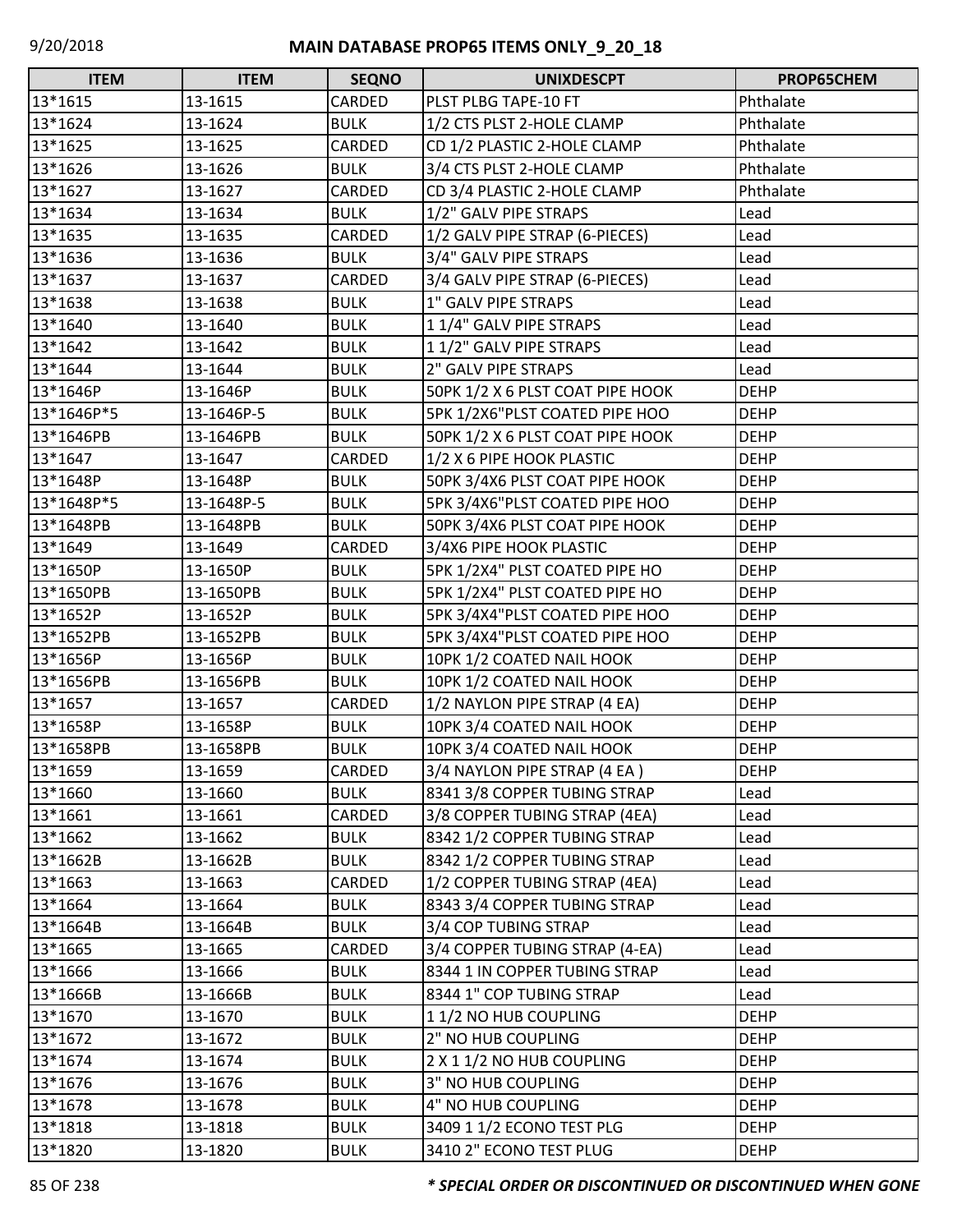| <b>ITEM</b> | <b>ITEM</b> | <b>SEQNO</b> | <b>UNIXDESCPT</b>                   | PROP65CHEM  |
|-------------|-------------|--------------|-------------------------------------|-------------|
| 13*1822     | 13-1822     | <b>BULK</b>  | 3411 3" ECONO TEST PLUG             | <b>DEHP</b> |
| 13*1824     | 13-1824     | <b>BULK</b>  | 3412 4" ECONO TEST PLUG             | <b>DEHP</b> |
| 13*1850     | 13-1850     | <b>BULK</b>  | 3426 3" LEAD LADLE                  | Lead        |
| 13*1852     | 13-1852     | <b>BULK</b>  | 3427 4" LEAD LADLE                  | Lead        |
| 13*1862     | 13-1862     | <b>BULK</b>  | 3433 6" LEAD POT                    | Lead        |
| 13*1864     | 13-1864     | <b>BULK</b>  | 3434 8" LEAD POT                    | Lead        |
| 13*1866     | 13-1866     | <b>BULK</b>  | 1/2" CTS PLASTIC J-HOOK HANGER      | Styrene     |
| 13*1868     | 13-1868     | <b>BULK</b>  | 3/4" CTS PLASTIC J-HOOK HANGER      | Styrene     |
| 13*1870     | 13-1870     | <b>BULK</b>  | 11/2"DWV PIPE HANGER                | Styrene     |
| 13*1872     | 13-1872     | <b>BULK</b>  | 2 PLST DWV PIPE HANGER              | Styrene     |
| 13*1874     | 13-1874     | <b>BULK</b>  | <b>3"PLST DWV PIPE HANGER</b>       | Styrene     |
| 13*1876     | 13-1876     | <b>BULK</b>  | 4"PLST DWV PIPE HANGER              | Styrene     |
| 13*1878     | 13-1878     | <b>BULK</b>  | 1/2" X 12" MILFORD COP HANGER       | Lead        |
| 13*1878*6   | 13-1878-6   | <b>BULK</b>  | 1/2" X 6" MILFORD COP HANG          | Lead        |
| 13*1880     | 13-1880     | <b>BULK</b>  | 3/4" X 12" MILFORD COP HANGER       | Lead        |
| 13*1880*6   | 13-1880-6   | <b>BULK</b>  | 3/4" X 6" MILFORD COP HANG          | Lead        |
| 13*1882     | 13-1882     | <b>BULK</b>  | 1-1/2 X 12" GALV DWV HANGER         | Lead        |
| 13*1884     | 13-1884     | <b>BULK</b>  | 2" X 12" GALV DWV HANGER            | Lead        |
| 13*1886     | 13-1886     | <b>BULK</b>  | 3" X 12" GALV DWV HANGER            | Lead        |
| 13*1888     | 13-1888     | <b>BULK</b>  | 4" X 12" GALV DWV HANGER            | Lead        |
| 13*1890     | 13-1890     | <b>BULK</b>  | 15#1/10 MARK GAS TEST GAUGE         | Lead        |
| 13*1891     | 13-1891     | CARDED       | CD 15LB GAS TEST GAUGE              | Lead        |
| 13*1898     | 13-1898     | <b>BULK</b>  | <b>WATER TEST GAUGE 100#</b>        | Lead        |
| 13*1900     | 13-1900     | <b>BULK</b>  | <b>E-16 WATER GAUGE</b>             | Lead        |
| 13*1901     | 13-1901     | CARDED       | <b>WATER TEST GAUGE</b>             | Lead        |
| 13*1902     | 13-1902     | <b>BULK</b>  | 30# GAS TEST GAUGE                  | Lead        |
| 13*1903     | 13-1903     | CARDED       | <b>GAS TEST GAUGE</b>               | Lead        |
| 13*1904     | 13-1904     | <b>BULK</b>  | <b>60# GAS TEST GAUGE</b>           | Lead        |
| 13*1905     | 13-1905     | CARDED       | CD 60# GAS TEST GAUGE               | Lead        |
| 13*1906     | 13-1906     | <b>BULK</b>  | <b>GAS TEST BLOCK</b>               | Lead        |
| 13*1908     | 13-1908     | <b>BULK</b>  | <b>STEM &amp; CAP FOR TEST BLCK</b> | Lead        |
| 13*1910     | 13-1910     | <b>BULK</b>  | E-17 2 30# PRESS. GAUGE             | Lead        |
| 13*1911     | 13-1911     | CARDED       | CD 30# 2" PRESS GAUGE               | Lead        |
| 13*1912     | 13-1912     | <b>BULK</b>  | E-17 2" 60# PRESS. GAUGE            | Lead        |
| 13*1913     | 13-1913     | CARDED       | CD 60# 2" PRESS GAUGE               | Lead        |
| 13*1914     | 13-1914     | <b>BULK</b>  | E-17 2" 100# PRESS. GAUGE           | Lead        |
| 13*1915     | 13-1915     | CARDED       | CD 100# 2" PRESS GAUGE              | Lead        |
| 13*1916     | 13-1916     | <b>BULK</b>  | E-17 2" 200# PRESS. GAUGE           | Lead        |
| 13*1917     | 13-1917     | CARDED       | E-17 2"200#PRESS GAUGE              | Lead        |
| 13*1926     | 13-1926     | <b>BULK</b>  | 160PSI 1/8"BACK OUTLET              | Lead        |
| 13*1927     | 13-1927     | CARDED       | 160PSI 1/8"BACK OUTLET              | Lead        |
| 13*1930     | 13-1930     | <b>BULK</b>  | E-17 2 1/2 30# PRESS. GA.           | Lead        |
| 13*1931     | 13-1931     | CARDED       | CD 30# 2 1/2" PRESS GAUGE           | Lead        |
| 13*1932     | 13-1932     | <b>BULK</b>  | E-17 2 1/2 60# PRESS. GA.           | Lead        |
| 13*1933     | 13-1933     | CARDED       | CD 60# 2 1/2 PRESS GAUGE            | Lead        |
| 13*1934     | 13-1934     | <b>BULK</b>  | E-17 2 1/2 100# PRESS. GA           | Lead        |
| 13*1935     | 13-1935     | CARDED       | CD 100# 2 1/2 PRESS GAUGE           | Lead        |
| 13*1936     | 13-1936     | <b>BULK</b>  | E-17 2 1/2 200# PRESS. GA           | Lead        |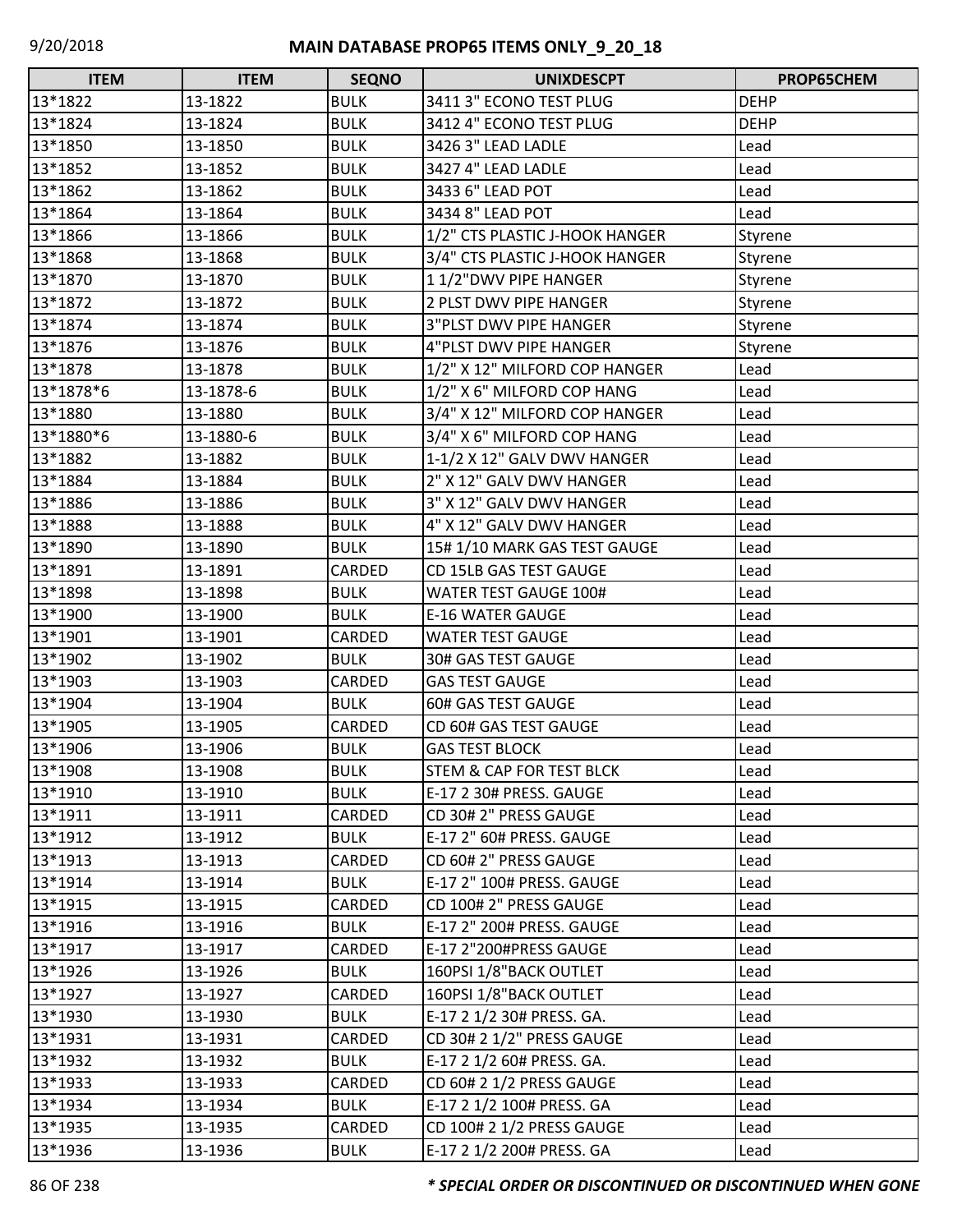| $\Box$<br><b>ITEM</b> | <b>ITEM</b> | <b>SEQNO</b>  | <b>UNIXDESCPT</b>               | PROP65CHEM  |
|-----------------------|-------------|---------------|---------------------------------|-------------|
| 13*1937               | 13-1937     | CARDED        | E-17 21/2 200#PRESS GA.         | Lead        |
| 13*1946               | 13-1946     | <b>BULK</b>   | 160 PSI 1/4" BACK OUTLET        | Lead        |
| 13*1947               | 13-1947     | CARDED        | 160PSI 1/4 BACK OUTLET          | Lead        |
| 13*2003               | 13-2003     | CARDED        | 1/2-3/4 PVC NIPPLE EXTRACTOR    | <b>DEHP</b> |
| 13*2004               | 13-2004     | <b>BULK</b>   | DISPOSAL TOOL                   | Lead        |
| 13*2005               | 13-2005     | CARDED        | DISPOSAL TOOL                   | Lead        |
| 13*2022               | 13-2022     | <b>BULK</b>   | <b>ECONOMY 11" BASIN WRENCH</b> | Lead        |
| 13*2022P              | 13-2022P    | <b>POWPAK</b> | 12/CS IMP 11" BASIN WRENCH      | Lead        |
| 13*2023               | 13-2023     | CARDED        | <b>ECONOMY 11 BASIN WRENCH</b>  | Lead        |
| 13*2026               | 13-2026     | <b>BULK</b>   | <b>ECONOMY 16" BASIN WRENCH</b> | Lead        |
| 13*2027               | 13-2027     | CARDED        | <b>ECONOMY 16 BASIN WRENCH</b>  | Lead        |
| 13*2028               | 13-2028     | <b>BULK</b>   | LARGE JAW BASIN WRENCH-BULK     | Lead        |
| 13*2029               | 13-2029     | CARDED        | LARGE JAW BASIN WRENCH          | Lead        |
| 13*2035               | 13-2035     | CARDED        | DELUX TELESCOPIC B.WRENCH       | Lead        |
| 13*2035B              | 13-2035B    | <b>BULK</b>   | DELUX TELESCOPIC B.WRENCH       | Lead        |
| 13*2058               | 13-2058     | <b>BULK</b>   | <b>IMPORT SPUD NUT WRENCH</b>   | Lead        |
| 13*2059               | 13-2059     | CARDED        | <b>IMPORT SPUD NUT WRENCH</b>   | Lead        |
| 13*2064               | 13-2064     | <b>BULK</b>   | INTERNAL SPUD WRENCH            | Lead        |
| 13*2066               | 13-2066     | <b>BULK</b>   | 3003 LOCK NUT WRENCH            | Lead        |
| 13*2067               | 13-2067     | CARDED        | 3003 LOCK NUT WRENCH            | Lead        |
| 13*2068               | 13-2068     | <b>BULK</b>   | <b>JT STRAINER WRENCH</b>       | Lead        |
| 13*2069               | 13-2069     | <b>CARDED</b> | <b>JT STRAINER WRENCH</b>       | Lead        |
| 13*2111               | 13-2111     | CARDED        | <b>SEAT WRENCH SET</b>          | Lead        |
| 13*2111B              | 13-2111B    | <b>BULK</b>   | <b>SEAT WRENCH SET</b>          | Lead        |
| 13*2125               | 13-2125     | CARDED        | CD NEW MOEN CART. PULLER        | <b>DEHP</b> |
| 13*2130               | 13-2130     | <b>BULK</b>   | NO HUB TORQUE WRENCH            | <b>DEHP</b> |
| 13*2199               | 13-2199     | CARDED        | <b>IMPORT LOCK NUT WRENCH</b>   | Lead        |
| 13*2204               | 13-2204     | <b>BULK</b>   | 3024 P.O. PLUG WRENCH           | Lead        |
| 13*2205               | 13-2205     | CARDED        | 3024 P.O. PLUG WRENCH           | Lead        |
| 13*2208               | 13-2208     | <b>BULK</b>   | 3070 STRAINER WRENCH            | Lead        |
| 13*2209               | 13-2209     | CARDED        | 3070 STRAINER WRENCH            | Lead        |
| 13*2300               | 13-2300     | <b>BULK</b>   | 3/8 CAM NIPPLE EXTRACTOR        | Lead        |
| 13*2301               | 13-2301     | CARDED        | 3/8 CAM NIPPLE EXTRACTOR        | Lead        |
| 13*2302               | 13-2302     | <b>BULK</b>   | 1/2 CAM NIPPLE EXTRACTOR        | Lead        |
| 13*2303               | 13-2303     | CARDED        | 1/2 CAM NIPPLE EXTRACTOR        | Lead        |
| 13*2304               | 13-2304     | <b>BULK</b>   | 3/4 CAM NIPPLE EXTRACTOR        | Lead        |
| 13*2305               | 13-2305     | CARDED        | 3/4 CAM NIPPLE EXTRACTOR        | Lead        |
| 13*2306               | 13-2306     | <b>BULK</b>   | 1 CAM NIPPLE EXTRACTOR          | Lead        |
| 13*2307               | 13-2307     | CARDED        | 1 CAM NIPPLE EXTRACTOR          | Lead        |
| 13*2316               | 13-2316     | <b>BULK</b>   | #2 IMPORT SOCKET SET            | Lead        |
| 13*2316P              | 13-2316P    | <b>DISC</b>   | * DISC USE 13-2316 02/23/12     | Lead        |
| 13*2317               | 13-2317     | CARDED        | #2 IMPORT SOCKET SET            | Lead        |
| 13*2330               | 13-2330     | <b>BULK</b>   | 21/32 X 27/32 SOCKET            | Lead        |
| 13*2331               | 13-2331     | CARDED        | 21/32 X 27/32 SOCKET            | Lead        |
| 13*2332               | 13-2332     | <b>BULK</b>   | 29/32 X 31/32 SOCKET            | Lead        |
| 13*2333               | 13-2333     | CARDED        | 29/32 X 31/32 SOCKET            | Lead        |
| 13*2334               | 13-2334     | <b>BULK</b>   | 1 1/32 X 1 3/32 SOCKET          | Lead        |
| 13*2335               | 13-2335     | CARDED        | 1 1/32X1 3/32 SOCKET            | Lead        |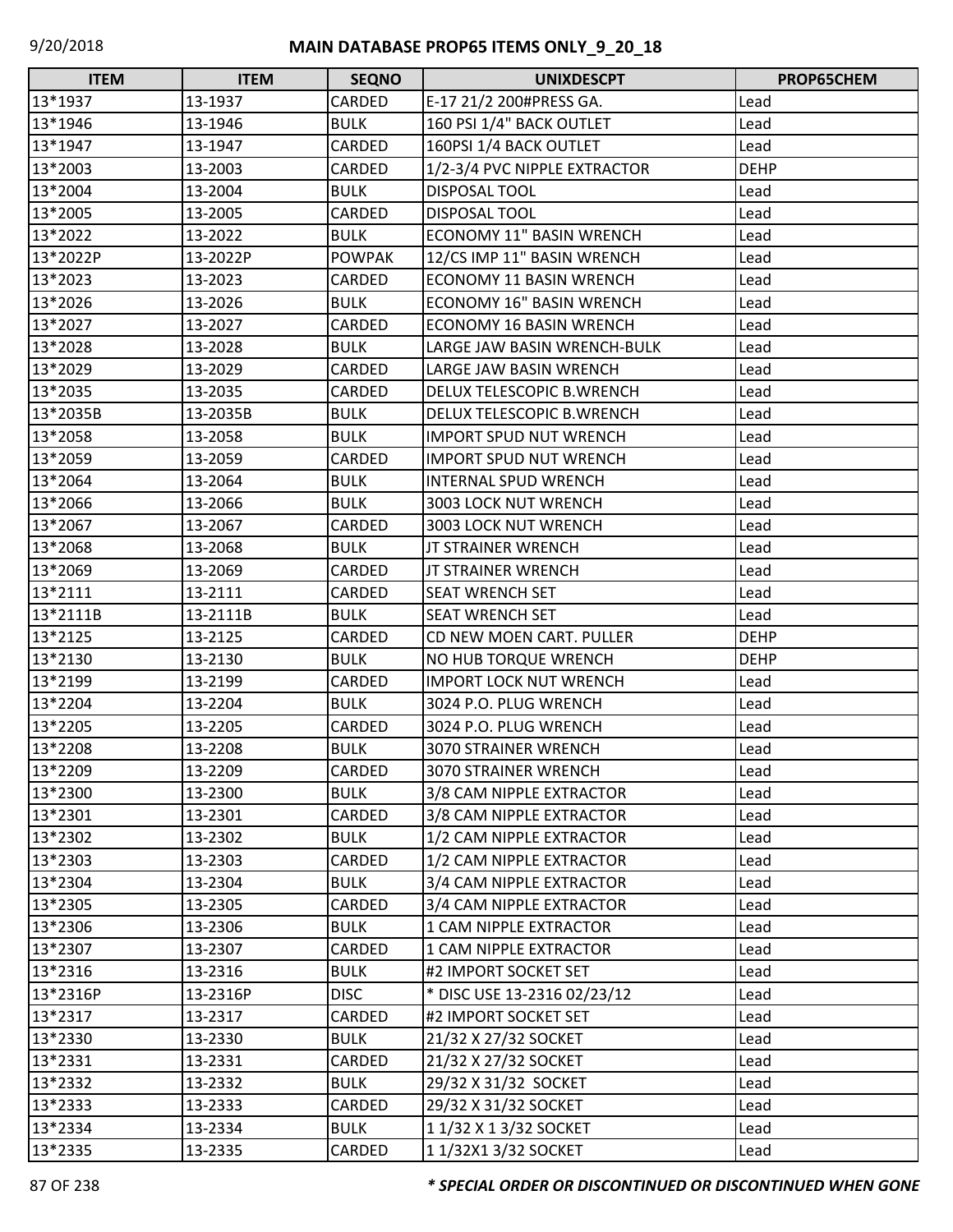| <b>ITEM</b> | <b>ITEM</b> | <b>SEQNO</b> | <b>UNIXDESCPT</b>                  | PROP65CHEM          |
|-------------|-------------|--------------|------------------------------------|---------------------|
| 13*2336     | 13-2336     | <b>BULK</b>  | 15/32 X 19/32 SOCKET               | Lead                |
| 13*2337     | 13-2337     | CARDED       | 15/32 X 19/32 SOCKET               | Lead                |
| 13*2338     | 13-2338     | <b>BULK</b>  | 1 11/32 X 1 7/16 SOCKET            | Lead                |
| 13*2339     | 13-2339     | CARDED       | 1 11/32 X 1 7/16 SOCKET            | Lead                |
| 13*2408     | 13-2408     | <b>BULK</b>  | PP EXLONG SOCKET WRENCH            | Lead                |
| 13*2409     | 13-2409     | CARDED       | PP EXLONG SOCKET WRENCH            | Lead                |
| 13*2500     | 13-2500     | <b>BULK</b>  | LIGHT METER KEY 1/2 X 26           | Chromium-Hexavalent |
| 13*2502     | 13-2502     | <b>BULK</b>  | REG METER KEY 3/4 X 26             | Chromium-Hexavalent |
| 13*2504     | 13-2504     | <b>BULK</b>  | H.D.METER KEY 7/8"X38"             | Chromium-Hexavalent |
| 13*2506     | 13-2506     | <b>BULK</b>  | 5 FT. METER KEY                    | Chromium-Hexavalent |
| 13*2700     | 13-2700     | <b>BULK</b>  | <b>HANDLE PULLER</b>               | Lead                |
| 13*2701     | 13-2701     | CARDED       | <b>HANDLE PULLER</b>               | Lead                |
| 13*2732     | 13-2732     | <b>BULK</b>  | <b>DOUGLAS HACK SAW</b>            | <b>DEHP</b>         |
| 13*2733     | 13-2733     | CARDED       | <b>MINI HACK SAW</b>               | <b>DEHP</b>         |
| 13*2734     | 13-2734     | <b>BULK</b>  | <b>DOUGLAS HACK SAW BLADE</b>      | Lead                |
| 13*2735     | 13-2735     | CARDED       | CD MINI HACK SAW BLADE 2-PC        | Lead                |
| 13*2738     | 13-2738     | <b>BULK</b>  | 24 S.S PVC CABLE SAW               | Lead                |
| 13*2739     | 13-2739     | CARDED       | CARDED 24" CABLE SAW               | Lead                |
| 13*2800     | 13-2800     | <b>BULK</b>  | HD PRO/FLARING TOOL 3/16-5/8       | <b>DEHP</b>         |
| 13*2801     | 13-2801     | CARDED       | CD PRO/FLARING TOOL 3/16-5/8       | <b>DEHP</b>         |
| 13*2807     | 13-2807     | CARDED       | <b>SUPERIOR FLARING TOOL</b>       | Lead                |
| 13*2807B    | 13-2807B    | <b>BULK</b>  | <b>BULK FLARING TOOL</b>           | Lead                |
| 13*2921     | 13-2921     | CARDED       | TUBE CUTTER 1/8-1 1/8 IN           | Lead                |
| 13*2946     | 13-2946     | <b>BULK</b>  | PIPE CUTTER 1/8-2"                 | Lead                |
| 13*2951     | 13-2951     | CARDED       | * DISC NLA                         | Lead                |
| 13*2953     | 13-2953     | CARDED       | DELUX MINI TUBE CUTTER 1/8-7/8     | Lead                |
| 13*2955     | 13-2955     | CARDED       | CD LARGE MINI 11/8 TUBE CUTTER     | Lead                |
| 13*2976     | 13-2976     | <b>BULK</b>  | 1/2-1" PVC PIPE CUTTER             | <b>DEHP</b>         |
| 13*2978     | 13-2978     | <b>BULK</b>  | 11/4-2"PVC PIPE CUTTER             | <b>DEHP</b>         |
| 13*2981     | 13-2981     | CARDED       | 1/2 TO 1" PVC PIPE CUTTER          | <b>DEHP</b>         |
| 13*2981B    | 13-2981B    | <b>BULK</b>  | 1/2 TO 1" PVC PIPE CUTTER - BULK   | <b>DEHP</b>         |
| 13*2983     | 13-2983     | CARDED       | PROMO 1/2-3/4 PVC CUTTER           | <b>DEHP</b>         |
| 13*2983B    | 13-2983B    | <b>BULK</b>  | SUB COM.ECON PVC PIPE CUT          | <b>DEHP</b>         |
| 13*2985     | 13-2985     | CARDED       | HD SIDE ACTION PVC CUTTER          | Lead                |
| 13*2985B    | 13-2985B    | <b>BULK</b>  | HD SIDE ACTION PVC CUTTER          | Lead                |
| 13*2987     | 13-2987     | CARDED       | CLICK CUT TUBING CUTTER1/8-5/8     | Lead                |
| 13*2996     | 13-2996     | <b>BULK</b>  | <b>INSIDE PVC/ABS PIPE CUTTER</b>  | Lead                |
| 13*2998     | 13-2998     | CARDED       | PIPE CUTTER REPL BLADE FOR 13-2996 | Lead                |
| 13*2998B    | 13-2998B    | <b>BULK</b>  | INSIDE PIPE CUTTER REPL BLADE      | Lead                |
| 14*1021     | 14-1021     | CARDED       | WHITE SEAT HINGE SET               | Lead                |
| 14*1021B    | 14-1021B    | <b>BULK</b>  | WHITE SEAT HINGE SET               | Lead                |
| 14*1023     | 14-1023     | CARDED       | * DISC USE 14-1021 10/14/15        | Lead                |
| 14*1039     | 14-1039     | CARDED       | WHITE BEMIS SEAT HINGE             | Lead                |
| 14*1039B    | 14-1039B    | <b>BULK</b>  | WHITE BEMIS SEAT HINGE             | Lead                |
| 14*1051     | 14-1051     | CARDED       | C.P. SEAT HINGE SET                | Lead                |
| 14*1051B    | 14-1051B    | <b>BULK</b>  | C.P. SEAT HINGE SET                | Lead                |
| 14*1053     | 14-1053     | CARDED       | POLISHED BRASS SEAT HINGE          | Lead                |
| 14*1053B    | 14-1053B    | <b>BULK</b>  | POLISHED BRASS SEAT HINGE          | Lead                |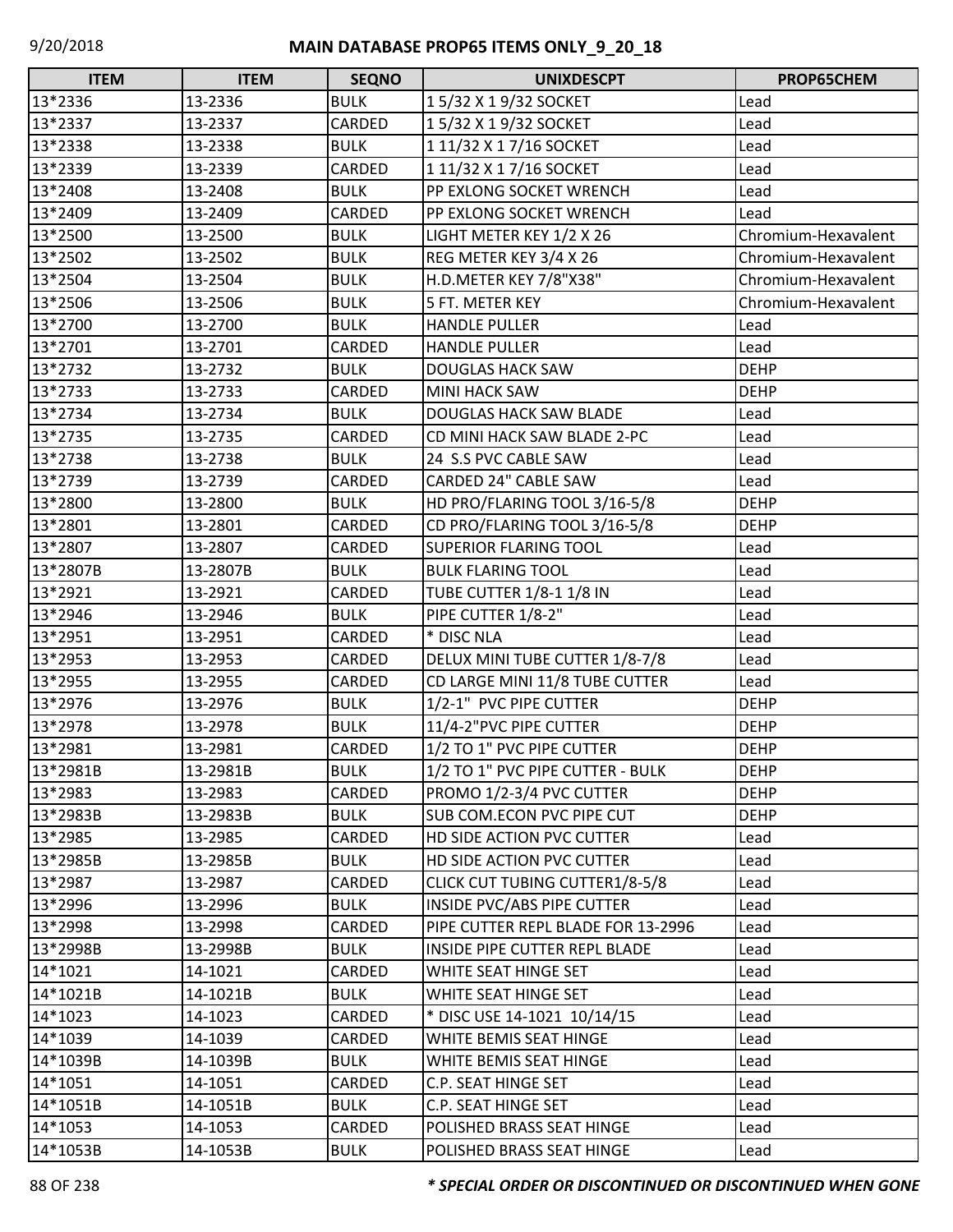| <b>ITEM</b> | <b>ITEM</b> | <b>SEQNO</b>  | <b>UNIXDESCPT</b>              | PROP65CHEM |
|-------------|-------------|---------------|--------------------------------|------------|
| 14*1069     | 14-1069     | <b>CARDED</b> | PB NUTS & BOLTS FOR OAK SEAT   | Lead       |
| 14*1069B    | 14-1069B    | <b>BULK</b>   | PB NUTS & BOLTS FOR OAK SEAT   | Lead       |
| 15*1032     | 15-1032     | <b>BULK</b>   | 1/2 FE CLINCHER COUPLING       | Lead       |
| 15*1034     | 15-1034     | <b>BULK</b>   | 5/8 FE CLINCHER COUPLING       | Lead       |
| 15*1052     | 15-1052     | <b>BULK</b>   | 1/2 MALE CLINCHER CPLG.        | Lead       |
| 15*1054     | 15-1054     | <b>BULK</b>   | 5/8 MALE CLINCHER CPLG.        | Lead       |
| 15*1056     | 15-1056     | <b>BULK</b>   | 3/4 MALE CLINCHER CPLG.        | Lead       |
| 15*1072     | 15-1072     | <b>BULK</b>   | 1/2 PLAIN HOSE COUPLING        | Lead       |
| 15*1076     | 15-1076     | <b>BULK</b>   | 3/4 PLAIN HOSE COUPLING        | Lead       |
| 15*1096     | 15-1096     | <b>BULK</b>   | 3/4 FE PLAIN HOSE CPLG.        | Lead       |
| 15*1112     | 15-1112     | <b>BULK</b>   | 1/2 MALE PLAIN HOSE CPLG.      | Lead       |
| 15*1116     | 15-1116     | <b>BULK</b>   | 3/4 MALE PLAIN HOSE CPLG.      | Lead       |
| 15*1310     | 15-1310     | <b>BULK</b>   | PL QICK-CONN MHT FCT ADPT      | Lead       |
| 15*1312     | 15-1312     | <b>BULK</b>   | PL QUICK-CONN FHT FCT ADPT     | Lead       |
| 15*1402     | 15-1402     | <b>BULK</b>   | 1/2 CLINCHER MENDER            | Lead       |
| 15*1404     | 15-1404     | <b>BULK</b>   | 5/8 CLINCHER MENDER            | Lead       |
| 15*1406     | 15-1406     | <b>BULK</b>   | 3/4"CLINCHER MENDER            | Lead       |
| 15*1452     | 15-1452     | <b>BULK</b>   | 1/2 PLAIN MENDER               | Lead       |
| 15*1454     | 15-1454     | <b>BULK</b>   | 5/8 PLAIN MENDER               | Lead       |
| 15*1456     | 15-1456     | <b>BULK</b>   | 3/4 PLAIN MENDER               | Lead       |
| 15*1462     | 15-1462     |               | 5/8 FE SUPER BRASS HOSE MENDER | Lead       |
| 15*1464     | 15-1464     |               | 5/8 REPAIR SUPER BRASS HOSE ME | Lead       |
| 15*1490     | 15-1490     | <b>BULK</b>   | 84-C GOOSENECK CONN            | Lead       |
| 15*1491     | 15-1491     | CARDED        | 84-C GOOSENECK CONNECTOR       | Lead       |
| 15*1520     | 15-1520     | <b>BULK</b>   | 1/2" - 5/8 " MALE COUPLING     | Lead       |
| 15*1522     | 15-1522     | <b>BULK</b>   | 5/8" - 3/4" MALE COUPLING      | Lead       |
| 15*1524     | 15-1524     | <b>BULK</b>   | 1/2"-5/8" FEMALE COUPLING      | Lead       |
| 15*1526     | 15-1526     | <b>BULK</b>   | 5/8" - 3/4" FEMALE COUPLING    | Lead       |
| 15*1528     | 15-1528     | <b>BULK</b>   | 1/2"-5/8" MENDOR               | Lead       |
| 15*1530     | 15-1530     | <b>BULK</b>   | 5/8" - 3/4" HOSE MENDOR        | Lead       |
| 15*1542     | 15-1542     | <b>BULK</b>   | 56120 SOFT 5/8-3/4 MALE        | Lead       |
| 15*1544     | 15-1544     | <b>BULK</b>   | 56121 SOFT 5/8-3/4 FEM         | Lead       |
| 15*1546     | 15-1546     | <b>BULK</b>   | 56122 SOFT 5/8-3/4 HOSE        | Lead       |
| 15*1550     | 15-1550     | <b>BULK</b>   | 1/2 ROD BRASS COUP             | Lead       |
| 15*1551     | 15-1551     | CARDED        | CD 1/2 ROD BRASS CPLG          | Lead       |
| 15*1552     | 15-1552     | <b>BULK</b>   | 5/8 ROD BRASS COUP             | Lead       |
| 15*1553     | 15-1553     | CARDED        | CD 5/8 ROD BRASS CPLG          | Lead       |
| 15*1554     | 15-1554     | <b>BULK</b>   | 3/4 ROD BRASS COUP             | Lead       |
| 15*1555     | 15-1555     | CARDED        | CD 3/4 ROD BRASS CPLG          | Lead       |
| 15*1570     | 15-1570     | <b>BULK</b>   | 1/2 BARB X FHT ADAPTOR         | Lead       |
| 15*1570U    | 15-1570U    | <b>BULK</b>   | BC 1/2 BARB X FHT ADAPTOR      | Lead       |
| 15*1571     | 15-1571     | CARDED        | CD 1/2 BARB X FHT ADAPTOR      | Lead       |
| 15*1572     | 15-1572     | <b>BULK</b>   | 5/8 BARB X FHT ADAPTOR         | Lead       |
| 15*1572U    | 15-1572U    | <b>BULK</b>   | BC 5/8 BARB X FHT ADAPTOR      | Lead       |
| 15*1573     | 15-1573     | CARDED        | CD 5/8 BARB X FHT ADAPTOR      | Lead       |
| 15*1574     | 15-1574     | <b>BULK</b>   | 3/4 BARB X FHT ADAPTOR         | Lead       |
| 15*1574U    | 15-1574U    | <b>BULK</b>   | BC 3/4 BARB X FHT ADAPTOR      | Lead       |
| 15*1575     | 15-1575     | <b>CARDED</b> | CD 3/4 BARB X FHT ADAPTOR      | Lead       |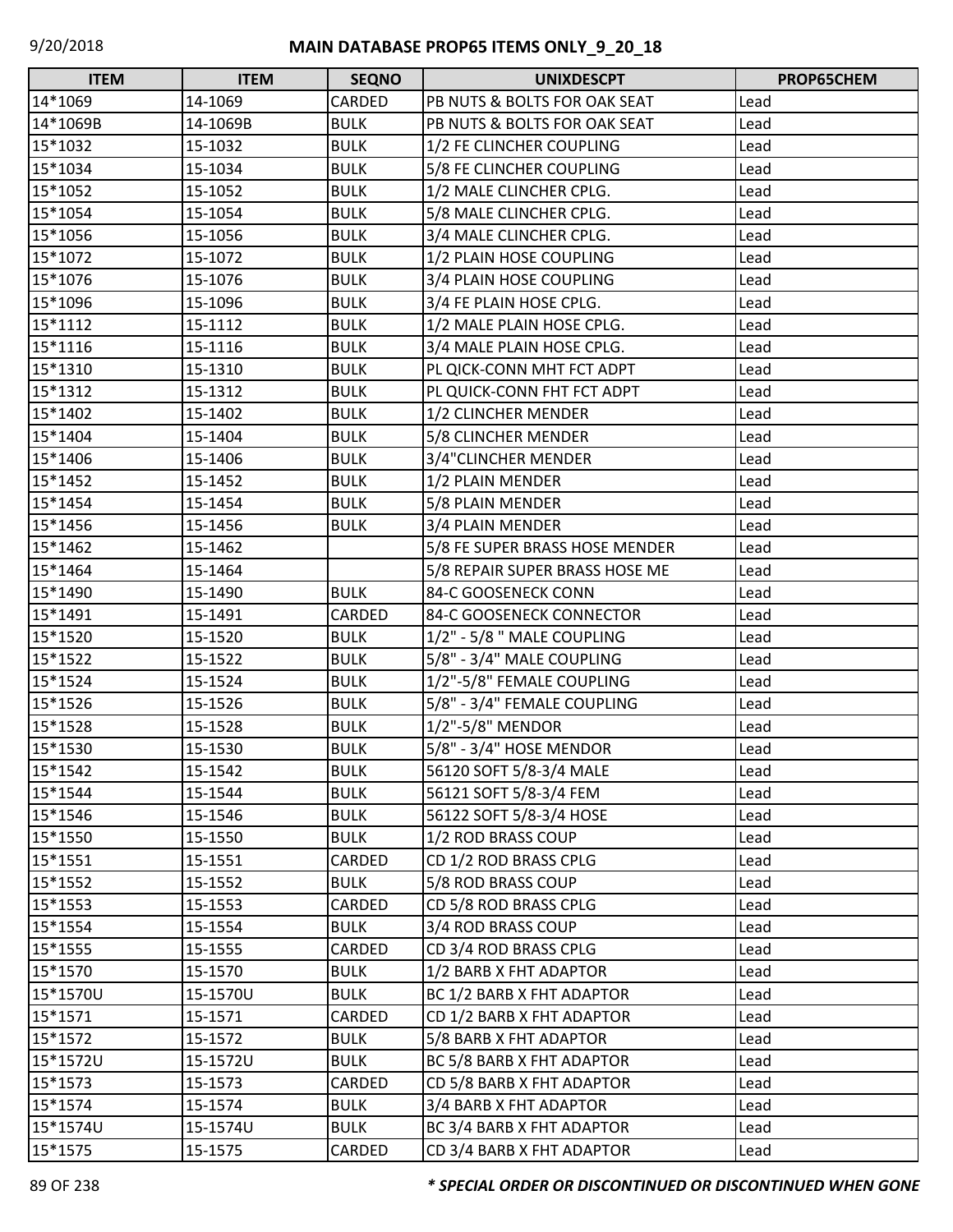| <b>ITEM</b> | <b>ITEM</b> | <b>SEQNO</b>  | <b>UNIXDESCPT</b>               | PROP65CHEM |
|-------------|-------------|---------------|---------------------------------|------------|
| 15*1590     | 15-1590     | <b>BULK</b>   | 1/2 BARB X MHT ADAPTOR          | Lead       |
| 15*1590U    | 15-1590U    | <b>BULK</b>   | BC 1/2 BARB X MHT ADAPTOR       | Lead       |
| 15*1591     | 15-1591     | CARDED        | CD 1/2 BARB X MHT ADAPTOR       | Lead       |
| 15*1592     | 15-1592     | <b>BULK</b>   | 5/8 BARB X MHT ADAPTOR          | Lead       |
| 15*1592U    | 15-1592U    | <b>BULK</b>   | BC 5/8 BARB X MHT ADAPTOR       | Lead       |
| 15*1593     | 15-1593     | CARDED        | CD 5/8 BARB X MHT ADAPTOR       | Lead       |
| 15*1594     | 15-1594     | <b>BULK</b>   | 3/4 BARB X MHT ADAPTOR          | Lead       |
| 15*1594U    | 15-1594U    | <b>BULK</b>   | BC 3/4 BARB X MHT ADAPTOR       | Lead       |
| 15*1595     | 15-1595     | CARDED        | CD 3/4 BARB X MHT ADAPTOR       | Lead       |
| 15*1598     | 15-1598     | <b>BULK</b>   | <b>NUT - ROD BRASS COUPLING</b> | Lead       |
| 15*1700     | 15-1700     | <b>BULK</b>   | 3/4X1/2 FHTXMPT BRASS ADPT      | Lead       |
| 15*1700U    | 15-1700U    | <b>BULK</b>   | BC 3/4X1/2 FHTXMPT ADAPT        | Lead       |
| 15*1701     | 15-1701     | CARDED        | CD 3/4X1/2 FHTXMPT BRASS ADPT   | Lead       |
| 15*1702     | 15-1702     | <b>BULK</b>   | 3/4X3/4 MHTXMHT BRASS ADPT      | Lead       |
| 15*1702U    | 15-1702U    | <b>BULK</b>   | BC 3/4X3/4 MHTXMHT ADAPT        | Lead       |
| 15*1703     | 15-1703     | CARDED        | CD 3/4X3/4 MHTXMHT BRASS ADPT   | Lead       |
| 15*1704     | 15-1704     | <b>BULK</b>   | 3/4X3/4 FHTXFHT BRASS ADPT      | Lead       |
| 15*1704U    | 15-1704U    | <b>BULK</b>   | BC 3/4 FHTXFHT ADPT 1EA-10PC    | Lead       |
| 15*1705     | 15-1705     | CARDED        | CD 3/4X3/4 FHTXFHT BRASS ADPT   | Lead       |
| 15*1706     | 15-1706     | <b>BULK</b>   | 3/4X3/4X1/2 MHTXMPTXFPT ADPT    | Lead       |
| 15*1706U    | 15-1706U    | <b>BULK</b>   | BC 3/4X3/4X1/2 MHTXMPTXFPT AD   | Lead       |
| 15*1707     | 15-1707     | CARDED        | CD 3/4X3/4X1/2 MHTXMPTXFPT AD   | Lead       |
| 15*1708     | 15-1708     | <b>BULK</b>   | 3/4X3/4X1/2 FHTXMPTXFPT ADPT    | Lead       |
| 15*1708U    | 15-1708U    | <b>BULK</b>   | BC 3/4X3/4X1/2 FHTXMPTXFPT AD   | Lead       |
| 15*1709     | 15-1709     | CARDED        | CD 3/4X3/4X1/2 FHTXMPTXFPT AD   | Lead       |
| 15*1710     | 15-1710     | <b>BULK</b>   | 3/4X1/2 MHTXMPT BRASS ADPT      | Lead       |
| 15*1710U    | 15-1710U    | <b>BULK</b>   | BC 3/4X1/2 MHTXMPT AD 1EA-10PC  | Lead       |
| 15*1711     | 15-1711     | CARDED        | CD 3/4X1/2 MHTXMPT BRASS AD     | Lead       |
| 15*1712     | 15-1712     | <b>BULK</b>   | 3/4X3/4 MHTXFPT BRASS ADPT      | Lead       |
| 15*1712U    | 15-1712U    | <b>BULK</b>   | BC 3/4X3/4 MHTXFPT AD 1EA-10PC  | Lead       |
| 15*1713     | 15-1713     | <b>CARDED</b> | CD 3/4X3/4 MHTXFPT BRASS ADPT   | Lead       |
| 15*1714     | 15-1714     | <b>BULK</b>   | 3/4X3/4 FHTXFPT BRASS ADPT      | Lead       |
| 15*1714U    | 15-1714U    | <b>BULK</b>   | BC 3/4X3/4 FHTXFPT AD 1EA-10PC  | Lead       |
| 15*1715     | 15-1715     | CARDED        | CD 3/4X3/4 FHTXFPT BRASS ADPT   | Lead       |
| 15*1716     | 15-1716     | <b>BULK</b>   | 3/4X1/2 FHTXFPT BRASS ADPT      | Lead       |
| 15*1716U    | 15-1716U    | <b>BULK</b>   | BC 3/4X1/2 FHTXFPT AD 1EA-10PC  | Lead       |
| 15*1717     | 15-1717     | CARDED        | CD 3/4X1/2 FHTXFPT BRASS ADPT   | Lead       |
| 15*1718     | 15-1718     | <b>BULK</b>   | 3/4X1" MHTXFPT BRASS ADPT       | Lead       |
| 15*1719     | 15-1719     | CARDED        | * DISC NLA 11/25/14             | Lead       |
| 15*1720     | 15-1720     | <b>BULK</b>   | 3/4 X 1/2 FHT X FPT BRASS ADPT  | Lead       |
| 15*1730     | 15-1730     | <b>BULK</b>   | <b>BRASS HOSE WYE</b>           | Lead       |
| 15*1731     | 15-1731     | CARDED        | <b>CD BRASS HOSE WYE</b>        | Lead       |
| 15*1750     | 15-1750     | <b>BULK</b>   | <b>HOSE TRAP ADAPTOR</b>        | Lead       |
| 15*1751     | 15-1751     | CARDED        | <b>CD HOSE TRAP ADAPTOR</b>     | Lead       |
| 15*1762     | 15-1762     | <b>BULK</b>   | <b>BRASS HOSE CAP</b>           | Lead       |
| 15*1762U    | 15-1762U    | <b>BULK</b>   | BC HEAVY BR HOSE CAP            | Lead       |
| 15*1763     | 15-1763     | CARDED        | CD BRASS HOSE CAP               | Lead       |
| 15*1764     | 15-1764     | <b>BULK</b>   | <b>BRASS HOSE CAP</b>           | Lead       |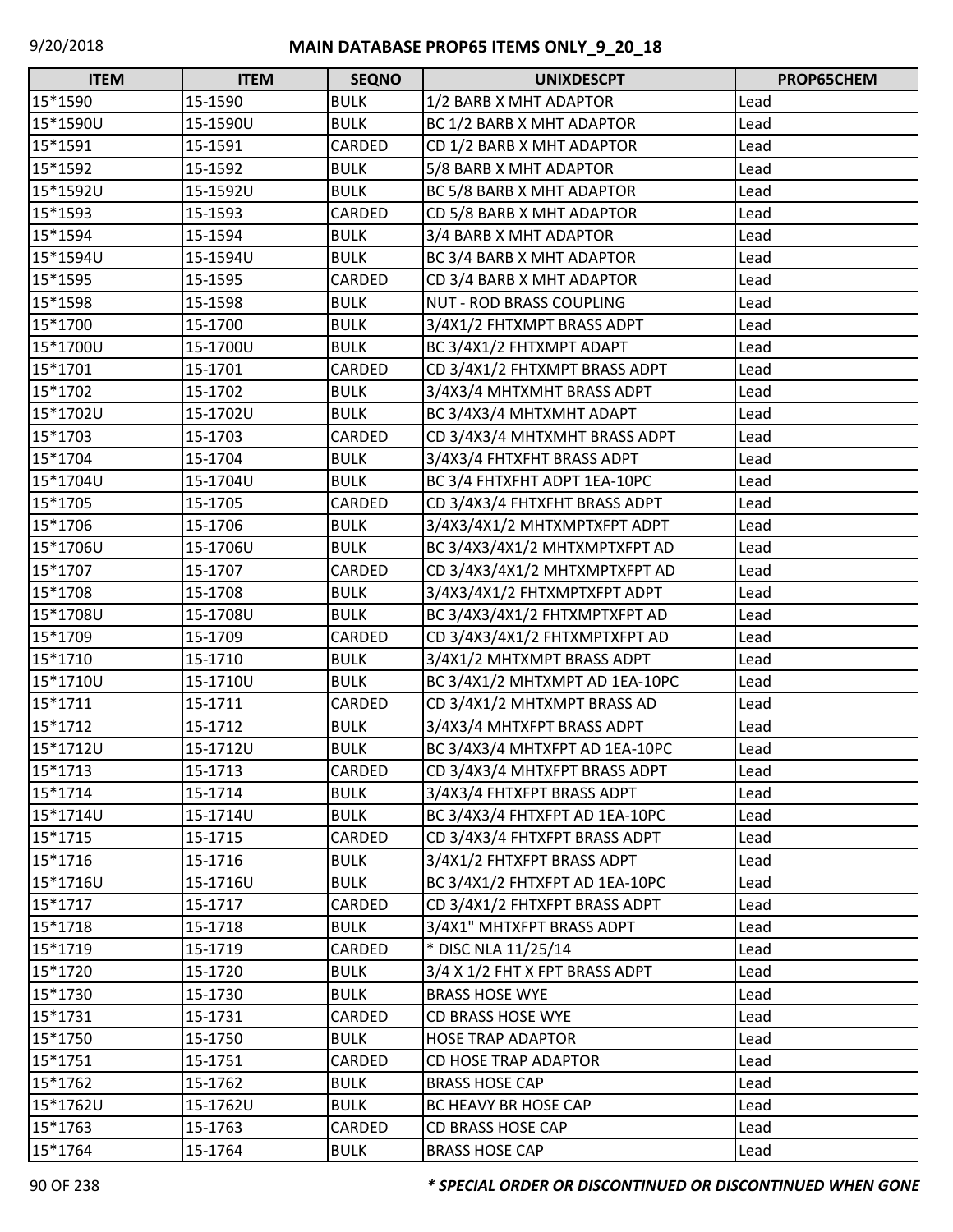| <b>ITEM</b> | <b>ITEM</b> | <b>SEQNO</b> | <b>UNIXDESCPT</b>                | PROP65CHEM |
|-------------|-------------|--------------|----------------------------------|------------|
| 15*1766     | 15-1766     | <b>BULK</b>  | BRASS HOSE CAP W/1/8 TAP         | Lead       |
| 15*1766U    | 15-1766U    | <b>BULK</b>  | BC HOSE CAP W/1/8 IPS TAP        | Lead       |
| 15*1767     | 15-1767     | CARDED       | CD BRASS HOSE CAP W/1/8 TAP      | Lead       |
| 15*1768     | 15-1768     | <b>BULK</b>  | BRASS HOSE CAP W/1/4 TAP         | Lead       |
| 15*1768U    | 15-1768U    | <b>BULK</b>  | BC HOSE CAP W/1/4 IPS TAP        | Lead       |
| 15*1769     | 15-1769     | CARDED       | CD BRASS HOSE CAP W/1/4 TAP      | Lead       |
| 15*1780     | 15-1780     | <b>BULK</b>  | <b>QUIK CONNECTOR BRASS MALE</b> | Lead       |
| 15*1782     | 15-1782     | <b>BULK</b>  | <b>QUIK CONNECTOR BRASS FE.</b>  | Lead       |
| 15*1785     | 15-1785     | CARDED       | <b>QUIK CONN.BRASS SET MXF</b>   | Lead       |
| 15*1785B    | 15-1785B    | <b>BULK</b>  | <b>SUB COMPONENT</b>             | Lead       |
| 15*1800     | 15-1800     | <b>BULK</b>  | IASVU-075 3/4" A.S. W/UNION      | Lead       |
| 15*1802     | 15-1802     | <b>BULK</b>  | IASVU-100 1" A.S. W/UNION        | Lead       |
| 15*1806     | 15-1806     | <b>BULK</b>  | SA-075 3/4" IN-LINE AUTO VALVE   | Lead       |
| 15*1808     | 15-1808     | <b>BULK</b>  | SA-100 1" IN-LINE AUTO VALVE     | Lead       |
| 15*1812     | 15-1812     | <b>BULK</b>  | PAA-100FV 1 ACT W/VALVE          | Lead       |
| 15*1814     | 15-1814     | <b>BULK</b>  | 57065 3/4 AUTO BR A/S VALVE      | Lead       |
| 15*1816     | 15-1816     | <b>BULK</b>  | 57066 1" AUTO BR A/S VLV         | Lead       |
| 15*1820     | 15-1820     | <b>BULK</b>  | 3/4" BRASS A/S L/UNION           | Lead       |
| 15*1822     | 15-1822     | <b>BULK</b>  | 1" BRASS A/S L/UNION             | Lead       |
| 15*1832     | 15-1832     | <b>BULK</b>  | 100-075 3/4" STRAIGHT VALVE      | Lead       |
| 15*1834     | 15-1834     | <b>BULK</b>  | 100-100 1" STRAIGHT VALVE        | Lead       |
| 15*1860     | 15-1860     | <b>BULK</b>  | 75AV 3/4" ANGLE VALVE            | Lead       |
| 15*1862     | 15-1862     | <b>BULK</b>  | 100AV 1" ANGLE VALVE             | Lead       |
| 15*1880     | 15-1880     | <b>BULK</b>  | 75AVU 3/4" ANGLE VALVE           | Lead       |
| 15*1882     | 15-1882     | <b>BULK</b>  | 100AVU 1" ANGLE VALVE            | Lead       |
| 15*1884     | 15-1884     | <b>BULK</b>  |                                  | Lead       |
| 15*1886     | 15-1886     | <b>BULK</b>  | SPECIAL ORDER ONLY               | Lead       |
| 15*1888     | 15-1888     | <b>BULK</b>  | SPECIAL ORDER ONLY               | Lead       |
| 15*1922     | 15-1922     | <b>BULK</b>  | 75VB 3/4" ANGLE VAC. BKR         | Lead       |
| 15*1924     | 15-1924     | <b>BULK</b>  | 100VB 1" ANGLE VAC. BRK.         | Lead       |
| 15*2002     | 15-2002     | <b>BULK</b>  | 950XLT 1"DBLE CK BK FLO PRV      | Lead       |
| 15*2010     | 15-2010     | <b>BULK</b>  | 975XL 3/4 RED PRESS BK FLO PRV   | Lead       |
| 15*2012     | 15-2012     | <b>BULK</b>  | 975XL 1"RED PRESS BK FLO PRV     | Lead       |
| 15*2020     | 15-2020     | <b>BULK</b>  | 420 3/4 PRES VAC BK FLO PRV      | Lead       |
| 15*2022     | 15-2022     | <b>BULK</b>  | 420 1"PRES VAC BK FLO PRV        | Lead       |
| 15*2104     | 15-2104     | <b>BULK</b>  | <b>B6F CHAMP.BR.FULL BUBBLER</b> | Lead       |
| 15*2108     | 15-2108     | <b>BULK</b>  | <b>BPU FULL CHAM PLST.BUBBLR</b> | Lead       |
| 15*2110     | 15-2110     | <b>BULK</b>  | FULL BRASS SHRUB HEAD            | Lead       |
| 15*2112     | 15-2112     | <b>BULK</b>  | HALF BRASS SHRUB HEAD            | Lead       |
| 15*2114     | 15-2114     | <b>BULK</b>  | <b>QTR BRASS SHRUB HEAD</b>      | Lead       |
| 15*2116     | 15-2116     | <b>BULK</b>  | 3/4 BRASS SHRUB HEAD             | Lead       |
| 15*2120     | 15-2120     | <b>BULK</b>  | <b>STRIP BRASS SHRUB HEAD</b>    | Lead       |
| 15*2124     | 15-2124     | <b>BULK</b>  | S39PF FULL ECONO PLST SHRUB      | Lead       |
| 15*2126     | 15-2126     | <b>BULK</b>  | S39PH 1/2 ECONO PLST SHRUB       | Lead       |
| 15*2128     | 15-2128     | <b>BULK</b>  | S39PQ QTR ECONO PLST SHRUB       | Lead       |
| 15*2130     | 15-2130     | <b>BULK</b>  | FULL C PLST SHRUB W/BR           | Lead       |
| 15*2132     | 15-2132     | <b>BULK</b>  | HALF C PLST SHRUB W/BR INSERT    | Lead       |
| 15*2134     | 15-2134     | <b>BULK</b>  | 1/4 C PLASTIC SHRUB W/BR         | Lead       |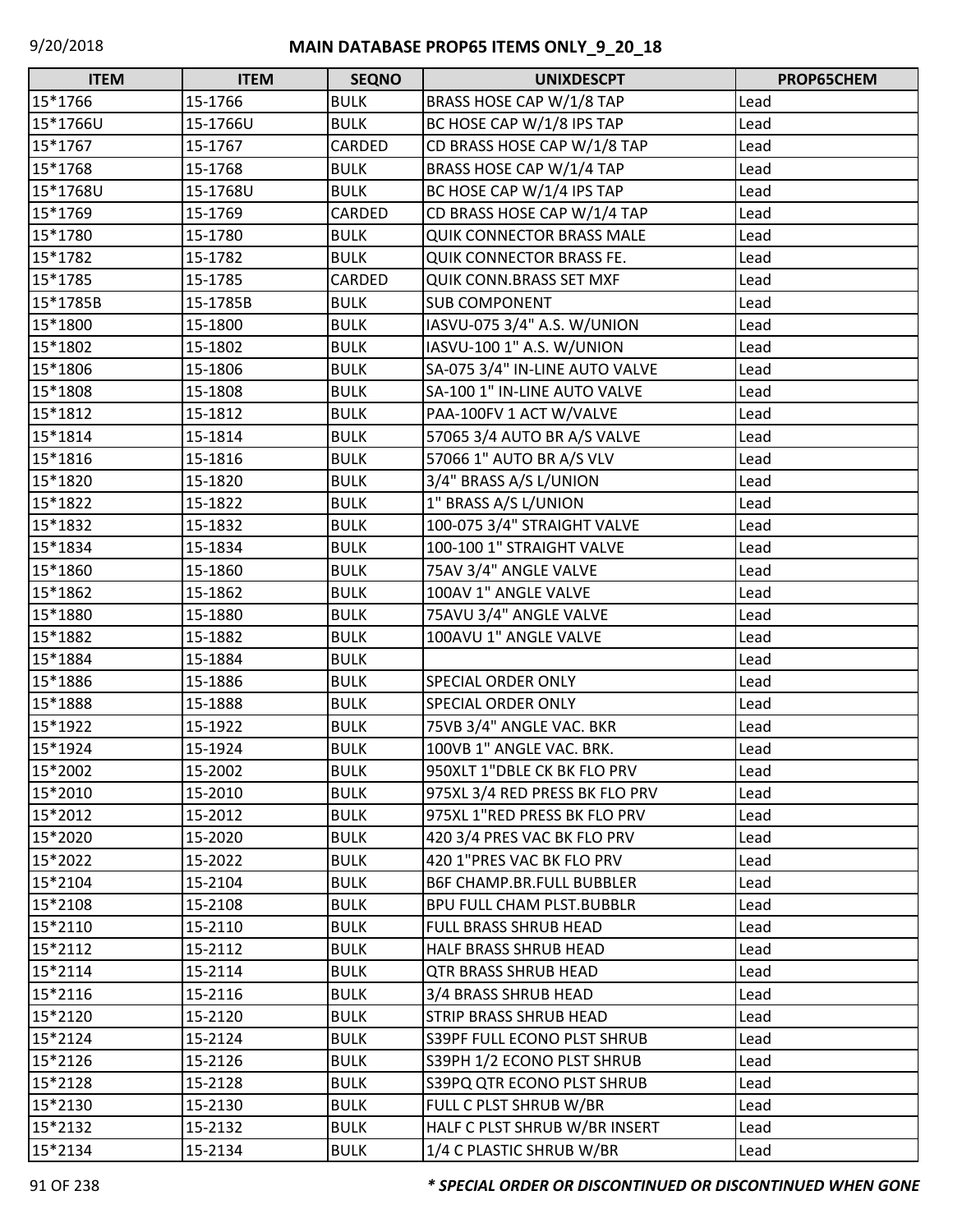| $\Box$<br><b>ITEM</b> | <b>ITEM</b> | <b>SEQNO</b> | <b>UNIXDESCPT</b>                        | <b>PROP65CHEM</b> |
|-----------------------|-------------|--------------|------------------------------------------|-------------------|
| 15*2144               | 15-2144     | <b>BULK</b>  | <b>QTR BRASS SIDE JET</b>                | Lead              |
| 15*2200               | 15-2200     | <b>BULK</b>  | FULL C PLASTIC POP-UP W/BR               | Lead              |
| 15*2202               | 15-2202     | <b>BULK</b>  | HALF C PLASTIC POP-UP W/BR               | Lead              |
| 15*2204               | 15-2204     | <b>BULK</b>  | 1/4 C PLAST IC POP-UP W/BR               | Lead              |
| 15*2206               | 15-2206     | <b>BULK</b>  | P283Q BRASS INSERT 3/4 POP-UP            | Lead              |
| 15*2220               | 15-2220     | <b>BULK</b>  | F27PF PLST IN. FULL FL                   | Lead              |
| 15*2222               | 15-2222     | <b>BULK</b>  | F27PH PLST IN. HALF FL                   | Lead              |
| 15*2224               | 15-2224     | <b>BULK</b>  | F27PQ PLST IN. QTR FL                    | Lead              |
| 15*2226               | 15-2226     | <b>BULK</b>  | F273Q 3/4 PLST REG HEAD                  | Lead              |
| 15*2240               | 15-2240     | <b>BULK</b>  | FULL C BRASS POP UP                      | Lead              |
| 15*2242               | 15-2242     | <b>BULK</b>  | HALF C BRASS POP UP                      | Lead              |
| 15*2244               | 15-2244     | <b>BULK</b>  | 1/4 C BRASS POP UP                       | Lead              |
| 15*2246               | 15-2246     | <b>BULK</b>  | 3/4 C BRASS POP UP                       | Lead              |
| 15*2248               | 15-2248     | <b>BULK</b>  | P8SQ SQ CHAMP BR POP-UP                  | Lead              |
| 15*2260               | 15-2260     | <b>BULK</b>  | IF7F FULL CHAMP BRASS REG HEAD           | Lead              |
| 15*2262               | 15-2262     | <b>BULK</b>  | IF7H 1/2 CHAMP BRASS REG HEAD            | Lead              |
| 15*2264               | 15-2264     | <b>BULK</b>  | IF7Q 1/4 CHAMP BRASS REG HEAD            | Lead              |
| 15*2266               | 15-2266     | <b>BULK</b>  | IF73Q 3/4 CHAMP BRASS REG HEAD           | Lead              |
| 15*2280               | 15-2280     | <b>BULK</b>  | <b>FULL BRASS INSERT</b>                 | Lead              |
| 15*2281               | 15-2281     | CARDED       | SF FULL CHAMP BR INSERT                  | Lead              |
| 15*2282               | 15-2282     | <b>BULK</b>  | <b>HALF BRASS INSERT</b>                 | Lead              |
| 15*2283               | 15-2283     | CARDED       | SH HALF CHAMP BR INSERT                  | Lead              |
| 15*2284               | 15-2284     | <b>BULK</b>  | <b>QTR BRASS INSERT</b>                  | Lead              |
| 15*2285               | 15-2285     | CARDED       | SQ 1/4 CHAMP BRASS INSERT                | Lead              |
| 15*2290               | 15-2290     | <b>BULK</b>  | 3/4 BRASS INSERT                         | Lead              |
| 15*2291               | 15-2291     | CARDED       | S3Q 3/4 CHAMP BR INSERT                  | Lead              |
| 15*2294               | 15-2294     | <b>BULK</b>  | <b>STRIP BRASS INSERT</b><br>$\mathbf 0$ | Lead              |
| 15*2295               | 15-2295     | CARDED       | * DISC USE 15-2294                       | Lead              |
| 15*2612               | 15-2612     | <b>BULK</b>  | <b>BRASS SPRKLR WRENCH</b>               | Lead              |
| 15*2613               | 15-2613     | CARDED       | 29B BR CHAMP HEAD WRENCH                 | Lead              |
| 15*2620               | 15-2620     | <b>BULK</b>  | 54243 F 2" SPRING P/U BRASS NZ           | Lead              |
| 15*2622               | 15-2622     | <b>BULK</b>  | 54242 H 2" SPRING P/U BR NOZZ            | Lead              |
| 15*2624               | 15-2624     | <b>BULK</b>  | 54241 Q 2" SPRING P/U BRASS NZ           | Lead              |
| 15*2644               | 15-2644     | <b>BULK</b>  | 54223 4 FULL BR DUAL SPRAY               | Lead              |
| 15*2646               | 15-2646     | <b>BULK</b>  | 54222 4 HALF BR DUAL SPRAY               | Lead              |
| 15*2648               | 15-2648     | <b>BULK</b>  | 54221 4 QTR BR DUAL SPRAY                | Lead              |
| 15*2672               | 15-2672     | <b>BULK</b>  | <b>CENTER STRIP INSERT</b>               | Lead              |
| 15*2673               | 15-2673     | CARDED       | <b>CENTER STRIP INSERT</b>               | Lead              |
| 15*2674               | 15-2674     | <b>BULK</b>  | END STRIP INSERT                         | Lead              |
| 15*2675               | 15-2675     | CARDED       | <b>END STRIP INSERT</b>                  | Lead              |
| 15*2676               | 15-2676     | <b>BULK</b>  | FULL RAINBIRD INSERT                     | Lead              |
| 15*2677               | 15-2677     | CARDED       | FULL RAINBIRD INSERT                     | Lead              |
| 15*2678               | 15-2678     | <b>BULK</b>  | HALF RAINBIRD INSERT                     | Lead              |
| 15*2679               | 15-2679     | CARDED       | 1/2 RAINBIRD INSERT                      | Lead              |
| 15*2680               | 15-2680     | <b>BULK</b>  | 1/4 RAINBIRD INSERT                      | Lead              |
| 15*2681               | 15-2681     | CARDED       | 1/4 RAINBIRD INSERT                      | Lead              |
| 15*2686               | 15-2686     | <b>BULK</b>  | 3/4 RAINBIRD INSERT                      | Lead              |
| 15*2687               | 15-2687     | CARDED       | 3/4 RAINBIRD INSERT                      | Lead              |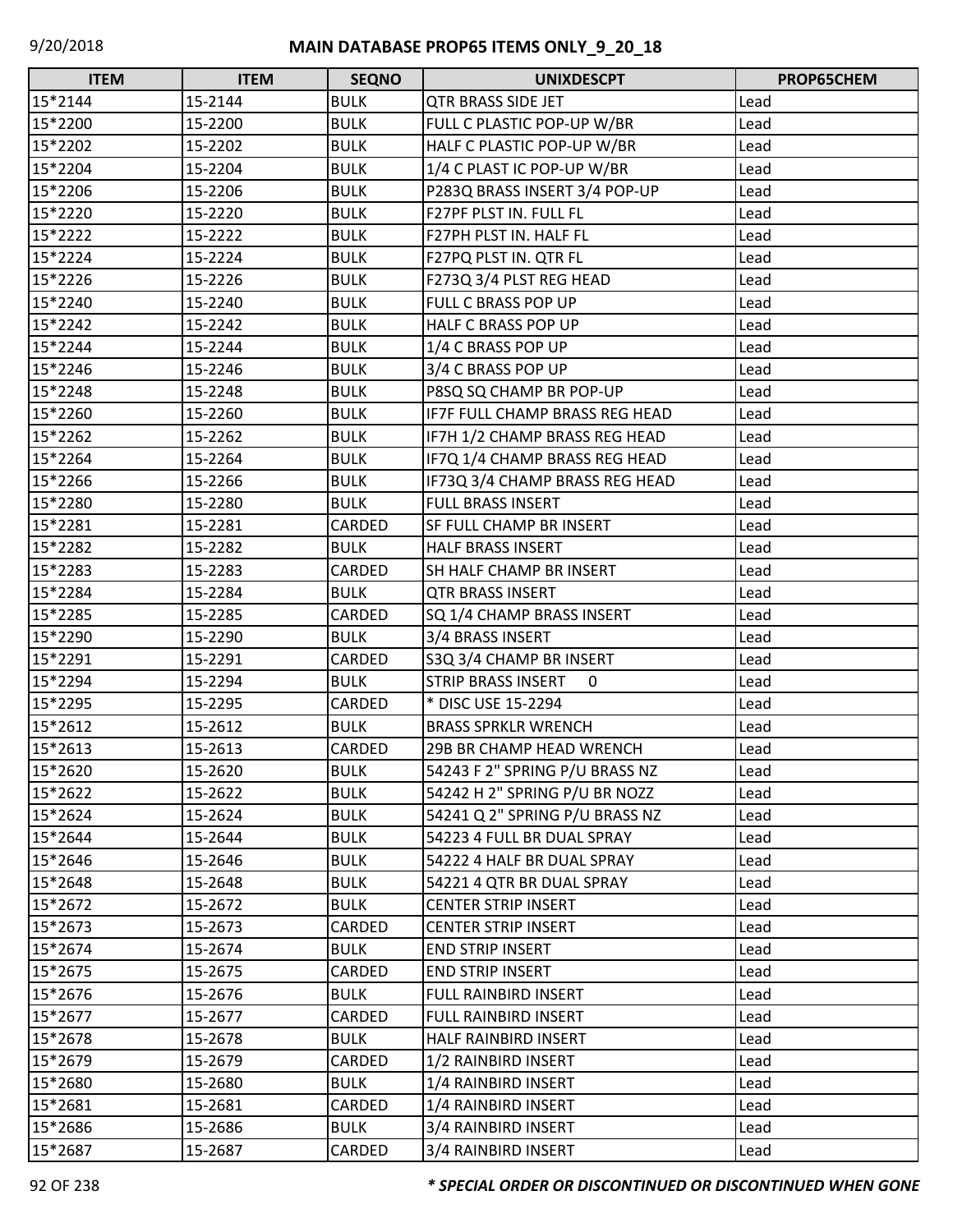| $\Box$<br><b>ITEM</b> | <b>ITEM</b> | <b>SEQNO</b>  | <b>UNIXDESCPT</b>              | <b>PROP65CHEM</b> |
|-----------------------|-------------|---------------|--------------------------------|-------------------|
| 15*2688               | 15-2688     | <b>BULK</b>   | SIDE STRIP INSERT              | Lead              |
| 15*2689               | 15-2689     | CARDED        | SIDE STRIP INSERT              | Lead              |
| 15*2710               | 15-2710     | <b>BULK</b>   | 25PJDA BRASS IMPULSE SPRINKLER | Lead              |
| 15*2712               | 15-2712     | <b>BULK</b>   | 55032 BRASS IMPULSE POP-UP SPK | Lead              |
| 15*2713               | 15-2713     | <b>CARDED</b> | <b>BRASS IMPULSE SPRINKLER</b> | Lead              |
| 15*2732               | 15-2732     | <b>BULK</b>   | 3/4 DUAL NOZZEL IMPULSE        | Lead              |
| 15*2800               | 15-2800     | <b>BULK</b>   | 33-K SINGLE LUG KEY            | Lead              |
| 15*2810               | 15-2810     | <b>BULK</b>   | #3 1 PC 3/4 QUIC CONN VLV      | Lead              |
| 15*2824               | 15-2824     | <b>BULK</b>   | 55025 SATELLITE POP-A-WAY      | Lead              |
| 15*2830               | 15-2830     | <b>BULK</b>   | 55100 SMALL POP-A-WAY          | Lead              |
| 15*2832               | 15-2832     | <b>BULK</b>   | 55034 BRASS IMP POP-A-WAY      | Lead              |
| 15*2834               | 15-2834     | <b>BULK</b>   | 55662 VOYAGER GEAR DRIVE POP-U | Lead              |
| 15*2838               | 15-2838     | <b>BULK</b>   | <b>SATURN III POP-A-WAY</b>    | Lead              |
| 15*3104               | 15-3104     | <b>BULK</b>   | 3600 SQ FT OSCILLATOR SPRK     | Lead              |
| 15*3280               | 15-3280     | <b>BULK</b>   | H.D. INSULATED HOSE NOZZLE     | Lead              |
| 15*3282               | 15-3282     | <b>BULK</b>   | 58984 HD CONTRACTOR NOZZLE     | Lead              |
| 15*3290               | 15-3290     | <b>BULK</b>   | 58603 36" 9-PAT TURRET WAND    | Lead              |
| 15*3292               | 15-3292     |               | 58302N 18" 9-PAT WAND          | Lead              |
| 15*3300               | 15-3300     | <b>BULK</b>   | 56256 FRONT TRIG SHWR WAND     | Lead              |
| 15*3302               | 15-3302     | <b>BULK</b>   | 56252 FRONT TRIG TURRENT       | Lead              |
| 15*3304               | 15-3304     | <b>BULK</b>   | 56254 FRONT TRIG ADJ NOZZLE    | Lead              |
| 15*3314               | 15-3314     | <b>BULK</b>   | 58043N 6"BR VINYL GRIP NOZZLE  | Lead              |
| 15*3316               | 15-3316     | <b>BULK</b>   | 58044 4" BRASS ADJ. NOZZLE     | Lead              |
| 15*3318               | 15-3318     | <b>BULK</b>   | 58237 5" ADJ BRASS NOZZEL      | Lead              |
| 15*3320               | 15-3320     | <b>BULK</b>   | 58094 ADJ ZINC HOSE NOZZEL     | Lead              |
| 15*3324               | 15-3324     | <b>BULK</b>   | 58213 ADJ ZINK HOSE NOZZEL     | Lead              |
| 15*3354               | 15-3354     | <b>BULK</b>   | 58040 SHORT BRASS SWEEPER NOZ  | Lead              |
| 15*3355               | 15-3355     | CARDED        | POWER NOZZLE BRASS             | Lead              |
| 15*3358               | 15-3358     | <b>BULK</b>   | 5" BRASS SWEEPER W/ON-OFF      | Lead              |
| 15*3359               | 15-3359     | CARDED        | 35 6 BRASS FLUSH NOZZLE        | Lead              |
| 15*3404               | 15-3404     | <b>BULK</b>   | FOGG-IT AUTO SHUT-OFF VLV      | Lead              |
| 15*3542               | 15-3542     | <b>BULK</b>   | 53794 TORO ECX6 TIMER 3PGM     | Lead              |
| 15*3740               | 15-3740     | <b>BULK</b>   | 57946 6 ZONE OUT TIMER W/WFI   | Lead              |
| 15*3742               | 15-3742     | <b>BULK</b>   | 57950 12 ZONE OUT TIMER W/WFI  | Lead              |
| 15*3762               | 15-3762     |               | 57876 6-S EASY DIAL INDOOR     | Lead              |
| 15*3764               | 15-3764     |               | 57594 4-S INDOOR T             | Lead              |
| 15*3766               | 15-3766     |               | 57596 6-S INDOOR T             | Lead              |
| 15*3770               | 15-3770     | <b>BULK</b>   | 57882 9-ZONE I/O TIMER ORBIT   | Lead              |
| 15*3772               | 15-3772     | <b>BULK</b>   | 57900 ORBIT 12-ZONE I/O TIMER  | Lead              |
| 15*3778               | 15-3778     | <b>BULK</b>   | 57860 ISOLATION TIMER/VLV      | Lead              |
| 15*3792               | 15-3792     | <b>BULK</b>   | 62040 HOSE FCT DIG TIMER 2DIAL | Lead              |
| 15*3798               | 15-3798     |               | 58910 DIGITAL 2-OUT TIMER      | Lead              |
| 15*3800               | 15-3800     |               | 62061N DIGITAL 1-OUT TIMER     | Lead              |
| 15*3858               | 15-3858     | <b>BULK</b>   | 57896 6-ZONE OUTDOOR CLOCK     | Lead              |
| 15*3904               | 15-3904     | <b>BULK</b>   | 57626 3/4" SLIP ELCT A/S VLV   | Lead              |
| 15*3920               | 15-3920     | <b>BULK</b>   | 57029 3/4 ELECT ACTUATOR       | Lead              |
| 15*3922               | 15-3922     | <b>BULK</b>   | 57030 1 ELECTRIC ACTUATOR      | Lead              |
| 15*4010               | 15-4010     | <b>BULK</b>   | <b>CZS-C HOSE SAVER</b><br>0   | Lead              |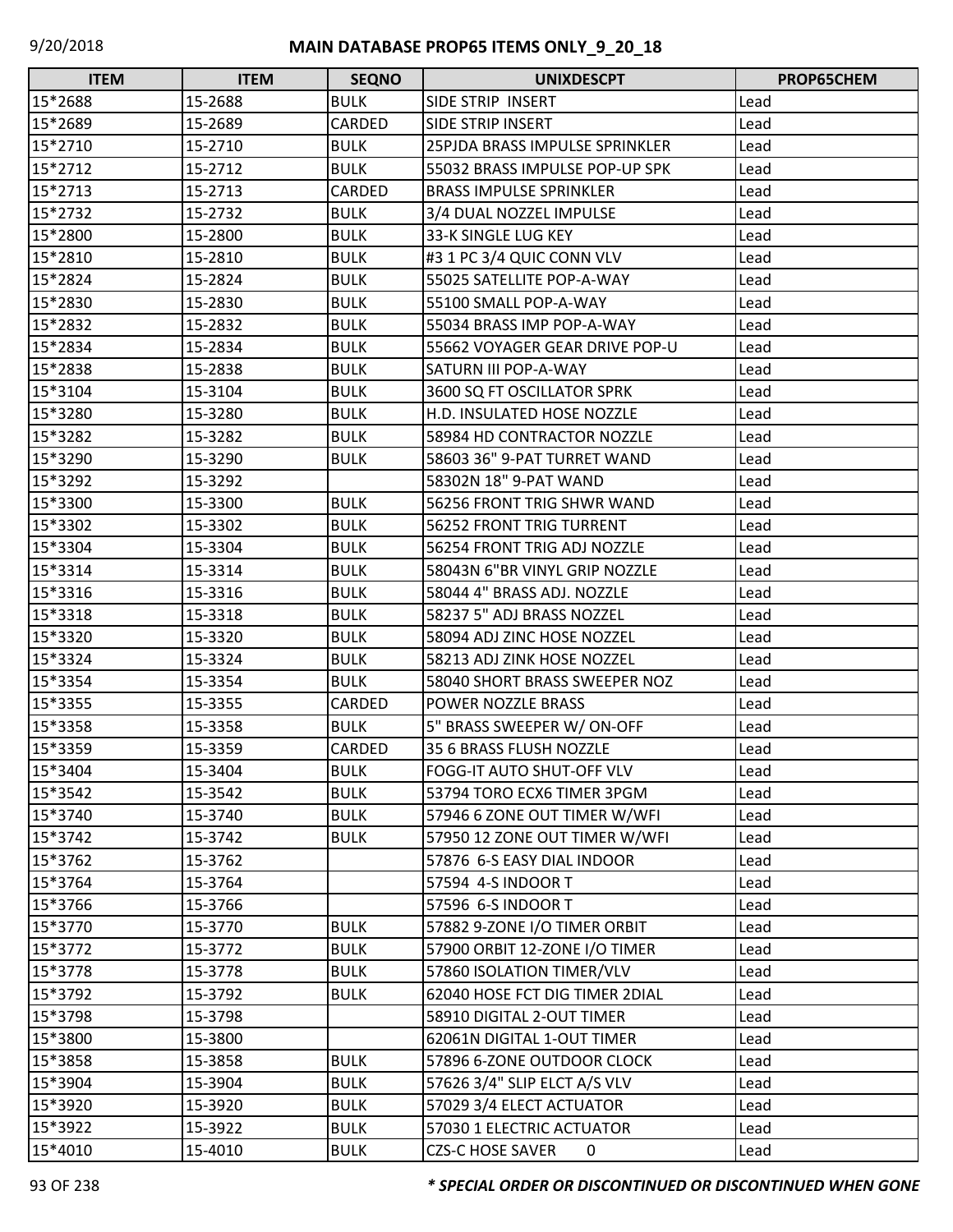| <b>ITEM</b> | <b>ITEM</b> | <b>SEQNO</b> | <b>UNIXDESCPT</b>                    | PROP65CHEM  |
|-------------|-------------|--------------|--------------------------------------|-------------|
| 15*4020     | 15-4020     | <b>BULK</b>  | <b>BRASS HOSE WYE WITH SHUT-OFF</b>  | Lead        |
| 15*4021     | 15-4021     | CARDED       | CD BRASS HOSE "Y" W/SHUT-OFF         | Lead        |
| 15*4022     | 15-4022     | <b>BULK</b>  | <b>BRASS HOSE CONN WITH SHUT OFF</b> | Lead        |
| 15*4031     | 15-4031     | CARDED       | CD METAL HOSE 'Y' W/SHUT OFF         | Lead        |
| 15*4050     | 15-4050     | <b>BULK</b>  | 62009 PLST HOSE MANIFOLD             | Lead        |
| 15*4052     | 15-4052     | <b>BULK</b>  | 58261 BRASS HOSE MANIFOLD            | Lead        |
| 15*4054     | 15-4054     | <b>BULK</b>  | 58970 METAL MANIFOLD W/SHUT          | Lead        |
| 15*4060     | 15-4060     | <b>BULK</b>  | 56389 METAL HOSE Y W/SHUT            | Lead        |
| 15*4062     | 15-4062     | <b>BULK</b>  | 56738 METAL COUPLING W/SHUT          | Lead        |
| 15*4064     | 15-4064     | <b>BULK</b>  | 56739 METAL ANG CPLG W/SHUT          | Lead        |
| 15*4070     | 15-4070     | <b>BULK</b>  | 56854 HOSE END FLOW METER            | Lead        |
| 15*4170     | 15-4170     | <b>BULK</b>  | 57034 3/4 BR AUTO CONV. VALVE        | Lead        |
| 15*4174     | 15-4174     | <b>BULK</b>  | AB-075B 3/4 BRASS ACTUATOR           | Lead        |
| 15*4176     | 15-4176     | <b>BULK</b>  | <b>AB-100B 1 BRASS ACTUATOR</b>      | Lead        |
| 15*4178     | 15-4178     | <b>BULK</b>  | UNIV BR BLEED SCREW ADPT             | Lead        |
| 15*4179     | 15-4179     | CARDED       | CD UNIV BR BLEED SCREW ADPT          | Lead        |
| 15*4190     | 15-4190     | <b>BULK</b>  | RK25C CHAMPION DIAPHRAM              | Lead        |
| 15*4192     | 15-4192     | <b>BULK</b>  | RK-28C CHAMPION SOLENOID             | Lead        |
| 15*4193     | 15-4193     | CARDED       | <b>CD CHAMPION SOLENOID</b>          | Lead        |
| 15*4194     | 15-4194     | <b>BULK</b>  | <b>RK-17C CHAMPION KIT</b>           | Lead        |
| 15*4204     | 15-4204     | <b>BULK</b>  | <b>RK-29C CHAMP BR BLEED SCREWS</b>  | Lead        |
| 15*4208     | 15-4208     | <b>BULK</b>  | RK-31C CHAMP 1" AS VLV KIT           | Lead        |
| 15*4210     | 15-4210     |              | UNIV SOLENOID REPL KIT               | Lead        |
| 15*4720     | 15-4720     | <b>BULK</b>  | UNIVERSAL TRANSFORMER 24V 650M       | Lead        |
| 15*4721     | 15-4721     | CARDED       | CD TIMER REPLACE TRANSFORMER         | Lead        |
| 15*4992     | 15-4992     | <b>BULK</b>  | SIMPL TO SET TIMR 4ZONE INDOOR       | Lead        |
| 15*4994     | 15-4994     | <b>BULK</b>  | SIMP TO SET TIMR IND/OUT 6ZONE       | Lead        |
| 15*4996     | 15-4996     | <b>BULK</b>  | <b>SPRAY HEAD PULL UP TOOL</b>       | <b>DEHP</b> |
| 15*5094     | 15-5094     | <b>BULK</b>  | SST-6001 6 ZONE TIMER                | Lead        |
| 15*5096     | 15-5096     | <b>BULK</b>  | SST-9001 9 ZONE TIMER                | Lead        |
| 15*5400     | 15-5400     | <b>BULK</b>  | 1/8 MPT BRASS FOG NOZZLE             | Lead        |
| 15*5401     | 15-5401     | CARDED       | BRASS FOG NOZZLE W/TEE(2-PIECE       | Lead        |
| 15*5404     | 15-5404     | <b>BULK</b>  | <b>BRASS BUTTON NOZZLE</b>           | Lead        |
| 15*5405     | 15-5405     | CARDED       | BRASS BUTTON NOZZLE W/TEE 2PC        | Lead        |
| 15*5406     | 15-5406     | <b>BULK</b>  | <b>BRASS BARB NOZZLE</b>             | Lead        |
| 15*5409     | 15-5409     | CARDED       | 1/8MIPXFIP BRASS ADAPTOR 2PC         | Lead        |
| 15*5411     | 15-5411     | CARDED       | BRASS NOZZLE W/TEE (5-PIECE)         | Lead        |
| 15*5415     | 15-5415     | CARDED       | BRASS BUTTON NOZZLE W/TEE 5PCS       | Lead        |
| 15*5416     | 15-5416     | <b>BULK</b>  | 10/24 BRASS BUTTON PLUG ONLY         | Lead        |
| 15*5417     | 15-5417     | CARDED       | BRASS BUTTON PLUG 10/24 2-PC         | Lead        |
| 15*5421     | 15-5421     | CARDED       | <b>BRASS NOZZLE (2-PIECE)</b>        | Lead        |
| 15*5425     | 15-5425     | CARDED       | <b>BUTTON NOZZLE (2-PIECE)</b>       | Lead        |
| 15*5427     | 15-5427     | CARDED       | BARBED NOZZLE (2-PIECE)              | Lead        |
| 15*5441     | 15-5441     | CARDED       | BRASS FOG NOZZLE (10-PIECE)          | Lead        |
| 15*5445     | 15-5445     | CARDED       | <b>BUTTON NOZZLE (10-PIECE)</b>      | Lead        |
| 15*5472     | 15-5472     | <b>BULK</b>  | 1/4 BARB X 10-24 TEE                 | Lead        |
| 15*5493     | 15-5493     | CARDED       | 2 NOZZLE PLST MIST EXT KIT           | Lead        |
| 15*5522     | 15-5522     | <b>BULK</b>  | 12F BRASS MOODY TIP                  | Lead        |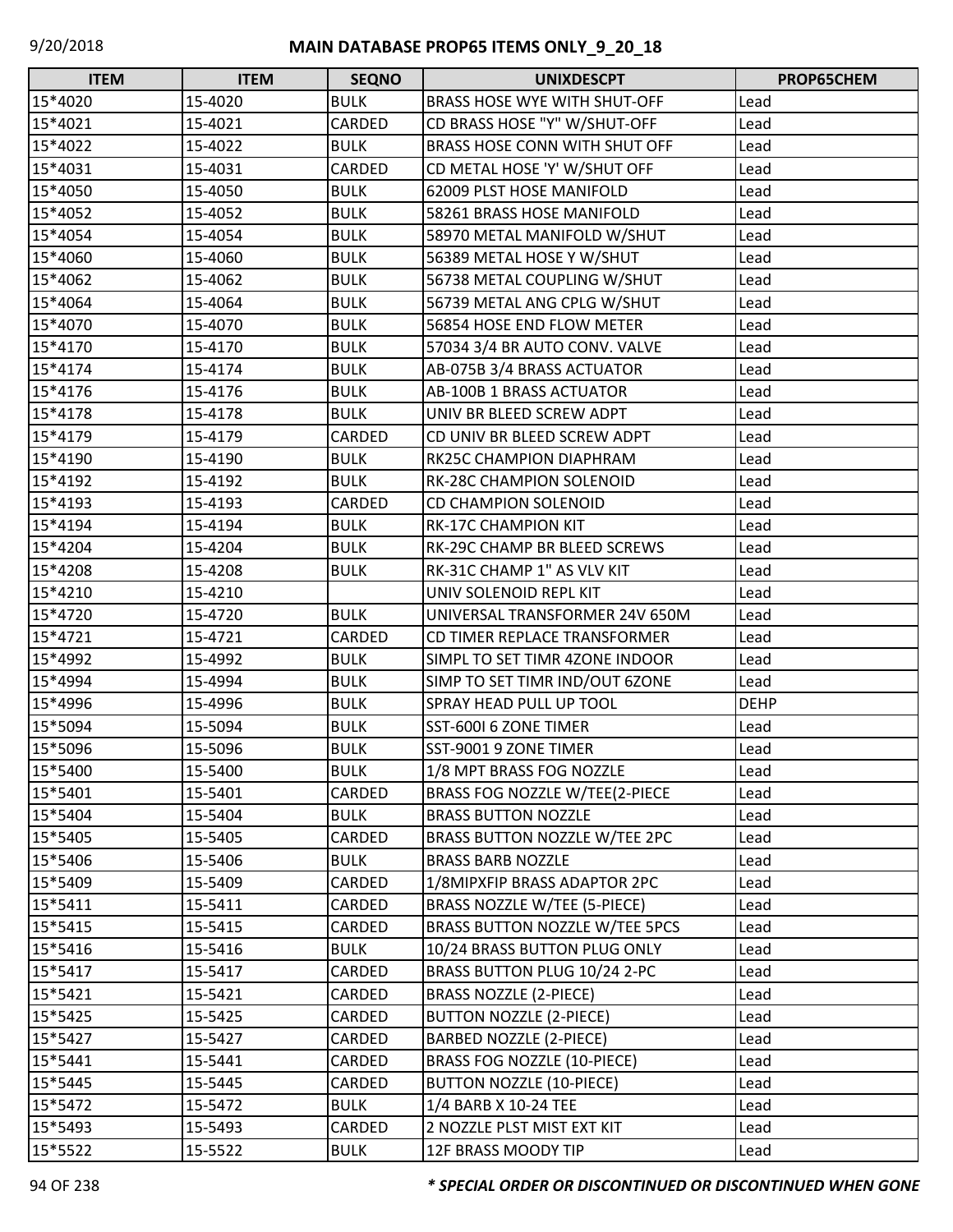| <b>ITEM</b> | <b>ITEM</b> | <b>SEQNO</b> | <b>UNIXDESCPT</b>              | PROP65CHEM  |
|-------------|-------------|--------------|--------------------------------|-------------|
| 15*8676     | 15-8676     |              | 50 PIECE DRIP GARDEN ASSORT    | Lead        |
| 15*8692     | 15-8692     | <b>BULK</b>  | 62024 SINGLE DIAL TIMER        | Lead        |
| 15*8694     | 15-8694     |              | YARD WATERING VALVE            | Lead        |
| 15*8696     | 15-8696     |              | YARD WATERING SYSTEM           | Lead        |
| 15*8800     | 15-8800     | <b>BULK</b>  | 16055 1/2 PVC MISTING SYSTEM   | Lead        |
| 15*8802     | 15-8802     | <b>BULK</b>  | * DISC SPECIAL ORDER ONLY      | Lead        |
| 15*8804     | 15-8804     | <b>BULK</b>  | 30060 BASK 3/8 MISTING SYSTEM  | Lead        |
| 15*8806     | 15-8806     | <b>BULK</b>  | 30068 BASK 3/8 MISTNG EXTENSIO | Lead        |
| 15*8818     | 15-8818     |              | 20066 PORT OUT MIST SYSTEM     | Lead        |
| 15*8820     | 15-8820     | <b>BULK</b>  | 10057W COBRA MISTAND           | Lead        |
| 15*8822     | 15-8822     | <b>BULK</b>  | 10199 VIPER FLEX MISTAND       | Lead        |
| 15*8824     | 15-8824     | <b>BULK</b>  | 10198 SIDEWINDER MISTAND       | Lead        |
| 15*8830     | 15-8830     | <b>BULK</b>  | 10056H 4" NOZZLE EXTENSION(5PC | Lead        |
| 15*8860     | 15-8860     | <b>BULK</b>  | 10127W 3/8 SLIP LOK COUPLING   | Lead        |
| 15*8862     | 15-8862     | <b>BULK</b>  | 10121W 3/8 COUPLING W/NOZZLE   | Lead        |
| 15*9010     | 15-9010     | <b>BULK</b>  | P-1 CHAMPION STEM              | Lead        |
| 15*9011     | 15-9011     | CARDED       | * DISC NLA 10-13-14            | Lead        |
| 15*9100     | 15-9100     | <b>BULK</b>  | <b>TRANSFORMER FOR L20200</b>  | Lead        |
| 15*9300     | 15-9300     | <b>BULK</b>  | <b>BRASS DRAIN VALVE</b>       | Lead        |
| 15*9301     | 15-9301     | CARDED       | CD BRASS DRAIN VLV 1PC         | Lead        |
| 15*9390     | 15-9390     | <b>BULK</b>  | <b>RED MARKING FLAG</b>        | <b>DEHP</b> |
| 15*9392     | 15-9392     | <b>BULK</b>  | <b>BLUE MARKING FLAG</b>       | <b>DEHP</b> |
| 15*9394     | 15-9394     | <b>BULK</b>  | YELLOW MARKING FLAG            | <b>DEHP</b> |
| 15*9502     | 15-9502     | <b>BULK</b>  | V-2 3/4 OR 1 X HANDLE          | Lead        |
| 15*9504     | 15-9504     | <b>BULK</b>  | V-3 3/4 CHAMP PCK NUT          | Lead        |
| 15*9505     | 15-9505     | CARDED       | * DISC NLA 7/12/17             | Lead        |
| 15*9512     | 15-9512     | <b>BULK</b>  | V-7 3/4 CHAMP VALVE STEM       | Lead        |
| 15*9514     | 15-9514     | <b>BULK</b>  | V-7-8 3/4 CHAMP 1PC SWVL       | Lead        |
| 15*9516     | 15-9516     | <b>BULK</b>  | V-8 3/4 CHAMP SWIVEL           | Lead        |
| 15*9522     | 15-9522     | <b>BULK</b>  | V-10 3/4 CHAMP SWVL ST NT      | Lead        |
| 15*9524     | 15-9524     | <b>BULK</b>  | V-11 3/4 CHAMP A.S. CAP        | Lead        |
| 15*9540     | 15-9540     | <b>BULK</b>  | V-16 3/4 CHAMP UNION BALL      | Lead        |
| 15*9551     | 15-9551     | CARDED       | 3/4 CHAMP STEM-HDLE ASSY.      | Lead        |
| 15*9553     | 15-9553     | CARDED       | 1 IN. CHAMP. STEM ASSY.        | Lead        |
| 15*9608     | 15-9608     | <b>BULK</b>  | V-5 1 CHAMPION BONNET          | Lead        |
| 15*9614     | 15-9614     | <b>BULK</b>  | V-7-8 1 SWVL ST ASSY 1PC       | Lead        |
| 15*9616     | 15-9616     | <b>BULK</b>  | V-8 1 CHAMPION SWIVEL          | Lead        |
| 15*9624     | 15-9624     | <b>BULK</b>  | * DISC NLA                     | Lead        |
| 15*9660     | 15-9660     | <b>BULK</b>  | O BRASS BIBB SCREW             | Lead        |
| 16*1300     | 16-1300     | <b>BULK</b>  | 3/4X25 BL SM HOSE 3/4 HT       | Lead        |
| 16*1310     | 16-1310     | <b>BULK</b>  | 3/4X50 BL SM HOSE 3/4 HT       | Lead        |
| 16*1320     | 16-1320     | <b>BULK</b>  | 3/4X75 BL SM HOSE 3/4 HT       | Lead        |
| 16*1330     | 16-1330     | <b>BULK</b>  | 3/4X100 BL SM HOSE 3/4 HT      | Lead        |
| 16*1550     | 16-1550     | <b>BULK</b>  | 1/4-100FT.REIN.VINYL TBG       | <b>DEHP</b> |
| 16*1552     | 16-1552     | <b>BULK</b>  | 3/8-100FT REIN. VINYL TBG.     | <b>DEHP</b> |
| 16*1554     | 16-1554     | <b>BULK</b>  | 1/2-100FT REIN. VINYL TBG.     | <b>DEHP</b> |
| 16*1556     | 16-1556     | <b>BULK</b>  | 3/4-100FT REIN.VINYL TBG.      | <b>DEHP</b> |
| 16*1560     | 16-1560     | <b>BULK</b>  | 1-100FT.REIN.VINYL TBG.        | <b>DEHP</b> |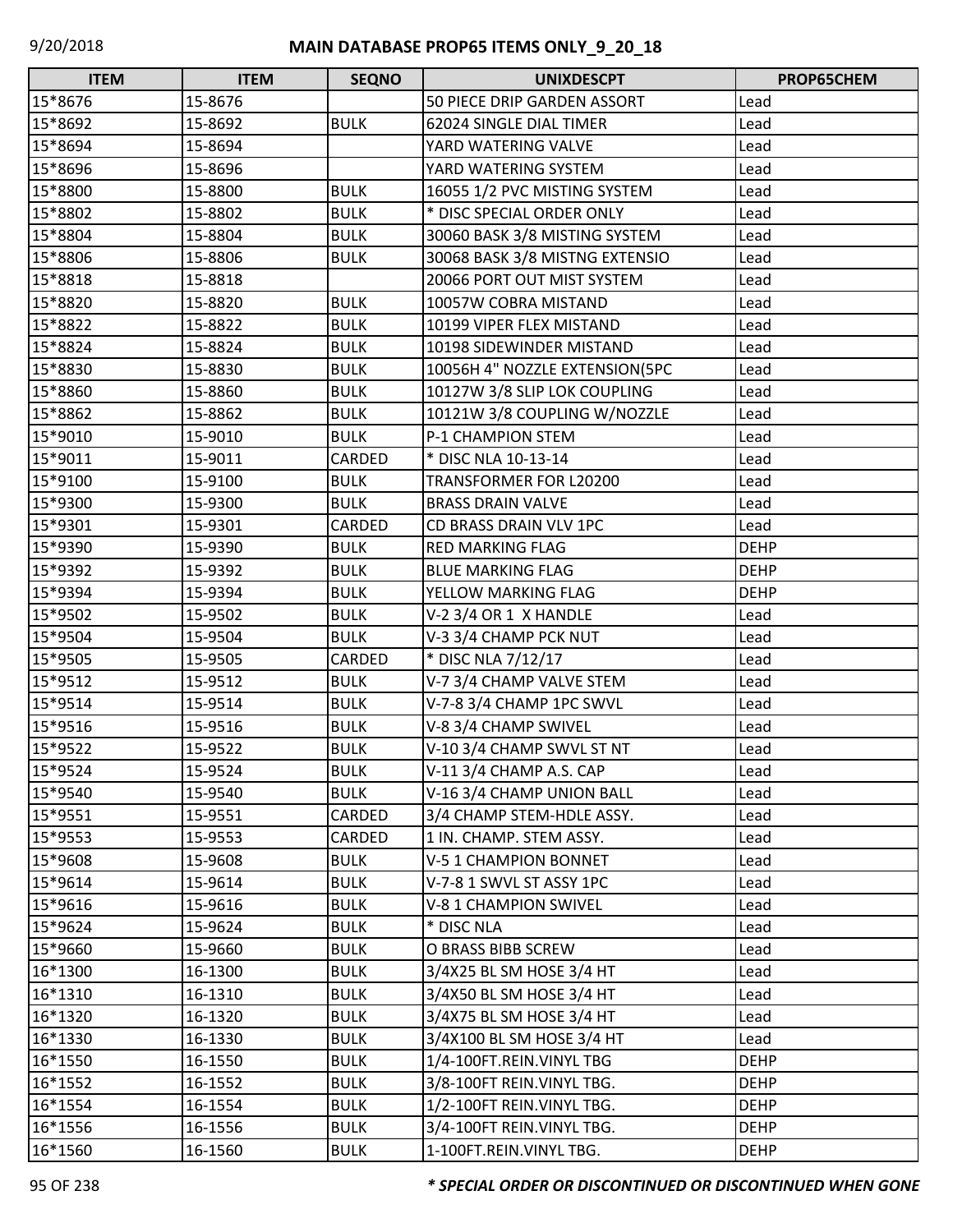| <b>ITEM</b> | <b>ITEM</b> | <b>SEQNO</b>  | <b>UNIXDESCPT</b>             | PROP65CHEM  |
|-------------|-------------|---------------|-------------------------------|-------------|
| 16*1562     | 16-1562     | <b>BULK</b>   | 5/8-100 FT REIN VINYL TBG     | <b>DEHP</b> |
| 16*1564     | 16-1564     | <b>BULK</b>   | 11/4"50FT.REIN VINYL          | <b>DEHP</b> |
| 16*1566     | 16-1566     | <b>BULK</b>   | 11/2"50FT.REIN VINYL          | <b>DEHP</b> |
| 16*1568     | 16-1568     | <b>BULK</b>   | 2"X50' REIN VINYL TUBING      | DEHP        |
| 16*1702     | 16-1702     | CARDED        | 113 3' WASH MACHINE HOSE      | Lead        |
| 16*1702B    | 16-1702B    | <b>BULK</b>   | 113 3 FT WASH MACHINE HOSE    | Lead        |
| 16*1704     | 16-1704     | <b>CARDED</b> | 113 4' WASH MACHINE HOSE      | Lead        |
| 16*1704B    | 16-1704B    | <b>BULK</b>   | 113 4 FT WASH MACHINE HOSE    | Lead        |
| 16*1706     | 16-1706     | CARDED        | 113 5' WASH MACHINE HOSE      | Lead        |
| 16*1706B    | 16-1706B    | <b>BULK</b>   | 113 5 FT WASH MACHINE HOSE    | Lead        |
| 16*1708     | 16-1708     | <b>CARDED</b> | 113 6' WASH MACHINE HOSE      | Lead        |
| 16*1708B    | 16-1708B    | <b>BULK</b>   | 113 6 FT WASH MACHINE HOSE    | Lead        |
| 16*1710     | 16-1710     | CARDED        | 1138' WASH MACHINE HOSE       | Lead        |
| 16*1710B    | 16-1710B    | <b>BULK</b>   | 113 8 FT WASH MACHINE HOSE    | Lead        |
| 16*1712     | 16-1712     | <b>CARDED</b> | 113 10' WASH MACHINE          | Lead        |
| 16*1712B    | 16-1712B    | <b>BULK</b>   | 113 10 FT WASH MACHINE HOSE   | Lead        |
| 16*1730     | 16-1730     | <b>CARDED</b> | * DISC USE 16-1732 07/07/14   | Lead        |
| 16*1732     | 16-1732     | <b>CARDED</b> | 114 3' WASH MACHINE HOSE      | Lead        |
| 16*1732B    | 16-1732B    | <b>BULK</b>   | 114 3 FT WASH MACHINE HOSE    | Lead        |
| 16*1734     | 16-1734     | <b>CARDED</b> | 114 4' WASH MACHINE HOSE      | Lead        |
| 16*1734B    | 16-1734B    | <b>BULK</b>   | 114 4 FT WASH MACHINE HOSE    | Lead        |
| 16*1736     | 16-1736     | <b>CARDED</b> | 114 5' WASH MACHINE HOSE      | Lead        |
| 16*1736B    | 16-1736B    | <b>BULK</b>   | 114 5' WASH MACHINE HOSE      | Lead        |
| 16*1738     | 16-1738     | <b>CARDED</b> | 114 6' WASH MACHINE HOSE      | Lead        |
| 16*1738B    | 16-1738B    | <b>BULK</b>   | 114 6' WASH MACHINE HOSE      | Lead        |
| 16*1764     | 16-1764     | CARDED        | 115 4' WASH MACHINE HOSE      | Lead        |
| 16*1764B    | 16-1764B    | <b>BULK</b>   | 115 4' WASH MACHINE HOSE      | Lead        |
| 16*1780     | 16-1780     | CARDED        | <b>5' FILLER HOSE</b>         | Lead        |
| 16*1780B    | 16-1780B    | <b>BULK</b>   | 5' FILLER HOSE                | Lead        |
| 16*1804     | 16-1804     | <b>BULK</b>   | 4' S.S. WASH MACH HOSE        | Lead/DEHP   |
| 16*1804B    | 16-1804B    | <b>BULK</b>   | 4 FT S.S. WASH MACH BULK FLEX | Lead/DEHP   |
| 16*1806     | 16-1806     | <b>BULK</b>   | 5' S.S. WASH MACH HOSE        | Lead/DEHP   |
| 16*1806B    | 16-1806B    | <b>BULK</b>   | 5 FT S.S. WASH MACH BULK FLEX | Lead/DEHP   |
| 16*1808     | 16-1808     | <b>BULK</b>   | 6' S.S. WASH MACH HOSE        | Lead/DEHP   |
| 16*1808B    | 16-1808B    | <b>BULK</b>   | 6 FT S.S. WASH MACH BULK FLEX | Lead/DEHP   |
| 16*1814     | 16-1814     | <b>BULK</b>   | 4' SS W/ELL WASH MACH HOSE    | Lead/DEHP   |
| 16*1814B    | 16-1814B    | <b>BULK</b>   | 4 SS W/ELL WASH M BULK FLEX   | Lead/DEHP   |
| 16*1816     | 16-1816     | <b>BULK</b>   | 5' SS W/ELL WASH MACH HOSE    | Lead/DEHP   |
| 16*1816B    | 16-1816B    | <b>BULK</b>   | 5 SS W/ELL WASH M BULK FLEX   | Lead/DEHP   |
| 16*1818     | 16-1818     | <b>BULK</b>   | 6' SS W/ELL WASH MACH HOSE    | Lead/DEHP   |
| 16*1818B    | 16-1818B    | <b>BULK</b>   | 6 SS W/ELL WASH M BULK FLEX   | Lead/DEHP   |
| 16*1856     | 16-1856     | CARDED        | 5FT "RED/BLUE" WASH MACH HOSE | Lead/DEHP   |
| 16*1856BB   | 16-1856BB   | <b>BULK</b>   | 5FT "RED/BLUE" WASH MACH HOSE | Lead/DEHP   |
| 16*1856RB   | 16-1856RB   | <b>BULK</b>   | 5FT "RED/BLUE" WASH MACH HOSE | Lead/DEHP   |
| 16*1950     | 16-1950     | CARDED        | HI PRESSURE HOSE "Y"          | Lead        |
| 16*1950B    | 16-1950B    | <b>BULK</b>   | HI PRESSURE HOSE Y            | Lead        |
| 16*5070     | 16-5070     | <b>BULK</b>   | RLGE 3/8X1/4X50 LATEX HOSE    | <b>DEHP</b> |
| 16*5080     | 16-5080     | <b>BULK</b>   | RBVIE 1/2X1/4X250 BRAID TUBE  | <b>DEHP</b> |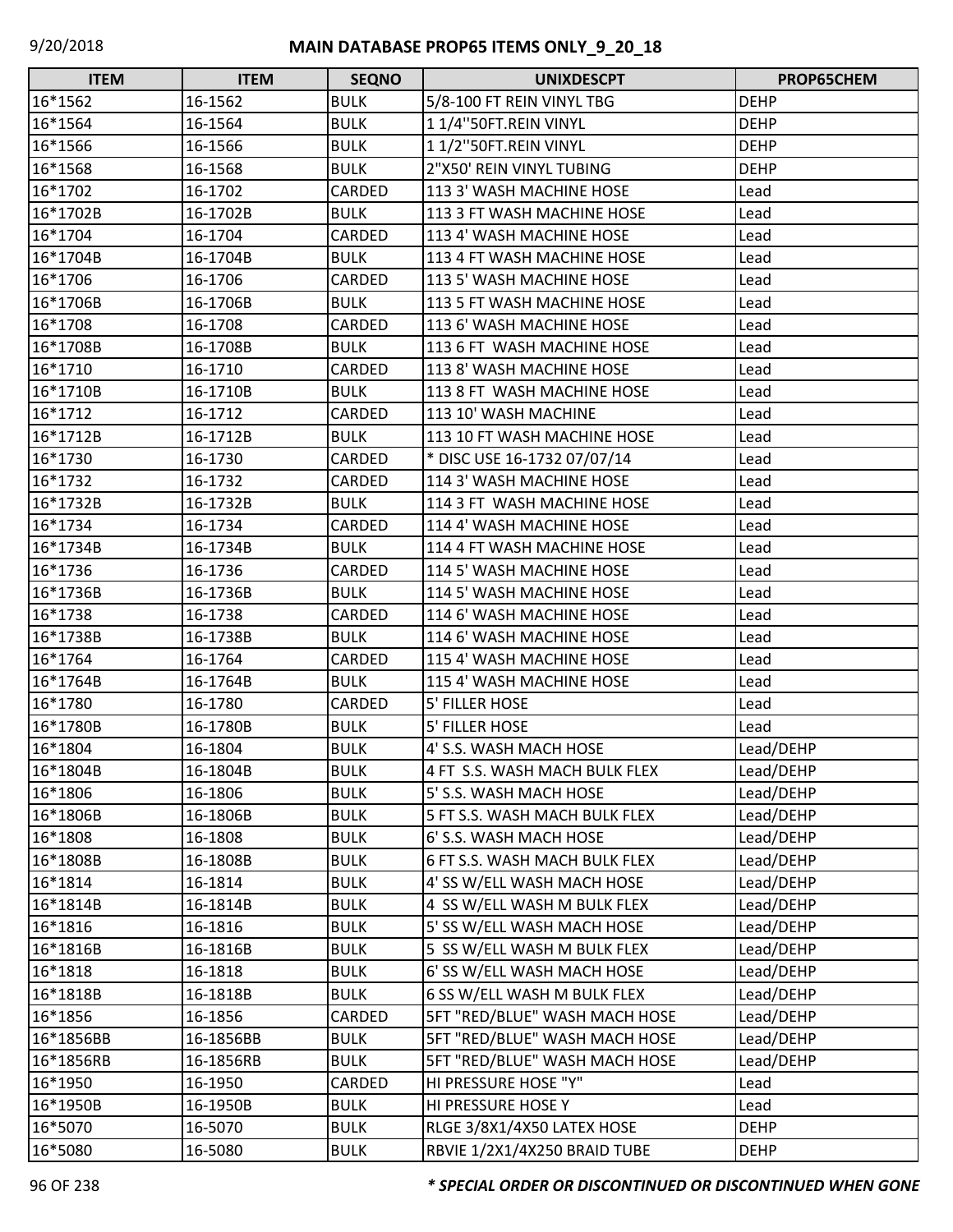| <b>ITEM</b> | <b>ITEM</b> | <b>SEQNO</b> | <b>UNIXDESCPT</b>                  | PROP65CHEM  |
|-------------|-------------|--------------|------------------------------------|-------------|
| 16*5082     | 16-5082     | <b>BULK</b>  | RBVKG 5/8X3/8X150 BRAID TUBE       | <b>DEHP</b> |
| 16*5084     | 16-5084     | <b>BULK</b>  | RBVLI 3/4X1/2X100 BRAID TUBE       | <b>DEHP</b> |
| 16*5086     | 16-5086     | <b>BULK</b>  | RBVMK 7/8X5/8X75 BRAID TUBE        | <b>DEHP</b> |
| 16*5088     | 16-5088     | <b>BULK</b>  | RBVNL 1X3/4X75 BRAID TUBING        | <b>DEHP</b> |
| 16*5090     | 16-5090     | <b>BULK</b>  | RBVQN 13/8X1X50 BRAID TUBING       | <b>DEHP</b> |
| 16*5092     | 16-5092     | <b>BULK</b>  | RBVTP 13/4X11/4X50 BRAID TUBE      | <b>DEHP</b> |
| 16*5094     | 16-5094     | <b>BULK</b>  | RBVVR 2X11/2X50 BRAID TUBE         | <b>DEHP</b> |
| 16*5096     | 16-5096     | <b>BULK</b>  | RBVYV 21/2X2X25 BRAID TUBE         | <b>DEHP</b> |
| 16*5100     | 16-5100     | <b>BULK</b>  | RBVRL 1X3/4X75 RED TRACER TUBE     | <b>DEHP</b> |
| 16*5110     | 16-5110     | <b>BULK</b>  | RAIE 1/2X1/4X200 REIN AIR HOSE     | <b>DEHP</b> |
| 16*5112     | 16-5112     | <b>BULK</b>  | RAKG 5/8X3/8X150 REIN AIR HOSE     | <b>DEHP</b> |
| 16*5120     | 16-5120     | <b>BULK</b>  | RSPKG 5/8X3/8X150 HI PR SPRAY      | <b>DEHP</b> |
| 16*5130     | 16-5130     | <b>BULK</b>  | RWNK 1X5/8X50 DISHWSHR HOSE        | <b>DEHP</b> |
| 16*5132     | 16-5132     | <b>BULK</b>  | RWPM 11/4X7/8X25 DISHWSHR HOSE     | <b>DEHP</b> |
| 16*5140     | 16-5140     | <b>BULK</b>  | RFGD 3/8X3/16X150 FUEL LINE        | <b>DEHP</b> |
| 16*5142     | 16-5142     | <b>BULK</b>  | RFIE 1/2X1/4X100 FUEL LINE         | <b>DEHP</b> |
| 16*5144     | 16-5144     | <b>BULK</b>  | RFKF 5/8X5/16X100 FUEL LINE        | <b>DEHP</b> |
| 16*5146     | 16-5146     | <b>BULK</b>  | RFKG 5/8X3/8X50 FUEL LINE          | <b>DEHP</b> |
| 16*5150     | 16-5150     | <b>BULK</b>  | RUFEC 1/4X1/8X100 FUEL LINE        | <b>DEHP</b> |
| 16*5152     | 16-5152     | <b>BULK</b>  | <b>RUFE 1/4X7/16X100 FUEL LINE</b> | <b>DEHP</b> |
| 16*5154     | 16-5154     | <b>BULK</b>  | RUFD 3/16X3/32X100 FUEL LINE       | <b>DEHP</b> |
| 16*5160     | 16-5160     | <b>BULK</b>  | RHLK 3/4X5/8X100 RUB HTR HOSE      | <b>DEHP</b> |
| 16*5162     | 16-5162     | <b>BULK</b>  | RHNL 1X3/4X75 RUB HTR HOSE         | <b>DEHP</b> |
| 16*5172     | 16-5172     | <b>BULK</b>  | RUTOL 11/8X3/4X75 RED UTIL         | <b>DEHP</b> |
| 16*5180     | 16-5180     | <b>BULK</b>  | RGMK 7/8X5/8X150 GARDEN HOSE       | <b>DEHP</b> |
| 16*5210     | 16-5210     | <b>BULK</b>  | RMSK 5/8IDX150 MIST SPRK HOSE      | <b>DEHP</b> |
| 16*6206     | 16-6206     | <b>BULK</b>  | 5/8 X 7/8 X50' BRAID CLEAR         | <b>DEHP</b> |
| 16*6218     | 16-6218     | <b>BULK</b>  | 3/8X3/16X100 FUEL LINE             | <b>DEHP</b> |
| 16*6220     | 16-6220     | <b>BULK</b>  | 3/16 X3/8 X 100' FUEL LINE         | <b>DEHP</b> |
| 16*6222     | 16-6222     | <b>BULK</b>  | 5/8X5/16X100 FUEL LINE             | <b>DEHP</b> |
| 16*6224     | 16-6224     | <b>BULK</b>  | 5/16 X 5/8 X 100' FUEL LINE        | <b>DEHP</b> |
| 16*6226     | 16-6226     | <b>BULK</b>  | 3/8 X 5/8 X 50' FUEL LINE          | <b>DEHP</b> |
| 16*6230     | 16-6230     | <b>BULK</b>  | 3/32 X 3/16 X 100' PVC CLEAR       | <b>DEHP</b> |
| 16*6232     | 16-6232     | <b>BULK</b>  | 1/8 X 1/4 100' FUEL LINE           | <b>DEHP</b> |
| 16*6250     | 16-6250     | <b>BULK</b>  | 1/4 X 1/2 X 100' BRAID CLEAR       | <b>DEHP</b> |
| 16*6252     | 16-6252     | <b>BULK</b>  | 3/8 X 5/8 X 75 BRAID CLEAR         | <b>DEHP</b> |
| 16*6254     | 16-6254     | <b>BULK</b>  | 1/2 X 3/4 X 100' BRAID CLEAR       | <b>DEHP</b> |
| 16*6258     | 16-6258     | <b>BULK</b>  | * DISC USE 16-6206 11/23/11        | <b>DEHP</b> |
| 16*6260     | 16-6260     | <b>BULK</b>  | 3/4 X 1 X 50' BRAID CLEAR          | <b>DEHP</b> |
| 16*6262     | 16-6262     | <b>BULK</b>  | 1 X 1 5/16 X 50' BRAID CLEAR       | <b>DEHP</b> |
| 16*6264     | 16-6264     | <b>BULK</b>  | 1 1/4 X 1 11/16 X 25' BRAID CL     | <b>DEHP</b> |
| 16*6266     | 16-6266     | <b>BULK</b>  | 1 1/2 X 1 7/8 X25' BRAID CLEAR     | <b>DEHP</b> |
| 16*6292     | 16-6292     | <b>BULK</b>  | 5/8 X 3/4 X 50' RUB HTR HOSE       | <b>DEHP</b> |
| 16*6294     | 16-6294     | <b>BULK</b>  | 3/4 X 1 X50' RUB HTR HOSE          | <b>DEHP</b> |
| 16*6296     | 16-6296     | <b>BULK</b>  | 5/8X1X50 DISHWASHER HOSE           | <b>DEHP</b> |
| 16*6298     | 16-6298     | <b>BULK</b>  | 7/8X1-1/4X50 DISHWASHER HOSE       | <b>DEHP</b> |
| 16*6310     | 16-6310     | <b>BULK</b>  | 3/4 X 1 1/8 X 50' RED UTIL         | <b>DEHP</b> |
| 16*6312     | 16-6312     | <b>BULK</b>  | 1/4 X 1/2 X 100' AIR HOSE          | <b>DEHP</b> |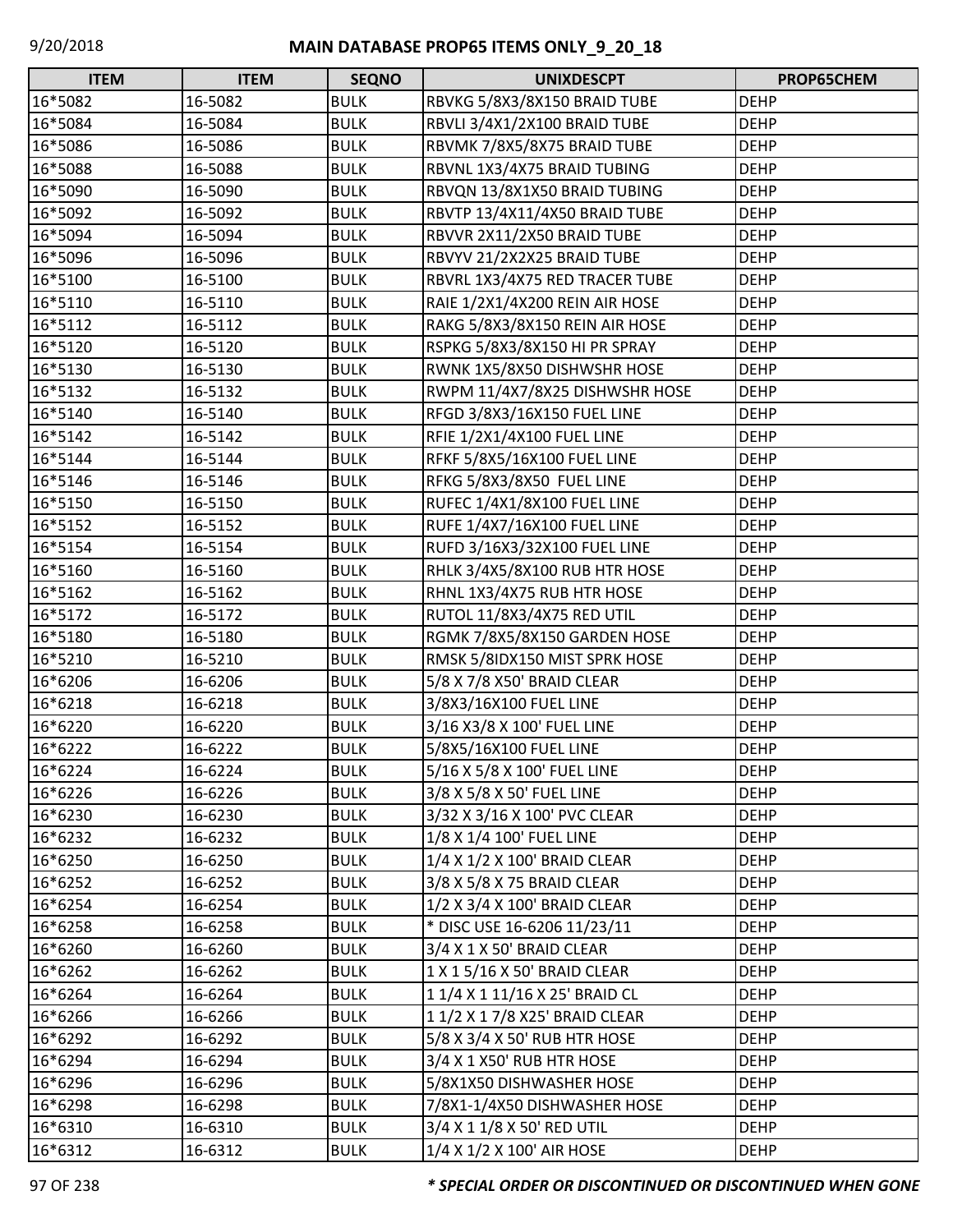| <b>ITEM</b> | <b>ITEM</b> | <b>SEQNO</b>  | <b>UNIXDESCPT</b>              | PROP65CHEM  |
|-------------|-------------|---------------|--------------------------------|-------------|
| 16*6314     | 16-6314     | <b>BULK</b>   | 3/8 X 5/8 X 50' AIR HOSE       | <b>DEHP</b> |
| 16*6320     | 16-6320     | <b>BULK</b>   | 3/8 X 1/4 X 50' LATEX HOSE     | <b>DEHP</b> |
| 16*7010     | 16-7010     | <b>BULK</b>   | 3/8X10FT/17FT HOSE RAND/LENGTH | Lead        |
| 16*7020     | 16-7020     | <b>BULK</b>   | 3/8X25 FT AIR HOSE RUBBER      | Lead        |
| 16*7030     | 16-7030     | <b>BULK</b>   | 3/8X50 FT AIR HOSE RUBBER      | Lead        |
| 16*7040     | 16-7040     | <b>BULK</b>   | 3/8X100 FT AIR HOSE RUBBER     | Lead        |
| 16*7070     | 16-7070     | <b>BULK</b>   | 3/8X500 FT RUBBER AIR HOSE     | Lead        |
| 16*7072     | 16-7072     | <b>BULK</b>   | 1/2X500 FT RUBBER AIR HOSE     | Lead        |
| 16*7074     | 16-7074     | <b>BULK</b>   | 3/4X500 FT RUBBER AIR HOSE     | Lead        |
| 16*7076     | 16-7076     | <b>BULK</b>   | 1X450 FT RUBBER AIR HOSE       | Lead        |
| 16*7080     | 16-7080     | <b>BULK</b>   | 1 1/2X300 FT RUBBER AIR HOSE   | Lead        |
| 16*7125     | 16-7125     | <b>BULK</b>   | BLUE 3/8X25 FT PVC AIR HOSE    | Lead        |
| 16*7200     | 16-7200     | <b>BULK</b>   | BLUE 3/8X100 FT PVC AIR HOSE   | Lead        |
| 16*7300     | 16-7300     | <b>BULK</b>   | RED 3/8X100 FT PVC AIR HOSE    | Lead        |
| 16*7350     | 16-7350     | <b>BULK</b>   | ORANGE 3/8X50 FT PVC AIR HOSE  | Lead        |
| 16*7450     | 16-7450     | <b>BULK</b>   | YELLOW 3/8X50 FT PVC AIR HOSE  | Lead        |
| 16*7625     | 16-7625     | <b>BULK</b>   | 1/4X25 FT RECOIL HOSE          | Lead        |
| 16*7720     | 16-7720     | <b>BULK</b>   | 1/4X25 FT COIL HOSE W/LEADER   | Lead        |
| 16*8000     | 16-8000     | <b>BULK</b>   | 1/4" AIR GUN W/RUBBER TIP      | Lead        |
| 16*8001     | 16-8001     | CARDED        | 1/4"AIR GUN W/RUBBER TIP       | Lead        |
| 16*8010     | 16-8010     | <b>BULK</b>   | <b>BEND-IT AIR GUN</b>         | Lead        |
| 16*8011     | 16-8011     | CARDED        | <b>BEND IT AIR GUN</b>         | Lead        |
| 16*8020     | 16-8020     | <b>BULK</b>   | * DISC NLA                     | Lead        |
| 16*8021     | 16-8021     | CARDED        | * DISC NLA                     | Lead        |
| 16*8040     | 16-8040     | <b>BULK</b>   | SYPHON NOZZLE AIR GUN TIP      | Lead        |
| 16*8041     | 16-8041     | CARDED        | * DISC NLA                     | Lead        |
| 16*8050     | 16-8050     | <b>BULK</b>   | <b>AIR LINE CHUCK</b>          | Lead        |
| 16*8051     | 16-8051     | <b>CARDED</b> | <b>AIR LINE CHUCK</b>          | Lead        |
| 16*8085     | 16-8085     | CARDED        | UNISWIVEL 360 D 1/4MIPXFIP     | Lead        |
| 16*8090     | 16-8090     | <b>BULK</b>   | 3-IN-1 MANIFOLD                | Lead        |
| 16*8091     | 16-8091     | CARDED        | 3-IN-1 MANIFOLD                | Lead        |
| 16*8098     | 16-8098     | <b>BULK</b>   | THROTTLE CONTROL VALVE         | Lead        |
| 16*8099     | 16-8099     | CARDED        | THROTTLE CONTROL VALVE         | Lead        |
| 16*8120     | 16-8120     | <b>BULK</b>   | 1/4 FILTER FOR COMP AIR SYSTEM | Lead        |
| 16*8121     | 16-8121     | CARDED        | CD 1/4 FILTER COM AIR SYSTEM   | Lead        |
| 16*8140     | 16-8140     | <b>BULK</b>   | 1/4 LUBRICATOR                 | Lead        |
| 16*8141     | 16-8141     | CARDED        | <b>CD 1/4 LUBRICATOR</b>       | Lead        |
| 16*8150     | 16-8150     | <b>BULK</b>   | 1/4 FILTER/REGULATOR W/GAUGE   | Lead        |
| 16*8151     | 16-8151     | CARDED        | CD 1/4FILTRT/REGULA W/GAUGE    | Lead        |
| 16*8200     | 16-8200     | <b>BULK</b>   | A1 COUPLER 1/4 MIP             | Lead        |
| 16*8200B    | 16-8200B    | <b>BULK</b>   | AUTO 1/4 MIP COUPLER           | Lead        |
| 16*8201     | 16-8201     | CARDED        | A1 1/4 MIP COUPLER             | Lead        |
| 16*8202     | 16-8202     | <b>BULK</b>   | A2 COUPLER 1/4 FIP             | Lead        |
| 16*8202B    | 16-8202B    | <b>BULK</b>   | <b>AUTO 1/4 FIP COUPLER</b>    | Lead        |
| 16*8203     | 16-8203     | CARDED        | A2 1/4FIP COUPLER              | Lead        |
| 16*8210     | 16-8210     | <b>BULK</b>   | AP1 1/4 MIP PLUG               | Lead        |
| 16*8210B    | 16-8210B    | <b>BULK</b>   | AUTO 1/4 MIP PLUG              | Lead        |
| 16*8211     | 16-8211     | CARDED        | AP1 1/4MIP PLUG                | Lead        |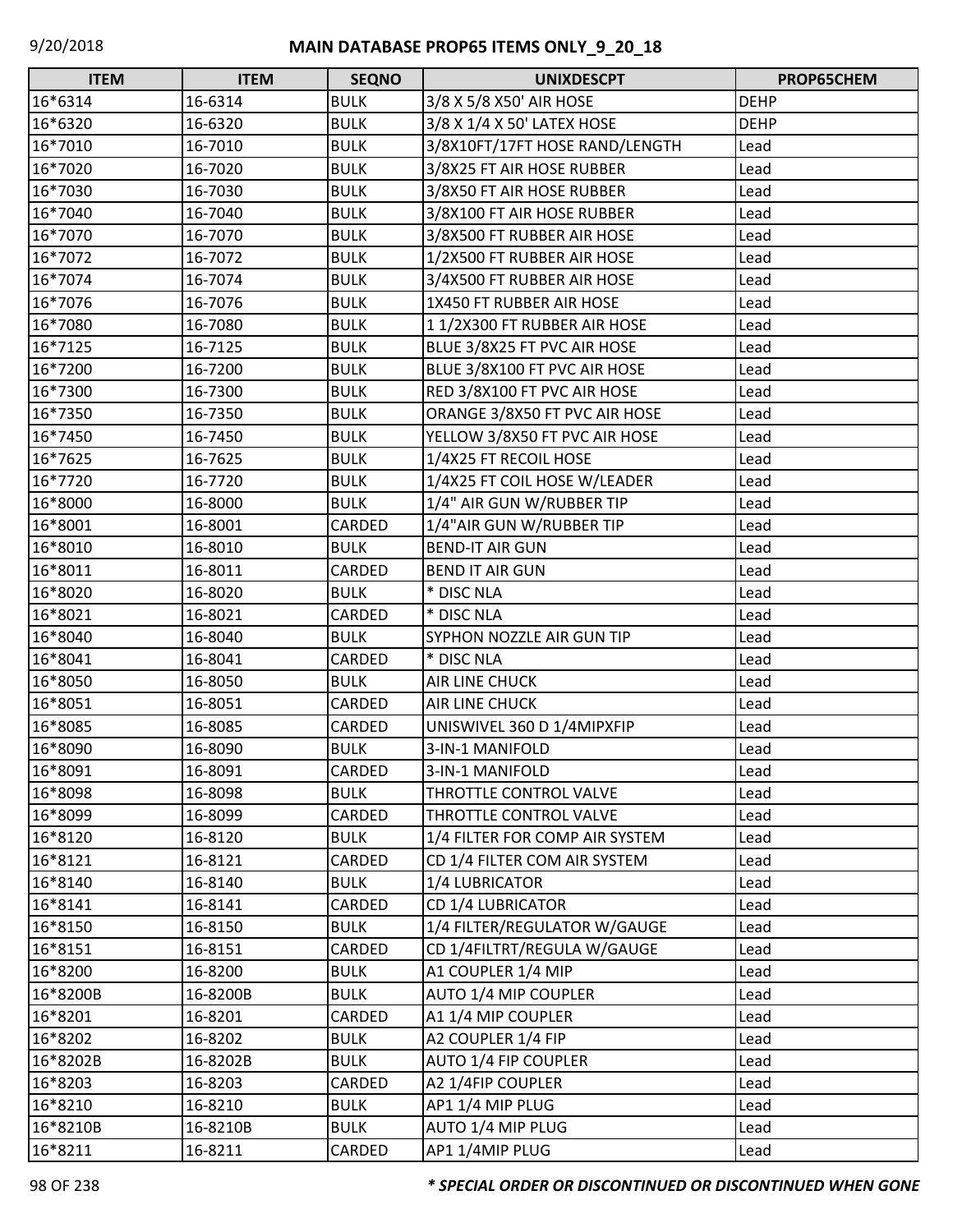| <b>ITEM</b> | <b>ITEM</b> | <b>SEQNO</b>  | <b>UNIXDESCPT</b>                    | PROP65CHEM |
|-------------|-------------|---------------|--------------------------------------|------------|
| 16*8212     | 16-8212     | <b>BULK</b>   | AP2 1/4 FIP PLUG                     | Lead       |
| 16*8212B    | 16-8212B    | <b>BULK</b>   | AUTO 1/4 FIP PLUG                    | Lead       |
| 16*8213     | 16-8213     | CARDED        | AP2 1/4FIP PLUG                      | Lead       |
| 16*8220     | 16-8220     | <b>BULK</b>   | 121 COUPLER 1/4 MIP                  | Lead       |
| 16*8220B    | 16-8220B    | <b>BULK</b>   | IND 1/4 MIP COUPLER                  | Lead       |
| 16*8221     | 16-8221     | CARDED        | 121 1/4MIP INDUSTRIAL COUPLER        | Lead       |
| 16*8222     | 16-8222     | <b>BULK</b>   | 120 COUPLER 1/4 FIP                  | Lead       |
| 16*8222B    | 16-8222B    | <b>BULK</b>   | IND 1/4 FIP COUPLER                  | Lead       |
| 16*8223     | 16-8223     | CARDED        | 120 1/4FIP INDUSTRIAL COUPLER        | Lead       |
| 16*8224     | 16-8224     | <b>BULK</b>   | 120-42 COUPLER 1/4 BARB              | Lead       |
| 16*8225     | 16-8225     | CARDED        | 120-42 1/4"HOSEBARB COUPLER          | Lead       |
| 16*8230     | 16-8230     | <b>BULK</b>   | IP21 1/4 MIP PLUG                    | Lead       |
| 16*8230B    | 16-8230B    | <b>BULK</b>   | IND 1/4 MIP PLUG                     | Lead       |
| 16*8231     | 16-8231     | CARDED        | IP21 1/4MIP PLUG                     | Lead       |
| 16*8232     | 16-8232     | <b>BULK</b>   | IP20 1/4 FIP PLUG                    | Lead       |
| 16*8232B    | 16-8232B    | <b>BULK</b>   | IND 1/4 FIP PLUG                     | Lead       |
| 16*8233     | 16-8233     | CARDED        | IP20 1/4FIP PLUG                     | Lead       |
| 16*8234     | 16-8234     | <b>BULK</b>   | IP21-42 1/4 BARB PLUG                | Lead       |
| 16*8235     | 16-8235     | CARDED        | IP21-42 1/4 HOSE BARB PLUG           | Lead       |
| 16*8240     | 16-8240     | <b>BULK</b>   | L7 3/8" COUPLER 1/4 MIP              | Lead       |
| 16*8241     | 16-8241     | CARDED        | L7 3/8X1/4"MIP COUPLER               | Lead       |
| 16*8242     | 16-8242     | <b>BULK</b>   | L8 3/8 COUPLER 1/4 FIP               | Lead       |
| 16*8243     | 16-8243     | CARDED        | L8 3/8C1/4FIP COUPLER                | Lead       |
| 16*8244     | 16-8244     | <b>BULK</b>   | LP7 3/8X14 MIP PLUG                  | Lead       |
| 16*8245     | 16-8245     | CARDED        | LP7 3/8X1/4MIP PLUG                  | Lead       |
| 16*8246     | 16-8246     | <b>BULK</b>   | LP8 3/8X1/4 FIP PLUG                 | Lead       |
| 16*8247     | 16-8247     | CARDED        | LP8 3/8X1/4 FIP PLUG                 | Lead       |
| 16*8250     | 16-8250     | <b>BULK</b>   | * DISC NLA 10/20/14                  | Lead       |
| 16*8251     | 16-8251     | CARDED        | * DISC NLA 11/4/16                   | Lead       |
| 16*8252     | 16-8252     | <b>BULK</b>   | L6 3/8 COUPLER 3/8 FIP               | Lead       |
| 16*8253     | 16-8253     | <b>CARDED</b> | L6 3/8X3/8FIP COUPLER                | Lead       |
| 16*8254     | 16-8254     | <b>BULK</b>   | LP5 3/8X3/8 MIP PLUG                 | Lead       |
| 16*8255     | 16-8255     | CARDED        | LP5 3/8X3/8MIP PLUG                  | Lead       |
| 16*8256     | 16-8256     | <b>BULK</b>   | LP6 3/8X3/8 FIP PLUG                 | Lead       |
| 16*8257     | 16-8257     | CARDED        | LP6 3/8X3/8FIP PLUG                  | Lead       |
| 16*8260     | 16-8260     | <b>BULK</b>   | AI60 UNIVERSAL COUPLING FIP          | Lead       |
| 16*8261     | 16-8261     | CARDED        | AI60 1/4X1/4FIP UNIV. CPLG           | Lead       |
| 16*8262     | 16-8262     | <b>BULK</b>   | AI61 UNIVERSAL COUPLING MIP          | Lead       |
| 16*8263     | 16-8263     | CARDED        | AI61 1/4X1/4MIP UNIV. CPLG           | Lead       |
| 16*8411     | 16-8411     | CARDED        | A10 HOSE EXTENSION KIT               | Lead       |
| 16*8417     | 16-8417     | CARDED        | A12 QUICK COUPLER STARTER KIT        | Lead       |
| 16*8423     | 16-8423     | CARDED        | A15 COMPLETE HOME KIT                | Lead       |
| 16*8431     | 16-8431     | CARDED        | <b>I10 HOSE EXTENSION KIT</b>        | Lead       |
| 16*8437     | 16-8437     | CARDED        | <b>115 QUICK COUPLER STARTER KIT</b> | Lead       |
| 16*9020     | 16-9020     | <b>BULK</b>   | R/H 24" 3/8MIP X 3/8FE FL HOSE       | Lead       |
| 16*9021     | 16-9021     | CARDED        | R/H 24" B-QUE HOSE CARDED            | Lead       |
| 16*9022     | 16-9022     | <b>BULK</b>   | R/H 30" 3/8MIP X 3/8FE FL HOSE       | Lead       |
| 16*9023     | 16-9023     | <b>CARDED</b> | R/H 30" B - QUE HOSE CARDED          | Lead       |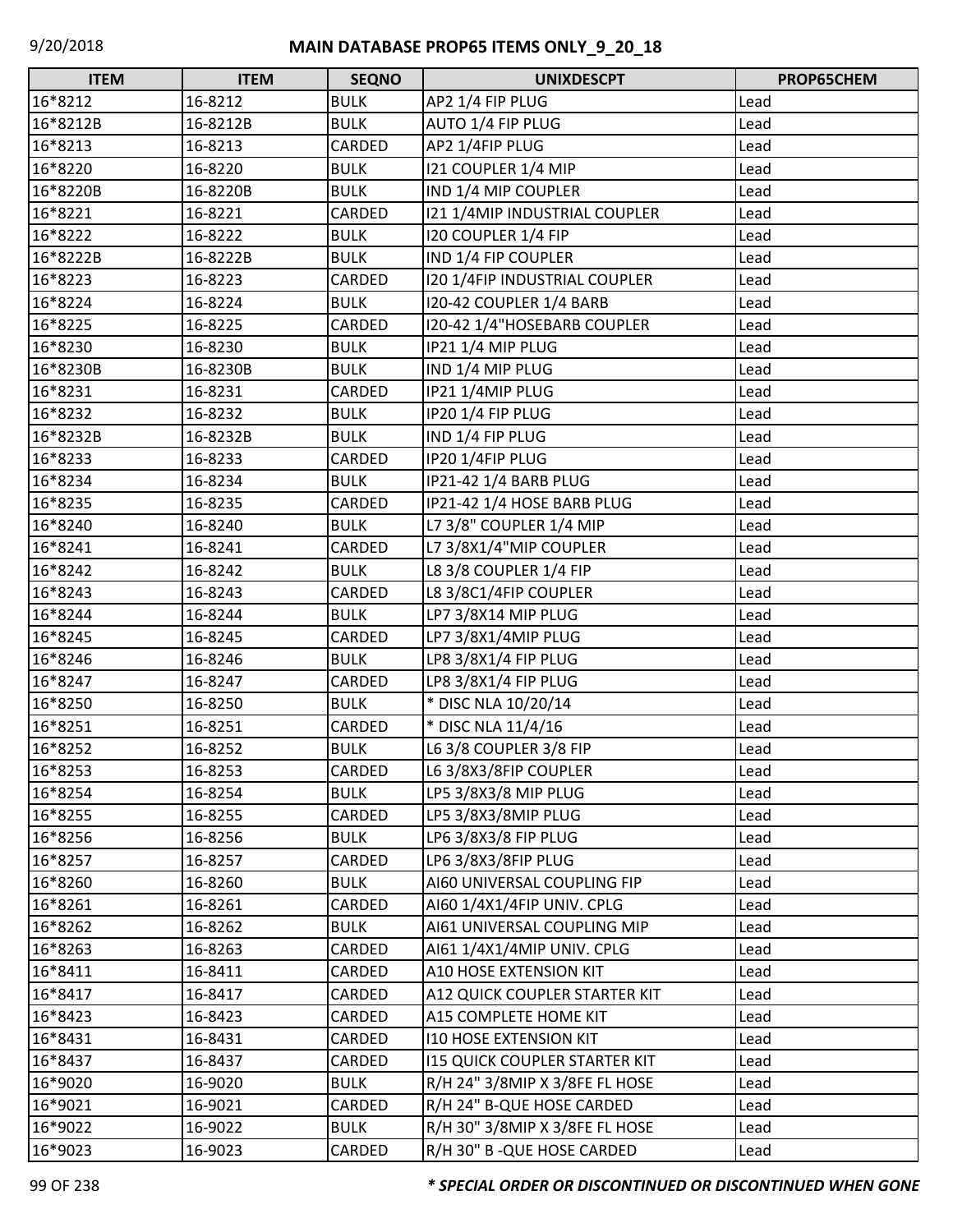| <b>ITEM</b> | <b>ITEM</b> | <b>SEQNO</b> | <b>UNIXDESCPT</b>              | PROP65CHEM |
|-------------|-------------|--------------|--------------------------------|------------|
| 16*9024     | 16-9024     | <b>BULK</b>  | R/H 60" 3/8MIP X FE FLARE HOSE | Lead       |
| 16*9025     | 16-9025     | CARDED       | R/H 60 " B - QUE HOSE CARDED   | Lead       |
| 16*9030     | 16-9030     | <b>BULK</b>  | SS 24" 3/8MIP X FE FLARE HOSE  | Lead       |
| 16*9031     | 16-9031     | CARDED       | S/S 24 " B - QUE HOSE CARDED   | Lead       |
| 16*9034     | 16-9034     | <b>BULK</b>  | SS 60" 3/8MIPX FE FLARE HOSE   | Lead       |
| 16*9035     | 16-9035     | CARDED       | S/S 60 " B-QUE HOSE CARDED     | Lead       |
| 16*9050     | 16-9050     | <b>BULK</b>  | H/P 5FT 1/4MIP X 3/8FE FL HOSE | Lead       |
| 16*9051     | 16-9051     | CARDED       | H/P 5 FT. COOKER HOSE          | Lead       |
| 16*9056     | 16-9056     | <b>BULK</b>  | H/P 9FT 1/4MIP X 3/8FE FL HOSE | Lead       |
| 16*9057     | 16-9057     | CARDED       | H/P 9 FT. COOKER HOSE          | Lead       |
| 16*9064     | 16-9064     | <b>BULK</b>  | H/P 12FT 1/4MIP X 3/8FE FL HOS | Lead       |
| 16*9065     | 16-9065     | CARDED       | H/P 12 FT. COOKER HOSE         | Lead       |
| 16*9070     | 16-9070     | <b>BULK</b>  | SS 5FT 1/4MIP X 3/8FE FL HOSE  | Lead       |
| 16*9071     | 16-9071     | CARDED       | S/S 5 FT. COOKER HOSE          | Lead       |
| 16*9084     | 16-9084     | <b>BULK</b>  | SS 12FT 1/4MIP X 3/8FE FL HOSE | Lead       |
| 16*9085     | 16-9085     | CARDED       | S/S 12 FT. COOKER HOSE         | Lead       |
| 16*9114     | 16-9114     | <b>BULK</b>  | CAMP HOSE 5FT QCC X 1-20TM HOS | Lead       |
| 16*9115     | 16-9115     | CARDED       | 5 FT. CAMP HOSE QCC X 1-20 M.  | Lead       |
| 16*9120     | 16-9120     | <b>BULK</b>  | 12FT QCC X 1-20T M/CAMP HOSE   | Lead       |
| 16*9121     | 16-9121     | CARDED       | 12 FT.CAMP HOSE POL X 1-20 M.  | Lead       |
| 16*9130     | 16-9130     | <b>BULK</b>  | CAMP EXT 5FT 1-20T M X F HOSE  | Lead       |
| 16*9131     | 16-9131     | CARDED       | 5 FT. CAMP EXT HOSE CARDED     | Lead       |
| 16*9150     | 16-9150     | <b>BULK</b>  | EX HOSE 5FT 1/4MIP X FIP RUBBE | Lead       |
| 16*9151     | 16-9151     | CARDED       | 5 FT. EXT HOSE 1/4 X1/4        | Lead       |
| 16*9160     | 16-9160     | <b>BULK</b>  | EX HOSE 5FT 3/8MIP X FIP RUBBE | Lead       |
| 16*9161     | 16-9161     | CARDED       | 5 FT.HOSE 3/8 " CARDED         | Lead       |
| 16*9168     | 16-9168     | <b>BULK</b>  | 12" HOSE 1/4 INV FLARE x QCC   | Lead       |
| 16*9169     | 16-9169     | CARDED       | 12" HOSE 1/4 INV. FL X QCC     | Lead       |
| 16*9170     | 16-9170     | <b>BULK</b>  | 18" HOSE 1/4 INV. FL X QCC     | Lead       |
| 16*9171     | 16-9171     | CARDED       | 18" HOSE X 1/4 INV FL X QCC    | Lead       |
| 16*9180     | 16-9180     | <b>BULK</b>  | SS EXT HOSE 5FT 1/4MIP X FIP   | Lead       |
| 16*9181     | 16-9181     | CARDED       | S/S 5 FT. EXT HOSE 1/4 "       | Lead       |
| 16*9190     | 16-9190     | <b>BULK</b>  | SS EXT HOSE 5FT 3/8MIP X FIP   | Lead       |
| 16*9191     | 16-9191     | CARDED       | S/S 5 FT.EXT HOSE 3/8          | Lead       |
| 16*9220     | 16-9220     | <b>BULK</b>  | NAT GAS 12FT PATIO HOSE W/QC   | Lead       |
| 16*9221     | 16-9221     | CARDED       | NAT GAS 12FT QC HOSE ASSY      | Lead       |
| 16*9250     | 16-9250     | <b>BULK</b>  | Q.C.C. HOSE & REG. ASSY.       | Lead       |
| 16*9251     | 16-9251     | <b>BULK</b>  | Q.C.C HOSE & REG. ASSY         | Lead       |
| 16*9254     | 16-9254     | <b>BULK</b>  | DUAL HOSE & REG ASSEMBLY       | Lead       |
| 16*9255     | 16-9255     | CARDED       | DUAL HOSE & REG ASSY           | Lead       |
| 16*9280     | 16-9280     | <b>BULK</b>  | HI PRESS HOSE & QCC-1 REG ASSY | Lead       |
| 16*9281     | 16-9281     | CARDED       | HI PRES.HOSE & QCC-1 REG ASSY  | Lead       |
| 17*0100     | 17-0100     | <b>BULK</b>  | 1/8 INVERTED FLARE NUT         | Lead       |
| 17*0101     | 17-0101     | CARDED       | CD 1/8 INVERTED FLARE NUT      | Lead       |
| 17*0102     | 17-0102     | <b>BULK</b>  | 3/16 INVERTED FLARE NUT        | Lead       |
| 17*0103     | 17-0103     | CARDED       | CD 3/16 INVERTED FLARE NUT     | Lead       |
| 17*0110     | 17-0110     | <b>BULK</b>  | 1/4 INVERTED FLARE NUT         | Lead       |
| 17*0111     | 17-0111     | CARDED       | CD 1/4 INVERTED FLARE NUT      | Lead       |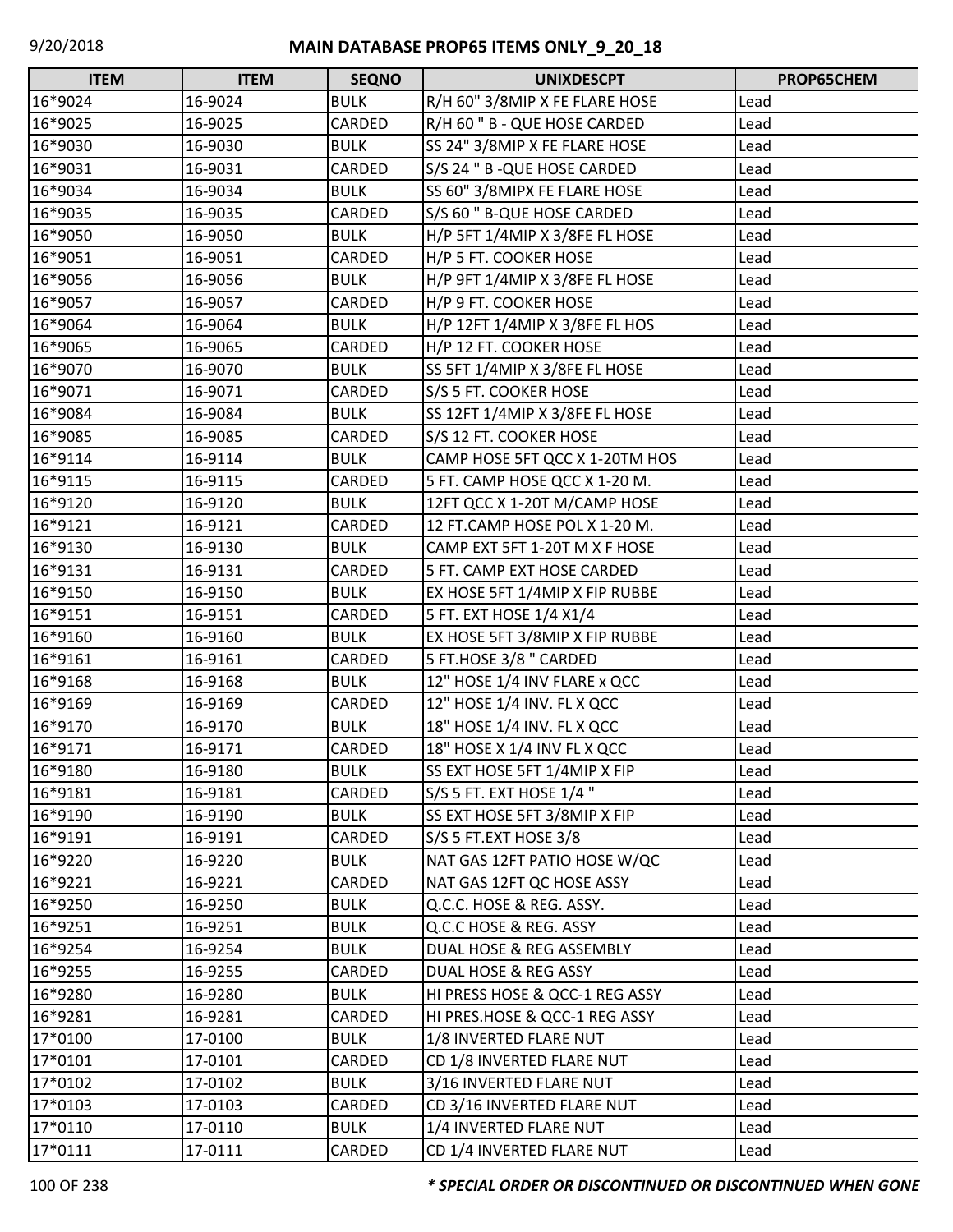| <b>ITEM</b> | <b>ITEM</b> | <b>SEQNO</b> | <b>UNIXDESCPT</b>              | PROP65CHEM |
|-------------|-------------|--------------|--------------------------------|------------|
| 17*0116     | 17-0116     | <b>BULK</b>  | 5/16 INVERTED FLARE NUT        | Lead       |
| 17*0117     | 17-0117     | CARDED       | CD 5/16 INVERTED FLARE NUT     | Lead       |
| 17*0130     | 17-0130     | <b>BULK</b>  | 3/8 INVERTED FLARE NUT         | Lead       |
| 17*0131     | 17-0131     | CARDED       | CD 3/8 INVERTED FLARE NUT      | Lead       |
| 17*0148     | 17-0148     | <b>BULK</b>  | 1/2 INVERTED FLARE NUT         | Lead       |
| 17*0149     | 17-0149     | CARDED       | CD 1/2 INVERTED FLARE NUT      | Lead       |
| 17*0156     | 17-0156     | <b>BULK</b>  | 5/8 INVERTED FLARE NUT         | Lead       |
| 17*0200     | 17-0200     | <b>BULK</b>  | 1/8X1/8 INVERTED FLARE X MIP   | Lead       |
| 17*0202     | 17-0202     | <b>BULK</b>  | 3/16X1/8 INVERTED FLARE X MIP  | Lead       |
| 17*0208     | 17-0208     | <b>BULK</b>  | 1/4X1/8 INVERTED FLARE X MIP   | Lead       |
| 17*0210     | 17-0210     | <b>BULK</b>  | 1/4X1/4 INVERTED FLARE X MIP   | Lead       |
| 17*0216     | 17-0216     | <b>BULK</b>  | 5/16X1/8 INVERTED FLARE X MIP  | Lead       |
| 17*0218     | 17-0218     | <b>BULK</b>  | 5/16X1/4 INVERTED FLARE X MIP  | Lead       |
| 17*0226     | 17-0226     | <b>BULK</b>  | 3/8X1/8 INVERTED FLARE X MIP   | Lead       |
| 17*0228     | 17-0228     | <b>BULK</b>  | 3/8X1/4 INVERTED FLARE X MIP   | Lead       |
| 17*0230     | 17-0230     | <b>BULK</b>  | 3/8X3/8 INVERTED FLARE X MIP   | Lead       |
| 17*0244     | 17-0244     | <b>BULK</b>  | 1/2X1/4 INVERTED FLARE X MIP   | Lead       |
| 17*0246     | 17-0246     | <b>BULK</b>  | 1/2X3/8 INVERTED FLARE X MIP   | Lead       |
| 17*0248     | 17-0248     | <b>BULK</b>  | 1/2X1/2 INVERTED FLARE X MIP   | Lead       |
| 17*0254     | 17-0254     | <b>BULK</b>  | 5/8X1/2 INVERTED FLARE X MIP   | Lead       |
| 17*0302     | 17-0302     | <b>BULK</b>  | 3/16X1/8 INV FLARE X MIP ELL   | Lead       |
| 17*0308     | 17-0308     | <b>BULK</b>  | 1/4X1/8 INV FLARE X MIP ELL    | Lead       |
| 17*0310     | 17-0310     | <b>BULK</b>  | 1/4X1/4 INV FLARE X MIP ELL    | Lead       |
| 17*0316     | 17-0316     | <b>BULK</b>  | 5/16X1/8 INV FLARE X MIP ELL   | Lead       |
| 17*0318     | 17-0318     | <b>BULK</b>  | 5/16X1/4 INV FLARE X MIP ELL   | Lead       |
| 17*0326     | 17-0326     | <b>BULK</b>  | 3/8X1/8 INV FLARE X MIP ELL    | Lead       |
| 17*0328     | 17-0328     | <b>BULK</b>  | 3/8X1/4 INV FLARE X MIP ELL    | Lead       |
| 17*0330     | 17-0330     | <b>BULK</b>  | 3/8X3/8 INV FLARE X MIP ELL    | Lead       |
| 17*0344     | 17-0344     | <b>BULK</b>  | 1/2X1/4 INV FLARE X MIP ELL    | Lead       |
| 17*0346     | 17-0346     | <b>BULK</b>  | 1/2X3/8 INV FLARE X MIP ELL    | Lead       |
| 17*0348     | 17-0348     | <b>BULK</b>  | 1/2X1/2 INV FLARE X MIP ELL    | Lead       |
| 17*0354     | 17-0354     | <b>BULK</b>  | 5/8X1/2 INV FLARE X MIP ELL    | Lead       |
| 17*0360     | 17-0360     | <b>BULK</b>  | 1/8 INVERTED UNION FEMXFEM     | Lead       |
| 17*0361     | 17-0361     | CARDED       | CD 1/8 INVERTED UNION FEMXFEM  | Lead       |
| 17*0362     | 17-0362     | <b>BULK</b>  | 3/16 INVERTED UNION FEMXFEM    | Lead       |
| 17*0363     | 17-0363     | CARDED       | CD 3/16 INVERTED UNION FEM FEM | Lead       |
| 17*0364     | 17-0364     | <b>BULK</b>  | 1/4 INVERTED UNION FEMXFEM     | Lead       |
| 17*0365     | 17-0365     | CARDED       | CD 1/4 INVERTED UNION FEMXFEM  | Lead       |
| 17*0366     | 17-0366     | <b>BULK</b>  | 5/16 INVERTED UNION FEMXFEM    | Lead       |
| 17*0367     | 17-0367     | CARDED       | CD 5/16 INVERTED UNION FEMXFEM | Lead       |
| 17*0368     | 17-0368     | <b>BULK</b>  | 3/8 INVERTED UNION FEMXFEM     | Lead       |
| 17*0369     | 17-0369     | CARDED       | CD 3/8 INVERTED UNION FEM X FE | Lead       |
| 17*0370     | 17-0370     | <b>BULK</b>  | 1/2 INVERTED UNION FEMXFEM     | Lead       |
| 17*0371     | 17-0371     | CARDED       | CD 1/2 INVERTED UNION FEMXFEM  | Lead       |
| 17*0406     | 17-0406     | <b>BULK</b>  | 1/8 BREAK-AWAY NUT             | Lead       |
| 17*0407     | 17-0407     | CARDED       | CD 1/8 BREAK-AWAY NUT          | Lead       |
| 17*0408     | 17-0408     | <b>BULK</b>  | 3/16 BREAK-AWAY NUT            | Lead       |
| 17*0410     | 17-0410     | <b>BULK</b>  | 1/4 BREAK-AWAY NUT             | Lead       |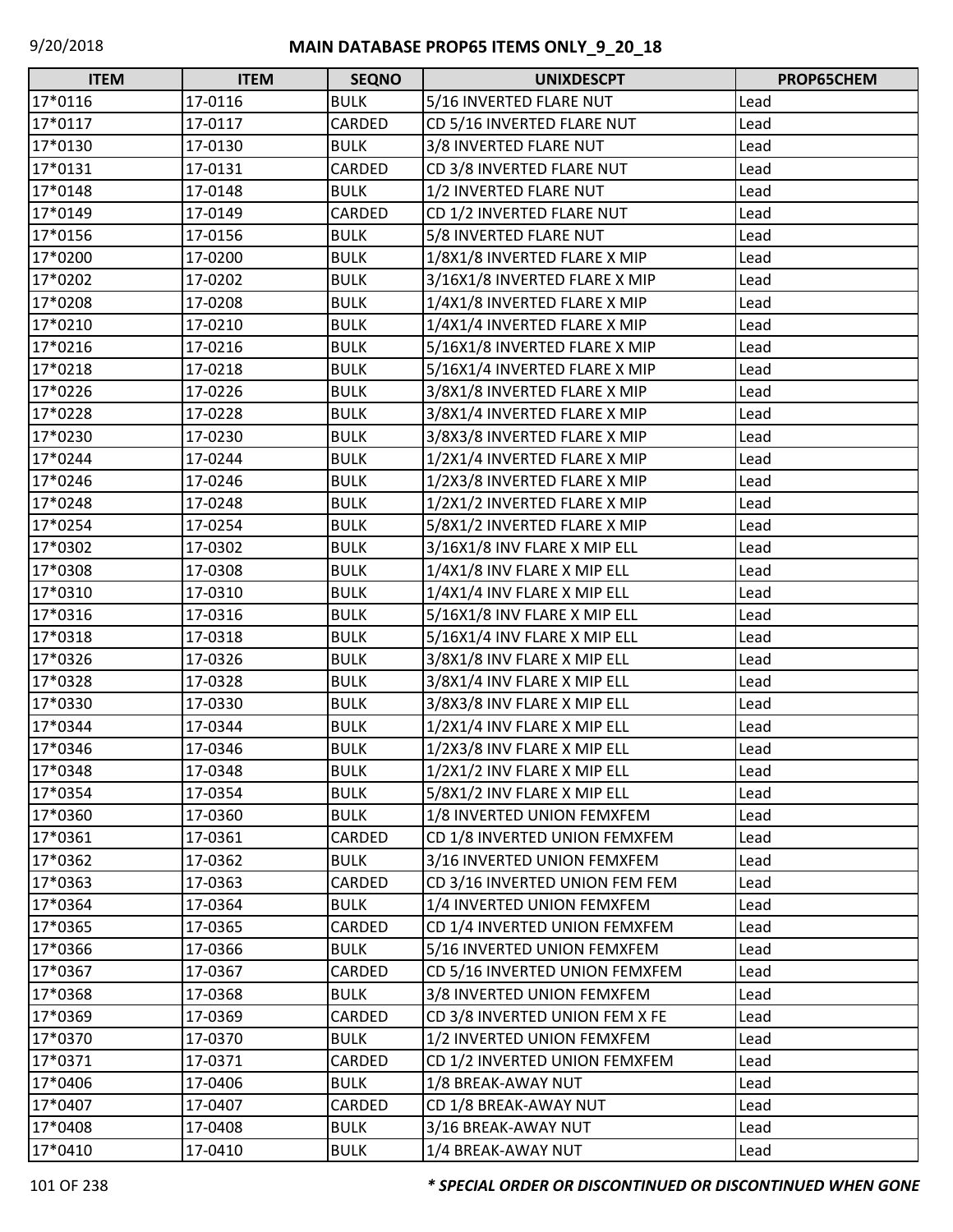| <b>ITEM</b> | <b>ITEM</b> | <b>SEQNO</b> | <b>UNIXDESCPT</b>              | PROP65CHEM |
|-------------|-------------|--------------|--------------------------------|------------|
| 17*0410U    | 17-0410U    | <b>BULK</b>  | BC 1/4 BREAK-AWAY NUT 2BG-10PC | Lead       |
| 17*0411     | 17-0411     | CARDED       | CD 1/4 BREAK-AWAY NUT          | Lead       |
| 17*0414     | 17-0414     | <b>BULK</b>  | 3/8 BREAK-AWAY NUT             | Lead       |
| 17*0550     | 17-0550     | <b>BULK</b>  | 1/2IPSX5/8 OD SADDLE TEE       | Lead       |
| 17*0552     | 17-0552     | <b>BULK</b>  | 1/2IPSX3/4IPS SADDLE TEE       | Lead       |
| 17*0560     | 17-0560     | <b>BULK</b>  | R/O 1/4 COMP SADDLE TEE        | Lead       |
| 17*0561     | 17-0561     | CARDED       | R/O 1/4 COMP SADDLE TEE        | Lead       |
| 17*0562     | 17-0562     | <b>BULK</b>  | R/O 3/8 COMP SADDLE TEE        | Lead       |
| 17*0563     | 17-0563     | CARDED       | R/O 3/8 COMP SADDLE TEE        | Lead       |
| 17*0600     | 17-0600     | <b>BULK</b>  | 1/4COMP SELF TAP VALVE         | Lead       |
| 17*0600U    | 17-0600U    | <b>BULK</b>  | BC 1/4 COMP SELFTAP VALVE      | Lead       |
| 17*0601     | 17-0601     | CARDED       | CD 1/4COMP SELF TAP VALVE      | Lead       |
| 17*0610     | 17-0610     | <b>BULK</b>  | 1/4COMP SADDLE VALVE           | Lead       |
| 17*0610U    | 17-0610U    | <b>BULK</b>  | BC 1/4 COMP SADDLE VALVE       | Lead       |
| 17*0611     | 17-0611     | CARDED       | CD 1/4COMP SADDLE VALVE        | Lead       |
| 17*0616     | 17-0616     | <b>BULK</b>  | 5/16 COMP SADDLE VALVE         | Lead       |
| 17*0617     | 17-0617     | CARDED       | CD 5/16 COMP SADDLE VALVE      | Lead       |
| 17*0630     | 17-0630     | <b>BULK</b>  | 3/8 COMP SADDLE VALVE          | Lead       |
| 17*0631     | 17-0631     | CARDED       | CD 3/8 COMP SADDLE VALVE       | Lead       |
| 17*0651     | 17-0651     | CARDED       | C CLAMP 1/4 SADDLE VALVE       | Lead       |
| 17*0651B    | 17-0651B    | <b>BULK</b>  | C CLAMP 1/4 C SADDLE VALVE     | Lead       |
| 17*0690     | 17-0690     | <b>BULK</b>  | <b>BASE ONLY SADDLE VALVE</b>  | Lead       |
| 17*0710     | 17-0710     | <b>BULK</b>  | 1/4 DELRIN SLEEVE              | Lead       |
| 17*0710U    | 17-0710U    | <b>BULK</b>  | BC 1/4 DELRIN SLEEVE 4BG-10PC  | Lead       |
| 17*0711     | 17-0711     | CARDED       | CD 1/4 DELRIN SLEEVE 4PC       | Lead       |
| 17*0716     | 17-0716     | <b>BULK</b>  | 5/16 DELRIN SLEEVE             | Lead       |
| 17*0716U    | 17-0716U    | <b>BULK</b>  | BC 5/16 DELRIN SLEEVE 4BG-10PC | Lead       |
| 17*0730     | 17-0730     | <b>BULK</b>  | 3/8 DELRIN SLEEVE              | Lead       |
| 17*0730U    | 17-0730U    | <b>BULK</b>  | BC 3/8 DELRIN SLEEVE 4BG-10PC  | Lead       |
| 17*0731     | 17-0731     | CARDED       | CD 3/8 DELRIN SLEEVE 4PC       | Lead       |
| 17*0748     | 17-0748     | <b>BULK</b>  | 1/2 DELRIN SLEEVE              | Lead       |
| 17*0748U    | 17-0748U    | <b>BULK</b>  | BC 1/2 DELRIN SLEEVE 4BG-10PC  | Lead       |
| 17*0749     | 17-0749     | CARDED       | CD 1/2 DELRIN SLEEVE 4PC       | Lead       |
| 17*0750     | 17-0750     | <b>BULK</b>  | 5/8 DERLIN SLEEVE              | Lead       |
| 17*0750U    | 17-0750U    | <b>BULK</b>  | BC 5/8 DELRIN SLEEVE 4BG-10PC  | Lead       |
| 17*0751     | 17-0751     | CARDED       | CD 5/8 DELRIN SLEEVE 4PC       | Lead       |
| 17*0810     | 17-0810     | <b>BULK</b>  | 1/4 BRASS INSERT               | Lead       |
| 17*0810U    | 17-0810U    | <b>BULK</b>  | BC 1/4 BRASS INSERT 4BG-10PC   | Lead       |
| 17*0816     | 17-0816     | <b>BULK</b>  | 5/16 BRASS INSERT              | Lead       |
| 17*0816U    | 17-0816U    | <b>BULK</b>  | BC 5/16 BRASS INSERT 4BG-10PC  | Lead       |
| 17*0830     | 17-0830     | <b>BULK</b>  | 3/8 BRASS INSERT               | Lead       |
| 17*0830U    | 17-0830U    | <b>BULK</b>  | BC 3/8 BRASS INSERT 4BG-10PC   | Lead       |
| 17*0848     | 17-0848     | <b>BULK</b>  | 1/2 BRASS INSERT               | Lead       |
| 17*0848U    | 17-0848U    | <b>BULK</b>  | BC 1/2 BRASS INSERT 4BG-10PC   | Lead       |
| 17*0850     | 17-0850     | <b>BULK</b>  | 5/8 BRASS INSERT               | Lead       |
| 17*0900     | 17-0900     | <b>BULK</b>  | 1/8FPT X 1/8MPT BALL VALVE     | Lead       |
| 17*0900U    | 17-0900U    | <b>BULK</b>  | BC 1/8FPT X 1/8MPT BALL VALVE  | Lead       |
| 17*0901     | 17-0901     | CARDED       | CD 1/8FPT X 1/8MPT BALL VALVE  | Lead       |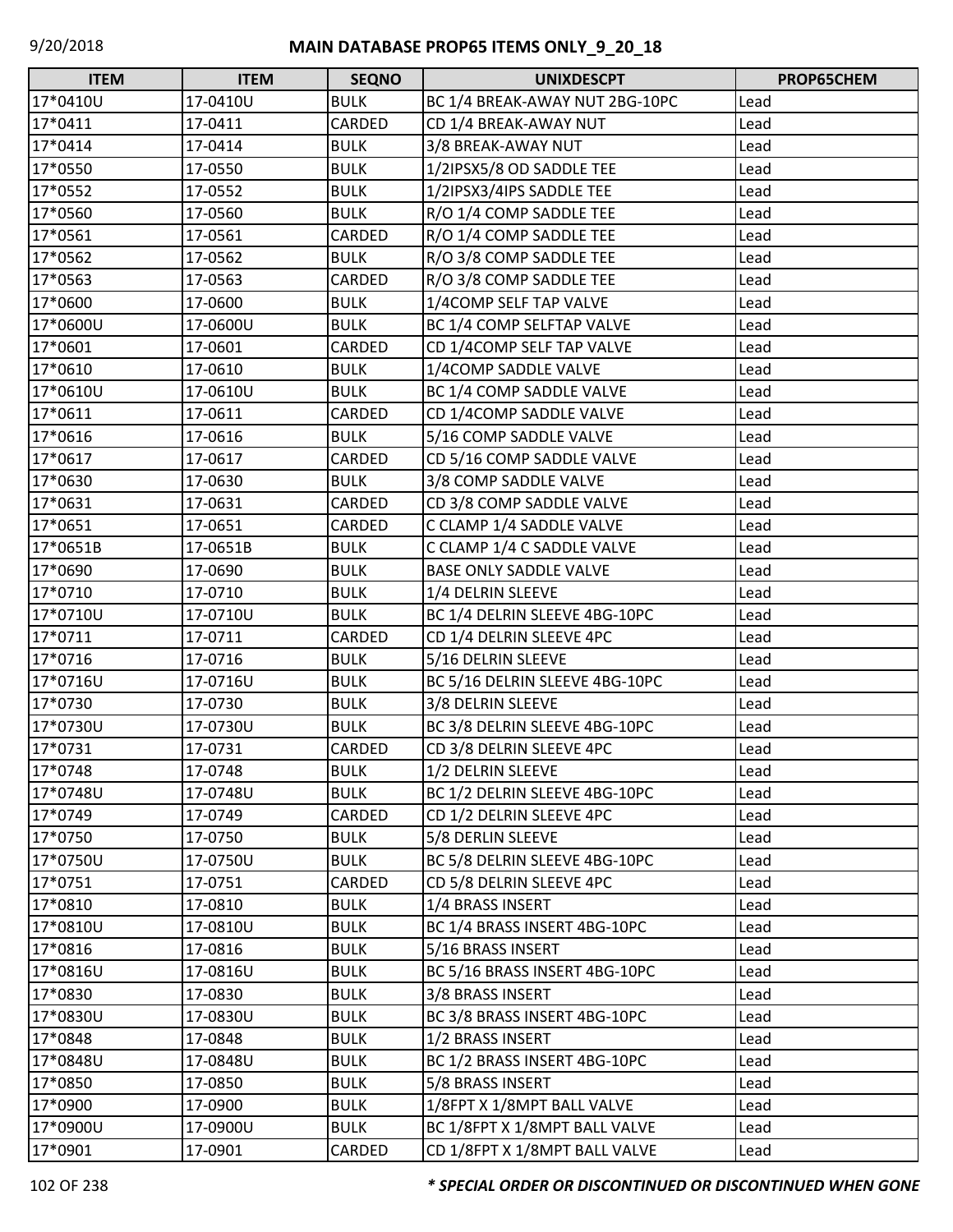| $\Box$<br><b>ITEM</b> | <b>ITEM</b> | <b>SEQNO</b> | <b>UNIXDESCPT</b>               | PROP65CHEM |
|-----------------------|-------------|--------------|---------------------------------|------------|
| 17*0902               | 17-0902     | <b>BULK</b>  | 1/4FPT X 1/4MPT BALL VALVE      | Lead       |
| 17*0902U              | 17-0902U    | <b>BULK</b>  | BC 1/4FPT X 1/4MPT BALL VALVE   | Lead       |
| 17*0903               | 17-0903     | CARDED       | CD 1/4FPT X 1/4MPT BALL VALVE   | Lead       |
| 17*0910               | 17-0910     | <b>BULK</b>  | 1/8FPT X 1/8FPT BALL VALVE      | Lead       |
| 17*0910U              | 17-0910U    | <b>BULK</b>  | BC 1/8FPT X 1/8FPT BALL VALVE   | Lead       |
| 17*0911               | 17-0911     | CARDED       | CD 1/4 HARD PLSTIC TUBE KIT     | Lead       |
| 17*0911U              | 17-0911U    | <b>BULK</b>  | 1/4 INSERT & SLV 4BG-10PCS      | Lead       |
| 17*0912               | 17-0912     | <b>BULK</b>  | 1/4FPT X 1/4FPT BALL VALVE      | Lead       |
| 17*0912U              | 17-0912U    | <b>BULK</b>  | BC 1/4FPT X 1/4FPT BALL VALVE   | Lead       |
| 17*0913               | 17-0913     | CARDED       | CD 1/4FPT X 1/4FPT BALL VALVE   | Lead       |
| 17*0915               | 17-0915     | CARDED       | CD 1/8FPT X 1/8FPT BALL VALVE   | Lead       |
| 17*0917               | 17-0917     | CARDED       | 5/16 HARD PLSTIC TUBE KIT       | Lead       |
| 17*0917U              | 17-0917U    |              | 5/16 HARD PLSTIC TUBE KIT       | Lead       |
| 17*0920               | 17-0920     | <b>BULK</b>  | 1/4MPT X 1/4MPT BALL VALVE      | Lead       |
| 17*0921               | 17-0921     | CARDED       | CD 1/4MPT X 1/4MPT BALL VALVE   | Lead       |
| 17*0930               | 17-0930     | <b>BULK</b>  | 1/4BARB X 1/4MPT BALL VALVE     | Lead       |
| 17*0931               | 17-0931     | CARDED       | 3/8 HARD PLASTIC TUBE KIT       | Lead       |
| 17*0931U              | 17-0931U    | CARDED       | 3/8 INSERT & SLEEVE 4 BG-10PCS  | Lead       |
| 17*0932               | 17-0932     | <b>BULK</b>  | 3/8BARB X 1/4MPT BALL VALVE     | Lead       |
| 17*0933               | 17-0933     | CARDED       | CD 3/8BARB X 1/4MPT BALL VALVE  | Lead       |
| 17*0935               | 17-0935     | CARDED       | CD 1/4BARB X 1/4MPT BALL VALVE  | Lead       |
| 17*0938               | 17-0938     | <b>BULK</b>  | 1/4COMP X 1/8MPT CP VALVE       | Lead       |
| 17*0939               | 17-0939     | CARDED       | CD 1/4COMP X 1/8MPT CP VALVE    | Lead       |
| 17*0941               | 17-0941     | CARDED       | * DISC NLA 3/26/15              | Lead       |
| 17*0949               | 17-0949     | CARDED       | 1/2 HARD PLASTIC TUBE KIT       | Lead       |
| 17*0949U              | 17-0949U    |              | 1/2 INSERT & SLEEVE 4BG-10PC    | Lead       |
| 17*0950               | 17-0950     | <b>BULK</b>  | 1/4COMP X 1/4COMP BALL VALVE    | Lead       |
| 17*0950U              | 17-0950U    | <b>BULK</b>  | BC 1/4COMP X 1/4COMP BALL VALVE | Lead       |
| 17*0951               | 17-0951     | CARDED       | ICE MAKER KIT W/POLY TUBE       | Lead       |
| 17*0951B              | 17-0951B    | <b>BULK</b>  | <b>BAG ICE MAKER KIT</b>        | Lead       |
| 17*0953               | 17-0953     | CARDED       | ICE MAKER KIT W/COP.TUBE        | Lead       |
| 17*0955               | 17-0955     | CARDED       | 5/8 HARD PLASTIC TUBE KIT       | Lead       |
| 17*0970               | 17-0970     | <b>BULK</b>  | 1/4BARB X 1/4BARB PL BALL VALV  | Lead       |
| 17*0971               | 17-0971     | CARDED       | CD 1/4BARB X 1/4BARB PL BALL V  | Lead       |
| 17*0995               | 17-0995     | CARDED       | CD 1/4COMP X 1/4COMP BALL VLV   | Lead       |
| 17*1108               | 17-1108     | <b>BULK</b>  | 1/4C X 1/8MIP ANG NEEDLE VLV    | Lead       |
| 17*1108U              | 17-1108U    | <b>BULK</b>  | BC 1/4C X 1/8MIP VALVE          | Lead       |
| 17*1109               | 17-1109     | CARDED       | CD 1/4C X 1/8MIP ANG NEEDLE V   | Lead       |
| 17*1110               | 17-1110     | <b>BULK</b>  | 1/4C X 1/4MIP ANG NEEDLE VLV    | Lead       |
| 17*1110U              | 17-1110U    | <b>BULK</b>  | BC 1/4C X 1/4MIP VLV 1EA-10PC   | Lead       |
| 17*1111               | 17-1111     | CARDED       | CD 1/4C X 1/4MIP ANG NEEDLE V   | Lead       |
| 17*1116               | 17-1116     | <b>BULK</b>  | 5/16C X 1/8MIP ANG NEEDLE VLV   | Lead       |
| 17*1117               | 17-1117     | CARDED       | CD 5/16C X 1/8MIP ANG NEEDLE V  | Lead       |
| 17*1118               | 17-1118     | <b>BULK</b>  | 5/16C X 1/4MIP ANG NEEDLE VLV   | Lead       |
| 17*1119               | 17-1119     | CARDED       | CD 5/16C X 1/4MIP ANG NEEDLE V  | Lead       |
| 17*1126               | 17-1126     | <b>BULK</b>  | 3/8C X 1/8 MIP ANG NEEDLE VLV   | Lead       |
| 17*1127               | 17-1127     | CARDED       | CD 3/8C X 1/8MIP ANG NEEDLE V   | Lead       |
| 17*1128               | 17-1128     | <b>BULK</b>  | 3/8C X 1/4MIP ANG NEEDLE VLV    | Lead       |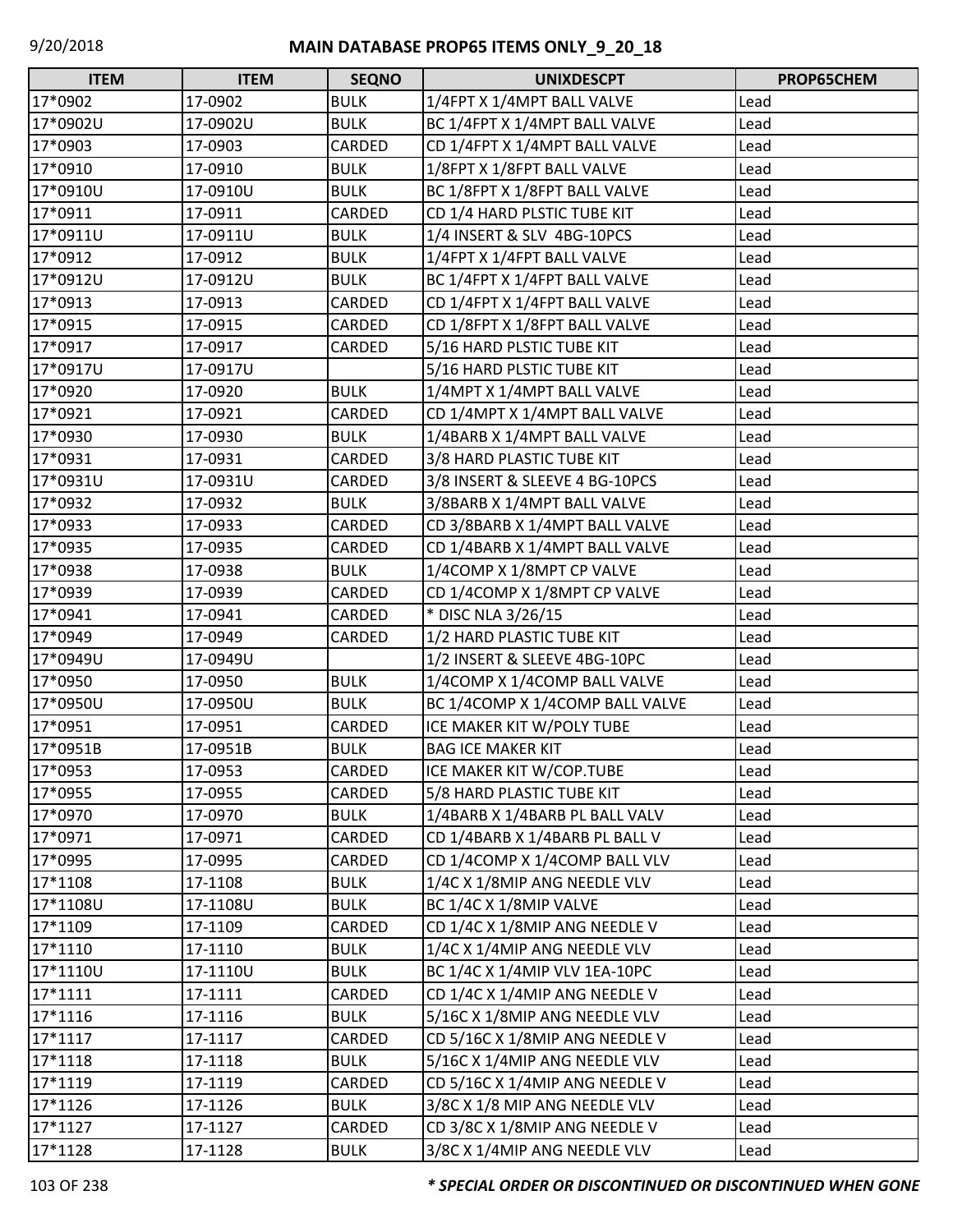| <b>ITEM</b> | <b>ITEM</b> | <b>SEQNO</b> | <b>UNIXDESCPT</b>              | PROP65CHEM |
|-------------|-------------|--------------|--------------------------------|------------|
| 17*1128U    | 17-1128U    | <b>BULK</b>  | BC 3/8C X 1/4MIP VLV 1EA-10PC  | Lead       |
| 17*1129     | 17-1129     | CARDED       | CD 3/8C X 1/4MIP ANG NEEDLE V  | Lead       |
| 17*1208     | 17-1208     | <b>BULK</b>  | 1/4FL X 1/8MIP ANG NEEDLE VLV  | Lead       |
| 17*1210     | 17-1210     | <b>BULK</b>  | 1/4FL X 1/4MIP ANG NEEDLE VLV  | Lead       |
| 17*1218     | 17-1218     | <b>BULK</b>  | 5/16FL X 1/4MIP ANG NEEDLE V   | Lead       |
| 17*1228     | 17-1228     | <b>BULK</b>  | 3/8FL X 1/4MIP ANG NEEDLE VLV  | Lead       |
| 17*1306     | 17-1306     | <b>BULK</b>  | 3/16C X 1/8MIP STR NEEDLE VLV  | Lead       |
| 17*1308     | 17-1308     | <b>BULK</b>  | 1/4C X 1/8MIP STR NEEDLE VLV   | Lead       |
| 17*1308U    | 17-1308U    | <b>BULK</b>  | BC 1/4C X 1/8MIP VLV 1EA-10PC  | Lead       |
| 17*1309     | 17-1309     | CARDED       | CD 1/4C X 1/8MIP STR NEEDLE V  | Lead       |
| 17*1310     | 17-1310     | <b>BULK</b>  | 1/4C X 1/4MIP STR NEEDLE VLV   | Lead       |
| 17*1310U    | 17-1310U    | <b>BULK</b>  | BC 1/4C X 1/4MIP VLV 1EA-10PC  | Lead       |
| 17*1311     | 17-1311     | CARDED       | CD 1/4C X 1/4MIP STR NEEDLE V  | Lead       |
| 17*1316     | 17-1316     | <b>BULK</b>  | 5/16C X 1/8MIP STR NEEDLE VLV  | Lead       |
| 17*1317     | 17-1317     | CARDED       | CD 5/16C X 1/8MIP STR NEEDLE V | Lead       |
| 17*1328     | 17-1328     | <b>BULK</b>  | 3/8C X 1/4 MIP STR NEEDLE VLV  | Lead       |
| 17*1328U    | 17-1328U    | <b>BULK</b>  | BC 3/8C X 1/4MIP VLV 1EA-10PC  | Lead       |
| 17*1329     | 17-1329     | CARDED       | CD 3/8C X 1/4MIP STR NEEDLE V  | Lead       |
| 17*1408     | 17-1408     | <b>BULK</b>  | 1/4FL X 1/8 MIP STR NEEDLE VLV | Lead       |
| 17*1409     | 17-1409     | CARDED       | CD 1/4FL X 1/8MIP STR NEEDLE V | Lead       |
| 17*1410     | 17-1410     | <b>BULK</b>  | 1/4FL X 1/4 MIP STR NEEDLE VLV | Lead       |
| 17*1411     | 17-1411     | CARDED       | CD 1/4FL X 1/4MIP STR NEEDLE V | Lead       |
| 17*1416     | 17-1416     | <b>BULK</b>  | 5/16FL X 1/8MIP STR NEDLE VLV  | Lead       |
| 17*1418     | 17-1418     | <b>BULK</b>  | 5/16FL X 1/4 MIP STR NEDLE VLV | Lead       |
| 17*1428     | 17-1428     | <b>BULK</b>  | 3/8FL X 1/4 MIP STR NEEDLE VLV | Lead       |
| 17*1506     | 17-1506     | <b>BULK</b>  | 3/16C X 3/16C STR NEEDLE VALVE | Lead       |
| 17*1507     | 17-1507     | CARDED       | CD 3/16C X 3/16C STR NEEDLE V  | Lead       |
| 17*1510     | 17-1510     | <b>BULK</b>  | 1/4C X 1/4C STR NEEDLE VALVE   | Lead       |
| 17*1510U    | 17-1510U    | <b>BULK</b>  | BC 1/4CX1/4C ST NDL VALVE      | Lead       |
| 17*1511     | 17-1511     | CARDED       | CD 1/4C X 1/4C STR NEEDLE VLV  | Lead       |
| 17*1516     | 17-1516     | <b>BULK</b>  | 5/16C X 5/16C STR NEEDLE VALVE | Lead       |
| 17*1517     | 17-1517     | CARDED       | CD 5/16C X 5/16C STR NEEDLE V  | Lead       |
| 17*1530     | 17-1530     | <b>BULK</b>  | 3/8C X 3/8C STR NEEDLE VALVE   | Lead       |
| 17*1530U    | 17-1530U    | <b>BULK</b>  | BC 3/8C X 3/8C VALVE 1EA-10PC  | Lead       |
| 17*1531     | 17-1531     | CARDED       | CD 3/8C X 3/8C STR NEEDLE VLV  | Lead       |
| 17*1610     | 17-1610     | <b>BULK</b>  | 1/4FL X 1/4FL STR NEEDLE VALVE | Lead       |
| 17*1611     | 17-1611     | CARDED       | CD 1/4FL X 1/4FL STR NEEDLE V  | Lead       |
| 17*1616     | 17-1616     | <b>BULK</b>  | * DISC AS OF 12-04-09          | Lead       |
| 17*1630     | 17-1630     | <b>BULK</b>  | 3/8FL X 3/8FL STR NEEDLE VALVE | Lead       |
| 17*1631     | 17-1631     | CARDED       | CD 3/8FL X 3/8FL STR NEEDLE V  | Lead       |
| 17*1700     | 17-1700     | <b>BULK</b>  | 1/8FPT X 1/8FPT STR NEEDLE VLV | Lead       |
| 17*1701     | 17-1701     | CARDED       | CD 1/8FPT X 1/8FPT STR NDL VLV | Lead       |
| 17*1710     | 17-1710     | <b>BULK</b>  | 1/4FPT X 1/4FPT STR NEEDLE VLV | Lead       |
| 17*1711     | 17-1711     | CARDED       | CD 1/4FPT X 1/4FPT STR NDL VLV | Lead       |
| 17*1800     | 17-1800     | <b>BULK</b>  | 1/8MPT X 1/8MPT STR NEDLE VLV  | Lead       |
| 17*1801     | 17-1801     | CARDED       | CD 1/8MPT X 1/8MPT STR NDL VLV | Lead       |
| 17*1810     | 17-1810     | <b>BULK</b>  | 1/4MPT X 1/4MPT STR NEDLE VLV  | Lead       |
| 17*1811     | 17-1811     | CARDED       | CD 1/4MPT X 1/4MPT STR NDL VLV | Lead       |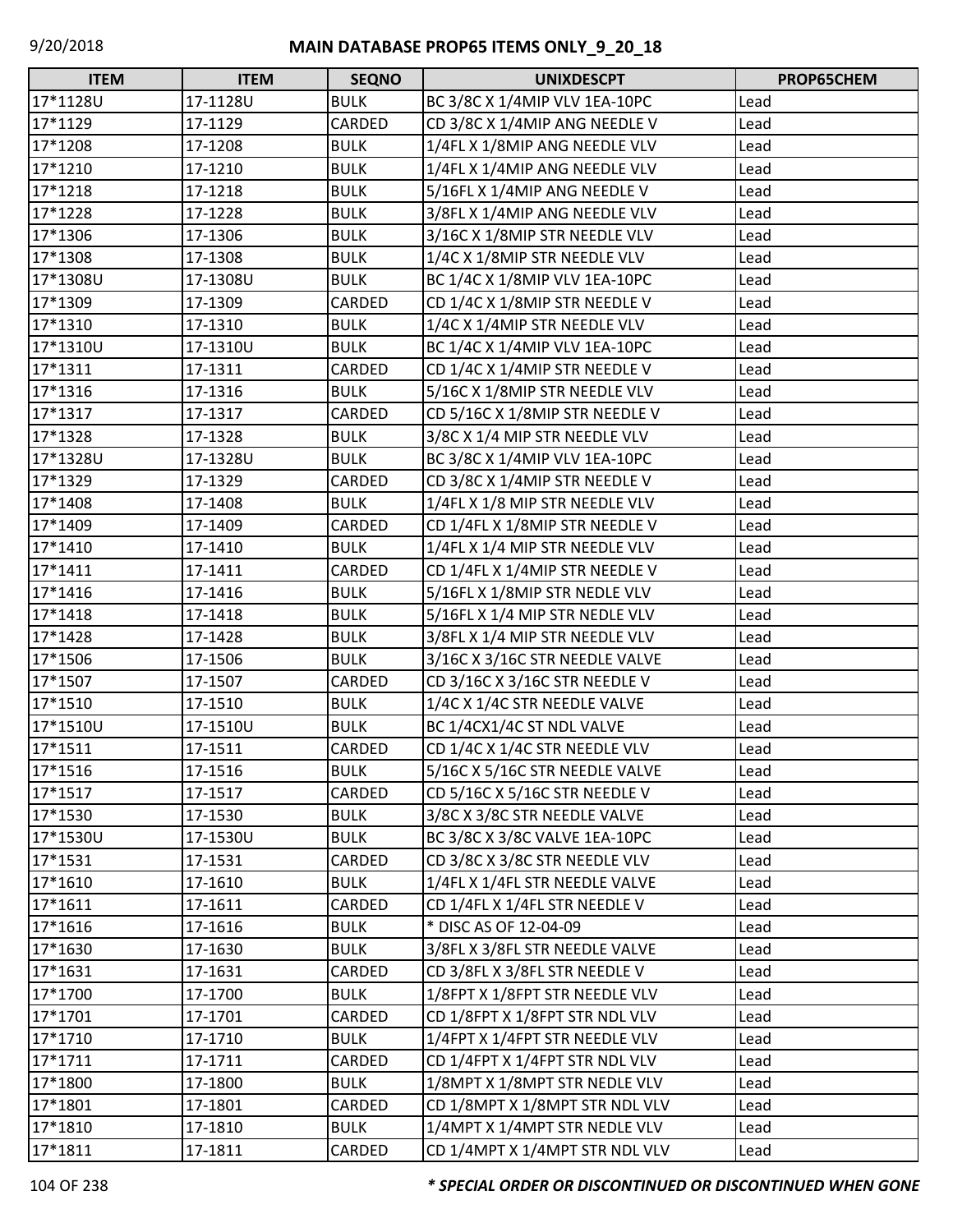| $\Box$<br><b>ITEM</b> | <b>ITEM</b> | <b>SEQNO</b> | <b>UNIXDESCPT</b>               | PROP65CHEM |
|-----------------------|-------------|--------------|---------------------------------|------------|
| 17*1900               | 17-1900     | <b>BULK</b>  | 1/8FPT X 1/8MPT STR NEDLE VLV   | Lead       |
| 17*1901               | 17-1901     | CARDED       | CD 1/8FPT X 1/8MPT STR NDL VLV  | Lead       |
| 17*1910               | 17-1910     | <b>BULK</b>  | 1/4FPT X 1/4MPT STR NEDLE VLV   | Lead       |
| 17*1911               | 17-1911     | CARDED       | CD 1/4FPT X 1/4MPT STR NDL VLV  | Lead       |
| 17*2000               | 17-2000     | <b>BULK</b>  | 1/8MIP DRAIN COCK LEVER HNDLE   | Lead       |
| 17*2010               | 17-2010     | <b>BULK</b>  | 1/4MIP DRAIN COCK LEVER HNDLE   | Lead       |
| 17*2011               | 17-2011     | CARDED       | CD 1/4MIP DRAIN COCK LEVR HNDL  | Lead       |
| 17*2030               | 17-2030     | <b>BULK</b>  | 3/8MIP DRAIN COCK LEVER HNDLE   | Lead       |
| 17*2048               | 17-2048     | <b>BULK</b>  | 1/2MIP DRAIN COCK LEVER HNDLE   | Lead       |
| 17*2100               | 17-2100     | <b>BULK</b>  | 1/8 INTERNAL SEAT DRAIN COCK    | Lead       |
| 17*2101               | 17-2101     | CARDED       | CD 1/8 INTERNL SEAT DRAIN COCK  | Lead       |
| 17*2110               | 17-2110     | <b>BULK</b>  | 1/4 INTERNAL SEAT DRAIN COCK    | Lead       |
| 17*2111               | 17-2111     | CARDED       | CD 1/4 INTERNL SEAT DRAIN COCK  | Lead       |
| 17*2130               | 17-2130     | <b>BULK</b>  | 3/8 INTERNAL SEAT DRAIN COCK    | Lead       |
| 17*2131               | 17-2131     | CARDED       | CD 3/8 INTERNL SEAT DRAIN COCK  | Lead       |
| 17*2200               | 17-2200     | <b>BULK</b>  | 1/8 EXTERNAL SEAT DRAIN COCK    | Lead       |
| 17*2200U              | 17-2200U    | <b>BULK</b>  | BC 1/8 EXT DRAIN COCK 1EA-10PC  | Lead       |
| 17*2201               | 17-2201     | CARDED       | CD 1/8 EXTERNL SEAT DRAIN COCK  | Lead       |
| 17*2210               | 17-2210     | <b>BULK</b>  | 1/4 EXTERNAL SEAT DRAIN COCK    | Lead       |
| 17*2210U              | 17-2210U    | <b>BULK</b>  | BC 1/4 EXT DRAIN COCK           | Lead       |
| 17*2211               | 17-2211     | CARDED       | CD 1/4 EXTERNL SEAT DRAIN COCK  | Lead       |
| 17*2230               | 17-2230     | <b>BULK</b>  | 3/8 EXTERNAL SEAT DRAIN COCK    | Lead       |
| 17*2230U              | 17-2230U    | <b>BULK</b>  | BC 3/8 EXT DRAIN COCK 1EA-10PC  | Lead       |
| 17*2231               | 17-2231     | CARDED       | CD 3/8 EXTERNL SEAT DRAIN COCK  | Lead       |
| 17*2248               | 17-2248     | <b>BULK</b>  | 1/2FIP X 3/4HT BR COOLER DRAIN  | Lead       |
| 17*2248U              | 17-2248U    | <b>BULK</b>  | BC1/2FIP X 3/4MHT BR COOLER VLV | Lead       |
| 17*2249               | 17-2249     | CARDED       | CD 1/2X3/4 BRASS COOLER DRAIN   | Lead       |
| 17*2250               | 17-2250     | <b>BULK</b>  | <b>COOLER BRASS NUT ONLY</b>    | Lead       |
| 17*2252               | 17-2252     | <b>BULK</b>  | <b>COOLER WASHER ONLY</b>       | Lead       |
| 17*2308               | 17-2308     | <b>BULK</b>  | 1/4C X 1/8MIP SHUT OFF COCK     | Lead       |
| 17*2310               | 17-2310     | <b>BULK</b>  | 1/4C X 1/4MIP SHUT OFF COCK     | Lead       |
| 17*2311               | 17-2311     | CARDED       | CD 1/4C X 1/4MIP SHUT OFF COCK  | Lead       |
| 17*2316               | 17-2316     | <b>BULK</b>  | 5/16C X 1/8MIP SHUT OFF COCK    | Lead       |
| 17*2318               | 17-2318     | <b>BULK</b>  | 5/16C X 1/4MIP SHUT OFF COCK    | Lead       |
| 17*2328               | 17-2328     | <b>BULK</b>  | 3/8C X 1/4MIP SHUT OFF COCK     | Lead       |
| 17*2346               | 17-2346     | <b>BULK</b>  | 1/2C X 3/8MIP SHUT OFF COCK     | Lead       |
| 17*2348               | 17-2348     | <b>BULK</b>  | 1/2C X 1/2MIP SHUT OFF COCK     | Lead       |
| 17*2410               | 17-2410     | <b>BULK</b>  | 1/4FL X 1/4MIP SHUT OFF COCK    | Lead       |
| 17*2416               | 17-2416     | <b>BULK</b>  | 5/16FL X 1/8MIP SHUT OFF COCK   | Lead       |
| 17*2418               | 17-2418     | <b>BULK</b>  | 5/16FL X 1/4MIP SHUT OFF COCK   | Lead       |
| 17*2428               | 17-2428     | <b>BULK</b>  | 3/8FL X 1/4MIP SHUT OFF COCK    | Lead       |
| 17*2430               | 17-2430     | <b>BULK</b>  | 3/8FL X 3/8MIP SHUT OFF COCK    | Lead       |
| 17*2432               | 17-2432     | <b>BULK</b>  | 3/8FL X 1/2MIP SHUT OFF COCK    | Lead       |
| 17*2446               | 17-2446     | <b>BULK</b>  | 1/2FL X 3/8MIP SHUT OFF COCK    | Lead       |
| 17*2448               | 17-2448     | <b>BULK</b>  | 1/2FL X 1/2MIP SHUT OFF COCK    | Lead       |
| 17*2510               | 17-2510     | <b>BULK</b>  | 1/4C X 1/4C SHUT OFF COCK       | Lead       |
| 17*2511               | 17-2511     | CARDED       | CD 1/4C X 1/4C SHUT OFF COCK    | Lead       |
| 17*2516               | 17-2516     | <b>BULK</b>  | 5/16C X 5/16C SHUT OFF COCK     | Lead       |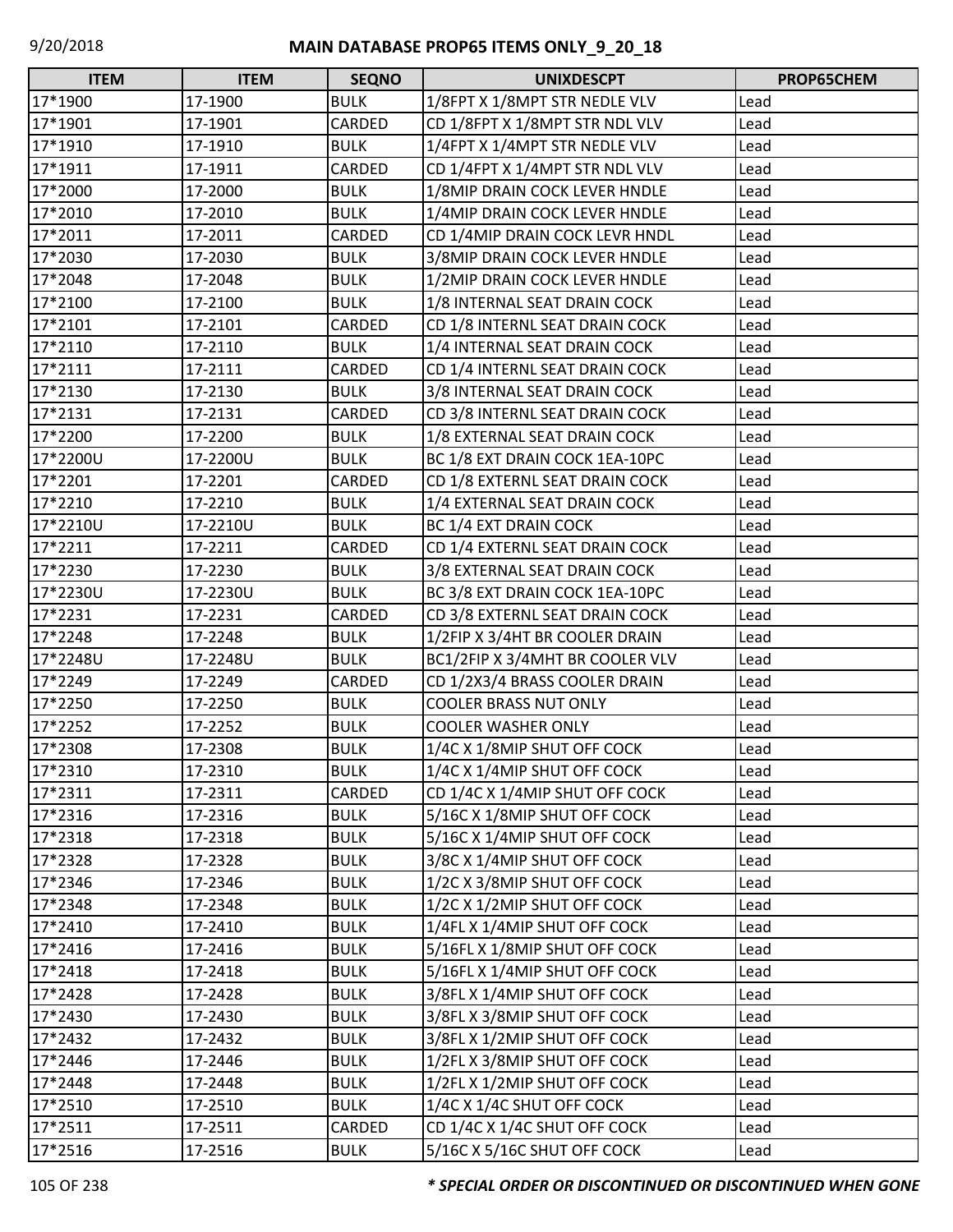| $\Box$<br><b>ITEM</b> | <b>ITEM</b> | <b>SEQNO</b> | <b>UNIXDESCPT</b>              | PROP65CHEM |
|-----------------------|-------------|--------------|--------------------------------|------------|
| 17*2517               | 17-2517     | CARDED       | CD 5/16C X 5/16C SHUT OFF COCK | Lead       |
| 17*2530               | 17-2530     | <b>BULK</b>  | 3/8C X 3/8C SHUT OFF COCK      | Lead       |
| 17*2531               | 17-2531     | CARDED       | CD 3/8C X 3/8C SHUT OFF COCK   | Lead       |
| 17*2548               | 17-2548     | <b>BULK</b>  | 1/2C X 1/2C SHUT OFF COCK      | Lead       |
| 17*2549               | 17-2549     | CARDED       | CD 1/2C X 1/2C SHUT OFF COCK   | Lead       |
| 17*2610               | 17-2610     | <b>BULK</b>  | 1/4FL X 1/4FL SHUT OFF COCK    | Lead       |
| 17*2616               | 17-2616     | <b>BULK</b>  | 5/16FL X 5/16FL SHUT OFF COCK  | Lead       |
| 17*2630               | 17-2630     | <b>BULK</b>  | 3/8FL X 3/8FL SHUT OFF COCK    | Lead       |
| 17*2648               | 17-2648     | <b>BULK</b>  | 1/2FL X 1/2FL SHUT OFF COCK    | Lead       |
| 17*2800               | 17-2800     | <b>BULK</b>  | 1/8FIP X 1/8FIP SHUT OFF COCK  | Lead       |
| 17*2801               | 17-2801     | CARDED       | CD 1/8FIP X1/8FIP SHUTOFF COCK | Lead       |
| 17*2810               | 17-2810     | <b>BULK</b>  | 1/4FIP X 1/4FIP SHUT OFF COCK  | Lead       |
| 17*2811               | 17-2811     | CARDED       | CD 1/4FIP X1/4FIP SHUTOFF COCK | Lead       |
| 17*2830               | 17-2830     | <b>BULK</b>  | 3/8FIP X 3/8FIP SHUT OFF COCK  | Lead       |
| 17*2831               | 17-2831     | CARDED       | CD 3/8FIP X3/8FIP SHUTOFF COCK | Lead       |
| 17*2900               | 17-2900     | <b>BULK</b>  | 1/8FIP X 1/8MIP SHUT OFF COCK  | Lead       |
| 17*2901               | 17-2901     | CARDED       | CD 1/8FIP X1/8MIP SHUTOFF COCK | Lead       |
| 17*2910               | 17-2910     | <b>BULK</b>  | 1/4MIP X 1/4FIP SHUT OFF COCK  | Lead       |
| 17*2911               | 17-2911     | CARDED       | CD 1/4MIP X1/4FIP SHUTOFF COCK | Lead       |
| 17*2930               | 17-2930     | <b>BULK</b>  | 3/8MIP X 3/8FIP SHUT OFF COCK  | Lead       |
| 17*2931               | 17-2931     | CARDED       | CD 3/8MIP X3/8FIP SHUTOFF COCK | Lead       |
| 17*3000               | 17-3000     | <b>BULK</b>  | 1/8MIP X 1/8MIP SHUT OFF COCK  | Lead       |
| 17*3001               | 17-3001     | CARDED       | CD 1/8MIP X1/8MIP SHUTOFF COCK | Lead       |
| 17*3010               | 17-3010     | <b>BULK</b>  | 1/4MIP X 1/4MIP SHUT OFF COCK  | Lead       |
| 17*3011               | 17-3011     | CARDED       | CD 1/4MIP X1/4MIP SHUTOFF COCK | Lead       |
| 17*3030               | 17-3030     | <b>BULK</b>  | 3/8MIP X 3/8MIP SHUT OFF COCK  | Lead       |
| 17*3031               | 17-3031     | CARDED       | CD 3/8MIP X3/8MIP SHUTOFF COCK | Lead       |
| 17*3110               | 17-3110     | <b>BULK</b>  | 1/4 FIP 3-WAY VALVE            | Lead       |
| 17*3111               | 17-3111     | CARDED       | CD 1/4 FIP 3-WAY VALVE         | Lead       |
| 17*3130               | 17-3130     | <b>BULK</b>  | 3/8 FIP 3-WAY VALVE            | Lead       |
| 17*3131               | 17-3131     | CARDED       | CD 3/8 FIP 3-WAY VALVE         | Lead       |
| 17*3234               | 17-3234     | <b>BULK</b>  | 3/8FL X 3/4 FHT ADAPT          | Lead       |
| 17*3250               | 17-3250     | <b>BULK</b>  | 1/2FL X 3/4 FHT ADAPT          | Lead       |
| 17*3334               | 17-3334     | <b>BULK</b>  | 3/8FL X 3/4 MHT ADAPT          | Lead       |
| 17*3350               | 17-3350     | <b>BULK</b>  | 1/2FL X 3/4 MHT ADAPT          | Lead       |
| 17*3906               | 17-3906     | <b>BULK</b>  | 3/16 FLARE PLUG                | Lead       |
| 17*3910               | 17-3910     | <b>BULK</b>  | 1/4 FLARE PLUG                 | Lead       |
| 17*3910U              | 17-3910U    | <b>BULK</b>  | BC 1/4 FLARE PLUG 1EA-10PC     | Lead       |
| 17*3911               | 17-3911     | CARDED       | CD 1/4 FLARE PLUG              | Lead       |
| 17*3920               | 17-3920     | <b>BULK</b>  | 5/16 FLARE PLUG                | Lead       |
| 17*3921               | 17-3921     | CARDED       | CD 5/16 FLARE PLUG             | Lead       |
| 17*3930               | 17-3930     | <b>BULK</b>  | 3/8 FLARE PLUG                 | Lead       |
| 17*3930U              | 17-3930U    | <b>BULK</b>  | BC 3/8 FLARE PLUG 1EA-10PC     | Lead       |
| 17*3931               | 17-3931     | CARDED       | CD 3/8 FLARE PLUG              | Lead       |
| 17*3948               | 17-3948     | <b>BULK</b>  | 1/2 FLARE PLUG                 | Lead       |
| 17*3948U              | 17-3948U    | <b>BULK</b>  | BC 1/2 FLARE PLUG 1EA-10PC     | Lead       |
| 17*3949               | 17-3949     | CARDED       | CD 1/2 FLARE PLUG              | Lead       |
| 17*3956               | 17-3956     | <b>BULK</b>  | 5/8 FLARE PLUG                 | Lead       |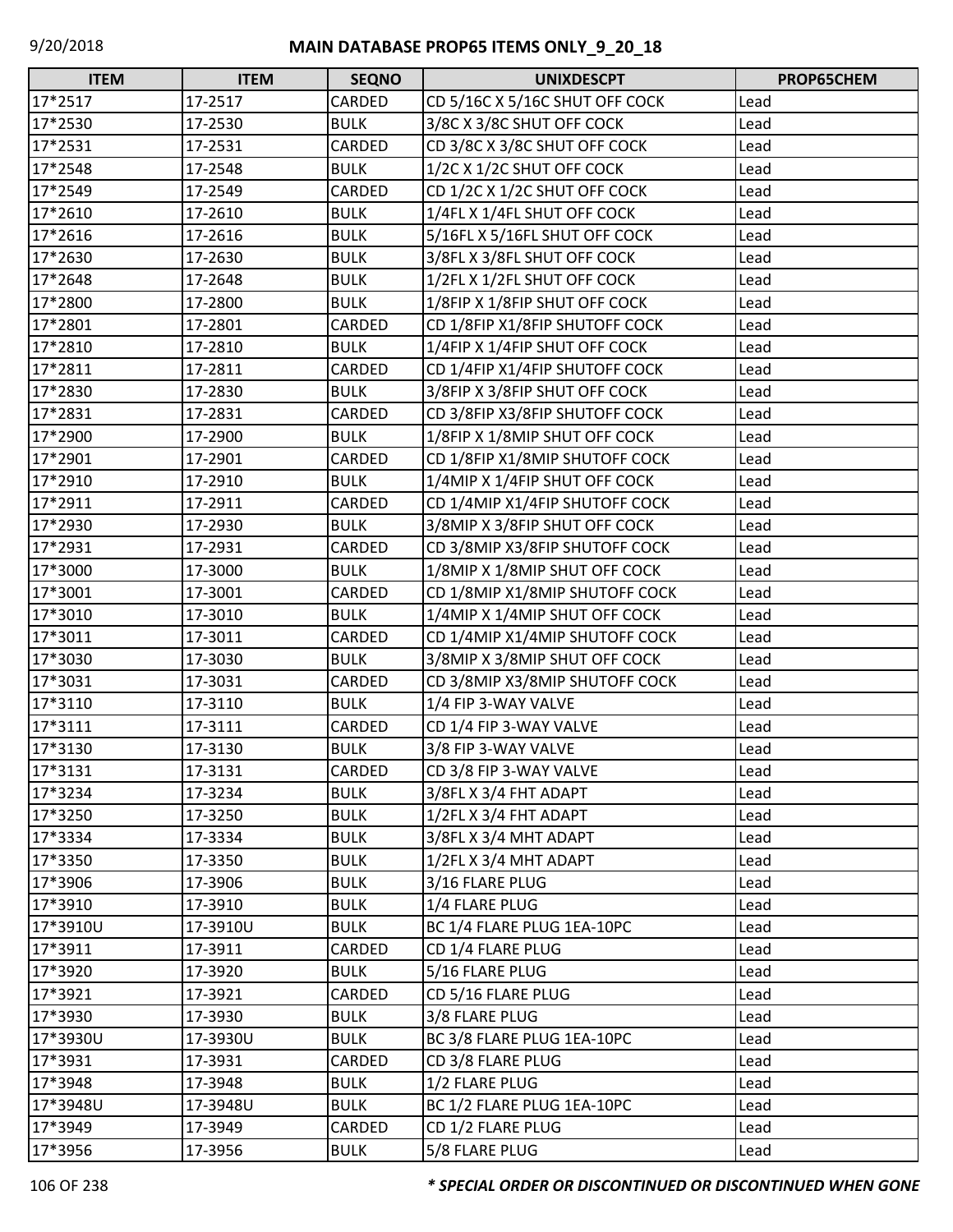| $\Box$<br><b>ITEM</b> | <b>ITEM</b> | <b>SEQNO</b> | <b>UNIXDESCPT</b>            | PROP65CHEM |
|-----------------------|-------------|--------------|------------------------------|------------|
| 17*3957               | 17-3957     | CARDED       | CD 5/8 FLARE PLUG            | Lead       |
| 17*3968               | 17-3968     | <b>BULK</b>  | 3/4 FLARE PLUG               | Lead       |
| 17*4006               | 17-4006     | <b>BULK</b>  | 3/16 FLARE CAP               | Lead       |
| 17*4010               | 17-4010     | <b>BULK</b>  | 1/4 FLARE CAP                | Lead       |
| 17*4010U              | 17-4010U    | <b>BULK</b>  | BC 1/4 FLARE CAP 1EA-10PC    | Lead       |
| 17*4011               | 17-4011     | CARDED       | CD 1/4 FLARE CAP             | Lead       |
| 17*4020               | 17-4020     | <b>BULK</b>  | 5/16 FLARE CAP               | Lead       |
| 17*4021               | 17-4021     | CARDED       | CD 5/16 FLARE CAP            | Lead       |
| 17*4030               | 17-4030     | <b>BULK</b>  | 3/8 FLARE CAP                | Lead       |
| 17*4030U              | 17-4030U    | <b>BULK</b>  | BC 3/8 FLARE CAP 1EA-10PC    | Lead       |
| 17*4031               | 17-4031     | CARDED       | CD 3/8 FLARE CAP             | Lead       |
| 17*4032               | 17-4032     | <b>BULK</b>  | TEX 3/8 FT FLARE CAP         | Lead       |
| 17*4033               | 17-4033     | CARDED       | CD TEX 3/8 FT FLARE CAP      | Lead       |
| 17*4048               | 17-4048     | <b>BULK</b>  | 1/2 FLARE CAP                | Lead       |
| 17*4048U              | 17-4048U    | <b>BULK</b>  | BC 1/2 FLARE CAP             | Lead       |
| 17*4049               | 17-4049     | CARDED       | CD 1/2 FLARE CAP             | Lead       |
| 17*4056               | 17-4056     | <b>BULK</b>  | 5/8 FLARE CAP                | Lead       |
| 17*4056U              | 17-4056U    | <b>BULK</b>  | BC 5/8 FLARE CAP 1EA-10PC    | Lead       |
| 17*4057               | 17-4057     | CARDED       | CD 5/8 FLARE CAP             | Lead       |
| 17*4068               | 17-4068     | <b>BULK</b>  | 3/4 FLARE CAP                | Lead       |
| 17*4074               | 17-4074     | <b>BULK</b>  | 15/16 FLARE CAP              | Lead       |
| 17*4074U              | 17-4074U    | <b>BULK</b>  | BC 15/16 FLARE CAP 1EA-10PC  | Lead       |
| 17*4075               | 17-4075     | CARDED       | CD 15/16 FLARE CAP           | Lead       |
| 17*4100               | 17-4100     | <b>BULK</b>  | 1/8 FLARE NUT                | Lead       |
| 17*4104               | 17-4104     | <b>BULK</b>  | 1/4 X 3/16 FLARE NUT         | Lead       |
| 17*4106               | 17-4106     | <b>BULK</b>  | 3/16 FLARE NUT               | Lead       |
| 17*4110               | 17-4110     | <b>BULK</b>  | 1/4 FLARE NUT                | Lead       |
| 17*4110U              | 17-4110U    | <b>BULK</b>  | BC 1/4 FLARE NUT 1EA-10PC    | Lead       |
| 17*4111               | 17-4111     | CARDED       | CD 1/4 FLARE NUT             | Lead       |
| 17*4118               | 17-4118     | <b>BULK</b>  | 5/16X1/4 FLARE NUT           | Lead       |
| 17*4120               | 17-4120     | <b>BULK</b>  | 5/16 FLARE NUT               | Lead       |
| 17*4121               | 17-4121     | CARDED       | CD 5/16 FLARE NUT            | Lead       |
| 17*4122               | 17-4122     | <b>BULK</b>  | 3/8X5/16 FLARE NUT           | Lead       |
| 17*4128               | 17-4128     | <b>BULK</b>  | 3/8X1/4 RED FLARE NUT        | Lead       |
| 17*4130               | 17-4130     | <b>BULK</b>  | 3/8 FLARE NUT                | Lead       |
| 17*4130U              | 17-4130U    | <b>BULK</b>  | BC 3/8 FLARE NUT 1EA-10PC    | Lead       |
| 17*4131               | 17-4131     | CARDED       | CD 3/8 FLARE NUT             | Lead       |
| 17*4133               | 17-4133     | CARDED       | CD TEX 3/8 FT CP FLARE NUT   | Lead       |
| 17*4134               | 17-4134     | <b>BULK</b>  | TEX 3/8 FT FLARE NUT         | Lead       |
| 17*4134U              | 17-4134U    | <b>BULK</b>  | BC TEX 3/8FT FL CAP 1EA-10PC | Lead       |
| 17*4135               | 17-4135     | CARDED       | CD TEX 3/8 FT FLARE NUT      | Lead       |
| 17*4136               | 17-4136     | <b>BULK</b>  | TEX 3/8X1/4 FT RED FLARE NUT | Lead       |
| 17*4137               | 17-4137     | CARDED       | CD TEX 3/8X1/4 FT RED FL NUT | Lead       |
| 17*4140               | 17-4140     | <b>BULK</b>  | 7/16 FLARE NUT               | Lead       |
| 17*4146               | 17-4146     | <b>BULK</b>  | 1/2X3/8 RED FLARE NUT        | Lead       |
| 17*4148               | 17-4148     | <b>BULK</b>  | 1/2 FLARE NUT                | Lead       |
| 17*4148U              | 17-4148U    | <b>BULK</b>  | BC 1/2 FLARE NUT 1EA-10PC    | Lead       |
| 17*4149               | 17-4149     | CARDED       | CD 1/2 FLARE NUT             | Lead       |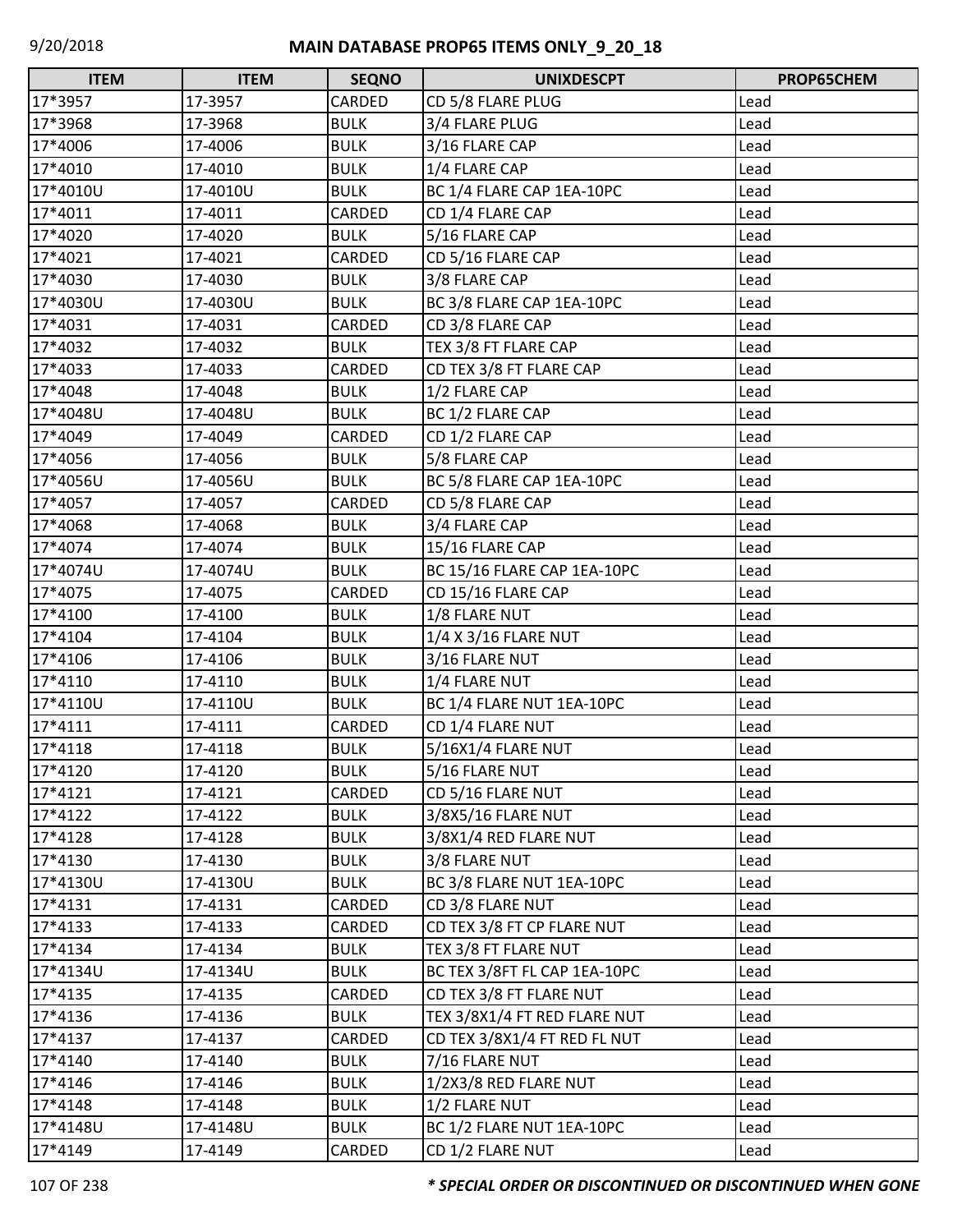| <b>ITEM</b> | <b>ITEM</b> | <b>SEQNO</b> | <b>UNIXDESCPT</b>              | PROP65CHEM |
|-------------|-------------|--------------|--------------------------------|------------|
| 17*4150     | 17-4150     | <b>BULK</b>  | TEX 1/2 FT FLARE NUT           | Lead       |
| 17*4154     | 17-4154     | <b>BULK</b>  | 5/8X1/2 FLARE NUT              | Lead       |
| 17*4156     | 17-4156     | <b>BULK</b>  | 5/8 FLARE NUT                  | Lead       |
| 17*4156U    | 17-4156U    | <b>BULK</b>  | BC 5/8 FLARE NUT 1EA-10PC      | Lead       |
| 17*4157     | 17-4157     | CARDED       | CD 5/8 FLARE NUT               | Lead       |
| 17*4158     | 17-4158     | <b>BULK</b>  | 3/4X5/8 FLARE NUT              | Lead       |
| 17*4166     | 17-4166     | <b>BULK</b>  | 3/4X1/2 FLARE NUT              | Lead       |
| 17*4168     | 17-4168     | <b>BULK</b>  | 3/4 FLARE NUT                  | Lead       |
| 17*4200     | 17-4200     | <b>BULK</b>  | 1/8 FLARE UNION                | Lead       |
| 17*4201     | 17-4201     | CARDED       | CD 1/8 FLARE UNION             | Lead       |
| 17*4204     | 17-4204     | <b>BULK</b>  | 1/4X3/16 RED FLARE UNION       | Lead       |
| 17*4206     | 17-4206     | <b>BULK</b>  | 3/16 FLARE UNION               | Lead       |
| 17*4210     | 17-4210     | <b>BULK</b>  | 1/4 FLARE UNION                | Lead       |
| 17*4210U    | 17-4210U    | <b>BULK</b>  | BC 1/4 FLARE UNION 1EA-10PC    | Lead       |
| 17*4211     | 17-4211     | CARDED       | CD 1/4 FLARE UNION             | Lead       |
| 17*4218     | 17-4218     | <b>BULK</b>  | 5/16X1/4 RED FLARE UNION       | Lead       |
| 17*4220     | 17-4220     | <b>BULK</b>  | 5/16 FLARE UNION               | Lead       |
| 17*4221     | 17-4221     | CARDED       | CD 5/16 FLARE UNION            | Lead       |
| 17*4222     | 17-4222     | <b>BULK</b>  | 3/8X5/16 RED FLARE UNION       | Lead       |
| 17*4223     | 17-4223     | CARDED       | CD 3/8X5/16 RED FLARE UNION    | Lead       |
| 17*4228     | 17-4228     | <b>BULK</b>  | 3/8X1/4 RED FLARE UNION        | Lead       |
| 17*4229     | 17-4229     | CARDED       | CD 3/8X1/4 RED FLARE UNION     | Lead       |
| 17*4230     | 17-4230     | <b>BULK</b>  | 3/8 FLARE UNION                | Lead       |
| 17*4230U    | 17-4230U    | <b>BULK</b>  | <b>BC 3/8 FLARE UNION</b>      | Lead       |
| 17*4231     | 17-4231     | CARDED       | CD 3/8 FLARE UNION             | Lead       |
| 17*4232     | 17-4232     | <b>BULK</b>  | TEX 3/8 FT FLARE UNION         | Lead       |
| 17*4232U    | 17-4232U    | <b>BULK</b>  | BC TEX 3/8FT FL UNION 1EA-10PC | Lead       |
| 17*4233     | 17-4233     | CARDED       | CD TEX 3/8 FT FLARE UNION      | Lead       |
| 17*4244     | 17-4244     | <b>BULK</b>  | 1/2X1/4 RED FLARE UNION        | Lead       |
| 17*4246     | 17-4246     | <b>BULK</b>  | 1/2X3/8 RED FLARE UNION        | Lead       |
| 17*4246U    | 17-4246U    | <b>BULK</b>  | BC 1/2X3/8 FLAR UNION 1EA-10PC | Lead       |
| 17*4247     | 17-4247     | CARDED       | CD 1/2X3/8 RED FLARE UNION     | Lead       |
| 17*4248     | 17-4248     | <b>BULK</b>  | 1/2 FLARE UNION                | Lead       |
| 17*4248U    | 17-4248U    | <b>BULK</b>  | BC 1/2 FLARE UNION             | Lead       |
| 17*4249     | 17-4249     | CARDED       | CD 1/2 FLARE UNION             | Lead       |
| 17*4252     | 17-4252     | <b>BULK</b>  | 5/8X3/8 RED FLARE UNION        | Lead       |
| 17*4253     | 17-4253     | CARDED       | CD 5/8X3/8 RED FLARE UNION     | Lead       |
| 17*4254     | 17-4254     | <b>BULK</b>  | 5/8X1/2 RED FLARE UNION        | Lead       |
| 17*4255     | 17-4255     | CARDED       | CD 5/8X1/2 RED FLARE UNION     | Lead       |
| 17*4256     | 17-4256     | <b>BULK</b>  | 5/8 FLARE UNION                | Lead       |
| 17*4257     | 17-4257     | CARDED       | CD 5/8 FLARE UNION             | Lead       |
| 17*4258     | 17-4258     | <b>BULK</b>  | 3/4X5/8 RED FLARE UNION        | Lead       |
| 17*4266     | 17-4266     | <b>BULK</b>  | 3/4X1/2 RED FLARE UNION        | Lead       |
| 17*4268     | 17-4268     | <b>BULK</b>  | 3/4 FLARE UNION                | Lead       |
| 17*4272     | 17-4272     | <b>BULK</b>  | 7/8 FLARE UNION                | Lead       |
| 17*4300     | 17-4300     | <b>BULK</b>  | 1/4 FE FLARE GASKET            | Lead       |
| 17*4302     | 17-4302     | <b>BULK</b>  | 3/8 FE FLARE GASKET            | Lead       |
| 17*4304     | 17-4304     | <b>BULK</b>  | 1/2 FE FLARE GASKET            | Lead       |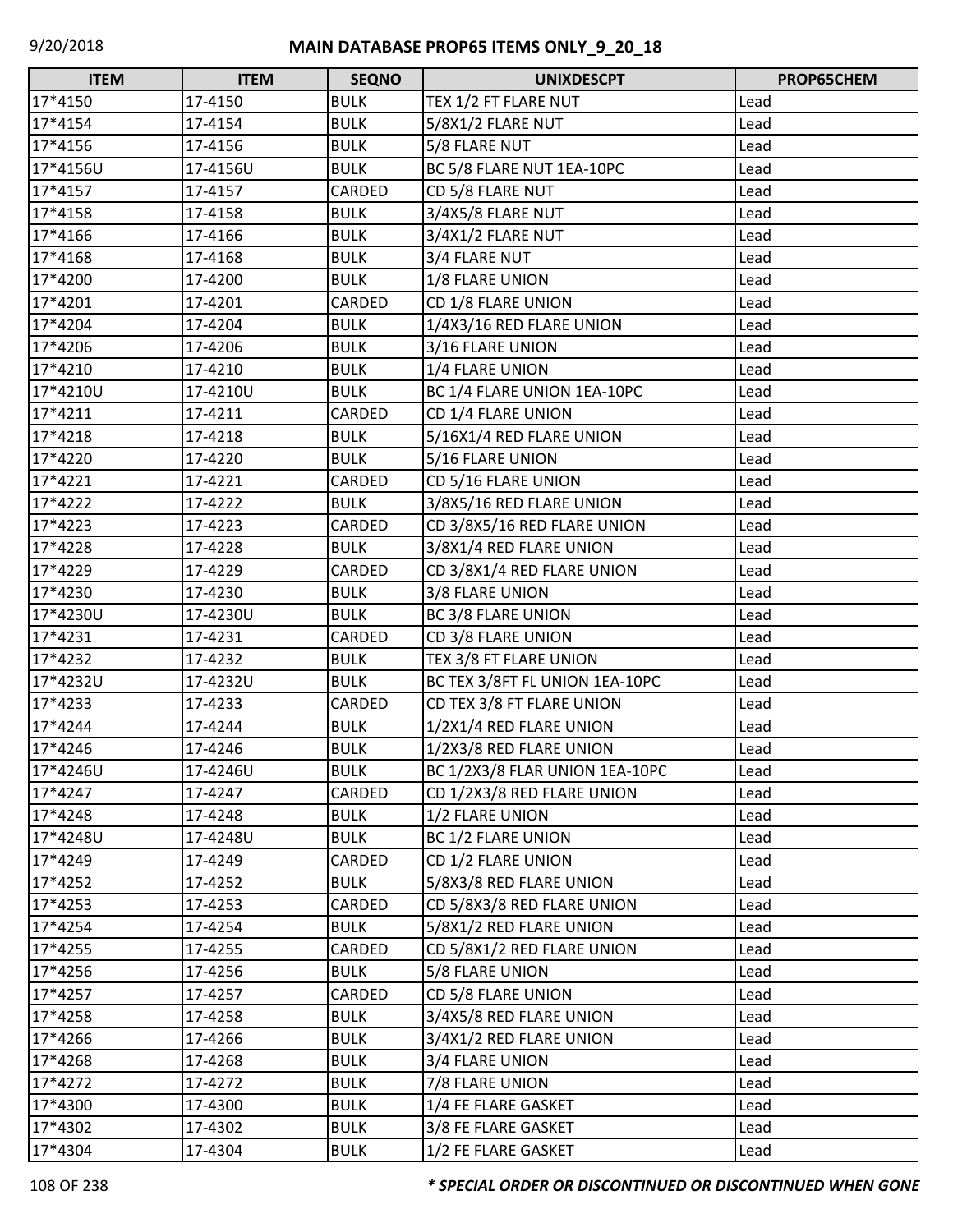| <b>ITEM</b> | <b>ITEM</b> | <b>SEQNO</b> | <b>UNIXDESCPT</b>            | PROP65CHEM |
|-------------|-------------|--------------|------------------------------|------------|
| 17*4306     | 17-4306     | <b>BULK</b>  | 5/8 FE FLARE GASKET          | Lead       |
| 17*4310     | 17-4310     | <b>BULK</b>  | 1/4 FE FLARE UNION           | Lead       |
| 17*4311     | 17-4311     | CARDED       | CD 1/4 FE FLARE UNION        | Lead       |
| 17*4330     | 17-4330     | <b>BULK</b>  | 3/8 FE FLARE UNION           | Lead       |
| 17*4331     | 17-4331     | CARDED       | CD 3/8 FE FLARE UNION        | Lead       |
| 17*4348     | 17-4348     | <b>BULK</b>  | 1/2 FE FLARE UNION           | Lead       |
| 17*4349     | 17-4349     | CARDED       | CD 1/2 FE FLARE UNION        | Lead       |
| 17*4400     | 17-4400     | <b>BULK</b>  | 1/8 FLARE TEE                | Lead       |
| 17*4406     | 17-4406     | <b>BULK</b>  | 3/16 FLARE TEE               | Lead       |
| 17*4410     | 17-4410     | <b>BULK</b>  | 1/4 FLARE TEE                | Lead       |
| 17*4410U    | 17-4410U    | <b>BULK</b>  | BC 1/4 FLARE TEE 1EA-10PC    | Lead       |
| 17*4411     | 17-4411     | CARDED       | CD 1/4 FLARE TEE             | Lead       |
| 17*4420     | 17-4420     | <b>BULK</b>  | 5/16 FLARE TEE               | Lead       |
| 17*4421     | 17-4421     | CARDED       | CD 5/16 FLARE TEE            | Lead       |
| 17*4430     | 17-4430     | <b>BULK</b>  | 3/8 FLARE TEE                | Lead       |
| 17*4430U    | 17-4430U    | <b>BULK</b>  | BC 3/8 FLARE TEE 1EA-10PC    | Lead       |
| 17*4431     | 17-4431     | CARDED       | CD 3/8 FLARE TEE             | Lead       |
| 17*4432     | 17-4432     | <b>BULK</b>  | * DISC NLA 8/21/15           | Lead       |
| 17*4432U    | 17-4432U    | <b>BULK</b>  | BC TEX 3/8FT FL TEE 1EA-10PC | Lead       |
| 17*4433     | 17-4433     | CARDED       | * DISC NLA 11/12/15          | Lead       |
| 17*4448     | 17-4448     | <b>BULK</b>  | 1/2 FLARE TEE                | Lead       |
| 17*4448U    | 17-4448U    | <b>BULK</b>  | BC 1/2 FLARE TEE 1EA-10PC    | Lead       |
| 17*4449     | 17-4449     | CARDED       | CD 1/2 FLARE TEE             | Lead       |
| 17*4456     | 17-4456     | <b>BULK</b>  | 5/8 FLARE TEE                | Lead       |
| 17*4457     | 17-4457     | CARDED       | CD 5/8 FLARE TEE             | Lead       |
| 17*4468     | 17-4468     | <b>BULK</b>  | 3/4 FLARE TEE                | Lead       |
| 17*4500     | 17-4500     | <b>BULK</b>  | 1/8X18X1/8 FLXFLXMIP TEE     | Lead       |
| 17*4502     | 17-4502     | <b>BULK</b>  | 3/16X3/16X1/8 FLXFLXMIP TEE  | Lead       |
| 17*4508     | 17-4508     | <b>BULK</b>  | 1/4X1/4X1/8 FLXFLXMIP TEE    | Lead       |
| 17*4510     | 17-4510     | <b>BULK</b>  | 1/4X1/4X1/4 FLXFLXMIP TEE    | Lead       |
| 17*4511     | 17-4511     | CARDED       | CD 1/4X1/4X1/4 FLXFLXMIP TEE | Lead       |
| 17*4512     | 17-4512     | <b>BULK</b>  | 1/4X1/4X3/8 FLXFLXMIP TEE    | Lead       |
| 17*4516     | 17-4516     | <b>BULK</b>  | 5/16X5/16X1/8 FLXFLXMIP TEE  | Lead       |
| 17*4518     | 17-4518     | <b>BULK</b>  | 5/16X5/16X1/4 FLXFLXMIP TEE  | Lead       |
| 17*4526     | 17-4526     | <b>BULK</b>  | 3/8X3/8X1/8 FLXFLXMIP TEE    | Lead       |
| 17*4528     | 17-4528     | <b>BULK</b>  | 3/8X3/8X1/4 FLXFLXMIP TEE    | Lead       |
| 17*4529     | 17-4529     | CARDED       | CD 3/8X3/8X1/4 FLXFLXMIP TEE | Lead       |
| 17*4530     | 17-4530     | <b>BULK</b>  | 3/8X3/8X3/8 FLXFLXMIP TEE    | Lead       |
| 17*4531     | 17-4531     | CARDED       | CD 3/8X3/8X3/8 FLXFLXMIP TEE | Lead       |
| 17*4532     | 17-4532     | <b>BULK</b>  | 3/8X3/8X1/2 FLXFLXMIP TEE    | Lead       |
| 17*4546     | 17-4546     | <b>BULK</b>  | 1/2X1/2X3/8 FLXFLXMIP TEE    | Lead       |
| 17*4547     | 17-4547     | CARDED       | CD 1/2X1/2X3/8 FLXFLXMIP TEE | Lead       |
| 17*4548     | 17-4548     | <b>BULK</b>  | 1/2X1/2X1/2 FLXFLXMIP TEE    | Lead       |
| 17*4549     | 17-4549     | CARDED       | CD 1/2X1/2X1/2 FLXFLXMIP TEE | Lead       |
| 17*4554     | 17-4554     | <b>BULK</b>  | 5/8X5/8X1/2 FLXFLXMIP TEE    | Lead       |
| 17*4555     | 17-4555     | CARDED       | CD 5/8X5/8X1/2 FLXFLXMIP TEE | Lead       |
| 17*4600     | 17-4600     | <b>BULK</b>  | 1/8X1/8 FLXFIP ADAPTOR       | Lead       |
| 17*4602     | 17-4602     | <b>BULK</b>  | 3/16X1/8 FLXFIP ADAPTOR      | Lead       |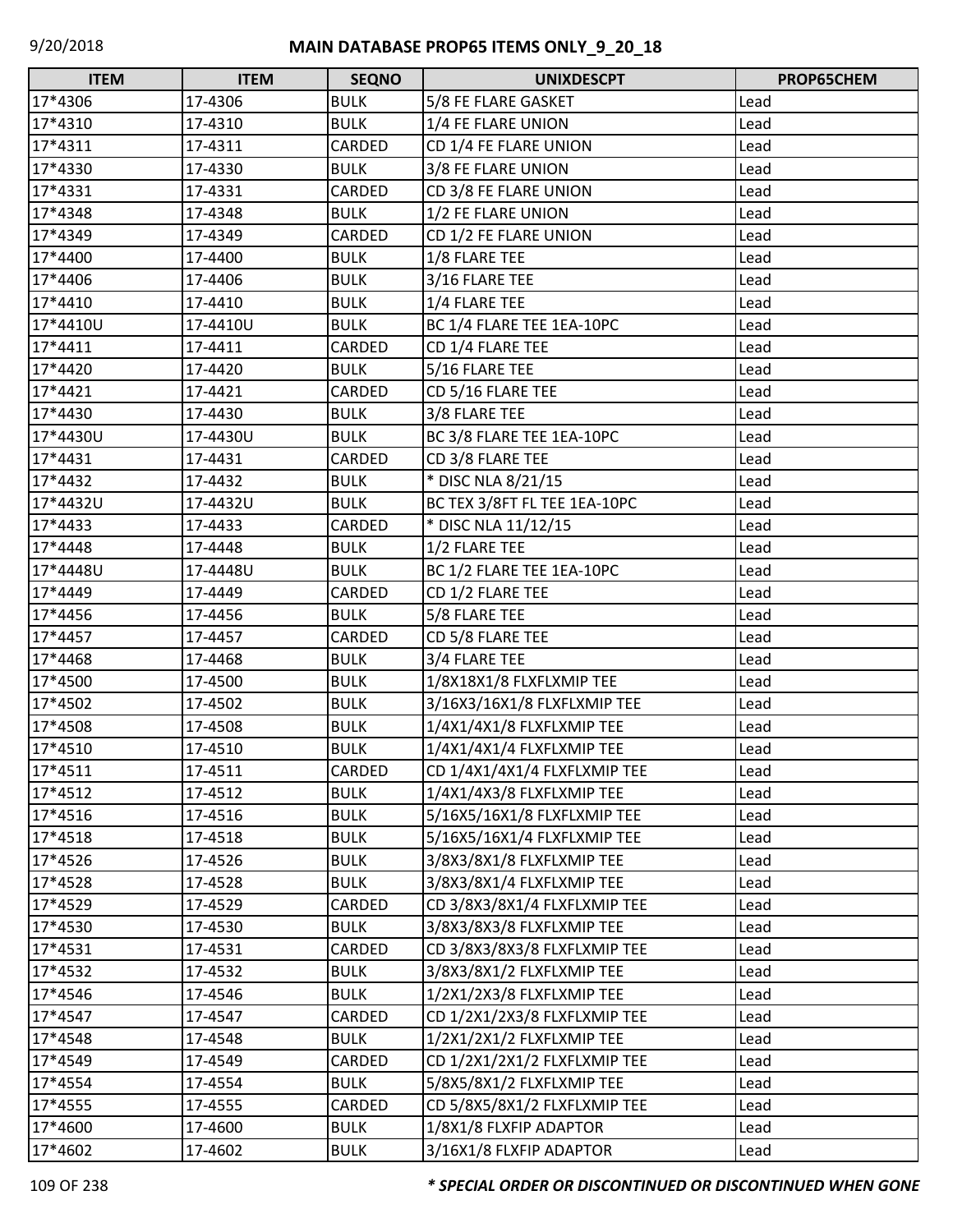| $\Box$<br><b>ITEM</b> | <b>ITEM</b> | <b>SEQNO</b> | <b>UNIXDESCPT</b>             | PROP65CHEM |
|-----------------------|-------------|--------------|-------------------------------|------------|
| 17*4608               | 17-4608     | <b>BULK</b>  | 1/4X1/8 FLXFIP ADAPTOR        | Lead       |
| 17*4608U              | 17-4608U    | <b>BULK</b>  | BC 1/4X1/8 FLXFIP AD 1EA-10PC | Lead       |
| 17*4609               | 17-4609     | CARDED       | CD 1/4X1/8 FLXFIP ADAPTOR     | Lead       |
| 17*4610               | 17-4610     | <b>BULK</b>  | 1/4X1/4 FLXFIP ADAPTOR        | Lead       |
| 17*4610U              | 17-4610U    | <b>BULK</b>  | BC 1/4X1/4 FLXFIP AD 1EA-10PC | Lead       |
| 17*4611               | 17-4611     | CARDED       | CD 1/4X1/4 FLXFIP ADAPTOR     | Lead       |
| 17*4612               | 17-4612     | <b>BULK</b>  | 1/4X3/8 FLXFIP ADAPTOR        | Lead       |
| 17*4612U              | 17-4612U    | <b>BULK</b>  | BC 1/4X3/8 FLXFIP AD 1EA-10PC | Lead       |
| 17*4613               | 17-4613     | CARDED       | CD 1/4X3/8 FLXFIP ADAPTOR     | Lead       |
| 17*4614               | 17-4614     | <b>BULK</b>  | 1/4X1/2 FLXFIP ADAPTOR        | Lead       |
| 17*4615               | 17-4615     | CARDED       | CD 1/4X1/2 FLXFIP ADAPTOR     | Lead       |
| 17*4616               | 17-4616     | <b>BULK</b>  | 5/16X1/8 FLXFIP ADAPTOR       | Lead       |
| 17*4618               | 17-4618     | <b>BULK</b>  | 5/16X1/4 FLXFIP ADAPTOR       | Lead       |
| 17*4619               | 17-4619     | CARDED       | CD 5/16X1/4 FLXFIP ADAPTOR    | Lead       |
| 17*4626               | 17-4626     | <b>BULK</b>  | 3/8X1/8 FLXFIP ADAPTOR        | Lead       |
| 17*4627               | 17-4627     | CARDED       | CD 3/8X1/8 FLXFIP ADAPTOR     | Lead       |
| 17*4628               | 17-4628     | <b>BULK</b>  | 3/8X1/4 FLXFIP ADPTOR         | Lead       |
| 17*4628U              | 17-4628U    | <b>BULK</b>  | BC 3/8X1/4 FLXFIP ADAPT       | Lead       |
| 17*4629               | 17-4629     | CARDED       | CD 3/8X1/4 FLXFIP ADAPTOR     | Lead       |
| 17*4630               | 17-4630     | <b>BULK</b>  | 3/8X3/8 FLXFIP ADAPTOR        | Lead       |
| 17*4630U              | 17-4630U    | <b>BULK</b>  | BC 3/8X3/8 FLXFIP ADAPT       | Lead       |
| 17*4631               | 17-4631     | CARDED       | CD 3/8X3/8 FLXFIP ADAPTOR     | Lead       |
| 17*4632               | 17-4632     | <b>BULK</b>  | 3/8X1/2 FLXFIP ADAPTOR        | Lead       |
| 17*4632U              | 17-4632U    | <b>BULK</b>  | BC 3/8X1/2 FLXFIP ADAPT       | Lead       |
| 17*4633               | 17-4633     | CARDED       | CD 3/8X1/2 FLXFIP ADAPTOR     | Lead       |
| 17*4634               | 17-4634     | <b>BULK</b>  | 3/8X3/4 FLXFIP ADAPTOR        | Lead       |
| 17*4635               | 17-4635     | CARDED       | CD 3/8X3/4 FLXFIP ADAPTOR     | Lead       |
| 17*4644               | 17-4644     | <b>BULK</b>  | 1/2X1/4 FLXFIP ADAPTOR        | Lead       |
| 17*4645               | 17-4645     | CARDED       | CD 1/2X1/4 FLXFIP ADAPTOR     | Lead       |
| 17*4646               | 17-4646     | <b>BULK</b>  | 1/2X3/8 FLXFIP ADAPTOR        | Lead       |
| 17*4646U              | 17-4646U    | <b>BULK</b>  | BC 1/2X3/8 FLXFIP ADAPT       | Lead       |
| 17*4647               | 17-4647     | CARDED       | CD 1/2X3/8 FLXFIP ADAPTOR     | Lead       |
| 17*4648               | 17-4648     | <b>BULK</b>  | 1/2X1/2 FLXFIP ADAPTOR        | Lead       |
| 17*4648U              | 17-4648U    | <b>BULK</b>  | BC 1/2X1/2 FLXFIP AD 1EA-10PC | Lead       |
| 17*4649               | 17-4649     | CARDED       | CD 1/2X1/2 FLXFIP ADAPTOR     | Lead       |
| 17*4650               | 17-4650     | <b>BULK</b>  | 1/2X3/4 FLXFIP ADAPTOR        | Lead       |
| 17*4650U              | 17-4650U    | <b>BULK</b>  | BC 1/2X3/4 FLXFIP AD 1EA-10PC | Lead       |
| 17*4651               | 17-4651     | CARDED       | CD 1/2X3/4 FLXFIP ADAPTOR     | Lead       |
| 17*4652               | 17-4652     | <b>BULK</b>  | 5/8X3/8 FLXFIP ADAPTOR        | Lead       |
| 17*4653               | 17-4653     | CARDED       | CD 5/8X3/8 FLXFIP ADAPTOR     | Lead       |
| 17*4654               | 17-4654     | <b>BULK</b>  | 5/8X1/2 FLXFIP ADAPTOR        | Lead       |
| 17*4654U              | 17-4654U    | <b>BULK</b>  | BC 5/8X1/2 FLXFIP AD 1EA-10PC | Lead       |
| 17*4655               | 17-4655     | CARDED       | CD 5/8X1/2 FLXFIP ADAPTOR     | Lead       |
| 17*4658               | 17-4658     | <b>BULK</b>  | 5/8X3/4 FLXFIP ADAPTOR        | Lead       |
| 17*4658U              | 17-4658U    | <b>BULK</b>  | BC 5/8X3/4 FLXFIP AD 1EA-10PC | Lead       |
| 17*4659               | 17-4659     | CARDED       | CD 5/8X3/4 FLXFIP ADAPTOR     | Lead       |
| 17*4666               | 17-4666     | <b>BULK</b>  | 3/4X1/2 FLXFIP ADAPTOR        | Lead       |
| 17*4667               | 17-4667     | CARDED       | CD 3/4X1/2 FLXFIP ADAPTOR     | Lead       |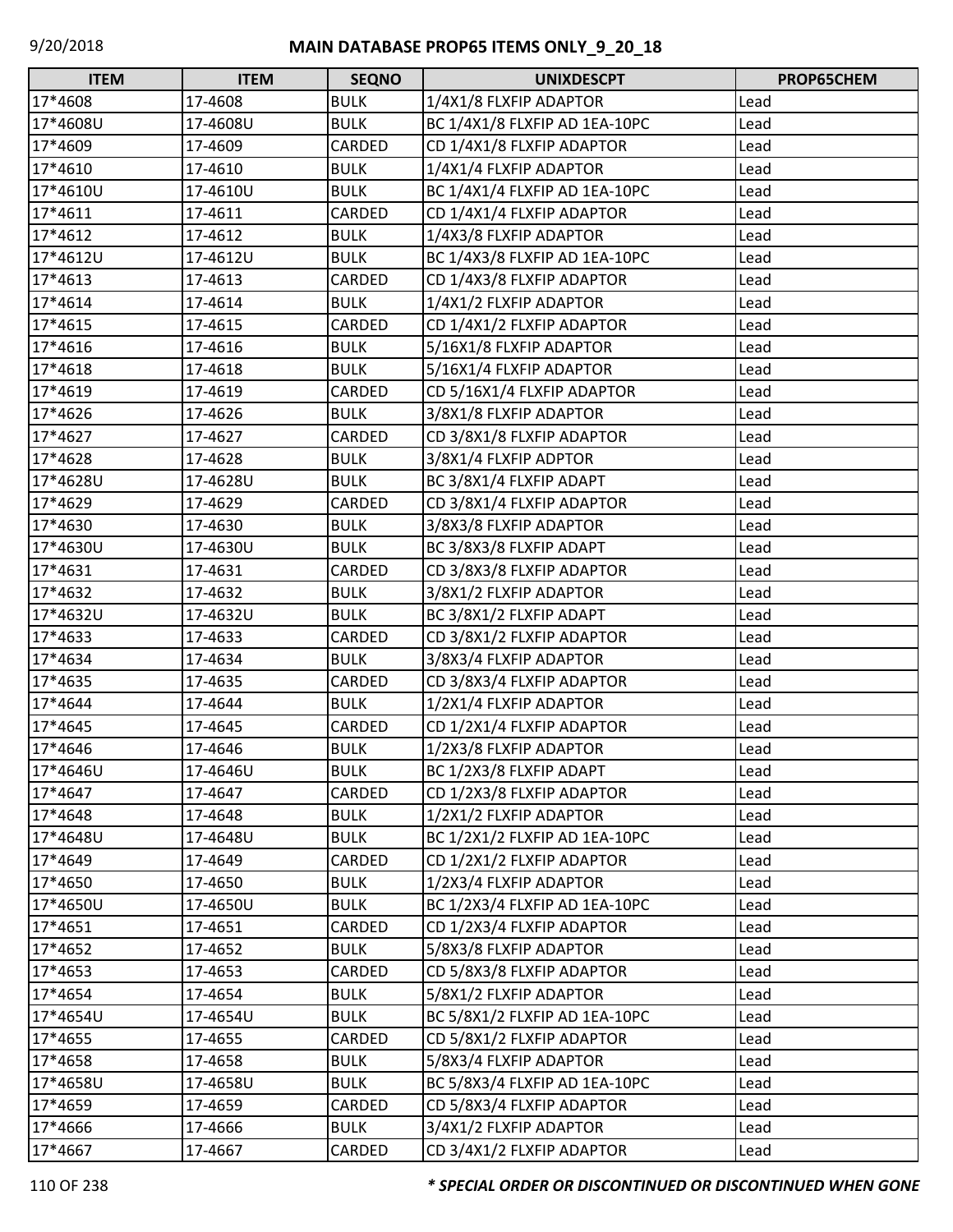| $\Box$<br><b>ITEM</b> | <b>ITEM</b> | <b>SEQNO</b> | <b>UNIXDESCPT</b>              | PROP65CHEM |
|-----------------------|-------------|--------------|--------------------------------|------------|
| 17*4668               | 17-4668     | <b>BULK</b>  | 3/4X3/4 FLXFIP ADAPTOR         | Lead       |
| 17*4669               | 17-4669     | CARDED       | CD 3/4X3/4 FLXFIP ADAPTOR      | Lead       |
| 17*4670               | 17-4670     | <b>BULK</b>  | TEX 3/8 FT FL X 3/8 FIP ADAPT  | Lead       |
| 17*4670U              | 17-4670U    | <b>BULK</b>  | BC TEX 3/8FTXFIP AD 1EA-10PC   | Lead       |
| 17*4671               | 17-4671     | CARDED       | CD TEX 3/8 FT FL 3/8 FIP ADPT  | Lead       |
| 17*4672               | 17-4672     | <b>BULK</b>  | TEX 3/8 FT FL X 1/2 FIP ADAPT  | Lead       |
| 17*4672U              | 17-4672U    | <b>BULK</b>  | BC TEX 3/8FTX1/2FLXFP 1EA-10PC | Lead       |
| 17*4673               | 17-4673     | CARDED       | CD TEX 3/8 FT FL X 1/2 FIP ADP | Lead       |
| 17*4675               | 17-4675     | CARDED       | CD TEX 3/8 FT FL X 3/4 FIP ADP | Lead       |
| 17*4676               | 17-4676     | <b>BULK</b>  | 15/16X1/2 FLXFIP ADAPTOR       | Lead       |
| 17*4676U              | 17-4676U    | <b>BULK</b>  | BC 15/16X1/2 FLXFIP 1EA-10PC   | Lead       |
| 17*4677               | 17-4677     | CARDED       | CD 15/16X1/2 FLXFIP ADAPTOR    | Lead       |
| 17*4678               | 17-4678     | <b>BULK</b>  | 15/16X3/4 FLXFIP ADAPTOR       | Lead       |
| 17*4678U              | 17-4678U    | <b>BULK</b>  | BC 15/16X3/4 FLXFP AD 1EA-10PC | Lead       |
| 17*4679               | 17-4679     | CARDED       | CD 15/16X3/4 FLXFIP ADAPTOR    | Lead       |
| 17*4690               | 17-4690     |              | 7/8X3/4 FLXFIP ADAPTOR         | Lead       |
| 17*4692               | 17-4692     |              | 7/8X1 FLXFIP ADAPTOR           | Lead       |
| 17*4800               | 17-4800     | <b>BULK</b>  | 1/8X1/8 FLXMIP ADAPTOR         | Lead       |
| 17*4802               | 17-4802     | <b>BULK</b>  | 3/16X1/8 FLXMIP ADAPTOR        | Lead       |
| 17*4803               | 17-4803     | CARDED       | CD 3/16X1/8 FLXMIP ADAPTOR     | Lead       |
| 17*4804               | 17-4804     | <b>BULK</b>  | 3/16X1/4 FLXMIP ADAPTOR        | Lead       |
| 17*4808               | 17-4808     | <b>BULK</b>  | 1/4X1/8 FLXMIP ADAPTOR         | Lead       |
| 17*4808U              | 17-4808U    | <b>BULK</b>  | BC 1/4X1/8 FLXMIP AD 1EA-10PC  | Lead       |
| 17*4809               | 17-4809     | CARDED       | CD 1/4X1/8 FLXMIP ADAPTOR      | Lead       |
| 17*4810               | 17-4810     | <b>BULK</b>  | 1/4X1/4 FLXMIP ADAPTOR         | Lead       |
| 17*4810U              | 17-4810U    | <b>BULK</b>  | BC 1/4X1/4 FLXMIP AD 1EA-10PC  | Lead       |
| 17*4811               | 17-4811     | CARDED       | CD 1/4X1/4 FLXMIP ADAPTOR      | Lead       |
| 17*4812               | 17-4812     | <b>BULK</b>  | 1/4X3/8 FLXMIP ADAPTOR         | Lead       |
| 17*4812U              | 17-4812U    | <b>BULK</b>  | BC 1/4X3/8 FLXMIP AD 1EA-10PC  | Lead       |
| 17*4813               | 17-4813     | CARDED       | CD 1/4X3/8 FLXMIP ADAPTOR      | Lead       |
| 17*4814               | 17-4814     | <b>BULK</b>  | 1/4X1/2 FLXMIP ADAPTOR         | Lead       |
| 17*4815               | 17-4815     | CARDED       | CD 1/4X1/2 FLXMIP ADAPTOR      | Lead       |
| 17*4816               | 17-4816     | <b>BULK</b>  | 5/16X1/8 FLXMIP ADAPTOR        | Lead       |
| 17*4817               | 17-4817     | CARDED       | CD 5/16X1/8 FLXMIP ADAPTOR     | Lead       |
| 17*4818               | 17-4818     | <b>BULK</b>  | 5/16X1/4 FLXMIP ADAPTOR        | Lead       |
| 17*4819               | 17-4819     | CARDED       | CD 5/16X1/4 FLXMIP ADAPTOR     | Lead       |
| 17*4822               | 17-4822     | <b>BULK</b>  | 5/16X3/8 FLXMIP ADAPTOR        | Lead       |
| 17*4823               | 17-4823     | CARDED       | CD 5/16X3/8 FLXMIP ADAPTOR     | Lead       |
| 17*4824               | 17-4824     | <b>BULK</b>  | 5/16X1/2 FLXMIP ADAPTOR        | Lead       |
| 17*4825               | 17-4825     | CARDED       | CD 5/16X1/2 FLXMIP ADAPTOR     | Lead       |
| 17*4826               | 17-4826     | <b>BULK</b>  | 3/8X1/8 FLXMIP ADAPTOR         | Lead       |
| 17*4827               | 17-4827     | CARDED       | CD 3/8X1/8 FLXMIP ADAPTOR      | Lead       |
| 17*4828               | 17-4828     | <b>BULK</b>  | 3/8X1/4 FLXMIP ADAPTOR         | Lead       |
| 17*4828U              | 17-4828U    | <b>BULK</b>  | BC 3/8X1/4 FLXMIP ADAPT        | Lead       |
| 17*4829               | 17-4829     | CARDED       | CD 3/8X1/4 FLXMIP ADAPTOR      | Lead       |
| 17*4830               | 17-4830     | <b>BULK</b>  | 3/8X3/8 FLXMIP ADAPTOR         | Lead       |
| 17*4830U              | 17-4830U    | <b>BULK</b>  | BC 3/8X3/8 FLXMIP ADAPT        | Lead       |
| 17*4831               | 17-4831     | CARDED       | CD 3/8X3/8 FLXMIP ADAPTOR      | Lead       |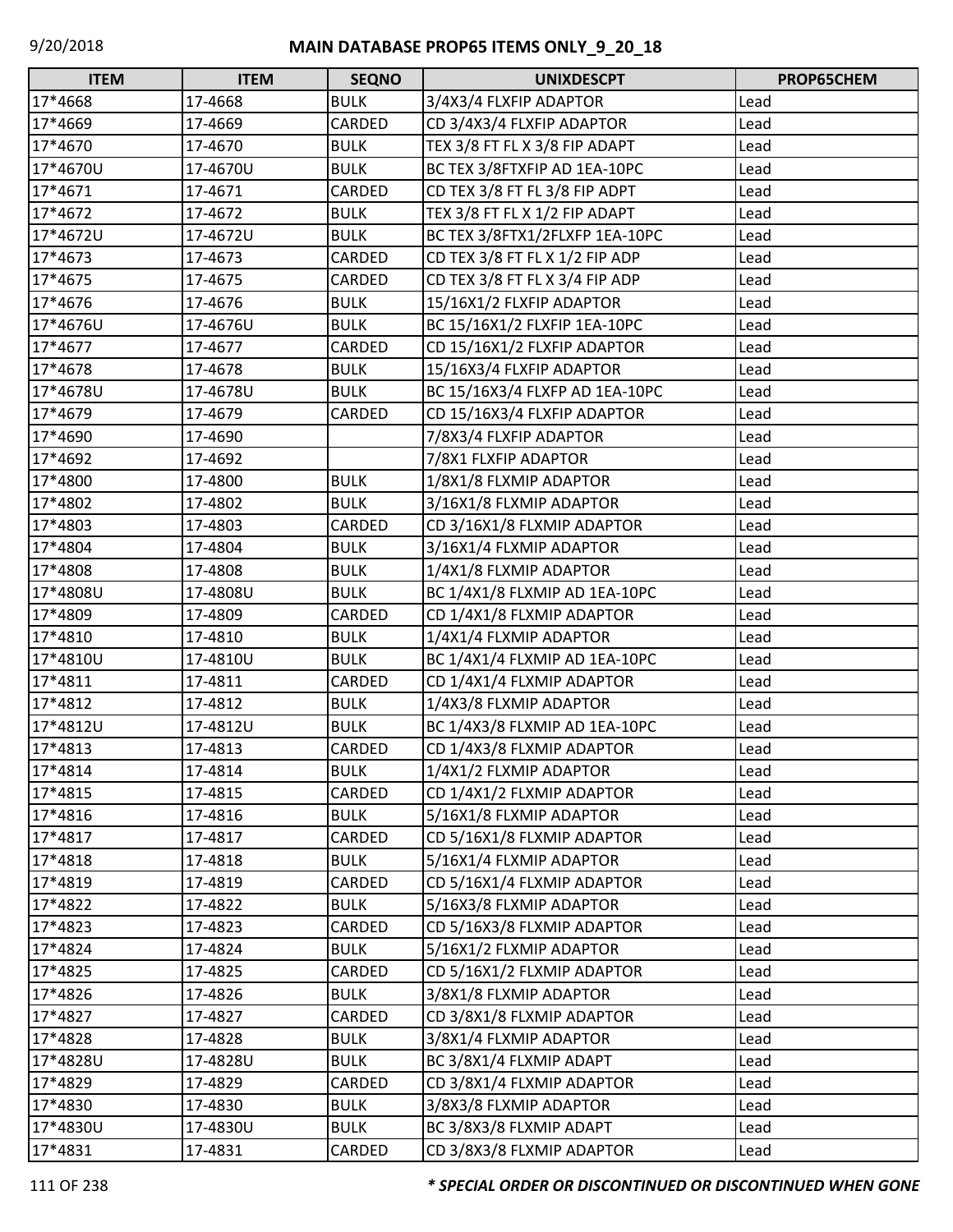| $\Box$<br><b>ITEM</b> | <b>ITEM</b> | <b>SEQNO</b> | <b>UNIXDESCPT</b>              | PROP65CHEM |
|-----------------------|-------------|--------------|--------------------------------|------------|
| 17*4832               | 17-4832     | <b>BULK</b>  | 3/8X1/2 FLXMIP ADAPTOR         | Lead       |
| 17*4832U              | 17-4832U    | <b>BULK</b>  | BC 3/8X1/2 FLXMIP ADAPT        | Lead       |
| 17*4833               | 17-4833     | CARDED       | CD 3/8X1/2 FLXMIP ADAPTOR      | Lead       |
| 17*4834               | 17-4834     | <b>BULK</b>  | 3/8X3/4 FLXMIP ADAPTOR         | Lead       |
| 17*4834U              | 17-4834U    | <b>BULK</b>  | BC 3/8X3/4 FLXMIP ADAPTER      | Lead       |
| 17*4835               | 17-4835     | CARDED       | CD 3/8X3/4 FLXMIP ADAPTOR      | Lead       |
| 17*4844               | 17-4844     | <b>BULK</b>  | 1/2X1/4 FLXMIP ADAPTOR         | Lead       |
| 17*4844U              | 17-4844U    | <b>BULK</b>  | BC 1/2X1/4 FLXMIP AD 1EA-10PC  | Lead       |
| 17*4845               | 17-4845     | CARDED       | CD 1/2X1/4 FLXMIP ADAPTOR      | Lead       |
| 17*4846               | 17-4846     | <b>BULK</b>  | 1/2X3/8 FLXMIP ADAPTOR         | Lead       |
| 17*4846U              | 17-4846U    | <b>BULK</b>  | BC 1/2X3/8 FLXMIP AD 1EA-10PC  | Lead       |
| 17*4847               | 17-4847     | CARDED       | CD 1/2X3/8 FLXMIP ADAPTOR      | Lead       |
| 17*4848               | 17-4848     | <b>BULK</b>  | 1/2X1/2 FLXMIP ADAPTOR         | Lead       |
| 17*4848U              | 17-4848U    | <b>BULK</b>  | BC 1/2X1/2 FLXMIP ADAPT        | Lead       |
| 17*4849               | 17-4849     | CARDED       | CD 1/2X1/2 FLXMIP ADAPTOR      | Lead       |
| 17*4850               | 17-4850     | <b>BULK</b>  | 1/2X3/4 FLXMIP ADAPTOR         | Lead       |
| 17*4850U              | 17-4850U    | <b>BULK</b>  | BC 1/2X3/4 FLXMIP ADAPT        | Lead       |
| 17*4851               | 17-4851     | CARDED       | CD 1/2X3/4 FLXMIP ADAPTOR      | Lead       |
| 17*4852               | 17-4852     | <b>BULK</b>  | 5/8X3/8 FLXMIP ADAPTOR         | Lead       |
| 17*4853               | 17-4853     | CARDED       | CD 5/8X3/8 FLXMIP ADAPTOR      | Lead       |
| 17*4854               | 17-4854     | <b>BULK</b>  | 5/8X1/2 FLXMIP ADAPTOR         | Lead       |
| 17*4854U              | 17-4854U    | <b>BULK</b>  | BC 5/8X1/2 FLXMIP AD 1EA-10PC  | Lead       |
| 17*4855               | 17-4855     | CARDED       | CD 5/8X1/2 FLXMIP ADAPTOR      | Lead       |
| 17*4858               | 17-4858     | <b>BULK</b>  | 5/8X3/4 FLXMIP ADAPTOR         | Lead       |
| 17*4859               | 17-4859     | CARDED       | CD 5/8X3/4 FLXMIP ADAPTOR      | Lead       |
| 17*4866               | 17-4866     | <b>BULK</b>  | 3/4X1/2 FLXMIP ADAPTOR         | Lead       |
| 17*4867               | 17-4867     | CARDED       | CD 3/4X1/2 FLXMIP ADAPTOR      | Lead       |
| 17*4868               | 17-4868     | <b>BULK</b>  | 3/4X3/4 FLXMIP ADAPTOR         | Lead       |
| 17*4869               | 17-4869     | CARDED       | CD 3/4X3/4 FLXMIP ADAPTOR      | Lead       |
| 17*4870               | 17-4870     | <b>BULK</b>  | TEX 3/8 FT FL X 3/8 MIP ADAPT  | Lead       |
| 17*4870U              | 17-4870U    | <b>BULK</b>  | BC TEX 3/8FTX3/8MIP 1EA-10PC   | Lead       |
| 17*4871               | 17-4871     | CARDED       | CD TEX 3/8 FT FL X 3/8 MIP ADP | Lead       |
| 17*4872               | 17-4872     | <b>BULK</b>  | TEX 3/8 FT FL X 1/2 MIP ADAPT  | Lead       |
| 17*4872U              | 17-4872U    | <b>BULK</b>  | BC TEX 3/8FTX1/2MP AD 1EA-10PC | Lead       |
| 17*4873               | 17-4873     | CARDED       | CD TEX FT FL X 1/2 MIP ADAPT   | Lead       |
| 17*4876               | 17-4876     | <b>BULK</b>  | 15/16X1/2 FLXMIP ADAPTOR       | Lead       |
| 17*4876U              | 17-4876U    | <b>BULK</b>  | BC 15/16X1/2 FLXMIP 1EA-10PC   | Lead       |
| 17*4877               | 17-4877     | CARDED       | CD 15/16X1/2 FLXMIP ADAPTOR    | Lead       |
| 17*4878               | 17-4878     | <b>BULK</b>  | 15/16X3/4 FLXMIP ADAPTOR       | Lead       |
| 17*4878U              | 17-4878U    | <b>BULK</b>  | BC 15/16X3/4 FLXMIP 1EA-10PC   | Lead       |
| 17*4879               | 17-4879     | CARDED       | CD 15/16X3/4 FLXMIP ADAPTOR    | Lead       |
| 17*4880               | 17-4880     | <b>BULK</b>  | 3/8FL X 1/2MIP ADAPT W/SHUT OF | Lead       |
| 17*4881               | 17-4881     | CARDED       | * DISC USE 17-4880 07/27/12    | Lead       |
| 17*4882               | 17-4882     | <b>BULK</b>  | 1/2FL X 1/2MIP ADAPT W/SHUT OF | Lead       |
| 17*4884               | 17-4884     | <b>BULK</b>  | 15/16 X 3/4MIP ADAPT W/SHUT OF | Lead       |
| 17*4885               | 17-4885     | CARDED       | * DISC USE 17-4884 07/27/12    | Lead       |
| 17*4890               | 17-4890     |              | 7/8X3/4 FLXMIP ADAPT           | Lead       |
| 17*4892               | 17-4892     |              | 7/8X1 FLXMIP ADAPT             | Lead       |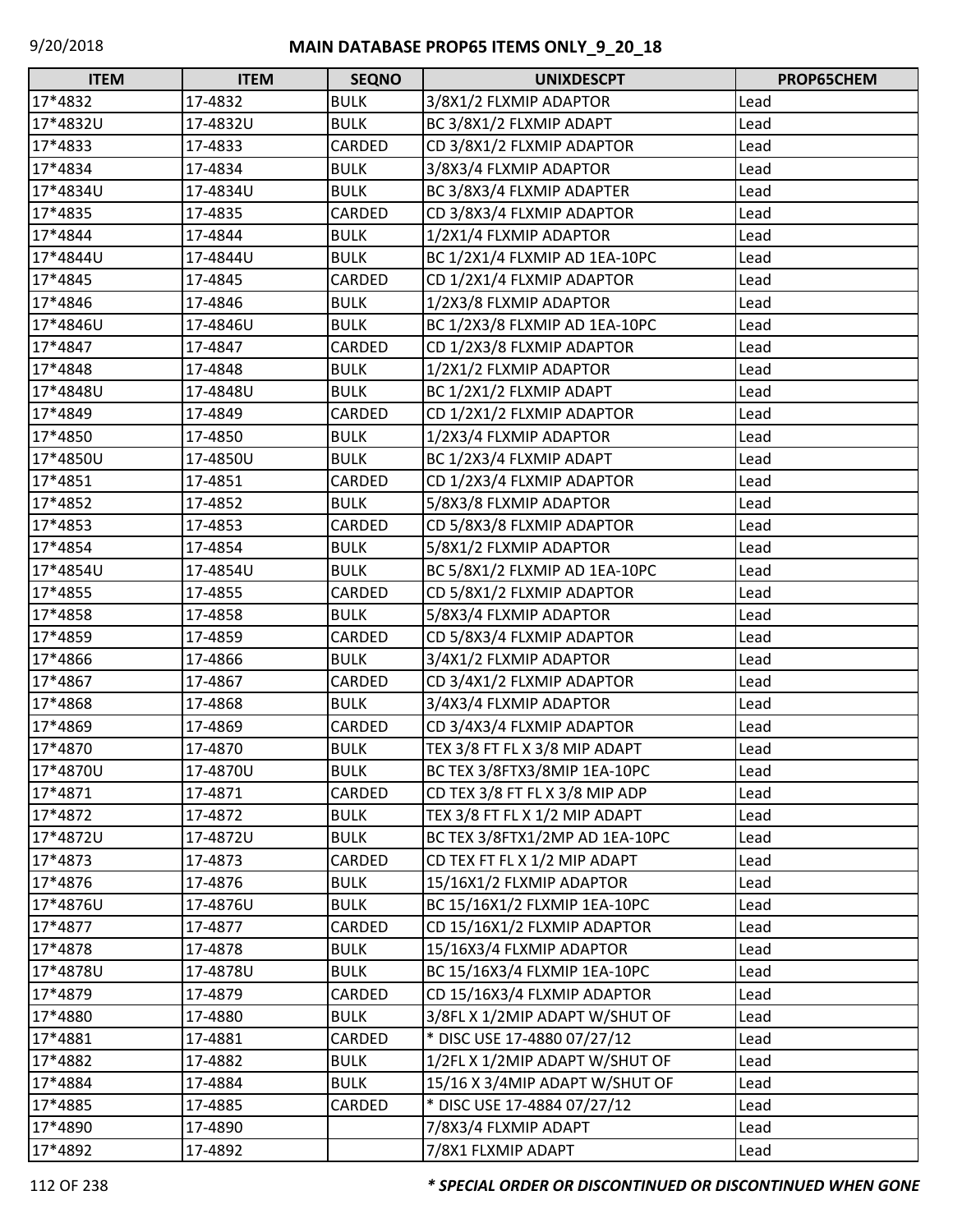| Г<br><b>ITEM</b> | <b>ITEM</b> | <b>SEQNO</b> | <b>UNIXDESCPT</b>              | PROP65CHEM |
|------------------|-------------|--------------|--------------------------------|------------|
| 17*4900          | 17-4900     | <b>BULK</b>  | 1/8X1/8 FLXMIP ELL             | Lead       |
| 17*4902          | 17-4902     | <b>BULK</b>  | 3/16X1/8 FLXMIP ELL            | Lead       |
| 17*4904          | 17-4904     | <b>BULK</b>  | 3/16X1/4 FLXMIP ELL            | Lead       |
| 17*4908          | 17-4908     | <b>BULK</b>  | 1/4X1/8 FLXMIP ELL             | Lead       |
| 17*4908U         | 17-4908U    | <b>BULK</b>  | BC 1/4X1/8 FLXMIP ELL 1EA-10PC | Lead       |
| 17*4909          | 17-4909     | CARDED       | CD 1/4X1/8 FLXMIP ELL          | Lead       |
| 17*4910          | 17-4910     | <b>BULK</b>  | 1/4X1/4 FLXMIP ELL             | Lead       |
| 17*4911          | 17-4911     | CARDED       | CD 1/4X1/4 FLXMIP ELL          | Lead       |
| 17*4912          | 17-4912     | <b>BULK</b>  | 1/4X3/8 FLXMIP ELL             | Lead       |
| 17*4913          | 17-4913     | CARDED       | CD 1/4X3/8 FLXMIP ELL          | Lead       |
| 17*4914          | 17-4914     | <b>BULK</b>  | 1/4X1/2 FLXMIP ELL             | Lead       |
| 17*4916          | 17-4916     | <b>BULK</b>  | 5/16X1/8 FLXMIP ELL            | Lead       |
| 17*4918          | 17-4918     | <b>BULK</b>  | 5/16X1/4 FLXMIP ELL            | Lead       |
| 17*4922          | 17-4922     | <b>BULK</b>  | 5/16X3/8 FLXMIP ELL            | Lead       |
| 17*4924          | 17-4924     | <b>BULK</b>  | 5/16X1/2 FLXMIP ELL            | Lead       |
| 17*4926          | 17-4926     | <b>BULK</b>  | 3/8X1/8 FLXMIP ELL             | Lead       |
| 17*4928          | 17-4928     | <b>BULK</b>  | 3/8X1/4 FLXMIP ELL             | Lead       |
| 17*4928U         | 17-4928U    | <b>BULK</b>  | BC 3/8X1/4 FLXMIP ELL 1EA-10PC | Lead       |
| 17*4929          | 17-4929     | CARDED       | CD 3/8X1/4 FLXMIP ELL          | Lead       |
| 17*4930          | 17-4930     | <b>BULK</b>  | 3/8X3/8 FLXMIP ELL             | Lead       |
| 17*4930U         | 17-4930U    | <b>BULK</b>  | BC 3/8X3/8 FLXMIP ELL 1EA-10PC | Lead       |
| 17*4931          | 17-4931     | CARDED       | CD 3/8X3/8 FLXMIP ELL          | Lead       |
| 17*4932          | 17-4932     | <b>BULK</b>  | 3/8X1/2 FLXMIP ELL             | Lead       |
| 17*4932U         | 17-4932U    | <b>BULK</b>  | BC 3/8X1/2 FLXMIP ELL 1EA-10PC | Lead       |
| 17*4933          | 17-4933     | CARDED       | CD 3/8X1/2 FLXMIP ELL          | Lead       |
| 17*4934          | 17-4934     | <b>BULK</b>  | 3/8X3/4 FLXMIP ELL             | Lead       |
| 17*4944          | 17-4944     | <b>BULK</b>  | 1/2X1/4 FLXMIP ELL             | Lead       |
| 17*4946          | 17-4946     | <b>BULK</b>  | 1/2X3/8 FLXMIP ELL             | Lead       |
| 17*4947          | 17-4947     | CARDED       | CD 1/2X3/8 FLXMIP ELL          | Lead       |
| 17*4948          | 17-4948     | <b>BULK</b>  | 1/2X1/2 FLXMIP ELL             | Lead       |
| 17*4948U         | 17-4948U    | <b>BULK</b>  | BC 1/2X1/2 FLXMIP ELL          | Lead       |
| 17*4949          | 17-4949     | CARDED       | CD 1/2X1/2 FLXMIP ELL          | Lead       |
| 17*4950          | 17-4950     | <b>BULK</b>  | 1/2X3/4 FLXMIP ELL             | Lead       |
| 17*4951          | 17-4951     | CARDED       | CD 1/2X3/4 FLXMIP ELL          | Lead       |
| 17*4952          | 17-4952     | <b>BULK</b>  | 5/8X3/8 FLXMIP ELL             | Lead       |
| 17*4954          | 17-4954     | <b>BULK</b>  | 5/8X1/2 FLXMIP ELL             | Lead       |
| 17*4955          | 17-4955     | CARDED       | CD 5/8X1/2 FLXMIP ELL          | Lead       |
| 17*4958          | 17-4958     | <b>BULK</b>  | 5/8X3/4 FLXMIP ELL             | Lead       |
| 17*4959          | 17-4959     | CARDED       | CD 5/8X3/4 FLXMIP ELL          | Lead       |
| 17*4966          | 17-4966     | <b>BULK</b>  | 3/4X1/2 FLXMIP ELL             | Lead       |
| 17*4968          | 17-4968     | <b>BULK</b>  | 3/4X3/4 FLXMIP ELL             | Lead       |
| 17*4970          | 17-4970     | <b>BULK</b>  | TEX 3/8 FT FL X 3/8 MIP ELL    | Lead       |
| 17*4970U         | 17-4970U    | <b>BULK</b>  | TEX 3/8 FT FL X 3/8 MIP ELL    | Lead       |
| 17*4972          | 17-4972     | <b>BULK</b>  | TEX 3/8 FT FL X 1/2MIP ELL     | Lead       |
| 17*4973          | 17-4973     | CARDED       | CD TEX 3/8 FT FL X 1/2 MIP ELL | Lead       |
| 17*5002          | 17-5002     | <b>BULK</b>  | 3/16X1/8 FLXFIP ELL            | Lead       |
| 17*5010          | 17-5010     | <b>BULK</b>  | 1/4X1/4 FLXFIP ELL             | Lead       |
| 17*5011          | 17-5011     | CARDED       | CD 1/4X1/4 FLXFIP ELL          | Lead       |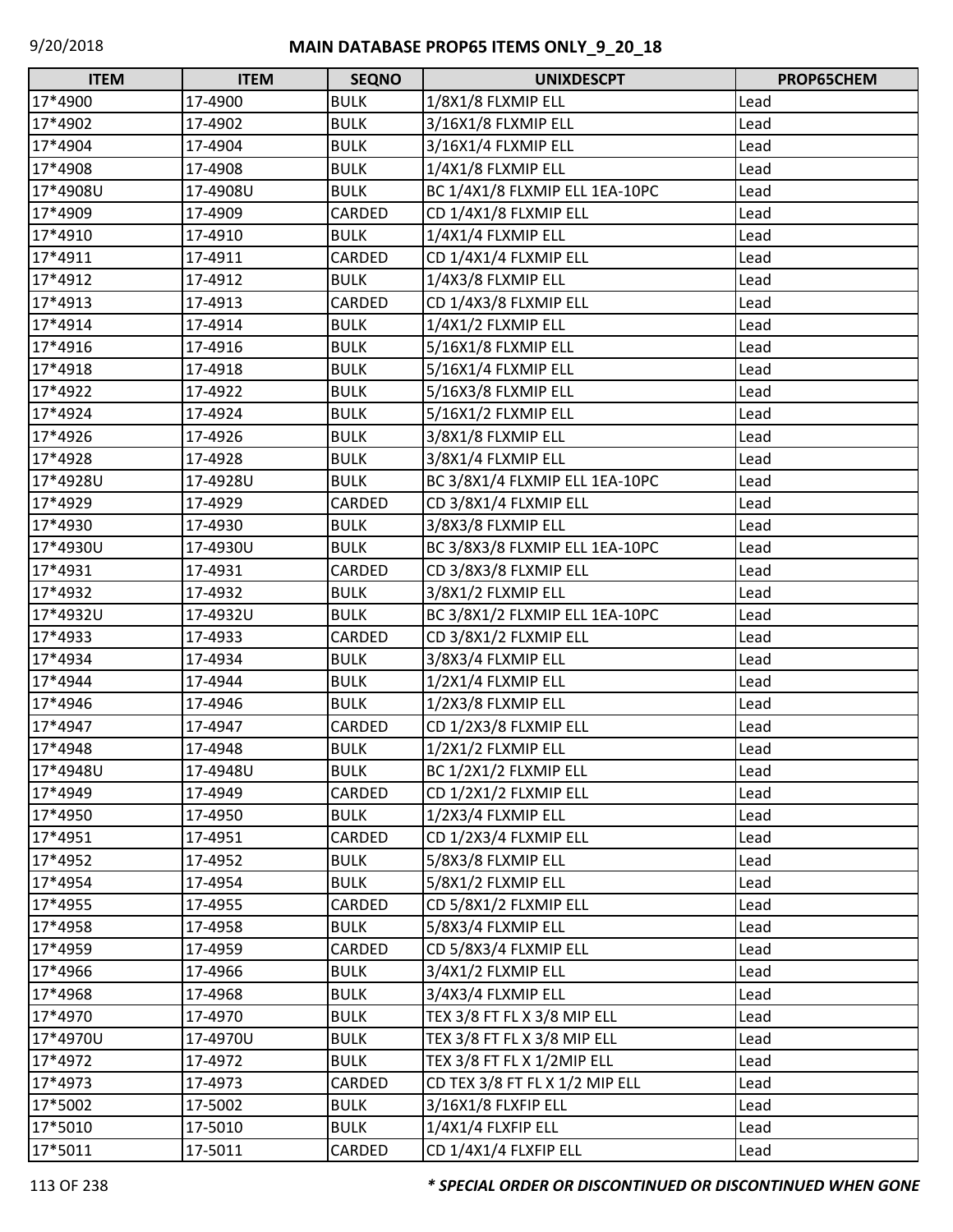| $\Box$<br><b>ITEM</b> | <b>ITEM</b> | <b>SEQNO</b> | <b>UNIXDESCPT</b>              | PROP65CHEM |
|-----------------------|-------------|--------------|--------------------------------|------------|
| 17*5012               | 17-5012     | <b>BULK</b>  | 1/4X3/8 FLXFIP ELL             | Lead       |
| 17*5018               | 17-5018     | <b>BULK</b>  | 5/16X1/8 FLXFIP ELL            | Lead       |
| 17*5020               | 17-5020     | <b>BULK</b>  | 5/16X1/4 FLXFIP ELL            | Lead       |
| 17*5026               | 17-5026     | <b>BULK</b>  | 3/8X1/8 FLXFIP ELL             | Lead       |
| 17*5028               | 17-5028     | <b>BULK</b>  | 3/8X1/4 FLXFIP ELL             | Lead       |
| 17*5030               | 17-5030     | <b>BULK</b>  | 3/8X3/8 FLXFIP ELL             | Lead       |
| 17*5030U              | 17-5030U    | <b>BULK</b>  | BC 3/8X3/8 FLXFIP ELL 1EA-10PC | Lead       |
| 17*5031               | 17-5031     | CARDED       | CD 3/8X3/8 FLXFIP ELL          | Lead       |
| 17*5032               | 17-5032     | <b>BULK</b>  | 3/8X1/2 FLXFIP ELL             | Lead       |
| 17*5032U              | 17-5032U    | <b>BULK</b>  | BC 3/8X1/2 FLXFIP ELL 1EA-10PC | Lead       |
| 17*5033               | 17-5033     | CARDED       | CD 3/8X1/2 FLXFIP ELL          | Lead       |
| 17*5034               | 17-5034     | <b>BULK</b>  | 3/8X3/4 FLXFIP ELL             | Lead       |
| 17*5046               | 17-5046     | <b>BULK</b>  | 1/2X3/8 FLXFIP ELL             | Lead       |
| 17*5046U              | 17-5046U    | <b>BULK</b>  | BC 1/2X3/8 FLXFIP ELL 1EA-10PC | Lead       |
| 17*5047               | 17-5047     | CARDED       | CD 1/2X3/8 FLXFIP ELL          | Lead       |
| 17*5048               | 17-5048     | <b>BULK</b>  | 1/2X1/2 FLXFIP ELL             | Lead       |
| 17*5048U              | 17-5048U    | <b>BULK</b>  | BC 1/2X1/2 FLXFIP ELL 1EA-10PC | Lead       |
| 17*5049               | 17-5049     | CARDED       | CD 1/2X1/2 FLXFIP ELL          | Lead       |
| 17*5050               | 17-5050     | <b>BULK</b>  | 1/2X3/4 FLXFIP ELL             | Lead       |
| 17*5051               | 17-5051     | CARDED       | CD 1/2X3/4 FLXFIP ELL          | Lead       |
| 17*5054               | 17-5054     | <b>BULK</b>  | 5/8 X 1/2 FLXFIP ELL           | Lead       |
| 17*5055               | 17-5055     | CARDED       | CD 5/8 X 1/2 FLXFIP ELL        | Lead       |
| 17*5058               | 17-5058     | <b>BULK</b>  | 5/8X3/4 FLXFIP ELL             | Lead       |
| 17*5059               | 17-5059     | CARDED       | CD 5/8X3/4 FLXFIP ELL          | Lead       |
| 17*5060               | 17-5060     | <b>BULK</b>  | 5/8X3/4 STEEL FLXFIP ELL       | Lead       |
| 17*5068               | 17-5068     | <b>BULK</b>  | 3/4X3/4 FLXFIP ELL             | Lead       |
| 17*5070               | 17-5070     | <b>BULK</b>  | * DISC NLA 4/15/15             | Lead       |
| 17*5210               | 17-5210     | <b>BULK</b>  | 1/4 FLARE CROSS                | Lead       |
| 17*5220               | 17-5220     | <b>BULK</b>  | 5/16 FLARE CROSS               | Lead       |
| 17*5230               | 17-5230     | <b>BULK</b>  | 3/8 FLARE CROSS                | Lead       |
| 17*5248               | 17-5248     | <b>BULK</b>  | 1/2 FLARE CROSS                | Lead       |
| 17*5256               | 17-5256     | <b>BULK</b>  | 5/8 FLARE CROSS                | Lead       |
| 17*5300               | 17-5300     | <b>BULK</b>  | POL X 1/4MPS TAIL PIECE        | Lead       |
| 17*5301               | 17-5301     | CARDED       | 1/4MPS STD.POL.TAILPIECE       | Lead       |
| 17*5304               | 17-5304     | <b>BULK</b>  | POL X 1/4MPS X 7/8 HEX TP      | Lead       |
| 17*5305               | 17-5305     | CARDED       | 7/8MPS STD.POL.TAILPIECE       | Lead       |
| 17*5306               | 17-5306     | <b>BULK</b>  | POLX 1/4 MIP X 1 1/8 HEX       | Lead       |
| 17*5307               | 17-5307     | CARDED       | POL W/ LG HEX X1/4 MIP         | Lead       |
| 17*5308               | 17-5308     | <b>BULK</b>  | POL X 1/4 MIP W/HAND WHEEL     | Lead       |
| 17*5309               | 17-5309     | CARDED       | POL W/WHEEL &SOFT NOSE         | Lead       |
| 17*5312               | 17-5312     | <b>BULK</b>  | POL X 1/4MIP W/SHUT-OFF        | Lead       |
| 17*5313               | 17-5313     | CARDED       | POL W/ SHUT OFF                | Lead       |
| 17*5318               | 17-5318     | <b>BULK</b>  | POL X3/8 FLARE CONNECT.        | Lead       |
| 17*5319               | 17-5319     | CARDED       | 3/8 FLARE POL. CONN            | Lead       |
| 17*5320               | 17-5320     | <b>BULK</b>  | POL X 1/2 FLARE CONNECTOR      | Lead       |
| 17*5321               | 17-5321     | CARDED       | POL X 1/2 M FLARE              | Lead       |
| 17*5324               | 17-5324     | <b>BULK</b>  | MALE POL X 1/4 FPT CONN        | Lead       |
| 17*5325               | 17-5325     | CARDED       | 1/4 FIP. POL. CONN.            | Lead       |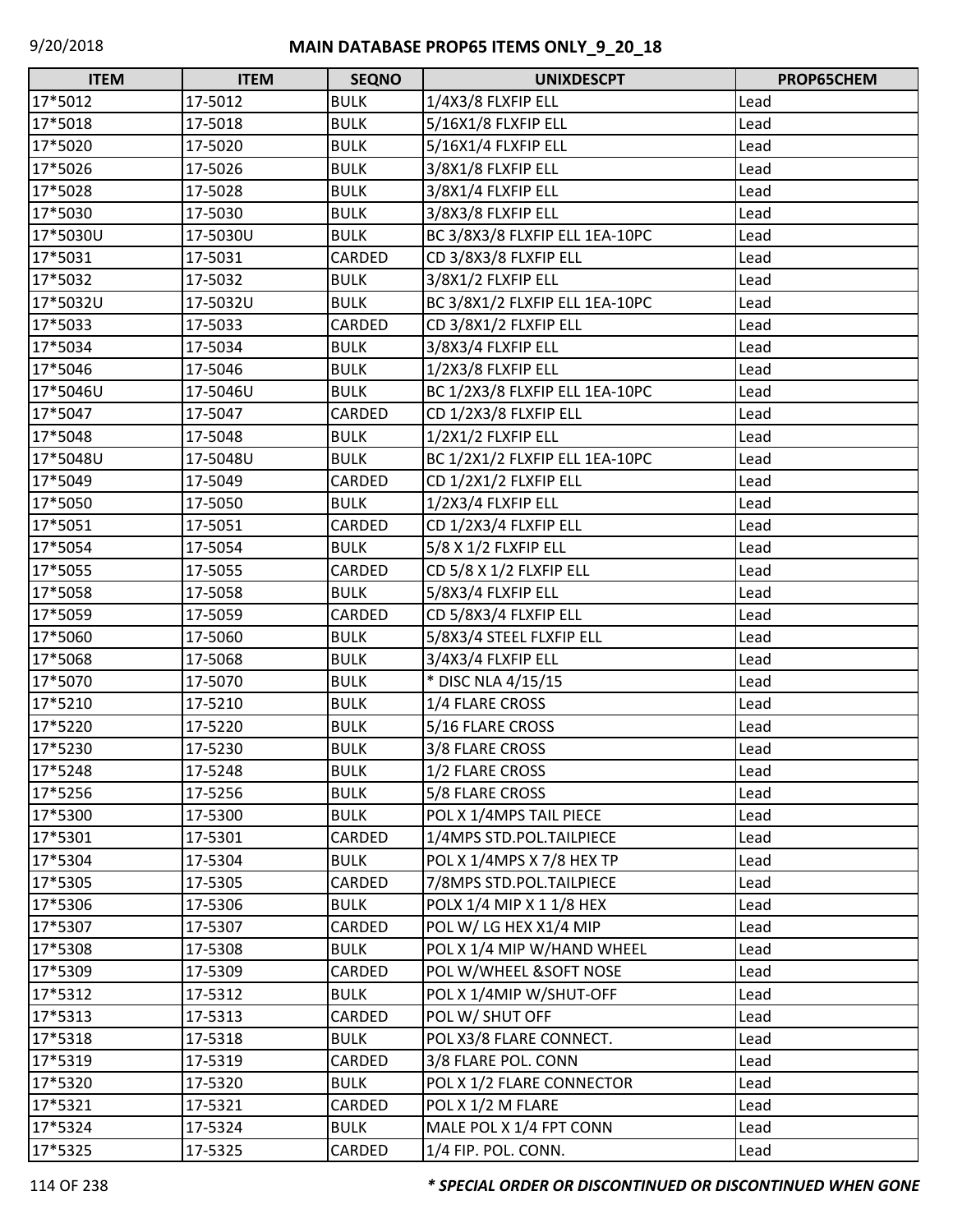| <b>ITEM</b> | <b>ITEM</b> | <b>SEQNO</b> | <b>UNIXDESCPT</b>              | PROP65CHEM |
|-------------|-------------|--------------|--------------------------------|------------|
| 17*5330     | 17-5330     | <b>BULK</b>  | POLX 9/16 MALE LH THREAD       | Lead       |
| 17*5331     | 17-5331     | CARDED       | POL X 9/16 M LH-THREAD         | Lead       |
| 17*5334     | 17-5334     | <b>BULK</b>  | POLX 1" 20T MALE ADAPTOR       | Lead       |
| 17*5335     | 17-5335     | CARDED       | QCC X 1" 20T MALE ADAPTER      | Lead       |
| 17*5340     | 17-5340     | <b>BULK</b>  | FE POLX 1/4 MIP ADAPTOR        | Lead       |
| 17*5341     | 17-5341     | CARDED       | FE.POL X 1/4 MIP ADAPTER       | Lead       |
| 17*5350     | 17-5350     | <b>BULK</b>  | <b>BRASS POL PLUG</b>          | Lead       |
| 17*5351     | 17-5351     | CARDED       | <b>POL PLUG CARDED</b>         | Lead       |
| 17*5354     | 17-5354     | <b>BULK</b>  | <b>BRASS POL CAP</b>           | Lead       |
| 17*5355     | 17-5355     | CARDED       | POL CAP CARDED                 | Lead       |
| 17*5360     | 17-5360     | <b>BULK</b>  | MANIFOLD BLOCK TEE W.OUT       | Lead       |
| 17*5361     | 17-5361     | CARDED       | QCC TEE MALExMALExFEMALE       | Lead       |
| 17*5361B    | 17-5361B    | <b>BULK</b>  | QCC TEE MALE X MALE X FEMALE   | Lead       |
| 17*5363     | 17-5363     | CARDED       | RED TEE QCC MxFex1-20T         | Lead       |
| 17*5365     | 17-5365     | CARDED       | CAMP TEE QCC MALE X 1-20T      | Lead       |
| 17*5367     | 17-5367     | CARDED       | CAMPING ELL QCCx1-20T          | Lead       |
| 17*5369     | 17-5369     | CARDED       | CAMPING TEE M S/B X (2) FM S/B | Lead       |
| 17*5370     | 17-5370     | <b>BULK</b>  | 1/4" FIP "Y" BLOCK ONLY        | Lead       |
| 17*5380     | 17-5380     | <b>BULK</b>  | MALE QCC X 1/4MIP FITTING      | Lead       |
| 17*5381     | 17-5381     | CARDED       | MALE QCCX 1/4 MIP ADAPTER      | Lead       |
| 17*5386     | 17-5386     | <b>BULK</b>  | HI PRESSURE QCC ADAPTER        | Lead       |
| 17*5387     | 17-5387     | CARDED       | HI PRESSURE QCC ADAPTOR        | Lead       |
| 17*5388     | 17-5388     | <b>BULK</b>  | QCC FE X 1/4 MIP ADAPTOR       | Lead       |
| 17*5389     | 17-5389     | CARDED       | Q.C.C.-1 X1/4 MIP ADAPTER      | Lead       |
| 17*5392     | 17-5392     | <b>BULK</b>  | PLASTIC QCC CAP                | Lead       |
| 17*5393     | 17-5393     | CARDED       | PLASTIC Q.C.C-1 CAP            | Lead       |
| 17*5406     | 17-5406     | <b>BULK</b>  | 1" - 20T X 1/4 MIP W/SHUTOFF   | Lead       |
| 17*5407     | 17-5407     | CARDED       | 1"-20T X 1/4 MIP W/SHUT OFF    | Lead       |
| 17*5410     | 17-5410     | <b>BULK</b>  | 1" - 20T X 1/4 FIP ADAPTOR     | Lead       |
| 17*5411     | 17-5411     | CARDED       | 1" 20T X 1/4 FIP ADAPT.        | Lead       |
| 17*5422     | 17-5422     | <b>BULK</b>  | 1" X 20FT FL X 1/4 MIP ADAPT   | Lead       |
| 17*5423     | 17-5423     | CARDED       | 1"-20T FE X 1/4 MIP ADAPT.     | Lead       |
| 17*5424     | 17-5424     | <b>BULK</b>  | 1"-20T FEMALE X FEMALE QCC FTG | Lead       |
| 17*5425     | 17-5425     | CARDED       | CD 1"-20T FEMALE X FEMALE QCC  | Lead       |
| 17*5430     | 17-5430     | <b>BULK</b>  | 9/16 MALE LH X 1/4 MIP         | Lead       |
| 17*5431     | 17-5431     | CARDED       | 9/16 MALE LH X 1/4 MIP         | Lead       |
| 17*5432     | 17-5432     | <b>BULK</b>  | 9/16 MALE LHx3/8 MIP           | Lead       |
| 17*5433     | 17-5433     | CARDED       | 9/16 MALE LH X 3/8 MIP         | Lead       |
| 17*5434     | 17-5434     | <b>BULK</b>  | 9/16 MALE LH x 9/16 MALE LH    | Lead       |
| 17*5435     | 17-5435     | CARDED       | 9/16 MALE LH X 9/16 MALE LH    | Lead       |
| 17*5440     | 17-5440     | <b>BULK</b>  | NAT GAS 7/64 ORIFICE CL NIPPLE | Lead       |
| 17*5441     | 17-5441     | CARDED       | CD NAT GAS 7/64 ORIFICE CL NIP | Lead       |
| 17*5442     | 17-5442     | <b>BULK</b>  | LP GAS 5/64 ORIFICE CL NIPPLE  | Lead       |
| 17*5443     | 17-5443     | CARDED       | CD LP GAS 5/64 ORIFICE CL NIP  | Lead       |
| 17*5450     | 17-5450     | <b>BULK</b>  | 3/8 GAS Q / C COUPLER          | Lead       |
| 17*5452     | 17-5452     | <b>BULK</b>  | 3/8 GS Q C PLUG                | Lead       |
| 17*5455     | 17-5455     | CARDED       | 3/8 GAS QC. COUPLER SET        | Lead       |
| 17*5456     | 17-5456     | <b>BULK</b>  | 1/2 GS QC. COUPLER             | Lead       |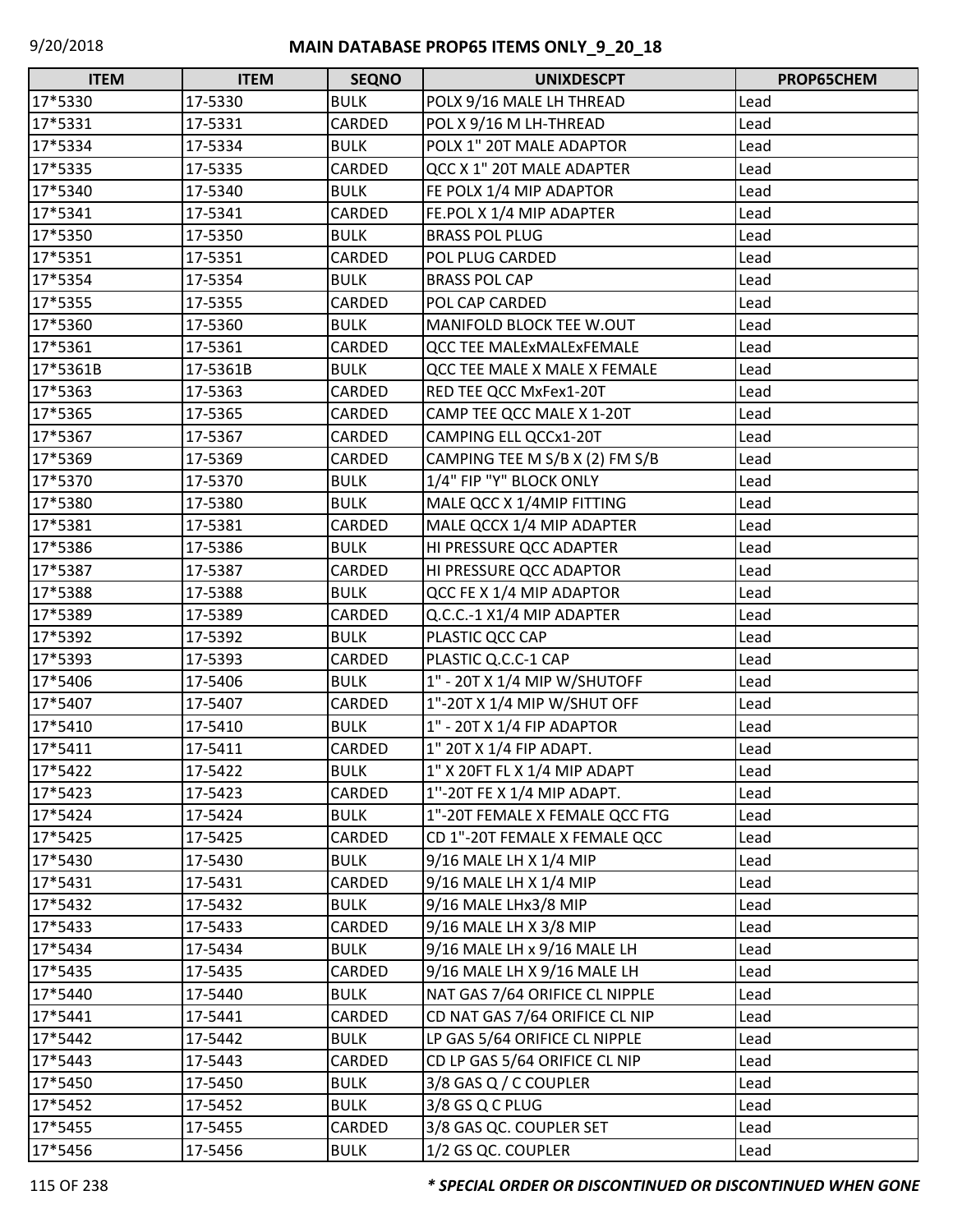| <b>ITEM</b> | <b>ITEM</b> | <b>SEQNO</b> | <b>UNIXDESCPT</b>               | PROP65CHEM |
|-------------|-------------|--------------|---------------------------------|------------|
| 17*5458     | 17-5458     | <b>BULK</b>  | 1/2 GS QC. PLUG                 | Lead       |
| 17*5461     | 17-5461     | CARDED       | 1/2 GAS QC. COUPLER SET         | Lead       |
| 17*5470     | 17-5470     | <b>BULK</b>  | <b>GAS MATE II COUPLER</b>      | Lead       |
| 17*5472     | 17-5472     | <b>BULK</b>  | GAS MATE II 1/4 MIP PLUG        | Lead       |
| 17*5473     | 17-5473     | CARDED       | CD GAS MATE II MIP PLUG         | Lead       |
| 17*5474     | 17-5474     | <b>BULK</b>  | <b>GAS MATE II FILER PLUG</b>   | Lead       |
| 17*5475     | 17-5475     | CARDED       | <b>GAS MATE II FILER PLUG</b>   | Lead       |
| 17*5476     | 17-5476     | <b>BULK</b>  | <b>GAS MATE II DUST CAP</b>     | Lead       |
| 17*5479     | 17-5479     | CARDED       | <b>GAS MATE II COUPLING SET</b> | Lead       |
| 17*5491     | 17-5491     | CARDED       | GAS BAR-B-Q HOOK-UP KIT         | Lead       |
| 17*5500     | 17-5500     | <b>BULK</b>  | 1/8 FLXFL ELL                   | Lead       |
| 17*5506     | 17-5506     | <b>BULK</b>  | 3/16 FLXFL ELL                  | Lead       |
| 17*5510     | 17-5510     | <b>BULK</b>  | 1/4 FLARE ELL                   | Lead       |
| 17*5511     | 17-5511     | CARDED       | CD 1/4 FLARE ELL                | Lead       |
| 17*5520     | 17-5520     | <b>BULK</b>  | 5/16 FLXFL ELL                  | Lead       |
| 17*5521     | 17-5521     | CARDED       | CD 5/16 FLXFL ELL               | Lead       |
| 17*5530     | 17-5530     | <b>BULK</b>  | 3/8 FLXFL ELL                   | Lead       |
| 17*5530U    | 17-5530U    | <b>BULK</b>  | BC 3/8FLX3/8FL ELBOW            | Lead       |
| 17*5531     | 17-5531     | CARDED       | CD 3/8 FLXFL ELL                | Lead       |
| 17*5548     | 17-5548     | <b>BULK</b>  | 1/2 FLXFL ELL                   | Lead       |
| 17*5549     | 17-5549     | CARDED       | CD 1/2 FLXFL ELL                | Lead       |
| 17*5556     | 17-5556     | <b>BULK</b>  | 5/8 FLXFL ELL                   | Lead       |
| 17*5732     | 17-5732     | <b>BULK</b>  | 3/8X1/4 FLXFL ELL               | Lead       |
| 17*5750     | 17-5750     | <b>BULK</b>  | 1/2X3/8 FLXFL ELL               | Lead       |
| 17*5758     | 17-5758     | <b>BULK</b>  | 5/8X3/8 FLXFL ELL               | Lead       |
| 17*5760     | 17-5760     | <b>BULK</b>  | 5/8X1/2 FLXFL ELL               | Lead       |
| 17*5812     | 17-5812     | <b>BULK</b>  | 1/4 FEM X 3/8 MALE FLARE ADAPT  | Lead       |
| 17*5813     | 17-5813     | CARDED       | CD 1/4 FEM X 3/8 MALE FL ADAPT  | Lead       |
| 17*5828     | 17-5828     | <b>BULK</b>  | 3/8 FEM X 1/4 MALE FLARE ADAPT  | Lead       |
| 17*5829     | 17-5829     | CARDED       | CD 3/8 FEM X 1/4 MALE FL ADAPT  | Lead       |
| 17*5832     | 17-5832     | <b>BULK</b>  | 3/8 FEM X 1/2 MALE FLARE ADAPT  | Lead       |
| 17*5832U    | 17-5832U    | <b>BULK</b>  | BC 3/8FEX1/2MALE FL 1EA-10PC    | Lead       |
| 17*5833     | 17-5833     | CARDED       | CD 3/8 FEM X 1/2 MALE FL ADAPT  | Lead       |
| 17*5846     | 17-5846     | <b>BULK</b>  | 1/2 FEM X 3/8 MALE FLARE ADAPT  | Lead       |
| 17*5846U    | 17-5846U    | <b>BULK</b>  | BC 1/2FEX3/8MALE FL 1EA-10PC    | Lead       |
| 17*5847     | 17-5847     | CARDED       | CD 1/2 FEM X 3/8 MALE FL ADAPT  | Lead       |
| 17*5852     | 17-5852     | <b>BULK</b>  | 1/2 FEM X 5/8 MALE FLARE ADAPT  | Lead       |
| 17*5852U    | 17-5852U    | <b>BULK</b>  | BC 1/2FEX5/8MALE FL 1EA-10PC    | Lead       |
| 17*5853     | 17-5853     | CARDED       | CD 1/2 FEM X 5/8 MALE FL ADAPT  | Lead       |
| 17*5854     | 17-5854     | <b>BULK</b>  | 5/8 FEM X 1/2 MALE FLARE ADAPT  | Lead       |
| 17*5854U    | 17-5854U    | <b>BULK</b>  | BC 5/8FEX1/2MALE FL ADAPT       | Lead       |
| 17*5855     | 17-5855     | CARDED       | CD 5/8 FEM X 1/2 MALE FL ADAPT  | Lead       |
| 17*5858     | 17-5858     | <b>BULK</b>  | 5/8 FEM X 15/16 MALE FLARE AD   | Lead       |
| 17*5858U    | 17-5858U    | <b>BULK</b>  | BC 5/8FEX15/16M FL 1EA-10PC     | Lead       |
| 17*5859     | 17-5859     | CARDED       | CD 5/8 FEM X 15/16 MALE FL AD   | Lead       |
| 17*5910     | 17-5910     | <b>BULK</b>  | 1/4 FE FLARE SWIVEL             | Lead       |
| 17*5910U    | 17-5910U    | <b>BULK</b>  | BC 1/4 FLARE SWIVEL ADAPT       | Lead       |
| 17*5911     | 17-5911     | CARDED       | CD 1/4 FE FLARE SWIVEL          | Lead       |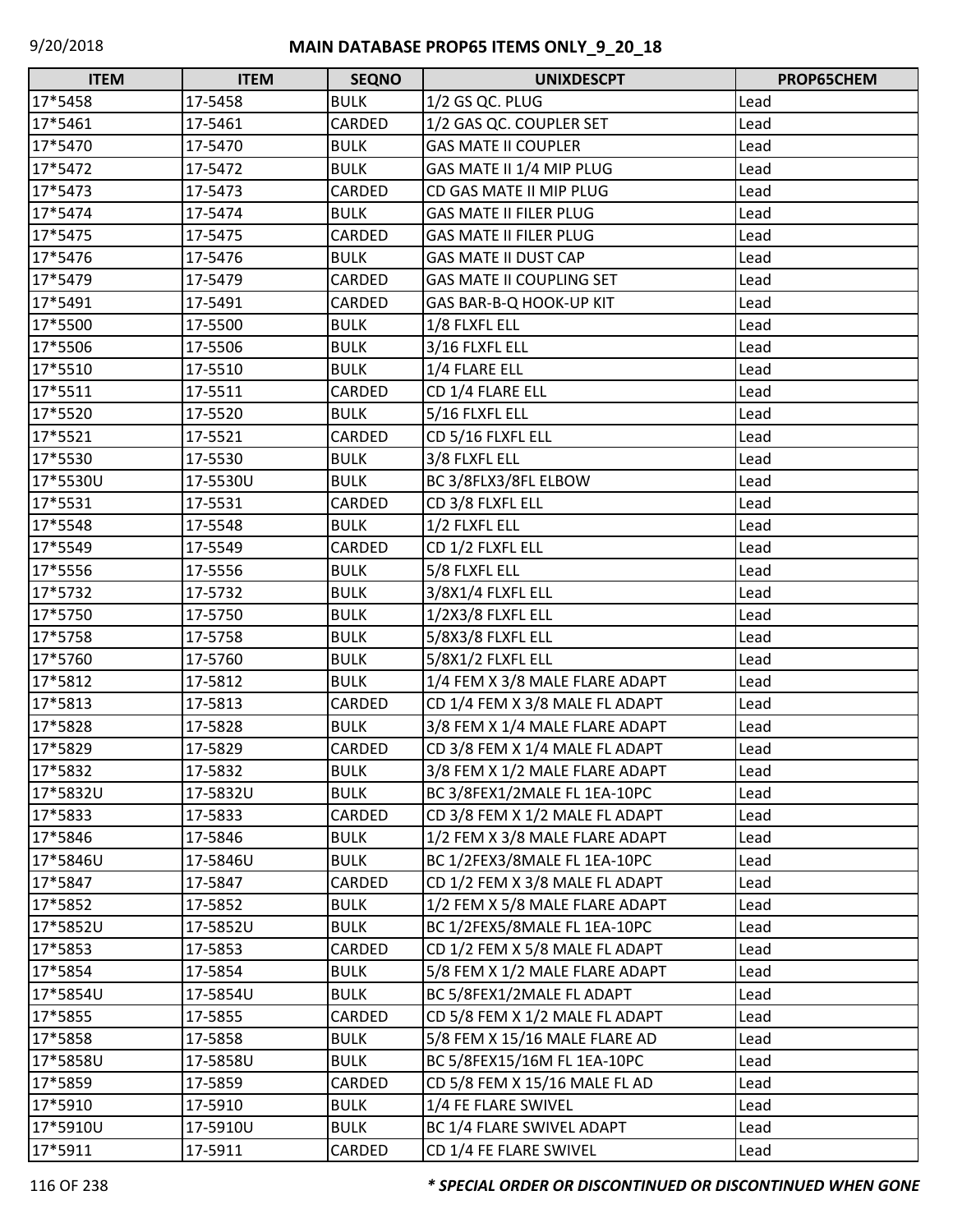| <b>ITEM</b> | <b>ITEM</b> | <b>SEQNO</b> | <b>UNIXDESCPT</b>            | PROP65CHEM |
|-------------|-------------|--------------|------------------------------|------------|
| 17*5920     | 17-5920     | <b>BULK</b>  | 70-SV 5/16 FLAR              | Lead       |
| 17*5921     | 17-5921     | CARDED       | CD 5/16 FE FLARE SWIVEL      | Lead       |
| 17*5930     | 17-5930     | <b>BULK</b>  | 3/8 FE FLARE SWIVEL          | Lead       |
| 17*5930U    | 17-5930U    | <b>BULK</b>  | BC 3/8 FLARE SWIVEL ADAPT    | Lead       |
| 17*5931     | 17-5931     | CARDED       | CD 3/8 FE FLARE SWIVEL       | Lead       |
| 17*5948     | 17-5948     | <b>BULK</b>  | 1/2 FE FLARE SWIVEL          | Lead       |
| 17*5948U    | 17-5948U    | <b>BULK</b>  | BC 1/2 FLARE SWIVEL 1EA-10PC | Lead       |
| 17*5949     | 17-5949     | CARDED       | CD 1/2 FE FLARE SWIVEL       | Lead       |
| 17*5956     | 17-5956     | <b>BULK</b>  | 5/8 FE FLARE SWIVEL          | Lead       |
| 17*5957     | 17-5957     | CARDED       | CD 5/8 FE FLARE SWIVEL       | Lead       |
| 17*6000     | 17-6000     | <b>BULK</b>  | 1/8 COMP SLEEVE              | Lead       |
| 17*6000U    | 17-6000U    | <b>BULK</b>  | BC 1/8 COMP SLEEVE 4BG-10PC  | Lead       |
| 17*6001     | 17-6001     | CARDED       | CD 1/8 COMP SLEEVE 2PC       | Lead       |
| 17*6006     | 17-6006     | <b>BULK</b>  | 3/16 COMP SLEEVE             | Lead       |
| 17*6006U    | 17-6006U    | <b>BULK</b>  | BC 3/16 COMP SLEEVE 4BG-10PC | Lead       |
| 17*6007     | 17-6007     | CARDED       | CD 3/16 COMP SLEEVE 2PK      | Lead       |
| 17*6010     | 17-6010     | <b>BULK</b>  | 1/4 COMP SLEEVE              | Lead       |
| 17*6010U    | 17-6010U    | <b>BULK</b>  | BC 1/4 COMP SLEEVE 4BG-10PC  | Lead       |
| 17*6011     | 17-6011     | CARDED       | CD 1/4 COMP SLEEVE 2PC       | Lead       |
| 17*6020     | 17-6020     | <b>BULK</b>  | 5/16 COMP SLEEVE             | Lead       |
| 17*6020U    | 17-6020U    | <b>BULK</b>  | BC 5/16 COMP SLEEVE 4BG-10PC | Lead       |
| 17*6021     | 17-6021     | CARDED       | CD 5/16 COMP SLEEVE 2PC      | Lead       |
| 17*6030     | 17-6030     | <b>BULK</b>  | 3/8 COMP SLEEVE              | Lead       |
| 17*6030U    | 17-6030U    | <b>BULK</b>  | BC 3/8 COMP SLEEVE 4BG-10PC  | Lead       |
| 17*6031     | 17-6031     | CARDED       | CD 3/8 COMP SLEEVE 2PC       | Lead       |
| 17*6040     | 17-6040     | <b>BULK</b>  | 7/16 COMP SLEEVE             | Lead       |
| 17*6041     | 17-6041     | CARDED       | CD 7/16 COMP SLEEVE 2PC      | Lead       |
| 17*6048     | 17-6048     | <b>BULK</b>  | 1/2 COMP SLEEVE              | Lead       |
| 17*6048U    | 17-6048U    | <b>BULK</b>  | BC 1/2 COMP SLEEVE 4BG-10PC  | Lead       |
| 17*6049     | 17-6049     | CARDED       | CD 1/2 COMP SLEEVE 2PC       | Lead       |
| 17*6056     | 17-6056     | <b>BULK</b>  | 5/8 COMP SLEEVE              | Lead       |
| 17*6056U    | 17-6056U    | <b>BULK</b>  | BC 5/8 COMP SLEEVE 4BG-10PC  | Lead       |
| 17*6057     | 17-6057     | CARDED       | CD 5/8 COMP SLEEVE 2PC       | Lead       |
| 17*6068     | 17-6068     | <b>BULK</b>  | 3/4 COMP SLEEVE              | Lead       |
| 17*6069     | 17-6069     | CARDED       | CD 3/4 COMP SLEEVE 2PK       | Lead       |
| 17*6072     | 17-6072     | <b>BULK</b>  | 7/8 COMP SLEEVE              | Lead       |
| 17*6072U    | 17-6072U    | <b>BULK</b>  | BC 7/8 COMP SLEEVE 4BG-10PC  | Lead       |
| 17*6073     | 17-6073     | CARDED       | CD 7/8 COMP SLEEVE 2PK       | Lead       |
| 17*6100     | 17-6100     | <b>BULK</b>  | 1/8 COMP NUT                 | Lead       |
| 17*6100U    | 17-6100U    | <b>BULK</b>  | BC 1/8 COMP NUT 4BG-10PC     | Lead       |
| 17*6101     | 17-6101     | CARDED       | CD 1/8 COMP NUT 2PK          | Lead       |
| 17*6106     | 17-6106     | <b>BULK</b>  | 3/16 COMP NUT                | Lead       |
| 17*6106U    | 17-6106U    | <b>BULK</b>  | BC 3/16 COMP NUT 4BG-10PC    | Lead       |
| 17*6107     | 17-6107     | CARDED       | CD 3/16 COMP NUT 2PK         | Lead       |
| 17*6110     | 17-6110     | <b>BULK</b>  | 1/4 COMP NUT                 | Lead       |
| 17*6110U    | 17-6110U    | <b>BULK</b>  | BC 1/4 COMP NUT 4BG-10PC     | Lead       |
| 17*6111     | 17-6111     | CARDED       | CD 1/4 COMP NUT 2PC          | Lead       |
| 17*6114U    | 17-6114U    | <b>BULK</b>  | 1/4 COMP NUT/SLEEVE 8BG-10PC | Lead       |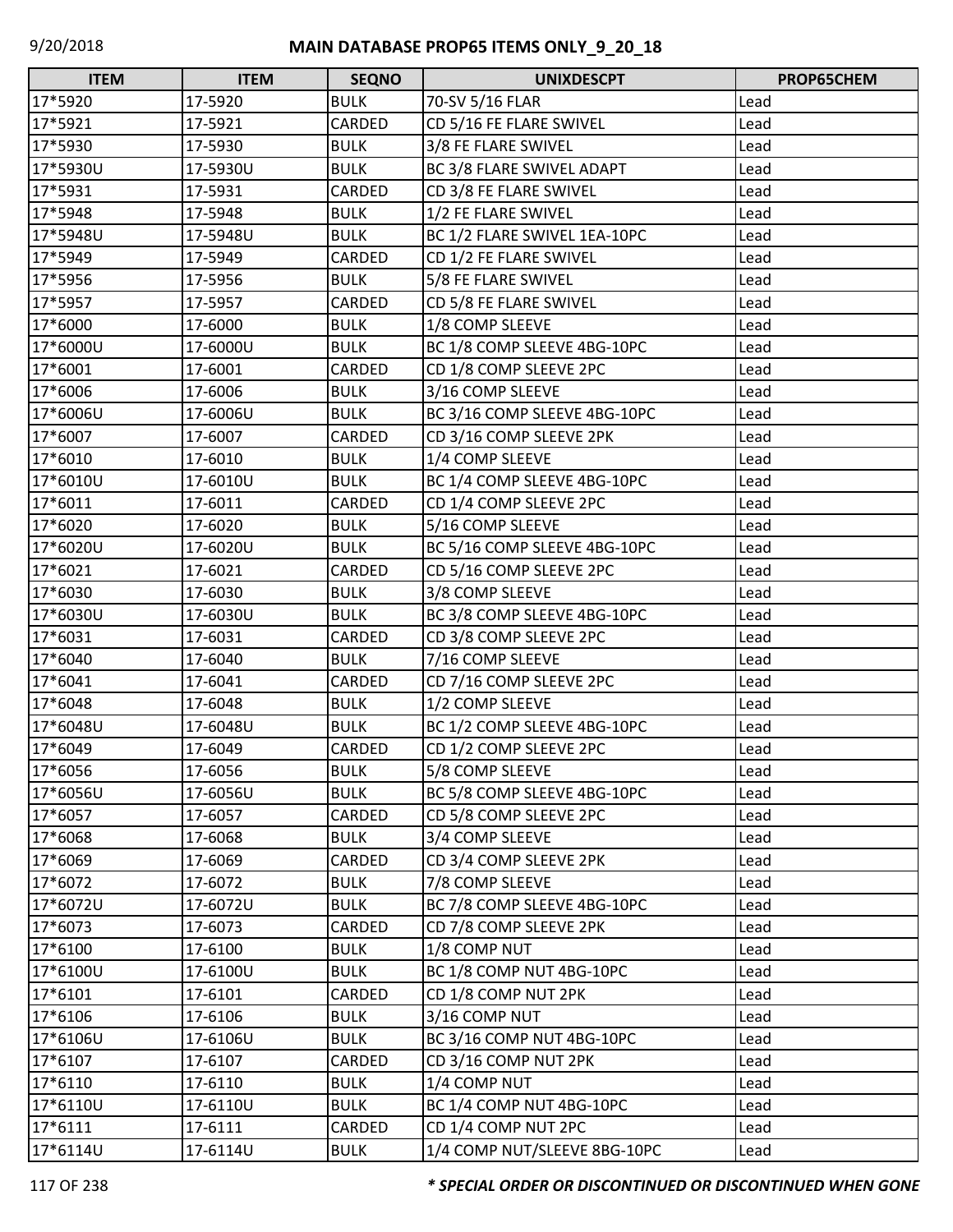| <b>ITEM</b> | <b>ITEM</b> | <b>SEQNO</b> | <b>UNIXDESCPT</b>              | PROP65CHEM |
|-------------|-------------|--------------|--------------------------------|------------|
| 17*6115     | 17-6115     | CARDED       | CD 1/4 COMP NUT & SLEEVE       | Lead       |
| 17*6116     | 17-6116     | <b>BULK</b>  | 1/4 COMP NUT W/CAPTIVE SLEEVE  | Lead       |
| 17*6117     | 17-6117     | CARDED       | CD 1/4 COMP NUT W/CAPTV SLEEVE | Lead       |
| 17*6120     | 17-6120     | <b>BULK</b>  | 5/16 COMP NUT                  | Lead       |
| 17*6120U    | 17-6120U    | <b>BULK</b>  | BC 5/16 COMP NUT 4BG-10PC      | Lead       |
| 17*6121     | 17-6121     | CARDED       | CD 5/16 COMP NUT 2PK           | Lead       |
| 17*6125     | 17-6125     | CARDED       | CD 5/16 COMP NUT & SLEEVE      | Lead       |
| 17*6130     | 17-6130     | <b>BULK</b>  | 3/8 COMP NUT                   | Lead       |
| 17*6130U    | 17-6130U    | <b>BULK</b>  | BC 3/8 COMP NUT 4BG-10PC       | Lead       |
| 17*6131     | 17-6131     | CARDED       | CD 3/8 COMP NUT 2PC            | Lead       |
| 17*6134     | 17-6134     | <b>BULK</b>  | 3/8 CP COMP NUT                | Lead       |
| 17*6135     | 17-6135     | CARDED       | CD 3/8 CP COMP NUT & SLEEVE    | Lead       |
| 17*6137     | 17-6137     | CARDED       | CD 3/8 COMP NUT & SLEEVE       | Lead       |
| 17*6138     | 17-6138     | <b>BULK</b>  | 3/8 COMP NUT W/CAPTIVE SLEEVE  | Lead       |
| 17*6139     | 17-6139     | CARDED       | CD 3/8 COMP NUT W/CAPTV SLEEVE | Lead       |
| 17*6140     | 17-6140     | <b>BULK</b>  | 7/16 COMP NUT                  | Lead       |
| 17*6141     | 17-6141     | CARDED       | CD 7/16 COMP NUT 2PK           | Lead       |
| 17*6145     | 17-6145     | CARDED       | CD 7/16 COMP NUT & SLEEVE      | Lead       |
| 17*6148     | 17-6148     | <b>BULK</b>  | 1/2 COMP NUT                   | Lead       |
| 17*6148U    | 17-6148U    | <b>BULK</b>  | BC 1/2 COMP NUT 4BG-10PC       | Lead       |
| 17*6149     | 17-6149     | CARDED       | CD 1/2 COMP NUT 2PC            | Lead       |
| 17*6151     | 17-6151     | CARDED       | CD 1/2 COMP NUT & SLEEVE       | Lead       |
| 17*6152     | 17-6152     | <b>BULK</b>  | 1/2 COMP NUT W/CAPTIVE SLEEVE  | Lead       |
| 17*6153     | 17-6153     | CARDED       | CD 1/2 COMP NUT W/CAPTV SLEEVE | Lead       |
| 17*6156     | 17-6156     | <b>BULK</b>  | 5/8 COMP NUT                   | Lead       |
| 17*6156U    | 17-6156U    | <b>BULK</b>  | BC 5/8 COMP NUT 1EA-10PC       | Lead       |
| 17*6157     | 17-6157     | CARDED       | CD 5/8 COMP NUT 2PK            | Lead       |
| 17*6161     | 17-6161     | CARDED       | CD 5/8 COMP NUT & SLEEVE       | Lead       |
| 17*6168     | 17-6168     | <b>BULK</b>  | 3/4 COMP NUT                   | Lead       |
| 17*6169     | 17-6169     | CARDED       | CD 3/4 COMP NUT                | Lead       |
| 17*6172     | 17-6172     | <b>BULK</b>  | 7/8 COMP NUT                   | Lead       |
| 17*6172U    | 17-6172U    | <b>BULK</b>  | BC 7/8 COMP NUT 1EA-10PC       | Lead       |
| 17*6173     | 17-6173     | CARDED       | CD 7/8 COMP NUT                | Lead       |
| 17*6176     | 17-6176     | <b>BULK</b>  | CP 5/8 COMP NUT                | Lead       |
| 17*6177     | 17-6177     | CARDED       | CD CP 5/8 COMP NUT & SLEEVE    | Lead       |
| 17*6180     | 17-6180     | <b>BULK</b>  | 1/4 COMP CAP                   | Lead       |
| 17*6180U    | 17-6180U    | <b>BULK</b>  | BC 1/4 COMP CAP 4BG-10EA       | Lead       |
| 17*6181     | 17-6181     | CARDED       | CD 1/4 COMP CAP                | Lead       |
| 17*6182     | 17-6182     | <b>BULK</b>  | 5/16 COMP CAP                  | Lead       |
| 17*6182U    | 17-6182U    | <b>BULK</b>  | BC 5/16 COMP CAP 4BG-10PC      | Lead       |
| 17*6183     | 17-6183     | CARDED       | CD 5/16 COMP CAP               | Lead       |
| 17*6184     | 17-6184     | <b>BULK</b>  | 3/8 COMP CAP                   | Lead       |
| 17*6184U    | 17-6184U    | <b>BULK</b>  | BC 3/8 COMP CAP 4BG-10EA       | Lead       |
| 17*6185     | 17-6185     | CARDED       | CD 3/8 COMP CAP                | Lead       |
| 17*6186     | 17-6186     | <b>BULK</b>  | 1/2 COMP CAP                   | Lead       |
| 17*6186U    | 17-6186U    | <b>BULK</b>  | BC 1/2 COMP CAP 1EA-10PC       | Lead       |
| 17*6187     | 17-6187     | CARDED       | CD 1/2 COMP CAP                | Lead       |
| 17*6188     | 17-6188     | <b>BULK</b>  | 5/8 COMP CAP                   | Lead       |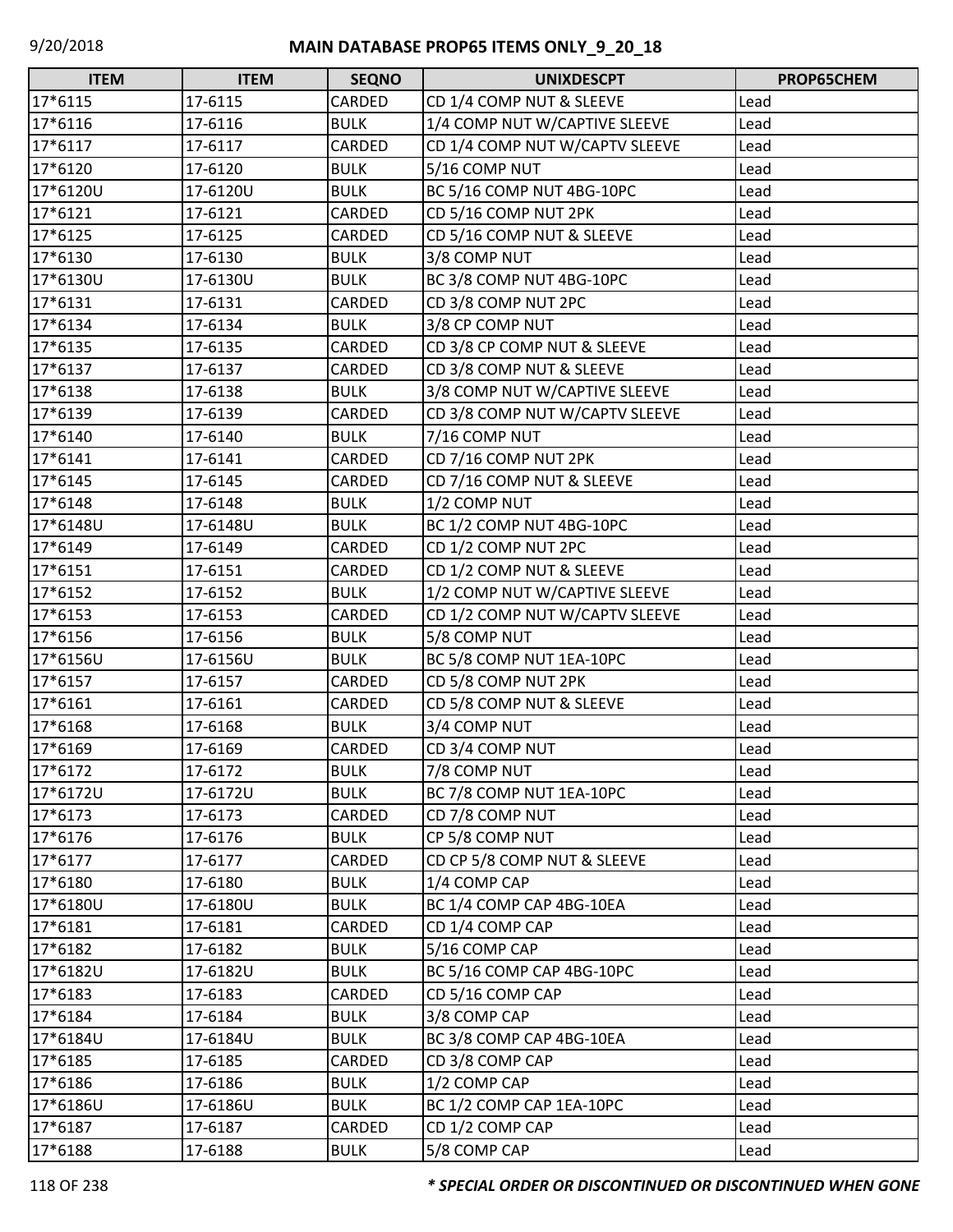| <b>ITEM</b> | <b>ITEM</b> | <b>SEQNO</b> | <b>UNIXDESCPT</b>                  | PROP65CHEM |
|-------------|-------------|--------------|------------------------------------|------------|
| 17*6188U    | 17-6188U    | <b>BULK</b>  | BC 5/8 COMP CAP 1EA-10PC           | Lead       |
| 17*6189     | 17-6189     | CARDED       | CD 5/8 COMP CAP                    | Lead       |
| 17*6200     | 17-6200     | <b>BULK</b>  | 1/8 COMP UNION                     | Lead       |
| 17*6200U    | 17-6200U    | <b>BULK</b>  | BC 1/8 COMP UNION 1EA-10PC         | Lead       |
| 17*6201     | 17-6201     | CARDED       | CD 1/8 COMP UNION                  | Lead       |
| 17*6204     | 17-6204     | <b>BULK</b>  | 1/4X3/16 COMP UNION                | Lead       |
| 17*6205     | 17-6205     | CARDED       | CD 1/4X3/16 COMP UNION             | Lead       |
| 17*6206     | 17-6206     | <b>BULK</b>  | 3/16 COMP UNION                    | Lead       |
| 17*6206U    | 17-6206U    | <b>BULK</b>  | BC 3/16 COMP UNION 1EA-10PC        | Lead       |
| 17*6207     | 17-6207     | CARDED       | CD 3/16 COMP UNION                 | Lead       |
| 17*6208     | 17-6208     | <b>BULK</b>  | 1/4X1/8 COMP UNION                 | Lead       |
| 17*6208U    | 17-6208U    | <b>BULK</b>  | <b>BC 1/4X1/8 C UNION 1EA-10PC</b> | Lead       |
| 17*6209     | 17-6209     | CARDED       | CD 1/4X1/8 COMP UNION              | Lead       |
| 17*6210     | 17-6210     | <b>BULK</b>  | 1/4 COMP UNION                     | Lead       |
| 17*6210U    | 17-6210U    | <b>BULK</b>  | BC 1/4 COMP UNION 1EA-10PC         | Lead       |
| 17*6211     | 17-6211     | CARDED       | CD 1/4 COMP UNION                  | Lead       |
| 17*6218     | 17-6218     | <b>BULK</b>  | 5/16X1/4 COMP UNION                | Lead       |
| 17*6218U    | 17-6218U    | <b>BULK</b>  | BC 5/16X1/4 C UNION 1EA-10PC       | Lead       |
| 17*6219     | 17-6219     | CARDED       | CD 5/16X1/4 COMP UNION             | Lead       |
| 17*6220     | 17-6220     | <b>BULK</b>  | 5/16 COMP UNION                    | Lead       |
| 17*6220U    | 17-6220U    | <b>BULK</b>  | BC 5/16 COMP UNION                 | Lead       |
| 17*6221     | 17-6221     | CARDED       | CD 5/16 COMP UNION                 | Lead       |
| 17*6222     | 17-6222     | <b>BULK</b>  | 3/8X5/16 COMP UNION                | Lead       |
| 17*6222U    | 17-6222U    | <b>BULK</b>  | BC 3/8X5/16 C UNION 1EA-10PC       | Lead       |
| 17*6223     | 17-6223     | CARDED       | CD 3/8X5/16 COMP UNION             | Lead       |
| 17*6228     | 17-6228     | <b>BULK</b>  | 3/8X1/4 COMP UNION                 | Lead       |
| 17*6228U    | 17-6228U    | <b>BULK</b>  | BC 3/8X1/4 COMP UNION 1EA-10PC     | Lead       |
| 17*6229     | 17-6229     | CARDED       | CD 3/8X1/4 COMP UNION              | Lead       |
| 17*6230     | 17-6230     | <b>BULK</b>  | 3/8 COMP UNION                     | Lead       |
| 17*6230U    | 17-6230U    | <b>BULK</b>  | BC 3/8 COMP UNION                  | Lead       |
| 17*6231     | 17-6231     | CARDED       | CD 3/8 COMP UNION                  | Lead       |
| 17*6240     | 17-6240     | <b>BULK</b>  | 7/16 COMP UNION                    | Lead       |
| 17*6241     | 17-6241     | CARDED       | CD 7/16 COMP UNION                 | Lead       |
| 17*6246     | 17-6246     | <b>BULK</b>  | 1/2X3/8 COMP UNION                 | Lead       |
| 17*6246U    | 17-6246U    | <b>BULK</b>  | BC 1/2X3/8 COMP UNION              | Lead       |
| 17*6247     | 17-6247     | CARDED       | CD 1/2X3/8 COMP UNION              | Lead       |
| 17*6248     | 17-6248     | <b>BULK</b>  | 1/2 COMP UNION                     | Lead       |
| 17*6248U    | 17-6248U    | <b>BULK</b>  | BC 1/2 COMP UNION                  | Lead       |
| 17*6249     | 17-6249     | CARDED       | CD 1/2 COMP UNION                  | Lead       |
| 17*6252     | 17-6252     | <b>BULK</b>  | 5/8X3/8 COMP UNION                 | Lead       |
| 17*6252U    | 17-6252U    | <b>BULK</b>  | BC 5/8X3/8 COMP UNION 1EA-10PC     | Lead       |
| 17*6253     | 17-6253     | CARDED       | CD 5/8X3/8 COMP UNION              | Lead       |
| 17*6254     | 17-6254     | <b>BULK</b>  | 5/8X1/2 COMP UNION                 | Lead       |
| 17*6254U    | 17-6254U    | <b>BULK</b>  | BC 5/8X1/2 COMP UNION 1EA-10PC     | Lead       |
| 17*6255     | 17-6255     | CARDED       | CD 5/8X1/2 COMP UNION              | Lead       |
| 17*6256     | 17-6256     | <b>BULK</b>  | 5/8 COMP UNION                     | Lead       |
| 17*6256U    | 17-6256U    | <b>BULK</b>  | BC 5/8 COMP UNION                  | Lead       |
| 17*6257     | 17-6257     | CARDED       | CD 5/8 COMP UNION                  | Lead       |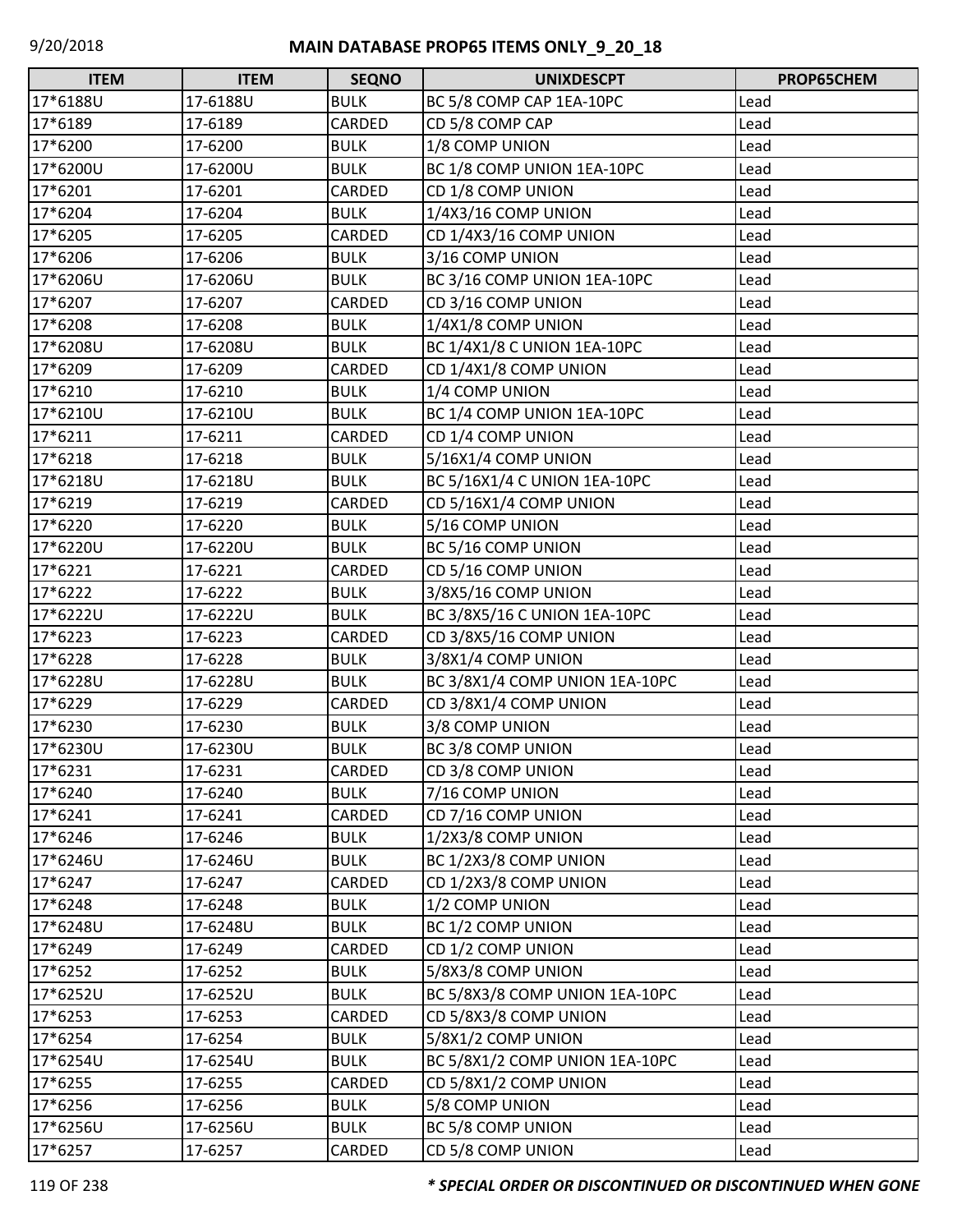| $\Box$<br><b>ITEM</b> | <b>ITEM</b> | <b>SEQNO</b> | <b>UNIXDESCPT</b>            | PROP65CHEM |
|-----------------------|-------------|--------------|------------------------------|------------|
| 17*6268               | 17-6268     | <b>BULK</b>  | 3/4 COMP UNION               | Lead       |
| 17*6268U              | 17-6268U    | <b>BULK</b>  | BC 3/4 COMP UNION            | Lead       |
| 17*6269               | 17-6269     | CARDED       | CD 3/4 COMP UNION            | Lead       |
| 17*6272               | 17-6272     | <b>BULK</b>  | 7/8 COMP UNION               | Lead       |
| 17*6272U              | 17-6272U    | <b>BULK</b>  | BC 7/8 COMP UNION 1EA-10PC   | Lead       |
| 17*6273               | 17-6273     | CARDED       | CD 7/8 COMP UNION            | Lead       |
| 17*6400               | 17-6400     | <b>BULK</b>  | 1/8 COMP TEE                 | Lead       |
| 17*6401               | 17-6401     | CARDED       | CD 1/8 COMP TEE              | Lead       |
| 17*6406               | 17-6406     | <b>BULK</b>  | 3/16 COMP TEE                | Lead       |
| 17*6407               | 17-6407     | CARDED       | CD 3/16 COMP TEE             | Lead       |
| 17*6410               | 17-6410     | <b>BULK</b>  | 1/4 COMP TEE                 | Lead       |
| 17*6410U              | 17-6410U    | <b>BULK</b>  | BC 1/4 COMP TEE 1EA-10PC     | Lead       |
| 17*6411               | 17-6411     | CARDED       | CD 1/4 COMP TEE              | Lead       |
| 17*6420               | 17-6420     | <b>BULK</b>  | 5/16 COMP TEE                | Lead       |
| 17*6421               | 17-6421     | CARDED       | CD 5/16 COMP TEE             | Lead       |
| 17*6428               | 17-6428     | <b>BULK</b>  | 3/8X3/8X1/4 COMP TEE         | Lead       |
| 17*6428U              | 17-6428U    | <b>BULK</b>  | BC 3/8X1/4 COMP TEE 1EA-10PC | Lead       |
| 17*6429               | 17-6429     | CARDED       | CD 3/8X3/8X1/4 COMP TEE      | Lead       |
| 17*6430               | 17-6430     | <b>BULK</b>  | 3/8 COMP TEE                 | Lead       |
| 17*6430U              | 17-6430U    | <b>BULK</b>  | BC 3/8 COMP TEE              | Lead       |
| 17*6431               | 17-6431     | CARDED       | CD 3/8 COMP TEE              | Lead       |
| 17*6448               | 17-6448     | <b>BULK</b>  | 1/2 COMP TEE                 | Lead       |
| 17*6448U              | 17-6448U    | <b>BULK</b>  | BC 1/2 COMP TEE 1EA-10PC     | Lead       |
| 17*6449               | 17-6449     | CARDED       | CD 1/2 COMP TEE              | Lead       |
| 17*6456               | 17-6456     | <b>BULK</b>  | 5/8 COMP TEE                 | Lead       |
| 17*6456U              | 17-6456U    | <b>BULK</b>  | BC 5/8 COMP TEE 1EA-10PC     | Lead       |
| 17*6457               | 17-6457     | CARDED       | CD 5/8 COMP TEE              | Lead       |
| 17*6458               | 17-6458     | <b>BULK</b>  | 3/4 COMP TEE                 | Lead       |
| 17*6460               | 17-6460     | <b>BULK</b>  | 7/8 COMP TEE                 | Lead       |
| 17*6500               | 17-6500     | <b>BULK</b>  | 1/8 COMP ELL                 | Lead       |
| 17*6501               | 17-6501     | CARDED       | CD 1/8 COMP ELL              | Lead       |
| 17*6506               | 17-6506     | <b>BULK</b>  | 3/16 COMP ELL                | Lead       |
| 17*6507               | 17-6507     | CARDED       | CD 3/16 COMP ELL             | Lead       |
| 17*6510               | 17-6510     | <b>BULK</b>  | 1/4 COMP ELL                 | Lead       |
| 17*6510U              | 17-6510U    | <b>BULK</b>  | BC 1/4 COMP ELL              | Lead       |
| 17*6511               | 17-6511     | CARDED       | CD 1/4 COMP ELL              | Lead       |
| 17*6520               | 17-6520     | <b>BULK</b>  | 5/16 COMP ELL                | Lead       |
| 17*6521               | 17-6521     | CARDED       | CD 5/16 COMP ELL             | Lead       |
| 17*6530               | 17-6530     | <b>BULK</b>  | 3/8 COMP ELL                 | Lead       |
| 17*6530U              | 17-6530U    | <b>BULK</b>  | BC 3/8 COMP ELL              | Lead       |
| 17*6531               | 17-6531     | CARDED       | CD 3/8 COMP ELL              | Lead       |
| 17*6548               | 17-6548     | <b>BULK</b>  | 1/2 COMP ELL                 | Lead       |
| 17*6548U              | 17-6548U    | <b>BULK</b>  | BC 1/2 COMP ELL              | Lead       |
| 17*6549               | 17-6549     | CARDED       | CD 1/2 COMP ELL              | Lead       |
| 17*6556               | 17-6556     | <b>BULK</b>  | 5/8 COMP ELL                 | Lead       |
| 17*6556U              | 17-6556U    | <b>BULK</b>  | BC 5/8 COMP ELL 1EA-10PC     | Lead       |
| 17*6557               | 17-6557     | CARDED       | CD 5/8 COMP ELL              | Lead       |
| 17*6566               | 17-6566     | <b>BULK</b>  | 3/4 COMP ELL                 | Lead       |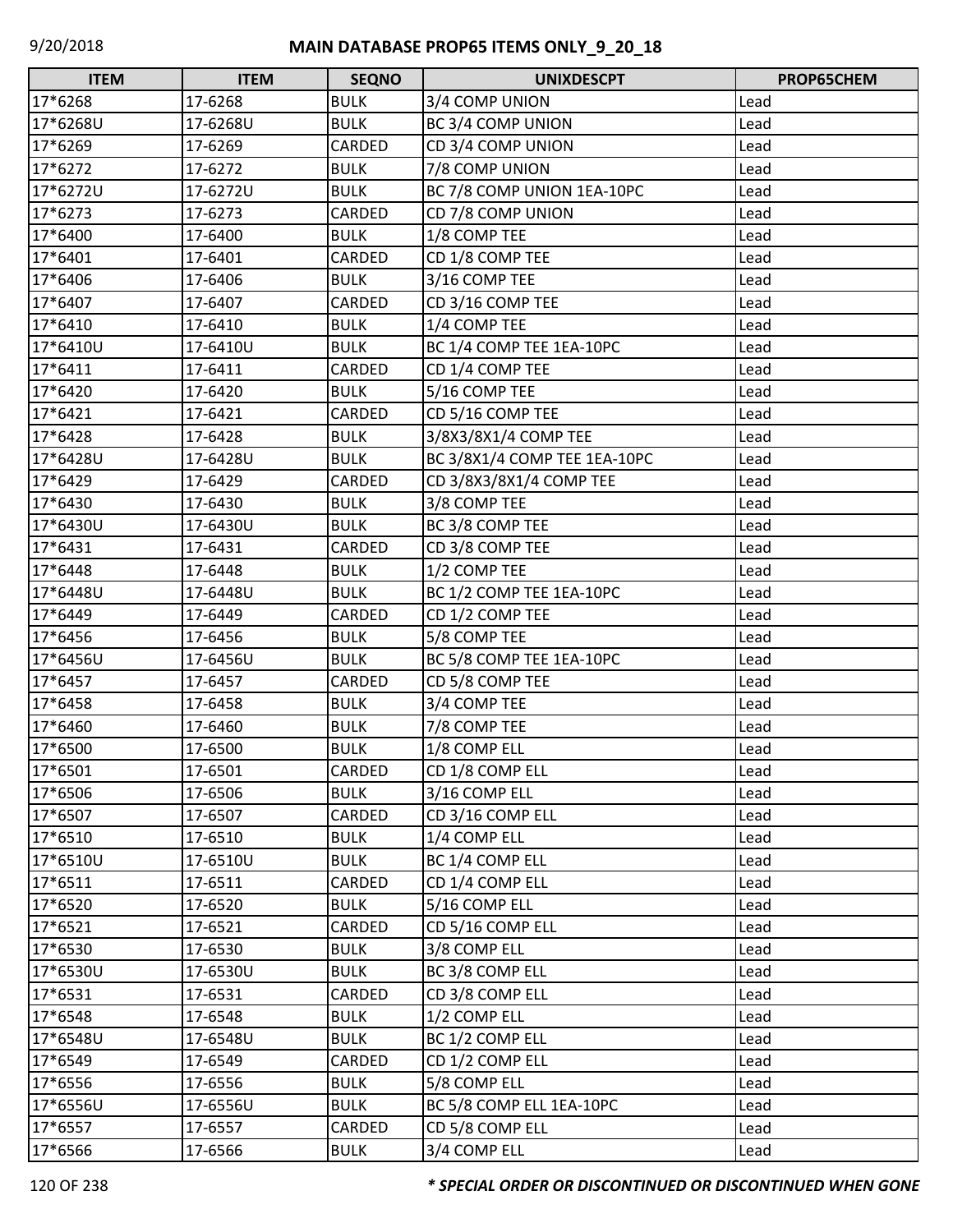| <b>ITEM</b> | <b>ITEM</b> | <b>SEQNO</b> | <b>UNIXDESCPT</b>             | PROP65CHEM |
|-------------|-------------|--------------|-------------------------------|------------|
| 17*6568     | 17-6568     | <b>BULK</b>  | 7/8 COMP ELL                  | Lead       |
| 17*6569     | 17-6569     | CARDED       | CD 7/8 COMP ELL               | Lead       |
| 17*6600     | 17-6600     | <b>BULK</b>  | 1/8X1/8 COMPXFIP ADAPT        | Lead       |
| 17*6601     | 17-6601     | CARDED       | CD 1/8X1/8 COMPXFIP ADAPT     | Lead       |
| 17*6606     | 17-6606     | <b>BULK</b>  | 3/16X1/8 COMPXFIP ADAPT       | Lead       |
| 17*6607     | 17-6607     | CARDED       | CD 3/16X1/8 COMPXFIP ADAPT    | Lead       |
| 17*6608     | 17-6608     | <b>BULK</b>  | 3/16X1/4 COMPXFIP ADAPT       | Lead       |
| 17*6609     | 17-6609     | CARDED       | CD 3/16X1/4 COMPXFIP ADAPT    | Lead       |
| 17*6610     | 17-6610     | <b>BULK</b>  | 1/4X1/8 COMPXFIP ADAPT        | Lead       |
| 17*6610U    | 17-6610U    | <b>BULK</b>  | BC 1/4X1/8 COMPXFIP ADAPT     | Lead       |
| 17*6611     | 17-6611     | CARDED       | CD 1/4X1/8 COMPXFIP ADAPT     | Lead       |
| 17*6612     | 17-6612     | <b>BULK</b>  | 1/4X1/4 COMPXFIP ADAPT        | Lead       |
| 17*6612U    | 17-6612U    | <b>BULK</b>  | BC 1/4X1/4 COMPXFIP ADAPT     | Lead       |
| 17*6613     | 17-6613     | CARDED       | CD 1/4X1/4 COMPXFIP ADAPT     | Lead       |
| 17*6614     | 17-6614     | <b>BULK</b>  | 1/4X3/8 COMPXFIP ADAPT        | Lead       |
| 17*6614U    | 17-6614U    | <b>BULK</b>  | BC 1/4X3/8 COMPXFIP 1EA-10PC  | Lead       |
| 17*6615     | 17-6615     | CARDED       | CD 1/4X3/8 COMPXFIP ADAPT     | Lead       |
| 17*6616     | 17-6616     | <b>BULK</b>  | 1/4X1/2 COMPXFIP ADAPT        | Lead       |
| 17*6616U    | 17-6616U    | <b>BULK</b>  | BC 1/4X1/2 COMPXFIP ADAPT     | Lead       |
| 17*6617     | 17-6617     | CARDED       | CD 1/4X1/2 COMPXFIP ADAPT     | Lead       |
| 17*6620     | 17-6620     | <b>BULK</b>  | 5/16X1/8 COMPXFIP ADAPT       | Lead       |
| 17*6621     | 17-6621     | CARDED       | CD 5/16X1/8 COMPXFIP ADAPT    | Lead       |
| 17*6622     | 17-6622     | <b>BULK</b>  | 5/16X1/4 COMPXFIP ADAPT       | Lead       |
| 17*6622U    | 17-6622U    | <b>BULK</b>  | BC 5/16X1/4 COMPXFIP 1EA-10PC | Lead       |
| 17*6623     | 17-6623     | CARDED       | CD 5/16X1/4 COMPXFIP ADAPT    | Lead       |
| 17*6624     | 17-6624     | <b>BULK</b>  | 5/16X3/8 COMPXFIP ADAPT       | Lead       |
| 17*6625     | 17-6625     | CARDED       | CD 5/16X3/8 COMPXFIP ADAPT    | Lead       |
| 17*6630     | 17-6630     | <b>BULK</b>  | 3/8X1/8 COMPXFIP ADAPT        | Lead       |
| 17*6631     | 17-6631     | CARDED       | CD 3/8X1/8 COMPXFIP ADAPT     | Lead       |
| 17*6632     | 17-6632     | <b>BULK</b>  | 3/8X1/4 COMPXFIP ADAPT        | Lead       |
| 17*6632U    | 17-6632U    | <b>BULK</b>  | BC 3/8X1/4 COMPXFIP ADAPT     | Lead       |
| 17*6633     | 17-6633     | CARDED       | CD 3/8X1/4 COMPXFIP ADAPT     | Lead       |
| 17*6634     | 17-6634     | <b>BULK</b>  | 3/8X3/8 COMPXFIP ADAPT        | Lead       |
| 17*6634U    | 17-6634U    | <b>BULK</b>  | BC 3/8X3/8 COMPXFIP ADAPT     | Lead       |
| 17*6635     | 17-6635     | CARDED       | CD 3/8X3/8 COMPXFIP ADAPT     | Lead       |
| 17*6636     | 17-6636     | <b>BULK</b>  | 3/8X1/2 COMPXFIP ADAPT        | Lead       |
| 17*6636U    | 17-6636U    | <b>BULK</b>  | BC 3/8X1/2 COMPXFIP ADAPT     | Lead       |
| 17*6637     | 17-6637     | CARDED       | CD 3/8X1/2 COMPXFIP ADAPT     | Lead       |
| 17*6646     | 17-6646     | <b>BULK</b>  | 1/2X1/4 COMPXFIP ADAPT        | Lead       |
| 17*6648     | 17-6648     | <b>BULK</b>  | 1/2X3/8 COMPXFIP ADAPT        | Lead       |
| 17*6648U    | 17-6648U    | <b>BULK</b>  | BC 1/2X3/8 COMPXFIP 1EA-10PC  | Lead       |
| 17*6649     | 17-6649     | CARDED       | CD 1/2X3/8 COMPXFIP ADAPT     | Lead       |
| 17*6650     | 17-6650     | <b>BULK</b>  | 1/2X1/2 COMPXFIP ADAPT        | Lead       |
| 17*6650U    | 17-6650U    | <b>BULK</b>  | BC 1/2X1/2 COMPXFIP ADAPT     | Lead       |
| 17*6651     | 17-6651     | CARDED       | CD 1/2X1/2 COMPXFIP ADAPT     | Lead       |
| 17*6656     | 17-6656     | <b>BULK</b>  | 5/8X1/2 COMPXFIP ADAPT        | Lead       |
| 17*6656U    | 17-6656U    | <b>BULK</b>  | BC 5/8X1/2 COMPXFIP ADAPT     | Lead       |
| 17*6657     | 17-6657     | CARDED       | CD 5/8X1/2 COMPXFIP ADAPT     | Lead       |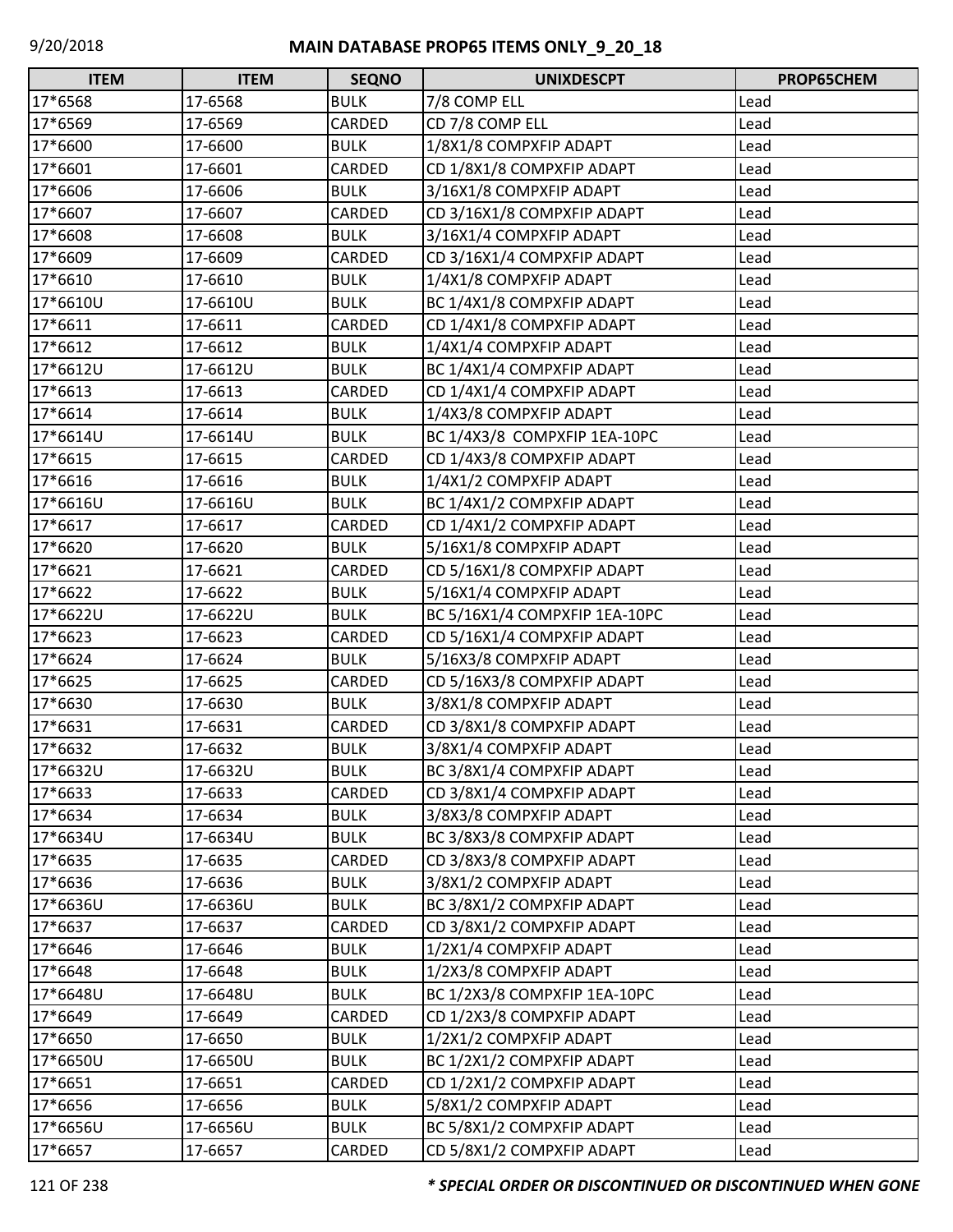| <b>ITEM</b> | <b>ITEM</b> | <b>SEQNO</b> | <b>UNIXDESCPT</b>             | PROP65CHEM |
|-------------|-------------|--------------|-------------------------------|------------|
| 17*6658     | 17-6658     | <b>BULK</b>  | 5/8X3/4 COMPXFIP ADAPT        | Lead       |
| 17*6659     | 17-6659     | CARDED       | CD 5/8X3/4 COMPXFIP ADAPT     | Lead       |
| 17*6666     | 17-6666     | <b>BULK</b>  | 3/4X1/2 COMPXFIP ADAPT        | Lead       |
| 17*6668     | 17-6668     | <b>BULK</b>  | 3/4X3/4 COMPXFIP ADAPT        | Lead       |
| 17*6670     | 17-6670     | <b>BULK</b>  | 7/8X3/4 COMPXFIP ADAPT        | Lead       |
| 17*6670U    | 17-6670U    | <b>BULK</b>  | BC 7/8X3/4 COMPXFIP 1EA-10PC  | Lead       |
| 17*6671     | 17-6671     | CARDED       | CD 7/8X3/4 COMPXFIP ADAPT     | Lead       |
| 17*6672     | 17-6672     | <b>BULK</b>  | 7/8X1/2 COMPXFIP ADAPT        | Lead       |
| 17*6682     | 17-6682     | <b>BULK</b>  | CP 3/8X3/8 COMPXFIP ADAPT     | Lead       |
| 17*6683     | 17-6683     | CARDED       | CD CP 3/8X3/8 COMPXFIP ADAPT  | Lead       |
| 17*6686     | 17-6686     | <b>BULK</b>  | CP 3/8X1/2 COMPXFIP ADAPT     | Lead       |
| 17*6686U    | 17-6686U    | <b>BULK</b>  | BC CP 3/8X1/2 COMPXFIP ADAPT  | Lead       |
| 17*6687     | 17-6687     | CARDED       | CD CP 3/8X1/2 COMPXFIP ADAPT  | Lead       |
| 17*6690     | 17-6690     | <b>BULK</b>  | TEX 1/4COMP X 3/8FL ADPT      | Lead       |
| 17*6691     | 17-6691     | CARDED       | CD TEX 1/4COMP X 3/8FL ADPT   | Lead       |
| 17*6692     | 17-6692     | <b>BULK</b>  | TEX 3/8COMP X 3/8FL ADPT      | Lead       |
| 17*6693     | 17-6693     | CARDED       | CD TEX 3/8COMP X 3/8FL ADPT   | Lead       |
| 17*6694     | 17-6694     | <b>BULK</b>  | TEX 3/8COMP X 1/2FL ADPT      | Lead       |
| 17*6695     | 17-6695     | CARDED       | CD TEX 3/8COMP X 1/2FL ADPT   | Lead       |
| 17*6700     | 17-6700     | <b>BULK</b>  | TEX 3/8FT NYLON WASHER        | Lead       |
| 17*6702     | 17-6702     | <b>BULK</b>  | <b>TEX 1/2FT NYLON WASHER</b> | Lead       |
| 17*6750     | 17-6750     | <b>BULK</b>  | 1/4 FE FLARE X 1/4 COMP ADAPT | Lead       |
| 17*6751     | 17-6751     | CARDED       | CD 1/4 FE FL X 1/4 COMP ADAPT | Lead       |
| 17*6752     | 17-6752     | <b>BULK</b>  | 1/4 M FLARE X 1/4 COMP ADAPT  | Lead       |
| 17*6753     | 17-6753     | CARDED       | CD 1/4 M FL X 1/4 COMP ADAPT  | Lead       |
| 17*6754     | 17-6754     | <b>BULK</b>  | 3/8FE COMP X 1/4COMP ADPT     | Lead       |
| 17*6754U    | 17-6754U    | <b>BULK</b>  | BC 3/8FE COMP X 1/4COMP ADPT  | Lead       |
| 17*6755     | 17-6755     | CARDED       | CD 3/8FE COMP X 1/4COMP ADPT  | Lead       |
| 17*6758     | 17-6758     | <b>BULK</b>  | 1/4FE COMP X 3/8COMP ADPT     | Lead       |
| 17*6759     | 17-6759     | CARDED       | CD 1/4FE COMP X 3/8COMP ADPT  | Lead       |
| 17*6760     | 17-6760     | <b>BULK</b>  | 1/2FE COMP X 3/8COMP ADPT     | Lead       |
| 17*6760U    | 17-6760U    | <b>BULK</b>  | BC 1/2FE COMP X 3/8COMP ADPT  | Lead       |
| 17*6761     | 17-6761     | CARDED       | CD 1/2FE COMP X 3/8COMP ADPT  | Lead       |
| 17*6780     | 17-6780     | <b>BULK</b>  | 1/4 FE FLARE X 1/8 MIP ADAPT  | Lead       |
| 17*6781     | 17-6781     | CARDED       | CD 1/4 FE FL X 1/8 MIP ADAPT  | Lead       |
| 17*6782     | 17-6782     | <b>BULK</b>  | 1/4 FE FLARE X 1/4 MIP ADAPT  | Lead       |
| 17*6783     | 17-6783     | CARDED       | CD 1/4 FE FL X 1/4 MIP ADAPT  | Lead       |
| 17*6784     | 17-6784     | <b>BULK</b>  | 3/8 FE FLARE X 1/4 MIP ADAPT  | Lead       |
| 17*6785     | 17-6785     | CARDED       | CD 3/8 FE FL X 1/4 MIP ADAPT  | Lead       |
| 17*6786     | 17-6786     | <b>BULK</b>  | 1/2 FE FLARE X 3/8 MIP ADAPT  | Lead       |
| 17*6787     | 17-6787     | CARDED       | CD 1/2 FE FL X 3/8 MIP ADAPT  | Lead       |
| 17*6788     | 17-6788     | <b>BULK</b>  | 1/2 FE FLARE X 1/2 MIP ADAPT  | Lead       |
| 17*6789     | 17-6789     | CARDED       | CD 1/2 FE FL X 1/2 MIP ADAPT  | Lead       |
| 17*6800     | 17-6800     | <b>BULK</b>  | 1/8X1/8 COMPXMIP ADAPT        | Lead       |
| 17*6800U    | 17-6800U    | <b>BULK</b>  | BC 1/8X1/8 COMPXMIP 1EA-10PC  | Lead       |
| 17*6801     | 17-6801     | CARDED       | CD 1/8X1/8 COMPXMIP ADAPT     | Lead       |
| 17*6806     | 17-6806     | <b>BULK</b>  | 3/16X1/8 COMPXMIP ADAPT       | Lead       |
| 17*6806U    | 17-6806U    | <b>BULK</b>  | BC 3/16X1/8 COMPXMIP 1EA-10PC | Lead       |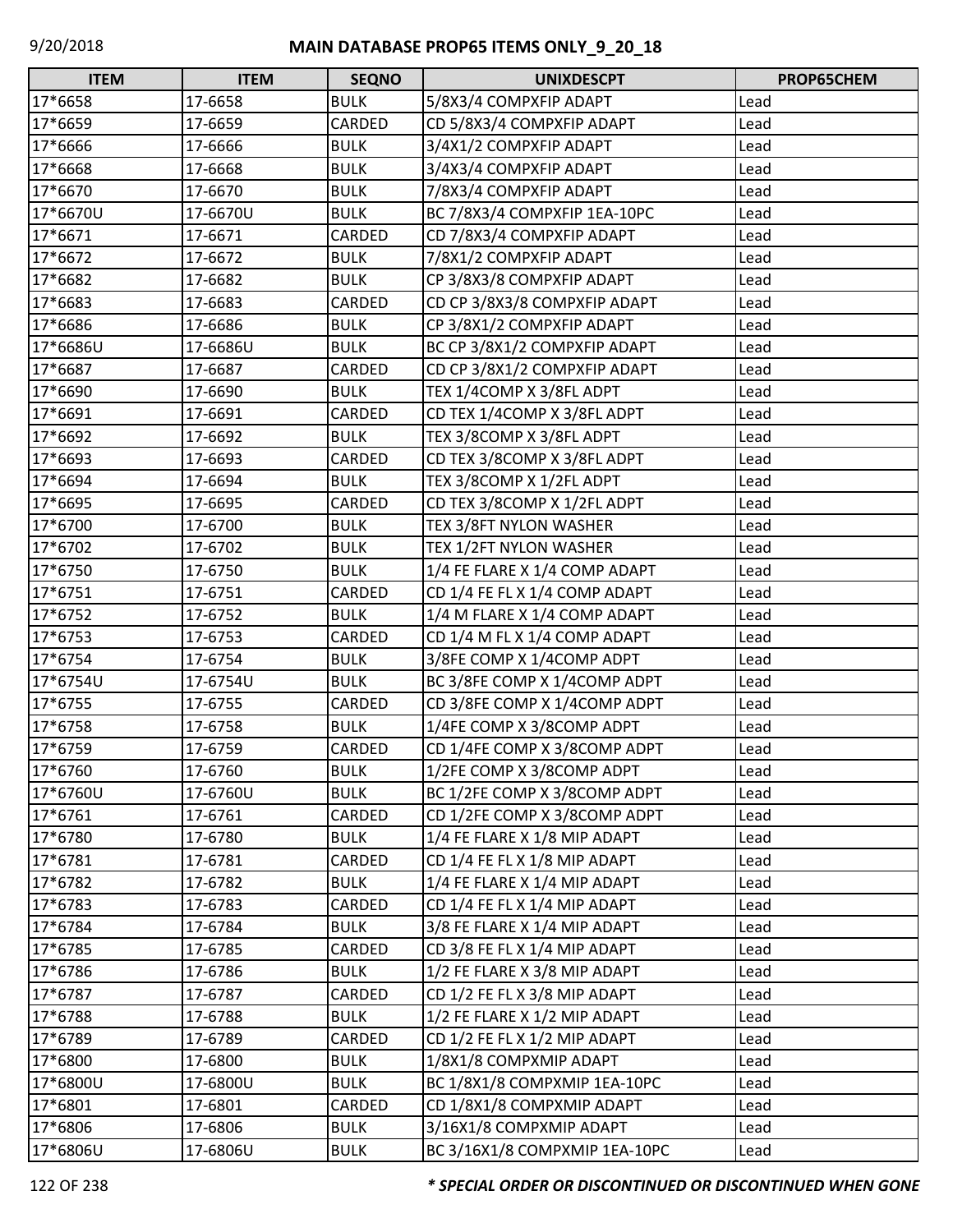| <b>ITEM</b> | <b>ITEM</b> | <b>SEQNO</b> | <b>UNIXDESCPT</b>              | PROP65CHEM |
|-------------|-------------|--------------|--------------------------------|------------|
| 17*6807     | 17-6807     | CARDED       | CD 3/16X1/8 COMPXMIP ADAPT     | Lead       |
| 17*6808     | 17-6808     | <b>BULK</b>  | 3/16X1/4 COMPXMIP ADAPT        | Lead       |
| 17*6808U    | 17-6808U    | <b>BULK</b>  | BC 3/16X1/4 COMPXMIP 1EA-10PC  | Lead       |
| 17*6809     | 17-6809     | CARDED       | CD 3/16X1/4 COMPXMIP ADAPT     | Lead       |
| 17*6810     | 17-6810     | <b>BULK</b>  | 1/4X1/8 COMPXMIP ADAPT         | Lead       |
| 17*6810U    | 17-6810U    | <b>BULK</b>  | BC 1/4X1/8 CXMIP ADPT 1EA-10PC | Lead       |
| 17*6811     | 17-6811     | CARDED       | CD 1/4X1/8 COMPXMIP ADAPT      | Lead       |
| 17*6812     | 17-6812     | <b>BULK</b>  | 1/4X1/4 COMPXMIP ADAPT         | Lead       |
| 17*6812*1   | 17-6812-1   | <b>BULK</b>  | 1/4X1/4 COMPXMIP ORING ADPT    | Lead       |
| 17*6812U    | 17-6812U    | <b>BULK</b>  | BC 1/4X1/4 CXMIP ADPT 1EA-10PC | Lead       |
| 17*6813     | 17-6813     | CARDED       | CD 1/4X1/4 COMPXMIP ADAPT      | Lead       |
| 17*6814     | 17-6814     | <b>BULK</b>  | 1/4X3/8 COMPXMIP ADAPT         | Lead       |
| 17*6814U    | 17-6814U    | <b>BULK</b>  | BC 1/4X 3/8 COMPXMIP ADAPT     | Lead       |
| 17*6815     | 17-6815     | CARDED       | CD 1/4X3/8 COMPXMIP ADAPT      | Lead       |
| 17*6816     | 17-6816     | <b>BULK</b>  | 1/4X1/2 COMPXMIP ADAPT         | Lead       |
| 17*6816U    | 17-6816U    | <b>BULK</b>  | BC 1/4X 1/2 COMPXMIP ADAPT     | Lead       |
| 17*6817     | 17-6817     | CARDED       | CD 1/4X1/2 COMPXMIP ADAPT      | Lead       |
| 17*6820     | 17-6820     | <b>BULK</b>  | 5/16X1/8 COMPXMIP ADAPT        | Lead       |
| 17*6820U    | 17-6820U    | <b>BULK</b>  | BC 5/16X1/8 COMPXMIP 1EA-10PC  | Lead       |
| 17*6821     | 17-6821     | CARDED       | CD 5/16X1/8 COMPXMIP ADAPT     | Lead       |
| 17*6822     | 17-6822     | <b>BULK</b>  | 5/16X1/4 COMPXMIP ADAPT        | Lead       |
| 17*6822U    | 17-6822U    | <b>BULK</b>  | BC 5/16X1/4 COMPXMIP ADAPT     | Lead       |
| 17*6823     | 17-6823     | CARDED       | CD 5/16X1/4 COMPXMIP ADAPT     | Lead       |
| 17*6824     | 17-6824     | <b>BULK</b>  | 5/16X3/8 COMPXMIP ADAPT        | Lead       |
| 17*6824U    | 17-6824U    | <b>BULK</b>  | BC 5/16X3/8 COMPXMIP 1EA-10PC  | Lead       |
| 17*6825     | 17-6825     | CARDED       | CD 5/16X3/8 COMPXMIP ADAPT     | Lead       |
| 17*6826     | 17-6826     | <b>BULK</b>  | 5/16X1/2 COMPXMIP ADAPT        | Lead       |
| 17*6826U    | 17-6826U    | <b>BULK</b>  | BC 5/16X1/2 COMPXMIP 1EA-10PC  | Lead       |
| 17*6827     | 17-6827     | CARDED       | CD 5/16X1/2 COMPXMIP ADAPT     | Lead       |
| 17*6830     | 17-6830     | <b>BULK</b>  | 3/8X1/8 COMPXMIP ADAPT         | Lead       |
| 17*6830U    | 17-6830U    | <b>BULK</b>  | BC 3/8X1/8 CXMIP ADAPT         | Lead       |
| 17*6831     | 17-6831     | CARDED       | CD 3/8X1/8 COMPXMIP ADAPT      | Lead       |
| 17*6832     | 17-6832     | <b>BULK</b>  | 3/8X1/4 COMPXMIP ADAPT         | Lead       |
| 17*6832U    | 17-6832U    | <b>BULK</b>  | BC 3/8X1/4 CXMIP ADPT 1EA-10PC | Lead       |
| 17*6833     | 17-6833     | CARDED       | CD 3/8X1/4 COMPXMIP ADAPT      | Lead       |
| 17*6834     | 17-6834     | <b>BULK</b>  | 3/8X3/8 COMPXMIP ADAPT         | Lead       |
| 17*6834U    | 17-6834U    | <b>BULK</b>  | BC 3/8X3/8 CXMIP ADAPT         | Lead       |
| 17*6835     | 17-6835     | CARDED       | CD 3/8X3/8 COMPXMIP ADAPT      | Lead       |
| 17*6836     | 17-6836     | <b>BULK</b>  | 3/8X1/2 COMPXMIP ADAPT         | Lead       |
| 17*6836U    | 17-6836U    | <b>BULK</b>  | BC 3/8X1/2 CXMIP ADAPT         | Lead       |
| 17*6837     | 17-6837     | CARDED       | CD 3/8X1/2 COMPXMIP ADAPT      | Lead       |
| 17*6838     | 17-6838     | <b>BULK</b>  | 3/8X3/4 COMPXMIP ADAPT         | Lead       |
| 17*6839     | 17-6839     | CARDED       | CD 3/8X3/4 COMPXMIP ADAPT      | Lead       |
| 17*6840     | 17-6840     | <b>BULK</b>  | 7/16X1/4 COMPXMIP ADAPT        | Lead       |
| 17*6841     | 17-6841     | CARDED       | CD 7/16X1/4 COMPXMIP ADAPT     | Lead       |
| 17*6842     | 17-6842     | <b>BULK</b>  | 7/16X3/8 COMPXMIP ADAPT        | Lead       |
| 17*6843     | 17-6843     | CARDED       | CD 7/16X3/8 COMPXMIP ADAPT     | Lead       |
| 17*6846     | 17-6846     | <b>BULK</b>  | 1/2X1/4 COMPXMIP ADAPT         | Lead       |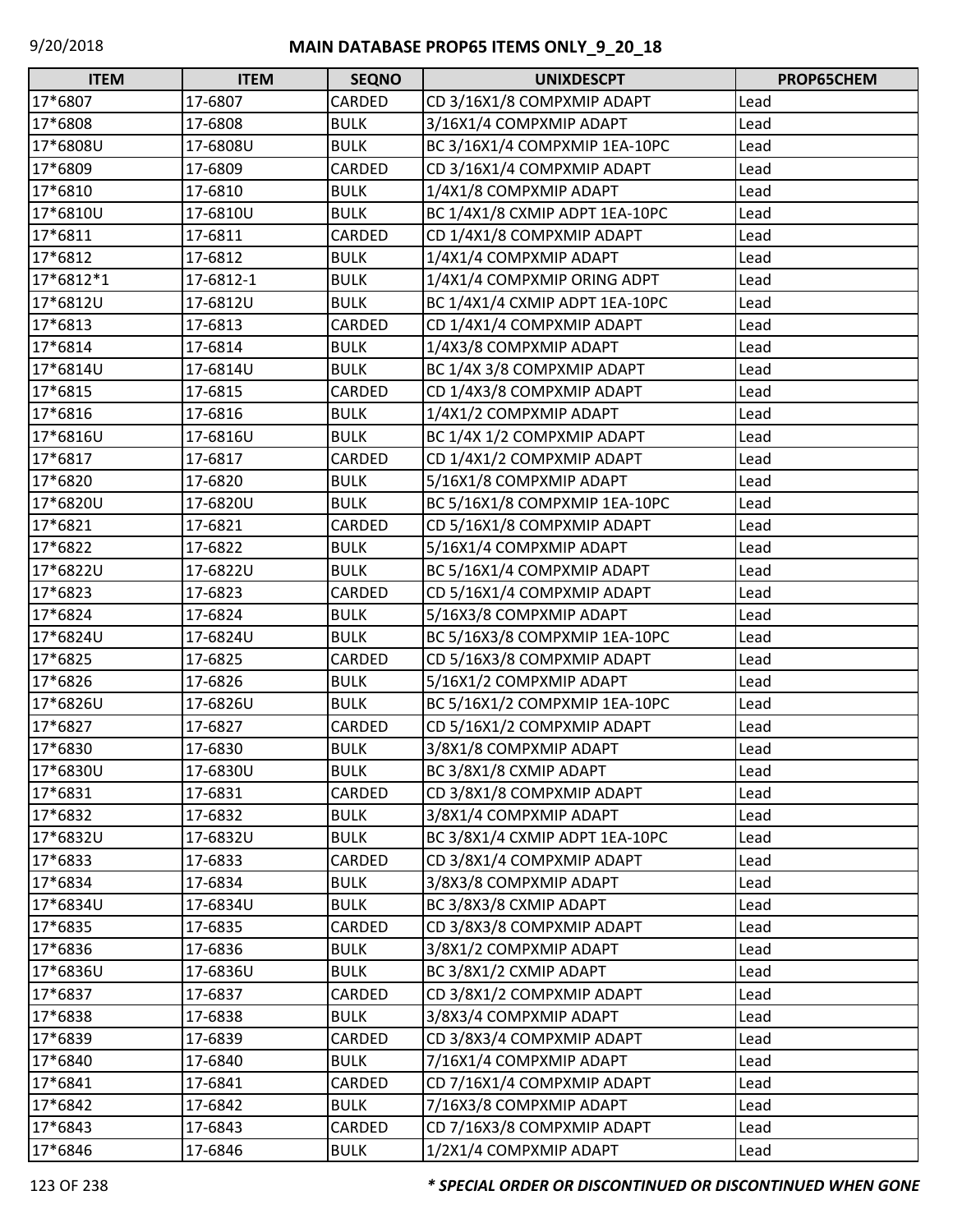| <b>ITEM</b> | <b>ITEM</b> | <b>SEQNO</b> | <b>UNIXDESCPT</b>            | PROP65CHEM |
|-------------|-------------|--------------|------------------------------|------------|
| 17*6846U    | 17-6846U    | <b>BULK</b>  | BC 1/2X1/4 COMPXMIP ADAPT    | Lead       |
| 17*6847     | 17-6847     | CARDED       | CD 1/2X1/4 COMPXMIP ADAPT    | Lead       |
| 17*6848     | 17-6848     | <b>BULK</b>  | 1/2X3/8 COMPXMIP ADAPT       | Lead       |
| 17*6848U    | 17-6848U    | <b>BULK</b>  | BC 1/2X3/8 COMPXMIP ADAPT    | Lead       |
| 17*6849     | 17-6849     | CARDED       | CD 1/2X3/8 COMPXMIP ADAPT    | Lead       |
| 17*6850     | 17-6850     | <b>BULK</b>  | 1/2X1/2 COMPXMIP ADAPT       | Lead       |
| 17*6850U    | 17-6850U    | <b>BULK</b>  | BC 1/2X1/2 CXMIP ADAPT       | Lead       |
| 17*6851     | 17-6851     | CARDED       | CD 1/2X1/2 COMPXMIP ADAPT    | Lead       |
| 17*6852     | 17-6852     | <b>BULK</b>  | 1/2X3/4 COMPXMIP ADAPT       | Lead       |
| 17*6853     | 17-6853     | CARDED       | CD 1/2X3/4 COMPXMIP ADAPT    | Lead       |
| 17*6856     | 17-6856     | <b>BULK</b>  | 5/8X3/8 COMPXMIP ADAPT       | Lead       |
| 17*6857     | 17-6857     | CARDED       | CD 5/8X3/8 COMPXMIP ADAPT    | Lead       |
| 17*6858     | 17-6858     | <b>BULK</b>  | 5/8X1/2 COMPXMIP ADAPT       | Lead       |
| 17*6858U    | 17-6858U    | <b>BULK</b>  | BC 5/8X 1/2 COMPXMIP ADAPT   | Lead       |
| 17*6859     | 17-6859     | CARDED       | CD 5/8X1/2 COMPXMIP ADAPT    | Lead       |
| 17*6860     | 17-6860     | <b>BULK</b>  | 5/8X3/4 COMPXMIP ADAPT       | Lead       |
| 17*6860U    | 17-6860U    | <b>BULK</b>  | BC 5/8X3/4 COMPXMIP 1EA-10PC | Lead       |
| 17*6861     | 17-6861     | CARDED       | CD 5/8X3/4 COMPXMIP ADAPT    | Lead       |
| 17*6866     | 17-6866     | <b>BULK</b>  | 3/4X1/2 COMPXMIP ADAPT       | Lead       |
| 17*6867     | 17-6867     | CARDED       | CD 3/4X1/2 COMPXMIP ADAPT    | Lead       |
| 17*6868     | 17-6868     | <b>BULK</b>  | 3/4X3/4 COMPXMIP ADAPT       | Lead       |
| 17*6868U    | 17-6868U    | <b>BULK</b>  | BC 3/4X3/4 COMPXMIP ADAPT    | Lead       |
| 17*6869     | 17-6869     | CARDED       | CD 3/4X3/4 COMPXMIP ADAPT    | Lead       |
| 17*6870     | 17-6870     | <b>BULK</b>  | 7/8X3/4 COMPXMIP ADAPT       | Lead       |
| 17*6870U    | 17-6870U    | <b>BULK</b>  | BC 7/8X3/4 COMPXMIP ADAPT    | Lead       |
| 17*6871     | 17-6871     | CARDED       | CD 7/8X3/4 COMPXMIP ADAPT    | Lead       |
| 17*6872     | 17-6872     | <b>BULK</b>  | 7/8X1/2 COMPXMIP ADAPT       | Lead       |
| 17*6882     | 17-6882     | <b>BULK</b>  | CP 3/8X3/8 COMPXMIP ADAPT    | Lead       |
| 17*6883     | 17-6883     | CARDED       | CD CP 3/8X3/8 COMPXMIP ADAPT | Lead       |
| 17*6886     | 17-6886     | <b>BULK</b>  | CP 3/8X1/2 COMPXMIP ADAPT    | Lead       |
| 17*6887     | 17-6887     | CARDED       | CD CP 3/8X1/2 COMPXMIP ADAPT | Lead       |
| 17*6900     | 17-6900     | <b>BULK</b>  | 1/8X1/8 COMPXMIP ELL         | Lead       |
| 17*6901     | 17-6901     | CARDED       | CD 1/8X1/8 COMPXMIP ELL      | Lead       |
| 17*6902     | 17-6902     | <b>BULK</b>  | 3/16X1/8 COMPXMIP ELL        | Lead       |
| 17*6904     | 17-6904     | <b>BULK</b>  | 3/16X1/4 COMPXMIP ELL        | Lead       |
| 17*6905     | 17-6905     | CARDED       | CD 3/16X1/4 COMPXMIP ELL     | Lead       |
| 17*6908     | 17-6908     | <b>BULK</b>  | 1/4X1/8 COMPXMIP ELL         | Lead       |
| 17*6908U    | 17-6908U    | <b>BULK</b>  | BC 1/4X1/8 CXMIP ELL         | Lead       |
| 17*6909     | 17-6909     | CARDED       | CD 1/4X1/8 COMPXMIP ELL      | Lead       |
| 17*6910     | 17-6910     | <b>BULK</b>  | 1/4X1/4 COMPXMIP ELL         | Lead       |
| 17*6910U    | 17-6910U    | <b>BULK</b>  | BC 1/4X1/4 CXMIP ELL         | Lead       |
| 17*6911     | 17-6911     | CARDED       | CD 1/4X1/4 COMPXMIP ELL      | Lead       |
| 17*6912     | 17-6912     | <b>BULK</b>  | 1/4X3/8 COMPXMIP ELL         | Lead       |
| 17*6913     | 17-6913     | CARDED       | CD 1/4X3/8 COMPXMIP ELL      | Lead       |
| 17*6914     | 17-6914     | <b>BULK</b>  | 1/4X1/2 COMPXMIP ADAPT       | Lead       |
| 17*6915     | 17-6915     | CARDED       | CD 1/4X1/2 COMPXMIP ELL      | Lead       |
| 17*6916     | 17-6916     | <b>BULK</b>  | 5/16X1/8 COMPXMIP ELL        | Lead       |
| 17*6917     | 17-6917     | CARDED       | CD 5/16X1/8 COMPXMIP ELL     | Lead       |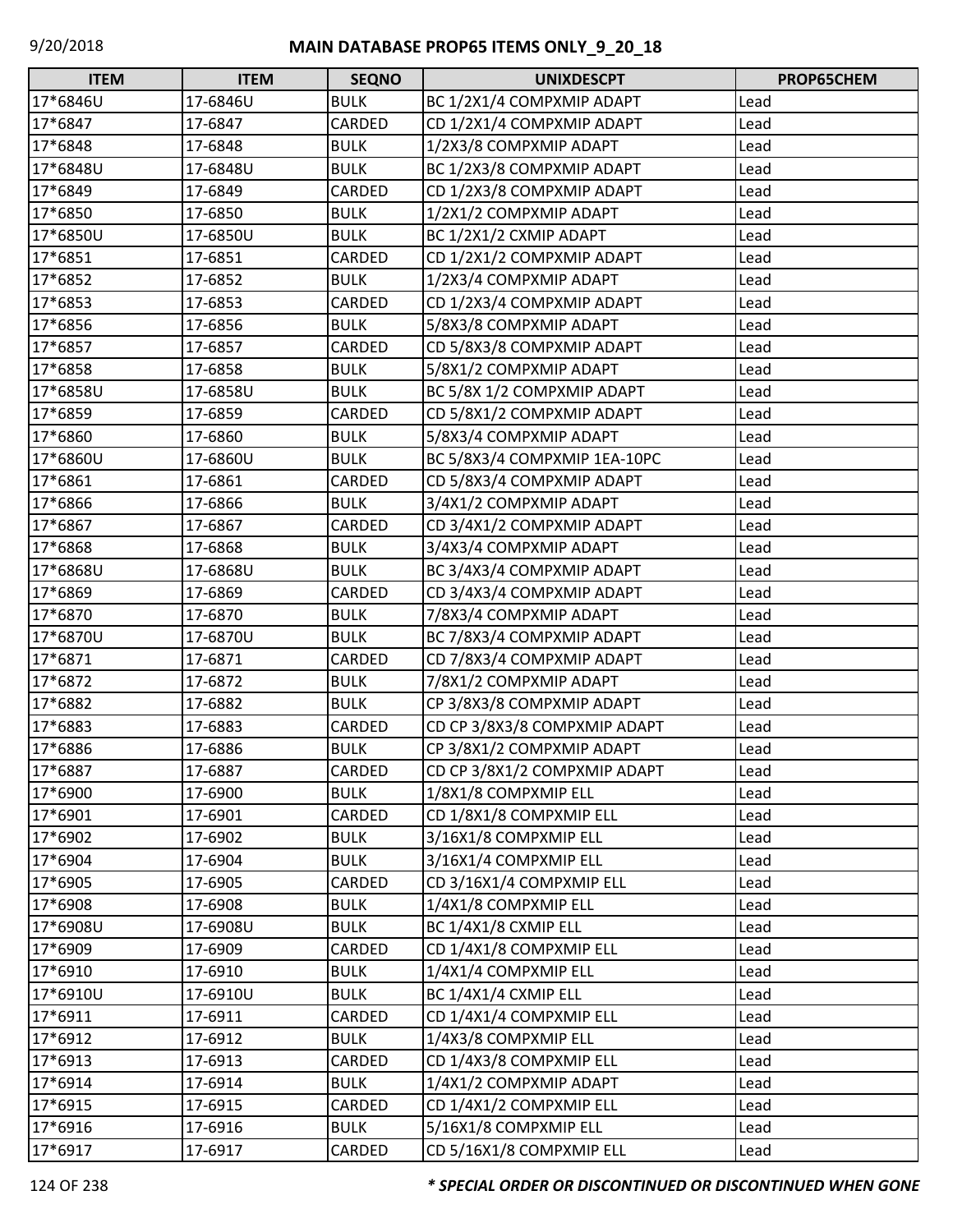| $\Box$<br><b>ITEM</b> | <b>ITEM</b> | <b>SEQNO</b> | <b>UNIXDESCPT</b>             | PROP65CHEM |
|-----------------------|-------------|--------------|-------------------------------|------------|
| 17*6918               | 17-6918     | <b>BULK</b>  | 5/16X1/4 COMPXMIP ELL         | Lead       |
| 17*6919               | 17-6919     | CARDED       | CD 5/16X1/4 COMPXMIP ELL      | Lead       |
| 17*6920               | 17-6920     | <b>BULK</b>  | 5/16X3/8 COMPXMIP ELL         | Lead       |
| 17*6921               | 17-6921     | CARDED       | CD 5/16X3/8 COMPXMIP ELL      | Lead       |
| 17*6926               | 17-6926     | <b>BULK</b>  | 3/8X1/8 COMPXMIP ELL          | Lead       |
| 17*6926U              | 17-6926U    | <b>BULK</b>  | BC 3/8X1/8 CXMIP ELL 1EA-10PC | Lead       |
| 17*6927               | 17-6927     | CARDED       | CD 3/8X1/8 COMPXMIP ELL       | Lead       |
| 17*6928               | 17-6928     | <b>BULK</b>  | 3/8X1/4 COMPXMIP ELL          | Lead       |
| 17*6928U              | 17-6928U    | <b>BULK</b>  | BC 3/8X1/4 CXMIP ELL          | Lead       |
| 17*6929               | 17-6929     | CARDED       | CD 3/8X1/4 COMPXMIP ELL       | Lead       |
| 17*6930               | 17-6930     | <b>BULK</b>  | 3/8X3/8 COMPXMIP ELL          | Lead       |
| 17*6930B              | 17-6930B    | <b>BULK</b>  | <b>BODY ONLY (17-6930)</b>    | Lead       |
| 17*6930U              | 17-6930U    | <b>BULK</b>  | BC 3/8X3/8 CXMIP ELL 1EA-10PC | Lead       |
| 17*6931               | 17-6931     | CARDED       | CD 3/8X3/8 COMPXMIP ELL       | Lead       |
| 17*6932               | 17-6932     | <b>BULK</b>  | 3/8X1/2 COMPXMIP ELL          | Lead       |
| 17*6932U              | 17-6932U    | <b>BULK</b>  | BC 3/8X1/2 CXMIP ELL          | Lead       |
| 17*6933               | 17-6933     | CARDED       | CD 3/8X1/2 COMPXMIP ELL       | Lead       |
| 17*6936               | 17-6936     | <b>BULK</b>  | 7/16X1/4 COMPXMIP ELL         | Lead       |
| 17*6937               | 17-6937     | CARDED       | CD 7/16X1/4 COMPXMIP ELL      | Lead       |
| 17*6944               | 17-6944     | <b>BULK</b>  | 1/2X1/4 COMPXMIP ELL          | Lead       |
| 17*6945               | 17-6945     | CARDED       | CD 1/2X1/4 COMPXMIP ELL       | Lead       |
| 17*6946               | 17-6946     | <b>BULK</b>  | 1/2X3/8 COMPXMIP ELL          | Lead       |
| 17*6946U              | 17-6946U    | <b>BULK</b>  | BC 1/2X3/8 CXMIP ELL          | Lead       |
| 17*6947               | 17-6947     | CARDED       | CD 1/2X3/8 COMPXMIP ELL       | Lead       |
| 17*6948               | 17-6948     | <b>BULK</b>  | 1/2X1/2 COMPXMIP ELL          | Lead       |
| 17*6948U              | 17-6948U    | <b>BULK</b>  | BC 1/2X1/2 CXMIP ELL 1EA-10PC | Lead       |
| 17*6949               | 17-6949     | CARDED       | CD 1/2X1/2 COMPXMIP ELL       | Lead       |
| 17*6950               | 17-6950     | <b>BULK</b>  | 1/2X3/4 COMPXMIP ELL          | Lead       |
| 17*6952               | 17-6952     | <b>BULK</b>  | 5/8X3/8 COMPXMIP ELL          | Lead       |
| 17*6954               | 17-6954     | <b>BULK</b>  | 5/8X1/2 COMPXMIP ELL          | Lead       |
| 17*6954U              | 17-6954U    | <b>BULK</b>  | BC 5/8X1/2 CXMIP ELL 1EA-10PC | Lead       |
| 17*6955               | 17-6955     | CARDED       | CD 5/8X1/2 COMPXMIP ELL       | Lead       |
| 17*6958               | 17-6958     | <b>BULK</b>  | 5/8X3/4 COMPXMIP ELL          | Lead       |
| 17*6959               | 17-6959     | CARDED       | CD 5/8X3/4 COMPXMIP ELL       | Lead       |
| 17*6966               | 17-6966     | <b>BULK</b>  | 3/4X1/2 COMPXMIP ELL          | Lead       |
| 17*6968               | 17-6968     | <b>BULK</b>  | 3/4X3/4 COMPXMIP ELL          | Lead       |
| 17*6970               | 17-6970     | <b>BULK</b>  | 7/16X3/8 COMPXMIP ELL         | Lead       |
| 17*6971               | 17-6971     | CARDED       | CD 7/16X3/8 COMPXMIP ELL      | Lead       |
| 17*6974               | 17-6974     | <b>BULK</b>  | 7/8X3/4 COMPXMIP ELL          | Lead       |
| 17*7000               | 17-7000     | <b>BULK</b>  | 1/8X1/8 COMPXFIP ELL          | Lead       |
| 17*7002               | 17-7002     | <b>BULK</b>  | 3/16X1/8 COMPXFIP ELL         | Lead       |
| 17*7008               | 17-7008     | <b>BULK</b>  | 1/4X1/8 COMPXFIP ELL          | Lead       |
| 17*7009               | 17-7009     | CARDED       | CD 1/4X1/8 COMPXFIP ELL       | Lead       |
| 17*7010               | 17-7010     | <b>BULK</b>  | 1/4X1/4 COMPXFIP ELL          | Lead       |
| 17*7011               | 17-7011     | CARDED       | CD 1/4X1/4 COMPXFIP ELL       | Lead       |
| 17*7014               | 17-7014     | <b>BULK</b>  | 1/4X1/2 COMPXFIP ELL          | Lead       |
| 17*7015               | 17-7015     | CARDED       | CD 1/4X1/2 COMPXFIP ELL       | Lead       |
| 17*7016               | 17-7016     | <b>BULK</b>  | 5/16X1/8 COMPXFIP ELL         | Lead       |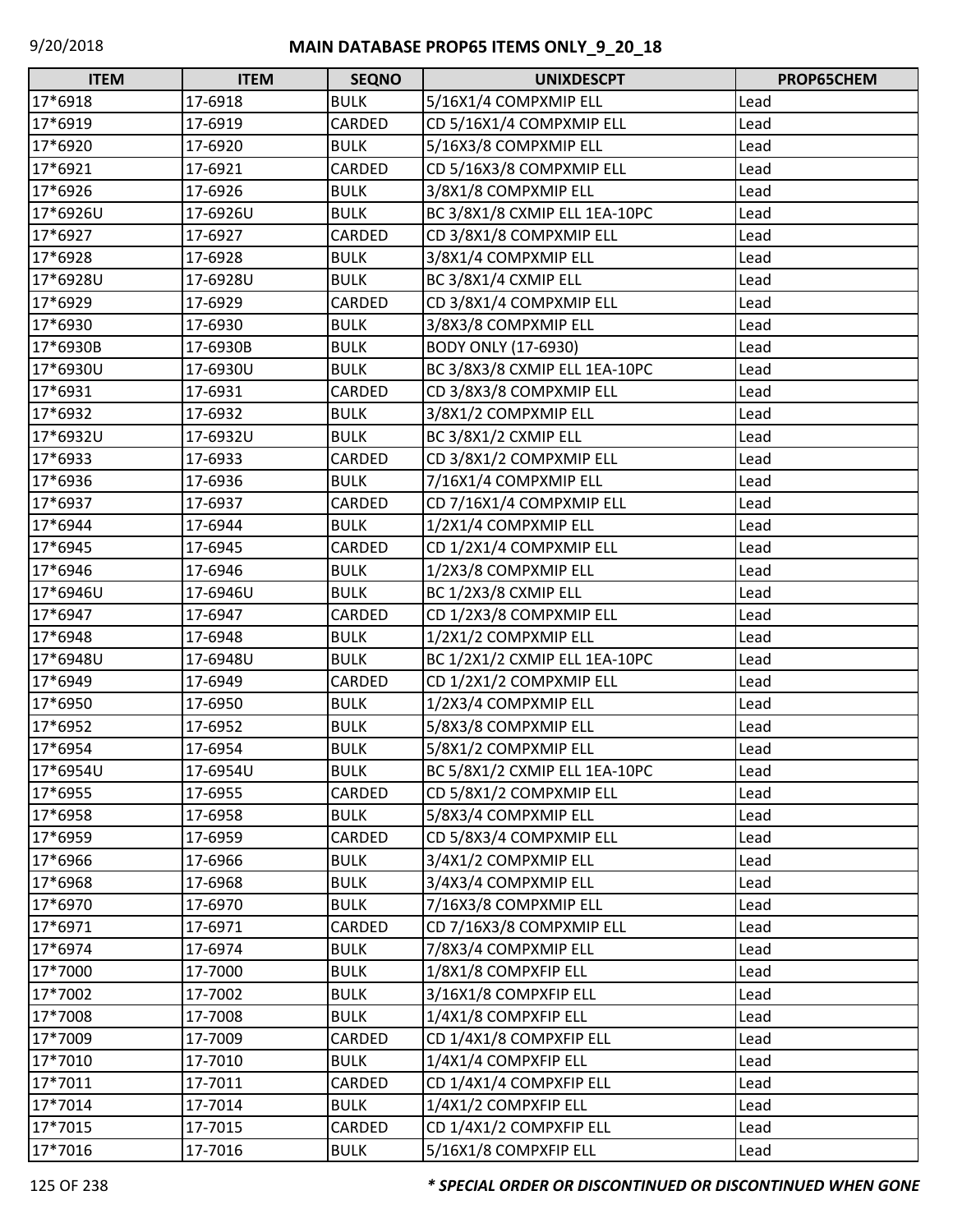| <b>ITEM</b> | <b>ITEM</b> | <b>SEQNO</b>  | <b>UNIXDESCPT</b>          | PROP65CHEM |
|-------------|-------------|---------------|----------------------------|------------|
| 17*7018     | 17-7018     | <b>BULK</b>   | 5/16X1/4 COMPXFIP ELL      | Lead       |
| 17*7026     | 17-7026     | <b>BULK</b>   | 3/8X1/8 COMPXFIP ELL       | Lead       |
| 17*7028     | 17-7028     | <b>BULK</b>   | 3/8X1/4 COMPXFIP ELL       | Lead       |
| 17*7029     | 17-7029     | CARDED        | CD 3/8X1/4 COMPXFIP ELL    | Lead       |
| 17*7030     | 17-7030     | <b>BULK</b>   | 3/8X3/8 COMPXFIP ELL       | Lead       |
| 17*7031     | 17-7031     | CARDED        | CD 3/8X3/8 COMPXFIP ELL    | Lead       |
| 17*7032     | 17-7032     | <b>BULK</b>   | 3/8X1/2 COMPXFIP ELL       | Lead       |
| 17*7033     | 17-7033     | CARDED        | CD 3/8X1/2 COMPXFIP ELL    | Lead       |
| 17*7046     | 17-7046     | <b>BULK</b>   | 1/2X3/8 COMPXFIP ELL       | Lead       |
| 17*7047     | 17-7047     | CARDED        | CD 1/2X3/8 COMPXFIP ELL    | Lead       |
| 17*7048     | 17-7048     | <b>BULK</b>   | 1/2X1/2 COMPXFIP ELL       | Lead       |
| 17*7049     | 17-7049     | CARDED        | CD 1/2X1/2 COMPXFIP ELL    | Lead       |
| 17*7054     | 17-7054     | <b>BULK</b>   | 5/8X1/2 COMPXFIP ELL       | Lead       |
| 17*7055     | 17-7055     | CARDED        | CD 5/8X1/2 COMPXFIP ELL    | Lead       |
| 17*7062     | 17-7062     | <b>BULK</b>   | CP 3/8X3/8 COMPXFIP ELL    | Lead       |
| 17*7063     | 17-7063     | CARDED        | CD CP 3/8X3/8 COMPXFIP ELL | Lead       |
| 17*7064     | 17-7064     | <b>BULK</b>   | CP 3/8X1/2 COMPXFIP ELL    | Lead       |
| 17*7065     | 17-7065     | CARDED        | CD CP 3/8X1/2 COMPXFIP ELL | Lead       |
| 17*7200     | 17-7200     | <b>BULK</b>   | 1/8X1/8 COMPXMIP TEE       | Lead       |
| 17*7202     | 17-7202     | <b>BULK</b>   | 3/16X1/8 COMPXMIP TEE      | Lead       |
| 17*7208     | 17-7208     | <b>BULK</b>   | 1/4X1/8 COMPXMIP TEE       | Lead       |
| 17*7208U    | 17-7208U    | <b>BULK</b>   | BC 1/4X1/8 COMPXMIP TEE    | Lead       |
| 17*7209     | 17-7209     | CARDED        | CD 1/4X1/8 COMPXMIP TEE    | Lead       |
| 17*7210     | 17-7210     | <b>BULK</b>   | 1/4X1/4 COMPXMIP TEE       | Lead       |
| 17*7211     | 17-7211     | CARDED        | CD 1/4X1/4 COMPXMIP TEE    | Lead       |
| 17*7218     | 17-7218     | <b>BULK</b>   | 5/16X1/4 COMPXMIP TEE      | Lead       |
| 17*7226     | 17-7226     | <b>BULK</b>   | 3/8X1/8 COMPXMIP TEE       | Lead       |
| 17*7228     | 17-7228     | <b>BULK</b>   | 3/8X1/4 COMPXMIP TEE       | Lead       |
| 17*7229     | 17-7229     | CARDED        | CD 3/8X1/4 COMPXMIP TEE    | Lead       |
| 17*7230     | 17-7230     | <b>BULK</b>   | 3/8X3/8 COMPXMIP TEE       | Lead       |
| 17*7231     | 17-7231     | <b>CARDED</b> | CD 3/8X3/8 COMPXMIP TEE    | Lead       |
| 17*7246     | 17-7246     | <b>BULK</b>   | 1/2X3/8 COMPXMIP TEE       | Lead       |
| 17*7247     | 17-7247     | CARDED        | CD 1/2X3/8 COMPXMIP TEE    | Lead       |
| 17*7248     | 17-7248     | <b>BULK</b>   | 1/2X1/2 COMPXMIP TEE       | Lead       |
| 17*7249     | 17-7249     | CARDED        | CD 1/2X1/2 COMPXMIP TEE    | Lead       |
| 17*7254     | 17-7254     | <b>BULK</b>   | 5/8X1/2 COMPXMIP TEE       | Lead       |
| 17*7255     | 17-7255     | CARDED        | CD 5/8X1/2 COMPXMIP TEE    | Lead       |
| 17*7310     | 17-7310     | <b>BULK</b>   | 3/8X1/8 COMPXFIP TEE       | Lead       |
| 17*7320     | 17-7320     | <b>BULK</b>   | 5/8X1/8 COMPXFIP TEE       | Lead       |
| 17*7400     | 17-7400     | <b>BULK</b>   | 1/8 HOSE BARB TEE          | Lead       |
| 17*7401     | 17-7401     | CARDED        | CD 1/8 HOSE BARB TEE       | Lead       |
| 17*7402     | 17-7402     | <b>BULK</b>   | 1/4 HOSE BARB TEE          | Lead       |
| 17*7402U    | 17-7402U    | <b>BULK</b>   | BC 1/4 HOSE BARB TEE       | Lead       |
| 17*7403     | 17-7403     | CARDED        | CD 1/4 HOSE BARB TEE       | Lead       |
| 17*7404     | 17-7404     | <b>BULK</b>   | 3/8 HOSE BARB TEE          | Lead       |
| 17*7405     | 17-7405     | CARDED        | 3/8 HOSE BARB TEE          | Lead       |
| 17*7504     | 17-7504     | <b>BULK</b>   | 1/8 HOSE BARB COUP         | Lead       |
| 17*7504U    | 17-7504U    | <b>BULK</b>   | BC 1/8 HOSE BARB COUP      | Lead       |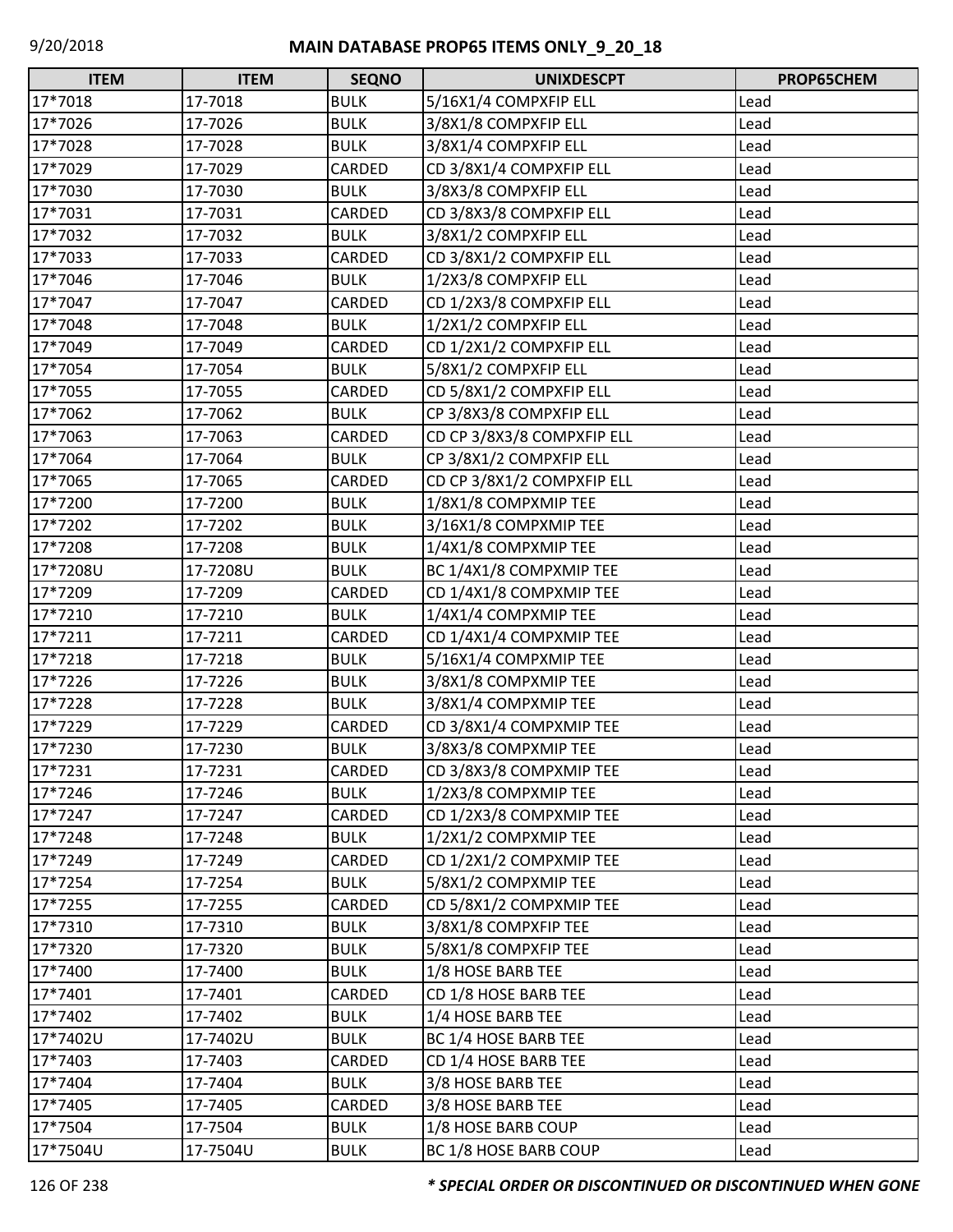| <b>ITEM</b> | <b>ITEM</b> | <b>SEQNO</b> | <b>UNIXDESCPT</b>              | PROP65CHEM |
|-------------|-------------|--------------|--------------------------------|------------|
| 17*7505     | 17-7505     | CARDED       | CD 1/8 HOSE BARB COUPLING      | Lead       |
| 17*7506     | 17-7506     | <b>BULK</b>  | 3/16 HOSE BARB COUP            | Lead       |
| 17*7506U    | 17-7506U    | <b>BULK</b>  | BC 3/16 BARB COUP 1EA-10PC     | Lead       |
| 17*7507     | 17-7507     | CARDED       | CD 3/16 HOSE BARB COUP         | Lead       |
| 17*7510     | 17-7510     | <b>BULK</b>  | 1/4 HOSE BARB COUP             | Lead       |
| 17*7510U    | 17-7510U    | <b>BULK</b>  | BC 1/4 HOSE BARB COUPLING      | Lead       |
| 17*7511     | 17-7511     | CARDED       | CD 1/4 HOSE BARB COUP          | Lead       |
| 17*7516     | 17-7516     | <b>BULK</b>  | 5/16 HOSE BARB COUP            | Lead       |
| 17*7516U    | 17-7516U    | <b>BULK</b>  | BC 5/16 HOSE BRB COUP 1EA-10PC | Lead       |
| 17*7517     | 17-7517     | CARDED       | CD 5/16 HOSE BARB COUP         | Lead       |
| 17*7530     | 17-7530     | <b>BULK</b>  | 3/8 HOSE BARB COUP             | Lead       |
| 17*7530U    | 17-7530U    | <b>BULK</b>  | BC 3/8 HOSE BARB COUP          | Lead       |
| 17*7531     | 17-7531     | CARDED       | CD 3/8 HOSE BARB COUP          | Lead       |
| 17*7548     | 17-7548     | <b>BULK</b>  | 1/2 HOSE BARB COUP             | Lead       |
| 17*7548U    | 17-7548U    | <b>BULK</b>  | BC 1/2 HOSE BARB COUP 1EA-10PC | Lead       |
| 17*7549     | 17-7549     | CARDED       | CD 1/2 HOSE BARB COUP          | Lead       |
| 17*7551     | 17-7551     | CARDED       | CD 5/8 HOSE BARB COUPLING      | Lead       |
| 17*7553     | 17-7553     | CARDED       | CD 3/4 HOSE BARB COUPLING      | Lead       |
| 17*7600     | 17-7600     | <b>BULK</b>  | 1/8X1/8 FIPXBARB ADAPT         | Lead       |
| 17*7601     | 17-7601     | CARDED       | CD 1/8X1/8 FIPXBARB ADAPT      | Lead       |
| 17*7602     | 17-7602     | <b>BULK</b>  | 1/8X3/16 FIPXBARB ADAPT        | Lead       |
| 17*7602U    | 17-7602U    | <b>BULK</b>  | BC 1/8X3/16 FIPXBARB 1EA-10PC  | Lead       |
| 17*7603     | 17-7603     | CARDED       | CD 1/8X3/16 FIPXBARB ADAPT     | Lead       |
| 17*7604     | 17-7604     | <b>BULK</b>  | 1/8X1/4 FIPXBARB ADAPT         | Lead       |
| 17*7604U    | 17-7604U    | <b>BULK</b>  | BC 1/8X1/4 FIPXBARB 1EA-10PC   | Lead       |
| 17*7605     | 17-7605     | CARDED       | CD 1/8X1/4 FIPXBARB ADAPT      | Lead       |
| 17*7606     | 17-7606     | <b>BULK</b>  | 1/8X5/16 FIPXBARB ADAPT        | Lead       |
| 17*7607     | 17-7607     | CARDED       | CD 1/8X5/16 FIPXBARB ADAPT     | Lead       |
| 17*7608     | 17-7608     | <b>BULK</b>  | 1/8X3/8 FIPXBARB ADAPT         | Lead       |
| 17*7609     | 17-7609     | CARDED       | CD 1/8X3/8 FIPXBARB ADAPT      | Lead       |
| 17*7610     | 17-7610     | <b>BULK</b>  | 1/4X1/4 FIPXBARB ADAPT         | Lead       |
| 17*7610U    | 17-7610U    | <b>BULK</b>  | BC 1/4X1/4 FIPXBARB 1EA-10PC   | Lead       |
| 17*7611     | 17-7611     | CARDED       | CD 1/4X1/4 FIPXBARB ADAPT      | Lead       |
| 17*7612     | 17-7612     | <b>BULK</b>  | 1/4X5/16 FIPXBARB ADAPT        | Lead       |
| 17*7612U    | 17-7612U    | <b>BULK</b>  | BC 1/4X5/16 FIPXBARB 1EA-10PC  | Lead       |
| 17*7613     | 17-7613     | CARDED       | CD 1/4X5/16 FIPXBARB ADAPT     | Lead       |
| 17*7614     | 17-7614     | <b>BULK</b>  | 1/4X3/8 FIPXBARB ADAPT         | Lead       |
| 17*7614U    | 17-7614U    | <b>BULK</b>  | BC 1/4X3/8 FIPXBARB ADAPT      | Lead       |
| 17*7615     | 17-7615     | CARDED       | CD 1/4X3/8 FIPXBARB ADAPT      | Lead       |
| 17*7616     | 17-7616     | <b>BULK</b>  | 1/4X1/2 FIPXBARB ADAPT         | Lead       |
| 17*7616U    | 17-7616U    | <b>BULK</b>  | BC 1/4X1/2 FIPXBARB 1EA-10PC   | Lead       |
| 17*7617     | 17-7617     | CARDED       | CD 1/4X1/2 FIPXBARB ADAPT      | Lead       |
| 17*7630     | 17-7630     | <b>BULK</b>  | 3/8X1/4 FIPXBARB ADAPT         | Lead       |
| 17*7631     | 17-7631     | CARDED       | CD 3/8X1/4 FIPXBARB ADAPT      | Lead       |
| 17*7632     | 17-7632     | <b>BULK</b>  | 3/8X5/16 FIPXBARB ADAPT        | Lead       |
| 17*7633     | 17-7633     | CARDED       | CD 3/8X5/16 FIPXBARB ADAPT     | Lead       |
| 17*7634     | 17-7634     | <b>BULK</b>  | 3/8X3/8 FIPXBARB ADAPT         | Lead       |
| 17*7634U    | 17-7634U    | <b>BULK</b>  | BC 3/8X3/8 FIPXBARB 1EA-10PC   | Lead       |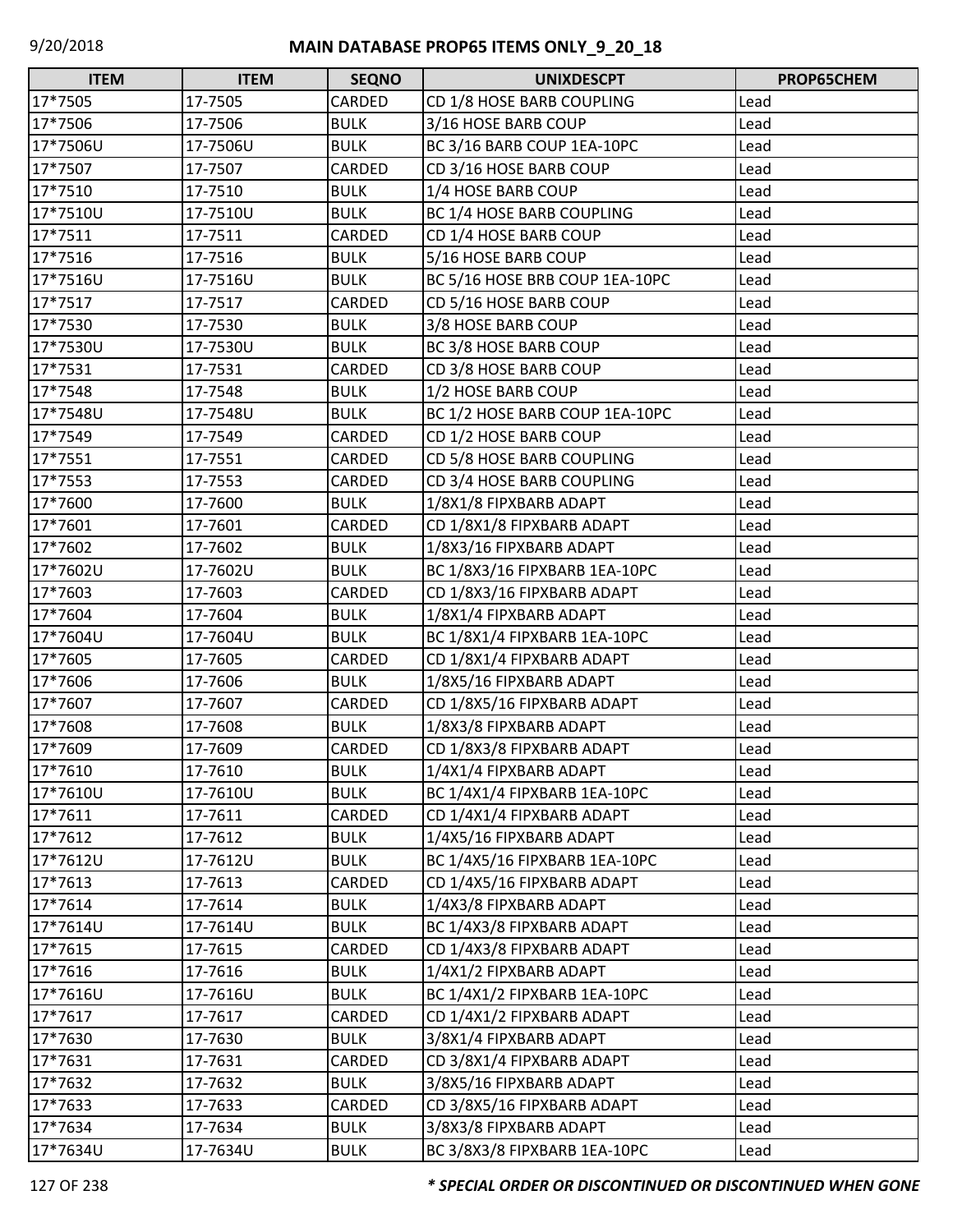| <b>ITEM</b> | <b>ITEM</b> | <b>SEQNO</b> | <b>UNIXDESCPT</b>             | PROP65CHEM |
|-------------|-------------|--------------|-------------------------------|------------|
| 17*7635     | 17-7635     | CARDED       | CD 3/8X3/8 FIPXBARB ADAPT     | Lead       |
| 17*7636     | 17-7636     | <b>BULK</b>  | 3/8X1/2 FIPXBARB ADAPT        | Lead       |
| 17*7636U    | 17-7636U    | <b>BULK</b>  | BC 3/8X1/2 FIPXBARB 1EA-10PC  | Lead       |
| 17*7637     | 17-7637     | CARDED       | CD 3/8X1/2 FIPXBARB ADAPT     | Lead       |
| 17*7646     | 17-7646     | <b>BULK</b>  | 1/2X1/4 FIPXBARB ADAPT        | Lead       |
| 17*7647     | 17-7647     | CARDED       | 1/2X1/4 FIPXBARB ADAPT        | Lead       |
| 17*7648     | 17-7648     | <b>BULK</b>  | 1/2X3/8 FIPXBARB ADAPT        | Lead       |
| 17*7648U    | 17-7648U    | <b>BULK</b>  | BC 1/2X3/8 FIPXBARB ADAPT     | Lead       |
| 17*7649     | 17-7649     | CARDED       | CD 1/2X3/8 FIPXBARB ADAPT     | Lead       |
| 17*7650     | 17-7650     | <b>BULK</b>  | 1/2X1/2 FIPXBARB ADAPT        | Lead       |
| 17*7650U    | 17-7650U    | <b>BULK</b>  | BC 1/2X1/2 FIPXBARB ADAPT     | Lead       |
| 17*7651     | 17-7651     | CARDED       | CD 1/2X1/2 FIPXBARB ADAPT     | Lead       |
| 17*7700     | 17-7700     | <b>BULK</b>  | 1/8X1/8 MIPXBARB ADAPT        | Lead       |
| 17*7700U    | 17-7700U    | <b>BULK</b>  | BC 1/8X1/8 MIPXBARB 1EA-10PC  | Lead       |
| 17*7701     | 17-7701     | CARDED       | CD 1/8X1/8 MIPXBARB ADAPT     | Lead       |
| 17*7702     | 17-7702     | <b>BULK</b>  | 1/8X3/16 MIPXBARB ADAPT       | Lead       |
| 17*7702U    | 17-7702U    | <b>BULK</b>  | BC 1/8X3/16 MIPXBARB 1EA-10PC | Lead       |
| 17*7703     | 17-7703     | CARDED       | CD 1/8X3/16 MIPXBARB ADAPT    | Lead       |
| 17*7704     | 17-7704     | <b>BULK</b>  | 1/8X1/4 MIPXBARB ADAPT        | Lead       |
| 17*7704U    | 17-7704U    | <b>BULK</b>  | BC 1/8X1/4 MIPXBARB 1EA-10PC  | Lead       |
| 17*7705     | 17-7705     | CARDED       | CD 1/8X1/4 MIPXBARB ADAPT     | Lead       |
| 17*7706     | 17-7706     | <b>BULK</b>  | 1/8X5/16 MIPXBARB ADAPT       | Lead       |
| 17*7706U    | 17-7706U    | <b>BULK</b>  | BC 1/8X5/16 MIPXBARB 1EA-10PC | Lead       |
| 17*7707     | 17-7707     | CARDED       | CD 1/8X5/16 MIPXBARB ADAPT    | Lead       |
| 17*7708     | 17-7708     | <b>BULK</b>  | 1/8X3/8 MIPXBARB ADAPT        | Lead       |
| 17*7708U    | 17-7708U    | <b>BULK</b>  | BC 1/8X3/8 MIPXBARB ADAPT     | Lead       |
| 17*7709     | 17-7709     | CARDED       | CD 1/8X3/8 MIPXBARB ADAPT     | Lead       |
| 17*7710     | 17-7710     | <b>BULK</b>  | 1/4X3/16 MIPXBARB ADAPT       | Lead       |
| 17*7710A    | 17-7710A    | <b>BULK</b>  | 1/4X1/8 MIPXBARB ADAPT        | Lead       |
| 17*7710U    | 17-7710U    | <b>BULK</b>  | BC 1/4X3/16 MIPXBARB 1EA-10PC | Lead       |
| 17*7711     | 17-7711     | CARDED       | CD 1/4X3/16 MIPXBARB ADAPT    | Lead       |
| 17*7711A    | 17-7711A    | CARDED       | CD 1/4X1/8 MIPXBARB ADAPT     | Lead       |
| 17*7712     | 17-7712     | <b>BULK</b>  | 1/4X1/4 MIPXBARB ADAPT        | Lead       |
| 17*7712U    | 17-7712U    | <b>BULK</b>  | BC 1/4X1/4 MIPXBARB ADAPT     | Lead       |
| 17*7713     | 17-7713     | CARDED       | CD 1/4X1/4 MIPXBARB ADAPT     | Lead       |
| 17*7714     | 17-7714     | <b>BULK</b>  | 1/4X5/16 MIPXBARB ADAPT       | Lead       |
| 17*7714U    | 17-7714U    | <b>BULK</b>  | BC 1/4X5/16 MIPXBARB ADAPT    | Lead       |
| 17*7715     | 17-7715     | CARDED       | CD 1/4X5/16 MIPXBARB ADAPT    | Lead       |
| 17*7716     | 17-7716     | <b>BULK</b>  | 1/4X3/8 MIPXBARB ADAPT        | Lead       |
| 17*7716U    | 17-7716U    | <b>BULK</b>  | BC 1/4X3/8 MIPXBARB ADAPT     | Lead       |
| 17*7717     | 17-7717     | CARDED       | CD 1/4X3/8 MIPXBARB ADAPT     | Lead       |
| 17*7718     | 17-7718     | <b>BULK</b>  | 1/4X1/2 MIPXBARB ADAPT        | Lead       |
| 17*7718U    | 17-7718U    | <b>BULK</b>  | BC 1/4X1/2 MIPXBARB 1EA-10PC  | Lead       |
| 17*7719     | 17-7719     | CARDED       | CD 1/4X1/2 MIPXBARB ADAPT     | Lead       |
| 17*7730     | 17-7730     | <b>BULK</b>  | 3/8X1/4 MIPXBARB ADAPT        | Lead       |
| 17*7730U    | 17-7730U    | <b>BULK</b>  | BC 3/8X1/4 MIPXBARB 1EA-10PC  | Lead       |
| 17*7731     | 17-7731     | CARDED       | CD 3/8X1/4 MIPXBARB ADAPT     | Lead       |
| 17*7732     | 17-7732     | <b>BULK</b>  | 3/8X3/8 MIPXBARB ADAPT        | Lead       |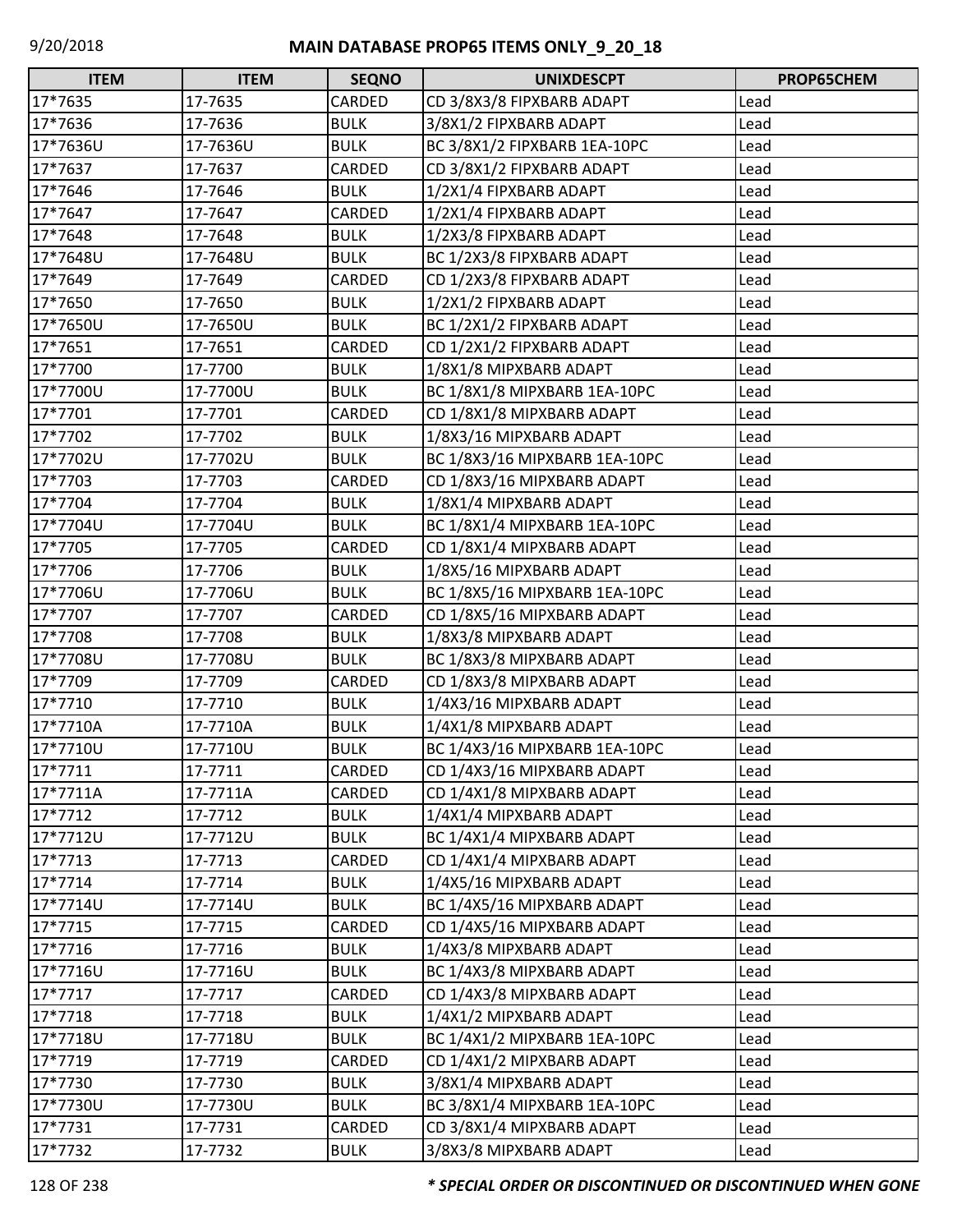| <b>ITEM</b> | <b>ITEM</b> | <b>SEQNO</b> | <b>UNIXDESCPT</b>              | PROP65CHEM |
|-------------|-------------|--------------|--------------------------------|------------|
| 17*7732U    | 17-7732U    | <b>BULK</b>  | BC 3/8X3/8 MIPXBARB ADAPT      | Lead       |
| 17*7733     | 17-7733     | CARDED       | CD 3/8X3/8 MIPXBARB ADAPT      | Lead       |
| 17*7734     | 17-7734     | <b>BULK</b>  | 3/8X1/2 MIPXBARB ADAPT         | Lead       |
| 17*7734U    | 17-7734U    | <b>BULK</b>  | BC 3/8X1/2 MIPXBARB ADAPT      | Lead       |
| 17*7735     | 17-7735     | CARDED       | CD 3/8X1/2 MIPXBARB ADAPT      | Lead       |
| 17*7736     | 17-7736     | <b>BULK</b>  | 3/8X5/8 MIPXBARB ADAPT         | Lead       |
| 17*7736U    | 17-7736U    | <b>BULK</b>  | BC 3/8X5/8 MIPXBARB ADAPT      | Lead       |
| 17*7737     | 17-7737     | CARDED       | CD 3/8X5/8 MIPXBARB ADAPT      | Lead       |
| 17*7746     | 17-7746     | <b>BULK</b>  | 1/2X1/4 MIPXBARB ADAPT         | Lead       |
| 17*7746U    | 17-7746U    | <b>BULK</b>  | BC 1/2X1/4 MIPXBARB 1EA-10PC   | Lead       |
| 17*7747     | 17-7747     | CARDED       | CD 1/2X1/4 MIPXBARB ADAPT      | Lead       |
| 17*7748     | 17-7748     | <b>BULK</b>  | 1/2X3/8 MIPXBARB ADAPT         | Lead       |
| 17*7748U    | 17-7748U    | <b>BULK</b>  | BC 1/2X3/8 MIPXBARB ADAPT      | Lead       |
| 17*7749     | 17-7749     | CARDED       | CD 1/2X3/8 MIPXBARB ADAPT      | Lead       |
| 17*7750     | 17-7750     | <b>BULK</b>  | 1/2X1/2 MIPXBARB ADAPT         | Lead       |
| 17*7750U    | 17-7750U    | <b>BULK</b>  | BC 1/2X1/2 MIPXBARB ADAPT      | Lead       |
| 17*7751     | 17-7751     | CARDED       | CD 1/2X1/2 MIPXBARB ADAPT      | Lead       |
| 17*7752     | 17-7752     | <b>BULK</b>  | 1/2X5/8 MIPXBARB ADAPT         | Lead       |
| 17*7752U    | 17-7752U    | <b>BULK</b>  | BC 1/2X5/8 MIPXBARB ADAPT      | Lead       |
| 17*7753     | 17-7753     | CARDED       | CD 1/2X5/8 MIPXBARB ADAPT      | Lead       |
| 17*7754     | 17-7754     | <b>BULK</b>  | 1/2X3/4 MIPXBARB ADAPT         | Lead       |
| 17*7754U    | 17-7754U    | <b>BULK</b>  | BC 1/2X3/4 MIPXBARB ADAPT      | Lead       |
| 17*7755     | 17-7755     | CARDED       | CD 1/2X3/4 MIPXBARB ADAPT      | Lead       |
| 17*7762     | 17-7762     | <b>BULK</b>  | 3/4X3/8 MIPXBARB ADAPT         | Lead       |
| 17*7762U    | 17-7762U    | <b>BULK</b>  | BC 3/4X3/8 MIPXBARB 1EA-10PC   | Lead       |
| 17*7763     | 17-7763     | CARDED       | CD 3/4X3/8 MIPXBARB ADAPT      | Lead       |
| 17*7764     | 17-7764     | <b>BULK</b>  | 3/4X1/2 MIPXBARB ADAPT         | Lead       |
| 17*7764U    | 17-7764U    | <b>BULK</b>  | BC 3/4X1/2 MIPXBARB 1EA-10PC   | Lead       |
| 17*7765     | 17-7765     | CARDED       | CD 3/4X1/2 MIPXBARB ADAPT      | Lead       |
| 17*7766     | 17-7766     | <b>BULK</b>  | 3/4X5/8 MIPXBARB ADAPT         | Lead       |
| 17*7766U    | 17-7766U    | <b>BULK</b>  | BC 3/4X5/8 MIPXBARB ADAPT      | Lead       |
| 17*7767     | 17-7767     | CARDED       | CD 3/4X5/8 MIPXBARB ADAPT      | Lead       |
| 17*7768     | 17-7768     | <b>BULK</b>  | 3/4X3/4 MIPXBARB ADAPT         | Lead       |
| 17*7768U    | 17-7768U    | <b>BULK</b>  | BC 3/4X3/4 MIPXBARB ADAPT      | Lead       |
| 17*7769     | 17-7769     | CARDED       | CD 3/4X3/4 MIPXBARB ADAPT      | Lead       |
| 17*7770     | 17-7770     | <b>BULK</b>  | 1X1 MIPXBARB ADAPT             | Lead       |
| 17*7770U    | 17-7770U    | <b>BULK</b>  | BC 1X1 MIPXBARB ADAPT          | Lead       |
| 17*7772     | 17-7772     | <b>BULK</b>  | 3/4X1 MIPXBARB ADAPT           | Lead       |
| 17*7772U    | 17-7772U    | <b>BULK</b>  | BC 3/4X1 MIPXBARB ADAPT        | Lead       |
| 17*7810     | 17-7810     | <b>BULK</b>  | 1/4X1/4 SWIVEL FIPXBARB ADAPT  | Lead       |
| 17*7811     | 17-7811     | CARDED       | CD 1/4X1/4 SWIVEL FIPXBARB AD  | Lead       |
| 17*7812     | 17-7812     | <b>BULK</b>  | 1/4X5/16 SWIVEL FIPXBARB ADAPT | Lead       |
| 17*7813     | 17-7813     | CARDED       | CD 1/4X5/16 SWIVEL FIPXBARB AD | Lead       |
| 17*7814     | 17-7814     | <b>BULK</b>  | 1/4X3/8 SWIVEL FIPXBARB ADAPT  | Lead       |
| 17*7815     | 17-7815     | CARDED       | CD 1/4X3/8 SWIVEL FIPXBARB AD  | Lead       |
| 17*7830     | 17-7830     | <b>BULK</b>  | 3/8X3/8 SWIVEL FIPXBARB ADAPT  | Lead       |
| 17*7831     | 17-7831     | CARDED       | CD 3/8X3/8 SWIVEL FIPXBARB AD  | Lead       |
| 17*7848     | 17-7848     | <b>BULK</b>  | 1/2X1/2 SWIVEL FIPXBARB ADAPT  | Lead       |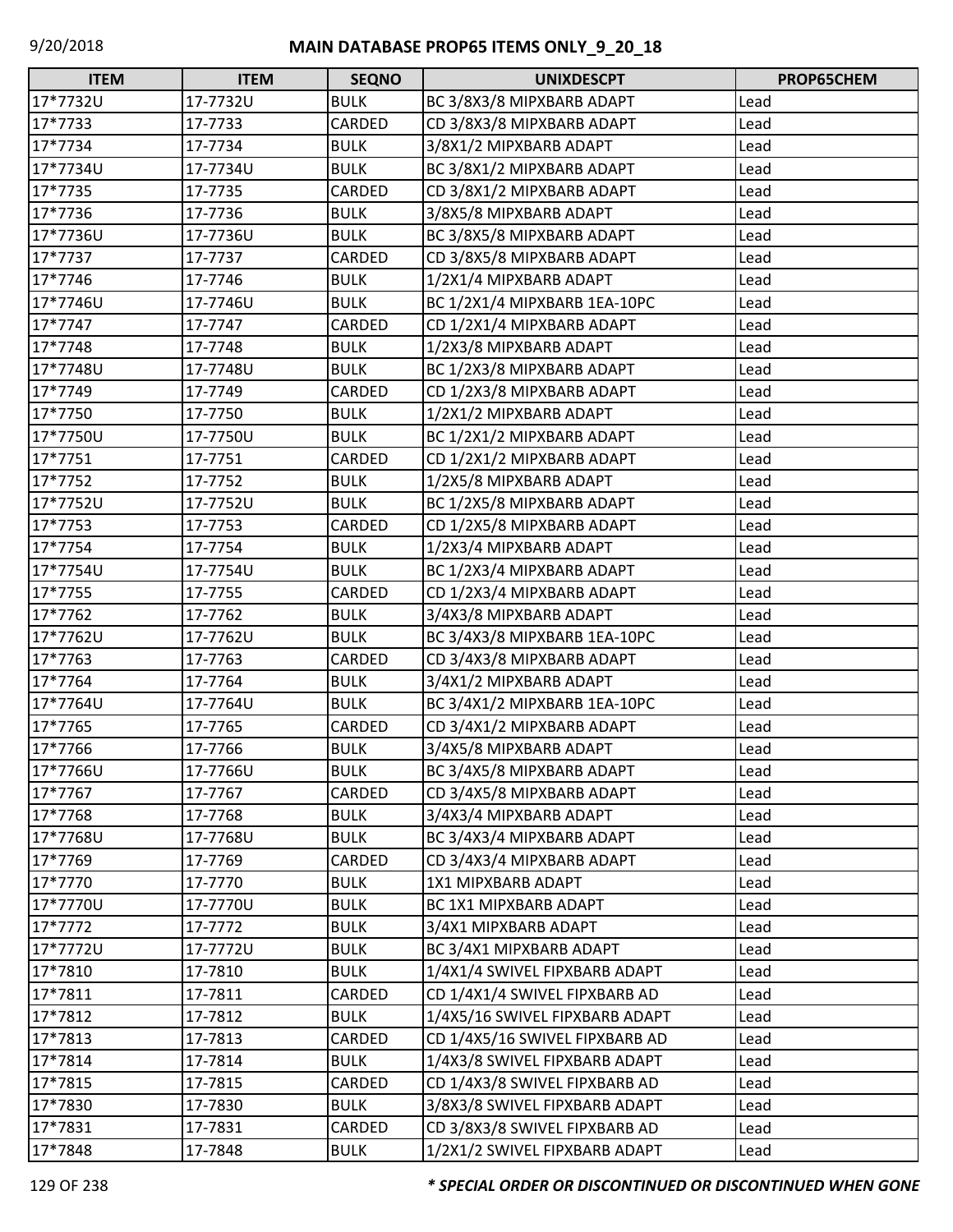| <b>ITEM</b> | <b>ITEM</b> | <b>SEQNO</b> | <b>UNIXDESCPT</b>              | PROP65CHEM |
|-------------|-------------|--------------|--------------------------------|------------|
| 17*7849     | 17-7849     | CARDED       | CD 1/2X1/2 SWIVEL FIPXBARB AD  | Lead       |
| 17*7902     | 17-7902     | <b>BULK</b>  | 1/8X1/4 MIPXBARB ELL           | Lead       |
| 17*7902U    | 17-7902U    | <b>BULK</b>  | BC 1/8X1/4 MPXB ELL 1EA-10PC   | Lead       |
| 17*7903     | 17-7903     | CARDED       | CD 1/8X1/4 MIPXBARB ELL        | Lead       |
| 17*7904     | 17-7904     | <b>BULK</b>  | 1/4X1/4 MIPXBARB ELL           | Lead       |
| 17*7904U    | 17-7904U    | <b>BULK</b>  | BC 1/4X1/4 MPXB ELL            | Lead       |
| 17*7905     | 17-7905     | CARDED       | CD 1/4X1/4 MIPXBARB ELL        | Lead       |
| 17*7906     | 17-7906     | <b>BULK</b>  | 1/8X3/8 MIPXBARB ELL           | Lead       |
| 17*7906U    | 17-7906U    | <b>BULK</b>  | BC 1/8X3/8 MPXB ELL 1EA-10PC   | Lead       |
| 17*7907     | 17-7907     | CARDED       | CD 1/8X3/8 MIPXBARB ELL        | Lead       |
| 17*7908     | 17-7908     | <b>BULK</b>  | 1/4X3/8 MIPXBARB ELL           | Lead       |
| 17*7908U    | 17-7908U    | <b>BULK</b>  | <b>BC 1/4X3/8 MPXB ELL</b>     | Lead       |
| 17*7909     | 17-7909     | CARDED       | CD 1/4X3/8 MIPXBARB ELL        | Lead       |
| 17*7910     | 17-7910     | <b>BULK</b>  | 3/8X3/8 MIPXBARB ELL           | Lead       |
| 17*7910U    | 17-7910U    | <b>BULK</b>  | BC 3/8X3/8 MPXB ELL            | Lead       |
| 17*7911     | 17-7911     | CARDED       | CD 3/8X3/8 MIPXBARB ELL        | Lead       |
| 17*7912     | 17-7912     | <b>BULK</b>  | 1/2X3/8 MIPXBARB ELL           | Lead       |
| 17*7912U    | 17-7912U    | <b>BULK</b>  | BC 1/2X3/8 MPXBARB ELL 1EA-10P | Lead       |
| 17*7913     | 17-7913     | CARDED       | CD 1/2X3/8 MIPXBARB ELL        | Lead       |
| 17*7914     | 17-7914     | <b>BULK</b>  | 3/8X1/2 MIPXBARB ELL           | Lead       |
| 17*7914U    | 17-7914U    | <b>BULK</b>  | BC 3/8X1/2 MPXBARB ELL 1EA-10P | Lead       |
| 17*7915     | 17-7915     | CARDED       | CD 3/8X1/2 MIPXBARB ELL        | Lead       |
| 17*7916     | 17-7916     | <b>BULK</b>  | 1/2X5/8 MIPXBARB ELL           | Lead       |
| 17*7916U    | 17-7916U    | <b>BULK</b>  | BC 1/2X5/8 MPXBARB ELL 1EA-10P | Lead       |
| 17*7917     | 17-7917     | CARDED       | CD 1/2X5/8 MIPXBARB ELL        | Lead       |
| 17*7918     | 17-7918     | <b>BULK</b>  | 1/2X1/2 MIPXBARB ELL           | Lead       |
| 17*7918U    | 17-7918U    | <b>BULK</b>  | BC 1/2X1/2 MIPXBARB ELL        | Lead       |
| 17*7919     | 17-7919     | CARDED       | CD 1/2X1/2 MIPXBARB ELL        | Lead       |
| 17*7920     | 17-7920     | <b>BULK</b>  | 3/8X1/4 MIPXBARB ELL           | Lead       |
| 17*7921     | 17-7921     | CARDED       | CD 3/8X1/4 MIPXBARB ELL        | Lead       |
| 17*7950     | 17-7950     | <b>BULK</b>  | 1/4X1/4 BR HOSE BARB ELL       | Lead       |
| 17*7951     | 17-7951     | CARDED       | 1/4X1/4 BR HOSE BARB ELL       | Lead       |
| 17*7960     | 17-7960     | <b>BULK</b>  | 3/8X3/8 BR HOSE BARB ELL       | Lead       |
| 17*7961     | 17-7961     | CARDED       | 3/8X3/8 BR HOSE BARB ELL       | Lead       |
| 17*7970     | 17-7970     | <b>BULK</b>  | 1/2X1/2 BR HOSE BARB ELL       | Lead       |
| 17*7971     | 17-7971     | CARDED       | 1/2X1/2 BR HOSE BARB ELL       | Lead       |
| 17*8212     | 17-8212     | <b>BULK</b>  | 1/2X3/8 QWIK TUBEXMIP ADAPT    | Lead       |
| 17*8214     | 17-8214     | <b>BULK</b>  | 1/2X1/2 QWIK TUBEXMIP ADAPT    | Lead       |
| 17*8222     | 17-8222     | <b>BULK</b>  | 1/2X3/8 QWIK TUBEXMIP ELL      | Lead       |
| 17*8224     | 17-8224     | <b>BULK</b>  | 1/2X1/2 QWIK TUBEXMIP ELL      | Lead       |
| 17*8232     | 17-8232     | <b>BULK</b>  | 1/2X3/8 QWIK SWVL TUBEXMIP ELL | Lead       |
| 17*8234     | 17-8234     | <b>BULK</b>  | 1/2X1/2 QWIK SWVL TUBEXMIP ELL | Lead       |
| 17*8242     | 17-8242     | <b>BULK</b>  | 1/2X1/2 QWIK TUBEXTUBE COUP    | Lead       |
| 17*8246     | 17-8246     | <b>BULK</b>  | 1/2X1/2X1/2 QWIK TUBE TEE      | Lead       |
| 17*8252     | 17-8252     | <b>BULK</b>  | 1/2X1/2X3/8 QWIK TUBEXMIP TEE  | Lead       |
| 17*8254     | 17-8254     | <b>BULK</b>  | 1/2X1/2X1/2 QWIK TUBEXMIP TEE  | Lead       |
| 17*8260     | 17-8260     | <b>BULK</b>  | 1/4 X1/4 QWIK TUBEXTUBE COUP   | Lead       |
| 17*8262     | 17-8262     | <b>BULK</b>  | 3/8X3/8 QWIK TUBEXTUBE COUP    | Lead       |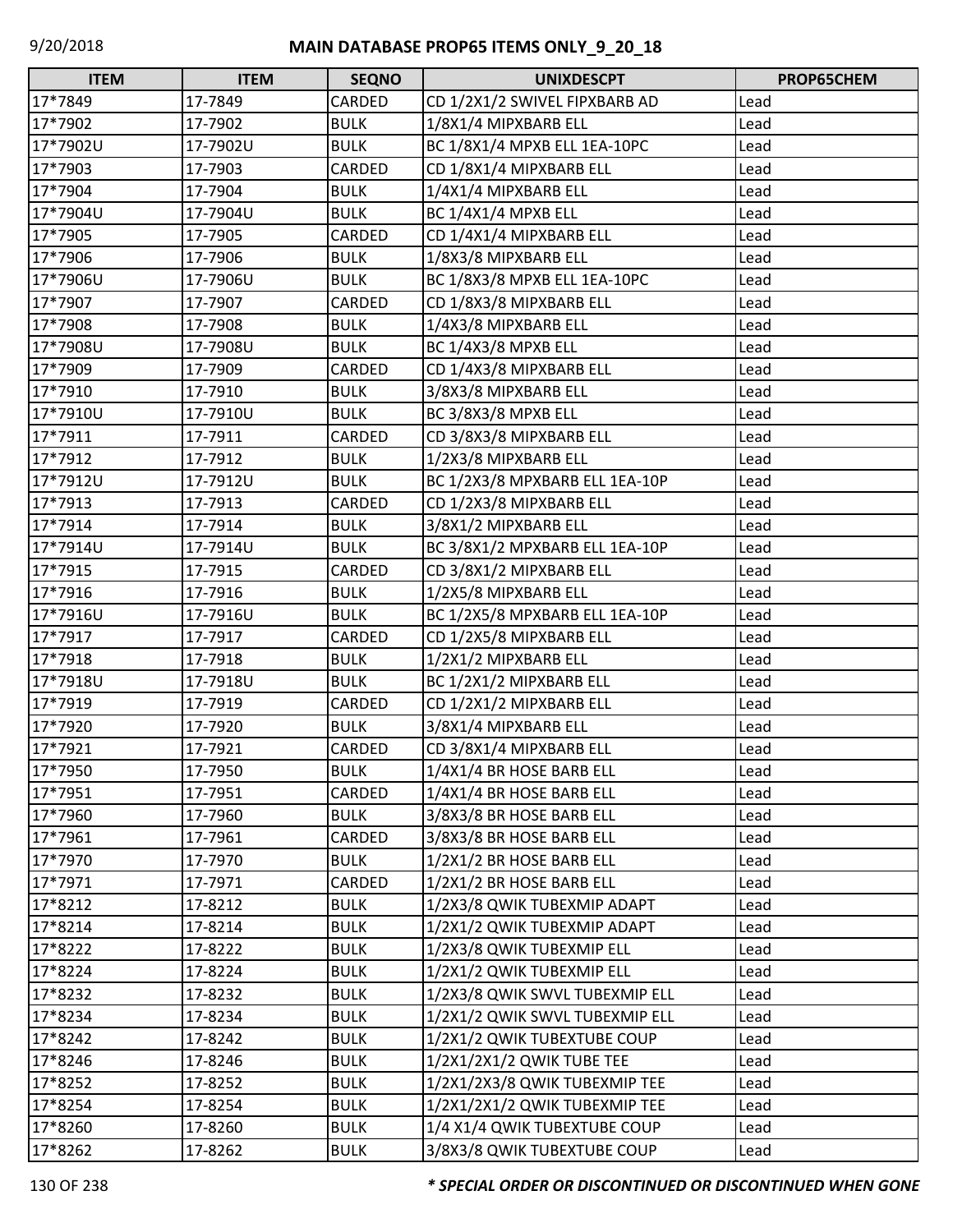| <b>ITEM</b> | <b>ITEM</b> | <b>SEQNO</b> | <b>UNIXDESCPT</b>                 | PROP65CHEM |
|-------------|-------------|--------------|-----------------------------------|------------|
| 17*8264     | 17-8264     | <b>BULK</b>  | 1/4X1/4X1/4 QWIK TUBE TEE         | Lead       |
| 17*8266     | 17-8266     | <b>BULK</b>  | 3/8X3/8X3/8 QWIK TUBE TEE         | Lead       |
| 17*8268     | 17-8268     | <b>BULK</b>  | 1/4X1/8 QWIK TUBEXFIP ADAPT       | Lead       |
| 17*8270     | 17-8270     | <b>BULK</b>  | 1/4X1/4 QWIK TUBEXFIP ADAPT       | Lead       |
| 17*8272     | 17-8272     | <b>BULK</b>  | 1/4X1/8 QWIK TUBEXMIP ADAPT       | Lead       |
| 17*8274     | 17-8274     | <b>BULK</b>  | 1/4X1/4 QWIK TUBEXMIP ADAPT       | Lead       |
| 17*8276     | 17-8276     | <b>BULK</b>  | 3/8X1/4 QWIK TUBEXMIP ADAPT       | Lead       |
| 17*8278     | 17-8278     | <b>BULK</b>  | 3/8 X3/8 QWIK TUBEXMIP ADAPT      | Lead       |
| 17*8280     | 17-8280     | <b>BULK</b>  | 1/4X1/8 QWIK TUBEXMIP ELL         | Lead       |
| 17*8282     | 17-8282     | <b>BULK</b>  | 1/4X1/4 QWIK TUBEXMIP ELL         | Lead       |
| 17*8284     | 17-8284     | <b>BULK</b>  | 3/8X1/4 QWIK TUBEXMIP ELL         | Lead       |
| 17*8286     | 17-8286     | <b>BULK</b>  | 3/8X3/8 QWIK TUBEXMIP ELL         | Lead       |
| 17*8288     | 17-8288     | <b>BULK</b>  | 1/4X1/8 QWIK SWVL TUBEXMIP ELL    | Lead       |
| 17*8290     | 17-8290     | <b>BULK</b>  | 1/4X1/4 QWIK SWVL TUBEXMIP ELL    | Lead       |
| 17*8292     | 17-8292     | <b>BULK</b>  | 3/8X1/4 QWIK SWVL TUBEXMIP ELL    | Lead       |
| 17*8294     | 17-8294     | <b>BULK</b>  | 3/8X3/8 QWIK SWVL TUBEXMIP ELL    | Lead       |
| 17*8296     | 17-8296     | <b>BULK</b>  | 1/4X1/4X1/8 QWIK TUBEXMIP TEE     | Lead       |
| 17*8298     | 17-8298     | <b>BULK</b>  | 1/4X1/4X1/4 QWIK TUBEXMIP TEE     | Lead       |
| 17*8300     | 17-8300     | <b>BULK</b>  | 3/8X3/8X1/4 QWIK TUBEXMIP TEE     | Lead       |
| 17*8302     | 17-8302     | <b>BULK</b>  | 3/8X3/8X3/8 QWIK TUBEXMIP TEE     | Lead       |
| 17*8306     | 17-8306     | <b>BULK</b>  | 3/8 QWIK BULKHEAD UNION           | Lead       |
| 17*8368     | 17-8368     | <b>BULK</b>  | FHT X MHT X 1/8 FIP ADAPT         | Lead       |
| 17*8369     | 17-8369     | CARDED       | CD FHT X MHT X 1/8 FIP ADAPT      | Lead       |
| 17*8381     | 17-8381     | CARDED       | CD 3/4FHT X 1/4COMP ADAPT         | Lead       |
| 17*8383     | 17-8383     | CARDED       | 1/2 FIPXMIP X 1/4COMP VALVE       | Lead       |
| 17*8385     | 17-8385     | CARDED       | CD 3/4 FHT X 1/4COMP VALVE        | Lead       |
| 17*8387     | 17-8387     | CARDED       | CD 3/4 FHT X 1/4COMP 90 ELL       | Lead       |
| 17*8388     | 17-8388     | <b>BULK</b>  | 3/4FHT SWIVEL X 3/8COMP ELL       | Lead       |
| 17*8389     | 17-8389     | CARDED       | CD 3/4FHT SWIVEL X 3/8COMP ELL    | Lead       |
| 17*8391     | 17-8391     | CARDED       | CD 5/8COMP TEE W/1/4COMP VALVE    | Lead       |
| 17*8395     | 17-8395     | CARDED       | CD 3/8COMP TEE W/1/4COMP VALVE    | Lead       |
| 17*8438     | 17-8438     | <b>BULK</b>  | 1/2SJ X 1/2SJ X 1/8FIP ADAPT      | Lead       |
| 17*8439     | 17-8439     | CARDED       | CD 1/2SJ X 1/2SJ X 1/8FIP ADPT    | Lead       |
| 17*8440     | 17-8440     | <b>BULK</b>  | PLASTIC EZ-ADAPT W/1/4 FIP TAP    | Lead       |
| 17*8441     | 17-8441     | CARDED       | CD PLASTIC ADAPT W 1/4 FIP TAP    | Lead       |
| 17*8448     | 17-8448     | <b>BULK</b>  | 1/2FIP X 1/2MIP X 1/8FIP ADPT     | Lead       |
| 17*8448U    | 17-8448U    | <b>BULK</b>  | BC 1/2FIP X 1/2MIP X 1/8FIP ADPT  | Lead       |
| 17*8449     | 17-8449     | CARDED       | CD 1/2FIP X 1/2MIP X 1/8FIP AD    | Lead       |
| 17*8468     | 17-8468     | <b>BULK</b>  | 3/4FIP X 3/4MIP X 1/8FIP ADAPT    | Lead       |
| 17*8468U    | 17-8468U    | <b>BULK</b>  | BC 3/4FIP X 3/4MIP X 1/8FIP ADAPT | Lead       |
| 17*8469     | 17-8469     | CARDED       | CD 3/4FIP X 3/4MIP X 1/8FIP AD    | Lead       |
| 17*8500     | 17-8500     | <b>BULK</b>  | 1/8X1/8 FIPXMIP COUP              | Lead       |
| 17*8500U    | 17-8500U    | <b>BULK</b>  | BC 1/8X1/8 FIPXMIP 1EA-10PC       | Lead       |
| 17*8501     | 17-8501     | CARDED       | CD 1/8X1/8 FIPXMIP COUP           | Lead       |
| 17*8508     | 17-8508     | <b>BULK</b>  | 1/4X1/8 FIPXMIP COUP              | Lead       |
| 17*8508U    | 17-8508U    | <b>BULK</b>  | BC 1/4X1/8 FPXMP COUP1EA-10PC     | Lead       |
| 17*8509     | 17-8509     | CARDED       | CD 1/4X1/8 FIPXMIP COUP           | Lead       |
| 17*8510     | 17-8510     | <b>BULK</b>  | 1/4X1/4 FIPXMIP COUP              | Lead       |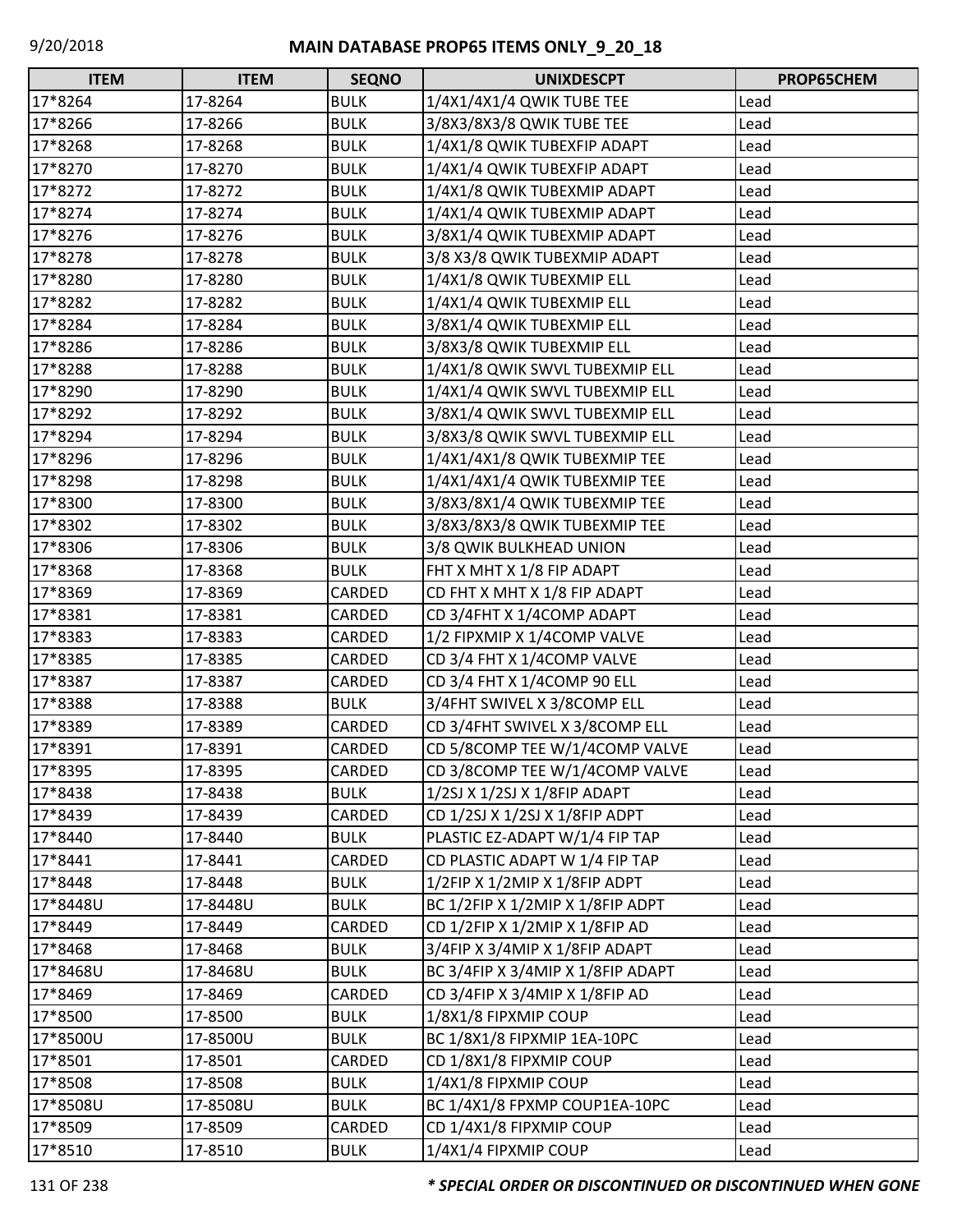| <b>ITEM</b> | <b>ITEM</b> | <b>SEQNO</b> | <b>UNIXDESCPT</b>              | PROP65CHEM |
|-------------|-------------|--------------|--------------------------------|------------|
| 17*8510U    | 17-8510U    | <b>BULK</b>  | BC 1/4X1/4 FIPXMIP 1EA-10PC    | Lead       |
| 17*8511     | 17-8511     | CARDED       | CD 1/4X1/4 FIPXMIP COUP        | Lead       |
| 17*8528     | 17-8528     | <b>BULK</b>  | 3/8X1/4 FIPXMIP COUP           | Lead       |
| 17*8528U    | 17-8528U    | <b>BULK</b>  | BC 3/8X1/4 FIPXMIP COUP        | Lead       |
| 17*8529     | 17-8529     | CARDED       | CD 3/8X1/4 FIPXMIP COUP        | Lead       |
| 17*8530     | 17-8530     | <b>BULK</b>  | 3/8X3/8 FIPXMIP COUP           | Lead       |
| 17*8530U    | 17-8530U    | <b>BULK</b>  | BC 3/8X3/8 FIPXMIP 1EA-10PC    | Lead       |
| 17*8531     | 17-8531     | CARDED       | CD 3/8X3/8 FIPXMIP COUP        | Lead       |
| 17*8546     | 17-8546     | <b>BULK</b>  | 1/2X3/8 FIPXMIP COUP           | Lead       |
| 17*8546U    | 17-8546U    | <b>BULK</b>  | BC 1/2X3/8 FIPXMIP COUP        | Lead       |
| 17*8547     | 17-8547     | CARDED       | CD 1/2X3/8 FIPXMIP COUP        | Lead       |
| 17*8548     | 17-8548     | <b>BULK</b>  | 1/2X1/2 FIPXMIP COUP           | Lead       |
| 17*8548U    | 17-8548U    | <b>BULK</b>  | BC 1/2X1/2 FIPXMIP COUP        | Lead       |
| 17*8549     | 17-8549     | CARDED       | CD 1/2X1/2 FIPXMIP COUP        | Lead       |
| 17*8600     | 17-8600     | <b>BULK</b>  | 1/8 MIP HEX NIPPLE             | Lead       |
| 17*8600U    | 17-8600U    | <b>BULK</b>  | BC 1/8 MIP HEX NIPPLE 1EA-10PC | Lead       |
| 17*8601     | 17-8601     | CARDED       | CD 1/8 MIP HEX NIPPLE          | Lead       |
| 17*8610     | 17-8610     | <b>BULK</b>  | 1/4 MIP HEX NIPPLE             | Lead       |
| 17*8610U    | 17-8610U    | <b>BULK</b>  | BC 1/4 MIP HEX NIPPLE 1EA-10PC | Lead       |
| 17*8611     | 17-8611     | CARDED       | CD 1/4 MIP HEX NIPPLE          | Lead       |
| 17*8630     | 17-8630     | <b>BULK</b>  | 3/8 MIP HEX NIPPLE             | Lead       |
| 17*8630U    | 17-8630U    | <b>BULK</b>  | BC 3/8 MIP HEX NIPPLE          | Lead       |
| 17*8631     | 17-8631     | CARDED       | CD 3/8 MIP HEX NIPPLE          | Lead       |
| 17*8648     | 17-8648     | <b>BULK</b>  | 1/2 MIP HEX NIPPLE             | Lead       |
| 17*8648U    | 17-8648U    | <b>BULK</b>  | BC 1/2 MIP HEX NIPPLE          | Lead       |
| 17*8649     | 17-8649     | CARDED       | CD 1/2 MIP HEX NIPPLE          | Lead       |
| 17*8668     | 17-8668     | <b>BULK</b>  | 3/4 MIP HEX NIPPLE             | Lead       |
| 17*8668U    | 17-8668U    | <b>BULK</b>  | BC 3/4 MIP HEX NIPPLE          | Lead       |
| 17*8669     | 17-8669     | CARDED       | CD 3/4 MIP HEX NIPPLE          | Lead       |
| 17*8708     | 17-8708     | <b>BULK</b>  | 1/4X1/8 MIPXMIP HEX NIPPLE     | Lead       |
| 17*8708U    | 17-8708U    | <b>BULK</b>  | BC 1/4X1/8 HEX NIPPLE          | Lead       |
| 17*8709     | 17-8709     | CARDED       | CD 1/4X1/8 MIPXMIP HEX NIPPLE  | Lead       |
| 17*8728     | 17-8728     | <b>BULK</b>  | 3/8X1/4 MIPXMIP HEX NIPPLE     | Lead       |
| 17*8728U    | 17-8728U    | <b>BULK</b>  | BC 3/8X1/4 HEX NIPPLE          | Lead       |
| 17*8729     | 17-8729     | CARDED       | CD 3/8X1/4 MIPXMIP HEX NIPPLE  | Lead       |
| 17*8744     | 17-8744     | <b>BULK</b>  | 1/2X1/4 MIPXMIP HEX NIPPLE     | Lead       |
| 17*8744U    | 17-8744U    | <b>BULK</b>  | BC 1/2X1/4 HEX NIPPLE          | Lead       |
| 17*8745     | 17-8745     | CARDED       | CD 1/2X1/4 MIPXMIP HEX NIPPLE  | Lead       |
| 17*8746     | 17-8746     | <b>BULK</b>  | 1/2X3/8 MIPXMIP HEX NIPPLE     | Lead       |
| 17*8746U    | 17-8746U    | <b>BULK</b>  | BC 1/2X3/8 HEX NIPPLE          | Lead       |
| 17*8747     | 17-8747     | CARDED       | CD 1/2X3/8 MIPXMIP HEX NIPPLE  | Lead       |
| 17*8752     | 17-8752     | <b>BULK</b>  | 3/4X1/2 MIPXMIP HEX NIPPLE     | Lead       |
| 17*8752U    | 17-8752U    | <b>BULK</b>  | BC 3/4X1/2 HEX NIP 1EA-10PC    | Lead       |
| 17*8753     | 17-8753     | CARDED       | CD 3/4X1/2 MIPXMIP HEX NIPPLE  | Lead       |
| 17*8800     | 17-8800     | <b>BULK</b>  | 1/8 BR MIP ELL                 | Lead       |
| 17*8801     | 17-8801     | CARDED       | CD 1/8 BR MIP ELL              | Lead       |
| 17*8808     | 17-8808     | <b>BULK</b>  | 1/4X1/8 BR MIP ELL             | Lead       |
| 17*8809     | 17-8809     | CARDED       | CD 1/4X1/8 BR MIP ELL          | Lead       |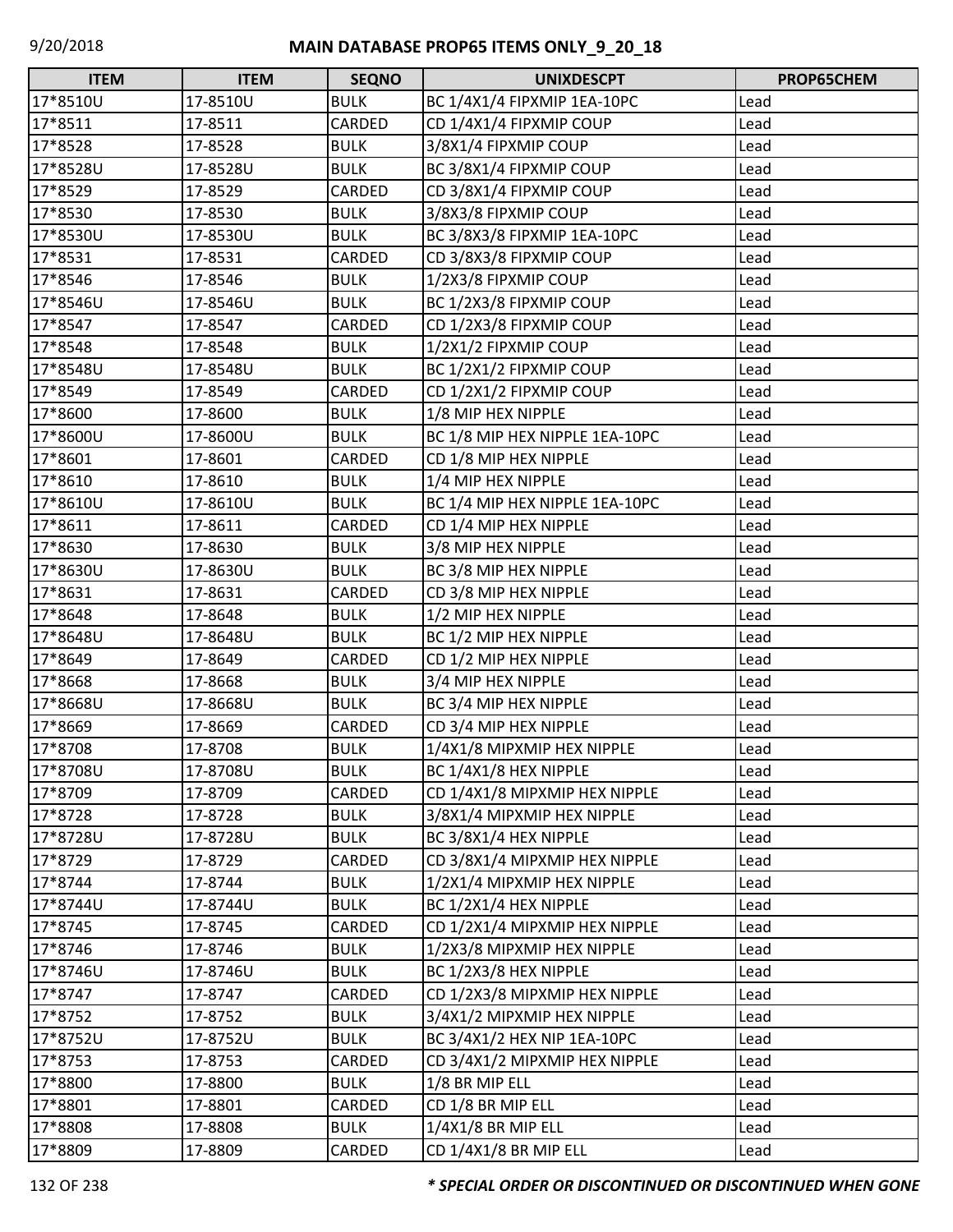| $\Box$<br><b>ITEM</b> | <b>ITEM</b> | <b>SEQNO</b> | <b>UNIXDESCPT</b>             | PROP65CHEM |
|-----------------------|-------------|--------------|-------------------------------|------------|
| 17*8810               | 17-8810     | <b>BULK</b>  | 1/4 BR MIP ELL                | Lead       |
| 17*8810U              | 17-8810U    | <b>BULK</b>  | BC 1/4 BR MIP ELL             | Lead       |
| 17*8811               | 17-8811     | CARDED       | CD 1/4 BR MIP ELL             | Lead       |
| 17*8826               | 17-8826     | <b>BULK</b>  | 3/8X1/8 BR MIP ELL            | Lead       |
| 17*8827               | 17-8827     |              | CD 3/8 X1/8 BR MIP ELL        | Lead       |
| 17*8828               | 17-8828     | <b>BULK</b>  | 3/8X1/4 BR MIP ELL            | Lead       |
| 17*8829               | 17-8829     | CARDED       | CD 3/8X1/4 BR MIP ELL         | Lead       |
| 17*8830               | 17-8830     | <b>BULK</b>  | 3/8 BR MIP ELL                | Lead       |
| 17*8831               | 17-8831     | CARDED       | CD 3/8 BR MIP ELL             | Lead       |
| 17*8846               | 17-8846     | <b>BULK</b>  | 1/2X3/8 BR MIP ELL            | Lead       |
| 17*8847               | 17-8847     | CARDED       | CD 1/2X3/8 BR MIP ELL         | Lead       |
| 17*8848               | 17-8848     | <b>BULK</b>  | 1/2 BR MIP ELL                | Lead       |
| 17*8848U              | 17-8848U    | <b>BULK</b>  | BC 1/2 BR MIP ELL             | Lead       |
| 17*8849               | 17-8849     | CARDED       | CD 1/2 BR MIP ELL             | Lead       |
| 17*8890               | 17-8890     | <b>BULK</b>  | 1/8 BRASS CROSS               | Lead       |
| 17*8892               | 17-8892     | <b>BULK</b>  | 1/4 BRASS CROSS               | Lead       |
| 17*8894               | 17-8894     | <b>BULK</b>  | 3/8 BRASS CROSS               | Lead       |
| 17*9002               | 17-9002     | <b>BULK</b>  | 1/8 BRASS 90 ELL              | Lead       |
| 17*9002U              | 17-9002U    | <b>BULK</b>  | BC 1/8 BRASS 90 ELL           | Lead       |
| 17*9003               | 17-9003     | CARDED       | CD 1/8 BRASS 90 ELL           | Lead       |
| 17*9004               | 17-9004     | <b>BULK</b>  | 1/4 BRASS 90 ELL              | Lead       |
| 17*9004U              | 17-9004U    | <b>BULK</b>  | BC 1/4 BRASS 90 ELL 1EA-10PC  | Lead       |
| 17*9005               | 17-9005     | CARDED       | CD 1/4 BRASS 90 ELL           | Lead       |
| 17*9006               | 17-9006     | <b>BULK</b>  | 3/8 BRASS 90 ELL              | Lead       |
| 17*9006U              | 17-9006U    | <b>BULK</b>  | BC 3/8 BRASS 90 ELL           | Lead       |
| 17*9007               | 17-9007     | CARDED       | CD 3/8 BRASS 90 ELL           | Lead       |
| 17*9009               | 17-9009     | CARDED       | 1/2 BRASS 90 ELL              | Lead       |
| 17*9011               | 17-9011     | CARDED       | 3/4 BRASS 90 ELL              | Lead       |
| 17*9012               | 17-9012     | <b>BULK</b>  | 1/8 BRASS 45 STREET ELL       | Lead       |
| 17*9012U              | 17-9012U    | <b>BULK</b>  | BC 1/8 BR 45 STR ELL 1EA-10PC | Lead       |
| 17*9013               | 17-9013     | CARDED       | CD 1/8 BRASS 45 STREET ELL    | Lead       |
| 17*9014               | 17-9014     | <b>BULK</b>  | 1/4 BRASS 45 STREET ELL       | Lead       |
| 17*9014U              | 17-9014U    | <b>BULK</b>  | BC 1/4 BR 45 STR ELL 1EA-10PC | Lead       |
| 17*9015               | 17-9015     | CARDED       | CD 1/4 BRASS 45 STREET ELL    | Lead       |
| 17*9016               | 17-9016     | <b>BULK</b>  | 3/8 BRASS 45 STREET ELL       | Lead       |
| 17*9017               | 17-9017     | CARDED       | CD 3/8 BRASS 45 STREET ELL    | Lead       |
| 17*9042               | 17-9042     | <b>BULK</b>  | 1/8 BRASS 45 ELL              | Lead       |
| 17*9042U              | 17-9042U    | <b>BULK</b>  | BC 1/8 BRASS 45 ELL 1EA-10PC  | Lead       |
| 17*9043               | 17-9043     | CARDED       | ICD 1/8 BRASS 45 ELL          | Lead       |
| 17*9044               | 17-9044     | <b>BULK</b>  | 1/4 BRASS 45 ELL              | Lead       |
| 17*9044U              | 17-9044U    | <b>BULK</b>  | BC 1/4 BRASS 45 ELL 1EA-10PC  | Lead       |
| 17*9045               | 17-9045     | CARDED       | CD 1/4 BRASS 45 ELL           | Lead       |
| 17*9046               | 17-9046     | <b>BULK</b>  | 3/8 BRASS 45 ELL              | Lead       |
| 17*9047               | 17-9047     | CARDED       | CD 3/8 BRASS 45 ELL           | Lead       |
| 17*9049               | 17-9049     | CARDED       | CD 1/2 BRASS 45 ELL           | Lead       |
| 17*9051               | 17-9051     | CARDED       | CD 3/4 BRASS 45 ELL           | Lead       |
| 17*9070               | 17-9070     | <b>BULK</b>  | 1/8 BRASS 90 STREET ELL       | Lead       |
| 17*9070U              | 17-9070U    | <b>BULK</b>  | BC 1/8 BR 90 ST ELL 1EA-10PC  | Lead       |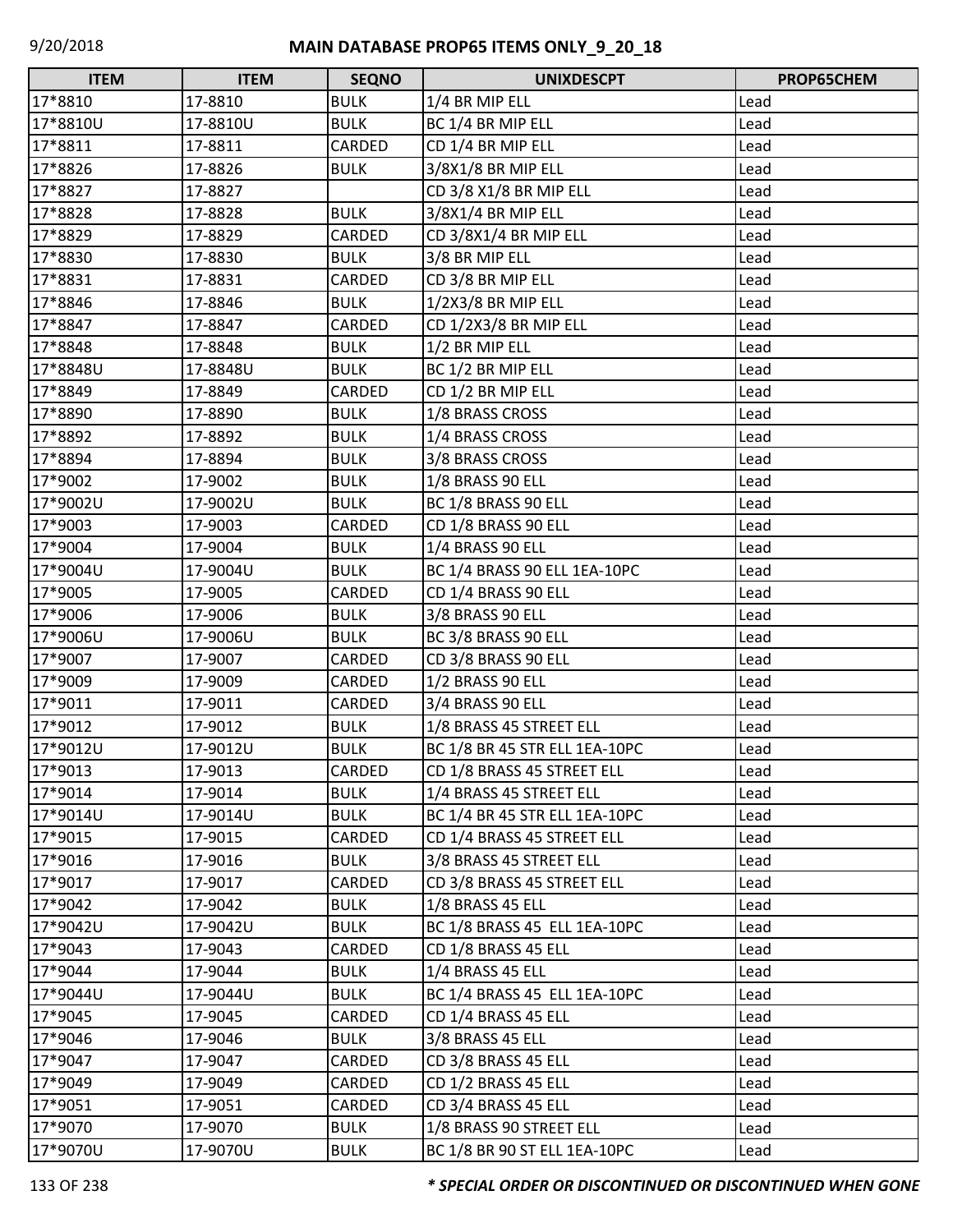| <b>ITEM</b> | <b>ITEM</b> | <b>SEQNO</b> | <b>UNIXDESCPT</b>            | PROP65CHEM |
|-------------|-------------|--------------|------------------------------|------------|
| 17*9071     | 17-9071     | CARDED       | CD 1/8 BRASS 90 STREET ELL   | Lead       |
| 17*9072     | 17-9072     | <b>BULK</b>  | 1/4 BRASS 90 STREET ELL      | Lead       |
| 17*9072U    | 17-9072U    | <b>BULK</b>  | BC 1/4 BR 90 ST ELL 1EA-10PC | Lead       |
| 17*9073     | 17-9073     | CARDED       | CD 1/4 BRASS 90 STREET ELL   | Lead       |
| 17*9074     | 17-9074     | <b>BULK</b>  | 3/8 BRASS 90 STREET ELL      | Lead       |
| 17*9074U    | 17-9074U    | <b>BULK</b>  | BC 3/8 BR 90 ST ELL 1EA-10PC | Lead       |
| 17*9075     | 17-9075     | CARDED       | CD 3/8 BRASS 90 STREET ELL   | Lead       |
| 17*9077     | 17-9077     | CARDED       | 1/2 BRASS 90 ST ELL          | Lead       |
| 17*9079     | 17-9079     | CARDED       | 3/4 BRASS 90 ST ELL          | Lead       |
| 17*9102     | 17-9102     | <b>BULK</b>  | 1/8 BRASS TEE                | Lead       |
| 17*9102U    | 17-9102U    | <b>BULK</b>  | BC 1/8 BRASS TEE             | Lead       |
| 17*9103     | 17-9103     | CARDED       | CD 1/8 BRASS TEE             | Lead       |
| 17*9104     | 17-9104     | <b>BULK</b>  | 1/4 BRASS TEE                | Lead       |
| 17*9104U    | 17-9104U    | <b>BULK</b>  | BC 1/4 BRASS TEE 1EA-10PC    | Lead       |
| 17*9105     | 17-9105     | CARDED       | CD 1/4 BRASS TEE             | Lead       |
| 17*9106     | 17-9106     | <b>BULK</b>  | 3/8 BRASS TEE                | Lead       |
| 17*9106U    | 17-9106U    | <b>BULK</b>  | BC 3/8 BRASS TEE             | Lead       |
| 17*9107     | 17-9107     | CARDED       | CD 3/8 BRASS TEE             | Lead       |
| 17*9109     | 17-9109     | CARDED       | 1/2 BRASS TEE                | Lead       |
| 17*9111     | 17-9111     | CARDED       | 3/4 BRASS TEE                | Lead       |
| 17*9142     | 17-9142     | <b>BULK</b>  | 1/8 BRASS CAP                | Lead       |
| 17*9142U    | 17-9142U    | <b>BULK</b>  | BC 1/8 BRASS CAP 1EA-10PC    | Lead       |
| 17*9143     | 17-9143     | CARDED       | CD 1/8 BRASS CAP             | Lead       |
| 17*9144     | 17-9144     | <b>BULK</b>  | 1/4 BRASS CAP                | Lead       |
| 17*9144U    | 17-9144U    | <b>BULK</b>  | BC 1/4 BRASS CAP 1EA-10PC    | Lead       |
| 17*9145     | 17-9145     | CARDED       | CD 1/4 BRASS CAP             | Lead       |
| 17*9146     | 17-9146     | <b>BULK</b>  | 3/8 BRASS CAP                | Lead       |
| 17*9146U    | 17-9146U    | <b>BULK</b>  | BC 3/8 BRASS CAP 1EA-10PC    | Lead       |
| 17*9147     | 17-9147     | CARDED       | CD 3/8 BRASS CAP             | Lead       |
| 17*9148     | 17-9148     | <b>BULK</b>  | 1/2 BRASS CAP                | Lead       |
| 17*9148U    | 17-9148U    | <b>BULK</b>  | BC 1/2 BRASS CAP 1EA-10PC    | Lead       |
| 17*9149     | 17-9149     | CARDED       | CD 1/2 BRASS CAP             | Lead       |
| 17*9151     | 17-9151     | CARDED       | CD 3/4 BRASS CAP             | Lead       |
| 17*9162     | 17-9162     | <b>BULK</b>  | 1/8 BRASS HEX PLUG           | Lead       |
| 17*9162U    | 17-9162U    | <b>BULK</b>  | BC 1/8 BRASS HEX PLUG        | Lead       |
| 17*9163     | 17-9163     | CARDED       | CD 1/8 BRASS HEX PLUG        | Lead       |
| 17*9164     | 17-9164     | <b>BULK</b>  | 1/4 BRASS HEX PLUG           | Lead       |
| 17*9164U    | 17-9164U    | <b>BULK</b>  | BC 1/4 BRASS HEX PLUG        | Lead       |
| 17*9165     | 17-9165     | CARDED       | CD 1/4 BRASS HEX PLUG        | Lead       |
| 17*9166     | 17-9166     | <b>BULK</b>  | 3/8 BRASS HEX PLUG           | Lead       |
| 17*9166U    | 17-9166U    | <b>BULK</b>  | BC 3/8 BRASS HEX PLUG        | Lead       |
| 17*9167     | 17-9167     | CARDED       | CD 3/8 BRASS HEX PLUG        | Lead       |
| 17*9168     | 17-9168     | <b>BULK</b>  | 1/2 BRASS HEX PLUG           | Lead       |
| 17*9168U    | 17-9168U    | <b>BULK</b>  | BC 1/2 BRASS HEX PLUG        | Lead       |
| 17*9169     | 17-9169     | CARDED       | CD 1/2 BRASS HEX PLUG        | Lead       |
| 17*9172     | 17-9172     | <b>BULK</b>  | 1/8 BRASS SQUARE PLUG        | Lead       |
| 17*9172U    | 17-9172U    | <b>BULK</b>  | BC 1/8 BR SQ PLUG 1EA-10PC   | Lead       |
| 17*9173     | 17-9173     | CARDED       | CD 1/8 BRASS SQUARE PLUG     | Lead       |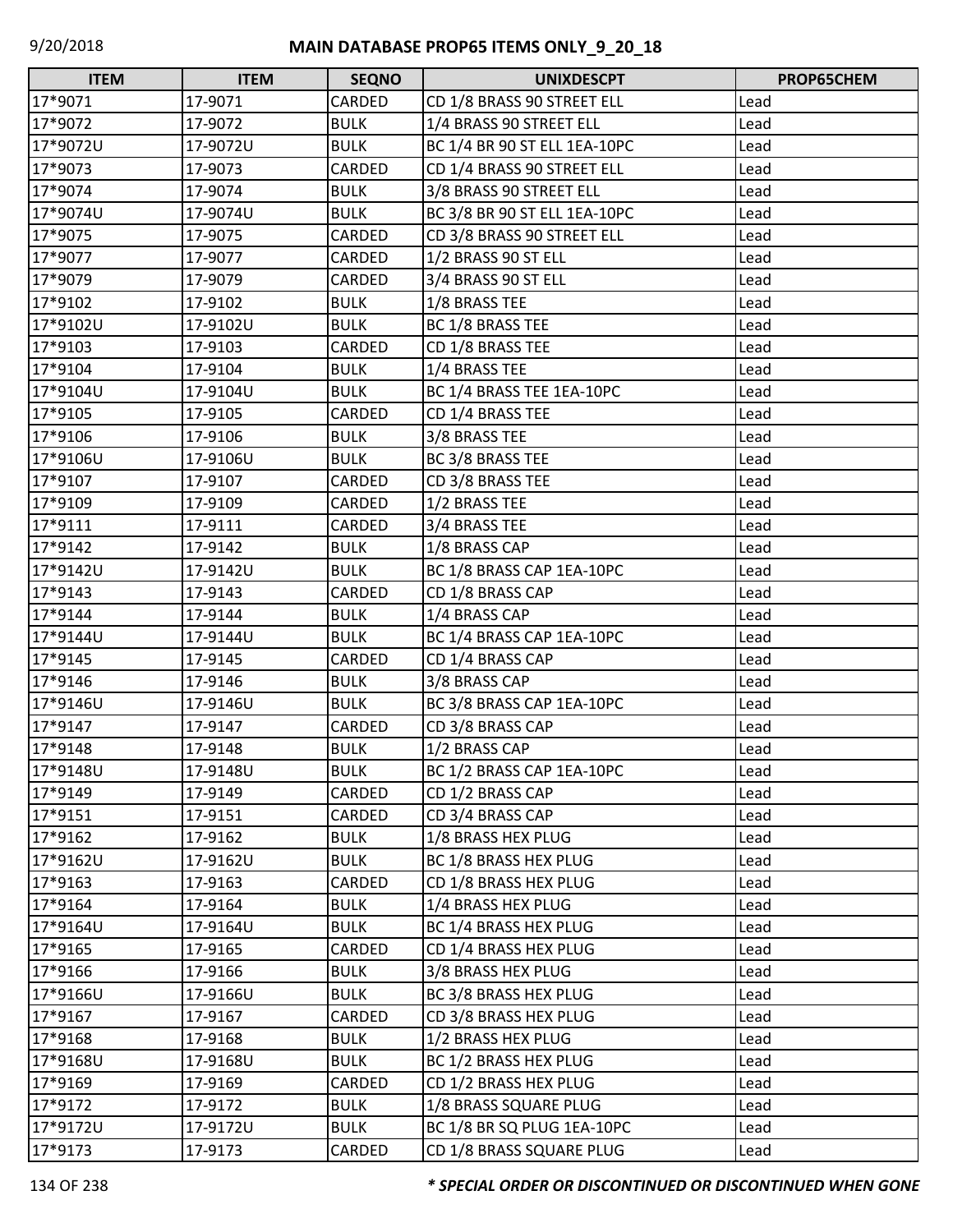| <b>ITEM</b> | <b>ITEM</b> | <b>SEQNO</b> | <b>UNIXDESCPT</b>             | PROP65CHEM |
|-------------|-------------|--------------|-------------------------------|------------|
| 17*9174     | 17-9174     | <b>BULK</b>  | 1/4 BRASS SQUARE PLUG         | Lead       |
| 17*9174U    | 17-9174U    | <b>BULK</b>  | BC 1/4 BR SQ PLUG 1EA-10PC    | Lead       |
| 17*9175     | 17-9175     | CARDED       | CD 1/4 BRASS SQUARE PLUG      | Lead       |
| 17*9176     | 17-9176     | <b>BULK</b>  | 3/8 BRASS SQUARE PLUG         | Lead       |
| 17*9176U    | 17-9176U    | <b>BULK</b>  | BC 3/8 BR SQ PLUG 1EA-10PC    | Lead       |
| 17*9177     | 17-9177     | CARDED       | CD 3/8 BRASS SQUARE PLUG      | Lead       |
| 17*9178     | 17-9178     | <b>BULK</b>  | 1/2 BRASS SQUARE PLUG         | Lead       |
| 17*9178U    | 17-9178U    | <b>BULK</b>  | BC 1/2 BR SQ PLUG 1EA-10PC    | Lead       |
| 17*9179     | 17-9179     | CARDED       | CD 1/2 BRASS SQUARE PLUG      | Lead       |
| 17*9181     | 17-9181     | CARDED       | CD 3/4 BRASS SQUARE PLUG      | Lead       |
| 17*9189     | 17-9189     | CARDED       | * DISC USE 17-9198 6/26/14    | Lead       |
| 17*9190     | 17-9190     | <b>BULK</b>  | 1/8 BRASS CS PLUG             | Lead       |
| 17*9190U    | 17-9190U    | <b>BULK</b>  | BC 1/8 BRASS CS PLUG 1EA-10PC | Lead       |
| 17*9191     | 17-9191     | CARDED       | CD 1/8 BRASS CS PLUG          | Lead       |
| 17*9192     | 17-9192     | <b>BULK</b>  | 1/4 BRASS CS PLUG             | Lead       |
| 17*9192U    | 17-9192U    | <b>BULK</b>  | BC 1/4 BRASS CS PLUG          | Lead       |
| 17*9193     | 17-9193     | CARDED       | CD 1/4 BRASS CS PLUG          | Lead       |
| 17*9194     | 17-9194     | <b>BULK</b>  | 3/8 BRASS CS PLUG             | Lead       |
| 17*9194U    | 17-9194U    | <b>BULK</b>  | BC 3/8 BR CS PLUG 1EA-10PC    | Lead       |
| 17*9195     | 17-9195     | CARDED       | CD 3/8 BRASS CS PLUG          | Lead       |
| 17*9196     | 17-9196     | <b>BULK</b>  | 1/2 BRASS CS PLUG             | Lead       |
| 17*9196U    | 17-9196U    | <b>BULK</b>  | BC 1/2 BRASS CS PLUG          | Lead       |
| 17*9197     | 17-9197     | CARDED       | CD 1/2 BRASS CS PLUG          | Lead       |
| 17*9198     | 17-9198     | <b>BULK</b>  | 3/4 BRASS C-S PULG            | Lead       |
| 17*9199     | 17-9199     | CARDED       | CD 3/4 BRASS C-S PULG         | Lead       |
| 17*9200     | 17-9200     | <b>BULK</b>  | 1" BRASS C-S PLUG             | Lead       |
| 17*9202     | 17-9202     | <b>BULK</b>  | 1/8 BRASS UNION               | Lead       |
| 17*9203     | 17-9203     | CARDED       | CD 1/8 BRASS UNION            | Lead       |
| 17*9204     | 17-9204     | <b>BULK</b>  | 1/4 BRASS UNION               | Lead       |
| 17*9204U    | 17-9204U    | <b>BULK</b>  | <b>BC 1/4 BRASS UNION</b>     | Lead       |
| 17*9205     | 17-9205     | CARDED       | CD 1/4 BRASS UNION            | Lead       |
| 17*9206     | 17-9206     | <b>BULK</b>  | 3/8 BRASS UNION               | Lead       |
| 17*9206U    | 17-9206U    | <b>BULK</b>  | <b>BC 3/8 BRASS UNION</b>     | Lead       |
| 17*9207     | 17-9207     | CARDED       | CD 3/8 BRASS UNION            | Lead       |
| 17*9209     | 17-9209     | CARDED       | CD 1/2 BRASS UNION            | Lead       |
| 17*9211     | 17-9211     | CARDED       | CD 3/4 BRASS UNION            | Lead       |
| 17*9220     | 17-9220     | <b>BULK</b>  | 1/8 BRASS COUPLING            | Lead       |
| 17*9220U    | 17-9220U    | <b>BULK</b>  | BC 1/8 BRASS COUP 1EA-10PC    | Lead       |
| 17*9221     | 17-9221     | CARDED       | CD 1/8 BRASS COUPLING         | Lead       |
| 17*9222     | 17-9222     | <b>BULK</b>  | 1/4 BRASS COUPLING            | Lead       |
| 17*9222U    | 17-9222U    | <b>BULK</b>  | BC 1/4 BRASS COUP 1EA-10PC    | Lead       |
| 17*9223     | 17-9223     | CARDED       | CD 1/4 BRASS COUPLING         | Lead       |
| 17*9224     | 17-9224     | <b>BULK</b>  | 3/8 BRASS COUPLING            | Lead       |
| 17*9224CP   | 17-9224CP   | <b>BULK</b>  | C P 3/8 BRASS COUPLING        | Lead       |
| 17*9224U    | 17-9224U    | <b>BULK</b>  | BC 3/8 BRASS COUP 1EA-10PC    | Lead       |
| 17*9225     | 17-9225     | CARDED       | CD 3/8 BRASS COUPLING         | Lead       |
| 17*9226     | 17-9226     | <b>BULK</b>  | 1/2 BRASS COUPLING            | Lead       |
| 17*9226U    | 17-9226U    | <b>BULK</b>  | BC 1/2 BRASS COUP 1EA-10PC    | Lead       |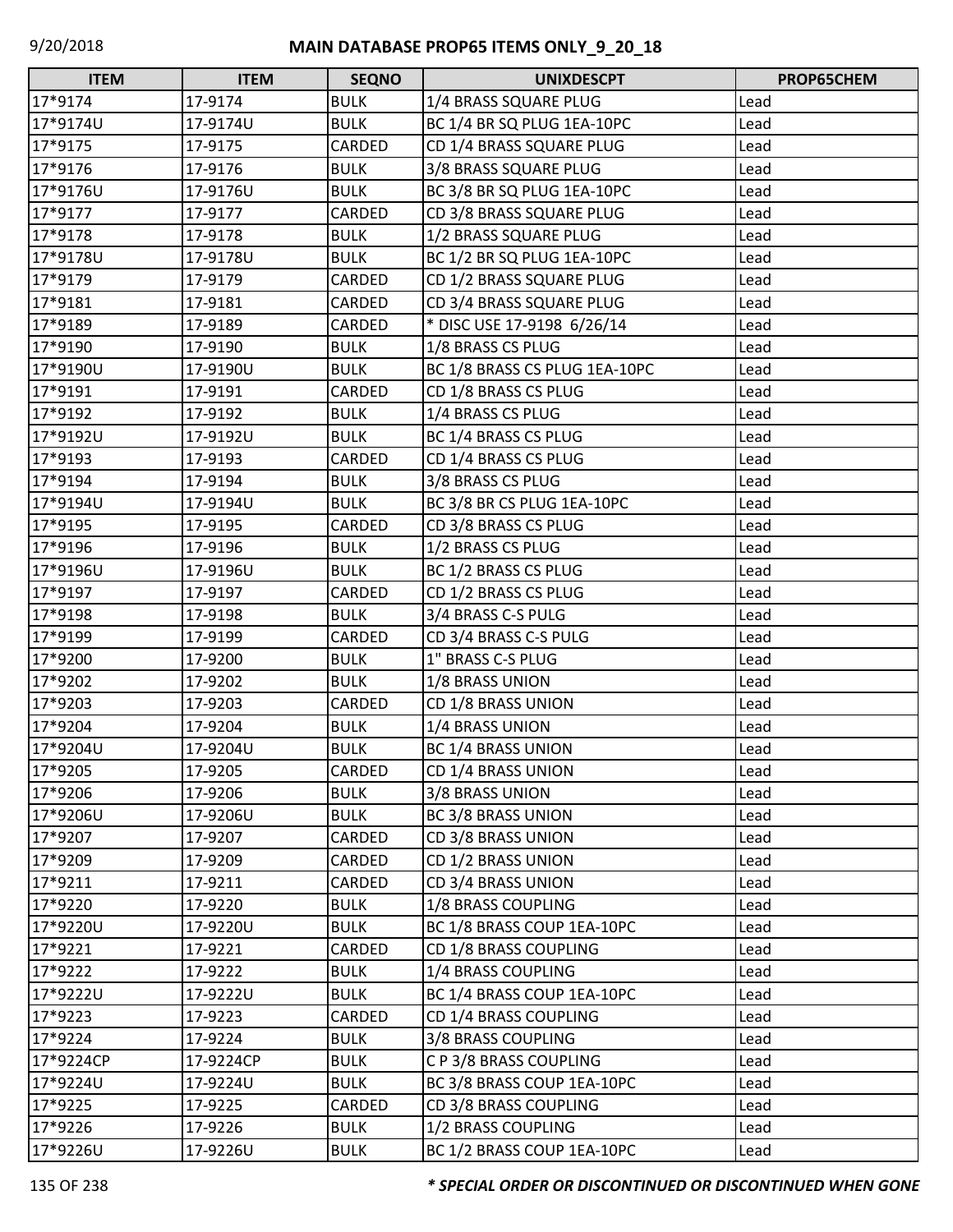| <b>ITEM</b> | <b>ITEM</b> | <b>SEQNO</b> | <b>UNIXDESCPT</b>              | PROP65CHEM |
|-------------|-------------|--------------|--------------------------------|------------|
| 17*9227     | 17-9227     | CARDED       | 1/2 BRASS COUPLING             | Lead       |
| 17*9229     | 17-9229     | CARDED       | 3/4 BRASS COUPLING             | Lead       |
| 17*9230     | 17-9230     | <b>BULK</b>  | 3/8 X 1/4 BRASS FACE BUSH      | Lead       |
| 17*9232     | 17-9232     | CARDED       | 1/2X3/8 BRASS FACE BUSH        | Lead       |
| 17*9232U    | 17-9232U    | <b>BULK</b>  | BC 1/2X3/8 FACE BUSH 1EA-10PC  | Lead       |
| 17*9233     | 17-9233     | CARDED       | CD 1/2X3/8 BRASS FACE BUSH     | Lead       |
| 17*9234     | 17-9234     | <b>BULK</b>  | 3/4X1/2 BRASS FACE BUSH        | Lead       |
| 17*9234U    | 17-9234U    | <b>BULK</b>  | BC 3/4X1/2 FACE BUSH 1EA-10PC  | Lead       |
| 17*9235     | 17-9235     | CARDED       | 3/4 X 1/2 BR FACE BUSHING      | Lead       |
| 17*9240     | 17-9240     | <b>BULK</b>  | 1/4X1/8 BRASS HEX BUSHING      | Lead       |
| 17*9240U    | 17-9240U    | <b>BULK</b>  | BC 1/4X1/8 BR BUSHING 1EA-10PC | Lead       |
| 17*9241     | 17-9241     | CARDED       | CD 1/4X1/8 BRASS HEX BUSHING   | Lead       |
| 17*9242     | 17-9242     | <b>BULK</b>  | 3/8X1/8 BRASS HEX BUSHING      | Lead       |
| 17*9242U    | 17-9242U    | <b>BULK</b>  | BC 3/8X1/8 BR BUSHING 1EA-10PC | Lead       |
| 17*9243     | 17-9243     | CARDED       | CD 3/8X1/8 BRASS HEX BUSHING   | Lead       |
| 17*9244     | 17-9244     | <b>BULK</b>  | 3/8X1/4 BRASS HEX BUSHING      | Lead       |
| 17*9244U    | 17-9244U    | <b>BULK</b>  | BC 3/8X1/4 BR BUSHING 1EA-10PC | Lead       |
| 17*9245     | 17-9245     | CARDED       | CD 3/8X1/4 BRASS HEX BUSHING   | Lead       |
| 17*9246     | 17-9246     | <b>BULK</b>  | 1/2X1/8 BRASS HEX BUSHING      | Lead       |
| 17*9246U    | 17-9246U    | <b>BULK</b>  | BC 1/2X1/8 BR BUSHING 1EA-10PC | Lead       |
| 17*9247     | 17-9247     | CARDED       | CD 1/2X1/8 BRASS HEX BUSHING   | Lead       |
| 17*9248     | 17-9248     | <b>BULK</b>  | 1/2X1/4 BRASS HEX BUSHING      | Lead       |
| 17*9248U    | 17-9248U    | <b>BULK</b>  | BC 1/2X1/4 BR BUSHING          | Lead       |
| 17*9249     | 17-9249     | CARDED       | CD 1/2X1/4 BRASS HEX BUSHING   | Lead       |
| 17*9250     | 17-9250     | <b>BULK</b>  | 1/2X3/8 BRASS HEX BUSHING      | Lead       |
| 17*9250U    | 17-9250U    | <b>BULK</b>  | BC 1/2X3/8 BR BUSHING          | Lead       |
| 17*9251     | 17-9251     | CARDED       | CD1/2X3/8 BRASS HEX BUSHING    | Lead       |
| 17*9252     | 17-9252     | <b>BULK</b>  | 3/4X1/8 BRASS HEX BUSHING      | Lead       |
| 17*9252U    | 17-9252U    | <b>BULK</b>  | BC 3/4X1/8 BRASS HEX BUSHING   | Lead       |
| 17*9253     | 17-9253     | CARDED       | CD 3/4X1/8 BRASS HEX BUSHING   | Lead       |
| 17*9254     | 17-9254     | <b>BULK</b>  | 3/4X1/4 BRASS HEX BUSHING      | Lead       |
| 17*9254U    | 17-9254U    | <b>BULK</b>  | BC 3/4X1/4 BR BUSHING          | Lead       |
| 17*9255     | 17-9255     | CARDED       | CD 3/4X1/4 BRASS HEX BUSHING   | Lead       |
| 17*9256     | 17-9256     | <b>BULK</b>  | 3/4X3/8 BRASS HEX BUSHING      | Lead       |
| 17*9256U    | 17-9256U    | <b>BULK</b>  | BC 3/4X3/8 BR BUSHING 1EA-10PC | Lead       |
| 17*9257     | 17-9257     | CARDED       | CD 3/4X3/8 BRASS HEX BUSHING   | Lead       |
| 17*9258     | 17-9258     | <b>BULK</b>  | 3/4X1/2 BRASS HEX BUSHING      | Lead       |
| 17*9258U    | 17-9258U    | <b>BULK</b>  | BC 3/4X1/2 BR BUSHING          | Lead       |
| 17*9259     | 17-9259     | CARDED       | CD 3/4X1/2 BRASS HEX BUSHING   | Lead       |
| 17*9270     | 17-9270     | <b>BULK</b>  | 1/4X1/8 BRASS BELL REDUCER     | Lead       |
| 17*9270U    | 17-9270U    | <b>BULK</b>  | BC 1/4X1/8 BELL RED 1EA-10PC   | Lead       |
| 17*9271     | 17-9271     | CARDED       | CD 1/4X1/8 BRASS BELL REDUCER  | Lead       |
| 17*9272     | 17-9272     | <b>BULK</b>  | 3/8X1/8 BRASS BELL REDUCER     | Lead       |
| 17*9272U    | 17-9272U    | <b>BULK</b>  | BC 3/8X1/8 BELL REDUCER        | Lead       |
| 17*9273     | 17-9273     | CARDED       | CD 3/8X1/8 BRASS BELL REDUCER  | Lead       |
| 17*9274     | 17-9274     | <b>BULK</b>  | 3/8X1/4 BRASS BELL REDUCER     | Lead       |
| 17*9274U    | 17-9274U    | <b>BULK</b>  | BC 3/8X1/4 BELL RED 1EA-10PC   | Lead       |
| 17*9275     | 17-9275     | CARDED       | CD 3/8X1/4 BRASS BELL REDUCER  | Lead       |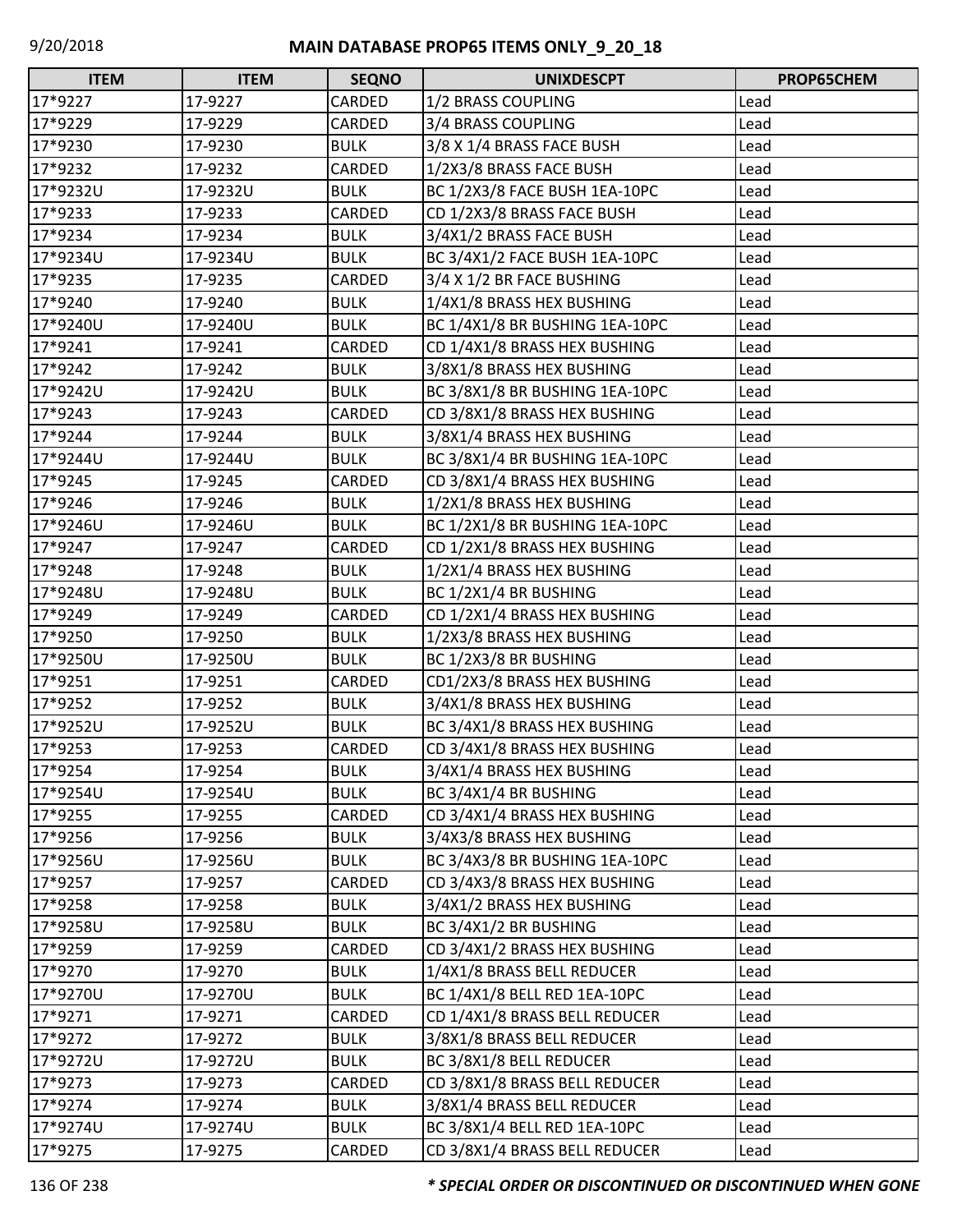| <b>ITEM</b> | <b>ITEM</b> | <b>SEQNO</b> | <b>UNIXDESCPT</b>             | PROP65CHEM |
|-------------|-------------|--------------|-------------------------------|------------|
| 17*9276     | 17-9276     | <b>BULK</b>  | 1/2X1/8 BRASS BELL REDUCER    | Lead       |
| 17*9276U    | 17-9276U    | <b>BULK</b>  | BC 1/2X1/8 BELL RED 1EA-10PC  | Lead       |
| 17*9277     | 17-9277     | CARDED       | CD 1/2X1/8 BRASS BELL REDUCER | Lead       |
| 17*9278     | 17-9278     | <b>BULK</b>  | 1/2X1/4 BRASS BELL REDUCER    | Lead       |
| 17*9278U    | 17-9278U    | <b>BULK</b>  | BC 1/2X1/4 BELL REDUCER       | Lead       |
| 17*9279     | 17-9279     | CARDED       | CD 1/2X1/4 BRASS BELL REDUCER | Lead       |
| 17*9280     | 17-9280     | <b>BULK</b>  | 1/2X3/8 BRASS BELL REDUCER    | Lead       |
| 17*9280U    | 17-9280U    | <b>BULK</b>  | BC 1/2X3/8 BELL RED 1EA-10PC  | Lead       |
| 17*9281     | 17-9281     | CARDED       | CD 1/2X3/8 BRASS BELL REDUCER | Lead       |
| 17*9283     | 17-9283     | CARDED       | CD 3/4X1/4 BRASS BELL REDUCER | Lead       |
| 17*9285     | 17-9285     | CARDED       | CD 3/4X3/8 BRASS BELL REDUCER | Lead       |
| 17*9287     | 17-9287     | CARDED       | CD 3/4X1/2 BRASS BELL REDUCER | Lead       |
| 17*9288     | 17-9288     | <b>BULK</b>  | 1/8 BRASS LOCKNUT             | Lead       |
| 17*9288U    | 17-9288U    | <b>BULK</b>  | BC 1/8 BRASS LOCKNUT 1EA-10PC | Lead       |
| 17*9289     | 17-9289     | CARDED       | CD 1/8 BRASS LOCKNUT          | Lead       |
| 17*9290     | 17-9290     | <b>BULK</b>  | 1/4 BRASS LOCKNUT             | Lead       |
| 17*9290U    | 17-9290U    | <b>BULK</b>  | BC 1/4 BRASS LOCKNUT 1EA-10PC | Lead       |
| 17*9291     | 17-9291     | CARDED       | CD 1/4 BRASS LOCKNUT          | Lead       |
| 17*9292     | 17-9292     | <b>BULK</b>  | 3/8 BRASS LOCKNUT             | Lead       |
| 17*9292U    | 17-9292U    | <b>BULK</b>  | BC 3/8 BRASS LOCKNUT 1EA-10PC | Lead       |
| 17*9293     | 17-9293     | CARDED       | CD 3/8 BRASS LOCKNUT          | Lead       |
| 17*9294     | 17-9294     | <b>BULK</b>  | 1/2 BRASS LOCKNUT             | Lead       |
| 17*9294U    | 17-9294U    | <b>BULK</b>  | BC 1/2 BRASS LOCKNUT 1EA-10PC | Lead       |
| 17*9295     | 17-9295     | CARDED       | CD 1/2 BRASS LOCKNUT          | Lead       |
| 17*9296     | 17-9296     | <b>BULK</b>  | 3/4 BRASS LOCK NUT            | Lead       |
| 17*9297     | 17-9297     | CARDED       | 3/4 COPPER X SPT UNION        | Lead       |
| 17*9299     | 17-9299     | CARDED       | 3/4 BPT X SPT UNION           | Lead       |
| 17*9311     | 17-9311     | CARDED       | 1/8 X CLOSE BRASS NIPPLE      | Lead       |
| 17*9313     | 17-9313     | CARDED       | 1/8 X SHORT BRASS NIPPLE      | Lead       |
| 17*9315     | 17-9315     | CARDED       | 1/8 X 2 BRASS NIPPLE          | Lead       |
| 17*9317     | 17-9317     | CARDED       | 1/8 X 2 1/2 BRASS NIPPLE      | Lead       |
| 17*9319     | 17-9319     | CARDED       | 1/8 X 3 BRASS NIPPLE          | Lead       |
| 17*9323     | 17-9323     | CARDED       | 1/8 X 4 BRASS NIPPLE          | Lead       |
| 17*9327     | 17-9327     | CARDED       | 1/8 X 5 BRASS NIPPLE          | Lead       |
| 17*9331     | 17-9331     | CARDED       | 1/8 X 6 BRASS NIPPLE          | Lead       |
| 17*9351     | 17-9351     | CARDED       | 1/4 X CLOSE BRASS NIPPLE      | Lead       |
| 17*9353     | 17-9353     | CARDED       | 1/4 X SHORT BRASS NIPPLE      | Lead       |
| 17*9355     | 17-9355     | CARDED       | 1/4 X 2 BRASS NIPPLE          | Lead       |
| 17*9357     | 17-9357     | CARDED       | $1/4$ X 2 $1/2$ BRASS NIPPLE  | Lead       |
| 17*9359     | 17-9359     | CARDED       | 1/4 X 3 BRASS NIPPLE          | Lead       |
| 17*9363     | 17-9363     | CARDED       | 1/4 X 4 BRASS NIPPLE          | Lead       |
| 17*9367     | 17-9367     | CARDED       | 1/4 X 5 BRASS NIPPLE          | Lead       |
| 17*9371     | 17-9371     | CARDED       | 1/4 X 6 BRASS NIPPLE          | Lead       |
| 17*9401     | 17-9401     | CARDED       | 3/8 X CLOSE BRASS NIPPLE      | Lead       |
| 17*9403     | 17-9403     | CARDED       | 3/8 X SHORT BRASS NIPPLE      | Lead       |
| 17*9405     | 17-9405     | CARDED       | 3/8 X 2 BRASS NIPPLE          | Lead       |
| 17*9407     | 17-9407     | CARDED       | 3/8 X 2 1/2 BRASS NIPPLE      | Lead       |
| 17*9409     | 17-9409     | CARDED       | 3/8 X 3 BRASS NIPPLE          | Lead       |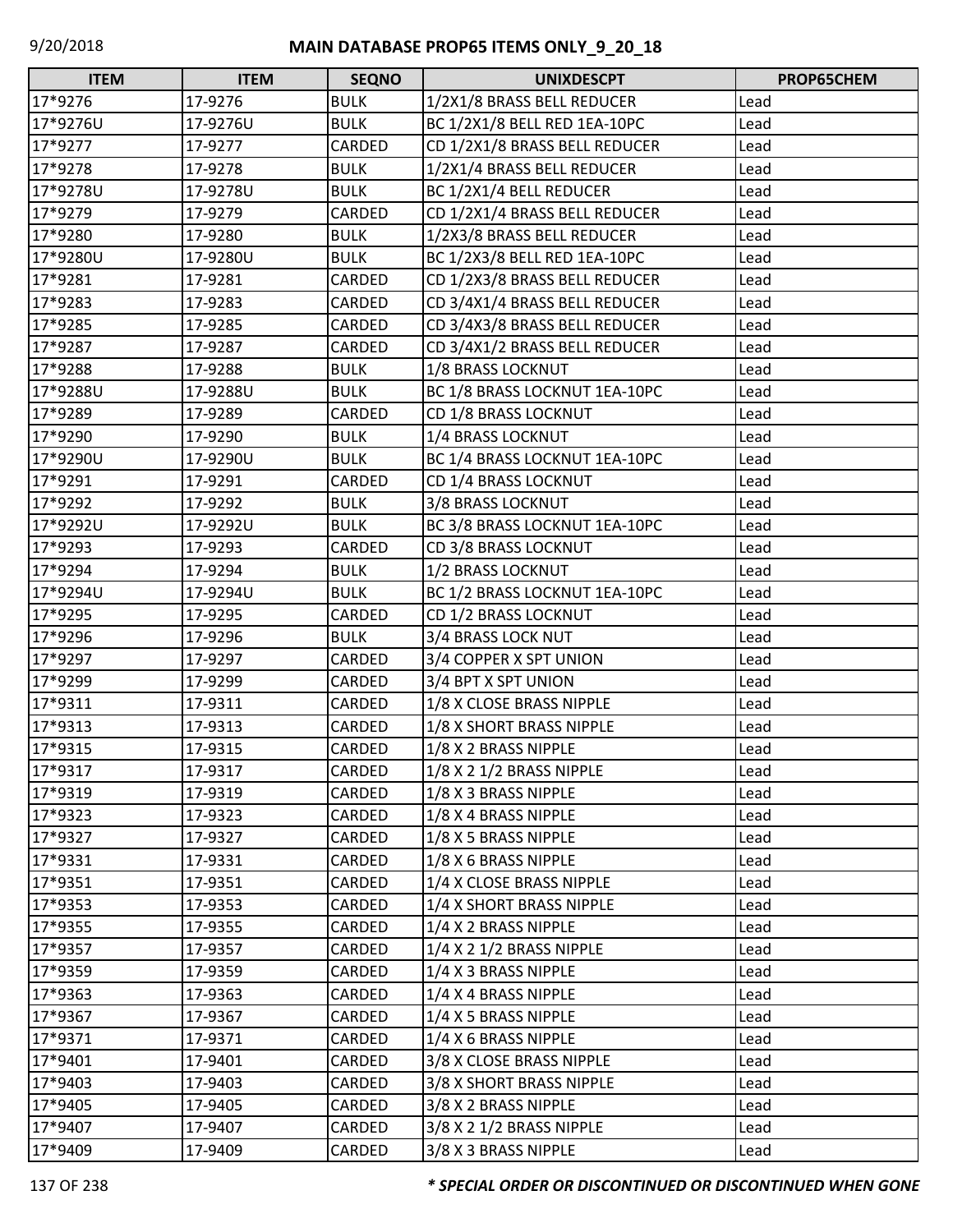| <b>ITEM</b> | <b>ITEM</b> | <b>SEQNO</b>  | <b>UNIXDESCPT</b>            | <b>PROP65CHEM</b> |
|-------------|-------------|---------------|------------------------------|-------------------|
| 17*9413     | 17-9413     | CARDED        | 3/8 X 4 BRASS NIPPLE         | Lead              |
| 17*9417     | 17-9417     | CARDED        | 3/8 X 5 BRASS NIPPLE         | Lead              |
| 17*9421     | 17-9421     | CARDED        | 3/8 X 6 BRASS NIPPLE         | Lead              |
| 17*9441     | 17-9441     | CARDED        | 1/2 X CLOSE BRASS NIPPLE     | Lead              |
| 17*9443     | 17-9443     | CARDED        | 1/2 X SHORT BRASS NIPPLE     | Lead              |
| 17*9445     | 17-9445     | CARDED        | 1/2 X 2 BRASS NIPPLE         | Lead              |
| 17*9447     | 17-9447     | CARDED        | 1/2 X 2 1/2 BRASS NIPPLE     | Lead              |
| 17*9449     | 17-9449     | CARDED        | 1/2 X 3 BRASS NIPPLE         | Lead              |
| 17*9451     | 17-9451     | CARDED        | 1/2 X 3 1/2 BRASS NIPPLE     | Lead              |
| 17*9453     | 17-9453     | CARDED        | 1/2 X 4 BRASS NIPPLE         | Lead              |
| 17*9457     | 17-9457     | CARDED        | 1/2 X 5 BRASS NIPPLE         | Lead              |
| 17*9461     | 17-9461     | CARDED        | 1/2 X 6 BRASS NIPPLE         | Lead              |
| 17*9481     | 17-9481     | CARDED        | 3/4 X CLOSE BRASS NIPPLE     | Lead              |
| 17*9483     | 17-9483     | CARDED        | 3/4 X SHORT BRASS NIPPLE     | Lead              |
| 17*9485     | 17-9485     | CARDED        | 3/4 X 2 BRASS NIPPLE         | Lead              |
| 17*9487     | 17-9487     | CARDED        | 3/4 X 2 1/2 BRASS NIPPLE     | Lead              |
| 17*9489     | 17-9489     | CARDED        | 3/4 X 3 BRASS NIPPLE         | Lead              |
| 17*9493     | 17-9493     | CARDED        | 3/4 X 4 BRASS NIPPLE         | Lead              |
| 17*9497     | 17-9497     | CARDED        | 3/4 X 5 BRASS NIPPLE         | Lead              |
| 17*9501     | 17-9501     | <b>CARDED</b> | 3/4 X 6 BRASS NIPPLE         | Lead              |
| 17*9555     | 17-9555     | CARDED        | * DISC NLA 4/8/16            | Lead              |
| 17*9557     | 17-9557     | CARDED        | * DISC NLA 10/27/14          | Lead              |
| 17*9559     | 17-9559     | CARDED        | * DISC NLA 4/8/16            | Lead              |
| 17*9561     | 17-9561     | CARDED        | CD 1/8" GALV 45 ST ELL       | Lead              |
| 17*9563     | 17-9563     | CARDED        | CD 1/4" GALV 45 ST ELL       | Lead              |
| 17*9565     | 17-9565     | CARDED        | CD 3/8" GALV 45 ST ELL       | Lead              |
| 17*9579     | 17-9579     | CARDED        | * DISC USE 30-0250 03-28-14  | Lead              |
| 17*9585     | 17-9585     | CARDED        | CD 3/8 GALV FLOOR FLANGE     | Lead              |
| 17*9595     | 17-9595     | CARDED        | CD 1/4 GALV CROSS            | Lead              |
| 17*9597     | 17-9597     | CARDED        | CD 3/8 GALV CROSS            | Lead              |
| 17*9601     | 17-9601     | <b>CARDED</b> | CD 1/8 GALV 90 ELL           | Lead              |
| 17*9603     | 17-9603     | CARDED        | CD 1/4 GALV 90 ELL           | Lead              |
| 17*9605     | 17-9605     | CARDED        | CD 3/8 GALV 90 ELL           | Lead              |
| 17*9611     | 17-9611     | CARDED        | CD 1/8 GALV 45 ELL           | Lead              |
| 17*9613     | 17-9613     | CARDED        | CD 1/4 GALV 45 ELL           | Lead              |
| 17*9615     | 17-9615     | CARDED        | CD 3/8 GALV 45 ELL           | Lead              |
| 17*9621     | 17-9621     | CARDED        | CD 1/8 GALV 90 STREET ELL    | Lead              |
| 17*9623     | 17-9623     | CARDED        | CD 1/4 GALV 90 STREET ELL    | Lead              |
| 17*9625     | 17-9625     | CARDED        | CD 3/8 GALV 90 STREET ELL    | Lead              |
| 17*9631     | 17-9631     | CARDED        | CD 1/8 GALV TEE              | Lead              |
| 17*9633     | 17-9633     | CARDED        | CD 1/4 GALV TEE              | Lead              |
| 17*9635     | 17-9635     | CARDED        | CD 3/8 GALV TEE              | Lead              |
| 17*9641     | 17-9641     | CARDED        | CD 1/8 GALV CAP              | Lead              |
| 17*9643     | 17-9643     | CARDED        | CD 1/4 GALV CAP              | Lead              |
| 17*9645     | 17-9645     | CARDED        | CD 3/8 GALV CAP              | Lead              |
| 17*9651     | 17-9651     | CARDED        | CD 1/8 GALV SQUARE HEAD PLUG | Lead              |
| 17*9653     | 17-9653     | CARDED        | CD 1/4 GALV SQUARE HEAD PLUG | Lead              |
| 17*9655     | 17-9655     | CARDED        | CD 3/8 GALV SQUARE HEAD PLUG | Lead              |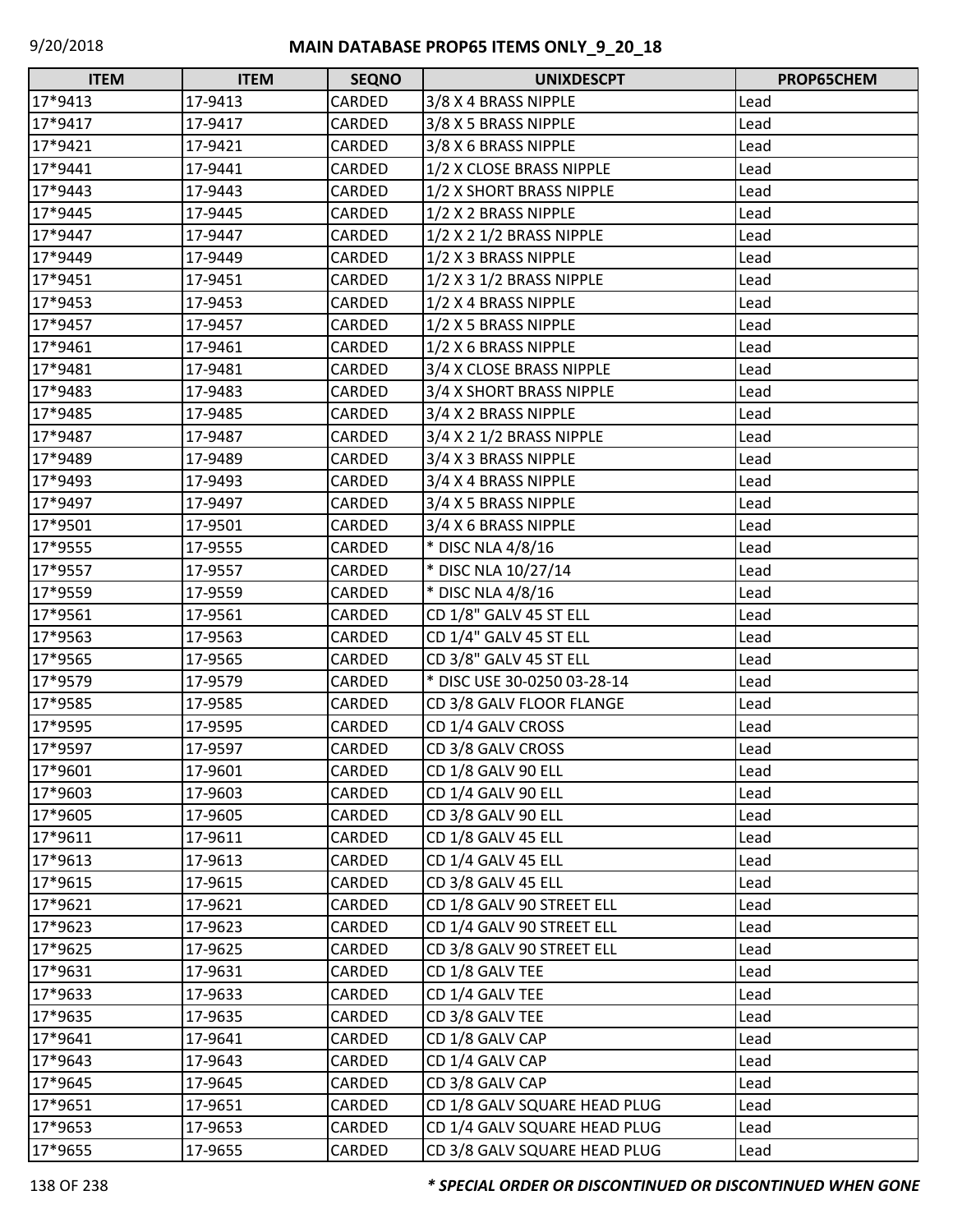| <b>ITEM</b> | <b>ITEM</b> | <b>SEQNO</b> | <b>UNIXDESCPT</b>         | PROP65CHEM |
|-------------|-------------|--------------|---------------------------|------------|
| 17*9661     | 17-9661     | CARDED       | CD 1/8 GALV UNION         | Lead       |
| 17*9663     | 17-9663     | CARDED       | CD 1/4 GALV UNION         | Lead       |
| 17*9665     | 17-9665     | CARDED       | CD 3/8 GALV UNION         | Lead       |
| 17*9671     | 17-9671     | CARDED       | CD 1/8 GALV MERCHANT COUP | Lead       |
| 17*9673     | 17-9673     | CARDED       | CD 1/4 GALV MERCHANT COUP | Lead       |
| 17*9675     | 17-9675     | CARDED       | CD 3/8 GALV MERCHANT COUP | Lead       |
| 17*9681     | 17-9681     | CARDED       | CD 1/4X1/8 GALV HEX BUSH  | Lead       |
| 17*9683     | 17-9683     | CARDED       | CD 3/8X1/8 GALV HEX BUSH  | Lead       |
| 17*9685     | 17-9685     | CARDED       | CD 3/8X1/4 GALV HEX BUSH  | Lead       |
| 17*9687     | 17-9687     | CARDED       | CD 1/2X1/8 GALV HEX BUSH  | Lead       |
| 17*9689     | 17-9689     | CARDED       | CD 1/2X1/4 GALV HEX BUSH  | Lead       |
| 17*9691     | 17-9691     | CARDED       | CD 1/2X3/8 GALV HEX BUSH  | Lead       |
| 17*9693     | 17-9693     | CARDED       | CD 3/4X1/8 GALV HEX BUSH  | Lead       |
| 17*9695     | 17-9695     | CARDED       | CD 3/4X1/4 GALV HEX BUSH  | Lead       |
| 17*9697     | 17-9697     | CARDED       | CD 3/4X3/8 GALV HEX BUSH  | Lead       |
| 17*9701     | 17-9701     | CARDED       | CD 1/4X1/8 GALV BELL RED  | Lead       |
| 17*9703     | 17-9703     | CARDED       | CD 3/8X1/8 GALV BELL RED  | Lead       |
| 17*9705     | 17-9705     | CARDED       | CD 3/8X1/4 GALV BELL RED  | Lead       |
| 17*9707     | 17-9707     | CARDED       | CD 1/2X1/8 GALV BELL RED  | Lead       |
| 17*9709     | 17-9709     | CARDED       | CD 1/2X1/4 GALV BELL RED  | Lead       |
| 17*9711     | 17-9711     | CARDED       | CD 1/2X3/8 GALV BELL RED  | Lead       |
| 17*9713     | 17-9713     | CARDED       | CD 3/4X1/4 GALV BELL RED  | Lead       |
| 17*9715     | 17-9715     | CARDED       | CD 3/4X3/8 GALV BELL RED  | Lead       |
| 17*9731     | 17-9731     | CARDED       | 1/8 X CLOSE GALV NIPPLE   | Lead       |
| 17*9733     | 17-9733     | CARDED       | 1/8 X SHORT GALV NIPPLE   | Lead       |
| 17*9735     | 17-9735     | CARDED       | 1/8 X 2 GALV NIPPLE       | Lead       |
| 17*9739     | 17-9739     | CARDED       | 1/8 X 3 GALV NIPPLE       | Lead       |
| 17*9743     | 17-9743     | CARDED       | 1/8 X 4 GALV NIPPLE       | Lead       |
| 17*9747     | 17-9747     | CARDED       | 1/8 X 5 GALV NIPPLE       | Lead       |
| 17*9751     | 17-9751     | CARDED       | 1/8 X 6 GALV NIPPLE       | Lead       |
| 17*9753     | 17-9753     | CARDED       | 1/4 X CLOSE GALV NIPPLE   | Lead       |
| 17*9755     | 17-9755     | CARDED       | 1/4 X SHORT GALV NIPPLE   | Lead       |
| 17*9757     | 17-9757     | CARDED       | 1/4 X 2 GALV NIPPLE       | Lead       |
| 17*9761     | 17-9761     | CARDED       | 1/4 X 3 GALV NIPPLE       | Lead       |
| 17*9765     | 17-9765     | CARDED       | 1/4 X 4 GALV NIPPLE       | Lead       |
| 17*9769     | 17-9769     | CARDED       | 1/4 X 5 GALV NIPPLE       | Lead       |
| 17*9773     | 17-9773     | CARDED       | 1/4 X 6 GALV NIPPLE       | Lead       |
| 17*9781     | 17-9781     | CARDED       | 3/8 X CLOSE GALV NIPPLE   | Lead       |
| 17*9783     | 17-9783     | CARDED       | 3/8 X SHORT GALV NIPPLE   | Lead       |
| 17*9785     | 17-9785     | CARDED       | 3/8 X 2 GALV NIPPLE       | Lead       |
| 17*9787     | 17-9787     | CARDED       | 3/8 X 2 1/2 GALV NIPPLE   | Lead       |
| 17*9789     | 17-9789     | CARDED       | 3/8 X 3 GALV NIPPLE       | Lead       |
| 17*9793     | 17-9793     | CARDED       | 3/8 X 4 GALV NIPPLE       | Lead       |
| 17*9797     | 17-9797     | CARDED       | 3/8 X 5 GALV NIPPLE       | Lead       |
| 17*9801     | 17-9801     | CARDED       | 3/8 X 6 GALV NIPPLE       | Lead       |
| 18*2520     | 18-2520     | <b>BULK</b>  | 3/8 CXC UNION             | Lead       |
| 18*2530     | 18-2530     | <b>BULK</b>  | 1/2 CXC UNION             | Lead       |
| 18*2550     | 18-2550     | <b>BULK</b>  | 3/4 CXC UNION             | Lead       |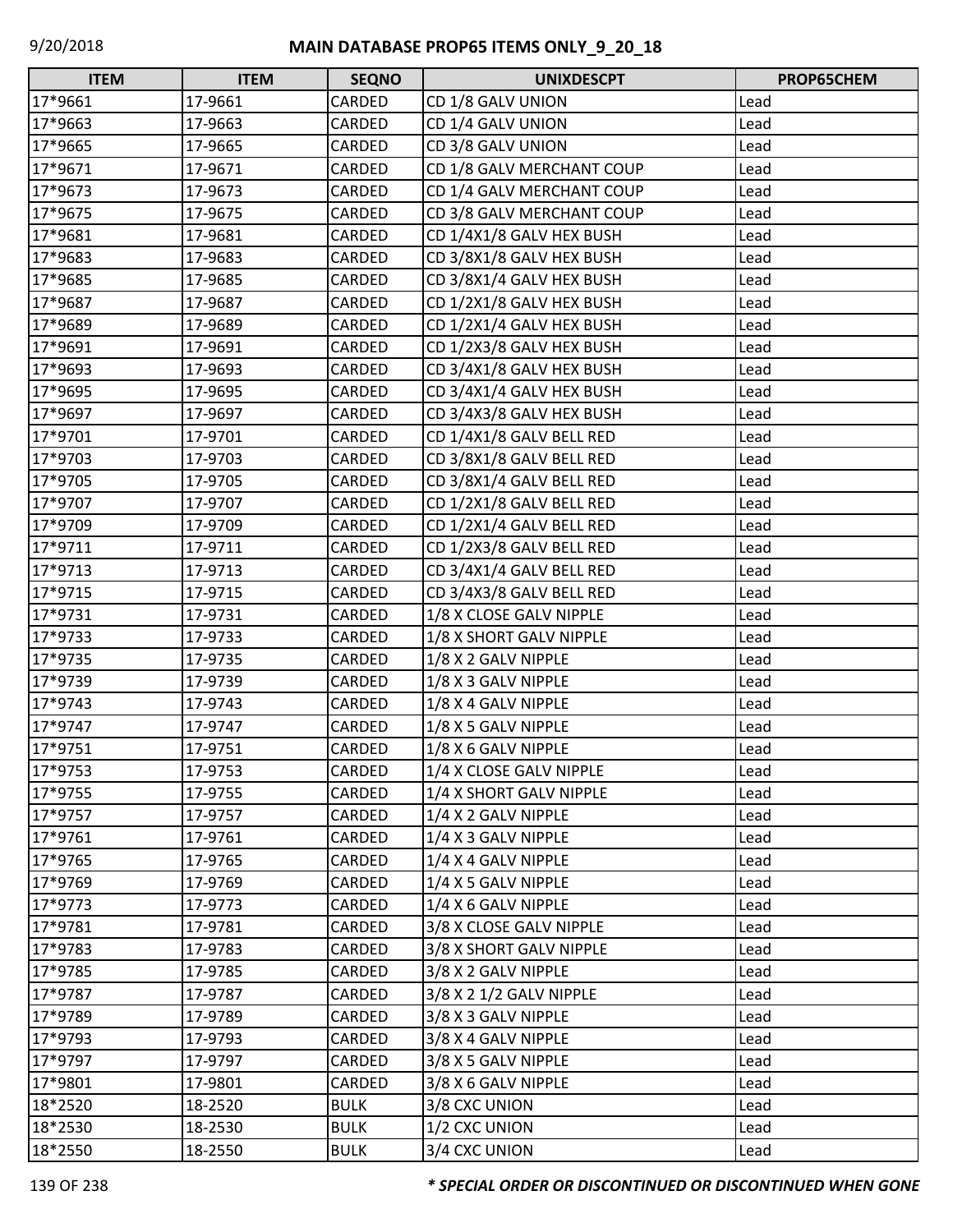| <b>ITEM</b> | <b>ITEM</b> | <b>SEQNO</b> | <b>UNIXDESCPT</b>          | <b>PROP65CHEM</b> |
|-------------|-------------|--------------|----------------------------|-------------------|
| 18*2560     | 18-2560     | <b>BULK</b>  | 1 CXC UNION                | Lead              |
| 18*2570     | 18-2570     | <b>BULK</b>  | 11/4 CXC UNION             | Lead              |
| 18*2580     | 18-2580     | <b>BULK</b>  | 11/2 CXC UNION             | Lead              |
| 18*2590     | 18-2590     | <b>BULK</b>  | 2 CXC UNION                | Lead              |
| 18*2770     | 18-2770     | <b>BULK</b>  | 1 1/4 CXFE 90 ELL          | Lead              |
| 18*2780     | 18-2780     | <b>BULK</b>  | 11/2 CXFE 90 ELL           | Lead              |
| 18*2790     | 18-2790     | <b>BULK</b>  | 2 CXFE 90 ELL              | Lead              |
| 18*2930     | 18-2930     | <b>BULK</b>  | 1/2 CXFE 90 DROP EAR ELL   | Lead              |
| 18*2950     | 18-2950     | <b>BULK</b>  | 3/4 CXFE 90 DROP EAR ELL   | Lead              |
| 18*3030     | 18-3030     | <b>BULK</b>  | 1/2 CXFE HYCO ELL          | Lead              |
| 18*3130     | 18-3130     | <b>BULK</b>  | 1/2 CXMALE 90 ELL          | Lead              |
| 18*3150     | 18-3150     | <b>BULK</b>  | 3/4 CXMALE 90 ELL          | Lead              |
| 18*3190     | 18-3190     | <b>BULK</b>  | 2 CXMALE 90 ELL            | Lead              |
| 18*3230     | 18-3230     | <b>BULK</b>  | 1/2 CXC DROP EAR ELL       | Lead              |
| 18*3250     | 18-3250     | <b>BULK</b>  | 3/4 CXC DROP EAR ELL       | Lead              |
| 18*3330     | 18-3330     | <b>BULK</b>  | 1/2 CXC HYCO ELL           | Lead              |
| 18*3340     | 18-3340     | <b>BULK</b>  | 3/4 CXFEXC SERVICE TEE     | Lead              |
| 18*3350     | 18-3350     | <b>BULK</b>  | 3/4X1/2X3/4 CXFEXC SER TEE | Lead              |
| 18*3352     | 18-3352     | <b>BULK</b>  | 1X3/4X1 CXFEXC SER TEE     | Lead              |
| 18*3430     | 18-3430     | <b>BULK</b>  | 1/2 CXCXC DROP EAR TEE     | Lead              |
| 18*3530     | 18-3530     | <b>BULK</b>  | 1/2 CXCXFE DROP EAR TEE    | Lead              |
| 18*3550     | 18-3550     | <b>BULK</b>  | 3/4 CXCXFE DROP EAR TEE    | Lead              |
| 18*3630     | 18-3630     | <b>BULK</b>  | 1/2 CXCXFE TEE             | Lead              |
| 18*3650     | 18-3650     | <b>BULK</b>  | 3/4 CXCXFE TEE             | Lead              |
| 18*3690     | 18-3690     | <b>BULK</b>  | 2 CXCXFE TEE               | Lead              |
| 18*3730     | 18-3730     | <b>BULK</b>  | 1/2X1/2X3/4 CXCXFE RED TEE | Lead              |
| 18*3830     | 18-3830     | <b>BULK</b>  | 1/2 CXCXMALE TEE           | Lead              |
| 18*4030     | 18-4030     | <b>BULK</b>  | 1/2 COPPER HANGER          | Lead              |
| 18*4050     | 18-4050     | <b>BULK</b>  | 3/4 COPPER HANGER          | Lead              |
| 18*4130     | 18-4130     | <b>BULK</b>  | 1/2 C-FE UNION             | Lead              |
| 18*4150     | 18-4150     | <b>BULK</b>  | 3/4 C X FE UNION           | Lead              |
| 18*4160     | 18-4160     | <b>BULK</b>  | 1 C-FE UNION               | Lead              |
| 18*4170     | 18-4170     | <b>BULK</b>  | 11/4 C-FE UNION            | Lead              |
| 18*4230     | 18-4230     | <b>BULK</b>  | 1/2 C-MIP UNION            | Lead              |
| 18*4250     | 18-4250     | <b>BULK</b>  | 3/4 C-MIP UNION            | Lead              |
| 18*4260     | 18-4260     | <b>BULK</b>  | 1 C-MIP UNION              | Lead              |
| 18*4330     | 18-4330     | <b>BULK</b>  | 1/2 CAST BRASS CROSS       | Lead              |
| 18*4350     | 18-4350     | <b>BULK</b>  | 3/4 CAST BRASS CROSS       | Lead              |
| 18*4370     | 18-4370     | <b>BULK</b>  | 3/4X1/2 COPPER             | Lead              |
| 18*4372     | 18-4372     | <b>BULK</b>  | 1X3/4 COPPER FL            | Lead              |
| 18*4430     | 18-4430     | <b>BULK</b>  | 1/2 EA DIA UNION           | Lead              |
| 18*4450     | 18-4450     | <b>BULK</b>  | 3/4 EA DIA UNION           | Lead              |
| 18*4460     | 18-4460     | <b>BULK</b>  | 1 EA DIA UNION             | Lead              |
| 18*4630     | 18-4630     | <b>BULK</b>  | 1/2 FX DIA UNION           | Lead              |
| 18*4650     | 18-4650     | <b>BULK</b>  | 3/4 FX DIA UNION           | Lead              |
| 18*4660     | 18-4660     | <b>BULK</b>  | 1 FX DIA UNION             | Lead              |
| 18*4670     | 18-4670     | <b>BULK</b>  | 11/4 FX DIA UNION          | Lead              |
| 18*4680     | 18-4680     | <b>BULK</b>  | 11/2 FX DIA UNION          | Lead              |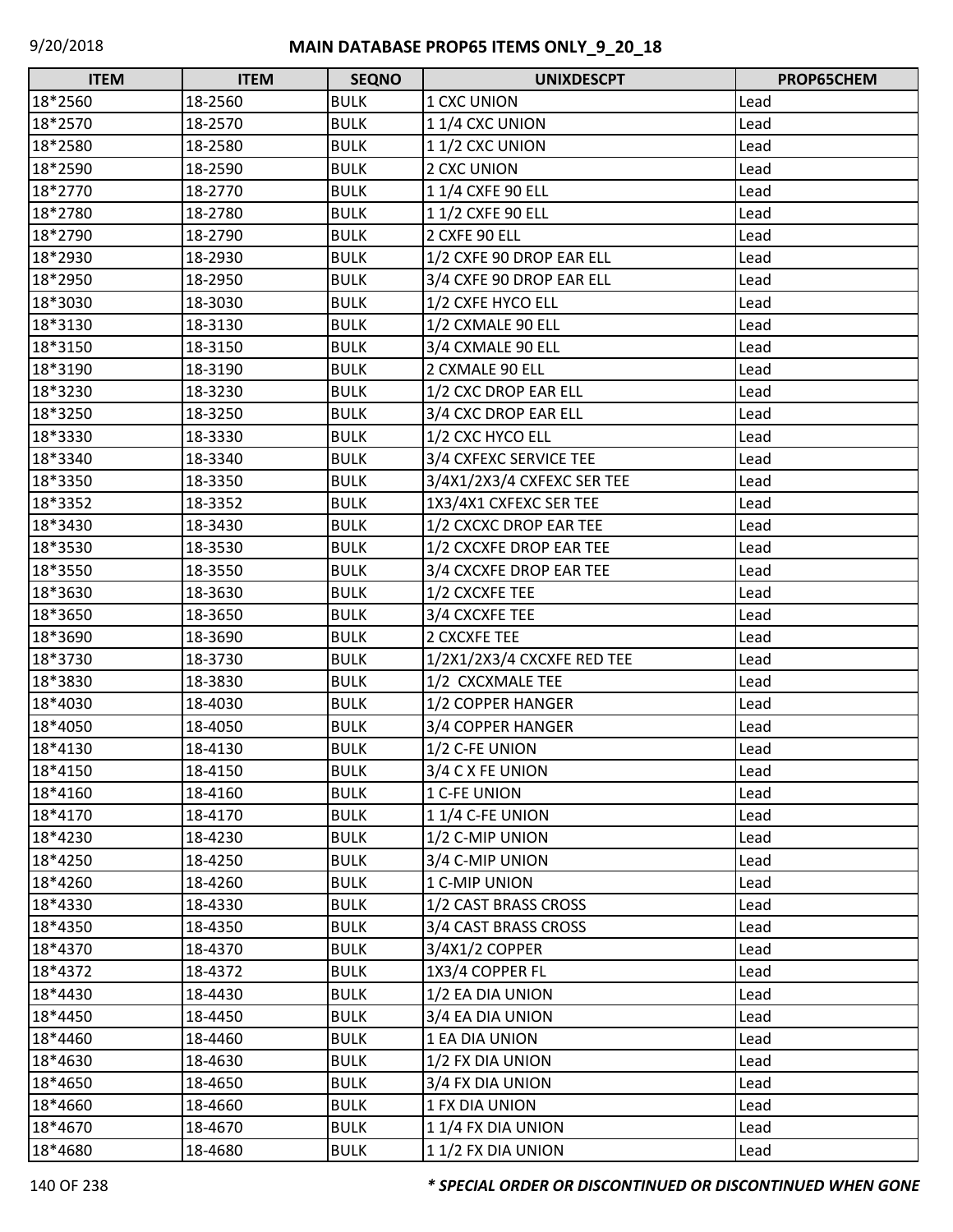| <b>ITEM</b> | <b>ITEM</b> | <b>SEQNO</b>  | <b>UNIXDESCPT</b>                   | PROP65CHEM |
|-------------|-------------|---------------|-------------------------------------|------------|
| 18*4690     | 18-4690     | <b>BULK</b>   | 2 FX DIA UNION                      | Lead       |
| 18*4750     | 18-4750     | <b>BULK</b>   | 3/4 FXC DIA UNION                   | Lead       |
| 18*4830     | 18-4830     | <b>BULK</b>   | 1/2 HA DIA UNION                    | Lead       |
| 18*4850     | 18-4850     | <b>BULK</b>   | 3/4 HA DIA UNION                    | Lead       |
| 18*4860     | 18-4860     | <b>BULK</b>   | 1 HA DIA UNION                      | Lead       |
| 18*4880     | 18-4880     | <b>BULK</b>   | 11/2 HA DIA UNION                   | Lead       |
| 18*6020     | 18-6020     | <b>BULK</b>   | 1/2 PIPE/ WALL INSULATOR            | Phthalate  |
| 18*6022     | 18-6022     | <b>BULK</b>   | 3/4 PIPE/WALL INSULATOR             | Phthalate  |
| 18*6024     | 18-6024     | <b>BULK</b>   | 1 PIPE/WALL INSULATOR               | Phthalate  |
| 19*1610     | 19-1610     | <b>BULK</b>   | * DISC NLA 6/30/17                  | Lead       |
| 19*1612     | 19-1612     | <b>BULK</b>   | * DISC NLA 6/30/17                  | Lead       |
| 19*1616     | 19-1616     | <b>BULK</b>   | 3/4 BRZ 90 ELL IN X IN              | Lead       |
| 19*1617     | 19-1617     | <b>BULK</b>   | 1" BRZ 90 ELL IN X IN               | Lead       |
| 19*1618     | 19-1618     | <b>BULK</b>   | 1 1/4 BRZ 90 ELL IN X IN            | Lead       |
| 19*1622     | 19-1622     | <b>BULK</b>   | 3/4 BRZ 90 ELL IN X MIP             | Lead       |
| 19*1623     | 19-1623     | <b>BULK</b>   | 1" BRZ 90 ELL IN X MIP              | Lead       |
| 19*1627     | 19-1627     | <b>BULK</b>   | 1X3/4 BRZ 90 ELL IN X MIP           | Lead       |
| 19*1630     | 19-1630     | <b>BULK</b>   | 1/2 BRZ ADAPTER IN X MIP            | Lead       |
| 19*1631     | 19-1631     | <b>BULK</b>   | 3/4 BRZ ADAPTER IN X MIP            | Lead       |
| 19*1632     | 19-1632     | <b>BULK</b>   | 1" BRZ ADAPTER IN X MIP             | Lead       |
| 19*1633     | 19-1633     | <b>BULK</b>   | 11/4 BRZ ADAPTER IN X MIP           | Lead       |
| 19*1634     | 19-1634     | <b>BULK</b>   | 11/2 BRZ ADAPTER IN X MIP           | Lead       |
| 19*1635     | 19-1635     | <b>BULK</b>   | 2" BRZ ADAPTER IN X MIP             | Lead       |
| 19*1636     | 19-1636     | <b>BULK</b>   | 1X3/4 BRZ ADAPTER IN X MIP          | Lead       |
| 19*1639     | 19-1639     | <b>BULK</b>   | 1" BRZ EX-LONG ADAPTR IN X MIP      | Lead       |
| 19*1640     | 19-1640     | <b>BULK</b>   | 11/4 BRZ EX-LONG ADPT INXMIP        | Lead       |
| 19*1645     | 19-1645     | <b>BULK</b>   | 1/2 BRZ ADAPTER IN X FIP            | Lead       |
| 19*1646     | 19-1646     | <b>BULK</b>   | 3/4 BRZ ADAPTER IN X FIP            | Lead       |
| 19*1647     | 19-1647     | <b>BULK</b>   | 1" BRZ ADAPTER IN X FIP             | Lead       |
| 19*1648     | 19-1648     | <b>BULK</b>   | 11/4 BRZ ADAPTER IN X FIP           | Lead       |
| 19*1649     | 19-1649     | <b>BULK</b>   | 11/2 BRZ ADAPTER IN X FIP           | Lead       |
| 19*1660     | 19-1660     | <b>BULK</b>   | 1/2 BRZ COUPLING IN X IN            | Lead       |
| 19*1661     | 19-1661     | <b>BULK</b>   | 3/4 BRZ COUPLING IN X IN            | Lead       |
| 19*1662     | 19-1662     | <b>BULK</b>   | 1" BRZ COUPLING IN X IN             | Lead       |
| 19*1663     | 19-1663     | <b>BULK</b>   | 11/4 BRZ COUPLING IN X IN           | Lead       |
| 19*1664     | 19-1664     | <b>BULK</b>   | 11/2 BRZ COUPLING IN X IN           | Lead       |
| 19*1665     | 19-1665     | <b>BULK</b>   | 2" BRZ COUPLING IN X IN             | Lead       |
| 19*1671     | 19-1671     | <b>BULK</b>   | 3/4 BRZ TEE IN X IN X IN            | Lead       |
| 19*1672     | 19-1672     | <b>BULK</b>   | 1" BRZ TEE IN X IN X IN             | Lead       |
| 19*1677     | 19-1677     | <b>BULK</b>   | 3/4 BRZ TEE IN X IN X MIP           | Lead       |
| 19*1679     | 19-1679     | <b>BULK</b>   | 1 1/4 BRZ TEE IN X IN X IN          | Lead       |
| 19*1684     | 19-1684     | <b>BULK</b>   | 1X3/4 BRZ TEE IN X IN X MIP         | Lead       |
| 19*2510*10  | 19-2510-10  | <b>BULK</b>   | 3/8 OETIKER PEX CINCH RING (10PACK) | Lead       |
| 19*2512*10  | 19-2512-10  | <b>BULK</b>   | 1/2 OETIKER PEX CINCH RING (10PACK) | Lead       |
| 19*2514*10  | 19-2514-10  | <b>BULK</b>   | 3/4 OETIKER PEX CINCH RING (10PACK) | Lead       |
| 19*2516*10  | 19-2516-10  | <b>BULK</b>   | 1 OETIKER PEX CINCH RING (10PACK)   | Lead       |
| 19*6300     | 19-6300     | <b>BULK</b>   | 1/4 TUBE X FHT HOSE ADPT            | Lead       |
| 19*6301     | 19-6301     | <b>CARDED</b> | 1/4 TUBE X FHT                      | Lead       |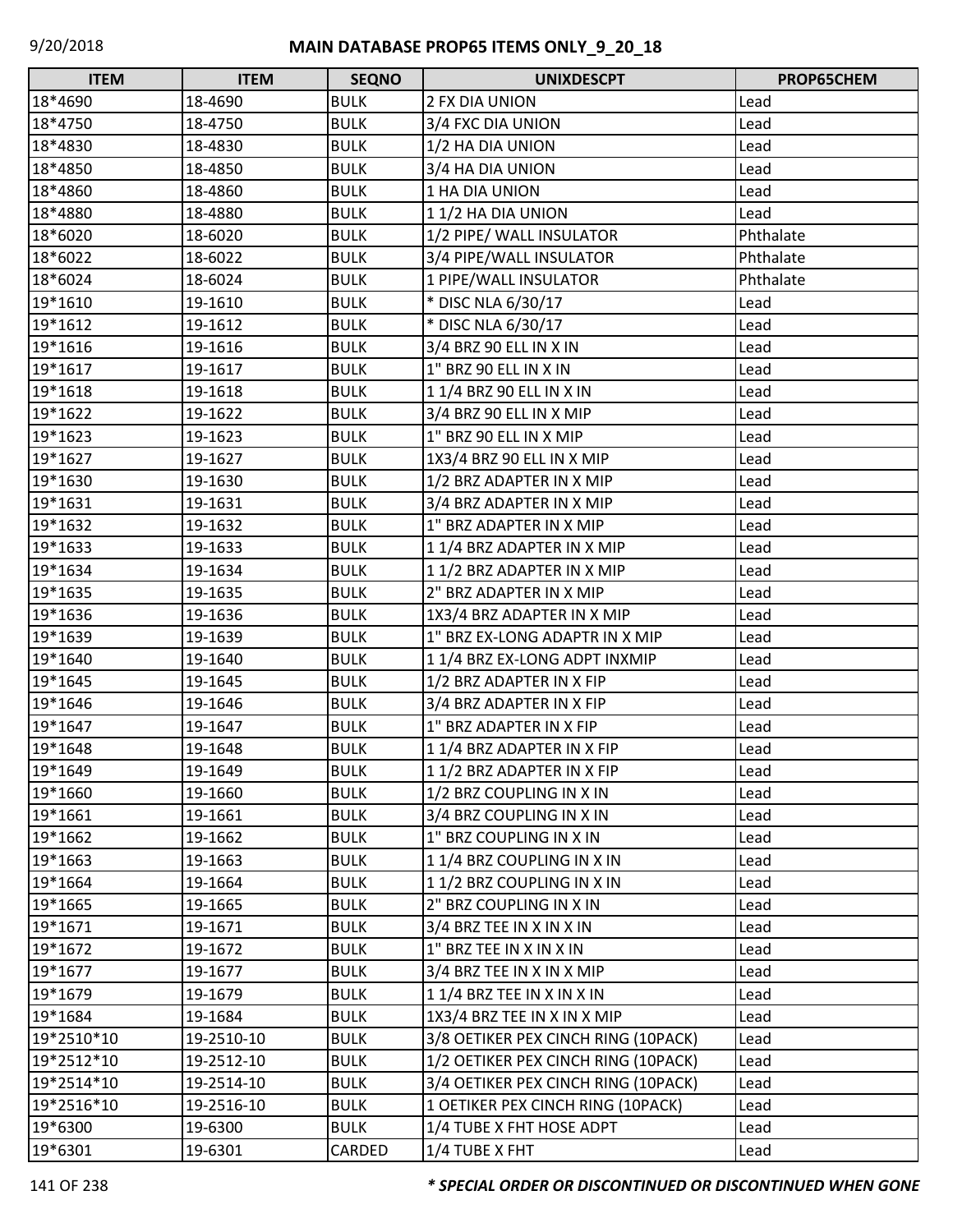| <b>ITEM</b> | <b>ITEM</b> | <b>SEQNO</b> | <b>UNIXDESCPT</b>                     | PROP65CHEM |
|-------------|-------------|--------------|---------------------------------------|------------|
| 19*6302     | 19-6302     | <b>BULK</b>  | 3/8 TUBE X FHT HOSE ADPT              | Lead       |
| 19*6303     | 19-6303     | CARDED       | 3/8 TUBE X FHT                        | Lead       |
| 19*7000     | 19-7000     | <b>BULK</b>  | PEX BRASS 3/8 TEE                     | Lead       |
| 19*7008     | 19-7008     | <b>BULK</b>  | PEX BRASS 1/2X1/2X3/8 TEE             | Lead       |
| 19*7010     | 19-7010     | <b>BULK</b>  | PEX BRASS 1/2 TEE                     | Lead       |
| 19*7012     | 19-7012     | <b>BULK</b>  | PEX BRASS TEE 1/2X1/2X3/4             | Lead       |
| 19*7014     | 19-7014     | <b>BULK</b>  | PEX BRASS TEE 3/4X1/2X1/2             | Lead       |
| 19*7016     | 19-7016     | <b>BULK</b>  | PEX BRASS TEE 3/4X 1/2 X 3/4          | Lead       |
| 19*7020     | 19-7020     | <b>BULK</b>  | PEX BRASS 3/4X3/4X1/2 TEE             | Lead       |
| 19*7022     | 19-7022     | <b>BULK</b>  | PEX BRASS 3/4 TEE                     | Lead       |
| 19*7024     | 19-7024     | <b>BULK</b>  | PEX BRASS 3/4 x 3/4 x 1 TEE           | Lead       |
| 19*7026     | 19-7026     | <b>BULK</b>  | PEX BRASS 1 x 1 x 3/4 TEE             | Lead       |
| 19*7028     | 19-7028     | <b>BULK</b>  | PEX BRASS 1 x 1 x 1 TEE               | Lead       |
| 19*7040     | 19-7040     | <b>BULK</b>  | PEX BRASS 3/8 ELBOW                   | Lead       |
| 19*7042     | 19-7042     | <b>BULK</b>  | PEX BRASS 1/2X3/8 ELLBOW              | Lead       |
| 19*7044     | 19-7044     | <b>BULK</b>  | PEX BRASS 1/2 ELBOW                   | Lead       |
| 19*7046     | 19-7046     | <b>BULK</b>  | PEX BRASS 3/4X1/2 ELBOW               | Lead       |
| 19*7048     | 19-7048     | <b>BULK</b>  | PEX BRASS 3/4 ELBOW                   | Lead       |
| 19*7050     | 19-7050     | <b>BULK</b>  | PEX BRASS DE 90 ELL 1/2X1/2FIP        | Lead       |
| 19*7052     | 19-7052     | <b>BULK</b>  | PEX BRASS 1 x 1 ELBOW                 | Lead       |
| 19*7060     | 19-7060     | <b>BULK</b>  | PEX BRASS 3/8 COUPLING                | Lead       |
| 19*7062     | 19-7062     | <b>BULK</b>  | PEX BRASS 1/2X3/8 COUPLING            | Lead       |
| 19*7064     | 19-7064     | <b>BULK</b>  | PEX BRASS 1/2 COUPLING                | Lead       |
| 19*7066     | 19-7066     | <b>BULK</b>  | PEX BRASS 3/4X1/2 COUPLING            | Lead       |
| 19*7068     | 19-7068     | <b>BULK</b>  | PEX BRASS 3/4 COUPLING                | Lead       |
| 19*7070     | 19-7070     | <b>BULK</b>  | PEX BRASS 1 x 3/4 COUPLING            | Lead       |
| 19*7072     | 19-7072     | <b>BULK</b>  | PEX BRASS 1 x 1 COUPLING              | Lead       |
| 19*7080     | 19-7080     | <b>BULK</b>  | PEX BRASS 3/8X1/2 FIP SWIV ADP        | Lead       |
| 19*7082     | 19-7082     | <b>BULK</b>  | PEX BRASS 1/2X1/2 FIP SWIV ADP        | Lead       |
| 19*7084     | 19-7084     | <b>BULK</b>  | PEX BRASS 3/4 BARB X 3/4 FIP SWIV ADP | Lead       |
| 19*7100     | 19-7100     | <b>BULK</b>  | PEX BRASS 3/8X1/2 MIP ADPT            | Lead       |
| 19*7102     | 19-7102     | <b>BULK</b>  | PEX BRASS 1/2X1/2 MIP ADPT            | Lead       |
| 19*7104     | 19-7104     | <b>BULK</b>  | PEX BRASS 3/4X3/4 MIP ADPT            | Lead       |
| 19*7106     | 19-7106     | <b>BULK</b>  | PEX BRASS 1" X 1" MPTX PEX            | Lead       |
| 19*7110     | 19-7110     | <b>BULK</b>  | PEX BRASS 1/2 X 1/2 PEX-SWT           | Lead       |
| 19*7112     | 19-7112     | <b>BULK</b>  | PEX BRASS 3/4X 3/4 PEX-SWT            | Lead       |
| 19*7114     | 19-7114     | <b>BULK</b>  | PEX BRASS 1"X1" COPXPEX               | Lead       |
| 19*7120     | 19-7120     | <b>BULK</b>  | * DISC NLA 9/18/14                    | Lead       |
| 19*7138     | 19-7138     | <b>BULK</b>  | PEX BRASS 3/8" PLUG                   | Lead       |
| 19*7140     | 19-7140     | <b>BULK</b>  | PEX BRASS PLUG 1/2                    | Lead       |
| 19*7142     | 19-7142     | <b>BULK</b>  | PEX BRASS PLUG 3/4                    | Lead       |
| 19*7144     | 19-7144     | <b>BULK</b>  | PEX BRASS PLUG 1"                     | Lead       |
| 19*8004     | 19-8004     | <b>BULK</b>  | 5/8X5/8 BR PUSH FIT CPLG              | Lead       |
| 19*8004B    | 19-8004B    | <b>BULK</b>  | S/C 5/8 BRASS PUSH FIT CPLG           | Lead       |
| 19*8006     | 19-8006     | <b>BULK</b>  | 7/8X7/8 BR PUSH FIT CPLG              | Lead       |
| 19*8006B    | 19-8006B    | <b>BULK</b>  | S/C 7/8 BR PUSH FIT CPLG              | Lead       |
| 19*8008     | 19-8008     | <b>BULK</b>  | 1 X 1 STRAIGHT COUPLING               | Lead       |
| 19*8008B    | 19-8008B    | <b>BULK</b>  | 1 X 1 BR PUSH FIT CPLG                | Lead       |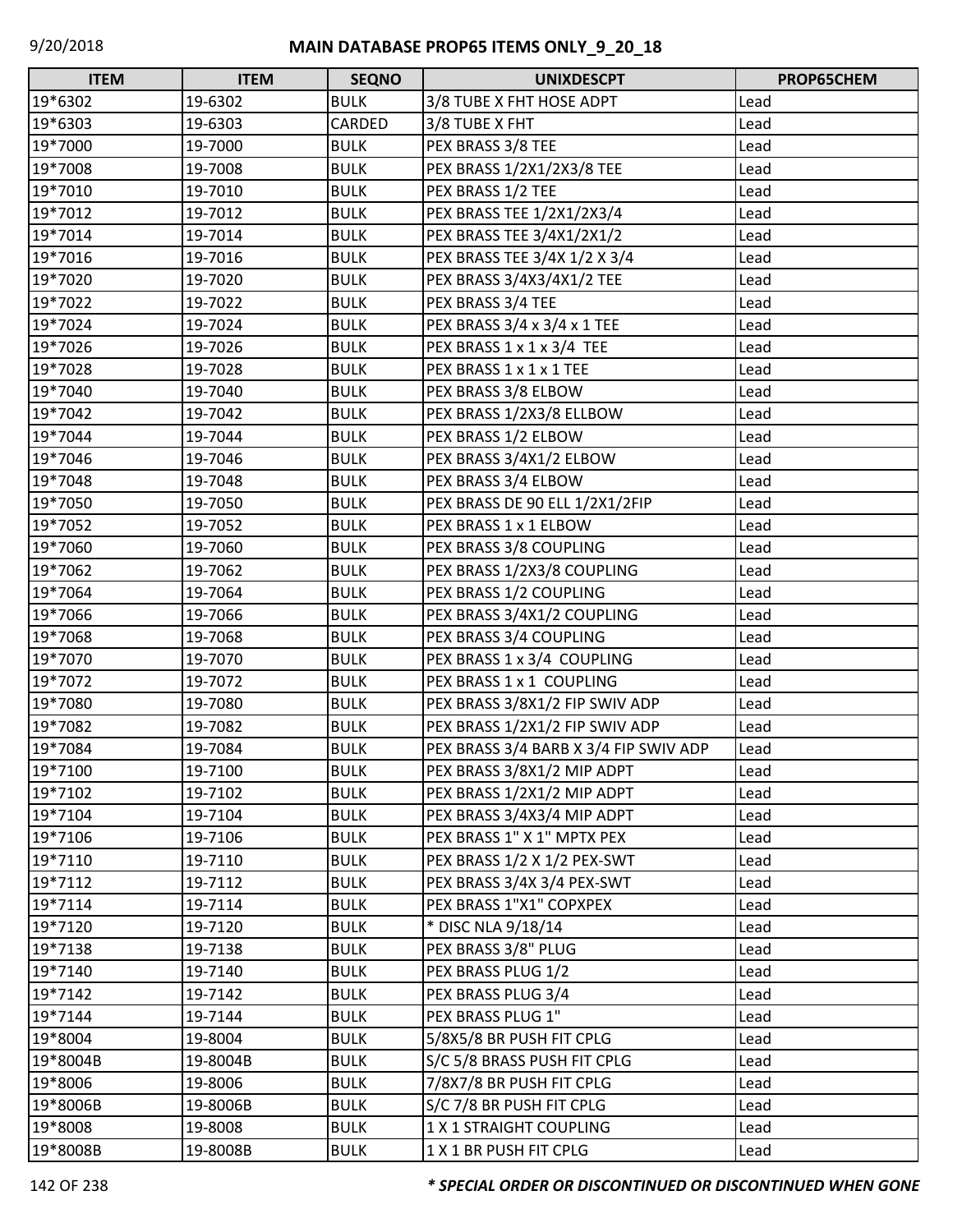| <b>ITEM</b> | <b>ITEM</b> | <b>SEQNO</b> | <b>UNIXDESCPT</b>              | PROP65CHEM |
|-------------|-------------|--------------|--------------------------------|------------|
| 19*8012     | 19-8012     | <b>BULK</b>  | 7/8X5/8 BR PUSH FIT CPLG       | Lead       |
| 19*8012B    | 19-8012B    | <b>BULK</b>  | S/C 7/8X5/8 BR PUSH FIT CPLG   | Lead       |
| 19*8014     | 19-8014     | <b>BULK</b>  | 1" X 3/4" REDUCING COUPLING    | Lead       |
| 19*8014B    | 19-8014B    | <b>BULK</b>  | 1" X 3/4" BR PUSH FIT CPLG     | Lead       |
| 19*8016     | 19-8016     |              | 5/8X4" BR PUSH FIT REPAIR CPLG | Lead       |
| 19*8016B    | 19-8016B    | <b>BULK</b>  | S/C 5/8X4 BR PUSH FIT REP CPLG | Lead       |
| 19*8018     | 19-8018     |              | 7/8X4" BR PUSH FIT REPAIR CPLG | Lead       |
| 19*8018B    | 19-8018B    | <b>BULK</b>  | S/C 7/8X4 BR PUSH FIT REP CPLG | Lead       |
| 19*8024     | 19-8024     | <b>BULK</b>  | 5/8X1/2FE BR PUSH FIT ADPT     | Lead       |
| 19*8024B    | 19-8024B    | <b>BULK</b>  | S/C 5/8X1/2FE BR PUSH FIT ADPT | Lead       |
| 19*8026     | 19-8026     | <b>BULK</b>  | 7/8X3/4FE BR PUSH FIT ADPT     | Lead       |
| 19*8026B    | 19-8026B    | <b>BULK</b>  | S/C 7/8X3/4FE BR PUSH FIT ADPT | Lead       |
| 19*8028     | 19-8028     | <b>BULK</b>  | 5/8X3/4FE BR PUSH FIT ADPT     | Lead       |
| 19*8028B    | 19-8028B    | <b>BULK</b>  | S/C 5/8X3/4FE BR PUSHFIT ADPT  | Lead       |
| 19*8030     | 19-8030     | <b>BULK</b>  | 1 X 1 FE BR PUSH FIT ADAPT     | Lead       |
| 19*8030B    | 19-8030B    | <b>BULK</b>  | 1 X 1 BR PUSH FIT FIP CPLG     | Lead       |
| 19*8034     | 19-8034     | <b>BULK</b>  | 5/8X1/2MIP BR PUSH FIT ADPT    | Lead       |
| 19*8034B    | 19-8034B    | <b>BULK</b>  | S/C 5/8X1/2MIP BR PUSH FIT ADP | Lead       |
| 19*8036     | 19-8036     | <b>BULK</b>  | 5/8X3/4MIP BR PUSH FIT ADPT    | Lead       |
| 19*8036B    | 19-8036B    | <b>BULK</b>  | S/C 5/8X3/4MIP BR PUSHFIT ADPT | Lead       |
| 19*8038     | 19-8038     | <b>BULK</b>  | 7/8X3/4MIP BR PUSH FIT ADPT    | Lead       |
| 19*8038B    | 19-8038B    | <b>BULK</b>  | S/C 7/8X3/4MIP BR PUSH FIT ADP | Lead       |
| 19*8040     | 19-8040     | <b>BULK</b>  | 1" TU X 3/4MIP ADAPTER         | Lead       |
| 19*8040B    | 19-8040B    | <b>BULK</b>  | 1" X 3/4" BR PUSH FIT MIP CPLG | Lead       |
| 19*8042     | 19-8042     | <b>BULK</b>  | 1" TU X 1" MIP ADAPTER         | Lead       |
| 19*8042B    | 19-8042B    | <b>BULK</b>  | 1" X 1" BR PUSH FIT MIP CPLG   | Lead       |
| 19*8044     | 19-8044     | <b>BULK</b>  | 5/8X5/8 BR PUSH FIT ELL        | Lead       |
| 19*8044B    | 19-8044B    | <b>BULK</b>  | S/C 5/8 BR PUSH FIT ELL        | Lead       |
| 19*8046     | 19-8046     | <b>BULK</b>  | 7/8X7/8 BR PUSH FIT ELL        | Lead       |
| 19*8046B    | 19-8046B    | <b>BULK</b>  | S/C 7/8 BR PUSH FIT ELL        | Lead       |
| 19*8048     | 19-8048     | <b>BULK</b>  | 1" X 1" ELBOW                  | Lead       |
| 19*8048B    | 19-8048B    | <b>BULK</b>  | 1" X 1" BR PUSH FIT ELL        | Lead       |
| 19*8054     | 19-8054     | <b>BULK</b>  | 5/8X1/2FIP BR PUSH FIT HI-EAR  | Lead       |
| 19*8054B    | 19-8054B    | <b>BULK</b>  | 5/8X1/2 FIP BR PUSH FIT HI-EAR | Lead       |
| 19*8058     | 19-8058     | <b>BULK</b>  | 5/8X1/2FE BR PUSH FIT DROP ELL | Lead       |
| 19*8058B    | 19-8058B    | <b>BULK</b>  | S/C 5/8X1/2FE PUSH FIT DROP EL | Lead       |
| 19*8064     | 19-8064     | <b>BULK</b>  | 5/8X5/8X5/8 BR PUSH FIT TEE    | Lead       |
| 19*8064B    | 19-8064B    | <b>BULK</b>  | S/C 5/8 BR PUSH FIT TEE        | Lead       |
| 19*8066     | 19-8066     | <b>BULK</b>  | 7/8X7/8X7/8 BR PUSH FIT TEE    | Lead       |
| 19*8066B    | 19-8066B    | <b>BULK</b>  | S/C 7/8 BR PUSH FIT TEE        | Lead       |
| 19*8068     | 19-8068     | <b>BULK</b>  | 7/8X7/8X5/8 BR PUSH FIT TEE    | Lead       |
| 19*8068B    | 19-8068B    | <b>BULK</b>  | S/C 7/8X7/8X5/8 BR PUSHFIT TEE | Lead       |
| 19*8070     | 19-8070     | <b>BULK</b>  | 7/8X5/8X5/8 BR PUSHFIT TEE     | Lead       |
| 19*8070B    | 19-8070B    | <b>BULK</b>  | S/C 7/8X5/8X5/8 BR PUSHFIT TEE | Lead       |
| 19*8072     | 19-8072     | <b>BULK</b>  | 1" X 1" X 1" TEE               | Lead       |
| 19*8072B    | 19-8072B    | <b>BULK</b>  | 1" X 1" X 1" BR PUSH FIT TEE   | Lead       |
| 19*8074     | 19-8074     | <b>BULK</b>  | 1" X 1" 3/4" TEE               | Lead       |
| 19*8074B    | 19-8074B    | <b>BULK</b>  | 1" X 1" 3/4" BR PUSH FIT TEE   | Lead       |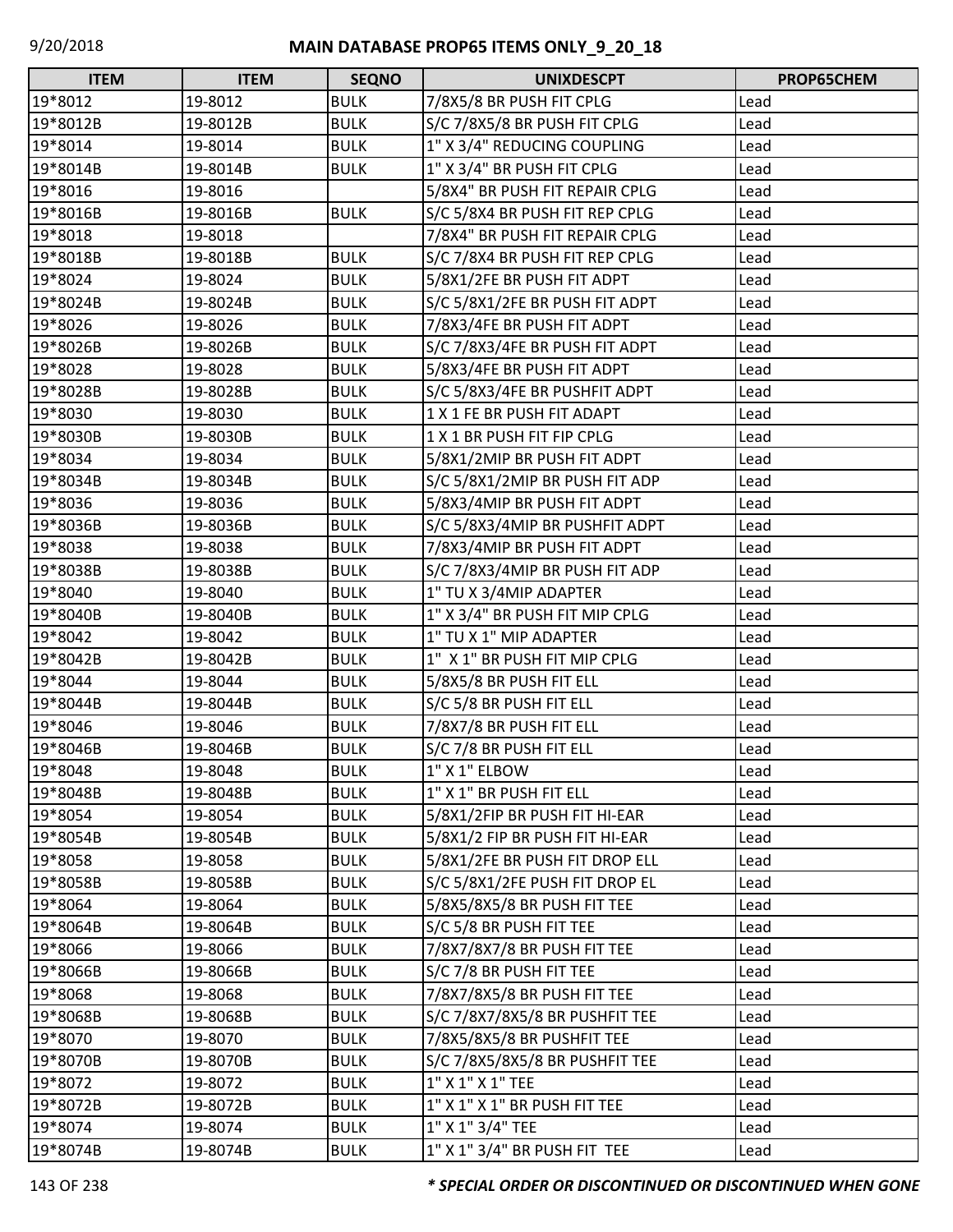| <b>ITEM</b> | <b>ITEM</b> | <b>SEQNO</b> | <b>UNIXDESCPT</b>              | PROP65CHEM |
|-------------|-------------|--------------|--------------------------------|------------|
| 19*8084     | 19-8084     | <b>BULK</b>  | 5/8 CAP BR PUSH FIT            | Lead       |
| 19*8084B    | 19-8084B    | <b>BULK</b>  | S/C 5/8 BR PUSH FIT CAP        | Lead       |
| 19*8086     | 19-8086     | <b>BULK</b>  | 7/8 CAP BR PUSH FIT            | Lead       |
| 19*8086B    | 19-8086B    | <b>BULK</b>  | S/C 7/8 BR PUSH FIT CAP        | Lead       |
| 19*8088     | 19-8088     | <b>BULK</b>  | 1" CAP BR PUSH FIT             | Lead       |
| 19*8088B    | 19-8088B    | <b>BULK</b>  | 1" BR PUSH FIT CAP             | Lead       |
| 19*8094     | 19-8094     | <b>BULK</b>  | 5/8 DISCONNECTING CLIP         | Lead       |
| 19*8094B    | 19-8094B    | <b>BULK</b>  | S/C 5/8 PUSH FIT DISC CLIP     | Lead       |
| 19*8096     | 19-8096     | <b>BULK</b>  | 7/8 DISCONNECTING CLIP         | Lead       |
| 19*8096B    | 19-8096B    | <b>BULK</b>  | S/C 7/8 PUSH FIT DISC CLI      | Lead       |
| 19*8098     | 19-8098     | <b>BULK</b>  | 1" DISCONNECTING CLIP          | Lead       |
| 19*8098B    | 19-8098B    | <b>BULK</b>  | S/C 1 PUSHFIT DISC TOOL        | Lead       |
| 19*8100     | 19-8100     | <b>BULK</b>  | 5/8X1/2MIP BR PUSH FIT ELL     | Lead       |
| 19*8100B    | 19-8100B    | <b>BULK</b>  | S/C 5/8X1/2 MIP BR PUSHFIT ELL | Lead       |
| 19*8110     | 19-8110     | <b>BULK</b>  | 5/8X1/2FIP BR PUSH FIT ELL     | Lead       |
| 19*8110B    | 19-8110B    | <b>BULK</b>  | S/C 5/8 X1/2FE BR PUSHFIT ELL  | Lead       |
| 19*8120     | 19-8120     | <b>BULK</b>  | 5/8TUBE X 1COPPER ADAPTER      | Lead       |
| 19*8122     | 19-8122     | <b>BULK</b>  | 7/8TUBE x 1 COPPER FITTING     | Lead       |
| 19*8200     | 19-8200     | <b>BULK</b>  | 5/8 MAGNA-GRIP BALL VALVE      | Lead       |
| 19*8200B    | 19-8200B    | <b>BULK</b>  | S/C 5/8 BR PUSH FIT BALL VLV   | Lead       |
| 19*8202     | 19-8202     | <b>BULK</b>  | 7/8 MAGNA-GRIP BALL VALVE      | Lead       |
| 19*8202B    | 19-8202B    | <b>BULK</b>  | S/C 7/8 BR PUSH FIT BALL VLV   | Lead       |
| 19*8204     | 19-8204     | <b>BULK</b>  | 1 MAGNA-GRIP BALL VALVE        | Lead       |
| 19*8204B    | 19-8204B    | <b>BULK</b>  | 1" BR PUSH FIT BALL VALVE      | Lead       |
| 19221P      | 19221P      | <b>SIMP</b>  | PB SMALL PORC CROSS HANDLE PR  | Lead       |
| 19230       | 19230       | <b>SIMP</b>  | LARGE PORC CROSS HANDLE        | Lead       |
| 19231A      | 19231A      | <b>SIMP</b>  | AB LARGE PORC CROSS HANDLE SET | Lead       |
| 19231C      | 19231C      | <b>SIMP</b>  | CP LARGE PORC CROSS HANDLE SET | Lead       |
| 19231P      | 19231P      | <b>SIMP</b>  | PB LARGE PORC CROSS HANDLE SET | Lead       |
| 19240C      | 19240C      | <b>SIMP</b>  | <b>CP PORC LEVER HANDLE</b>    | Lead       |
| 19240P      | 19240P      | <b>SIMP</b>  | PB PORC LEVER HANDLE           | Lead       |
| 19241A      | 19241A      | <b>SIMP</b>  | AB PORC LEVER HANDLE           | Lead       |
| 19241C      | 19241C      | <b>SIMP</b>  | <b>CP PORC LEVER HANDLE</b>    | Lead       |
| 19241P      | 19241P      | <b>SIMP</b>  | PB PORC LEVER HANDLE           | Lead       |
| 19250C      | 19250C      | <b>SIMP</b>  | CP BRASS LEVER HANDLE          | Lead       |
| 19250P      | 19250P      | <b>SIMP</b>  | PB BRASS LEVER HANDLE          | Lead       |
| 19250SN     | 19250SN     | <b>SIMP</b>  | <b>SN BRASS LEVER HANDLE</b>   | Lead       |
| 19251A      | 19251A      | <b>SIMP</b>  | AB BRASS LEVER HANDLE          | Lead       |
| 19251C      | 19251C      | <b>SIMP</b>  | <b>CP BRASS LEVER HANDLE</b>   | Lead       |
| 19251P      | 19251P      | <b>SIMP</b>  | PB BRASS LEVER HANDLE          | Lead       |
| 19251SN     | 19251SN     | <b>SIMP</b>  | SN BRASS LEVER HANDLE          | Lead       |
| 19310C      | 19310C      | <b>SIMP</b>  | CP SMALL HANDLE BASE           | Lead       |
| 19310P      | 19310P      | <b>SIMP</b>  | PB SMALL HANDLE BASE           | Lead       |
| 19311A      | 19311A      | <b>SIMP</b>  | * DISC AS OF 10-21-11          | Lead       |
| 19311C      | 19311C      | <b>SIMP</b>  | <b>CP SMALL HANDLE BASE</b>    | Lead       |
| 19311P      | 19311P      | <b>SIMP</b>  | PB SMALL HANDLE BASE           | Lead       |
| 19320A      | 19320A      | <b>SIMP</b>  | AB LARGE HANDLE BASE           | Lead       |
| 19320C      | 19320C      | <b>SIMP</b>  | <b>CP LARGE HANDLE BASE</b>    | Lead       |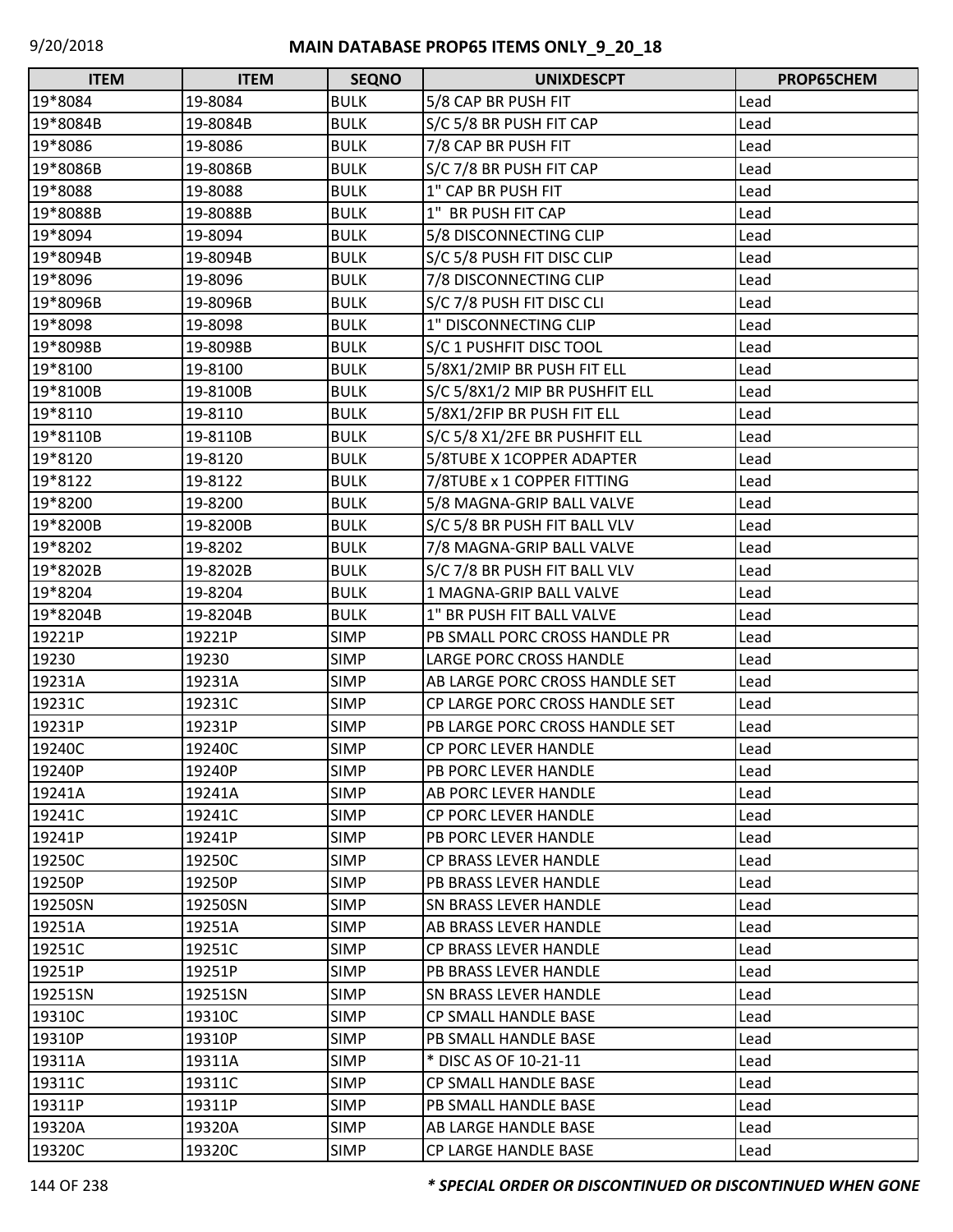| <b>ITEM</b> | <b>ITEM</b> | <b>SEQNO</b> | <b>UNIXDESCPT</b>                | PROP65CHEM |
|-------------|-------------|--------------|----------------------------------|------------|
| 19320P      | 19320P      | <b>SIMP</b>  | PB LARGE HANDLE BASE             | Lead       |
| 19320SN     | 19320SN     | <b>SIMP</b>  | SN LARGE HANDLE BASE             | Lead       |
| 19321A      | 19321A      | <b>SIMP</b>  | AB LARGE HANDLE BASE             | Lead       |
| 19321C      | 19321C      | <b>SIMP</b>  | CP LARGE HANDLE BASE             | Lead       |
| 19321OB     | 19321OB     | <b>SIMP</b>  | OB LARGE HANDLE BASE             | Lead       |
| 19321P      | 19321P      | <b>SIMP</b>  | PB LARGE HANDLE BASE             | Lead       |
| 19321SN     | 19321SN     | <b>SIMP</b>  | SN LARGE HANDLE BASE             | Lead       |
| 19500       | 19500       | <b>SIMP</b>  | STERLING BR HDLE ADPT            | Lead       |
| 19501       | 19501       | <b>SIMP</b>  | BR ADPT STERL TO PP (2PC)        | Lead       |
| 19502       | 19502       | <b>SIMP</b>  | AQUA SEAL BR HDLE ADPT           | Lead       |
| 19503       | 19503       | <b>SIMP</b>  | BR ADPT AM STD TO PP (2PC)       | Lead       |
| 19504       | 19504       | <b>SIMP</b>  | SAYCO GERBER BR HDLE ADPT        | Lead       |
| 19505       | 19505       | <b>SIMP</b>  | BR ADPT GERBER TO PP (2PC)       | Lead       |
| 19506       | 19506       | <b>SIMP</b>  | UNION BRIGGS BR HDLE ADPT        | Lead       |
| 19507       | 19507       | <b>SIMP</b>  | BR ADPT BRIGGS TO PP (2PC)       | Lead       |
| 19508       | 19508       | <b>SIMP</b>  | <b>STREAM NIBCO BR HDLE ADPT</b> | Lead       |
| 19509       | 19509       | <b>SIMP</b>  | BR ADPT PHX TO PP (2PC)          | Lead       |
| 19510       | 19510       | <b>SIMP</b>  | ELJER, CENTRAL BR HDLE APT       | Lead       |
| 19511       | 19511       | <b>SIMP</b>  | BR ADPT ELJER TO PP (2-PC)       | Lead       |
| 20101VB     | 20101VB     | <b>SIMP</b>  | VB DELUXE POP-UP ASSY            | Lead       |
| 20102C      | 20102C      | <b>SIMP</b>  | CP LIFT & TURN POP-UP L/PORT     | Lead       |
| 20102OB     | 20102OB     | CARDED       | ORB LIFT & TURN POP-UP L/PORT    | Lead       |
| 20102P      | 20102P      | <b>SIMP</b>  | PVD LIFT & TURN POP-UP L/PORT    | Lead       |
| 20102SN     | 20102SN     | <b>SIMP</b>  | SN LIFT & TURN POP-UP L/PORT     | Lead       |
| 20103C      | 20103C      | <b>SIMP</b>  | CP LIFT & TURN POP-UP L/PORT     | Lead       |
| 20103OB     | 20103OB     | CARDED       | ORB LIFT & TURN POP-UP L/PORT    | Lead       |
| 20103P      | 20103P      | <b>SIMP</b>  | PVD LIFT & TURN POP-UP L/PORT    | Lead       |
| 20103SN     | 20103SN     | <b>SIMP</b>  | SN LIFT & TURN POP-UP L/PORT     | Lead       |
| 20103VB     | 20103VB     |              | VB LIFT & TURN POP-UP L/PORT     | Lead       |
| 20104C      | 20104C      | <b>SIMP</b>  | * DISC USE 03-4602               | Lead       |
| 20104OB     | 20104OB     | CARDED       | ORB TIP TOE POP-UP L/PORT        | Lead       |
| 20104P      | 20104P      | <b>SIMP</b>  | PVD TIP TOE POP-UP L/PORT        | Lead       |
| 20104SN     | 20104SN     | <b>SIMP</b>  | SN TIP TOE POP-UP L/PORT         | Lead       |
| 20105C      | 20105C      | <b>SIMP</b>  | CP TIP TOE POP-UP L/PORT         | Lead       |
| 20105OB     | 20105OB     | CARDED       | ORB TIP TOE POP-UP L/PORT        | Lead       |
| 20105P      | 20105P      | <b>SIMP</b>  | PVD TIP TOE POP-UP L/PORT        | Lead       |
| 20105SN     | 20105SN     | <b>SIMP</b>  | SN TIP TOE POP-UP L/PORT         | Lead       |
| 20105VB     | 20105VB     |              | VB TIP TOE POP-UP L/PORT         | Lead       |
| 20106OB     | 20106OB     | CARDED       | ORB TIP TOE POP-UP W/PORT        | Lead       |
| 20106P      | 20106P      | <b>SIMP</b>  | PVD TIP TOE POP-UP W/PORT        | Lead       |
| 20106SN     | 20106SN     | <b>SIMP</b>  | * DISC USE 20107SN               | Lead       |
| 20107C      | 20107C      | <b>SIMP</b>  | CP TIP TOE POP-UP W/PORT         | Lead       |
| 20107OB     | 20107OB     | CARDED       | ORB TIP TOE POP-UP W/PORT        | Lead       |
| 20107P      | 20107P      | <b>SIMP</b>  | PVD TIP TOE POP-UP W/PORT        | Lead       |
| 20107SN     | 20107SN     | SIMP         | SN TIP TOE POP-UP W/PORT         | Lead       |
| 20107VB     | 20107VB     |              | VB TIP TOE POP-UP W/PORT         | Lead       |
| 20108OB     | 20108OB     | CARDED       | ORB TIP TOE VESSEL POP-UP        | Lead       |
| 20108P      | 20108P      | <b>SIMP</b>  | PVD TIP TOE VESSEL POP-UP        | Lead       |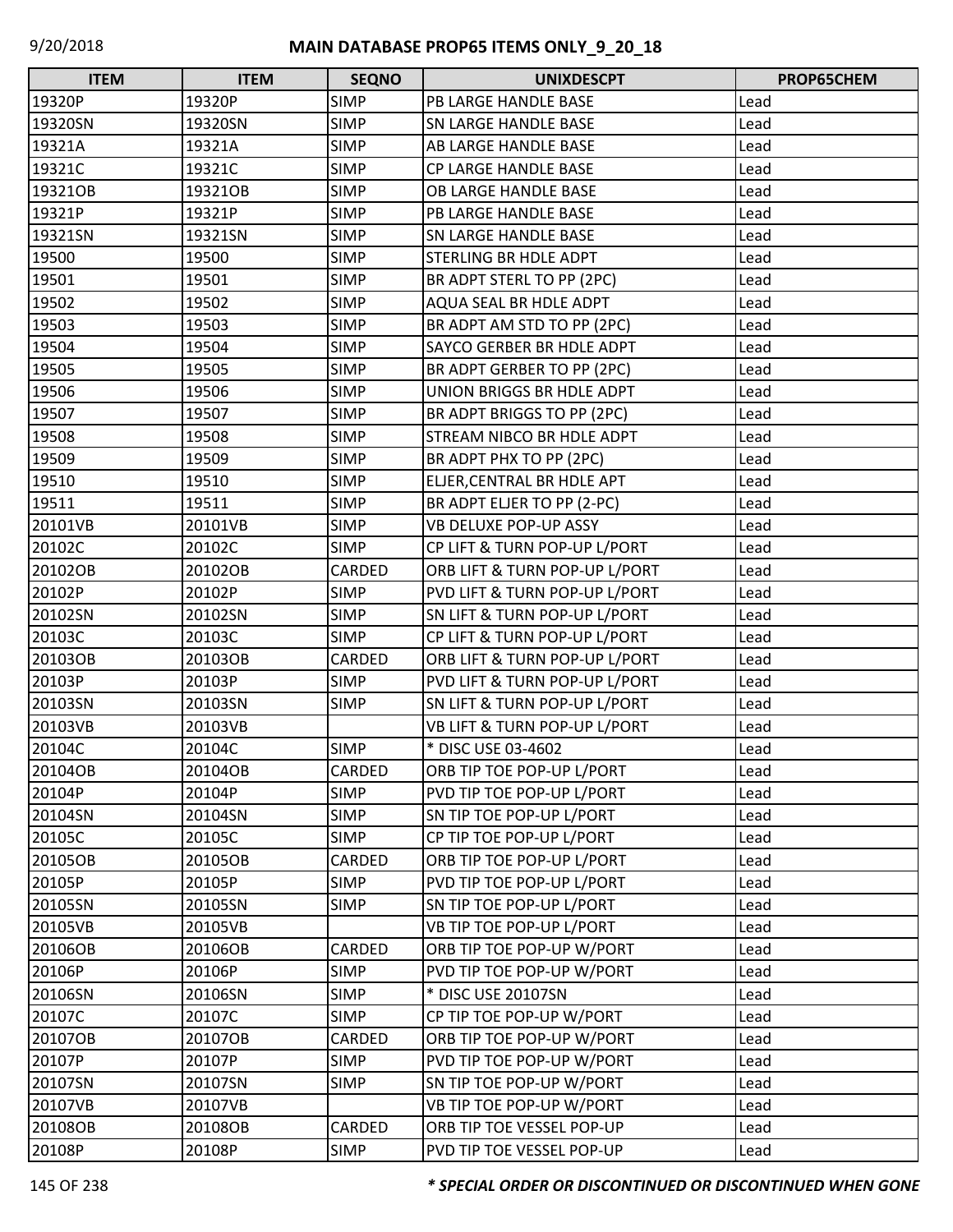| <b>ITEM</b> | <b>ITEM</b> | <b>SEQNO</b> | <b>UNIXDESCPT</b>              | PROP65CHEM  |
|-------------|-------------|--------------|--------------------------------|-------------|
| 20108SN     | 20108SN     | <b>SIMP</b>  | SN TIP TOE VESSEL POP-UP       | Lead        |
| 20109C      | 20109C      | <b>SIMP</b>  | CP TIP TOE VESSEL POP-UP       | Lead        |
| 20109OB     | 20109OB     | CARDED       | ORB TIP TOE VESSEL POP-UP      | Lead        |
| 20109P      | 20109P      | <b>SIMP</b>  | PVD TIP TOE VESSEL POP-UP      | Lead        |
| 20109SN     | 20109SN     | <b>SIMP</b>  | SN TIP TOE VESSEL POP-UP       | Lead        |
| 20111SN     | 20111SN     | <b>SIMP</b>  | SN 6 INCH BR PO PLUG W/GRID    | Lead        |
| 20111VB     | 20111VB     | <b>SIMP</b>  | VB 6 INCH BR PO PLUG W/GRID    | Lead        |
| 25*2151     | 25-2151     | <b>BULK</b>  | 11/2 ABS SANITARY TEE          | Styrene     |
| 25*3211*1   | 25-3211-1   | <b>BULK</b>  | 11/2 ABS P-TP W/UIE HXH        | Styrene     |
| 25*3221     | 25-3221     | <b>BULK</b>  | 11/2 ABS P-TRAP W/UNIXSJ       | Styrene     |
| 25*3422     | 25-3422     | <b>BULK</b>  | 2 ADPT NO HUB CPLG TO ABS HUB  | <b>DEHP</b> |
| 25*3428     | 25-3428     | <b>BULK</b>  | 4X3ADPT NO HUB CPLG TO ABS HUB | <b>DEHP</b> |
| 25*3603     | 25-3603     | <b>BULK</b>  | 4 ABS CLOSET FLANGE HUB        | Styrene     |
| 25*3609     | 25-3609     | <b>BULK</b>  | 4X3ABS OFFSET CLOSET FLG HXSPG | Styrene     |
| 25*3611     | 25-3611     | <b>BULK</b>  | 4 CLOSET FLNG W/ADJ PLST RING  | Styrene     |
| 25*3611*1   | 25-3611-1   | <b>BULK</b>  | 4 CLOSET FLNG W/ADJ S.S. RING  | Styrene     |
| 25*3614     | 25-3614     | <b>BULK</b>  | 4X3CLOSET FLNG W/ADJ PLST RING | Styrene     |
| 25*3614*1   | 25-3614-1   | <b>BULK</b>  | 4X3 CLOSET FLNG W/ADJ SS RING  | Styrene     |
| 25*3616*1   | 25-3616-1   | <b>BULK</b>  | 4X3 CLOSET FLNG W/ADJ SS RING  | Styrene     |
| 25*3620     | 25-3620     | <b>BULK</b>  | 4X3CLST FLN & KNOCKOUT TESTCAP | Styrene     |
| 25*3633     | 25-3633     | <b>BULK</b>  | 4X3 CLOSET FLANGE 3"HUBX4"SPGT | Styrene     |
| 25*3931     | 25-3931     | <b>BULK</b>  | 11/2 ABS SLIP JOINT NUT        | Phthalate   |
| 25*6758     | 25-6758     | <b>BULK</b>  | FLEXIBLE 1 1/4X1 1/4 DIR CONN  | <b>DEHP</b> |
| 25*6759     | 25-6759     | CARDED       | CD 1-1/4 TUBE RUBBER COUPLING  | <b>DEHP</b> |
| 25*6800     | 25-6800     | <b>BULK</b>  | FLEXI 11/2 OD TUBE X 11/2 IPS  | <b>DEHP</b> |
| 25*6801     | 25-6801     | CARDED       | CD FLEXI 11/20D TUBE X 11/2 IP | <b>DEHP</b> |
| 25*6802     | 25-6802     | <b>BULK</b>  | FLEXIBLE 2"-1 1/2-1 1/4 DR CON | <b>DEHP</b> |
| 25*6804     | 25-6804     | <b>BULK</b>  | FLEXIBLE 1 1/2-1 1/4 CONNECTOR | <b>DEHP</b> |
| 25*6806     | 25-6806     | <b>BULK</b>  | <b>P22U-UX-205 2" DONUT</b>    | <b>DEHP</b> |
| 25*6808     | 25-6808     | <b>BULK</b>  | P33U-UX-305 3" DONUT           | <b>DEHP</b> |
| 25*6810     | 25-6810     | <b>BULK</b>  | P44U-UX-305 4X3 DONUT          | <b>DEHP</b> |
| 25*6812     | 25-6812     | <b>BULK</b>  | P44U-UX-405 4" DONUT           | <b>DEHP</b> |
| 25*6813     | 25-6813     | <b>BULK</b>  | FLEXIBLE 1 1/4 PLST/CI CONN    | <b>DEHP</b> |
| 25*6814     | 25-6814     | <b>BULK</b>  | FLEXIBLE 1 1/2 PLST/CI CONN    | <b>DEHP</b> |
| 25*6815     | 25-6815     | <b>BULK</b>  | FLEXIBLE 3"X1 1/2 PLST/CI CONN | <b>DEHP</b> |
| 25*6816     | 25-6816     | <b>BULK</b>  | FLEXIBLE 2" PLST/CI CONN       | <b>DEHP</b> |
| 25*6817     | 25-6817     | <b>BULK</b>  | FLEXIBLE 2"X1 1/2 PLST/CI CONN | <b>DEHP</b> |
| 25*6818     | 25-6818     | <b>BULK</b>  | FLEXIBLE 3" PLST/CI CONN       | <b>DEHP</b> |
| 25*6819     | 25-6819     | <b>BULK</b>  | FLEXIBLE 3"X2" PLST/CI CONN    | <b>DEHP</b> |
| 25*6820     | 25-6820     | <b>BULK</b>  | FLEXIBLE 4"X3" PLST/CI CONN    | <b>DEHP</b> |
| 25*6822     | 25-6822     | <b>BULK</b>  | FLEXIBLE 4" PLST/CI CONN       | <b>DEHP</b> |
| 25*6823     | 25-6823     | <b>BULK</b>  | FLEXIBLE 4"X2" PLST/CI CONN    | <b>DEHP</b> |
| 25*6824     | 25-6824     | <b>BULK</b>  | FLEXIBLE 6"X4" PLST/CI CONN    | <b>DEHP</b> |
| 25*6826     | 25-6826     | <b>BULK</b>  | FLEXIBLE 6" PLST/CI CONN       | <b>DEHP</b> |
| 25*6827     | 25-6827     | <b>BULK</b>  | FLEXIBLE 4"X1 1/2 PLST/CI CONN | <b>DEHP</b> |
| 25*6828     | 25-6828     | <b>BULK</b>  | FLEXIBLE 4"X4" CLY/PVC CONN    | <b>DEHP</b> |
| 25*6830     | 25-6830     | <b>BULK</b>  | PQL-150 1 1/2 QUIK ELL         | <b>DEHP</b> |
| 25*6832     | 25-6832     | <b>BULK</b>  | PQL-200 2" QUIK ELL            | <b>DEHP</b> |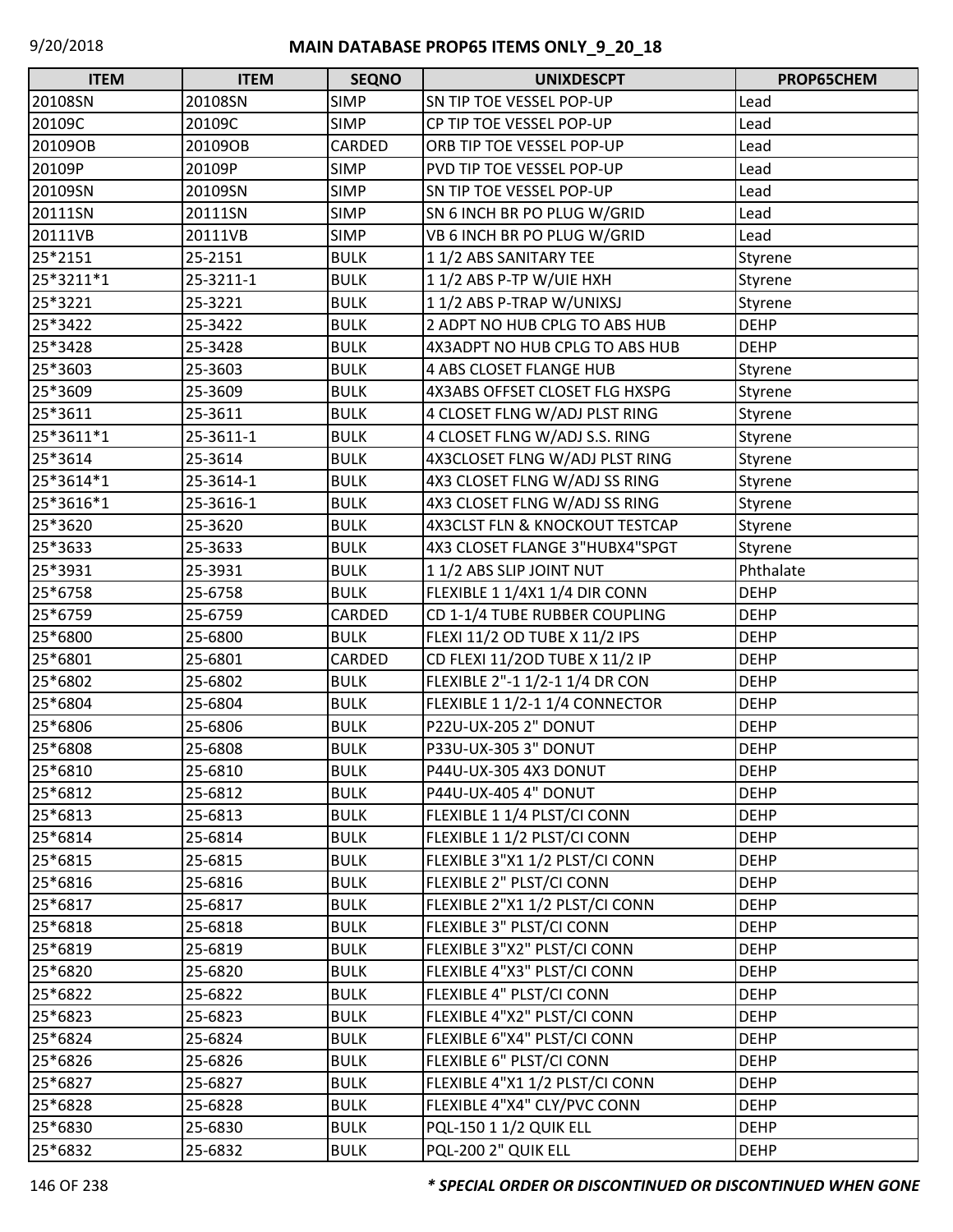| <b>ITEM</b> | <b>ITEM</b> | <b>SEQNO</b> | <b>UNIXDESCPT</b>              | PROP65CHEM  |
|-------------|-------------|--------------|--------------------------------|-------------|
| 25*6834     | 25-6834     | <b>BULK</b>  | PQL-300 3" QUIK ELL            | <b>DEHP</b> |
| 25*6836     | 25-6836     | <b>BULK</b>  | PQL-400 4" QUICK ELL           | <b>DEHP</b> |
| 25*6840     | 25-6840     | <b>BULK</b>  | PQT-150 1 1/2 QUIK TEE         | <b>DEHP</b> |
| 25*6842     | 25-6842     | <b>BULK</b>  | PQT-200 2" QUIK TEE            | <b>DEHP</b> |
| 25*6844     | 25-6844     | <b>BULK</b>  | PQT-300 3" QUIK TEE            | <b>DEHP</b> |
| 25*6846     | 25-6846     | <b>BULK</b>  | PQT-400 4" QUIK TEE            | <b>DEHP</b> |
| 25*6860     | 25-6860     | <b>BULK</b>  | <b>QWIK TRAP FLEXIBLE</b>      | <b>DEHP</b> |
| 25*6861     | 25-6861     | CARDED       | <b>CD QUICK TRAP</b>           | Phthalate   |
| 25*6880     | 25-6880     | <b>BULK</b>  | WASH MACHINE DRAIN CONNECTOR   | <b>DEHP</b> |
| 25*6900     | 25-6900     | <b>BULK</b>  | 11/2 ECONO CAP W/CLAMP         | <b>DEHP</b> |
| 25*6910     | 25-6910     | <b>BULK</b>  | 2" ECONO CAP W/CLAMP           | <b>DEHP</b> |
| 25*6920     | 25-6920     | <b>BULK</b>  | 3" ECONO CAP W/CLAMP           | <b>DEHP</b> |
| 25*6930     | 25-6930     | <b>BULK</b>  | 4" ECONO CAP W/CLAMP           | <b>DEHP</b> |
| 25*9660     | 25-9660     | <b>BULK</b>  | 11/2 PVC SANITARY TEE          | Phthalate   |
| 25*9770     | 25-9770     | <b>BULK</b>  | 11/2 PVC HXSJ TRAP ADAPTER     | Phthalate   |
| 25*9840     | 25-9840     | <b>BULK</b>  | 1 1/2 PVC P-TRAP W/UNION       | Phthalate   |
| 25*9842     | 25-9842     | <b>BULK</b>  | 2" PVC P-TRAP W/UNION          | Phthalate   |
| 25*9844     | 25-9844     | <b>BULK</b>  | 11/2 " PVC P-TRAP HXH          | Phthalate   |
| 25*9846     | 25-9846     | <b>BULK</b>  | 2" PVC P-TRAP HXH              | Phthalate   |
| 25*9848     | 25-9848     | <b>BULK</b>  | 4 PVC DWV P-TRAP HUBXHUB       | Phthalate   |
| 25*9850     | 25-9850     | <b>BULK</b>  | * DISC NLA                     | Phthalate   |
| 25*9852     | 25-9852     | <b>BULK</b>  | 4X4 PVC SPG ADJ CLOSET FLANGE  | Phthalate   |
| 25*9858     | 25-9858     | <b>BULK</b>  | 4X3 PVC SS ADJ FLG W/KNOCK OUT | Phthalate   |
| 25*9860     | 25-9860     | <b>BULK</b>  | 4X3 PVC HUB OFFSET CLOSET FLGE | Phthalate   |
| 25*9862     | 25-9862     | <b>BULK</b>  | 4X3 PVC HUB ADJ CLOSET FLANGE  | Phthalate   |
| 25*9864     | 25-9864     | <b>BULK</b>  | 4X3 PVC SPG ADJ CLOSET FLANGE  | Phthalate   |
| 25*9866     | 25-9866     | <b>BULK</b>  | 4X3 PVC HUB 1-PC CLOSET FLANGE | Phthalate   |
| 25*9868     | 25-9868     | <b>BULK</b>  | 4X4 PVC HUB 1-PC CLOSET FLANGE | Phthalate   |
| 26*0100     | 26-0100     | <b>BULK</b>  | 1/8 X CLOSE GALV NIPPLE        | Lead        |
| 26*0100S    | 26-0100S    | <b>BULK</b>  | 1/8 X CLOSE GALV NIPPLE        | Lead        |
| 26*0102     | 26-0102     | <b>BULK</b>  | 1/8 X SHORT GALV NIPPLE        | Lead        |
| 26*0102S    | 26-0102S    | <b>BULK</b>  | 1/8 X SHORT GALV NIPPLE        | Lead        |
| 26*0104     | 26-0104     | <b>BULK</b>  | 1/8 X 2 GALV NIPPLE            | Lead        |
| 26*0104S    | 26-0104S    | <b>BULK</b>  | 1/8 X 2 GALV NIPPLE            | Lead        |
| 26*0106     | 26-0106     | <b>BULK</b>  | 1/8 X 2 1/2 GALV NIPPLE        | Lead        |
| 26*0106S    | 26-0106S    | <b>BULK</b>  | 1/8 X 2 1/2 GALV NIPPLE        | Lead        |
| 26*0108     | 26-0108     | <b>BULK</b>  | 1/8 X 3 GALV NIPPLE            | Lead        |
| 26*0108S    | 26-0108S    | <b>BULK</b>  | 1/8 X 3 GALV NIPPLE            | Lead        |
| 26*0110     | 26-0110     | <b>BULK</b>  | 1/8 X 3 1/2 GALV NIPPLE        | Lead        |
| 26*0110S    | 26-0110S    | <b>BULK</b>  | 1/8 X 3 1/2 GALV NIPPLE        | Lead        |
| 26*0112     | 26-0112     | <b>BULK</b>  | 1/8 X 4 GALV NIPPLE            | Lead        |
| 26*0112S    | 26-0112S    | <b>BULK</b>  | 1/8 X 4 GALV NIPPLE            | Lead        |
| 26*0114     | 26-0114     | <b>BULK</b>  | 1/8 X 4 1/2 GALV NIPPLE        | Lead        |
| 26*0114S    | 26-0114S    | <b>BULK</b>  | 1/8 X 4 1/2 GALV NIPPLE        | Lead        |
| 26*0116     | 26-0116     | <b>BULK</b>  | 1/8 X 5 GALV NIPPLE            | Lead        |
| 26*0116S    | 26-0116S    | <b>BULK</b>  | 1/8 X 5 GALV NIPPLE            | Lead        |
| 26*0118     | 26-0118     | <b>BULK</b>  | 1/8 X 5 1/2 GALV NIPPLE        | Lead        |
| 26*0118S    | 26-0118S    | <b>BULK</b>  | 1/8 X 5 1/2 GALV NIPPLE        | Lead        |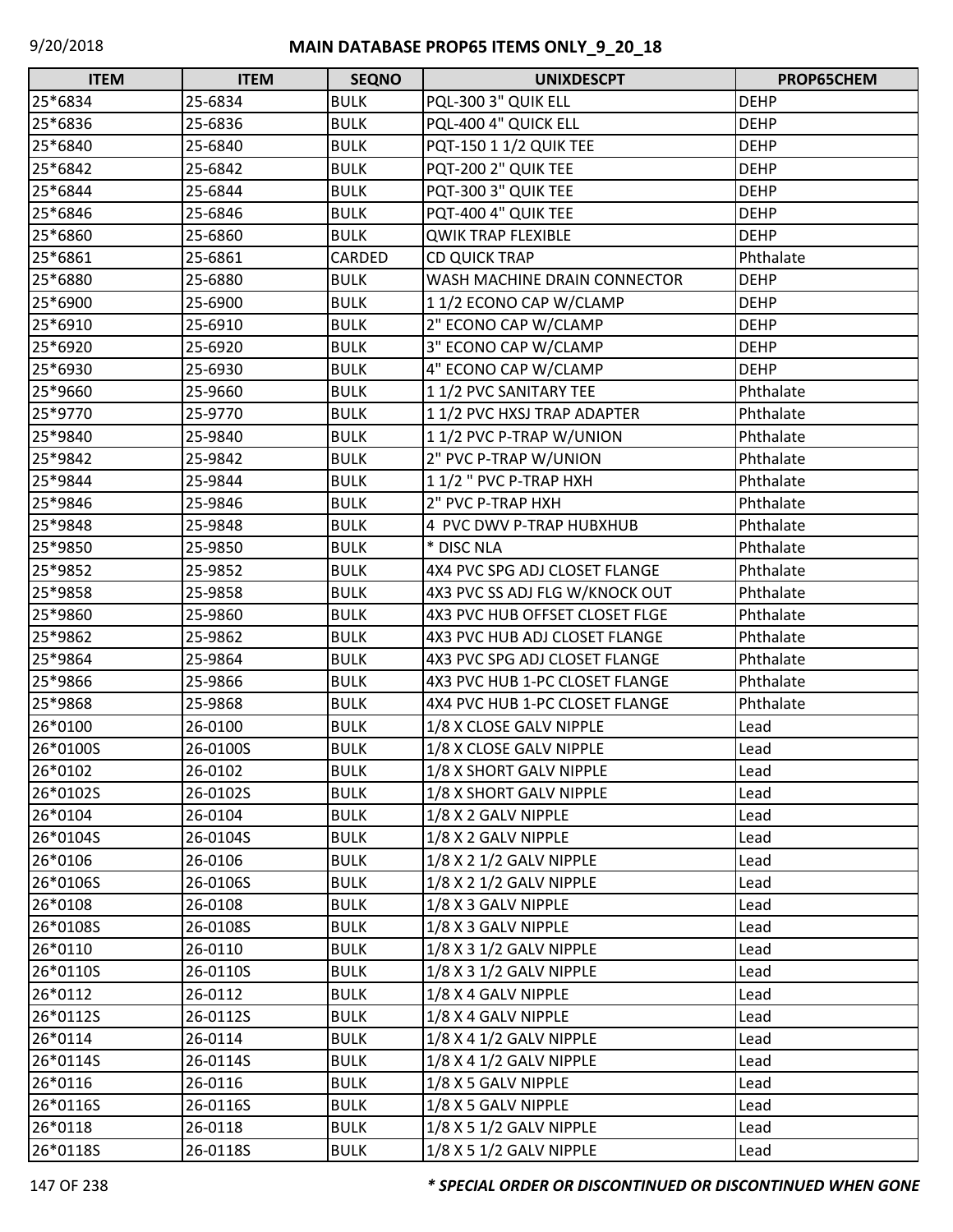| <b>ITEM</b> | <b>ITEM</b> | <b>SEQNO</b> | <b>UNIXDESCPT</b>           | PROP65CHEM |
|-------------|-------------|--------------|-----------------------------|------------|
| 26*0120     | 26-0120     | <b>BULK</b>  | 1/8 X 6 GALV NIPPLE         | Lead       |
| 26*0120S    | 26-0120S    | <b>BULK</b>  | 1/8 X 6 GALV NIPPLE         | Lead       |
| 26*0122     | 26-0122     | <b>BULK</b>  | 1/8 X 7 GALV NIPPLE         | Lead       |
| 26*0124     | 26-0124     | <b>BULK</b>  | 1/8 X 8 GALV NIPPLE         | Lead       |
| 26*0126     | 26-0126     | <b>BULK</b>  | 1/8 X 9 GALV NIPPLE         | Lead       |
| 26*0128     | 26-0128     | <b>BULK</b>  | 1/8 X 10 GALV NIPPLE        | Lead       |
| 26*0130     | 26-0130     | <b>BULK</b>  | 1/8 X 11 GALV NIPPLE        | Lead       |
| 26*0132     | 26-0132     | <b>BULK</b>  | 1/8 X 12 GALV NIPPLE        | Lead       |
| 26*0134     | 26-0134     | <b>BULK</b>  | 1/8 X 18 GALV NIPPLE        | Lead       |
| 26*0136     | 26-0136     | <b>BULK</b>  | 1/8 X 24 GALV NIPPLE        | Lead       |
| 26*0200     | 26-0200     | <b>BULK</b>  | 1/4 X CLOSE GALV NIPPLE     | Lead       |
| 26*0200S    | 26-0200S    | <b>BULK</b>  | 1/4 X CLOSE GALV NIPPLE     | Lead       |
| 26*0202     | 26-0202     | <b>BULK</b>  | 1/4 X SHORT GALV NIPPLE     | Lead       |
| 26*0202S    | 26-0202S    | <b>BULK</b>  | 1/4 X SHORT GALV NIPPLE     | Lead       |
| 26*0204     | 26-0204     | <b>BULK</b>  | 1/4 X 2 GALV NIPPLE         | Lead       |
| 26*0204S    | 26-0204S    | <b>BULK</b>  | 1/4 X 2 GALV NIPPLE         | Lead       |
| 26*0206     | 26-0206     | <b>BULK</b>  | 1/4 X 2 1/2 GALV NIPPLE     | Lead       |
| 26*0206S    | 26-0206S    | <b>BULK</b>  | 1/4 X 2 1/2 GALV NIPPLE     | Lead       |
| 26*0208     | 26-0208     | <b>BULK</b>  | 1/4 X 3 GALV NIPPLE         | Lead       |
| 26*0208S    | 26-0208S    | <b>BULK</b>  | 1/4 X 3 GALV NIPPLE         | Lead       |
| 26*0210     | 26-0210     | <b>BULK</b>  | 1/4 X 3 1/2 GALV NIPPLE     | Lead       |
| 26*0210S    | 26-0210S    | <b>BULK</b>  | 1/4 X 3 1/2 GALV NIPPLE     | Lead       |
| 26*0212     | 26-0212     | <b>BULK</b>  | 1/4 X 4 GALV NIPPLE         | Lead       |
| 26*0212S    | 26-0212S    | <b>BULK</b>  | 1/4 X 4 GALV NIPPLE         | Lead       |
| 26*0214     | 26-0214     | <b>BULK</b>  | $1/4$ X 4 $1/2$ GALV NIPPLE | Lead       |
| 26*0214S    | 26-0214S    | <b>BULK</b>  | $1/4$ X 4 $1/2$ GALV NIPPLE | Lead       |
| 26*0216     | 26-0216     | <b>BULK</b>  | 1/4 X 5 GALV NIPPLE         | Lead       |
| 26*0216S    | 26-0216S    | <b>BULK</b>  | 1/4 X 5 GALV NIPPLE         | Lead       |
| 26*0218     | 26-0218     | <b>BULK</b>  | 1/4 X 5 1/2 GALV NIPPLE     | Lead       |
| 26*0218S    | 26-0218S    | <b>BULK</b>  | 1/4 X 5 1/2 GALV NIPPLE     | Lead       |
| 26*0220     | 26-0220     | <b>BULK</b>  | 1/4 X 6 GALV NIPPLE         | Lead       |
| 26*0220S    | 26-0220S    | <b>BULK</b>  | 1/4 X 6 GALV NIPPLE         | Lead       |
| 26*0222     | 26-0222     | <b>BULK</b>  | 1/4 X 7 GALV NIPPLE         | Lead       |
| 26*0224     | 26-0224     | <b>BULK</b>  | 1/4 X 8 GALV NIPPLE         | Lead       |
| 26*0226     | 26-0226     | <b>BULK</b>  | 1/4 X 9 GALV NIPPLE         | Lead       |
| 26*0228     | 26-0228     | <b>BULK</b>  | 1/4 X 10 GALV NIPPLE        | Lead       |
| 26*0230     | 26-0230     | <b>BULK</b>  | 1/4 X 11 GALV NIPPLE        | Lead       |
| 26*0232     | 26-0232     | <b>BULK</b>  | 1/4 X 12 GALV NIPPLE        | Lead       |
| 26*0234     | 26-0234     | <b>BULK</b>  | 1/4 X 18 GALV NIPPLE        | Lead       |
| 26*0236     | 26-0236     | <b>BULK</b>  | 1/4 X 24 GALV NIPPLE        | Lead       |
| 26*0300     | 26-0300     | <b>BULK</b>  | 3/8 X CLOSE GALV NIPPLE     | Lead       |
| 26*0300S    | 26-0300S    | <b>BULK</b>  | 3/8 X CLOSE GALV NIPPLE     | Lead       |
| 26*0302     | 26-0302     | <b>BULK</b>  | 3/8 X SHORT GALV NIPPLE     | Lead       |
| 26*0302S    | 26-0302S    | <b>BULK</b>  | 3/8 X SHORT GALV NIPPLE     | Lead       |
| 26*0304     | 26-0304     | <b>BULK</b>  | 3/8 X 2 GALV NIPPLE         | Lead       |
| 26*0304S    | 26-0304S    | <b>BULK</b>  | 3/8 X 2 GALV NIPPLE         | Lead       |
| 26*0306     | 26-0306     | <b>BULK</b>  | 3/8 X 2 1/2 GALV NIPPLE     | Lead       |
| 26*0306S    | 26-0306S    | <b>BULK</b>  | 3/8 X 2 1/2 GALV NIPPLE     | Lead       |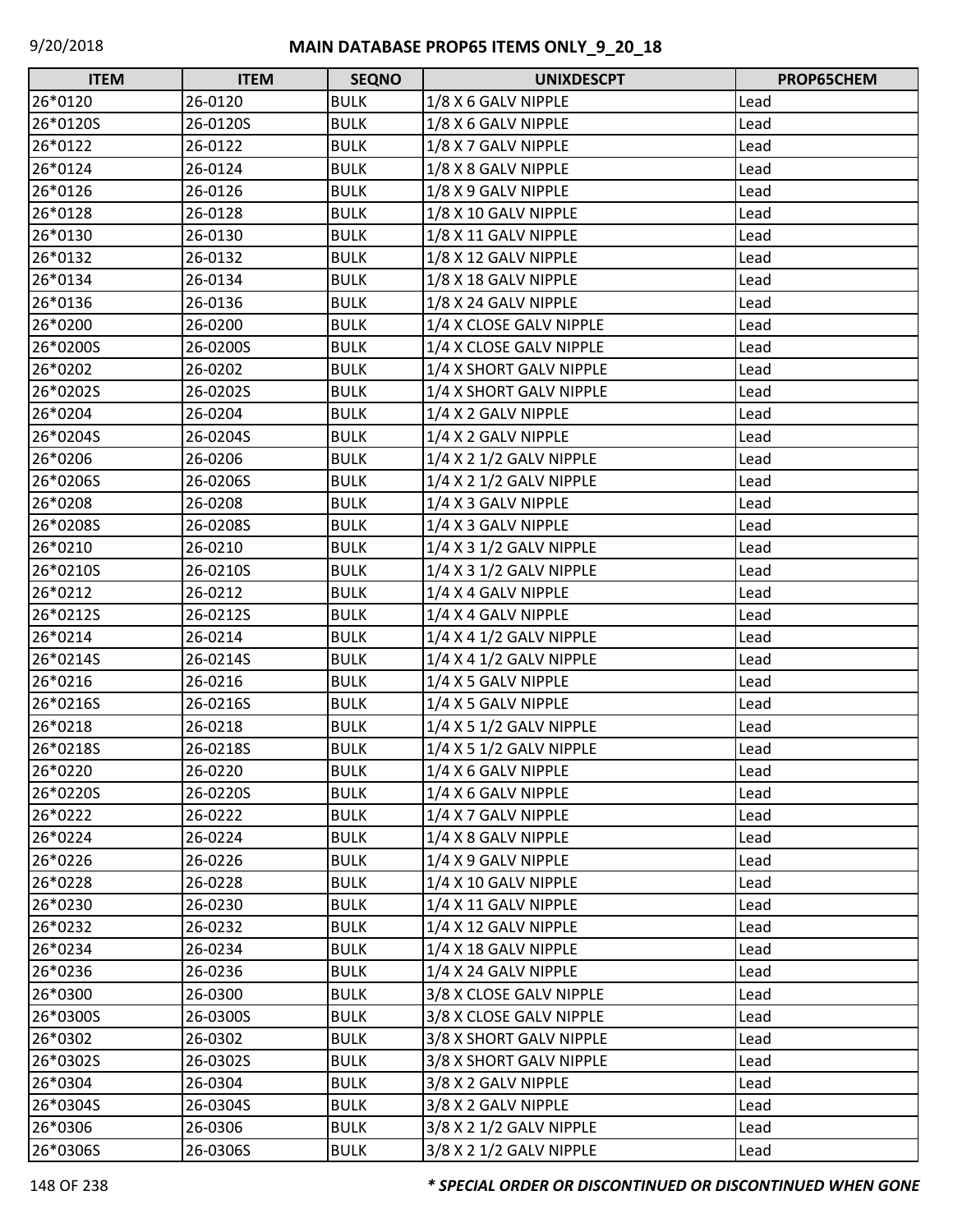| <b>ITEM</b> | <b>ITEM</b> | <b>SEQNO</b> | <b>UNIXDESCPT</b>             | PROP65CHEM |
|-------------|-------------|--------------|-------------------------------|------------|
| 26*0308     | 26-0308     | <b>BULK</b>  | 3/8 X 3 GALV NIPPLE           | Lead       |
| 26*0308S    | 26-0308S    | <b>BULK</b>  | 3/8 X 3 GALV NIPPLE           | Lead       |
| 26*0310     | 26-0310     | <b>BULK</b>  | 3/8 X 3 1/2 GALV NIPPLE       | Lead       |
| 26*0310S    | 26-0310S    | <b>BULK</b>  | 3/8 X 3 1/2 GALV NIPPLE       | Lead       |
| 26*0312     | 26-0312     | <b>BULK</b>  | 3/8 X 4 GALV NIPPLE           | Lead       |
| 26*0312S    | 26-0312S    | <b>BULK</b>  | 3/8 X 4 GALV NIPPLE           | Lead       |
| 26*0314     | 26-0314     | <b>BULK</b>  | 3/8 X 4 1/2 GALV NIPPLE       | Lead       |
| 26*0314S    | 26-0314S    | <b>BULK</b>  | 3/8 X 4 1/2 GALV NIPPLE       | Lead       |
| 26*0316     | 26-0316     | <b>BULK</b>  | 3/8 X 5 GALV NIPPLE           | Lead       |
| 26*0316S    | 26-0316S    | <b>BULK</b>  | 3/8 X 5 GALV NIPPLE           | Lead       |
| 26*0318     | 26-0318     | <b>BULK</b>  | 3/8 X 5 1/2 GALV NIPPLE       | Lead       |
| 26*0318S    | 26-0318S    | <b>BULK</b>  | 3/8 X 5 1/2 GALV NIPPLE       | Lead       |
| 26*0320     | 26-0320     | <b>BULK</b>  | 3/8 X 6 GALV NIPPLE           | Lead       |
| 26*0320S    | 26-0320S    | <b>BULK</b>  | 3/8 X 6 GALV NIPPLE           | Lead       |
| 26*0322     | 26-0322     | <b>BULK</b>  | 3/8 X 7 GALV NIPPLE           | Lead       |
| 26*0324     | 26-0324     | <b>BULK</b>  | 3/8 X 8 GALV NIPPLE           | Lead       |
| 26*0326     | 26-0326     | <b>BULK</b>  | 3/8 X 9 GALV NIPPLE           | Lead       |
| 26*0328     | 26-0328     | <b>BULK</b>  | 3/8 X 10 GALV NIPPLE          | Lead       |
| 26*0330     | 26-0330     | <b>BULK</b>  | 3/8 X 11 GALV NIPPLE          | Lead       |
| 26*0332     | 26-0332     | <b>BULK</b>  | 3/8 X 12 GALV NIPPLE          | Lead       |
| 26*0334     | 26-0334     | <b>BULK</b>  | 3/8 X 18 GALV NIPPLE          | Lead       |
| 26*0336     | 26-0336     | <b>BULK</b>  | 3/8 X 24 GALV NIPPLE          | Lead       |
| 26*0400     | 26-0400     | <b>BULK</b>  | 1/2 X CLOSE GALV NIPPLE       | Lead       |
| 26*0400S    | 26-0400S    | <b>BULK</b>  | 1/2 X CLOSE GALV NIPPLE       | Lead       |
| 26*0402     | 26-0402     | <b>BULK</b>  | * DISC USE 26-0402S 09/19/13  | Lead       |
| 26*0402S    | 26-0402S    | <b>BULK</b>  | 1/2 X SHORT GALV NIPPLE       | Lead       |
| 26*0404     | 26-0404     | <b>BULK</b>  | USE 26-0404S 1/2 X 2 GALV NIP | Lead       |
| 26*0404S    | 26-0404S    | <b>BULK</b>  | 1/2 X 2 GALV NIPPLE           | Lead       |
| 26*0406     | 26-0406     | <b>BULK</b>  | 1/2 X 2 1/2 GALV NIPPLE       | Lead       |
| 26*0406S    | 26-0406S    | <b>BULK</b>  | 1/2 X 2 1/2 GALV NIPPLE       | Lead       |
| 26*0408     | 26-0408     | <b>BULK</b>  | USE 26-0408S 1/2 X 3 GALV NIP | Lead       |
| 26*0408S    | 26-0408S    | <b>BULK</b>  | 1/2 X 3 GALV NIPPLE           | Lead       |
| 26*0410     | 26-0410     | <b>BULK</b>  | 1/2 X 3 1/2 GALV NIPPLE       | Lead       |
| 26*0410S    | 26-0410S    | <b>BULK</b>  | 1/2 X 3 1/2 GALV NIPPLE       | Lead       |
| 26*0412     | 26-0412     | <b>BULK</b>  | 1/2 X 4 GALV NIPPLE           | Lead       |
| 26*0412S    | 26-0412S    | <b>BULK</b>  | 1/2 X 4 GALV NIPPLE           | Lead       |
| 26*0414     | 26-0414     | <b>BULK</b>  | 1/2 X 4 1/2 GALV NIPPLE       | Lead       |
| 26*0414S    | 26-0414S    | <b>BULK</b>  | 1/2 X 4 1/2 GALV NIPPLE       | Lead       |
| 26*0416     | 26-0416     | <b>BULK</b>  | 1/2 X 5 GALV NIPPLE           | Lead       |
| 26*0416S    | 26-0416S    | <b>BULK</b>  | 1/2 X 5 GALV NIPPLE           | Lead       |
| 26*0418     | 26-0418     | <b>BULK</b>  | 1/2 X 5 1/2 GALV NIPPLE       | Lead       |
| 26*0418S    | 26-0418S    | <b>BULK</b>  | 1/2 X 5 1/2 GALV NIPPLE       | Lead       |
| 26*0420     | 26-0420     | <b>BULK</b>  | 1/2 X 6 GALV NIPPLE           | Lead       |
| 26*0420S    | 26-0420S    | <b>BULK</b>  | 1/2 X 6 GALV NIPPLE           | Lead       |
| 26*0421     | 26-0421     | <b>BULK</b>  | $1/2$ X 6 $1/2$ GALV NIPPLE   | Lead       |
| 26*0422     | 26-0422     | <b>BULK</b>  | 1/2 X 7 GALV NIPPLE           | Lead       |
| 26*0422S    | 26-0422S    | <b>BULK</b>  | 1/2 X 7 GALV NIPPLE           | Lead       |
| 26*0423     | 26-0423     | <b>BULK</b>  | 1/2 X 7 1/2 GALV NIPPLE       | Lead       |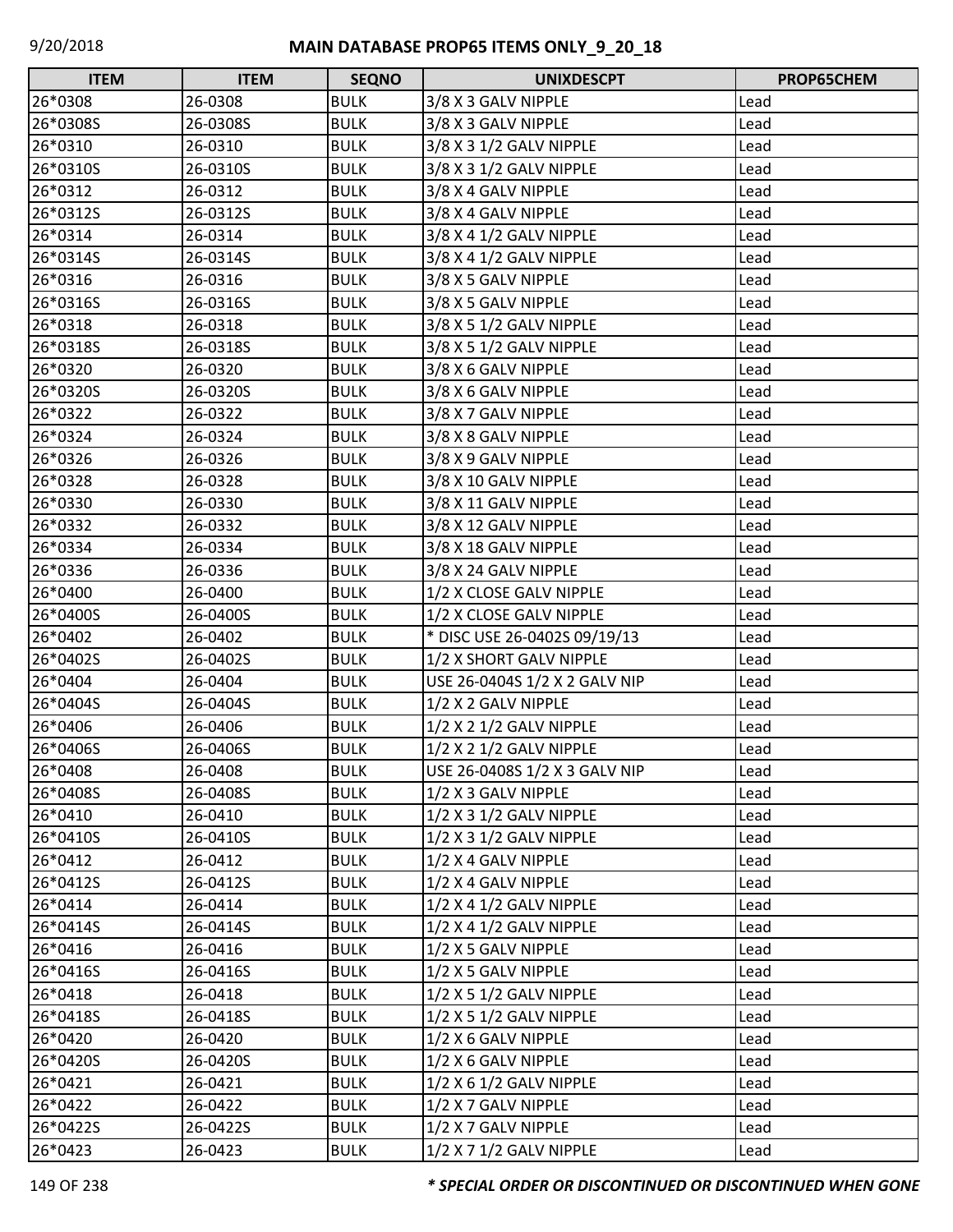| <b>ITEM</b> | <b>ITEM</b> | <b>SEQNO</b> | <b>UNIXDESCPT</b>                    | PROP65CHEM |
|-------------|-------------|--------------|--------------------------------------|------------|
| 26*0424     | 26-0424     | <b>BULK</b>  | 1/2 X 8 GALV NIPPLE                  | Lead       |
| 26*0424S    | 26-0424S    | <b>BULK</b>  | 1/2 X 8 GALV NIPPLE                  | Lead       |
| 26*0425     | 26-0425     | <b>BULK</b>  | 1/2 X 8 1/2 GALV NIPPLE              | Lead       |
| 26*0426     | 26-0426     | <b>BULK</b>  | 1/2 X 9 GALV NIPPLE                  | Lead       |
| 26*0426S    | 26-0426S    | <b>BULK</b>  | 1/2 X 9 GALV NIPPLE                  | Lead       |
| 26*0427     | 26-0427     | <b>BULK</b>  | 1/2 X 9 1/2 GALV NIPPLE              | Lead       |
| 26*0428     | 26-0428     | <b>BULK</b>  | 1/2 X 10 GALV NIPPLE                 | Lead       |
| 26*0428S    | 26-0428S    | <b>BULK</b>  | 1/2 X 10 GALV NIPPLE                 | Lead       |
| 26*0429     | 26-0429     | <b>BULK</b>  | 1/2 X 10 1/2 GALV NIPPLE             | Lead       |
| 26*0430     | 26-0430     | <b>BULK</b>  | 1/2 X 11 GALV NIPPLE                 | Lead       |
| 26*0430S    | 26-0430S    | <b>BULK</b>  | 1/2 X 11 GALV NIPPLE                 | Lead       |
| 26*0431     | 26-0431     | <b>BULK</b>  | 1/2 X 11 1/2 GALV NIPPLE             | Lead       |
| 26*0432     | 26-0432     | <b>BULK</b>  | USE 26-0432S 1/2 X 12 GALV NIP       | Lead       |
| 26*0432S    | 26-0432S    | <b>BULK</b>  | 1/2 X 12 GALV NIPPLE                 | Lead       |
| 26*0434     | 26-0434     | <b>BULK</b>  | 1/2 X 14 GALV NIPPLE                 | Lead       |
| 26*0436     | 26-0436     | <b>BULK</b>  | 1/2 X 16 GALV NIPPLE                 | Lead       |
| 26*0438     | 26-0438     | <b>BULK</b>  | 1/2 X 18 GALV NIPPLE                 | Lead       |
| 26*0440     | 26-0440     | <b>BULK</b>  | 1/2 X 24 GALV NIPPLE                 | Lead       |
| 26*0442     | 26-0442     | <b>BULK</b>  | 1/2 X 30 GALV NIPPLE                 | Lead       |
| 26*0444     | 26-0444     | <b>BULK</b>  | 1/2 X 36 GALV NIPPLE                 | Lead       |
| 26*0446     | 26-0446     | <b>BULK</b>  | 1/2 X 48 GALV NIPPLE                 | Lead       |
| 26*0448     | 26-0448     | <b>BULK</b>  | 1/2 X 60 GALV NIPPLE                 | Lead       |
| 26*0450     | 26-0450     | <b>BULK</b>  | 1/2 X 72 GALV NIPPLE                 | Lead       |
| 26*0500     | 26-0500     | <b>BULK</b>  | * DISC USE 26-0500S 3/4 X CLOSE GALV | Lead       |
| 26*0500S    | 26-0500S    | <b>BULK</b>  | 3/4 X CLOSE GALV NIPPLE              | Lead       |
| 26*0502     | 26-0502     | <b>BULK</b>  | 3/4 X SHORT GALV NIPPLE              | Lead       |
| 26*0502S    | 26-0502S    | <b>BULK</b>  | 3/4 X SHORT GALV NIPPLE              | Lead       |
| 26*0504     | 26-0504     | <b>BULK</b>  | 3/4 X 2 GALV NIPPLE                  | Lead       |
| 26*0504S    | 26-0504S    | <b>BULK</b>  | 3/4 X 2 GALV NIPPLE                  | Lead       |
| 26*0506     | 26-0506     | <b>BULK</b>  | 3/4 X 2 1/2 GALV NIPPLE              | Lead       |
| 26*0506S    | 26-0506S    | <b>BULK</b>  | 3/4 X 2 1/2 GALV NIPPLE              | Lead       |
| 26*0508     | 26-0508     | <b>BULK</b>  | 3/4 X 3 GALV NIPPLE                  | Lead       |
| 26*0508S    | 26-0508S    | <b>BULK</b>  | 3/4 X 3 GALV NIPPLE                  | Lead       |
| 26*0510     | 26-0510     | <b>BULK</b>  | 3/4 X 3 1/2 GALV NIPPLE              | Lead       |
| 26*0510S    | 26-0510S    | <b>BULK</b>  | 3/4 X 3 1/2 GALV NIPPLE              | Lead       |
| 26*0512     | 26-0512     | <b>BULK</b>  | 3/4 X 4 GALV NIPPLE                  | Lead       |
| 26*0512S    | 26-0512S    | <b>BULK</b>  | 3/4 X 4 GALV NIPPLE                  | Lead       |
| 26*0514     | 26-0514     | <b>BULK</b>  | 3/4 X 4 1/2 GALV NIPPLE              | Lead       |
| 26*0514S    | 26-0514S    | <b>BULK</b>  | 3/4 X 4 1/2 GALV NIPPLE              | Lead       |
| 26*0516     | 26-0516     | <b>BULK</b>  | 3/4 X 5 GALV NIPPLE                  | Lead       |
| 26*0516S    | 26-0516S    | <b>BULK</b>  | 3/4 X 5 GALV NIPPLE                  | Lead       |
| 26*0518     | 26-0518     | <b>BULK</b>  | 3/4 X 5 1/2 GALV NIPPLE              | Lead       |
| 26*0518S    | 26-0518S    | <b>BULK</b>  | 3/4 X 5 1/2 GALV NIPPLE              | Lead       |
| 26*0520     | 26-0520     | <b>BULK</b>  | 3/4 X 6 GALV NIPPLE                  | Lead       |
| 26*0520S    | 26-0520S    | <b>BULK</b>  | 3/4 X 6 GALV NIPPLE                  | Lead       |
| 26*0521     | 26-0521     | <b>BULK</b>  | 3/4 X 6 1/2 GALV NIPPLE              | Lead       |
| 26*0522     | 26-0522     | <b>BULK</b>  | 3/4 X 7 GALV NIPPLE                  | Lead       |
| 26*0522S    | 26-0522S    | <b>BULK</b>  | 3/4 X 7 GALV NIPPLE                  | Lead       |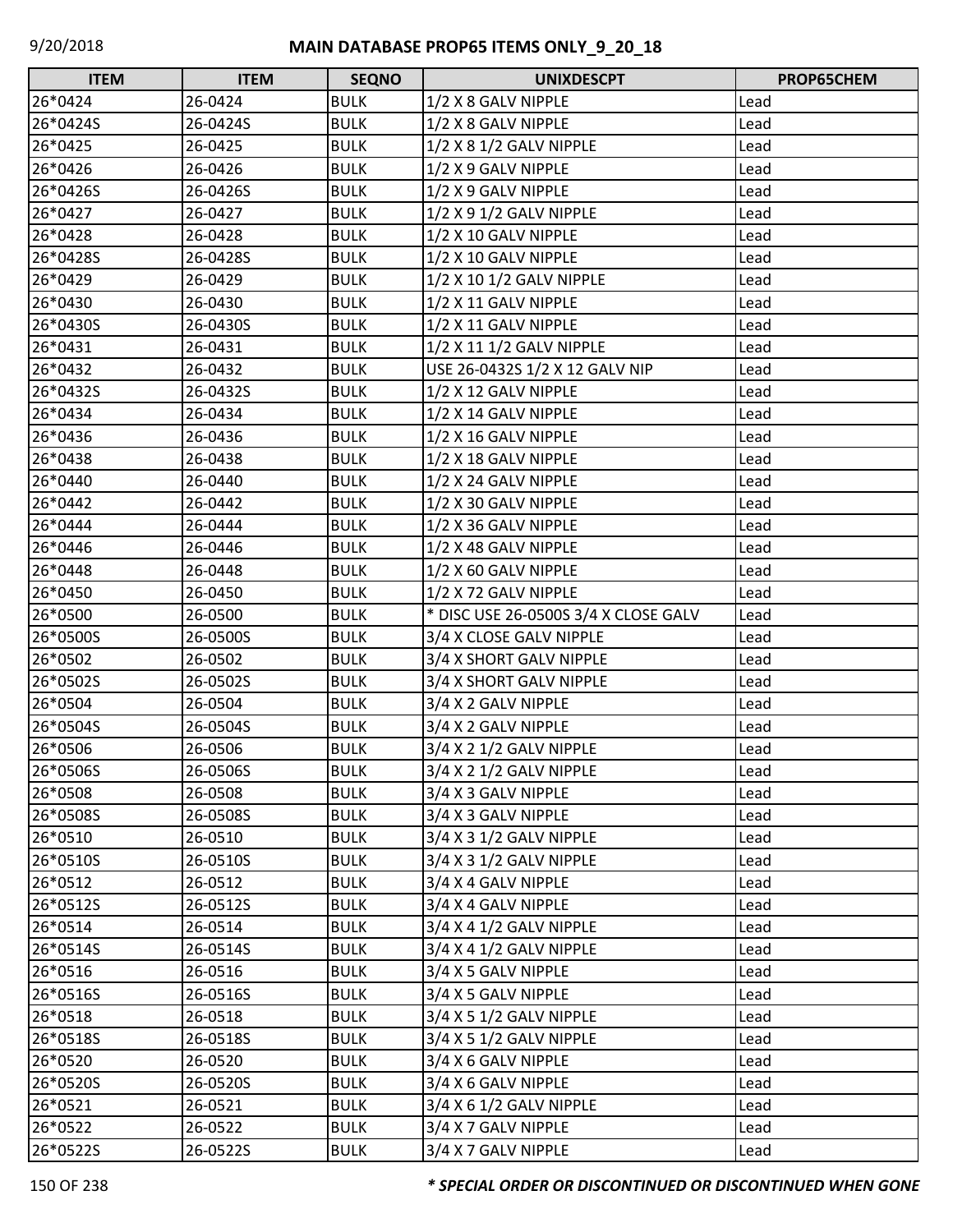| $\Box$<br><b>ITEM</b> | <b>ITEM</b> | <b>SEQNO</b> | <b>UNIXDESCPT</b>        | PROP65CHEM |
|-----------------------|-------------|--------------|--------------------------|------------|
| 26*0523               | 26-0523     | <b>BULK</b>  | 3/4 X 7 1/2 GALV NIPPLE  | Lead       |
| 26*0524               | 26-0524     | <b>BULK</b>  | 3/4 X 8 GALV NIPPLE      | Lead       |
| 26*0524S              | 26-0524S    | <b>BULK</b>  | 3/4 X 8 GALV NIPPLE      | Lead       |
| 26*0525               | 26-0525     | <b>BULK</b>  | 3/4 X 8 1/2 GALV NIPPLE  | Lead       |
| 26*0526               | 26-0526     | <b>BULK</b>  | 3/4 X 9 GALV NIPPLE      | Lead       |
| 26*0526S              | 26-0526S    | <b>BULK</b>  | 3/4 X 9 GALV NIPPLE      | Lead       |
| 26*0527               | 26-0527     | <b>BULK</b>  | 3/4 X 9 1/2 GALV NIPPLE  | Lead       |
| 26*0528               | 26-0528     | <b>BULK</b>  | 3/4 X 10 GALV NIPPLE     | Lead       |
| 26*0528S              | 26-0528S    | <b>BULK</b>  | 3/4 X 10 GALV NIPPLE     | Lead       |
| 26*0529               | 26-0529     | <b>BULK</b>  | 3/4 X 10 1/2 GALV NIPPLE | Lead       |
| 26*0530               | 26-0530     | <b>BULK</b>  | 3/4 X 11 GALV NIPPLE     | Lead       |
| 26*0530S              | 26-0530S    | <b>BULK</b>  | 3/4 X 11 GALV NIPPLE     | Lead       |
| 26*0531               | 26-0531     | <b>BULK</b>  | 3/4 X 11 1/2 GALV NIPPLE | Lead       |
| 26*0532               | 26-0532     | <b>BULK</b>  | 3/4 X 12 GALV NIPPLE     | Lead       |
| 26*0532S              | 26-0532S    | <b>BULK</b>  | 3/4 X 12 GALV NIPPLE     | Lead       |
| 26*0534               | 26-0534     | <b>BULK</b>  | 3/4 X 14 GALV NIPPLE     | Lead       |
| 26*0536               | 26-0536     | <b>BULK</b>  | 3/4 X 16 GALV NIPPLE     | Lead       |
| 26*0538               | 26-0538     | <b>BULK</b>  | 3/4 X 18 GALV NIPPLE     | Lead       |
| 26*0540               | 26-0540     | <b>BULK</b>  | 3/4 X 24 GALV NIPPLE     | Lead       |
| 26*0542               | 26-0542     | <b>BULK</b>  | 3/4 X 30 GALV NIPPLE     | Lead       |
| 26*0544               | 26-0544     | <b>BULK</b>  | 3/4 X 36 GALV NIPPLE     | Lead       |
| 26*0546               | 26-0546     | <b>BULK</b>  | 3/4 X 48 GALV NIPPLE     | Lead       |
| 26*0548               | 26-0548     | <b>BULK</b>  | 3/4 X 60 GALV NIPPLE     | Lead       |
| 26*0550               | 26-0550     | <b>BULK</b>  | 3/4 X 72 GALV NIPPLE     | Lead       |
| 26*0600               | 26-0600     | <b>BULK</b>  | 1 X CLOSE GALV NIPPLE    | Lead       |
| 26*0600S              | 26-0600S    | <b>BULK</b>  | 1 X CLOSE GALV NIPPLE    | Lead       |
| 26*0604               | 26-0604     | <b>BULK</b>  | 1 X 2 GALV NIPPLE        | Lead       |
| 26*0604S              | 26-0604S    | <b>BULK</b>  | 1 X 2 GALV NIPPLE        | Lead       |
| 26*0606               | 26-0606     | <b>BULK</b>  | 1 X 2 1/2 GALV NIPPLE    | Lead       |
| 26*0606S              | 26-0606S    | <b>BULK</b>  | 1 X 2 1/2 GALV NIPPLE    | Lead       |
| 26*0608               | 26-0608     | <b>BULK</b>  | 1 X 3 GALV NIPPLE        | Lead       |
| 26*0608S              | 26-0608S    | <b>BULK</b>  | 1 X 3 GALV NIPPLE        | Lead       |
| 26*0610               | 26-0610     | <b>BULK</b>  | 1 X 3 1/2 GALV NIPPLE    | Lead       |
| 26*0610S              | 26-0610S    | <b>BULK</b>  | 1 X 3 1/2 GALV NIPPLE    | Lead       |
| 26*0612               | 26-0612     | <b>BULK</b>  | 1 X 4 GALV NIPPLE        | Lead       |
| 26*0612S              | 26-0612S    | <b>BULK</b>  | 1 X 4 GALV NIPPLE        | Lead       |
| 26*0614               | 26-0614     | <b>BULK</b>  | 1 X 4 1/2 GALV NIPPLE    | Lead       |
| 26*0614S              | 26-0614S    | <b>BULK</b>  | 1 X 4 1/2 GALV NIPPLE    | Lead       |
| 26*0616               | 26-0616     | <b>BULK</b>  | 1 X 5 GALV NIPPLE        | Lead       |
| 26*0616S              | 26-0616S    | <b>BULK</b>  | 1 X 5 GALV NIPPLE        | Lead       |
| 26*0618               | 26-0618     | <b>BULK</b>  | 1 X 5 1/2 GALV NIPPLE    | Lead       |
| 26*0618S              | 26-0618S    | <b>BULK</b>  | 1 X 5 1/2 GALV NIPPLE    | Lead       |
| 26*0620               | 26-0620     | <b>BULK</b>  | 1 X 6 GALV NIPPLE        | Lead       |
| 26*0620S              | 26-0620S    | <b>BULK</b>  | 1 X 6 GALV NIPPLE        | Lead       |
| 26*0621               | 26-0621     | <b>BULK</b>  | 1 X 6 1/2 GALV NIPPLE    | Lead       |
| 26*0622               | 26-0622     | <b>BULK</b>  | 1 X 7 GALV NIPPLE        | Lead       |
| 26*0622S              | 26-0622S    | <b>BULK</b>  | 1 X 7 GALV NIPPLE        | Lead       |
| 26*0623               | 26-0623     | <b>BULK</b>  | 1 X 7 1/2 GALV NIPPLE    | Lead       |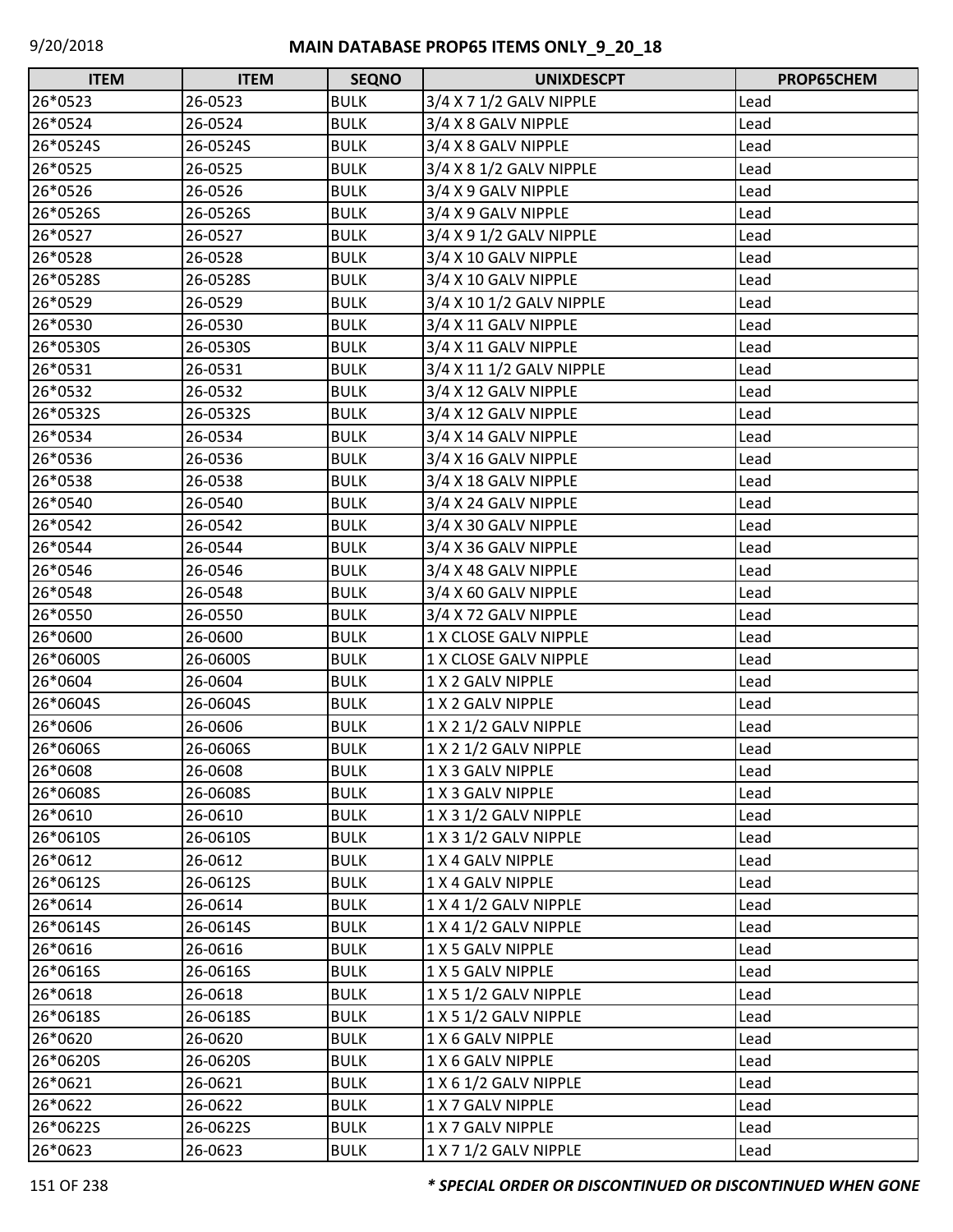| <b>ITEM</b> | <b>ITEM</b> | <b>SEQNO</b> | <b>UNIXDESCPT</b>            | PROP65CHEM |
|-------------|-------------|--------------|------------------------------|------------|
| 26*0624     | 26-0624     | <b>BULK</b>  | 1 X 8 GALV NIPPLE            | Lead       |
| 26*0624S    | 26-0624S    | <b>BULK</b>  | 1 X 8 GALV NIPPLE            | Lead       |
| 26*0625     | 26-0625     | <b>BULK</b>  | 1 X 8 1/2 GALV NIPPLE        | Lead       |
| 26*0626     | 26-0626     | <b>BULK</b>  | USE 26-0626S 1 X 9 GALV NIP  | Lead       |
| 26*0626S    | 26-0626S    | <b>BULK</b>  | 1 X 9 GALV NIPPLE            | Lead       |
| 26*0627     | 26-0627     | <b>BULK</b>  | 1 X 9 1/2 GALV NIPPLE        | Lead       |
| 26*0628     | 26-0628     | <b>BULK</b>  | 1 X 10 GALV NIPPLE           | Lead       |
| 26*0628S    | 26-0628S    | <b>BULK</b>  | 1 X 10 GALV NIPPLE           | Lead       |
| 26*0629     | 26-0629     | <b>BULK</b>  | 1 X 10 1/2 GALV NIPPLE       | Lead       |
| 26*0630     | 26-0630     | <b>BULK</b>  | 1 X 11 GALV NIPPLE           | Lead       |
| 26*0630S    | 26-0630S    | <b>BULK</b>  | 1 X 11 GALV NIPPLE           | Lead       |
| 26*0631     | 26-0631     | <b>BULK</b>  | 1 X 11 1/2 GALV NIPPLE       | Lead       |
| 26*0632     | 26-0632     | <b>BULK</b>  | 1 X 12 GALV NIPPLE           | Lead       |
| 26*0632S    | 26-0632S    | <b>BULK</b>  | 1 X 12 GALV NIPPLE           | Lead       |
| 26*0634     | 26-0634     | <b>BULK</b>  | 1 X 14 GALV NIPPLE           | Lead       |
| 26*0636     | 26-0636     | <b>BULK</b>  | 1 X 16 GALV NIPPLE           | Lead       |
| 26*0638     | 26-0638     | <b>BULK</b>  | 1 X 18 GALV NIPPLE           | Lead       |
| 26*0640     | 26-0640     | <b>BULK</b>  | 1 X 24 GALV NIPPLE           | Lead       |
| 26*0642     | 26-0642     | <b>BULK</b>  | 1 X 30 GALV NIPPLE           | Lead       |
| 26*0644     | 26-0644     | <b>BULK</b>  | 1 X 36 GALV NIPPLE           | Lead       |
| 26*0646     | 26-0646     | <b>BULK</b>  | 1 X 48 GALV NIPPLE           | Lead       |
| 26*0648     | 26-0648     | <b>BULK</b>  | 1 X 60 GALV NIPPLE           | Lead       |
| 26*0650     | 26-0650     | <b>BULK</b>  | 1 X 72 GALV NIPPLE           | Lead       |
| 26*0700     | 26-0700     | <b>BULK</b>  | * DISC USE 26-0700S 09/28/12 | Lead       |
| 26*0700S    | 26-0700S    | <b>BULK</b>  | 11/4 X CLOSE GALV NIPPLE     | Lead       |
| 26*0704     | 26-0704     | <b>BULK</b>  | * DISC USE 26-0704S 09/28/12 | Lead       |
| 26*0704S    | 26-0704S    | <b>BULK</b>  | 11/4 X 2 GALV NIPPLE         | Lead       |
| 26*0706     | 26-0706     | <b>BULK</b>  | * DISC USE 26-0706S 09/28/12 | Lead       |
| 26*0706S    | 26-0706S    | <b>BULK</b>  | 1 1/4 X 2 1/2 GALV NIPPLE    | Lead       |
| 26*0708     | 26-0708     | <b>BULK</b>  | * DISC USE 26-0708S 09/28/12 | Lead       |
| 26*0708S    | 26-0708S    | <b>BULK</b>  | 11/4 X 3 GALV NIPPLE         | Lead       |
| 26*0710     | 26-0710     | <b>BULK</b>  | * DISC USE 26-0710S 09/28/12 | Lead       |
| 26*0710S    | 26-0710S    | <b>BULK</b>  | 1 1/4 X 3 1/2 GALV NIPPLE    | Lead       |
| 26*0712     | 26-0712     | <b>BULK</b>  | * DISC USE 26-0712S 09/28/12 | Lead       |
| 26*0712S    | 26-0712S    | <b>BULK</b>  | 11/4 X 4 GALV NIPPLE         | Lead       |
| 26*0714     | 26-0714     | <b>BULK</b>  | * DISC USE 26-0714S 09/28/12 | Lead       |
| 26*0714S    | 26-0714S    | <b>BULK</b>  | 1 1/4 X 4 1/2 GALV NIPPLE    | Lead       |
| 26*0716     | 26-0716     | <b>BULK</b>  | * DISC USE 26-0716S 09/28/12 | Lead       |
| 26*0716S    | 26-0716S    | <b>BULK</b>  | 11/4 X 5 GALV NIPPLE         | Lead       |
| 26*0718     | 26-0718     | <b>BULK</b>  | * DISC USE 26-0718S 09/28/12 | Lead       |
| 26*0718S    | 26-0718S    | <b>BULK</b>  | 1 1/4 X 5 1/2 GALV NIPPLE    | Lead       |
| 26*0720     | 26-0720     | <b>BULK</b>  | * DISC USE 26-0720S 09/28/12 | Lead       |
| 26*0720S    | 26-0720S    | <b>BULK</b>  | 11/4 X 6 GALV NIPPLE         | Lead       |
| 26*0721     | 26-0721     | <b>BULK</b>  | 1 1/4 X 6 1/2 GALV NIPPLE    | Lead       |
| 26*0722     | 26-0722     | <b>BULK</b>  | * DISC USE 26-0722S 09/28/12 | Lead       |
| 26*0722S    | 26-0722S    | <b>BULK</b>  | 11/4 X 7 GALV NIPPLE         | Lead       |
| 26*0723     | 26-0723     | <b>BULK</b>  | 1 1/4 X 7 1/2 GALV NIPPLE    | Lead       |
| 26*0724     | 26-0724     | <b>BULK</b>  | * DISC USE 26-0724S 09/28/12 | Lead       |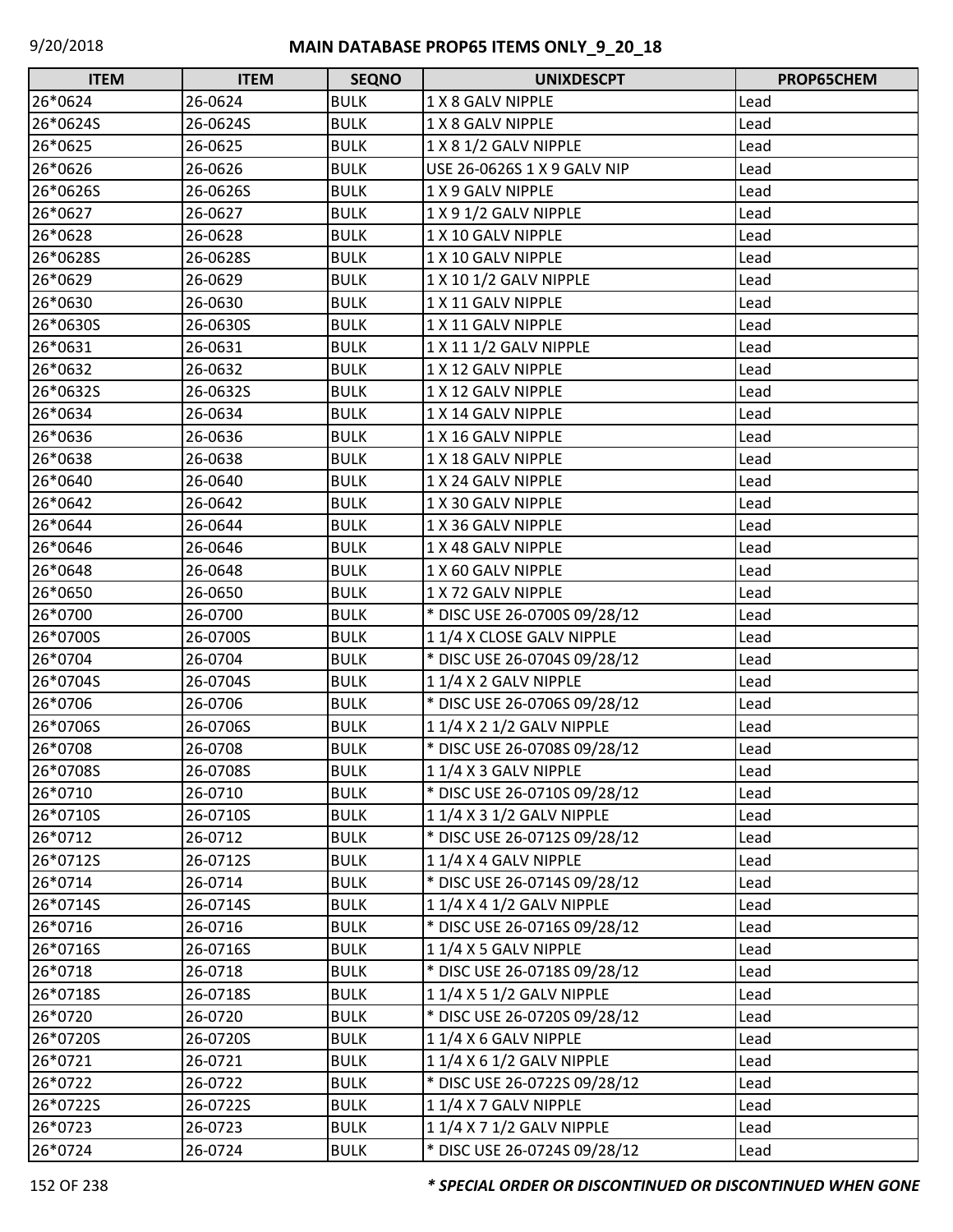| <b>ITEM</b> | <b>ITEM</b> | <b>SEQNO</b> | <b>UNIXDESCPT</b>            | PROP65CHEM |
|-------------|-------------|--------------|------------------------------|------------|
| 26*0724S    | 26-0724S    | <b>BULK</b>  | 11/4 X 8 GALV NIPPLE         | Lead       |
| 26*0725     | 26-0725     | <b>BULK</b>  | 1 1/4 X 8 1/2 GALV NIPPLE    | Lead       |
| 26*0726     | 26-0726     | <b>BULK</b>  | * DISC USE 26-0726S 09/28/12 | Lead       |
| 26*0726S    | 26-0726S    | <b>BULK</b>  | 11/4 X 9 GALV NIPPLE         | Lead       |
| 26*0727     | 26-0727     | <b>BULK</b>  | 1 1/4 X 9 1/2 GALV NIPPLE    | Lead       |
| 26*0728     | 26-0728     | <b>BULK</b>  | * DISC USE 26-0728S 09/18/12 | Lead       |
| 26*0728S    | 26-0728S    | <b>BULK</b>  | 1 1/4 X 10 GALV NIPPLE       | Lead       |
| 26*0729     | 26-0729     | <b>BULK</b>  | 1 1/4 X 10 1/2 GALV NIPPLE   | Lead       |
| 26*0730     | 26-0730     | <b>BULK</b>  | * DISC USE 26-0730S 09/28/12 | Lead       |
| 26*0730S    | 26-0730S    | <b>BULK</b>  | 11/4 X 11 GALV NIPPLE        | Lead       |
| 26*0731     | 26-0731     | <b>BULK</b>  | 1 1/4 X 11 1/2 GALV NIPPLE   | Lead       |
| 26*0732     | 26-0732     | <b>BULK</b>  | * DISC USE 26-0732S 09/28/12 | Lead       |
| 26*0732S    | 26-0732S    | <b>BULK</b>  | 11/4 X 12 GALV NIPPLE        | Lead       |
| 26*0734     | 26-0734     | <b>BULK</b>  | 1 1/4 X 14 GALV NIPPLE       | Lead       |
| 26*0736     | 26-0736     | <b>BULK</b>  | 1 1/4 X 16 GALV NIPPLE       | Lead       |
| 26*0738     | 26-0738     | <b>BULK</b>  | 1 1/4 X 18 GALV NIPPLE       | Lead       |
| 26*0740     | 26-0740     | <b>BULK</b>  | 11/4 X 24 GALV NIPPLE        | Lead       |
| 26*0742     | 26-0742     | <b>BULK</b>  | 1 1/4 X 30 GALV NIPPLE       | Lead       |
| 26*0744     | 26-0744     | <b>BULK</b>  | 1 1/4 X 36 GALV NIPPLE       | Lead       |
| 26*0746     | 26-0746     | <b>BULK</b>  | 1 1/4 X 48 GALV NIPPLE       | Lead       |
| 26*0748     | 26-0748     | <b>BULK</b>  | 1 1/4 X 60 GALV NIPPLE       | Lead       |
| 26*0750     | 26-0750     | <b>BULK</b>  | 1 1/4 X 72 GALV NIPPLE       | Lead       |
| 26*0800     | 26-0800     | <b>BULK</b>  | * DISC USE 26-0800S 09/28/12 | Lead       |
| 26*0800S    | 26-0800S    | <b>BULK</b>  | 11/2 X CLOSE GALV NIPPLE     | Lead       |
| 26*0804     | 26-0804     | <b>BULK</b>  | * DISC USE 26-0804S 09/28/12 | Lead       |
| 26*0804S    | 26-0804S    | <b>BULK</b>  | 11/2 X 2 GALV NIPPLE         | Lead       |
| 26*0806     | 26-0806     | <b>BULK</b>  | * DISC USE 26-0806S 09/28/12 | Lead       |
| 26*0806S    | 26-0806S    | <b>BULK</b>  | 1 1/2 X 2 1/2 GALV NIPPLE    | Lead       |
| 26*0808     | 26-0808     | <b>BULK</b>  | * DISC USE 26-0808S 09/28/12 | Lead       |
| 26*0808S    | 26-0808S    | <b>BULK</b>  | 1 1/2 X 3 GALV NIPPLE        | Lead       |
| 26*0810     | 26-0810     | <b>BULK</b>  | * DISC USE 26-0810S 09/07/12 | Lead       |
| 26*0810S    | 26-0810S    | <b>BULK</b>  | 1 1/2 X 3 1/2 GALV NIPPLE    | Lead       |
| 26*0812     | 26-0812     | <b>BULK</b>  | * DISC USE 26-0812S 09/28/12 | Lead       |
| 26*0812S    | 26-0812S    | <b>BULK</b>  | 1 1/2 X 4 GALV NIPPLE        | Lead       |
| 26*0814     | 26-0814     | <b>BULK</b>  | * DISC USE 26-0814S 09/28/12 | Lead       |
| 26*0814S    | 26-0814S    | <b>BULK</b>  | 1 1/2 X 4 1/2 GALV NIPPLE    | Lead       |
| 26*0816     | 26-0816     | <b>BULK</b>  | * DISC USE 26-0816S 09/28/12 | Lead       |
| 26*0816S    | 26-0816S    | <b>BULK</b>  | 11/2 X 5 GALV NIPPLE         | Lead       |
| 26*0818     | 26-0818     | <b>BULK</b>  | * DISC USE 26-0818S 09/28/12 | Lead       |
| 26*0818S    | 26-0818S    | <b>BULK</b>  | 1 1/2 X 5 1/2 GALV NIPPLE    | Lead       |
| 26*0820     | 26-0820     | <b>BULK</b>  | * DISC USE 26-0820S 09/28/12 | Lead       |
| 26*0820S    | 26-0820S    | <b>BULK</b>  | 1 1/2 X 6 GALV NIPPLE        | Lead       |
| 26*0821     | 26-0821     | <b>BULK</b>  | 1 1/2 X 6 1/2 GALV NIPPLE    | Lead       |
| 26*0822     | 26-0822     | <b>BULK</b>  | * DISC USE 26-0822S 09/28/12 | Lead       |
| 26*0822S    | 26-0822S    | <b>BULK</b>  | 1 1/2 X 7 GALV NIPPLE        | Lead       |
| 26*0823     | 26-0823     | <b>BULK</b>  | 1 1/2 X 7 1/2 GALV NIPPLE    | Lead       |
| 26*0824     | 26-0824     | <b>BULK</b>  | * DISC USE 26-0824S 09/28/12 | Lead       |
| 26*0824S    | 26-0824S    | <b>BULK</b>  | 1 1/2 X 8 GALV NIPPLE        | Lead       |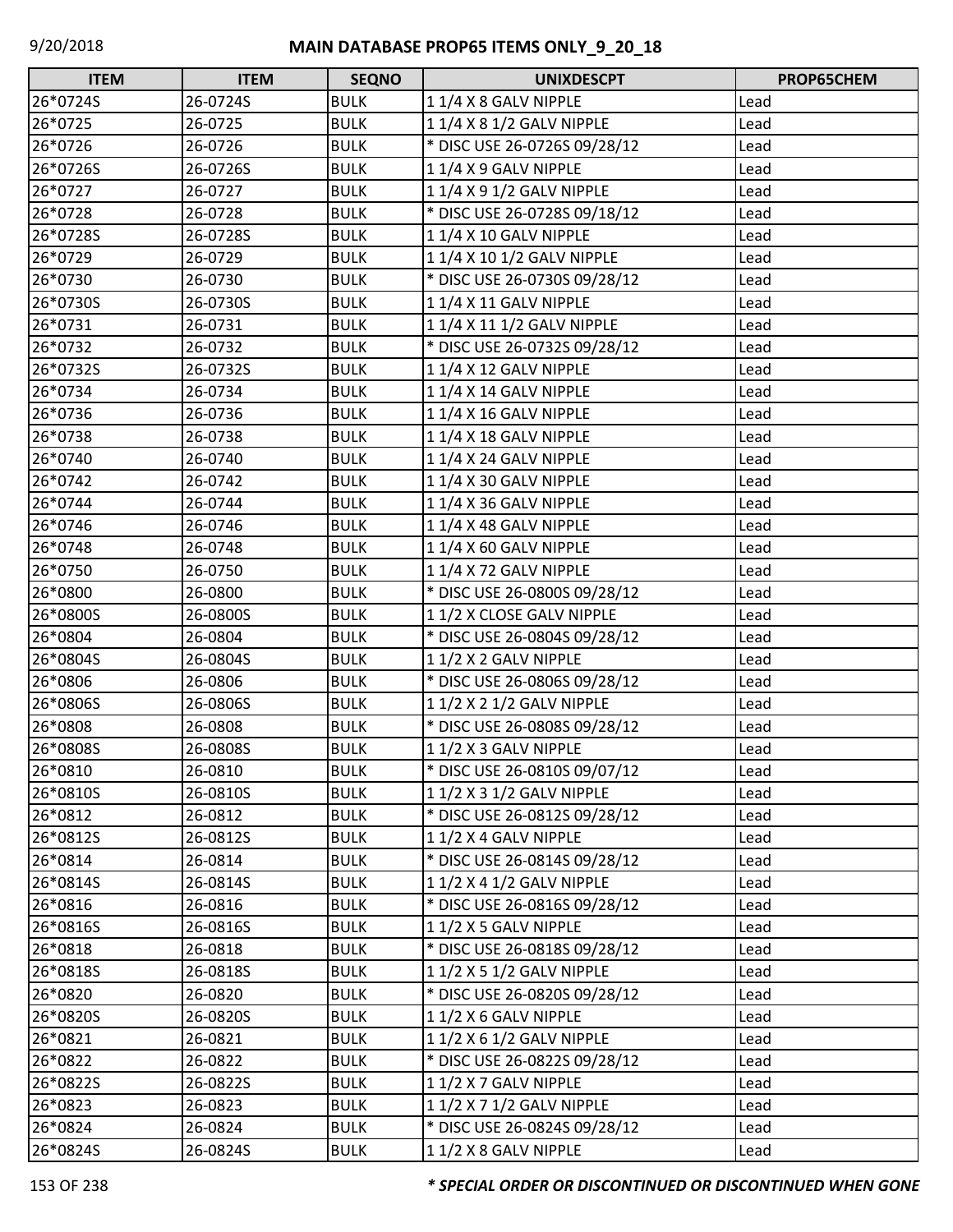| <b>ITEM</b> | <b>ITEM</b> | <b>SEQNO</b> | <b>UNIXDESCPT</b>            | PROP65CHEM |
|-------------|-------------|--------------|------------------------------|------------|
| 26*0825     | 26-0825     | <b>BULK</b>  | 1 1/2 X 8 1/2 GALV NIPPLE    | Lead       |
| 26*0826     | 26-0826     | <b>BULK</b>  | * DISC USE 26-0826S 09/17/12 | Lead       |
| 26*0826S    | 26-0826S    | <b>BULK</b>  | 11/2 X 9 GALV NIPPLE         | Lead       |
| 26*0827     | 26-0827     | <b>BULK</b>  | 1 1/2 X 9 1/2 GALV NIPPLE    | Lead       |
| 26*0828     | 26-0828     | <b>BULK</b>  | * DISC USE 26-0828S 09/28/12 | Lead       |
| 26*0828S    | 26-0828S    | <b>BULK</b>  | 1 1/2 X 10 GALV NIPPLE       | Lead       |
| 26*0829     | 26-0829     | <b>BULK</b>  | 1 1/2 X 10 1/2 GALV NIPPLE   | Lead       |
| 26*0830     | 26-0830     | <b>BULK</b>  | * DISC USE 26-0830S 09/28/12 | Lead       |
| 26*0830S    | 26-0830S    | <b>BULK</b>  | 1 1/2 X 11 GALV NIPPLE       | Lead       |
| 26*0831     | 26-0831     | <b>BULK</b>  | 1 1/2 X 11 1/2 GALV NIPPLE   | Lead       |
| 26*0832     | 26-0832     | <b>BULK</b>  | * DISC USE 26-0832S 09/28/12 | Lead       |
| 26*0832S    | 26-0832S    | <b>BULK</b>  | 1 1/2 X 12 GALV NIPPLE       | Lead       |
| 26*0834     | 26-0834     | <b>BULK</b>  | 1 1/2 X 14 GALV NIPPLE       | Lead       |
| 26*0836     | 26-0836     | <b>BULK</b>  | 1 1/2 X 16 GALV NIPPLE       | Lead       |
| 26*0838     | 26-0838     | <b>BULK</b>  | 1 1/2 X 18 GALV NIPPLE       | Lead       |
| 26*0840     | 26-0840     | <b>BULK</b>  | 1 1/2 X 24 GALV NIPPLE       | Lead       |
| 26*0842     | 26-0842     | <b>BULK</b>  | 1 1/2 X 30 GALV NIPPLE       | Lead       |
| 26*0844     | 26-0844     | <b>BULK</b>  | 11/2 X 36 GALV NIPPLE        | Lead       |
| 26*0846     | 26-0846     | <b>BULK</b>  | 1 1/2 X 48 GALV NIPPLE       | Lead       |
| 26*0848     | 26-0848     | <b>BULK</b>  | 1 1/2 X 60 GALV NIPPLE       | Lead       |
| 26*0850     | 26-0850     | <b>BULK</b>  | 1 1/2 X 72 GALV NIPPLE       | Lead       |
| 26*0900     | 26-0900     | <b>BULK</b>  | * DISC USE 26-0900S 09/07/12 | Lead       |
| 26*0900S    | 26-0900S    | <b>BULK</b>  | 2 X CLOSE GALV NIPPLE        | Lead       |
| 26*0906     | 26-0906     | <b>BULK</b>  | * DISC USE 26-0906S 09/25/12 | Lead       |
| 26*0906S    | 26-0906S    | <b>BULK</b>  | 2 X 2 1/2 GALV NIPPLE        | Lead       |
| 26*0908     | 26-0908     | <b>BULK</b>  | * DISC USE 26-0908S 09/25/12 | Lead       |
| 26*0908S    | 26-0908S    | <b>BULK</b>  | 2 X 3 GALV NIPPLE            | Lead       |
| 26*0910     | 26-0910     | <b>BULK</b>  | * DISC USE 26-0910S 09/25/12 | Lead       |
| 26*0910S    | 26-0910S    | <b>BULK</b>  | 2 X 3 1/2 GALV NIPPLE        | Lead       |
| 26*0912     | 26-0912     | <b>BULK</b>  | * DISC USE 26-0912S 09/18/12 | Lead       |
| 26*0912S    | 26-0912S    | <b>BULK</b>  | 2 X 4 GALV NIPPLE            | Lead       |
| 26*0914     | 26-0914     | <b>BULK</b>  | * DISC USE 26-0914S 09/25/12 | Lead       |
| 26*0914S    | 26-0914S    | <b>BULK</b>  | 2 X 4 1/2 GALV NIPPLE        | Lead       |
| 26*0916     | 26-0916     | <b>BULK</b>  | * DISC USE 26-0916S 09/25/12 | Lead       |
| 26*0916S    | 26-0916S    | <b>BULK</b>  | 2 X 5 GALV NIPPLE            | Lead       |
| 26*0918     | 26-0918     | <b>BULK</b>  | * DISC USE 26-0918S 09/25/12 | Lead       |
| 26*0918S    | 26-0918S    | <b>BULK</b>  | 2 X 5 1/2 GALV NIPPLE        | Lead       |
| 26*0920     | 26-0920     | <b>BULK</b>  | * DISC USE 26-0920S 09/25/12 | Lead       |
| 26*0920S    | 26-0920S    | <b>BULK</b>  | 2 X 6 GALV NIPPLE            | Lead       |
| 26*0921     | 26-0921     | <b>BULK</b>  | 2 X 6 1/2 GALV NIPPLE        | Lead       |
| 26*0922     | 26-0922     | <b>BULK</b>  | * DISC USE 26-0922S 09/25/12 | Lead       |
| 26*0922S    | 26-0922S    | <b>BULK</b>  | 2 X 7 GALV NIPPLE            | Lead       |
| 26*0923     | 26-0923     | <b>BULK</b>  | 2 X 7 1/2 GALV NIPPLE        | Lead       |
| 26*0924     | 26-0924     | <b>BULK</b>  | * DISC USE 26-0924S 09/25/12 | Lead       |
| 26*0924S    | 26-0924S    | <b>BULK</b>  | 2 X 8 GALV NIPPLE            | Lead       |
| 26*0925     | 26-0925     | <b>BULK</b>  | 2 X 8 1/2 GALV NIPPLE        | Lead       |
| 26*0926     | 26-0926     | <b>BULK</b>  | * DISC USE 26-0926S 09/07/12 | Lead       |
| 26*0926S    | 26-0926S    | <b>BULK</b>  | 2 X 9 GALV NIPPLE            | Lead       |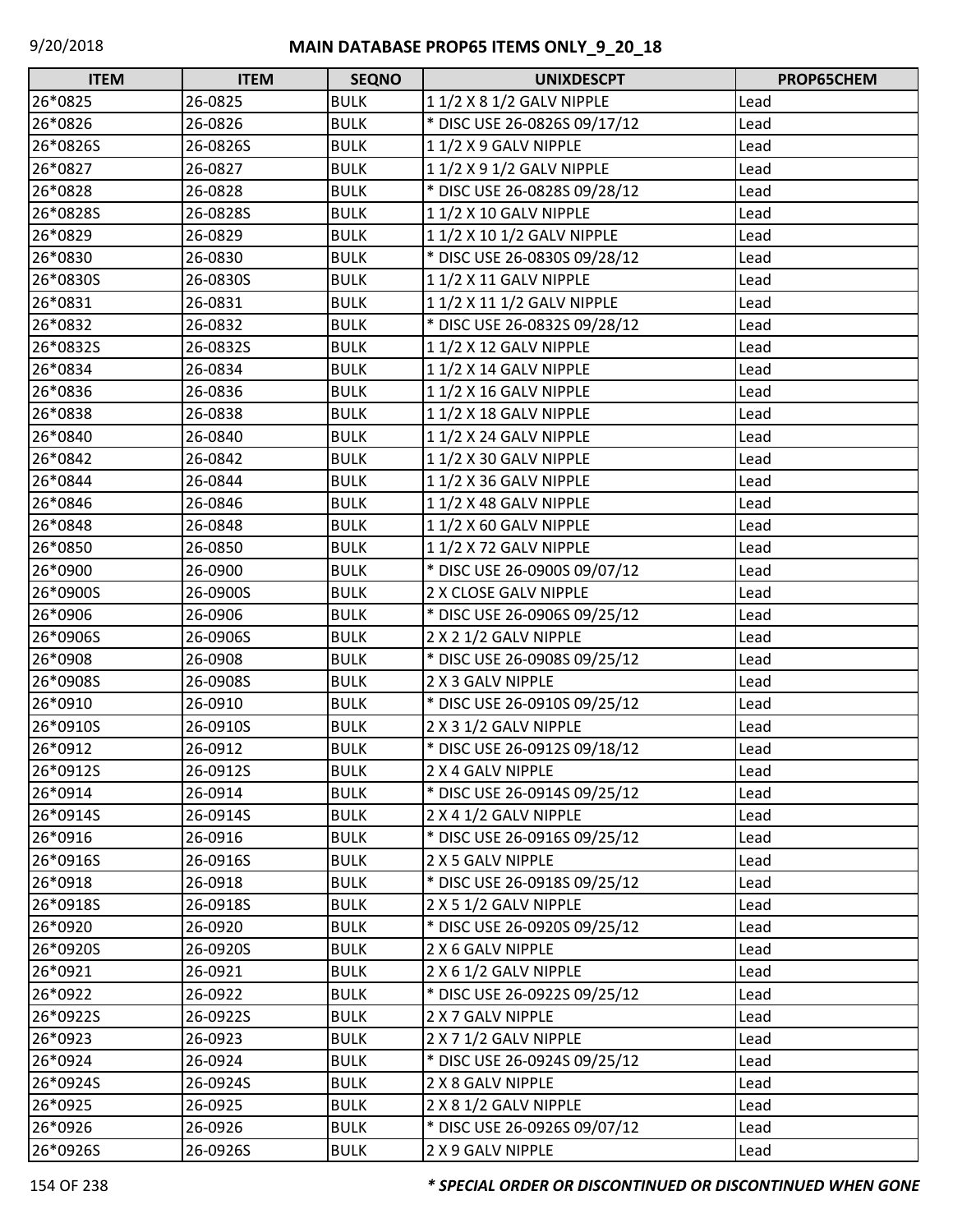| <b>ITEM</b> | <b>ITEM</b> | <b>SEQNO</b> | <b>UNIXDESCPT</b>            | PROP65CHEM |
|-------------|-------------|--------------|------------------------------|------------|
| 26*0927     | 26-0927     | <b>BULK</b>  | 2 X 9 1/2 GALV NIPPLE        | Lead       |
| 26*0928     | 26-0928     | <b>BULK</b>  | * DISC USE 26-0928S 09/28/12 | Lead       |
| 26*0928S    | 26-0928S    | <b>BULK</b>  | 2 X 10 GALV NIPPLE           | Lead       |
| 26*0929     | 26-0929     | <b>BULK</b>  | 2 X 10 1/2 GALV NIPPLE       | Lead       |
| 26*0930     | 26-0930     | <b>BULK</b>  | * DISC USE 26-0930S 09/07/12 | Lead       |
| 26*0930S    | 26-0930S    | <b>BULK</b>  | 2 X 11 GALV NIPPLE           | Lead       |
| 26*0931     | 26-0931     | <b>BULK</b>  | 2 X 11 1/2 GALV NIPPLE       | Lead       |
| 26*0932     | 26-0932     | <b>BULK</b>  | * DISC USE 26-0932S 09/25/12 | Lead       |
| 26*0932S    | 26-0932S    | <b>BULK</b>  | 2 X 12 GALV NIPPLE           | Lead       |
| 26*0934     | 26-0934     | <b>BULK</b>  | 2 X 14 GALV NIPPLE           | Lead       |
| 26*0936     | 26-0936     | <b>BULK</b>  | 2 X 16 GALV NIPPLE           | Lead       |
| 26*0938     | 26-0938     | <b>BULK</b>  | 2 X 18 GALV NIPPLE           | Lead       |
| 26*0940     | 26-0940     | <b>BULK</b>  | 2 X 24 GALV NIPPLE           | Lead       |
| 26*0942     | 26-0942     | <b>BULK</b>  | 2 X 30 GALV NIPPLE           | Lead       |
| 26*0944     | 26-0944     | <b>BULK</b>  | 2 X 36 GALV NIPPLE           | Lead       |
| 26*0946     | 26-0946     | <b>BULK</b>  | 2 X 48 GALV NIPPLE           | Lead       |
| 26*0948     | 26-0948     | <b>BULK</b>  | 2 X 60 GALV NIPPLE           | Lead       |
| 26*0950     | 26-0950     | <b>BULK</b>  | 2 X 72 GALV NIPPLE           | Lead       |
| 26*2100     | 26-2100     | <b>BULK</b>  | 1/8 X CLOSE BRASS NIPPLE     | Lead       |
| 26*2102     | 26-2102     | <b>BULK</b>  | 1/8 X SHORT BRASS NIPPLE     | Lead       |
| 26*2104     | 26-2104     | <b>BULK</b>  | 1/8 X 2 BRASS NIPPLE         | Lead       |
| 26*2106     | 26-2106     | <b>BULK</b>  | 1/8 X 2 1/2 BRASS NIPPLE     | Lead       |
| 26*2108     | 26-2108     | <b>BULK</b>  | 1/8 X 3 BRASS NIPPLE         | Lead       |
| 26*2110     | 26-2110     | <b>BULK</b>  | 1/8 X 3 1/2 BRASS NIPPLE     | Lead       |
| 26*2112     | 26-2112     | <b>BULK</b>  | 1/8 X 4 BRASS NIPPLE         | Lead       |
| 26*2114     | 26-2114     | <b>BULK</b>  | 1/8 X 4 1/2 BRASS NIPPLE     | Lead       |
| 26*2116     | 26-2116     | <b>BULK</b>  | 1/8 X 5 BRASS NIPPLE         | Lead       |
| 26*2118     | 26-2118     | <b>BULK</b>  | 1/8 X 5 1/2 BRASS NIPPLE     | Lead       |
| 26*2120     | 26-2120     | <b>BULK</b>  | 1/8 X 6 BRASS NIPPLE         | Lead       |
| 26*2200     | 26-2200     | <b>BULK</b>  | 1/4 X CLOSE BRASS NIPPLE     | Lead       |
| 26*2202     | 26-2202     | <b>BULK</b>  | 1/4 X SHORT BRASS NIPPLE     | Lead       |
| 26*2204     | 26-2204     | <b>BULK</b>  | 1/4 X 2 BRASS NIPPLE         | Lead       |
| 26*2206     | 26-2206     | <b>BULK</b>  | 1/4 X 2 1/2 BRASS NIPPLE     | Lead       |
| 26*2208     | 26-2208     | <b>BULK</b>  | 1/4 X 3 BRASS NIPPLE         | Lead       |
| 26*2210     | 26-2210     | <b>BULK</b>  | $1/4$ X 3 $1/2$ BRASS NIPPLE | Lead       |
| 26*2212     | 26-2212     | <b>BULK</b>  | 1/4 X 4 BRASS NIPPLE         | Lead       |
| 26*2214     | 26-2214     | <b>BULK</b>  | $1/4$ X 4 $1/2$ BRASS NIPPLE | Lead       |
| 26*2216     | 26-2216     | <b>BULK</b>  | 1/4 X 5 BRASS NIPPLE         | Lead       |
| 26*2218     | 26-2218     | <b>BULK</b>  | $1/4$ X 5 $1/2$ BRASS NIPPLE | Lead       |
| 26*2220     | 26-2220     | <b>BULK</b>  | 1/4 X 6 BRASS NIPPLE         | Lead       |
| 26*2300     | 26-2300     | <b>BULK</b>  | 3/8 X CLOSE BRASS NIPPLE     | Lead       |
| 26*2302     | 26-2302     | <b>BULK</b>  | 3/8 X SHORT BRASS NIPPLE     | Lead       |
| 26*2304     | 26-2304     | <b>BULK</b>  | 3/8 X 2 BRASS NIPPLE         | Lead       |
| 26*2306     | 26-2306     | <b>BULK</b>  | 3/8 X 2 1/2 BRASS NIPPLE     | Lead       |
| 26*2308     | 26-2308     | <b>BULK</b>  | 3/8 X 3 BRASS NIPPLE         | Lead       |
| 26*2310     | 26-2310     | <b>BULK</b>  | 3/8 X 3 1/2 BRASS NIPPLE     | Lead       |
| 26*2312     | 26-2312     | <b>BULK</b>  | 3/8 X 4 BRASS NIPPLE         | Lead       |
| 26*2314     | 26-2314     | <b>BULK</b>  | 3/8 X 4 1/2 BRASS NIPPLE     | Lead       |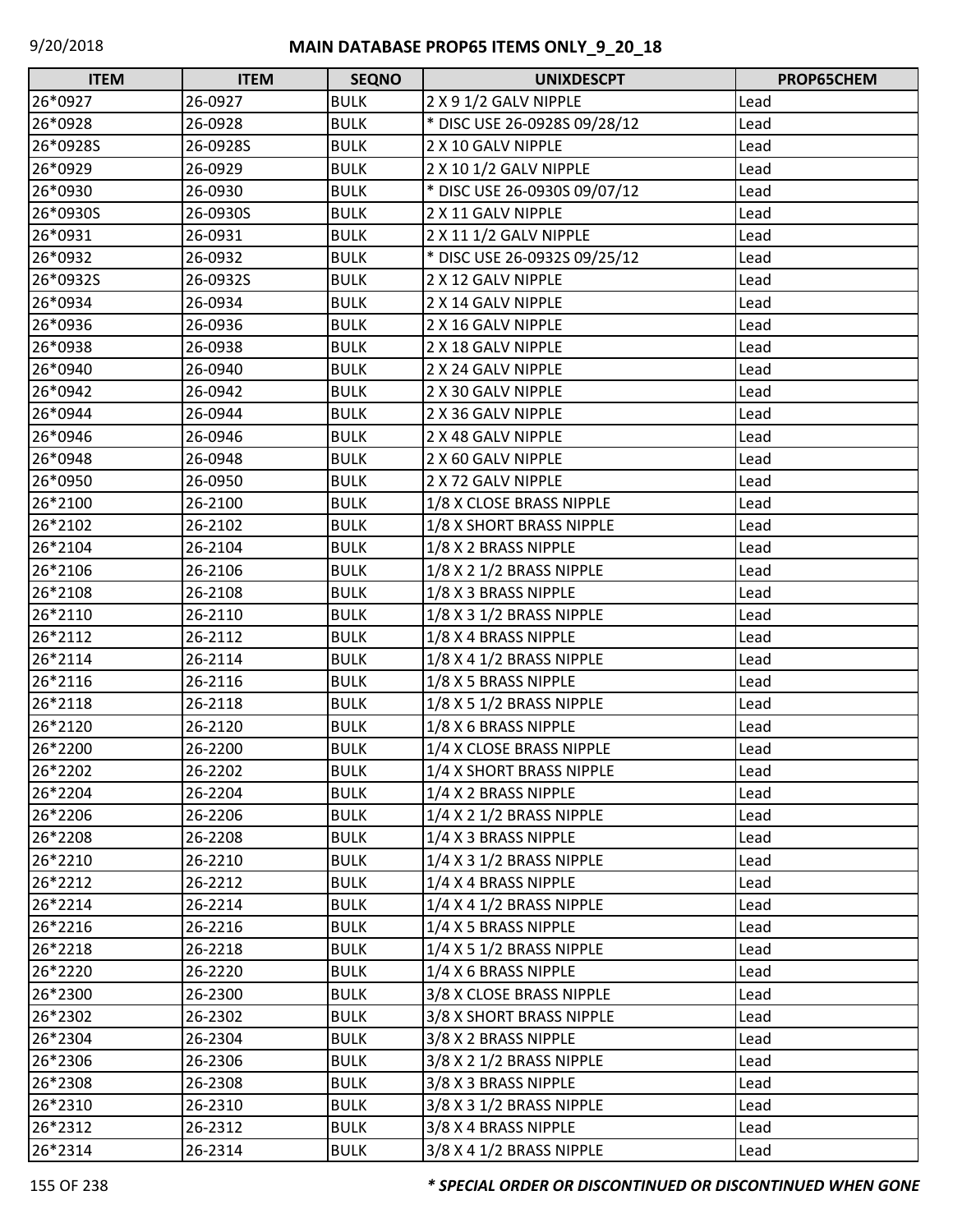| <b>ITEM</b> | <b>ITEM</b> | <b>SEQNO</b> | <b>UNIXDESCPT</b>            | PROP65CHEM |
|-------------|-------------|--------------|------------------------------|------------|
| 26*2316     | 26-2316     | <b>BULK</b>  | 3/8 X 5 BRASS NIPPLE         | Lead       |
| 26*2318     | 26-2318     | <b>BULK</b>  | 3/8 X 5 1/2 BRASS NIPPLE     | Lead       |
| 26*2320     | 26-2320     | <b>BULK</b>  | 3/8 X 6 BRASS NIPPLE         | Lead       |
| 26*2400     | 26-2400     | <b>BULK</b>  | 1/2 X CLOSE BRASS NIPPLE     | Lead       |
| 26*2402     | 26-2402     | <b>BULK</b>  | 1/2 X SHORT BRASS NIPPLE     | Lead       |
| 26*2404     | 26-2404     | <b>BULK</b>  | 1/2 X 2 BRASS NIPPLE         | Lead       |
| 26*2406     | 26-2406     | <b>BULK</b>  | 1/2 X 2 1/2 BRASS NIPPLE     | Lead       |
| 26*2408     | 26-2408     | <b>BULK</b>  | 1/2 X 3 BRASS NIPPLE         | Lead       |
| 26*2410     | 26-2410     | <b>BULK</b>  | 1/2 X 3 1/2 BRASS NIPPLE     | Lead       |
| 26*2412     | 26-2412     | <b>BULK</b>  | 1/2 X 4 BRSSS NIPPLE         | Lead       |
| 26*2414     | 26-2414     | <b>BULK</b>  | $1/2$ X 4 $1/2$ BRASS NIPPLE | Lead       |
| 26*2416     | 26-2416     | <b>BULK</b>  | 1/2 X 5 BRASS NIPPLE         | Lead       |
| 26*2418     | 26-2418     | <b>BULK</b>  | 1/2 X 5 1/2 BRASS NIPPLE     | Lead       |
| 26*2420     | 26-2420     | <b>BULK</b>  | 1/2 X 6 BRASS NIPPLE         | Lead       |
| 26*2421     | 26-2421     | <b>BULK</b>  | 1/2 X 6 1/2 BRASS NIPPLE     | Lead       |
| 26*2422     | 26-2422     | <b>BULK</b>  | 1/2 X 7 BRASS NIPPLE         | Lead       |
| 26*2424     | 26-2424     | <b>BULK</b>  | 1/2 X 8 BRASS NIPPLE         | Lead       |
| 26*2426     | 26-2426     | <b>BULK</b>  | 1/2 X 9 BRASS NIPPLE         | Lead       |
| 26*2428     | 26-2428     | <b>BULK</b>  | 1/2 X 10 BRASS NIPPLE        | Lead       |
| 26*2430     | 26-2430     | <b>BULK</b>  | 1/2 X 11 BRASS NIPPLE        | Lead       |
| 26*2432     | 26-2432     | <b>BULK</b>  | 1/2 X 12 BRASS NIPPLE        | Lead       |
| 26*2500     | 26-2500     | <b>BULK</b>  | 3/4 X CLOSE BRASS NIPPLE     | Lead       |
| 26*2502     | 26-2502     | <b>BULK</b>  | 3/4 X SHORT BRASS NIPPLE     | Lead       |
| 26*2504     | 26-2504     | <b>BULK</b>  | 3/4 X 2 BRASS NIPPLE         | Lead       |
| 26*2506     | 26-2506     | <b>BULK</b>  | $3/4$ X 2 $1/2$ BRASS NIPPLE | Lead       |
| 26*2508     | 26-2508     | <b>BULK</b>  | 3/4 X 3 BRASS NIPPLE         | Lead       |
| 26*2510     | 26-2510     | <b>BULK</b>  | 3/4 X 3 1/2 BRASS NIPPLE     | Lead       |
| 26*2512     | 26-2512     | <b>BULK</b>  | 3/4 X 4 BRASS NIPPLE         | Lead       |
| 26*2514     | 26-2514     | <b>BULK</b>  | 3/4 X 4 1/2 BRASS NIPPLE     | Lead       |
| 26*2516     | 26-2516     | <b>BULK</b>  | 3/4 X 5 BRASS NIPPLE         | Lead       |
| 26*2518     | 26-2518     | <b>BULK</b>  | 3/4 X 5 1/2 BRASS NIPPLE     | Lead       |
| 26*2520     | 26-2520     | <b>BULK</b>  | 3/4 X 6 BRASS NIPPLE         | Lead       |
| 26*2522     | 26-2522     | <b>BULK</b>  | 3/4 X 7 BRASS NIPPLE         | Lead       |
| 26*2524     | 26-2524     | <b>BULK</b>  | 3/4 X 8 BRASS NIPPLE         | Lead       |
| 26*2526     | 26-2526     | <b>BULK</b>  | 3/4 X 9 BRASS NIPPLE         | Lead       |
| 26*2528     | 26-2528     | <b>BULK</b>  | 3/4 X 10 BRASS NIPPLE        | Lead       |
| 26*2530     | 26-2530     | <b>BULK</b>  | 3/4 X 11 BRASS NIPPLE        | Lead       |
| 26*2532     | 26-2532     | <b>BULK</b>  | 3/4 X 12 BRASS NIPPLE        | Lead       |
| 26*2600     | 26-2600     | <b>BULK</b>  | 1 X CLOSE BRASS NIPPLE       | Lead       |
| 26*2604     | 26-2604     | <b>BULK</b>  | 1 X 2 BRASS NIPPLE           | Lead       |
| 26*2606     | 26-2606     | <b>BULK</b>  | 1 X 2 1/2 BRASS NIPPLE       | Lead       |
| 26*2608     | 26-2608     | <b>BULK</b>  | 1 X 3 BRASS NIPPLE           | Lead       |
| 26*2610     | 26-2610     | <b>BULK</b>  | 1 X 3 1/2 BRASS NIPPLE       | Lead       |
| 26*2612     | 26-2612     | <b>BULK</b>  | 1 X 4 BRASS NIPPLE           | Lead       |
| 26*2614     | 26-2614     | <b>BULK</b>  | 1 X 4 1/2 BRASS NIPPLE       | Lead       |
| 26*2616     | 26-2616     | <b>BULK</b>  | 1 X 5 BRASS NIPPLE           | Lead       |
| 26*2618     | 26-2618     | <b>BULK</b>  | 1 X 5 1/2 BRASS NIPPLE       | Lead       |
| 26*2620     | 26-2620     | <b>BULK</b>  | 1 X 6 BRASS NIPPLE           | Lead       |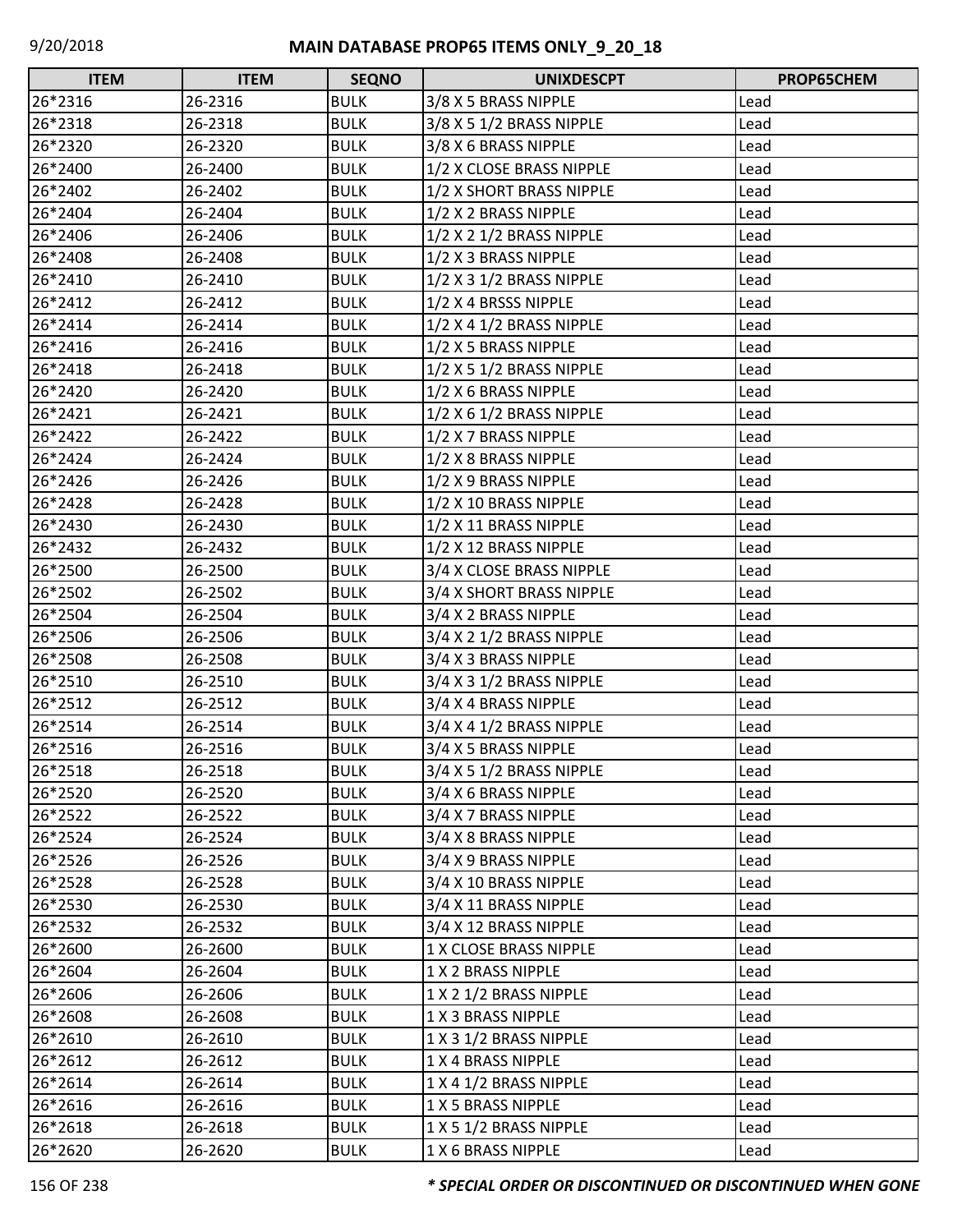| <b>ITEM</b> | <b>ITEM</b> | <b>SEQNO</b> | <b>UNIXDESCPT</b>          | PROP65CHEM |
|-------------|-------------|--------------|----------------------------|------------|
| 26*2700     | 26-2700     | <b>BULK</b>  | 11/4 X CLOSE BRASS NIPPLE  | Lead       |
| 26*2704     | 26-2704     | <b>BULK</b>  | 11/4 X 2 BRASS NIPPLE      | Lead       |
| 26*2706     | 26-2706     | <b>BULK</b>  | 1 1/4 X 2 1/2 BRASS NIPPLE | Lead       |
| 26*2708     | 26-2708     | <b>BULK</b>  | 11/4 X 3 BRASS NIPPLE      | Lead       |
| 26*2710     | 26-2710     | <b>BULK</b>  | 1 1/4 X 3 1/2 BRASS NIPPLE | Lead       |
| 26*2712     | 26-2712     | <b>BULK</b>  | 11/4 X 4 BRASS NIPPLE      | Lead       |
| 26*2714     | 26-2714     | <b>BULK</b>  | 1 1/4 X 4 1/2 BRASS NIPPLE | Lead       |
| 26*2716     | 26-2716     | <b>BULK</b>  | 1 1/4 X 5 BRASS NIPPLE     | Lead       |
| 26*2718     | 26-2718     | <b>BULK</b>  | 1 1/4 X 5 1/2 BRASS NIPPLE | Lead       |
| 26*2720     | 26-2720     | <b>BULK</b>  | 11/4 X 6 BRASS NIPPLE      | Lead       |
| 26*2800     | 26-2800     | <b>BULK</b>  | 11/2 X CLOSE BRASS NIPPLE  | Lead       |
| 26*2804     | 26-2804     | <b>BULK</b>  | 1 1/2 X 2 BRASS NIPPLE     | Lead       |
| 26*2806     | 26-2806     | <b>BULK</b>  | 1 1/2 X 2 1/2 BRASS NIPPLE | Lead       |
| 26*2808     | 26-2808     | <b>BULK</b>  | 11/2 X 3 BRASS NIPPLE      | Lead       |
| 26*2810     | 26-2810     | <b>BULK</b>  | 1 1/2 X 3 1/2 BRASS NIPPLE | Lead       |
| 26*2812     | 26-2812     | <b>BULK</b>  | 1 1/2 X 4 BRASS NIPPLE     | Lead       |
| 26*2814     | 26-2814     | <b>BULK</b>  | 1 1/2 X 4 1/2 BRASS NIPPLE | Lead       |
| 26*2816     | 26-2816     | <b>BULK</b>  | 1 1/2 X 5 BRASS NIPPLE     | Lead       |
| 26*2818     | 26-2818     | <b>BULK</b>  | 1 1/2 X 5 1/2 BRASS NIPPLE | Lead       |
| 26*2820     | 26-2820     | <b>BULK</b>  | 11/2 X 6 BRASS NIPPLE      | Lead       |
| 26*2900     | 26-2900     | <b>BULK</b>  | 2 X CLOSE BRASS NIPPLE     | Lead       |
| 26*2906     | 26-2906     | <b>BULK</b>  | 2 X 2 1/2 BRASS NIPPLE     | Lead       |
| 26*2908     | 26-2908     | <b>BULK</b>  | 2 X 3 BRASS NIPPLE         | Lead       |
| 26*2910     | 26-2910     | <b>BULK</b>  | 2 X 3 1/2 BRASS NIPPLE     | Lead       |
| 26*2912     | 26-2912     | <b>BULK</b>  | 2 X 4 BRASS NIPPLE         | Lead       |
| 26*2916     | 26-2916     | <b>BULK</b>  | 2 X 5 BRASS NIPPLE         | Lead       |
| 26*2920     | 26-2920     | <b>BULK</b>  | 2 X 6 BRASS NIPPLE         | Lead       |
| 26*3106     | 26-3106     | <b>BULK</b>  | 2 1/2 X CLOSE GALV NIPPLE  | Lead       |
| 26*3108     | 26-3108     | <b>BULK</b>  | 2 1/2 X 3 GALV NIPPLE      | Lead       |
| 26*3110     | 26-3110     | <b>BULK</b>  | 2 1/2 X 3 1/2 GALV NIPPLE  | Lead       |
| 26*3112     | 26-3112     | <b>BULK</b>  | 2 1/2 X 4 GALV NIPPLE      | Lead       |
| 26*3114     | 26-3114     | <b>BULK</b>  | 2 1/2 X 4 1/2 GALV NIPPLE  | Lead       |
| 26*3116     | 26-3116     | <b>BULK</b>  | 2 1/2 X 5 GALV NIPPLE      | Lead       |
| 26*3118     | 26-3118     | <b>BULK</b>  | 2 1/2 X 5 1/2 GALV NIPPLE  | Lead       |
| 26*3120     | 26-3120     | <b>BULK</b>  | 2 1/2 X 6 GALV NIPPLE      | Lead       |
| 26*3122     | 26-3122     | <b>BULK</b>  | 2 1/2 X 7 GALV NIPPLE      | Lead       |
| 26*3124     | 26-3124     | <b>BULK</b>  | 21/2 X 8 GALV NIPPLE       | Lead       |
| 26*3126     | 26-3126     | <b>BULK</b>  | 21/2X9 GALV NIPPLE         | Lead       |
| 26*3128     | 26-3128     | <b>BULK</b>  | 2 1/2 X 10 GALV NIPPLE     | Lead       |
| 26*3130     | 26-3130     | <b>BULK</b>  | 2 1/2 X 11 GALV NIPPLE     | Lead       |
| 26*3132     | 26-3132     | <b>BULK</b>  | 2 1/2 X 12 GALV NIPPLE     | Lead       |
| 26*3206     | 26-3206     | <b>BULK</b>  | 3 X CLOSE GALV NIPPLE      | Lead       |
| 26*3208     | 26-3208     | <b>BULK</b>  | 3 X 3 GALV NIPPLE          | Lead       |
| 26*3210     | 26-3210     | <b>BULK</b>  | 3 X 3 1/2 GALV NIPPLE      | Lead       |
| 26*3212     | 26-3212     | <b>BULK</b>  | 3 X 4 GALV NIPPLE          | Lead       |
| 26*3214     | 26-3214     | <b>BULK</b>  | 3 X 4 1/2 GALV NIPPLE      | Lead       |
| 26*3216     | 26-3216     | <b>BULK</b>  | 3 X 5 GALV NIPPLE          | Lead       |
| 26*3218     | 26-3218     | <b>BULK</b>  | 3 X 5 1/2 GALV NIPPLE      | Lead       |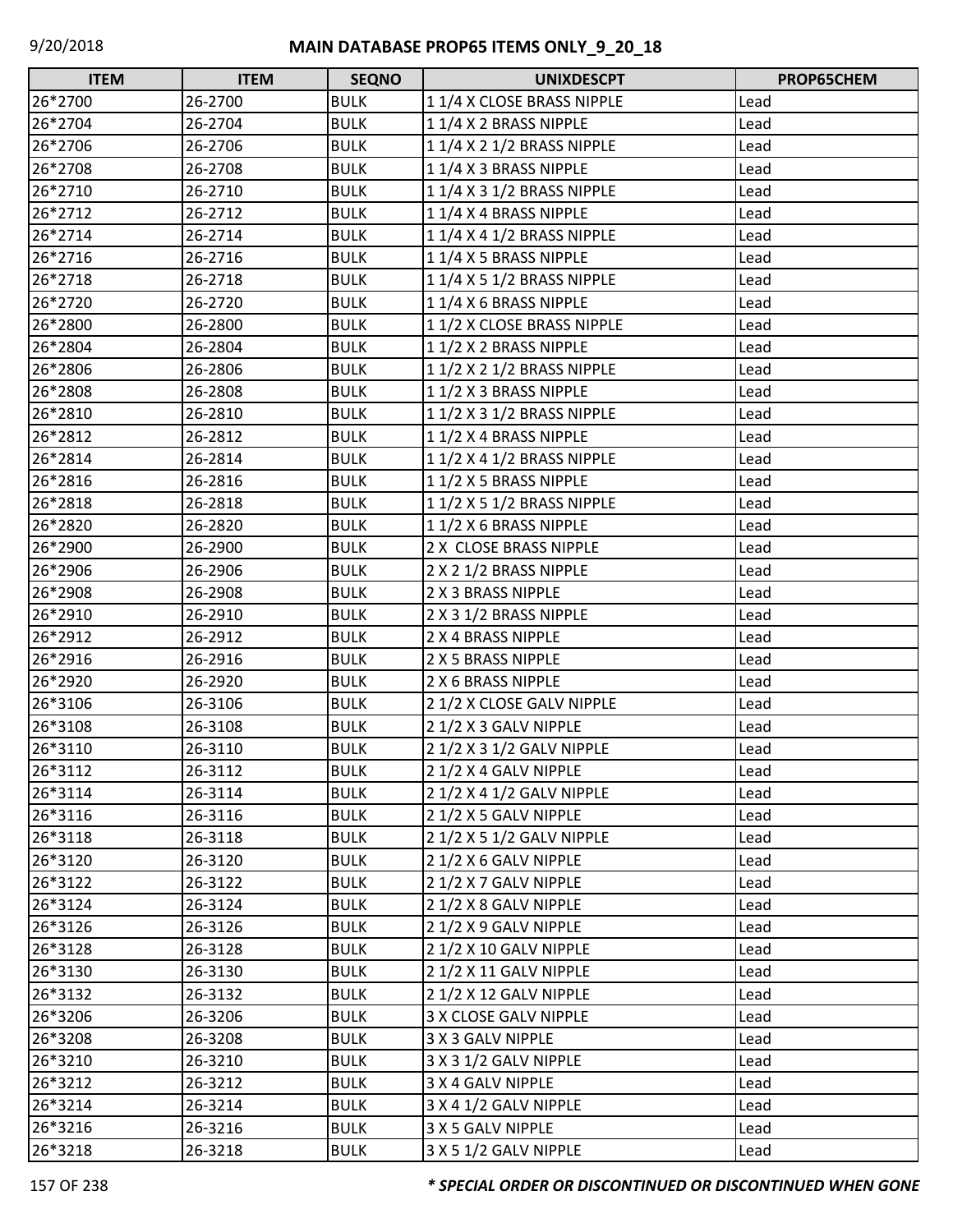| <b>ITEM</b> | <b>ITEM</b> | <b>SEQNO</b> | <b>UNIXDESCPT</b>                  | PROP65CHEM |
|-------------|-------------|--------------|------------------------------------|------------|
| 26*3220     | 26-3220     | <b>BULK</b>  | 3 X 6 GALV NIPPLE                  | Lead       |
| 26*3222     | 26-3222     | <b>BULK</b>  | 3 X 7 GALV NIPPLE                  | Lead       |
| 26*3224     | 26-3224     | <b>BULK</b>  | 3 X 8 GALV NIPPLE                  | Lead       |
| 26*3228     | 26-3228     | <b>BULK</b>  | 3 X 10 GALV NIPPLE                 | Lead       |
| 26*3230     | 26-3230     | <b>BULK</b>  | 3 X 11 GALV NIPPLE                 | Lead       |
| 26*3232     | 26-3232     | <b>BULK</b>  | 3 X 12 GALV NIPPLE                 | Lead       |
| 26*3322     | 26-3322     | <b>BULK</b>  | * DISC AS OF 07/27/11              | Lead       |
| 26*3326     | 26-3326     | <b>BULK</b>  | 3 1/2X9 GALV NIPPLE                | Lead       |
| 26*3328     | 26-3328     | <b>BULK</b>  | 3 1/2X10 GALV NIPPLE               | Lead       |
| 26*3330     | 26-3330     | <b>BULK</b>  | 3 1/2X11 GALV NIPPLE               | Lead       |
| 26*3332     | 26-3332     | <b>BULK</b>  | 3 1/2X12 GALV NIPPLE               | Lead       |
| 26*3406     | 26-3406     | <b>BULK</b>  | 4 X CLOSE GALV NIPPLE              | Lead       |
| 26*3412     | 26-3412     | <b>BULK</b>  | 4 X 4 GALV NIPPLE                  | Lead       |
| 26*3414     | 26-3414     | <b>BULK</b>  | 4 X 4 1/2 GALV NIPPLE              | Lead       |
| 26*3416     | 26-3416     | <b>BULK</b>  | 4 X 5 GALV NIPPLE                  | Lead       |
| 26*3418     | 26-3418     | <b>BULK</b>  | 4 X 5 1/2 GALV NIPPLE              | Lead       |
| 26*3420     | 26-3420     | <b>BULK</b>  | 4 X 6 GALV NIPPLE                  | Lead       |
| 26*3424     | 26-3424     | <b>BULK</b>  | 4 X 8 GALV NIPPLE                  | Lead       |
| 26*3426     | 26-3426     | <b>BULK</b>  | 4 X 9 GALV NIPPLE                  | Lead       |
| 26*3428     | 26-3428     | <b>BULK</b>  | 4 X 10 GALV NIPPLE                 | Lead       |
| 26*3430     | 26-3430     | <b>BULK</b>  | 4 X 11 GALV NIPPLE                 | Lead       |
| 26*3432     | 26-3432     | <b>BULK</b>  | 4 X 12 GALV NIPPLE                 | Lead       |
| 26*9000     | 26-9000     | <b>BULK</b>  | 5/8 WATER METER CPLG               | Lead       |
| 26*9002     | 26-9002     | <b>BULK</b>  | 3/4 WATER METER CPLG.              | Lead       |
| 26*9003     | 26-9003     | CARDED       | CD 3/4 WATERMETER COUPLING         | Lead       |
| 26*9004     | 26-9004     | <b>BULK</b>  | 1" WATER METER CPLG.               | Lead       |
| 26*9005     | 26-9005     | CARDED       | CD 1" WATER METER COUPLING         | Lead       |
| 27*1100     | 27-1100     | <b>BULK</b>  | * DISC SPECIAL ORDER ONLY 07/08/15 | Lead       |
| 27*1200     | 27-1200     | <b>BULK</b>  | * DISC NLA 11/06/15                | Lead       |
| 27*1300     | 27-1300     | <b>BULK</b>  | 3/8 X 12' BRASS PIPE               | Lead       |
| 27*1400     | 27-1400     | <b>BULK</b>  | * DISC SPEC ORDER ONLY             | Lead       |
| 27*1500     | 27-1500     | <b>BULK</b>  | * DISC SPECIAL ORDER ONLY 07/08/15 | Lead       |
| 27*1600     | 27-1600     | <b>BULK</b>  | 1 X 12' BRASS PIPE                 | Lead       |
| 28*0514     | 28-0514     | <b>BULK</b>  | 1/2 GALV R&L COUPLING              | Lead       |
| 28*0515     | 28-0515     | CARDED       | 1/2 R&L GALV NIPPLE & COUPLING     | Lead       |
| 28*0516     | 28-0516     | <b>BULK</b>  | 3/4 GALV R&L COUPLING              | Lead       |
| 28*0517     | 28-0517     | CARDED       | 3/4 R&L GALV NIPPLE & COUPLING     | Lead       |
| 28*0518     | 28-0518     | <b>BULK</b>  | 1 GALV R&L COUPLING                | Lead       |
| 28*0519     | 28-0519     | CARDED       | 1 R&L GALV NIPPLE & COUPLING       | Lead       |
| 30*0002     | 30-0002     | <b>BULK</b>  | 1/8 GALV 90 ELL                    | Lead       |
| 30*0002S    | 30-0002S    | <b>BULK</b>  | 1/8 GALV 90 ELL                    | Lead       |
| 30*0004     | 30-0004     | <b>BULK</b>  | 1/4 GALV 90 ELL                    | Lead       |
| 30*0004S    | 30-0004S    | <b>BULK</b>  | 1/4 GALV 90 ELL                    | Lead       |
| 30*0006     | 30-0006     | <b>BULK</b>  | 3/8 GALV 90 ELL                    | Lead       |
| 30*0006S    | 30-0006S    | <b>BULK</b>  | 3/8 GALV 90 ELL                    | Lead       |
| 30*0008     | 30-0008     | <b>BULK</b>  | 1/2 GALV 90 ELL                    | Lead       |
| 30*0008S    | 30-0008S    | <b>BULK</b>  | 1/2 GALV 90 ELL                    | Lead       |
| 30*0010     | 30-0010     | <b>BULK</b>  | USE 30-0010S 3/4 GALV 90 ELL       | Lead       |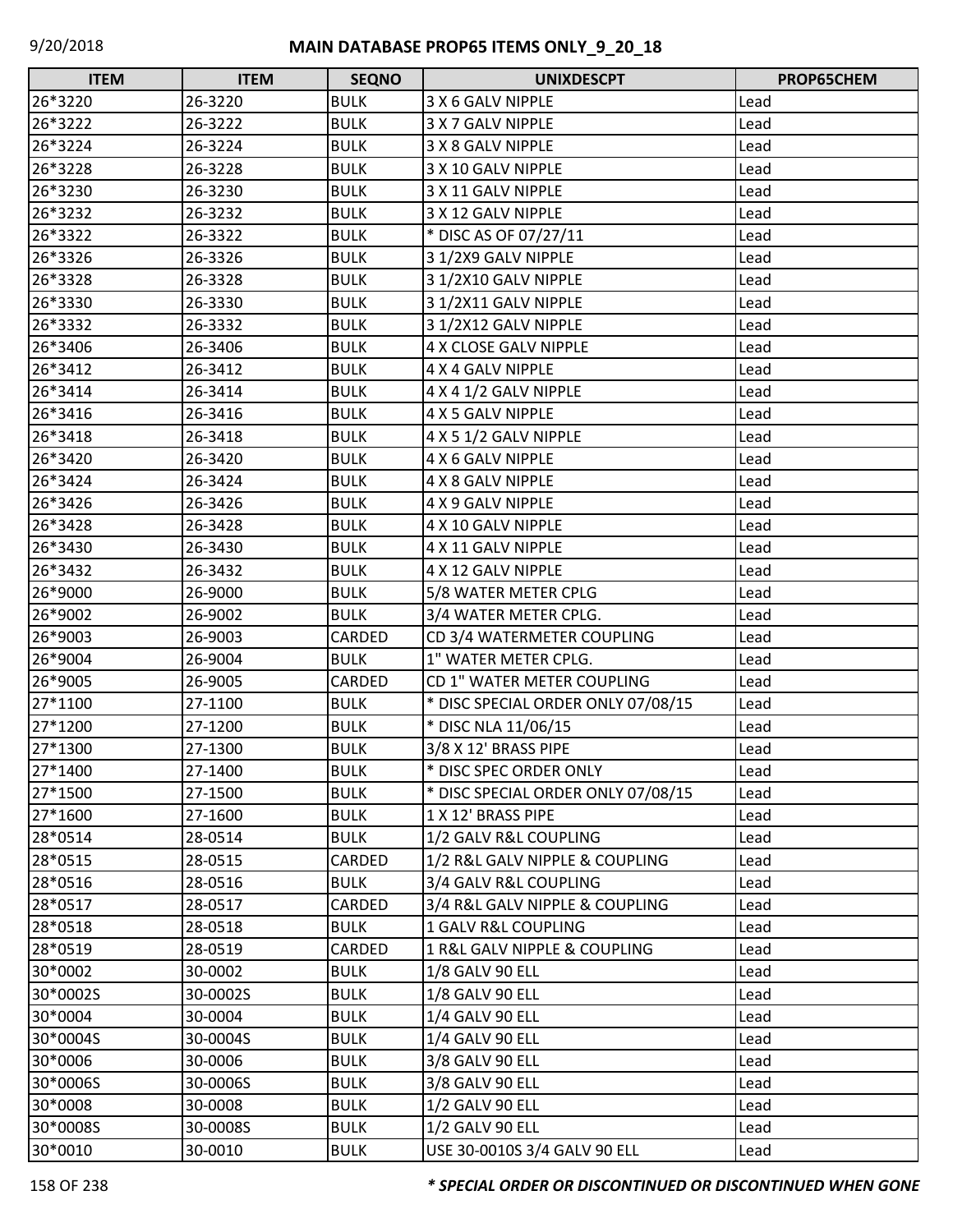| <b>ITEM</b> | <b>ITEM</b> | <b>SEQNO</b> | <b>UNIXDESCPT</b>            | PROP65CHEM |
|-------------|-------------|--------------|------------------------------|------------|
| 30*0010S    | 30-0010S    | <b>BULK</b>  | 3/4 GALV 90 ELL              | Lead       |
| 30*0012     | 30-0012     | <b>BULK</b>  | 1" GALV 90 ELL               | Lead       |
| 30*0012S    | 30-0012S    | <b>BULK</b>  | 1" GALV 90 ELL               | Lead       |
| 30*0014     | 30-0014     | <b>BULK</b>  | * DISC USE 30-0014S 06/18/12 | Lead       |
| 30*0014S    | 30-0014S    | <b>BULK</b>  | 11/4 GALV 90 ELL             | Lead       |
| 30*0016     | 30-0016     | <b>BULK</b>  | * DISC USE 30-0016S 08/30/12 | Lead       |
| 30*0016S    | 30-0016S    | <b>BULK</b>  | 11/2 GALV 90 ELL             | Lead       |
| 30*0018     | 30-0018     | <b>BULK</b>  | * DISC USE 30-0018S 06/18/12 | Lead       |
| 30*0018S    | 30-0018S    | <b>BULK</b>  | 2" GALV 90 ELL               | Lead       |
| 30*0020     | 30-0020     | <b>BULK</b>  | 2 1/2 GALV 90 ELL            | Lead       |
| 30*0022     | 30-0022     | <b>BULK</b>  | 3 GALV 90 ELL                | Lead       |
| 30*0024     | 30-0024     | <b>BULK</b>  | 4 GALV 90 ELL                | Lead       |
| 30*0026     | 30-0026     | <b>BULK</b>  | * DISC AS OF 07/26/12        | Lead       |
| 30*0028     | 30-0028     | <b>BULK</b>  | * DISC NLA                   | Lead       |
| 30*0030     | 30-0030     | <b>BULK</b>  | 1/2X1/4 GALV RED 90 ELL      | Lead       |
| 30*0032     | 30-0032     | <b>BULK</b>  | 1/2X3/8 GALV RED 90 ELL      | Lead       |
| 30*0036     | 30-0036     | <b>BULK</b>  | * DISC NLA 05/14/14          | Lead       |
| 30*0038     | 30-0038     | <b>BULK</b>  | 3/4X1/2 GALV RED 90 ELL      | Lead       |
| 30*0038S    | 30-0038S    | <b>BULK</b>  | 3/4X1/2 GALV RED 90 ELL      | Lead       |
| 30*0042     | 30-0042     | <b>BULK</b>  | 1X1/2 GALV RED 90 ELL        | Lead       |
| 30*0042S    | 30-0042S    | <b>BULK</b>  | 1X1/2 GALV RED 90 ELL        | Lead       |
| 30*0044     | 30-0044     | <b>BULK</b>  | 1X3/4 GALV RED 90 ELL        | Lead       |
| 30*0044S    | 30-0044S    | <b>BULK</b>  | 1X3/4 GALV RED 90 ELL        | Lead       |
| 30*0046     | 30-0046     | <b>BULK</b>  | * DISC NLA 04/09/14          | Lead       |
| 30*0048     | 30-0048     | <b>BULK</b>  | * DISC NLA AS OF 10-31-12    | Lead       |
| 30*0050     | 30-0050     | <b>BULK</b>  | 11/4X1 GALV RED 90 ELL       | Lead       |
| 30*0052     | 30-0052     | <b>BULK</b>  | * DISC NLA AS OF 12/18/13    | Lead       |
| 30*0054     | 30-0054     | <b>BULK</b>  | * DISC NLA AS OF 12/18/13    | Lead       |
| 30*0056     | 30-0056     | <b>BULK</b>  | * DISC NLA AS OF 10-31-12    | Lead       |
| 30*0058     | 30-0058     | <b>BULK</b>  | 1 1/2X1 1/4 GALV RED 90 ELL  | Lead       |
| 30*0062     | 30-0062     | <b>BULK</b>  | * DISC NLA AS OF 12/07/12    | Lead       |
| 30*0064     | 30-0064     | <b>BULK</b>  | 2X1 GALV RED 90 ELL          | Lead       |
| 30*0066     | 30-0066     | <b>BULK</b>  | 2X1 1/4 GALV RED 90 ELL      | Lead       |
| 30*0068     | 30-0068     | <b>BULK</b>  | * DISC NLA. 4/30/13          | Lead       |
| 30*0082     | 30-0082     | <b>BULK</b>  | 1/8 GALV 45 ELL              | Lead       |
| 30*0082S    | 30-0082S    | <b>BULK</b>  | 1/8 GALV 45 ELL              | Lead       |
| 30*0084     | 30-0084     | <b>BULK</b>  | 1/4 GALV 45 ELL              | Lead       |
| 30*0084S    | 30-0084S    | <b>BULK</b>  | 1/4 GALV 45 ELL              | Lead       |
| 30*0086     | 30-0086     | <b>BULK</b>  | 3/8 GALV 45 ELL              | Lead       |
| 30*0086S    | 30-0086S    | <b>BULK</b>  | 3/8 GALV 45 ELL              | Lead       |
| 30*0088     | 30-0088     | <b>BULK</b>  | 1/2 GALV 45 ELL              | Lead       |
| 30*0088S    | 30-0088S    | <b>BULK</b>  | 1/2 GALV 45 ELL              | Lead       |
| 30*0090     | 30-0090     | <b>BULK</b>  | 3/4 GALV 45 ELL              | Lead       |
| 30*0090S    | 30-0090S    | <b>BULK</b>  | 3/4 GALV 45 ELL              | Lead       |
| 30*0092     | 30-0092     | <b>BULK</b>  | 1 GALV 45 ELL                | Lead       |
| 30*0092S    | 30-0092S    | <b>BULK</b>  | 1 GALV 45 ELL                | Lead       |
| 30*0094     | 30-0094     | <b>BULK</b>  | * DISC USE 30-0094S 07/25/12 | Lead       |
| 30*0094S    | 30-0094S    | <b>BULK</b>  | 1 1/4 GALV 45 ELL            | Lead       |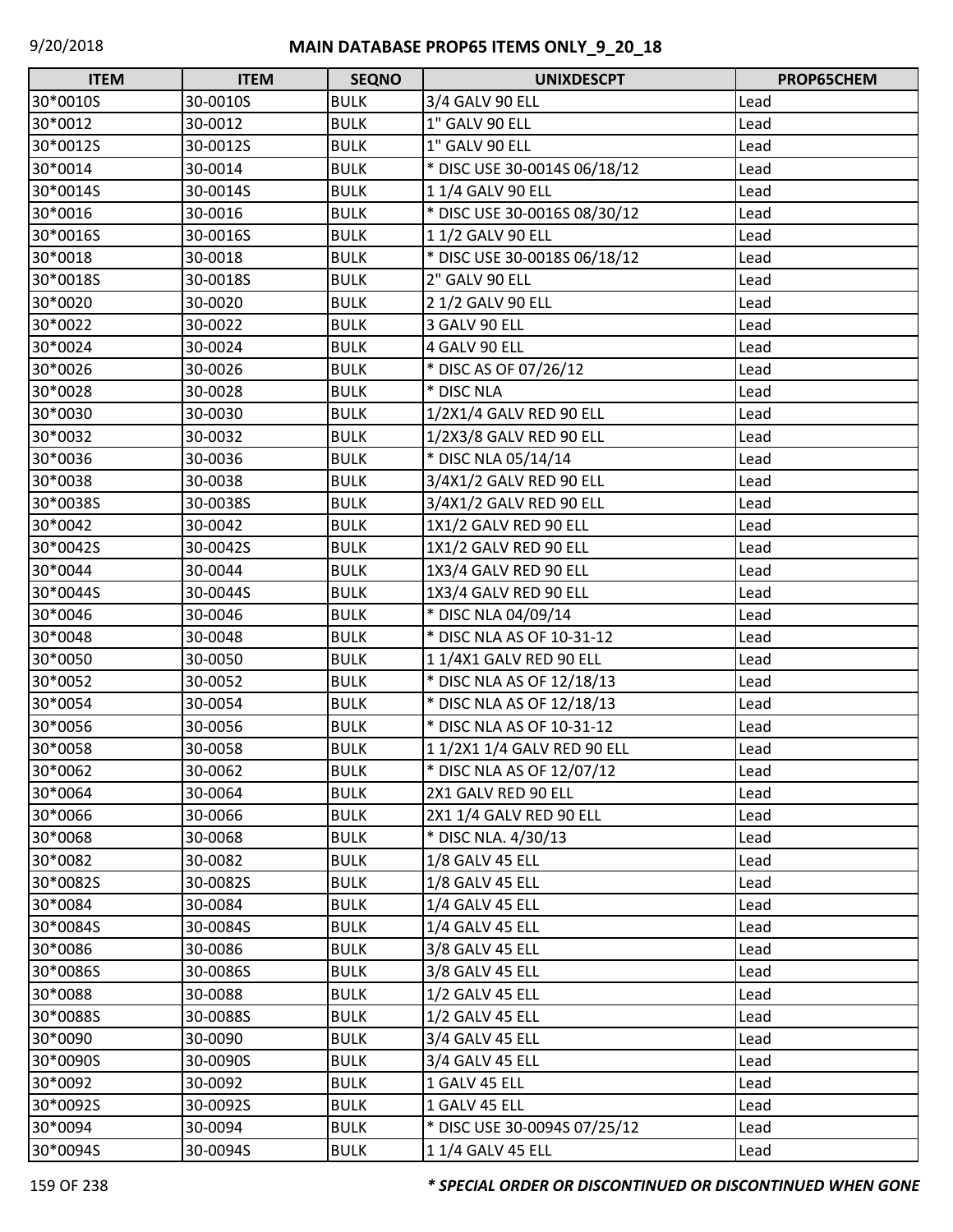| <b>ITEM</b> | <b>ITEM</b> | <b>SEQNO</b> | <b>UNIXDESCPT</b>               | <b>PROP65CHEM</b> |
|-------------|-------------|--------------|---------------------------------|-------------------|
| 30*0096     | 30-0096     | <b>BULK</b>  | * DISC USE 30-0096S 05/30/12    | Lead              |
| 30*0096S    | 30-0096S    | <b>BULK</b>  | 11/2 GALV 45 ELL                | Lead              |
| 30*0098     | 30-0098     | <b>BULK</b>  | * DISC USE 30-0098S 08/30/12    | Lead              |
| 30*0098S    | 30-0098S    | <b>BULK</b>  | 2 GALV 45 ELL                   | Lead              |
| 30*0100     | 30-0100     | <b>BULK</b>  | 2 1/2 GALV 45 ELL               | Lead              |
| 30*0102     | 30-0102     | <b>BULK</b>  | 3 GALV 45 ELL                   | Lead              |
| 30*0104     | 30-0104     | <b>BULK</b>  | 4 GALV 45 ELL                   | Lead              |
| 30*0112     | 30-0112     | <b>BULK</b>  | 1/8 GALV 90 STREET ELL          | Lead              |
| 30*0112S    | 30-0112S    | <b>BULK</b>  | 1/8 GALV 90 STREET ELL          | Lead              |
| 30*0114     | 30-0114     | <b>BULK</b>  | 1/4 GALV 90 STREET ELL          | Lead              |
| 30*0114S    | 30-0114S    | <b>BULK</b>  | 1/4 GALV 90 STREET ELL          | Lead              |
| 30*0116     | 30-0116     | <b>BULK</b>  | 3/8 GALV 90 STREET ELL          | Lead              |
| 30*0116S    | 30-0116S    | <b>BULK</b>  | 3/8 GALV 90 STREET ELL          | Lead              |
| 30*0118     | 30-0118     | <b>BULK</b>  | 1/2 GALV 90 STREET ELL          | Lead              |
| 30*0118S    | 30-0118S    | <b>BULK</b>  | 1/2 GALV 90 STREET ELL          | Lead              |
| 30*0120     | 30-0120     | <b>BULK</b>  | USE 30-0120S 3/4 GALV 90 STREET | Lead              |
| 30*0120S    | 30-0120S    | <b>BULK</b>  | 3/4 GALV 90 STREET ELL          | Lead              |
| 30*0122     | 30-0122     | <b>BULK</b>  | 1 GALV 90 STREET ELL            | Lead              |
| 30*0122S    | 30-0122S    | <b>BULK</b>  | 1 GALV 90 STREET ELL            | Lead              |
| 30*0124     | 30-0124     | <b>BULK</b>  | * DISC USE 30-0124S 08/30/12    | Lead              |
| 30*0124S    | 30-0124S    | <b>BULK</b>  | 1 1/4 GALV 90 STREET ELL        | Lead              |
| 30*0126     | 30-0126     | <b>BULK</b>  | * DISC USE 30-0126S 05/09/11    | Lead              |
| 30*0126S    | 30-0126S    | <b>BULK</b>  | 1 1/2 GALV 90 STREET ELL        | Lead              |
| 30*0128     | 30-0128     | <b>BULK</b>  | * DISC USE 30-0128S 05/31/12    | Lead              |
| 30*0128S    | 30-0128S    | <b>BULK</b>  | 2 GALV 90 STREET ELL            | Lead              |
| 30*0130     | 30-0130     | <b>BULK</b>  | 2 1/2 GALV 90 STREET ELL        | Lead              |
| 30*0132     | 30-0132     | <b>BULK</b>  | 3 GALV 90 STREET ELL            | Lead              |
| 30*0136     | 30-0136     | <b>BULK</b>  | 3/4X1/2 GALV 90 STREET ELL      | Lead              |
| 30*0146     | 30-0146     | <b>BULK</b>  | 4 GALV 90 STREET ELL            | Lead              |
| 30*0152     | 30-0152     | <b>BULK</b>  | 1/8 GALV 45 STREET ELL          | Lead              |
| 30*0154     | 30-0154     | <b>BULK</b>  | 1/4 GALV 45 STREET ELL          | Lead              |
| 30*0156     | 30-0156     | <b>BULK</b>  | 3/8 GALV 45 STREET ELL          | Lead              |
| 30*0158     | 30-0158     | <b>BULK</b>  | 1/2 GALV 45 STREET ELL          | Lead              |
| 30*0158S    | 30-0158S    | <b>BULK</b>  | 1/2 GALV 45 STREET ELL          | Lead              |
| 30*0160     | 30-0160     | <b>BULK</b>  | 3/4 GALV 45 STREET ELL          | Lead              |
| 30*0160S    | 30-0160S    | <b>BULK</b>  | 3/4 GALV 45 STREET ELL          | Lead              |
| 30*0162     | 30-0162     | <b>BULK</b>  | 1 GALV 45 STREET ELL            | Lead              |
| 30*0162S    | 30-0162S    | <b>BULK</b>  | 1 GALV 45 STREET ELL            | Lead              |
| 30*0164     | 30-0164     | <b>BULK</b>  | 1 1/4 GALV 45 STREET ELL        | Lead              |
| 30*0166     | 30-0166     | <b>BULK</b>  | 11/2 GALV 45 STREET ELL         | Lead              |
| 30*0168     | 30-0168     | <b>BULK</b>  | 2 GALV 45 STREET ELL            | Lead              |
| 30*0178     | 30-0178     | <b>BULK</b>  | 1/2 GALV SIDE OUTLET ELL        | Lead              |
| 30*0178S    | 30-0178S    | <b>BULK</b>  | 1/2 GALV SIDE OUTLET ELL        | Lead              |
| 30*0180     | 30-0180     | <b>BULK</b>  | 3/4 GALV SIDE OUTLET ELL        | Lead              |
| 30*0180S    | 30-0180S    | <b>BULK</b>  | 3/4 GALV SIDE OUTLET ELL        | Lead              |
| 30*0182     | 30-0182     | <b>BULK</b>  | USE 30-0182S 1 GAL SIDEOUT L    | Lead              |
| 30*0182S    | 30-0182S    | <b>BULK</b>  | 1 GALV SIDE OUTLET ELL          | Lead              |
| 30*0186     | 30-0186     | <b>BULK</b>  | * DISC NLA AS OF 10-31-12       | Lead              |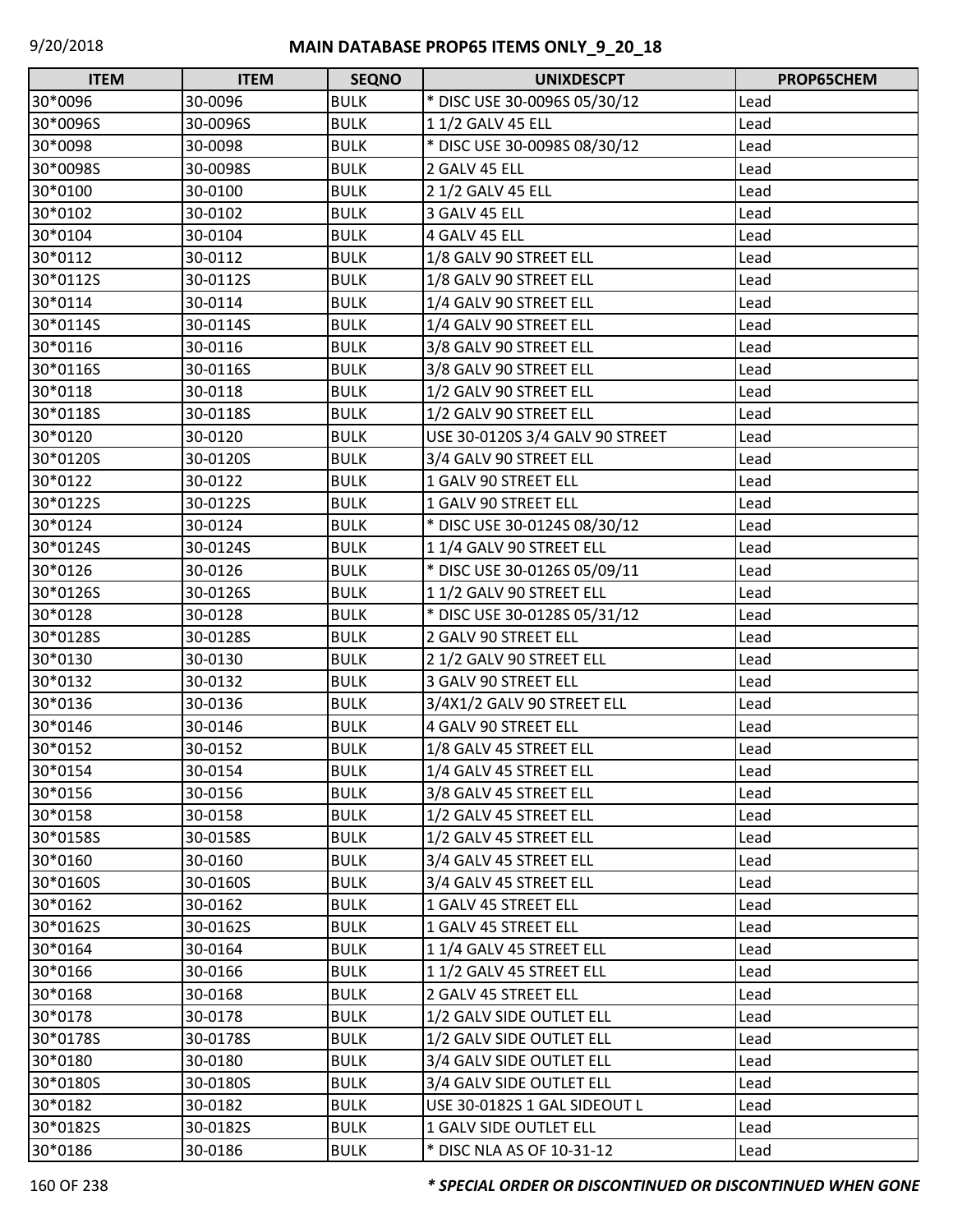| <b>ITEM</b> | <b>ITEM</b> | <b>SEQNO</b> | <b>UNIXDESCPT</b>                    | PROP65CHEM |
|-------------|-------------|--------------|--------------------------------------|------------|
| 30*0188     | 30-0188     | <b>BULK</b>  | * DISC NLA AS 12/18/13               | Lead       |
| 30*0206     | 30-0206     | <b>BULK</b>  | 1/8 GALV TEE                         | Lead       |
| 30*0206S    | 30-0206S    | <b>BULK</b>  | 1/8 GALV TEE                         | Lead       |
| 30*0208     | 30-0208     | <b>BULK</b>  | 1/4 GALV TEE                         | Lead       |
| 30*0208S    | 30-0208S    | <b>BULK</b>  | 1/4 GALV TEE                         | Lead       |
| 30*0210     | 30-0210     | <b>BULK</b>  | 3/8 GALV TEE                         | Lead       |
| 30*0210S    | 30-0210S    | <b>BULK</b>  | 3/8 GALV TEE                         | Lead       |
| 30*0212     | 30-0212     | <b>BULK</b>  | 1/2 GALV TEE                         | Lead       |
| 30*0212S    | 30-0212S    | <b>BULK</b>  | 1/2 GALV TEE                         | Lead       |
| 30*0214     | 30-0214     | <b>BULK</b>  | USE 30-0214S 3/4 GALV TEE            | Lead       |
| 30*0214S    | 30-0214S    | <b>BULK</b>  | 3/4 GALV TEE                         | Lead       |
| 30*0216     | 30-0216     | <b>BULK</b>  | 1 GALV TEE                           | Lead       |
| 30*0216S    | 30-0216S    | <b>BULK</b>  | 1 GALV TEE                           | Lead       |
| 30*0218     | 30-0218     | <b>BULK</b>  | * DISC USE 30-0218S 07/25/12         | Lead       |
| 30*0218S    | 30-0218S    | <b>BULK</b>  | 11/4 GALV TEE                        | Lead       |
| 30*0220     | 30-0220     | <b>BULK</b>  | * DISC USE 30-0220S 06/18/12         | Lead       |
| 30*0220S    | 30-0220S    | <b>BULK</b>  | 11/2 GALV TEE                        | Lead       |
| 30*0222     | 30-0222     | <b>BULK</b>  | * DISC USE 30-0222S 05/30/12         | Lead       |
| 30*0222S    | 30-0222S    | <b>BULK</b>  | 2 GALV TEE                           | Lead       |
| 30*0224     | 30-0224     | <b>BULK</b>  | 2 1/2 GALV TEE                       | Lead       |
| 30*0226     | 30-0226     | <b>BULK</b>  | 3 GALV TEE                           | Lead       |
| 30*0228     | 30-0228     | <b>BULK</b>  | <b>4 GALV TEE</b>                    | Lead       |
| 30*0248     | 30-0248     | <b>BULK</b>  | $1/2$ " x $1/2$ " x $1/4$ " GALV TEE | Lead       |
| 30*0250     | 30-0250     | <b>BULK</b>  | 1/2" x 1/2" x 3/8" GALV TEE          | Lead       |
| 30*0252     | 30-0252     | <b>BULK</b>  | 1/2 X 1/2 X 3/4 GALV TEE             | Lead       |
| 30*0252S    | 30-0252S    | <b>BULK</b>  | 1/2 X 1/2 X 3/4 GALV TEE             | Lead       |
| 30*0262     | 30-0262     | <b>BULK</b>  | 3/4 X 1/2 X 1/2 GALV TEE             | Lead       |
| 30*0262S    | 30-0262S    | <b>BULK</b>  | 3/4 X 1/2 X 1/2 GALV TEE             | Lead       |
| 30*0264     | 30-0264     | <b>BULK</b>  | 3/4 X 1/2 X 3/4 GALV TEE             | Lead       |
| 30*0264S    | 30-0264S    | <b>BULK</b>  | 3/4 X 1/2 X 3/4 GALV TEE             | Lead       |
| 30*0272     | 30-0272     | <b>BULK</b>  | 3/4 X 3/4 X 1/2 GALV TEE             | Lead       |
| 30*0272S    | 30-0272S    | <b>BULK</b>  | 3/4 X 3/4 X 1/2 GALV TEE             | Lead       |
| 30*0274     | 30-0274     | <b>BULK</b>  | 3/4 X 3/4 X 1 GALV TEE               | Lead       |
| 30*0276     | 30-0276     | <b>BULK</b>  | 1 X 1 X 1/2 GALV TEE                 | Lead       |
| 30*0276S    | 30-0276S    | <b>BULK</b>  | 1 X 1 X 1/2 GALV TEE                 | Lead       |
| 30*0278     | 30-0278     | <b>BULK</b>  | 1 X 1 X 3/4 GALV TEE                 | Lead       |
| 30*0278S    | 30-0278S    | <b>BULK</b>  | 1 X 1 X 3/4 GALV TEE                 | Lead       |
| 30*0280     | 30-0280     | <b>BULK</b>  | * DISC NLA 12/18/13                  | Lead       |
| 30*0282     | 30-0282     | <b>BULK</b>  | 1 X 3/4 X 1/2 GALV TEE               | Lead       |
| 30*0284     | 30-0284     | <b>BULK</b>  | * DISC USE AS OF 05/30/12            | Lead       |
| 30*0286     | 30-0286     | <b>BULK</b>  | * DISC NLA 04/09/15                  | Lead       |
| 30*0290     | 30-0290     | <b>BULK</b>  | 1 X 1/2 X 1/2 GALV TEE               | Lead       |
| 30*0292     | 30-0292     | <b>BULK</b>  | * DISC NLA 9/26/17                   | Lead       |
| 30*0318     | 30-0318     | <b>BULK</b>  | * DISC NLA 1/20/17                   | Lead       |
| 30*0320     | 30-0320     | <b>BULK</b>  | 1 1/4 X 1 1/4 X 1 GALV TEE           | Lead       |
| 30*0324     | 30-0324     | <b>BULK</b>  | 1 1/2 X 3/4 X 3/4 GALV TEE           | Lead       |
| 30*0326     | 30-0326     | <b>BULK</b>  | * DISC NLA 10/14/14                  | Lead       |
| 30*0330     | 30-0330     | <b>BULK</b>  | * DISC NLA 4/4/17                    | Lead       |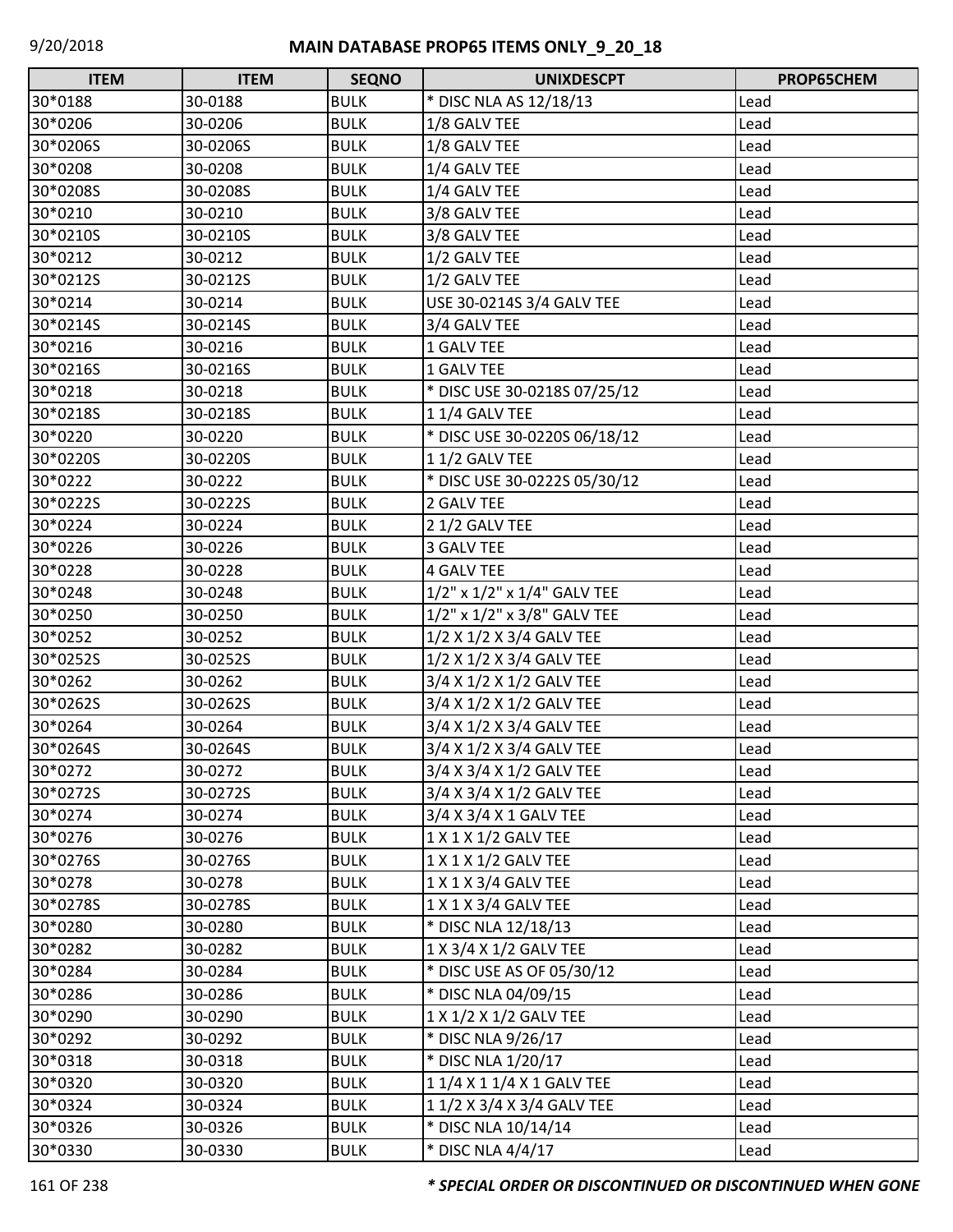| <b>ITEM</b> | <b>ITEM</b> | <b>SEQNO</b> | <b>UNIXDESCPT</b>              | PROP65CHEM |
|-------------|-------------|--------------|--------------------------------|------------|
| 30*0332     | 30-0332     | <b>BULK</b>  | * DISC NLA 8/22/17             | Lead       |
| 30*0336     | 30-0336     | <b>BULK</b>  | * DISC NLA 6/6/17              | Lead       |
| 30*0338     | 30-0338     | <b>BULK</b>  | 1 1/2 X 1 1/4 X 1 1/4 GALV TEE | Lead       |
| 30*0340     | 30-0340     | <b>BULK</b>  | 1 1/2 X 1 1/4 X 1 1/2 GALV TEE | Lead       |
| 30*0348     | 30-0348     | <b>BULK</b>  | 1 1/2 X 1 1/2 X 1 1/4 GALV TEE | Lead       |
| 30*0350     | 30-0350     | <b>BULK</b>  | * DISC NLA                     | Lead       |
| 30*0362     | 30-0362     | <b>BULK</b>  | * DISC NLA 6/4/2015            | Lead       |
| 30*0364     | 30-0364     | <b>BULK</b>  | 2 X 1 X 2 GALV TEE             | Lead       |
| 30*0368     | 30-0368     | <b>BULK</b>  | 2 X 1 1/4 X 2 GALV TEE         | Lead       |
| 30*0370     | 30-0370     | <b>BULK</b>  | 2 X 1 1/2 X 1 1/4 GALV TEE     | Lead       |
| 30*0372     | 30-0372     | <b>BULK</b>  | 2 X 1 1/2 X 1 1/2 GALV TEE     | Lead       |
| 30*0422     | 30-0422     | <b>BULK</b>  | 1/2 GALV STREET TEE            | Lead       |
| 30*0424     | 30-0424     | <b>BULK</b>  | * DISC NLA 9/1/16              | Lead       |
| 30*0426     | 30-0426     | <b>BULK</b>  | 1" GALV STREET TEE             | Lead       |
| 30*0442     | 30-0442     | <b>BULK</b>  | * DISC NLA 02/04/14            | Lead       |
| 30*0450     | 30-0450     | <b>BULK</b>  | 1/2 GALV SIDE OUTLET TEE       | Lead       |
| 30*0450S    | 30-0450S    | <b>BULK</b>  | 1/2 GALV SIDE OUTLET TEE       | Lead       |
| 30*0452     | 30-0452     | <b>BULK</b>  | 3/4 GALV SIDE OUTLET TEE       | Lead       |
| 30*0452S    | 30-0452S    | <b>BULK</b>  | 3/4 GALV SIDE OUTLET TEE       | Lead       |
| 30*0454     | 30-0454     | <b>BULK</b>  | 1 GALV SIDE OUTLET TEE         | Lead       |
| 30*0470     | 30-0470     | <b>BULK</b>  | USE 30-0470S 1/2 GALV EXT      | Lead       |
| 30*0470S    | 30-0470S    | <b>BULK</b>  | 1/2 GALV EXTENSION PIECE       | Lead       |
| 30*0472     | 30-0472     | <b>BULK</b>  | 3/4 GALV EXTENSION PIECE       | Lead       |
| 30*0472S    | 30-0472S    | <b>BULK</b>  | 3/4 GALV EXTENSION PIECE       | Lead       |
| 30*0532     | 30-0532     | <b>BULK</b>  | 1/4 X 1/8 GALV BELL REDUCER    | Lead       |
| 30*0532S    | 30-0532S    | <b>BULK</b>  | 1/4 X 1/8 GALV BELL REDUCER    | Lead       |
| 30*0534     | 30-0534     | <b>BULK</b>  | 3/8 X 1/8 GALV BELL REDUCER    | Lead       |
| 30*0534S    | 30-0534S    | <b>BULK</b>  | 3/8 X 1/8 GALV BELL REDUCER    | Lead       |
| 30*0536     | 30-0536     | <b>BULK</b>  | 3/8 X 1/4 GALV BELL REDUCER    | Lead       |
| 30*0536S    | 30-0536S    | <b>BULK</b>  | 3/8 X 1/4 GALV BELL REDUCER    | Lead       |
| 30*0538     | 30-0538     | <b>BULK</b>  | 1/2 X 1/8 GALV BELL REDUCER    | Lead       |
| 30*0538S    | 30-0538S    | <b>BULK</b>  | 1/2 X 1/8 GALV BELL REDUCER    | Lead       |
| 30*0540     | 30-0540     | <b>BULK</b>  | 1/2 X 1/4 GALV BELL REDUCER    | Lead       |
| 30*0540S    | 30-0540S    | <b>BULK</b>  | 1/2 X 1/4 GALV BELL REDUCER    | Lead       |
| 30*0542     | 30-0542     | <b>BULK</b>  | 1/2 X 3/8 GALV BELL REDUCER    | Lead       |
| 30*0542S    | 30-0542S    | <b>BULK</b>  | 1/2 X 3/8 GALV BELL REDUCER    | Lead       |
| 30*0544     | 30-0544     | <b>BULK</b>  | 3/4 X 1/4 GALV BELL REDUCER    | Lead       |
| 30*0544S    | 30-0544S    | <b>BULK</b>  | 3/4 X 1/4 GALV BELL REDUCER    | Lead       |
| 30*0546     | 30-0546     | <b>BULK</b>  | 3/4 X 3/8 GALV BELL REDUCER    | Lead       |
| 30*0546S    | 30-0546S    | <b>BULK</b>  | 3/4 X 3/8 GALV BELL REDUCER    | Lead       |
| 30*0548     | 30-0548     | <b>BULK</b>  | 3/4 X 1/2 GALV BELL REDUCER    | Lead       |
| 30*0548S    | 30-0548S    | <b>BULK</b>  | 3/4 X 1/2 GALV BELL REDUCER    | Lead       |
| 30*0552     | 30-0552     | <b>BULK</b>  | 1 X 1/2 GALV BELL REDUCER      | Lead       |
| 30*0552S    | 30-0552S    | <b>BULK</b>  | 1 X 1/2 GALV BELL REDUCER      | Lead       |
| 30*0554     | 30-0554     | <b>BULK</b>  | 1 X 3/4 GALV BELL REDUCER      | Lead       |
| 30*0554S    | 30-0554S    | <b>BULK</b>  | 1 X 3/4 GALV BELL REDUCER      | Lead       |
| 30*0558     | 30-0558     | <b>BULK</b>  | USE 30-0558S 1-1/4 1/2 GAL BEL | Lead       |
| 30*0558S    | 30-0558S    | <b>BULK</b>  | 1 1/4 X 1/2 GALV BELL REDUCER  | Lead       |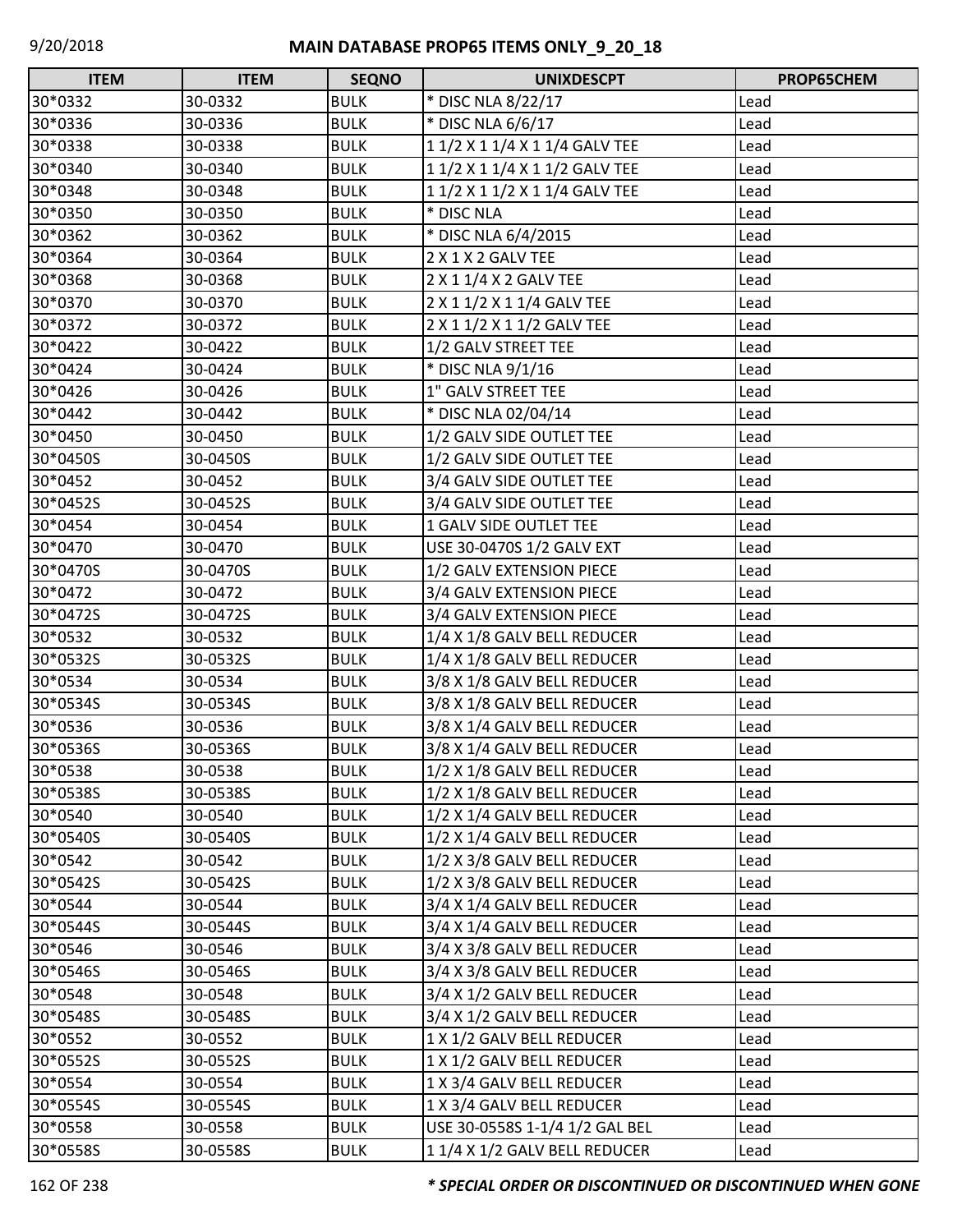| <b>ITEM</b> | <b>ITEM</b> | <b>SEQNO</b> | <b>UNIXDESCPT</b>                | PROP65CHEM |
|-------------|-------------|--------------|----------------------------------|------------|
| 30*0560     | 30-0560     | <b>BULK</b>  | USE 30-0560S 1-1/4 X 3/4 GAL BEL | Lead       |
| 30*0560S    | 30-0560S    | <b>BULK</b>  | 1 1/4 X 3/4 GALV BELL REDUCER    | Lead       |
| 30*0562     | 30-0562     | <b>BULK</b>  | * DISC USE 30-0562S 08/30/12     | Lead       |
| 30*0562S    | 30-0562S    | <b>BULK</b>  | 11/4 X 1 GALV BELL REDUCER       | Lead       |
| 30*0564     | 30-0564     | <b>BULK</b>  | * DISC USE 30-0564S 08/30/12     | Lead       |
| 30*0564S    | 30-0564S    | <b>BULK</b>  | 1 1/2 X 1/2 GALV BELL REDUCER    | Lead       |
| 30*0566     | 30-0566     | <b>BULK</b>  | * DISC USE 30-0566S 08/30/12     | Lead       |
| 30*0566S    | 30-0566S    | <b>BULK</b>  | 11/2 X 3/4 GALV BELL REDUCER     | Lead       |
| 30*0568     | 30-0568     | <b>BULK</b>  | * DISC USE 30-0868S 08/30/12     | Lead       |
| 30*0568S    | 30-0568S    | <b>BULK</b>  | 11/2 X 1 GALV BELL REDUCER       | Lead       |
| 30*0570     | 30-0570     | <b>BULK</b>  | * DISC USE 30-0570S 08/15/12     | Lead       |
| 30*0570S    | 30-0570S    | <b>BULK</b>  | 1 1/2 X 1 1/4 GALV BELL RED      | Lead       |
| 30*0572     | 30-0572     | <b>BULK</b>  | * DISC USE 30-0572S 06/18/12     | Lead       |
| 30*0572S    | 30-0572S    | <b>BULK</b>  | 2 X 1/2 GALV BELL REDUCER        | Lead       |
| 30*0574     | 30-0574     | <b>BULK</b>  | * DISC USE 30-0574S 08/30/12     | Lead       |
| 30*0574S    | 30-0574S    | <b>BULK</b>  | 2 X 3/4 GALV BELL REDUCER        | Lead       |
| 30*0576     | 30-0576     | <b>BULK</b>  | * DISC USE 30-0576S 08/30/12     | Lead       |
| 30*0576S    | 30-0576S    | <b>BULK</b>  | 2 X 1 GALV BELL REDUCER          | Lead       |
| 30*0578     | 30-0578     | <b>BULK</b>  | * DISC USE 30-0578S 08/30/12     | Lead       |
| 30*0578S    | 30-0578S    | <b>BULK</b>  | 2 X 1 1/4 GALV BELL REDUCER      | Lead       |
| 30*0580     | 30-0580     | <b>BULK</b>  | * DISC USE 30-0580S 08/15/12     | Lead       |
| 30*0580S    | 30-0580S    | <b>BULK</b>  | 2 X 1 1/2 GALV BELL REDUCER      | Lead       |
| 30*0586     | 30-0586     | <b>BULK</b>  | 2 1/2 X 1 1/2 GALV BELL RED      | Lead       |
| 30*0588     | 30-0588     | <b>BULK</b>  | 2 1/2 X 2 GALV BELL REDUCER      | Lead       |
| 30*0594     | 30-0594     | <b>BULK</b>  | 3 X 1-1/2 GALV BELL REDUCER      | Lead       |
| 30*0596     | 30-0596     | <b>BULK</b>  | 3 X 2 GALV BELL REDUCER          | Lead       |
| 30*0598     | 30-0598     | <b>BULK</b>  | 3 X 2-1/2 GALV BELL REDUCER      | Lead       |
| 30*0602     | 30-0602     | <b>BULK</b>  | <b>4 X 2 GALV BELL REDUCER</b>   | Lead       |
| 30*0606     | 30-0606     | <b>BULK</b>  | <b>4 X 3 GALV BELL REDUCER</b>   | Lead       |
| 30*0618     | 30-0618     | <b>BULK</b>  | 3/8 GALV FLOOR FLANGE            | Lead       |
| 30*0620     | 30-0620     | <b>BULK</b>  | 1/2 GALV FLOOR FLANGE            | Lead       |
| 30*0620S    | 30-0620S    | <b>BULK</b>  | 1/2 GALV FLOOR FLANGE            | Lead       |
| 30*0622     | 30-0622     | <b>BULK</b>  | 3/4 GALV FLOOR FLANGE            | Lead       |
| 30*0622S    | 30-0622S    | <b>BULK</b>  | 3/4 GALV FLOOR FLANGE            | Lead       |
| 30*0624     | 30-0624     | <b>BULK</b>  | 1 GALV FLOOR FLANGE              | Lead       |
| 30*0624S    | 30-0624S    | <b>BULK</b>  | 1 GALV FLOOR FLANGE              | Lead       |
| 30*0626     | 30-0626     | <b>BULK</b>  | * DISC USE 30-0626S 07/27/12     | Lead       |
| 30*0626S    | 30-0626S    | <b>BULK</b>  | 11/4 GALV FLOOR FLANGE           | Lead       |
| 30*0628     | 30-0628     | <b>BULK</b>  | * DISC USE 30-0628S 05/09/11     | Lead       |
| 30*0628S    | 30-0628S    | <b>BULK</b>  | 11/2 GALV FLOOR FLANGE           | Lead       |
| 30*0630     | 30-0630     | <b>BULK</b>  | * DISC USE 30-0630S 08/30/12     | Lead       |
| 30*0630S    | 30-0630S    | <b>BULK</b>  | 2 GALV FLOOR FLANGE              | Lead       |
| 30*0632     | 30-0632     | <b>BULK</b>  | * DISC AS OF 07/26/12            | Lead       |
| 30*0634     | 30-0634     | <b>BULK</b>  | * DISC NLA 04/09/14              | Lead       |
| 30*0644S    | 30-0644S    | <b>BULK</b>  | 1/8 GALV CAP                     | Lead       |
| 30*0646S    | 30-0646S    | <b>BULK</b>  | 1/4 GALV CAP                     | Lead       |
| 30*0648     | 30-0648     | <b>BULK</b>  | * DISC USE 28-0648 10/16/13      | Lead       |
| 30*0648S    | 30-0648S    | <b>BULK</b>  | 3/8 GALV CAP                     | Lead       |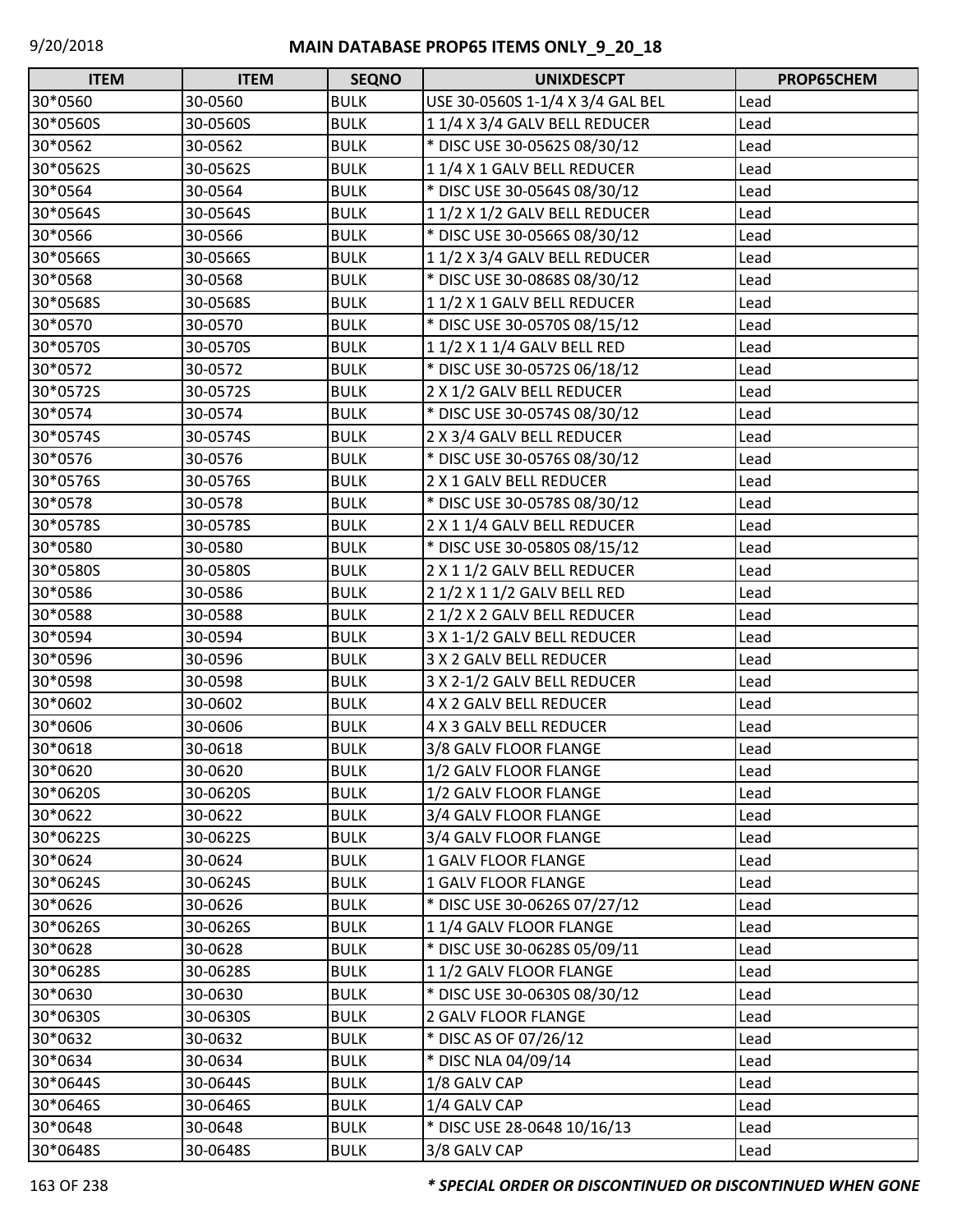| <b>ITEM</b> | <b>ITEM</b> | <b>SEQNO</b> | <b>UNIXDESCPT</b>              | PROP65CHEM |
|-------------|-------------|--------------|--------------------------------|------------|
| 30*0650     | 30-0650     | <b>BULK</b>  | * DISC USE 30-0650S            | Lead       |
| 30*0650S    | 30-0650S    | <b>BULK</b>  | 1/2 GALV CAP                   | Lead       |
| 30*0652     | 30-0652     | <b>BULK</b>  | 3/4 GALV CAP                   | Lead       |
| 30*0652S    | 30-0652S    | <b>BULK</b>  | 3/4 GALV CAP                   | Lead       |
| 30*0654     | 30-0654     | <b>BULK</b>  | 1 GALV CAP                     | Lead       |
| 30*0654S    | 30-0654S    | <b>BULK</b>  | 1 GALV CAP                     | Lead       |
| 30*0656     | 30-0656     | <b>BULK</b>  | * DISC USE 30-0656S 08/30/12   | Lead       |
| 30*0656S    | 30-0656S    | <b>BULK</b>  | 11/4 GALV CAP                  | Lead       |
| 30*0658     | 30-0658     | <b>BULK</b>  | * DISC USE 30-0658S 08/15/12   | Lead       |
| 30*0658S    | 30-0658S    | <b>BULK</b>  | 11/2 GALV CAP                  | Lead       |
| 30*0660     | 30-0660     | <b>BULK</b>  | * DISC USE 30-0660S 07/26/12   | Lead       |
| 30*0660S    | 30-0660S    | <b>BULK</b>  | 2 GALV CAP                     | Lead       |
| 30*0662     | 30-0662     | <b>BULK</b>  | 2 1/2 GALV CAP                 | Lead       |
| 30*0664     | 30-0664     | <b>BULK</b>  | 3 GALV CAP                     | Lead       |
| 30*0666     | 30-0666     | <b>BULK</b>  | <b>4 GALV CAP</b>              | Lead       |
| 30*0680     | 30-0680     | <b>BULK</b>  | 1/2 GALV WASTE NUT             | Lead       |
| 30*0682     | 30-0682     | <b>BULK</b>  | 3/4 GALV WASTE NUT             | Lead       |
| 30*0684     | 30-0684     | <b>BULK</b>  | 1 GALV WASTE NUT               | Lead       |
| 30*0704     | 30-0704     | <b>BULK</b>  | 1/2 GALV LOCK NUT              | Lead       |
| 30*0706     | 30-0706     | <b>BULK</b>  | 3/4 GALV LOCK NUT              | Lead       |
| 30*0708     | 30-0708     | <b>BULK</b>  | 1 GALV LOCK NUT                | Lead       |
| 30*0710     | 30-0710     | <b>BULK</b>  | 11/4 GALV LOCK NUT             | Lead       |
| 30*0712     | 30-0712     | <b>BULK</b>  | 11/2 GALV LOCK NUT             | Lead       |
| 30*0722     | 30-0722     | <b>BULK</b>  | 1/2 GALV WYE                   | Lead       |
| 30*0724     | 30-0724     | <b>BULK</b>  | 3/4 GALV WYE                   | Lead       |
| 30*0726     | 30-0726     | <b>BULK</b>  | 1 GALV WYE                     | Lead       |
| 30*0742     | 30-0742     | <b>BULK</b>  | 1/4 GALV CROSS                 | Lead       |
| 30*0744     | 30-0744     | <b>BULK</b>  | 3/8 GALV CROSS                 | Lead       |
| 30*0746     | 30-0746     | <b>BULK</b>  | 1/2 GALV CROSS                 | Lead       |
| 30*0746S    | 30-0746S    | <b>BULK</b>  | 1/2 GALV CROSS                 | Lead       |
| 30*0748     | 30-0748     | <b>BULK</b>  | 3/4 GALV CROSS                 | Lead       |
| 30*0748S    | 30-0748S    | <b>BULK</b>  | 3/4 GALV CROSS                 | Lead       |
| 30*0750     | 30-0750     | <b>BULK</b>  | 1 GALV CROSS                   | Lead       |
| 30*0750S    | 30-0750S    | <b>BULK</b>  | 1 GALV CROSS                   | Lead       |
| 30*0752     | 30-0752     | <b>BULK</b>  | 1 1/4 GALV CROSS               | Lead       |
| 30*0754     | 30-0754     | <b>BULK</b>  | 11/2 GALV CROSS                | Lead       |
| 30*0756     | 30-0756     | <b>BULK</b>  | 2 GALV CROSS                   | Lead       |
| 30*0826     | 30-0826     | <b>BULK</b>  | 3/4 X 1/2 GALV HEX BUSHING     | Lead       |
| 30*0826S    | 30-0826S    | <b>BULK</b>  | 3/4 X 1/2 GALV HEX BUSHING     | Lead       |
| 30*0830     | 30-0830     | <b>BULK</b>  | 1 X 1/2 GALV HEX BUSHING       | Lead       |
| 30*0830S    | 30-0830S    | <b>BULK</b>  | 1 X 1/2 GALV HEX BUSHING       | Lead       |
| 30*0832     | 30-0832     | <b>BULK</b>  | USE 30-0832S 1X3/4 GALHEX BUSH | Lead       |
| 30*0832S    | 30-0832S    | <b>BULK</b>  | 1 X 3/4 GALV HEX BUSHING       | Lead       |
| 30*0834     | 30-0834     | <b>BULK</b>  | * DISC USE 30-0834S 08/30/12   | Lead       |
| 30*0834S    | 30-0834S    | <b>BULK</b>  | 11/4 X 1/2 GALV HEX BUSHING    | Lead       |
| 30*0836     | 30-0836     | <b>BULK</b>  | * DISC USE 30-0836S 08/30/12   | Lead       |
| 30*0836S    | 30-0836S    | <b>BULK</b>  | 11/4 X 3/4 GALV HEX BUSHING    | Lead       |
| 30*0838     | 30-0838     | <b>BULK</b>  | * DISC USE 30-0838S 08/30/12   | Lead       |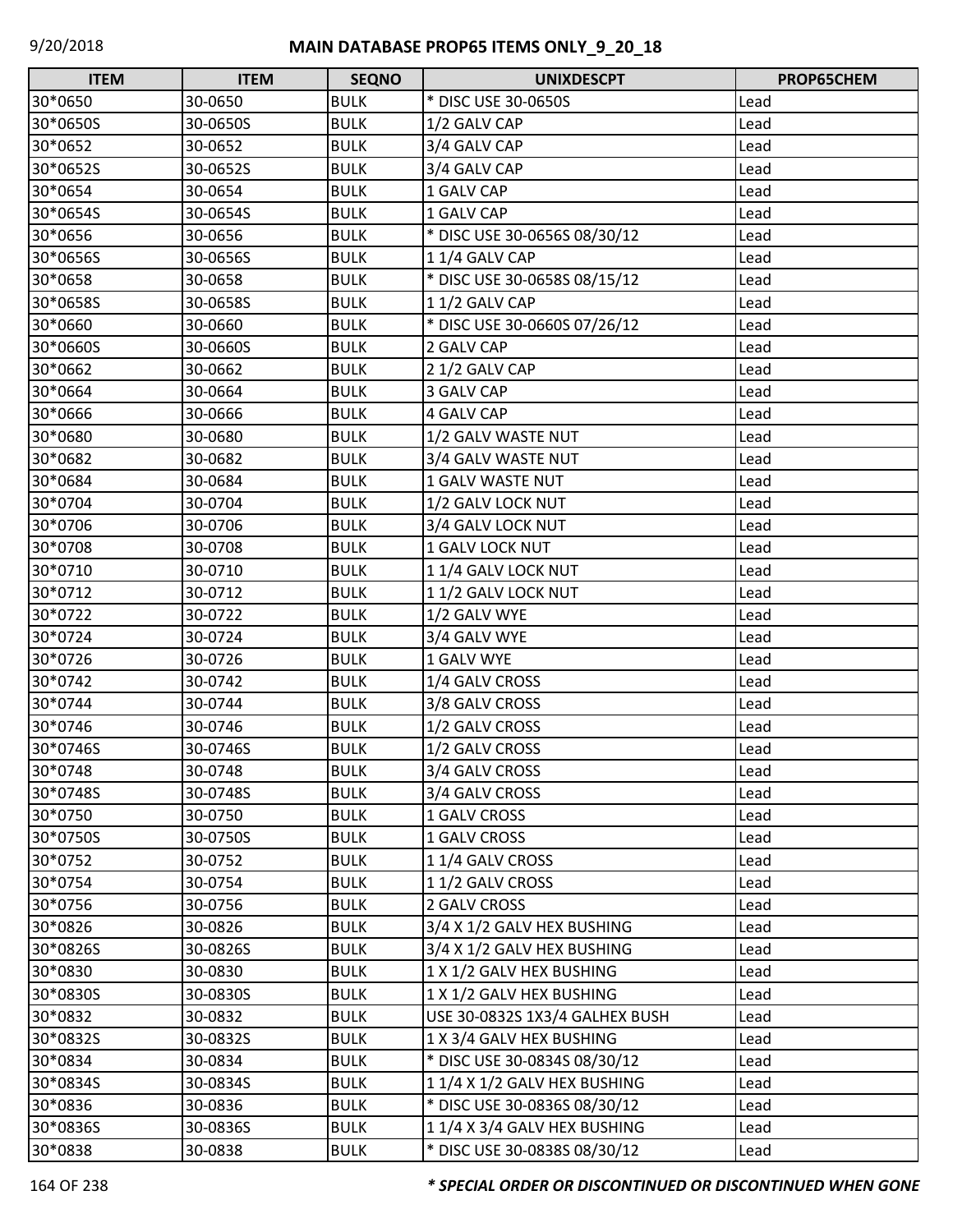| <b>ITEM</b> | <b>ITEM</b> | <b>SEQNO</b> | <b>UNIXDESCPT</b>              | PROP65CHEM |
|-------------|-------------|--------------|--------------------------------|------------|
| 30*0838S    | 30-0838S    | <b>BULK</b>  | 11/4 X 1 GALV HEX BUSHING      | Lead       |
| 30*0844     | 30-0844     | <b>BULK</b>  | * DISC USE 30-0844S 08/30/12   | Lead       |
| 30*0844S    | 30-0844S    | <b>BULK</b>  | 11/2 X 1/2 GALV HEX BUSHING    | Lead       |
| 30*0846     | 30-0846     | <b>BULK</b>  | * DISC USE 30-0846S 08/30/12   | Lead       |
| 30*0846S    | 30-0846S    | <b>BULK</b>  | 11/2 X 3/4 GALV HEX BUSHING    | Lead       |
| 30*0848     | 30-0848     | <b>BULK</b>  | * DISC USE 30-0848S 08/27/12   | Lead       |
| 30*0848S    | 30-0848S    | <b>BULK</b>  | 11/2 X 1 GALV HEX BUSHING      | Lead       |
| 30*0850     | 30-0850     | <b>BULK</b>  | * DISC USE 30-0850S 08/30/12   | Lead       |
| 30*0850S    | 30-0850S    | <b>BULK</b>  | 11/2 X 11/4 GALV HEX BUSHING   | Lead       |
| 30*0852     | 30-0852     | <b>BULK</b>  | * DISC USE 30-0852S 08/08/12   | Lead       |
| 30*0852S    | 30-0852S    | <b>BULK</b>  | 2 X 3/4 GALV HEX BUSHING       | Lead       |
| 30*0854     | 30-0854     | <b>BULK</b>  | * DISC USE 30-0854S 08/08/12   | Lead       |
| 30*0854S    | 30-0854S    | <b>BULK</b>  | 2 X 1 GALV HEX BUSHING         | Lead       |
| 30*0856     | 30-0856     | <b>BULK</b>  | * DISC USE 30-0856S08/15/12    | Lead       |
| 30*0856S    | 30-0856S    | <b>BULK</b>  | 2 X 1 1/4 GALV HEX BUSHING     | Lead       |
| 30*0858     | 30-0858     | <b>BULK</b>  | * DISC USE 30-0858S 08/30/12   | Lead       |
| 30*0858S    | 30-0858S    | <b>BULK</b>  | 2 X 1 1/2 GALV HEX BUSHING     | Lead       |
| 30*0860     | 30-0860     | <b>BULK</b>  | * DISC NLA AS OF 10-31-12      | Lead       |
| 30*0862     | 30-0862     | <b>BULK</b>  | 2 1/2 X 1 1/2 GALV HEX BUSHING | Lead       |
| 30*0864     | 30-0864     | <b>BULK</b>  | 2-1/2 X 2 GALV HEX BUSHING     | Lead       |
| 30*0866     | 30-0866     | <b>BULK</b>  | * DISC NLA AS OF 12/13/12      | Lead       |
| 30*0868     | 30-0868     | <b>BULK</b>  | 3 X 1-1/2 GALV HEX BUSHING     | Lead       |
| 30*0870     | 30-0870     | <b>BULK</b>  | 3 X 2 GALV HEX BUSHING         | Lead       |
| 30*0872     | 30-0872     | <b>BULK</b>  | 3 X 2-1/2 GALV HEX BUSHING     | Lead       |
| 30*0874     | 30-0874     | <b>BULK</b>  | * DISC NLA 6/11/14             | Lead       |
| 30*0876     | 30-0876     | <b>BULK</b>  | 4 X 2 GALV HEX BUSHING         | Lead       |
| 30*0878     | 30-0878     | <b>BULK</b>  | 4 X 2-1/2 GALV HEX BUSHING     | Lead       |
| 30*0880     | 30-0880     | <b>BULK</b>  | 4 X 3 GALV HEX BUSHING         | Lead       |
| 30*0890     | 30-0890     | <b>BULK</b>  | * DISC USE 30-0890S 08/30/12   | Lead       |
| 30*0890S    | 30-0890S    | <b>BULK</b>  | 2 X 1/2 GALV HEX BUSHING       | Lead       |
| 30*1112     | 30-1112     | <b>BULK</b>  | 1/2 GALV SQUARE HEAD PLUG      | Lead       |
| 30*1112S    | 30-1112S    | <b>BULK</b>  | 1/2 GALV SQUARE HEAD PLUG      | Lead       |
| 30*1114     | 30-1114     | <b>BULK</b>  | 3/4 GALV SQUARE HEAD PLUG      | Lead       |
| 30*1114S    | 30-1114S    | <b>BULK</b>  | 3/4 GALV SQUARE HEAD PLUG      | Lead       |
| 30*1116     | 30-1116     | <b>BULK</b>  | 1 GALV SQUARE HEAD PLUG        | Lead       |
| 30*1116S    | 30-1116S    | <b>BULK</b>  | 1 GALV SQUARE HEAD PLUG        | Lead       |
| 30*1118     | 30-1118     | <b>BULK</b>  | * DISC USE 30-1118S 08/30/12   | Lead       |
| 30*1118S    | 30-1118S    | <b>BULK</b>  | 11/4 GALV SQUARE HEAD PLUG     | Lead       |
| 30*1120     | 30-1120     | <b>BULK</b>  | * DISC USE 30-1120S 08/30/12   | Lead       |
| 30*1120S    | 30-1120S    | <b>BULK</b>  | 11/2 GALV SQUARE HEAD PLUG     | Lead       |
| 30*1122     | 30-1122     | <b>BULK</b>  | * DISC USE 30-1122S 08/30/12   | Lead       |
| 30*1122S    | 30-1122S    | <b>BULK</b>  | 2 GALV SQUARE HEAD PLUG        | Lead       |
| 30*1124     | 30-1124     | <b>BULK</b>  | 2 1/2 GALV SQUARE HEAD PLUG    | Lead       |
| 30*1126     | 30-1126     | <b>BULK</b>  | 3 GALV SQUARE HEAD PLUG        | Lead       |
| 30*1128     | 30-1128     | <b>BULK</b>  | <b>4 GALV SQUARE HEAD PLUG</b> | Lead       |
| 30*1306     | 30-1306     | <b>BULK</b>  | 1/8 GALV UNION                 | Lead       |
| 30*1308     | 30-1308     | <b>BULK</b>  | 1/4 GALV UNION                 | Lead       |
| 30*1310     | 30-1310     | <b>BULK</b>  | 3/8 GALV UNION                 | Lead       |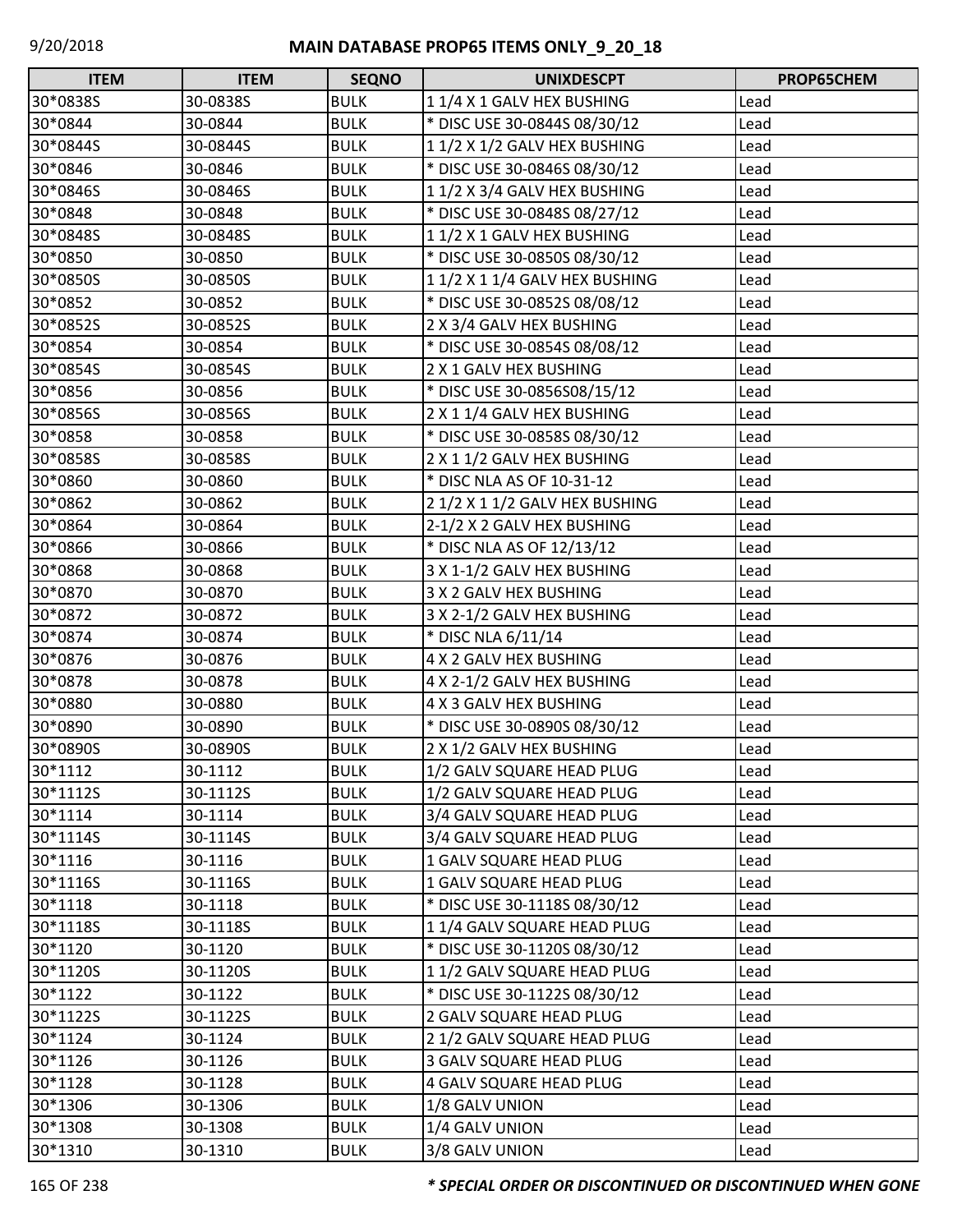| <b>ITEM</b> | <b>ITEM</b> | <b>SEQNO</b> | <b>UNIXDESCPT</b>            | <b>PROP65CHEM</b> |
|-------------|-------------|--------------|------------------------------|-------------------|
| 30*1312     | 30-1312     | <b>BULK</b>  | 1/2 GALV UNION               | Lead              |
| 30*1312S    | 30-1312S    | <b>BULK</b>  | 1/2 GALV UNION               | Lead              |
| 30*1314     | 30-1314     | <b>BULK</b>  | 3/4 GALV UNION               | Lead              |
| 30*1314S    | 30-1314S    | <b>BULK</b>  | 3/4 GALV UNION               | Lead              |
| 30*1316     | 30-1316     | <b>BULK</b>  | 1 GALV UNION                 | Lead              |
| 30*1316S    | 30-1316S    | <b>BULK</b>  | 1 GALV UNION                 | Lead              |
| 30*1318     | 30-1318     | <b>BULK</b>  | * DISC USE 30-1318S 07/25/12 | Lead              |
| 30*1318S    | 30-1318S    | <b>BULK</b>  | 11/4 GALV UNION              | Lead              |
| 30*1320     | 30-1320     | <b>BULK</b>  | * DISC USE 30-1320S 08/30/12 | Lead              |
| 30*1320S    | 30-1320S    | <b>BULK</b>  | 11/2 GALV UNION              | Lead              |
| 30*1322     | 30-1322     | <b>BULK</b>  | * DISC USE 30-1322S 06/18/12 | Lead              |
| 30*1322S    | 30-1322S    | <b>BULK</b>  | 2 GALV UNION                 | Lead              |
| 30*1324     | 30-1324     | <b>BULK</b>  | 3/4 X 1/2 GALV UNION         | Lead              |
| 30*1326     | 30-1326     | <b>BULK</b>  | 2 1/2 GALV UNION             | Lead              |
| 30*1328     | 30-1328     | <b>BULK</b>  | 3 GALV UNION                 | Lead              |
| 30*1350     | 30-1350     | <b>BULK</b>  | <b>4 GALV UNION</b>          | Lead              |
| 30*1418     | 30-1418     | <b>BULK</b>  | 1/8 GALV COUPLING            | Lead              |
| 30*1418S    | 30-1418S    | <b>BULK</b>  | 1/8 GALV COUPLING            | Lead              |
| 30*1420     | 30-1420     | <b>BULK</b>  | 1/4 GALV COUPLING            | Lead              |
| 30*1420S    | 30-1420S    | <b>BULK</b>  | 1/4 GALV COUPLING            | Lead              |
| 30*1422     | 30-1422     | <b>BULK</b>  | 3/8 GALV COUPLING            | Lead              |
| 30*1422S    | 30-1422S    | <b>BULK</b>  | 3/8 GALV COUPLING            | Lead              |
| 30*1424     | 30-1424     | <b>BULK</b>  | 1/2 GALV COUPLING            | Lead              |
| 30*1424S    | 30-1424S    | <b>BULK</b>  | 1/2 GALV COUPLING            | Lead              |
| 30*1426     | 30-1426     | <b>BULK</b>  | 3/4 GALV COUPLING            | Lead              |
| 30*1426S    | 30-1426S    | <b>BULK</b>  | 3/4 GALV COUPLING            | Lead              |
| 30*1428     | 30-1428     | <b>BULK</b>  | <b>1 GALV COUPLING</b>       | Lead              |
| 30*1428S    | 30-1428S    | <b>BULK</b>  | 1 GALV COUPLING              | Lead              |
| 30*1430     | 30-1430     | <b>BULK</b>  | * DISC USE 30-1430S 07/26/12 | Lead              |
| 30*1430S    | 30-1430S    | <b>BULK</b>  | 11/4 GALV COUPLING           | Lead              |
| 30*1432     | 30-1432     | <b>BULK</b>  | * DISC USE 30-1432S 08/30/12 | Lead              |
| 30*1432S    | 30-1432S    | <b>BULK</b>  | 11/2 GALV COUPLING           | Lead              |
| 30*1434     | 30-1434     | <b>BULK</b>  | * DISC USE 30-1434S 08/30/12 | Lead              |
| 30*1434S    | 30-1434S    | <b>BULK</b>  | 2 GALV COUPLING              | Lead              |
| 30*1436     | 30-1436     | <b>BULK</b>  | 2 1/2 GALV COUPLING          | Lead              |
| 30*1438     | 30-1438     | <b>BULK</b>  | <b>3 GALV COUPLING</b>       | Lead              |
| 30*1442     | 30-1442     | <b>BULK</b>  | <b>4 GALV COUPLING</b>       | Lead              |
| 30*7008     | 30-7008     | <b>BULK</b>  | 1/2 BRASS 90 ELL             | Lead              |
| 30*7010     | 30-7010     | <b>BULK</b>  | 3/4 BRASS 90 ELL             | Lead              |
| 30*7012     | 30-7012     | <b>BULK</b>  | 1 BRASS 90 ELL               | Lead              |
| 30*7014     | 30-7014     | <b>BULK</b>  | 1-1/4 BRASS 90 ELL           | Lead              |
| 30*7016     | 30-7016     | <b>BULK</b>  | 1-1/2 BRASS 90 ELL           | Lead              |
| 30*7018     | 30-7018     | <b>BULK</b>  | 2 BRASS 90 ELL               | Lead              |
| 30*7038     | 30-7038     | <b>BULK</b>  | 3/4 X 1/2 BRASS 90 ELL       | Lead              |
| 30*7088     | 30-7088     | <b>BULK</b>  | 1/2 BRASS 45 ELL             | Lead              |
| 30*7090     | 30-7090     | <b>BULK</b>  | 3/4 BRASS 45 ELL             | Lead              |
| 30*7092     | 30-7092     | <b>BULK</b>  | 1 BRASS 45 ELL               | Lead              |
| 30*7094     | 30-7094     | <b>BULK</b>  | 1-1/4 BRASS 45 ELL           | Lead              |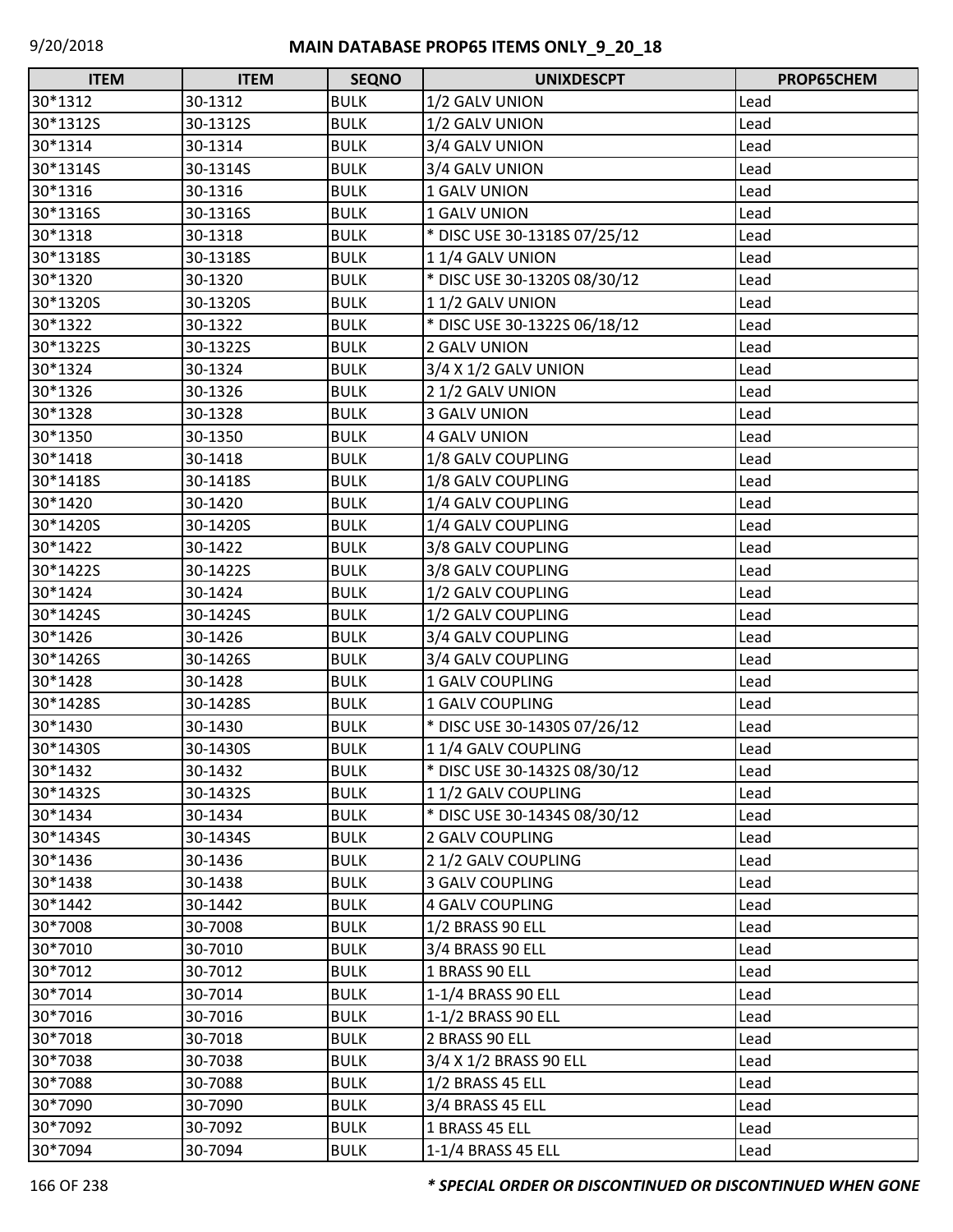| <b>ITEM</b> | <b>ITEM</b> | <b>SEQNO</b> | <b>UNIXDESCPT</b>              | PROP65CHEM |
|-------------|-------------|--------------|--------------------------------|------------|
| 30*7096     | 30-7096     | <b>BULK</b>  | 1-1/2 BRASS 45 ELL             | Lead       |
| 30*7098     | 30-7098     | <b>BULK</b>  | 2 BRASS 45 ELL                 | Lead       |
| 30*7118     | 30-7118     | <b>BULK</b>  | 1/2 BRASS 90 STREET ELL        | Lead       |
| 30*7120     | 30-7120     | <b>BULK</b>  | 3/4 BRASS 90 STREET ELL        | Lead       |
| 30*7122     | 30-7122     | <b>BULK</b>  | 1 BRASS 90 STREET ELL          | Lead       |
| 30*7124     | 30-7124     | <b>BULK</b>  | 1-1/4 BRASS 90 STREET ELL #2   | Lead       |
| 30*7126     | 30-7126     | <b>BULK</b>  | 1-1/2 BRASS 90 STREET ELL #2   | Lead       |
| 30*7128     | 30-7128     | <b>BULK</b>  | 2 BRASS 90 STREET ELL #2       | Lead       |
| 30*7158     | 30-7158     | <b>BULK</b>  | 1/2 BRASS 45 STREET ELL        | Lead       |
| 30*7160     | 30-7160     | <b>BULK</b>  | 3/4 BRASS 45 STREET ELL        | Lead       |
| 30*7212     | 30-7212     | <b>BULK</b>  | 1/2 BRASS TEE                  | Lead       |
| 30*7214     | 30-7214     | <b>BULK</b>  | 3/4 BRASS TEE                  | Lead       |
| 30*7216     | 30-7216     | <b>BULK</b>  | <b>1 BRASS TEE</b>             | Lead       |
| 30*7218     | 30-7218     | <b>BULK</b>  | 1-1/4 BRASS TEE #2             | Lead       |
| 30*7220     | 30-7220     | <b>BULK</b>  | 1-1/2 BRASS TEE #2             | Lead       |
| 30*7222     | 30-7222     | <b>BULK</b>  | 2 BRASS TEE #2                 | Lead       |
| 30*7272     | 30-7272     | <b>BULK</b>  | 3/4 X 3/4 X 1/2 BRASS TEE #2   | Lead       |
| 30*7276     | 30-7276     | <b>BULK</b>  | 1 X 1 X 1/2 BRASS TEE #2       | Lead       |
| 30*7278     | 30-7278     | <b>BULK</b>  | 1 X 1 X 3/4 BRASS TEE #2       | Lead       |
| 30*7544     | 30-7544     | <b>BULK</b>  | 3/4 X 1/4 BRASS BELL REDUCER   | Lead       |
| 30*7546     | 30-7546     | <b>BULK</b>  | 3/4 X 3/8 BRASS BELL REDUCER   | Lead       |
| 30*7548     | 30-7548     | <b>BULK</b>  | 3/4 X 1/2 BRASS BELL REDUCER   | Lead       |
| 30*7552     | 30-7552     | <b>BULK</b>  | 1 X 1/2 BRASS BELL REDUCER     | Lead       |
| 30*7554     | 30-7554     | <b>BULK</b>  | 1 X 3/4 BRASS BELL REDUCER     | Lead       |
| 30*7558     | 30-7558     | <b>BULK</b>  | 1-1/4 X 1/2 BRASS BELL REDUCER | Lead       |
| 30*7560     | 30-7560     | <b>BULK</b>  | 1-1/4 X 3/4 BRASS BELL REDUCER | Lead       |
| 30*7562     | 30-7562     | <b>BULK</b>  | 1-1/4 X 1 BRASS BELL REDUCER   | Lead       |
| 30*7564     | 30-7564     | <b>BULK</b>  | 1-1/2 X 1/2 BRASS BELL REDUCER | Lead       |
| 30*7566     | 30-7566     | <b>BULK</b>  | 1-1/2 X 3/4 BRASS BELL REDUCER | Lead       |
| 30*7568     | 30-7568     | <b>BULK</b>  | 1-1/2 X 1 BRASS BELL REDUCER   | Lead       |
| 30*7570     | 30-7570     | <b>BULK</b>  | 1-1/2 X 1-1/4 BRASS BELL RED   | Lead       |
| 30*7572     | 30-7572     | <b>BULK</b>  | 2 X 1/2 BRASS BELL REDUCER     | Lead       |
| 30*7574     | 30-7574     | <b>BULK</b>  | 2 X 3/4 BRASS BELL REDUCER     | Lead       |
| 30*7576     | 30-7576     | <b>BULK</b>  | 2 X 1 BRASS BELL REDUCER       | Lead       |
| 30*7578     | 30-7578     | <b>BULK</b>  | 2 X 1-1/4 BRASS BELL REDUCER   | Lead       |
| 30*7580     | 30-7580     | <b>BULK</b>  | 2 X 1-1/2 BRASS BELL REDUCER   | Lead       |
| 30*7650     | 30-7650     | <b>BULK</b>  | 1/2 BRASS CAP                  | Lead       |
| 30*7652     | 30-7652     | <b>BULK</b>  | 3/4 BRASS CAP                  | Lead       |
| 30*7654     | 30-7654     | <b>BULK</b>  | 1 BRASS CAP                    | Lead       |
| 30*7656     | 30-7656     | <b>BULK</b>  | 1-1/4 BRASS CAP                | Lead       |
| 30*7658     | 30-7658     | <b>BULK</b>  | 1-1/2 BRASS CAP                | Lead       |
| 30*7660     | 30-7660     | <b>BULK</b>  | 2 BRASS CAP                    | Lead       |
| 30*7746     | 30-7746     | <b>BULK</b>  | 1/2 BRASS CROSS                | Lead       |
| 30*7748     | 30-7748     | <b>BULK</b>  | 3/4 BRASS CROSS                | Lead       |
| 30*7826     | 30-7826     | <b>BULK</b>  | 3/4X1/2 BRASS BUSHING          | Lead       |
| 30*7828     | 30-7828     | <b>BULK</b>  | 1 X 3/8 BRASS BUSHING          | Lead       |
| 30*7830     | 30-7830     | <b>BULK</b>  | 1 X 1/2 BRASS BUSHING          | Lead       |
| 30*7832     | 30-7832     | <b>BULK</b>  | 1X3/4 BRASS BUSHING            | Lead       |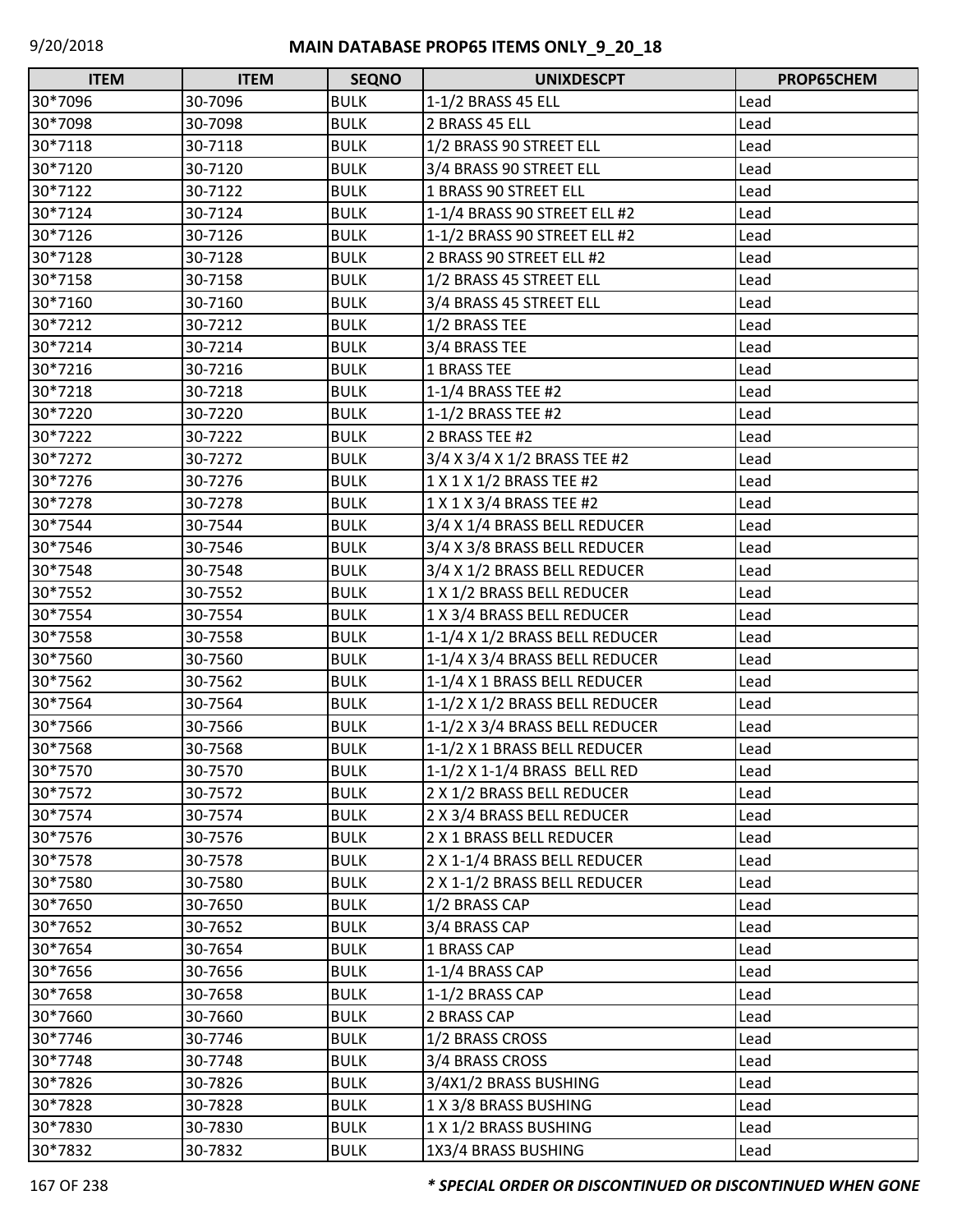| <b>ITEM</b> | <b>ITEM</b> | <b>SEQNO</b> | <b>UNIXDESCPT</b>                   | <b>PROP65CHEM</b> |
|-------------|-------------|--------------|-------------------------------------|-------------------|
| 30*7834     | 30-7834     | <b>BULK</b>  | 1-1/4 X 1/2 BRASS BUSHING           | Lead              |
| 30*7836     | 30-7836     | <b>BULK</b>  | 1-1/4 X 3/4 BRASS BUSHING           | Lead              |
| 30*7838     | 30-7838     | <b>BULK</b>  | 1-1/4 X 1 BRASS BUSHING             | Lead              |
| 30*7844     | 30-7844     | <b>BULK</b>  | 1-1/2 X 1/2 BRASS BUSHING           | Lead              |
| 30*7846     | 30-7846     | <b>BULK</b>  | 1-1/2 X 3/4 BRASS BUSHING           | Lead              |
| 30*7848     | 30-7848     | <b>BULK</b>  | 1-1/2 X 1 BRASS BUSHING             | Lead              |
| 30*7850     | 30-7850     | <b>BULK</b>  | 1-1/2 X 1-1/4 BRASS BUSHING         | Lead              |
| 30*7852     | 30-7852     | <b>BULK</b>  | 2 X 3/4 BRASS BUSHING               | Lead              |
| 30*7854     | 30-7854     | <b>BULK</b>  | 2 X 1 BRASS BUSHING                 | Lead              |
| 30*7856     | 30-7856     | <b>BULK</b>  | 2 X 1-1/4 BRASS BUSHING             | Lead              |
| 30*7858     | 30-7858     | <b>BULK</b>  | 2 X 1-1/2 BRASS BUSHING             | Lead              |
| 30*7890     | 30-7890     | <b>BULK</b>  | 2 X 1/2 BRASS BUSHING               | Lead              |
| 30*8112     | 30-8112     | <b>BULK</b>  | 1/2 BRASS PLUG                      | Lead              |
| 30*8114     | 30-8114     | <b>BULK</b>  | 3/4 BRASS PLUG                      | Lead              |
| 30*8116     | 30-8116     | <b>BULK</b>  | 1 BRASS PLUG                        | Lead              |
| 30*8118     | 30-8118     | <b>BULK</b>  | 1-1/4 BRASS PLUG                    | Lead              |
| 30*8120     | 30-8120     | <b>BULK</b>  | 1-1/2 BRASS PLUG                    | Lead              |
| 30*8122     | 30-8122     | <b>BULK</b>  | 2 BRASS PLUG                        | Lead              |
| 30*8312     | 30-8312     | <b>BULK</b>  | 1/2 BRASS UNION                     | Lead              |
| 30*8314     | 30-8314     | <b>BULK</b>  | 3/4 BRASS UNION                     | Lead              |
| 30*8316     | 30-8316     | <b>BULK</b>  | <b>1 BRASS UNION</b>                | Lead              |
| 30*8318     | 30-8318     | <b>BULK</b>  | 1-1/4 BRASS UNION                   | Lead              |
| 30*8320     | 30-8320     | <b>BULK</b>  | 1-1/2 BRASS UNION                   | Lead              |
| 30*8322     | 30-8322     | <b>BULK</b>  | <b>2 BRASS UNION</b>                | Lead              |
| 30*8424     | 30-8424     | <b>BULK</b>  | 1/2 BRASS COUPLING                  | Lead              |
| 30*8426     | 30-8426     | <b>BULK</b>  | 3/4 BRASS COUPLING                  | Lead              |
| 30*8428     | 30-8428     | <b>BULK</b>  | 1 BRASS COUPLING                    | Lead              |
| 30*8430     | 30-8430     | <b>BULK</b>  | 1-1/4 BRASS COUPLING                | Lead              |
| 30*8432     | 30-8432     | <b>BULK</b>  | 1-1/2 BRASS COUPLING                | Lead              |
| 30*8434     | 30-8434     | <b>BULK</b>  | 2 BRASS COUPLING                    | Lead              |
| 30012AL     | 30012AL     | <b>SIMP</b>  | AL POST TYPE BASKET STRAINER        | Lead              |
| 30012P      | 30012P      | <b>SIMP</b>  | PB POST TYPE BASKET STRAINER        | Lead              |
| 30012SN     | 30012SN     | <b>SIMP</b>  | <b>SN POST TYPE BASKET STRAINER</b> | Nickel            |
| 30012W      | 30012W      | <b>SIMP</b>  | WH POST TYPE BASKET STRAINER        | Lead              |
| 30013AL     | 30013AL     | <b>SIMP</b>  | AL POST TYPE BASKET STRAINER        | Lead              |
| 30013OB     | 30013OB     | <b>SIMP</b>  | OB POST TYPE BASKET STRAINER        | Lead              |
| 30013P      | 30013P      | <b>SIMP</b>  | PB POST TYPE BASKET STRAINER        | Lead              |
| 30013SN     | 30013SN     | <b>SIMP</b>  | <b>SN POST TYPE BASKET STRAINER</b> | Lead              |
| 30013VB     | 30013VB     | <b>SIMP</b>  | VB POST TYPE BASKET STRAINER        | Lead              |
| 30013W      | 30013W      | <b>SIMP</b>  | WH POST TYPE BASKET STRAINER        | Lead              |
| 30014W      | 30014W      | <b>SIMP</b>  | * DISC AS OF 09-22-11               | Lead              |
| 30052AL     | 30052AL     | <b>SIMP</b>  | AL SPIN TYPE BASKET STRAINER        | Lead              |
| 30052OB     | 30052OB     | <b>BULK</b>  | OB SPIN TYPE BASKET STRAINER        | Lead              |
| 30052P      | 30052P      | <b>SIMP</b>  | PB SPIN TYPE BASKET STRAINER        | Lead              |
| 30052SN     | 30052SN     | <b>SIMP</b>  | SN SPIN TYPE BASKET STRAINER        | Nickel            |
| 30052SS     | 30052SS     | <b>SIMP</b>  | * DISC USE 30052SN 02-17-10         | Lead              |
| 30052W      | 30052W      | <b>SIMP</b>  | * DISC USE 30053W                   | Lead              |
| 30053AL     | 30053AL     | <b>SIMP</b>  | AL SPIN TYPE BASKET STRAINER        | Lead              |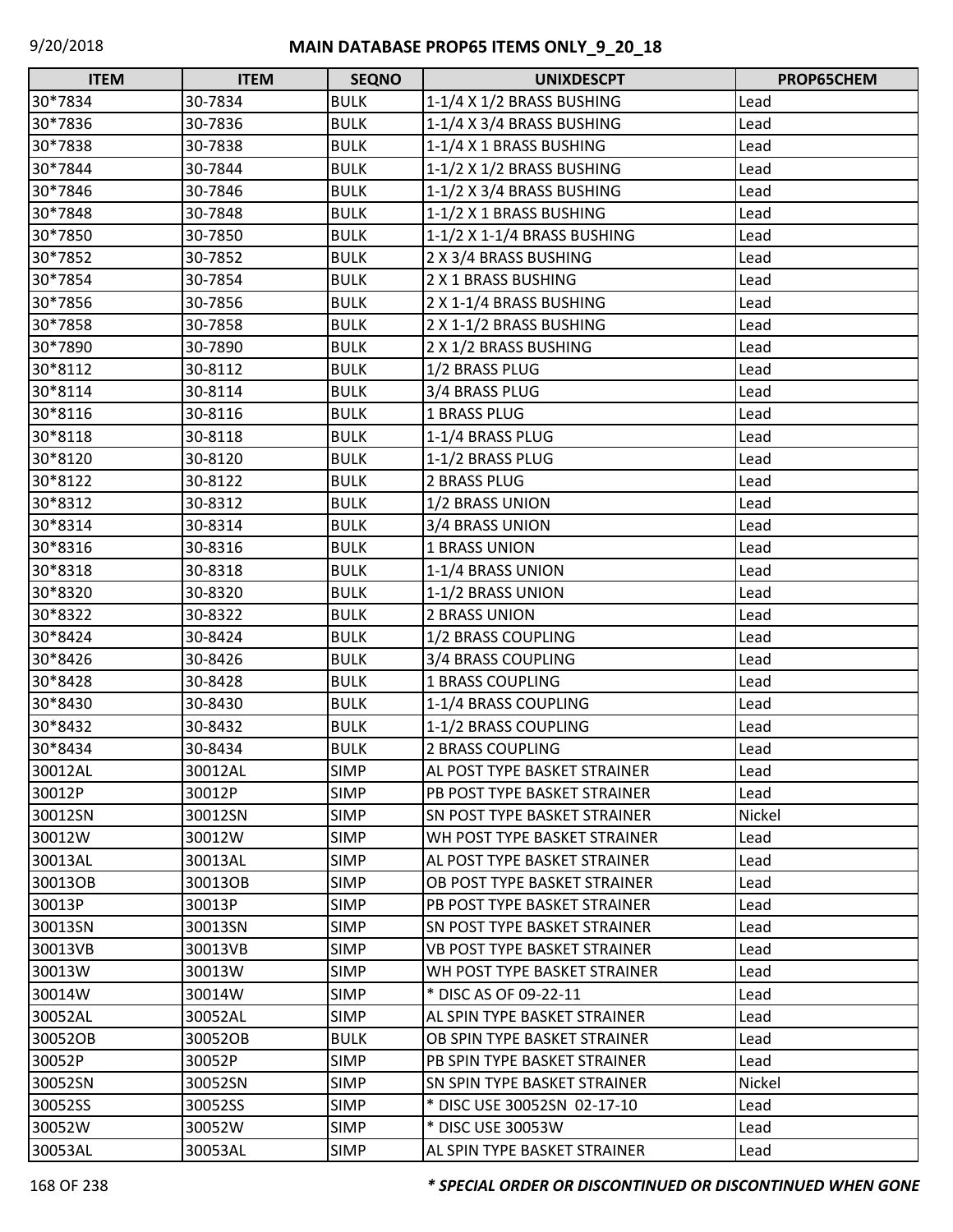| <b>ITEM</b> | <b>ITEM</b> | <b>SEQNO</b>  | <b>UNIXDESCPT</b>                  | PROP65CHEM          |
|-------------|-------------|---------------|------------------------------------|---------------------|
| 30053OB     | 30053OB     | <b>SIMP</b>   | OB SPIN TYPE BASKET STRAINER       | Lead                |
| 30053P      | 30053P      | <b>SIMP</b>   | PB SPIN TYPE BASKET STRAINER       | Lead                |
| 30053SN     | 30053SN     | <b>SIMP</b>   | SN SPIN TYPE BASKET STRAINER       | Lead                |
| 30053SS     | 30053SS     | <b>SIMP</b>   | * DISC USE 30053SN 02-17-10        | Lead                |
| 30053VB     | 30053VB     | <b>SIMP</b>   | VB SPIN TYPE BASKET STRAINER       | Lead                |
| 30053W      | 30053W      | <b>SIMP</b>   | WH SPIN TYPE BASKET STRAINER       | Lead                |
| 30054W      | 30054W      | <b>SIMP</b>   | * DISC AS OF 09-22-11              | Lead                |
| 300637C     | 300637C     | <b>NOSALE</b> | * DISC AS OF 9/16/10               | Lead                |
| 30072C      | 30072C      | <b>SIMP</b>   | CP PVC POST STRAINER               | Styrene             |
| 30072OB     | 30072OB     | <b>SIMP</b>   | ORB PVC POST STRAINER              | Styrene             |
| 30072SN     | 30072SN     | <b>SIMP</b>   | SN PVC POST STRAINER               | Styrene             |
| 30072W      | 30072W      | <b>SIMP</b>   | WH PVC POST STRAINER               | Phthalate           |
| 30150C      | 30150C      | <b>SIMP</b>   | CP ISE STOPPER                     | Chromium-Hexavalent |
| 30150SN     | 30150SN     | <b>SIMP</b>   | <b>SN ISE STOPPER</b>              | Nickel              |
| 30151AL     | 30151AL     | <b>SIMP</b>   | * DISC AS OF 09-28-11              | Lead                |
| 30151C      | 30151C      | <b>SIMP</b>   | CP ISE STOPPER                     | Lead                |
| 30151OB     | 30151OB     | <b>SIMP</b>   | OB ISE STOPPER                     | Lead                |
| 30151P      | 30151P      | <b>SIMP</b>   | * DISC AS OF 01-03-12              | Lead                |
| 30151SN     | 30151SN     | <b>SIMP</b>   | <b>SN ISE STOPPER</b>              | Lead                |
| 30151SS     | 30151SS     | <b>SIMP</b>   | * DISC AS OF 02-17-10              | Lead                |
| 30151W      | 30151W      | <b>SIMP</b>   | WH ISE STOPPER                     | Lead                |
| 30152C      | 30152C      | <b>SIMP</b>   | <b>CP ISE FLANGE</b>               | Chromium-Hexavalent |
| 30152SN     | 30152SN     | <b>SIMP</b>   | SN ISE FLANGE                      | Nickel              |
| 30155AL     | 30155AL     | <b>SIMP</b>   | AL ISE STOPPER & FLANGE            | Lead                |
| 30155C      | 30155C      | <b>SIMP</b>   | CP ISE STOPPER & FLANGE            | Lead                |
| 30155OB     | 30155OB     | <b>SIMP</b>   | OB ISE STOPPER & FLANGE            | Lead                |
| 30155P      | 30155P      | <b>SIMP</b>   | PB ISE STOPPER & FLANGE            | Lead                |
| 30155SN     | 30155SN     | <b>SIMP</b>   | <b>SN ISE STOPPER &amp; FLANGE</b> | Lead                |
| 30155SS     | 30155SS     | <b>SIMP</b>   | * DISC AS OF 02-17-10              | Lead                |
| 30155VB     | 30155VB     | <b>SIMP</b>   | <b>VB ISE STOPPER &amp; FLANGE</b> | Lead                |
| 30155W      | 30155W      | <b>SIMP</b>   | WH ISE STOPPER & FLANGE            | Lead                |
| 30170C      | 30170C      | <b>SIMP</b>   | CP PVC UNIVERSAL STP & FLG SET     | Styrene             |
| 30170OB     | 30170OB     | <b>SIMP</b>   | ORB PVC UNIVERSAL STP& FLG SET     | Styrene             |
| 30170SN     | 30170SN     | <b>SIMP</b>   | SN PVC UNIVERSAL STP & FLG SET     | Styrene             |
| 30170W      | 30170W      | <b>SIMP</b>   | WH PVC UNIVERSAL STP & FLG SET     | Phthalate           |
| 30200AL     | 30200AL     | <b>SIMP</b>   | * DISC USE 30201AL                 | Lead                |
| 30200EU     | 30200EU     | <b>SIMP</b>   | * DISC AS OF 10-26-11              | Lead                |
| 30200P      | 30200P      | <b>SIMP</b>   | * DISCONTINUE USE 30201P           | Lead                |
| 30200SN     | 30200SN     | <b>SIMP</b>   | SN AIR GAP CAP & BODY              | Lead                |
| 30200SS     | 30200SS     | <b>SIMP</b>   | * DISC AS OF 02-17-10              | Lead                |
| 30200W      | 30200W      | <b>SIMP</b>   | WH AIR GAP CAP & BODY              | Lead                |
| 30201AL     | 30201AL     | <b>SIMP</b>   | * DISC NLA 10/20/17                | Lead                |
| 30201EU     | 30201EU     | <b>SIMP</b>   | * DISC AS OF 02-17-10              | Lead                |
| 30201OB     | 30201OB     | <b>SIMP</b>   | ORB AIR GAP CAP & BODY             | Lead                |
| 30201P      | 30201P      | <b>SIMP</b>   | PB AIR GAP CAP & BODY              | Lead                |
| 30201SN     | 30201SN     | <b>SIMP</b>   | SN AIR GAP CAP & BODY              | Lead                |
| 30201SS     | 30201SS     | <b>SIMP</b>   | * DISC AS OF 02-17-10              | Lead                |
| 30201VB     | 30201VB     | <b>SIMP</b>   | VB AIR GAP CAP & BODY              | Lead                |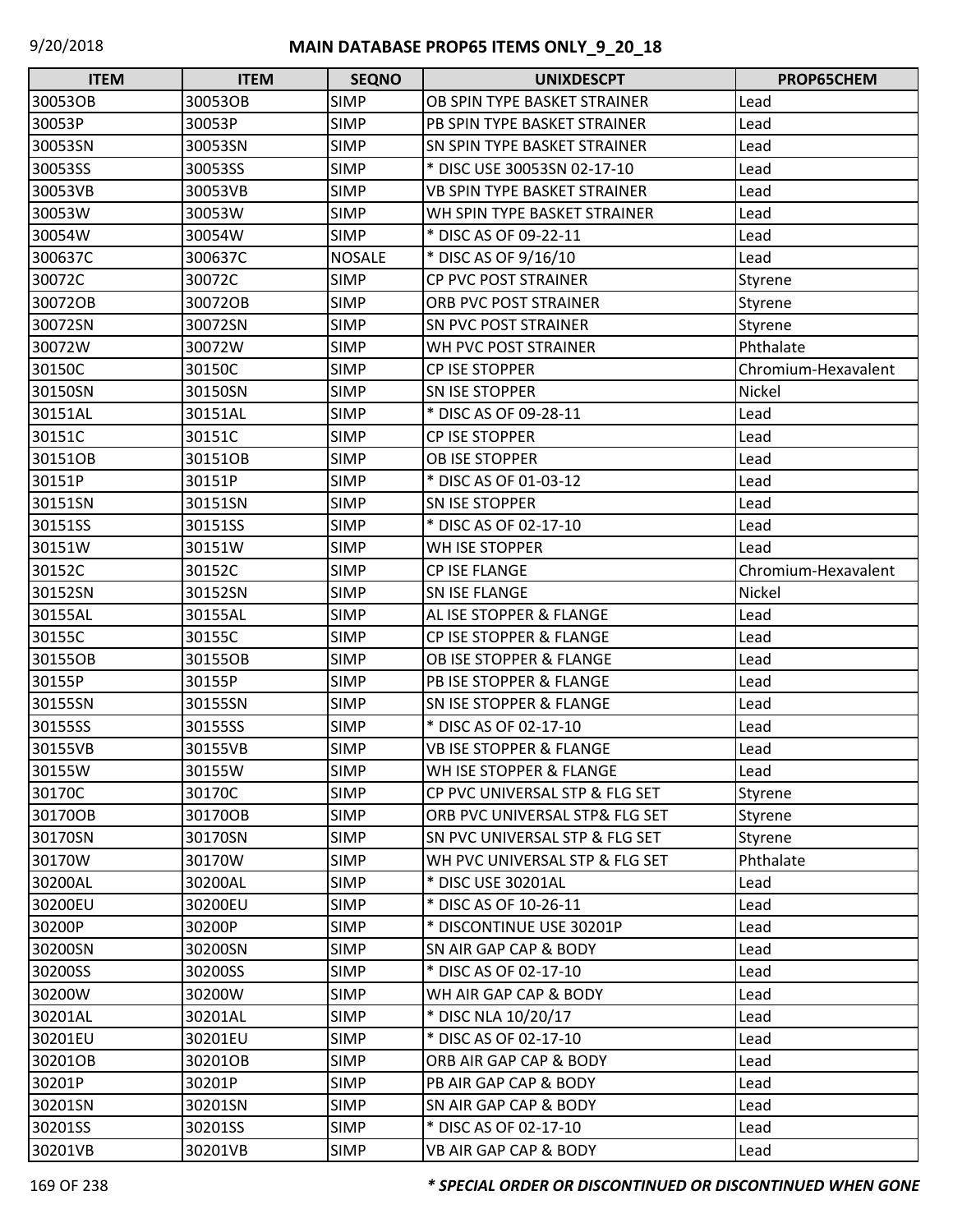| <b>ITEM</b> | <b>ITEM</b> | <b>SEQNO</b> | <b>UNIXDESCPT</b>                   | PROP65CHEM |
|-------------|-------------|--------------|-------------------------------------|------------|
| 30201W      | 30201W      | <b>SIMP</b>  | WH AIR GAP CAP & BODY               | Lead       |
| 30202AL     | 30202AL     | <b>SIMP</b>  | AL AIR GAP CAP                      | Lead       |
| 30202EU     | 30202EU     | <b>SIMP</b>  | * DISC AS OF 10-26-11               | Lead       |
| 30202OB     | 30202OB     | <b>BULK</b>  | ORB AIR GAP CAP                     | Lead       |
| 30202P      | 30202P      | <b>SIMP</b>  | PB AIR GAP CAP                      | Lead       |
| 30202SN     | 30202SN     | <b>SIMP</b>  | SN AIR GAP CAP                      | Lead       |
| 30202SS     | 30202SS     | <b>SIMP</b>  | * DISC AS OF 02-17-10               | Lead       |
| 30202W      | 30202W      | <b>SIMP</b>  | WH AIR GAP CAP                      | Lead       |
| 30203AL     | 30203AL     | <b>SIMP</b>  | AL AIR GAP CAP                      | Lead       |
| 30203EU     | 30203EU     | <b>SIMP</b>  | * DISC AS OF 10-26-11               | Lead       |
| 30203OB     | 30203OB     | <b>SIMP</b>  | ORB AIR GAP CAP                     | Lead       |
| 30203P      | 30203P      | <b>SIMP</b>  | PB AIR GAP CAP                      | Lead       |
| 30203SN     | 30203SN     | <b>SIMP</b>  | SN AIR GAP CAP                      | Lead       |
| 30203SS     | 30203SS     | <b>SIMP</b>  | * DISC AS OF 02-17-10               | Lead       |
| 30203VB     | 30203VB     | <b>SIMP</b>  | <b>VB AIR GAP CAP</b>               | Lead       |
| 30203W      | 30203W      | <b>SIMP</b>  | WH AIR GAP CAP                      | Lead       |
| 30260SN     | 30260SN     | <b>SIMP</b>  | <b>SN HIGH RISE WATER DISPENSER</b> | Lead       |
| 30261AL     | 30261AL     | <b>SIMP</b>  | * DISCONT NLA 5-2018                | Lead       |
| 30261C      | 30261C      | <b>SIMP</b>  | * DISC AS OF 03-03-10               | Lead       |
| 30261EU     | 30261EU     | <b>SIMP</b>  | * DISC AS OF 10-26-11               | Lead       |
| 30261P      | 30261P      | <b>SIMP</b>  | * DISCONT NLA 5-2018                | Lead       |
| 30261SN     | 30261SN     | <b>SIMP</b>  | SN HIGH RISE WATER DISPENSER        | Lead       |
| 30261SS     | 30261SS     | <b>SIMP</b>  | * DISC AS OF 02-17-10               | Lead       |
| 30261VB     | 30261VB     | CARDED       | * DISC AS OF 10-26-11               | Lead       |
| 30261W      | 30261W      | <b>SIMP</b>  | * DISCONT NLA 5-2018                | Lead       |
| 30262C      | 30262C      | <b>SIMP</b>  | NL CP HIGH RISE WATER DISPENSER     | Lead       |
| 30262OB     | 30262OB     | <b>SIMP</b>  | <b>NL ORB HIGH RISE DISP KNOB</b>   | Lead       |
| 30262SN     | 30262SN     | <b>BULK</b>  | NL SN HI-RISE 1/4-T DISP KNOB       | Lead       |
| 30262W      | 30262W      | <b>SIMP</b>  | <b>NL WH HIGHRISE WATER DISP</b>    | Lead       |
| 30263C      | 30263C      | CARDED       | NL CP HIGH RISE 1/4-T DISP KNOB     | Lead       |
| 30263OB     | 30263OB     | CARDED       | * DISC USE 30269OB                  | Lead       |
| 30263SN     | 30263SN     | <b>SIMP</b>  | NL SN HIGH RISE 1/4-T DISP KNOB     | Lead       |
| 30263VB     | 30263VB     | CARDED       | NL VB HIGH RISE WATER DISPENSER     | Lead       |
| 30263W      | 30263W      | <b>SIMP</b>  | NL WH HIGHRISE WATER DISP           | Lead       |
| 30264C      | 30264C      | <b>BULK</b>  | NL CP HI-RISE 1/4-T DISP SM LV      | Lead       |
| 30264OB     | 30264OB     | <b>SIMP</b>  | NL ORB HIGH RISE HD LEV             | Lead       |
| 30264SN     | 30264SN     | <b>BULK</b>  | * DISC W/GONE 02/10/2017 X          | Lead       |
| 30265C      | 30265C      | CARDED       | * DISC USE 30269C 9/26/17           | Lead       |
| 30265OB     | 30265OB     | CARDED       | NL ORB HIGH RISE 1/4-T DISP SM LEV  | Lead       |
| 30265SN     | 30265SN     | CARDED       | NL SN HIGH RISE 1/4-T DISP SM LEV   | Lead       |
| 30266OB     | 30266OB     | <b>SIMP</b>  | NL ORB HIGH RISE HD LEV             | Lead       |
| 30267C      | 30267C      | CARDED       | NL C HI-RISE 1/4-T DISP HD LEV      | Lead       |
| 30267OB     | 30267OB     | CARDED       | NL OB HI-RISE 1/4-T DISP HD LEV     | Lead       |
| 30267SN     | 30267SN     | CARDED       | NL SN HI-RISE 1/4-T DISP HD LEV     | Lead       |
| 30268C      | 30268C      | <b>BULK</b>  | CP LONG-R 1/4-T DISP HD LEV         | Lead       |
| 30268OB     | 30268OB     | <b>SIMP</b>  | NL ORB HIGH RISE WATER DISPENSER    | Lead       |
| 30268SN     | 30268SN     | <b>SIMP</b>  | NL SN HIGH RISE WATER DISPENSER     | Lead       |
| 30269C      | 30269C      | CARDED       | NL C LONG-R 1/4-T DISP HD LEV       | Lead       |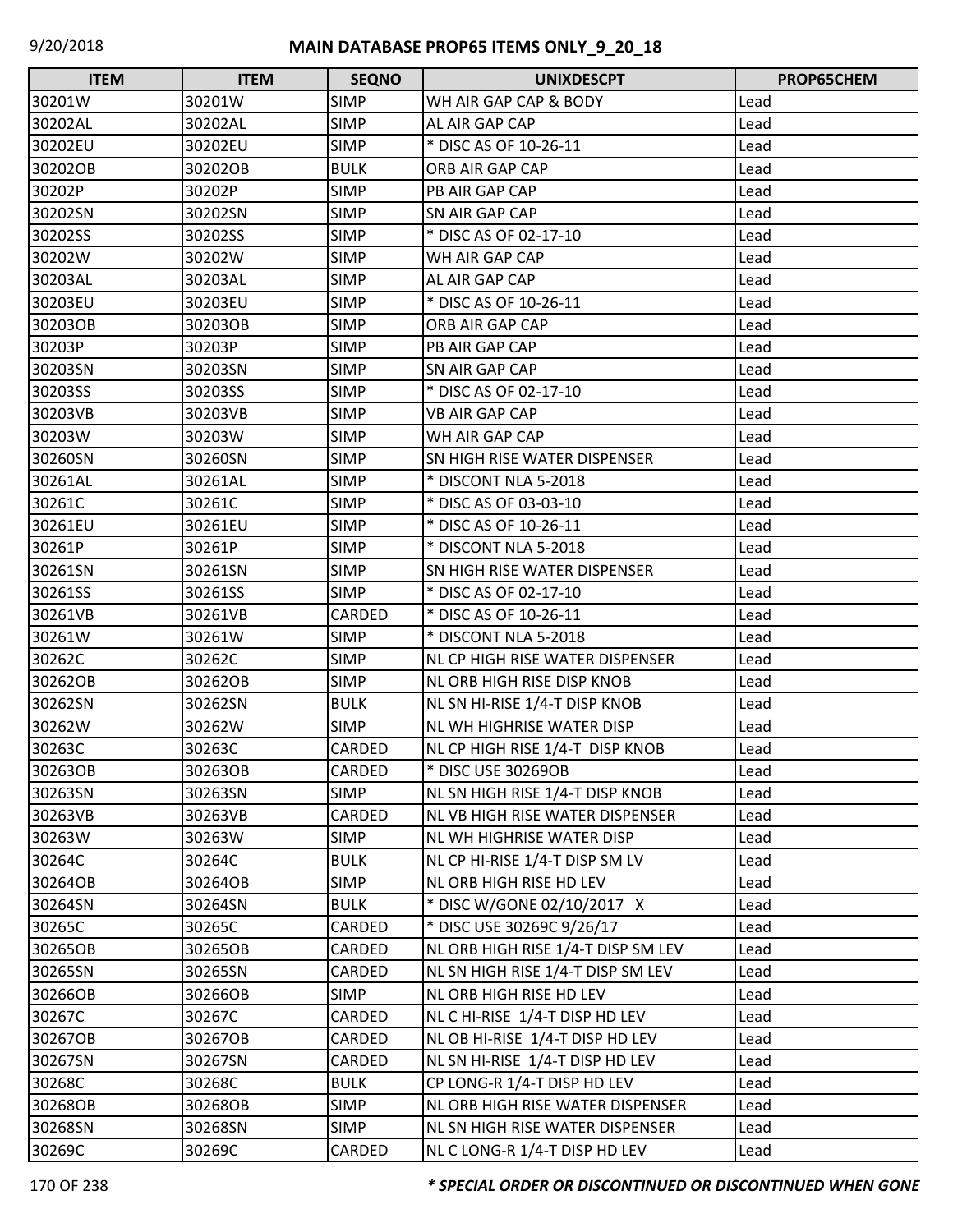| <b>ITEM</b> | <b>ITEM</b> | <b>SEQNO</b> | <b>UNIXDESCPT</b>              | PROP65CHEM |
|-------------|-------------|--------------|--------------------------------|------------|
| 30269OB     | 30269OB     | CARDED       | NL OB LONG-R 1/4-T DISP HD LEV | Lead       |
| 30269SN     | 30269SN     | CARDED       | NL SN LONG-R 1/4-T DISP HD LEV | Lead       |
| 30271C      | 30271C      | CARDED       | * DISC NLA                     | Lead       |
| 30271OB     | 30271OB     | CARDED       | * DISC NLA                     | Lead       |
| 30271SN     | 30271SN     | CARDED       | * DISC NLA 1-19-17             | Lead       |
| 30301AL     | 30301AL     | <b>SIMP</b>  | * DISC AS OF 12-27-11          | Lead       |
| 30301C      | 30301C      | <b>SIMP</b>  | CP SOAP DISPENSER              | Lead       |
| 30301EU     | 30301EU     | <b>SIMP</b>  | * DISC AS OF 10-26-11          | Lead       |
| 30301P      | 30301P      | <b>SIMP</b>  | PB SOAP DISPENSER              | Lead       |
| 30301W      | 30301W      | <b>SIMP</b>  | * DISC NLA 9/18/14             | Lead       |
| 30320AL     | 30320AL     | <b>SIMP</b>  | * DISC USE 30321AL             | Lead       |
| 30320C      | 30320C      | <b>SIMP</b>  | * DISC 04/09/14                | Lead       |
| 30320P      | 30320P      | <b>SIMP</b>  | * DISC NLA 04/17/15            | Lead       |
| 30320SN     | 30320SN     | <b>SIMP</b>  | * DISC USE 30321SN             | Lead       |
| 30320SS     | 30320SS     | <b>SIMP</b>  | * DISC AS OF 02-17-10          | Lead       |
| 30320W      | 30320W      | <b>SIMP</b>  | WH HD DELUXE SOAP DISPENSER    | Lead       |
| 30321AL     | 30321AL     | <b>SIMP</b>  | AL HD DELUXE SOAP DISPENSER    | Lead       |
| 30321C      | 30321C      | <b>SIMP</b>  | CP HD DELUXE SOAP DISPENSER    | Lead       |
| 30321OB     | 30321OB     | <b>SIMP</b>  | ORB HD DELUXE SOAP DISPENSER   | Lead       |
| 30321P      | 30321P      | <b>SIMP</b>  | PB HD DELUXE SOAP DISPENSER    | Lead       |
| 30321SN     | 30321SN     | <b>SIMP</b>  | SN HD DELUXE SOAP DISPENSER    | Lead       |
| 30321SS     | 30321SS     | <b>SIMP</b>  | * DISC AS OF 02-17-10          | Lead       |
| 30321VB     | 30321VB     | <b>SIMP</b>  | VB HD DELUXE SOAP DISPENSER    | Lead       |
| 30321W      | 30321W      | <b>SIMP</b>  | WH HD DELUXE SOAP DISPENSER    | Lead       |
| 30330AL     | 30330AL     | <b>SIMP</b>  | * DISC AS OF 09-28-11          | Lead       |
| 30330C      | 30330C      | <b>SIMP</b>  | CP PLASTIC SOAP DISPENSER      | Lead       |
| 30330P      | 30330P      | <b>SIMP</b>  | * DISC AS OF 01-03-12          | Lead       |
| 30330W      | 30330W      | <b>SIMP</b>  | * DISC AS OF 09-28-11          | Lead       |
| 30331AL     | 30331AL     | <b>SIMP</b>  | * DISC AS OF 09-28-11          | Lead       |
| 30331C      | 30331C      | <b>SIMP</b>  | CP PLASTIC SOAP DISPENSER      | Lead       |
| 30331P      | 30331P      | <b>SIMP</b>  | * DISC AS OF 01-03-12          | Lead       |
| 30331W      | 30331W      | <b>SIMP</b>  | * DISC AS OF 09-28-11          | Lead       |
| 30350C      | 30350C      | <b>SIMP</b>  | CP KITCHEN HOSE & SPRAY KIT    | Lead/DEHP  |
| 30350W      | 30350W      | <b>SIMP</b>  | WH KITCHEN HOSE & SPRAY KIT    | Lead/DEHP  |
| 30351AL     | 30351AL     | <b>SIMP</b>  | * DISC AS OF 09-28-11          | Lead/DEHP  |
| 30351C      | 30351C      | <b>SIMP</b>  | CP KITCHEN HOSE & SPRAY KIT    | Lead/DEHP  |
| 30351SN     | 30351SN     | <b>SIMP</b>  | SN KITCHEN HOSE & SPRAY KIT    | Lead/DEHP  |
| 30351W      | 30351W      | <b>SIMP</b>  | WH KITCHEN HOSE & SPRAY KIT    | Lead/DEHP  |
| 30354AL     | 30354AL     | <b>SIMP</b>  | * DISC AS OF 09-28-11          | Lead/DEHP  |
| 30354W      | 30354W      | <b>SIMP</b>  | WH 48" SPRAY HOSE ONLY         | Lead/DEHP  |
| 30400AL     | 30400AL     | <b>SIMP</b>  | AL 2" FAUCET HOLE COVER        | Lead       |
| 30400C      | 30400C      | <b>SIMP</b>  | * DISC USE 03-1444             | Lead       |
| 30400EU     | 30400EU     | <b>SIMP</b>  | * DISC AS OF 10-26-11          | Lead       |
| 30400P      | 30400P      | <b>SIMP</b>  | PVD 2" FAUCET HOLE COVER       | Lead       |
| 30400SN     | 30400SN     | <b>SIMP</b>  | SN 2" FAUCET HOLE COVER        | Lead       |
| 30400SS     | 30400SS     | <b>SIMP</b>  | * DISC AS OF 02-17-10          | Lead       |
| 30400W      | 30400W      | <b>SIMP</b>  | WH 2" FAUCET HOLE COVER        | Lead       |
| 30401A      | 30401A      | <b>SIMP</b>  | AB 2" FAUCET HOLE COVER        | Lead       |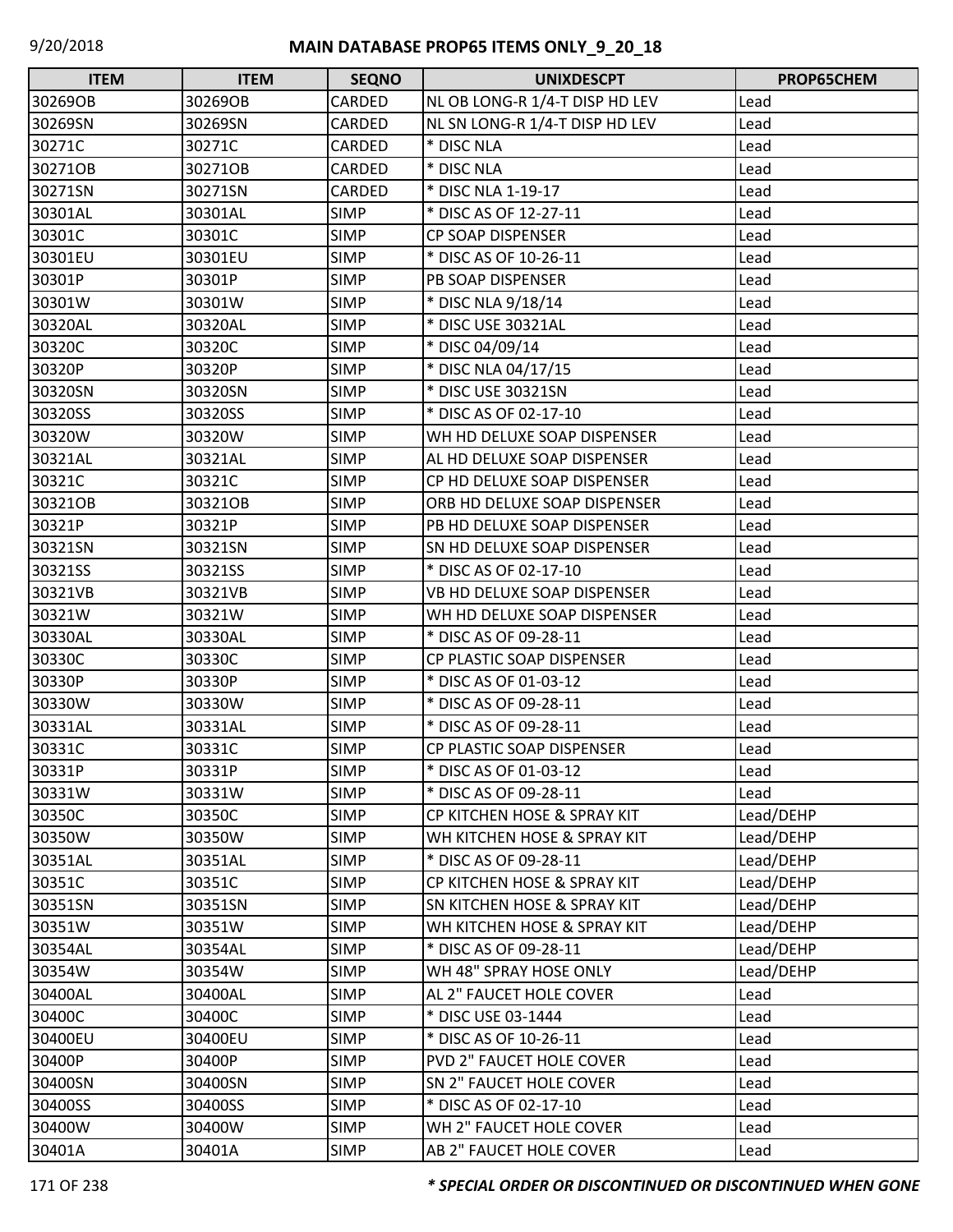| <b>ITEM</b> | <b>ITEM</b> | <b>SEQNO</b> | <b>UNIXDESCPT</b>                | PROP65CHEM |
|-------------|-------------|--------------|----------------------------------|------------|
| 30401AL     | 30401AL     | <b>SIMP</b>  | AL 2" FAUCET HOLE COVER          | Lead       |
| 30401C      | 30401C      | <b>SIMP</b>  | CP 2" FAUCET HOLE COVER          | Lead       |
| 30401EU     | 30401EU     | <b>SIMP</b>  | * DISC AS OF 10-26-11            | Lead       |
| 30401OB     | 30401OB     |              | ORB 2" FAUCET HOLE COVER         | Lead       |
| 30401P      | 30401P      | <b>SIMP</b>  | PVD 2" FAUCET HOLE COVER         | Lead       |
| 30401SN     | 30401SN     | <b>SIMP</b>  | SN 2" FAUCET HOLE COVER          | Lead       |
| 30401SS     | 30401SS     | <b>SIMP</b>  | * DISC AS OF 02-17-10            | Lead       |
| 30401VB     | 30401VB     | <b>SIMP</b>  | <b>VB 2" FAUCET HOLE COVER</b>   | Lead       |
| 30401W      | 30401W      | <b>SIMP</b>  | WH 2" FAUCET HOLE COVER          | Lead       |
| 31*0032     | 31-0032     | <b>BULK</b>  | 1/2X3/8 BRASS RED 90 ELL         | Lead       |
| 31*0044     | 31-0044     | <b>BULK</b>  | 1X3/4 BRASS RED 90 ELL           | Lead       |
| 31*0264     | 31-0264     | <b>BULK</b>  | 3/4X1/2X3/4 BRASS TEE            | Lead       |
| 31*0616     | 31-0616     | <b>BULK</b>  | 1/4 BRASS FLOOR FLANGE           | Lead       |
| 31*0618     | 31-0618     | <b>BULK</b>  | * DISC NLA 4-30-14               | Lead       |
| 31*1170     | 31-1170     | <b>BULK</b>  | 1-1/4 BRASS CS PLUG              | Lead       |
| 31002P      | 31002P      | <b>SIMP</b>  | PVD 1 1/4 P-TRAP                 | Lead       |
| 31002SN     | 31002SN     | <b>SIMP</b>  | * DISC USE 31003SN               | Lead       |
| 31003OB     | 31003OB     | <b>SIMP</b>  | <b>ORB 1-1/4 P-TRAP</b>          | Lead       |
| 31003P      | 31003P      | <b>SIMP</b>  | <b>PVD 1-1/4 P-TRAP</b>          | Lead       |
| 31003SN     | 31003SN     | <b>SIMP</b>  | SN 1-1/4 P-TRAP                  | Lead       |
| 31006P      | 31006P      | <b>SIMP</b>  | * DISC USE 31007P                | Lead       |
| 31006SN     | 31006SN     | <b>SIMP</b>  | SN 1 1/4X12" SJ EXTENSION        | Lead       |
| 31007OB     | 31007OB     | <b>SIMP</b>  | OB 1-1/4X12" SJ EXTENSION        | Lead       |
| 31007P      | 31007P      | <b>SIMP</b>  | PVD 1-1/4X12" SJ EXTENSION       | Lead       |
| 31007SN     | 31007SN     | <b>SIMP</b>  | SN 1-1/4X12" SJ EXTENSION        | Lead       |
| 31010P      | 31010P      | <b>SIMP</b>  | * DISC USE 31011P                | Lead       |
| 31010SN     | 31010SN     | <b>SIMP</b>  | SN 1 1/2 P-TRAP                  | Lead       |
| 31011OB     | 31011OB     |              | ORB 1-1/2" P-TRAP                | Lead       |
| 31011P      | 31011P      | <b>SIMP</b>  | <b>PVD 1-1/2 P-TRAP</b>          | Lead       |
| 31011SN     | 31011SN     | <b>SIMP</b>  | SN 1-1/2 P-TRAP                  | Lead       |
| 31030P      | 31030P      | <b>SIMP</b>  | PVD 1 1/4X12" TBE                | Lead       |
| 31030SN     | 31030SN     | <b>SIMP</b>  | * DISC USE 31031SN               | Lead       |
| 31031OB     | 31031OB     | <b>SIMP</b>  | ORB 1-1/4 X 12" TBE              | Lead       |
| 31031P      | 31031P      | <b>SIMP</b>  | * DISC USE 31030P AS OF 01-03-12 | Lead       |
| 31031SN     | 31031SN     | <b>SIMP</b>  | SN 1-1/4 X 12" TBE               | Lead       |
| 31036P      | 31036P      | <b>SIMP</b>  | PVD 1 1/4X12" TAILPIECE          | Lead       |
| 31036SN     | 31036SN     | <b>SIMP</b>  | SN 1 1/4X12" TAILPIECE           | Lead       |
| 31037OB     | 31037OB     | <b>SIMP</b>  | OB 1-1/4 X 12" TAILPIECE         | Lead       |
| 31037P      | 31037P      | <b>SIMP</b>  | PVD 1-1/4 X 12" TAILPIECE        | Lead       |
| 31037SN     | 31037SN     | <b>SIMP</b>  | SN 1-1/4 X 12" TAILPIECE         | Lead       |
| 31200A      | 31200A      | <b>SIMP</b>  | AB 1/2 SET SCREW FLANGE          | Lead       |
| 31200P      | 31200P      | <b>SIMP</b>  | PB 1/2 SET SCREW FLANGE          | Lead       |
| 31200SN     | 31200SN     | <b>SIMP</b>  | SN 1/2 SET SCREW FLANGE          | Lead       |
| 31200W      | 31200W      | <b>SIMP</b>  | * DISC AS OF 09-21-11            | Lead       |
| 31201A      | 31201A      | <b>SIMP</b>  | * DISC AS OF 10-21-11            | Lead       |
| 31201P      | 31201P      | <b>SIMP</b>  | PB 1/2 SET SCREW FLANGE          | Lead       |
| 31201SN     | 31201SN     | <b>SIMP</b>  | SN 1/2 SET SCREW FLANGE          | Lead       |
| 31201W      | 31201W      | <b>SIMP</b>  | * DISC AS OF 09-21-11            | Lead       |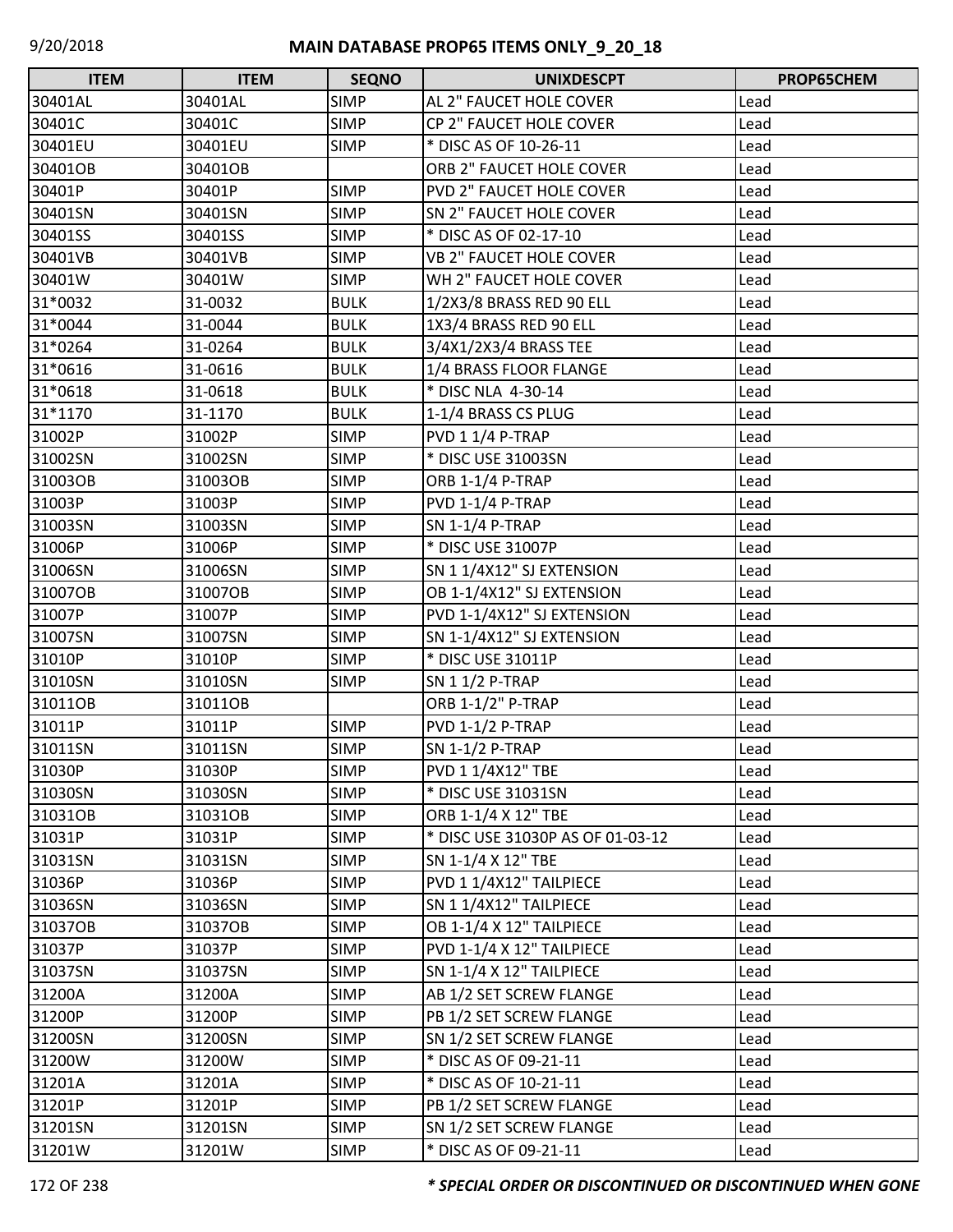| <b>ITEM</b> | <b>ITEM</b> | <b>SEQNO</b> | <b>UNIXDESCPT</b>               | PROP65CHEM |
|-------------|-------------|--------------|---------------------------------|------------|
| 31202A      | 31202A      | <b>SIMP</b>  | AB 1/2 SURE GRIP FLANGE         | Lead       |
| 31202AL     | 31202AL     | <b>SIMP</b>  | * DISC AS OF 09-28-11           | Lead       |
| 31202OB     | 31202OB     | <b>BULK</b>  | ORB 1/2 SURE GRIP FLANGE        | Lead       |
| 31202P      | 31202P      | <b>SIMP</b>  | PVD 1/2 SURE GRIP FLANGE        | Lead       |
| 31202SN     | 31202SN     | <b>SIMP</b>  | SN 1/2 SURE GRIP FLANGE         | Lead       |
| 31202W      | 31202W      | <b>SIMP</b>  | WH 1/2 SURE GRIP FLANGE         | Lead       |
| 31203A      | 31203A      | <b>SIMP</b>  | * DISC AS OF 10-21-11           | Lead       |
| 31203OB     | 31203OB     | <b>SIMP</b>  | ORB 1/2 SURE GRIP FLANGE        | Lead       |
| 31203P      | 31203P      | <b>SIMP</b>  | PVD 1/2 SURE GRIP FLANGE        | Lead       |
| 31203SN     | 31203SN     | <b>SIMP</b>  | SN 1/2 SURE GRIP FLANGE         | Lead       |
| 31203VB     | 31203VB     | <b>SIMP</b>  | VB 1/2 SURE GRIP FLANGE         | Lead       |
| 31203W      | 31203W      | <b>SIMP</b>  | WH 1/2 SURE GRIP FLANGE         | Lead       |
| 31212A      | 31212A      | <b>SIMP</b>  | * DISC AS OF 10-25-11           | Lead       |
| 31212P      | 31212P      | <b>SIMP</b>  | * DISC USE 31213P               | Lead       |
| 31212SN     | 31212SN     | <b>SIMP</b>  | SN 5/8 OD SURE GRIP FLANGE      | Lead       |
| 31212W      | 31212W      | <b>SIMP</b>  | * DISC USE 31213W 9/11/2015     | Lead       |
| 31213A      | 31213A      | <b>SIMP</b>  | * DISC AS OF 10-21-11           | Lead       |
| 31213OB     | 31213OB     | <b>SIMP</b>  | ORB 5/8 OD SURE GRIP FLANGE     | Lead       |
| 31213P      | 31213P      | <b>SIMP</b>  | PB 5/8 OD SURE GRIP FLANGE      | Lead       |
| 31213SN     | 31213SN     | <b>SIMP</b>  | SN 5/8 OD SURE GRIP FLANGE      | Lead       |
| 31213VB     | 31213VB     | <b>SIMP</b>  | VB 5/8 OD SURE GRIP FLANGE      | Lead       |
| 31213W      | 31213W      | <b>SIMP</b>  | WH 5/8 OD SURE GRIP FLANGE      | Lead       |
| 31222A      | 31222A      | <b>SIMP</b>  | * DISC AS OF 10-25-11           | Lead       |
| 31222P      | 31222P      | <b>SIMP</b>  | PVD 1/2 IPS SURE GRIP FLANGE    | Lead       |
| 31222SN     | 31222SN     | <b>SIMP</b>  | SN 1/2 IPS SURE GRIP FLANGE     | Lead       |
| 31222W      | 31222W      | <b>SIMP</b>  | WH 1/2 IPS SURE GRIP FLANGE     | Lead       |
| 31223A      | 31223A      | <b>SIMP</b>  | * DISC AS OF 10-21-11           | Lead       |
| 31223OB     | 31223OB     | <b>SIMP</b>  | ORB 1/2 IPS SURE GRIP FLANGE    | Lead       |
| 31223P      | 31223P      | <b>SIMP</b>  | PB 1/2 IPS SURE GRIP FLANGE     | Lead       |
| 31223SN     | 31223SN     | <b>SIMP</b>  | SN 1/2 IPS SURE GRIP FLANGE     | Lead       |
| 31223W      | 31223W      | <b>SIMP</b>  | WH 1/2 IPS SURE GRIP FLANGE     | Lead       |
| 31252OB     | 31252OB     | <b>BULK</b>  | ORB 1 1/4 SHALLOW SURE GRIP FL  | Lead       |
| 31252P      | 31252P      | <b>SIMP</b>  | PVD 1 1/4 SHALLOW SURE GRIP FL  | Lead       |
| 31252SN     | 31252SN     | <b>SIMP</b>  | * DISC USE 31253SN              | Lead       |
| 31253P      | 31253P      | <b>SIMP</b>  | PVD 1 1/4 SHALLOW SURE GRIP FL  | Lead       |
| 31253SN     | 31253SN     | <b>SIMP</b>  | SN 1 1/4 SHALLOW SURE GRIP FLG  | Lead       |
| 31262P      | 31262P      | <b>SIMP</b>  | * DISCONTINUE USE 31263P        | Lead       |
| 31262SN     | 31262SN     | <b>SIMP</b>  | SN 1 1/4 DEEP SURE GRIP FLANGE  | Lead       |
| 31263OB     | 31263OB     | <b>SIMP</b>  | ORB 1 1/4 DEEP SURE GRIP FLANGE | Lead       |
| 31263P      | 31263P      | <b>SIMP</b>  | PVD 1 1/4 DEEP SURE GRIP FLANG  | Lead       |
| 31263SN     | 31263SN     | <b>SIMP</b>  | SN 1 1/4 DEEP SURE GRIP FLANGE  | Lead       |
| 31272OB     | 31272OB     | <b>BULK</b>  | ORB 1 1/2 SHALLOW SURE GRIP FL  | Lead       |
| 31272P      | 31272P      | <b>SIMP</b>  | PVD 1 1/2 SHALLOW SURE GRIP FL  | Lead       |
| 31272SN     | 31272SN     | <b>SIMP</b>  | SN 1 1/2 SHALLOW SURE GRIP FLG  | Lead       |
| 312730B     | 31273OB     | <b>SIMP</b>  | ORB 1 1/2 SHALLOW SURE GRIP FLG | Lead       |
| 31273P      | 31273P      | <b>SIMP</b>  | PVD 1 1/2 SHALLOW SURE GRIP FL  | Lead       |
| 31273SN     | 31273SN     | <b>SIMP</b>  | SN 1 1/2 SHALLOW SURE GRIP FLG  | Lead       |
| 31282P      | 31282P      | <b>SIMP</b>  | * DISC USE 31283P               | Lead       |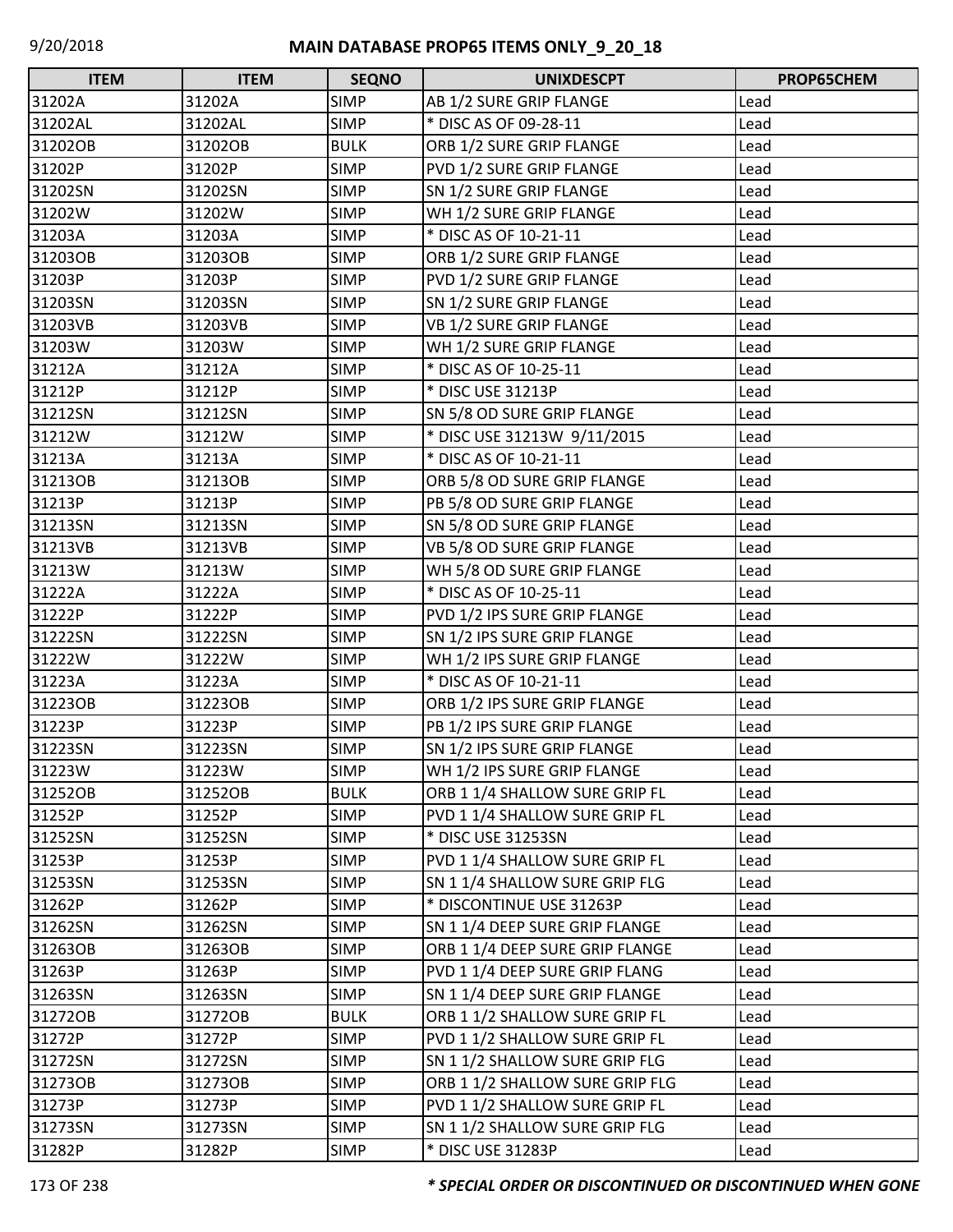| <b>ITEM</b> | <b>ITEM</b> | <b>SEQNO</b> | <b>UNIXDESCPT</b>              | PROP65CHEM |
|-------------|-------------|--------------|--------------------------------|------------|
| 31282SN     | 31282SN     | <b>SIMP</b>  | SN 1 1/2 DEEP SURE GRIP FLANGE | Lead       |
| 31283OB     | 31283OB     | <b>SIMP</b>  | ORB 1 1/2 DEEP SURE GRIP FLANG | Lead       |
| 31283P      | 31283P      | <b>SIMP</b>  | PVD 1 1/2 DEEP SURE GRIP FLANG | Lead       |
| 31283SN     | 31283SN     | <b>SIMP</b>  | SN 1 1/2 DEEP SURE GRIP FLANGE | Lead       |
| 31288A      | 31288A      | <b>SIMP</b>  | AB SHWR DRAIN GRILL W/SCREWS   | Lead       |
| 31288C      | 31288C      | <b>SIMP</b>  | * DISC USE 03-1240             | Lead       |
| 31288OB     | 31288OB     | <b>BULK</b>  | ORB SHWR DRAIN GRILL W/SCREWS  | Lead       |
| 31288P      | 31288P      | <b>SIMP</b>  | PVD SHWR DRAIN GRILL W/SCREWS  | Lead       |
| 31288SN     | 31288SN     | <b>SIMP</b>  | SN SHWR DRAIN GRILL W/SCREWS   | Lead       |
| 31288W      | 31288W      | <b>SIMP</b>  | * DISC USE 31289W              | Lead       |
| 31289A      | 31289A      | <b>SIMP</b>  | AB SHWR DRAIN GRILL W/SCREWS   | Lead       |
| 31289C      | 31289C      | <b>SIMP</b>  | CP SHWR DRAIN GRILL W/SCREWS   | Lead       |
| 31289OB     | 31289OB     | <b>SIMP</b>  | OB SHWR DRAIN GRILL W/SCREWS   | Lead       |
| 31289P      | 31289P      | <b>SIMP</b>  | PB SHWR DRAIN GRILL W/SCREWS   | Lead       |
| 31289SN     | 31289SN     | <b>SIMP</b>  | SN SHWR DRAIN GRILL W/SCREWS   | Lead       |
| 31289VB     | 31289VB     | <b>SIMP</b>  | VB SHWR DRAIN GRILL W/SCREWS   | Lead       |
| 31289W      | 31289W      | <b>SIMP</b>  | WH SHWR DRAIN GRILL W/SCREWS   | Lead       |
| 31290A      | 31290A      | <b>SIMP</b>  | AB 4" FLAT STRAINER W/SCREWS   | Lead       |
| 31290P      | 31290P      | <b>SIMP</b>  | PB 4" FLAT STRAINER W/SCREWS   | Lead       |
| 31290SN     | 31290SN     | <b>SIMP</b>  | SN 4" FLAT STRAINER W/SCREWS   | Lead       |
| 31291A      | 31291A      | <b>SIMP</b>  | AB 4" FLAT STRAINER W/SCREWS   | Lead       |
| 31291OB     | 31291OB     | <b>SIMP</b>  | OB 4" FLAT STRAINER W/SCREWS   | Lead       |
| 31291P      | 31291P      | <b>SIMP</b>  | PB 4" FLAT STRAINER W/SCREWS   | Lead       |
| 31291SN     | 31291SN     | <b>SIMP</b>  | SN 4" FLAT STRAINER W/SCREWS   | Lead       |
| 31291VB     | 31291VB     | <b>SIMP</b>  | VB 4" FLAT STRAINER W/SCREWS   | Lead       |
| 31341A      | 31341A      | <b>SIMP</b>  | AB SHOWER DRAIN KIT            | Lead       |
| 31341C      | 31341C      | <b>SIMP</b>  | <b>CP SHOWER DRAIN KIT</b>     | Lead       |
| 31341OB     | 31341OB     | <b>SIMP</b>  | ORB SHOWER DRAIN KIT           | Lead       |
| 31341P      | 31341P      | <b>SIMP</b>  | <b>PVD SHOWER DRAIN KIT</b>    | Lead       |
| 31341SN     | 31341SN     | <b>SIMP</b>  | SN SHOWER DRAIN KIT            | Lead       |
| 31341VB     | 31341VB     | <b>SIMP</b>  | <b>VB SHOWER DRAIN KIT</b>     | Lead       |
| 31341W      | 31341W      | <b>SIMP</b>  | WH SHOWER DRAIN KIT            | Lead       |
| 31353P      | 31353P      | <b>SIMP</b>  | PB 3 1/4" CASPER STRAINER      | Lead       |
| 31353SN     | 31353SN     | <b>SIMP</b>  | SN 3 1/4" CASPER STRAINER      | Lead       |
| 31353VB     | 31353VB     |              | VB 3 1/4" CASPER STRAINER      | Lead       |
| 31353W      | 31353W      | <b>SIMP</b>  | WH 3 1/4" CASPER STRAINER      | Lead       |
| 31354A      | 31354A      | <b>SIMP</b>  | * DISC AS OF 10-25-11          | Lead       |
| 31354C      | 31354C      | <b>SIMP</b>  | CP 4 1/2" CASPER STRAINER      | Lead       |
| 31354P      | 31354P      | <b>SIMP</b>  | PVD 4 1/2" CASPER STRAINER     | Lead       |
| 31354SN     | 31354SN     | <b>SIMP</b>  | * DISC USE 31355SN 9/11/2015   | Lead       |
| 31354W      | 31354W      | <b>SIMP</b>  | WH 4 1/2" CASPER STRAINER      | Lead       |
| 31355A      | 31355A      | <b>SIMP</b>  | * DISC AS OF 10-21-11          | Lead       |
| 31355C      | 31355C      | <b>SIMP</b>  | CP 4 1/2" CASPER STRAINER      | Lead       |
| 31355OB     | 31355OB     | <b>SIMP</b>  | ORB 4 1/2" CASPER STRAINER     | Lead       |
| 31355P      | 31355P      | <b>SIMP</b>  | PB 4 1/2" CASPER STRAINER      | Lead       |
| 31355SN     | 31355SN     | <b>SIMP</b>  | SN 4 1/2" CASPER STRAINER      | Lead       |
| 31355VB     | 31355VB     | <b>SIMP</b>  | VB 4 1/2" CASPER STRAINER      | Lead       |
| 31355W      | 31355W      | <b>SIMP</b>  | WH 4 1/2" CASPER STRAINER      | Lead       |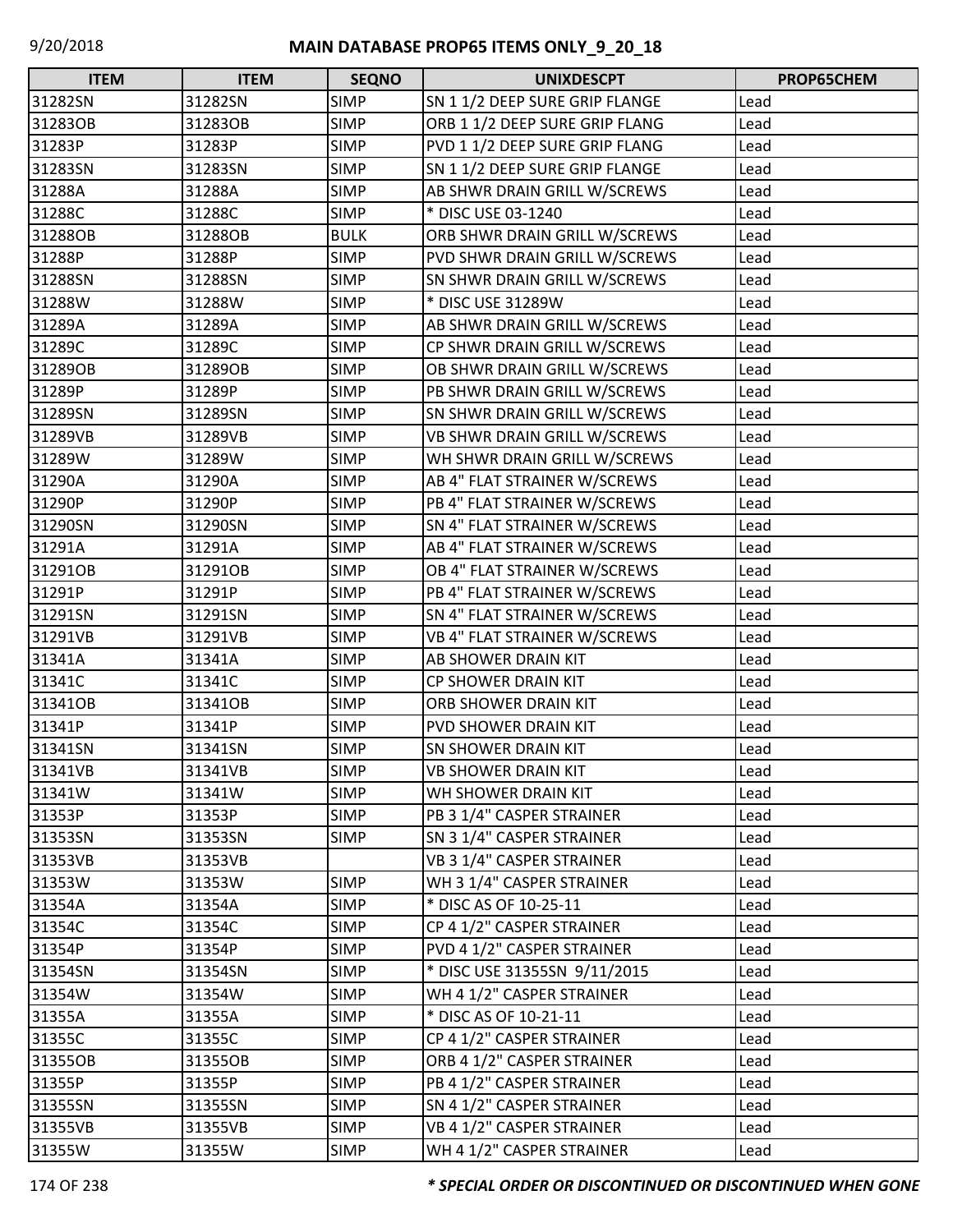| <b>ITEM</b> | <b>ITEM</b> | <b>SEQNO</b> | <b>UNIXDESCPT</b>                | PROP65CHEM |
|-------------|-------------|--------------|----------------------------------|------------|
| 31356A      | 31356A      | <b>SIMP</b>  | * DISC NLA 9/10/2015             | Lead       |
| 31356C      | 31356C      | <b>SIMP</b>  | CP 4 1/2" FIAT STRAINER          | Lead       |
| 31356P      | 31356P      | <b>SIMP</b>  | PB 4 1/2" FIAT STRAINER          | Lead       |
| 31356SN     | 31356SN     | <b>SIMP</b>  | * DISC USE 31357SN               | Lead       |
| 31356W      | 31356W      | <b>SIMP</b>  | * DISC AS OF 03-29-11            | Lead       |
| 31357A      | 31357A      | <b>SIMP</b>  | * DISC AS OF 10-21-11            | Lead       |
| 31357C      | 31357C      | <b>SIMP</b>  | CP 4-1/2" FIAT STRAINER          | Lead       |
| 31357P      | 31357P      | <b>SIMP</b>  | PB 4 1/2" FIAT STRAINER          | Lead       |
| 31357SN     | 31357SN     | <b>SIMP</b>  | SN 4 1/2" FIAT STRAINER          | Lead       |
| 31357W      | 31357W      | <b>SIMP</b>  | * DISC AS OF 03-29-11            | Lead       |
| 31358A      | 31358A      | <b>SIMP</b>  | AB 1 1/4 TIP-TOE STRAINER 5/16   | Lead       |
| 31358C      | 31358C      | <b>SIMP</b>  | CP 1 1/4 TIP-TOE STRAINER 5/16   | Lead       |
| 31358OB     | 31358OB     | <b>BULK</b>  | ORB 1 1/4 TIP TOE STRAINR 5/16   | Lead       |
| 31358P      | 31358P      | <b>SIMP</b>  | PVD 1 1/4 TIP-TOE STRAINR 5/16   | Lead       |
| 31358SN     | 31358SN     | <b>SIMP</b>  | SN 1 1/4 TIP-TOE STRAINER 5/16   | Lead       |
| 31358W      | 31358W      | <b>SIMP</b>  | WH 1 1/4 TIP-TOE STRAINER 5/16   | Lead       |
| 31359A      | 31359A      | <b>SIMP</b>  | AB 1 1/4 TIP-TOE COMPLETE 5/16   | Lead       |
| 31359C      | 31359C      | <b>SIMP</b>  | CP 1 1/4 TIP-TOE COMPLETE 5/16   | Lead       |
| 31359OB     | 31359OB     |              | ORB 1 1/4" TIP TOE COMPLETE 5/16 | Lead       |
| 31359P      | 31359P      | <b>SIMP</b>  | PB 1 1/4 TIP-TOE COMPLETE 5/16   | Lead       |
| 31359SN     | 31359SN     | <b>SIMP</b>  | SN 1 1/4 TIP-TOE COMPLETE 5/16   | Lead       |
| 31359VB     | 31359VB     |              | VB 1 1/4" TIP TOE COMPLETE 5/16  | Lead       |
| 31359W      | 31359W      | <b>SIMP</b>  | WH 1 1/4 TIP-TOE COMPLETE 5/16   | Lead       |
| 31360A      | 31360A      | <b>SIMP</b>  | AB TIP-TOE STOPPER 5/16          | Lead       |
| 31360C      | 31360C      | <b>SIMP</b>  | CP TIP-TOE STOPPER 5/16          | Lead       |
| 31360OB     | 31360OB     | <b>BULK</b>  | ORB TIP-TOE STOPPER 5/16         | Lead       |
| 31360P      | 31360P      | <b>SIMP</b>  | PVD TIP-TOE STOPPER 5/16         | Lead       |
| 31360SN     | 31360SN     | <b>SIMP</b>  | SN TIP-TOE STOPPER 5/16          | Lead       |
| 31360W      | 31360W      | <b>SIMP</b>  | WH TIP-TOE STOPPER 5/16          | Lead       |
| 31361A      | 31361A      | <b>SIMP</b>  | * DISC AS OF 10-21-11            | Lead       |
| 31361C      | 31361C      | <b>SIMP</b>  | CP 1 1/4 TIP-TOE STOPPER 5/16    | Lead       |
| 31361OB     | 31361OB     | <b>SIMP</b>  | OB 1 1/4 TIP-TOE STOPPER 5/16    | Lead       |
| 31361P      | 31361P      | <b>SIMP</b>  | PVD 1 1/4 TIP-TOE STOPPER 5/16   | Lead       |
| 31361SN     | 31361SN     | <b>SIMP</b>  | SN 1 1/4 TIP-TOE STOPPER 5/16    | Lead       |
| 31361W      | 31361W      | <b>SIMP</b>  | WH 1 1/4 TIP-TOE STOPPER 5/16    | Lead       |
| 31363P      | 31363P      | <b>SIMP</b>  | * DISC USE 31359P                | Lead       |
| 31363W      | 31363W      | <b>SIMP</b>  | * DISC USE 31359W                | Lead       |
| 31365A      | 31365A      | <b>SIMP</b>  | * DISC AS OF 10-21-11            | Lead       |
| 31365C      | 31365C      | <b>SIMP</b>  | CP 1 1/2 TIP-TOE KIT             | Lead       |
| 31365P      | 31365P      | <b>SIMP</b>  | PVD 1 1/2 TIP-TOE KIT            | Lead       |
| 31365SN     | 31365SN     | <b>SIMP</b>  | SN 1 1/2 TIP-TOE KIT             | Lead       |
| 31365W      | 31365W      | <b>SIMP</b>  | * DISC AS OF 09-21-11            | Lead       |
| 31368A      | 31368A      | <b>SIMP</b>  | * DISC AS OF 10-25-11            | Lead       |
| 31368C      | 31368C      | <b>SIMP</b>  | * DISC USE 03-4990               | Lead       |
| 31368P      | 31368P      | <b>SIMP</b>  | PVD 1 1/2 TIP-TOE STRAINER       | Lead       |
| 31368SN     | 31368SN     | <b>SIMP</b>  | SN 1 1/2 TIP-TOE STRAINER        | Lead       |
| 31381A      | 31381A      | <b>SIMP</b>  | * DISC AS OF 10-21-11            | Lead       |
| 31381P      | 31381P      | <b>SIMP</b>  | PB 3" SNAP-IN STRAINER           | Lead       |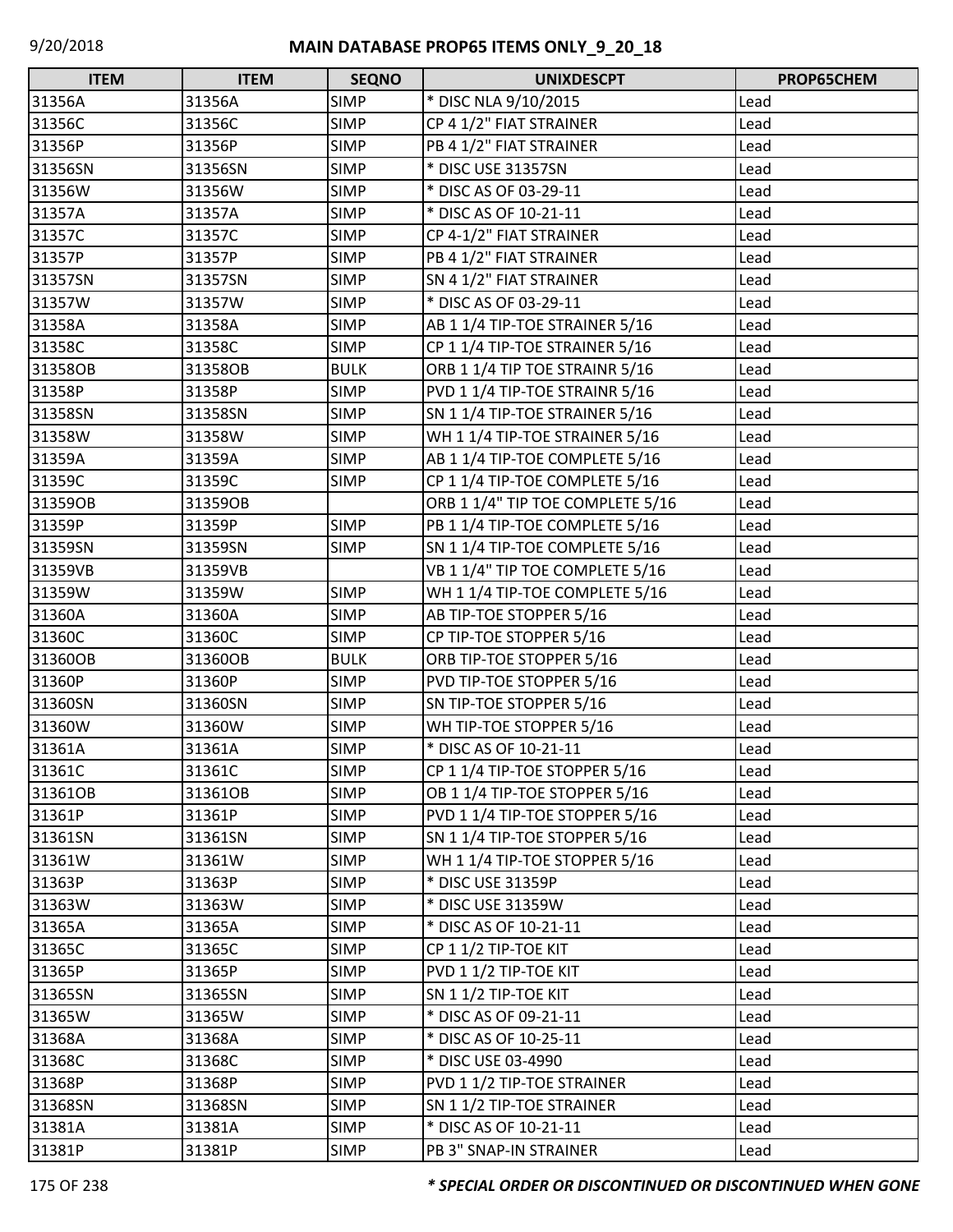| <b>ITEM</b> | <b>ITEM</b> | <b>SEQNO</b>  | <b>UNIXDESCPT</b>                        | <b>PROP65CHEM</b> |
|-------------|-------------|---------------|------------------------------------------|-------------------|
| 31381SN     | 31381SN     | <b>CARDED</b> | <b>SN 3" SNAP-IN STRAINER</b>            | Lead              |
| 31381W      | 31381W      | <b>SIMP</b>   | * DISC AS OF 09-21-11                    | Lead              |
| 31382A      | 31382A      | <b>SIMP</b>   | * DISC AS OF 10-25-11                    | Lead              |
| 31382P      | 31382P      | <b>SIMP</b>   | <b>PB 4" SNAP-IN STRAINER</b>            | Lead              |
| 31382SN     | 31382SN     | <b>CARDED</b> | <b>SN 4" SNAP-IN STRAINER</b>            | Lead              |
| 31382W      | 31382W      | <b>SIMP</b>   | * DISC AS OF 09-21-11                    | Lead              |
| 31383A      | 31383A      | <b>SIMP</b>   | * DISC AS OF 10-21-11                    | Lead              |
| 31383P      | 31383P      | <b>SIMP</b>   | PB 4" SNAP-IN STRAINER                   | Lead              |
| 31383SN     | 31383SN     | <b>CARDED</b> | <b>SN 4" SNAP-IN STRAINER</b>            | Lead              |
| 31383W      | 31383W      | <b>SIMP</b>   | * DISC AS OF 09-21-11                    | Lead              |
| 31385SN     | 31385SN     | <b>CARDED</b> | <b>SN 5" SNAP-IN STRAINER</b>            | Lead              |
| 31400C      | 31400C      | <b>SIMP</b>   | <b>CP ROMAN TUB DRAIN</b>                | Lead              |
| 31400P      | 31400P      | <b>SIMP</b>   | * DISC NLA                               | Lead              |
| 31400SN     | 31400SN     | <b>SIMP</b>   | SN ROMAN TUB DRAIN                       | Lead              |
| 31401C      | 31401C      | <b>SIMP</b>   | <b>CP ROMAN TUB DRAIN</b>                | Lead              |
| 31401P      | 31401P      | <b>SIMP</b>   | * DISC AS OF 01-03-12                    | Lead              |
| 31401SN     | 31401SN     | <b>SIMP</b>   | <b>SN ROMAN TUB DRAIN</b>                | Lead              |
| 31414A      | 31414A      | <b>SIMP</b>   | * DISC USE 03-1412                       | Lead              |
| 31414C      | 31414C      | <b>SIMP</b>   | * DISC USE 03-1414                       | Lead              |
| 31414P      | 31414P      | <b>SIMP</b>   | * DISC USE 03-1418                       | Lead              |
| 31414SN     | 31414SN     | <b>SIMP</b>   | SN W&O SCREW ONLY                        | Lead              |
| 31414W      | 31414W      | <b>SIMP</b>   | * DISC AS OF 09-22-11                    | Lead              |
| 31550A      | 31550A      | <b>SIMP</b>   | <b>AB PP TUBE &amp; FLANGE</b>           | Lead              |
| 31550C      | 31550C      | <b>SIMP</b>   | * DISC AS OF 11-29-11                    | Lead              |
| 31550P      | 31550P      | <b>SIMP</b>   | <b>PVD PP TUBE &amp; FLANGE</b>          | Lead              |
| 31550SN     | 31550SN     | <b>SIMP</b>   | <b>SN PP TUBE &amp; FLANGE</b>           | Lead              |
| 31550W      | 31550W      | <b>SIMP</b>   | * DISC AS OF 09-21-11                    | Lead              |
| 31551A      | 31551A      | <b>SIMP</b>   | AB PP TUBE & FLANGE                      | Lead              |
| 31551C      | 31551C      | <b>SIMP</b>   | <b>CP PP TUBE &amp; FLANGE</b>           | Lead              |
| 31551OB     | 31551OB     | <b>SIMP</b>   | ORB PP TUBE & FLANGE                     | Lead              |
| 31551P      | 31551P      | <b>SIMP</b>   | <b>PVD PP TUBE &amp; FLANGE</b>          | Lead              |
| 31551SN     | 31551SN     | <b>SIMP</b>   | <b>SN PP TUBE &amp; FLANGE</b>           | Lead              |
| 31551W      | 31551W      | <b>SIMP</b>   | * DISC AS OF 09-21-11                    | Lead              |
| 31570P      | 31570P      | <b>SIMP</b>   | PVD PP NEW STYLE TUBE & FLANGE           | Lead              |
| 31570SN     | 31570SN     | <b>SIMP</b>   | <b>SN PP NEW STYLE TUBE &amp; FLANGE</b> | Lead              |
| 31571C      | 31571C      | <b>SIMP</b>   | CP PP NEW STYLE TUBE & FLANGE            | Lead              |
| 31571OB     | 31571OB     | <b>SIMP</b>   | ORB PP NEW STYLE TUBE & FLANGE           | Lead              |
| 31571P      | 31571P      | <b>SIMP</b>   | PVD PP NEW STYLE TUBE & FLANGE           | Lead              |
| 31571SN     | 31571SN     | <b>SIMP</b>   | <b>SN PP NEW STYLE TUBE &amp; FLANGE</b> | Lead              |
| 31592P      | 31592P      | <b>SIMP</b>   | <b>PVD W&amp;O TRIP PLATE</b>            | Lead              |
| 31592SN     | 31592SN     | <b>SIMP</b>   | * DISC USE 31593SN                       | Lead              |
| 31592W      | 31592W      | <b>SIMP</b>   | WH W&O TRIP PLATE                        | Lead              |
| 31593A      | 31593A      | <b>SIMP</b>   | AB W&O TRIP PLATE                        | Lead              |
| 31593C      | 31593C      | <b>SIMP</b>   | CP W&O TRIP PLATE                        | Lead              |
| 31593OB     | 31593OB     | <b>SIMP</b>   | <b>OB W&amp;O TRIP PLATE</b>             | Lead              |
| 31593P      | 31593P      | <b>SIMP</b>   | <b>PVD W&amp;O TRIP PLATE</b>            | Lead              |
| 31593SN     | 31593SN     | <b>SIMP</b>   | <b>SN W&amp;O TRIP PLATE</b>             | Lead              |
| 31593VB     | 31593VB     | <b>SIMP</b>   | <b>VB W&amp;O TRIP PLATE</b>             | Lead              |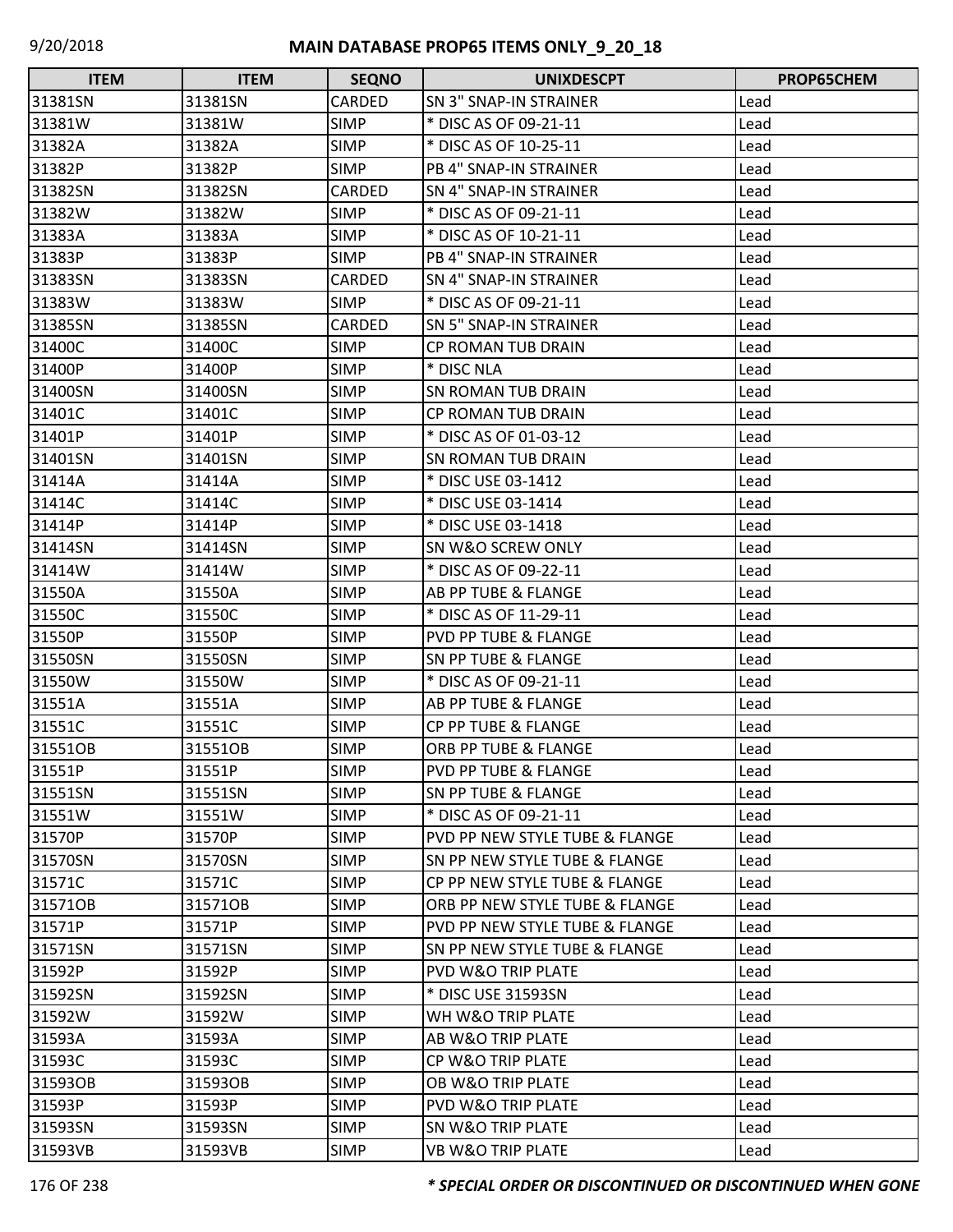| <b>ITEM</b> | <b>ITEM</b> | <b>SEQNO</b> | <b>UNIXDESCPT</b>              | PROP65CHEM |
|-------------|-------------|--------------|--------------------------------|------------|
| 31593W      | 31593W      | <b>SIMP</b>  | WH W&O TRIP PLATE              | Lead       |
| 31594A      | 31594A      | <b>SIMP</b>  | AB 1-HOLE W&O PLATE            | Lead       |
| 31594C      | 31594C      | <b>SIMP</b>  | * DISC USE 03-1428             | Lead       |
| 31594P      | 31594P      | <b>SIMP</b>  | PB 1-HOLE W&O PLATE            | Lead       |
| 31594SN     | 31594SN     | <b>SIMP</b>  | <b>SN 1-HOLE W&amp;O PLATE</b> | Lead       |
| 31594W      | 31594W      | <b>SIMP</b>  | WH 1-HOLE W&O PLATE            | Lead       |
| 31595A      | 31595A      | <b>SIMP</b>  | AB 1-HOLE W&O PLATE            | Lead       |
| 31595C      | 31595C      | <b>SIMP</b>  | CP 1-HOLE W&O PLATE            | Lead       |
| 31595OB     | 31595OB     |              | ORB 1-HOLE W & O PLATE         | Lead       |
| 31595P      | 31595P      | <b>SIMP</b>  | PVD 1-HOLE W&O PLATE           | Lead       |
| 31595SN     | 31595SN     | <b>SIMP</b>  | <b>SN 1-HOLE W&amp;O PLATE</b> | Lead       |
| 31595VB     | 31595VB     |              | VB 1-HOLE W & O PLATE          | Lead       |
| 31595W      | 31595W      | <b>SIMP</b>  | WH 1-HOLE W&O PLATE            | Lead       |
| 31596A      | 31596A      | <b>SIMP</b>  | * DISC USE 03-1430             | Lead       |
| 31596C      | 31596C      | <b>SIMP</b>  | * DISC USE 03-1424             | Lead       |
| 31596P      | 31596P      | <b>SIMP</b>  | PB 2-HOLE W&O PLATE            | Lead       |
| 31596SN     | 31596SN     | <b>SIMP</b>  | <b>SN 2-HOLE W&amp;O PLATE</b> | Lead       |
| 31596W      | 31596W      | <b>SIMP</b>  | WH 2-HOLE W&O PLATE            | Lead       |
| 31597A      | 31597A      | <b>SIMP</b>  | * DISC USE 03-1433             | Lead       |
| 31597C      | 31597C      | <b>SIMP</b>  | <b>CP 2-HOLE W&amp;O PLATE</b> | Lead       |
| 31597OB     | 31597OB     | <b>SIMP</b>  | ORB 2-HOLE W&O PLATE           | Lead       |
| 31597P      | 31597P      | <b>SIMP</b>  | PB 2-HOLE W&O PLATE            | Lead       |
| 31597SN     | 31597SN     | <b>SIMP</b>  | <b>SN 2-HOLE W&amp;O PLATE</b> | Lead       |
| 31597VB     | 31597VB     | <b>SIMP</b>  | <b>VB 2-HOLE W&amp;O PLATE</b> | Lead       |
| 31597W      | 31597W      | <b>SIMP</b>  | * DISC AS OF 09-21-11          | Lead       |
| 31621C      | 31621C      | <b>SIMP</b>  | CP STER/KOHLER MST TRIM KIT    | Lead       |
| 31625P      | 31625P      | <b>SIMP</b>  | <b>PVD PP SHOWER FLANGE</b>    | Lead       |
| 31625SN     | 31625SN     | <b>SIMP</b>  | <b>SN PP SHOWER FLANGE</b>     | Lead       |
| 31626P      | 31626P      | <b>SIMP</b>  | * DISC USE 31627P              | Lead       |
| 31626SN     | 31626SN     |              | * DISC USE 31627SN 9/11/2015   | Lead       |
| 31627P      | 31627P      | <b>SIMP</b>  | PB P.P. ESCUTCHEON             | Lead       |
| 31627SN     | 31627SN     |              | <b>SN PP ESCUTCHEON</b>        | Lead       |
| 31631A      | 31631A      | <b>SIMP</b>  | AB VALLEY TRIM SET             | Lead       |
| 31631C      | 31631C      | <b>SIMP</b>  | CP VALLEY TRIM SET             | Lead       |
| 31631OB     | 31631OB     | CARDED       | ORB VALLEY TRIM SET            | Lead       |
| 31631P      | 31631P      | <b>SIMP</b>  | PVD VALLEY TRIM SET            | Lead       |
| 31631SN     | 31631SN     | <b>SIMP</b>  | <b>SN VALLEY TRIM SET</b>      | Lead       |
| 31631VB     | 31631VB     |              | <b>VB VALLEY TRIM SET</b>      | Lead       |
| 31641A      | 31641A      | <b>SIMP</b>  | AB PP AVANTE TRIM SET          | Lead       |
| 31641C      | 31641C      | <b>SIMP</b>  | CP PP AVANTE TRIM SET          | Lead       |
| 31641OB     | 31641OB     | <b>SIMP</b>  | ORB PP AVANTE TRIM SET         | Lead       |
| 31641P      | 31641P      | <b>SIMP</b>  | PVD PP AVANTE TRIM SET         | Lead       |
| 31641SN     | 31641SN     | <b>SIMP</b>  | SN PP AVANTE TRIM SET          | Lead       |
| 31641VB     | 31641VB     |              | VB PP AVANTE TRIM SET          | Lead       |
| 31644C      | 31644C      | <b>SIMP</b>  | CP DELTA SQ SCALD GUARD ESC    | Lead       |
| 31644P      | 31644P      | <b>SIMP</b>  | PB DELTA SQ SCALD GUARD ESC    | Lead       |
| 31646C      | 31646C      | <b>SIMP</b>  | CP DELTA SQ SCALD GD ESC W/DIV | Lead       |
| 31646P      | 31646P      | <b>SIMP</b>  | PB DELTA SQ SCALD GD ESC W/DIV | Lead       |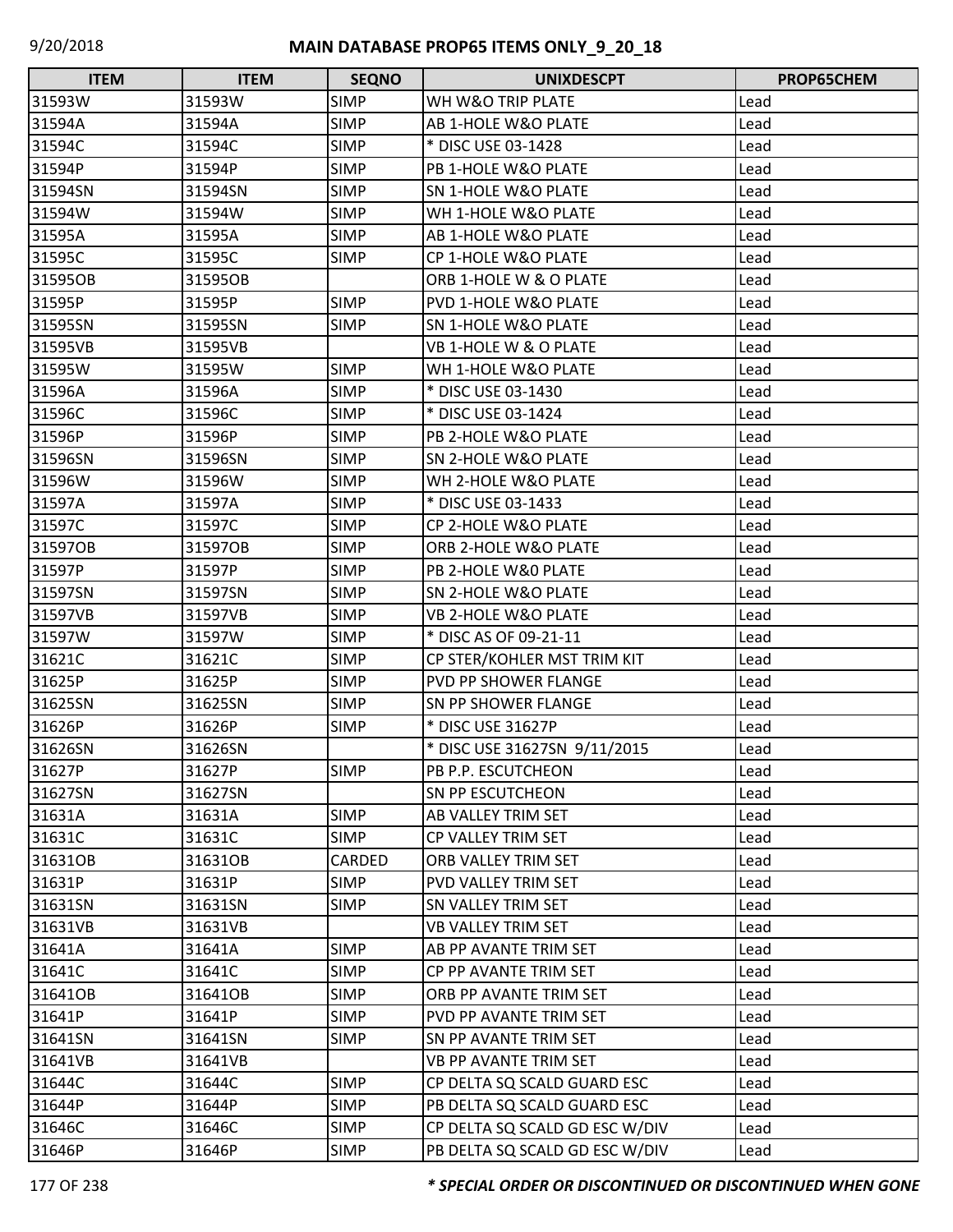| <b>ITEM</b> | <b>ITEM</b> | <b>SEQNO</b>  | <b>UNIXDESCPT</b>              | <b>PROP65CHEM</b> |
|-------------|-------------|---------------|--------------------------------|-------------------|
| 31648C      | 31648C      | <b>SIMP</b>   | CP DELTA ESC W/DIV HOLE        | Lead              |
| 31648P      | 31648P      | <b>SIMP</b>   | PB DELTA ESC W/DIV HOLE        | Lead              |
| 31648SN     | 31648SN     | <b>SIMP</b>   | SN DELTA ESC W/DIV HOLE        | Lead              |
| 31649C      | 31649C      | <b>SIMP</b>   | CP DELTA TRIM SET W/DIV HOLE   | Lead              |
| 31649P      | 31649P      | <b>SIMP</b>   | PB DELTA TRIM SET W/DIV HOLE   | Lead              |
| 31649SN     | 31649SN     | <b>SIMP</b>   | SN DELTA TRIM SET W/DIV HOLE   | Lead              |
| 31650*1     | 31650-1     | <b>NOSALE</b> | CP DELTA CAP (0-3015)          | Lead              |
| 31650*2     | 31650-2     | <b>NOSALE</b> | CP DELTA SLEEVE                | Lead              |
| 31650C      | 31650C      | <b>SIMP</b>   | CP DELTA ESCUTHEON ONLY        | Lead              |
| 31650P      | 31650P      | <b>SIMP</b>   | PVD DELTA ESCUTHEON ONLY       | Lead              |
| 31650SN     | 31650SN     | <b>SIMP</b>   | SN DELTA ESCUTHEON ONLY        | Lead              |
| 31651A      | 31651A      | <b>SIMP</b>   | AB DELTA TRIM SET              | Lead              |
| 31651C      | 31651C      | <b>SIMP</b>   | CP DELTA TRIM SET              | Lead              |
| 31651OB     | 31651OB     | <b>SIMP</b>   | ORB DELTA TRIM SET             | Lead              |
| 31651P      | 31651P      | <b>SIMP</b>   | PVD DELTA TRIM SET             | Lead              |
| 31651SN     | 31651SN     | <b>SIMP</b>   | SN DELTA TRIM SET              | Lead              |
| 31651VB     | 31651VB     | <b>SIMP</b>   | <b>VB DELTA TRIM SET</b>       | Lead              |
| 31652P      | 31652P      | <b>SIMP</b>   | PVD 2-HOLE REMODEL PLATE       | Lead              |
| 31653C      | 31653C      | <b>SIMP</b>   | CP 2-HOLE REMODEL PLATE        | Lead              |
| 31654P      | 31654P      | <b>SIMP</b>   | PB 3-HOLE REMODEL PLATE        | Lead              |
| 31655C      | 31655C      | <b>SIMP</b>   | CP 3-HOLE REMODEL PLATE        | Lead              |
| 31656OB     | 31656OB     | CARDED        | ORB 1-HOLE REMODEL PLATE       | Lead              |
| 31656P      | 31656P      | <b>SIMP</b>   | PVD 1-HOLE REMODEL PLATE       | Lead              |
| 31656SN     | 31656SN     | <b>SIMP</b>   | <b>SN 1-HOLE REMODEL PLATE</b> | Lead              |
| 31657C      | 31657C      | <b>SIMP</b>   | CP 1-HOLE REMODEL PLATE        | Lead              |
| 31657OB     | 31657OB     | CARDED        | ORB 1-HOLE REMODEL PLATE       | Lead              |
| 31657P      | 31657P      | <b>SIMP</b>   | PVD 1-HOLE REMODEL PLATE       | Lead              |
| 31657SN     | 31657SN     | <b>SIMP</b>   | <b>SN 1-HOLE REMODEL PLATE</b> | Lead              |
| 31657VB     | 31657VB     |               | <b>VB 1-HOLE REMODEL PLATE</b> | Lead              |
| 31657W      | 31657W      | <b>SIMP</b>   | WH 1-HOLE REMODEL PLATE        | Lead              |
| 31660*1CP   | 31660-1CP   | <b>NOSALE</b> | <b>CP MOEN TUBE ONLY</b>       | Lead              |
| 31660*1PB   | 31660-1PB   | <b>NOSALE</b> | <b>PVD MOEN TUBE ONLY</b>      | Lead              |
| 31660*1SN   | 31660-1SN   | <b>NOSALE</b> | <b>SN MOEN TUBE ONLY</b>       | Lead              |
| 31660C      | 31660C      | <b>SIMP</b>   | CP MOEN CHATEAU PLATE ONLY     | Lead              |
| 31660P      | 31660P      | <b>SIMP</b>   | PVD MOEN CHATEAU PLATE ONLY    | Lead              |
| 31660SN     | 31660SN     | <b>NOSALE</b> | SN MOEN CHATEAU PLATE ONLY     | Lead              |
| 31661A      | 31661A      | <b>SIMP</b>   | AB MOEN CHATEAU TRIM SET       | Lead              |
| 31661C      | 31661C      | <b>SIMP</b>   | CP MN CHATEAU TRIM SET         | Lead              |
| 31661CB     | 31661CB     | <b>SIMP</b>   | CP MOEN CHATEAU TRIM SET       | Lead              |
| 31661OB     | 31661OB     | <b>SIMP</b>   | ORB MN CHATEAU TRIM SET        | Lead              |
| 31661OBB    | 31661OBB    | <b>SIMP</b>   | ORB MOEN CHATEAU TRIN SET      | Lead              |
| 31661P      | 31661P      | <b>SIMP</b>   | <b>PVD MN CHATEAU TRIM SET</b> | Lead              |
| 31661PB     | 31661PB     | <b>SIMP</b>   | PVD MOEN CHATEAU TRIM SET      | Lead              |
| 31661SN     | 31661SN     | <b>SIMP</b>   | SN MN CHATEAU TRIM SET         | Lead              |
| 31661SNB    | 31661SNB    | <b>SIMP</b>   | SN MOEN CHATEAU TRIM SET       | Lead              |
| 31661VB     | 31661VB     | <b>SIMP</b>   | VB MN CHATEAU TRIM SET         | Lead              |
| 31661W      | 31661W      | <b>SIMP</b>   | WH MN CHATEAU TRIM SET         | Lead              |
| 31670C      | 31670C      | <b>SIMP</b>   | CP MN LEGEND PLATE ONLY        | Lead              |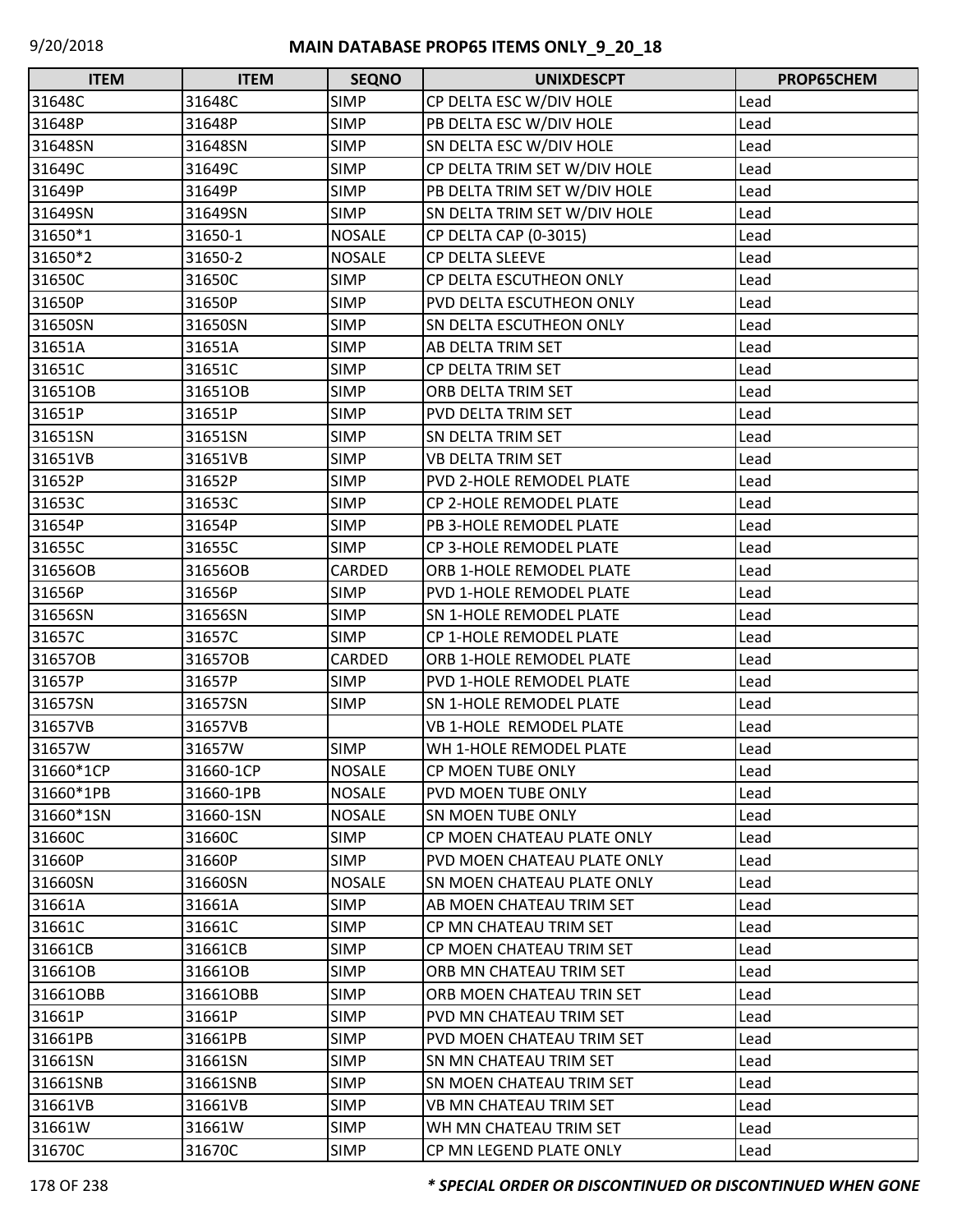| <b>ITEM</b> | <b>ITEM</b> | <b>SEQNO</b>  | <b>UNIXDESCPT</b>               | <b>PROP65CHEM</b> |
|-------------|-------------|---------------|---------------------------------|-------------------|
| 31670P      | 31670P      | <b>SIMP</b>   | PVD MN LEGEND PLATE ONLY        | Lead              |
| 31670SN     | 31670SN     | <b>SIMP</b>   | SN MN LEGEND PLATE ONLY         | Lead              |
| 31671A      | 31671A      | <b>SIMP</b>   | AB MN LEGEND TRIM SET           | Lead              |
| 31671AL     | 31671AL     | <b>SIMP</b>   | * DISC AS OF 09-28-11           | Lead              |
| 31671C      | 31671C      | <b>SIMP</b>   | CP MN LEGEND TRIM SET           | Lead              |
| 31671CB     | 31671CB     | <b>SIMP</b>   | CP MOEN LEGEND TRIM SET         | Lead              |
| 31671OB     | 31671OB     | <b>SIMP</b>   | ORB MN LEGEND TRIM SET          | Lead              |
| 31671P      | 31671P      | <b>SIMP</b>   | PVD MN LEGEND TRIM SET          | Lead              |
| 31671SN     | 31671SN     | <b>SIMP</b>   | SN MN LEGEND TRIM SET           | Lead              |
| 31671SNB    | 31671SNB    | <b>SIMP</b>   | SN MOEN LEGEND TRIM SET         | Lead              |
| 31671VB     | 31671VB     | <b>SIMP</b>   | VB MN LEGEND TRIM SET           | Lead              |
| 31671W      | 31671W      | <b>SIMP</b>   | * DISC NLA 04/17/15             | Lead              |
| 31672C      | 31672C      | <b>SIMP</b>   | CP MN POSI-TEMP PLATE ONLY      | Lead              |
| 31672P      | 31672P      | <b>SIMP</b>   | PB MN POSI-TEMP PLATE ONLY      | Lead              |
| 31673C      | 31673C      | <b>SIMP</b>   | CP MN POSI-TEMP TRIM SET        | Lead              |
| 31673P      | 31673P      | <b>SIMP</b>   | PB MN POSI-TEMP TRIM SET        | Lead              |
| 31675C      | 31675C      | <b>SIMP</b>   | CP MN UNIVERSAL TRIM KIT        | Lead              |
| 31675CB     | 31675CB     | <b>SIMP</b>   | CP MN UNIVERSAL TRIM KIT        | Lead              |
| 31675OB     | 31675OB     | <b>SIMP</b>   | OB MN UNIVERSAL TRIM KIT        | Lead              |
| 31675OBB    | 31675OBB    | <b>SIMP</b>   | OB MN UNIVERSAL TRIM KIT        | Lead              |
| 31675SN     | 31675SN     | <b>SIMP</b>   | SN MN UNIVERSAL TRIM KIT        | Lead              |
| 31675SNB    | 31675SNB    | <b>SIMP</b>   | <b>SN MN UNIVERSAL TRIM KIT</b> | Lead              |
| 31677C      | 31677C      | <b>SIMP</b>   | CP DELTA UNIVERSAL TRIM KIT     | Lead              |
| 316770B     | 316770B     | <b>SIMP</b>   | OB DELTA UNIVERSAL TRIM KIT     | Lead              |
| 31677SN     | 31677SN     | <b>SIMP</b>   | SN DELTA UNIVERSAL TRIM KIT     | Lead              |
| 31680C      | 31680C      | <b>SIMP</b>   | * DISC AS OF 10-12-11           | Lead              |
| 31680P      | 31680P      | <b>NOSALE</b> | PVD MN LEGEND DIV PLATE         | Lead              |
| 31681A      | 31681A      | <b>SIMP</b>   | * DISC AS OF 10-25-11           | Lead              |
| 31681C      | 31681C      | <b>SIMP</b>   | CP MN LEGEND DIV TRIM SET       | Lead              |
| 31681CB     | 31681CB     | <b>SIMP</b>   | CP MOEN LEGEND DIV SET          | Lead              |
| 31681P      | 31681P      | <b>SIMP</b>   | PB MN LEGEND DIV TRIM SET       | Lead              |
| 31681SN     | 31681SN     | <b>SIMP</b>   | SN MN LEGEND DIV TRIM SET       | Lead              |
| 31691A      | 31691A      | <b>SIMP</b>   | AB MXT TRIM SET                 | Lead              |
| 31691C      | 31691C      | <b>SIMP</b>   | CP MXT TRIM SET                 | Lead              |
| 31691CB     | 31691CB     | <b>SIMP</b>   | CP MIXET TRIM SET               | Lead              |
| 31691OB     | 31691OB     | <b>SIMP</b>   | ORB MXT TRIM SET                | Lead              |
| 31691P      | 31691P      | <b>SIMP</b>   | PVD MXT TRIM SET                | Lead              |
| 31691PB     | 31691PB     | <b>SIMP</b>   | PVD MXT TRIM SET                | Lead              |
| 31691SN     | 31691SN     | <b>SIMP</b>   | SN MXT TRIM SET                 | Lead              |
| 31691SNB    | 31691SNB    | <b>SIMP</b>   | SN MXT TRIM SET                 | Lead              |
| 31691VB     | 31691VB     |               | VB MXT TRIM SET                 | Lead              |
| 31691W      | 31691W      | <b>SIMP</b>   | WH MXT TRIM SET                 | Lead              |
| 31693C      | 31693C      | <b>SIMP</b>   | CP MXT DELUXE TRIM SET          | Lead              |
| 31693P      | 31693P      | <b>SIMP</b>   | PVD MXT DELUXE TRIM SET         | Lead              |
| 31693SN     | 31693SN     | <b>SIMP</b>   | SN MXT DELUXE TRIM SET          | Lead              |
| 31695C      | 31695C      | <b>SIMP</b>   | CH MXT TRIM W/METAL HANDLE      | Lead              |
| 31695OB     | 31695OB     | <b>SIMP</b>   | ORB MXT ALL METAL HANDLE        | Lead              |
| 31695SN     | 31695SN     | <b>SIMP</b>   | SN MXT ALL METAL HANDLE         | Lead              |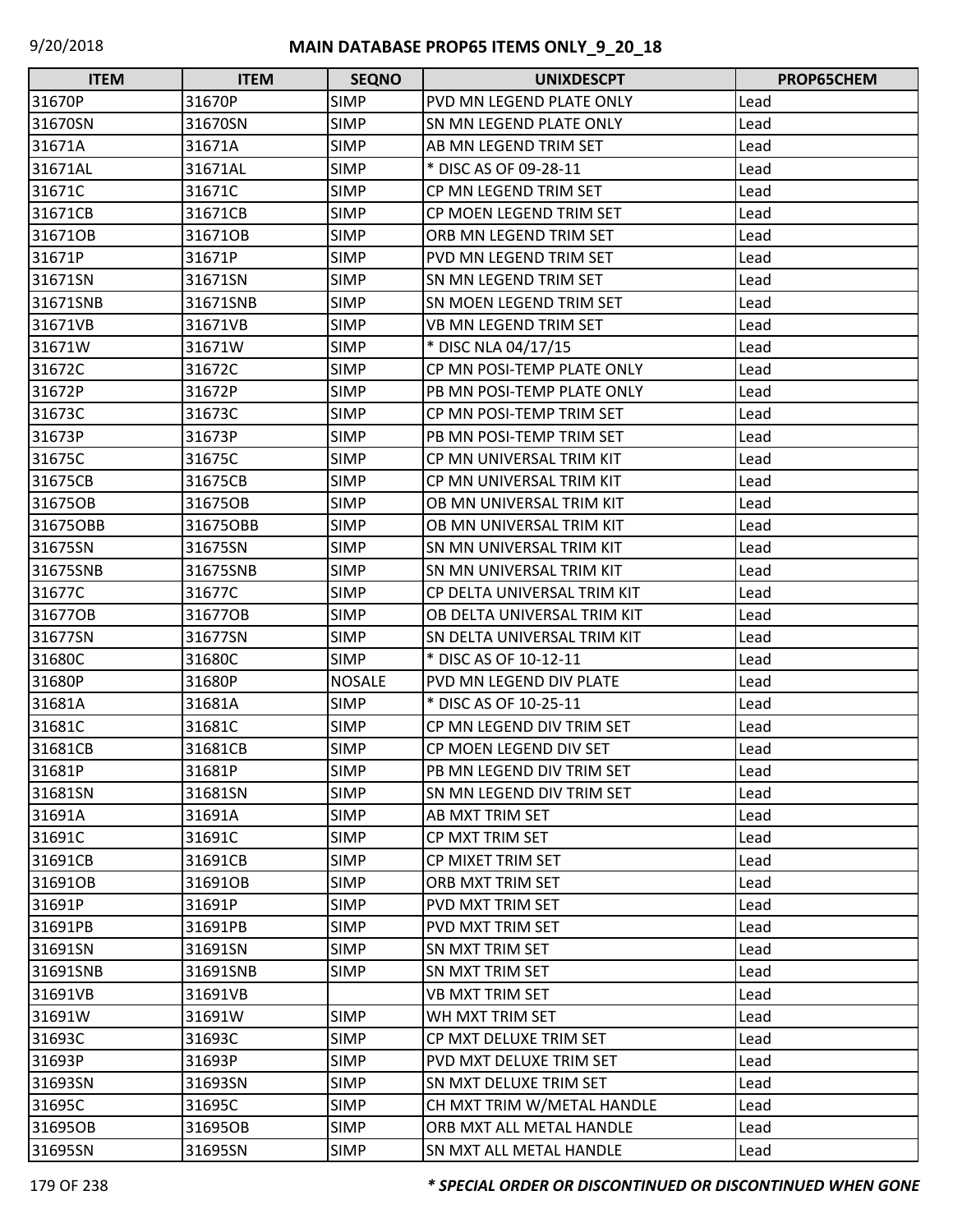| <b>ITEM</b> | <b>ITEM</b> | <b>SEQNO</b> | <b>UNIXDESCPT</b>               | <b>PROP65CHEM</b> |
|-------------|-------------|--------------|---------------------------------|-------------------|
| 31695VB     | 31695VB     | <b>SIMP</b>  | <b>VB MXT ALL METAL HANDLE</b>  | Lead              |
| 31700C      | 31700C      | <b>SIMP</b>  | CP SYMMONS ESCUTCHEON           | Lead              |
| 31701C      | 31701C      | <b>SIMP</b>  | CP SYMMONS ESCUTCHEON           | Lead              |
| 32*0006     | 32-0006     | <b>BULK</b>  | 3/8 CP BRASS 90 ELL             | Lead              |
| 32*0007     | 32-0007     | CARDED       | 3/8 CP BRASS 90 ELL             | Lead              |
| 32*0008     | 32-0008     | <b>BULK</b>  | 1/2 CP BRASS 90 ELL             | Lead              |
| 32*0009     | 32-0009     | CARDED       | 1/2 CP BRASS 90 ELL             | Lead              |
| 32*0086     | 32-0086     | <b>BULK</b>  | 3/8 CP BRASS ST. ELL            | Lead              |
| 32*0087     | 32-0087     | CARDED       | 3/8 CP BRASS ST ELL             | Lead              |
| 32*0088     | 32-0088     | <b>BULK</b>  | 1/2 CP BRASS ST. ELL            | Lead              |
| 32*0089     | 32-0089     | CARDED       | 1/2 CP BRASS ST. ELL            | Lead              |
| 32*0116     | 32-0116     | <b>BULK</b>  | 3/8 CP BRASS 45 ELL             | Lead              |
| 32*0117     | 32-0117     | CARDED       | 3/8 CP BRASS 45 ELL             | Lead              |
| 32*0118     | 32-0118     | <b>BULK</b>  | 1/2 CP BRASS 45 ELL             | Lead              |
| 32*0119     | 32-0119     | CARDED       | 1/2 CP BRASS 45 ELL             | Lead              |
| 32*0210     | 32-0210     | <b>BULK</b>  | 3/8 CP BRASS TEE                | Lead              |
| 32*0211     | 32-0211     | CARDED       | 3/8 CP BRASS TEE                | Lead              |
| 32*0212     | 32-0212     | <b>BULK</b>  | 1/2 CP BRASS TEE                | Lead              |
| 32*0213     | 32-0213     | CARDED       | 1/2 CP BRASS TEE                | Lead              |
| 32*0250     | 32-0250     | <b>BULK</b>  | 1/2X1/2X3/8 CP BRASS TEE        | Lead              |
| 32*0300     | 32-0300     | <b>BULK</b>  | 3/8 X CLOSE CP BRASS NIPPLE     | Lead              |
| 32*0301     | 32-0301     | CARDED       | 3/8 X CLOSE CP BRASS NIPPLE     | Lead              |
| 32*0302     | 32-0302     | <b>BULK</b>  | 3/8 X SHORT CP BRASS NIPPLE     | Lead              |
| 32*0303     | 32-0303     | CARDED       | 3/8 X SHORT CP BRASS NIPPLE     | Lead              |
| 32*0304     | 32-0304     | <b>BULK</b>  | 3/8 X 2 CP BRASS NIPPLE         | Lead              |
| 32*0305     | 32-0305     | CARDED       | 3/8 X 2 CP BRASS NIPPLE         | Lead              |
| 32*0306     | 32-0306     | <b>BULK</b>  | 3/8 X 2 1/2 CP BRASS NIPPLE     | Lead              |
| 32*0308     | 32-0308     | <b>BULK</b>  | 3/8 X 3 CP BRASS NIPPLE         | Lead              |
| 32*0309     | 32-0309     | CARDED       | 3/8 X 3 CP BRASS NIPPLE         | Lead              |
| 32*0310     | 32-0310     | <b>BULK</b>  | 3/8 X 3 1/2 CP BRASS NIPPLE     | Lead              |
| 32*0312     | 32-0312     | <b>BULK</b>  | 3/8 X 4 CP BRASS NIPPLE         | Lead              |
| 32*0313     | 32-0313     | CARDED       | 3/8 X 4 CP BRASS NIPPLE         | Lead              |
| 32*0314     | 32-0314     | <b>BULK</b>  | 3/8 X 4 1/2 CP BRASS NIPPLE     | Lead              |
| 32*0316     | 32-0316     | <b>BULK</b>  | 3/8 X 5 CP BRASS NIPPLE         | Lead              |
| 32*0317     | 32-0317     | CARDED       | 3/8 X 5 CP BRASS NIPPLE         | Lead              |
| 32*0318     | 32-0318     | <b>BULK</b>  | 3/8 X 5 1/2 CP BRASS NIPPLE     | Lead              |
| 32*0320     | 32-0320     | <b>BULK</b>  | 3/8 X 6 CP BRASS NIPPLE         | Lead              |
| 32*0321     | 32-0321     | CARDED       | 3/8 X 6 CP BRASS NIPPLE         | Lead              |
| 32*0400     | 32-0400     | <b>BULK</b>  | 1/2 X CLOSE CP BRASS NIPPLE     | Lead              |
| 32*0401     | 32-0401     | CARDED       | 1/2 X CLOSE CP BRASS NIPPLE     | Lead              |
| 32*0402     | 32-0402     | <b>BULK</b>  | 1/2 X SHORT CP BRASS NIPPLE     | Lead              |
| 32*0403     | 32-0403     | CARDED       | 1/2 X SHORT CP BRASS NIPPLE     | Lead              |
| 32*0404     | 32-0404     | <b>BULK</b>  | 1/2 X 2 CP BRASS NIPPLE         | Lead              |
| 32*0405     | 32-0405     | CARDED       | 1/2 X 2 CP BRASS NIPPLE         | Lead              |
| 32*0406     | 32-0406     | <b>BULK</b>  | 1/2 X 2 1/2 CP BRASS NIPPLE     | Lead              |
| 32*0407     | 32-0407     | CARDED       | $1/2$ X 2 $1/2$ CP BRASS NIPPLE | Lead              |
| 32*0408     | 32-0408     | <b>BULK</b>  | 1/2 X 3 CP BRASS NIPPLE         | Lead              |
| 32*0409     | 32-0409     | CARDED       | 1/2 X 3 CP BRASS NIPPLE         | Lead              |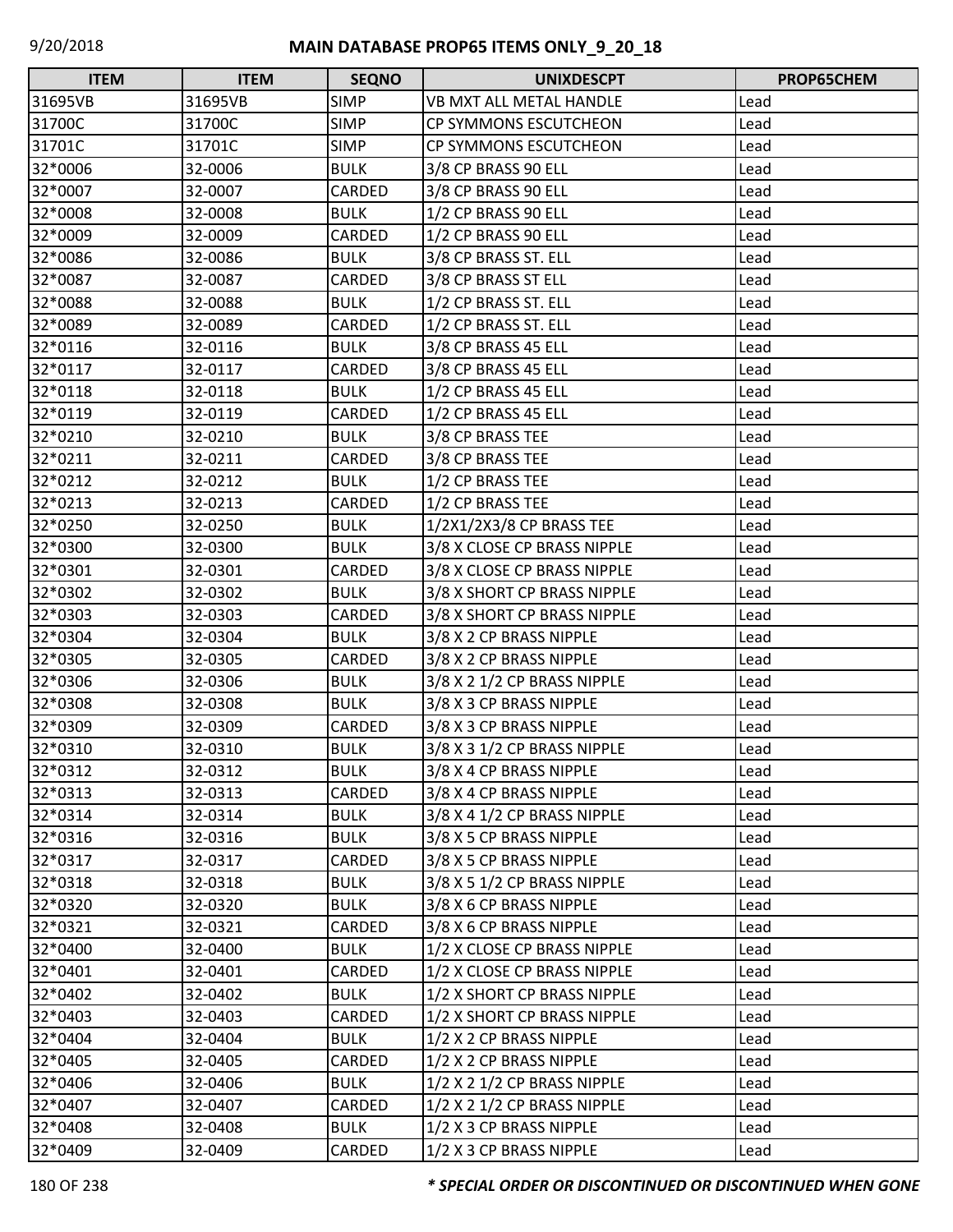| <b>ITEM</b> | <b>ITEM</b> | <b>SEQNO</b>  | <b>UNIXDESCPT</b>           | <b>PROP65CHEM</b> |
|-------------|-------------|---------------|-----------------------------|-------------------|
| 32*0410     | 32-0410     | <b>BULK</b>   | 1/2 X 3 1/2 CP BRASS NIPPLE | Lead              |
| 32*0411     | 32-0411     | CARDED        | 1/2 X 3 1/2 CP BRASS NIPPLE | Lead              |
| 32*0412     | 32-0412     | <b>BULK</b>   | 1/2 X 4 CP BRASS NIPPLE     | Lead              |
| 32*0413     | 32-0413     | CARDED        | 1/2 X 4 CP BRASS NIPPLE     | Lead              |
| 32*0414     | 32-0414     | <b>BULK</b>   | 1/2 X 4 1/2 CP BRASS NIPPLE | Lead              |
| 32*0415     | 32-0415     | CARDED        | 1/2 X 4 1/2 CP BRASS NIPPLE | Lead              |
| 32*0416     | 32-0416     | <b>BULK</b>   | 1/2 X 5 CP BRASS NIPPLE     | Lead              |
| 32*0417     | 32-0417     | CARDED        | 1/2 X 5 CP BRASS NIPPLE     | Lead              |
| 32*0418     | 32-0418     | <b>BULK</b>   | 1/2 X 5 1/2 CP BRASS NIPPLE | Lead              |
| 32*0419     | 32-0419     | CARDED        | 1/2 X 5 1/2 CP BRASS NIPPLE | Lead              |
| 32*0420     | 32-0420     | <b>BULK</b>   | 1/2 X 6 CP BRASS NIPPLE     | Lead              |
| 32*0421     | 32-0421     | <b>CARDED</b> | 1/2 X 6 CP BRASS NIPPLE     | Lead              |
| 32*0424     | 32-0424     | <b>BULK</b>   | 1/2 X 8 CP BRASS NIPPLE     | Lead              |
| 32*0428     | 32-0428     | <b>BULK</b>   | 1/2 X 10 CP BRASS NIPPLE    | Lead              |
| 32*0432     | 32-0432     | <b>BULK</b>   | 1/2 X 12 CP BRASS NIPPLE    | Lead              |
| 32*0536     | 32-0536     | <b>BULK</b>   | 3/8X1/4 CP BR BELL RED      | Lead              |
| 32*0537     | 32-0537     | <b>CARDED</b> | 3/8 X 1/4 CP BRASS BELL RED | Lead              |
| 32*0540     | 32-0540     | <b>BULK</b>   | 1/2X1/4 CP BR BELL RED      | Lead              |
| 32*0541     | 32-0541     | CARDED        | 1/2 X 1/4 CP BR. BELL RED   | Lead              |
| 32*0542     | 32-0542     | <b>BULK</b>   | 1/2X3/8 CP BR BELL RED      | Lead              |
| 32*0543     | 32-0543     | CARDED        | 1/2 X 3/8 CP BR. BELL RED   | Lead              |
| 32*0618     | 32-0618     | <b>BULK</b>   | 3/8 CP BRASS FLOOR FLNG     | Lead              |
| 32*0619     | 32-0619     | CARDED        | 3/8 CP BRASS FLOOR FLANGE   | Lead              |
| 32*0620     | 32-0620     | <b>BULK</b>   | 1/2 CP BRASS FLOOR FLNGE    | Lead              |
| 32*0621     | 32-0621     | CARDED        | 1/2 CP BRASS FLOOR FLANGE   | Lead              |
| 32*0648     | 32-0648     | <b>BULK</b>   | 3/8 CP BRASS CAP            | Lead              |
| 32*0649     | 32-0649     | CARDED        | 3/8 CP BRASS CAP            | Lead              |
| 32*0650     | 32-0650     | <b>BULK</b>   | 1/2 CP BRASS CAP            | Lead              |
| 32*0651     | 32-0651     | CARDED        | 1/2 CP BRASS CAP            | Lead              |
| 32*0814     | 32-0814     | <b>BULK</b>   | 3/8X1/4 CP BRASS BUSHING    | Lead              |
| 32*0815     | 32-0815     | <b>CARDED</b> | 3/8 X 1/4 CP BRASS BUSHING  | Lead              |
| 32*0818     | 32-0818     | <b>BULK</b>   | 1/2X1/4 CP BRASS BUSHING    | Lead              |
| 32*0819     | 32-0819     | CARDED        | 1/2 X 1/4 CP BRASS BUSHING  | Lead              |
| 32*0820     | 32-0820     | <b>BULK</b>   | 1/2X3/8 CP BRASS BUSHING    | Lead              |
| 32*0821     | 32-0821     | CARDED        | 1/2 X 3/8 CP BRASS BUSHING  | Lead              |
| 32*1110     | 32-1110     | <b>BULK</b>   | 3/8 CP BRASS PLUG           | Lead              |
| 32*1111     | 32-1111     | CARDED        | 3/8 CP BRASS PLUG           | Lead              |
| 32*1112     | 32-1112     | <b>BULK</b>   | 1/2 CP BRASS PLUG           | Lead              |
| 32*1113     | 32-1113     | CARDED        | 1/2 CP BRASS PLUG           | Lead              |
| 32*1310     | 32-1310     | <b>BULK</b>   | 3/8 CP BRASS UNION          | Lead              |
| 32*1311     | 32-1311     | CARDED        | 3/8 CP BRASS UNION          | Lead              |
| 32*1312     | 32-1312     | <b>BULK</b>   | 1/2 CP BRASS UNION          | Lead              |
| 32*1313     | 32-1313     | CARDED        | 1/2 CP BRASS UNION          | Lead              |
| 32*1422     | 32-1422     | <b>BULK</b>   | 3/8 CP BRASS COUPLING       | Lead              |
| 32*1423     | 32-1423     | CARDED        | 3/8 CP BRASS COUPLING       | Lead              |
| 32*1424     | 32-1424     | <b>BULK</b>   | 1/2 CP BRASS COUPLING       | Lead              |
| 32*1425     | 32-1425     | CARDED        | 1/2 CP BRASS COUPLING       | Lead              |
| 33*3084     | 33-3084     | <b>BULK</b>   | 11/2 BRASS CO PLUG          | Lead              |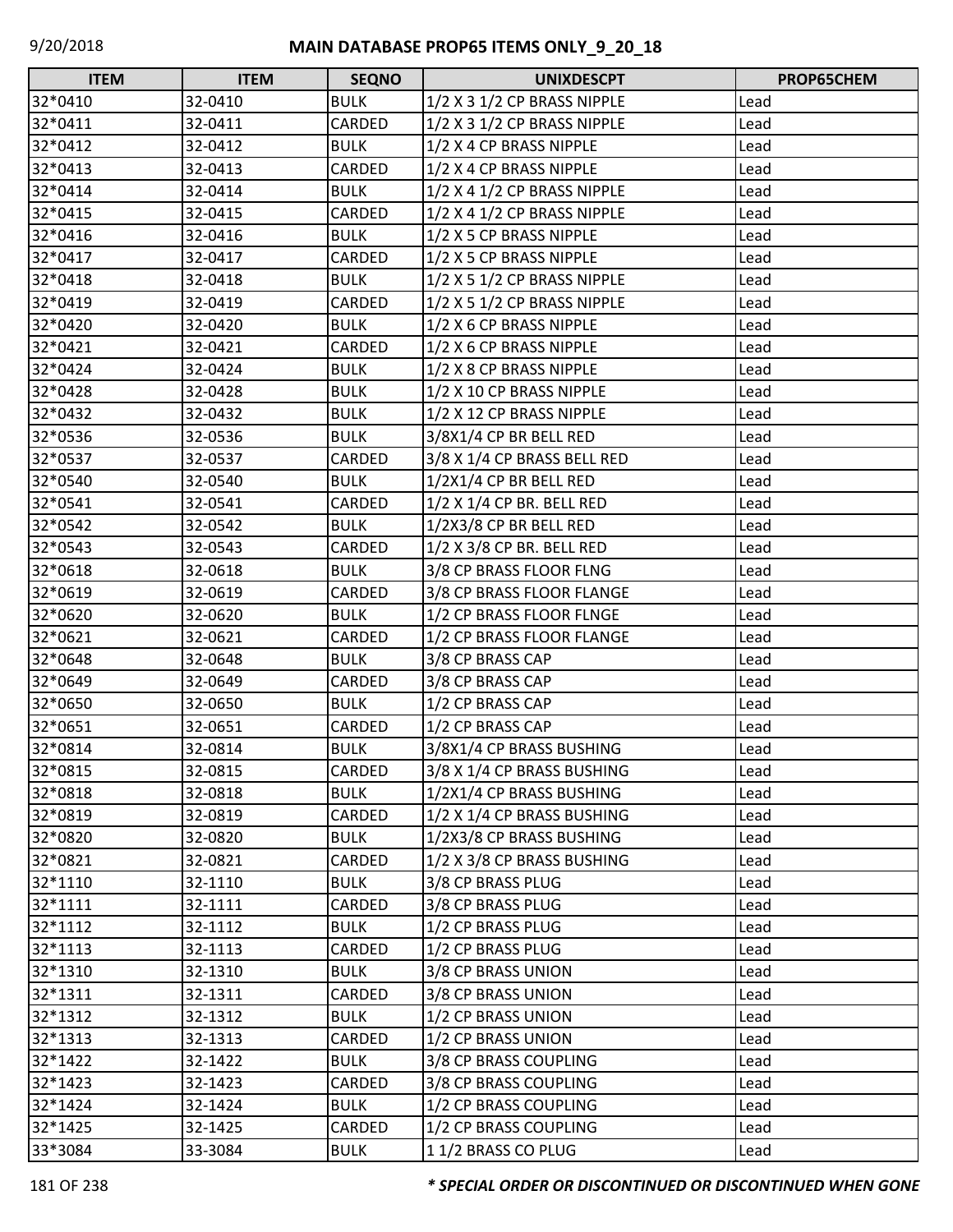| <b>ITEM</b> | <b>ITEM</b> | <b>SEQNO</b> | <b>UNIXDESCPT</b>               | PROP65CHEM |
|-------------|-------------|--------------|---------------------------------|------------|
| 33*3090     | 33-3090     | <b>BULK</b>  | 2" BRASS CO PLUG                | Lead       |
| 33*3092     | 33-3092     | <b>BULK</b>  | 21/2 BRASS CO PLUG              | Lead       |
| 33*3094     | 33-3094     | <b>BULK</b>  | l3" BRASS CO PLUG               | Lead       |
| 33*3096     | 33-3096     | <b>BULK</b>  | 3 1/2 BRASS CLEANOUT PLUG       | Lead       |
| 33*3098     | 33-3098     | <b>BULK</b>  | 4 INCH BRASS CLEANOUT PLU       | Lead       |
| 33*3100     | 33-3100     | <b>BULK</b>  | 11/2 LT BR REG C.O. PLUG        | Lead       |
| 33*3102     | 33-3102     | <b>BULK</b>  | 2" LT BR REG C.O. PLUG          | Lead       |
| 33*3106     | 33-3106     | <b>BULK</b>  | 3" LT BR REG C.O. PLUG          | Lead       |
| 33*3110     | 33-3110     | <b>BULK</b>  | 4" LT BR REG C.O. PLUG          | Lead       |
| 33*3184     | 33-3184     | <b>BULK</b>  | 11/2 BRASS C.S. PLUG            | Lead       |
| 33*3190     | 33-3190     | <b>BULK</b>  | 2 INCH BRASS C.S. PLUG          | Lead       |
| 33*3192     | 33-3192     | <b>BULK</b>  | 2 1/2 BRASS C.S. PLUG           | Lead       |
| 33*3194     | 33-3194     | <b>BULK</b>  | 3 INCH BRASS C.S. PLUG          | Lead       |
| 33*3196     | 33-3196     | <b>BULK</b>  | 3 1/2 BRASS C.S. PLUG           | Lead       |
| 33*3198     | 33-3198     | <b>BULK</b>  | 4 INCH BRASS C.S. PLUG          | Lead       |
| 33*3200     | 33-3200     | <b>BULK</b>  | 11/2 LT BR C-S C.O. PLUG        | Lead       |
| 33*3202     | 33-3202     | <b>BULK</b>  | 2" LT BR C-S C.O. PLUG          | Lead       |
| 33*3206     | 33-3206     | <b>BULK</b>  | 3" LT BR C-S C.O. PLUG          | Lead       |
| 33*3210     | 33-3210     | <b>BULK</b>  | 4" LT BR C-S C.O. PLUG          | Lead       |
| 33*3730     | 33-3730     | <b>BULK</b>  | 4" BRASS LEAD CLOSET FLANGE     | Lead       |
| 33*3732     | 33-3732     | <b>BULK</b>  | 4" BRASS DEEP LEAD FLANGE       | Lead       |
| 34*2500     | 34-2500     | <b>BULK</b>  | 14X14 PLASTIC ACCESS PANEL      | Styrene    |
| 34*2502     | 34-2502     | <b>BULK</b>  | <b>6X9 PLASTIC ACCESS PANEL</b> | Styrene    |
| 34*3000     | 34-3000     | <b>BULK</b>  | 10X6 RETURN AIR GRILLE          | Lead       |
| 34*3002     | 34-3002     | <b>BULK</b>  | 12X6 RETURN AIR GRILLE          | Lead       |
| 34*3004     | 34-3004     | <b>BULK</b>  | <b>14X6 RETURN AIR GRILLE</b>   | Lead       |
| 34*3006     | 34-3006     | <b>BULK</b>  | 12X12 RETURN AIR GRILLE         | Lead       |
| 34*3008     | 34-3008     | <b>BULK</b>  | 16X16 RETURN AIR GRILLE         | Lead       |
| 34*3010     | 34-3010     | <b>BULK</b>  | * DISC NLA                      | Lead       |
| 34*3012     | 34-3012     | <b>BULK</b>  | 10X10 RETURN AIR GRILLE         | Lead       |
| 34*3014     | 34-3014     | <b>BULK</b>  | 16X8 RETURN AIR GRILLE          | Lead       |
| 34*3016     | 34-3016     | <b>BULK</b>  | 14X8 RETURN AIR GRILLE          | Lead       |
| 34*3020     | 34-3020     | <b>BULK</b>  | <b>20X14 RETURN AIR GRILLE</b>  | Lead       |
| 34*3022     | 34-3022     | <b>BULK</b>  | 25X14 RETURN AIR GRILLE         | Lead       |
| 34*3026     | 34-3026     | <b>BULK</b>  | 14X10 RETURN AIR GRILLE         | Lead       |
| 34*3030     | 34-3030     | <b>BULK</b>  | <b>18X6 RETURN AIR GRILLE</b>   | Lead       |
| 34*3100     | 34-3100     | <b>BULK</b>  | 12X6 SIDE WALL REGISTER         | Lead       |
| 34*3102     | 34-3102     | <b>BULK</b>  | 10X6 SIDE WALL REGISTER         | Lead       |
| 34*3104     | 34-3104     | <b>BULK</b>  | 14X6 SIDE WALL REGISTER         | Lead       |
| 34*3106     | 34-3106     | <b>BULK</b>  | 8X4 SIDE WALL REGISTER          | Lead       |
| 34*3108     | 34-3108     | <b>BULK</b>  | 8X6 SIDE WALL REGISTER          | Lead       |
| 34*3110     | 34-3110     | <b>BULK</b>  | 10X4 SIDE WALL REGISTER         | Lead       |
| 34*3112     | 34-3112     | <b>BULK</b>  | 10X8 SIDE WALL REGISTER         | Lead       |
| 34*3114     | 34-3114     | <b>BULK</b>  | 14X8 SIDE WALL REGISTER         | Lead       |
| 34*3116     | 34-3116     | <b>BULK</b>  | 12X4 2-WAY AIR REGISTER         | Lead       |
| 34*3118     | 34-3118     | <b>BULK</b>  | 12X12 2-WAY AIR REGISTER        | Lead       |
| 34*3120     | 34-3120     | <b>BULK</b>  | 8X8 2-WAY AIR REGISTER          | Lead       |
| 34*3122     | 34-3122     | <b>BULK</b>  | 14X4 2-WAY AIR REGISTER         | Lead       |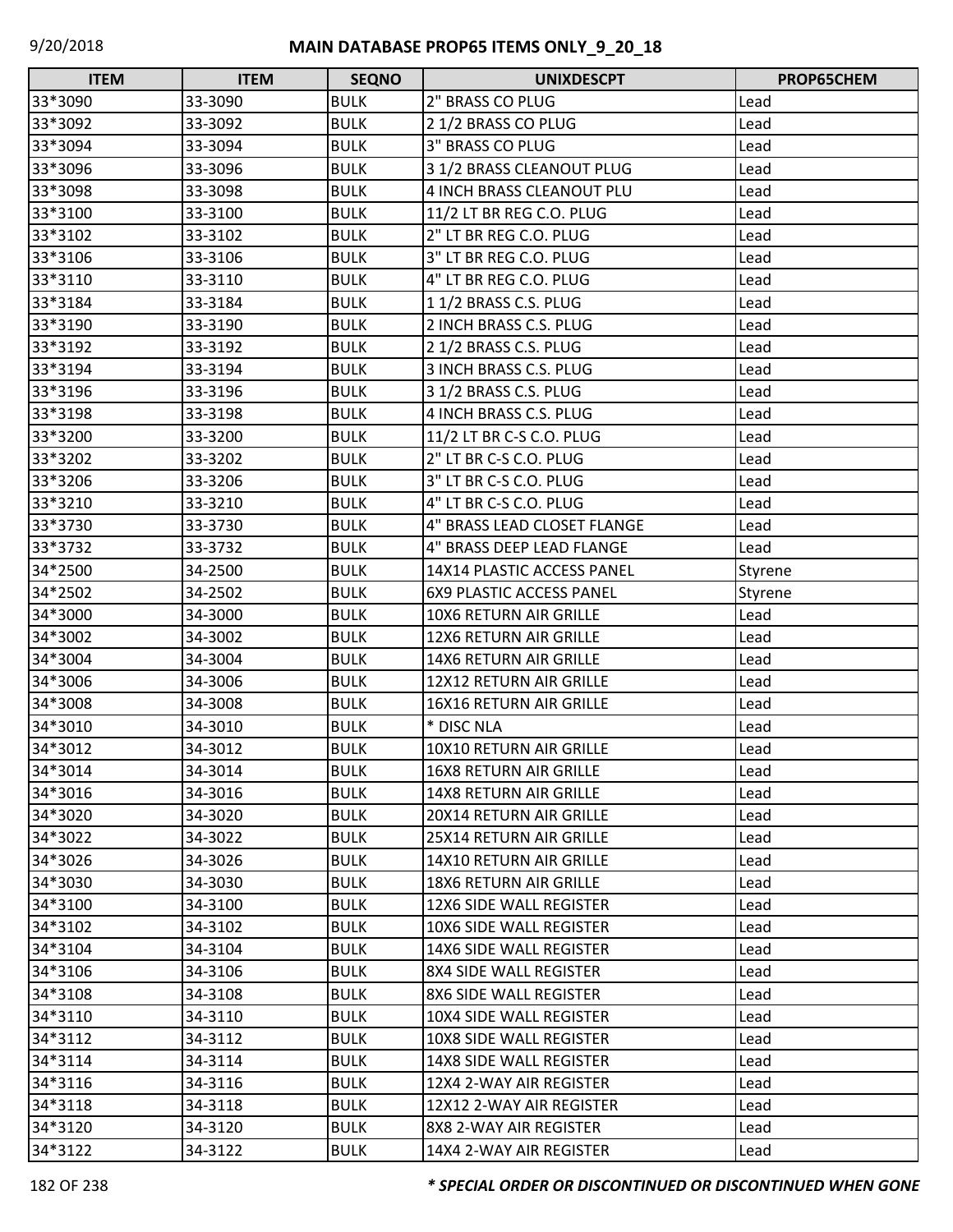| <b>ITEM</b> | <b>ITEM</b> | <b>SEQNO</b> | <b>UNIXDESCPT</b>                      | PROP65CHEM          |
|-------------|-------------|--------------|----------------------------------------|---------------------|
| 34*3124     | 34-3124     | <b>BULK</b>  | 12X8 2-WAY AIR REGISTER                | Lead                |
| 34*3200     | 34-3200     | <b>BULK</b>  | 10X6 3-WAY SIDE WALL                   | Lead                |
| 34*3202     | 34-3202     | <b>BULK</b>  | 12X6 3-WAY SIDE WALL                   | Lead                |
| 34*3204     | 34-3204     | <b>BULK</b>  | 14X6 3-WAY SIDE WALL                   | Lead                |
| 34*3300     | 34-3300     | <b>BULK</b>  | 4X10 BROWN FLOOR GRILLE                | Lead                |
| 34*3302     | 34-3302     | <b>BULK</b>  | * DISC S/O ONLY 10/06/15               | Lead                |
| 34*3304     | 34-3304     | <b>BULK</b>  | 4X12 BROWN FLOOR GRILLE                | Lead                |
| 34*3306     | 34-3306     | <b>BULK</b>  | * DISC SPECIAL ORD ONLY12/10/15        | Lead                |
| 34*3308     | 34-3308     | <b>BULK</b>  | 2X14 BROWN FLOOR GRILLE                | Lead                |
| 34*3310     | 34-3310     | <b>BULK</b>  | 2X10 WHITE FLOOR GRILLE                | Lead                |
| 34*3312     | 34-3312     | <b>BULK</b>  | 2X14 WHITE FLOOR GRILLE                | Lead                |
| 34*3320     | 34-3320     | <b>BULK</b>  | 4X10 WHITE FLOOR GRILLE                | Lead                |
| 34*3322     | 34-3322     | <b>BULK</b>  | 4X12 WHITE FLOOR GRILLE                | Lead                |
| 34*3324     | 34-3324     | <b>BULK</b>  | 4X14 WHITE FLOOR GRILLE                | Lead                |
| 34*3500     | 34-3500     | <b>BULK</b>  | <b>4X8 FLOOR DIFFUSER</b>              | Lead                |
| 34*3502     | 34-3502     | <b>BULK</b>  | <b>4X8 WHITE FLOOR GRILLE</b>          | Lead                |
| 34*3550     | 34-3550     | <b>BULK</b>  | 10X6 BRASS SIDE WALL                   | Lead                |
| 34*3552     | 34-3552     | <b>BULK</b>  | 12X6 BRASS SIDE WALL                   | Lead                |
| 34851A      | 34851A      | <b>SIMP</b>  | AB TRIP LEVER W/STRAINER               | Lead                |
| 34851C      | 34851C      | <b>SIMP</b>  | CP TRIP LEVER W/STRAINER               | Lead                |
| 34851OB     | 34851OB     | <b>SIMP</b>  | ORB TRIP LEVER W/STRAINER              | Lead                |
| 34851P      | 34851P      | <b>SIMP</b>  | PVD TRIP LEVER W/STRAINER              | Lead                |
| 34851SN     | 34851SN     | <b>SIMP</b>  | SN TRIP LEVER W/STRAINER               | Lead                |
| 34851VB     | 34851VB     | <b>SIMP</b>  | <b>VB TRIP LEVER W/STRAINER</b>        | Lead                |
| 34859A      | 34859A      | <b>SIMP</b>  | AB W&O TIP-TOE STRAINER KIT            | Lead                |
| 34859C      | 34859C      | <b>SIMP</b>  | CP W&O TIP-TOE STRAINER KIT            | Chromium-Hexavalent |
| 34859OB     | 34859OB     | <b>SIMP</b>  | ORB W&O TIP-TOE STRAINER KIT           | Lead                |
| 34859P      | 34859P      | <b>SIMP</b>  | PVD W&O TIP-TOE STRAINER KIT           | butadiene           |
| 34859SN     | 34859SN     | <b>SIMP</b>  | SN W&O TIP-TOE STRAINER KIT            | Lead                |
| 34859VB     | 34859VB     | <b>SIMP</b>  | <b>VB W&amp;O TIP-TOE STRAINER KIT</b> | Lead                |
| 34861A      | 34861A      | <b>SIMP</b>  | <b>AB LIFT &amp; TURN STRAINER KIT</b> | Lead                |
| 34861C      | 34861C      | <b>SIMP</b>  | * DISC NLA                             | Chromium-Hexavalent |
| 34861OB     | 34861OB     | <b>SIMP</b>  | ORB LIFT & TURN STRAINER KIT           | butadiene           |
| 34861P      | 34861P      | <b>SIMP</b>  | PVD LIFT & TURN STRAINER KIT           | butadiene           |
| 34861SN     | 34861SN     | <b>SIMP</b>  | <b>SN LIFT &amp; TURN STRAINER KIT</b> | Lead                |
| 34861VB     | 34861VB     | <b>SIMP</b>  | <b>VB LIFT &amp; TURN STRAINER KIT</b> | Lead                |
| 34862A      | 34862A      | <b>SIMP</b>  | AB 1 1/4 LIFT & LOCK KIT               | Lead                |
| 34862SN     | 34862SN     | <b>SIMP</b>  | SN 1 1/4 LIFT & LOCK KIT               | Lead                |
| 34863A      | 34863A      | <b>SIMP</b>  | AB 1 1/4 LIFT & LOCK KIT               | Lead                |
| 34863C      | 34863C      | <b>SIMP</b>  | CP 1 1/4 LIFT & LOCK KIT               | Lead                |
| 34863P      | 34863P      | <b>SIMP</b>  | PVD 1 1/4 LIFT & LOCK KIT              | Lead                |
| 34863SN     | 34863SN     | <b>SIMP</b>  | <b>SN 1 1/4 LIFT &amp; LOCK KIT</b>    | Lead                |
| 34868A      | 34868A      | <b>SIMP</b>  | AB GERBER STRAINER TOP ONLY            | Lead                |
| 34868SN     | 34868SN     | <b>SIMP</b>  | <b>SN GERBER STRAINER TOP ONLY</b>     | Lead                |
| 34869C      | 34869C      | <b>SIMP</b>  | CP GERBER STRAINER TOP ONLY            | Lead                |
| 34869OB     | 34869OB     | <b>SIMP</b>  | ORB GERBER STRAINER TOP ONLY           | Lead                |
| 34869SN     | 34869SN     | <b>SIMP</b>  | <b>SN GERBER STRAINER TOP ONLY</b>     | Lead                |
| 34870P      | 34870P      | <b>SIMP</b>  | PVD 1 1/4 FINE THREAD STRAINER         | Lead                |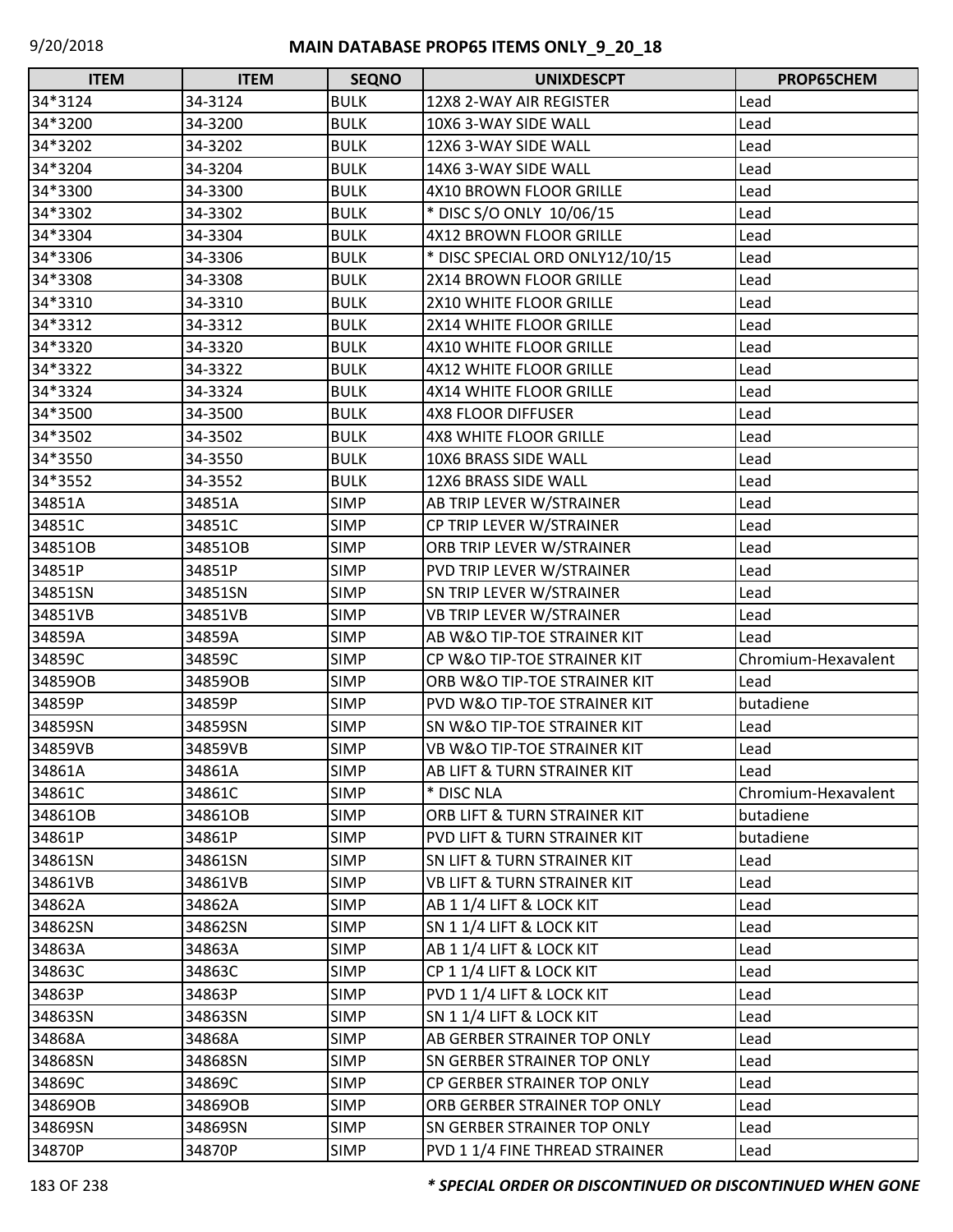| <b>ITEM</b> | <b>ITEM</b> | <b>SEQNO</b>  | <b>UNIXDESCPT</b>                      | PROP65CHEM |
|-------------|-------------|---------------|----------------------------------------|------------|
| 34870W      | 34870W      | <b>SIMP</b>   | WH 1 1/4 FINE THREAD STRAINER          | Lead       |
| 34871C      | 34871C      | <b>SIMP</b>   | CP 1 1/4 FINE THREAD STRAINER          | Lead       |
| 34871P      | 34871P      | <b>SIMP</b>   | PB 1 1/4 FINE THREAD STRAINER          | Lead       |
| 34871SN     | 34871SN     | <b>SIMP</b>   | SN 1 1/4 FINE THREAD STRAINER          | Lead       |
| 34871W      | 34871W      | <b>SIMP</b>   | WH 1 1/4 FINE THREAD STRAINER          | Lead       |
| 34899A      | 34899A      | <b>SIMP</b>   | AB PUSH & PULL STRAINER KIT            | Lead       |
| 34899C      | 34899C      | <b>SIMP</b>   | * DISC USE 03-4899 10/20/17            | Lead       |
| 34899OB     | 34899OB     | <b>SIMP</b>   | ORB PUSH & PULL STRAINER KIT           | Lead       |
| 34899P      | 34899P      | <b>SIMP</b>   | PVD PUSH & PULL STRAINER KIT           | butadiene  |
| 34899SN     | 34899SN     | <b>SIMP</b>   | <b>SN PUSH &amp; PULL STRAINER KIT</b> | Lead       |
| 34899VB     | 34899VB     | <b>SIMP</b>   | <b>VB PUSH &amp; PULL STRAINER KIT</b> | Lead       |
| 36*0161     | 36-0161     | CARDED        | UNIVERSAL HEAT THERMOSTAT              | Lead       |
| 36*0220     | 36-0220     | <b>BULK</b>   | MILIVOLT/24VOLT HEAT ONLY              | Lead       |
| 36*0221     | 36-0221     | CARDED        | MILLIVOLT/24VOLT HEAT ONLY             | Lead       |
| 36*0224     | 36-0224     | <b>BULK</b>   | HEAT/COOL THERMOSTAT                   | Lead       |
| 36*0225     | 36-0225     | CARDED        | 24VT H/C LASCO THERMOSTAT              | Lead       |
| 36*0233     | 36-0233     | CARDED        | <b>SWITCH 2 SPEED-6 POSITION</b>       | Lead       |
| 36*0233B    | 36-0233B    | <b>BULK</b>   | <b>SWITCH 2 SPEED-6 POSITION</b>       | Lead       |
| 36*0678     | 36-0678     | <b>BULK</b>   | PG9 PILOT GENERATOR ONLY               | Lead       |
| 36*0679     | 36-0679     | CARDED        | PG9 PILOT GENERATOR ONLY               | Lead       |
| 36*0680     | 36-0680     | <b>BULK</b>   | PG9 ITT PILOT GENERATOR                | Lead       |
| 36*0681     | 36-0681     | CARDED        | PG-9 CARDED ITT PILOT GEN              | Lead       |
| 36*0852     | 36-0852     |               | UNILINE 1980-18 THERMO CPLG            | Lead       |
| 36*0853     | 36-0853     | CARDED        | <b>18" THERMOCOUPLE</b>                | Lead       |
| 36*0855     | 36-0855     | CARDED        | <b>24" THERMOCOUPLE</b>                | Lead       |
| 36*0857     | 36-0857     | CARDED        | 30" THERMOCOUPLE                       | Lead       |
| 36*0859     | 36-0859     | CARDED        | <b>36" THERMOCOUPLE</b>                | Lead       |
| 36*0861     | 36-0861     | CARDED        | <b>48" THERMOCOUPLE</b>                | Lead       |
| 36*0873     | 36-0873     | CARDED        | 36" H/TP LASCO THERMOCOUPL             | Lead       |
| 36*3010     | 36-3010     | <b>BULK</b>   | 100000 BTU W/QCC X 3/8FIP REG          | Lead       |
| 36*3011     | 36-3011     | CARDED        | 100000 BTU.QCC REGULATOR               | Lead       |
| 36*3030     | 36-3030     | <b>BULK</b>   | 200000 BTU 1/4X3/8FIP REGULAR          | Lead       |
| 36*3044     | 36-3044     | <b>BULK</b>   | 500000 BTU W/QCC&NDLE VLV REG          | Lead       |
| 36*3045     | 36-3045     | CARDED        | 500000 BTU QCC-1 REG W/SHUT            | Lead       |
| 36*5000     | 36-5000     | <b>BULK</b>   | 3 FT 16AWG ANGLE DW PIGTAIL            | Lead       |
| 36*5001     | 36-5001     | CARDED        | 3' ANG DISPOSAL PIGTAIL                | Lead       |
| 36*5007     | 36-5007     | CARDED        | CD 6 FT ANGLE DW PIGTAIL               | Lead       |
| 36*5007B    | 36-5007B    | <b>BULK</b>   | 6 FT 16AWG ANGLE DW PIGTAIL            | Lead       |
| 36*5025     | 36-5025     | CARDED        | CD 3-FT STR DISP ELEC CORD             | Lead       |
| 36*5025B    | 36-5025B    | <b>BULK</b>   | 3 FT 16AWG STR DW PIGTAIL              | Lead       |
| 36*5027     | 36-5027     | CARDED        | 6'DRYER CORD 250VOLT                   | Lead       |
| 36*5027B    | 36-5027B    | <b>BULK</b>   | 6 DRYER CORD 250VOLT                   | Lead       |
| 36*5100P    | 36-5100P    | <b>POWPAK</b> | <b>GARBAGE DISP INSTALLATION KIT</b>   | Lead       |
| 36*5121     | 36-5121     | CARDED        | <b>GARBAGE DISP HOOK-UP KIT</b>        | Lead       |
| 37*1813     | 37-1813     | CARDED        | 3/8C INLINE CARBON FILTER              | Lead       |
| 37*1817     | 37-1817     | CARDED        | 6" MINI FILTER W/BRASS FITTING         | Lead       |
| 37*1817B    | 37-1817B    | <b>BULK</b>   | 6 MINI W/BRASS FITTINGS                | Lead       |
| 37*1821     | 37-1821     | CARDED        | PCM ICE MAKER FILTER                   | Lead       |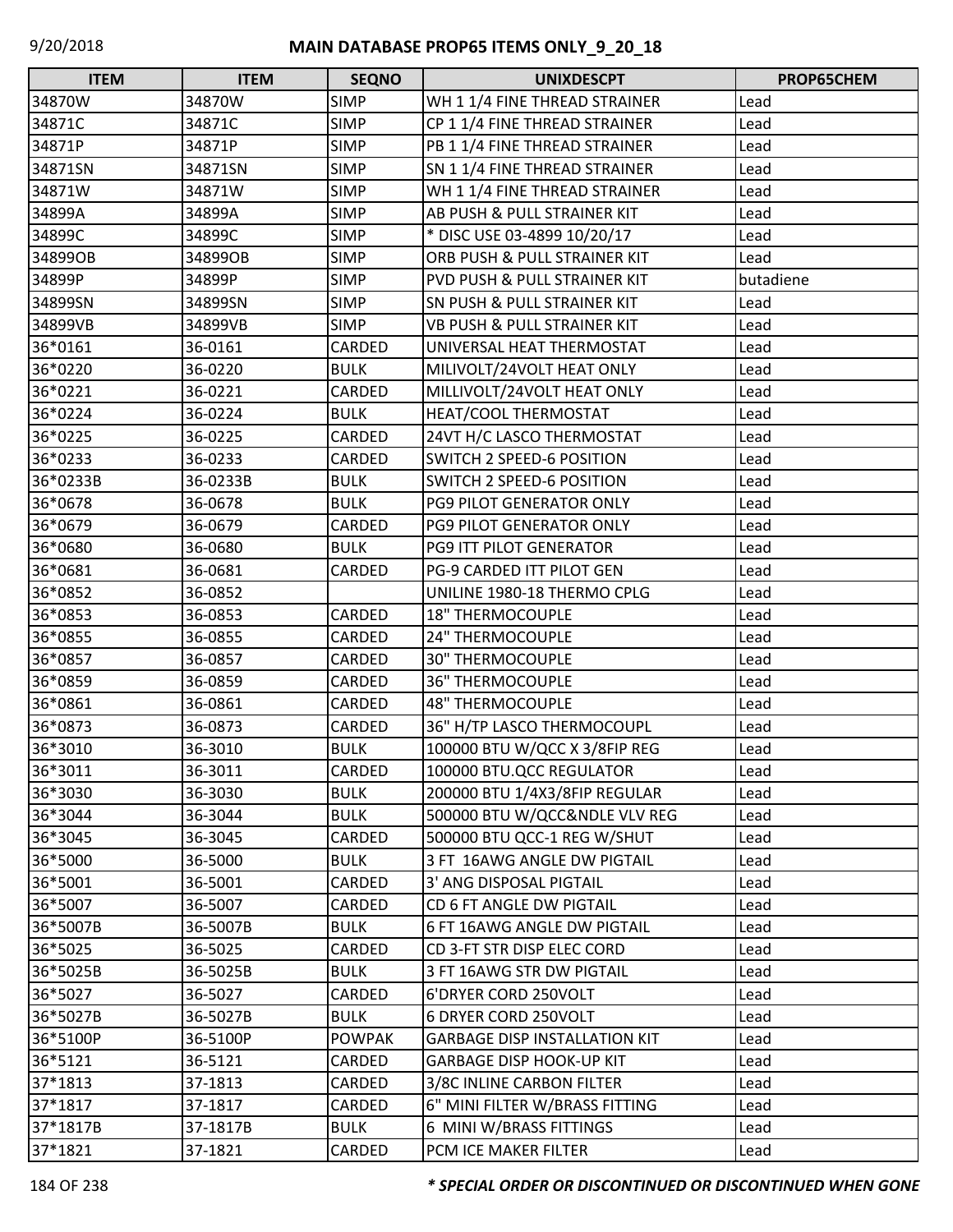| <b>ITEM</b> | <b>ITEM</b> | <b>SEQNO</b>  | <b>UNIXDESCPT</b>              | PROP65CHEM          |
|-------------|-------------|---------------|--------------------------------|---------------------|
| 37*1821B    | 37-1821B    | <b>BULK</b>   | <b>ICE MAKER FILTER</b>        | Lead                |
| 37*1829     | 37-1829     | CARDED        | <b>SCALE STOPPER FILTER</b>    | Lead                |
| 37*1829B    | 37-1829B    | <b>BULK</b>   | <b>SCALE STOPPER FILTER</b>    | Lead                |
| 37*1831     | 37-1831     | CARDED        | 25' COPP ICEMAKER KIT W/FILTER | Lead                |
| 37*1833     | 37-1833     | CARDED        | 7' FLEX ICEMAKER KIT W/FILTER  | Lead/DEHP           |
| 37*2252     | 37-2252     | <b>BULK</b>   | STANDARD HOUSING WRENCH        | Lead                |
| 37*2253     | 37-2253     | CARDED        | STANDARD HOUSING WRENCH        | Lead                |
| 39*9010     | 39-9010     | <b>BULK</b>   | 5032 METAL STOPPER CP ISE      | Chromium-Hexavalent |
| 39*9011     | 39-9011     | CARDED        | 5032 METAL STOPPER CP ISE      | Chromium-Hexavalent |
| 39*9034     | 39-9034     | <b>BULK</b>   | 2593 ISE WASTE ELL FLANGE      | Lead                |
| 39*9035     | 39-9035     | CARDED        | 2593 ISE WASTE ELL FLANGE      | Lead                |
| 39*9058     | 39-9058     | <b>BULK</b>   | WK-TP W/K 5" PLASTIC ELBOW     | Lead                |
| 39*9059     | 39-9059     | CARDED        | WK-TP W/K 5" PLASTIC ELBOW     | Lead                |
| 39*9060P    | 39-9060P    | <b>POWPAK</b> | BG 75015 W/K HUSH CUSHION      | Lead                |
| 39*9061     | 39-9061     | CARDED        | 75015 W/K HUSH CUSHION         | Lead                |
| 40*0906     | 40-0906     | <b>BULK</b>   | W/H DIELECTRIC NIPPLE          | Lead                |
| 40*0907     | 40-0907     | CARDED        | W/H DIELECTRIC NIPPLES         | Lead                |
| 40*1010     | 40-1010     | <b>BULK</b>   | 1000W 120V SCREW-IN ELEMENT 8" | Lead                |
| 40*1014     | 40-1014     | <b>BULK</b>   | 1500W120V SCRW-IN ELEMNT 5 1/4 | Lead                |
| 40*1015     | 40-1015     | CARDED        | 1500W 120V SCREW-IN ELEMENT 8" | Lead                |
| 40*1018     | 40-1018     | <b>BULK</b>   | 1750W 120V SCREW-IN ELEMENT 8" | Lead                |
| 40*1024     | 40-1024     | <b>BULK</b>   | 2500W 240V SCRW-IN ELEMENT 10" | Lead                |
| 40*1028     | 40-1028     | <b>BULK</b>   | 3500W 240V SCRW-IN ELEMENT 12" | Lead                |
| 40*1030     | 40-1030     | <b>BULK</b>   | 4500W 240V SCREW-IN ELEMENT 14 | Lead                |
| 40*1031     | 40-1031     | CARDED        | 4500W 240V SCRW-IN ELEMENT 14" | Lead                |
| 40*1032     | 40-1032     | <b>BULK</b>   | 4500W240V SCRW-IN ELEMNT 7 3/4 | Lead                |
| 40*1033     | 40-1033     | CARDED        | 4500W 240V SCREW-IN ELEMENT 9" | Lead                |
| 40*1044     | 40-1044     | <b>BULK</b>   | 4500W240V SCRW-IN ELMNT 10 3/4 | Lead                |
| 40*1045     | 40-1045     | CARDED        | 4500W 240V SCRW-IN ELEMENT 14" | Lead                |
| 40*1048     | 40-1048     | <b>BULK</b>   | 5500W 240V SCREW-IN ELEMENT 9  | Lead                |
| 40*1049     | 40-1049     | <b>CARDED</b> | 5500W 240V SCRW-IN ELEMENT 12" | Lead                |
| 40*1104     | 40-1104     | <b>BULK</b>   | 1500W 120V ROUND HD ELEMENT 8" | Lead                |
| 40*1122     | 40-1122     | <b>BULK</b>   | 4500W 240V ROUND HD ELMENT 14" | Lead                |
| 40*1151     | 40-1151     | CARDED        | 4500W 240V SCRW-IN ELEMENT 14" | Lead                |
| 40*1151B    | 40-1151B    | <b>BULK</b>   | 4500W 240V SCREW-IN ELEMENT 9  | Lead                |
| 40*1160     | 40-1160     | <b>BULK</b>   | 4500W 240V SCRW-IN ELEMENT 14" | Lead                |
| 40*1204     | 40-1204     | <b>BULK</b>   | 1500W 120V FLAT RNGE ELMENT 8" | Lead                |
| 40*1220     | 40-1220     | <b>BULK</b>   | 4500W 240V FLT RNGE ELMENT 14" | Lead                |
| 40*1224     | 40-1224     | <b>BULK</b>   | 4500W 240V LOW WATT ELMENT 14" | Lead                |
| 40*1270     | 40-1270     | <b>BULK</b>   | 4500W 240V UNVERSAL ELEMNT 14  | Lead                |
| 40*1271     | 40-1271     | CARDED        | 4500W 240V UNVERSAL ELMENT 14" | Lead                |
| 40*1272     | 40-1272     | <b>BULK</b>   | 4500W240V UNIVERSL ELMNT 7 3/4 | Lead                |
| 40*1273     | 40-1273     | CARDED        | 4500W 240V UNIVERSAL ELMENT 9" | Lead                |
| 40*1276     | 40-1276     | <b>BULK</b>   | 4500W 240V UNVERSAL ELMENT 14" | Lead                |
| 40*1292     | 40-1292     | <b>BULK</b>   | 4500W 240V UNIV ELEMANT 15 1/4 | Lead                |
| 40*1302     | 40-1302     | <b>NOSALE</b> | 4500W 240V SCRW-N ELMNT 15 1/4 | Lead                |
| 40*1303     | 40-1303     | CARDED        | 4500W 240V SCRW-N ELMNT 15 1/4 | Lead                |
| 40*1600     | 40-1600     | <b>BULK</b>   | ELEMENT WRENCH - HEAVY DUTY    | Lead                |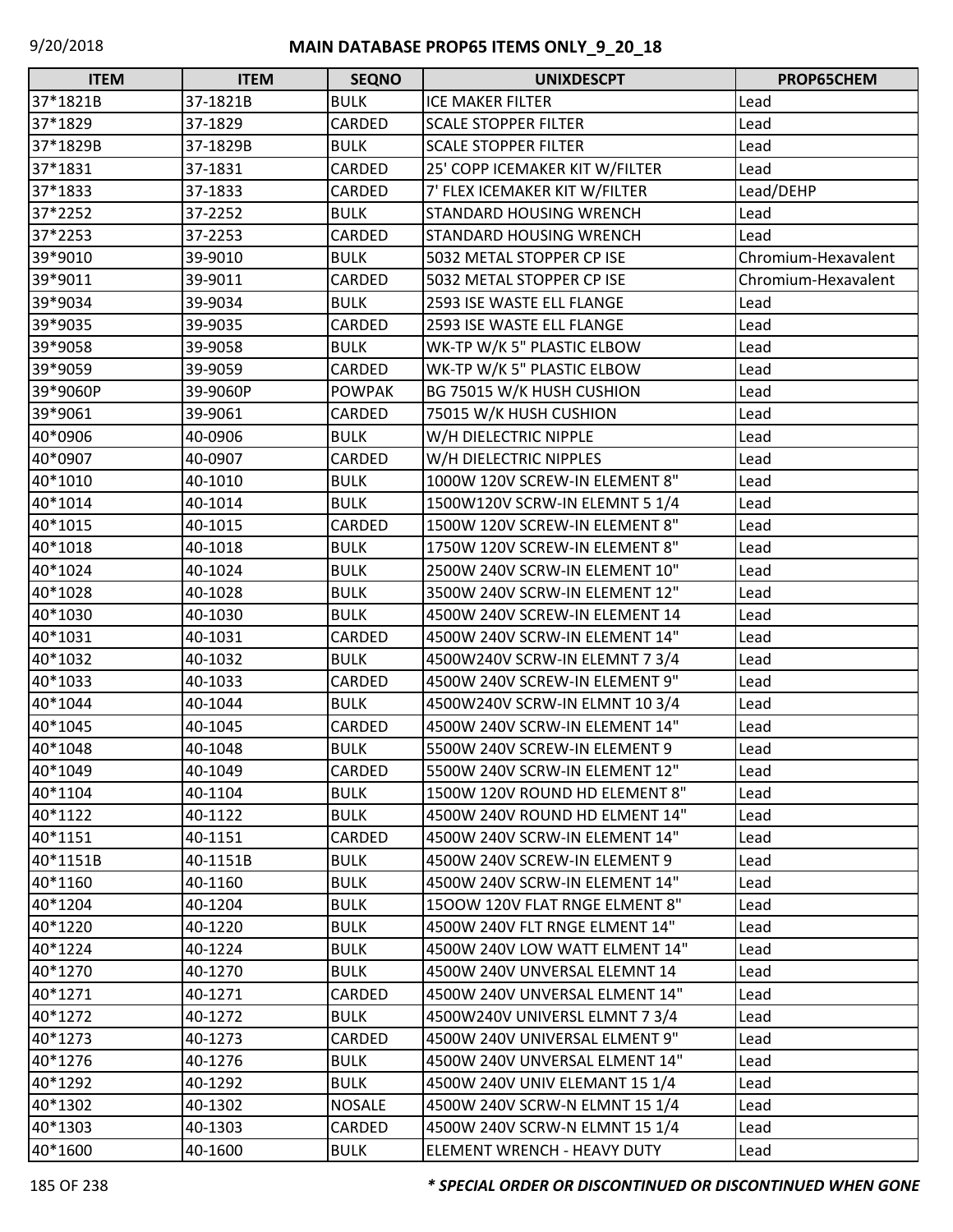| <b>ITEM</b> | <b>ITEM</b> | <b>SEQNO</b>  | <b>UNIXDESCPT</b>                  | PROP65CHEM |
|-------------|-------------|---------------|------------------------------------|------------|
| 40*1601     | 40-1601     | CARDED        | <b>ELEMENT WRENCH - HEAVY DUTY</b> | Lead       |
| 40*1620     | 40-1620     | <b>BULK</b>   | <b>SINGLE POLE THERMOSTAT</b>      | Lead       |
| 40*1620*1   | 40-1620-1   | <b>BULK</b>   | THERMOSTAT PROTECTOR SHORT         | Lead       |
| 40*1621     | 40-1621     | CARDED        | <b>SINGLE POLE THERMOSTAT</b>      | Lead       |
| 40*1626     | 40-1626     | <b>BULK</b>   | DOUBLE POLE THERMOSTAT - COMBO     | Lead       |
| 40*1626*1   | 40-1626-1   | <b>BULK</b>   | THERMOSTAT PROTECTOR LONG          | Lead       |
| 40*1627     | 40-1627     | CARDED        | DOUBLE POLE THERMOSTAT - COMBO     | Lead       |
| 40*1632     | 40-1632     | <b>BULK</b>   | THERMODISC UPPER STAT W/HLC        | Lead       |
| 40*1636     | 40-1636     | <b>BULK</b>   | THERMODISC LOWER STAT - SINGLE     | Lead       |
| 40*1638     | 40-1638     | <b>BULK</b>   | THERMODISC STAT COMBO TYPE         | Lead       |
| 40*1639     | 40-1639     | <b>CARDED</b> | SINGLE ELEMENT THERMOSTAT DISC     | Lead       |
| 40*1639B    | 40-1639B    | <b>BULK</b>   | SINGLE ELEMENT THERMOSTAT DISC     | Lead       |
| 41757P      | 41757P      | <b>SIMP</b>   | PB PUSH BUTTON SIDE TRIP LEVER     | Lead       |
| 41767P      | 41767P      | <b>SIMP</b>   | PVD AM STD TRIP LEVER              | Lead       |
| 41788OB     | 41788OB     | <b>BULK</b>   | <b>ORB TOILET TANK LEVER</b>       | Lead       |
| 41788P      | 41788P      | <b>NOSALE</b> | PVD TOILET TANK LEVER              | Lead       |
| 41788SN     | 41788SN     | <b>NOSALE</b> | <b>SN TOILET TANK LEVER</b>        | Lead       |
| 41789A      | 41789A      | <b>SIMP</b>   | * DISC AS OF 10-21-11              | Lead       |
| 41789C      | 41789C      | <b>SIMP</b>   | * DISC AS OF 11-16-11              | Lead       |
| 41789OB     | 41789OB     | <b>SIMP</b>   | OB TOILET TANK LEVER               | Lead       |
| 41789P      | 41789P      | <b>SIMP</b>   | <b>PVD TOILET TANK LEVER</b>       | Lead       |
| 41789SN     | 41789SN     | <b>SIMP</b>   | * DISCON USE 04-1785               | Lead       |
| 41789VB     | 41789VB     | <b>SIMP</b>   | <b>VB TOILET TANK LEVER</b>        | Lead       |
| 41803P      | 41803P      | <b>SIMP</b>   | PB KOHLER LITE TANK LEVER          | Lead       |
| 41803SN     | 41803SN     | <b>SIMP</b>   | SN KOHLER LITE TANK LEVER          | Lead       |
| 41841P      | 41841P      | <b>SIMP</b>   | PVD ELJER SIDE MOUNT TANK LEVR     | Lead       |
| 60*1000     | 60-1000     | <b>BULK</b>   | 1/4MIP QUICK COUPLER               | Lead       |
| 60*1001     | 60-1001     | CARDED        | 1/4MIP QUICK COUPLER               | Lead       |
| 60*1002     | 60-1002     | <b>BULK</b>   | 1/4FIP QUICK COUPLER               | Lead       |
| 60*1003     | 60-1003     | CARDED        | 1/4FIP QUICK COUPLER               | Lead       |
| 60*1004     | 60-1004     | <b>BULK</b>   | 3/8MIP QUICK COUPLER               | Lead       |
| 60*1005     | 60-1005     | CARDED        | 3/8MIP QUICK COUPLER               | Lead       |
| 60*1006     | 60-1006     | <b>BULK</b>   | <b>3/8FIP QUICK COUPLER</b>        | Lead       |
| 60*1007     | 60-1007     | CARDED        | 3/8FIP QUICK COUPLER               | Lead       |
| 60*1010     | 60-1010     | <b>BULK</b>   | 1/4MIP STEEL PLUG                  | Lead       |
| 60*1011     | 60-1011     | <b>CARDED</b> | 1/4MIP STEEL PLUG                  | Lead       |
| 60*1012     | 60-1012     | <b>BULK</b>   | 1/4FIP STEEL PLUG                  | Lead       |
| 60*1013     | 60-1013     | CARDED        | 1/4FIP STEEL PLUG                  | Lead       |
| 60*1014     | 60-1014     | <b>BULK</b>   | 3/8MIP STEEL PLUG                  | Lead       |
| 60*1015     | 60-1015     | CARDED        | 3/8MIP STEEL PLUG                  | Lead       |
| 60*1016     | 60-1016     | <b>BULK</b>   | 3/8FIP STEEL PLUG                  | Lead       |
| 60*1017     | 60-1017     | CARDED        | 3/8FIP STEEL PLUG                  | Lead       |
| 60*1020     | 60-1020     | <b>BULK</b>   | 1/4MIP 22MM COUPLER                | Lead       |
| 60*1021     | 60-1021     | CARDED        | 1/4MIP 22MM COUPLER                | Lead       |
| 60*1022     | 60-1022     | <b>BULK</b>   | 1/4FIP 22MM COUPLER                | Lead       |
| 60*1023     | 60-1023     | CARDED        | 1/4FIP 22MM COUPLER                | Lead       |
| 60*1024     | 60-1024     | <b>BULK</b>   | 3/8MIP 22MM COUPLER                | Lead       |
| 60*1025     | 60-1025     | CARDED        | 3/8MIP 22MM COUPLER                | Lead       |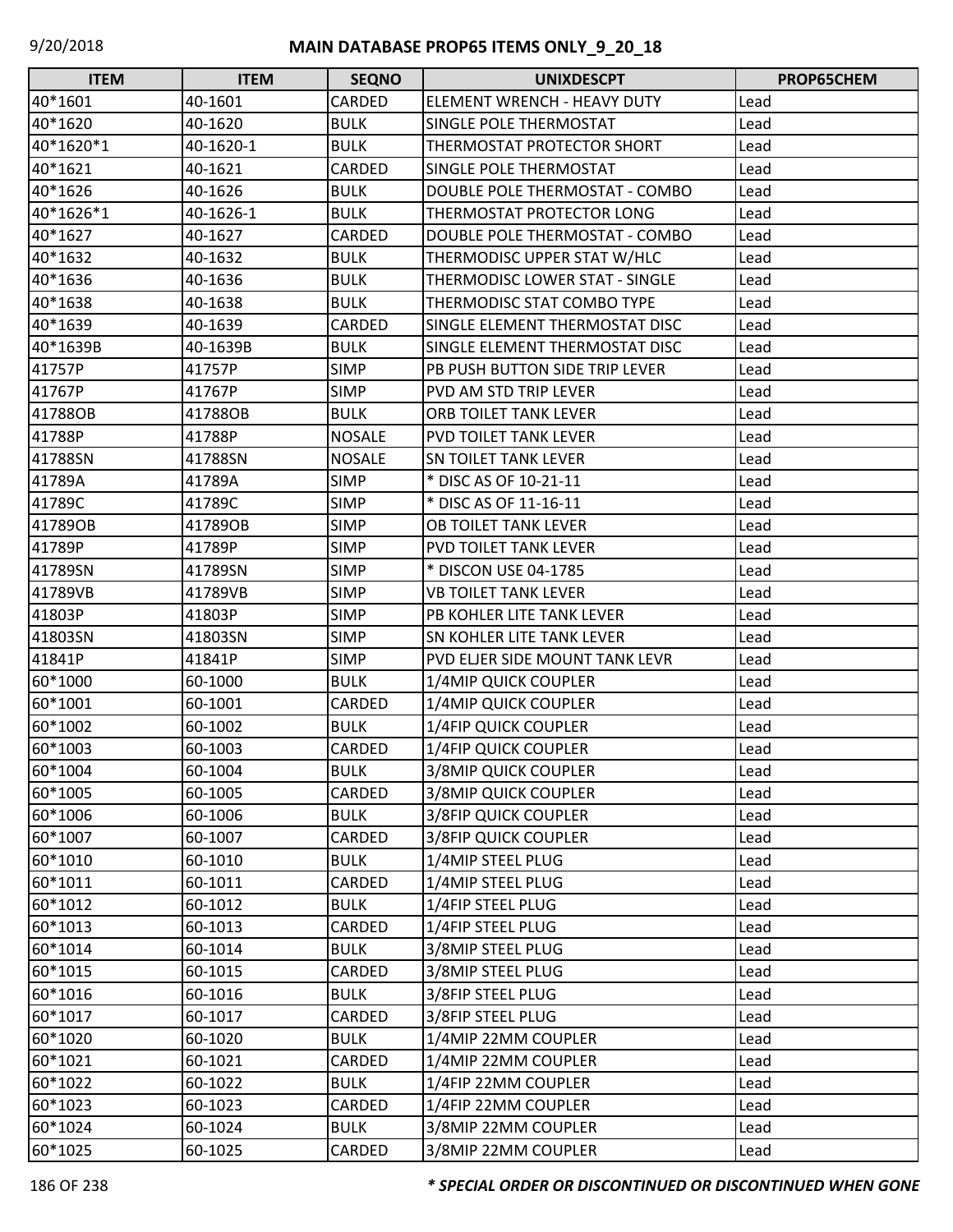| <b>ITEM</b> | <b>ITEM</b> | <b>SEQNO</b>  | <b>UNIXDESCPT</b>              | <b>PROP65CHEM</b> |
|-------------|-------------|---------------|--------------------------------|-------------------|
| 60*1026     | 60-1026     | <b>BULK</b>   | 3/8FIP 22MM COUPLER            | Lead              |
| 60*1027     | 60-1027     | <b>CARDED</b> | 3/8FIP 22MM COUPLER            | Lead              |
| 60*1050     | 60-1050     | <b>BULK</b>   | 1/4FIP X 22MM MALE             | Lead              |
| 60*1051     | 60-1051     | CARDED        | 1/4FIP X 22MM MALE             | Lead              |
| 60*1052     | 60-1052     | <b>BULK</b>   | 1/4MIP X 22MM MALE             | Lead              |
| 60*1053     | 60-1053     | <b>CARDED</b> | 1/4MIP X 22MM MALE             | Lead              |
| 60*1054     | 60-1054     | <b>BULK</b>   | 3/8FIP X 22MM MALE             | Lead              |
| 60*1055     | 60-1055     | CARDED        | 3/8FIP X 22MM MALE             | Lead              |
| 60*1056     | 60-1056     | <b>BULK</b>   | 3/8MIP X 22MM MALE             | Lead              |
| 60*1057     | 60-1057     | CARDED        | 3/8 MIP X 22MM MALE            | Lead              |
| 60*1200     | 60-1200     | <b>BULK</b>   | SOAP NOZZ 65 DEG FLAT 40.0 ORI | Lead              |
| 60*1201     | 60-1201     | CARDED        | SOAP NOZZEL 65 DEG FLAT 40.0   | Lead              |
| 60*1240     | 60-1240     | <b>BULK</b>   | 0 DEG BLASTING SPRAY 3.0 ORIFA | Lead              |
| 60*1241     | 60-1241     | CARDED        | 0 DEG BLASTING SPRAY 3.0 ORIFA | Lead              |
| 60*1242     | 60-1242     | <b>BULK</b>   | 15 DEG CHISELING SPRAY 3.0 ORI | Lead              |
| 60*1243     | 60-1243     | <b>CARDED</b> | 15 DEG CHISELING SPRAY 3.0 ORI | Lead              |
| 60*1244     | 60-1244     | <b>BULK</b>   | 25 DEG FLUSHING SPRAY 3.0 ORIF | Lead              |
| 60*1245     | 60-1245     | CARDED        | 25 DEG FLUSHING SPRAY 3.0 ORIF | Lead              |
| 60*1246     | 60-1246     | <b>BULK</b>   | 40 DEG WIDE SPRAY 3.0 ORIFACE  | Lead              |
| 60*1247     | 60-1247     | <b>CARDED</b> | 40 DEG WIDE SPRAY 3.0 ORIFACE  | Lead              |
| 60*1250     | 60-1250     | <b>BULK</b>   | 0 DEG BLASTING SPRAY 4.5 ORIFA | Lead              |
| 60*1251     | 60-1251     | CARDED        | 0 DEG BLASTING SPRAY 4.5 ORIFA | Lead              |
| 60*1252     | 60-1252     | <b>BULK</b>   | 15 DEG CHISELING SPRAY 4.5 ORI | Lead              |
| 60*1253     | 60-1253     | CARDED        | 15 DEG CHISELING SPRAY4.5 ORIF | Lead              |
| 60*1254     | 60-1254     | <b>BULK</b>   | <b>25 DEG FLUSHING SPRAY</b>   | Lead              |
| 60*1255     | 60-1255     | CARDED        | 25 DEG FLUSHING SPRAY 4.5 ORIF | Lead              |
| 60*1256     | 60-1256     | <b>BULK</b>   | 40 DEG WIDE SPRAY 4.5 ORIFACE  | Lead              |
| 60*1257     | 60-1257     | CARDED        | 40 DEG WIDE SPRAY 4.5 ORIFACE  | Lead              |
| 60*1293     | 60-1293     | CARDED        | 5PC NOZZEL KIT 3.0 ORIFACE     | Lead              |
| 60*1297     | 60-1297     | <b>CARDED</b> | 5PC NOZZEL KIT 4.5 ORIFACE     | Lead              |
| 60*1320     | 60-1320     | <b>BULK</b>   | <b>ROTATING TURBO SPRAY</b>    | Lead              |
| 60*1321     | 60-1321     | CARDED        | <b>ROTATING TURBO SPRAY</b>    | Lead              |
| 60*1322     | 60-1322     | <b>BULK</b>   | ROTATING FILTERED TURBO SPRAY  | Lead              |
| 60*1323     | 60-1323     | CARDED        | ROTATING FILTERED TURBO SPRAY  | Lead              |
| 60*1324     | 60-1324     | <b>BULK</b>   | MULTI-FLOW NOZZEL 4.5 ORIFACE  | Lead              |
| 60*1325     | 60-1325     | CARDED        | MULTI-FLOW NOZZEL 4.5 ORIFACE  | Lead              |
| 60*1326     | 60-1326     | <b>BULK</b>   | MULTI-FLOW NOZZEL 3.0 ORIFACE  | Lead              |
| 60*1327     | 60-1327     | CARDED        | MULTI-FLOW NOZZEL 3.0 ORIFACE  | Lead              |
| 60*1400     | 60-1400     | <b>BULK</b>   | <b>ADJ SIDE HANDLE</b>         | Lead              |
| 60*1401     | 60-1401     | CARDED        | ADJ SIDE HANDLE                | Lead              |
| 60*1412     | 60-1412     | <b>BULK</b>   | <b>SOAP INJECTOR</b>           | Lead              |
| 60*1413     | 60-1413     | CARDED        | <b>SOAP INJECTOR</b>           | Lead              |
| 60*1414     | 60-1414     | <b>BULK</b>   | <b>TURBO NOZZEL FILTER</b>     | Lead              |
| 60*1415     | 60-1415     | CARDED        | <b>TURBO NOZZEL FILTER</b>     | Lead              |
| 60*1416     | 60-1416     | <b>BULK</b>   | <b>INLET FILTER / STRAINER</b> | Lead              |
| 60*1417     | 60-1417     | CARDED        | <b>INLET FILTER / STRAINER</b> | Lead              |
| 60*1516     | 60-1516     | <b>BULK</b>   | <b>GUTTER CLEANER ATTACH</b>   | Lead              |
| 60*1517     | 60-1517     | CARDED        | <b>GUTTER CLEANER ATTACH</b>   | Lead              |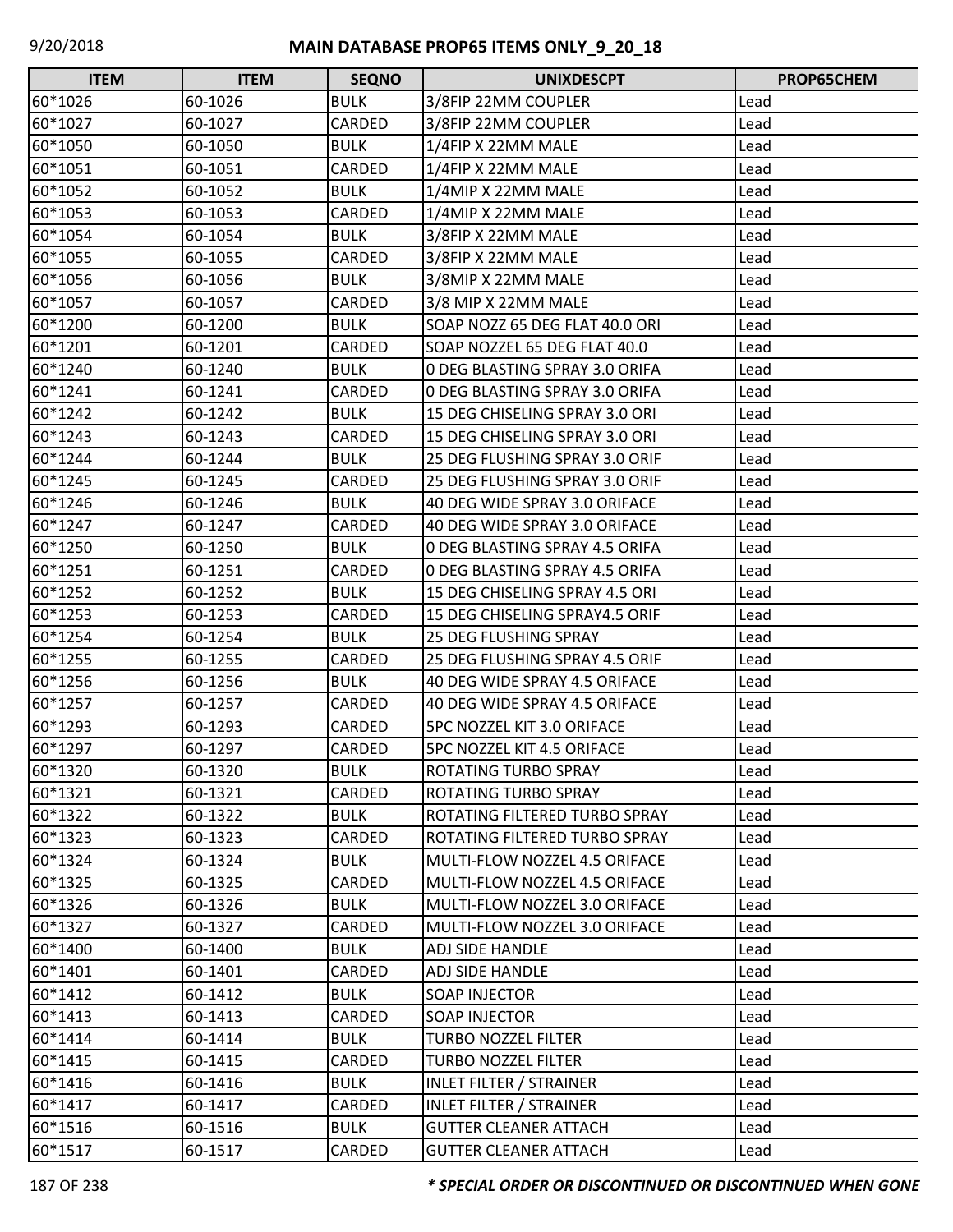| <b>ITEM</b> | <b>ITEM</b> | <b>SEQNO</b>  | <b>UNIXDESCPT</b>                | <b>PROP65CHEM</b> |
|-------------|-------------|---------------|----------------------------------|-------------------|
| 60*1650     | 60-1650     | <b>BULK</b>   | <b>WATER BROOM ASSEMBLY</b>      | Lead              |
| 60*1651     | 60-1651     | <b>CARDED</b> | <b>WATER BROOM ASSEMBLY</b>      | Lead              |
| 60*2000     | 60-2000     | <b>BULK</b>   | <b>FRONT LOAD SPRAY GUN</b>      | Lead              |
| 60*2001     | 60-2001     | <b>CARDED</b> | <b>FRONT LOAD SPRAY GUN</b>      | Lead              |
| 60*2004     | 60-2004     | <b>BULK</b>   | <b>BOTTOM LOAD SPRAY GUN</b>     | Lead              |
| 60*2005     | 60-2005     | CARDED        | <b>BOTTOM LOAD SPRAY GUN</b>     | Lead              |
| 60*3002     | 60-3002     | <b>BULK</b>   | $1/4$ X 25FT H.P HOSE            | Lead              |
| 60*3002B    | 60-3002B    | <b>BULK</b>   | 1/4 X 25FT H.P HOSE              | Lead              |
| 60*3006     | 60-3006     | <b>BULK</b>   | 3/8 X 50FT H.P HOSE              | Lead              |
| 60*3006B    | 60-3006B    | <b>BULK</b>   | 3/8 X 50FT H.P HOSE              | Lead              |
| 70001C      | 70001C      | <b>SIMP</b>   | CP LOG LIGHTER KIT W/3 KEY       | Lead              |
| 70001P      | 70001P      | <b>SIMP</b>   | PB-LOG LIGHTER KIT W/3 KEY       | Lead              |
| 70001SN     | 70001SN     | <b>SIMP</b>   | <b>SN LOG LIGHTER KIT</b>        | Lead              |
| 70002       | 70002       | <b>BULK</b>   | RAW LOG LIGHT KEY 5/16X3         | Lead              |
| 70002AC     | 70002AC     | <b>SIMP</b>   | ANT COPPER LL KEY                | Lead              |
| 70002AP     | 70002AP     | <b>SIMP</b>   | ANT PEWTER LL KEY                | Lead              |
| 70002C      | 70002C      | <b>SIMP</b>   | CP LOG LIGHTER KEY 3"            | Lead              |
| 70002FB     | 70002FB     | <b>BULK</b>   | FLAT BLACK LOG LIGHTER KEY       | Lead              |
| 70002P      | 70002P      | <b>SIMP</b>   | PB LOG LIGHTER KEY 3"            | Lead              |
| 70002PC     | 70002PC     | <b>SIMP</b>   | POL COPPER LL KEY                | Lead              |
| 70002SB     | 70002SB     | <b>BULK</b>   | <b>SAT BRASS LOG LIGHTER KEY</b> | Lead              |
| 70002SN     | 70002SN     | <b>SIMP</b>   | SN LOG LIGHTER KEY 3"            | Lead              |
| 70004P      | 70004P      | <b>SIMP</b>   | PB LOG LIGHTER FLANGE            | Lead              |
| 70004SN     | 70004SN     | <b>SIMP</b>   | SN LOG LIGHTER FLANGE            | Lead              |
| 70006FB     | 70006FB     | <b>BULK</b>   | FLAT BLACK LOG LIGHTER FLANGE    | Lead              |
| 70006P      | 70006P      | <b>SIMP</b>   | PB DECO LL FLANGE                | Lead              |
| 70006SN     | 70006SN     | <b>SIMP</b>   | SN DECO LL FLANGE                | Lead              |
| 70008AC     | 70008AC     | <b>SIMP</b>   | ANT COPPER DECO LL RING          | Lead              |
| 70008AP     | 70008AP     | <b>SIMP</b>   | ANT PEWTER DECO LL RING          | Lead              |
| 70008FB     | 70008FB     | <b>BULK</b>   | FLAT BLACK DECO LL FLANGE RING   | Lead              |
| 70008PC     | 70008PC     | <b>SIMP</b>   | POL COPPER DECO LL RING          | Lead              |
| 70008SB     | 70008SB     | <b>SIMP</b>   | <b>SAT BRASS DECO LL RING</b>    | Lead              |
| 70008SN     | 70008SN     | <b>SIMP</b>   | <b>SN DECO LL RING</b>           | Lead              |
| 70010FB     | 70010FB     | <b>BULK</b>   | FB 8X1/4-5/16 LOG LIGHTER KEY    | Lead              |
| 70010P      | 70010P      | <b>SIMP</b>   | PB 8" LL LEY                     | Lead              |
| 70010SN     | 70010SN     | <b>SIMP</b>   | SN 8" LL KEY                     | Lead              |
| 70015SN     | 70015SN     | <b>SIMP</b>   | SN DECO LL TRIM SET              | Lead              |
| 82210A      | 82210A      | <b>SIMP</b>   | * DISC USE 82211A 9/11/2015      | Lead              |
| 82210C      | 82210C      | <b>SIMP</b>   | * DISC USE 08-2212               | Lead              |
| 82210OB     | 82210OB     | <b>BULK</b>   | ORB ALL DIR SHOWER HEAD          | Lead              |
| 82210P      | 82210P      | <b>SIMP</b>   | PVD ALL DIR SHOWER HEAD          | Lead              |
| 82210SN     | 82210SN     | <b>SIMP</b>   | SN ALL DIR SHOWER HEAD           | Lead              |
| 82211A      | 82211A      | <b>SIMP</b>   | AB ALL DIR SHOWER HEAD           | Lead              |
| 82211C      | 82211C      | <b>SIMP</b>   | CP ALL DIR SHOWER HEAD           | Lead              |
| 822110B     | 82211OB     | <b>SIMP</b>   | ORB ALL DIR SHOWER HEAD          | Lead              |
| 82211P      | 82211P      | <b>SIMP</b>   | PVD ALL DIR SHOWER HEAD          | Lead              |
| 82211SN     | 82211SN     | <b>SIMP</b>   | SN ALL DIR SHOWER HEAD           | Lead              |
| 82211VB     | 82211VB     | <b>SIMP</b>   | VB ALL DIR SHOWER HEAD           | Lead              |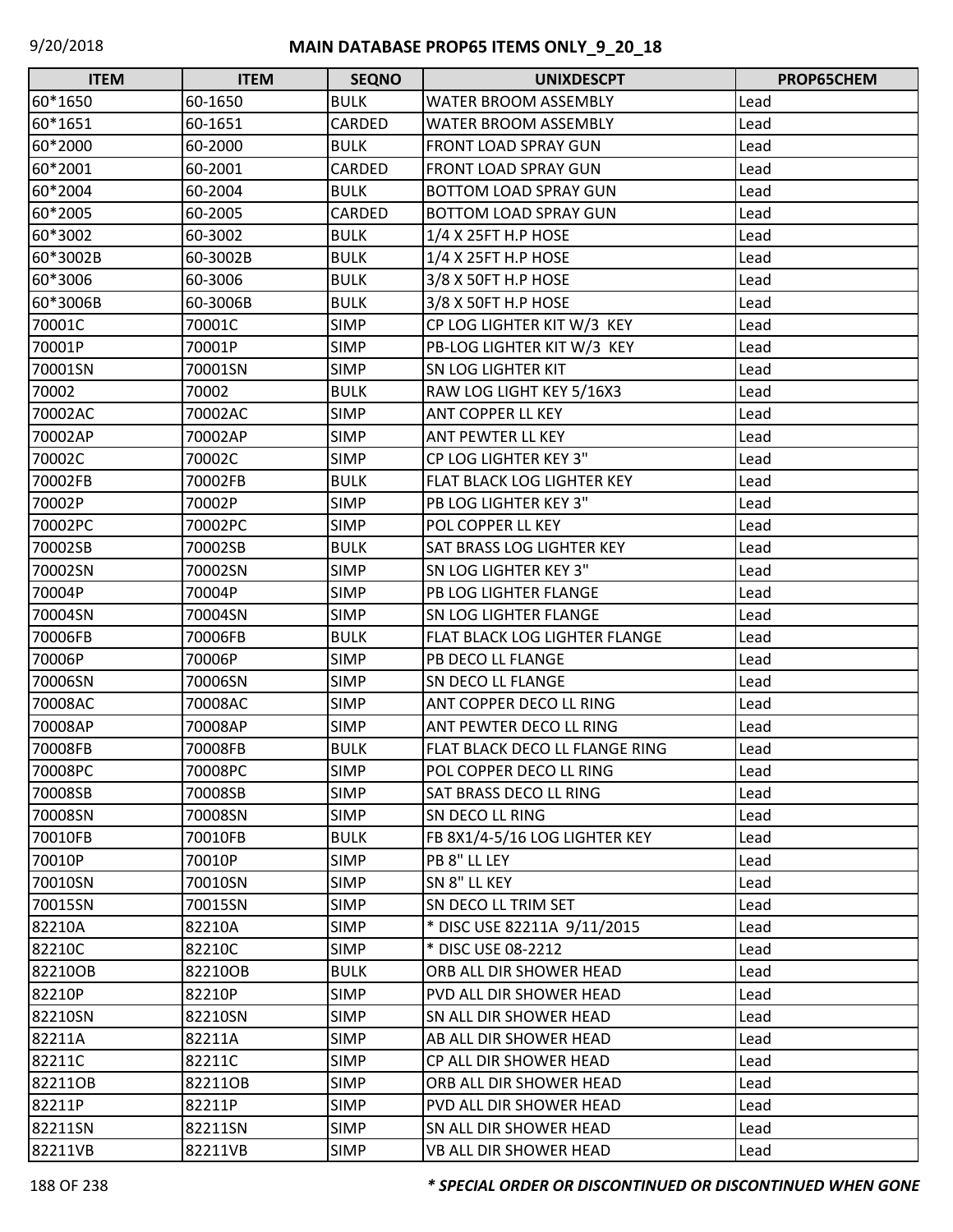| <b>ITEM</b> | <b>ITEM</b> | <b>SEQNO</b> | <b>UNIXDESCPT</b>                      | <b>PROP65CHEM</b> |
|-------------|-------------|--------------|----------------------------------------|-------------------|
| 82221A      | 82221A      | <b>SIMP</b>  | AB ALL DIR SHOWER ARM                  | Lead              |
| 82221C      | 82221C      | <b>SIMP</b>  | CP ALL DIR SHOWER ARM                  | Lead              |
| 82221P      | 82221P      | <b>SIMP</b>  | <b>PVD ALL DIR SHOWER ARM</b>          | Lead              |
| 82221SN     | 82221SN     | <b>SIMP</b>  | SN ALL DIR SHOWER ARM                  | Lead              |
| 82221VB     | 82221VB     |              | VB ALL DIR SHOWER HEAD                 | Lead              |
| 82262P      | 82262P      | <b>SIMP</b>  | PVD 6-PLUNGER BRASS SHWR HEAD          | Lead              |
| 82263C      | 82263C      | <b>SIMP</b>  | CP 6-PLUNGER BRASS SHOWER HEAD         | Lead              |
| 82263P      | 82263P      | <b>SIMP</b>  | PVD 6-PLUNGER BRASS SHWR HEAD          | Lead              |
| 82263SN     | 82263SN     | <b>SIMP</b>  | <b>SN 6-PLUNGER BRASS SHOWER HEAD</b>  | Lead              |
| 82282P      | 82282P      | <b>SIMP</b>  | PB MED SPEAKMAN SHOWER HEAD            | Lead              |
| 82311A      | 82311A      | <b>SIMP</b>  | AB SHOWER HEAD ARM & FLANGE            | Lead              |
| 82311C      | 82311C      | <b>SIMP</b>  | CP SHOWER HEAD ARM & FLANGE            | Lead              |
| 82311P      | 82311P      | <b>SIMP</b>  | PB SHOWER HEAD ARM & FLANGE            | Lead              |
| 82311SN     | 82311SN     | <b>SIMP</b>  | <b>SN SHOWER HEAD ARM &amp; FLANGE</b> | Lead              |
| 82314OB     | 82314OB     | <b>SIMP</b>  | ORB 2 1/2 CHATHAM SHOWER HEAD          | Lead              |
| 82315A      | 82315A      | <b>SIMP</b>  | AB 2 1/2 CHATHAM SHOWER HEAD           | Lead              |
| 82315OB     | 82315OB     | <b>SIMP</b>  | ORB 2 1/2 CHATHAM SHOWER HEAD          | Lead              |
| 82315P      | 82315P      | <b>SIMP</b>  | PB 2 1/2 CHATHAM SHOWER HEAD           | Lead              |
| 82315SN     | 82315SN     | <b>SIMP</b>  | SN 2 1/2 CHATHAM SHOWER HEAD           | Lead              |
| 82315VB     | 82315VB     | <b>SIMP</b>  | VB 2 1/2 CHATHAM SHOWER HEAD           | Lead              |
| 82315W      | 82315W      | <b>SIMP</b>  | WH 2 1/2 CHATHAM SHOWER HEAD           | Lead              |
| 82450A      | 82450A      | <b>SIMP</b>  | AB 6" SHOWER ARM                       | Lead              |
| 82450OB     | 82450OB     | <b>BULK</b>  | ORB 6 INCH SHOWER ARM                  | Lead              |
| 82450P      | 82450P      | <b>SIMP</b>  | <b>PVD 6" SHOWER ARM</b>               | Lead              |
| 82450SN     | 82450SN     | <b>SIMP</b>  | SN 6" SHOWER ARM                       | Lead              |
| 82450W      | 82450W      | <b>SIMP</b>  | WH 6" SHOWER ARM                       | Lead              |
| 82451A      | 82451A      | <b>SIMP</b>  | AB 6" SHOWER ARM & FLANGE              | Lead              |
| 82451C      | 82451C      | <b>SIMP</b>  | CP 6" SHOWER ARM & FLANGE              | Lead              |
| 82451OB     | 82451OB     | <b>SIMP</b>  | ORB 6" SHOWER ARM & FLANGE             | Lead              |
| 82451P      | 82451P      | <b>SIMP</b>  | PVD 6" SHOWER ARM & FLANGE             | Lead              |
| 82451SN     | 82451SN     | <b>SIMP</b>  | <b>SN 6" SHOWER ARM &amp; FLANGE</b>   | Lead              |
| 82451VB     | 82451VB     | <b>SIMP</b>  | VB 6" SHOWER ARM & FLANGE              | Lead              |
| 82451W      | 82451W      | <b>SIMP</b>  | WH 6" SHOWER ARM & FLANGE              | Lead              |
| 82452OB     | 82452OB     | <b>BULK</b>  | ORB 8 INCH SHOWER ARM                  | Lead              |
| 82452P      | 82452P      | <b>SIMP</b>  | <b>PVD 8" SHOWER ARM</b>               | Lead              |
| 82452SN     | 82452SN     | <b>SIMP</b>  | SN 8" SHOWER ARM                       | Lead              |
| 82452W      | 82452W      | <b>SIMP</b>  | * DISC USE 82453W                      | Lead              |
| 82453A      | 82453A      | <b>SIMP</b>  | AB 8" SHOWER ARM & FLANGE              | Lead              |
| 82453OB     | 82453OB     |              | ORB 8" SHOWER ARM & FLANGE             | Lead              |
| 82453P      | 82453P      | <b>SIMP</b>  | PVD 8" SHOWER ARM & FLANGE             | Lead              |
| 82453SN     | 82453SN     | <b>SIMP</b>  | SN 8" SHOWER ARM & FLANGE              | Lead              |
| 82453VB     | 82453VB     |              | <b>VB 8" SHOWER ARM &amp; FLANGE</b>   | Lead              |
| 82453W      | 82453W      | <b>SIMP</b>  | WH 8" SHOWER ARM & FLANGE              | Lead              |
| 82462A      | 82462A      | <b>SIMP</b>  | AB 10" 'S' SHOWER ARM                  | Lead              |
| 82462OB     | 82462OB     | <b>BULK</b>  | ORB 10 INCH S SHOWER ARM               | Lead              |
| 82462P      | 82462P      | <b>SIMP</b>  | PVD 10" 'S' SHOWER ARM                 | Lead              |
| 82462SN     | 82462SN     | <b>SIMP</b>  | SN 10" 'S' SHOWER ARM                  | Lead              |
| 82462W      | 82462W      | <b>SIMP</b>  | WH 10" 'S' SHOWER ARM                  | Lead              |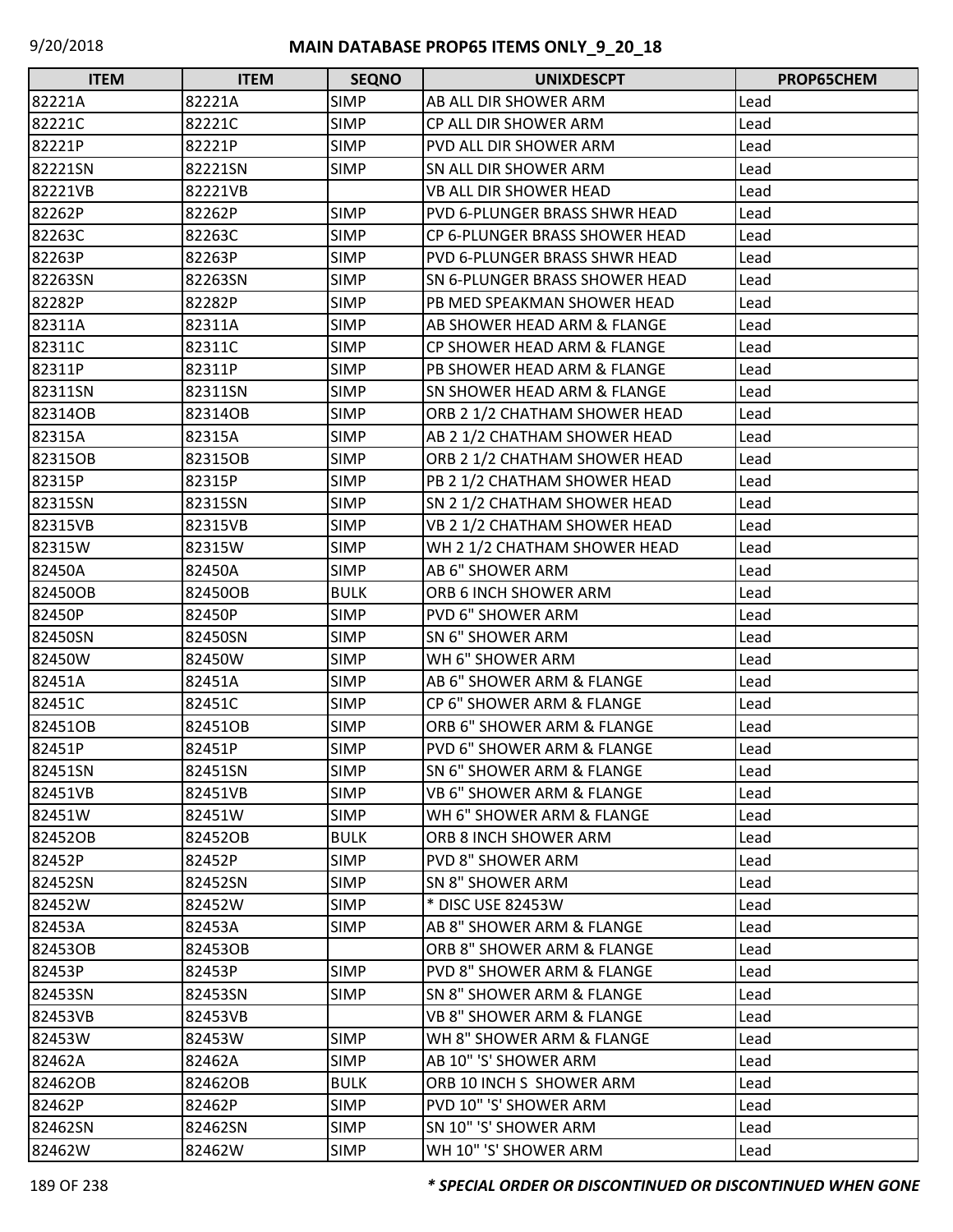| <b>ITEM</b> | <b>ITEM</b> | <b>SEQNO</b>  | <b>UNIXDESCPT</b>                     | PROP65CHEM |
|-------------|-------------|---------------|---------------------------------------|------------|
| 82463A      | 82463A      | <b>SIMP</b>   | AB 10" 'S' SHOWER ARM & FLANGE        | Lead       |
| 82463C      | 82463C      | <b>SIMP</b>   | CP 10" 'S' SHOWER ARM & FLANGE        | Lead       |
| 82463OB     | 82463OB     | <b>SIMP</b>   | OB 10" 'S' SHOWER ARM & FLANGE        | Lead       |
| 82463P      | 82463P      | <b>SIMP</b>   | PVD 10"'S' SHOWER ARM & FLANGE        | Lead       |
| 82463SN     | 82463SN     | <b>SIMP</b>   | SN 10" 'S' SHOWER ARM & FLANGE        | Lead       |
| 82463VB     | 82463VB     | <b>SIMP</b>   | VB 10" 'S' SHOWER ARM & FLANGE        | Lead       |
| 82463W      | 82463W      | SIMP          | WH 10" 'S' SHOWER ARM & FLANGE        | Lead       |
| 82470A      | 82470A      | <b>SIMP</b>   | AB SHOWER VOLUME CONTROL              | Lead       |
| 82470P      | 82470P      | <b>SIMP</b>   | <b>PVD SHOWER VOLUME CONTROL</b>      | Lead       |
| 82470SN     | 82470SN     | <b>SIMP</b>   | <b>SN SHOWER VOLUME CONTROL</b>       | Lead       |
| 82470W      | 82470W      | <b>SIMP</b>   | WH SHOWER VOLUME CONTROL              | Lead       |
| 82471A      | 82471A      | <b>SIMP</b>   | AB SHOWER VOLUME CONTROL              | Lead       |
| 82471C      | 82471C      | <b>SIMP</b>   | CP SHOWER VOLUME CONTROL              | Lead       |
| 82471OB     | 82471OB     | <b>SIMP</b>   | ORB SHOWER VOLUME CONTROL             | Lead       |
| 82471P      | 82471P      | <b>SIMP</b>   | <b>PVD SHOWER VOLUME CONTROL</b>      | Lead       |
| 82471SN     | 82471SN     | <b>SIMP</b>   | SN SHOWER VOLUME CONTROL              | Lead       |
| 82471VB     | 82471VB     | <b>SIMP</b>   | VB SHOWER VOLUME CONTROL              | Lead       |
| 82471W      | 82471W      | <b>SIMP</b>   | WH SHOWER VOLUME CONTROL              | Lead       |
| 82545P      | 82545P      | <b>SIMP</b>   | PVD SHOWER HEAD W/SHUT-OFF            | Lead       |
| 83011W      | 83011W      | <b>SIMP</b>   | WH PERSONAL SHOWER SET                | Lead       |
| 84169C      | 84169C      | <b>SIMP</b>   | CP 69" SS HOSE                        | Lead/DEHP  |
| 84259CW     | 84259CW     | <b>SIMP</b>   | * DISC NLA 01/08/15                   | Lead       |
| 84259SN     | 84259SN     | <b>SIMP</b>   | <b>SN 59" VORAL HOSE</b>              | Lead/DEHP  |
| 84359C      | 84359C      | <b>SIMP</b>   | * DISC USE 08-5401 10/09/15           | Lead       |
| 84359P      | 84359P      | SIMP          | * DISC USE 08-5405 12/04/14           | Lead       |
| 84359SN     | 84359SN     | <b>SIMP</b>   | * DISC USE 08-5403 12/2/15            | Lead       |
| 84368C      | 84368C      | <b>SIMP</b>   | STRETCHABLE 59-79 SS HOSE             | Lead       |
| 84368SN     | 84368SN     | <b>SIMP</b>   | SN 69" DOUBLE SPIRAL HOSE             | Lead       |
| 84500C      | 84500C      | <b>SIMP</b>   | <b>CP 3-POSITION SHOWER BRACKET</b>   | Lead       |
| 84500W      | 84500W      | <b>SIMP</b>   | WH 3-POSITION SHOWER BRACKET          | Lead       |
| 84501C      | 84501C      | <b>SIMP</b>   | CP 3-POSITION SHOWER BRACKET          | Lead       |
| 84501W      | 84501W      | <b>SIMP</b>   | WH 3-POSITION SHOWER BRACKET          | Lead       |
| 84512C      | 84512C      | <b>SIMP</b>   | CP WALL MOUNT PIN BRACKET             | Lead       |
| 84512P      | 84512P      | <b>SIMP</b>   | PB WALL MOUNT PIN BRACKET             | Lead       |
| 84513C      | 84513C      | <b>SIMP</b>   | CP WALL MOUNT PIN BRACKET             | Lead       |
| 84513P      | 84513P      | <b>SIMP</b>   | PB WALL MOUNT PIN BRACKET             | Lead       |
| 84513SN     | 84513SN     | <b>SIMP</b>   | <b>SN WALL MOUNT PIN BRACKET</b>      | Lead       |
| 84514C      | 84514C      | <b>SIMP</b>   | CP BRASS SWIVEL CONNECTOR             | Lead       |
| 84514P      | 84514P      | <b>SIMP</b>   | PB BRASS SWIVEL CONNECTOR             | Lead       |
| 84514SN     | 84514SN     | <b>SIMP</b>   | <b>SN BRASS SWIVEL CONNECTOR</b>      | Lead       |
| 84515C      | 84515C      | <b>SIMP</b>   | <b>CP BRASS SWIVEL CONNECTOR</b>      | Lead       |
| 84515P      | 84515P      | <b>SIMP</b>   | PB BRASS SWIVEL CONNECTOR             | Lead       |
| 84515SN     | 84515SN     | <b>SIMP</b>   | <b>SN BRASS SWIVEL CONNECTOR</b>      | Lead       |
| 84520C      | 84520C      | <b>SIMP</b>   | CP SHOWER ARM MOUNT BRASS             | Lead       |
| 84521C      | 84521C      | <b>SIMP</b>   | <b>CP SHOWER ARM MOUNT BRASS</b>      | Lead       |
| 84530C      | 84530C      | <b>SIMP</b>   | <b>CP LEVER ACTION DIVERTER BRASS</b> | Lead       |
| 84530P      | 84530P      | <b>SIMP</b>   | PVD LEVER ACTION DIVERTR BRASS        | Lead       |
| 84530SN     | 84530SN     | <b>NOSALE</b> | <b>SN LEVER ACTION DIVERTER BRASS</b> | Lead       |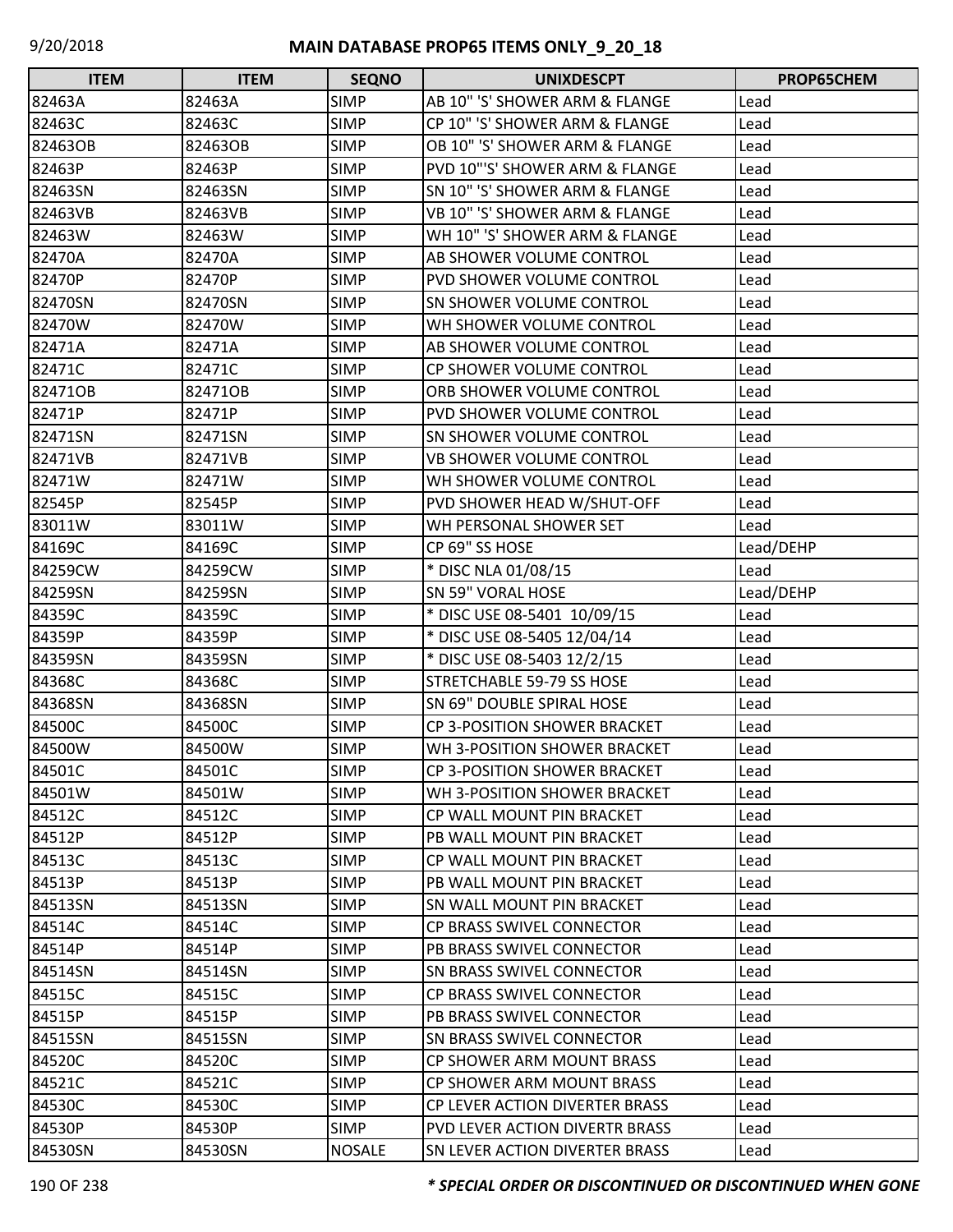| <b>ITEM</b>      | <b>ITEM</b>      | <b>SEQNO</b>  | <b>UNIXDESCPT</b>                | PROP65CHEM |
|------------------|------------------|---------------|----------------------------------|------------|
| 84531A           | 84531A           | <b>SIMP</b>   | AB LEVER ACTION DIVERTER BRASS   | Lead       |
| 84531C           | 84531C           | <b>SIMP</b>   | CP LEVER ACTION DIVERTER BRASS   | Lead       |
| 84531OB          | 84531OB          | <b>SIMP</b>   | OB LEVER ACTION DIVERTER BRASS   | Lead       |
| 84531P           | 84531P           | <b>SIMP</b>   | PVD LEVER ACTION DIVERTR BRASS   | Lead       |
| 84531SN          | 84531SN          | <b>SIMP</b>   | SN LEVER ACTION DIVERTER BRASS   | Lead       |
| 84540C           | 84540C           | <b>SIMP</b>   | CP PUSH/PULL DIVERTER BRASS      | Lead       |
| 84541A           | 84541A           | <b>SIMP</b>   | AB PUSH/PULL DIVERTER BRASS      | Lead       |
| 84541C           | 84541C           | <b>SIMP</b>   | CP PUSH/PULL DIVERTER BRASS      | Lead       |
| 84541P           | 84541P           | <b>SIMP</b>   | PB PUSH/PULL DIVERTER BRASS      | Lead       |
| 84541SN          | 84541SN          | <b>SIMP</b>   | SN PUSH/PULL DIVERTER BRASS      | Lead       |
| 84541W           | 84541W           | <b>SIMP</b>   | WH PUSH/PULL DIVERTER BRASS      | Lead       |
| 84570C           | 84570C           | <b>SIMP</b>   | CP 25 1/2" GLIDE RAIL            | Lead       |
| 84571C           | 84571C           | <b>SIMP</b>   | CP 25 1/2" GLIDE RAIL            | Lead       |
| 91080OB          | 91080OB          | CARDED        | ORB FE SLOTTED AERATOR W/ADPTR   | Lead       |
| 91080W           | 91080W           | <b>SIMP</b>   | WH FE SLOTTED AERATOR W/ADAPTR   | Lead       |
| 91081A           | 91081A           | <b>SIMP</b>   | AB FE SLOTTED AERATOR W/ADAPTR   | Lead       |
| 91081OB          | 91081OB          | CARDED        | ORB FE SLOTTED AERATOR W/ADPTR   | Lead       |
| 91081P           | 91081P           | <b>SIMP</b>   | PB FE SLOTTED AERATOR W/ADAPTR   | Lead       |
| 91081VB          | 91081VB          | <b>CARDED</b> | VB FE SLOTTED AERATOR W/ADAPTR   | Lead       |
| 91081W           | 91081W           | <b>SIMP</b>   | WH FE SLOTTED AERATOR W/ADAPTR   | Lead       |
| 91090OB          | 91090OB          | CARDED        | ORB SWIVEL AERATOR               | Lead       |
| 91091OB          | 91091OB          | CARDED        | ORB SWIVEL AERATOR               | Lead       |
| 91091P           | 91091P           | <b>SIMP</b>   | <b>PVD SWIVEL AERATOR</b>        | Lead       |
| 91091SN          | 91091SN          | <b>SIMP</b>   | <b>SN SWIVEL AERATOR</b>         | Lead       |
| DE46074          | DE46074          | <b>BULK</b>   | DELTA PRESS BAL CART ASSY        | Lead       |
| DE46463          | DE46463          |               | DELTA PRESS BAL CART ASSY        | Lead       |
| HC*10            | $HC-10$          | CARDED        | CP BRASS CROSS HDLE H/C 16PT     | Lead       |
| HC*100           | HC-100           | CARDED        | SAYCO PREC. ST.CIR.C             | Lead       |
| <b>HC*100B</b>   | <b>HC-100B</b>   |               | * DISC 08/15/2018 X              | Lead       |
| HC*105           | HC-105           | CARDED        | P.P. VERVE SM. HOT HDLE          | Lead       |
| HC*105B          | <b>HC-105B</b>   |               | HOT PP #2 SM VERVE W/BUT-SCREW   | Lead       |
| <b>HC*105MB</b>  | <b>HC-105MB</b>  | CARDED        | SMALL VERVE W/2 BUTTONS          | Lead       |
| HC*106           | HC-106           | CARDED        | P.P. VERVE SM. COLD HDLE         | Lead       |
| <b>HC*106B</b>   | <b>HC-106B</b>   | CARDED        | COLD PP #2 VERVE W/BUT-SCREW     | Lead       |
| HC*107           | HC-107           | CARDED        | P.P. VERVE LG. HOT HDLE          | Lead       |
| HC*107B          | <b>HC-107B</b>   |               | HOT PP #2 LG VERVE W/BUT-SCRW    | Lead       |
| <b>HC*107MB</b>  | <b>HC-107MB</b>  | CARDED        | LARGE VERVE W/3 BUTTONS          | Lead       |
| <b>HC*107MBP</b> | <b>HC-107MBP</b> | CARDED        | PB LG VERVE HANDLE W/3 BUTTONS   | Lead       |
| <b>HC*107MP</b>  | <b>HC-107MP</b>  | CARDED        | <b>6-PAK LARGE VERVE HANDLES</b> | Lead       |
| HC*108           | <b>HC-108</b>    | CARDED        | P.P. VERVE LG. COLD HDLE         | Lead       |
| <b>HC*108B</b>   | <b>HC-108B</b>   |               | COLD PP #2 LG VERVE W/BUT-SCRW   | Lead       |
| HC*109           | HC-109           | CARDED        | P.P. VERVE LG. DIV. HDLE         | Lead       |
| HC*109B          | <b>HC-109B</b>   |               | DIV PP #2 LG VERVE W/BUT-SCREW   | Lead       |
| <b>HC*10B</b>    | $HC-10B$         |               | * DISC 08/14/2018 X              | Lead       |
| HC*110           | HC-110           | CARDED        | DLX LUCITE HOT HANDLE            | Lead       |
| <b>HC*110B</b>   | <b>HC-110B</b>   |               | DLX LUCITE HOT HANDLE            | Lead       |
| <b>HC*110D</b>   | <b>HC-110D</b>   | CARDED        | DELEX LUCITE DIV HANDLE          | Lead       |
| <b>HC*110DB</b>  | <b>HC-110DB</b>  |               | S-C DELEX LUCITE DIV HANDLE      | Lead       |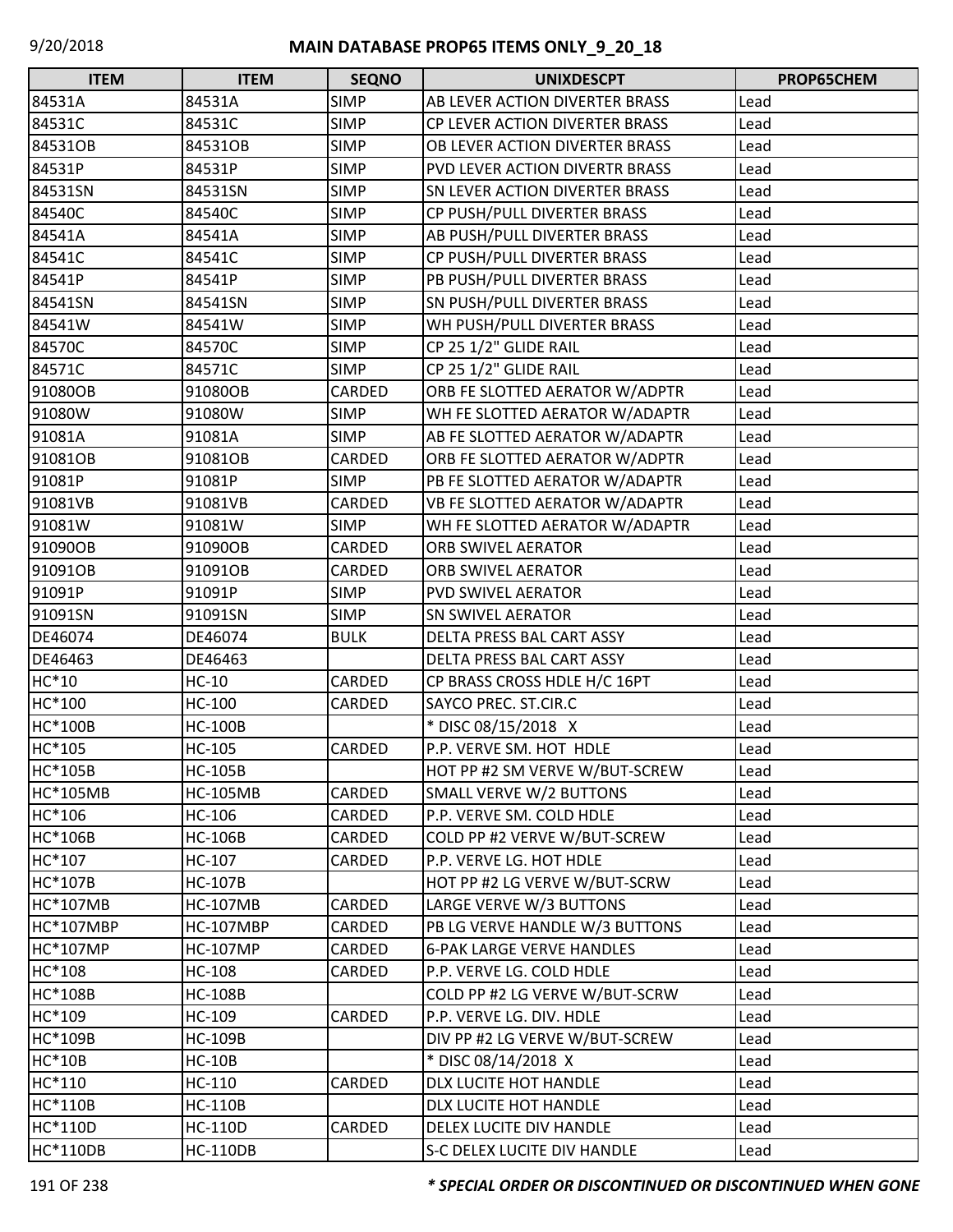| <b>ITEM</b>    | <b>ITEM</b>    | <b>SEQNO</b>  | <b>UNIXDESCPT</b>                | PROP65CHEM |
|----------------|----------------|---------------|----------------------------------|------------|
| HC*110G        | <b>HC-110G</b> | CARDED        | N/S DELEX LUCITE HOT HANDLE      | Lead       |
| <b>HC*110T</b> | <b>HC-110T</b> | CARDED        | AQUASOURCE/HOMETEK HDLE H&C      | Lead       |
| HC*111         | $HC-111$       | CARDED        | DLX LUCITE COLD HANDLE           | Lead       |
| HC*111B        | <b>HC-111B</b> |               | S/C DELEX COLD HANDLE            | Lead       |
| HC*111G        | <b>HC-111G</b> | CARDED        | N/S DELEX LUCITE COLD HANDLE     | Lead       |
| HC*112         | HC-112         | CARDED        | STER SM WSHRLESS H/C/D SMK       | Lead       |
| <b>HC*112B</b> | <b>HC-112B</b> |               | STER SM WSHRLESS H/C SMK         | Lead       |
| HC*113         | HC-113         | CARDED        | STER SM WSHRLESS H/C CLR         | Lead       |
| HC*113B        | <b>HC-113B</b> |               | STER SM WSHRLESS H/C CLR         | Lead       |
| HC*114         | HC-114         | CARDED        | STER. ECONO HDL. W/H&C BUTTONS   | Lead       |
| HC*114B        | <b>HC-114B</b> |               | STER. ECONO HDL. W/H&C BUTTONS   | Lead       |
| HC*115         | HC-115         | CARDED        | STERLING H/C STAR-FLO HDL        | Lead       |
| HC*115B        | <b>HC-115B</b> |               | STERLING H/C STAR-FLO HDL        | Lead       |
| HC*116         | HC-116         | CARDED        | <b>STERLING SHWR W/2 BUTTONS</b> | Lead       |
| HC*116B        | <b>HC-116B</b> |               | S/C STERLING SHWR W/2 BUTTONS    | Lead       |
| HC*117         | HC-117         | CARDED        | <b>STERLING ACCENT HOT HDLE</b>  | Lead       |
| <b>HC*117B</b> | <b>HC-117B</b> |               | <b>STERLING ACCENT HOT HDLE</b>  | Lead       |
| HC*118         | <b>HC-118</b>  | CARDED        | <b>STERLING ACCENT COLD HDLE</b> | Lead       |
| <b>HC*118B</b> | <b>HC-118B</b> |               | <b>STERLING ACCENT COLD HDLE</b> | Lead       |
| HC*119         | HC-119         | CARDED        | STERLING LG WASHERLESS H/C CLR   | Lead       |
| HC*119B        | <b>HC-119B</b> |               | S/C LARGE LUCITE HANDLE          | Lead       |
| HC*127         | HC-127         | CARDED        | <b>STERLING HOT CROSS HDLE</b>   | Lead       |
| <b>HC*127B</b> | <b>HC-127B</b> |               | * DISC 07/12/2018 X              | Lead       |
| HC*128         | <b>HC-128</b>  | CARDED        | <b>STERLING COLD CROSS HDLE</b>  | Lead       |
| <b>HC*128B</b> | <b>HC-128B</b> |               | * DISC 07/12/2018 X              | Lead       |
| HC*131         | HC-131         | CARDED        | <b>STREAMWAY CRY CLEAR HOT</b>   | Lead       |
| <b>HC*131B</b> | <b>HC-131B</b> |               | <b>SUB COMP H STRMWY HDLE</b>    | Lead       |
| HC*132         | HC-132         | CARDED        | <b>STREAMWAY CRY CLEAR COLD</b>  | Lead       |
| HC*132B        | <b>HC-132B</b> |               | <b>SUB-COMP C STRMWY HDLE</b>    | Lead       |
| HC*133         | HC-133         | CARDED        | STREAMWAY CRYCLEAR"D"            | Lead       |
| HC*137         | HC-137         | <b>CARDED</b> | <b>STREAMWAY 3PT METAL HOT</b>   | Lead       |
| <b>HC*137B</b> | <b>HC-137B</b> |               | STREAMWAY 3PT METAL HOT          | Lead       |
| HC*138         | HC-138         | CARDED        | <b>STREAMWAY 3PT METAL COLD</b>  | Lead       |
| HC*138B        | <b>HC-138B</b> |               | <b>STREAMWAY 3PT METAL COLD</b>  | Lead       |
| HC*139         | HC-139         | CARDED        | STREAMWAY O/S W/3 BUTTONS        | Lead       |
| HC*139B        | <b>HC-139B</b> |               | STREAMWAY O/S W/3 BUTTONS        | Lead       |
| HC*147         | HC-147         | CARDED        | AM STD TRACT LINE HOT 3P         | Lead       |
| <b>HC*147B</b> | HC-147B        |               | AM STD TRACT LINE HOT 3P         | Lead       |
| HC*148         | <b>HC-148</b>  | CARDED        | AM STD TRACT LINE COLD 3P        | Lead       |
| <b>HC*148B</b> | <b>HC-148B</b> |               | AM STD TRACT LINE COLD 3P        | Lead       |
| HC*149         | HC-149         | CARDED        | AM STD TRACT LINE DIV 3PT        | Lead       |
| <b>HC*149B</b> | HC-149B        |               | AM STD TRACT LINE DIV 3PT        | Lead       |
| HC*153         | HC-153         | CARDED        | <b>GERBER METAL XH HOT</b>       | Lead       |
| <b>HC*153B</b> | <b>HC-153B</b> |               | <b>GERBER METAL XH HOT</b>       | Lead       |
| HC*154         | HC-154         | CARDED        | <b>GERBER METAL XH COLD</b>      | Lead       |
| <b>HC*154B</b> | <b>HC-154B</b> |               | <b>GERBER METAL XH COLD</b>      | Lead       |
| HC*155         | HC-155         | CARDED        | <b>GERBER METAL XH DIVERTER</b>  | Lead       |
| <b>HC*155B</b> | <b>HC-155B</b> |               | <b>GERBER METAL XH DIVERTER</b>  | Lead       |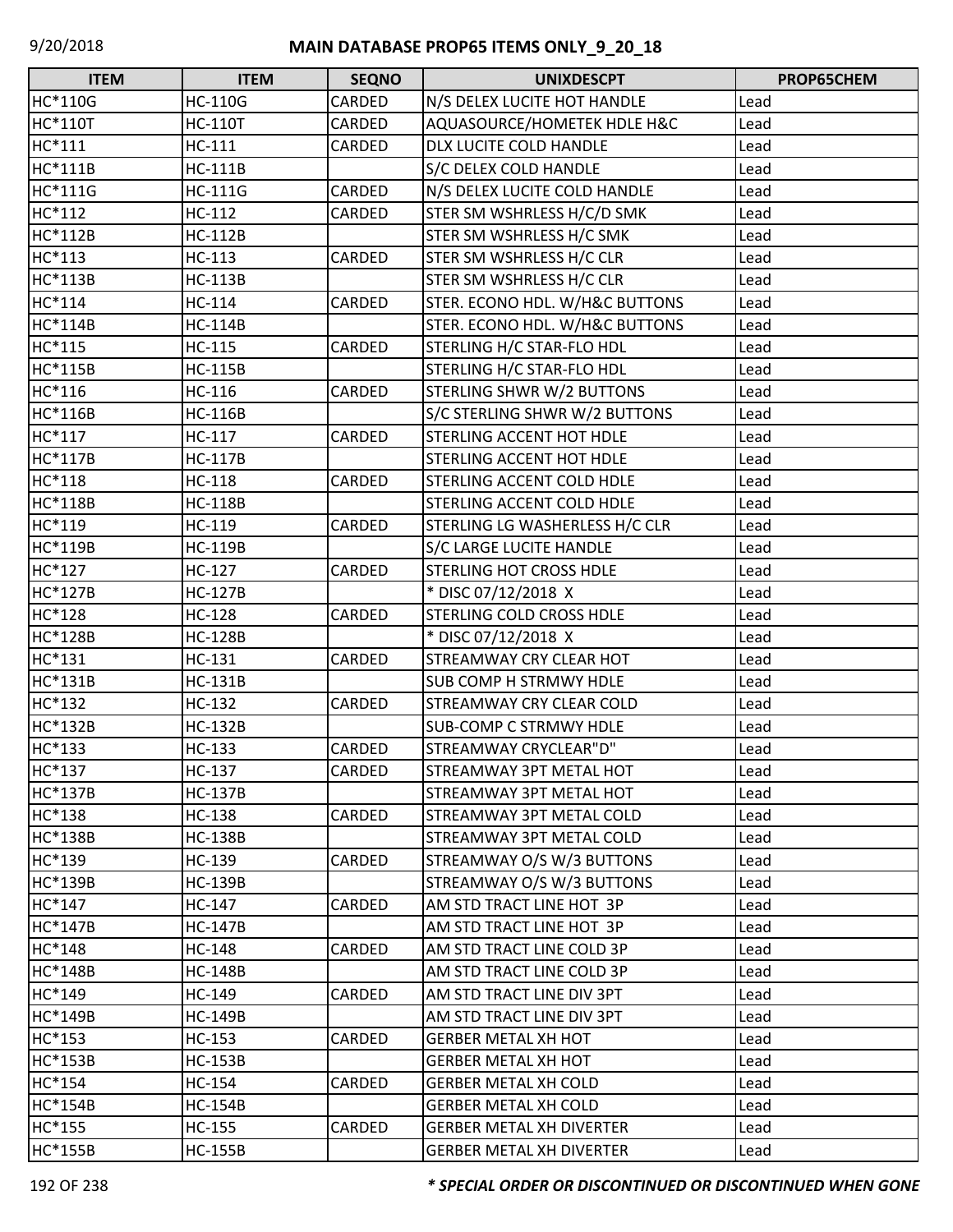| <b>ITEM</b>      | <b>ITEM</b>      | <b>SEQNO</b> | <b>UNIXDESCPT</b>                   | PROP65CHEM |
|------------------|------------------|--------------|-------------------------------------|------------|
| HC*158           | <b>HC-158</b>    | CARDED       | REPCAL F-14537 SMALL HOT            | Lead       |
| <b>HC*158B</b>   | <b>HC-158B</b>   |              | REPCAL F-14537 SMALL HOT            | Lead       |
| HC*159           | HC-159           | CARDED       | REPCAL F-14536 SMALL COLD           | Lead       |
| <b>HC*159B</b>   | <b>HC-159B</b>   |              | REPCAL F-14536 SMALL COLD           | Lead       |
| HC*160           | HC-160           | CARDED       | REPCAL F-14534 LARGE HOT            | Lead       |
| HC*161           | HC-161           | CARDED       | REPCAL F-14535 LARGE COLD           | Lead       |
| HC*161A          | <b>HC-161A</b>   |              | <b>COLD LARGE A BROACH</b>          | Lead       |
| <b>HC*161AB</b>  | <b>HC-161AB</b>  | <b>BULK</b>  | * DISC NLA 03/16/2018 X             | Lead       |
| HC*161B          | <b>HC-161B</b>   | <b>BULK</b>  | REPCAL F-14535 LARGE COLD           | Lead       |
| HC*162           | HC-162           | CARDED       | MOEN N/S SHOWER HDLE KNOB           | Lead       |
| HC*163           | HC-163           | CARDED       | MN CRY.#144 WITH BUTTON             | Lead       |
| HC*163B          | <b>HC-163B</b>   | <b>BULK</b>  | <b>BULK MOEN HANDLE</b>             | Lead       |
| <b>HC*163P</b>   | <b>HC-163P</b>   | CARDED       | <b>MOEN POSI-TEMP CLEAR HANDLE</b>  | Lead       |
| <b>HC*163PB</b>  | <b>HC-163PB</b>  | <b>BULK</b>  | MOEN POSI-TEMP HANDLE KNOB          | Lead       |
| <b>HC*163PL</b>  | <b>HC-163PL</b>  | CARDED       | MOEN POSI-TEMP LEVER HANDLE         | Lead       |
| <b>HC*163PLB</b> | <b>HC-163PLB</b> | <b>BULK</b>  | MOEN POSI-TEMP LEVER                | Lead       |
| <b>HC*163SN</b>  | <b>HC-163SN</b>  | CARDED       | SN MOEN HANDLE                      | Lead       |
| HC*164           | HC-164           | CARDED       | MN CRY.#424 WITH BUTTON             | Lead       |
| HC*164B          | <b>HC-164B</b>   | <b>BULK</b>  | <b>BULK MOEN HANDLE</b>             | Lead       |
| HC*167           | HC-167           | CARDED       | MOEN CRY. #1041 W/BUTTON            | Lead       |
| HC*167B          | <b>HC-167B</b>   | <b>BULK</b>  | <b>BULK MOEN HANDLE</b>             | Lead       |
| HC*168           | <b>HC-168</b>    | CARDED       | MOEN CRY. #1245 W/BUTTON            | Lead       |
| <b>HC*168B</b>   | <b>HC-168B</b>   | <b>BULK</b>  | MOEN CRY. #1245 W/BUTTON            | Lead       |
| HC*169           | HC-169           | CARDED       | DELTA CRY. #2389 W/BUTTON           | Lead       |
| HC*169A          | <b>HC-169A</b>   | CARDED       | DELTA CRY. #2390 W/BUTTON           | Lead       |
| HC*169B          | <b>HC-169B</b>   | CARDED       | DELTA CRY. #2391 W/BUTTON           | Lead       |
| <b>HC*169C</b>   | <b>HC-169C</b>   | CARDED       | DELTA CRY. #2392 W/BUTTON           | Lead       |
| <b>HC*169IB</b>  | <b>HC-169IB</b>  | <b>BULK</b>  | DELTA T&S REPLACEMENT HANDLE        | Lead       |
| <b>HC*169SN</b>  | <b>HC-169SN</b>  | CARDED       | * DISC NLA 04/09/15                 | Lead       |
| <b>HC*169T</b>   | <b>HC-169T</b>   | CARDED       | IMPORT S/C PLST HDLE W/HEX ADP      | Lead       |
| HC*170           | HC-170           | CARDED       | VALLEY CRYSTAL HDLE. #639           | Lead       |
| <b>HC*170B</b>   | <b>HC-170B</b>   | <b>BULK</b>  | <b>SUB COMP VALLEY HDLE</b>         | Lead       |
| HC*171           | $HC-171$         | CARDED       | VALLEY V5002 TEARDROP HD            | Lead       |
| <b>HC*171A</b>   | <b>HC-171A</b>   | CARDED       | VALLEY V5013 CP HDLE                | Lead       |
| HC*172           | HC-172           | CARDED       | VALLEY V5001 N/S KNOB               | Lead       |
| <b>HC*172A</b>   | <b>HC-172A</b>   | CARDED       | VALLEY V5014 N/S HDLE               | Lead       |
| HC*172B          | <b>HC-172B</b>   | CARDED       | <b>VALLEY BACK TO BACK HDLE</b>     | Lead       |
| HC*173           | HC-173           | CARDED       | <b>BRIGGS CRYSTAL 2/BUTTON HDLE</b> | Lead       |
| HC*174           | HC-174           | CARDED       | BRIGGS #3127 C.P. 3P HOT            | Lead       |
| HC*174B          | <b>HC-174B</b>   | <b>BULK</b>  | BRIGGS #3127 C.P. 3P HOT            | Lead       |
| HC*175           | HC-175           | CARDED       | BRIGGS #3128 C.P. 3P COLD           | Lead       |
| <b>HC*175B</b>   | <b>HC-175B</b>   | <b>BULK</b>  | BRIGGS #3128 C.P. 3P COLD           | Lead       |
| HC*176           | HC-176           | CARDED       | BRIGGS #4000 XH HOT                 | Lead       |
| HC*176B          | <b>HC-176B</b>   | <b>BULK</b>  | BRIGGS #4000 XH HOT                 | Lead       |
| HC*177           | HC-177           | CARDED       | BRIGGS #4001 XH COLD                | Lead       |
| HC*177B          | <b>HC-177B</b>   | <b>BULK</b>  | BRIGGS #4001 XH COLD                | Lead       |
| HC*178           | HC-178           | CARDED       | BRADLEY CRY SGLE LAV/SHWR HDLE      | Lead       |
| HC*178B          | <b>HC-178B</b>   | <b>BULK</b>  | SUB COMP BRADLEY HDLE               | Lead       |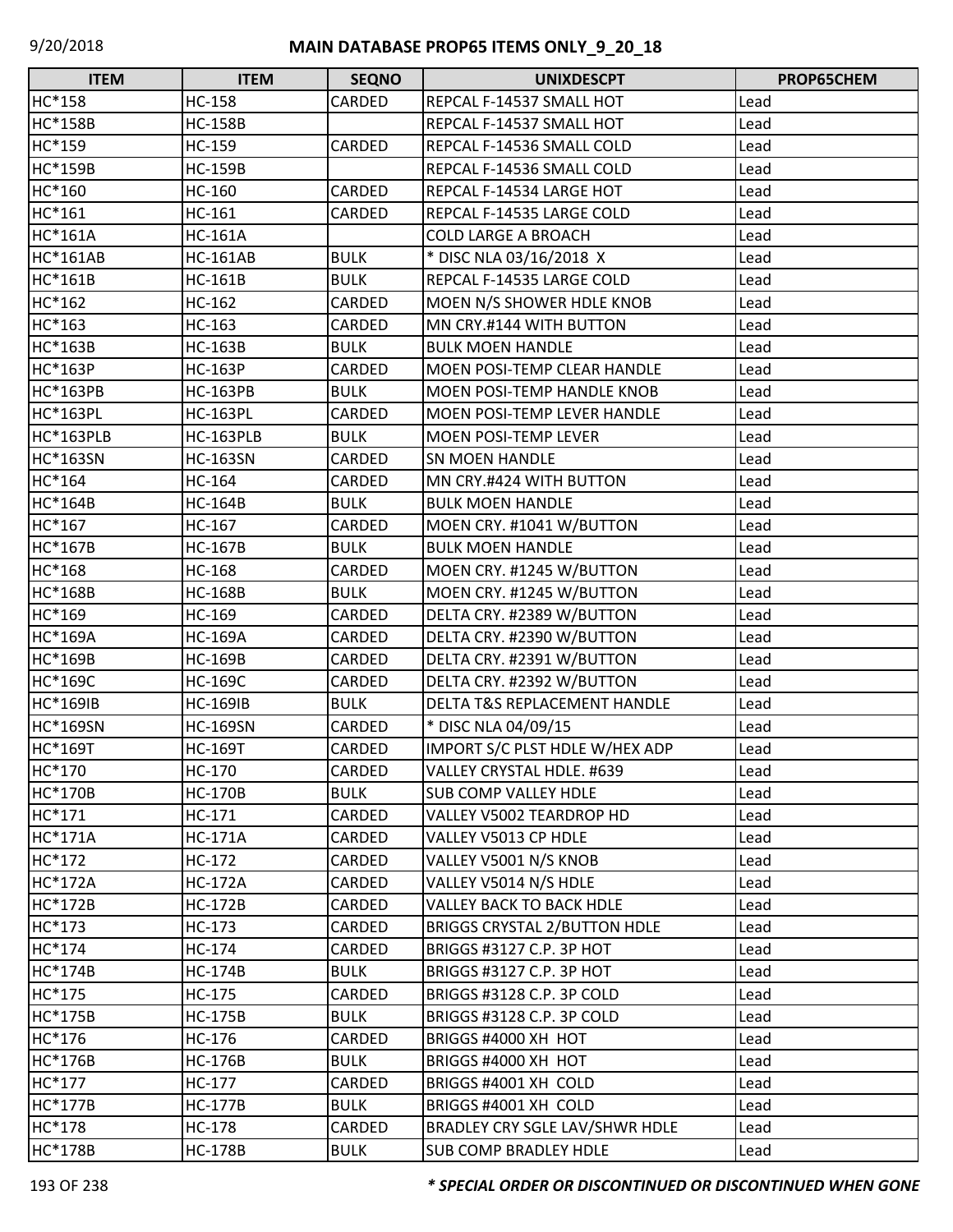| <b>ITEM</b>     | <b>ITEM</b>      | <b>SEQNO</b>  | <b>UNIXDESCPT</b>                     | PROP65CHEM |
|-----------------|------------------|---------------|---------------------------------------|------------|
| HC*187          | <b>HC-187</b>    | CARDED        | AM STD 9171-023 XH HOT                | Lead       |
| <b>HC*187B</b>  | <b>HC-187B</b>   | <b>BULK</b>   | AM STD 9171-023 XH HOT                | Lead       |
| HC*188          | <b>HC-188</b>    | CARDED        | AM STD 9171-021 XH COLD               | Lead       |
| <b>HC*188B</b>  | <b>HC-188B</b>   | <b>BULK</b>   | AM STD 9171-021 XH COLD               | Lead       |
| <b>HC*193A</b>  | <b>HC-193A</b>   | <b>CARDED</b> | KOHLER FLARE LARGE HOT                | Lead       |
| <b>HC*193AB</b> | <b>HC-193AB</b>  | <b>BULK</b>   | * DISC 08/15/2018 X                   | Lead       |
| <b>HC*193B</b>  | <b>HC-193B</b>   | CARDED        | KOHLER FLARE LARGE COLD               | Lead       |
| <b>HC*193BB</b> | <b>HC-193BB</b>  | <b>BULK</b>   | * DISC 08/15/2018 X                   | Lead       |
| HC*204MB        | <b>HC-204MB</b>  | CARDED        | AM STD HERT SM W/2 BUTTONS            | Lead       |
| HC*204MBB       | HC-204MBB        | <b>BULK</b>   | AM STD LAV W/2 BUTTONS                | Lead       |
| <b>HC*206MB</b> | <b>HC-206MB</b>  | CARDED        | AM STD HERT LG W/3 BUTTONS            | Lead       |
| HC*206MBB       | <b>HC-206MBB</b> | <b>BULK</b>   | AM STD SHWR HANDLE W/3 BUTTONS        | Lead       |
| HC*220          | HC-220           | CARDED        | AM STD COLONY (N.S.) HOT              | Lead       |
| <b>HC*220A</b>  | <b>HC-220A</b>   | CARDED        | * DISC USE HC-220AMB 07/22/11         | Lead       |
| HC*220AMB       | HC-220AMB        | CARDED        | AM STD COLONY O/S W/3 BUTTONS         | Lead       |
| HC*220AMBB      | HC-220AMBB       | <b>BULK</b>   | AM STD COLONY O/S W/3 BUTTONS         | Lead       |
| <b>HC*220B</b>  | <b>HC-220B</b>   | <b>BULK</b>   | AM STD COLONY (N.S.) HOT              | Lead       |
| HC*221          | HC-221           | CARDED        | AM STD COLONY (N.S.) COLD             | Lead       |
| <b>HC*221A</b>  | <b>HC-221A</b>   | CARDED        | AM STD COLONY (O.S.) COLD             | Lead       |
| <b>HC*221B</b>  | <b>HC-221B</b>   | <b>BULK</b>   | AM STD COLONY (O.S.) COLD             | Lead       |
| HC*222          | <b>HC-222</b>    | CARDED        | AM STD COLONY N.S. DIV.               | Lead       |
| <b>HC*222B</b>  | <b>HC-222B</b>   | <b>BULK</b>   | AM STD COLONY N.S. DIV.               | Lead       |
| HC*223MB        | <b>HC-223MB</b>  | CARDED        | <b>GERBER LG LONG BR W/3 BUTTONS</b>  | Lead       |
| HC*223MBB       | HC-223MBB        | <b>BULK</b>   | <b>GERBER LG LONG BR W/3 BUTTONS</b>  | Lead       |
| HC*226MB        | <b>HC-226MB</b>  | CARDED        | <b>GERBER LONG LUCITE W/3 BUTTONS</b> | Lead       |
| HC*226MBB       | HC-226MBB        | <b>BULK</b>   | <b>GERBER LONG LUCITE W/3 BUTTONS</b> | Lead       |
| HC*229MB        | <b>HC-229MB</b>  | CARDED        | <b>GERBER SHOWER SHT BR W/3 BTTNS</b> | Lead       |
| HC*229MBB       | HC-229MBB        | <b>BULK</b>   | <b>S/C GERBER SHORT BR</b>            | Lead       |
| HC*230          | HC-230           | CARDED        | <b>PP AVANTEE 940-240 N/S</b>         | Lead       |
| <b>HC*230B</b>  | <b>HC-230B</b>   | <b>BULK</b>   | <b>S/C PP LUCITE</b>                  | Lead       |
| HC*231          | HC-231           | CARDED        | PP AVANTEE 940-950 O/S HDLE           | Lead       |
| <b>HC*231B</b>  | <b>HC-231B</b>   | <b>BULK</b>   | PP AVANTEE O/S HDL W/BUTTON/SC        | Lead       |
| HC*233          | HC-233           | CARDED        | PP WINDSOR LG HOT HDLE                | Lead       |
| <b>HC*233B</b>  | <b>HC-233B</b>   | <b>BULK</b>   | HOT PP #2 LG WINDSOR W/BUT-SCW        | Lead       |
| <b>HC*233MB</b> | <b>HC-233MB</b>  | CARDED        | LARGE WINSOR W/3 BUTTONS              | Lead       |
| <b>HC*233MP</b> | <b>HC-233MP</b>  | CARDED        | <b>6-PAK LARGE WINDSOR HANDLE</b>     | Lead       |
| HC*234          | HC-234           | CARDED        | PP WINDSOR LG COLD HDLE               | Lead       |
| <b>HC*234B</b>  | <b>HC-234B</b>   | <b>BULK</b>   | COLD PP #2 LG WINDSOR W/BUT-SC        | Lead       |
| HC*235          | HC-235           | CARDED        | PP WINDSOR LG DIV. HDLE               | Lead       |
| <b>HC*235B</b>  | <b>HC-235B</b>   | <b>BULK</b>   | DIV PP #2 LG WINDSOR W/BUT-SCR        | Lead       |
| HC*236          | HC-236           | CARDED        | P.P. WINDSOR SM HOT HDLE              | Lead       |
| <b>HC*236B</b>  | <b>HC-236B</b>   | <b>BULK</b>   | HOT PP #2 SM WINDSOR W/BUT            | Lead       |
| <b>HC*236MB</b> | <b>HC-236MB</b>  | CARDED        | SMALL WINSOR W/2 BUTTONS              | Lead       |
| HC*237          | HC-237           | CARDED        | P.P. WINDSOR SM COLD HDLE             | Lead       |
| <b>HC*237B</b>  | <b>HC-237B</b>   | <b>BULK</b>   | COLD PP #2 SM WINDSOR W/BUT           | Lead       |
| <b>HC*238</b>   | <b>HC-238</b>    | CARDED        | HOT P.P. ANTIQUE BRONZE               | Lead       |
| <b>HC*238MB</b> | <b>HC-238MB</b>  | CARDED        | LG SMOKE PP HDLE W/3 BUTTONS          | Lead       |
| HC*239          | HC-239           | CARDED        | COLD P.P. ANTIQUE BRONZE              | Lead       |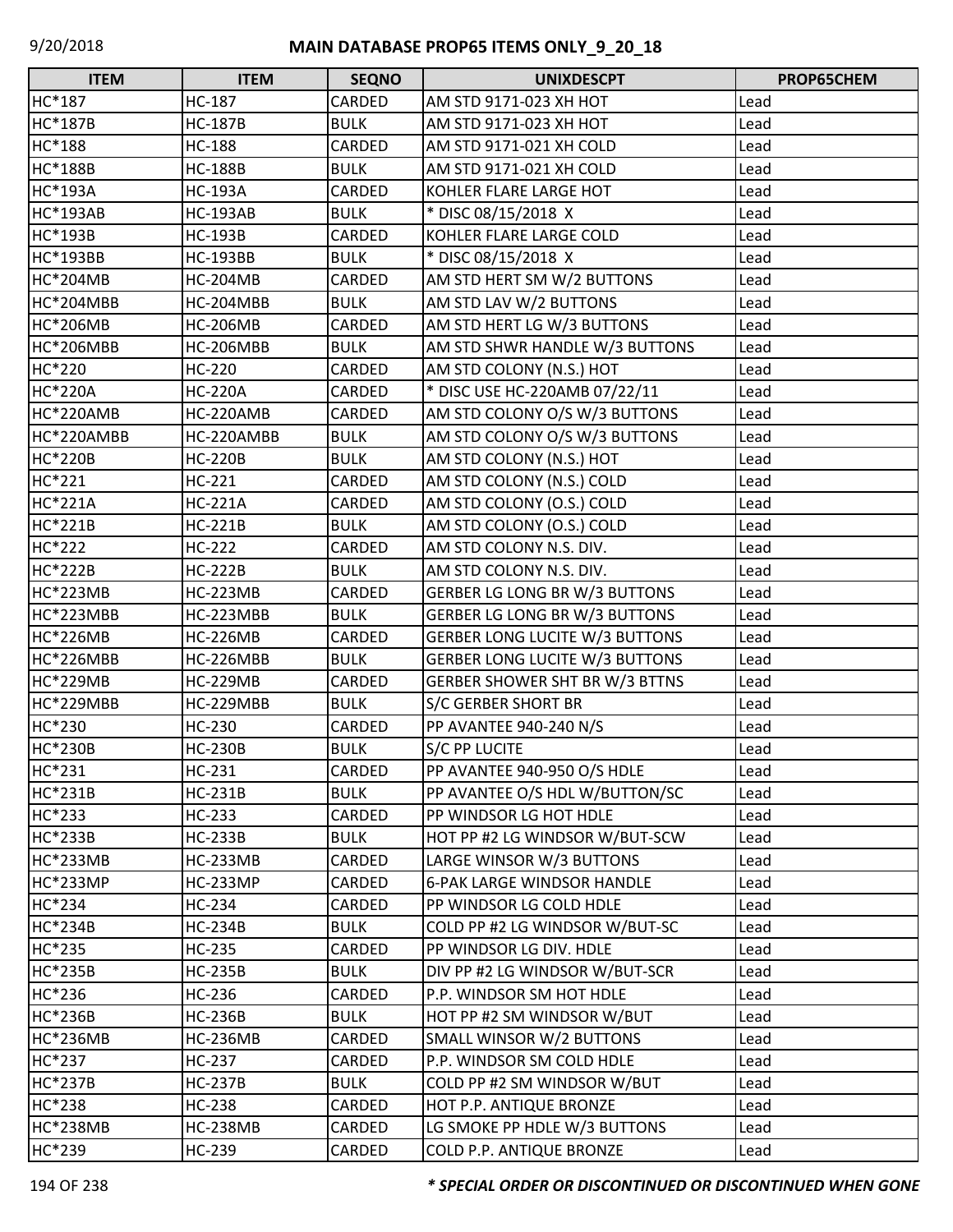| <b>ITEM</b>     | <b>ITEM</b>     | <b>SEQNO</b> | <b>UNIXDESCPT</b>                    | PROP65CHEM |
|-----------------|-----------------|--------------|--------------------------------------|------------|
| HC*240          | HC-240          | CARDED       | DIV. P.P. ANTIQUE BRONZE             | Lead       |
| HC*241          | $HC-241$        | CARDED       | NIBCO HANDLE W/2 BUTTONS             | Lead       |
| <b>HC*241B</b>  | <b>HC-241B</b>  | <b>BULK</b>  | NIBCO HANDLE W/2 BUTTONS             | Lead       |
| HC*243          | HC-243          | CARDED       | MOEN ROUND KIT/LAV HDL W/2 BUT       | Lead       |
| <b>HC*243B</b>  | <b>HC-243B</b>  | <b>BULK</b>  | MOEN ROUND KIT/LAV HDL W/2 BUT       | Lead       |
| HC*244          | HC-244          | CARDED       | VALLEY II H/C LARGE HDLE             | Lead       |
| HC*245          | <b>HC-245</b>   | CARDED       | VALLEY II H/C SMALL HDLE             | Lead       |
| HC*246          | HC-246          | CARDED       | MOEN HANDLE W/2 BUTTONS              | Lead       |
| <b>HC*246B</b>  | <b>HC-246B</b>  | <b>BULK</b>  | MOEN HANDLE W/2 BUTTONS              | Lead       |
| HC*247          | HC-247          | CARDED       | PP LG HOT PB WINDSOR HDLE            | Lead       |
| HC*247MB        | <b>HC-247MB</b> | CARDED       | LG WINDSOR W/3 PB BUTTONS            | Lead       |
| HC*248          | <b>HC-248</b>   | CARDED       | PP LG COLD PB WINDSOR HDL            | Lead       |
| HC*249          | HC-249          | CARDED       | PP LG DIV. PB WINDSOR HDL            | Lead       |
| HC*251          | HC-251          | CARDED       | PP SM COLD PB WINDSOR HDL            | Lead       |
| HC*253          | HC-253          | CARDED       | PP MOBIL HOME H/C HANDLE             | Lead       |
| HC*254          | HC-254          | CARDED       | <b>VALLEY SMK SM H&amp;C HDLE</b>    | Lead       |
| HC*255          | <b>HC-255</b>   | CARDED       | <b>VALLEY SMK LARGE H#C HDLE</b>     | Lead       |
| HC*256          | HC-256          | CARDED       | <b>CAREFEE 2 BUTTON HANDLE</b>       | Lead       |
| <b>HC*256B</b>  | <b>HC-256B</b>  | <b>BULK</b>  | CAREFREE TWO HDLE H/C                | Lead       |
| HC*257          | <b>HC-257</b>   | CARDED       | CAREFREE SINGLE HDLE H/C             | Lead       |
| <b>HC*257B</b>  | <b>HC-257B</b>  | <b>BULK</b>  | CAREFREE SINGLE HDLE H/C             | Lead       |
| HC*258MB        | <b>HC-258MB</b> | CARDED       | GERBER SHORT SHWR HDL W/3 BUT        | Lead       |
| HC*258MBB       | HC-258MBB       | <b>BULK</b>  | <b>GERBER SHORT SHWR HDL W/3 BUT</b> | Lead       |
| HC*263          | HC-263          | CARDED       | PEERLESS CLEAR S/L HANDLE            | Lead       |
| <b>HC*263B</b>  | <b>HC-263B</b>  | <b>BULK</b>  | S/C CLEAR PEERLESS S/L HANDLE        | Lead       |
| <b>HC*264MB</b> | <b>HC-264MB</b> | CARDED       | H/C GERBER PLST LAV HANDLE           | Lead       |
| HC*266          | HC-266          | CARDED       | <b>CADET SMALL 2/BUTTON HANDLE</b>   | Lead       |
| <b>HC*266B</b>  | <b>HC-266B</b>  | <b>BULK</b>  | <b>SUB COMPONET FOR HC-266</b>       | Lead       |
| HC*267          | HC-267          | CARDED       | CADET LG METAL 2/BUTTON HANDLE       | Lead       |
| <b>HC*267B</b>  | <b>HC-267B</b>  | <b>BULK</b>  | CADET LG METAL 2/BUTTON HANDLE       | Lead       |
| HC*268          | <b>HC-268</b>   | CARDED       | <b>CADET SMALL 2/BUTTON HANDLE</b>   | Lead       |
| HC*269          | HC-269          | CARDED       | <b>CADET LG 2/BUTTON HANDLE</b>      | Lead       |
| <b>HC*269B</b>  | <b>HC-269B</b>  | <b>BULK</b>  | <b>SUB COMPONET FOR HC-269B</b>      | Lead       |
| HC*273          | HC-273          | CARDED       | HOT CENTRAL BRASS LG METAL HDL       | Lead       |
| <b>HC*273B</b>  | <b>HC-273B</b>  | <b>BULK</b>  | HOT CENTRAL BRASS LG METAL HDL       | Lead       |
| HC*274          | <b>HC-274</b>   | CARDED       | COLD CENTRAL BRASS LG METAL HD       | Lead       |
| <b>HC*274B</b>  | <b>HC-274B</b>  | <b>BULK</b>  | COLD CENTRAL BRASS LG METAL HD       | Lead       |
| HC*275          | HC-275          | CARDED       | DIV CENTRAL BRASS LG METAL HDL       | Lead       |
| <b>HC*275B</b>  | <b>HC-275B</b>  | <b>BULK</b>  | DIV CENTRAL BRASS LG METAL HDL       | Lead       |
| HC*278          | HC-278          | CARDED       | SM KOHLER METAL 2/BUTTON HDLE        | Lead       |
| <b>HC*278B</b>  | <b>HC-278B</b>  | <b>BULK</b>  | <b>SUB COMPONET FOR HC-278</b>       | Lead       |
| HC*279          | HC-279          | CARDED       | SM KOHLER LUCITE 2/BUTTON HDLE       | Lead       |
| <b>HC*279B</b>  | <b>HC-279B</b>  | <b>BULK</b>  | <b>SUB COMPONET FOR HC-279</b>       | Lead       |
| HC*281          | HC-281          | CARDED       | HOT UNION SHOWER HANDLE              | Lead       |
| <b>HC*281B</b>  | <b>HC-281B</b>  | <b>BULK</b>  | <b>SUB COMPONET FOR HC-281</b>       | Lead       |
| HC*282          | <b>HC-282</b>   | CARDED       | <b>COLD UNION SHOWER HANDLE</b>      | Lead       |
| <b>HC*282B</b>  | <b>HC-282B</b>  | <b>BULK</b>  | S/C COLD UNION HANDLE                | Lead       |
| HC*283          | HC-283          | CARDED       | HOT UNION LEVER HANDLE               | Lead       |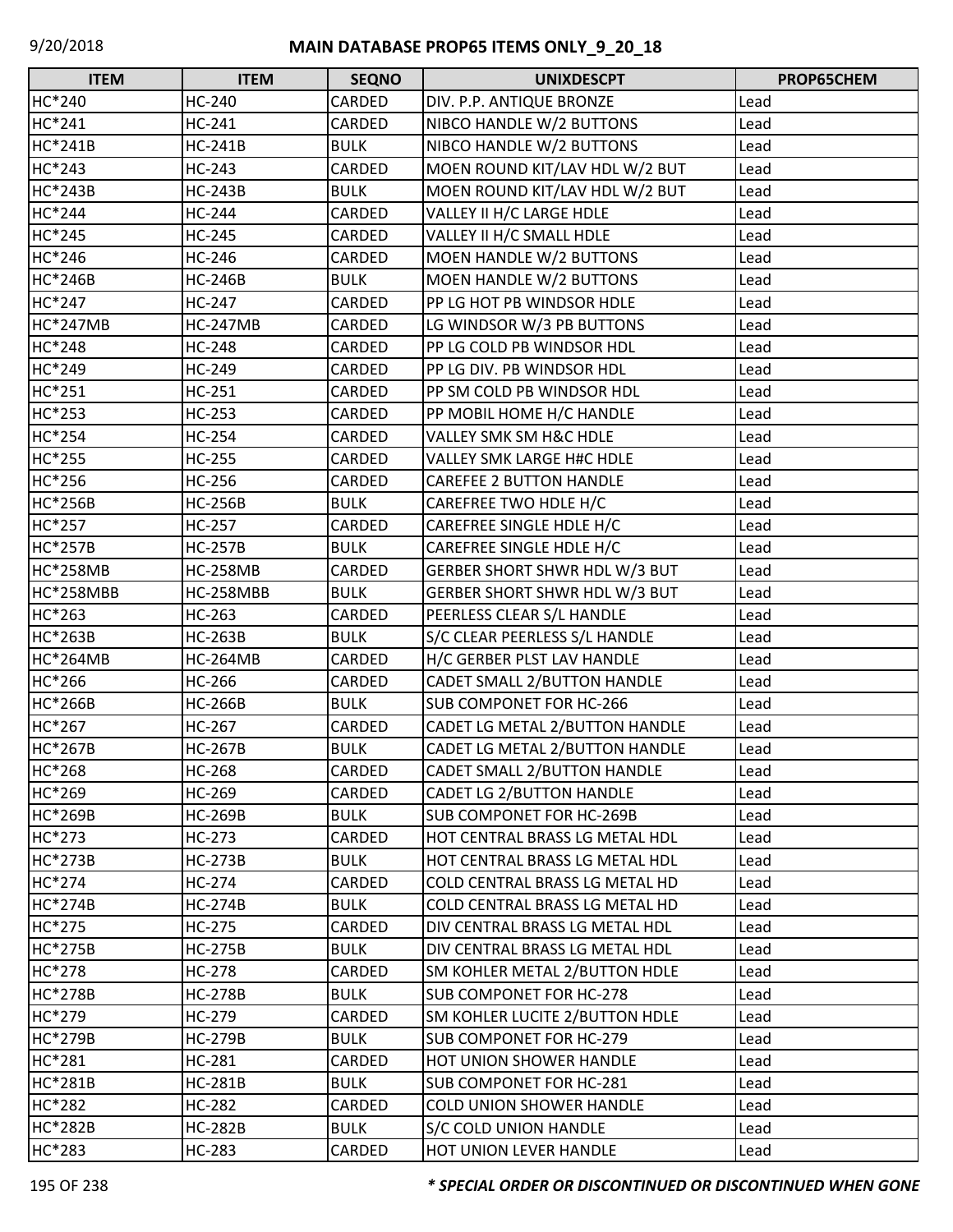| <b>ITEM</b>     | <b>ITEM</b>      | <b>SEQNO</b> | <b>UNIXDESCPT</b>                | PROP65CHEM |
|-----------------|------------------|--------------|----------------------------------|------------|
| <b>HC*283B</b>  | <b>HC-283B</b>   | <b>BULK</b>  | S/C HOT UNION LEVER HANDLE       | Lead       |
| HC*284          | <b>HC-284</b>    | CARDED       | <b>COLD UNION LEVER HANDLE</b>   | Lead       |
| <b>HC*284B</b>  | <b>HC-284B</b>   | <b>BULK</b>  | S/C COLD UNION LEVER HANDLE      | Lead       |
| <b>HC*285MB</b> | <b>HC-285MB</b>  | CARDED       | KOHLER TREND SHR W/ 3 BUTTONS    | Lead       |
| HC*285MBB       | <b>HC-285MBB</b> | <b>BULK</b>  | S/C KOHLER SHOWER W/3 BUTTONS    | Lead       |
| <b>HC*288</b>   | <b>HC-288</b>    | CARDED       | KOHLER CORALAIS LUCITE SGL HDL   | Lead       |
| <b>HC*288B</b>  | <b>HC-288B</b>   | <b>BULK</b>  | KOHLER CORALAIS LUCITE HDL       | Lead       |
| HC*289          | HC-289           | CARDED       | KOHLER CORALAIS 2HDL W-BUTTONS   | Lead       |
| <b>HC*289B</b>  | <b>HC-289B</b>   | <b>BULK</b>  | KOHLER CORALAIS W/O BUTTON       | Lead       |
| HC*290          | <b>HC-290</b>    | CARDED       | HOT SMALL ELJER HANDLE           | Lead       |
| <b>HC*290B</b>  | <b>HC-290B</b>   | <b>BULK</b>  | HOT ELJER LAV CANOPY             | Lead       |
| HC*291          | HC-291           | CARDED       | <b>COLD SMALL ELJER HANDLE</b>   | Lead       |
| <b>HC*291B</b>  | <b>HC-291B</b>   | <b>BULK</b>  | <b>COLD SMALL ELJER CANOPY</b>   | Lead       |
| HC*292          | HC-292           | CARDED       | ELJER DIV. SHWR HANDLE           | Lead       |
| <b>HC*292B</b>  | <b>HC-292B</b>   | <b>BULK</b>  | ELJER DIV. SHWR HANDLE           | Lead       |
| HC*293          | HC-293           | CARDED       | HOT LARGE ELJER HANDLE           | Lead       |
| <b>HC*293B</b>  | <b>HC-293B</b>   | <b>BULK</b>  | S/C HOT LARGE ELJER HANDLE       | Lead       |
| HC*294          | HC-294           | CARDED       | <b>COLD LARGE ELJER HANDLE</b>   | Lead       |
| <b>HC*294B</b>  | <b>HC-294B</b>   | <b>BULK</b>  | S/C COLD LARGE ELJER HANDLE      | Lead       |
| HC*295          | HC-295           | CARDED       | ELJER LEVER 2/BUTTON HANDLE      | Lead       |
| HC*296          | HC-296           | CARDED       | ELJER LARGE METAL HANDLE         | Lead       |
| HC*299          | HC-299           | CARDED       | KOHLER CORALAIS LARGE H/C        | Lead       |
| <b>HC*300MB</b> | <b>HC-300MB</b>  | CARDED       | PP NEW SMALL VERVE W/2BUTTONS    | Lead       |
| HC*300MBB       | HC-300MBB        | <b>BULK</b>  | S/C N/S SM VERVE W/ 2 BUT/INS    | Lead       |
| <b>HC*302MB</b> | <b>HC-302MB</b>  | CARDED       | PP NEW LARGE VERVE W/BUTTONS     | Lead       |
| HC*302MBB       | HC-302MBB        | <b>BULK</b>  | PP NEW LARGE VERVE W/BUTTONS     | Lead       |
| <b>HC*305MB</b> | <b>HC-305MB</b>  | CARDED       | PP NEW SMALL WINDSOR W/2 BUTTO   | Lead       |
| HC*305MBB       | <b>HC-305MBB</b> | <b>BULK</b>  | <b>SUB COMP PP SM NEW WINDSO</b> | Lead       |
| <b>HC*307MB</b> | <b>HC-307MB</b>  | CARDED       | PP NEW LARGE WINDSOR W/3 BUTTN   | Lead       |
| HC*307MBB       | HC-307MBB        | <b>BULK</b>  | SUB COMP PP LG NEW PLST W/3BUT   | Lead       |
| HC*320          | <b>HC-320</b>    | CARDED       | PP N/S CLEAR LAV S/L HANDLE      | Lead       |
| HC*350          | <b>HC-350</b>    | CARDED       | HOT KOHLER SM METAL HANDLE       | Lead       |
| <b>HC*350B</b>  | <b>HC-350B</b>   | <b>BULK</b>  | <b>HOT KOHLER HANDLE</b>         | Lead       |
| HC*351          | HC-351           | CARDED       | COLD KOHLER SM METAL HANDLE      | Lead       |
| <b>HC*351B</b>  | <b>HC-351B</b>   | <b>BULK</b>  | <b>COLD KOHLER HANDLE</b>        | Lead       |
| HC*352          | HC-352           | CARDED       | HOT KOHLER LG METAL HANDLE       | Lead       |
| <b>HC*352B</b>  | <b>HC-352B</b>   | <b>BULK</b>  | S/C HOT KOHLER HANDLE            | Lead       |
| HC*353          | HC-353           | CARDED       | COLD KOHLER LG METAL HANDLE      | Lead       |
| <b>HC*353B</b>  | <b>HC-353B</b>   | <b>BULK</b>  | S/C COLD KOHLER LG HANDLE        | Lead       |
| HC*360          | HC-360           | CARDED       | U/R/MIL/CAREFREE 2 BTTN HDLE     | Lead       |
| <b>HC*360B</b>  | <b>HC-360B</b>   | <b>BULK</b>  | S/C UR/MIL/CARFEE 2BTTN HDLE     | Lead       |
| HC*370MB        | <b>HC-370MB</b>  | CARDED       | STERLING LG CLEAR T/S HANDLE     | Lead       |
| <b>HC*371MB</b> | <b>HC-371MB</b>  | CARDED       | STERLING LG SMK T/S HANDLE       | Lead       |
| HC*380          | HC-380           | CARDED       | NIBCO 85555 S/L HANDLE           | Lead       |
| HC*40           | <b>HC-40</b>     | CARDED       | MIXET N/S CP HD                  | Lead       |
| <b>HC*40B</b>   | $HC-40B$         | <b>BULK</b>  | <b>MIXET METAL HANDLE</b>        | Lead       |
| HC*40SNB        | HC-40SNB         | <b>BULK</b>  | <b>SN MIXET HANDLE BULK</b>      | Lead       |
| $HC*41$         | $HC-41$          | CARDED       | MIXET RD PLASTIC HANDLE          | Lead       |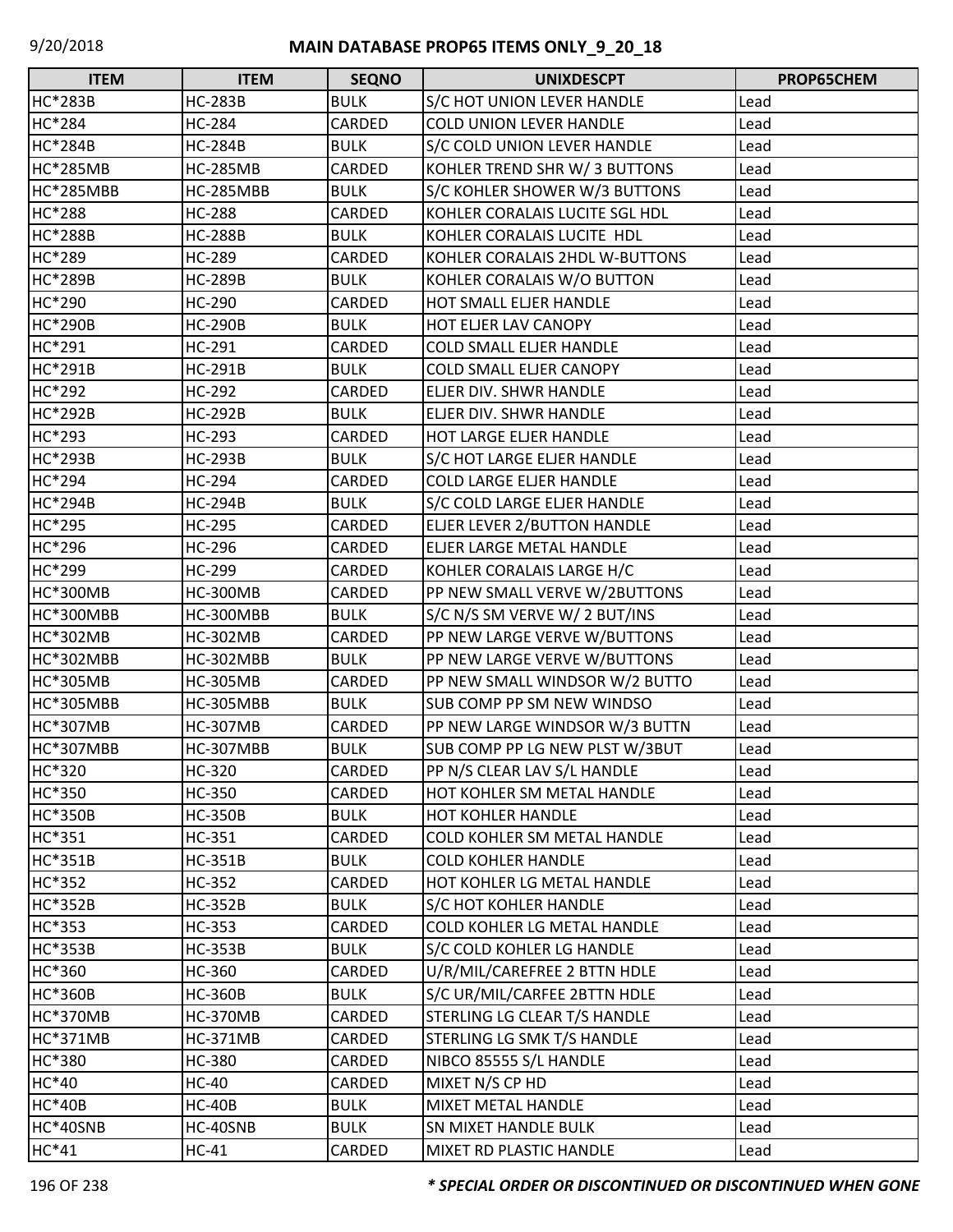| <b>ITEM</b>    | <b>ITEM</b>    | <b>SEQNO</b>  | <b>UNIXDESCPT</b>                       | PROP65CHEM |
|----------------|----------------|---------------|-----------------------------------------|------------|
| <b>HC*41B</b>  | $HC-41B$       | <b>BULK</b>   | <b>MIXET CLEAR HANDLE</b>               | Lead       |
| <b>HC*41G</b>  | $HC-41G$       | <b>CARDED</b> | * DISC USE HC-41                        | Lead       |
| <b>HC*41N</b>  | $HC-41N$       | <b>CARDED</b> | <b>MIXET SMOKE PLASTIC HANDLE</b>       | Lead       |
| HC*41NB        | HC-41NB        | <b>BULK</b>   | <b>MIXET SMOKE HANDLE</b>               | Lead       |
| <b>HC*41NG</b> | <b>HC-41NG</b> | CARDED        | * DISC USE HC-41N                       | Lead       |
| HC*42          | $HC-42$        | CARDED        | MIXET DELUXE ROUND HANDLE               | Lead       |
| <b>HC*42B</b>  | $HC-42B$       | <b>BULK</b>   | MIXET DELUXE ROUND HANDLE               | Lead       |
| $HC*43$        | $HC-43$        | <b>CARDED</b> | STERLING MIX VALVE O/S                  | Lead       |
| <b>HC*43B</b>  | <b>HC-43B</b>  | <b>BULK</b>   | STERLING SHORT MIX VALVE                | Lead       |
| $HC*47$        | $HC-47$        | CARDED        | PP940-270 DIV HANDLE                    | Lead       |
| HC*48MB        | HC-48MB        | CARDED        | PP CROWN IMP. H/C HANDLE                | Lead       |
| HC*55MB        | HC-55MB        | CARDED        | SAYCO LG SPACE ACE W/3 BUTTONS          | Lead       |
| HC*55MBB       | HC-55MBB       | <b>BULK</b>   | S/C LARGE SPACE ACE W/3 BUTTON          | Lead       |
| HC*57MB        | HC-57MB        | CARDED        | SAYCO SM SPACE ACE W/2 BUTTONS          | Lead       |
| HC*57MBB       | HC-57MBB       | <b>BULK</b>   | <b>SC SAYCO SPACE ACE</b>               | Lead       |
| $HC*61$        | $HC-61$        | CARDED        | H & C XH 12PT. BROACH                   | Lead       |
| <b>HC*61A</b>  | <b>HC-61A</b>  | CARDED        | P.P. BEAUX ART H HANDLE                 | Lead       |
| <b>HC*61AB</b> | $HC-61AB$      | <b>BULK</b>   | P.P. BEAUX ART HOT HANDLE               | Lead       |
| <b>HC*61B</b>  | $HC-61B$       | CARDED        | P.P. BEAUX ART C HANDLE                 | Lead       |
| <b>HC*61BB</b> | HC-61BB        | <b>BULK</b>   | PP BEAUX ART HANDLE                     | Lead       |
| $HC*62$        | $HC-62$        | CARDED        | E-Z TACH FIT-ALL H&C HDLE               | Lead       |
| <b>HC*62B</b>  | $HC-62B$       | <b>BULK</b>   | E-Z TACH FIT ALL H&C HDLE               | Lead       |
| HC*63          | HC-63          | CARDED        | P.P. CONTEMPERA SM H HDLE               | Lead       |
| HC*64          | <b>HC-64</b>   | CARDED        | P.P. CONTEMPERA SM C HDLE               | Lead       |
| HC*65          | <b>HC-65</b>   | CARDED        | P.P. CONTEMPERA LG H HDLE               | Lead       |
| <b>HC*65P</b>  | <b>HC-65P</b>  | CARDED        | PB HOT CONTEMPERA HANDLE                | Lead       |
| HC*66          | <b>HC-66</b>   | CARDED        | P.P. CONTEMPERA LG C HDLE               | Lead       |
| <b>HC*66P</b>  | <b>HC-66P</b>  | CARDED        | PB COLD CONTEMPERA HANDLE               | Lead       |
| HC*67          | <b>HC-67</b>   | CARDED        | P.P. CONTEMPERA LG D HDLE               | Lead       |
| <b>HC*67P</b>  | <b>HC-67P</b>  | <b>CARDED</b> | PB DIV CONTEMPERA HANDLE                | Lead       |
| HC*69          | <b>HC-69</b>   | <b>CARDED</b> | <b>BRIGGS KITCH/LAV HDLE(2-BUTTON</b>   | Lead       |
| <b>HC*69B</b>  | <b>HC-69B</b>  | <b>BULK</b>   | <b>HOT &amp; COLD BRIGGS HANDLES</b>    | Lead       |
| HC*69MB        | HC-69MB        | CARDED        | SAYCO KITCHEN & LAV W/2 BUTTON          | Lead       |
| HC*69MBB       | HC-69MBB       | <b>BULK</b>   | SAYCO KITCHEN & LAV W/2 BUTTON          | Lead       |
| HC*70          | <b>HC-70</b>   | CARDED        | <b>BRIGGS LUCITE 2/BTTN SHWR HDLE</b>   | Lead       |
| <b>HC*70B</b>  | <b>HC-70B</b>  | <b>BULK</b>   | <b>BRIGGS LUCITE H &amp; C SHWR HDL</b> | Lead       |
| HC*70MB        | HC-70MB        | CARDED        | SAYCO TUB & SHOWER W/3 BUTTONS          | Lead       |
| HC*70MBB       | HC-70MBB       | <b>BULK</b>   | SAYCO TUB & SHWR W/3 BUTTONS            | Lead       |
| HC*71          | $HC-71$        | CARDED        | <b>BRIGGS LUCITE DIV HDL</b>            | Lead       |
| <b>HC*71B</b>  | <b>HC-71B</b>  | <b>BULK</b>   | * DISC 08/20/2018 X                     | Lead       |
| HC*72          | $HC-72$        | CARDED        | FIT-ALL CRYSTAL H&C HDLE                | Lead       |
| <b>HC*72B</b>  | <b>HC-72B</b>  | <b>BULK</b>   | FIT-ALL CRYSTAL H&C HDLE                | Lead       |
| HC*73          | $HC-73$        | CARDED        | FIT-ALL CRYSTAL DIV HDLE                | Lead       |
| <b>HC*73B</b>  | <b>HC-73B</b>  | <b>BULK</b>   | SUB COMP FIT-ALL DIV                    | Lead       |
| <b>HC*74A</b>  | <b>HC-74A</b>  | CARDED        | P.P. CONTESSA HOT HANDLE                | Lead       |
| <b>HC*74B</b>  | <b>HC-74B</b>  | <b>BULK</b>   | P.P. CONTESSA COLD HANDLE               | Lead       |
| HC*74MB        | HC-74MB        | CARDED        | SM CONTESSA W/H&C BUTTON                | Lead       |
| HC*76MB        | HC-76MB        | CARDED        | LARGE CONTESSA W/H&C&D BUTTONS          | Lead       |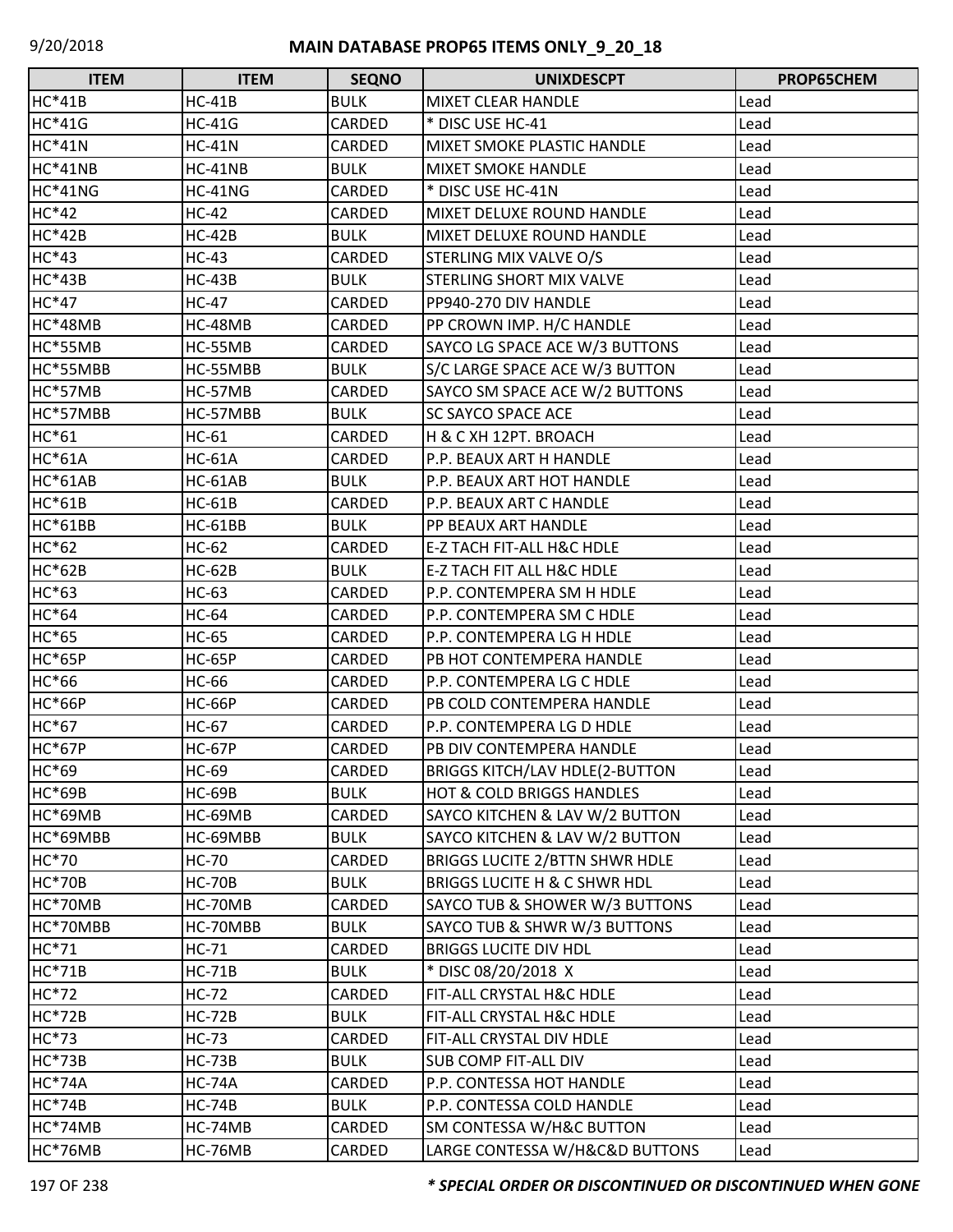| <b>ITEM</b>      | <b>ITEM</b>      | <b>SEQNO</b> | <b>UNIXDESCPT</b>                    | PROP65CHEM |
|------------------|------------------|--------------|--------------------------------------|------------|
| HC*76MBB         | HC-76MBB         | <b>BULK</b>  | SU COMP PP HANDLE W/3 BUTTONS        | Lead       |
| <b>HC*84MB</b>   | HC-84MB          | CARDED       | HARCRAFT LAV/KIT H/C HDLE            | Lead       |
| HC*84MBB         | HC-84MBB         | <b>BULK</b>  | S-C HARCRAFT LAV/KIT H/C HDLE        | Lead       |
| <b>HC*86</b>     | <b>HC-86</b>     | CARDED       | HARCRAFT LG CRY SHWR HOTT            | Lead       |
| <b>HC*86MB</b>   | HC-86MB          | CARDED       | HARCRAFT SHWR HDLE W/3 BUTTON        | Lead       |
| <b>HC*87</b>     | <b>HC-87</b>     | CARDED       | HARCRAFT LG CRY SHWR COLD            | Lead       |
| <b>HC*88</b>     | <b>HC-88</b>     | CARDED       | HARCRAFT LG CRY SHWR DIV             | Lead       |
| HC*89            | <b>HC-89</b>     | CARDED       | STERLING LARGE LUCITE H/C/D          | Lead       |
| <b>HC*89B</b>    | <b>HC-89B</b>    | <b>BULK</b>  | S/C LARGE LUCITE H/C/D               | Lead       |
| HC*90            | <b>HC-90</b>     | CARDED       | STERLING H&C LAV/KIT HDLE            | Lead       |
| HC*91AN          | HC-91AN          | CARDED       | <b>WINDSOR HOT A B HANDLE</b>        | Lead       |
| HC*91BN          | HC-91BN          | CARDED       | <b>WINDSOR COLD A B HANDLE</b>       | Lead       |
| HC*91MB          | HC-91MB          | CARDED       | PP SM MARQUIS H/C HANDLE             | Lead       |
| <b>HC*92MB</b>   | HC-92MB          | CARDED       | LG MARQUIS HDLE W/3BUTTON            | Lead       |
| HC*95            | <b>HC-95</b>     | CARDED       | SAYCO PREC.ST.CLR. H HDLE            | Lead       |
| <b>HC*95B</b>    | <b>HC-95B</b>    | <b>BULK</b>  | SAYCO PREC.ST.CLR. H HDLE            | Lead       |
| HC*96            | <b>HC-96</b>     | CARDED       | SAYCO PREC.ST.CLR. C HDLE            | Lead       |
| <b>HC*96B</b>    | <b>HC-96B</b>    | <b>BULK</b>  | SAYCO PREC.ST.CLR. C HDLE            | Lead       |
| HC*99            | <b>HC-99</b>     | CARDED       | SAYCO PREC. ST. CLR. H               | Lead       |
| <b>HC*99B</b>    | <b>HC-99B</b>    | <b>BULK</b>  | <b>BULK SAYCO PREC H HDLE</b>        | Lead       |
| HL*10            | $HL-10$          | CARDED       | <b>CP BRASS LEVER HDL</b>            | Lead       |
| HL*100           | HL-100           | CARDED       | STERLING ACCENT DIV. HDL             | Lead       |
| HL*100B          | <b>HL-100B</b>   | <b>BULK</b>  | STERLING ACCENT DIV. HDL             | Lead       |
| <b>HL*101MB</b>  | <b>HL-101MB</b>  | CARDED       | <b>GERBER LH W/2 BUTTONS</b>         | Lead       |
| <b>HL*101MBB</b> | <b>HL-101MBB</b> | <b>BULK</b>  | S/C GERBER LH                        | Lead       |
| HL*105           | HL-105           | CARDED       | <b>STREAMWAY METAL HOT HDLE</b>      | Lead       |
| HL*105B          | <b>HL-105B</b>   | <b>BULK</b>  | STREAMWAY METAL HOT HDLE             | Lead       |
| HL*106           | HL-106           | CARDED       | <b>STREAMWAY METAL COLD HDLE</b>     | Lead       |
| HL*106B          | <b>HL-106B</b>   | <b>BULK</b>  | <b>STREAMWAY METAL COLD HDLE</b>     | Lead       |
| HL*113           | HL-113           | CARDED       | AM STD 841-123 HOT HDLE              | Lead       |
| HL*113B          | <b>HL-113B</b>   | <b>BULK</b>  | AM STD 841-123 HOT HDLE              | Lead       |
| HL*114           | HL-114           | CARDED       | AM STD 841-121 COLD HDLE             | Lead       |
| HL*114B          | HL-114B          | <b>BULK</b>  | AM STD 841-121 COLD HDLE             | Lead       |
| HL*117           | HL-117           | CARDED       | AM STD 64071-023 HOT HDL             | Lead       |
| HL*117B          | HL-117B          | <b>BULK</b>  | AM STD 64071-023 HOT HDL             | Lead       |
| HL*118           | HL-118           | CARDED       | AM STD 64071-021 COLD HDL            | Lead       |
| HL*118B          | HL-118B          | <b>BULK</b>  | AM STD 64071-021 COLD HDL            | Lead       |
| HL*123           | HL-123           | CARDED       | PP AVANTE KITCHEN HANDLE             | Lead       |
| HL*123B          | <b>HL-123B</b>   | <b>BULK</b>  | S/C PP AVANTE KITCH HDLE ASSY        | Lead       |
| HL*150           | HL-150           | CARDED       | CP SYMMONS TRI-POINT HANDLE          | Lead       |
| <b>HL*150B</b>   | <b>HL-150B</b>   | <b>BULK</b>  | <b>SYMMONS TRI-POINT HANDLE</b>      | Lead       |
| HL*152           | HL-152           | CARDED       | STERLING LOOP HDL T/S + LAV.         | Lead       |
| HL*152B          | <b>HL-152B</b>   | <b>BULK</b>  | * DISC 08/13/2018 X                  | Lead       |
| HL*153           | HL-153           | CARDED       | <b>STERLING LOOP / LEVER KITCHEN</b> | Lead       |
| $HL^*17$         | HL-17            | CARDED       | FIT-ALL LEVER HANDLES H&C            | Lead       |
| <b>HL*17B</b>    | <b>HL-17B</b>    | <b>BULK</b>  | <b>SUB COMP FIT-ALL LEV</b>          | Lead       |
| HL*19            | HL-19            | CARDED       | KOHLER #29347 L.H. DIV.              | Lead       |
| HL*20            | $HL-20$          | CARDED       | KOHLER #34064 L.H. HOT               | Lead       |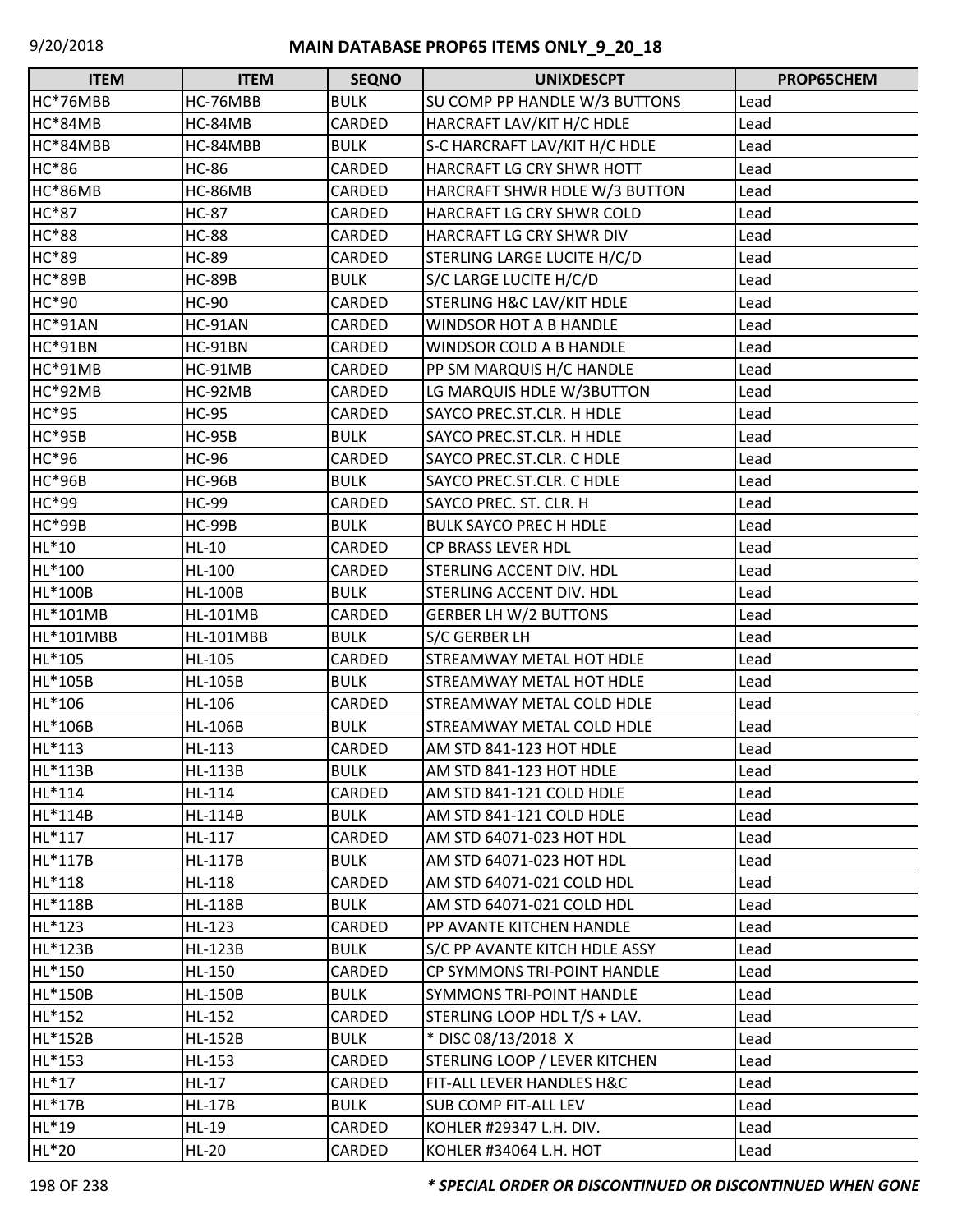| <b>ITEM</b>    | <b>ITEM</b>    | <b>SEQNO</b>  | <b>UNIXDESCPT</b>                   | PROP65CHEM |
|----------------|----------------|---------------|-------------------------------------|------------|
| <b>HL*20B</b>  | <b>HL-20B</b>  | <b>BULK</b>   | KOHLER #34064 L.H. HOT              | Lead       |
| HL*21          | $HL-21$        | CARDED        | KOLHER #34064 L.H. COLD             | Lead       |
| <b>HL*21B</b>  | $HL-21B$       | <b>BULK</b>   | KOLHER #34064 L.H. COLD             | Lead       |
| HL*25          | $HL-25$        | CARDED        | AM STD #1185-121 COLD               | Lead       |
| <b>HL*25B</b>  | $HL-25B$       | <b>BULK</b>   | * DISC 08/13/2018 X                 | Lead       |
| HL*27          | $HL-27$        | CARDED        | AM KITCHEN #5713 HOT&COLD           | Lead       |
| <b>HL*27B</b>  | <b>HL-27B</b>  | <b>BULK</b>   | AM KITCHEN #5713 HOT&COLD           | Lead       |
| HL*30          | $HL-30$        | CARDED        | T & S N/S H&C LEVER HDLE            | Lead       |
| <b>HL*30B</b>  | <b>HL-30B</b>  | <b>BULK</b>   | S/C T & S NEW STYLE L.H. H/C        | Lead       |
| HL*31          | $HL-31$        | CARDED        | FISHER LEVER 2000-0002H&C PAIR      | Lead       |
| HL*31B         | $HL-31B$       | <b>BULK</b>   | S/C FISHER LEV HDLE H&C PAIR        | Lead       |
| HL*32          | $HL-32$        | CARDED        | T&S BRASS LEVER H & C               | Lead       |
| <b>HL*32B</b>  | $HL-32B$       | <b>BULK</b>   | T&S BRASS LEVER H & C               | Lead       |
| HL*33          | $HL-33$        | CARDED        | CH L.H. HOT & COLD                  | Lead       |
| <b>HL*33B</b>  | $HL-33B$       | <b>BULK</b>   | CHICAGO L.H. HOT & COLD             | Lead       |
| HL*36          | $HL-36$        | CARDED        | AM STD LEVER H/C                    | Lead       |
| <b>HL*36B</b>  | <b>HL-36B</b>  | <b>BULK</b>   | * DISC 08/23/2018 X                 | Lead       |
| HL*39          | HL-39          | CARDED        | REPLACE L.H. 16 BR. H&C             | Lead       |
| <b>HL*39B</b>  | <b>HL-39B</b>  | <b>BULK</b>   | REPLACE L.H. 16 BR. H&C             | Lead       |
| HL*41          | $HL-41$        | CARDED        | P.P. 940-281/291 L.H. H&C           | Lead       |
| HL*41B         | <b>HL-41B</b>  | <b>BULK</b>   | S/C PP LEVER HANDLE                 | Lead       |
| HL*44          | HL-44          | CARDED        | STERLING L.H. HOT & COLD            | Lead       |
| HL*44B         | <b>HL-44B</b>  | <b>BULK</b>   | STERLING L.H. HOT & COLD            | Lead       |
| HL*46          | <b>HL-46</b>   | CARDED        | PP 940-190 CROWN IMP DIV            | Lead       |
| HL*47          | <b>HL-47</b>   | CARDED        | A/S RELAINT S/L                     | Lead       |
| HL*48I         | <b>HL-48I</b>  | CARDED        | 2 1/2 DELTA TYPE LEVER HANDLE       | Lead       |
| <b>HL*48IB</b> | <b>HL-48IB</b> | <b>BULK</b>   | 2 1/2 DELTA TYPE LEVER HANDLE       | Lead       |
| <b>HL*48N</b>  | <b>HL-48N</b>  | CARDED        | N/S DELTA LEVER HANDLE              | Lead       |
| <b>HL*48PB</b> | <b>HL-48PB</b> | CARDED        | <b>DELTA H79 PRES BAL LEVER HDL</b> | Lead       |
| HL*49          | HL-49          | CARDED        | VALLEY V1905 CP HDLE                | Lead       |
| HL*50          | $HL-50$        | <b>CARDED</b> | VALLEY #165 SGL LEVER HDL           | Lead       |
| <b>HL*50B</b>  | <b>HL-50B</b>  | <b>BULK</b>   | VALLEY #165 SGL LEVER HDL           | Lead       |
| HL*50NS        | HL-50NS        | CARDED        | N/S VALLEY CP LEVER HANDLE          | Lead       |
| HL*51          | $HL-51$        | CARDED        | DELTA #2393 LONG HANDLE             | Lead       |
| <b>HL*51B</b>  | $HL-51B$       | <b>BULK</b>   | <b>BULK DELTA LEV HDLE</b>          | Lead       |
| HL*51I         | $HL-511$       | CARDED        | 4 3/8 DELTA TYPE METAL HANDLE       | Lead       |
| HL*51IB        | <b>HL-51IB</b> | <b>BULK</b>   | 4 3/8 DELTA TYPE METAL HANDLE       | Lead       |
| <b>HL*51P</b>  | $HL-51P$       | <b>CARDED</b> | PEERLESS KITCHEN HANDLE             | Lead       |
| HL*51PB        | HL-51PB        | <b>BULK</b>   | PEERLESS KITCHEN HANDLE             | Lead       |
| HL*51PLH       | HL-51PLH       | CARDED        | DELTA H75 PRES BAL LEVER HDL        | Lead       |
| HL*52          | $HL-52$        | CARDED        | AM STD #77031-02HANDLE              | Lead       |
| <b>HL*52B</b>  | $HL-52B$       | <b>BULK</b>   | AM STD #77031-02HANDLE              | Lead       |
| HL*53          | $HL-53$        | CARDED        | AM STD #77033-02 HANDLE             | Lead       |
| <b>HL*53B</b>  | $HL-53B$       | <b>BULK</b>   | AM STD #77033-02 HANDLE             | Lead       |
| HL*54          | HL-54          | <b>CARDED</b> | PP940-331 FLOW-MATIC                | Lead       |
| <b>HL*54A</b>  | <b>HL-54A</b>  | CARDED        | PP940-321 FLO-MATIC                 | Lead       |
| HL*56          | <b>HL-56</b>   | CARDED        | MOEN #690 CHATEAU HANDLE            | Lead       |
| <b>HL*56B</b>  | <b>HL-56B</b>  | <b>BULK</b>   | MOEN #690 CHATEAU HANDLE            | Lead       |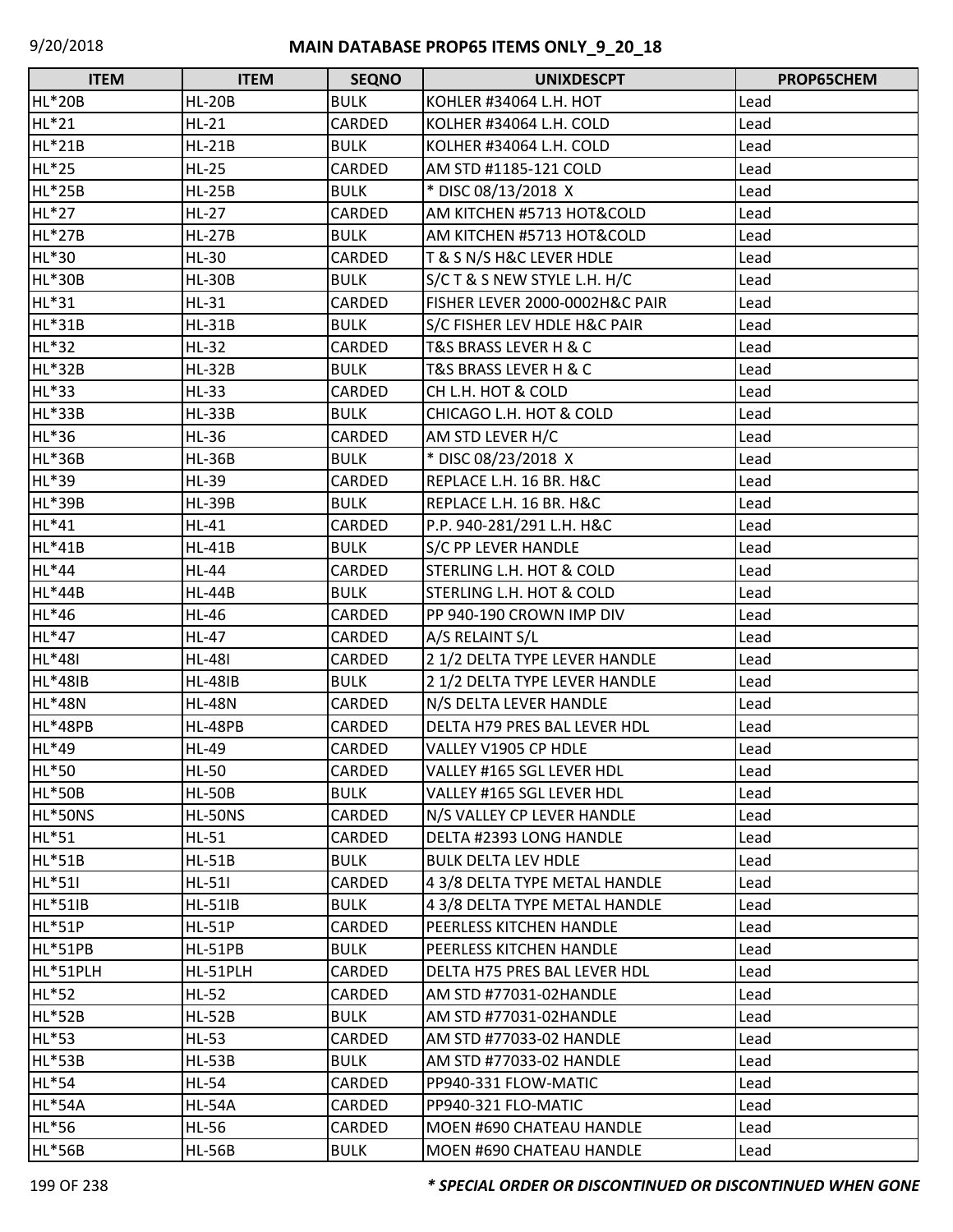| <b>ITEM</b>    | <b>ITEM</b>    | <b>SEQNO</b> | <b>UNIXDESCPT</b>                  | PROP65CHEM |
|----------------|----------------|--------------|------------------------------------|------------|
| HL*57          | <b>HL-57</b>   | CARDED       | MOEN #2021 ALL METAL HDLE          | Lead       |
| <b>HL*57B</b>  | <b>HL-57B</b>  | <b>BULK</b>  | * DISC 08/15/2018 X                | Lead       |
| HL*58          | <b>HL-58</b>   | CARDED       | <b>MIXET LEVER HANDLE</b>          | Phthalate  |
| <b>HL*58A</b>  | <b>HL-58A</b>  | CARDED       | MIXET N/S LEVER HANDLE             | Phthalate  |
| HL*58AB        | <b>HL-58AB</b> | <b>BULK</b>  | MIXET N/S LEVER HANDLE             | Phthalate  |
| <b>HL*58AN</b> | <b>HL-58AN</b> | CARDED       | MIXET N/S L/H SMOKE                | Phthalate  |
| HL*58ANB       | HL-58ANB       | <b>BULK</b>  | MIXET N/S L/H SMOKE                | Phthalate  |
| <b>HL*58B</b>  | <b>HL-58B</b>  | <b>BULK</b>  | <b>MIXET LEVER HANDLE</b>          | Lead       |
| HL*59          | <b>HL-59</b>   | CARDED       | MIXET METAL LEVER HANDLE           | Lead       |
| <b>HL*59B</b>  | <b>HL-59B</b>  | <b>BULK</b>  | MIXET METAL LEVER HANDLE           | Lead       |
| <b>HL*76P</b>  | <b>HL-76P</b>  | CARDED       | PP 940-220 CR JEWL HDLE            | Lead       |
| <b>HL*77P</b>  | <b>HL-77P</b>  | CARDED       | PP940-210 CR JEWL HDLE             | Lead       |
| HL*82          | <b>HL-82</b>   | CARDED       | PP940-260 HOT HANDLE               | Lead       |
| HL*83          | <b>HL-83</b>   | CARDED       | PP940-250 COLD HANDLE              | Lead       |
| HL*84          | <b>HL-84</b>   | CARDED       | PP CROWN IMPERIAL HOT              | Lead       |
| HL*85          | <b>HL-85</b>   | CARDED       | PP CROWN IMPERIAL COLD             | Lead       |
| HL*88          | <b>HL-88</b>   | CARDED       | STERLING H/C STAR-FLO HDL          | Lead       |
| <b>HL*88B</b>  | <b>HL-88B</b>  | <b>BULK</b>  | STERLING H/C STAR-FLO HDL          | Lead       |
| HL*90          | HL-90          | CARDED       | <b>STERLING ACCENT HOT HDLE</b>    | Lead       |
| <b>HL*90B</b>  | <b>HL-90B</b>  | <b>BULK</b>  | <b>STERLING ACCENT HOT HDLE</b>    | Lead       |
| HL*91          | HL-91          | CARDED       | <b>STERLING ACCENT COLD HDLE</b>   | Lead       |
| <b>HL*91B</b>  | <b>HL-91B</b>  | <b>BULK</b>  | STERLING ACCENT COLD HDLE          | Lead       |
| HL*94          | <b>HL-94</b>   | CARDED       | HOT CENTRAL 3PT METAL HDLE         | Lead       |
| <b>HL*94B</b>  | <b>HL-94B</b>  | <b>BULK</b>  | * DISC 08/15/2018 X                | Lead       |
| HL*95          | <b>HL-95</b>   | CARDED       | <b>COLD CENTRAL 3PT METAL HDLE</b> | Lead       |
| <b>HL*95B</b>  | <b>HL-95B</b>  | <b>BULK</b>  | * DISC 08/15/2018 X                | Lead       |
| HL*96          | <b>HL-96</b>   | CARDED       | HOT CENTRAL BR LEV HANDLE          | Lead       |
| <b>HL*96B</b>  | <b>HL-96B</b>  | <b>BULK</b>  | HOT CENTRAL BR LEV HANDLE          | Lead       |
| HL*97          | HL-97          | CARDED       | <b>COLD CENTRAL BR LEV HANDLE</b>  | Lead       |
| <b>HL*97B</b>  | <b>HL-97B</b>  | <b>BULK</b>  | C CEN BR LEV HDLE SUB-COMP         | Lead       |
| HL*98          | <b>HL-98</b>   | CARDED       | DELEX 1717 BLADE HDL HOT           | Lead       |
| <b>HL*98B</b>  | <b>HL-98B</b>  | <b>BULK</b>  | DELEX 1717 BLADE HDL HOT           | Lead       |
| HL*99          | HL-99          | CARDED       | DELEX 1717 BLADE HDL COLD          | Lead       |
| <b>HL*99B</b>  | <b>HL-99B</b>  | <b>BULK</b>  | DELEX 1717 BLADE HDL COLD          | Lead       |
| <b>MIMSRNC</b> | <b>MIMSRNC</b> | <b>BULK</b>  | MIXET CP RETAINER NUT              | Lead       |
| PP941*270A     | PP941-270A     | <b>BULK</b>  | PRICE PFISTER KNOB                 | Lead       |
| PP941*270N     | PP941-270N     | <b>BULK</b>  | PP ANTIQUE BRASS KNOB              | Lead       |
| PP941*270P     | PP941-270P     | <b>BULK</b>  | PP POLISHED BRASS KNOB             | Lead       |
| PP941*410      | PP941-410      | <b>BULK</b>  | PRICE PFISTER CAP                  | Lead       |
| PP941*540A     | PP941-540A     | <b>BULK</b>  | PRICE PFISTER ROD                  | Lead       |
| PP960*330A     | PP960-330A     | <b>BULK</b>  | <b>PRICE PFISTER FLANGE</b>        | Lead       |
| PP960*330N     | PP960-330N     | <b>BULK</b>  | <b>PRICE PFISTER FLANGE</b>        | Lead       |
| PP960*330P     | PP960-330P     | <b>BULK</b>  | <b>PRICE PFISTER FLANGE</b>        | Lead       |
| PP972*691A     | PP972-691A     | <b>BULK</b>  | N/S PLUNGER                        | Lead       |
| PP972*691N     | PP972-691N     | <b>BULK</b>  | <b>PP PLUNGER</b>                  | Lead       |
| PP972*691OB    | PP972-691OB    | <b>BULK</b>  | PP OIL RUB POP-UP STOPPER          | Lead       |
| PP972*691P     | PP972-691P     | <b>BULK</b>  | <b>PP PLUNGER</b>                  | Lead       |
| PP972*691SN    | PP972-691SN    | <b>BULK</b>  | PP SAT NICK POP-UP STOPPER         | Lead       |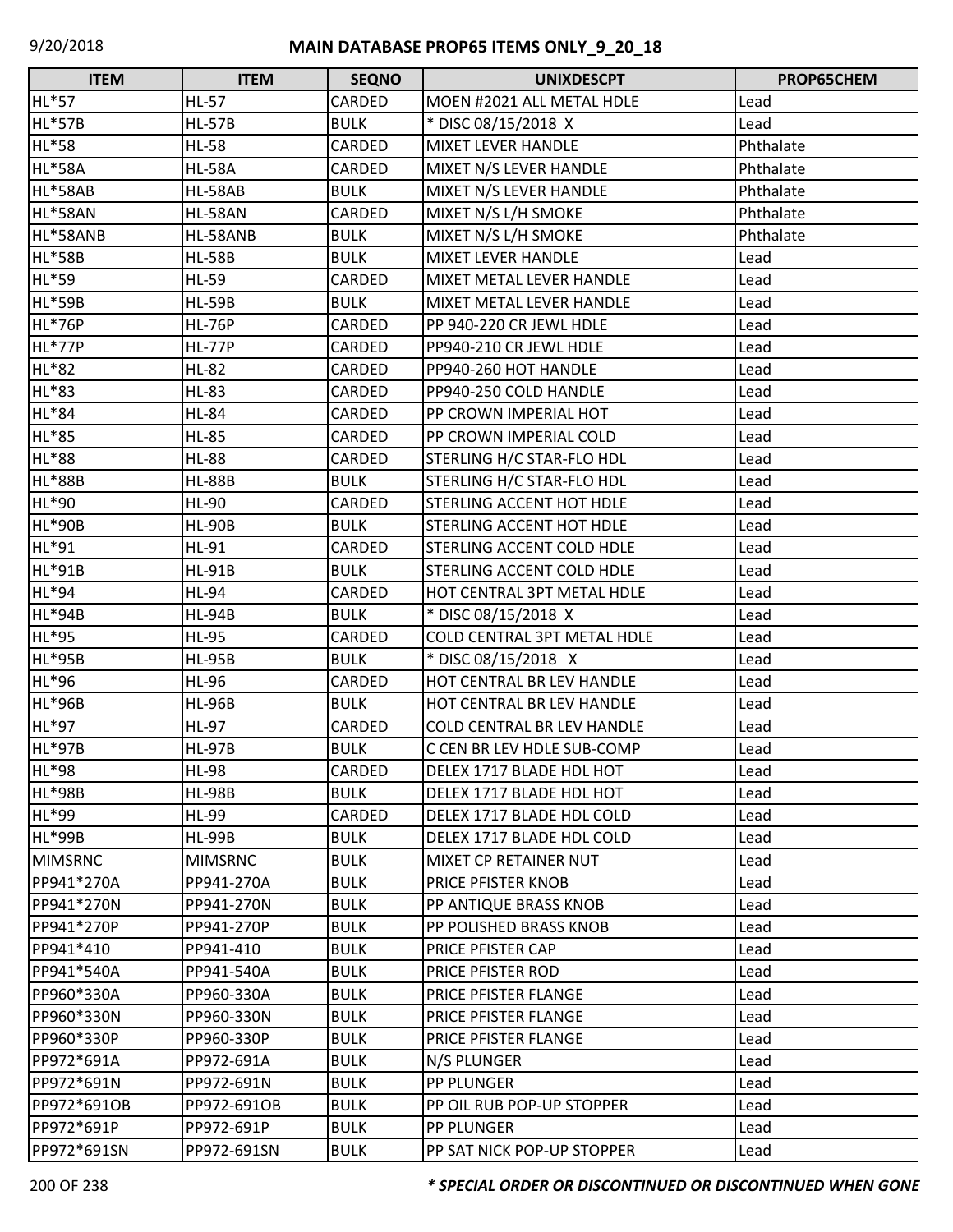| <b>ITEM</b>     | <b>ITEM</b>     | <b>SEQNO</b> | <b>UNIXDESCPT</b>                 | PROP65CHEM |
|-----------------|-----------------|--------------|-----------------------------------|------------|
| PP972*801       | PP972-801       | <b>BULK</b>  | PP PLST TRIP ASSY W/BUCKET        | Phthalate  |
| RV1             | RV1             | <b>RV</b>    | RV PHX/STREAMWAY NL H/C STEM      | Lead       |
| RV <sub>2</sub> | RV <sub>2</sub> | <b>RV</b>    | RV PHX/STREAMWAY H/C STEM         | Lead       |
| <b>RV30</b>     | <b>RV30</b>     | <b>RV</b>    | RV PP H/C SHWR SHORT STEM         | Lead       |
| <b>RV32</b>     | <b>RV32</b>     | <b>RV</b>    | RV PP DIV SHORT SHWR STEM         | Lead       |
| <b>RV40</b>     | <b>RV40</b>     | <b>RV</b>    | <b>RV STREAMWAY BRS DIV STEM</b>  | Lead       |
| <b>RV520</b>    | <b>RV520</b>    | CARDED       | <b>BRASS PRESSURE REGULATOR</b>   | Lead       |
| <b>RV522</b>    | <b>RV522</b>    | <b>RV</b>    | RV WATTS H560 PRESS REG           | Lead       |
| <b>RV523</b>    | <b>RV523</b>    | <b>RV</b>    | RV WATTS H560G PRESS REG          | Lead       |
| <b>RV710</b>    | RV710           | <b>RV</b>    | RV 4" C-S FCT W/PER OUTLT         | Lead       |
| <b>RV720</b>    | <b>RV720</b>    | <b>RV</b>    | RV 4" KICH W/8" SPOUT             | Lead       |
| <b>RV722</b>    | <b>RV722</b>    | <b>RV</b>    | RV 8" KICH W/8" SPT W/SPR         | Lead       |
| <b>RV730</b>    | <b>RV730</b>    | <b>RV</b>    | RV 4" TUB VLV W/PER OUTLT         | Lead       |
| <b>RV731</b>    | RV731           | <b>RV</b>    | <b>RV 4" SHOWER VALVE</b>         | Lead       |
| <b>RV735</b>    | <b>RV735</b>    | <b>RV</b>    | RV 3 3/8" SHOWER VALVE            | Lead       |
| S*1002*3        | $S-1002-3$      | CARDED       | <b>H&amp;C AM STD RENU STEM</b>   | Lead       |
| S*1002*3B       | S-1002-3B       | <b>BULK</b>  | <b>H&amp;C AM STD RENU STEM</b>   | Lead       |
| S*1004*3        | $S-1004-3$      | CARDED       | <b>H&amp;C ARROWHEAD STEM</b>     | Lead       |
| S*1004*3B       | S-1004-3B       | <b>BULK</b>  | <b>H&amp;C ARROWHEAD STEM</b>     | Lead       |
| S*1008*3        | S-1008-3        | CARDED       | <b>HARCRAFT H&amp;C STEM</b>      | Lead       |
| S*1008*3B       | S-1008-3B       | <b>BULK</b>  | <b>HARCRAFT H&amp;C STEM</b>      | Lead       |
| S*1009*3        | S-1009-3        | CARDED       | PP 910-041 H&C STEM               | Lead       |
| $S*101*1$       | $S-101-1$       | CARDED       | <b>HOT WESTBRASS STEM</b>         | Lead       |
| $S*1011*4$      | $S-1011-4$      | CARDED       | PP 910-052 DIV. STEM              | Lead       |
| $S*1012*3$      | $S-1012-3$      | CARDED       | <b>REPCAL H&amp;C STEM</b>        | Lead       |
| S*1012*3B       | S-1012-3B       | <b>BULK</b>  | * DISC 08/07/2018 X               | Lead       |
| S*1013*3        | $S-1013-3$      | CARDED       | <b>REPCAL H&amp;C STEM</b>        | Lead       |
| S*1013*3B       | S-1013-3B       | <b>BULK</b>  | <b>REPCAL H&amp;C STEM</b>        | Lead       |
| $S*1015*3$      | $S-1015-3$      | CARDED       | <b>STERLING H&amp;C STEM UNIT</b> | Lead       |
| S*1015*3B       | S-1015-3B       | <b>BULK</b>  | <b>STERLING H&amp;C STEM UNIT</b> | Lead       |
| S*1016*1        | $S-1016-1$      | CARDED       | NL STELING ROMAN TUB HOT STEM     | Lead       |
| S*1016*1B       | S-1016-1B       | <b>BULK</b>  | * DISC 08/18/17 X                 | Lead       |
| S*1016*2        | $S-1016-2$      | CARDED       | NL STERLING ROMAN TUB COLD STM    | Lead       |
| S*1016*2B       | S-1016-2B       | <b>BULK</b>  | NL STERLING ROMAN TUB COLD STM    | Lead       |
| $S*1017*3$      | S-1017-3        | CARDED       | <b>CRANE H&amp;C STEM</b>         | Lead       |
| S*1017*3B       | S-1017-3B       | <b>BULK</b>  | * DISC 8/17/17 X                  | Lead       |
| $S*1019*3$      | S-1019-3        | CARDED       | <b>HARCRAFT H&amp;C STEM UNIT</b> | Lead       |
| S*1019*3B       | S-1019-3B       | <b>BULK</b>  | HARCRAFT H&C STEM UNIT            | Lead       |
| S*102*1NL       | S-102-1NL       | CARDED       | NL AM BR/STREAM 20T HOT           | Lead       |
| S*102*2NL       | S-102-2NL       | CARDED       | NL AM BR/STREAM 20T COLD          | Lead       |
| S*1020*4        | S-1020-4        | CARDED       | <b>HARCRAFT DIV. STEM</b>         | Lead       |
| S*1020*4B       | S-1020-4B       | <b>BULK</b>  | <b>HARCRAFT DIV. STEM</b>         | Lead       |
| $S*1021*4$      | $S-1021-4$      | CARDED       | HARCRAFT DIV. STEM                | Lead       |
| S*1021*4B       | S-1021-4B       | <b>BULK</b>  | HARCRAFT DIV. STEM                | Lead       |
| $S*1024*1$      | S-1024-1        | CARDED       | AM STD HOT STEM                   | Lead       |
| S*1024*1B       | S-1024-1B       | <b>BULK</b>  | * DISC S/O ONLY 8/14/2017 X       | Lead       |
| S*1024*2        | S-1024-2        | CARDED       | AM STD COLD STEM                  | Lead       |
| S*1024*2B       | S-1024-2B       | <b>BULK</b>  | * DISC S/O ONLY 8/14/17           | Lead       |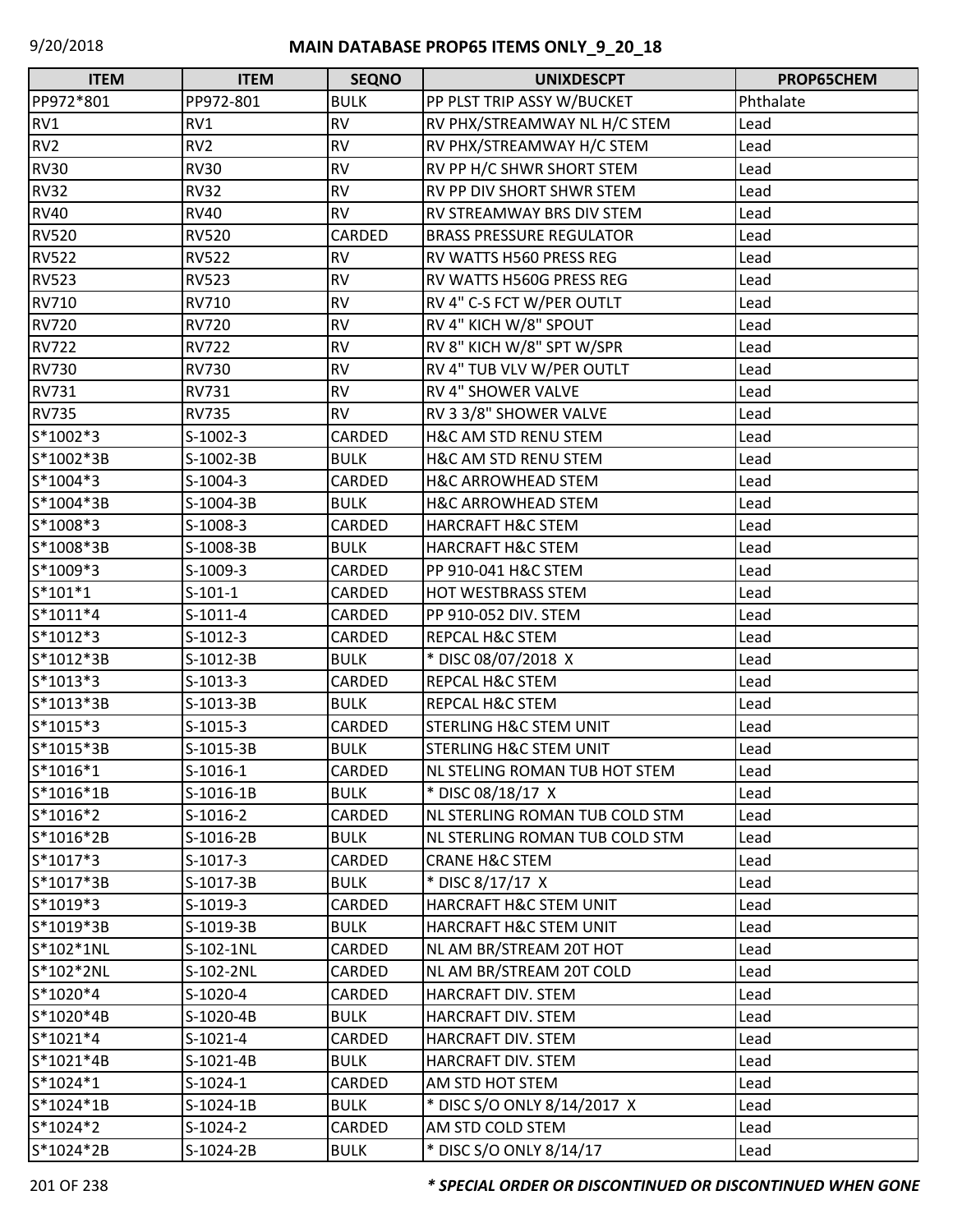| <b>ITEM</b> | <b>ITEM</b> | <b>SEQNO</b> | <b>UNIXDESCPT</b>                  | <b>PROP65CHEM</b> |
|-------------|-------------|--------------|------------------------------------|-------------------|
| S*1025*2    | $S-1025-2$  | CARDED       | KOHLER COLD STEM                   | Lead              |
| S*1025*2B   | $S-1025-2B$ | <b>BULK</b>  | KOHLER COLD STEM                   | Lead              |
| S*1025*3    | $S-1025-3$  | CARDED       | KOHLER H&C STEM                    | Lead              |
| S*1025*3B   | S-1025-3B   | <b>BULK</b>  | KOHLER H&C STEM                    | Lead              |
| S*1028*3    | S-1028-3    | CARDED       | AM STD COLONY H&C STEM             | Lead              |
| S*1028*3B   | S-1028-3B   | <b>BULK</b>  | AM STD COLONY H&C STEM             | Lead              |
| $S*103*3$   | $S-103-3$   | CARDED       | 0100 KOHLER H/C BARREL W/SEAT      | Lead              |
| S*103*3B    | $S-103-3B$  | <b>BULK</b>  | * DISC 08/18/17 X                  | Lead              |
| $S*1031*3$  | $S-1031-3$  | CARDED       | PP 910-043 H&C STEM                | Lead              |
| S*1033*4    | $S-1033-4$  | CARDED       | <b>6497 PHOENIX DIVERTER STEM</b>  | Lead              |
| S*1034*4    | $S-1034-4$  | CARDED       | STREAMWAY DIV. STEM                | Lead              |
| S*1034*4B   | S-1034-4B   | <b>BULK</b>  | * DISC 08/18/17 X                  | Lead              |
| S*1035*1    | $S-1035-1$  | CARDED       | <b>HARCRAFT HOT STEM</b>           | Lead              |
| S*1035*1B   | S-1035-1B   | <b>BULK</b>  | * DISC 8/17/17 X                   | Lead              |
| S*1035*2    | $S-1035-2$  | CARDED       | HARCRAFT COLD STEM                 | Lead              |
| S*1035*2B   | S-1035-2B   | <b>BULK</b>  | * DISC 8/17/17 X                   | Lead              |
| S*1036*3    | $S-1036-3$  | CARDED       | SPEAKMAN DIAMOND H&C STEM          | Lead              |
| S*1036*3B   | S-1036-3B   | <b>BULK</b>  | SPEAKMAN DIAMOND H&C STEM          | Lead              |
| S*1037*3    | $S-1037-3$  | CARDED       | REPCAL H&C STEM W/BUSHING          | Lead              |
| S*1037*3B   | S-1037-3B   | <b>BULK</b>  | REPCAL H&C STEM W/BUSHING          | Lead              |
| S*1039*3    | S-1039-3    | CARDED       | <b>BRIGGS H&amp;C STEM</b>         | Lead              |
| S*1039*3B   | S-1039-3B   | <b>BULK</b>  | <b>BRIGGS H&amp;C STEM</b>         | Lead              |
| $S*104*1$   | $S-104-1$   | CARDED       | 0101 AM STD RENU BAR HOT STEM      | Lead              |
| S*104*1B    | $S-104-1B$  | <b>BULK</b>  | AM STD RENU BAR HOT STEM           | Lead              |
| $S*104*2$   | $S-104-2$   | CARDED       | NL COLD AM STD RENU BAR STEM       | Lead              |
| S*104*2B    | $S-104-2B$  | <b>BULK</b>  | NL COLD AM STD RENU BAR STEM       | Lead              |
| S*1040*3    | $S-1040-3$  | CARDED       | <b>BRIGGS H&amp;C STEM</b>         | Lead              |
| S*1040*3B   | S-1040-3B   | <b>BULK</b>  | * DISC 8/17/17 X                   | Lead              |
| $S*1041*3$  | $S-1041-3$  | CARDED       | PUBCO H&C STEM                     | Lead              |
| S*1041*3B   | S-1041-3B   | <b>BULK</b>  | * DISC 08/13/2018 X                | Lead              |
| S*1042*3    | $S-1042-3$  | CARDED       | DICK BROS. HOT OR COLD             | Lead              |
| S*1042*3B   | S-1042-3B   | <b>BULK</b>  | DICK BROS. HOT OR COLD             | Lead              |
| $S*1043*3$  | $S-1043-3$  | CARDED       | PUBCO H&C STEM                     | Lead              |
| S*1043*3B   | S-1043-3B   | <b>BULK</b>  | PUBCO H&C STEM                     | Lead              |
| $S*1044*3$  | $S-1044-3$  | CARDED       | SPEAKMAN VEELINE H&C STEM          | Lead              |
| S*1044*3B   | S-1044-3B   | <b>BULK</b>  | * DISC 08/18/17 X                  | Lead              |
| $S*1045*3$  | S-1045-3    | CARDED       | <b>GERBER H&amp;C STEM</b>         | Lead              |
| S*1045*3B   | S-1045-3B   | <b>BULK</b>  | <b>GERBER H&amp;C STEM</b>         | Lead              |
| S*1046*1    | $S-1046-1$  | CARDED       | <b>BRIGGS-REPUBLIC HOT STEM</b>    | Lead              |
| S*1046*1B   | S-1046-1B   | <b>BULK</b>  | * DISC 08/07/2018 X                | Lead              |
| S*1046*2    | $S-1046-2$  | CARDED       | <b>BRIGGS-REPUBLIC COLD STEM</b>   | Lead              |
| S*1046*2B   | S-1046-2B   | <b>BULK</b>  | * DISC 08/07/2018 X                | Lead              |
| S*1047*3    | $S-1047-3$  | CARDED       | <b>GERBER H&amp;C STEM</b>         | Lead              |
| S*1047*3B   | S-1047-3B   | <b>BULK</b>  | <b>GERBER H&amp;C STEM</b>         | Lead              |
| S*1048*3    | $S-1048-3$  | CARDED       | <b>STERLING BRASS H&amp;C STEM</b> | Lead              |
| S*1048*3B   | S-1048-3B   | <b>BULK</b>  | * DISC 08/18/17 X                  | Lead              |
| S*1049*3    | $S-1049-3$  | CARDED       | <b>GLAUBER H&amp;C STEM</b>        | Lead              |
| S*1049*3B   | S-1049-3B   | <b>BULK</b>  | <b>GLAUBER H&amp;C STEM</b>        | Lead              |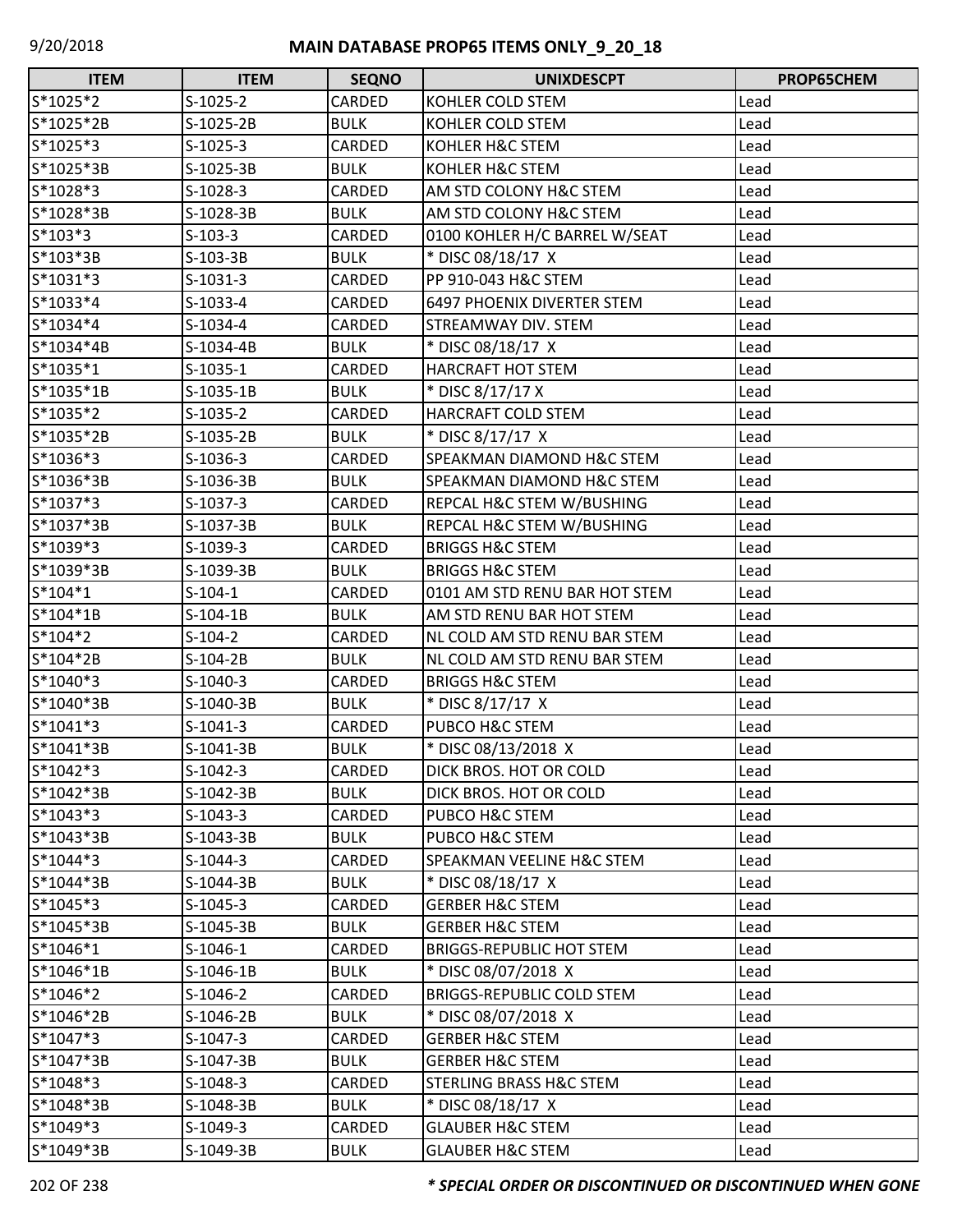| <b>ITEM</b> | <b>ITEM</b> | <b>SEQNO</b> | <b>UNIXDESCPT</b>                 | PROP65CHEM |
|-------------|-------------|--------------|-----------------------------------|------------|
| S*1050*3    | S-1050-3    | CARDED       | <b>MUELLER H&amp;C STEM</b>       | Lead       |
| S*1050*3B   | S-1050-3B   | <b>BULK</b>  | <b>MUELLER H&amp;C STEM</b>       | Lead       |
| $S*1051*3$  | $S-1051-3$  | CARDED       | <b>GLAUBER H&amp;C STEM</b>       | Lead       |
| S*1051*3B   | S-1051-3B   | <b>BULK</b>  | * DISC 8/17/17 X                  | Lead       |
| S*1052*3    | $S-1052-3$  | CARDED       | PUBCO H&C STEM                    | Lead       |
| S*1052*3B   | S-1052-3B   | <b>BULK</b>  | PUBCO H&C STEM                    | Lead       |
| S*1053*3    | $S-1053-3$  | CARDED       | <b>CENTRAL H &amp; C STEM</b>     | Lead       |
| S*1053*3B   | S-1053-3B   | <b>BULK</b>  | * DISC 08/20/2018 X               | Lead       |
| S*1054*3    | $S-1054-3$  | CARDED       | G.O.K. BRASS H&C STEM             | Lead       |
| S*1054*3B   | S-1054-3B   | <b>BULK</b>  | * DISC 8/17/17 X                  | Lead       |
| S*1055*3    | $S-1055-3$  | CARDED       | G.O.K. BRASS H&C STEM             | Lead       |
| S*1055*3B   | S-1055-3B   | <b>BULK</b>  | * DISC 8/17/17 X                  | Lead       |
| S*1056*3    | $S-1056-3$  | CARDED       | * DISC SPECIAL ORDER ONLY 7/19/17 | Lead       |
| S*1057*3    | S-1057-3    | CARDED       | G.O.K H&C STEM                    | Lead       |
| S*1057*3B   | S-1057-3B   | <b>BULK</b>  | * DISC 08/20/2018 X               | Lead       |
| S*1058*3    | $S-1058-3$  | CARDED       | <b>CENTRAL BRASS H&amp;C STEM</b> | Lead       |
| S*1058*3B   | S-1058-3B   | <b>BULK</b>  | * DISC S/O ONLY 8/14/17 X         | Lead       |
| S*1059*3    | S-1059-3    | CARDED       | DICK BROTHERS H&C STEM            | Lead       |
| S*1059*3B   | S-1059-3B   | <b>BULK</b>  | DICK BROTHERS H&C STEM            | Lead       |
| S*106*1NL   | S-106-1NL   | CARDED       | NL HOT CENTRAL STEM               | Lead       |
| S*106*1NNL  | S-106-1NNL  | CARDED       | NL HOT N/S CENTRAL STEM           | Lead       |
| S*106*2NL   | S-106-2NL   | CARDED       | NL COLD CENTRAL STEM              | Lead       |
| S*106*2NNL  | S-106-2NNL  | CARDED       | NL COLD N/S CENTRAL STEM          | Lead       |
| S*1060*3    | $S-1060-3$  | CARDED       | <b>ENTERPRISE H&amp;C STEM</b>    | Lead       |
| S*1060*3B   | S-1060-3B   | <b>BULK</b>  | * DISC 08/07/2018 X               | Lead       |
| S*1061*4    | $S-1061-4$  | CARDED       | <b>BRIGGS DIVERTER STEM</b>       | Lead       |
| S*1061*4B   | S-1061-4B   | <b>BULK</b>  | <b>BRIGGS DIVERTER STEM</b>       | Lead       |
| S*1062*4    | $S-1062-4$  | CARDED       | <b>ELJER DIVERTER STEM</b>        | Lead       |
| S*1062*4B   | S-1062-4B   | <b>BULK</b>  | * DISC 08/07/2018 X               | Lead       |
| S*1063*4    | $S-1063-4$  | CARDED       | <b>SAYCO DIVERTER STEM</b>        | Lead       |
| S*1063*4B   | S-1063-4B   | <b>BULK</b>  | <b>SAYCO DIVERTER STEM</b>        | Lead       |
| S*1064*4    | S-1064-4    | CARDED       | SAYCO DIVERTER STEM               | Lead       |
| S*1064*4B   | S-1064-4B   | <b>BULK</b>  | SAYCO DIVERTER STEM               | Lead       |
| S*1065*4    | $S-1065-4$  | CARDED       | MICHIGAN BRASS DIV. STEM          | Lead       |
| $S*1065*4B$ | S-1065-4B   | <b>BULK</b>  | MICHIGAN BRASS DIV. STEM          | Lead       |
| S*1066*4    | S-1066-4    | CARDED       | KOHLER DIVERTER STEM              | Lead       |
| S*1066*4B   | S-1066-4B   | <b>BULK</b>  | KOHLER DIVERTER STEM              | Lead       |
| S*1067*4    | $S-1067-4$  | CARDED       | <b>REPCAL RIVERA DIV. STEM</b>    | Lead       |
| S*1067*4B   | S-1067-4B   | <b>BULK</b>  | REPCAL RIVERA DIV. STEM           | Lead       |
| S*1068*3    | S-1068-3    | CARDED       | AM STD H&C STEM                   | Lead       |
| S*1068*3B   | S-1068-3B   | <b>BULK</b>  | AM STD H&C STEM                   | Lead       |
| S*1069*4    | S-1069-4    | CARDED       | ELJER DIVERTER STEM               | Lead       |
| S*1069*4B   | S-1069-4B   | <b>BULK</b>  | ELJER DIVERTER STEM               | Lead       |
| S*107*1NL   | S-107-1NL   | CARDED       | <b>NL HOT GERBER STEM</b>         | Lead       |
| S*107*2NL   | S-107-2NL   | CARDED       | NL COLD GERBER STEM               | Lead       |
| S*1070*1    | $S-1070-1$  | CARDED       | <b>CENTRAL BRASS HOT STEM</b>     | Lead       |
| S*1070*1B   | S-1070-1B   | <b>BULK</b>  | <b>CENTRAL HOT STEM</b>           | Lead       |
| S*1070*2    | S-1070-2    | CARDED       | CENTRAL COLD STEM                 | Lead       |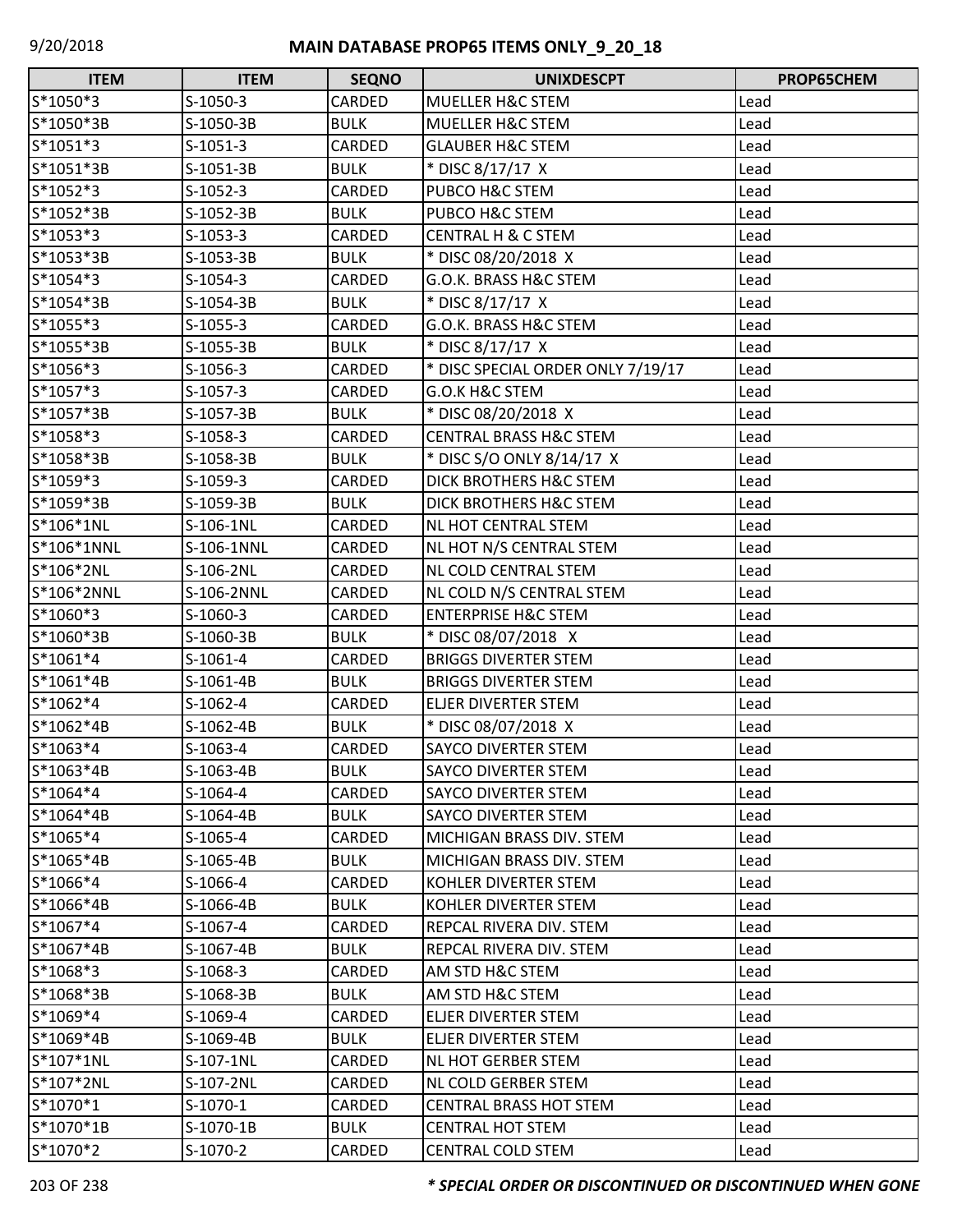| <b>ITEM</b> | <b>ITEM</b> | <b>SEQNO</b>  | <b>UNIXDESCPT</b>                | PROP65CHEM |
|-------------|-------------|---------------|----------------------------------|------------|
| S*1070*2B   | S-1070-2B   | <b>BULK</b>   | <b>CENTRAL COLD STEM</b>         | Lead       |
| S*1071*4    | S-1071-4    | <b>CARDED</b> | <b>CENTRAL DIV STEM</b>          | Lead       |
| S*1071*4B   | S-1071-4B   | <b>BULK</b>   | <b>CENTRAL BR DIV STEM</b>       | Lead       |
| $S*108*1$   | $S-108-1$   | CARDED        | <b>HOT INDIANA BRASS STEM</b>    | Lead       |
| S*108*1B    | $S-108-1B$  | <b>BULK</b>   | HOT INDIANA BRASS STEM           | Lead       |
| S*108*2     | $S-108-2$   | CARDED        | <b>COLD INDIANA BRASS STEM</b>   | Lead       |
| S*108*2B    | $S-108-2B$  | <b>BULK</b>   | <b>COLD INDIANA BRASS STEM</b>   | Lead       |
| $S*109*1$   | $S-109-1$   | CARDED        | HOT KOHLER REMV STEM UNIT        | Lead       |
| S*109*1B    | $S-109-1B$  | <b>BULK</b>   | HOT KOHLER REMV STEM UNIT        | Lead       |
| S*109*2     | $S-109-2$   | CARDED        | <b>COLD KOHLER REMV STM UNIT</b> | Lead       |
| S*109*2B    | S-109-2B    | <b>BULK</b>   | <b>COLD KOHLER REMV STM UNIT</b> | Lead       |
| $S*110*1$   | $S-110-1$   | CARDED        | NL T&S STD H INSRT W/BR SEAT     | Lead       |
| $S*110*1B$  | $S-110-1B$  | <b>BULK</b>   | <b>T&amp;S HOT INSERT</b>        | Lead       |
| $S*110*2$   | $S-110-2$   | CARDED        | NL T&S STD C INSRT W/BR SEAT     | Lead       |
| S*110*2B    | $S-110-2B$  | <b>BULK</b>   | <b>T&amp;S COLD INSERT</b>       | Lead       |
| S*1102*4    | $S-1102-4$  | CARDED        | AM STD DIVERTER STEM             | Lead       |
| S*1102*4B   | S-1102-4B   | <b>BULK</b>   | AM STD DIVERTER STEM             | Lead       |
| S*1108*3    | S-1108-3    | CARDED        | AM STD H&C STEM                  | Lead       |
| S*1108*3B   | S-1108-3B   | <b>BULK</b>   | AM STD H&C STEM                  | Lead       |
| S*1109*4    | S-1109-4    | CARDED        | AM STD DIVERTER STEM             | Lead       |
| S*1109*4B   | S-1109-4B   | <b>BULK</b>   | AM STD DIVERTER STEM             | Lead       |
| $S*111*1$   | $S-111-1$   | CARDED        | * DISC USE S-111-1NL 05/30/12    | Lead       |
| S*111*1NL   | $S-111-1NL$ | CARDED        | NL PP910-072 HOT STEM            | Lead       |
| $S*111*2$   | $S-111-2$   | CARDED        | * DISC USE S-111-2NL 05/30/12    | Lead       |
| S*111*2NL   | S-111-2NL   | CARDED        | NL PP910-082 COLD STEM           | Lead       |
| $S*1110*3$  | $S-1110-3$  | CARDED        | * DISC USE S-1110-3NL 08/08/12   | Lead       |
| S*1110*3NL  | S-1110-3NL  | CARDED        | NL PP910-522 W-S H/C STEM        | Lead       |
| $S*1111*3$  | $S-1111-3$  | CARDED        | AM STD H&C STEM UNIT             | Lead       |
| S*1111*3B   | S-1111-3B   | <b>BULK</b>   | AM STD STEM                      | Lead       |
| S*1112*4    | $S-1112-4$  | CARDED        | AM STD DIVERTER STEM             | Lead       |
| $S*1112*4B$ | S-1112-4B   | <b>BULK</b>   | AM STD DIVERTER STEM             | Lead       |
| $S*1114*3$  | S-1114-3    | CARDED        | PP SHOWER STEM                   | Lead       |
| $S*1115*4$  | $S-1115-4$  | CARDED        | <b>STERLING DIVERTER STEM</b>    | Lead       |
| S*1115*4B   | S-1115-4B   | <b>BULK</b>   | STERLING DIVERTER STEM           | Lead       |
| $S*1116*4$  | S-1116-4    | CARDED        | PRICE PFISTER DIVERTER STEM      | Lead       |
| $S*1117*3$  | S-1117-3    | CARDED        | <b>CRANE H&amp;C STEM</b>        | Lead       |
| S*1117*3B   | S-1117-3B   | <b>BULK</b>   | <b>CRANE H&amp;C STEM</b>        | Lead       |
| S*1118*3    | S-1118-3    | CARDED        | PP 910-371 H&C STEM              | Lead       |
| $S*1119*3$  | $S-1119-3$  | CARDED        | PP 910-374 H&C STEM              | Lead       |
| S*1119*3G   | S-1119-3G   | CARDED        | PP910-374 H&C STEM               | Lead       |
| $S*112*1$   | $S-112-1$   | CARDED        | HOT WB STEM                      | Lead       |
| $S*112*2$   | $S-112-2$   | CARDED        | * DISC N.L.A.04/09/14            | Lead       |
| $S*1120*4$  | $S-1120-4$  | CARDED        | PP 910-381 DIV. STEM             | Lead       |
| $S*1121*4$  | $S-1121-4$  | CARDED        | PP 910-385 DIV. STEM             | Lead       |
| S*1121*4G   | S-1121-4G   | CARDED        | PP910-385 STEM                   | Lead       |
| $S*1123*3$  | $S-1123-3$  | CARDED        | #3 MIXIT STEM UNIT               | Lead       |
| S*1123*3B   | S-1123-3B   | <b>BULK</b>   | #3 MIXIT STEM UNIT               | Lead       |
| $S*1125*3$  | $S-1125-3$  | CARDED        | KOHLER H&C STEM UNIT             | Lead       |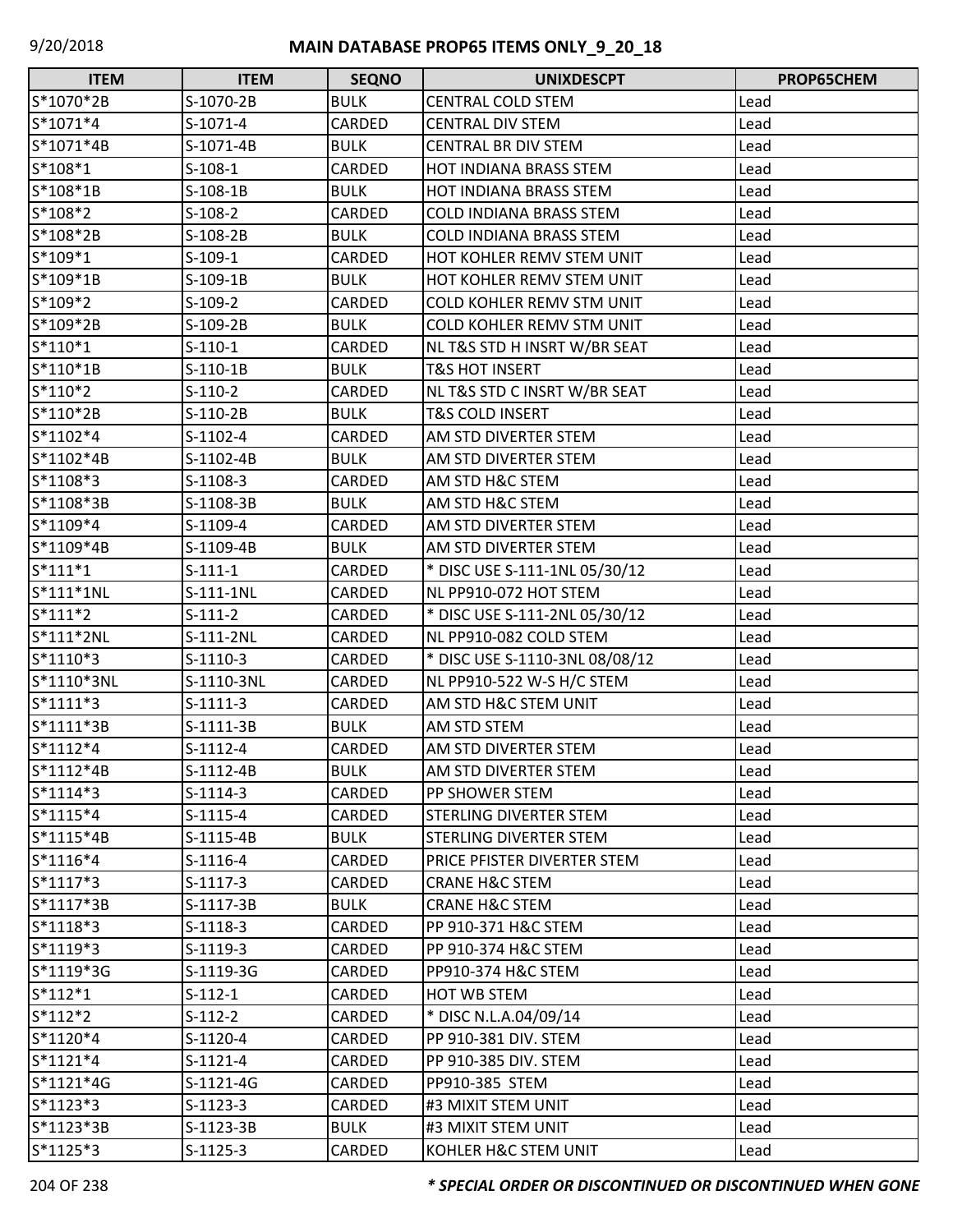| <b>ITEM</b> | <b>ITEM</b> | <b>SEQNO</b>  | <b>UNIXDESCPT</b>                    | PROP65CHEM |
|-------------|-------------|---------------|--------------------------------------|------------|
| S*1125*3B   | S-1125-3B   | <b>BULK</b>   | KOHLER H&C STEM UNIT                 | Lead       |
| $S*1126*3$  | $S-1126-3$  | CARDED        | <b>CENTRAL BRASS H&amp;C STEM</b>    | Lead       |
| S*1126*3B   | S-1126-3B   | <b>BULK</b>   | <b>CENTRAL BRASS H&amp;C STEM</b>    | Lead       |
| $S*1127*3$  | S-1127-3    | CARDED        | <b>BRIGGS H&amp;C STEM</b>           | Lead       |
| S*1127*3B   | S-1127-3B   | <b>BULK</b>   | <b>BRIGGS H&amp;C STEM</b>           | Lead       |
| S*1128*3    | S-1128-3    | CARDED        | <b>GLAUBER H&amp;C STEM</b>          | Lead       |
| S*1128*3B   | S-1128-3B   | <b>BULK</b>   | * DISC 08/20/2018 X                  | Lead       |
| S*1129*3    | S-1129-3    | CARDED        | <b>BRIGGS H&amp;C STEM</b>           | Lead       |
| S*1129*3B   | S-1129-3B   | <b>BULK</b>   | * DISC 08/15/2018 X                  | Lead       |
| $S*1130*3$  | S-1130-3    | CARDED        | PRICE PFISTER H&C STEM               | Lead       |
| S*1130*3B   | S-1130-3B   | <b>BULK</b>   | PP H&C STEM                          | Lead       |
| $S*1131*3$  | $S-1131-3$  | <b>CARDED</b> | <b>MUELLER H&amp;C STEM</b>          | Lead       |
| S*1131*3B   | S-1131-3B   | <b>BULK</b>   | * DISC 8/17/17 X                     | Lead       |
| $S*1132*3$  | S-1132-3    | CARDED        | <b>FOREST SGLE ACME H&amp;C STEM</b> | Lead       |
| S*1132*3B   | S-1132-3B   | <b>BULK</b>   | * DISC 08/07/2018 X                  | Lead       |
| $S*1133*3$  | $S-1133-3$  | CARDED        | <b>FOREST DBLE ACME H&amp;C STEM</b> | Lead       |
| S*1133*3B   | S-1133-3B   | <b>BULK</b>   | * DISC 08/07/2018 X                  | Lead       |
| $S*1134*3$  | $S-1134-3$  | CARDED        | <b>BRIGGS H&amp;C STEM</b>           | Lead       |
| S*1134*3B   | S-1134-3B   | <b>BULK</b>   | * DISC 08/18/17 X                    | Lead       |
| $S*1135*3$  | S-1135-3    | CARDED        | G.O.K. BRASS H&C STEM                | Lead       |
| S*1135*3B   | S-1135-3B   | <b>BULK</b>   | * DISC 8/17/17 X                     | Lead       |
| $S*1136*3$  | $S-1136-3$  | CARDED        | UNIVERSAL BRASS H&C STEM             | Lead       |
| S*1136*3B   | S-1136-3B   | <b>BULK</b>   | UNIVERSAL BRASS H&C STEM             | Lead       |
| $S*1137*3$  | S-1137-3    | CARDED        | <b>BRIGGS REPUBLIC H&amp;C STEM</b>  | Lead       |
| S*1137*3B   | S-1137-3B   | <b>BULK</b>   | <b>BRIGGS REPUBLIC H&amp;C STEM</b>  | Lead       |
| S*1138*3    | S-1138-3    | CARDED        | <b>HARCRAFT H&amp;C STEM</b>         | Lead       |
| S*1139*3    | S-1139-3    | <b>CARDED</b> | G.O.K. BRASS H&C STEM                | Lead       |
| S*1139*3B   | S-1139-3B   | <b>BULK</b>   | * DISC 8/17/17 X                     | Lead       |
| $S*114*1$   | $S-114-1$   | CARDED        | <b>HOT SAYCO STEM</b>                | Lead       |
| $S*114*1B$  | $S-114-1B$  | <b>BULK</b>   | HOT SAYCO STEM                       | Lead       |
| $S*114*2$   | $S-114-2$   | CARDED        | <b>COLD SAYCO STEM</b>               | Lead       |
| $S*114*2B$  | $S-114-2B$  | <b>BULK</b>   | <b>COLD SAYCO STEM</b>               | Lead       |
| $S*1141*3$  | $S-1141-3$  | CARDED        | <b>MUELLER H&amp;C STEM</b>          | Lead       |
| S*1141*3B   | S-1141-3B   | <b>BULK</b>   | * DISC 08/18/17 X                    | Lead       |
| $S*1142*3$  | S-1142-3    | CARDED        | <b>GLAUBER H&amp;C STEM</b>          | Lead       |
| S*1142*3B   | S-1142-3B   | <b>BULK</b>   | * DISC 8/17/17 X                     | Lead       |
| $S*1143*3$  | S-1143-3    | CARDED        | REPCAL PRE-WAR H&C STEM              | Lead       |
| S*1143*3B   | S-1143-3B   | <b>BULK</b>   | REPCAL PRE-WAR H&C STEM              | Lead       |
| $S*1144*3$  | $S-1144-3$  | CARDED        | REPCAL H&C STEM                      | Lead       |
| $S*1144*3B$ | S-1144-3B   | <b>BULK</b>   | REPCAL H&C STEM                      | Lead       |
| $S*1145*3$  | $S-1145-3$  | CARDED        | <b>STERLING BRASS H&amp;C STEM</b>   | Lead       |
| S*1145*3B   | S-1145-3B   | <b>BULK</b>   | <b>STERLING BRASS H&amp;C STEM</b>   | Lead       |
| $S*1146*3$  | S-1146-3    | CARDED        | KOHLER H&C STEM                      | Lead       |
| S*1146*3B   | S-1146-3B   | <b>BULK</b>   | KOHLER H&C STEM                      | Lead       |
| $S*1147*3$  | S-1147-3    | CARDED        | DICK BROTHERS H&C STEM               | Lead       |
| S*1147*3B   | S-1147-3B   | <b>BULK</b>   | * DISC 8/17/17 X                     | Lead       |
| $S*1148*3$  | S-1148-3    | CARDED        | <b>STERLING BRASS H&amp;C STEM</b>   | Lead       |
| S*1148*3B   | S-1148-3B   | <b>BULK</b>   | * DISC 08/18/17 X                    | Lead       |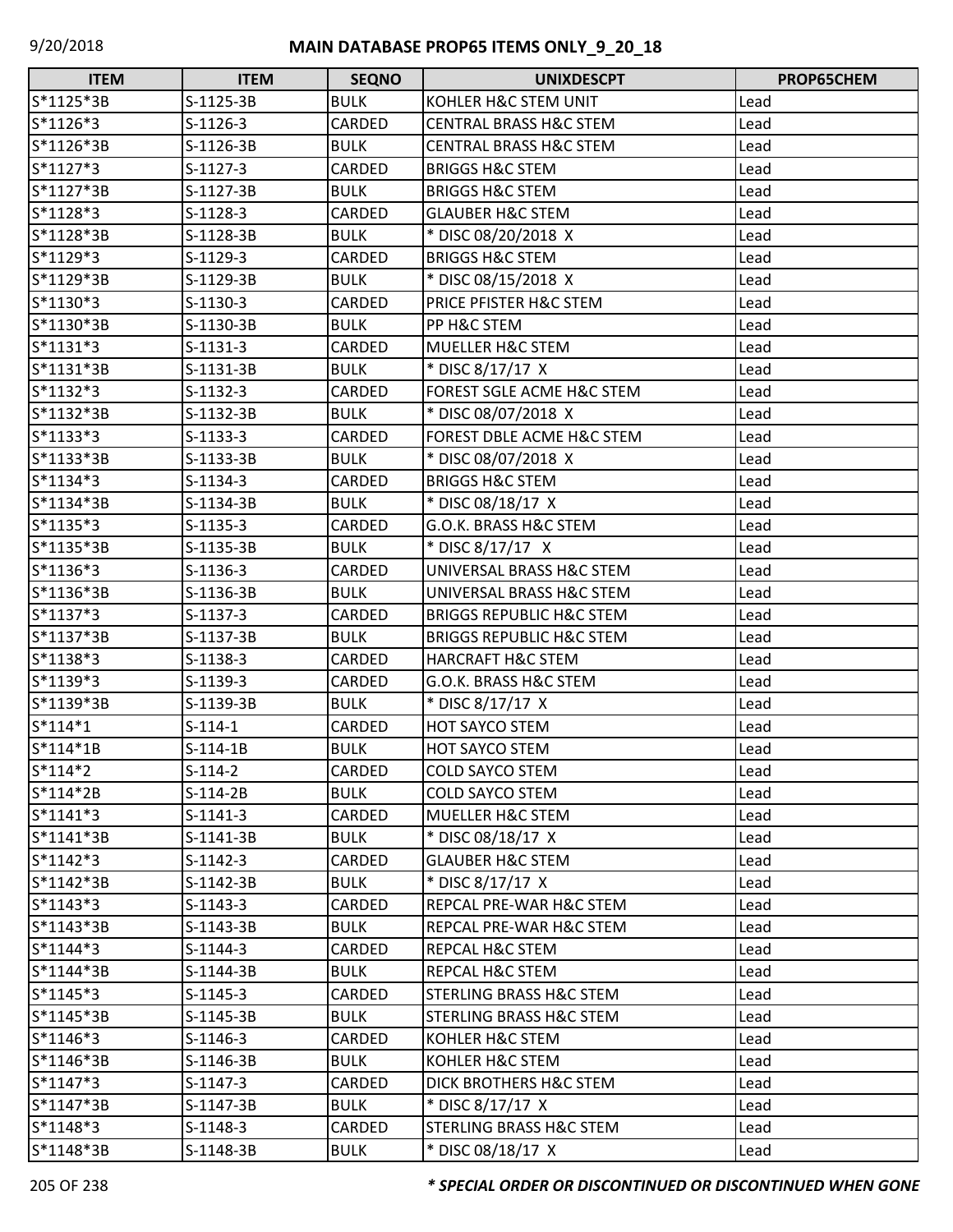| <b>ITEM</b>  | <b>ITEM</b> | <b>SEQNO</b> | <b>UNIXDESCPT</b>                 | PROP65CHEM |
|--------------|-------------|--------------|-----------------------------------|------------|
| S*1149*3     | S-1149-3    | CARDED       | <b>REPCAL H&amp;C STEM</b>        | Lead       |
| S*1149*3B    | S-1149-3B   | <b>BULK</b>  | REPCAL H&C STEM                   | Lead       |
| $S*115*1$    | $S-115-1$   | CARDED       | * DISC USE S-115-1NL 08/10/12     | Lead       |
| $S*115*1BNL$ | S-115-1BNL  | <b>BULK</b>  | <b>NL HOT UNION STEM</b>          | Lead       |
| S*115*1NL    | S-115-1NL   | CARDED       | <b>NL HOT UNION GOPHER STEM</b>   | Lead       |
| $S*115*2$    | $S-115-2$   | CARDED       | * DISC USE S-115-2NL 08/10/12     | Lead       |
| S*115*2BNL   | S-115-2BNL  | <b>BULK</b>  | <b>NL COLD UNION STEM</b>         | Lead       |
| S*115*2NL    | S-115-2NL   | CARDED       | NL COLD UNION GOPHER STEM         | Lead       |
| S*1150*4     | S-1150-4    | CARDED       | KOHLER DIVERTER STEM              | Lead       |
| S*1150*4B    | S-1150-4B   | <b>BULK</b>  | KOHLER DIVERTER STEM              | Lead       |
| $S*1151*4$   | S-1151-4    | CARDED       | KOHLER DIVERTER STEM              | Lead       |
| $S*1151*4B$  | S-1151-4B   | <b>BULK</b>  | * DISC NLA 02/27/2018 X           | Lead       |
| $S*1152*4$   | $S-1152-4$  | CARDED       | REPCAL DIVERTER STEM              | Lead       |
| $S*1152*4B$  | S-1152-4B   | <b>BULK</b>  | REPCAL DIVERTER STEM              | Lead       |
| $S*1153*4$   | $S-1153-4$  | CARDED       | * DISC SPECIAL ORDER ONLY 7/19/17 | Lead       |
| S*1154*4     | $S-1154-4$  | CARDED       | REPCAL WALLOMATIC DIV STM         | Lead       |
| S*1154*4B    | S-1154-4B   | <b>BULK</b>  | * DISC 8/17/17 X                  | Lead       |
| $S*1155*4$   | $S-1155-4$  | CARDED       | <b>BRIGGS DIVERTER STEM</b>       | Lead       |
| S*1155*4B    | S-1155-4B   | <b>BULK</b>  | <b>BRIGGS DIVERTER STEM</b>       | Lead       |
| $S*1156*4$   | S-1156-4    | CARDED       | KOHLER DIVERTER STEM              | Lead       |
| S*1156*4B    | S-1156-4B   | <b>BULK</b>  | KOHLER DIVERTER STEM              | Lead       |
| $S*1157*4$   | S-1157-4    | CARDED       | PUBCO DIVERTER STEM               | Lead       |
| S*1157*4B    | S-1157-4B   | <b>BULK</b>  | * DISC 08/13/2018 X               | Lead       |
| S*1158*4     | S-1158-4    | CARDED       | <b>GERBER DIVERTER STEM</b>       | Lead       |
| S*1158*4B    | S-1158-4B   | <b>BULK</b>  | * DISC 08/13/2018 X               | Lead       |
| $S*1159*4$   | $S-1159-4$  | CARDED       | <b>GERBER DIVERTER STEM</b>       | Lead       |
| S*1159*4B    | S-1159-4B   | <b>BULK</b>  | <b>GERBER DIVERTER STEM</b>       | Lead       |
| $S*116*3$    | $S-116-3$   | CARDED       | <b>H&amp;C HARCRAFT STEM</b>      | Lead       |
| S*116*3B     | $S-116-3B$  | <b>BULK</b>  | <b>H&amp;C HARCRAFT STEM</b>      | Lead       |
| S*1160*4     | S-1160-4    | CARDED       | <b>REPCAL DIVERTER STEM</b>       | Lead       |
| S*1160*4B    | S-1160-4B   | <b>BULK</b>  | <b>REPCAL DIVERTER STEM</b>       | Lead       |
| $S*1161*4$   | S-1161-4    | CARDED       | MUELLER DIVERTER STEM             | Lead       |
| S*1161*4B    | S-1161-4B   | <b>BULK</b>  | * DISC 08/07/2018 X               | Lead       |
| $S*1162*4$   | S-1162-4    | CARDED       | PRICE PFISTER DIV. STEM           | Lead       |
| S*1162*4B    | S-1162-4B   | <b>BULK</b>  | * DISC 08/20/2018 X               | Lead       |
| $S*1163*4$   | S-1163-4    | CARDED       | PRICE PFISTER DIV. STEM           | Lead       |
| S*1163*4B    | S-1163-4B   | <b>BULK</b>  | * DISC 8/17/17 X                  | Lead       |
| S*1164*4     | $S-1164-4$  | CARDED       | UNIVERSAL RUNDLE DIV              | Lead       |
| S*1164*4B    | S-1164-4B   | <b>BULK</b>  | UNIVERSAL RUNDLE DIV              | Lead       |
| $S*1165*4$   | S-1165-4    | CARDED       | MILWAUKEE DIVERTER STEM           | Lead       |
| S*1165*4B    | S-1165-4B   | <b>BULK</b>  | MILWAUKEE DIVERTER STEM           | Lead       |
| S*1166*4     | S-1166-4    | CARDED       | ARROWHEAD DIVERTER STEM           | Lead       |
| S*1166*4B    | S-1166-4B   | <b>BULK</b>  | ARROWHEAD DIVERTER STEM           | Lead       |
| $S*1167*3$   | S-1167-3    | CARDED       | <b>SCOVILLE H&amp;C STEM</b>      | Lead       |
| S*1167*3B    | S-1167-3B   | <b>BULK</b>  | * DISC 08/20/2018 X               | Lead       |
| S*1169*3     | S-1169-3    | CARDED       | KOHLER H&C STEM ONLY              | Lead       |
| S*1169*3B    | S-1169-3B   | <b>BULK</b>  | * DISC 8/17/17 X                  | Lead       |
| $S*117*1$    | $S-117-1$   | CARDED       | <b>HOT HARCRAFT STEM</b>          | Lead       |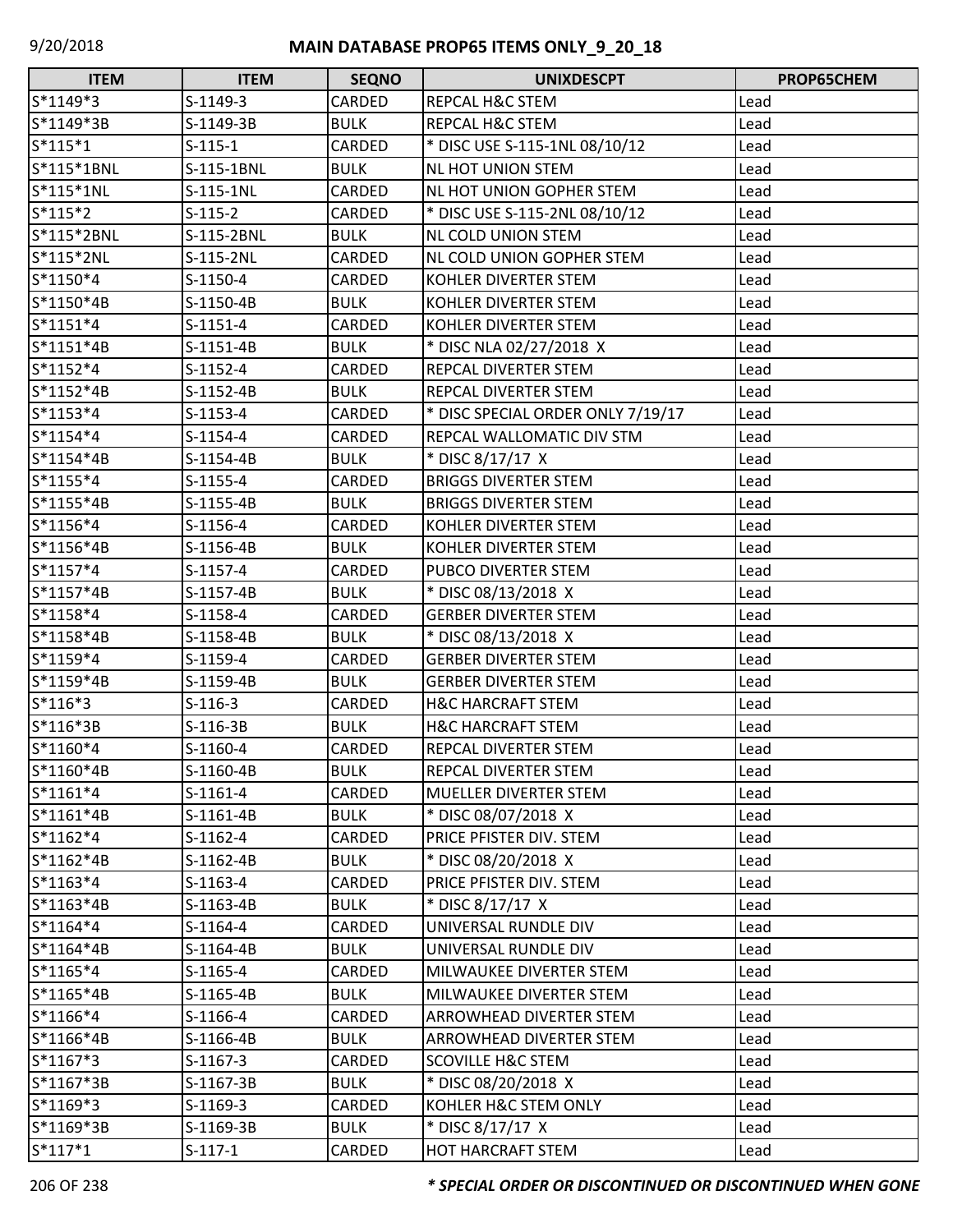| <b>ITEM</b> | <b>ITEM</b> | <b>SEQNO</b>  | <b>UNIXDESCPT</b>                   | PROP65CHEM |
|-------------|-------------|---------------|-------------------------------------|------------|
| $S*117*1B$  | $S-117-1B$  | <b>BULK</b>   | <b>HOT HARCRAFT STEM</b>            | Lead       |
| $S*117*2$   | $S-117-2$   | CARDED        | <b>COLD HARCRAFT STEM</b>           | Lead       |
| S*117*2B    | $S-117-2B$  | <b>BULK</b>   | <b>COLD HARCRAFT STEM</b>           | Lead       |
| S*1170*3    | $S-1170-3$  | CARDED        | AM STD H&C STEM                     | Lead       |
| S*1170*3B   | S-1170-3B   | <b>BULK</b>   | AM STD H&C STEM                     | Lead       |
| $S*1171*3$  | $S-1171-3$  | CARDED        | <b>6527 CENTRAL SHOWER STEM</b>     | Lead       |
| S*1171*3B   | S-1171-3B   | <b>BULK</b>   | * DISC S/O ONLY 8/14/17 X           | Lead       |
| $S*1172*1$  | $S-1172-1$  | CARDED        | 6528 HOT CENTRAL/PHYL CER STEM      | Lead       |
| S*1172*1B   | S-1172-1B   | <b>BULK</b>   | <b>CENTRAL HOT CERAMIC STEM</b>     | Lead       |
| S*1172*2    | $S-1172-2$  | CARDED        | 6529 COLD CENTRAL/PHYL CERAMIC      | Lead       |
| S*1172*2B   | S-1172-2B   | <b>BULK</b>   | <b>CENTRAL COLD CERAMIC STEM</b>    | Lead       |
| $S*1173*4$  | $S-1173-4$  | <b>CARDED</b> | 6524 CENTRAL BR DIV STEM            | Lead       |
| S*1173*4B   | S-1173-4B   | <b>BULK</b>   | CENTRAL BR DIV STEM                 | Lead       |
| $S*1174*3$  | $S-1174-3$  | CARDED        | 6525 CENTRAL BR H/C STEM            | Lead       |
| S*1174*3B   | S-1174-3B   | <b>BULK</b>   | <b>CENTRAL BR H/C STEM</b>          | Lead       |
| $S*1175*1$  | $S-1175-1$  | <b>CARDED</b> | <b>6055 ARTISTIC BRASS HOT STEM</b> | Lead       |
| S*1175*1B   | S-1175-1B   | <b>BULK</b>   | <b>ARTISTIC BRASS HOT STEM</b>      | Lead       |
| S*1175*2    | $S-1175-2$  | CARDED        | 6056 ARTISTIC BRASS COLD STEM       | Lead       |
| S*1175*2B   | S-1175-2B   | <b>BULK</b>   | <b>ARTISTIC BRASS COLD STEM</b>     | Lead       |
| $S*1176*1$  | $S-1176-1$  | CARDED        | 6057 ARTISTIC BRASS HOT STEM        | Lead       |
| $S*1176*1B$ | S-1176-1B   | <b>BULK</b>   | * DISC 08/07/2018 X                 | Lead       |
| S*1176*2    | $S-1176-2$  | <b>CARDED</b> | 6058 ARTISTIC BRASS COLD STEM       | Lead       |
| S*1176*2B   | S-1176-2B   | <b>BULK</b>   | 6058 ARTISTIC BRASS COLD STEM       | Lead       |
| $S*1177*1$  | $S-1177-1$  | CARDED        | HOT HARDEN WOLVERINE STEM           | Lead       |
| S*1177*2    | $S-1177-2$  | CARDED        | <b>COLD WOLVERINE STEM</b>          | Lead       |
| S*1178*3    | S-1178-3    | CARDED        | SYMMONS FLOW CONTROL STEM           | Lead       |
| S*1178*3B   | S-1178-3B   | <b>BULK</b>   | SYMMONS FLOW CONTROL STEM           | Lead       |
| S*119*1     | $S-119-1$   | CARDED        | * DISC USE S-119-1NL 08/08/12       | Lead       |
| S*119*1BNL  | S-119-1BNL  | <b>BULK</b>   | NL STREAMWAY HOT STEM               | Lead       |
| S*119*1NL   | S-119-1NL   | CARDED        | NL STREAMWAY HOT STEM               | Lead       |
| S*119*2     | $S-119-2$   | <b>CARDED</b> | * DISC USE S-119-2NL 08/10/12       | Lead       |
| S*119*2BNL  | S-119-2BNL  | <b>BULK</b>   | NL STREAMWAY COLD STEM              | Lead       |
| S*119*2NL   | S-119-2NL   | CARDED        | NL STREAMWAY COLD STEM              | Lead       |
| $S*120*1$   | $S-120-1$   | CARDED        | * DISC USE S-120-1NL 08/10/12       | Lead       |
| S*120*1BNL  | S-120-1BNL  | <b>BULK</b>   | NL STREAMWAY HOT STEM               | Lead       |
| S*120*1NL   | S-120-1NL   | CARDED        | NL STREAMWAY HOT STEM               | Lead       |
| S*120*2     | $S-120-2$   | CARDED        | * DISC USE S-120-2NL 08/10/12       | Lead       |
| S*120*2BNL  | S-120-2BNL  | <b>BULK</b>   | NL STREAMWAY COLD STEM              | Lead       |
| S*120*2NL   | S-120-2NL   | CARDED        | NL STREAMWAY COLD STEM              | Lead       |
| S*1200*3    | $S-1200-3$  | CARDED        | CRANE STEM HOT OR COLD              | Lead       |
| S*1200*3B   | S-1200-3B   | <b>BULK</b>   | * DISC 08/08/2018 X                 | Lead       |
| $S*121*1$   | $S-121-1$   | CARDED        | <b>HOT STERLING STEM</b>            | Lead       |
| $S*121*2$   | $S-121-2$   | CARDED        | <b>COLD STERLING STEM</b>           | Lead       |
| S*121*2B    | $S-121-2B$  | <b>BULK</b>   | * DISC 08/15/2018                   | Lead       |
| $S*122*1$   | $S-122-1$   | CARDED        | * DISC USE S-122-1NL 07/31/12       | Lead       |
| S*122*1BNL  | S-122-1BNL  | <b>BULK</b>   | NL STREAMWAY 20T HOT STEM           | Lead       |
| S*122*1NL   | S-122-1NL   | CARDED        | NL STREAMWAY 20T HOT STEM           | Lead       |
| $S*122*2$   | $S-122-2$   | <b>CARDED</b> | * DISC USE S-122-2NL 08/08/12       | Lead       |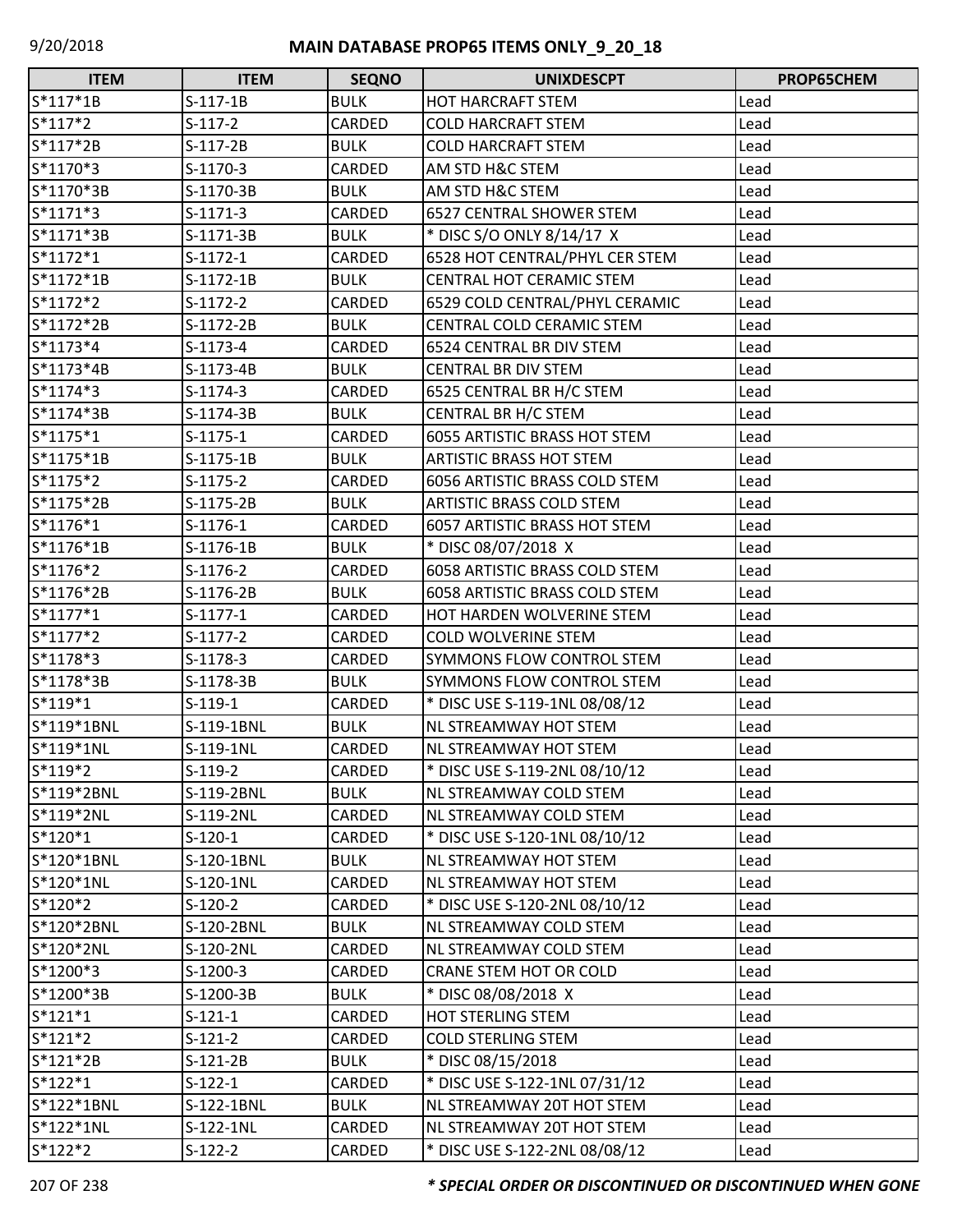| <b>ITEM</b> | <b>ITEM</b> | <b>SEQNO</b> | <b>UNIXDESCPT</b>                     | PROP65CHEM |
|-------------|-------------|--------------|---------------------------------------|------------|
| S*122*2BNL  | S-122-2BNL  | <b>BULK</b>  | NL STREAMWAY 20T COLD STEM            | Lead       |
| S*122*2NL   | S-122-2NL   | CARDED       | NL STREAMWAY 20T COLD STEM            | Lead       |
| $S*123*1$   | $S-123-1$   | CARDED       | <b>HOT REPCAL STEM</b>                | Lead       |
| $S*123*1B$  | $S-123-1B$  | <b>BULK</b>  | * DISC S/O ONLY 8/14/17 X             | Lead       |
| $S*123*2$   | $S-123-2$   | CARDED       | <b>COLD REPCAL STEM</b>               | Lead       |
| S*123*2B    | $S-123-2B$  | <b>BULK</b>  | * DISC S/O ONLY 8/14/17 X             | Lead       |
| $S*124*1$   | $S-124-1$   | CARDED       | <b>HOT REPCAL STEM</b>                | Lead       |
| S*124*1B    | $S-124-1B$  | <b>BULK</b>  | * DISC 08/20/2018 X                   | Lead       |
| S*124*2     | $S-124-2$   | CARDED       | <b>COLD REPCAL STEM</b>               | Lead       |
| S*124*2B    | $S-124-2B$  | <b>BULK</b>  | * DISC 08/20/2018 X                   | Lead       |
| $S*125*1$   | $S-125-1$   | CARDED       | <b>HOT BRIGGS STEM</b>                | Lead       |
| S*125*1B    | $S-125-1B$  | <b>BULK</b>  | * DISC 08/07/2018 X                   | Lead       |
| $S*125*2$   | $S-125-2$   | CARDED       | <b>COLD BRIGGS STEM</b>               | Lead       |
| $S*125*2B$  | $S-125-2B$  | <b>BULK</b>  | * DISC 08/07/2018 X                   | Lead       |
| $S*126*1$   | $S-126-1$   | CARDED       | HOT ELJER(LUSTERLINE)STEM             | Lead       |
| $S*126*1B$  | $S-126-1B$  | <b>BULK</b>  | * DISC S/O ONLY 8/14/17 X             | Lead       |
| S*126*2     | $S-126-2$   | CARDED       | COLD ELJER(LUSTERLINE)STM             | Lead       |
| S*126*2B    | $S-126-2B$  | <b>BULK</b>  | * DISC S/O ONLY 8/14/17 X             | Lead       |
| $S*127*1$   | $S-127-1$   | CARDED       | HOT AM STD STEM                       | Lead       |
| $S*127*1B$  | $S-127-1B$  | <b>BULK</b>  | * DISC 08/07/2018 X                   | Lead       |
| $S*127*2$   | $S-127-2$   | CARDED       | COLD AM STD STEM                      | Lead       |
| S*127*2B    | $S-127-2B$  | <b>BULK</b>  | * DISC 08/07/2018 X                   | Lead       |
| $S*128*1$   | $S-128-1$   | CARDED       | <b>HOT ARROWHEAD STEM</b>             | Lead       |
| S*128*1B    | $S-128-1B$  | <b>BULK</b>  | * DISC S/O ONLY 8/14/17 X             | Lead       |
| S*128*2     | $S-128-2$   | CARDED       | <b>COLD ARROWHEAD STEM</b>            | Lead       |
| S*128*2B    | $S-128-2B$  | <b>BULK</b>  | * DISC S/O ONLY 8/14/17 X             | Lead       |
| $S*129*1$   | $S-129-1$   | CARDED       | <b>HOT MANSFIELD STEM</b>             | Lead       |
| S*129*1B    | $S-129-1B$  | <b>BULK</b>  | * DISC NLA 9/18/14                    | Lead       |
| S*129*2     | $S-129-2$   | CARDED       | <b>COLD MANSFIELD STEM</b>            | Lead       |
| S*129*2B    | S-129-2B    | <b>BULK</b>  | * DISC NLA 9/18/14                    | Lead       |
| $S*130*1$   | $S-130-1$   | CARDED       | <b>HOT MILWAUKEE STEM</b>             | Lead       |
| $S*130*1B$  | $S-130-1B$  | <b>BULK</b>  | * DISC S/O ONLY 8/14/17 X             | Lead       |
| $S*130*2$   | $S-130-2$   | CARDED       | <b>COLD MILWAUKEE STEM</b>            | Lead       |
| S*130*2B    | $S-130-2B$  | <b>BULK</b>  | * DISC S/O ONLY 8/14/17 X             | Lead       |
| $S*131*1$   | $S-131-1$   | CARDED       | * DISC S/O ONLY 12/2/16               | Lead       |
| $S*131*2$   | $S-131-2$   | CARDED       | * DISC S/O ONLY 12/2/16               | Lead       |
| $S*132*1$   | $S-132-1$   | CARDED       | * DISC NLA 04/08/15                   | Lead       |
| $S*132*2$   | $S-132-2$   | CARDED       | * DISC NLA 04/08/15                   | Lead       |
| $S*133*1$   | $S-133-1$   | CARDED       | <b>STERLING SHOWER STALL HOT STEM</b> | Lead       |
| $S*133*1B$  | $S-133-1B$  | <b>BULK</b>  | <b>STERLING SHOWER STALL HOT STEM</b> | Lead       |
| $S*133*2$   | $S-133-2$   | CARDED       | <b>STERLING SHWR STALL COLD STEM</b>  | Lead       |
| $S*133*2B$  | $S-133-2B$  | <b>BULK</b>  | STERLING SHWR STALL COLD STEM         | Lead       |
| $S*134*1$   | S-134-1     | CARDED       | <b>HOT HARCRAFT STEM</b>              | Lead       |
| $S*134*2$   | $S-134-2$   | CARDED       | <b>COLD HARCRAFT STEM</b>             | Lead       |
| $S*135*3$   | $S-135-3$   | CARDED       | PP 910-192 H&C STEM                   | Lead       |
| $S*136*3$   | $S-136-3$   | CARDED       | HOT OR COLD P P STEM                  | Lead       |
| S*136*3B    | $S-136-3B$  | <b>BULK</b>  | * DISC 8/17/17 X                      | Lead       |
| $S*137*1$   | $S-137-1$   | CARDED       | * DISC USE S-137-1NL 08/10/12         | Lead       |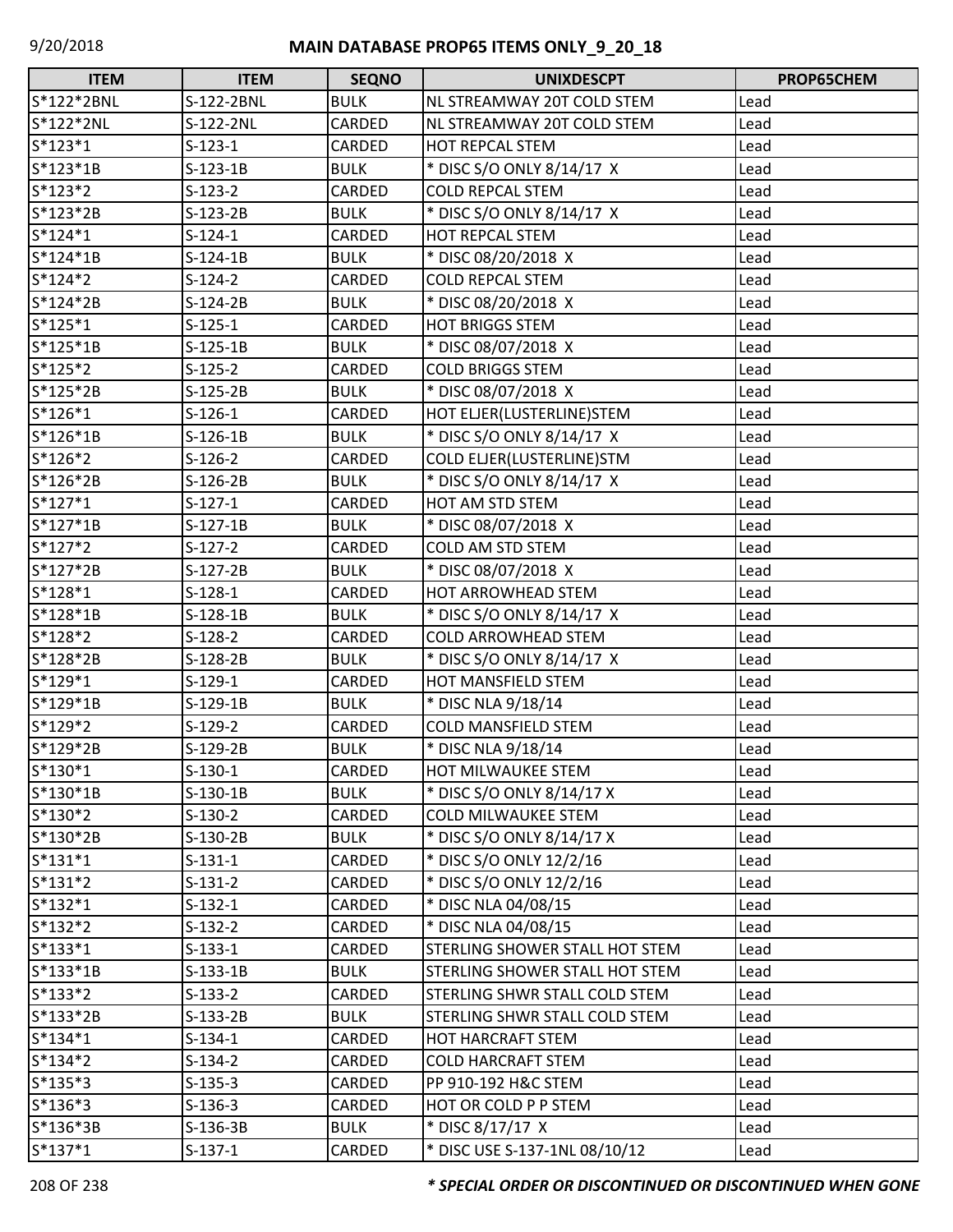| <b>ITEM</b> | <b>ITEM</b> | <b>SEQNO</b>  | <b>UNIXDESCPT</b>                   | PROP65CHEM |
|-------------|-------------|---------------|-------------------------------------|------------|
| S*137*1BNL  | S-137-1BNL  | <b>BULK</b>   | NL HOT KOHLER STEM                  | Lead       |
| S*137*1NL   | S-137-1NL   | CARDED        | <b>NL HOT KOHLER STEM</b>           | Lead       |
| $S*137*2$   | $S-137-2$   | CARDED        | * DISC USE S-137-2NL 08/10/12       | Lead       |
| S*137*2BNL  | S-137-2BNL  | <b>BULK</b>   | NL COLD KOHLER STEM                 | Lead       |
| S*137*2NL   | S-137-2NL   | CARDED        | <b>NL COLD KOHLER STEM</b>          | Lead       |
| $S*138*1$   | $S-138-1$   | CARDED        | H BURLINGTON 2-48R STEM             | Lead       |
| $S*138*2$   | $S-138-2$   | CARDED        | <b>C BURLINGTON 2-48L STEM</b>      | Lead       |
| $S*139*1$   | $S-139-1$   | CARDED        | <b>HOT ARROWHEAD STEM</b>           | Lead       |
| S*139*1B    | $S-139-1B$  | <b>BULK</b>   | <b>HOT ARROWHEAD STEM</b>           | Lead       |
| S*139*2     | $S-139-2$   | CARDED        | <b>COLD ARROWHEAD STEM</b>          | Lead       |
| S*139*2B    | S-139-2B    | <b>BULK</b>   | <b>COLD ARROWHEAD STEM</b>          | Lead       |
| $S*140*1$   | $S-140-1$   | <b>CARDED</b> | HOT ARROWHEAD STEM                  | Lead       |
| $S*140*1B$  | $S-140-1B$  | <b>BULK</b>   | * DISC 08/18/17 X                   | Lead       |
| $S*140*2$   | $S-140-2$   | CARDED        | <b>COLD ARROWHEAD STEM</b>          | Lead       |
| S*140*2B    | $S-140-2B$  | <b>BULK</b>   | * DISC 08/18/17 X                   | Lead       |
| $S*141*1$   | $S-141-1$   | CARDED        | HOT UR-SEARS STEM                   | Lead       |
| $S*141*2$   | $S-141-2$   | CARDED        | <b>COLD UR-SEARS STEM</b>           | Lead       |
| $S*142*1$   | $S-142-1$   | CARDED        | <b>HOT STERLING STEM</b>            | Lead       |
| $S*142*1B$  | $S-142-1B$  | <b>BULK</b>   | * DISC S/O ONLY 8/14/17 X           | Lead       |
| $S*142*2$   | $S-142-2$   | CARDED        | <b>COLD STERLING STEM</b>           | Lead       |
| $S*142*2B$  | $S-142-2B$  | <b>BULK</b>   | * DISC S/O ONLY 8/14/17 X           | Lead       |
| $S*143*1$   | $S-143-1$   | CARDED        | HOT PP STEM                         | Lead       |
| $S*143*1B$  | $S-143-1B$  | <b>BULK</b>   | * DISC 8/17/17 X                    | Lead       |
| $S*143*2$   | $S-143-2$   | CARDED        | <b>COLD PP STEM</b>                 | Lead       |
| S*143*2B    | $S-143-2B$  | <b>BULK</b>   | * DISC 8/17/17 X                    | Lead       |
| $S*144*1$   | $S-144-1$   | CARDED        | H CRANE CRESTMONT STEM              | Lead       |
| $S*144*2$   | S-144-2     | CARDED        | * DISC NLA 4/8/16                   | Lead       |
| $S*145*1$   | $S-145-1$   | CARDED        | HOT BURLINGTON STEM                 | Lead       |
| $S*145*1B$  | $S-145-1B$  | <b>BULK</b>   | * DISC 8/17/17 X                    | Lead       |
| $S*145*2$   | $S-145-2$   | CARDED        | <b>COLD BURLINGTON STEM</b>         | Lead       |
| S*145*2B    | $S-145-2B$  | <b>BULK</b>   | * DISC 8/17/17 X                    | Lead       |
| $S*146*3$   | $S-146-3$   | CARDED        | UNION TOWN & C.H/C STEM             | Lead       |
| S*146*3B    | $S-146-3B$  | <b>BULK</b>   | * DISC S/O ONLY 8/14/17 X           | Lead       |
| $S*149*1$   | S-149-1     | CARDED        | NL B&K CERAMIC HOT STEM             | Lead       |
| $S*149*1B$  | $S-149-1B$  | <b>BULK</b>   | NL B&K CERAMIC HOT STEM             | Lead       |
| $S*149*2$   | $S-149-2$   | CARDED        | <b>NL B&amp;K CERAMIC COLD STEM</b> | Lead       |
| S*149*2B    | $S-149-2B$  | <b>BULK</b>   | NL B&K CERAMIC COLD STEM            | Lead       |
| $S*150*1$   | $S-150-1$   | CARDED        | NL ARTISTIC BR HOT STEM             | Lead       |
| $S*150*1B$  | S-150-1B    | <b>BULK</b>   | * DISC 08/15/2018 X                 | Lead       |
| $S*150*2$   | $S-150-2$   | CARDED        | NL ARTISTIC BR COLD STEM            | Lead       |
| S*150*2B    | S-150-2B    | <b>BULK</b>   | * DISC 08/15/2018 X                 | Lead       |
| $S*152*1$   | $S-152-1$   | CARDED        | 1605 MILWAKEE HOT STEM              | Lead       |
| $S*152*1B$  | $S-152-1B$  | <b>BULK</b>   | * DISC 08/15/2018 X                 | Lead       |
| $S*152*2$   | $S-152-2$   | CARDED        | 1606 MILWAKEE COLD STEM             | Lead       |
| $S*152*2B$  | S-152-2B    | <b>BULK</b>   | * DISC 08/15/2018 X                 | Lead       |
| $S*153*1$   | $S-153-1$   | CARDED        | 2317 AUBURN HOT LAV STEM            | Lead       |
| $S*153*1B$  | $S-153-1B$  | <b>BULK</b>   | * DISC 8/17/17 X                    | Lead       |
| $S*153*2$   | $S-153-2$   | CARDED        | 2318 AUBURN COLD LAV STEM           | Lead       |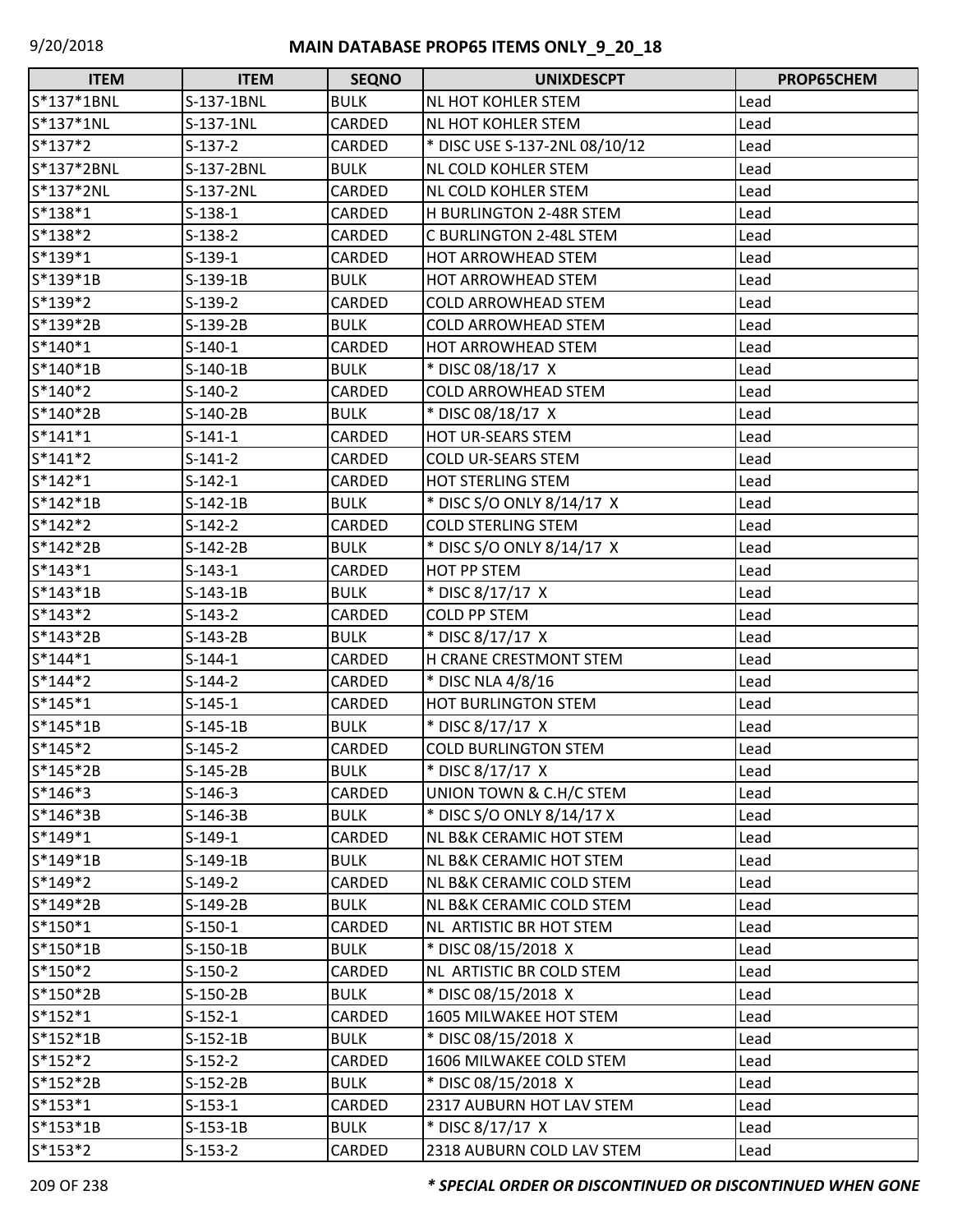| <b>ITEM</b> | <b>ITEM</b> | <b>SEQNO</b>  | <b>UNIXDESCPT</b>              | PROP65CHEM |
|-------------|-------------|---------------|--------------------------------|------------|
| S*153*2B    | $S-153-2B$  | <b>BULK</b>   | * DISC 8/17/17 X               | Lead       |
| $S*154*1$   | $S-154-1$   | CARDED        | NL AM STD DUALUX HOT STEM      | Lead       |
| $S*154*2$   | $S-154-2$   | CARDED        | NL AM STD DUALUX COLD STEM     | Lead       |
| $S*155*1$   | $S-155-1$   | CARDED        | 2415 HOT CENTRAL CERAMIC STEM  | Lead       |
| $S*155*1B$  | $S-155-1B$  | <b>BULK</b>   | * DISC 08/07/2018 X            | Lead       |
| $S*155*2$   | $S-155-2$   | CARDED        | 2416 COLD CENTRAL CERAMIC STEM | Lead       |
| S*155*2B    | $S-155-2B$  | <b>BULK</b>   | * DISC 08/07/2018 X            | Lead       |
| $S*156*1$   | $S-156-1$   | CARDED        | 2305 GERBER HOT CERAMIC STEM   | Lead       |
| $S*156*1B$  | $S-156-1B$  | <b>BULK</b>   | 2305 GERBER HOT CERAMIC STEM   | Lead       |
| $S*156*2$   | $S-156-2$   | CARDED        | 2306 GERBER COLD CERAMIC STEM  | Lead       |
| S*156*2B    | $S-156-2B$  | <b>BULK</b>   | 2306 GERBER COLD CERAMIC STEM  | Lead       |
| $S*158*3$   | $S-158-3$   | <b>CARDED</b> | 2903 AM STD EUROPA             | Lead       |
| S*158*3B    | $S-158-3B$  | <b>BULK</b>   | * DISC 8/17/17 X               | Lead       |
| $S*160*4$   | $S-160-4$   | CARDED        | 2384 STREAMWAY DIVERTER STEM   | Lead       |
| S*160*4B    | $S-160-4B$  | <b>BULK</b>   | * DISC S/O ONLY 8/14/17 X      | Lead       |
| $S*162*1$   | $S-162-1$   | CARDED        | 2651 INDIANA HOT CERAMIC STEM  | Lead       |
| $S*162*2$   | $S-162-2$   | CARDED        | * DISC NLA 4/4/17              | Lead       |
| $S*163*1B$  | $S-163-1B$  | <b>BULK</b>   | <b>BROADWAY HOT STEM</b>       | Lead       |
| $S*163*2B$  | $S-163-2B$  | <b>BULK</b>   | <b>BROADWAY COLD STEM</b>      | Lead       |
| $S*164*3$   | $S-164-3$   | CARDED        | MOEN H/C PLASTIC STEM          | Lead       |
| S*164*3B    | $S-164-3B$  | <b>BULK</b>   | MOEN H/C PLASTIC STEM          | Lead       |
| S*166*1BNL  | S-166-1BNL  | <b>BULK</b>   | NL 3803 HOT 1/2 CERAMIC CART   | Lead       |
| S*166*1NL   | S-166-1NL   | CARDED        | NL 3803 HOT 1/2 CERAMIC CART   | Lead       |
| S*166*2NL   | S-166-2NL   | CARDED        | NL 3804 COLD 1/2 CERAMIC CART  | Lead       |
| $S*167*1$   | $S-167-1$   | CARDED        | 2883 HOT 3/4" CERAMIC STEM     | Lead       |
| $S*167*1B$  | $S-167-1B$  | <b>BULK</b>   | 2883 HOT 3/4" CERAMIC STEM     | Lead       |
| $S*167*2$   | $S-167-2$   | CARDED        | 2884 COLD 3/4" CERAMIC STEM    | Lead       |
| $S*167*2B$  | $S-167-2B$  | <b>BULK</b>   | 2884 COLD 3/4" CERAMIC STEM    | Lead       |
| $S*168*1$   | $S-168-1$   | CARDED        | KOHLER HOT CERAMIC 3/4 STEM    | Lead       |
| S*168*1B    | $S-168-1B$  | <b>BULK</b>   | * DISC 08/20/2018 X            | Lead       |
| S*168*2     | $S-168-2$   | CARDED        | KOHLER CERAMIC COLD 3/4 STEM   | Lead       |
| $S*168*2B$  | $S-168-2B$  | <b>BULK</b>   | * DISC 08/20/2018 X            | Lead       |
| $S*170*1$   | $S-170-1$   | CARDED        | 0343 ELKAY/UR HOT GREEN STEM   | Lead       |
| S*170*1B    | $S-170-1B$  | <b>BULK</b>   | * DISC 08/13/2018 X            | Lead       |
| S*170*2     | $S-170-2$   | CARDED        | 0344 ELKAY/UR COLD YELLOW STEM | Lead       |
| S*170*2B    | $S-170-2B$  | <b>BULK</b>   | * DISC 08/13/2018 X            | Lead       |
| $S*171*1$   | $S-171-1$   | CARDED        | 0391 WOLVERINE HOT STEM        | Lead       |
| $S*171*1B$  | $S-171-1B$  | <b>BULK</b>   | 0391 WOLVERINE HOT STEM        | Lead       |
| $S*171*2$   | $S-171-2$   | CARDED        | 0392 WOLVERINE COLD STEM       | Lead       |
| $S*171*2B$  | $S-171-2B$  | <b>BULK</b>   | 0392 WOLVERINE COLD STEM       | Lead       |
| $S*172*1$   | $S-172-1$   | CARDED        | 3840 HOT SEPCO CER.STEM        | Lead       |
| $S*172*1B$  | $S-172-1B$  | <b>BULK</b>   | * DISC 08/07/2018 X            | Lead       |
| $S*172*2$   | $S-172-2$   | CARDED        | 3841 COLD SEPCO CER. STEM      | Lead       |
| S*172*2B    | $S-172-2B$  | <b>BULK</b>   | * DISC 08/07/2018 X            | Lead       |
| $S*173*1$   | $S-173-1$   | CARDED        | 3842 HOT SEPCO CER.STEM        | Lead       |
| $S*173*1B$  | $S-173-1B$  | <b>BULK</b>   | 3842 HOT SEPCO CER.STEM        | Lead       |
| $S*173*2$   | $S-173-2$   | CARDED        | 3843 COLD SEPCO CER STEM       | Lead       |
| S*173*2B    | $S-173-2B$  | <b>BULK</b>   | 3843 COLD SEPCO CER STEM       | Lead       |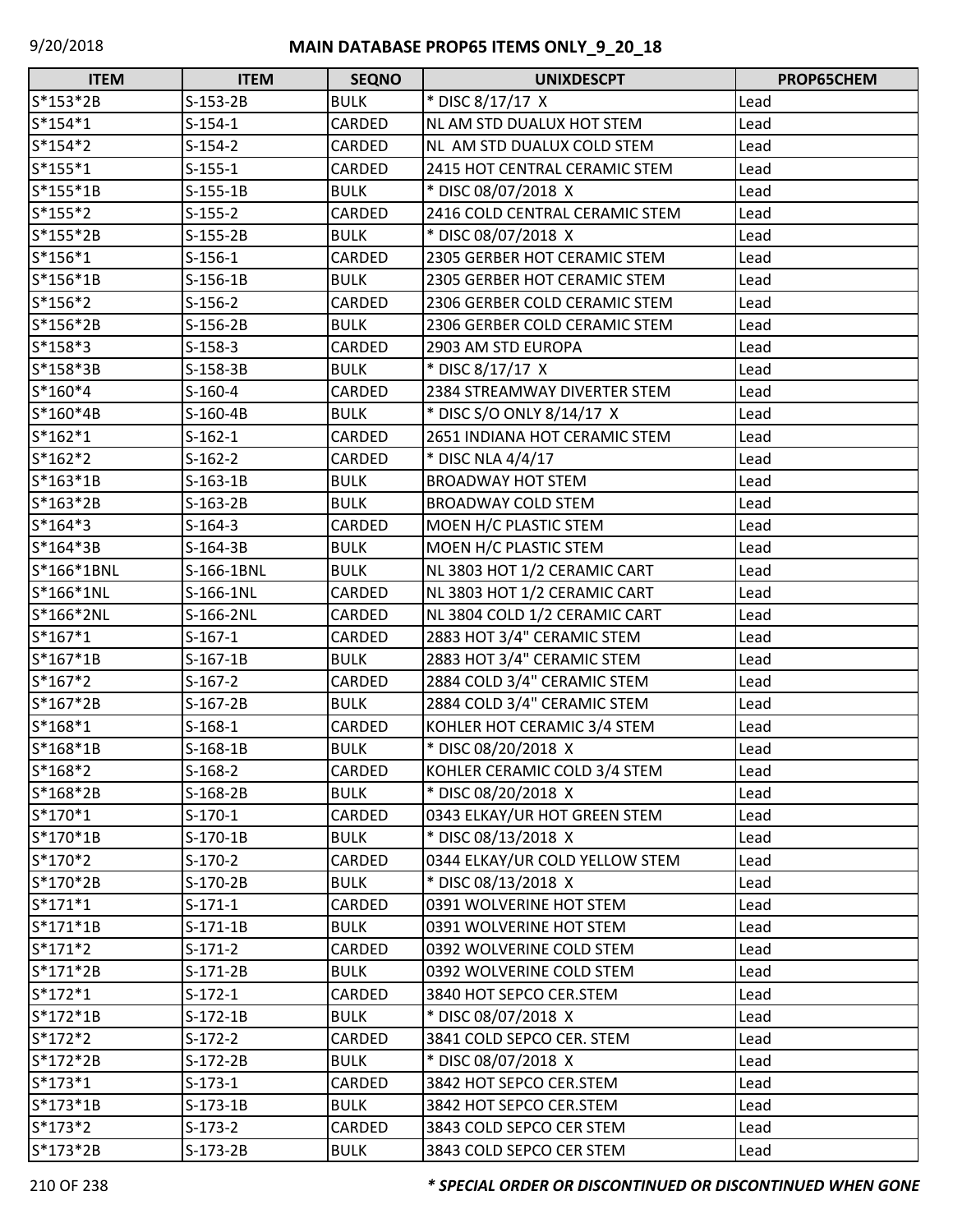| <b>ITEM</b> | <b>ITEM</b> | <b>SEQNO</b> | <b>UNIXDESCPT</b>               | PROP65CHEM |
|-------------|-------------|--------------|---------------------------------|------------|
| $S*174*1$   | $S-174-1$   | CARDED       | 4650 HOT SEPCO CER.SHWR STEM    | Lead       |
| S*174*1B    | $S-174-1B$  | <b>BULK</b>  | 4650 HOT SEPCO CER.SHWR STEM    | Lead       |
| $S*174*2$   | $S-174-2$   | CARDED       | 4651 COLD SEPCO CER.SHWR STEM   | Lead       |
| S*174*2B    | $S-174-2B$  | <b>BULK</b>  | 4651 COLD SEPCO CER.SHWR STEM   | Lead       |
| $S*175*1$   | $S-175-1$   | CARDED       | * DISC USE S-175-1NL 08/10/12   | Lead       |
| S*175*1BNL  | S-175-1BNL  | <b>BULK</b>  | BULK NL HOT U/R CERAMIC STEM    | Lead       |
| $S*175*1NL$ | S-175-1NL   | CARDED       | NL HOT U/R CERAMIC STEM         | Lead       |
| $S*175*2$   | $S-175-2$   | CARDED       | * DISC USE S-175-2NL 08/10/12   | Lead       |
| S*175*2BNL  | S-175-2BNL  | <b>BULK</b>  | BULK NL COLD U/R CERAMISC STEM  | Lead       |
| S*175*2NL   | S-175-2NL   | CARDED       | NL COLD U/R CERAMIC STEM        | Lead       |
| $S*179*1$   | $S-179-1$   | CARDED       | HOT DORNBRACHT CERAMIC STEM     | Lead       |
| S*179*1B    | $S-179-1B$  | <b>BULK</b>  | * DISC 08/07/2018 X             | Lead       |
| $S*179*2$   | $S-179-2$   | CARDED       | COLD DORNBRACHT CERAMIC STEM    | Lead       |
| S*179*2B    | $S-179-2B$  | <b>BULK</b>  | * DISC 08/07/2018 X             | Lead       |
| S*180*1     | $S-180-1$   | CARDED       | * DISC USE S-180-1NL 08/08/12   | Lead       |
| S*180*1BNL  | S-180-1BNL  | <b>BULK</b>  | BULK NL HOT 1/2 CERAMIC STEM    | Lead       |
| S*180*1NL   | S-180-1NL   | CARDED       | NL 4001 HOT 1/2 CERAMIC CART    | Lead       |
| S*180*2     | $S-180-2$   | CARDED       | * DISC USE S-180-2NL 07/25/12   | Lead       |
| S*180*2BNL  | S-180-2BNL  | <b>BULK</b>  | BULK NL COLD 1/2 CERAMIC STEM   | Lead       |
| S*180*2NL   | S-180-2NL   | CARDED       | NL 4002 COLD 1/2 CERAMIC CART   | Lead       |
| $S*181*1$   | $S-181-1$   | CARDED       | 4003 HOT 3/4 CERAMIC CART       | Lead       |
| S*181*1B    | $S-181-1B$  | <b>BULK</b>  | S/C HOT 3/4 CERAMIC STEM W/NIP  | Lead       |
| $S*181*2$   | $S-181-2$   | CARDED       | 4004 COLD 3/4 CERAMIC CART      | Lead       |
| S*181*2B    | $S-181-2B$  | <b>BULK</b>  | S/C COLD 3/4 CERAMIC CART       | Lead       |
| $S*182*1$   | $S-182-1$   | CARDED       | <b>NL HOT BROADWAY CER.STEM</b> | Lead       |
| S*182*1B    | $S-182-1B$  | <b>BULK</b>  | * DISC 08/13/2018 X             | Lead       |
| S*182*2     | $S-182-2$   | CARDED       | NL COLD BROADWAY CER.STEM       | Lead       |
| S*182*2B    | $S-182-2B$  | <b>BULK</b>  | * DISC 08/13/2018 X             | Lead       |
| $S*183*1$   | $S-183-1$   | CARDED       | 2920 HOT CERAMIC IMPORT STEM    | Lead       |
| $S*183*1B$  | $S-183-1B$  | <b>BULK</b>  | S/C HOT CERAMIC IMPORT STEM     | Lead       |
| $S*183*2$   | $S-183-2$   | CARDED       | 2921 COLD CERAMIC IMPORT STEM   | Lead       |
| S*183*2B    | S-183-2B    | <b>BULK</b>  | S/C NL COLD #2 CERAMIC STEM     | Lead       |
| $S*185*1$   | $S-185-1$   | CARDED       | NL HOT CERAMIC 32PT STEM        | Lead       |
| $S*185*1B$  | $S-185-1B$  | <b>BULK</b>  | NL HOT CERAMIC 32PT STEM        | Lead       |
| $S*185*2$   | $S-185-2$   | CARDED       | NL COLD CERAMIC 32PT STEM       | Lead       |
| $S*185*2B$  | $S-185-2B$  | <b>BULK</b>  | NL COLD CERAMIC 32PT STEM       | Lead       |
| $S*186*1$   | $S-186-1$   | CARDED       | NL HOT DORNBRACT CER. STEM      | Lead       |
| S*186*1B    | $S-186-1B$  | <b>BULK</b>  | S-C HOT DORNBRACT CUT-DOWN      | Lead       |
| $S*186*2$   | $S-186-2$   | CARDED       | NL COLD DORNBRACT CER.STEM      | Lead       |
| S*186*2B    | $S-186-2B$  | <b>BULK</b>  | S-C COLD DORNBRACT CUT-DOWN     | Lead       |
| $S*187*1$   | $S-187-1$   | CARDED       | * DISC USE S-187-1NL 08/08/12   | Lead       |
| S*187*1BNL  | S-187-1BNL  | <b>BULK</b>  | <b>BULK HOT NEWPORT/ALTMAN</b>  | Lead       |
| S*187*1NL   | S-187-1NL   | CARDED       | NL HOT NEWPORT/ALTMAN CERAMIC   | Lead       |
| $S*187*2$   | $S-187-2$   | CARDED       | * DISC USE S-187-2NL 08/08/12   | Lead       |
| S*187*2BNL  | S-187-2BNL  | <b>BULK</b>  | <b>BULK COLD NEWPORT/ALTMAN</b> | Lead       |
| S*187*2NL   | S-187-2NL   | CARDED       | NL COLD NEWPORT/ALTMAN CERAMIC  | Lead       |
| $S*189*1$   | $S-189-1$   | CARDED       | 0268 HOT GLACIER STEM UNIT      | Lead       |
| S*189*1B    | $S-189-1B$  | <b>BULK</b>  | S/C HOT GLACIER STEM UNIT       | Lead       |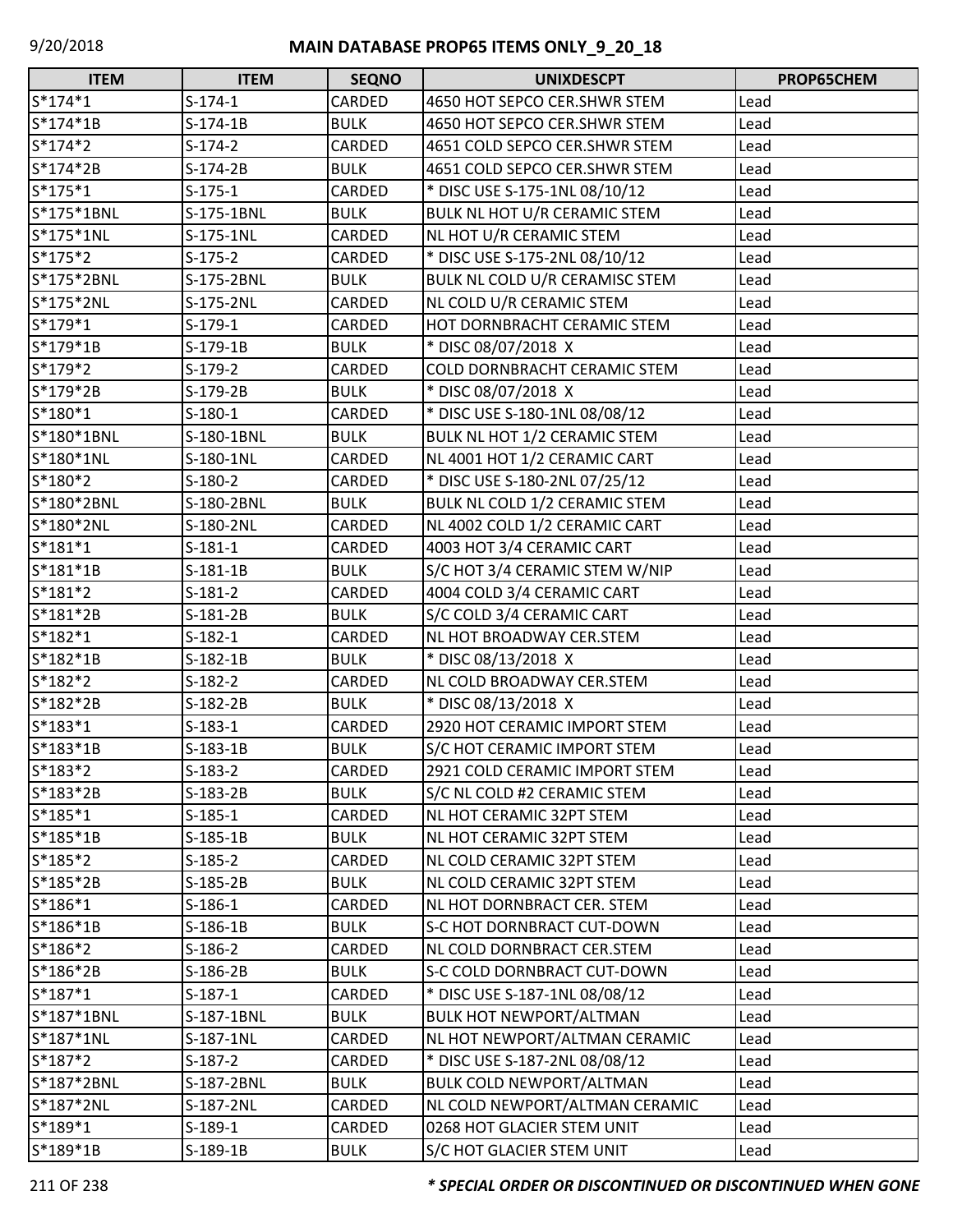| <b>ITEM</b>  | <b>ITEM</b> | <b>SEQNO</b>  | <b>UNIXDESCPT</b>              | <b>PROP65CHEM</b> |
|--------------|-------------|---------------|--------------------------------|-------------------|
| S*189*2      | $S-189-2$   | CARDED        | 0269 COLD GLACIER STEM UNIT    | Lead              |
| S*189*2B     | $S-189-2B$  | <b>BULK</b>   | S/C COLD GLACIER STEM UNIT     | Lead              |
| $S*190*3$    | $S-190-3$   | <b>CARDED</b> | 0521 DELTA PRESSURE BALL 19804 | Lead              |
| S*190*3B     | S-190-3B    | <b>BULK</b>   | DELTA PRESS BAL CARTRIDE       | Lead              |
| S*191*3      | $S-191-3$   | CARDED        | DELTA N/S 32104 PRES BAL CART  | Lead              |
| $S*192*3$    | $S-192-3$   | CARDED        | DELTA N/S 70538 S/L CARTRIDGE  | Lead              |
| $S*192*3B$   | $S-192-3B$  | <b>BULK</b>   | S/C DELTA/PEERL SGL CARD       | Lead              |
| $S*196*3$    | $S-196-3$   | CARDED        | * DISC USE S-200-3             | Lead              |
| S*198*3      | $S-198-3$   | CARDED        | UNION TOWN & PLST H/C STEM     | Lead              |
| $S*199*3$    | $S-199-3$   | CARDED        | DELTA 212 S.S. BALL            | Lead              |
| $S*202*1$    | $S-202-1$   | CARDED        | HOT CART FOR 08-1092 NEW STYLE | Lead              |
| S*202*1B     | $S-202-1B$  | <b>BULK</b>   | S/C HOT CART FOR 08-1092 N STY | Lead              |
| S*202*2      | $S-202-2$   | CARDED        | COLD CART FOR 08-1092 NEW STYL | Lead              |
| S*202*2B     | $S-202-2B$  | <b>BULK</b>   | S/C COLD CART FOR 08-1092 NEW  | Lead              |
| $S*202*3$    | $S-202-3$   | CARDED        | DELTA 25513 H/C 1/4 TURN       | Lead              |
| S*202*3B     | $S-202-3B$  | <b>BULK</b>   | SC DELTA 25513 H/C 1/4 TURN    | Lead              |
| S*203*1BC    | S-203-1BC   | <b>CARDED</b> | NL HOT BRASS CERAMIC STEM      | Lead              |
| S*203*1BCB   | S-203-1BCB  | <b>BULK</b>   | S/C HOT #2 BRASS CERAMIC STEM  | Lead              |
| S*203*1C     | $S-203-1C$  | CARDED        | 0270 HOT PLASTIC CER. STEM     | Lead              |
| S*203*1CB    | S-203-1CB   | <b>BULK</b>   | S/C HOT #2 PLST CERAMIC STEM   | Lead              |
| S*203*1L     | $S-203-1L$  | CARDED        | 0266 HOT 24PT CERAMIC STEM     | Lead              |
| S*203*1LB    | S-203-1LB   | <b>BULK</b>   | S/C HOT CERAMIC 24PT IMPORT    | Lead              |
| S*203*1T     | $S-203-1T$  | CARDED        | HOT 1/4 TURN STEM              | Lead              |
| S*203*1TB    | S-203-1TB   | <b>BULK</b>   | HOT 1/4 TURN STEM              | Lead              |
| S*203*2BC    | S-203-2BC   | CARDED        | NL COLD BRASS CERAMIC STEM     | Lead              |
| S*203*2BCB   | S-203-2BCB  | <b>BULK</b>   | S/C COLD #2 BRASS CERAMIC STEM | Lead              |
| S*203*2C     | $S-203-2C$  | <b>CARDED</b> | 0271 COLD PLASTIC CER. STEM    | Lead              |
| S*203*2CB    | S-203-2CB   | <b>BULK</b>   | S/C COLD #2 PLST CERAMIC STEM  | Lead              |
| S*203*2L     | $S-203-2L$  | CARDED        | 0267 COLD 24PT CERAMIC STEM    | Lead              |
| S*203*2LB    | S-203-2LB   | <b>BULK</b>   | S/C COLD CERAMIC 24PT IMPORT   | Lead              |
| S*203*2T     | $S-203-2T$  | CARDED        | COLD 1/4 TURN STEM             | Lead              |
| S*203*2TB    | S-203-2TB   | <b>BULK</b>   | COLD 1/4 TURN STEM             | Lead              |
| $S*203*3$    | $S-203-3$   | CARDED        | DELEX H&C STEM                 | Lead              |
| S*203*3B     | $S-203-3B$  | <b>BULK</b>   | <b>S/C GENERIC CARTRIDGE</b>   | Lead              |
| S*203*3C     | $S-203-3C$  | CARDED        | 0265 DELTA 8230 CERAMIC STEM   | Lead              |
| S*203*3CB    | S-203-3CB   | <b>BULK</b>   | S/C DELTA 8230 CERAMIC STEM    | Lead              |
| S*203*3S     | S-203-3S    | CARDED        | IMPORT 1740 BR STEM H&C SMILE  | Lead              |
| S*203*3SB    | S-203-3SB   | <b>BULK</b>   | KINGSTON BR/IMP H/C SMILE CRT  | Lead              |
| S*203*3TT    | S-203-3TT   | CARDED        | IMPORT 1740 W/BR STEM H&C 2H   | Lead              |
| $S*203*3TTB$ | S-203-3TTB  | <b>BULK</b>   | IMPORT 1740 W/BR STEM H&C 2H   | Lead              |
| S*203*MB     | S-203-MB    | CARDED        | DELTA 1740 STEM 25-PAK         | Lead              |
| $S*204*1$    | $S-204-1$   | CARDED        | * DISC USE S-204-1NL 08/10/12  | Lead              |
| S*204*1BNL   | S-204-1BNL  | <b>BULK</b>   | BULK NL AM STD RENU HOT STEM   | Lead              |
| S*204*1NL    | S-204-1NL   | CARDED        | NL AM STD RENU HOT STEM        | Lead              |
| S*204*2      | $S-204-2$   | CARDED        | * DISC USE S-204-2NL 08/10/12  | Lead              |
| S*204*2BNL   | S-204-2BNL  | <b>BULK</b>   | BULK NL AM STD RENU COLD STEM  | Lead              |
| S*204*2NL    | S-204-2NL   | CARDED        | NL AM STD RENU COLD STEM       | Lead              |
| $S*205*1$    | $S-205-1$   | CARDED        | 2268 HOT COMMERCIAL FAUCET STE | Lead              |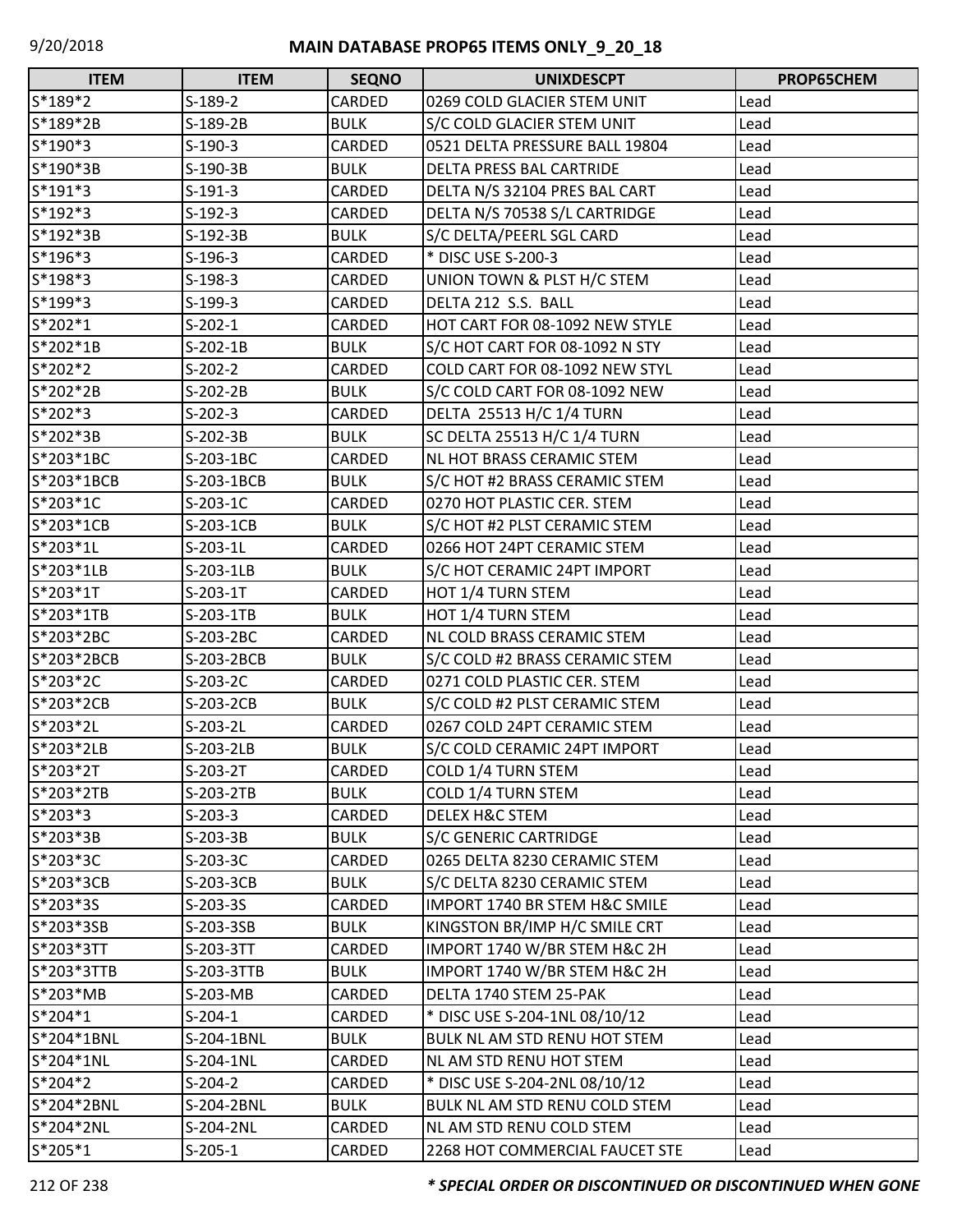| <b>ITEM</b> | <b>ITEM</b> | <b>SEQNO</b>  | <b>UNIXDESCPT</b>                 | PROP65CHEM |
|-------------|-------------|---------------|-----------------------------------|------------|
| S*205*2     | $S-205-2$   | CARDED        | 2269 COLD COMMERCIAL FAUCET ST    | Lead       |
| S*206*1     | $S-206-1$   | CARDED        | HOT AM STD STEM                   | Lead       |
| S*206*1B    | $S-206-1B$  | <b>BULK</b>   | HOT AM STD STEM                   | Lead       |
| S*206*2     | $S-206-2$   | CARDED        | COLD AM STD STEM                  | Lead       |
| S*206*2B    | $S-206-2B$  | <b>BULK</b>   | * DISC S/O ONLY 8/14/17 X         | Lead       |
| S*207*1     | $S-207-1$   | CARDED        | <b>HOT GERBER STEM</b>            | Lead       |
| S*207*1B    | $S-207-1B$  | <b>BULK</b>   | * DISC S/O ONLY 8/14/17 X         | Lead       |
| S*207*2     | $S-207-2$   | CARDED        | <b>COLD GERBER STEM</b>           | Lead       |
| S*207*2B    | $S-207-2B$  | <b>BULK</b>   | * DISC S/O ONLY 8/14/17 X         | Lead       |
| S*208*1     | $S-208-1$   | CARDED        | HOT MILWAUKEE STEM                | Lead       |
| S*208*1B    | $S-208-1B$  | <b>BULK</b>   | * DISC S/O/ ONLY 8/14/17 X        | Lead       |
| S*208*2     | $S-208-2$   | CARDED        | <b>COLD MILWAUKEE STEM</b>        | Lead       |
| S*208*2B    | $S-208-2B$  | <b>BULK</b>   | * DISC S/O ONLY 8/14/17 X         | Lead       |
| S*209*1     | $S-209-1$   | CARDED        | * DISC USE S-209-1NL 08/10/12     | Lead       |
| S*209*1NL   | S-209-1NL   | CARDED        | NL PP910-282 HOT STEM             | Lead       |
| S*209*2     | $S-209-2$   | CARDED        | * DISC USE S-209-2NL 08/10/12     | Lead       |
| S*209*2NL   | S-209-2NL   | CARDED        | NL PP910-292 COLD STEM            | Lead       |
| $S*210*1$   | $S-210-1$   | CARDED        | <b>HOT PP STEM</b>                | Lead       |
| $S*210*2$   | $S-210-2$   | CARDED        | <b>COLD PP STEM</b>               | Lead       |
| $S*211*3$   | $S-211-3$   | CARDED        | * DISC USE S-211-3NL 08/08/12     | Lead       |
| S*211*3NL   | S-211-3NL   | CARDED        | NL AM STD CADET H/C STEM          | Lead       |
| $S*212*1$   | $S-212-1$   | CARDED        | H SPEAKMAN KENT STEM              | Lead       |
| S*212*1B    | $S-212-1B$  | <b>BULK</b>   | * DISC 8/17/17 X                  | Lead       |
| $S*212*2$   | $S-212-2$   | CARDED        | C SPEAKMAN KENT STEM              | Lead       |
| S*212*2B    | $S-212-2B$  | <b>BULK</b>   | * DISC 8/17/17 X                  | Lead       |
| $S*213*1$   | $S-213-1$   | CARDED        | H UNIVERSAL RUNDLE STEM           | Lead       |
| $S*213*1B$  | $S-213-1B$  | <b>BULK</b>   | * DISC 8/17/17 X                  | Lead       |
| $S*213*2$   | $S-213-2$   | CARDED        | C UNIVERSAL RUNDLE STEM           | Lead       |
| S*213*2B    | $S-213-2B$  | <b>BULK</b>   | * DISC 8/17/17 X                  | Lead       |
| $S*214*1$   | $S-214-1$   | CARDED        | * DISC USE S-214-1NL 08/08/12     | Lead       |
| S*214*1NL   | S-214-1NL   | <b>CARDED</b> | NL AM STD AQUA SEAL HOT STEM      | Lead       |
| $S*214*2$   | $S-214-2$   | CARDED        | * DISC USE S-214-2NL 08/08/12     | Lead       |
| S*214*2NL   | S-214-2NL   | CARDED        | NL AM STD AQUA SEAL COLD STEM     | Lead       |
| $S*215*1$   | $S-215-1$   | CARDED        | * DISC USE S-215-1NL 08/08/12     | Lead       |
| S*215*1NL   | S-215-1NL   | CARDED        | NL AM STD AQUA SEAL H STEM W/B    | Lead       |
| $S*215*2$   | $S-215-2$   | CARDED        | * DISC USE S-215-2NL 08/08/12     | Lead       |
| S*215*2NL   | S-215-2NL   | CARDED        | NL AM STD AQUA SEAL C STEM W/B    | Lead       |
| $S*216*1$   | $S-216-1$   | CARDED        | * DISC USE S-216-1NL 08/10/12     | Lead       |
| S*216*1BNL  | S-216-1BNL  | <b>BULIK</b>  | <b>BULK NL STERLING HOT STEM</b>  | Lead       |
| S*216*1NL   | S-216-1NL   | CARDED        | NL STERLING HOT STEM              | Lead       |
| $S*216*2$   | $S-216-2$   | CARDED        | * DISC USE S-216-2NL 08/10/12     | Lead       |
| S*216*2BNL  | S-216-2BNL  | <b>BULK</b>   | <b>BULK NL STRELING COLD STEM</b> | Lead       |
| S*216*2NL   | S-216-2NL   | CARDED        | NL STERLING COLD STEM             | Lead       |
| $S*217*1$   | $S-217-1$   | CARDED        | <b>HOT BRIGGS STEM</b>            | Lead       |
| $S*217*1B$  | $S-217-1B$  | <b>BULK</b>   | * DISC 8/17/17 X                  | Lead       |
| $S*217*2$   | $S-217-2$   | CARDED        | <b>COLD BRIGGS STEM</b>           | Lead       |
| S*217*2B    | $S-217-2B$  | <b>BULK</b>   | * DISC 8/17/17 X                  | Lead       |
| $S*218*3$   | $S-218-3$   | CARDED        | <b>H&amp;C PP STEM</b>            | Lead       |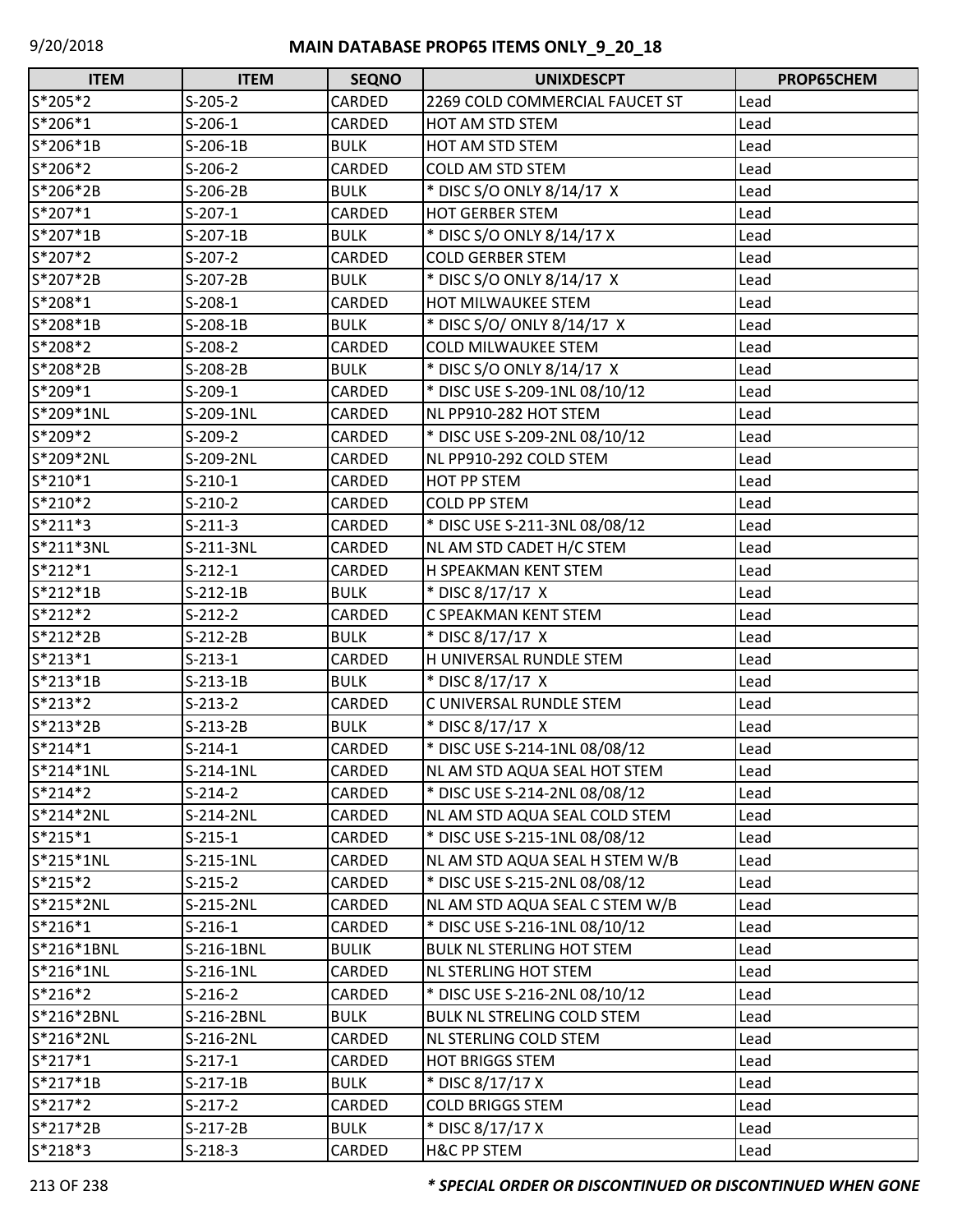| <b>ITEM</b> | <b>ITEM</b> | <b>SEQNO</b> | <b>UNIXDESCPT</b>               | <b>PROP65CHEM</b> |
|-------------|-------------|--------------|---------------------------------|-------------------|
| S*219*2     | $S-219-2$   | CARDED       | PP COLD SIDE ONLY 910-392 STEM  | Lead              |
| S*219*2B    | $S-219-2B$  | <b>BULK</b>  | PP COLD SIDE ONLY 910-392 STEM  | Lead              |
| S*219*3     | $S-219-3$   | CARDED       | * DISC USE S-219-3NL 06/29/12   | Lead              |
| S*219*3GNL  | S-219-3GNL  | CARDED       | NL PP GENIUNE 910-392 STEM H/C  | Lead              |
| S*219*3NL   | S-219-3NL   | CARDED       | NL PP910-392 H&C STEM           | Lead              |
| S*220*2     | $S-220-2$   | CARDED       | * DISC USE S-220-2NL 08/10/12   | Lead              |
| S*220*2NL   | S-220-2NL   | CARDED       | NL PP910-691 COLD STEM          | Lead              |
| S*220*3     | $S-220-3$   | CARDED       | * DISC USE S-220-3NL 08/10/12   | Lead              |
| S*220*3NL   | S-220-3NL   | CARDED       | NL PP910-681 H&C STEM           | Lead              |
| S*220*5     | $S-220-5$   | CARDED       | * DISC USE S-220-5NL 08/08/12   | Lead              |
| S*220*5NL   | S-220-5NL   | CARDED       | NL PP 1ST HYDRO SEAL H/C STEM   | Lead              |
| S*221*3     | $S-221-3$   | CARDED       | * DISC USE S-221-3NL 08/10/12   | Lead              |
| S*221*3BNL  | S-221-3BNL  | <b>BULK</b>  | BULK NL STREAMWAY H/C STEM      | Lead              |
| S*221*3NL   | S-221-3NL   | CARDED       | NL STREAMWAY H/C STEM           | Lead              |
| $S*222*3$   | $S-222-3$   | CARDED       | STREAMWAY 20 THREADED STEM      | Lead              |
| S*222*3B    | S-222-3B    | <b>BULK</b>  | STREAMWAY 20 THREAD STEM        | Lead              |
| S*223*3     | $S-223-3$   | CARDED       | PP 910-651 H&C STEM             | Lead              |
| $S*224*1$   | $S-224-1$   | CARDED       | <b>HOT STERLING STEM</b>        | Lead              |
| S*224*1B    | $S-224-1B$  | <b>BULK</b>  | * DISC 08/20/2018 X             | Lead              |
| S*224*2     | $S-224-2$   | CARDED       | <b>COLD STERLING STEM</b>       | Lead              |
| S*224*2B    | $S-224-2B$  | <b>BULK</b>  | * DISC 08/20/2018 X             | Lead              |
| S*225*3     | $S-225-3$   | CARDED       | H&C AM STD STEM                 | Lead              |
| S*225*3B    | $S-225-3B$  | <b>BULK</b>  | NL H&C AM STD STEM              | Lead              |
| S*226*1     | $S-226-1$   | CARDED       | HOT PP STEM                     | Lead              |
| S*226*2     | $S-226-2$   | CARDED       | <b>COLD PP STEM</b>             | Lead              |
| S*228*1     | $S-228-1$   | CARDED       | HOT BRIGGS EZ CLOSE STEM        | Lead              |
| S*228*1B    | $S-228-1B$  | <b>BULK</b>  | * DISC S/O ONLY 8/14/17 X       | Lead              |
| S*228*2     | $S-228-2$   | CARDED       | COLD BRIGGS EZ CLOSE STEM       | Lead              |
| S*228*2B    | S-228-2B    | <b>BULK</b>  | * DISC S/O ONLY 8/14/17 X       | Lead              |
| S*229*3     | $S-229-3$   | CARDED       | HOT OR COLD CRANE STEM          | Lead              |
| S*229*3B    | S-229-3B    | <b>BULK</b>  | * DISC W/GONE 08/13/2018 X      | Lead              |
| $S*232*3$   | $S-232-3$   | CARDED       | STERLING WASHERLESS STEM        | Lead              |
| S*232*3B    | $S-232-3B$  | <b>BULK</b>  | <b>STERLING WASHERLESS STEM</b> | Lead              |
| S*232*3C    | S-232-3C    | CARDED       | 0277 STERLING CERAMIC LAV       | Lead              |
| $S*236*3$   | $S-236-3$   | CARDED       | MIDCOR H&C STEM                 | Lead              |
| S*236*3B    | $S-236-3B$  | <b>BULK</b>  | <b>MIDCOR H&amp;C STEM</b>      | Lead              |
| $S*241*2$   | $S-241-2$   | CARDED       | <b>ARTISTIC BRASS COLD STEM</b> | Lead              |
| $S*241*3$   | $S-241-3$   | CARDED       | 1043 ARTISTIC BRASS H/C STEM    | Lead              |
| $S*241*3B$  | $S-241-3B$  | <b>BULK</b>  | * DISC 08/13/2018 X             | Lead              |
| $S*243*3$   | $S-243-3$   | CARDED       | * DISC USE S-243-3NL            | Lead              |
| S*243*3G    | $S-243-3G$  | CARDED       | * DISC USE S-243-3G 0712/12     | Lead              |
| S*243*3GNL  | S-243-3GNL  | CARDED       | NL PP GEN 910-900 CER STEM H/C  | Lead              |
| S*243*3NL   | S-243-3NL   | CARDED       | NL PP910-900 CERAMIC H&C STEM   | Lead              |
| $S*244*1$   | $S-244-1$   | CARDED       | NL PP HOT PLST CERAMIC STEM     | Lead              |
| S*244*1NL   | S-244-1NL   | CARDED       | NL HOT GENIUNE 910-031 STEM     | Lead              |
| $S*244*2$   | $S-244-2$   | CARDED       | NL PP COLD PLST CERAMIC STEM    | Lead              |
| S*244*2NL   | S-244-2NL   | CARDED       | NL COLD GENIUNE 910-032 STEM    | Lead              |
| $S*251*3$   | $S-251-3$   | CARDED       | * DISC USE S-251-3NL 05/17/12   | Lead              |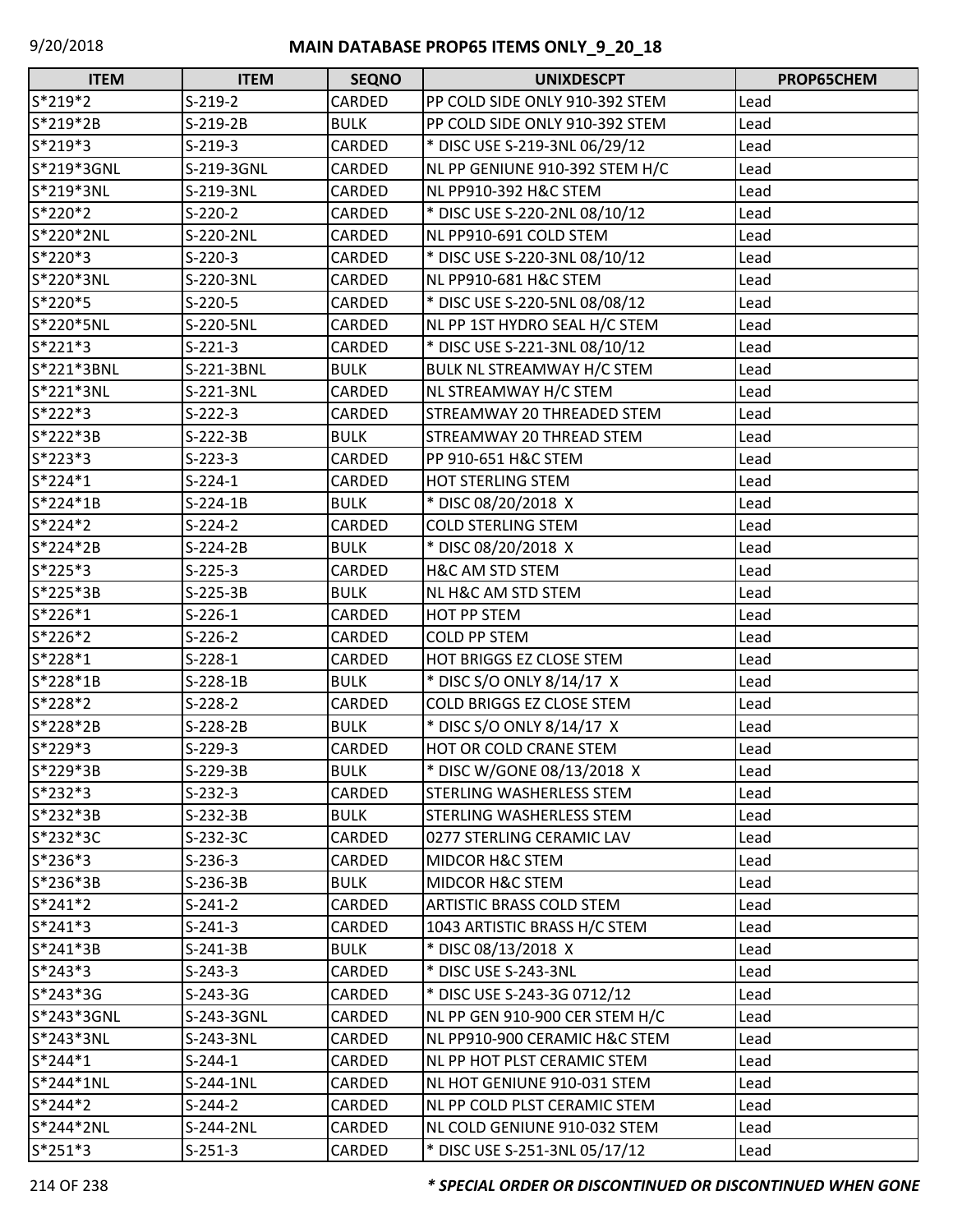| <b>ITEM</b> | <b>ITEM</b> | <b>SEQNO</b> | <b>UNIXDESCPT</b>              | <b>PROP65CHEM</b> |
|-------------|-------------|--------------|--------------------------------|-------------------|
| S*251*3NL   | S-251-3NL   | CARDED       | NL AS AMARILIS 28610 CART      | Lead              |
| $S*253*3$   | $S-253-3$   | CARDED       | 2907 AM STD AMARILIS 28628     | Lead              |
| S*253*3B    | $S-253-3B$  | <b>BULK</b>  | C AM STD AMARILLIS 28649       | Lead              |
| $S*255*1$   | $S-255-1$   | CARDED       | 2910 HOT G.B./DANZE CER.STEM   | Lead              |
| S*255*1B    | $S-255-1B$  | <b>BULK</b>  | S/C HOT GOBO CER 32PT STEM     | Lead              |
| $S*255*2$   | $S-255-2$   | CARDED       | 2911 COLD G.B./DANZE CER.STEM  | Lead              |
| $S*255*2B$  | $S-255-2B$  | <b>BULK</b>  | S/C COLD GOBO 32PT CER STEM    | Lead              |
| S*260*3     | $S-260-3$   | CARDED       | 0294 AS H/C 954120 DUAL STEM   | Lead              |
| S*300*1     | $S-300-1$   | CARDED       | NL HOT AM KITCH STEM           | Lead              |
| S*300*2     | $S-300-2$   | CARDED       | <b>COLD AM KITCH STEM</b>      | Lead              |
| $S*301*1$   | $S-301-1$   | CARDED       | HOT AM STD STEM                | Lead              |
| S*301*1B    | $S-301-1B$  | <b>BULK</b>  | * DISC 08/13/2018 X            | Lead              |
| $S*301*2$   | $S-301-2$   | CARDED       | COLD AM STD STEM               | Lead              |
| $S*304*1$   | $S-304-1$   | CARDED       | <b>HOT BRIGGS STEM</b>         | Lead              |
| S*304*1B    | $S-304-1B$  | <b>BULK</b>  | * DISC 8/17/17 X               | Lead              |
| S*304*2     | $S-304-2$   | CARDED       | <b>COLD BRIGGS STEM</b>        | Lead              |
| S*304*2B    | $S-304-2B$  | <b>BULK</b>  | * DISC 8/17/17 X               | Lead              |
| S*308*1     | $S-308-1$   | CARDED       | HOT STERLING STEM              | Lead              |
| S*308*1B    | $S-308-1B$  | <b>BULK</b>  | * DISC W/GONE 8/14/17 X        | Lead              |
| S*308*2     | $S-308-2$   | CARDED       | <b>COLD STERLING STEM</b>      | Lead              |
| S*308*2B    | S-308-2B    | <b>BULK</b>  | * DISC W/GONE 8/14/17 X        | Lead              |
| S*309*1     | $S-309-1$   | CARDED       | <b>HOT UNION GOPHER</b>        | Lead              |
| S*309*1B    | $S-309-1B$  | <b>BULK</b>  | * DISC S/O ONLY 8/14/17 X      | Lead              |
| $S*309*2$   | $S-309-2$   | CARDED       | <b>COLD UNION GOPHER</b>       | Lead              |
| S*309*2B    | S-309-2B    | <b>BULK</b>  | * DISC S/O ONLY 8/14/17 X      | Lead              |
| $S*310*1$   | $S-310-1$   | CARDED       | HOT HARCRAFT STEM              | Lead              |
| S*310*1B    | $S-310-1B$  | <b>BULK</b>  | * DISC 8/17/17 X               | Lead              |
| S*310*2     | $S-310-2$   | CARDED       | <b>COLD HARCRAFT STEM</b>      | Lead              |
| S*310*2B    | $S-310-2B$  | <b>BULK</b>  | * DISC 8/17/17 X               | Lead              |
| $S*311*1$   | $S-311-1$   | CARDED       | <b>HOT DICK BROS STEM</b>      | Lead              |
| $S*311*1B$  | $S-311-1B$  | <b>BULK</b>  | * DISC S/O ONLY 8/14/17 X      | Lead              |
| $S*311*2$   | $S-311-2$   | CARDED       | <b>COLD DICK BROS STEM</b>     | Lead              |
| $S*311*2B$  | $S-311-2B$  | <b>BULK</b>  | * DISC W/GONE 8/14/17 X        | Lead              |
| $S*312*1$   | $S-312-1$   | CARDED       | HOT MILWAUKEE STEM             | Lead              |
| $S*312*1B$  | $S-312-1B$  | <b>BULK</b>  | * DISC 08/14/17 X              | Lead              |
| $S*312*2$   | $S-312-2$   | CARDED       | <b>COLD MILWAUKEE STEM</b>     | Lead              |
| $S*312*2B$  | $S-312-2B$  | <b>BULK</b>  | * DISC 08/14/17 X              | Lead              |
| $S*313*1$   | $S-313-1$   | CARDED       | <b>HOT CENTRAL BRASS</b>       | Lead              |
| $S*313*2$   | $S-313-2$   | CARDED       | <b>COLD CENTRAL BRASS STEM</b> | Lead              |
| $S*315*1$   | $S-315-1$   | CARDED       | HOT AM STD STEM                | Lead              |
| $S*315*1B$  | $S-315-1B$  | <b>BULK</b>  | * DISC 8/14/17                 | Lead              |
| $S*315*2$   | $S-315-2$   | CARDED       | COLD AM STD STEM               | Lead              |
| $S*315*2B$  | $S-315-2B$  | <b>BULK</b>  | * DISC 8/14/17 X               | Lead              |
| $S*316*1$   | $S-316-1$   | CARDED       | HOT KOHLER S/A S-306 STEM      | Lead              |
| $S*316*2$   | $S-316-2$   | CARDED       | COLD KOHLER S/A S-306 STM      | Lead              |
| $S*319*1$   | $S-319-1$   | CARDED       | HOT STERLING STEM              | Lead              |
| S*319*1B    | $S-319-1B$  | <b>BULK</b>  | * DISC 8/14/17 X               | Lead              |
| S*319*2     | $S-319-2$   | CARDED       | <b>COLD STERLING STEM</b>      | Lead              |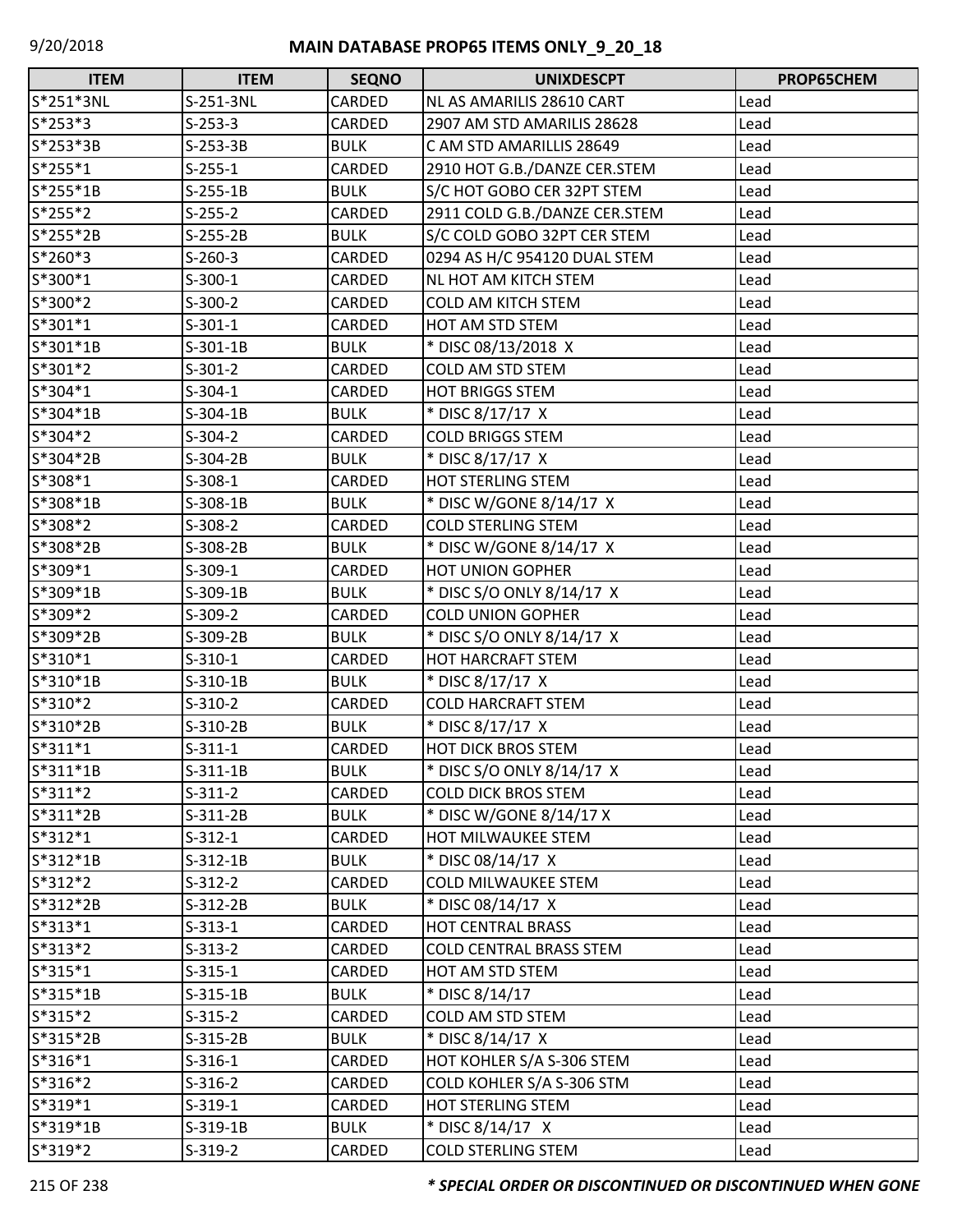| <b>ITEM</b> | <b>ITEM</b> | <b>SEQNO</b>  | <b>UNIXDESCPT</b>                  | <b>PROP65CHEM</b> |
|-------------|-------------|---------------|------------------------------------|-------------------|
| S*319*2B    | S-319-2B    | <b>BULK</b>   | * DISC 8/14/17 X                   | Lead              |
| S*320*3     | $S-320-3$   | CARDED        | * DISC USE S-320-3NL 09/19/13      | Lead              |
| S*320*3NL   | S-320-3NL   | CARDED        | NL PP910-402 H & C STEM            | Lead              |
| $S*321*1$   | $S-321-1$   | <b>CARDED</b> | <b>HOT ARROWHEAD STEM</b>          | Lead              |
| S*321*1B    | $S-321-1B$  | <b>BULK</b>   | * DISC 8/14/17 X                   | Lead              |
| $S*321*2$   | $S-321-2$   | CARDED        | <b>COLD ARROWHEAD STEM</b>         | Lead              |
| S*321*2B    | $S-321-2B$  | <b>BULK</b>   | * DISC 8/14/17 X                   | Lead              |
| $S*322*1$   | $S-322-1$   | CARDED        | H UR-SEARS-MILWAUKEE STEM          | Lead              |
| S*322*1B    | $S-322-1B$  | <b>BULK</b>   | * DISC 8/17/17 X                   | Lead              |
| $S*322*2$   | $S-322-2$   | CARDED        | C UR-SEARS-MILWAUKEE STEM          | Lead              |
| S*322*2B    | $S-322-2B$  | <b>BULK</b>   | * DISC 8/17/17 X                   | Lead              |
| S*323*1     | $S-323-1$   | <b>CARDED</b> | H AM STD RENU BARREL STEM          | Lead              |
| S*323*1B    | $S-323-1B$  | <b>BULK</b>   | * DISC 08/07/2018 X                | Lead              |
| $S*323*2$   | $S-323-2$   | <b>CARDED</b> | C AM STD RENU BARREL STEM          | Lead              |
| S*323*2B    | $S-323-2B$  | <b>BULK</b>   | * DISC 8/17/17 X                   | Lead              |
| S*323*3     | $S-323-3$   | CARDED        | <b>H&amp;C AM STD RENU BARREL</b>  | Lead              |
| S*323*3B    | S-323-3B    | <b>BULK</b>   | * DISC 08/07/2018 X                | Lead              |
| S*325*1     | $S-325-1$   | CARDED        | <b>HOT GERBER STEM</b>             | Lead              |
| S*325*1B    | $S-325-1B$  | <b>BULK</b>   | * DISC 8/17/17 X                   | Lead              |
| S*325*2     | $S-325-2$   | <b>CARDED</b> | <b>COLD GERBER STEM</b>            | Lead              |
| S*325*2B    | $S-325-2B$  | <b>BULK</b>   | * DISC 8/17/17 X                   | Lead              |
| S*326*3     | $S-326-3$   | CARDED        | <b>H&amp;C STERLING STEM</b>       | Lead              |
| S*326*3B    | S-326-3B    | <b>BULK</b>   | * DISC 08/13/2018 X                | Lead              |
| $S*327*1$   | $S-327-1$   | CARDED        | HOT UR-SEARS-ELKAY STEM            | Lead              |
| S*327*1B    | $S-327-1B$  | <b>BULK</b>   | * DISC 8/17/17 X                   | Lead              |
| $S*327*2$   | $S-327-2$   | CARDED        | COLD UR-SEARS-ELKAY STEM           | Lead              |
| S*327*2B    | $S-327-2B$  | <b>BULK</b>   | * DISC 8/17/17 X                   | Lead              |
| $S*328*1$   | $S-328-1$   | CARDED        | HOT CENTRAL WASHERLESS             | Lead              |
| S*328*2     | $S-328-2$   | CARDED        | <b>COLD CENTRAL WASHERLESS</b>     | Lead              |
| S*329*3     | $S-329-3$   | <b>CARDED</b> | PEERLESS BRISTOL RV H&C            | Lead              |
| S*329*3B    | S-329-3B    | <b>BULK</b>   | PEERLESS BRISTOL RV H&C            | Lead              |
| S*329*3L    | S-329-3L    | CARDED        | 0226 LONG PEERLESS/BRIST H/C       | Lead              |
| S*329*3LB   | S-329-3LB   | <b>BULK</b>   | S-C LONG PEERLESS H/C STEM         | Lead              |
| $S*330*1$   | $S-330-1$   | CARDED        | HOT CORALAIS KOHLER STEM           | Lead              |
| S*330*1B    | $S-330-1B$  | <b>BULK</b>   | HOT CORALAIS KOHLER STEM           | Lead              |
| S*330*2     | $S-330-2$   | CARDED        | <b>COLD CORALAIS KOHLER STEM</b>   | Lead              |
| S*330*2B    | S-330-2B    | <b>BULK</b>   | <b>COLD CORALAIS KOHLER STEM</b>   | Lead              |
| $S*331*3$   | $S-331-3$   | CARDED        | 0329 S/L KOHLER CORALAIS           | Lead              |
| $S*332*3$   | $S-332-3$   | CARDED        | 0279 KOHLER/STER S/L CART ASSY     | Lead              |
| $S*350*3$   | $S-350-3$   | CARDED        | 0583 NIBCO KITCHEN 85844 CARTRIDGE | Lead              |
| $S*351*3$   | $S-351-3$   | CARDED        | 0585 NIBCO KITCHEN W/DIVERTER      | Lead              |
| $S*352*3$   | $S-352-3$   | CARDED        | 0587 NIBCO TUB/SHOWER CARTRIDGE    | Lead              |
| $S*401*1$   | $S-401-1$   | CARDED        | HOT AM STD STEM                    | Lead              |
| $S*401*1B$  | $S-401-1B$  | <b>BULK</b>   | HOT AM STD STEM                    | Lead              |
| $S*401*2$   | $S-401-2$   | CARDED        | COLD AM STD STEM                   | Lead              |
| S*401*2B    | S-401-2B    | <b>BULK</b>   | COLD AM STD STEM                   | Lead              |
| $S*404*1$   | $S-404-1$   | CARDED        | * DISC USE S-404-1NL 08/10/12      | Lead              |
| S*404*1BNL  | S-404-1BNL  | <b>BULK</b>   | BULK NL CRANE DIAL-EZ HOT STEM     | Lead              |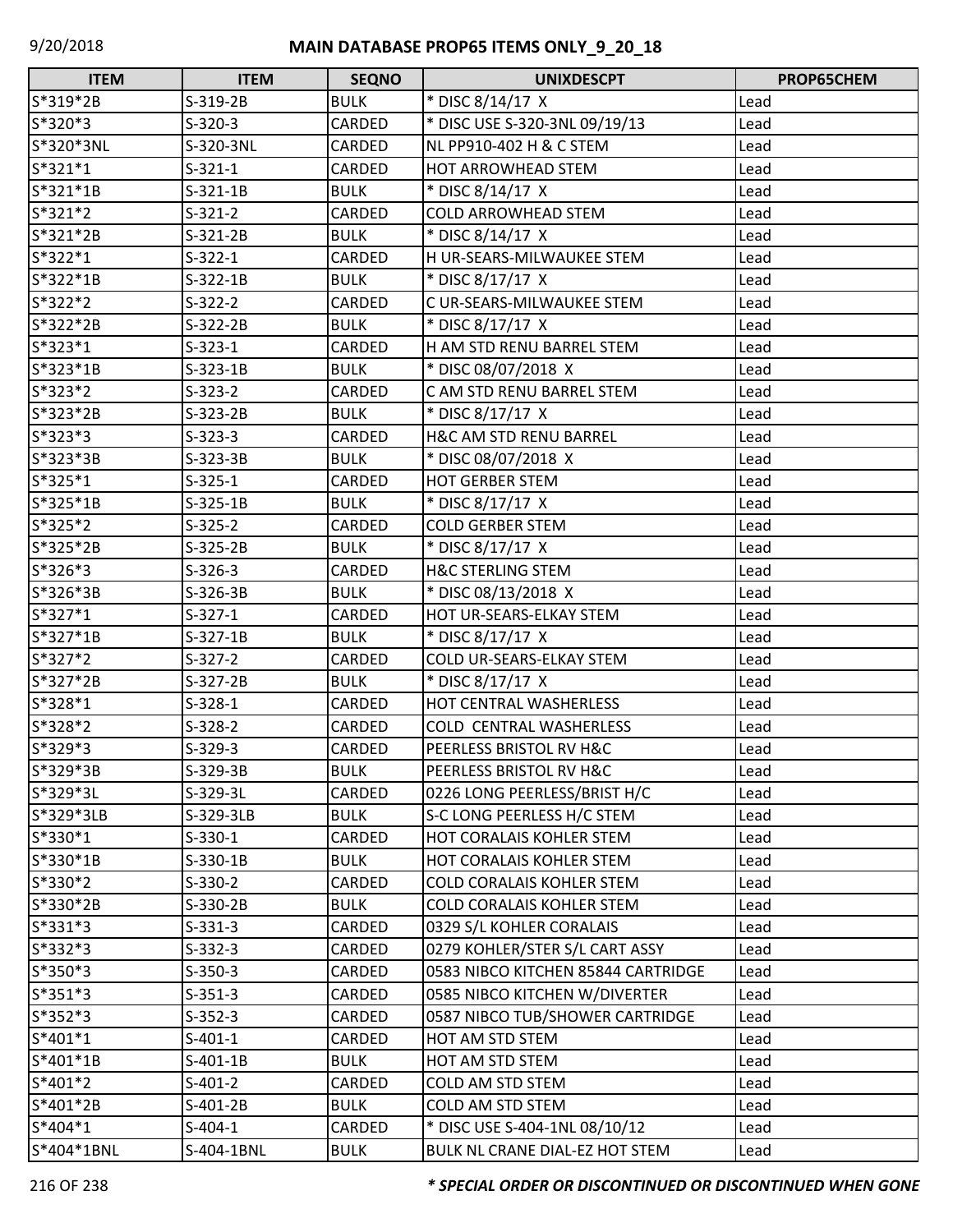| <b>ITEM</b> | <b>ITEM</b> | <b>SEQNO</b>  | <b>UNIXDESCPT</b>                  | PROP65CHEM |
|-------------|-------------|---------------|------------------------------------|------------|
| S*404*1NL   | S-404-1NL   | CARDED        | NL CRANE DIAL-EZ HOT STEM          | Lead       |
| S*404*2     | $S-404-2$   | CARDED        | * DISC USE S-404-2NL 08/10/12      | Lead       |
| S*404*2BNL  | S-404-2BNL  | <b>BULK</b>   | BULK NL CRANE DIAL-EZ CLD STEM     | Lead       |
| S*404*2NL   | S-404-2NL   | CARDED        | NL CRANE DIAL-EZ COLD STEM         | Lead       |
| S*405*1     | $S-405-1$   | CARDED        | HOT CRANE STEM                     | Lead       |
| S*405*1B    | S-405-1B    | <b>BULK</b>   | * DISC 8/14/17 X                   | Lead       |
| S*405*2     | $S-405-2$   | CARDED        | <b>COLD CRANE STEM</b>             | Lead       |
| S*405*2B    | S-405-2B    | <b>BULK</b>   | * DISC 8/14/17 X                   | Lead       |
| $S*407*1$   | $S-407-1$   | CARDED        | <b>HOT GERBER STEM</b>             | Lead       |
| S*407*2     | $S-407-2$   | CARDED        | <b>COLD GERBER STEM</b>            | Lead       |
| S*408*1     | $S-408-1$   | CARDED        | <b>HOT GERBER STEM</b>             | Lead       |
| S*408*2     | $S-408-2$   | CARDED        | <b>COLD GERBER STEM</b>            | Lead       |
| $S*409*1$   | $S-409-1$   | CARDED        | <b>HOT KOHLER STEM</b>             | Lead       |
| S*409*1B    | S-409-1B    | <b>BULK</b>   | * DISC 08/18/17 X                  | Lead       |
| S*409*2     | $S-409-2$   | CARDED        | <b>COLD KOHLER STEM</b>            | Lead       |
| S*409*2B    | S-409-2B    | <b>BULK</b>   | * DISC 08/18/17 X                  | Lead       |
| $S*410*1$   | $S-410-1$   | <b>CARDED</b> | HOT KOHLER #31871 STEM             | Lead       |
| $S*410*2$   | $S-410-2$   | CARDED        | COLD KOHLER #31871 STEM            | Lead       |
| $S*411*1$   | S-411-1     | CARDED        | * DISC NLA 10/13/17                | Lead       |
| $S*411*2$   | $S-411-2$   | CARDED        | * DISC NLA 10/12/17                | Lead       |
| $S*412*1$   | $S-412-1$   | CARDED        | <b>HOT REPCAL STEM</b>             | Lead       |
| $S*412*2$   | S-412-2     | CARDED        | <b>COLD REPCAL STEM</b>            | Lead       |
| $S*413*1$   | $S-413-1$   | CARDED        | HOT SAYCO STEM                     | Lead       |
| $S*413*1B$  | S-413-1B    | <b>BULK</b>   | * DISC 8/17/17 X                   | Lead       |
| $S*413*2$   | $S-413-2$   | CARDED        | <b>COLD SAYCO STEM</b>             | Lead       |
| S*413*2B    | S-413-2B    | <b>BULK</b>   | * DISC 8/17/17 X                   | Lead       |
| $S*415*1$   | S-415-1     | CARDED        | <b>HOT STERLING STEM</b>           | Lead       |
| $S*415*2$   | $S-415-2$   | CARDED        | <b>COLD STERLING STEM</b>          | Lead       |
| $S*416*1$   | $S-416-1$   | CARDED        | <b>HOT STERLING STEM</b>           | Lead       |
| $S*416*1B$  | $S-416-1B$  | <b>BULK</b>   | * DISC 8/14/17 X                   | Lead       |
| $S*416*2$   | $S-416-2$   | CARDED        | <b>COLD STERLING STEM</b>          | Lead       |
| $S*416*2B$  | S-416-2B    | <b>BULK</b>   | * DISC 8/14/17 X                   | Lead       |
| $S*417*1$   | $S-417-1$   | CARDED        | * DISC USE S-417-1NL 08/08/12      | Lead       |
| S*417*1BNL  | S-417-1BNL  | <b>BULK</b>   | S/C HOT KOHLER CERAMIC STEM        | Lead       |
| $S*417*1NL$ | S-417-1NL   | CARDED        | NL HOT KOHLER CERAMIC STEM         | Lead       |
| $S*417*2$   | $S-417-2$   | CARDED        | * DISC USE S-417-2NL 08/08/12      | Lead       |
| S*417*2BNL  | S-417-2BNL  | <b>BULK</b>   | S/C COLD KOHLER CERAMIC STEM       | Lead       |
| S*417*2NL   | S-417-2NL   | CARDED        | <b>NL COLD KOHLER CERAMIC STEM</b> | Lead       |
| $S*418*1$   | $S-418-1$   | CARDED        | HOT CRANE NUSLEEVE STEM            | Lead       |
| $S*418*2$   | S-418-2     | CARDED        | <b>COLD CRANE NUSLEEVE STEM</b>    | Lead       |
| $S*419*1$   | $S-419-1$   | CARDED        | HOT ELJER STEM                     | Lead       |
| $S*419*1B$  | S-419-1B    | <b>BULK</b>   | <b>HOT ELJER STEM</b>              | Lead       |
| $S*419*2$   | $S-419-2$   | CARDED        | <b>NL COLD ELJER STEM</b>          | Lead       |
| S*419*2B    | S-419-2B    | <b>BULK</b>   | <b>NL COLD ELJER STEM</b>          | Lead       |
| $S*420*1$   | S-420-1     | CARDED        | HOT ELK STEM                       | Lead       |
| S*420*1B    | $S-420-1B$  | <b>BULK</b>   | * DISC 8/18/17 X                   | Lead       |
| $S*420*2$   | $S-420-2$   | CARDED        | <b>COLD ELK STEM</b>               | Lead       |
| S*420*2B    | S-420-2B    | <b>BULK</b>   | * DISC 8/18/17 X                   | Lead       |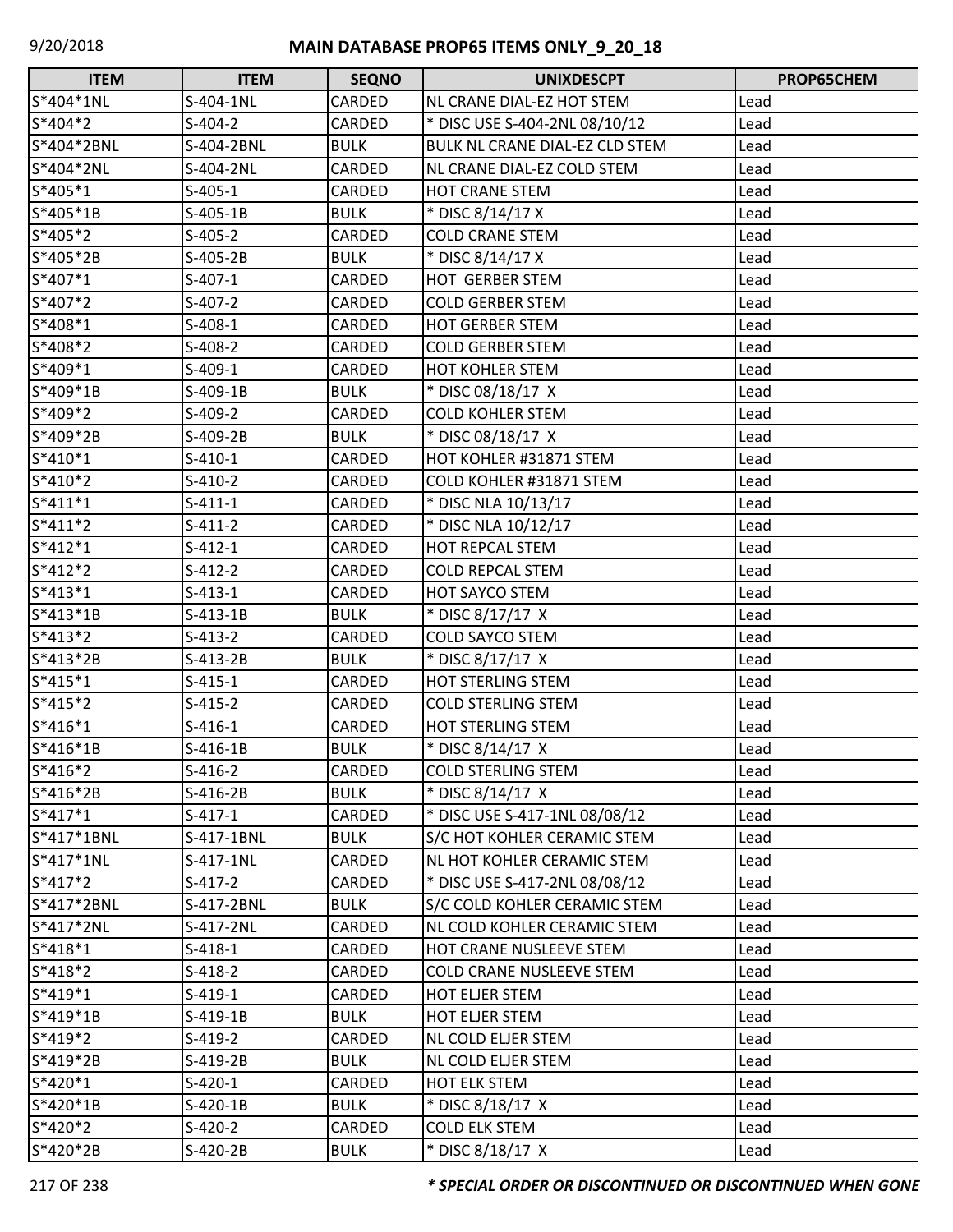| <b>ITEM</b> | <b>ITEM</b> | <b>SEQNO</b> | <b>UNIXDESCPT</b>               | PROP65CHEM |
|-------------|-------------|--------------|---------------------------------|------------|
| $S*421*1$   | $S-421-1$   | CARDED       | HOT AM STD STEM                 | Lead       |
| S*421*2     | $S-421-2$   | CARDED       | <b>COLD AM STD STEM</b>         | Lead       |
| $S*423*1$   | $S-423-1$   | CARDED       | HOT UR SEARS ELKAY STEM         | Lead       |
| S*423*1B    | $S-423-1B$  | <b>BULK</b>  | HOT UR SEARS ELKAY STEM         | Lead       |
| $S*423*2$   | $S-423-2$   | CARDED       | COLD UR SEARS ELKAY STEM        | Lead       |
| S*423*2B    | $S-423-2B$  | <b>BULK</b>  | COLD UR SEARS ELKAY STEM        | Lead       |
| $S*424*1$   | $S-424-1$   | CARDED       | HOT U-R/MILW/SEARS STEM         | Lead       |
| S*424*1B    | $S-424-1B$  | <b>BULK</b>  | <b>BULK UR/MILW/SEARS STEM</b>  | Lead       |
| $S*424*2$   | $S-424-2$   | CARDED       | COLD U-R/MILW/SEARS STEM        | Lead       |
| S*424*2B    | $S-424-2B$  | <b>BULK</b>  | <b>BULK U-R/MILW/SEARS STEM</b> | Lead       |
| $S*425*1$   | $S-425-1$   | CARDED       | <b>HOT AM STD STEM</b>          | Lead       |
| S*425*1B    | $S-425-1B$  | <b>BULK</b>  | * DISC 08/07/2018 X             | Lead       |
| S*425*2     | $S-425-2$   | CARDED       | NL COLD AM STD STEM             | Lead       |
| S*425*2B    | $S-425-2B$  | <b>BULK</b>  | * DISC 8/18/17 X                | Lead       |
| $S*425*3$   | $S-425-3$   | CARDED       | H&C AM STD STEM                 | Lead       |
| S*428*1     | $S-428-1$   | CARDED       | * DISC NLA 9/26/17              | Lead       |
| S*428*1B    | $S-428-1B$  | <b>BULK</b>  | * DISC 08/18/17 X               | Lead       |
| S*428*2     | $S-428-2$   | CARDED       | NL COLD BELVEDERE BTY PRL STEM  | Lead       |
| S*428*2B    | $S-428-2B$  | <b>BULK</b>  | * DISC 08/18/17 X               | Lead       |
| $S*429*3$   | $S-429-3$   | CARDED       | PP 910-492 STEM                 | Lead       |
| S*430*1     | $S-430-1$   | CARDED       | HOT KOHLER 20655 STEM           | Lead       |
| S*430*1B    | $S-430-1B$  | <b>BULK</b>  | HOT KOHLER 20655 STEM           | Lead       |
| S*430*2     | $S-430-2$   | CARDED       | COLD KOHLER 20656 STEM          | Lead       |
| S*430*2B    | S-430-2B    | <b>BULK</b>  | COLD KOHLER 20656 STEM          | Lead       |
| $S*431*1$   | $S-431-1$   | CARDED       | HOT MUELLER STEM                | Lead       |
| S*431*1B    | $S-431-1B$  | <b>BULK</b>  | * DISC NLA 03/03/2017           | Lead       |
| $S*431*2$   | $S-431-2$   | CARDED       | <b>COLD MUELLER STEM</b>        | Lead       |
| S*432*1     | $S-432-1$   | CARDED       | <b>NL HOT T&amp;S STEM</b>      | Lead       |
| $S*432*1B$  | $S-432-1B$  | <b>BULK</b>  | HOT T&S STEM                    | Lead       |
| S*432*2     | $S-432-2$   | CARDED       | NL COLD T&S STEM                | Lead       |
| S*432*2B    | $S-432-2B$  | <b>BULK</b>  | <b>COLD T&amp;S STEM</b>        | Lead       |
| S*433*1     | $S-433-1$   | CARDED       | <b>HOT STERLING STEM</b>        | Lead       |
| S*433*1B    | $S-433-1B$  | <b>BULK</b>  | * DISC 08/18/17 X               | Lead       |
| $S*433*2$   | $S-433-2$   | CARDED       | <b>COLD STERLING STEM</b>       | Lead       |
| S*433*2B    | $S-433-2B$  | <b>BULK</b>  | * DISC 08/18/17 X               | Lead       |
| S*434*1     | $S-434-1$   | CARDED       | <b>HOT UR SEARS STEM</b>        | Lead       |
| $S*434*1B$  | $S-434-1B$  | <b>BULK</b>  | * DISC 08/18/17 X               | Lead       |
| $S*434*2$   | $S-434-2$   | CARDED       | <b>COLD UR SEARS STEM</b>       | Lead       |
| S*434*2B    | $S-434-2B$  | <b>BULK</b>  | * DISC 08/18/17 X               | Lead       |
| $S*435*1$   | $S-435-1$   | CARDED       | <b>HOT FISHER STEM</b>          | Lead       |
| S*435*1B    | $S-435-1B$  | <b>BULK</b>  | <b>HOT FISHER STEM</b>          | Lead       |
| $S*435*2$   | $S-435-2$   | CARDED       | <b>COLD FISHER STEM</b>         | Lead       |
| S*435*2B    | $S-435-2B$  | <b>BULK</b>  | <b>COLD FISHER STEM</b>         | Lead       |
| S*436*1     | $S-436-1$   | CARDED       | <b>HOT PUBCO STEM</b>           | Lead       |
| S*436*2     | $S-436-2$   | CARDED       | <b>COLD PUBCO STEM</b>          | Lead       |
| $S*437*1$   | $S-437-1$   | CARDED       | <b>HOT STERLING STEM</b>        | Lead       |
| $S*437*1B$  | $S-437-1B$  | <b>BULK</b>  | <b>HOT STERLING STEM</b>        | Lead       |
| $S*437*2$   | $S-437-2$   | CARDED       | <b>COLD STERLING STEM</b>       | Lead       |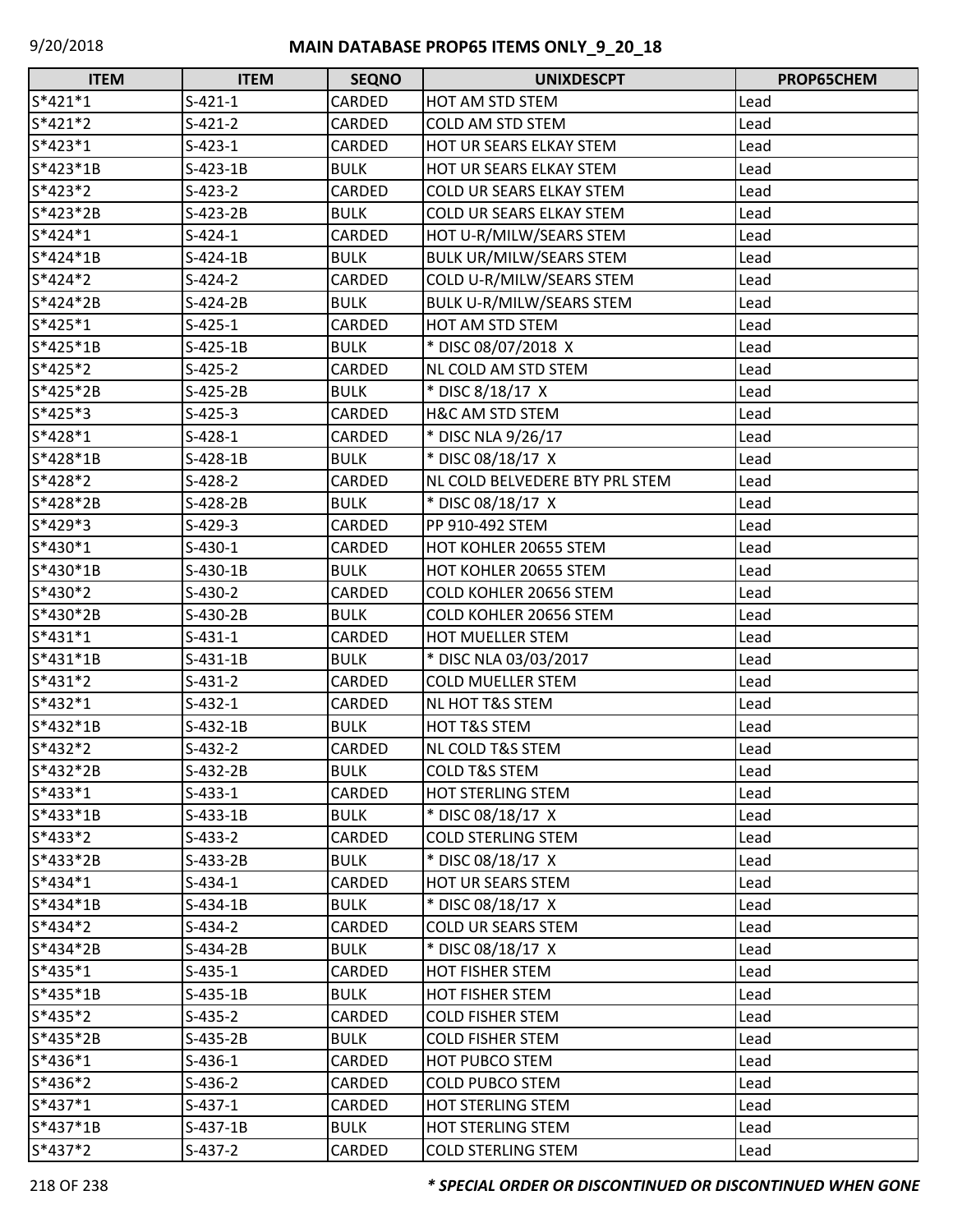| <b>ITEM</b> | <b>ITEM</b> | <b>SEQNO</b>  | <b>UNIXDESCPT</b>                    | PROP65CHEM |
|-------------|-------------|---------------|--------------------------------------|------------|
| S*437*2B    | S-437-2B    | <b>BULK</b>   | <b>COLD STERLING STEM</b>            | Lead       |
| S*438*1     | $S-438-1$   | CARDED        | HOT MILWAUKEE STEM                   | Lead       |
| $S*438*1B$  | $S-438-1B$  | <b>BULK</b>   | * DISC 08/07/2018 X                  | Lead       |
| S*438*2     | $S-438-2$   | CARDED        | <b>COLD MILWAUKEE STEM</b>           | Lead       |
| S*438*2B    | $S-438-2B$  | <b>BULK</b>   | * DISC 08/07/2018 X                  | Lead       |
| $S*439*1$   | $S-439-1$   | CARDED        | HOT UNIVERSAL RUNDLE STEM            | Lead       |
| $S*439*1B$  | $S-439-1B$  | <b>BULK</b>   | HOT UNIVERSAL RUNDLE STEM            | Lead       |
| $S*439*2$   | $S-439-2$   | CARDED        | C UNIVERSAL RUNDLE STEM              | Lead       |
| S*439*2B    | S-439-2B    | <b>BULK</b>   | C UNIVERSAL RUNDLE STEM              | Lead       |
| $S*440*1$   | $S-440-1$   | CARDED        | HOT AM STD STEM                      | Lead       |
| $S*440*1B$  | $S-440-1B$  | <b>BULK</b>   | * DISC 08/07/2018 X                  | Lead       |
| S*440*2     | $S-440-2$   | <b>CARDED</b> | <b>COLD AM STD STEM</b>              | Lead       |
| S*440*2B    | $S-440-2B$  | <b>BULK</b>   | * DISC 08/07/2018 X                  | Lead       |
| S*442*2     | $S-442-2$   | CARDED        | STREAMWY/NIBCO COLD CART             | Lead       |
| S*442*2B    | $S-442-2B$  | <b>BULK</b>   | SUB COMP FOR S-442-2 STEM            | Lead       |
| $S*442*3$   | $S-442-3$   | CARDED        | NIBCO/STREAMWAY CART                 | Lead       |
| S*442*3B    | S-442-3B    | <b>BULK</b>   | SUB COM.NIBCO/STREAM STEM            | Lead       |
| S*442*3G    | $S-442-3G$  | CARDED        | <b>GENIUNE NIBCO H/C CART</b>        | Lead       |
| S*442*3GB   | S-442-3GB   | <b>BULK</b>   | <b>SUB COMP NIB/PHX STEM</b>         | Lead       |
| $S*443*3$   | $S-443-3$   | CARDED        | NL GROHE CLASSIC H/C STEM            | Lead       |
| $S*443*3B$  | $S-443-3B$  | <b>BULK</b>   | <b>GROHE CLASSIC STEM</b>            | Lead       |
| $S*444*3$   | $S-444-3$   | <b>CARDED</b> | NL GROHE CERAMIC H/C CART            | Lead       |
| S*444*3B    | S-444-3B    | <b>BULK</b>   | <b>GROHE CERAMIC CART</b>            | Lead       |
| $S*445*3$   | $S-445-3$   | CARDED        | PHX/STREAMWAY H/C SHWR STEM          | Lead       |
| $S*445*3B$  | $S-445-3B$  | <b>BULK</b>   | SUB COMP H/C STEM                    | Lead       |
| $S*446*3$   | $S-446-3$   | CARDED        | 0231 PHOENIX PLASTIC CART            | Lead       |
| S*446*3B    | S-446-3B    | <b>BULK</b>   | SUB COMP PHOENIX PLST. STEM          | Lead       |
| S*447*3     | $S-447-3$   | CARDED        | * DISC USE S-447-3NL 08/10/12        | Lead       |
| S*447*3BNL  | S-447-3BNL  | <b>BULK</b>   | BULK NL H/C PHOENIX STEM             | Lead       |
| S*447*3NL   | S-447-3NL   | CARDED        | NL H/C PHOENIX STEM                  | Lead       |
| S*447*3P    | S-447-3P    | <b>CARDED</b> | PHOENIX H/C PLST STEM                | Lead       |
| S*447*3PB   | S-447-3PB   | <b>BULK</b>   | S/C PHOENIX H/C PLST STEM            | Lead       |
| $S*448*1$   | $S-448-1$   | CARDED        | * DISC USE S-448-1NL 08/08/12        | Lead       |
| S*448*1NL   | S-448-1NL   | CARDED        | NL PP910-830 HOT STEM                | Lead       |
| S*448*2     | $S-448-2$   | <b>CARDED</b> | * DISC USE S-448-2NL 08/08/12        | Lead       |
| S*448*2NL   | S-448-2NL   | CARDED        | NL PP910-835 COLD STEM               | Lead       |
| $S*460*3$   | $S-460-3$   | CARDED        | 0337 MOEN ROMAN TUB CARTRIDGE        | Lead       |
| S*460*3B    | S-460-3B    | <b>BULK</b>   | S/C MOEN ROMAN STEM                  | Lead       |
| $S*462*1$   | $S-462-1$   | CARDED        | NL HOT ARTISTIC BRAS STEM            | Lead       |
| $S*462*1B$  | $S-462-1B$  | <b>BULK</b>   | S/C HOT ARTISTIC BRASS STEM          | Lead       |
| $S*462*2$   | $S-462-2$   | CARDED        | NL COLD ARTISTIC BR STEM             | Lead       |
| S*462*2B    | $S-462-2B$  | <b>BULK</b>   | S/C COLD ARTISTIC BRASS STEM         | Lead       |
| $S*463*1$   | $S-463-1$   | CARDED        | HOT HARDEN CERAMIC CARTRIDGE         | Lead       |
| $S*463*1B$  | $S-463-1B$  | <b>BULK</b>   | HOT HARDEN CERAMIC CARTRIDGE         | Lead       |
| $S*463*2$   | $S-463-2$   | CARDED        | <b>COLD HARDEN CERAMIC CARTRIDGE</b> | Lead       |
| S*463*2B    | $S-463-2B$  | <b>BULK</b>   | COLD HARDEN CERAMIC CARTRIDGE        | Lead       |
| $S*470*3$   | $S-470-3$   | CARDED        | 0411 MIDCOR TALL CARTRIDGE           | Lead       |
| S*470*3B    | S-470-3B    | <b>BULK</b>   | * DISC 08/15/2018 X                  | Lead       |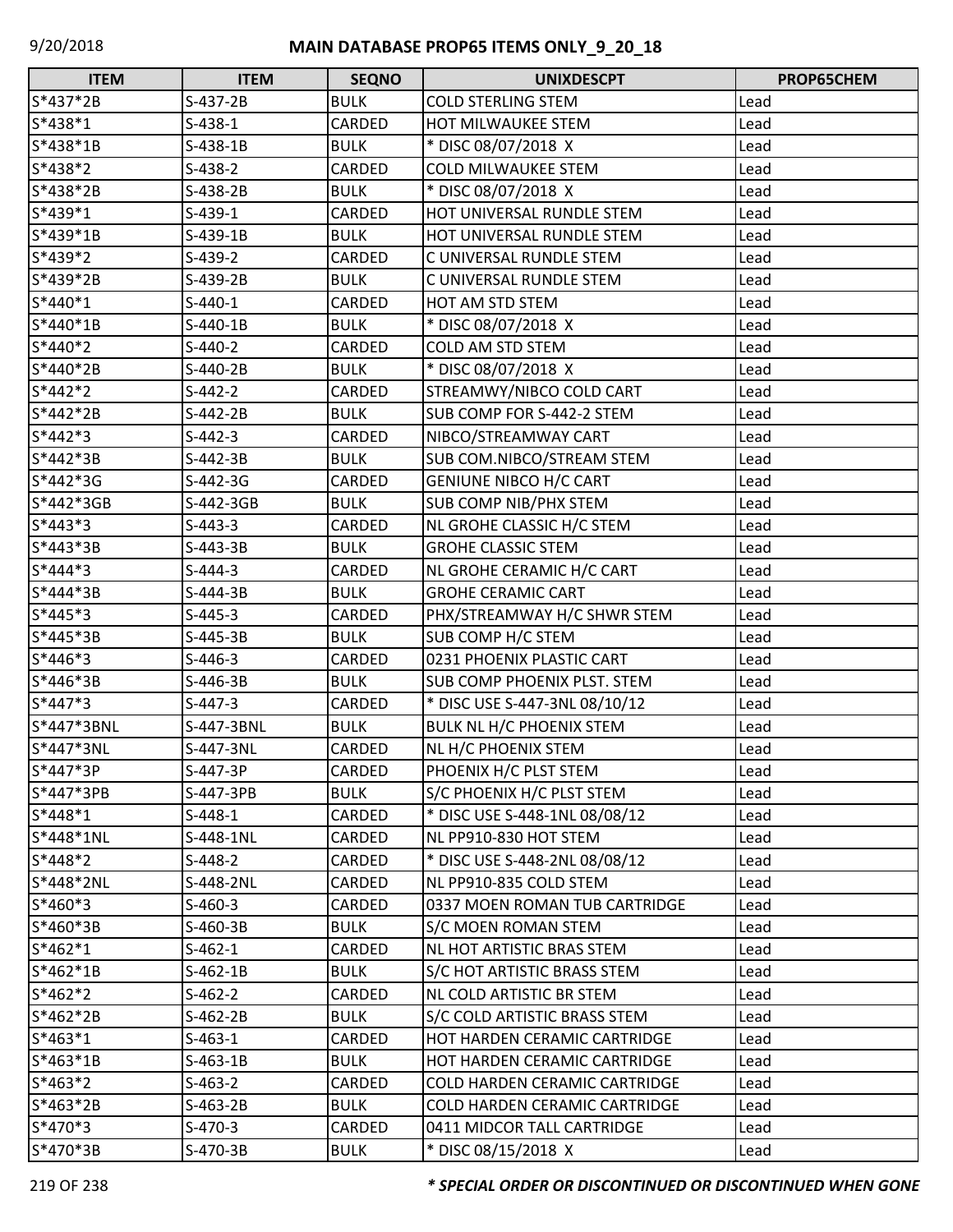| <b>ITEM</b> | <b>ITEM</b> | <b>SEQNO</b>  | <b>UNIXDESCPT</b>               | PROP65CHEM |
|-------------|-------------|---------------|---------------------------------|------------|
| $S*471*4$   | $S-471-4$   | CARDED        | 0488PHOENIX GARDEN TUB PLSTDIV  | Lead       |
| S*502*1     | $S-502-1$   | CARDED        | HOT AM KITCH STEM               | Lead       |
| S*502*1B    | $S-502-1B$  | <b>BULK</b>   | * DISC 8/14/17 X                | Lead       |
| $S*502*2$   | $S-502-2$   | CARDED        | <b>COLD AM KITCH STEM</b>       | Lead       |
| S*502*2B    | $S-502-2B$  | <b>BULK</b>   | * DISC 8/14/17 X                | Lead       |
| $S*503*1$   | $S-503-1$   | CARDED        | HOT AM STD STEM                 | Lead       |
| $S*503*2$   | $S-503-2$   | CARDED        | <b>COLD AM STD STEM</b>         | Lead       |
| $S*504*1$   | $S-504-1$   | CARDED        | HOT AM STD STEM                 | Lead       |
| $S*504*2$   | $S-504-2$   | CARDED        | <b>COLD AM STD STEM</b>         | Lead       |
| S*506*1     | $S-506-1$   | CARDED        | <b>HOT BRIGGS STEM</b>          | Lead       |
| S*506*2     | $S-506-2$   | <b>CARDED</b> | * DISC NLA 8/22/17              | Lead       |
| S*507*1     | $S-507-1$   | CARDED        | <b>HOT BRIGGS STEM</b>          | Lead       |
| S*507*1B    | $S-507-1B$  | <b>BULK</b>   | * DISC 8/14/17 X                | Lead       |
| S*507*2     | $S-507-2$   | CARDED        | <b>COLD BRIGGS STEM</b>         | Lead       |
| S*507*2B    | S-507-2B    | <b>BULK</b>   | * DISC 8/14/17 X                | Lead       |
| $S*508*1$   | $S-508-1$   | CARDED        | <b>HOT BRIGGS STEM</b>          | Lead       |
| S*508*1B    | $S-508-1B$  | <b>BULK</b>   | * DISC 8/14/17 X                | Lead       |
| S*508*2     | $S-508-2$   | CARDED        | <b>COLD BRIGGS STEM</b>         | Lead       |
| S*508*2B    | S-508-2B    | <b>BULK</b>   | * DISC 8/14/17 X                | Lead       |
| S*509*1     | $S-509-1$   | CARDED        | <b>HOT ELJER STEM</b>           | Lead       |
| S*509*1B    | S-509-1B    | <b>BULK</b>   | * DISC 8/15/18 X                | Lead       |
| S*509*2     | $S-509-2$   | <b>CARDED</b> | <b>COLD ELJER STEM</b>          | Lead       |
| S*509*2B    | S-509-2B    | <b>BULK</b>   | * DISC 8/15/18 X                | Lead       |
| $S*510*1$   | $S-510-1$   | CARDED        | HOT KOHLER 32491 STEM           | Lead       |
| S*510*1B    | $S-510-1B$  | <b>BULK</b>   | * DISC 8/14/17 X                | Lead       |
| S*510*2     | $S-510-2$   | CARDED        | COLD KOHLER 37631 STEM          | Lead       |
| S*510*2B    | $S-510-2B$  | <b>BULK</b>   | * DISC 8/14/17 X                | Lead       |
| $S*512*1$   | $S-512-1$   | CARDED        | H SCHIABLE YNGSTWN STEM         | Lead       |
| $S*512*2$   | $S-512-2$   | CARDED        | C SCHIABLE YNGSTWN STEM         | Lead       |
| $S*514*1$   | $S-514-1$   | CARDED        | <b>HOT STERLING STEM</b>        | Lead       |
| S*514*2     | $S-514-2$   | <b>CARDED</b> | <b>COLD STERLING STEM</b>       | Lead       |
| $S*518*3$   | $S-518-3$   | CARDED        | <b>H&amp;C HARCRAFT STEM</b>    | Lead       |
| S*518*3B    | $S-518-3B$  | <b>BULK</b>   | <b>H&amp;C HARCRAFT STEM</b>    | Lead       |
| $S*520*1$   | $S-520-1$   | CARDED        | HOT CALCO STEM                  | Lead       |
| S*520*1B    | $S-520-1B$  | <b>BULK</b>   | * DISC 08/18/17 X               | Lead       |
| $S*520*2$   | $S-520-2$   | CARDED        | <b>COLD CALCO STEM</b>          | Lead       |
| S*520*2B    | $S-520-2B$  | <b>BULK</b>   | * DISC 08/18/17 X               | Lead       |
| $S*521*1$   | $S-521-1$   | CARDED        | * DISC USE S-521-1NL 08/10/12   | Lead       |
| S*521*1BNL  | S-521-1BNL  | <b>BULK</b>   | <b>BULK NL KOHLER HOT STEM</b>  | Lead       |
| S*521*1NL   | S-521-1NL   | CARDED        | NL KOHLER HOT STEM              | Lead       |
| $S*521*2$   | $S-521-2$   | CARDED        | * DISC USE S-521-2NL 08/10/12   | Lead       |
| S*521*2BNL  | S-521-2BNL  | <b>BULK</b>   | <b>BULK NL KOHLER COLD STEM</b> | Lead       |
| S*521*2NL   | S-521-2NL   | CARDED        | NL KOHLER COLD STEM             | Lead       |
| $S*524*1$   | $S-524-1$   | CARDED        | HOT AM STD STEM                 | Lead       |
| S*524*1B    | $S-524-1B$  | <b>BULK</b>   | HOT AM STD STEM                 | Lead       |
| S*524*2     | $S-524-2$   | CARDED        | COLD AM STD STEM                | Lead       |
| S*524*2B    | $S-524-2B$  | <b>BULK</b>   | COLD AM STD STEM                | Lead       |
| $S*525*1$   | $S-525-1$   | <b>CARDED</b> | HOT AM STD RENU STEM            | Lead       |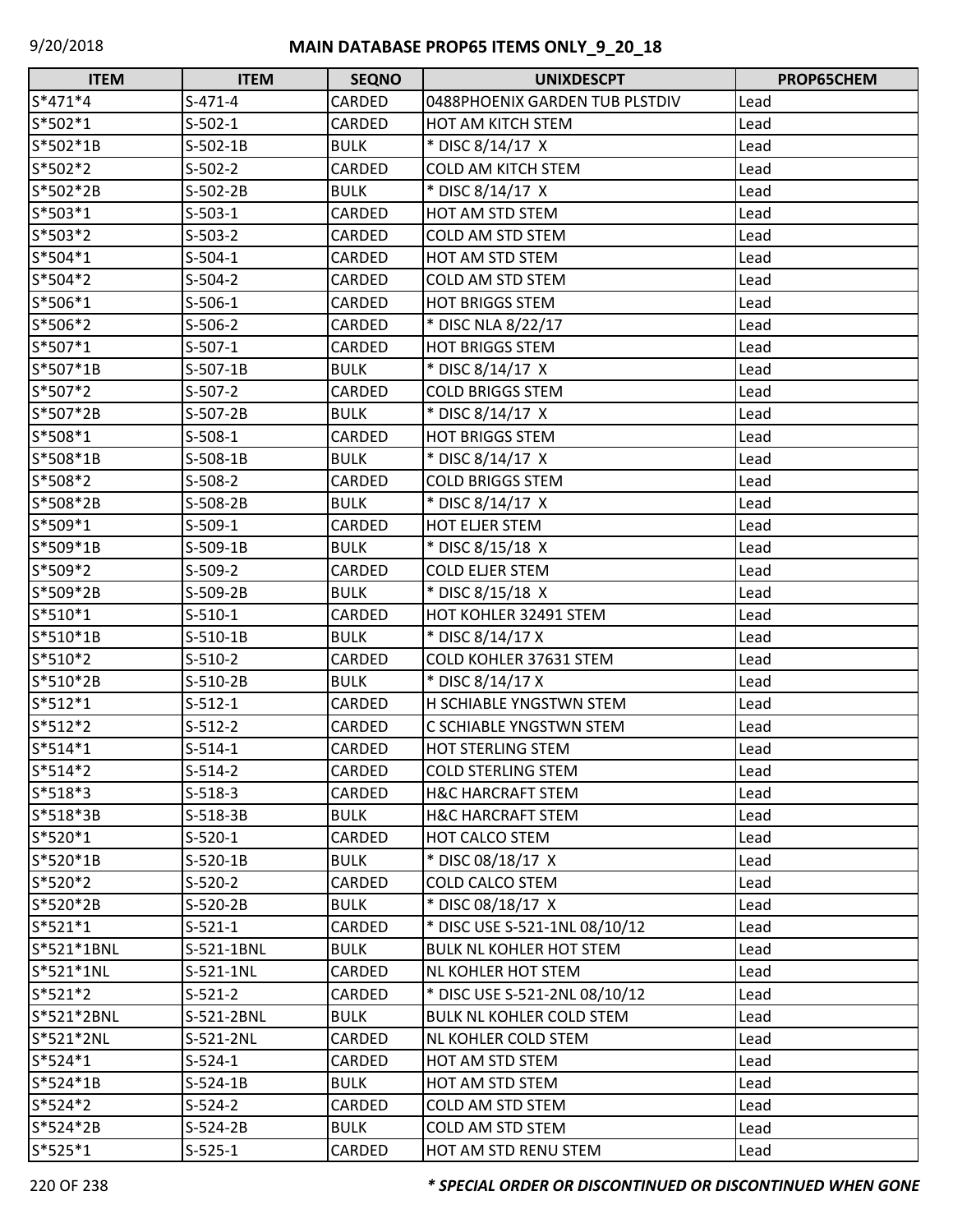| <b>ITEM</b> | <b>ITEM</b> | <b>SEQNO</b>  | <b>UNIXDESCPT</b>               | PROP65CHEM |
|-------------|-------------|---------------|---------------------------------|------------|
| S*525*1B    | $S-525-1B$  | <b>BULK</b>   | * DISC 8/18/17 X                | Lead       |
| $S*525*2$   | $S-525-2$   | CARDED        | COLD AM STD RENUE STEM          | Lead       |
| S*525*2B    | $S-525-2B$  | <b>BULK</b>   | * DISC 8/18/17 X                | Lead       |
| S*526*3     | $S-526-3$   | CARDED        | H/C ACORN STEM                  | Lead       |
| S*526*3B    | S-526-3B    | <b>BULK</b>   | H/C ACORN STEM                  | Lead       |
| $S*527*1$   | $S-527-1$   | CARDED        | H CNTRL SUPER SEAT STEM         | Lead       |
| $S*527*1B$  | S-527-1B    | <b>BULK</b>   | * DISC NLA 09/26/2017 X         | Lead       |
| $S*527*2$   | $S-527-2$   | CARDED        | C CENTRAL SUPER SEAT STEM       | Lead       |
| S*527*2B    | $S-527-2B$  | <b>BULK</b>   | ISC 08/18/17 X                  | Lead       |
| $S*528*1$   | $S-528-1$   | CARDED        | HOT KOHLER 20882 STEM           | Lead       |
| S*528*1B    | $S-528-1B$  | <b>BULK</b>   | * DISC 08/07/2018 X             | Lead       |
| S*528*2     | $S-528-2$   | CARDED        | COLD KOHLER 20883 STEM          | Lead       |
| S*528*2B    | $S-528-2B$  | <b>BULK</b>   | * DISC 08/07/2018 X             | Lead       |
| $S*529*1$   | $S-529-1$   | CARDED        | <b>HOT BRIGGS BTY WARE STEM</b> | Lead       |
| $S*529*2$   | $S-529-2$   | CARDED        | C BRIGGS BTY WARE STEM          | Lead       |
| $S*530*1$   | $S-530-1$   | CARDED        | * DISC NLA 5/4/17               | Lead       |
| S*530*2     | $S-530-2$   | CARDED        | * DISC NLA 5/4/17               | Lead       |
| $S*531*1$   | $S-531-1$   | CARDED        | NL HOT T&S STEM                 | Lead       |
| $S*531*1B$  | $S-531-1B$  | <b>BULK</b>   | <b>HOT T&amp;S STEM</b>         | Lead       |
| $S*531*2$   | $S-531-2$   | CARDED        | <b>NL COLD T&amp;S STEM</b>     | Lead       |
| S*531*2B    | $S-531-2B$  | <b>BULK</b>   | <b>COLD T&amp;S STEM</b>        | Lead       |
| $S*532*1$   | $S-532-1$   | CARDED        | <b>HOT STERLING STEM</b>        | Lead       |
| $S*532*2$   | $S-532-2$   | <b>CARDED</b> | <b>COLD STERLING STEM</b>       | Lead       |
| $S*533*1$   | $S-533-1$   | CARDED        | <b>NL HOT T&amp;S STEM</b>      | Lead       |
| S*533*1B    | $S-533-1B$  | <b>BULK</b>   | * DISC 08/07/2018 X             | Lead       |
| $S*533*2$   | $S-533-2$   | CARDED        | <b>NL COLD T&amp;S STEM</b>     | Lead       |
| S*533*2B    | $S-533-2B$  | <b>BULK</b>   | * DISC 08/07/2018 X             | Lead       |
| $S*534*3$   | $S-534-3$   | CARDED        | <b>H&amp;C PP STEM</b>          | Lead       |
| S*534*3B    | S-534-3B    | <b>BULK</b>   | * DISC 08/18/17 X               | Lead       |
| S*535*3     | $S-535-3$   | <b>CARDED</b> | <b>H&amp;C MUELLER STEM</b>     | Lead       |
| S*535*3B    | $S-535-3B$  | <b>BULK</b>   | * DISC 08/18/17 X               | Lead       |
| $S*536*3$   | $S-536-3$   | CARDED        | H&C MNTRY BR PP STEM            | Lead       |
| S*536*3B    | S-536-3B    | <b>BULK</b>   | PP H&C MONTEREY BRASS SWR STEM  | Lead       |
| $S*537*1$   | $S-537-1$   | CARDED        | NL HOT DISHMASTER STEM          | Lead       |
| S*537*1B    | S-537-1B    | <b>BULK</b>   | * DISC 08/15/2018 X             | Lead       |
| $S*537*2$   | $S-537-2$   | CARDED        | NL COLD DISHMASTER STEM         | Lead       |
| S*537*2B    | $S-537-2B$  | <b>BULK</b>   | * DISC 08/15/2018 X             | Lead       |
| $S*539*1$   | S-539-1     | CARDED        | HOT UNIVERSAL STEM              | Lead       |
| S*539*1B    | $S-539-1B$  | <b>BULK</b>   | * DISC NLA 08/17/17 X           | Lead       |
| S*539*2     | $S-539-2$   | CARDED        | <b>COLD UNIVERSAL STEM</b>      | Lead       |
| S*539*2B    | S-539-2B    | <b>BULK</b>   | * DISC NLA 08/18/17 X           | Lead       |
| $S*540*3$   | $S-540-3$   | CARDED        | H&C PP910-413 STEM              | Lead       |
| S*540*3B    | S-540-3B    | <b>BULK</b>   | H&C PP910-413 STEM              | Lead       |
| $S*545*1$   | $S-545-1$   | CARDED        | NL BROADWAY W/S CERAMIC H       | Lead       |
| S*545*1B    | S-545-1B    | <b>BULK</b>   | BROADWAY W/S CERAMIC H          | Lead       |
| $S*545*2$   | $S-545-2$   | CARDED        | NL BROADWAY W/S CERAMIC C       | Lead       |
| S*545*2B    | S-545-2B    | <b>BULK</b>   | <b>BROADWAY W/S CERAMIC C</b>   | Lead       |
| $S*546*1$   | $S-546-1$   | CARDED        | HOT HARDEN W/S CARTRIDGE        | Lead       |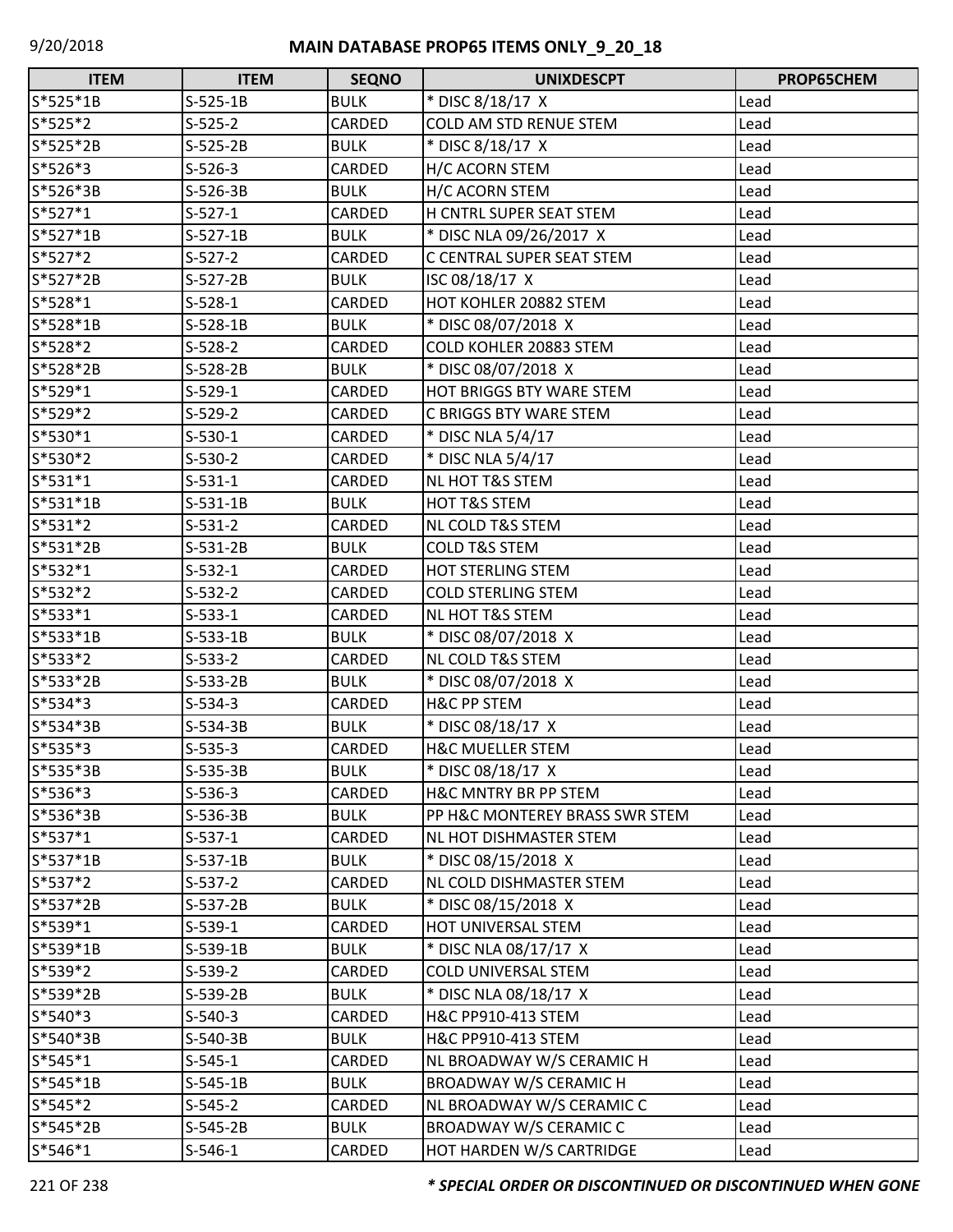| <b>ITEM</b> | <b>ITEM</b> | <b>SEQNO</b> | <b>UNIXDESCPT</b>                    | <b>PROP65CHEM</b> |
|-------------|-------------|--------------|--------------------------------------|-------------------|
| S*546*1B    | $S-546-1B$  | <b>BULK</b>  | HOT HARDEN W/S CARTRIDGE             | Lead              |
| S*546*2     | $S-546-2$   | CARDED       | <b>COLD HARDEN W/S CARTRIDGE</b>     | Lead              |
| S*546*2B    | S-546-2B    | <b>BULK</b>  | COLD HARDEN W/S CARTRIDGE            | Lead              |
| S*600*3     | $S-600-3$   | CARDED       | H&C AM STD STEM                      | Lead              |
| S*600*3B    | S-600-3B    | <b>BULK</b>  | * DISC 08/07/2018 X                  | Lead              |
| $S*601*1$   | $S-601-1$   | CARDED       | HOT GENIUNE NL CHICAGO STEM          | Lead              |
| $S*601*1B$  | $S-601-1B$  | <b>BULK</b>  | SUB COMP NL H CHICAGO STEM           | Lead              |
| S*601*1BNL  | S-601-1BNL  | <b>BULK</b>  | <b>BULK NL CHICAGO HOT STEM</b>      | Lead              |
| $S*601*1C$  | $S-601-1C$  | CARDED       | NL HOT CHIC 1/4 TURN STEM            | Lead              |
| S*601*1CB   | S-601-1CB   | <b>BULK</b>  | S/C HOT CHIC 1/4 TURN STEM           | Lead              |
| S*601*1NL   | S-601-1NL   | CARDED       | <b>NL CHICAGO HOT STEM</b>           | Lead              |
| $S*601*2$   | $S-601-2$   | CARDED       | COLD GENIUNE NL CHICAGO STEM         | Lead              |
| S*601*2B    | $S-601-2B$  | <b>BULK</b>  | SUB COMP NL C CHICAGO STEM           | Lead              |
| S*601*2BNL  | S-601-2BNL  | <b>BULK</b>  | <b>BULK NL CHICAGO COLD STEM</b>     | Lead              |
| S*601*2C    | $S-601-2C$  | CARDED       | NL COLD CHIC 1/4 TURN STEM           | Lead              |
| S*601*2CB   | S-601-2CB   | <b>BULK</b>  | S/C COLD CHIC 1/4 TURN STEM          | Lead              |
| S*601*2NL   | S-601-2NL   | CARDED       | NL CHICAGO COLD STEM                 | Lead              |
| $S*602*1$   | $S-602-1$   | CARDED       | HOT CHICAGO STEM ONLY                | Lead              |
| $S*602*2$   | $S-602-2$   | CARDED       | <b>COLD CHICAGO STEM</b>             | Lead              |
| $S*603*1$   | $S-603-1$   | CARDED       | <b>HOT CRANE STEM</b>                | Lead              |
| S*603*1B    | $S-603-1B$  | <b>BULK</b>  | HOT CRANE STEM                       | Lead              |
| $S*603*2$   | $S-603-2$   | CARDED       | <b>COLD CRANE STEM</b>               | Lead              |
| S*603*2B    | $S-603-2B$  | <b>BULK</b>  | * DISC 8/14/17 X                     | Lead              |
| $S*605*1$   | $S-605-1$   | CARDED       | HOT PP STEM                          | Lead              |
| S*605*1B    | $S-605-1B$  | <b>BULK</b>  | * DISC 8/14/17 X                     | Lead              |
| $S*605*2$   | $S-605-2$   | CARDED       | <b>COLD PP STEM</b>                  | Lead              |
| S*605*2B    | $S-605-2B$  | <b>BULK</b>  | * DISC 8/14/17 X                     | Lead              |
| $S*606*3$   | $S-606-3$   | CARDED       | <b>H&amp;C PP STEM</b>               | Lead              |
| S*606*3B    | S-606-3B    | <b>BULK</b>  | * DISC 8/14/17 X                     | Lead              |
| $S*609*1$   | $S-609-1$   | CARDED       | HOT SCHIABLE STEM                    | Lead              |
| S*609*1B    | S-609-1B    | <b>BULK</b>  | * DISC 08/18/17 X                    | Lead              |
| S*609*2     | $S-609-2$   | CARDED       | <b>COLD SCHIABLE STEM</b>            | Lead              |
| S*609*2B    | $S-609-2B$  | <b>BULK</b>  | * DISC 08/18/17 X                    | Lead              |
| $S*611*4$   | $S-611-4$   | CARDED       | 4406 STREAMWAY DIVERTER              | Lead              |
| $S*611*4B$  | $S-611-4B$  | <b>BULK</b>  | * DISC 08/20/2018 X                  | Lead              |
| $S*612*4$   | $S-612-4$   | CARDED       | 4308 PHOENIX DIVERTER STEM           | Lead              |
| $S*613*4$   | $S-613-4$   | CARDED       | DIV STREAMWAY STEM                   | Lead              |
| $S*613*4B$  | $S-613-4B$  | <b>BULK</b>  | DIV STREAMWAY STEM                   | Lead              |
| $S*614*4$   | $S-614-4$   | CARDED       | 4309 MOEN DIVERTER STEM              | Lead              |
| $S*615*1$   | $S-615-1$   | CARDED       | HOT CRANE FB-8376 STEM               | Lead              |
| $S*615*1B$  | $S-615-1B$  | <b>BULK</b>  | * DISC 08/18/17 X                    | Lead              |
| $S*616*3$   | $S-616-3$   | CARDED       | <b>H&amp;C CRANE MAJIC CLOSE STM</b> | Lead              |
| $S*616*3B$  | $S-616-3B$  | <b>BULK</b>  | * DISC 08/30/2017 X                  | Lead              |
| $S*619*1$   | $S-619-1$   | CARDED       | HOT WATER SAVER HOT                  | Lead              |
| S*619*1B    | $S-619-1B$  | <b>BULK</b>  | HOT WATER SAVER HOT                  | Lead              |
| $S*619*2$   | $S-619-2$   | CARDED       | <b>COLD WATER SAVER STEM</b>         | Lead              |
| $S*619*2B$  | $S-619-2B$  | <b>BULK</b>  | * DISC 8/14/17 X                     | Lead              |
| $S*620*1$   | $S-620-1$   | CARDED       | HOT ELJER STEM                       | Lead              |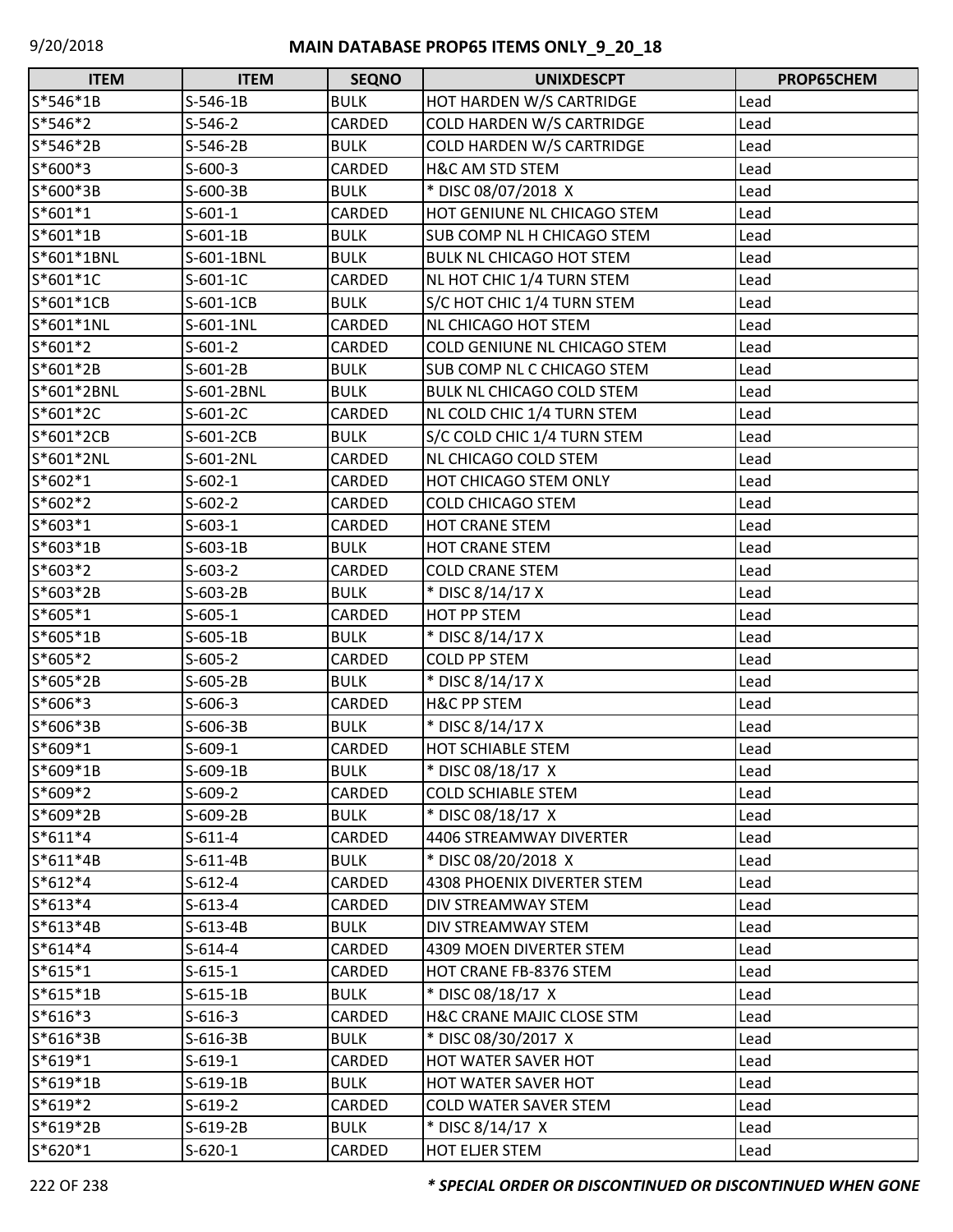| <b>ITEM</b> | <b>ITEM</b> | <b>SEQNO</b> | <b>UNIXDESCPT</b>             | PROP65CHEM |
|-------------|-------------|--------------|-------------------------------|------------|
| S*620*1B    | $S-620-1B$  | <b>BULK</b>  | * DISC NLA 02/27/2018 X       | Lead       |
| S*620*2     | $S-620-2$   | CARDED       | <b>COLD ELJER STEM</b>        | Lead       |
| S*620*2B    | $S-620-2B$  | <b>BULK</b>  | * DISC NLA 02/27/2018 X       | Lead       |
| $S*621*1$   | $S-621-1$   | CARDED       | * DISC NLA 4/8/16             | Lead       |
| $S*621*2$   | $S-621-2$   | CARDED       | * DISC SPECIAL ORDER ONLY     | Lead       |
| $S*622*1$   | $S-622-1$   | CARDED       | HOT PP STEM                   | Lead       |
| $S*622*1B$  | $S-622-1B$  | <b>BULK</b>  | * DISC 08/18/17 X             | Lead       |
| $S*622*2$   | $S-622-2$   | CARDED       | <b>COLD PP STEM</b>           | Lead       |
| S*622*2B    | $S-622-2B$  | <b>BULK</b>  | * DISC 08/18/17 X             | Lead       |
| $S*623*1$   | $S-623-1$   | CARDED       | HOT AM STD STEM               | Lead       |
| $S*623*2$   | $S-623-2$   | CARDED       | * DISC NLA 4/4/17             | Lead       |
| $S*624*3$   | $S-624-3$   | CARDED       | <b>H&amp;C CRANE STEM</b>     | Lead       |
| $S*625*1$   | $S-625-1$   | CARDED       | <b>HOT CRANE STEM</b>         | Lead       |
| S*625*1B    | $S-625-1B$  | <b>BULK</b>  | <b>HOT CRANE STEM</b>         | Lead       |
| $S*625*2$   | $S-625-2$   | CARDED       | <b>COLD CRANE STEM</b>        | Lead       |
| S*625*2B    | $S-625-2B$  | <b>BULK</b>  | <b>COLD CRANE STEM</b>        | Lead       |
| $S*626*3$   | $S-626-3$   | CARDED       | H & C HARCRAFT STEM           | Lead       |
| S*626*3B    | $S-626-3B$  | <b>BULK</b>  | H & C HARCRAFT STEM           | Lead       |
| $S*627*3$   | $S-627-3$   | CARDED       | HARDEN LONG WOLVERINE BODY    | Lead       |
| S*627*3B    | $S-627-3B$  | <b>BULK</b>  | * DISC 08/20/2018 X           | Lead       |
| S*627*3S    | $S-627-3S$  | CARDED       | HARDEN SHORT WOLVERINE BODY   | Lead       |
| S*627*3SB   | S-627-3SB   | <b>BULK</b>  | * DISC 08/13/2018 X           | Lead       |
| $S*701*1$   | $S-701-1$   | CARDED       | NL HOT AM STD STEM            | Lead       |
| S*701*1B    | $S-701-1B$  | <b>BULK</b>  | NL HOT AM STD STEM            | Lead       |
| S*701*2     | $S-701-2$   | CARDED       | NL COLD AM STD STEM           | Lead       |
| S*701*2B    | $S-701-2B$  | <b>BULK</b>  | * DISC 08/20/2018 X           | Lead       |
| S*702*3     | $S-702-3$   | CARDED       | PHOENIX H/C T&S BRASS STEM    | Lead       |
| S*702*3B    | S-702-3B    | <b>BULK</b>  | PHOENIX H/C T&S BRASS STEM    | Lead       |
| S*703*3     | $S-703-3$   | CARDED       | <b>H&amp;C STREAMWAY STEM</b> | Lead       |
| S*703*3B    | S-703-3B    | <b>BULK</b>  | * DISC 08/20/2018 X           | Lead       |
| S*705*1     | $S-705-1$   | CARDED       | <b>NL HOT CHICAGO STEM</b>    | Lead       |
| S*705*1B    | $S-705-1B$  | <b>BULK</b>  | <b>HOT CHICAGO STEM</b>       | Lead       |
| S*705*2     | $S-705-2$   | CARDED       | NL COLD CHICAGO STEM          | Lead       |
| S*705*2B    | $S-705-2B$  | <b>BULK</b>  | <b>COLD CHICAGO STEM</b>      | Lead       |
| S*708*1     | $S-708-1$   | CARDED       | HOT KOHLER 31585 STEM         | Lead       |
| S*708*1B    | $S-708-1B$  | <b>BULK</b>  | HOT KOHLER 31585 STEM         | Lead       |
| S*708*2     | $S-708-2$   | CARDED       | COLD KOHLER 31584 STEM        | Lead       |
| $S*711*1$   | $S-711-1$   | CARDED       | HOT AM STD SCHIABLE STEM      | Lead       |
| $S*711*2$   | $S-711-2$   | CARDED       | COLD AM STD SCHIABLE STEM     | Lead       |
| $S*713*1$   | $S-713-1$   | CARDED       | <b>HOT UNION GOPHER STEM</b>  | Lead       |
| $S*713*1B$  | $S-713-1B$  | <b>BULK</b>  | <b>HOT UNION GOPHER STEM</b>  | Lead       |
| $S*713*2$   | $S-713-2$   | CARDED       | <b>COLD UNION GOPHER STEM</b> | Lead       |
| S*713*2B    | $S-713-2B$  | <b>BULK</b>  | <b>COLD UNION GOPHER STEM</b> | Lead       |
| $S*714*1$   | $S-714-1$   | CARDED       | HOT UNIVERSAL RUNDLE STEM     | Lead       |
| $S*714*1B$  | $S-714-1B$  | <b>BULK</b>  | * DISC 08/18/17 X             | Lead       |
| $S*714*2$   | $S-714-2$   | CARDED       | CLD UNIVERSAL RUNDLE STEM     | Lead       |
| S*714*2B    | $S-714-2B$  | <b>BULK</b>  | * DISC 08/18/17 X             | Lead       |
| $S*716*1$   | $S-716-1$   | CARDED       | HOT UR-SEARS STEM             | Lead       |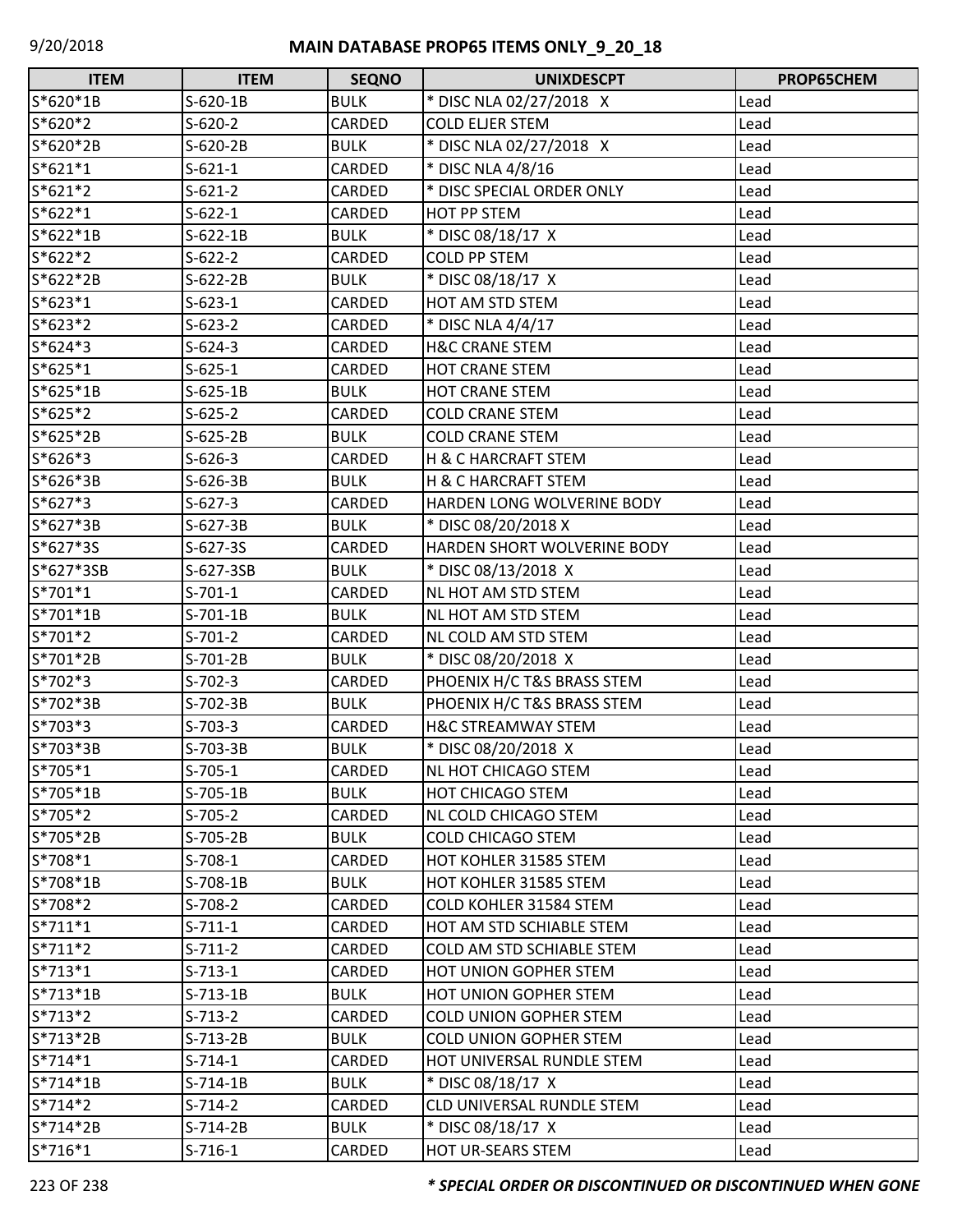| <b>ITEM</b> | <b>ITEM</b> | <b>SEQNO</b>  | <b>UNIXDESCPT</b>                 | PROP65CHEM |
|-------------|-------------|---------------|-----------------------------------|------------|
| S*716*1B    | $S-716-1B$  | <b>BULK</b>   | HOT UR-SEARS STEM                 | Lead       |
| S*716*2     | $S-716-2$   | CARDED        | <b>COLD UR-SEARS STEM</b>         | Lead       |
| S*716*2B    | $S-716-2B$  | <b>BULK</b>   | <b>COLD UR-SEARS STEM</b>         | Lead       |
| S*716*3     | $S-716-3$   | CARDED        | N/S MILWAUKEE / UR SHOWER STEM    | Lead       |
| S*716*3B    | S-716-3B    | <b>BULK</b>   | MILWAUKEE / UR SHOWER STEM        | Lead       |
| $S*717*2$   | $S-717-2$   | CARDED        | <b>COLD LH INDIANA STEM</b>       | Lead       |
| $S*717*3$   | $S-717-3$   | CARDED        | <b>H&amp;C INDIANA BRASS STEM</b> | Lead       |
| S*717*3B    | S-717-3B    | <b>BULK</b>   | <b>H&amp;C INDIANA BRASS STEM</b> | Lead       |
| $S*718*1$   | $S-718-1$   | CARDED        | HOT AM STD STEM                   | Lead       |
| S*718*1B    | $S-718-1B$  | <b>BULK</b>   | * DISC 08/17/17 X                 | Lead       |
| S*718*2     | $S-718-2$   | <b>CARDED</b> | <b>COLD AM STD STEM</b>           | Lead       |
| S*718*2B    | S-718-2B    | <b>BULK</b>   | * DISC 08/18/17 X                 | Lead       |
| S*719*1     | $S-719-1$   | CARDED        | HOT AM STD STEM                   | Lead       |
| S*719*1B    | S-719-1B    | <b>BULK</b>   | HOT AM STD STEM                   | Lead       |
| S*719*2     | $S-719-2$   | CARDED        | COLD AM STD STEM                  | Lead       |
| S*719*2B    | S-719-2B    | <b>BULK</b>   | <b>COLD AM STD STEM</b>           | Lead       |
| S*720*1     | $S-720-1$   | CARDED        | HOT KOHLER 20810 STEM             | Lead       |
| S*720*1B    | S-720-1B    | <b>BULK</b>   | * DISC 8/14/17 X                  | Lead       |
| S*720*2     | $S-720-2$   | CARDED        | * DISC NLA 9/26/17                | Lead       |
| S*720*2B    | S-720-2B    | <b>BULK</b>   | * DISC 8/14/17 X                  | Lead       |
| $S*721*1$   | $S-721-1$   | CARDED        | <b>HOT STERLING STEM</b>          | Lead       |
| $S*721*1B$  | S-721-1B    | <b>BULK</b>   | * DISC 8/14/17 X                  | Lead       |
| S*721*2     | $S-721-2$   | CARDED        | <b>COLD STERLING STEM</b>         | Lead       |
| S*721*2B    | $S-721-2B$  | <b>BULK</b>   | * DISC 8/14/17 X                  | Lead       |
| $S*722*1$   | $S-722-1$   | CARDED        | <b>HOT ELJER STEM</b>             | Lead       |
| S*722*1B    | $S-722-1B$  | <b>BULK</b>   | * DISC 08/20/2018 X               | Lead       |
| S*722*2     | $S-722-2$   | <b>CARDED</b> | <b>COLD ELJER STEM</b>            | Lead       |
| S*722*2B    | $S-722-2B$  | <b>BULK</b>   | * DISC 08/20/2018 X               | Lead       |
| S*723*3     | $S-723-3$   | CARDED        | H&C SPEAKMAN KENT STEM            | Lead       |
| S*724*3     | $S-724-3$   | CARDED        | <b>H&amp;C LOGAN STEM</b>         | Lead       |
| S*724*3B    | $S-724-3B$  | <b>BULK</b>   | * DISC 08/07/2018 X               | Lead       |
| S*725*3     | $S-725-3$   | CARDED        | H&C UNIVERSAL RUNDLE STEM         | Lead       |
| S*725*3B    | S-725-3B    | <b>BULK</b>   | * DISC 08/07/2018 X               | Lead       |
| $S*726*4$   | $S-726-4$   | CARDED        | DIV STEM MONTEREY BRASS           | Lead       |
| S*726*4B    | S-726-4B    | <b>BULK</b>   | PP DIV MONTEREY BRASS SWR STEM    | Lead       |
| $S*727*3$   | $S-727-3$   | CARDED        | <b>H&amp;C LOGAN STEM</b>         | Lead       |
| S*727*3B    | S-727-3B    | <b>BULK</b>   | * DISC 08/18/17 X                 | Lead       |
| S*728*3     | $S-728-3$   | CARDED        | <b>H&amp;C STEM HARCRAFT</b>      | Lead       |
| S*728*3B    | S-728-3B    | <b>BULK</b>   | * DISC 08/07/2018 X               | Lead       |
| S*729*4     | $S-729-4$   | CARDED        | DELTA PUSH BUTTON DIV.            | Lead       |
| S*729*4B    | S-729-4B    | <b>BULK</b>   | S/C FOR S-729-4 DELTA DIV         | Lead       |
| S*730*3     | $S-730-3$   | CARDED        | STER H/C N/S SHOWER STEM          | Lead       |
| S*730*4     | $S-730-4$   | CARDED        | PP910-121 STEM UNIT               | Lead       |
| S*730*4B    | S-730-4B    | <b>BULK</b>   | PP910-121 STEM UNIT               | Lead       |
| $S*731*1$   | $S-731-1$   | CARDED        | HOT BRADLEY-ELKAY-UR STEM         | Lead       |
| $S*731*2$   | $S-731-2$   | CARDED        | COLD BRADLEY-ELKAY-UR STE         | Lead       |
| S*732*3     | S-732-3     | CARDED        | <b>GROHE TUB/SHWR H/C STEM</b>    | Lead       |
| S*732*3B    | $S-732-3B$  | <b>BULK</b>   | <b>GROHE T&amp;S CLASSIC STEM</b> | Lead       |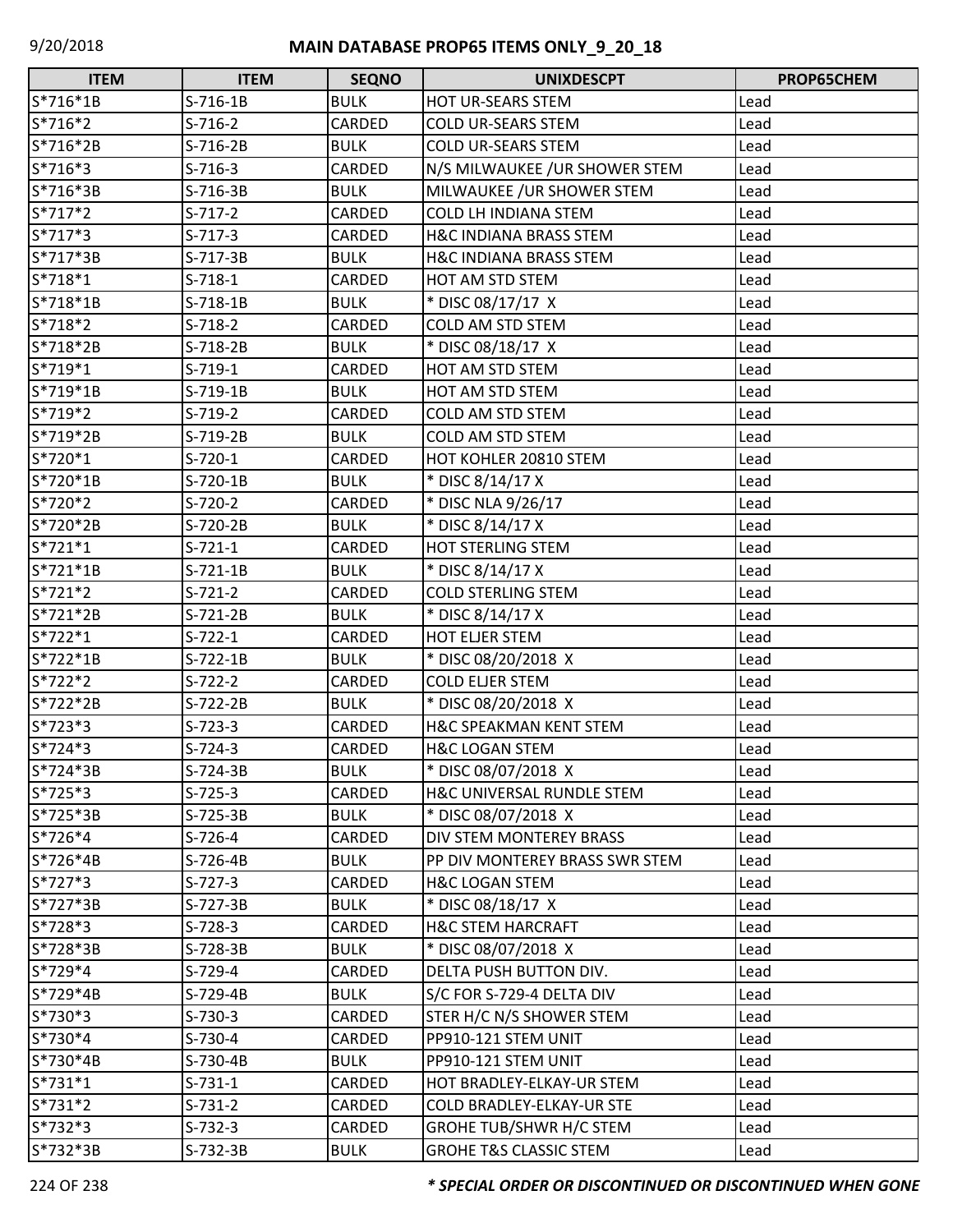| <b>ITEM</b> | <b>ITEM</b> | <b>SEQNO</b> | <b>UNIXDESCPT</b>                      | PROP65CHEM |
|-------------|-------------|--------------|----------------------------------------|------------|
| S*733*2     | $S-733-2$   | CARDED       | * DISC USE S-733-2NL 08/10/12          | Lead       |
| S*733*2BNL  | S-733-2BNL  | <b>BULK</b>  | NL BULK PP LH WS HYD SHRT COLD         | Lead       |
| S*733*2NL   | S-733-2NL   | CARDED       | NL PP HL WS HYDRO SHORT STEM C         | Lead       |
| S*733*3     | $S-733-3$   | CARDED       | * DISC USE S-733-3NL 08/10/12          | Lead       |
| S*733*3BNL  | S-733-3BNL  | <b>BULK</b>  | NL PP RH WS HYDRO SHORT STEM H         | Lead       |
| S*733*3NL   | S-733-3NL   | CARDED       | NL PP RH WS HYDRO SHORT STEM H         | Lead       |
| $S*734*3$   | $S-734-3$   | CARDED       | STERLING OLD SRA-1656                  | Lead       |
| S*734*3B    | S-734-3B    | <b>BULK</b>  | STERLING OLD SRA-1656                  | Lead       |
| S*735*4T    | $S-735-4T$  | CARDED       | 0489 IMPORT DIVERTER STEM UNIT         | Lead       |
| S*735*4TB   | S-735-4TB   | <b>BULK</b>  | S/C IMPORT 3-VLV DIV STEM UNIT         | Lead       |
| S*736*3     | $S-736-3$   | CARDED       | 4608 DELTA SELF-CLOSE CARTRIDG         | Lead       |
| S*736*3B    | S-736-3B    | <b>BULK</b>  | * DISC 08/20/2018 X                    | Lead       |
| $S*737*3$   | $S-737-3$   | CARDED       | <b>STERLING SHOWER STEM</b>            | Lead       |
| S*737*3B    | S-737-3B    | <b>BULK</b>  | S/C STERLING SHOWER STEM               | Lead       |
| S*738*4     | $S-738-4$   | CARDED       | 5604 STERLING DIV STEM                 | Lead       |
| $S*738*4B$  | S-738-4B    | <b>BULK</b>  | <b>S-C STERLING DIV STEM</b>           | Lead       |
| $S*739*4$   | $S-739-4$   | CARDED       | <b>STERLING DIVERTER STEM</b>          | Lead       |
| S*739*4B    | S-739-4B    | <b>BULK</b>  | * DISC 8/14/17 X                       | Lead       |
| S*740*4     | $S-740-4$   | CARDED       | 5624 UR DIVERTER STEM                  | Lead       |
| $S*741*1$   | $S-741-1$   | CARDED       | MIL/UR H SHW CERAMIC DISC STEM         | Lead       |
| S*741*1B    | S-741-1B    | <b>BULK</b>  | S/C MIL/UR C SHW CERAMIC DISC          | Lead       |
| $S*741*2$   | S-741-2     | CARDED       | MIL/UR C SHW CERAMIC DISC STEM         | Lead       |
| S*741*2B    | $S-741-2B$  | <b>BULK</b>  | * DISC 8/14/17 X                       | Lead       |
| $S*741*4$   | $S-741-4$   | CARDED       | MIL/UR DIV STEM                        | Lead       |
| S*741*4B    | S-741-4B    | <b>BULK</b>  | * DISC 08/18/17 X                      | Lead       |
| $S*745*1$   | $S-745-1$   | CARDED       | <b>HOT HARDEN T &amp; S CARTRIDGE</b>  | Lead       |
| S*745*1B    | $S-745-1B$  | <b>BULK</b>  | <b>HOT HARDEN T &amp; S CARTRIDGE</b>  | Lead       |
| $S*745*2$   | S-745-2     | CARDED       | <b>COLD HARDEN T &amp; S CARTRIDGE</b> | Lead       |
| S*745*2B    | S-745-2B    | <b>BULK</b>  | <b>COLD HARDEN T &amp; S CARTRIDGE</b> | Lead       |
| S*746*1     | $S-746-1$   | CARDED       | 5650 HOT HARDEN ROMAN TUB STEM         | Lead       |
| S*746*1B    | S-746-1B    | <b>BULK</b>  | S/C HOT HARDEN ROMAN TUB STEM          | Lead       |
| S*746*2     | $S-746-2$   | CARDED       | 5651 COLD HARDEN ROMAN TUB             | Lead       |
| S*746*2B    | S-746-2B    | <b>BULK</b>  | S/C COLD HARDEN ROMAN TUB STEM         | Lead       |
| $S*748*1$   | S-748-1     | CARDED       | 5641 AUBURN HOT SHWR STEM              | Lead       |
| $S*748*1B$  | $S-748-1B$  | <b>BULK</b>  | * DISC 08/13/2018 X                    | Lead       |
| S*748*2     | $S-748-2$   | CARDED       | 5642 AUBURN COLD SHWR STEM             | Lead       |
| S*748*2B    | S-748-2B    | <b>BULK</b>  | * DISC 08/13/2018 X                    | Lead       |
| S*760*4     | $S-760-4$   | CARDED       | 0491 MOEN DIVERTER 1198                | Lead       |
| $S*761*4$   | $S-761-4$   | CARDED       | 0511 MOEN DIVERTER 1394                | Lead       |
| $S*762*3$   | $S-762-3$   | CARDED       | 5943 SYMMONS TA10 CARTRIDGE            | Lead       |
| S*762*3B    | $S-762-3B$  | <b>BULK</b>  | S/C SYMMONS TA10 CARTRIDGE             | Lead       |
| $S*763*3$   | $S-763-3$   | CARDED       | 5649 SYMMONS CARTRIDGE                 | Lead       |
| S*763*3B    | S-763-3B    | <b>BULK</b>  | S/C 5649 SYMMONS CARTRIDGE             | Lead       |
| $S*764*3$   | $S-764-3$   | CARDED       | 1222 MOEN POSI-TEMP CARTRIDGE          | Lead       |
| S*764*3B    | S-764-3B    | <b>BULK</b>  | S/C MOEN POSI - TEMP                   | Lead       |
| S*770*1     | $S-770-1$   | CARDED       | 5417 KOHLER 30128 H STEM               | Lead       |
| $S*770*1B$  | S-770-1B    | <b>BULK</b>  | KOHLER 30128 H STEM                    | Lead       |
| S*770*2     | $S-770-2$   | CARDED       | 5418 KOHLER 30127 C STEM               | Lead       |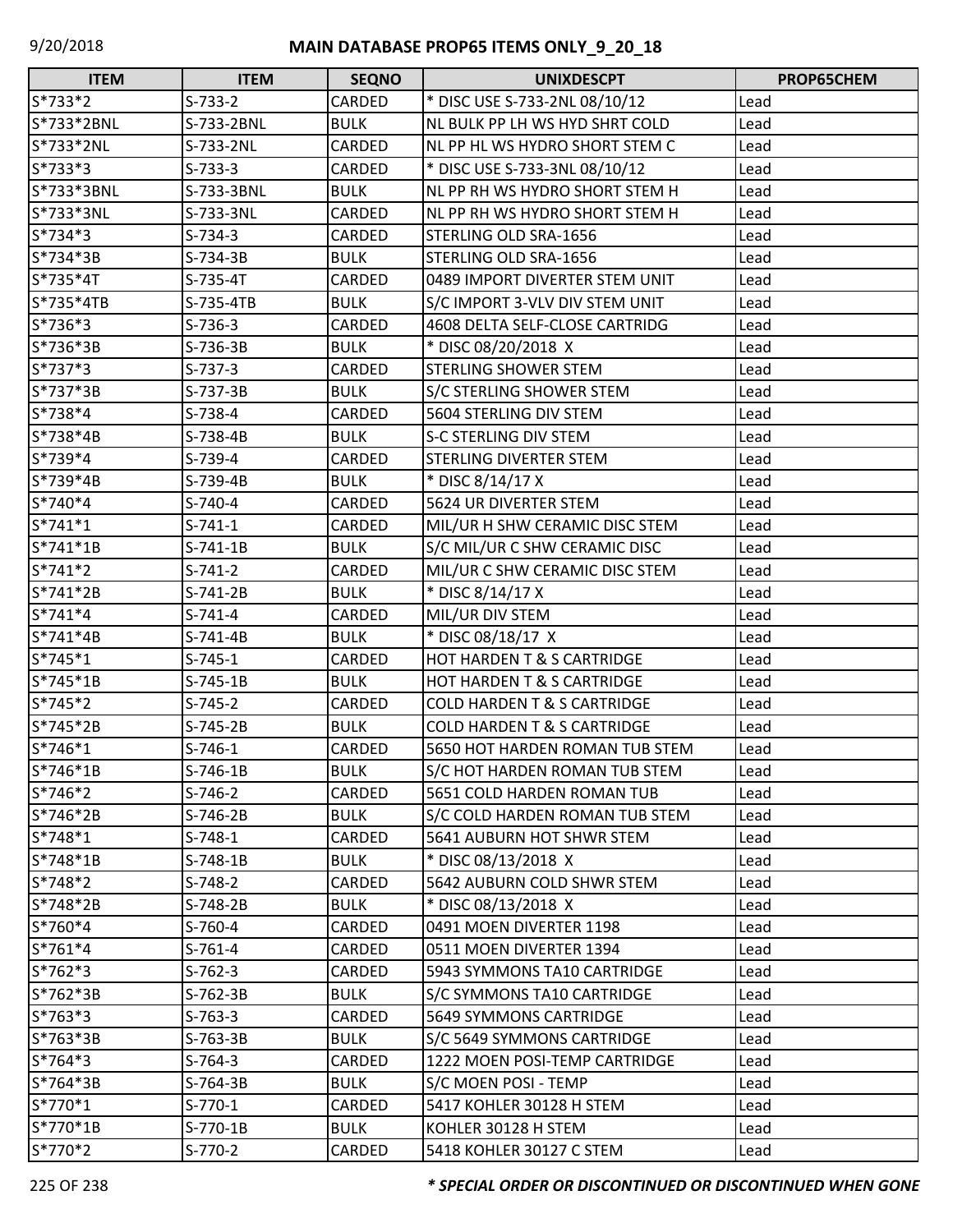| <b>ITEM</b> | <b>ITEM</b> | <b>SEQNO</b>  | <b>UNIXDESCPT</b>              | PROP65CHEM |
|-------------|-------------|---------------|--------------------------------|------------|
| S*770*2B    | S-770-2B    | <b>BULK</b>   | KOHLER 30127 C STEM            | Lead       |
| $S*771*4$   | $S-771-4$   | CARDED        | AM STD COLONY DIV STEM         | Lead       |
| S*771*4B    | $S-771-4B$  |               | AM STD COLONY DIV STEM         | Lead       |
| S*800*1     | $S-800-1$   | CARDED        | HOT AM STD STEM                | Lead       |
| S*800*2     | $S-800-2$   | CARDED        | <b>COLD AM STD STEM</b>        | Lead       |
| $S*801*1$   | $S-801-1$   | CARDED        | <b>HOT STEM BRIGGS</b>         | Lead       |
| S*801*1B    | S-801-1B    | <b>BULK</b>   | * DISC 08/18/17 X              | Lead       |
| S*801*2     | $S-801-2$   | CARDED        | <b>COLD STEM BRIGGS</b>        | Lead       |
| S*801*2B    | S-801-2B    | <b>BULK</b>   | * DISC 08/18/17 X              | Lead       |
| S*802*3     | $S-802-3$   | CARDED        | <b>H&amp;C STEM ELJER</b>      | Lead       |
| S*802*3B    | S-802-3B    | <b>BULK</b>   | <b>H&amp;C STEM ELJER</b>      | Lead       |
| S*803*1     | $S-803-1$   | CARDED        | HOT STEM KOHLER 31591          | Lead       |
| S*803*1B    | $S-803-1B$  | <b>BULK</b>   | * DISC 8/14/17 X               | Lead       |
| S*803*2     | $S-803-2$   | CARDED        | <b>COLD STEM KOHLER 31592</b>  | Lead       |
| S*803*2B    | S-803-2B    | <b>BULK</b>   | <b>COLD STEM KOHLER 31592</b>  | Lead       |
| S*804*2     | $S-804-2$   | CARDED        | PP STEM UNIT LEV HD            | Lead       |
| S*804*3     | $S-804-3$   | CARDED        | PP 910-013 H&C SHWR STEM       | Lead       |
| S*805*3     | $S-805-3$   | CARDED        | PP 910-011 H&C STEM            | Lead       |
| S*806*4     | S-806-4     | CARDED        | PP 910-022 DIV STEM            | Lead       |
| S*807*4     | S-807-4     | CARDED        | PP 910-021 DIV STEM            | Lead       |
| S*809*1     | S-809-1     | CARDED        | <b>HOT SCHAIBLE STEM</b>       | Lead       |
| S*809*1B    | S-809-1B    | <b>BULK</b>   | * DISC 08/18/17 X              | Lead       |
| S*809*2     | $S-809-2$   | <b>CARDED</b> | <b>COLD SCHAIBLE STEM</b>      | Lead       |
| S*809*2B    | S-809-2B    | <b>BULK</b>   | * DISC 08/17/17 X              | Lead       |
| $S*810*1$   | $S-810-1$   | CARDED        | HOT STEM STERLING              | Lead       |
| S*810*1B    | $S-810-1B$  | <b>BULK</b>   | * DISC 08/18/17 X              | Lead       |
| S*810*2     | $S-810-2$   | CARDED        | <b>COLD STERLING STEM</b>      | Lead       |
| S*810*2B    | S-810-2B    | <b>BULK</b>   | * DISC NLA 09/26/2017 X        | Lead       |
| $S*812*1$   | $S-812-1$   | CARDED        | HOT STEM AM BRASS              | Lead       |
| S*812*1B    | $S-812-1B$  | <b>BULK</b>   | * DISC 08/07/2018 X            | Lead       |
| $S*812*2$   | $S-812-2$   | CARDED        | <b>COLD AM BRASS STEM</b>      | Lead       |
| S*812*2B    | S-812-2B    | <b>BULK</b>   | * DISC 08/07/2018 X            | Lead       |
| $S*813*3$   | $S-813-3$   | CARDED        | <b>H&amp;C STEM ELJER</b>      | Lead       |
| S*813*3B    | $S-813-3B$  | <b>BULK</b>   | <b>H&amp;C STEM ELJER</b>      | Lead       |
| $S*814*3$   | $S-814-3$   | CARDED        | REPLACE MOEN BR SHWR CART      | Lead       |
| S*814*3A    | S-814-3A    | CARDED        | * DISC USE S-814-3ANL 08/08/12 | Lead       |
| S*814*3ABNL | S-814-3ABNL | <b>BULK</b>   | BULK NL MOEN PLST CARTRIDGE    | Lead       |
| S*814*3ANL  | S-814-3ANL  | CARDED        | <b>NL MOEN PLST CARTRIDGE</b>  | Lead       |
| S*814*3BNL  | S-814-3BNL  | <b>BULK</b>   | LF BRASS REPLACE CART MOEN     | Lead       |
| S*814*3G    | S-814-3G    | CARDED        | MOEN GENUINE TUB/SHW CART ONLY | Lead       |
| S*814*3NL   | S-814-3NL   |               | LF BRASS REPLACE CART MOEN     | Lead       |
| $S*814*3P$  | S-814-3P    | CARDED        | MOEN PLST S/L CARTRIDGE        | Lead       |
| $S*815*3$   | $S-815-3$   | CARDED        | <b>H&amp;C STEM MIXIT #5</b>   | Lead       |
| S*815*3B    | $S-815-3B$  | <b>BULK</b>   | H&C STEM MIXIT #5              | Lead       |
| S*815*3G    | S-815-3G    | CARDED        | MIXET GENIUNE STEM W/RETAINER  | Lead       |
| S*815*3GB   | S-815-3GB   | <b>BULK</b>   | S/C MIXET BRASS STEM W/RET     | Lead       |
| S*815*3P    | S-815-3P    | CARDED        | 0505 MIXIT PRESSURE BALANCE    | Lead       |
| S*815*3PB   | S-815-3PB   | <b>BULK</b>   | S/C MIXIT PRESSURE BALANCE     | Lead       |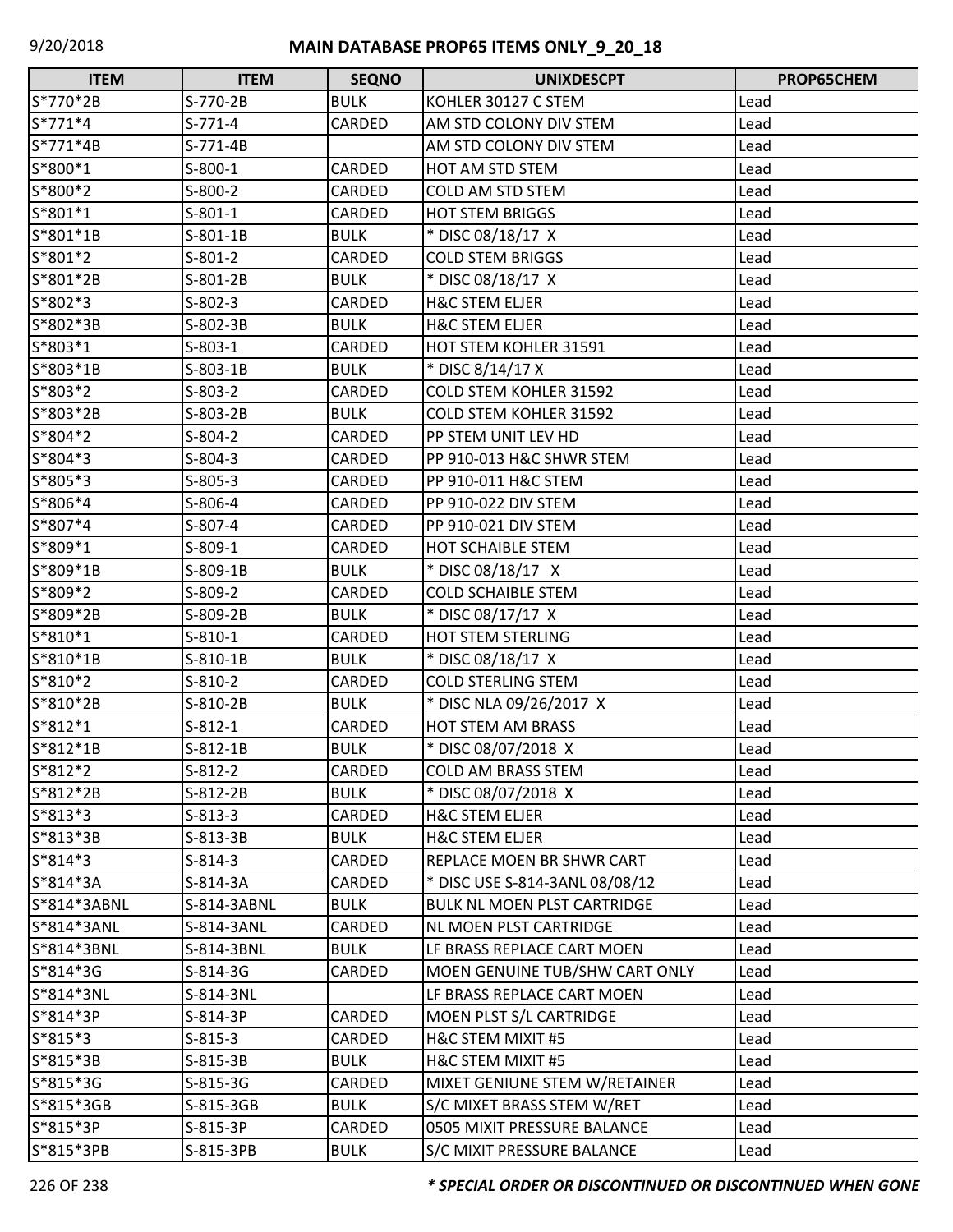| <b>ITEM</b> | <b>ITEM</b> | <b>SEQNO</b>  | <b>UNIXDESCPT</b>                 | <b>PROP65CHEM</b> |
|-------------|-------------|---------------|-----------------------------------|-------------------|
| S*816*1     | $S-816-1$   | CARDED        | <b>HOT STEM HARCRAFT</b>          | Lead              |
| S*816*1B    | $S-816-1B$  | <b>BULK</b>   | * DISC NLA 09/26/2017 X           | Lead              |
| $S*816*2$   | $S-816-2$   | CARDED        | <b>COLD HARCRAFT STEM</b>         | Lead              |
| S*816*2B    | S-816-2B    | <b>BULK</b>   | * DISC 08/18/17 X                 | Lead              |
| S*817*3     | $S-817-3$   | CARDED        | <b>H&amp;C STEM AM STD</b>        | Lead              |
| $S*817*3B$  | S-817-3B    | <b>BULK</b>   | * DISC 08/18/17 X                 | Lead              |
| S*818*1     | $S-818-1$   | <b>CARDED</b> | <b>NL HOT STEM MICH PRINCESS</b>  | Lead              |
| S*818*1B    | $S-818-1B$  | <b>BULK</b>   | <b>HOT STEM MICH PRINCESS</b>     | Lead              |
| S*818*2     | $S-818-2$   | CARDED        | NL COLD STEM MICH PRINCESS        | Lead              |
| S*818*2B    | $S-818-2B$  | <b>BULK</b>   | <b>COLD STEM MICH PRINCESS</b>    | Lead              |
| S*819*3     | $S-819-3$   | CARDED        | <b>H&amp;C MUELLER STEM</b>       | Lead              |
| S*819*3B    | S-819-3B    | <b>BULK</b>   | * DISC 08/18/17 X                 | Lead              |
| S*820*3     | $S-820-3$   | CARDED        | <b>H&amp;C STEM PP</b>            | Lead              |
| S*820*3B    | S-820-3B    | <b>BULK</b>   | * DISC 08/18/17 X                 | Lead              |
| S*821*3     | $S-821-3$   | CARDED        | <b>H&amp;C STEM CENTRAL BRASS</b> | Lead              |
| $S*821*3B$  | S-821-3B    | <b>BULK</b>   | <b>H&amp;C STEM CENTRAL BRASS</b> | Lead              |
| $S*822*3$   | $S-822-3$   | <b>CARDED</b> | <b>H&amp;C STEM CENTRAL BRASS</b> | Lead              |
| S*822*3B    | S-822-3B    | <b>BULK</b>   | * DISC 08/07/2018 X               | Lead              |
| S*823*1     | $S-823-1$   | CARDED        | HOT KOHLER SHOREHAM STEM          | Lead              |
| S*823*1B    | $S-823-1B$  | <b>BULK</b>   | * DISC 08/07/2018 X               | Lead              |
| S*823*2     | $S-823-2$   | CARDED        | C KOHLER SHOREHAM STEM            | Lead              |
| S*823*2B    | S-823-2B    | <b>BULK</b>   | C KOHLER SHOREHAM STEM            | Lead              |
| S*824*3     | $S-824-3$   | CARDED        | <b>H&amp;C STEM MUELLER</b>       | Lead              |
| S*824*3B    | S-824-3B    | <b>BULK</b>   | * DISC 08/13/2018 X               | Lead              |
| S*825*1     | $S-825-1$   | CARDED        | <b>HOT STEM BLOCK BRASS</b>       | Lead              |
| S*825*1B    | $S-825-1B$  | <b>BULK</b>   | * DISC 08/18/17 X                 | Lead              |
| S*825*2     | $S-825-2$   | CARDED        | <b>COLD BLOCK BRASS STEM</b>      | Lead              |
| S*825*2B    | $S-825-2B$  | <b>BULK</b>   | * DISC 08/17/17 X                 | Lead              |
| S*826*1     | $S-826-1$   | CARDED        | * DISC SPEC ORDER ONLY            | Lead              |
| S*826*2     | $S-826-2$   | CARDED        | * DISC SPEC ORDER ONLY            | Lead              |
| $S*826*4$   | $S-826-4$   | CARDED        | <b>6560 KOHLER DIVERTER STEM</b>  | Lead              |
| S*826*4B    | S-826-4B    | <b>BULK</b>   | * DISC 08/13/2018 X               | Lead              |
| $S*827*1$   | $S-827-1$   | CARDED        | BROADWAY SHW. STEM H.             | Lead              |
| S*827*1B    | S-827-1B    | <b>BULK</b>   | * DISC 08/13/2018 X               | Lead              |
| $S*827*2$   | $S-827-2$   | CARDED        | BROADWAY SHW STEM C.              | Lead              |
| S*827*2B    | $S-827-2B$  | <b>BULK</b>   | * DISC 08/13/2018 X               | Lead              |
| S*828*1     | $S-828-1$   | <b>BULK</b>   | NL BROADWAY W-S HOT STEM          | Lead              |
| S*828*1B    | $S-828-1B$  | <b>BULK</b>   | * DISC 08/18/17 X                 | Lead              |
| S*828*2     | S-828-2     | <b>BULK</b>   | NL BROADWAY W-S COLD STEM         | Lead              |
| S*828*2B    | S-828-2B    | <b>BULK</b>   | * DISC 08/18/17 X                 | Lead              |
| S*829*1     | $S-829-1$   | <b>BULK</b>   | 5403 HOT KOHLER SHOREHAM W/NIP    | Lead              |
| S*829*1B    | S-829-1B    | <b>BULK</b>   | S/C HOT SHOREHAN STEM W/NIPPLE    | Lead              |
| S*829*2     | S-829-2     | CARDED        | 5404 COLD KOHLER SHORHAM W/NIP    | Lead              |
| S*829*2B    | S-829-2B    | <b>BULK</b>   | S/C COLD SHOREHAM STEM W/NIP      | Lead              |
| S*830*1     | $S-830-1$   | CARDED        | PP NL LEVER HDLE STEM HOT         | Lead              |
| S*830*2     | $S-830-2$   | CARDED        | PP NL LEVER HDLE STEM COLD        | Lead              |
| $S*831*1$   | $S-831-1$   | CARDED        | * DISC USE S-831-1NL 08/10/12     | Lead              |
| S*831*1BNL  | S-831-1BNL  | <b>BULK</b>   | NL PP 910-825 WS HYDR W/ADP H     | Lead              |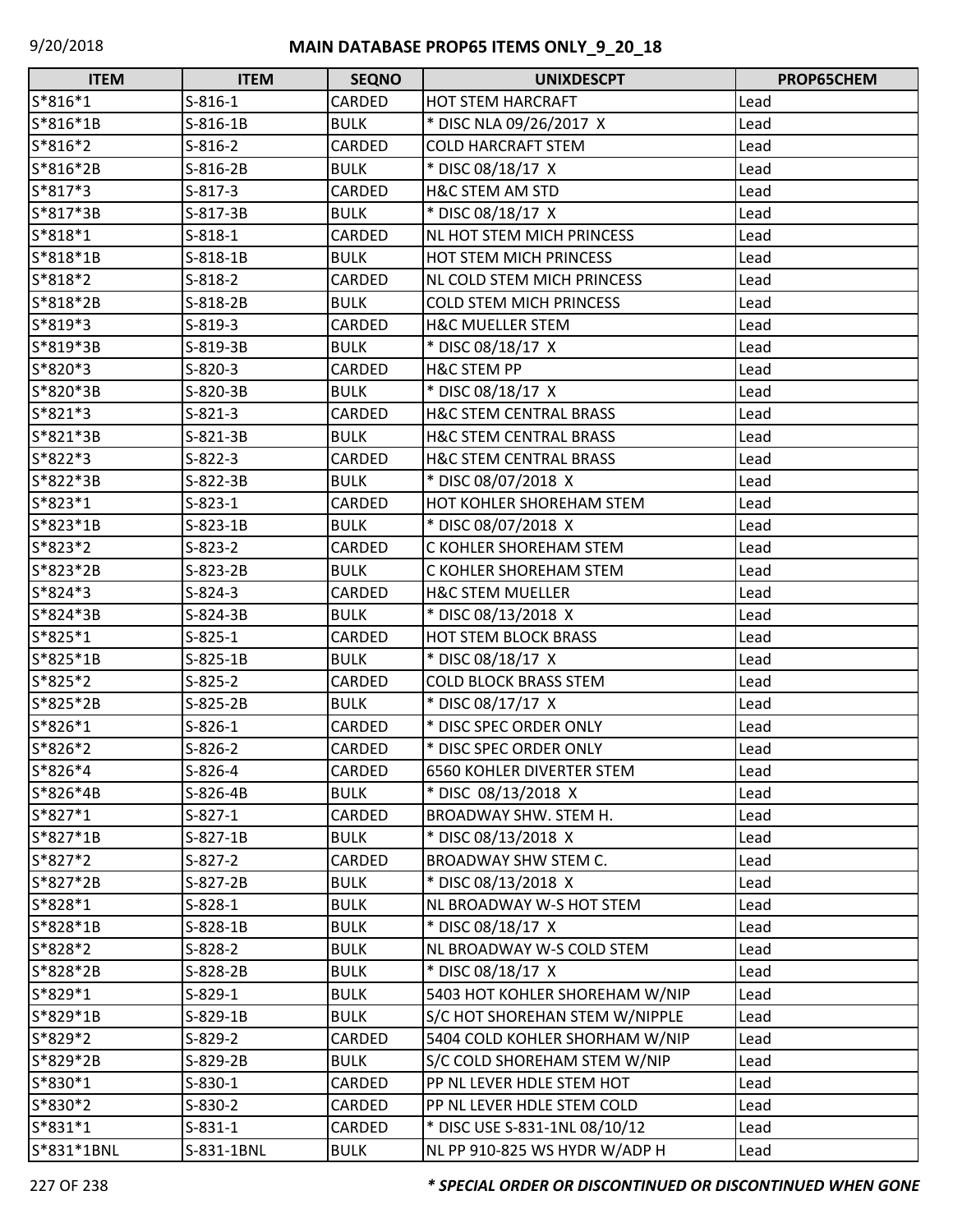| <b>ITEM</b> | <b>ITEM</b> | <b>SEQNO</b> | <b>UNIXDESCPT</b>               | PROP65CHEM |
|-------------|-------------|--------------|---------------------------------|------------|
| S*831*1NL   | S-831-1NL   | CARDED       | NL PP 910-825 WS HYDR W/ADP H   | Lead       |
| S*831*2     | $S-831-2$   | CARDED       | * DISC USE S-831-2NL 08/10/12   | Lead       |
| S*831*2BNL  | S-831-2BNL  | <b>BULK</b>  | NL PP 910-710 WS HYRD W/APT C   | Lead       |
| S*831*2NL   | S-831-2NL   | CARDED       | NL PP 910-710 WS HYRD W/APT C   | Lead       |
| $S*832*3$   | $S-832-3$   | CARDED       | 5084 PP CERAMIC SHOWER STEM     | Lead       |
| S*832*3B    | S-832-3B    | <b>BULK</b>  | S/C FOR S-832-3                 | Lead       |
| S*833*3     | $S-833-3$   | CARDED       | PP O/S CERAMIC SHOWER STEM      | Lead       |
| S*833*3B    | S-833-3B    | <b>BULK</b>  | S/C PP O/S CERAMIC SHWR STEM    | Lead       |
| S*834*3     | $S-834-3$   | CARDED       | PP CERAMIC ROM TUB STEM         | Lead       |
| $S*901*1$   | $S-901-1$   | CARDED       | <b>HOT STEM GERBER</b>          | Lead       |
| S*901*1B    | S-901-1B    | <b>BULK</b>  | * DISC 08/18/17 X               | Lead       |
| S*901*2     | $S-901-2$   | CARDED       | <b>COLD STEM GERBER</b>         | Lead       |
| S*901*2B    | S-901-2B    | <b>BULK</b>  | * DISC 08/18/17 X               | Lead       |
| S*903*3     | $S-903-3$   | CARDED       | <b>NL H&amp;C STEM HARCRAFT</b> | Lead       |
| S*903*3B    | $S-903-3B$  | <b>BULK</b>  | SUB COM.H/C HARCRAFT STEM       | Lead       |
| S*904*2     | $S-904-2$   | CARDED       | PRICE PFISTER NL W/S COLD STEM  | Lead       |
| S*904*3     | $S-904-3$   | CARDED       | * DISC USE S-904-3NL 07/26/12   | Lead       |
| S*904*3NL   | S-904-3NL   | CARDED       | NL PP910-332 W-S H/C STEM       | Lead       |
| S*905*3     | $S-905-3$   | CARDED       | <b>NL H&amp;C STEM HARCRAFT</b> | Lead       |
| S*905*3B    | $S-905-3B$  | <b>BULK</b>  | <b>H&amp;C STEM HARCRAFT</b>    | Lead       |
| S*906*1     | $S-906-1$   | CARDED       | <b>HOT PP STEM</b>              | Lead       |
| S*906*1B    | $S-906-1B$  | <b>BULK</b>  | * DISC 08/18/17 X               | Lead       |
| S*906*2     | $S-906-2$   | CARDED       | <b>COLD PP STEM</b>             | Lead       |
| S*906*2B    | S-906-2B    | <b>BULK</b>  | * DISC 08/18/17 X               | Lead       |
| S*907*3     | $S-907-3$   | CARDED       | <b>H&amp;C SAYCO STEM</b>       | Lead       |
| S*907*3B    | S-907-3B    | <b>BULK</b>  | <b>H&amp;C SAYCO STEM</b>       | Lead       |
| S*910*3     | $S-910-3$   | CARDED       | <b>H&amp;C STEM HARCRAFT</b>    | Lead       |
| S*910*3B    | S-910-3B    | <b>BULK</b>  | SUB COM.H/C HARCRAFT STEM       | Lead       |
| $S*911*4$   | $S-911-4$   | CARDED       | <b>DIV STEM HARCRAFT</b>        | Lead       |
| S*911*4B    | S-911-4B    | <b>BULK</b>  | DIV STEM HARCRAFT               | Lead       |
| S*912*3     | $S-912-3$   | CARDED       | <b>H&amp;C REPCAL STEM</b>      | Lead       |
| S*912*3B    | $S-912-3B$  | <b>BULK</b>  | * DISC 08/18/17 X               | Lead       |
| $S*913*1$   | $S-913-1$   | CARDED       | <b>HOT STEM REPCAL</b>          | Lead       |
| S*913*1B    | $S-913-1B$  | <b>BULK</b>  | * DISC 08/18/17 X               | Lead       |
| S*913*2     | $S-913-2$   | CARDED       | <b>COLD STEM REPCAL</b>         | Lead       |
| S*913*2B    | $S-913-2B$  | <b>BULK</b>  | * DISC 08/18/17 X               | Lead       |
| $S*914*3$   | $S-914-3$   | CARDED       | <b>H&amp;C REPCAL STEM</b>      | Lead       |
| S*914*3B    | $S-914-3B$  | <b>BULK</b>  | SUB COMP H/C REPCAL STEM        | Lead       |
| $S*915*4$   | $S-915-4$   | CARDED       | DIV STEM REPCAL                 | Lead       |
| S*915*4B    | S-915-4B    | <b>BULK</b>  | * DISC 08/07/2018 X             | Lead       |
| $S*917*3$   | $S-917-3$   | CARDED       | <b>H&amp;C SAYCO STEM ONLY</b>  | Lead       |
| S*917*3B    | S-917-3B    | <b>BULK</b>  | * DISC 08/18/17 X               | Lead       |
| $S*918*2$   | $S-918-2$   | CARDED       | 5282 COLD SAYCO SHOWER STEM     | Lead       |
| S*918*2B    | S-918-2B    | <b>BULK</b>  | S/C COLD SAYCO STEM UNIT        | Lead       |
| S*918*3     | $S-918-3$   | CARDED       | 5283 H&C SAYCO SHOWER STEM      | Lead       |
| S*918*3B    | S-918-3B    | <b>BULK</b>  | <b>BULK SAYCO STEM</b>          | Lead       |
| $S*919*4$   | $S-919-4$   | CARDED       | STER DIV N/S SHOWER STEM        | Lead       |
| S*919*4B    | S-919-4B    | <b>BULK</b>  | <b>BULK STER N/S DIV STEM</b>   | Lead       |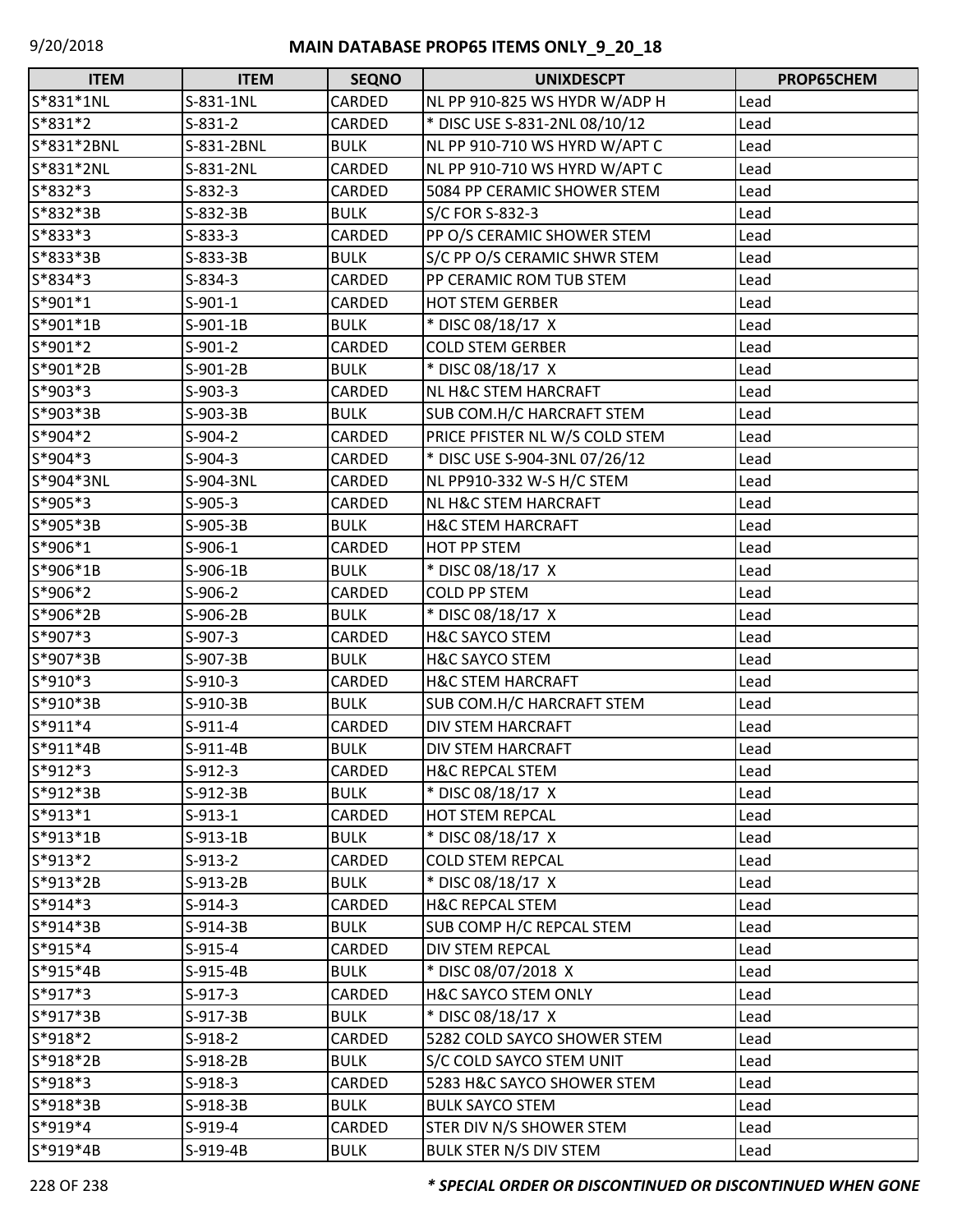| <b>ITEM</b> | <b>ITEM</b> | <b>SEQNO</b>  | <b>UNIXDESCPT</b>                  | PROP65CHEM |
|-------------|-------------|---------------|------------------------------------|------------|
| S*922*1     | $S-922-1$   | CARDED        | <b>HOT STEM SPKMAN DIAMOND</b>     | Lead       |
| $S*922*1B$  | $S-922-1B$  | <b>BULK</b>   | * DISC 08/18/17 X                  | Lead       |
| $S*922*2$   | $S-922-2$   | <b>CARDED</b> | C SPEAKMAN DIAMOND STEM            | Lead       |
| S*922*2B    | $S-922-2B$  | <b>BULK</b>   | * DISC 08/18/17 X                  | Lead       |
| S*924*3     | $S-924-3$   | CARDED        | <b>H&amp;C STERLING STEM UNIT</b>  | Lead       |
| S*924*3B    | $S-924-3B$  | <b>BULK</b>   | <b>BULK STER STEM</b>              | Lead       |
| $S*925*4$   | $S-925-4$   | <b>CARDED</b> | DIV STERLING STEM UNIT             | Lead       |
| S*925*4B    | S-925-4B    | <b>BULK</b>   | DIV STERLING STEM UNIT             | Lead       |
| S*927*3     | $S-927-3$   | CARDED        | <b>H&amp;C STEM UNION GOPHER</b>   | Lead       |
| S*927*3B    | S-927-3B    | <b>BULK</b>   | * DISC 8/15/17 X                   | Lead       |
| S*928*4     | $S-928-4$   | <b>CARDED</b> | DIV UNION BRASS STEM               | Lead       |
| S*928*4B    | $S-928-4B$  | <b>BULK</b>   | * DISC 8/15/17 X                   | Lead       |
| S*929*3     | $S-929-3$   | CARDED        | NL H&C STEM CRANE PRE WAR          | Lead       |
| S*929*3B    | S-929-3B    | <b>BULK</b>   | <b>H&amp;C STEM CRANE PRE WAR</b>  | Lead       |
| $S*931*4$   | $S-931-4$   | <b>CARDED</b> | DIV HARCRAFT STEM UNIT             | Lead       |
| S*931*4B    | $S-931-4B$  | <b>BULK</b>   | DIV HARCRAFT STEM UNIT             | Lead       |
| $S*934*4$   | $S-934-4$   | <b>CARDED</b> | DIV SAYCO STEM UNIT                | Lead       |
| S*934*4B    | S-934-4B    | <b>BULK</b>   | DIV SAYCO STEM UNIT                | Lead       |
| S*937*3     | $S-937-3$   | CARDED        | <b>GERBER H&amp;C STEM</b>         | Lead       |
| S*937*3B    | S-937-3B    | <b>BULK</b>   | <b>GERBER H&amp;C STEM</b>         | Lead       |
| S*938*3     | $S-938-3$   | CARDED        | <b>H&amp;C MILWAUKEE STEM</b>      | Lead       |
| S*938*3B    | $S-938-3B$  | <b>BULK</b>   | <b>H&amp;C MILWAUKEE STEM</b>      | Lead       |
| S*940*3     | $S-940-3$   | CARDED        | NL H&C STERLING STEM               | Lead       |
| S*940*3B    | S-940-3B    | <b>BULK</b>   | * DISC 08/18/17 X                  | Lead       |
| $S*941*1$   | $S-941-1$   | CARDED        | NL HOT CENTRAL BRASS PHYLRICH      | Lead       |
| S*941*1B    | $S-941-1B$  | <b>BULK</b>   | HOT CENTRAL BRASS PHYLRICH         | Lead       |
| S*941*2     | $S-941-2$   | <b>CARDED</b> | NL COLD CENTRAL BRASS PHYLRICH     | Lead       |
| S*941*2B    | $S-941-2B$  | <b>BULK</b>   | <b>COLD CENTRAL BRASS PHYLRICH</b> | Lead       |
| $S*942*1$   | $S-942-1$   | CARDED        | <b>HOT STEM SCHIABLE</b>           | Lead       |
| $S*942*1B$  | $S-942-1B$  | <b>BULK</b>   | * DISC 08/18/17 X                  | Lead       |
| S*942*2     | $S-942-2$   | <b>CARDED</b> | <b>COLD STEM SCHIABLE</b>          | Lead       |
| S*942*2B    | S-942-2B    | <b>BULK</b>   | * DISC 08/18/17 X                  | Lead       |
| S*943*1     | $S-943-1$   | CARDED        | <b>HOT STEM HARCRAFT</b>           | Lead       |
| $S*943*2$   | $S-943-2$   | CARDED        | <b>COLD STEM HARCRAFT</b>          | Lead       |
| S*944*1     | $S-944-1$   | CARDED        | <b>HOT STEM HARCRAFT</b>           | Lead       |
| S*944*1B    | $S-944-1B$  | <b>BULK</b>   | * DISC 08/18/17 X                  | Lead       |
| S*944*2     | $S-944-2$   | CARDED        | <b>COLD STEM HARCRAFT</b>          | Lead       |
| S*944*2B    | S-944-2B    | <b>BULK</b>   | * DISC 08/18/17 X                  | Lead       |
| $S*945*3$   | $S-945-3$   | CARDED        | <b>H&amp;C STEM BRIGGS</b>         | Lead       |
| S*945*3B    | $S-945-3B$  | <b>BULK</b>   | * DISC 08/18/17 X                  | Lead       |
| S*946*3     | $S-946-3$   | CARDED        | H&C STEM REPCAL W/BUSHING          | Lead       |
| S*946*3B    | S-946-3B    | <b>BULK</b>   | H&C STEM REPCAL W/BUSHING          | Lead       |
| $S*947*3$   | $S-947-3$   | CARDED        | <b>H&amp;C STEM REPCAL NYLON</b>   | Lead       |
| S*947*3B    | S-947-3B    | <b>BULK</b>   | <b>H&amp;C STEM REPCAL NYLON</b>   | Lead       |
| S*948*3     | $S-948-3$   | CARDED        | <b>H&amp;C SAYCO STEM</b>          | Lead       |
| S*948*3B    | S-948-3B    | <b>BULK</b>   | SUB COMP H/C SAYCO STEM            | Lead       |
| S*949*3     | $S-949-3$   | CARDED        | H&C STEM SAYCO                     | Lead       |
| S*949*3B    | S-949-3B    | <b>BULK</b>   | <b>BULK SAYCO STEM</b>             | Lead       |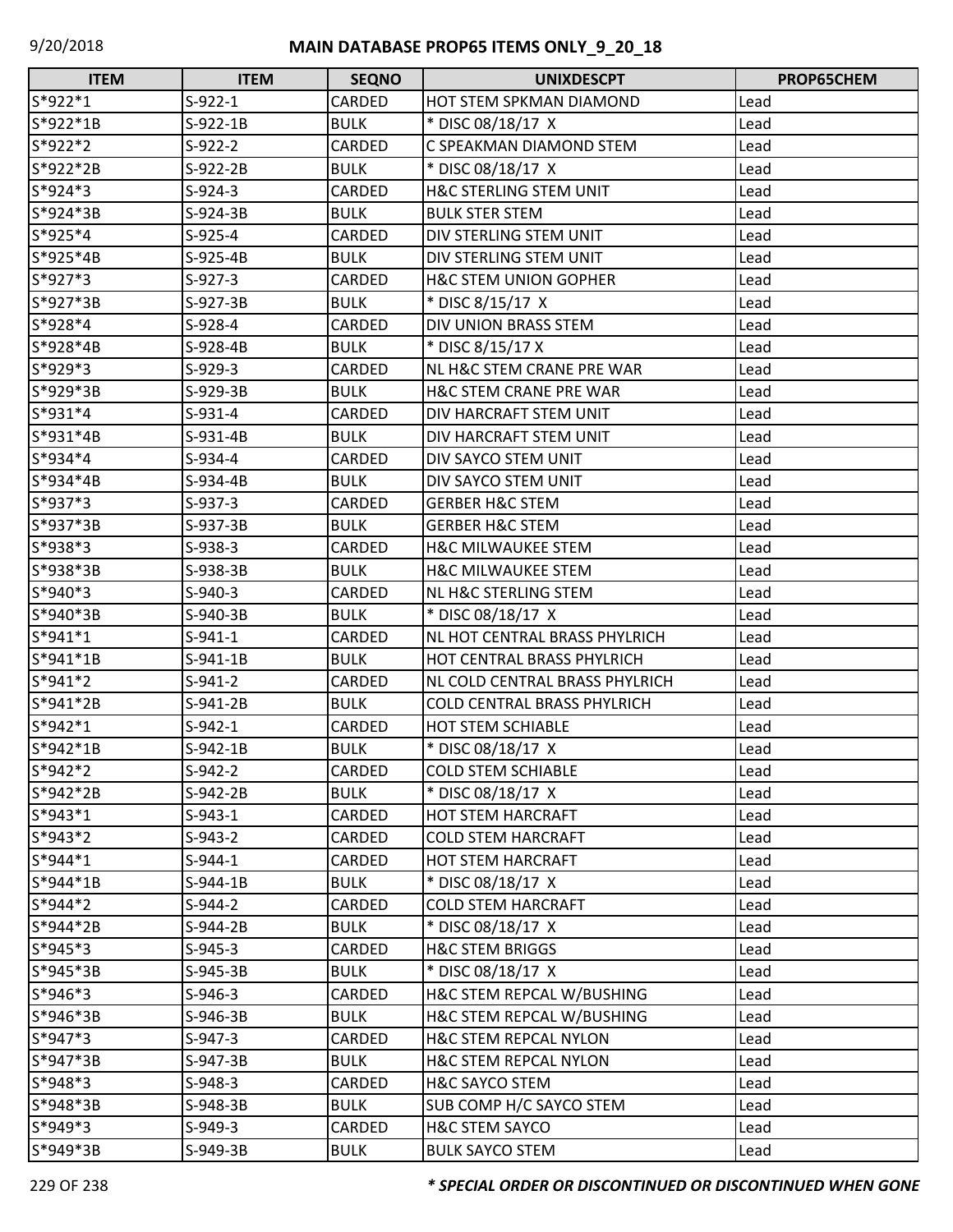| <b>ITEM</b> | <b>ITEM</b> | <b>SEQNO</b> | <b>UNIXDESCPT</b>               | <b>PROP65CHEM</b> |
|-------------|-------------|--------------|---------------------------------|-------------------|
| S*950*3     | $S-950-3$   | CARDED       | H&C BRIGGS E Z CLOSE STEM       | Lead              |
| S*950*3B    | S-950-3B    | <b>BULK</b>  | * DISC 08/18/17 X               | Lead              |
| $S*951*1$   | $S-951-1$   | CARDED       | <b>HOT STEM BRIGGS</b>          | Lead              |
| S*951*1B    | $S-951-1B$  | <b>BULK</b>  | <b>HOT STEM BRIGGS</b>          | Lead              |
| $S*951*2$   | $S-951-2$   | CARDED       | <b>COLD STEM BRIGGS</b>         | Lead              |
| S*951*2B    | $S-951-2B$  | <b>BULK</b>  | <b>COLD STEM BRIGGS</b>         | Lead              |
| S*952*3     | $S-952-3$   | CARDED       | H&C STEM G O K BRASS            | Lead              |
| S*952*3B    | S-952-3B    | <b>BULK</b>  | H&C STEM G O K BRASS            | Lead              |
| S*953*3     | $S-953-3$   | CARDED       | H&C STEM AM STD                 | Lead              |
| S*953*3B    | S-953-3B    | <b>BULK</b>  | <b>H&amp;C STEM AM STD</b>      | Lead              |
| $S*954*3$   | $S-954-3$   | CARDED       | <b>H&amp;C STEM SPEAKMAN</b>    | Lead              |
| S*954*3B    | $S-954-3B$  | <b>BULK</b>  | * DISC 8/15/17 X                | Lead              |
| S*956*1     | $S-956-1$   | CARDED       | <b>HOT STEM BRIGGS</b>          | Lead              |
| S*956*1B    | $S-956-1B$  | <b>BULK</b>  | <b>HOT STEM BRIGGS</b>          | Lead              |
| $S*956*2$   | $S-956-2$   | CARDED       | <b>COLD STEM BRIGGS</b>         | Lead              |
| S*956*2B    | S-956-2B    | <b>BULK</b>  | <b>COLD STEM BRIGGS</b>         | Lead              |
| S*957*3     | $S-957-3$   | CARDED       | <b>H&amp;C STEM BRIGGS</b>      | Lead              |
| S*957*3B    | S-957-3B    | <b>BULK</b>  | * DISC 08/18/17 X               | Lead              |
| S*960*4     | $S-960-4$   | CARDED       | DIV CENTRAL BRASS STEM          | Lead              |
| S*960*4B    | $S-960-4B$  | <b>BULK</b>  | * DISC 08/20/2018 X             | Lead              |
| $S*961*4$   | $S-961-4$   | CARDED       | DIV STEM AM STD                 | Lead              |
| S*961*4B    | $S-961-4B$  | <b>BULK</b>  | DIV STEM AM STD                 | Lead              |
| $S*962*4$   | $S-962-4$   | CARDED       | DIV STEM INDIANA BRASS          | Lead              |
| S*962*4B    | S-962-4B    | <b>BULK</b>  | * DISC 08/20/2018 X             | Lead              |
| $S*963*4$   | $S-963-4$   | CARDED       | DIV DICK BROTHERS STEM          | Lead              |
| S*963*4B    | S-963-4B    | <b>BULK</b>  | * DISC 08/17/17 X               | Lead              |
| $S*964*4$   | $S-964-4$   | CARDED       | DIV STEM CRANE RIVERA           | Lead              |
| S*964*4B    | S-964-4B    | <b>BULK</b>  | DIV STEM CRANE RIVERA           | Lead              |
| $S*965*4$   | $S-965-4$   | CARDED       | DIV STM AM STD SHORT CLNY       | Lead              |
| S*965*4B    | S-965-4B    | <b>BULK</b>  | DIV STM AM STD SHORT CLNY       | Lead              |
| S*966*4     | S-966-4     | CARDED       | <b>DIV STEM ELJER</b>           | Lead              |
| S*966*4B    | S-966-4B    | <b>BULK</b>  | DIV STEM ELJER                  | Lead              |
| S*967*3     | $S-967-3$   | CARDED       | <b>H&amp;C STEM UNION BRASS</b> | Lead              |
| S*967*3B    | S-967-3B    | <b>BULK</b>  | * DISC 08/20/2018 X             | Lead              |
| S*968*2     | $S-968-2$   | CARDED       | <b>COLD ELJER STEM</b>          | Lead              |
| S*968*2B    | S-968-2B    | <b>BULK</b>  | S/C COLD ELJER STEM             | Lead              |
| S*968*3     | $S-968-3$   | CARDED       | <b>H&amp;C ELJER STEM</b>       | Lead              |
| S*968*3B    | S-968-3B    | <b>BULK</b>  | <b>H&amp;C ELJER STEM</b>       | Lead              |
| $S*969*3$   | $S-969-3$   | CARDED       | H/C TOWN-COUNTRY SH.STEM        | Lead              |
| S*969*3B    | $S-969-3B$  | <b>BULK</b>  | H/C TOWN-COUNTRY SH.STEM        | Lead              |
| S*970*1     | $S-970-1$   | CARDED       | CAL FCT HOT SHOWER STEM         | Lead              |
| S*970*2     | $S-970-2$   | CARDED       | CAL FCT COLD SHOWER STEM        | Lead              |
| S*970*4     | $S-970-4$   | CARDED       | CA FCT DIV SHOWER STEM          | Lead              |
| $SB*1$      | $SB-1$      | CARDED       | AM STD SEATS 9/16 X 24          | Lead              |
| SB*10       | SB-10       | CARDED       | CRANE SEATS 9/16 X 18           | Lead              |
| SB*12       | $SB-12$     | CARDED       | 9/16 X 22 CRANE SEAT (2-PC)     | Lead              |
| SB*125      | SB-125      | CARDED       | ARROWHEAD SEATS 1/2 X 20        | Lead              |
| SB*126      | SB-126      | CARDED       | ARROWHEAD SEATS 5/8 X 20        | Lead              |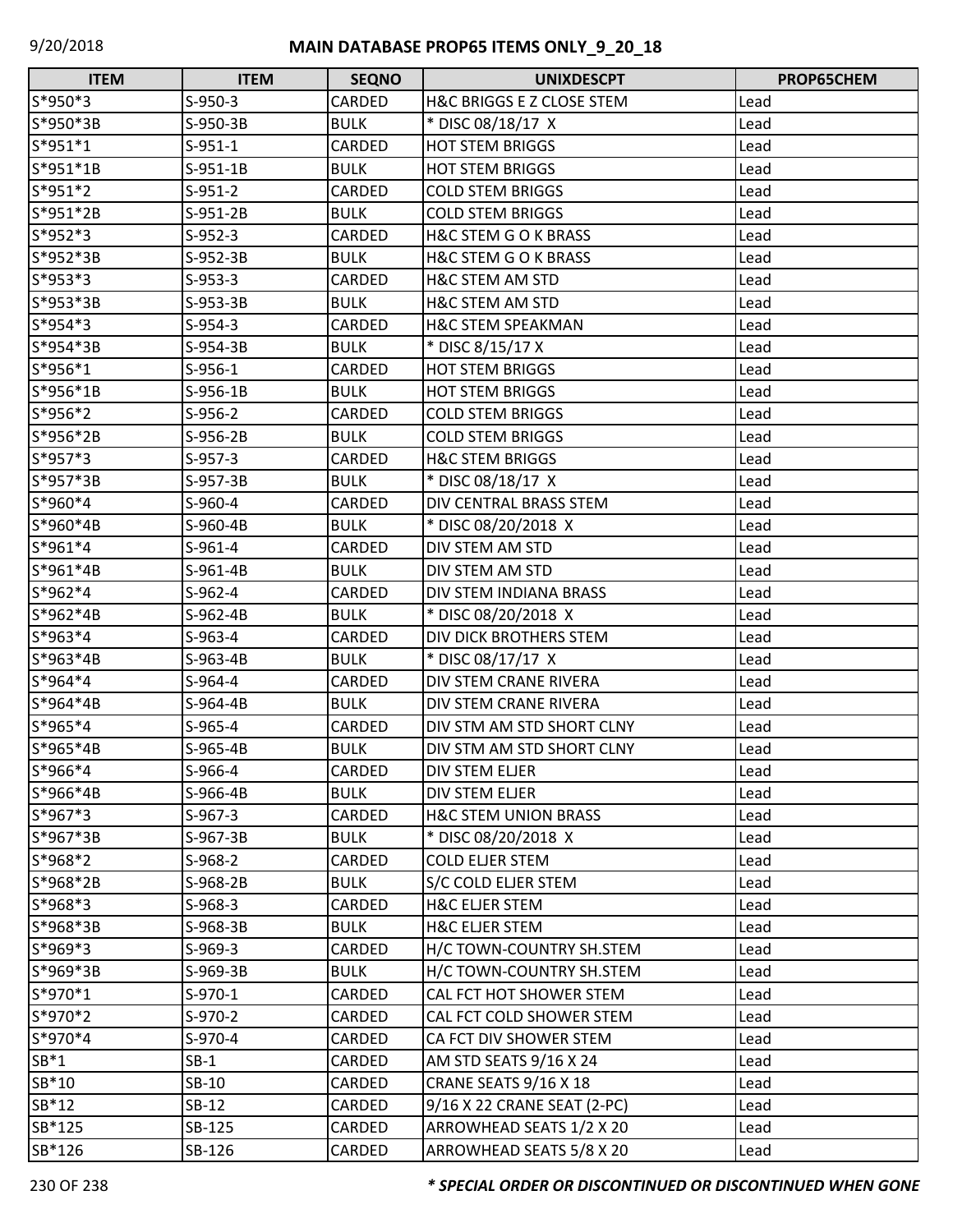| <b>ITEM</b>    | <b>ITEM</b>    | <b>SEQNO</b>  | <b>UNIXDESCPT</b>                | PROP65CHEM |
|----------------|----------------|---------------|----------------------------------|------------|
| SB*17          | SB-17          | CARDED        | BRIGGS SEATS 1/2 X 24            | Lead       |
| SB*19          | SB-19          | CARDED        | REPCAL SEATS NO THREADS          | Lead       |
| $SB*2$         | $SB-2$         | CARDED        | 9/16 X 18 AM STD SEAT (2-PC)     | Lead       |
| SB*20          | <b>SB-20</b>   | CARDED        | 5/8 X 20 BRIGGS SEAT (2-PC)      | Lead       |
| SB*210         | SB-210         | CARDED        | CD KOHLER SEAT 1/2X27 (2PC)      | Lead       |
| SB*216         | SB-216         | CARDED        | P.P. SEATS MOBILE HOME           | Lead       |
| SB*22          | $SB-22$        | CARDED        | P.P. SEATS NO THREADS            | Lead       |
| SB*23          | $SB-23$        | CARDED        | P.P. SEATS 21/32 X 18            | Lead       |
| SB*23*12       | SB-23-12       | CARDED        | PP SEATS 21/32 X 18 (12-PAK)     | Lead       |
| SB*23*25       | SB-23-25       | CARDED        | PP SEATS 21/32 X 18 (25-PAK)     | Lead       |
| SB*24          | $SB-24$        | CARDED        | * DISC USE SB-24NL 08/08/12      | Lead       |
| SB*24*12       | SB-24-12       | CARDED        | NL PP SEAT 1/2X20 (12-PAK)       | Lead       |
| SB*24*25       | SB-24-25       | CARDED        | NL PP SEAT 1/2X20 (25-PAK)       | Lead       |
| SB*24NL        | SB-24NL        | CARDED        | <b>NL PP SEATS 1/2 X 20 2-PC</b> | Lead       |
| SB*26          | $SB-26$        | CARDED        | * DISC USE SB-26NL 08/08/12      | Lead       |
| SB*26NL        | SB-26NL        | CARDED        | NL STERLING SEATS 1/2 X 24 2PC   | Lead       |
| SB*32          | SB-32          | CARDED        | 1/2 X 24 CENTRAL SEAT (2-PC)     | Lead       |
| SB*42          | SB-42          | CARDED        | * DISC USE SB-42NL AS OF 5-8-13  | Lead       |
| SB*420         | SB-420         |               | AS MONEL SEAT 7/16 X 24 2PC      | Lead       |
| <b>SB*42NL</b> | SB-42NL        | CARDED        | NL SAYCO SEAT 1/2 X 20           | Lead       |
| SB*48          | <b>SB-48</b>   | CARDED        | AM STD SEATS 9/16 X 20           | Lead       |
| $SB*5$         | $SB-5$         | CARDED        | KOHLER SEATS 5/8 X 27            | Lead       |
| SB*50          | <b>SB-50</b>   | CARDED        | * DISC USE SB-50NL 08/08/12      | Lead       |
| SB*500         | SB-500         | CARDED        | 1/2X8-32 CP HDLE SCREW (2-PC)    | Lead       |
| SB*501         | SB-501         | CARDED        | 1/2X10-24 CP HDLE SCREW (2-PC)   | Lead       |
| SB*506         | SB-506         | CARDED        | 1/2X10-24 OVAL HDLE SCREW(2-PC   | Lead       |
| SB*507         | SB-507         | CARDED        | 7/8X10-24 CP HDLE SCREW (2-PC)   | Lead       |
| SB*50NL        | SB-50NL        | CARDED        | NL AM STD SEATS 7/16 X 24 2PC    | Lead       |
| SB*514         | SB-514         | CARDED        | 1-1/2X10-24 CP HDLE SCREW(2-PC   | Lead       |
| SB*515         | SB-515         | CARDED        | 1-1/2X10-24 OVAL HDLE SCRW(2PC   | Lead       |
| SB*520         | SB-520         | <b>CARDED</b> | 1-1/2X10-24 CUT-OFF SCREW(2-PC   | Lead       |
| SB*530         | SB-530         | CARDED        | 1-1/2X8-32 CUT-OFF SCREW(2-PC)   | Lead       |
| SB*552         | SB-552         | CARDED        | 1/2X8-32 BIBB SCREW (2-PC)       | Lead       |
| SB*553         | SB-553         | CARDED        | 3/8X10-24 BIBB SCREW (2-PC)      | Lead       |
| SB*554         | SB-554         | CARDED        | 1/2X10-24 BIBB SCREW(2-PC)       | Lead       |
| SB*555         | SB-555         | CARDED        | 3/8X8-32 BIBB SCREW (2-PC)       | Lead       |
| SB*560         | SB-560         | CARDED        | 3/8X6-32 BIBB SCREW (2-PC)       | Lead       |
| SB*58          | <b>SB-58</b>   | CARDED        | AM STD SEATS                     | Lead       |
| $SB*6$         | $SB-6$         | CARDED        | KOHLER SEATS 1/2 X 27            | Lead       |
| SB*60          | SB-60          | CARDED        | GERBER SEATS 5/8 X 20            | Lead       |
| SB*61          | SB-61          | CARDED        | * DISC USE SB-61NL 4/30/13       | Lead       |
| <b>SB*61NL</b> | <b>SB-61NL</b> | CARDED        | NL GERBER SEAT 5/8 X 20-2PC      | Lead       |
| SB*66          | SB-66          | CARDED        | * DISC USE SB-66NL 5-30-13       | Lead       |
| <b>SB*66NL</b> | SB-66NL        | CARDED        | NL KOHLER SEATS NO THREAD 2-PC   | Lead       |
| SB*74          | SB-74          | CARDED        | HARCRAFT SEATS 9/16 X 20         | Lead       |
| SB*77          | <b>SB-77</b>   | CARDED        | * DISC USE SB-77NL 08/08/12      | Lead       |
| SB*77NL        | SB-77NL        | CARDED        | NL STREAMWAY SEATS 1/2X24 2PC    | Lead       |
| SB*79          | SB-79          | CARDED        | * DISC USE SB-79NL 08/08/12      | Lead       |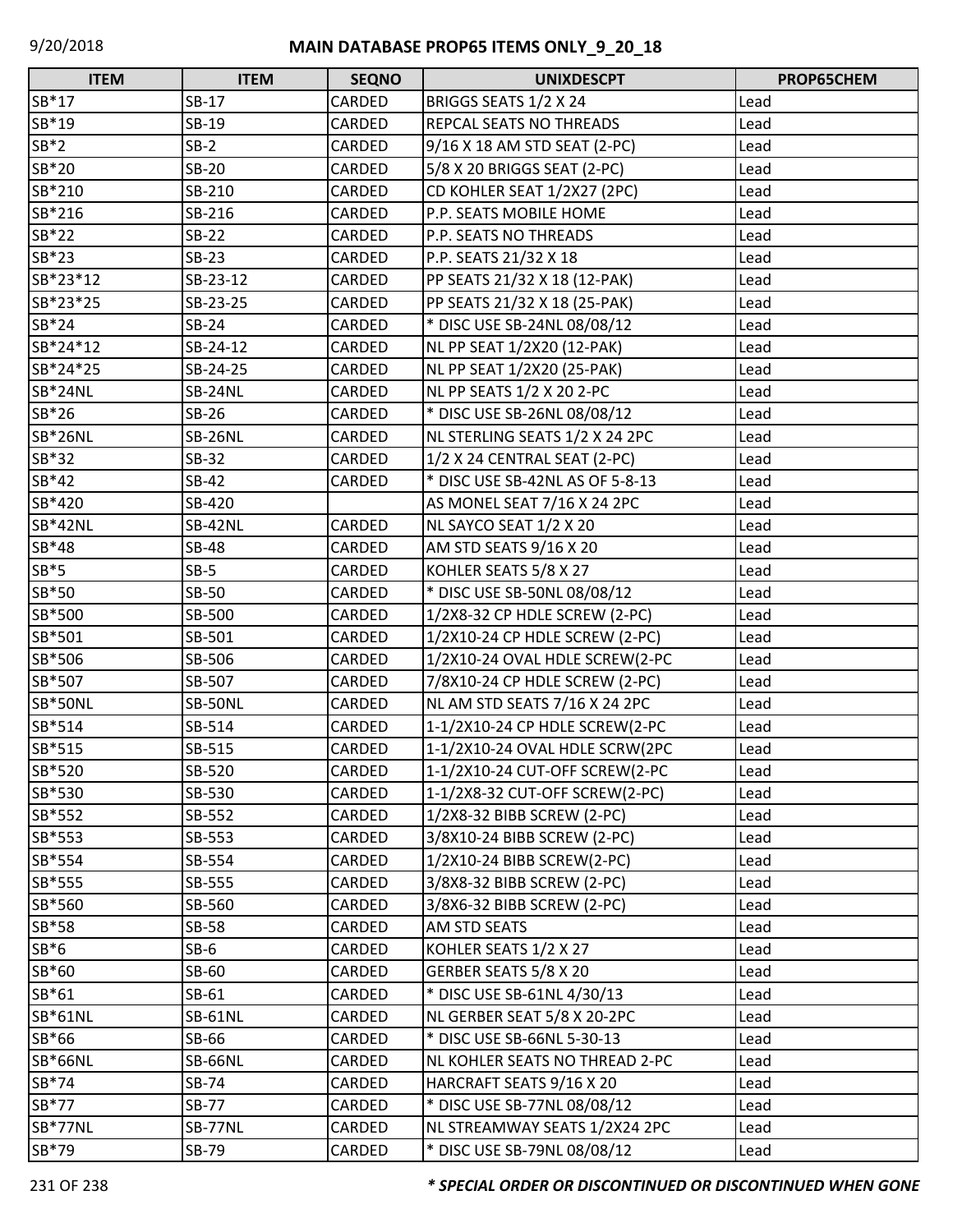| <b>ITEM</b> | <b>ITEM</b> | <b>SEQNO</b>  | <b>UNIXDESCPT</b>                | PROP65CHEM |
|-------------|-------------|---------------|----------------------------------|------------|
| SB*79NL     | SB-79NL     | CARDED        | NL AM STD SEATS 7/16X24 2PC      | Lead       |
| $SB*8$      | $SB-8$      | CARDED        | AM STD SEATS 1/2 X 20            | Lead       |
| SRS*3737    | SRS-3737    | <b>BULK</b>   | <b>SEALING WASHER</b>            | Phthalate  |
| $X^*1$      | $X-1$       | <b>BULK</b>   | AM STD SEAT 9/16 X 24            | Lead       |
| $X^*10$     | $X-10$      | <b>BULK</b>   | <b>CRANE SEAT 9/16 X 18</b>      | Lead       |
| $X*10P$     | $X-10P$     | <b>POWPAK</b> | BG CRANE SEAT 9/16 X 18          | Lead       |
| $X^*11$     | $X-11$      | <b>BULK</b>   | <b>CRANE SEAT 7/16 X 27</b>      | Lead       |
| $X^*11P$    | $X-11P$     | <b>POWPAK</b> | BG CRANE SEAT 7/16 X 27          | Lead       |
| $X^*12$     | $X-12$      | <b>BULK</b>   | <b>CRANE SEAT 9/16 X 22</b>      | Lead       |
| $X*125$     | $X-125$     | <b>BULK</b>   | ARROWHEAD SEAT 1/2 X 20          | Lead       |
| X*125P      | X-125P      | <b>POWPAK</b> | 1/BG 1/2-20 ARROWHEAD SEAT       | Lead       |
| $X*126$     | $X-126$     | <b>BULK</b>   | ARROWHEAD SEAT 5/8 X 20          | Lead       |
| X*126P      | X-126P      | <b>POWPAK</b> | 1/BG 5/8-20 ARROWHEAD SEAT       | Lead       |
| $X*12P$     | $X-12P$     | <b>POWPAK</b> | BG CRANE SEAT 9/16X 22           | Lead       |
| $X^*13$     | $X-13$      | <b>BULK</b>   | <b>CRANE SEAT 9/16 X 22</b>      | Lead       |
| $X*13P$     | $X-13P$     | <b>POWPAK</b> | BG CRANE SEAT 9/16 X 22          | Lead       |
| $X^*14$     | $X-14$      | <b>BULK</b>   | <b>CRANE SEAT 9/16 X 22</b>      | Lead       |
| $X^*14P$    | $X-14P$     | <b>POWPAK</b> | BG CRANE SEAT 9/16 X 22          | Lead       |
| $X^*15$     | $X-15$      | <b>BULK</b>   | <b>CRANE SEAT 11/16X 22</b>      | Lead       |
| $X*15P$     | $X-15P$     | <b>POWPAK</b> | <b>BG CRANE SEAT 11/16 X 22</b>  | Lead       |
| $X*16$      | $X-16$      | <b>BULK</b>   | UNION GOPHER SEAT 33/64 X 18     | Lead       |
| $X*16P$     | $X-16P$     | <b>POWPAK</b> | BG UNION GOPHER SEAT 33/64X18    | Lead       |
| $X^*17$     | $X-17$      | <b>BULK</b>   | BRIGGS SEAT 1/2 X 24             | Lead       |
| $X^*$ 17L   | $X-17L$     | <b>BULK</b>   | BRIGGS SEAT 1/2 X 20             | Lead       |
| $X*17LP$    | $X-17LP$    | <b>POWPAK</b> | <b>BG BRIGGS SEAT</b>            | Lead       |
| $X*17P$     | $X-17P$     | <b>POWPAK</b> | BG BRIGG SEAT 1/2 X 24           | Lead       |
| $X*18$      | $X-18$      | <b>BULK</b>   | BRIGGS SEAT 9/16 X 20            | Lead       |
| $X*18P$     | $X-18P$     | <b>POWPAK</b> | <b>BG BRIGGS SEAT</b>            | Lead       |
| $X*19$      | $X-19$      | <b>BULK</b>   | REPCAL 5/8 SEAT (NO THREADS)     | Lead       |
| $X*19P$     | $X-19P$     | <b>POWPAK</b> | <b>BG REPCAL SEAT NO THREADS</b> | Lead       |
| $X^*1P$     | $X-1P$      | <b>POWPAK</b> | BG AM STD SEAT 9/16 X 24         | Lead       |
| $X^*2$      | $X-2$       | <b>BULK</b>   | AM STD SEAT 9/16 X 18            | Lead       |
| $X*20$      | $X-20$      | <b>BULK</b>   | BRIGGS-ROYAL SEAT 5/8X20         | Lead       |
| X*200       | X-200       | <b>BULK</b>   | PP CONV. CAGE SEAT               | Lead       |
| $X*201$     | $X-201$     | <b>BULK</b>   | PP PUSH SEAT                     | Lead       |
| X*202       | $X-202$     | <b>BULK</b>   | REPCAL SEAT 9/16 X 28            | Lead       |
| $X*203$     | X-203       | <b>BULK</b>   | <b>CASE SEAT 5/8 X 27</b>        | Lead       |
| $X*204$     | $X-204$     | <b>BULK</b>   | HARCRAFT SEAT 3/4 X 20           | Lead       |
| X*204P      | X-204P      | <b>POWPAK</b> | 1/BG 3/4-20 HARCRAFT SEAT        | Lead       |
| $X*205$     | $X-205$     | <b>BULK</b>   | <b>CASE SEAT 1/2 X 28</b>        | Lead       |
| X*206       | X-206       | <b>BULK</b>   | FITS KOHLER SEAT 9/16 X 20       | Lead       |
| X*207       | X-207       | <b>BULK</b>   | FITS KOHLER SEAT 1/2 X 27        | Lead       |
| $X*208$     | $X-208$     | <b>BULK</b>   | FITS STREAMWAY SEAT 1/2 X 20     | Lead       |
| X*208P      | X-208P      | <b>POWPAK</b> | 1/BG 1/2-20 STREAMWAY SEAT       | Lead       |
| X*209       | $X-209$     | <b>BULK</b>   | AM STD SEAT 1/2 X 20             | Lead       |
| $X*20P$     | $X-20P$     | <b>POWPAK</b> | BG BRIGGS ROYAL SEAT 5/8 X 20    | Lead       |
| $X^*21$     | $X-21$      | <b>BULK</b>   | CENTRAL 1/2X24 SEAT              | Lead       |
| $X*210$     | $X-210$     | <b>BULK</b>   | KOHLER SEAT 1/2 X 27             | Lead       |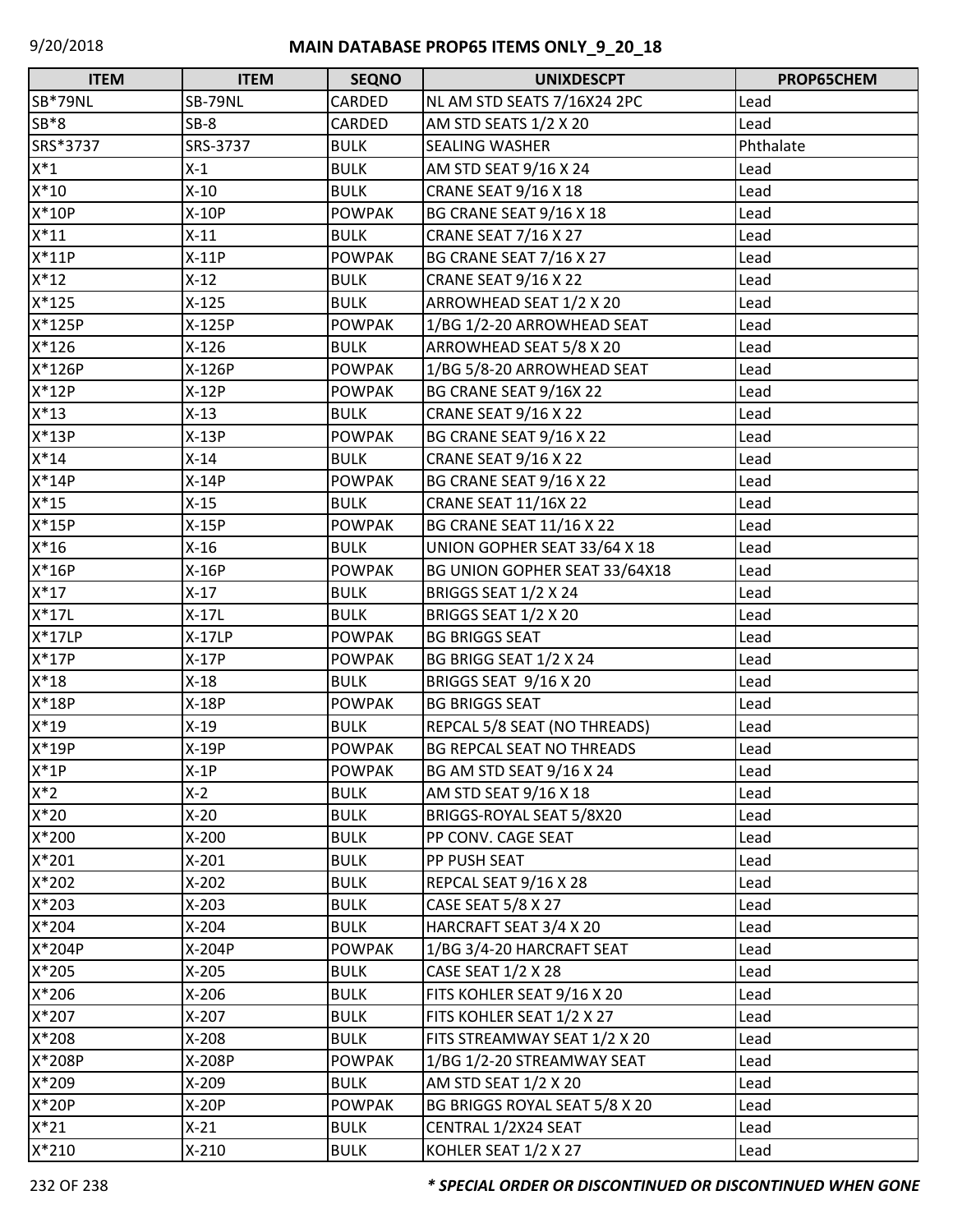| <b>ITEM</b> | <b>ITEM</b> | <b>SEQNO</b>  | <b>UNIXDESCPT</b>              | PROP65CHEM |
|-------------|-------------|---------------|--------------------------------|------------|
| X*210P      | X-210P      | <b>POWPAK</b> | 1/BG KOHLER SEAT 1/2 X 27      | Lead       |
| $X*211$     | $X-211$     | <b>BULK</b>   | KOHLER SEAT 13/16 X 24         | Lead       |
| $X*212$     | $X-212$     | <b>BULK</b>   | U.R. SEAT 17/32 X 24           | Lead       |
| $X*213$     | $X-213$     | <b>BULK</b>   | DISHMASTER SEAT 1/2 X 27       | Lead       |
| $X*214$     | $X-214$     | <b>BULK</b>   | CRANE SEAT EXTENSION 5/8 X 16  | Lead       |
| X*215       | $X-215$     | <b>BULK</b>   | IMPORT SEAT 1/2 X 24           | Lead       |
| X*215P      | X-215P      | <b>POWPAK</b> | 1/2-24 IMPORT SEAT             | Lead       |
| $X*216$     | $X-216$     | <b>BULK</b>   | PP TRAILER SEAT 21/32 X 18     | Lead       |
| X*216P      | X-216P      | <b>POWPAK</b> | 1/BG PP TRAILER SEAT           | Lead       |
| $X*217$     | $X-217$     | <b>BULK</b>   | <b>UNION SEAT 33/64 X 18</b>   | Lead       |
| X*217P      | X-217P      | <b>POWPAK</b> | BG UNION BRASS SEAT 1/2 X 18   | Lead       |
| $X*218$     | $X-218$     | <b>BULK</b>   | INDIANA SEAT 9/16 X 27         | Lead       |
| X*218P      | X-218P      | <b>POWPAK</b> | 1/BG INDIANA SEAT 9/16X27      | Lead       |
| X*219       | $X-219$     | <b>BULK</b>   | LOGAN SEAT 5/8 X 27            | Lead       |
| $X*22$      | $X-22$      | <b>BULK</b>   | PP SEAT NO THREADS             | Lead       |
| X*220       | $X-220$     | <b>BULK</b>   | BRIGGS SEAT 5/8 X 24           | Lead       |
| X*220P      | X-220P      | <b>POWPAK</b> | 1/BG 5/8-24 BRIGGS SEAT        | Lead       |
| $X*221$     | $X-221$     | <b>BULK</b>   | UNION SEAT 5/8 X 18            | Lead       |
| $X*221P$    | $X-221P$    | <b>POWPAK</b> | BG UNION BARSS SEAT 5/8 X 18   | Lead       |
| $X*222$     | $X-222$     | <b>BULK</b>   | T & S SEAT 1/2 X 27            | Lead       |
| X*223       | $X-223$     | <b>BULK</b>   | T & S SEAT 5/8 X 27            | Lead       |
| $X*224$     | $X-224$     | <b>BULK</b>   | KOHLER SEAT 11/16 X 27         | Lead       |
| X*225       | $X-225$     | <b>BULK</b>   | ELJER SEAT 1/2 X 27            | Lead       |
| X*227       | $X-227$     | <b>BULK</b>   | HARCRAFT SEAT 9/16 X 20        | Lead       |
| X*228       | $X-228$     | <b>BULK</b>   | <b>CRANE SEAT EXT</b>          | Lead       |
| X*229       | $X-229$     | <b>BULK</b>   | AM BRASS/EMPIRE 1/2 X 20 SEAT  | Lead       |
| X*22P       | $X-22P$     | <b>POWPAK</b> | <b>BG PP SEAT NO THREADS</b>   | Lead       |
| $X*23$      | $X-23$      | <b>BULK</b>   | PP SEAT 21/32 X 18             | Lead       |
| $X*231$     | $X-231$     | <b>BULK</b>   | MILWAUKEE SEAT 33/64 X 27      | Lead       |
| $X*232$     | $X-232$     | <b>BULK</b>   | STEAMWAY RENU SEAT 1/2X20      | Lead       |
| X*232P      | $X-232P$    | <b>POWPAK</b> | BG STREAMWAY SEAT 1/2X20       | Lead       |
| $X*233$     | $X-233$     | <b>BULK</b>   | U/R SEAT 17/32 X 24            | Lead       |
| $X*234$     | $X-234$     | <b>BULK</b>   | CENTRAL SEAT 9/16X 27          | Lead       |
| X*234P      | X-234P      | <b>BULK</b>   | BG CENTRAL SEAT 9/16X27 1-PC   | Lead       |
| $X*235$     | $X-235$     | <b>BULK</b>   | BRIGGS SEAT 9/16 X 24          | Lead       |
| X*236       | $X-236$     | <b>BULK</b>   | CENTRAL SEAT 5/8 X 24          | Lead       |
| $X*237$     | $X-237$     | <b>BULK</b>   | GERBER SEAT O/S 5/8 X 24       | Lead       |
| X*237P      | X-237P      | <b>POWPAK</b> | BG GERBER SEAT O/S 5/8X24      | Lead       |
| X*238       | $X-238$     | <b>BULK</b>   | AMER STD SEAT 19/32 X 20       | Lead       |
| X*239       | $X-239$     | <b>BULK</b>   | GLAUBER 5/8 X 20 SEAT          | Lead       |
| $X*23D$     | $X-23D$     | <b>POWPAK</b> | 6/BG PP SEAT 21/32 X 18        | Lead       |
| $X*23P$     | $X-23P$     | <b>POWPAK</b> | BG PP SEAT 21/32 X 18          | Lead       |
| $X*240$     | $X-240$     | <b>BULK</b>   | KOHLER/STER 1/2X24 X 21/2 SEAT | Lead       |
| $X*24D$     | $X-24D$     | <b>POWPAK</b> | * DISC USE X-24NL 06/18/12     | Lead       |
| $X*24NL$    | $X-24NL$    | <b>BULK</b>   | NL PP BULK SEAT 1/2 X 20       | Lead       |
| X*24P       | $X-24P$     | <b>POWPAK</b> | * DISC USE X-24PNL 08/08/12    | Lead       |
| X*24PNL     | X-24PNL     | CARDED        | NL PP BAG SEAT 1/2 X 20        | Lead       |
| $X*25$      | $X-25$      | <b>BULK</b>   | CENTRAL 5/8-24 SEAT            | Lead       |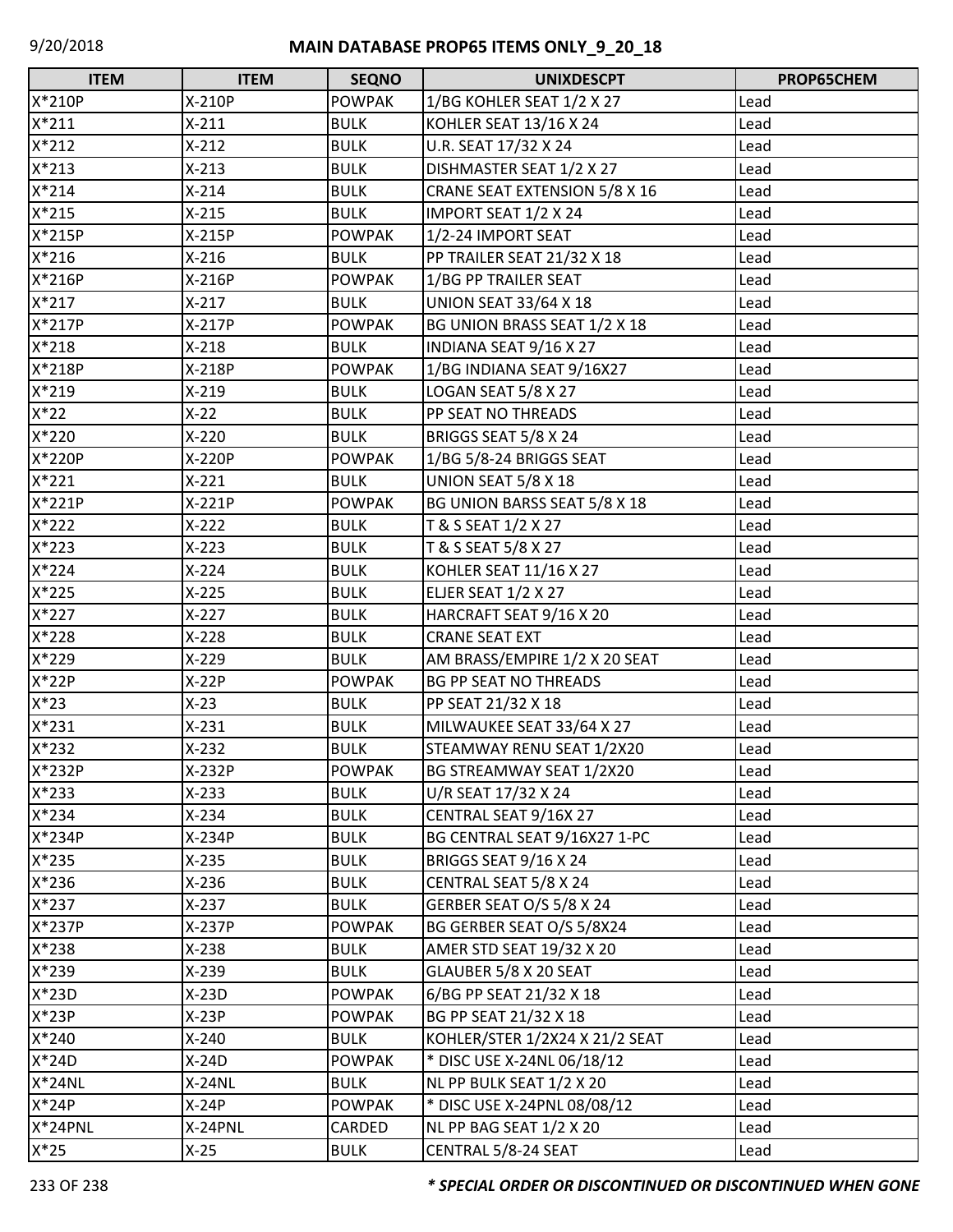| <b>ITEM</b> | <b>ITEM</b>   | <b>SEQNO</b>  | <b>UNIXDESCPT</b>              | PROP65CHEM |
|-------------|---------------|---------------|--------------------------------|------------|
| $X*26$      | $X-26$        | <b>BULK</b>   | * DISC USE X-26NL 08/08/12     | Lead       |
| $X*26NL$    | <b>X-26NL</b> | <b>BULK</b>   | NL STERLING BULK SEAT 1/2 X 24 | Lead       |
| X*26P       | $X-26P$       | <b>POWPAK</b> | * DISC USE X-26PNL 08/08/12    | Lead       |
| X*26PNL     | X-26PNL       | CARDED        | NL STERLING BAG SEAT 1/2 X 24  | Lead       |
| $X*27$      | $X-27$        | <b>BULK</b>   | CENTRAL SEAT 5/8 X 24          | Lead       |
| $X*27P$     | $X-27P$       | <b>POWPAK</b> | BG CENTRAL SEAT 5/8 X 24       | Lead       |
| $X*28$      | $X-28$        | <b>BULK</b>   | <b>ELJER SEAT 9/16 X 27</b>    | Lead       |
| X*28P       | $X-28P$       | <b>POWPAK</b> | BG ELJER SEAT 9/16 X 27        | Lead       |
| $X*29$      | $X-29$        | <b>BULK</b>   | ELJER SEAT 1/2 X 27            | Lead       |
| X*29P       | $X-29P$       | <b>POWPAK</b> | BG ELJER SEAT 1/2 X 27         | Lead       |
| $X^*2P$     | $X-2P$        | <b>POWPAK</b> | BG AM STD SEAT 9/16 X 18       | Lead       |
| $X*30$      | $X-30$        | <b>BULK</b>   | ELJER SEAT 1/2 X 27            | Lead       |
| X*30P       | $X-30P$       | <b>POWPAK</b> | BG ELJER SEAT 1/2 X 27         | Lead       |
| $X*31$      | $X-31$        | <b>BULK</b>   | EMPIRE BRASS SEAT 1/2X20       | Lead       |
| $X*31P$     | $X-31P$       | <b>POWPAK</b> | BG EMPIRE BRASS SEAT 1/2 X 20  | Lead       |
| $X*32$      | $X-32$        | <b>BULK</b>   | CENTRAL SEAT 1/2 X 24          | Lead       |
| $X*323$     | $X-323$       | <b>BULK</b>   | PP MONEL SEAT 21/32X18         | Lead       |
| X*3230      | X-3230        | <b>BULK</b>   | REPLACEMENT SEAT 3/8 X 27      | Lead       |
| X*3231      | X-3231        | <b>BULK</b>   | REPLACEMENT SEAT 7/16 X27      | Lead       |
| X*3232      | X-3232        | <b>BULK</b>   | REPLACEMENT SEAT 1/2 X 27      | Lead       |
| X*3233      | X-3233        | <b>BULK</b>   | REPLACEMENT SEAT 9/16 X 27     | Lead       |
| X*3234      | X-3234        | <b>BULK</b>   | REPLACEMENT SEAT 5/8 X 27      | Lead       |
| X*323P      | X-323P        | <b>POWPAK</b> | BG PP SS SHOWER SEAT 21/32X18  | Lead       |
| $X*324$     | $X-324$       | <b>BULK</b>   | PP MONEL SEAT 1/2 X 20         | Lead       |
| X*324P      | X-324P        | <b>POWPAK</b> | BG PP SS LAV SEAT 1/2X20       | Lead       |
| X*326       | $X-326$       | <b>BULK</b>   | STERLING MONEL 1/2 X 24        | Lead       |
| X*32P       | $X-32P$       | <b>POWPAK</b> | BG CENTRAL SEAT 1/2 X 24       | Lead       |
| $X*33$      | $X-33$        | <b>BULK</b>   | UNITED VALVE SEAT 1/2X20       | Lead       |
| X*33P       | $X-33P$       | <b>POWPAK</b> | BG UNITED VALVE SEAT 1/2 X 20  | Lead       |
| $X*34$      | $X-34$        | <b>BULK</b>   | SPEAKMAN SEAT 9/16 X 27        | Lead       |
| X*34P       | $X-34P$       | <b>POWPAK</b> | BG SPEAKMAN SEAT 9/16 X 27     | Lead       |
| $X*35$      | $X-35$        | <b>BULK</b>   | SPEAKMAN BRASS SEAT 5/8 X 24   | Lead       |
| X*350       | X-350         | <b>BULK</b>   | AM STD MONEL 7/16 X 24         | Lead       |
| X*35P       | $X-35P$       | <b>POWPAK</b> | <b>BG SPEAKMAN BRASS SEAT</b>  | Lead       |
| $X*36$      | $X-36$        | <b>BULK</b>   | INDIANA SEAT 1/2 X 27          | Lead       |
| X*36P       | X-36P         | <b>POWPAK</b> | BG INDIANA SEAT 1/2 X 27       | Lead       |
| $X*37$      | $X-37$        | <b>BULK</b>   | SAVOY SEAT 35/64 X 20          | Lead       |
| X*374       | $X-374$       | <b>BULK</b>   | HARCRAFT MONEL 9/16 X 20       | Lead       |
| $X*37P$     | $X-37P$       | <b>POWPAK</b> | BG SAVOY SEAT 35/64 X 20       | Lead       |
| $X*38$      | $X-38$        | <b>BULK</b>   | SAVOY SEAT 1/2 X 20            | Lead       |
| X*38P       | X-38P         | <b>POWPAK</b> | BG SAVOY SEAT 1/2 X 20         | Lead       |
| X*39        | $X-39$        | <b>BULK</b>   | MILWAUKEE 33/64 X 27           | Lead       |
| X*39P       | $X-39P$       | <b>POWPAK</b> | BG MILWAAUKEE 1/2 X 27 X 5/16  | Lead       |
| $X*40$      | $X-40$        | <b>BULK</b>   | U.R. BURLINGTON 17/32 X 24     | Lead       |
| X*400       | X-400         | <b>BULK</b>   | AM STD NYLON B/C SEAT 1/2 X 20 | Lead       |
| $X*401$     | $X-401$       | <b>BULK</b>   | CASE NYLON BLLCOCK SEAT 5/8X27 | Lead       |
| $X*402$     | X-402         | <b>BULK</b>   | CASE NYLON BLLCOCK SEAT 1\2X27 | Lead       |
| $X*404$     | X-404         | <b>BULK</b>   | KOHLER NYLON B/C SEAT          | Lead       |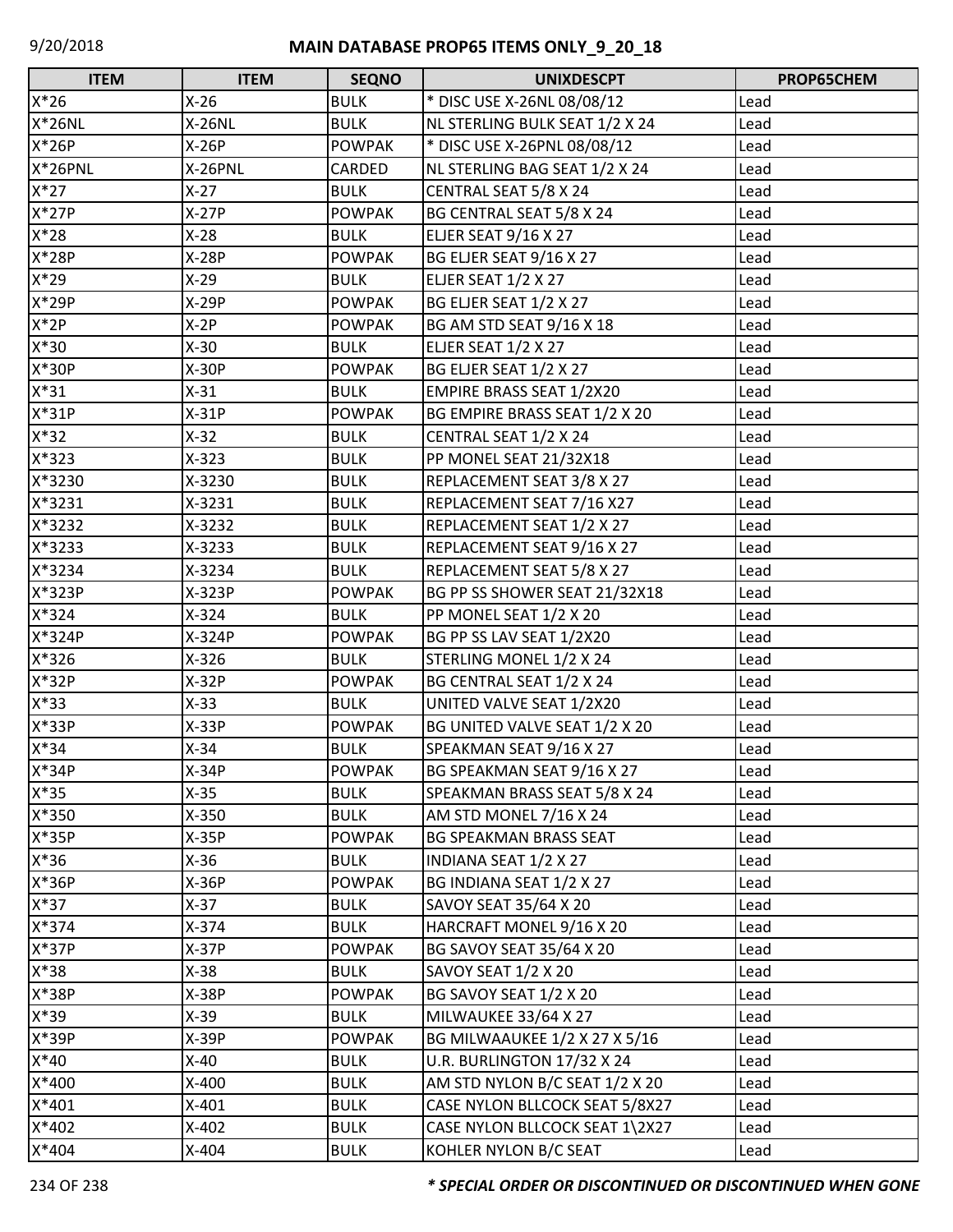| <b>ITEM</b>   | <b>ITEM</b> | <b>SEQNO</b>  | <b>UNIXDESCPT</b>              | PROP65CHEM |
|---------------|-------------|---------------|--------------------------------|------------|
| X*408         | X-408       | <b>BULK</b>   | U.R. BRASS BALLCOCK 13/32 X 24 | Lead       |
| X*40P         | $X-40P$     | <b>POWPAK</b> | BG UR BURLINGTON 17/31 X 24    | Lead       |
| $X*410$       | $X-410$     | <b>BULK</b>   | INDIANA FCT SEAT 17/32 X24     | Lead       |
| $X*412$       | $X-412$     | <b>BULK</b>   | AM STD NYLON B/C SEAT 7/16X24  | Lead       |
| $X*413$       | $X-413$     | <b>BULK</b>   | AMERLINE NYLON B/C SEAT 1/2X20 | Lead       |
| $X*414$       | $X-414$     | <b>BULK</b>   | PLASTIC KOHLER BC SEAT 1/2X27  | Lead       |
| $X*417$       | $X-417$     | <b>BULK</b>   | STREAMWAY 1/2X20X39/64 SEAT    | Lead       |
| $X*418$       | $X-418$     | <b>BULK</b>   | AM STD 7/16 X 24 SEAT          | Lead       |
| X*418P        | X-418P      | <b>POWPAK</b> | <b>BG AM STD 7/16X24 SEAT</b>  | Lead       |
| X*419         | $X-419$     | <b>BULK</b>   | STREAMWAY SEAT 1/2X24X15/8     | Lead       |
| $X*42$        | $X-42$      | <b>BULK</b>   | SAYCO SEAT 1/2 X 20            | Lead       |
| X*420         | $X-420$     | <b>BULK</b>   | AM STD MONEL SEAT 7/16 X 24    | Lead       |
| $X*42NL$      | $X-42NL$    | <b>BULK</b>   | NL SAYCO SEAT 1/2 X 20         | Lead       |
| $X*42P$       | $X-42P$     | <b>POWPAK</b> | * DISC USE X-42PNL 09/27/13    | Lead       |
| X*42PNL       | X-42PNL     | CARDED        | NL SAYCO BAG SEAT 1/2X20       | Lead       |
| $X*43$        | $X-43$      | <b>BULK</b>   | SAYCO SEAT O/S 5/8 X 20        | Lead       |
| $X*43P$       | $X-43P$     | <b>POWPAK</b> | 1/BG 5/8-20 O/S SAYCO SEAT     | Lead       |
| $X*45$        | $X-45$      | <b>BULK</b>   | SPEAKMAN SEAT 7/16 X 27        | Lead       |
| X*45P         | $X-45P$     | <b>POWPAK</b> | BG SPEAKMAN SEAT 7/16 X 27     | Lead       |
| $X*46$        | $X-46$      | <b>BULK</b>   | SPEAKMAN SEAT 5/8 X 24         | Lead       |
| X*46P         | $X-46P$     | <b>POWPAK</b> | BG SPEAKMAN SEAT 5/8 X 24      | Lead       |
| $X*48$        | $X-48$      | <b>BULK</b>   | AM STD SEAT 9/16 X 20          | Lead       |
| X*48P         | X-48P       | <b>POWPAK</b> | BG AM STD SEAT 9/16 X 20       | Lead       |
| $X*5$         | $X-5$       | <b>BULK</b>   | KOHLER SEAT 5/8 X 27           | Lead       |
| $X*50$        | $X-50$      | <b>BULK</b>   | * DISC USE X-50NL 08/08/12     | Lead       |
| X*501         | $X-501$     | <b>BULK</b>   | <b>SYMMONS SEAT KIT</b>        | Lead       |
| <b>X*50NL</b> | X-50NL      | <b>BULK</b>   | NL AM STD BULK SEAT 7/16 X 24  | Lead       |
| X*50P         | $X-50P$     | <b>POWPAK</b> | * DISC USE X-50PNL 08/08/12    | Lead       |
| X*50PNL       | X-50PNL     | CARDED        | NL AM STD BAG SEAT 7/16 X 24   | Lead       |
| $X*52$        | $X-52$      | <b>BULK</b>   | AM STD 17/32 X 24              | Lead       |
| X*58          | $X-58$      | <b>BULK</b>   | AM STD SEAT 1/2 X 20           | Lead       |
| X*58P         | X-58P       | <b>POWPAK</b> | BG AM STD SEAT 1/2 X 20        | Lead       |
| $X*5P$        | $X-5P$      | <b>POWPAK</b> | BG KOHLER SEAT 5/8 X 27        | Lead       |
| $X*6$         | $X-6$       | <b>BULK</b>   | KOHLER SEAT 1/2 X 27           | Lead       |
| $X*60$        | $X-60$      | <b>BULK</b>   | GERBER SEAT 5/8 X 20           | Lead       |
| X*60P         | X-60P       | <b>POWPAK</b> | BG GERBER SEAT 5/8 X 20X 1 1/8 | Lead       |
| $X*61$        | $X-61$      | <b>BULK</b>   | * DISC USE X-61NL 03/20/13     | Lead       |
| $X*61NL$      | X-61NL      | <b>BULK</b>   | NL GERBER SEAT 5/8 X 20        | Lead       |
| $X*61P$       | $X-61P$     | <b>POWPAK</b> | * DISC USE X-61PNL 10/16/13    | Lead       |
| X*61PNL       | X-61PNL     | <b>BULK</b>   | NL GERBER BAG SEAT 5/8X20      | Lead       |
| X*62P         | $X-62P$     | <b>POWPAK</b> | BG GERBER SEAT O/S 5/8 X 24    | Lead       |
| $X*63$        | $X-63$      | <b>BULK</b>   | BARNES-ROYAL SEAT 9/16X24      | Lead       |
| X*63P         | X-63P       | <b>POWPAK</b> | BG BARNES-ROYAL SEAT 9/16 X 24 | Lead       |
| $X*64$        | $X-64$      | <b>BULK</b>   | WESTERN BRASS SEAT 1/2X20      | Lead       |
| $X*64P$       | X-64P       | <b>POWPAK</b> | BG WESTERN BRASS SEAT 1/2 X 20 | Lead       |
| $X*66$        | X-66        | <b>BULK</b>   | * DISCONTINUE USE X-66NL       | Lead       |
| X*66NL        | X-66NL      | <b>BULK</b>   | NL KOHLER BULK SEAT NO THREADS | Lead       |
| X*66P         | X-66P       | <b>POWPAK</b> | * DISC NLA 11/13/14            | Lead       |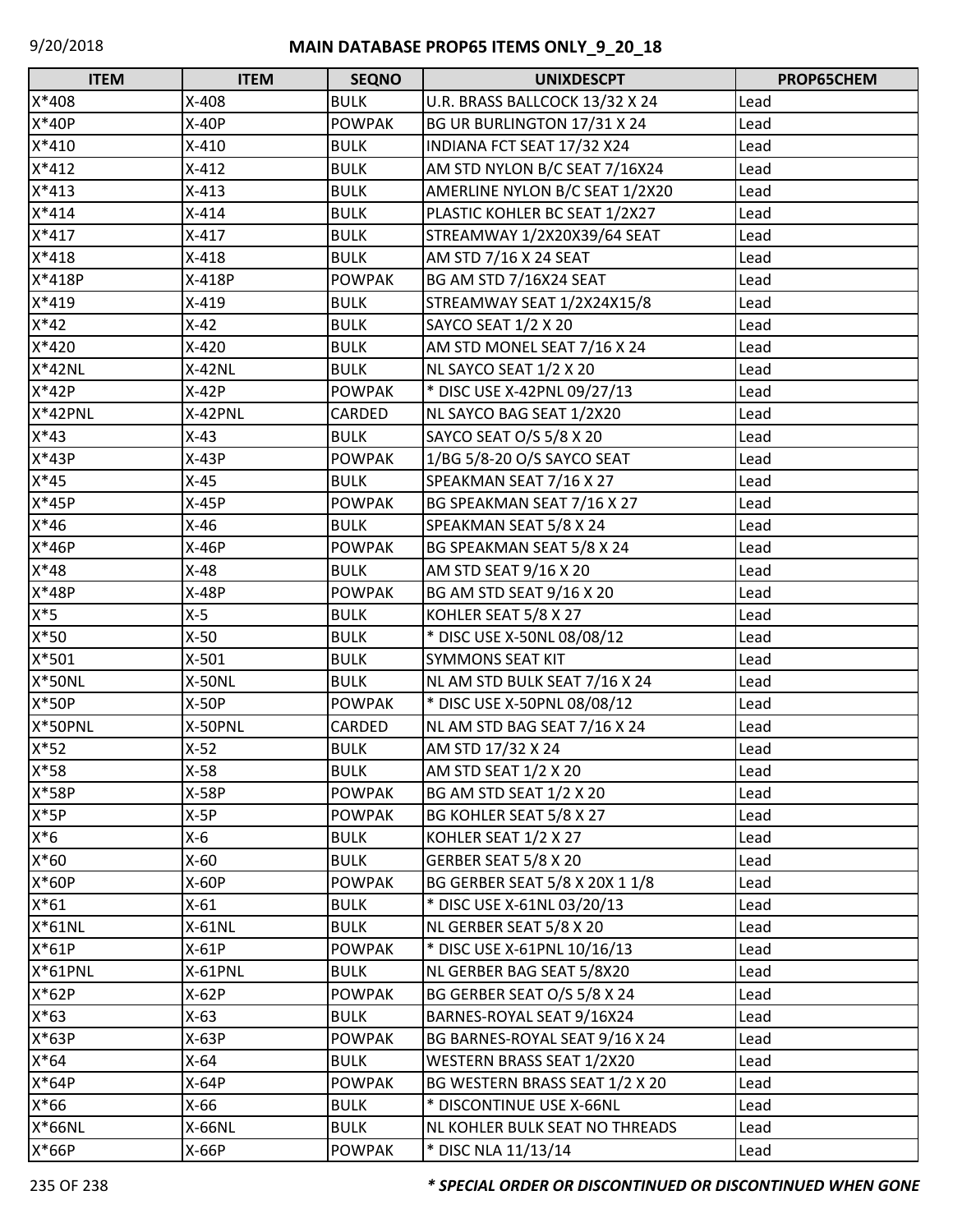| <b>ITEM</b>    | <b>ITEM</b>    | <b>SEQNO</b>  | <b>UNIXDESCPT</b>              | PROP65CHEM |
|----------------|----------------|---------------|--------------------------------|------------|
| <b>X*66PNL</b> | X-66PNL        | CARDED        | NL KOHLER BAG SEAT NO THREADS  | Lead       |
| $X*6P$         | $X-6P$         | <b>POWPAK</b> | BG KOHLER SEAT 1/2 X 27        | Lead       |
| $X^*7$         | $X - 7$        | <b>BULK</b>   | KOHLER SEAT 5/8 X 27           | Lead       |
| $X*74$         | $X-74$         | <b>BULK</b>   | HARCRAFT SEAT 9/16 X 20        | Lead       |
| X*74P          | $X-74P$        | <b>POWPAK</b> | BG HARCRAFT SEAT 9/16 X 20     | Lead       |
| $X*75$         | $X-75$         | <b>BULK</b>   | <b>ELJER SEAT 1/2 X 20</b>     | Lead       |
| X*75P          | $X-75P$        | <b>POWPAK</b> | BG ELJER SEAT 1/2 -24          | Lead       |
| $X*76$         | $X-76$         | <b>BULK</b>   | UNION SEAT 5/8 X 18            | Lead       |
| X*76P          | $X-76P$        | <b>POWPAK</b> | BG UNION SEAT 5/8 X 18         | Lead       |
| $X*77$         | $X-77$         | <b>BULK</b>   | * DISC USE X-77NL 08/08/12     | Lead       |
| $X*77NL$       | X-77NL         | <b>BULK</b>   | NL STREAMWY BUL SEAT 1/2 X 24  | Lead       |
| $X*77P$        | $X-77P$        | <b>POWPAK</b> | * DISC USE X-77PNL 08/08/12    | Lead       |
| X*77PNL        | X-77PNL        | <b>CARDED</b> | NL STREAMWY BAG SEAT 1/2 X 24  | Lead       |
| X*78           | $X-78$         | <b>BULK</b>   | STREAMWAY SEAT 1/2 X 24        | Lead       |
| X*78P          | X-78P          | <b>POWPAK</b> | BG STREAMWAY SEAT 1/2 X 24     | Lead       |
| X*79           | $X-79$         | <b>BULK</b>   | * DISC USE X-79NL 08/08/12     | Lead       |
| <b>X*79NL</b>  | <b>X-79NL</b>  | <b>BULK</b>   | NL AM STD BULK SEAT 7/16 X 24  | Lead       |
| X*79P          | X-79P          | <b>POWPAK</b> | * DISC USE X-79PNL 08/08/12    | Lead       |
| X*79PNL        | X-79PNL        | CARDED        | NL AM STD BAG 7/16 X 24        | Lead       |
| $X*7P$         | $X-7P$         | <b>POWPAK</b> | BG KOHLER SEAT 5/8 X 27        | Lead       |
| $X*8$          | $X-8$          | <b>BULK</b>   | AM STD SEAT 1/2 X 20           | Lead       |
| X*80           | $X-80$         | <b>BULK</b>   | PHOENIX SEAT 1/2 X 20 X 9/16   | Lead       |
| X*8P           | $X-8P$         | <b>POWPAK</b> | BG AM STD SEAT 1/2 X 20        | Lead       |
| XS*11          | $XS-11$        | <b>BULK</b>   | * DISC NLA                     | Lead       |
| XS*1256        | XS-1256        | <b>BULK</b>   | 3/8X6-32 LOCKING SCREW         | Lead       |
| XS*1257        | XS-1257        | <b>BULK</b>   | 1/2X6-32 LOCKING SCREW         | Lead       |
| XS*1260        | XS-1260        | <b>BULK</b>   | 3/8X10-28 LOCKING SCREW        | Lead       |
| XS*1261        | XS-1261        | <b>BULK</b>   | 1/2X10-28 LOCKING SCREW        | Lead       |
| XS*1262        | XS-1262        | <b>BULK</b>   | * DISC N.L.A. 4/30/13          | Lead       |
| XS*1263        | XS-1263        | <b>BULK</b>   | 1/2X8-32 LOCKING SCREW         | Lead       |
| XS*1264        | XS-1264        | <b>BULK</b>   | 3/8X10-32 LOCKING SCREW        | Lead       |
| XS*1265        | XS-1265        | <b>BULK</b>   | 1/2X10-32 LOCKING SCREW        | Lead       |
| XS*1272        | XS-1272        | <b>BULK</b>   | ASST. SELF-LOCKING SCREWS      | Lead       |
| XS*35          | $XS-35$        | <b>BULK</b>   | SS SCREW FOR HD GRAB BARS      | Lead       |
| XS*500         | XS-500         | <b>BULK</b>   | 1/2X8-32 CP HANDLE SCREW       | Lead       |
| <b>XS*500P</b> | <b>XS-500P</b> | <b>POWPAK</b> | 1/BG 1/2X8-32 CP HDLE SCREW    | Lead       |
| XS*501         | XS-501         | <b>BULK</b>   | 1/2X10-24 CP HANDLE SCREW      | Lead       |
| XS*501P        | XS-501P        | <b>POWPAK</b> | 1/BG 1/2X10-24 CP HDLE SCREW   | Lead       |
| XS*502         | XS-502         | <b>BULK</b>   | 1/2X8-32 CP HANDLE SCREW       | Lead       |
| XS*503         | XS-503         | <b>BULK</b>   | 7/8X8-32 CP HANDLE SCREW       | Lead       |
| XS*504         | XS-504         | <b>BULK</b>   | 3/8X8-32 CP HANDLE SCREW       | Lead       |
| XS*505         | XS-505         | <b>BULK</b>   | * DISC NLA 9/18/14             | Lead       |
| XS*506         | XS-506         | <b>BULK</b>   | 1/2X10-24 OVAL CP HDLE SCREW   | Lead       |
| XS*506P        | <b>XS-506P</b> | <b>POWPAK</b> | 1/BG 1/2X10-24 OVAL HDLE SCREW | Lead       |
| XS*507         | XS-507         | <b>BULK</b>   | 7/8X10/24 CP HANDLE SCREW      | Lead       |
| XS*507P        | <b>XS-507P</b> | <b>POWPAK</b> | 1/BG 7/8X10-24 CP HDLE SCREW   | Lead       |
| XS*509         | XS-509         | <b>BULK</b>   | 11/32X10-32 CP HDLE SCREW      | Lead       |
| XS*510         | XS-510         | <b>BULK</b>   | 8/32X3 INCH OVAL SS HNDL SCREW | Lead       |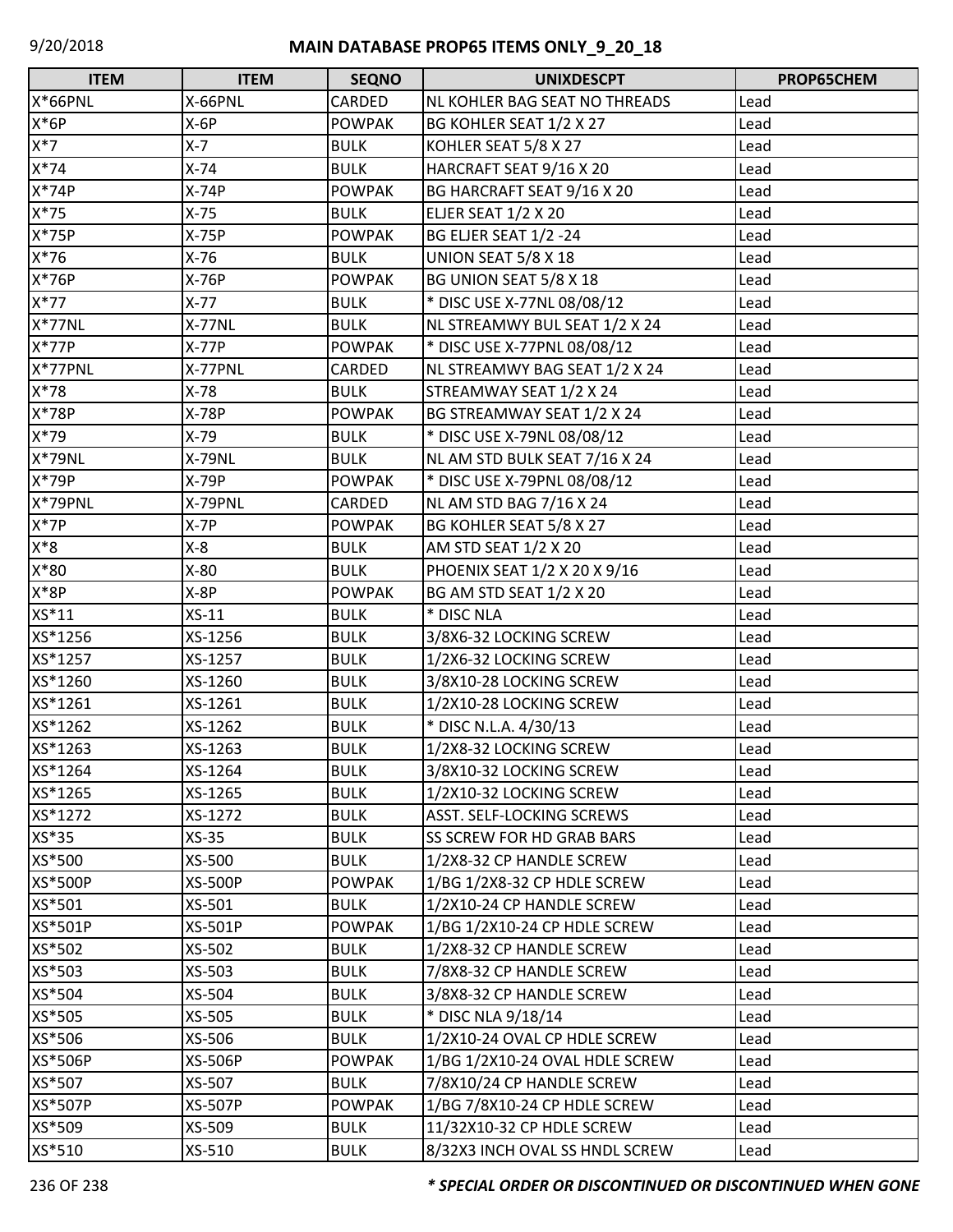| <b>ITEM</b>      | <b>ITEM</b>     | <b>SEQNO</b>  | <b>UNIXDESCPT</b>              | PROP65CHEM |
|------------------|-----------------|---------------|--------------------------------|------------|
| XS*512           | XS-512          | <b>BULK</b>   | 3/4X10/24 CP HANDLE SCREW      | Lead       |
| XS*513           | XS-513          | <b>BULK</b>   | 11/4X10-24 CP HNDL SCREW       | Lead       |
| XS*514           | XS-514          | <b>BULK</b>   | 11/2X10-24 CP HNDL SCREW       | Lead       |
| XS*514P          | XS-514P         | <b>POWPAK</b> | 1/BG 1 1/2X10-24 CP HDLE SCREW | Lead       |
| XS*515           | XS-515          | <b>BULK</b>   | CP 1 1/2X10/24 OVAL HNDL SCREW | Lead       |
| XS*515P          | <b>XS-515P</b>  | <b>POWPAK</b> | 1/BG 11/2X10/24 OVAL HDLE SCRW | Lead       |
| <b>XS*515PVD</b> | XS-515PVD       | <b>BULK</b>   | PVD 11/2X10/24 OVAL HEAD SCREW | Lead       |
| <b>XS*515SN</b>  | <b>XS-515SN</b> | <b>BULK</b>   | SN 11/2X10/24 OVAL HEAD SCREW  | Lead       |
| XS*516           | XS-516          | <b>BULK</b>   | 3" X 10/24 CP HDLE SCREW       | Lead       |
| XS*518           | XS-518          | <b>BULK</b>   | 1/2 X 10-28 OVAL HDL SCREW     | Lead       |
| XS*519           | XS-519          | <b>BULK</b>   | 3/4 X 10-28 OVAL HDL SCREW     | Lead       |
| <b>XS*520A</b>   | <b>XS-520A</b>  | <b>BULK</b>   | AB CUT-OFF SCREW 10-24         | Lead       |
| <b>XS*520CP</b>  | <b>XS-520CP</b> | <b>BULK</b>   | CP CUT-OFF SCREW 10-24         | Lead       |
| <b>XS*520OB</b>  | <b>XS-520OB</b> |               | ORB CUT-OFF SCREW 10-24        | Lead       |
| <b>XS*520P</b>   | <b>XS-520P</b>  | <b>BULK</b>   | PB CUT-OFF SCREW 10-24         | Lead       |
| XS*520SN         | <b>XS-520SN</b> |               | SN CUT-OFF SCREW 10-24         | Lead       |
| XS*521           | XS-521          | <b>BULK</b>   | 3/4 X 10-28 ROUND HNDL SCREW   | Lead       |
| <b>XS*530A</b>   | XS-530A         | <b>BULK</b>   | AB CUT-OFF SCREW 8-32          | Lead       |
| <b>XS*530CP</b>  | <b>XS-530CP</b> | <b>BULK</b>   | CP CUT-OFF SCREW 8-32          | Lead       |
| <b>XS*530OB</b>  | XS-530OB        |               | ORB CUT-OFF SCREW 8-32         | Lead       |
| <b>XS*530P</b>   | <b>XS-530P</b>  | <b>BULK</b>   | PB CUT-OFF SCREW 8-32          | Lead       |
| <b>XS*530SN</b>  | <b>XS-530SN</b> |               | SN CUT-OFF SCREW 8-32          | Lead       |
| XS*531           | XS-531          | <b>BULK</b>   | 1 1/4 X 8-32 FH HD SCREW       | Lead       |
| XS*540           | XS-540          | <b>BULK</b>   | #8 PAN/SHEETMETAL SCREW        | Lead       |
| XS*550           | XS-550          | <b>BULK</b>   | * DISC NLA                     | Lead       |
| <b>XS*550P</b>   | <b>XS-550P</b>  | <b>POWPAK</b> | * DISC NLA                     | Lead       |
| XS*552           | XS-552          | <b>BULK</b>   | S-6 1/2X8-32 BRASS SCREW       | Lead       |
| XS*552P          | <b>XS-552P</b>  | <b>POWPAK</b> | BG S-6 1/2X8-32 BRASS SCREW    | Lead       |
| XS*553           | XS-553          | <b>BULK</b>   | S-9 3/8X10-24 BRASS SCREW      | Lead       |
| <b>XS*553P</b>   | <b>XS-553P</b>  | <b>POWPAK</b> | BG S-9 3/8 X 10-24 BRASS SCREW | Lead       |
| XS*554           | XS-554          | <b>BULK</b>   | S-5 1/2X10-24 BRASS SCREW      | Lead       |
| XS*554P          | <b>XS-554P</b>  | <b>POWPAK</b> | BG S-5 1/2 X-24 BRASS SCREW    | Lead       |
| XS*555           | XS-555          | <b>BULK</b>   | S-8 3/8X8-32 BRASS SCREW       | Lead       |
| XS*555P          | <b>XS-555P</b>  | <b>POWPAK</b> | BG S-8 3/8 X 8-32 BRASS SCREW  | Lead       |
| XS*556           | XS-556          | <b>BULK</b>   | 3/8X10-28 BR. BIBB SCREW       | Lead       |
| XS*557           | XS-557          | <b>BULK</b>   | 1/2X10-28 BR. BIBB SCREW       | Lead       |
| XS*558           | XS-558          | <b>BULK</b>   | * DISC N.L.A. AS OF 01/30/13   | Lead       |
| XS*558P          | <b>XS-558P</b>  | <b>POWPAK</b> | BG S-7 3/8 X -32 BRASS SCREW   | Lead       |
| XS*560           | XS-560          | <b>BULK</b>   | S-3 3/8 6-32 BRASS BIBB SCREW  | Lead       |
| XS*560P          | <b>XS-560P</b>  | <b>POWPAK</b> | BG S-3 3/8X6-32 BR BIBB SCREW  | Lead       |
| XS*561           | XS-561          | <b>BULK</b>   | 1/2X6-32 BR. BIBB SCREW        | Lead       |
| XS*600           | XS-600          | CARDED        | <b>ASSORTED HANDLE SCREWS</b>  | Lead       |
| XS*601           | XS-601          | CARDED        | <b>ASST. BRASS BIBB SCREWS</b> | Lead       |
| $XS*7$           | $XS-7$          | <b>BULK</b>   | 3/8X8-32 SHOWER DR. SCREW      | Lead       |
| <b>XS*700OB</b>  | <b>XS-700OB</b> | CARDED        | ORB MOEN SCREWS                | Lead       |
| <b>XS*700PB</b>  | <b>XS-700PB</b> | <b>NOSALE</b> | PB MOEN SCREWS                 | Lead       |
| XS*700S          | XS-700S         | <b>BULK</b>   | <b>SS MOEN SCREWS</b>          | Lead       |
| <b>XS*700SNB</b> | XS-700SNB       | <b>NOSALE</b> | SN MOEN SCREWS                 | Lead       |